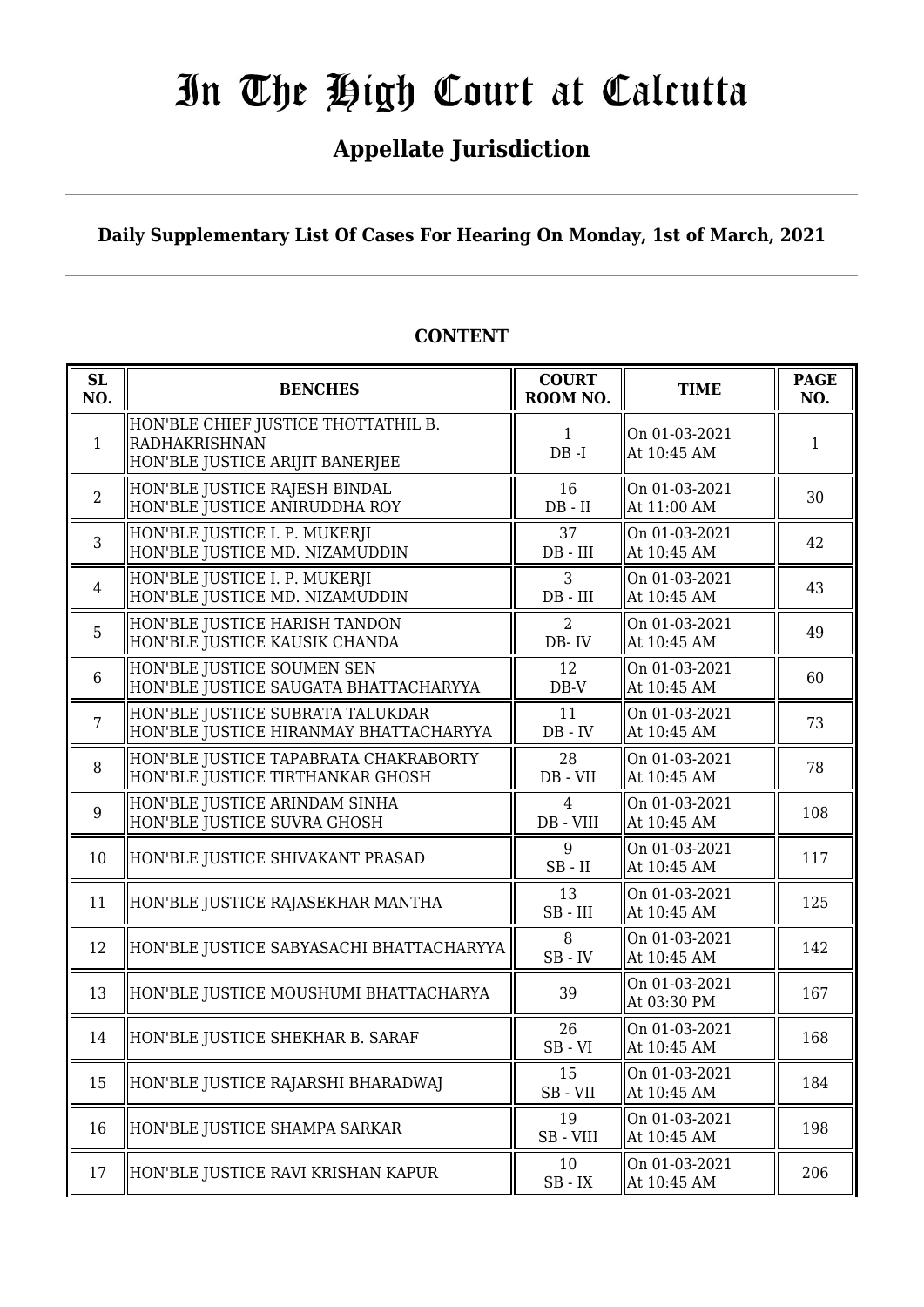| SL <sub>NO</sub> . | <b>BENCHES</b>                        | <b>COURT</b><br>ROOM NO. | <b>TIME</b>                    | <b>PAGE</b><br>NO. |
|--------------------|---------------------------------------|--------------------------|--------------------------------|--------------------|
| 18                 | HON'BLE JUSTICE ARINDAM MUKHERJEE     | 23<br>$SB - X$           | On 01-03-2021<br>At 10:45 AM   | 216                |
| 19                 | HON'BLE JUSTICE BISWAJIT BASU         | 18<br>$SB - XI$          | On 01-03-2021<br>  At 10:45 AM | 217                |
| 20                 | HON'BLE JUSTICE AMRITA SINHA          | 24<br>SB-XII             | On 01-03-2021<br>At 10:45 AM   | 222                |
| 21                 | HON'BLE JUSTICE ABHIJIT GANGOPADHYAY  | 22<br>SB-XIII            | On 01-03-2021<br>  At 10:45 AM | 235                |
| 22                 | HON'BLE JUSTICE JAY SENGUPTA          | 32<br>SB - XIV           | On 01-03-2021<br>  At 10:45 AM | 239                |
| 23                 | HON'BLE JUSTICE SUBHASIS DASGUPTA     | 42<br>SB-XVI             | On 01-03-2021<br>  At 10:45 AM | 254                |
| 24                 | HON'BLE JUSTICE SAUGATA BHATTACHARYYA | 12<br><b>SB</b>          | On 01-03-2021<br>  At 10:45 AM | 260                |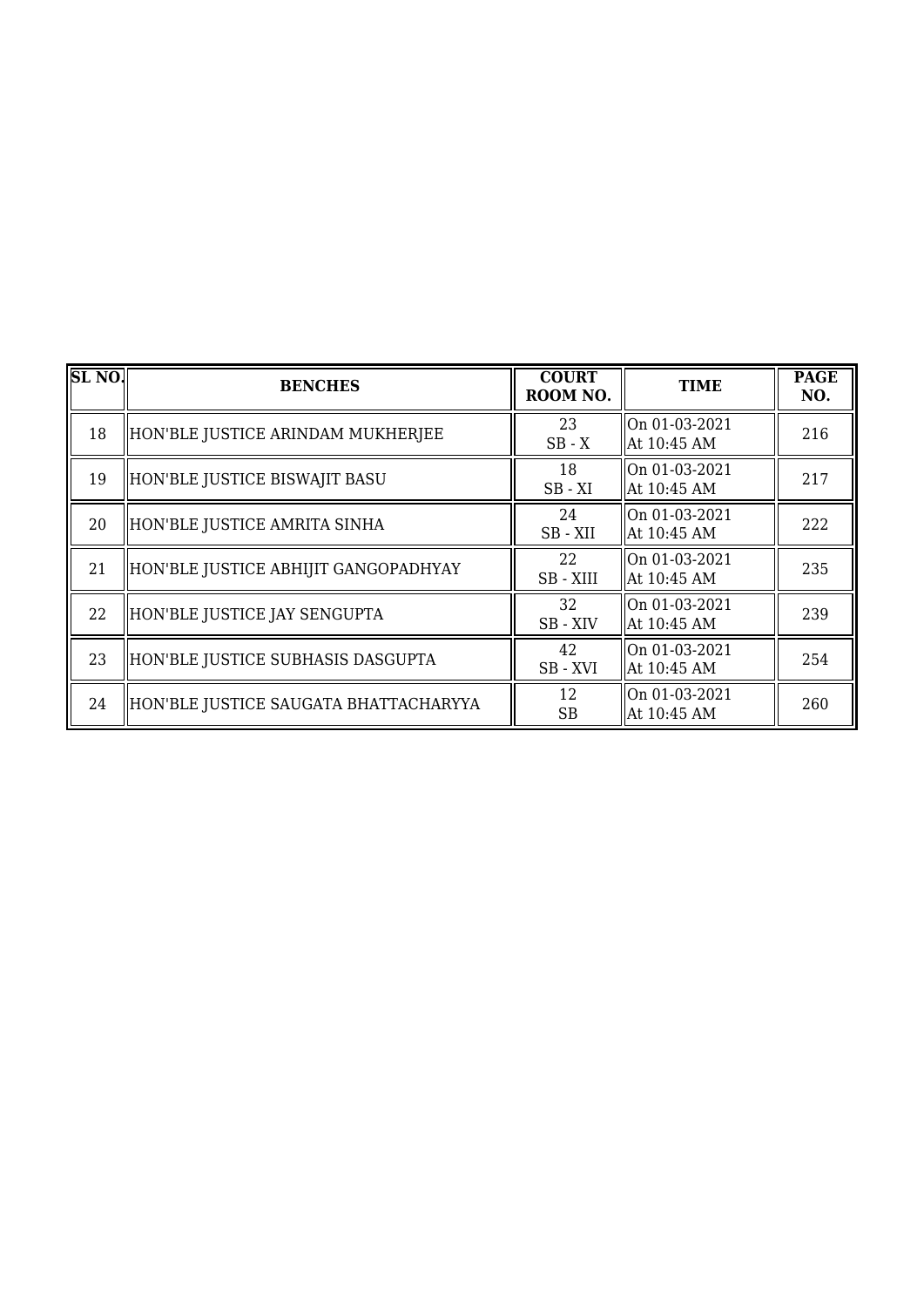

# In The High Court at Calcutta

### **Appellate Side**

**DAILY CAUSELIST For Monday The 1st March 2021**

**COURT NO. 1**

**DIVISION BENCH (DB -I)**

**AT 10:45 AM**

### **HON'BLE CHIEF JUSTICE THOTTATHIL B. RADHAKRISHNAN HON'BLE JUSTICE ARIJIT BANERJEE**

**( VIA VIDEO CONFERENCE )**

**ON AND FROM WEDNESDAY, THE 13TH JANUARY, 2021 - APPEALS FROM ORDERS RELATING TO RESIDUARY UNDER GROUP IX INCLUDING APPLICATIONS CONNECTED THERETO; PUBLIC INTEREST LITIGATION; CRIMINAL CONTEMPT MATTERS; APPEALS UNDER SECTION 19(1)(a) OF THE CONTEMPT OF COURT'S ACT; APPLICATIONS UNDER SECTION 27 OF THE ELECTRICITY REGULATORY COMMISSION ACT, 1998, INCLUDING APPLICATIONS CONNECTED THERETO; HABEAS CORPUS; DEATH REFERENCE CASES ( INCLUDING ADMISSION OF CRIMINAL APPEALS RELATING TO SUCH REFERENCE AGAINST THE SAME CONVICTION ORDER); ADMISSION OF CRIMINAL APPEALS; HEARING OF CRIMINAL APPEALS & APPLICATIONS CONNECTED THERETO INCLUDING APPLICATION FOR SUSPENSION OF SENTENCE IN PENDING APPEALS; CRIMINAL APPEALS RELATING TO CRIMES AGAINST WOMEN. ANY OTHER MATTER, IRRESPECTIVE OF CLASSIFICATION, AS DIRECTED BY THE HON'BLE CHIEF JUSTICE. SPL. NOTE :**

 **MONDAY : ADMISSION OF CRIMINAL APPEALS, HABEAS CORPUS, CRIMINAL CONTEMPT MATTERS, APPEALS UNDER SECTION 19(1)(a) OF THE CONTEMPT OF COURT'S ACT. APPLICATIONS UNDER SECTION 27 OF THE ELECTRICITY REGULATORY COMMISSION ACT 1998 INCLUDING APPLICATIONS CONNECTED THERETO. BAIL IN CONNECTION WITH APPEAL.**

**TUESDAY : BAIL IN CONNECTION WITH APPEAL.**

**WEDNESDAY : HEARING OF CRIMINAL APPEALS.**

**THURSDAY : APPEALS FROM ORDERS RELATING TO RESIDUARY UNDER GROUP - IX INCLUDING APPLICATIONS CONNECTED THERETO. THEREAFTER PIL MATTERS WILL BE TAKEN UP IF TIME PERMITS.**

**FRIDAY : PUBLIC INTEREST LITIGATION.**

**MATTERS UNDER THE HEADING "SPECIALLY FIX MATTERS" WILL BE TAKEN UP FROM MONDAY TO WEDNESDAY FROM 2.00 P.M. ONWARDS.**

#### **NOTE: MATTERS WILL BE TAKEN UP THROUGH PHYSICAL HEARING ONLY WHEN BOTH THE PARTIES ARE AGREED. NO MENTIONING IN COURT**

#### **HABEAS CORPUS 2**

1 WPA(H)/2/2020 TENTUL GHOSH

VS STATE OF WEST BENGAL AND ORS.

Shibasis Chatterjee

**PIL 1**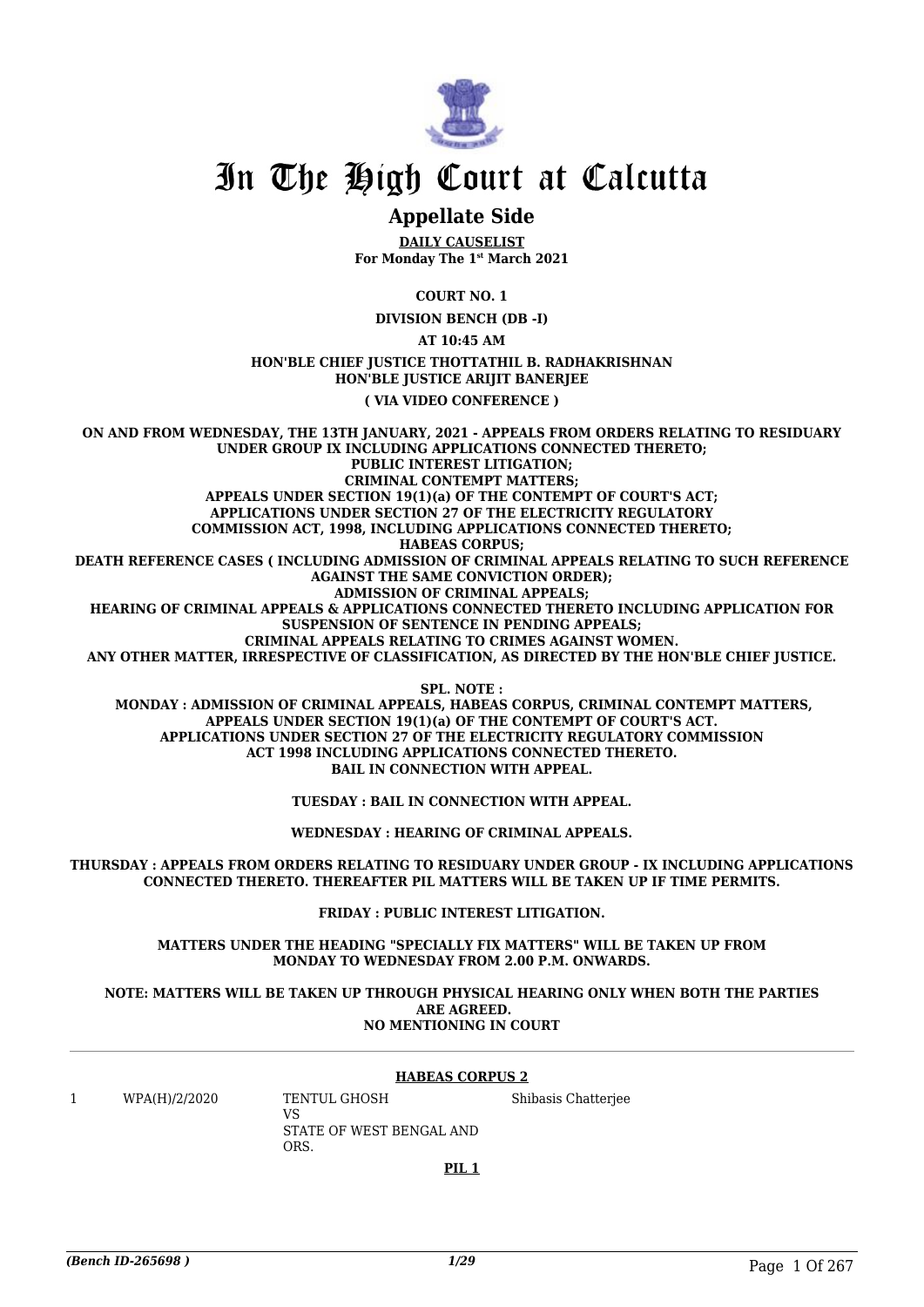| 2   | WPA(P)/88/2021                                    | BIMAL KUMAR CHATTERJEE<br>VS                                                                                                                     | <b>ANISH KUMAR</b><br><b>MUKHERJEE</b> |
|-----|---------------------------------------------------|--------------------------------------------------------------------------------------------------------------------------------------------------|----------------------------------------|
|     |                                                   | ELECTION COMMISSIONER OF<br>INDIA AND ORS.                                                                                                       |                                        |
|     |                                                   | <b>TO BE MENTIONED</b>                                                                                                                           |                                        |
| 3   | CRA/670/2019<br>[For Modification] (3)<br>$LCR$ ) | RASHMONI DEVI@RADHIKA<br>SHAW@RADHA<br>VS<br>STATE OF WEST BENGAL                                                                                | <b>NAZIR AHMED</b>                     |
|     | IA NO: CRAN/2/2020, CRAN/3/2021                   |                                                                                                                                                  |                                        |
| 4   | CRA/491/2015                                      | SAMBHU SARDAR<br>VS                                                                                                                              | <b>S DEBNATH</b>                       |
|     |                                                   | STATE OF WEST BENGAL                                                                                                                             |                                        |
| 5   | CRA/715/2009<br>[Dept.]                           | IA NO: CRAN/2/2019(Old No:CRAN/2518/2019), CRAN/3/2020(Old No:CRAN/3621/2020)<br>MITHU CHOWDHURY @ YADAV<br>@ ANIL<br>VS<br>STATE OF WEST BENGAL | BRAJESH JHA                            |
|     | IA NO: CRAN/4/2018(Old No:CRAN/3731/2018)         |                                                                                                                                                  |                                        |
| wt6 | CRA/258/2011                                      | ARJUN RAJBHAR<br>VS                                                                                                                              | SUKLA DAS CHANDRA                      |
|     |                                                   | STATE OF WEST BENGAL                                                                                                                             |                                        |
|     | IA NO: CRAN/1/2011(Old No:CRAN/942/2011)          |                                                                                                                                                  |                                        |
| 7   | CRA/254/2018                                      | <b>BIKASH MALIK @ BIKASH</b><br>MAJHI & ORS<br>VS                                                                                                | S MAJI                                 |
|     |                                                   | STATE OF WEST BENGAL &<br>ANR                                                                                                                    |                                        |
|     | IA NO: CRAN/1/2018(Old No:CRAN/3806/2018)         |                                                                                                                                                  |                                        |
| wt8 | CRA/222/2018                                      | JHANTU MALIK & ORS<br>VS<br>STATE OF WEST BENGAL &                                                                                               | U S CHATTOPADHYAY                      |
|     | IA NO: CRAN/1/2018(Old No:CRAN/3339/2018)         | ANR                                                                                                                                              |                                        |
| 9   | CRA/96/2019                                       | RAJU HALDER @ HALDAR                                                                                                                             | SUBIR DEBNATH                          |
|     |                                                   | VS<br>STATE OF WEST BENGAL &                                                                                                                     |                                        |
|     |                                                   | ANR                                                                                                                                              |                                        |
|     | No:CRAN/4113/2020)                                | IA NO: CRAN/4/2020(Old No:CRAN/741/2020), CRAN/5/2020(Old No:CRAN/1804/2020), CRAN/6/2020(Old                                                    |                                        |
| 10  | CRA/299/2019                                      | RABI @ RABINDRANATH DAS &<br>ORS.<br>VS<br>STATE OF WEST BENGAL                                                                                  | <b>SMARAJIT BASU</b>                   |
|     |                                                   | IA NO: CRAN/1/2019(Old No:CRAN/2888/2019), CRAN/2/2020(Old No:CRAN/2521/2020)                                                                    |                                        |
| 11  | CRA/284/2020                                      | <b>MOUSUMI ROY</b><br><b>VS</b>                                                                                                                  | <b>BISWAJIT MANNA</b>                  |
|     |                                                   | THE STATE OF WEST BENGAL                                                                                                                         |                                        |
|     | IA NO: CRAN/1/2021                                |                                                                                                                                                  |                                        |
| 12  | CRA/105/2015<br>[CRR 194/2021]                    | SANJOY GIRI & ANR<br>VS<br>STATE OF WEST BENGAL                                                                                                  | KAZI M. RAHMAN                         |
| 13  | CRA/329/2019<br>[N.T.W.]                          | RAHUL GHOSH<br>VS                                                                                                                                | HAMIDUR RAHAMAN                        |
|     |                                                   | STATE OF WEST BENGAL                                                                                                                             |                                        |

IA NO: CRAN/1/2019(Old No:CRAN/2647/2019)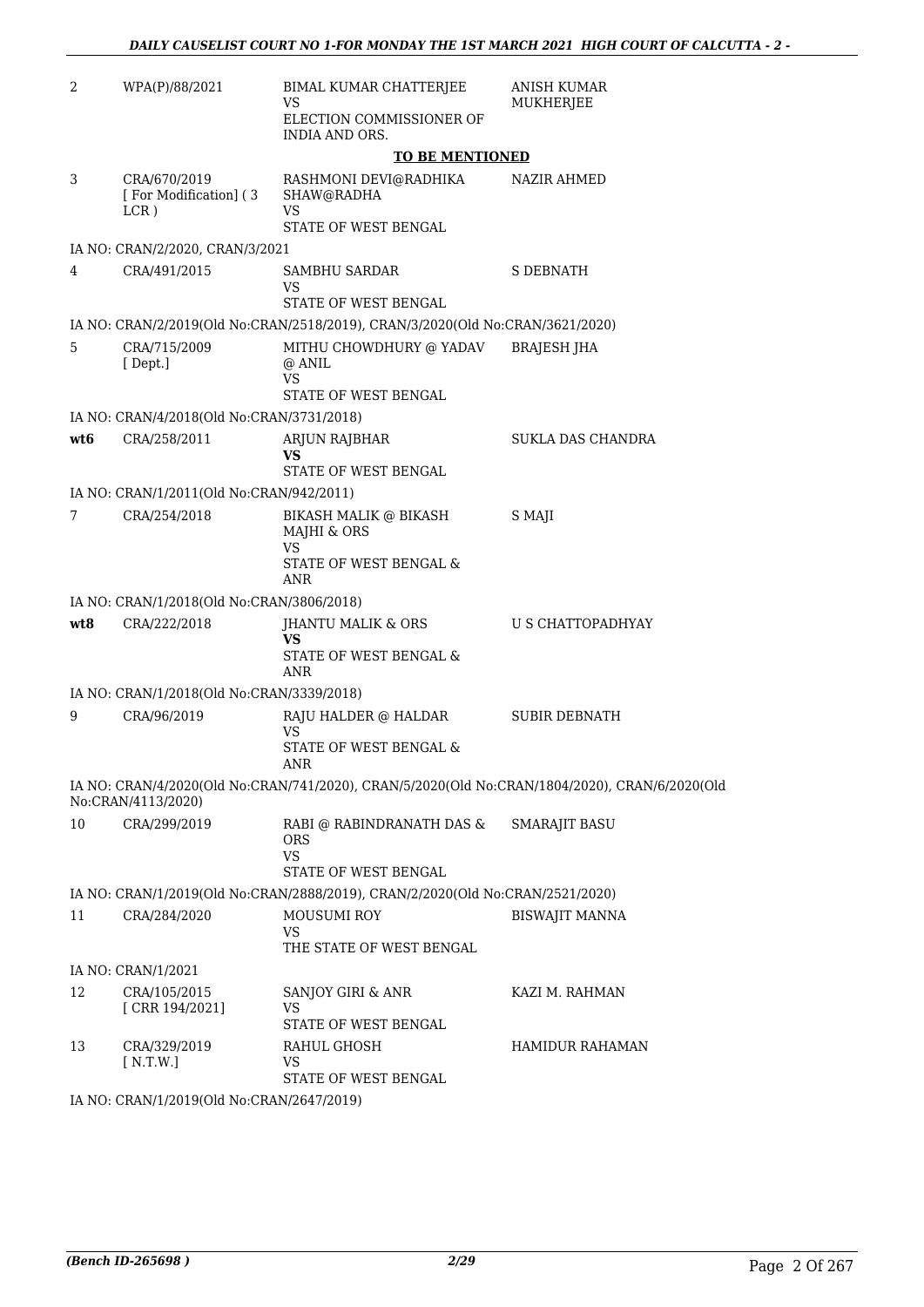| 14   | CRA/446/2019<br>[ N.T.W.]                 | SAHID KHAN @ SHERU KHAN @<br><b>SHERU &amp; ANR</b><br>VS                                      | ANIRUDDHA<br><b>BHATTACHARYA</b>         |
|------|-------------------------------------------|------------------------------------------------------------------------------------------------|------------------------------------------|
|      |                                           | STATE OF WEST BENGAL                                                                           |                                          |
|      | IA NO: CRAN/1/2019(Old No:CRAN/3540/2019) |                                                                                                |                                          |
| 15   | CRA/228/2020                              | <b>GANESH DAS</b><br><b>VS</b><br>State of West Bengal                                         | SAIBAL KRISHNA<br><b>DASGUPTA</b>        |
| 16   | CRR/3048/2016                             | COURT ON ITS OWN MOTION<br><b>VS</b><br>SMT. SAMPA KABIRAJ                                     |                                          |
| 17   | CRMSPL/3/2016                             | MRINAL KANTI SIL<br><b>VS</b><br>SAMPA KABIRAJ                                                 | <b>TANMAY CHOWDHURY</b>                  |
| wt18 | CRR/3049/2016                             | COURT ON ITS OWN MOTION<br>VS<br>SINGHARAY MURMU & ORS                                         |                                          |
| 19   | CRMSPL/29/2015<br>[Dept.]                 | <b>BABULAL MURMU</b><br>VS<br>SINGHARAY MURMU & ORS                                            | <b>UJJAL RAY</b>                         |
|      | IA NO: CRAN/1/2016(Old No:CRAN/170/2016)  |                                                                                                |                                          |
| wt20 | CRR/3108/2016                             | <b>SANKAR SARKAR</b><br><b>VS</b><br><b>SMT SUBHARAJ</b>                                       | SHIV SANKAR BANERJEE                     |
| wt21 | CRR/3433/2016                             | AZIMUDDIN MIA@AZIMUDDIN<br><b>VS</b><br><b>ASRAF HOSSAIN</b>                                   | ARNAB SAHA                               |
| 22   | CRA/262/2018                              | RASUL SK.<br>VS<br>STATE OF WEST BENGAL                                                        | <b>BENAJIR HASNA</b>                     |
|      | IA NO: CRAN/1/2019(Old No:CRAN/2302/2019) |                                                                                                |                                          |
| 23   | CRA/318/2018<br>[ CRAN 2537/2019]         | ATIT KHAN & ORS<br>VS<br>STATE OF WEST BENGAL                                                  | <b>D DAS GUPTA</b>                       |
| 24   | CRA/77/2019                               | SK. AKHTER HOSSEN<br>VS<br>STATE OF WEST BENGAL & ORS                                          | BISWAJIT MANNA                           |
|      | IA NO: CRAN/1/2019(Old No:CRAN/3087/2019) |                                                                                                |                                          |
| 25   | CRA/318/2019                              | MADHABENDU GANGULY<br>VS<br>STATE OF WEST BENGAL                                               | <b>BISWAJIT MANNA</b>                    |
|      | No:CRAN/4541/2020)                        | IA NO: CRAN/1/2019(Old No:CRAN/2469/2019), CRAN/2/2019(Old No:CRAN/2537/2019), CRAN/3/2020(Old |                                          |
| 26   | CRA/322/2019                              | MAHABIR LAYEK<br>VS<br>STATE OF WEST BENGAL                                                    | <b>SAIBAL KRISHNA</b><br><b>DASGUPTA</b> |
|      | IA NO: CRAN/2/2019(Old No:CRAN/4059/2019) |                                                                                                |                                          |
| 27   | CRA/627/2019                              | SUBHANKAR SARKAR @ POLTU                                                                       | KOUSTAV BAGCHI                           |
|      |                                           | @ PALTU<br><b>VS</b><br>STATE OF WEST BENGAL                                                   |                                          |
|      | IA NO: CRAN/1/2020(Old No:CRAN/23/2020)   |                                                                                                |                                          |
| 28   | CRA/695/2019                              | SANJIT KUMBHAKAR<br><b>VS</b><br>STATE OF WEST BENGAL                                          | KUNAL GANGULY                            |
|      | IA NO: CRAN/2/2019(Old No:CRAN/4937/2019) |                                                                                                |                                          |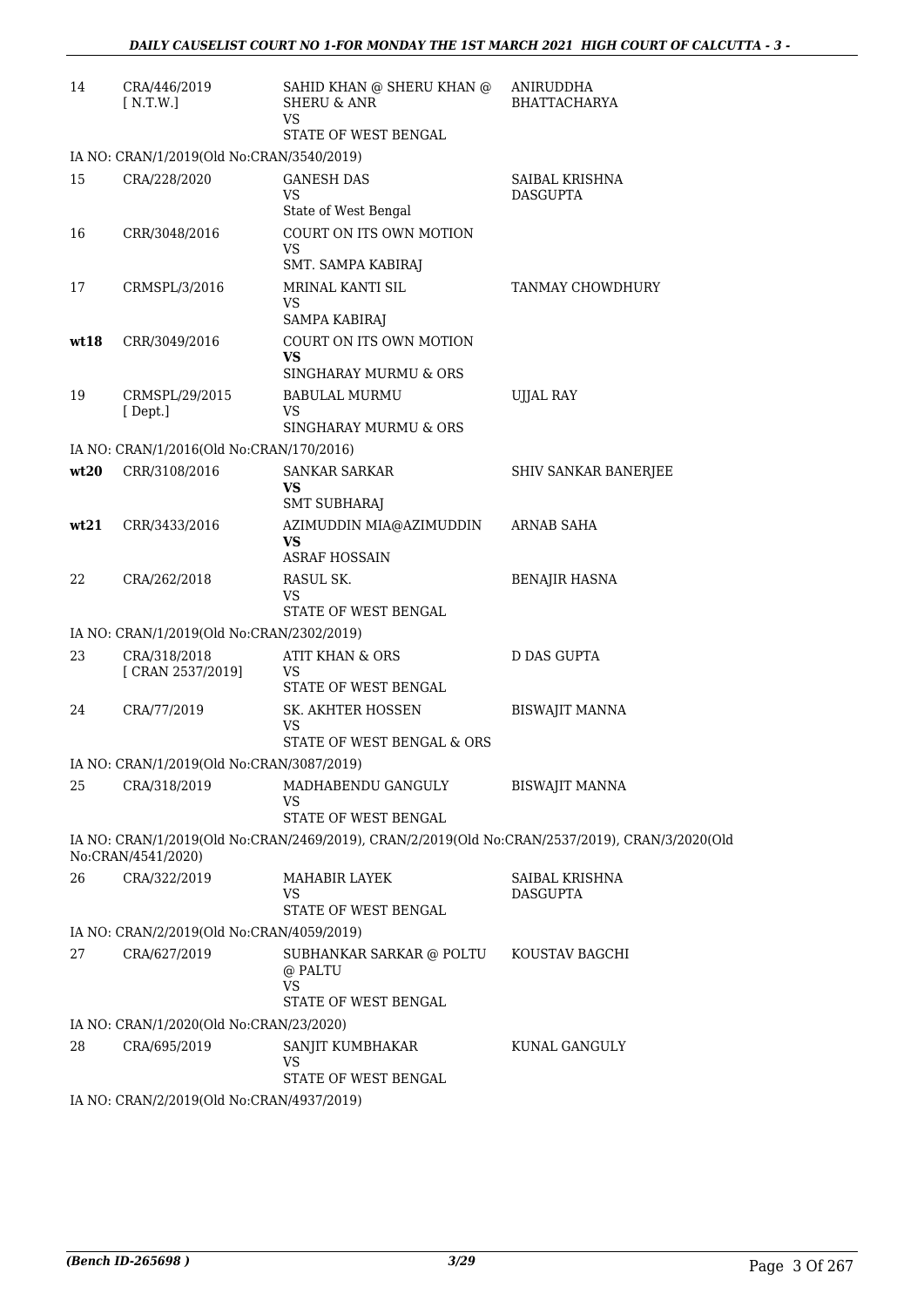| 29 | CRA/730/2019                                                                                                                           | MD ASHIKUR REJA & ANR<br><b>VS</b>                                                                                                            | <b>BENAJIR HASNA</b> |                                                                            |
|----|----------------------------------------------------------------------------------------------------------------------------------------|-----------------------------------------------------------------------------------------------------------------------------------------------|----------------------|----------------------------------------------------------------------------|
|    |                                                                                                                                        | STATE OF WEST BENGAL                                                                                                                          |                      |                                                                            |
| 30 | IA NO: CRAN/1/2020(Old No:CRAN/347/2020)<br>CRA/731/2019                                                                               | MD ANIKUL ISLAM                                                                                                                               |                      |                                                                            |
|    |                                                                                                                                        | VS                                                                                                                                            | <b>BENAJIR HASNA</b> |                                                                            |
|    |                                                                                                                                        | STATE OF WEST BENGAL                                                                                                                          |                      |                                                                            |
|    | IA NO: CRAN/1/2020(Old No:CRAN/416/2020)                                                                                               |                                                                                                                                               |                      |                                                                            |
| 31 | MAT/306/2018                                                                                                                           | <b>RUPA ROY</b>                                                                                                                               | MRS C ROY            |                                                                            |
|    |                                                                                                                                        | <b>VS</b><br>SK NAZRUL HAQUE & ORS                                                                                                            |                      |                                                                            |
|    | IA NO: CAN/1/2018(Old No:CAN/2010/2018), CAN/2/2021                                                                                    |                                                                                                                                               |                      |                                                                            |
| 32 | CRM/12189/2017                                                                                                                         | PRAMATHA NATH MANNA<br><b>VS</b><br><b>CBI &amp; ANR</b>                                                                                      | D BHATTACHARYA       |                                                                            |
|    | IA NO: CRAN/1/2020(Old No:CRAN/1159/2020)                                                                                              |                                                                                                                                               |                      |                                                                            |
|    |                                                                                                                                        | <b>ASSIGNED MATTERS</b>                                                                                                                       |                      |                                                                            |
| 33 | CRM/133/2021                                                                                                                           | SANJIT SHARMA AND ANR                                                                                                                         | <b>SOUMEN GHOSH</b>  |                                                                            |
|    |                                                                                                                                        | <b>VS</b><br>State of West Bengal                                                                                                             |                      |                                                                            |
| 34 | CRM/135/2021                                                                                                                           | SANJIT SHARMA AND ANR<br><b>VS</b>                                                                                                            | <b>SOUMEN GHOSH</b>  |                                                                            |
|    |                                                                                                                                        | State of West Bengal                                                                                                                          |                      |                                                                            |
|    |                                                                                                                                        | <b>SPECIALLY FIXED MATTERS</b>                                                                                                                |                      |                                                                            |
|    |                                                                                                                                        | (AT 2 P.M.)                                                                                                                                   |                      |                                                                            |
| 35 | WPA/10138/2020<br>$[05-03-2021]$                                                                                                       | THE COURT ON ITS OWN<br>MOTION IN RE SMUGGLING<br>AND ILLEGAL TRADING OF<br>ENDANGERED SPECIES OF<br><b>BIRDS</b><br><b>VS</b><br>NA          | SAIKAT BANERJEE      |                                                                            |
|    | IA NO: CAN/1/2020, CAN/2/2020, CAN/3/2021                                                                                              |                                                                                                                                               |                      |                                                                            |
| 36 | WPA(P)/27/2021<br>[10.03.2021]                                                                                                         | THE COURT ON ITS OWN<br>MOTION, IN RE UTP DIPAK<br>JOSHI, LODGED IN DUM DUM<br>CENTRAL CORRECTIONAL<br>HOME<br><b>VS</b><br>NA                | NA                   | <b>SAIKAT BANERJEE</b>                                                     |
| 37 | WPA(P)/9/2020                                                                                                                          | ARIJIT ADHIKARY                                                                                                                               | DEBASHIS BANERJEE    |                                                                            |
|    |                                                                                                                                        | <b>VS</b><br>STATE OF WEST BENGAL AND<br>ORS.                                                                                                 |                      |                                                                            |
| 38 | WPA(P)/13/2020                                                                                                                         | THE COURT ON ITS OWN<br>MOTION IN RE UNNATURAL<br>DEATH OF A TEENAGED BOY IN<br>MALLARPUR P.S., BIRBHUM<br><b>VS</b><br>NA                    | NA                   | <b>SAIKAT BANERJEE</b>                                                     |
| 39 | WPA/14656/2019<br>$[23-03-2021]$                                                                                                       | ATASI GHOSH & ORS<br>VS<br>STATE OF WEST BENGAL & ORS                                                                                         | MD ZOHAB ROUF        | MR. SAIKAT BANERJEE<br>FOR CALCUTTA HIGH<br>COURT<br><b>ADMINISTRATION</b> |
| 40 | WPA/7807/2020<br>$[23-03-2021]$<br>PURSUANT TO THE<br>DIRECTION OF THE<br>HON'BLE APEX COURT<br>IN WRIT PETITION<br>(CIVIL) 699/2016 ] | THE COURT ON ITS OWN<br>MOTION IN RE MONITORING<br>OF PENDING CRIMINAL TRIALS<br><b>AGAINST MPS MLAS</b><br><b>VS</b><br>State of West Bengal | SAIKAT BANERJEE      |                                                                            |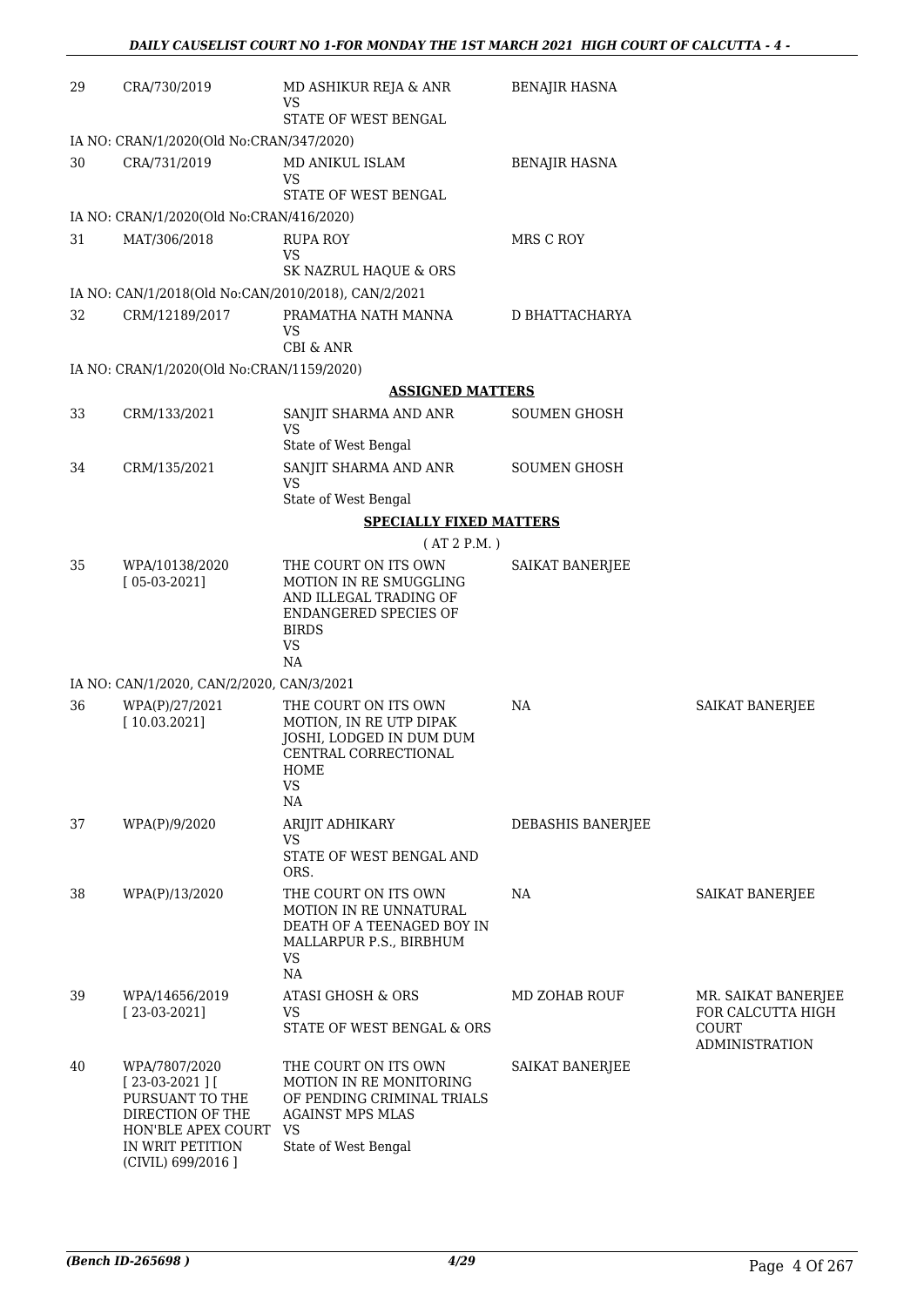| 41   | WPA/7387/2020                             | <b>MANIKA BARMAN</b><br>VS                                      | <b>INDRAJEET DEY</b>          |                        |
|------|-------------------------------------------|-----------------------------------------------------------------|-------------------------------|------------------------|
|      |                                           | THE STATE OF WEST BENGAL                                        |                               |                        |
|      | IA NO: CAN/1/2020                         |                                                                 |                               |                        |
| wt42 | WPA/6904/2020                             | COURT ON ITS OWN MOTION<br><b>VS</b>                            | SIDDHARTHA BANERJEE           |                        |
|      |                                           | UNION OF INDIA AND ORS.                                         |                               |                        |
| 43   | WPA/14640/2019                            | <b>SANGITA IYER</b><br><b>VS</b>                                | KAUSTAV CHATTERJEE            |                        |
|      |                                           | UNION OF INDIA & ORS.                                           |                               |                        |
| 44   | WPA(P)/22/2020                            | PEOPLE UNITED FOR BETER<br>LIVING IN CALCUTTA AND ANR<br>VS     | RITUPARNA CHATTERJEE          |                        |
|      |                                           | STATE OF WEST BENGAL AND<br>ORS.                                |                               |                        |
| 45   | WPA(P)/16/2020<br>$[22-03-2021]$          | COURT ON ITS OWN MOTION<br>IN RE THE MAIDAN<br>VS<br><b>NA</b>  | NA                            |                        |
|      | IA NO: CAN/1/2021, CAN/2/2021             |                                                                 |                               |                        |
| 46   | WPA/9918/2019                             | WB COURT'S EMPLOYEES<br><b>ASSOCIATION &amp; ANR</b>            | KARUNAMOYEE<br><b>SAMANTA</b> | <b>SAIKAT BANERJEE</b> |
|      |                                           | VS<br>STATE OF WEST BENGAL& ORS                                 |                               |                        |
|      |                                           | IA NO: CAN/1/2020(Old No:CAN/4183/2020), CAN/2/2020, CAN/3/2020 |                               |                        |
| 47   | WPA/4910/2020                             | <b>IQBAL KABIR</b><br><b>VS</b>                                 | ARUN UPADHAYA                 |                        |
|      |                                           | THE HIGH COURT AT<br><b>CALCUTTA &amp; ORS</b>                  |                               |                        |
|      | IA NO: CAN/1/2021                         |                                                                 |                               |                        |
|      |                                           | <b>ADMISSION OF APPEAL</b>                                      |                               |                        |
| 48   | CRA/566/2019                              | MANORANJAN DAS<br><b>VS</b>                                     | INDRAJEET DEY                 |                        |
|      |                                           | STATE OF WEST BENGAL & ORS                                      |                               |                        |
| 49   | CRA/698/2019                              | <b>BAPI @ BATUL DAS</b><br><b>VS</b><br>STATE OF WEST BENGAL    | SAMIRAN MANDAL                |                        |
|      | IA NO: CRAN/1/2019(Old No:CRAN/4612/2019) |                                                                 |                               |                        |
| 50   | CRA/706/2019                              | <b>SK RAMJAN</b>                                                | <b>ARUP KUMAR</b>             |                        |
|      |                                           | VS                                                              | <b>BHOWMICK</b>               |                        |
|      |                                           | STATE OF WEST BENGAL                                            |                               |                        |
|      | IA NO: CRAN/1/2020(Old No:CRAN/1256/2020) |                                                                 |                               |                        |
| 51   | CRA/751/2019                              | <b>JYOTSNA GHOSH</b><br>VS                                      | <b>INDRAJEET DEY</b>          |                        |
|      |                                           | STATE OF WEST BENGAL &<br>ANR                                   |                               |                        |
|      | IA NO: CRAN/1/2019(Old No:CRAN/5037/2019) |                                                                 |                               |                        |
| 52   | CRA/108/2020                              | <b>SWAPAN BISWAS</b><br>VS                                      | MEENAL SINGH                  |                        |
|      |                                           | STATE OF WEST BENGAL                                            |                               |                        |
| 53   | CRA/109/2020                              | NUR AKBAR SK<br><b>VS</b><br>STATE OF WEST BENGAL & ORS         | PRASENJIT MUKHERJEE           |                        |
|      | IA NO: CRAN/1/2020(Old No:CRAN/1046/2020) |                                                                 |                               |                        |
| 54   | CRA/114/2020                              | CHIMU SARDER @ CHIMU                                            | <b>SUMANTA</b>                |                        |
|      |                                           | <b>SARDAR</b><br><b>VS</b>                                      | <b>CHAKRABORTY</b>            |                        |
|      |                                           | STATE OF WEST BENGAL                                            |                               |                        |
|      | IA NO: CRAN/1/2020(Old No:CRAN/935/2020)  |                                                                 |                               |                        |

*(Bench ID-265698 ) 5/29* Page 5 Of 267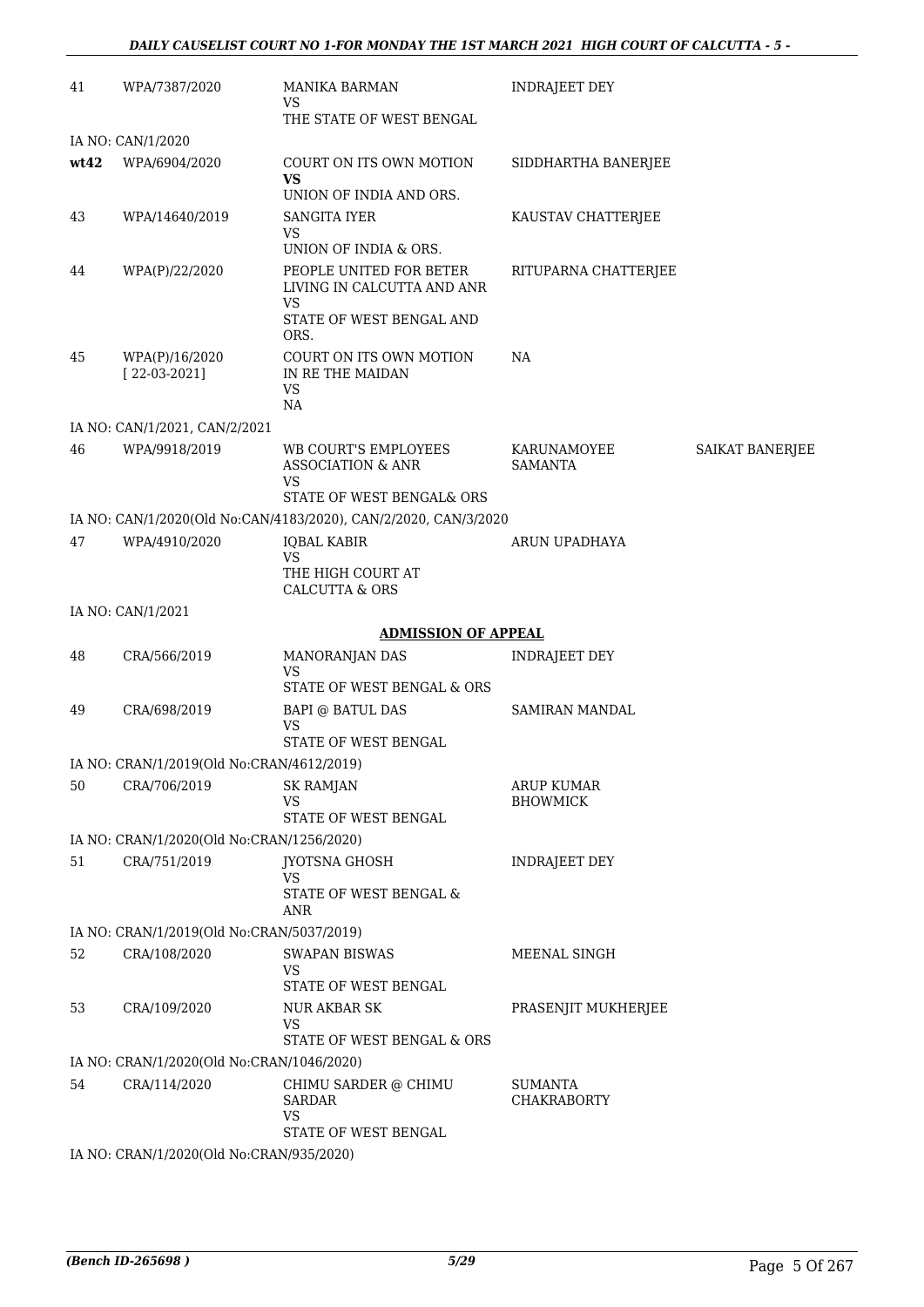| 55 | CRA/115/2020                              | <b>CHAND DAS</b><br>VS<br>STATE OF WEST BENGAL                                | <b>MAZAHAR HOSSAIN</b><br>CHOWDHURY                                                            |
|----|-------------------------------------------|-------------------------------------------------------------------------------|------------------------------------------------------------------------------------------------|
|    | IA NO: CRAN/1/2020(Old No:CRAN/944/2020)  |                                                                               |                                                                                                |
| 56 | CRA/116/2020                              | ABHOY MANDAL @ ABHA<br>VS<br>STATE OF WEST BENGAL &<br>ANR                    | PARVEJ ANAM                                                                                    |
|    | IA NO: CRAN/1/2020(Old No:CRAN/953/2020)  |                                                                               |                                                                                                |
| 57 | CRA/121/2020                              | <b>AMAR ROY</b><br>VS.<br>STATE OF WEST BENGAL                                | PRONOJIT ROY                                                                                   |
| 58 | CRA/123/2020                              | ALAM ALI<br>VS.<br>STATE OF WEST BENGAL                                       | MUSHARRAF ALAM SK                                                                              |
|    | IA NO: CRAN/1/2020(Old No:CRAN/1019/2020) |                                                                               |                                                                                                |
| 59 | CRA/125/2020                              | ASTAMI GHOSH @ LAXMI<br>VS<br>STATE OF WEST BENGAL                            | AMANUL ISLAM                                                                                   |
|    | IA NO: CRAN/1/2020(Old No:CRAN/1041/2020) |                                                                               |                                                                                                |
| 60 | CRA/135/2020                              | ALLAUDDIN SK. @ HELAI @<br><b>HELU</b><br>VS<br>ENFORCEMENT DIRECTORATE       | <b>SHAHAN SHAH</b>                                                                             |
|    | IA NO: CRAN/1/2020(Old No:CRAN/1166/2020) |                                                                               |                                                                                                |
| 61 | CRA/136/2020                              | PARIMAL GUHA<br>VS<br>STATE OF WEST BENGAL &<br>ANR                           | AINDRILA DE                                                                                    |
|    | IA NO: CRAN/1/2020(Old No:CRAN/1185/2020) |                                                                               |                                                                                                |
| 62 | CRA/157/2020                              | <b>SOMA NATH</b>                                                              | AMITABHA NAYAK                                                                                 |
|    |                                           | VS<br>NIRMAL SARDAR & ORS                                                     |                                                                                                |
| 63 | CRA/184/2020                              | SAMAR KR. MOOKERJEE<br>VS<br>STATE OF WEST BENGAL &<br>ORS.                   | JAGANNATH GANGULY                                                                              |
|    |                                           | IA NO: CRAN/1/2020(Old No:CRAN/3796/2020), CRAN/2/2020(Old No:CRAN/3797/2020) |                                                                                                |
| 64 | CRA/188/2020                              | AVIJIT ROY<br>VS<br>STATE OF WEST BENGAL                                      | <b>HAMALAYA DAS</b>                                                                            |
|    | No:CRAN/4174/2020), CRAN/4/2020           |                                                                               | IA NO: CRAN/1/2020(Old No:CRAN/4061/2020), CRAN/2/2020(Old No:CRAN/4173/2020), CRAN/3/2020(Old |
| 65 | CRA/220/2020                              | BISWAJIT MUDI<br>VS<br>State of West Bengal                                   | <b>MRITYUNJOY</b><br><b>CHATTERJEE</b>                                                         |
| 66 | CRA/243/2020                              | RAJ NEOGI AND ORS<br>VS<br>STATE OF WEST BENGAL AND                           | KAMLESH JHA                                                                                    |
|    |                                           | ORS.                                                                          |                                                                                                |
| 67 | CRA/244/2020                              | LAKSHMI MALIK<br><b>VS</b><br>STATE OF WEST BENGAL AND<br>ORS.                | MRITYUNJOY<br>CHATTERJEE                                                                       |
| 68 | CRA/247/2020                              | MILI PAL<br><b>VS</b><br>THE STATE OF WEST BENGAL                             | DEEPAK PRAHIADKA                                                                               |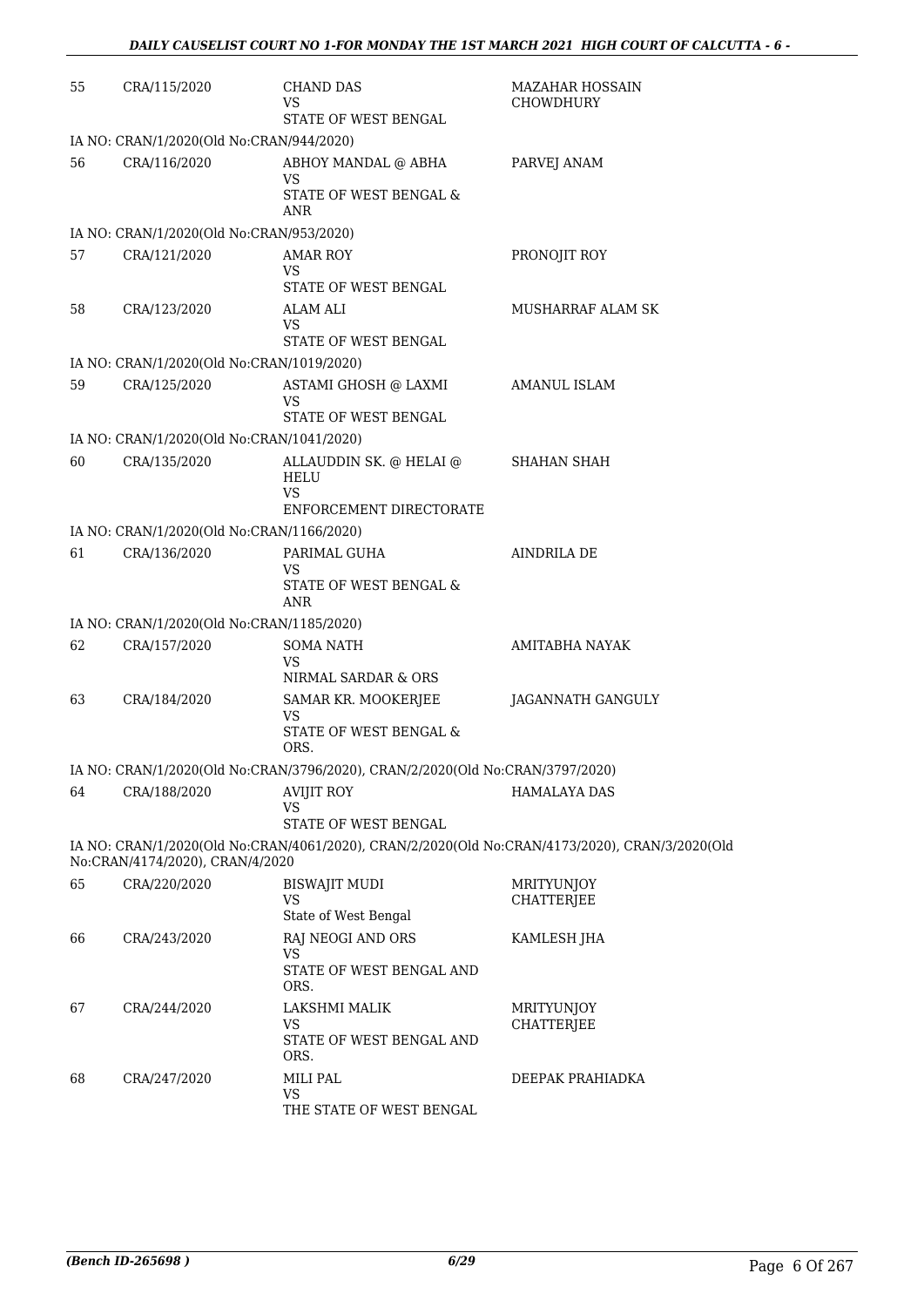| 69 | CRA/251/2020                             | <b>SADHAN SARDAR</b><br>VS<br>State of West Bengal                             | SUDIP GHOSH<br><b>CHOWDHURY</b> |
|----|------------------------------------------|--------------------------------------------------------------------------------|---------------------------------|
|    | IA NO: CRAN/1/2020                       |                                                                                |                                 |
| 70 | CRA/264/2020                             | SUMAN MAITY AND ANR<br>VS                                                      | <b>ARUN KUMAR DAS</b>           |
| 71 | CRA/266/2020                             | State of West Bengal<br>SABITRI BHUNYA<br>VS                                   | MD SABIR AHMED                  |
|    |                                          | STATE OF WEST BENGAL AND<br>ORS.                                               |                                 |
|    | IA NO: CRAN/1/2020                       |                                                                                |                                 |
| 72 | CRA/267/2020                             | NASIM SK AND ANOTHER<br><b>VS</b><br>State of West Bengal                      | MONIRUZZAMAN                    |
| 73 | CRA/272/2020<br>[DEFECTIVE ]             | <b>SANDHYA BAG</b><br>VS<br>State of West Bengal                               | <b>AMRITA CHEL</b>              |
|    | IA NO: CRAN/1/2020, CRAN/2/2020          |                                                                                |                                 |
| 74 | CRA/273/2020                             | <b>TAPAN BAG</b>                                                               | AMRITA CHEL                     |
|    |                                          | <b>VS</b><br>State of West Bengal                                              |                                 |
|    | IA NO: CRAN/1/2020, CRAN/2/2020          |                                                                                |                                 |
| 75 | CRA/276/2020                             | DIPALI NASKAR AND ANR<br>VS<br>State of West Bengal                            | PARVEZ HOSSAIN                  |
| 76 | CRA/283/2020                             | KAILASH UPADHYA                                                                | KALYAN KUMAR                    |
|    |                                          | VS<br>STATE OF WEST BENGAL AND<br>ORS.                                         | <b>BHATTACHARJEE</b>            |
|    | IA NO: CRAN/1/2020                       |                                                                                |                                 |
| 77 | CRA/287/2020                             | <b>TAPAS MUDI</b><br>VS                                                        | <b>SHARMAN SARKAR</b>           |
|    |                                          | State of West Bengal                                                           |                                 |
|    | IA NO: CRAN/1/2021                       |                                                                                |                                 |
| 78 | CRA/299/2020                             | <b>SK NASIM AND ANR</b><br>VS<br>State of West Bengal                          | MRITYUNJOY<br><b>CHATTERJEE</b> |
| 79 | CRA/65/2020                              | SHATADIPA CHOUDHURY@<br>SHATADIPA CHOWDHURY<br>VS<br>STATE OF WEST BENGAL& ANR | ADITYA TIWARI                   |
| 80 | CRA/88/2020                              | TUSHAR BERA                                                                    | MADHAB KR. ROY                  |
|    |                                          | VS.<br>STATE OF WEST BENGAL &<br>ORS.                                          | CHOWDHURY                       |
|    | IA NO: CRAN/1/2020(Old No:CRAN/791/2020) |                                                                                |                                 |
| 81 | CRA/89/2020                              | MURALIDHAR MAHATO<br>VS.                                                       | SOURADEEP DATTA                 |
|    |                                          | STATE OF WEST BENGAL &<br>ANR                                                  |                                 |
| 82 | CRA/92/2020                              | <b>ANIL MANDAL</b><br>VS.<br>STATE OF WEST BENGAL & ORS                        | NEPESH MAJHI                    |
| 83 | CRA/94/2020                              | NARESH MURMU @ NAREN<br>MUMU @ NARESH @ NAREN &<br>ANR<br>VS                   | SOUMYA NAG                      |
|    |                                          | STATE OF WEST BENGAL & ORS                                                     |                                 |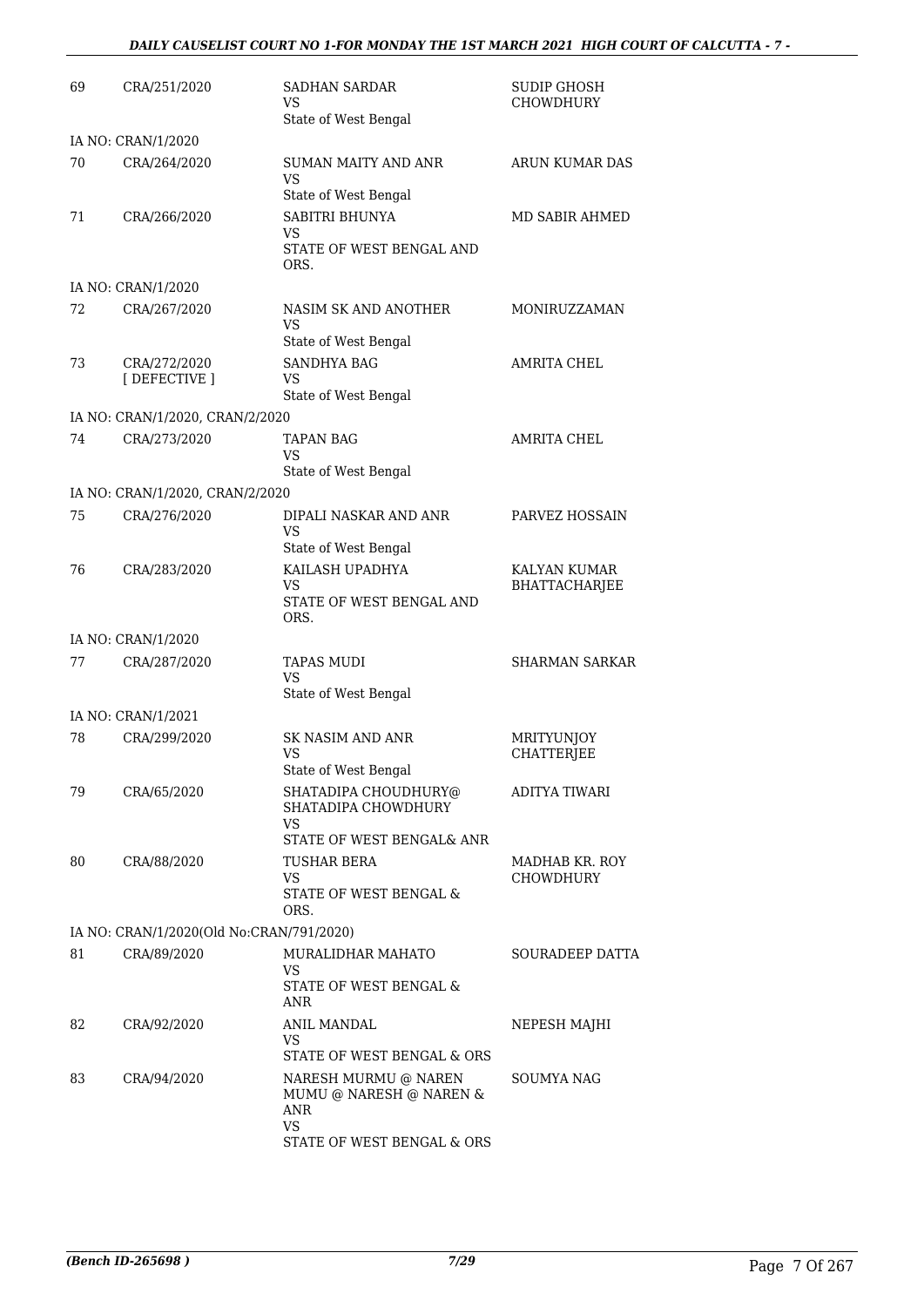| 84 | CRA/96/2020                               | ANUP NANDI @ ANUP KUMAR<br><b>NANDI</b><br>VS<br>STATE OF WEST BENGAL &<br>ANR                                                                             | SHIBAJI KUMAR DAS                          |
|----|-------------------------------------------|------------------------------------------------------------------------------------------------------------------------------------------------------------|--------------------------------------------|
|    | IA NO: CRAN/1/2020(Old No:CRAN/826/2020)  |                                                                                                                                                            |                                            |
| 85 | CRA/98/2020                               | <b>SOURAV KHAN</b><br>VS<br>STATE OF WEST BENGAL                                                                                                           | PINTU KARAR                                |
|    |                                           | IA NO: CRAN/1/2020(Old No:CRAN/849/2020), CRAN/2/2020(Old No:CRAN/4120/2020)                                                                               |                                            |
| 86 | CRA/13/2021                               | <b>BAPI ROY</b>                                                                                                                                            | RAJNANDINI ROY                             |
|    |                                           | <b>VS</b><br>State of West Bengal                                                                                                                          |                                            |
| 87 | CRA/2/2021<br>[DEFECTIVE ]                | <b>MAYA SOREN</b><br>VS<br>State of West Bengal                                                                                                            | MS ALOTRIYA<br>MUKHERJEE                   |
| 88 | CRA/196/2020                              | RUPALIBABI @ BURI & ORS<br>VS<br>STATE OF WEST BENGAL                                                                                                      | <b>SUJOY SARKAR</b>                        |
|    | IA NO: CRAN/1/2020(Old No:CRAN/4684/2020) |                                                                                                                                                            |                                            |
| 89 | CRA/296/2020<br>[ Defective ]             | <b>SUBHAS RUIDAS</b><br>VS                                                                                                                                 | RAJ KUMAR GUPTA                            |
|    |                                           | State of West Bengal                                                                                                                                       |                                            |
| 90 | CRA/29/2021                               | KAZI JAMLUDDIN<br>VS<br>STATE OF WEST BENGAL                                                                                                               | <b>MKUKUT BISWAS</b>                       |
| 91 | CRA/289/2020                              | JAFARUL SK<br>VS                                                                                                                                           | <b>ANIRBAN TARAFDAR</b>                    |
|    |                                           | State of West Bengal                                                                                                                                       |                                            |
| 92 | IA NO: CRAN/1/2020                        |                                                                                                                                                            |                                            |
|    | CRA/209/2020                              | ASHIM @ ASIM KR HARANATH<br><b>BHATTACHARYA</b> @ ASIM<br>HARINATH BHATTACHARYA<br>@ASEEM KR BHATTACHARYA<br><b>VS</b><br>NATIONAL INVESTIGATION<br>AGENCY | SANTANU MAJI                               |
|    | IA NO: CRAN/1/2020, CRAN/2/2020           |                                                                                                                                                            |                                            |
| 93 | CRA/24/2021                               | LAB SARKAR ALIAS JAGAT<br><b>SARKAR AND ORS</b><br>VS                                                                                                      | KOUSTAV BACHI                              |
| 94 |                                           | State of West Bengal<br><b>RABIUL SK</b>                                                                                                                   | KUSAL KUMAR                                |
|    | CRA/26/2021                               | VS<br>STATE OF WEST BENGAL AND<br>ORS.                                                                                                                     | MUKHERJEE                                  |
| 95 | CRA/253/2020                              | ABHISHEK ROY<br>VS<br>STATE OF WEST BENGAL AND<br>ORS.                                                                                                     | DIPAYAN DAN                                |
| 96 | CRA/41/2021                               | SHARMISTHA NATH<br>VS<br>STATE OF WEST BENGAL                                                                                                              | Deepak Prahladka                           |
| 97 | CRA/280/2020                              | <b>BABLU ALI</b><br>VS<br>Union of India                                                                                                                   | <b>UDAY SANKAR</b><br><b>CHATTOPADHYAY</b> |
| 98 | CRA/200/2020                              | <b>JAKIR HOSSAIN</b><br>VS<br>State of West Bengal                                                                                                         | <b>SAGAR SAHA</b>                          |

IA NO: CRAN/1/2020, CRAN/2/2020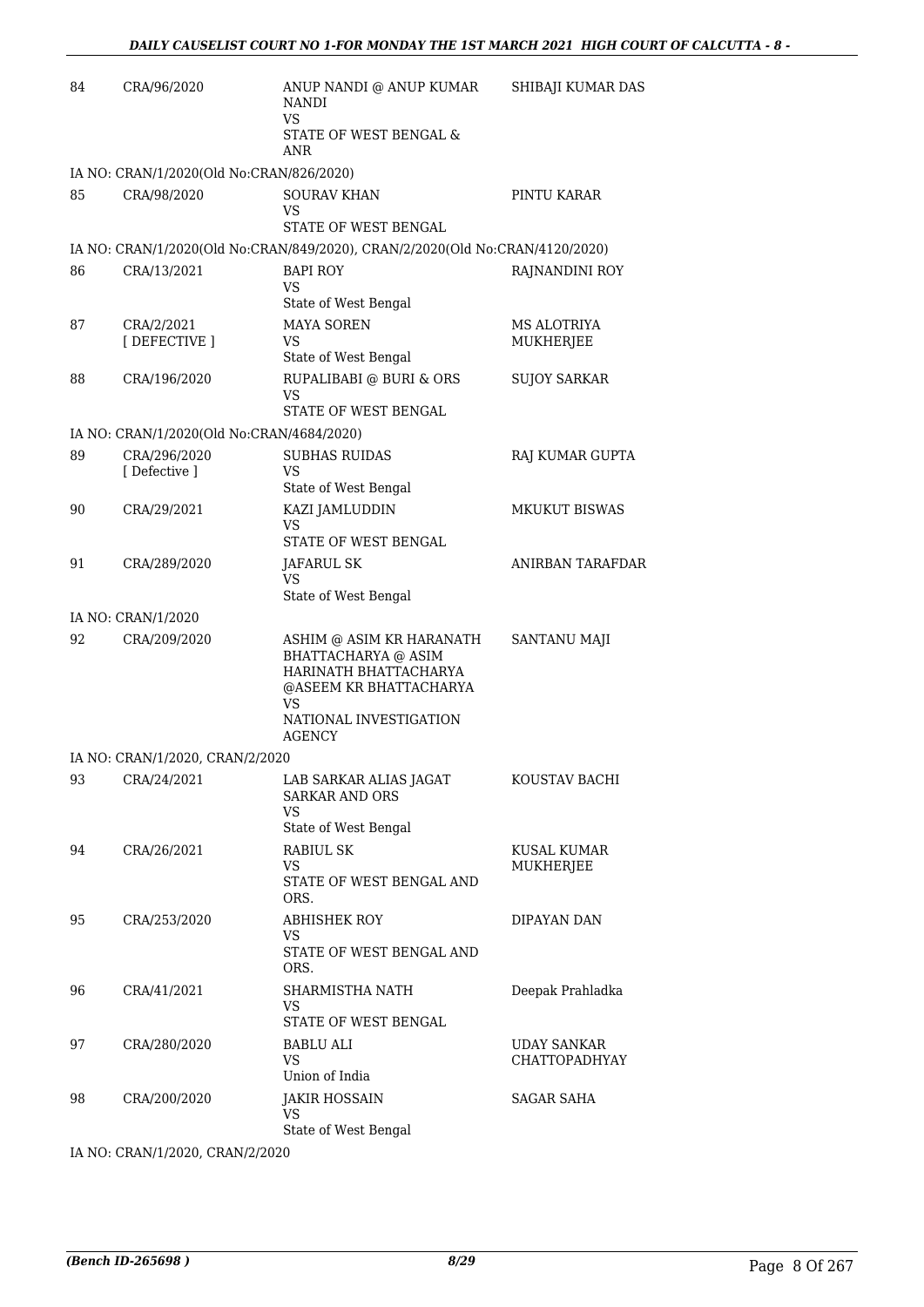| 99  | CRA/295/2020       | JOY PRAKASH SINGH<br>VS                       | <b>RISHAV SINGH</b>                    |
|-----|--------------------|-----------------------------------------------|----------------------------------------|
|     |                    | State of West Bengal                          |                                        |
| 100 | CRA/47/2021        | RAJESH HAZRA ALIAS BAPI<br>VS                 | <b>S G CHOWDHURY</b>                   |
|     |                    | STATE OF WEST BENGAL                          |                                        |
|     | IA NO: CRAN/1/2021 |                                               |                                        |
| 101 | CRA/35/2021        | JARA RAM ALIAS JORA RAM<br>VS                 | <b>SOUVIK DERE</b>                     |
|     |                    | STATE OF WEST BENGAL                          |                                        |
|     |                    | <b>HABEAS CORPUS 1</b>                        |                                        |
|     |                    | (FIXED MATTER)                                |                                        |
| 102 | WPA/1049/2009      | NURJAHAN BIBI<br><b>VS</b>                    | <b>FIROZE HASSAN</b>                   |
|     |                    | DG, BSF & ORS                                 |                                        |
| 103 | WPA/14102/2011     | <b>SMT. SWAPNA BARMAN</b><br>VS               | <b>MRITYUNJOY</b><br><b>CHATTERJEE</b> |
|     |                    | STATE OF WEST BENGAL & ORS                    |                                        |
| 104 | WPA/20945/2011     | PRASENJIT MONDAL<br>VS                        | GOPAL CHANDRA RAY                      |
|     |                    | STATE OF W B & ORS                            |                                        |
| 105 | WPA/17714/2012     | SHYAMALI SAHA<br>VS<br>STATE & ORS.           | DEBASISH KARMAKAR                      |
| 106 | WPA/22477/2012     |                                               | SOMNATH                                |
|     |                    | NARAYAN SAHA @ NARAYAN<br>CHANDRA SAHA<br>VS. | ROYCHOWDHURY                           |
|     |                    | STATE OF WB & ORS                             |                                        |
| 107 | WPA/23401/2012     | <b>LATA MONDAL</b>                            | JAYANTA BANERJEE                       |
|     |                    | VS<br>UNION OF INDIA & ORS.                   |                                        |
| 108 | WPA/8050/2012      | SK. ABDUL JABBAR ALI                          | <b>AKHTAR HOSSAIN</b>                  |
|     |                    | <b>VS</b><br>STATE OF WEST BENGAL &           |                                        |
|     |                    | ORS.                                          |                                        |
| 109 | WPA/10945/2015     | <b>BEAUTY SARKAR</b><br><b>VS</b>             | PRATIK KUMAR<br><b>BHATTACHARYYA</b>   |
|     |                    | STATE OF WEST BENGAL & ORS                    |                                        |
| 110 | WPA/6166/2016      | <b>SK JANE ALAM</b>                           | NILAY SENGUPTA                         |
|     |                    | VS.                                           |                                        |
|     |                    | STATE OF WEST BENGAL & ORS                    |                                        |
| 111 | WPA/30301/2017     | PARBATI MONDAL<br>VS                          | PARTHA SARATHI<br>GHOSH                |
|     |                    | STATE OF WEST BENGAL & ORS                    |                                        |
| 112 | WPA/17360/2018     | SANJIT RAJAK<br><b>VS</b>                     | A.K. CHATTOPADHYAYA                    |
|     |                    | STATE OF WEST BENGAL & ORS                    |                                        |
| 113 | WPA/19785/2018     | RAJJAK SEIKH<br>VS                            | DEBASHIS BANERJEE                      |
|     |                    | STATE OF WEST BENGAL & ORS                    |                                        |
| 114 | WPA/20950/2018     | JOY KRISHNA NAG @ JOY                         | ARNAB SAHA                             |
|     |                    | KUMAR NAG @ ROHIT<br>VS                       |                                        |
|     |                    | STATE OF WEST BENGAL &ORS                     |                                        |
| 115 | WPA/23349/2018     | NAJER ALI                                     | RIMA DAS                               |
|     |                    | VS                                            |                                        |
|     |                    | STATE OF WEST BENGAL & ORS                    |                                        |
| 116 | WPA/19908/2019     | <b>SUBRATA DAS</b><br>VS                      | SHIBASIS CHATTERJEE                    |
|     |                    | STATE OF WEST BENGAL & ORS                    |                                        |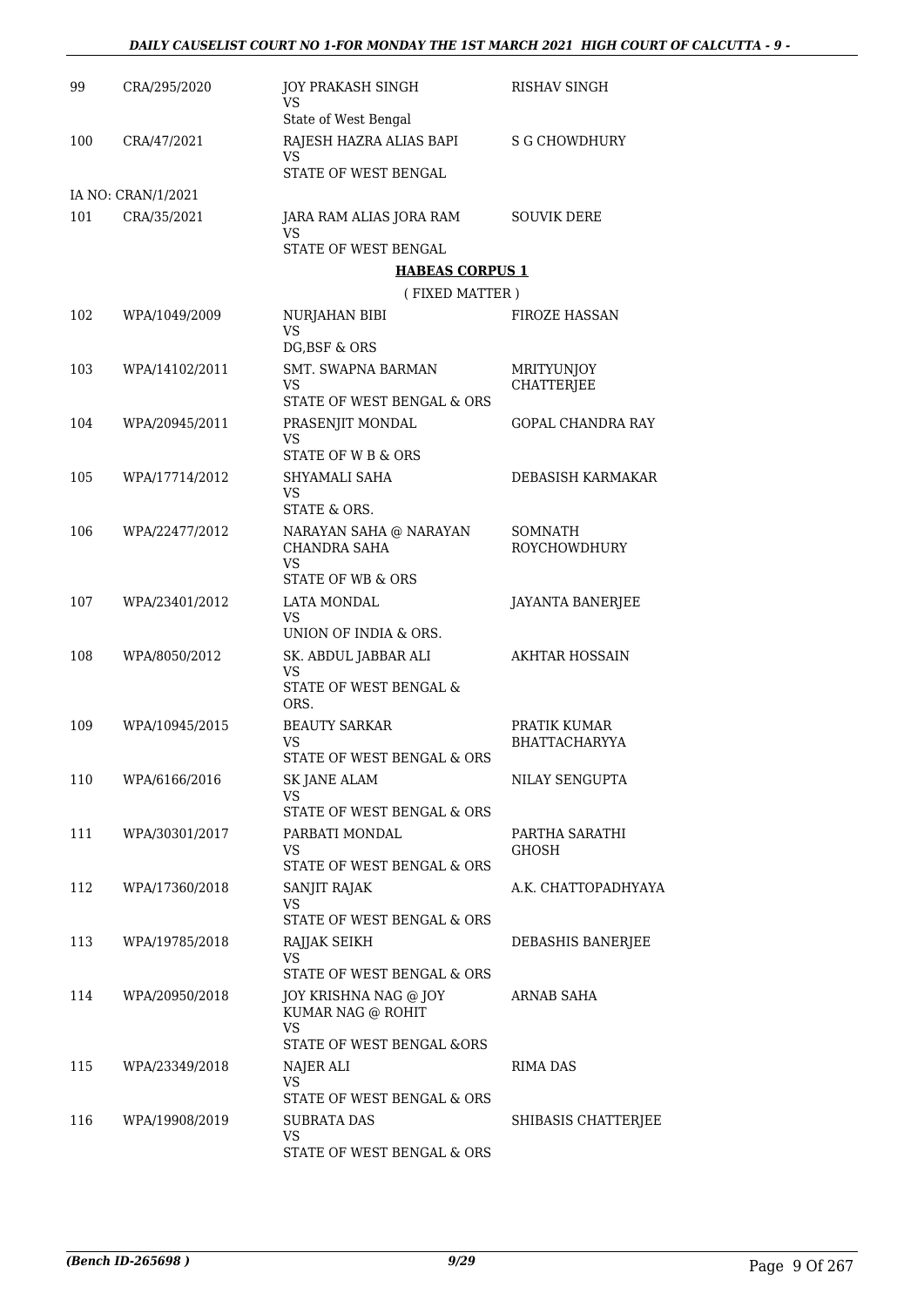| 117 | WPA/21057/2019                                        | PARASH BISWAS<br>VS                                                      | SOUMYAJIT MISHRA         |
|-----|-------------------------------------------------------|--------------------------------------------------------------------------|--------------------------|
|     |                                                       | JT SEC TO GOVT OF INDIA MIN<br>FINI DEP OF REV CEN ECON IN<br><b>BUR</b> |                          |
|     | IA NO: CAN/1/2020(Old No:CAN/2329/2020)               |                                                                          |                          |
| 118 | WPA/6316/2019                                         | PRASENJIT MONDAL<br>VS                                                   | PRASENJIT MONDAL         |
|     |                                                       | STATE OF WEST BENGAL & ORS                                               |                          |
|     | wt119 WPA/14706/2019                                  | SHYAMAL CHANDRA NASKAR<br>VS<br>STATE OF WEST BENGAL & ORS               | <b>GOPAL CHANDRA RAY</b> |
| 120 | WPA/6991/2019                                         | ABUJAFFAR MOLLA<br>VS                                                    | DEBAYAN SEN              |
|     |                                                       | STATE OF WEST BENGAL & ORS                                               |                          |
| 121 | WPA/247/2020                                          | AMBAR KUMAR CHAUHAN<br>VS                                                | <b>NEIL BASU</b>         |
|     |                                                       | STATE OF WEST BENGAL & ORS                                               |                          |
|     | IA NO: CAN/1/2020                                     |                                                                          |                          |
| 122 | WPA/2886/2020                                         | <b>SAMIRAN MOLLA</b><br>VS<br>STATE OF WEST BENGAL & ORS                 | <b>PUJA BERIWAL</b>      |
| 123 | WPA/6676/2020                                         | <b>SURYA KANT PRASAD</b><br>VS                                           | <b>ARIJIT BAKSHI</b>     |
|     |                                                       | STATE OF WEST BENGAL & ORS                                               |                          |
|     | IA NO: CAN/1/2020(Old No:CAN/5547/2020)               |                                                                          |                          |
| 124 | WPA/6937/2020                                         | PRANAV KHAITAN<br>VS                                                     | <b>BRATIN KUMAR DEY</b>  |
|     | IA NO: CAN/1/2020, CAN/2/2020, CAN/3/2020, CAN/4/2021 | THE STATE OF WB AND ORS                                                  |                          |
| 125 | WPA/9391/2020                                         | <b>SUBHAS LAHA</b><br>VS                                                 | MUJIBAR ALI NASKAR       |
|     |                                                       | STATE OF WEST BENGAL AND<br>ORS.                                         |                          |
| 126 | WPA/9732/2020                                         | PALASH SARKAR<br>VS                                                      | NILADRI SAHA             |
|     |                                                       | State of West Bengal                                                     |                          |
|     | wt127 WPA/9734/2020                                   | <b>BISWAJIT GHOSH</b><br>VS<br>STATE OF WEST BENGAL                      | NILADRI SAHA             |
| 128 | WPA/9888/2020                                         | VANMALA GORAKH NANGARE                                                   | RAMENDU AGARWAL          |
|     |                                                       | AND ANR<br>VS                                                            |                          |
|     |                                                       | UNION OF INDIA AND ORS.                                                  |                          |
|     | IA NO: CAN/1/2021                                     |                                                                          |                          |
| 129 | WPA/9902/2020                                         | SK. AZIZUL ISLAM<br>VS                                                   | <b>BALARAM PANDIT</b>    |
|     |                                                       | STATE OF WEST BENGAL AND<br>ORS.                                         |                          |
|     |                                                       | <b>HABEAS CORPUS</b>                                                     |                          |
| 130 | WPA/26005/2014                                        | RITA SAHA<br>VS                                                          | AMAJIT DE                |
| 131 | WPA/11504/2016                                        | STATE OF WEST BENGAL & ORS<br>SANKAR SINGH                               | MOHINOOR RAHAMAN         |
|     |                                                       | VS<br>THE STATE OF WEST BENGAL &                                         |                          |
|     |                                                       | <b>ORS</b>                                                               |                          |
| 132 | WPA/18264/2017                                        | SUSANTA DAS<br>VS                                                        | <b>SRUTI LAHIRI</b>      |
|     |                                                       | STATE OF WEST BENGAL & ORS                                               |                          |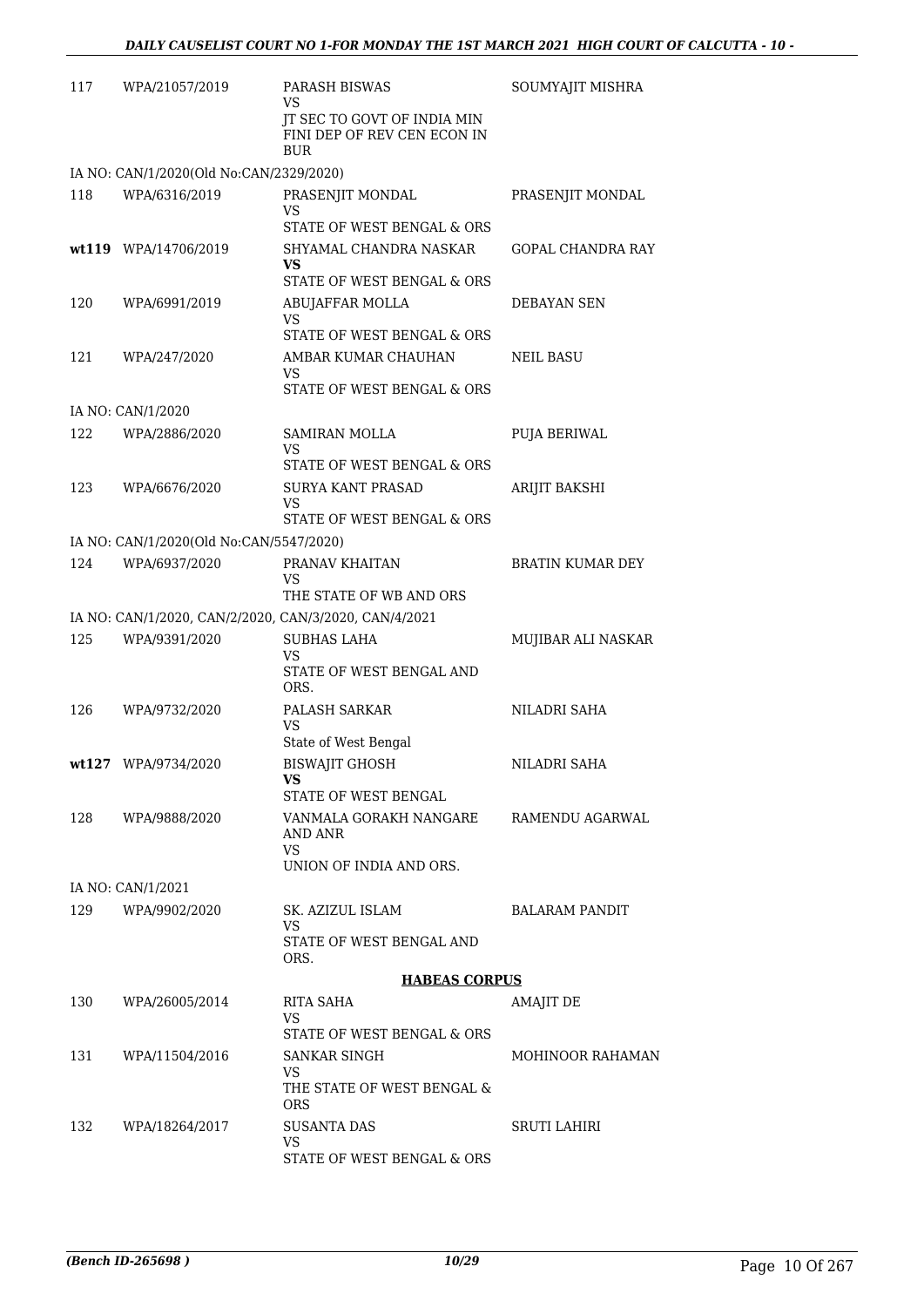#### *DAILY CAUSELIST COURT NO 1-FOR MONDAY THE 1ST MARCH 2021 HIGH COURT OF CALCUTTA - 11 -*

| 133 | WPA/12361/2018    | ASHIM BARAN SARKAR<br>VS                                    | TANUSREE GHOSH           |
|-----|-------------------|-------------------------------------------------------------|--------------------------|
|     |                   | STATE OF WEST BENGAL & ORS                                  |                          |
| 134 | WPA/20478/2018    | PARI BIBI<br>VS                                             | AMANUL ISLAM             |
|     |                   | STATE OF WEST BENGAL & ORS                                  |                          |
| 135 | WPA/24216/2018    | CHANDAN MUKHERJEE<br>VS<br>STATE OF WEST BENGAL &           | PRONAY BASAK             |
|     |                   | ORS.                                                        | <b>GOPAL CHANDRA RAY</b> |
| 136 | WPA/4250/2018     | PRASENJIT MANDAL<br><b>VS</b><br>STATE OF WEST BENGAL & ORS |                          |
| 137 | WPA/5349/2018     | PRIYANKA SUR                                                | ANINDYA SUNDAR           |
|     |                   | VS<br>STATE OF WEST BENGAL &<br>ORS.                        | <b>CHATTERJEE</b>        |
| 138 | WPA/9539/2018     | <b>SAGAR MAJHI</b>                                          | <b>TAPAS MANNA</b>       |
|     |                   | VS<br>STATE OF WEST BENGAL &<br>ORS.                        |                          |
| 139 | WPA/3626/2019     | CHANDESWAR THAKUR<br>VS                                     | SOMESH KUMAR GHOSH       |
|     |                   | STATE OF WEST BENGAL& ORS                                   |                          |
| 140 | WPA/6049/2019     | HASIBUL RAHAMAN<br>VS<br>STATE OF WEST BENGAL & ORS         | APURBA GHOSH             |
| 141 | WPA/6926/2019     | RAM PROSAD GHOSH                                            | ASIF DEWAN               |
|     |                   | VS<br>STATE OF WEST BENGAL &ORS                             |                          |
| 142 | WPA/7615/2019     | TUMPA PANDIT<br>VS.                                         | ASRAF MANDAL             |
|     |                   | STATE OF WEST BENGAL & ORS                                  |                          |
| 143 | WPA/8150/2019     | <b>MON SARKAR</b><br>VS<br>STATE OF WEST BENGAL & ORS       | KOUSTAV BAGCHI           |
| 144 | WPA/8939/2019     | SK USUF ALI                                                 | <b>SUBHAS JANA</b>       |
|     |                   | VS.                                                         |                          |
| 145 |                   | STATE OF WEST BENGAL & ORS<br><b>ISMAIL SEKH</b>            | DEEPAK PRAHLADKA         |
|     | WPA/7309/2020     | VS<br><b>SILASH TOPPO</b>                                   |                          |
|     | IA NO: CAN/1/2020 |                                                             |                          |
| 146 | WPA/7389/2020     | CHANDRA SEKHAR JAISWAL<br>VS<br><b>SILASH TOPPO</b>         | DEEPAK PRAHLADKA         |
|     | IA NO: CAN/1/2020 |                                                             |                          |
| 147 | WPA/7692/2020     | SUBHAJIT MISTRY<br>VS                                       | PRONAY BASAK             |
|     |                   | State of West Bengal                                        |                          |
|     | IA NO: CAN/1/2020 |                                                             |                          |
| 148 | WPA/8832/2020     | <b>SOMDEB KAR</b><br>VS                                     | SOHAM DE DHARA           |
|     |                   | RISTA FOUNDATION AND ORS<br>DINESH KUMAR GUPTA              | <b>MANISHA DEBDAS</b>    |
| 149 | WPA/9091/2020     | VS<br>THE STATE OF WEST BENGAL<br>AND ORS                   |                          |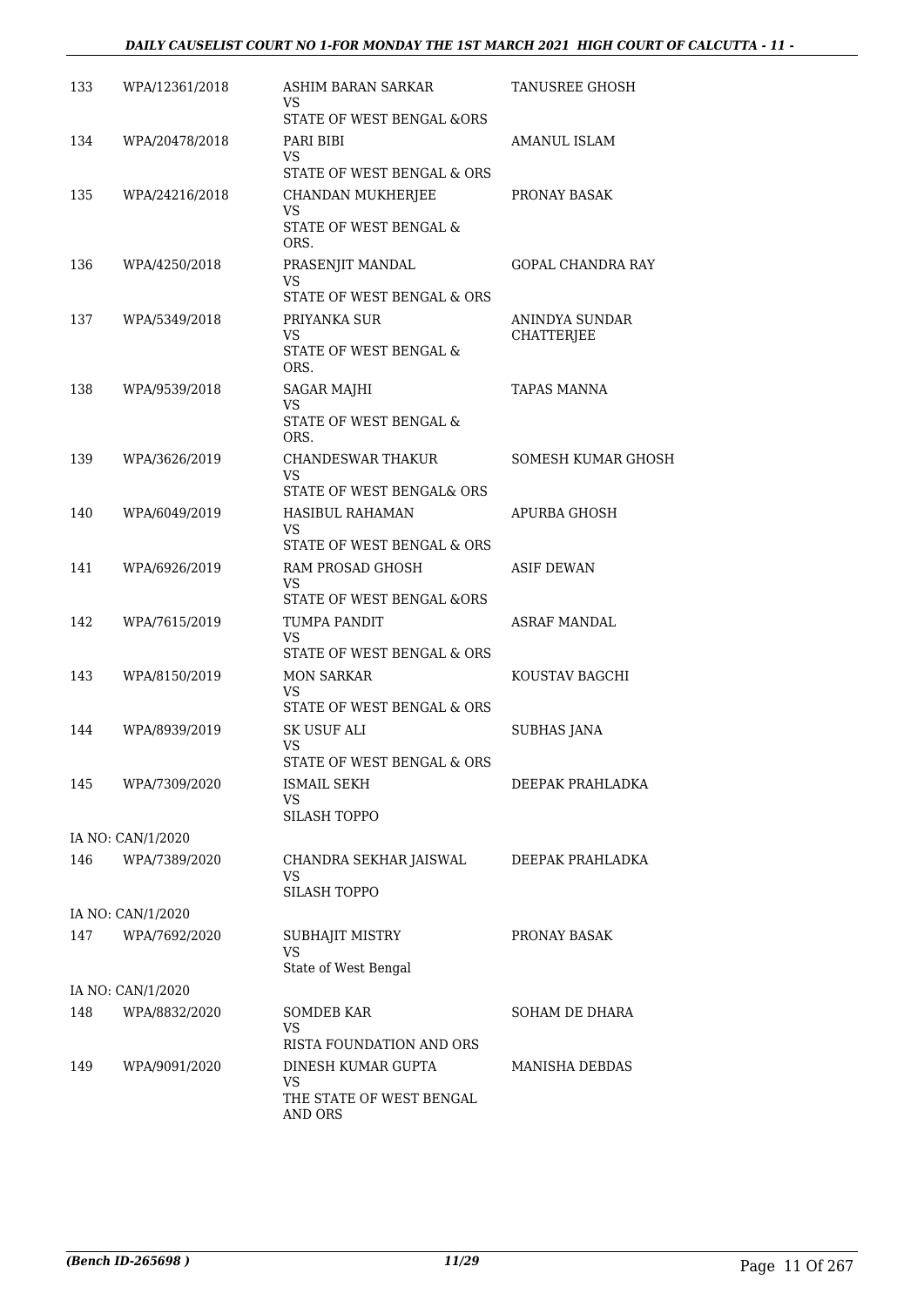| 150 | WPA/9661/2020  | SHIKHA DAS<br>VS                                                                           | <b>TANMOY SANFUI</b>            |
|-----|----------------|--------------------------------------------------------------------------------------------|---------------------------------|
|     |                | STATE OF WEST BENGAL AND<br>ORS.                                                           |                                 |
| 151 | WPA(H)/3/2021  | RANNO DEVI ISAI ALIAS RANNO<br><b>DEVI ESAI</b><br>VS.<br>STATE OF WEST BENGAL AND<br>ORS. | KAUSHIK CHOUDHURY               |
| 152 | WPA(H)/4/2021  | PARAMITA DAS<br>VS.<br>STATE OF WEST BENGAL AND<br>ORS.                                    | <b>SUBRATA</b><br>BHATTACHARJYA |
| 153 | WPA(H)/5/2021  | MADHAI NASKAR AND ORS<br>VS.<br>STATE OF WEST BENGAL AND<br>ORS.                           | <b>MASUD MALLIK</b>             |
| 154 | WPA(H)/6/2021  | <b>GANGA SAGAR RAM</b><br>VS<br>STATE OF WEST BENGAL AND<br>ORS.                           | <b>SHAREQ SIDDIQUE</b>          |
| 155 | WPA(H)/7/2021  | <b>MADHAB DAS</b><br>VS.<br>STATE OF WEST BENGAL AND<br>ORS.                               | SNIGDHA SAHA                    |
| 156 | WPA(H)/8/2021  | ANARUL SK. 2ANNA<br>VS<br>STATE OF WEST BENGAL AND<br><b>ANOTHER</b>                       | <b>TAPODIP GUPTA</b>            |
| 157 | WPA(H)/9/2021  | MANJU SHARMA<br>VS<br>STATE OF WEST BENGAL AND<br>ORS.                                     | PUNAM BASU                      |
| 158 | WPA(H)/10/2021 | MD. LUTFUL MOLLA<br>VS<br>STATE OF WEST BENGAL AND<br>ORS.                                 | Atis Kumar Biswas               |
| 159 | WPA(H)/11/2021 | <b>SWAPAN BANIK</b><br>VS<br>UNION OF INDIA AND ORS                                        | NILADRI SAHA                    |
| 160 | WPA(H)/12/2021 | MALINI GHOSH AND ANR<br>VS<br>STATE OF WEST BENGAL AND<br>ORS.                             | ARKA CHAKRABORTY                |
| 161 | WPA(H)/13/2021 | TAPAN HALDAR @TAPAN<br><b>HALDER</b><br><b>VS</b><br>STATE OF WEST BENGAL AND<br>ANR       | <b>TAPODIP GUPTA</b>            |
| 162 | WPA(H)/14/2021 | <b>MANOWAR MONDAL</b><br>VS<br>STATE OF WEST BENGAL AND<br>ORS.                            | <b>TAPODIP GUPTA</b>            |
| 163 | WPA(H)/15/2021 | ANIL KUMAR SAHA<br>VS<br>STATE OF WEST BENGAL AND<br>ORS.                                  | SINTHIA BALA                    |
| 164 | WPA(H)/16/2021 | DEBLU DUTTA<br>VS<br>STATE OF WEST BENGAL AND<br>ORS.                                      | BALARAM PANDIT                  |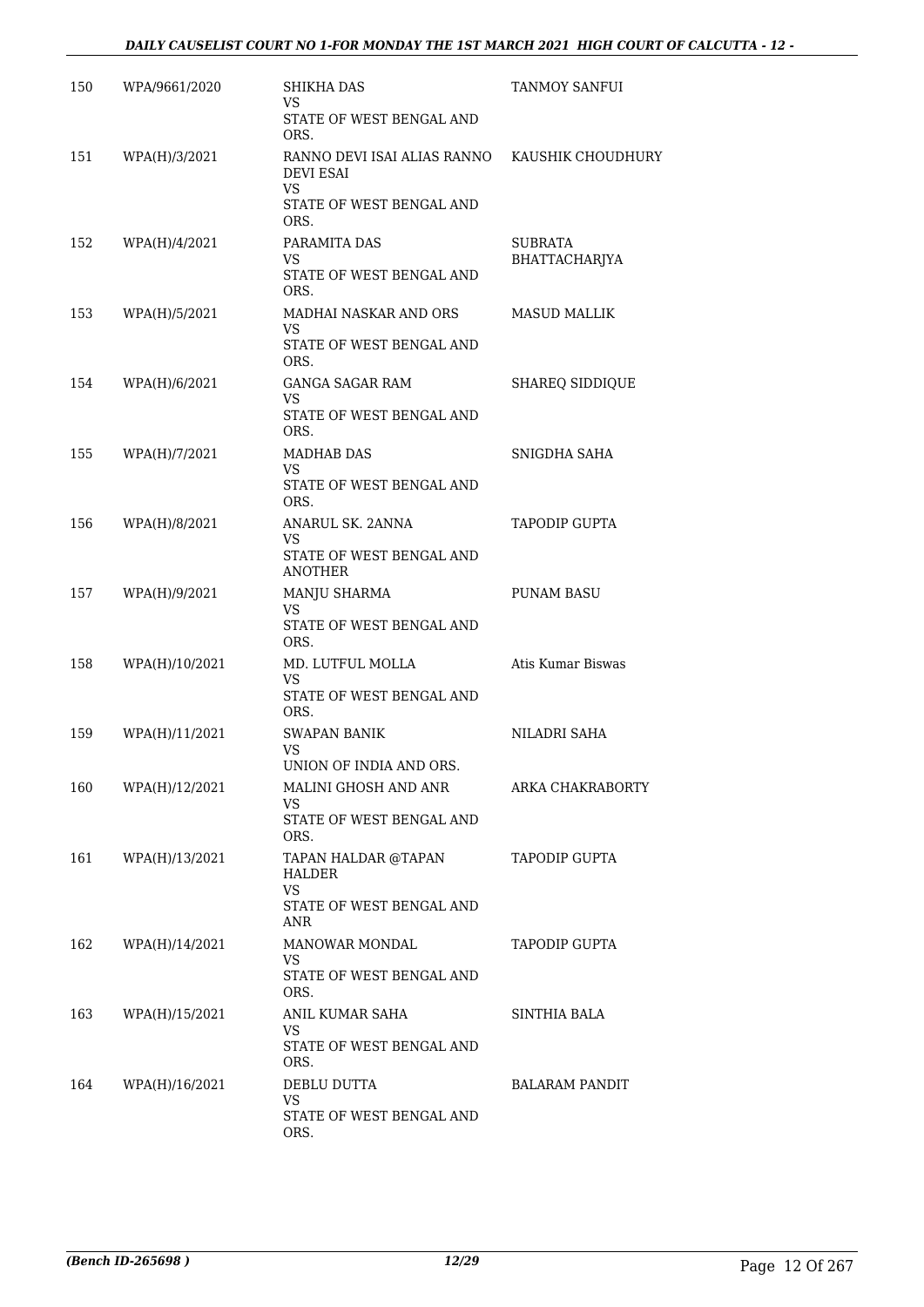| 165 | WPA(H)/18/2021                                                                                                     | MD YUNUSH MANSURI@ MD<br>YUNUS OJIR ALI                                                                                                                               | <b>SOFIA NESAR</b>                         |  |
|-----|--------------------------------------------------------------------------------------------------------------------|-----------------------------------------------------------------------------------------------------------------------------------------------------------------------|--------------------------------------------|--|
|     |                                                                                                                    | <b>VS</b><br>STATE OF WEST BENGAL AND<br>ORS.                                                                                                                         |                                            |  |
| 166 | WPA(H)/20/2021                                                                                                     | <b>BISWANATH GUIN</b>                                                                                                                                                 | PRONOJIT ROY                               |  |
|     |                                                                                                                    | VS<br>STATE OF WEST BENGAL AND<br>ORS.                                                                                                                                |                                            |  |
| 167 | WPA/7269/2019                                                                                                      | <b>GAURAV JOHARI</b><br>VS<br>UNION OF INDIA & ORS                                                                                                                    | <b>SANTOSH KUMAR RAY</b>                   |  |
|     |                                                                                                                    | <b>BAIL IN CONNECTION WITH APPEAL</b>                                                                                                                                 |                                            |  |
| 168 | CRA/425/1990                                                                                                       | GOPAL DAS @ CHAPAL & ORS.                                                                                                                                             | MR. R.K.ROY<br>N.Y.A.                      |  |
|     | $[2PB + 5 LCR + Trans$<br>+ Brief + Two Books ]                                                                    | VS<br>THE STATE                                                                                                                                                       |                                            |  |
|     | IA NO: CRAN/2/2021                                                                                                 |                                                                                                                                                                       |                                            |  |
| 169 | IA NO. CRAN/7/2020                                                                                                 | KHOKAN SARDAR & ANR.<br>Vs<br>THE STATE                                                                                                                               | RANJIT KUMAR GHOSAL<br>RANJIT KUMAR GHOSAL |  |
|     | In CRA/312/2004                                                                                                    |                                                                                                                                                                       |                                            |  |
| 170 | CRA/137/2005<br>$[Pt1 + OS + 2 nd J$ . Copy VS<br>$+$ Pt II + 5 LCR + Trans STATE<br>+ Brief ]                     | AFROZ KHAN                                                                                                                                                            | TAPAS KR. GHOSH                            |  |
|     | IA NO: CRAN/2/2021                                                                                                 |                                                                                                                                                                       |                                            |  |
| 171 | CRA/231/2009<br>$[Pt.-i + O.S. + 2ND].$<br>$LCR + 1$ PEON BOOK +<br>$2$ G.D. BOOK + $2$ CASH<br>MEMO BOOK + TRANS] | <b>BABLU PAL &amp; ORS</b><br>VS<br>$COPY + PT II + 4 PB + 5$ STATE OF WEST BENGAL                                                                                    | SUKLA DAS CHANDRA                          |  |
|     |                                                                                                                    | IA NO: CRAN/2/2015(Old No:CRAN/1198/2015), CRAN/3/2019(Old No:CRAN/3948/2019)                                                                                         |                                            |  |
| 172 | CRA/616/2010<br>$(PT - I + OS + 2ND J/C +$<br>$PT II + 2 PB$                                                       | SFIK SK. @ SAFIQUE SK. & ORS. RUPA BANDYOPADHYAY<br>VS<br>STATE OF WEST BENGAL                                                                                        |                                            |  |
|     |                                                                                                                    | IA NO: CRAN/3/2013(Old No:CRAN/2090/2013), CRAN/5/2014(Old No:CRAN/3688/2014), CRAN/6/2015(Old<br>No:CRAN/1876/2015), CRAN/7/2015(Old No:CRAN/3722/2015), CRAN/8/2021 |                                            |  |
| 173 | CRA/630/2010<br>$(PT - I + OS + 2ND J/C +$<br>PT II + 2 PB+5 LCR +<br>TRANS)                                       | SANYASHI SARDAR & ORS<br>VS<br>STATE OF WEST BENGAL                                                                                                                   | TIRTHANKAR DHALI                           |  |
|     | IA NO: CRAN/4/2021                                                                                                 |                                                                                                                                                                       |                                            |  |
| 174 | CRA/230/2011                                                                                                       | BISWAJIT SINHA@KARPUR &<br>ANR<br><b>VS</b><br>STATE OF WEST BENGAL                                                                                                   | TITHANKAR DHALI                            |  |
|     | No:CRAN/3005/2020)                                                                                                 | IA NO: CRAN/1/2011(Old No:CRAN/2581/2011), CRAN/2/2014(Old No:CRAN/892/2014), CRAN/3/2020(Old                                                                         |                                            |  |
|     | wt175 CRA/329/2011                                                                                                 | JOYDEV MONDAL @ MAHKAN &<br>ORS.<br>VS.<br>STATE OF WEST BENGAL                                                                                                       | DIPANKAR PARAMANICK                        |  |
|     |                                                                                                                    | IA NO: CRAN/3/2020, CRAN/4/2020, CRAN/5/2020, CRAN/6/2020, CRAN/7/2020, CRAN/8/2020                                                                                   |                                            |  |
|     | wt176 CRA/345/2011                                                                                                 | <b>UDAY BANERJEE</b>                                                                                                                                                  | ABHRA MUKHERJEE                            |  |
|     |                                                                                                                    | <b>VS</b><br>STATE OF WEST BENGAL &<br>ORS.                                                                                                                           |                                            |  |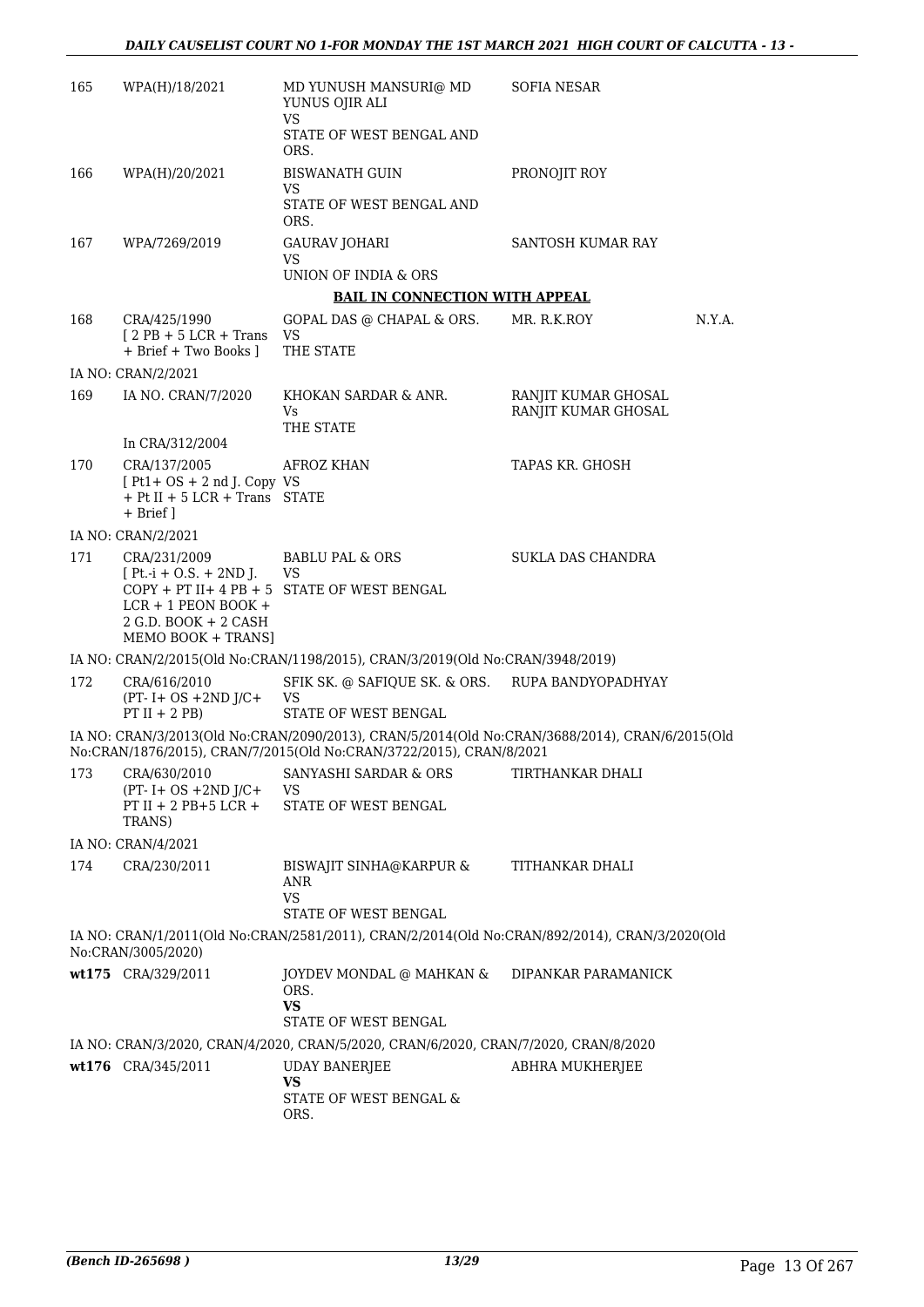| 177 | CRA/45/2012<br>$[2PB+4LCR]$                                                      | <b>ANUP ROY</b><br>VS<br>STATE OF WEST BENGAL                                              | KUSAL KUMAR<br>MUKHERJEE |
|-----|----------------------------------------------------------------------------------|--------------------------------------------------------------------------------------------|--------------------------|
|     |                                                                                  | IA NO: CRAN/5/2020(Old No:CRAN/1265/2020), CRAN/6/2020(Old No:CRAN/4774/2020)              |                          |
| 178 | CRA/78/2012<br>$[2PB + 4LCR + Trans]VS$                                          | KHOKAN MIA & ORS.<br>STATE OF WEST BENGAL                                                  | <b>ASRAF MANDAL</b>      |
|     |                                                                                  | IA NO: CRAN/6/2019(Old No:CRAN/4772/2019), CRAN/7/2019(Old No:CRAN/4775/2019)              |                          |
| 179 | CRA/175/2012<br>$(PT - I + OS + 2ND J/C +$<br>$PT$ II)                           | NARAYAN BARMAN<br>VS.<br>STATE OF WEST BENGAL                                              | N.A.                     |
|     | IA NO: CRAN/1/2019(Old No:CRAN/3555/2019)                                        |                                                                                            |                          |
| 180 | CRA/413/2012<br>$12$ PB + 4 LCR +<br>TRANS ]                                     | BIDHAN SARDAR & ORS<br>VS<br>STATE OF WEST BENGAL                                          | AHINDRA KUMAR ADHYA      |
|     |                                                                                  | IA NO: CRAN/2/2019(Old No:CRAN/3141/2019), CRAN/3/2020(Old No:CRAN/4123/2020), CRAN/4/2021 |                          |
| 181 | CRA/596/2012<br>$(PT - I + OS + 2ND J/C +$<br>$PT II + 2 PB + 4 LCR$ )           | SANJIB BOSE @ POPPY<br>VS<br>STATE OF WEST BENGAL                                          | DEBAPRATIM GUHA          |
|     | IA NO: CRAN/3/2021                                                               |                                                                                            |                          |
| 182 | CRA/320/2013<br>$[2PB+4LCR+$<br>TRANS ]                                          | <b>SAHEB DAS</b><br><b>VS</b><br>STATE OF WEST BENGAL                                      | B BHATTACHARYYA          |
|     |                                                                                  | IA NO: CRAN/3/2017(Old No:CRAN/1334/2017), CRAN/4/2020(Old No:CRAN/3439/2020)              |                          |
|     | wt183 CRA/219/2013                                                               | SANDIP GHOSH<br>VS                                                                         | ANTARIKHYA BASU          |
|     | wt184 CRA/338/2013                                                               | STATE OF WEST BENGAL<br>SUKUMAR KARMAKAR<br>VS.<br>STATE OF WEST BENGAL                    | V VERMA                  |
|     | IA NO: CRAN/3/2021                                                               |                                                                                            |                          |
| 185 | CRA/812/2013<br>$(PT - I + OS + 2ND J/C +$<br>$PT II + 2 PB + 5 LCR +$<br>TRANS) | KADAM MALLICK & ORS<br>VS<br>STATE OF WEST BENGAL                                          | S. BANERJEE              |
|     | IA NO: CRAN/8/2020                                                               |                                                                                            |                          |
|     | 186 CRA/456/2014<br>[PT 1+OB+PT II in each VS<br>1                               | PINTU DAS<br>+ 2 PB + 5 LCR + Trans STATE OF WEST BENGAL                                   | SANJIB KUMAR DAN         |
|     | wt187 CRA/459/2014                                                               | UJJWAL TAPADAR<br><b>VS</b>                                                                | ZEESHAN UDDIN            |
|     | wt188 CRA/524/2014                                                               | STATE OF WEST BENGAL<br>MONGAL SAHANI @ MANGALA<br>VS<br>STATE OF WEST BENGAL              | S K DAN                  |
|     | IA NO: CRAN/4/2019(Old No:CRAN/3268/2019)                                        |                                                                                            |                          |
| 189 | CRA/632/2014<br>$(PT - I + OS + 2ND J/C + VS)$<br>PT II + 2 PB+5 LCR +<br>TRANS) | KALI CHARAN BISWAS<br>STATE OF WEST BENGAL                                                 | <b>SUMANTA DAS</b>       |
|     | IA NO: CRAN/2/2021                                                               |                                                                                            |                          |
| 190 | CRA/120/2015<br>$12$ PB + 5 LCR +<br>TRANS 1                                     | SUDAN DEOGHARIA & ORSS<br><b>VS</b><br>STATE OF WEST BENGAL                                | K SHARMA                 |
|     |                                                                                  | IA NO: CRAN/3/2020, CRAN/4/2020, CRAN/5/2020, CRAN/6/2020, CRAN/7/2020                     |                          |
| 191 | CRA/147/2015<br>$(PT - I + OS + 2ND J/C +$<br>PT II + 2 PB+4 LCR]                | KRISHNA KR GURUNG<br>VS<br>STATE OF WEST BENGAL                                            | A PAL                    |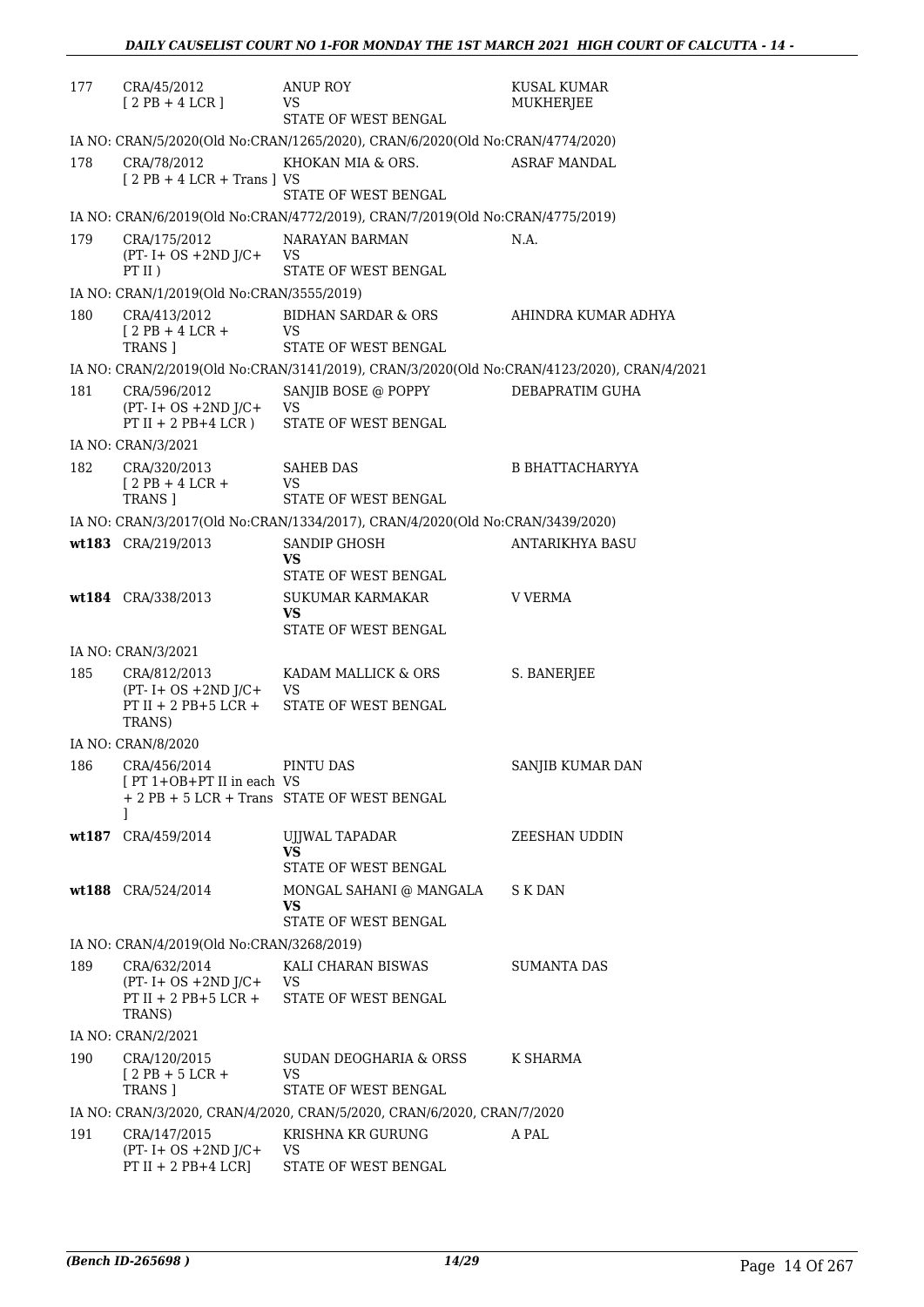| 192 | CRA/422/2015<br>$[4PB + 4LCR +$<br><b>TRANS 1</b>                                          | ABDUL MONAF MIAN & ORS<br>VS.<br>STATE OF WEST BENGAL                                                 | D ACHARYYA                                                                                    |
|-----|--------------------------------------------------------------------------------------------|-------------------------------------------------------------------------------------------------------|-----------------------------------------------------------------------------------------------|
|     | No:CRAN/4115/2020)                                                                         |                                                                                                       | IA NO: CRAN/4/2019(Old No:CRAN/2643/2019), CRAN/5/2020(Old No:CRAN/699/2020), CRAN/6/2020(Old |
| 193 | CRA/436/2015<br>(PT- I+ OS +2ND J/C+ SONU ANSARI<br>PT II IN EACH $+$ 2 PB $+4$ VS<br>LCR) | MD. SONU @ SANDREY ALAM @<br>STATE OF WEST BENGAL                                                     | KAUSIK BISWAS                                                                                 |
|     |                                                                                            | IA NO: CRAN/2/2016(Old No:CRAN/195/2016), CRAN/3/2018(Old No:CRAN/203/2018)                           |                                                                                               |
|     | wt194 CRA/443/2015                                                                         | ALI ASGAR @ LASGARI<br>VS<br>STATE OF WEST BENGAL                                                     | UJJAL RAY                                                                                     |
|     | IA NO: CRAN/1/2015(Old No:CRAN/2957/2015)                                                  |                                                                                                       |                                                                                               |
| 195 | CRA/437/2015<br>$[4PB + 4LCR + BRIEF ANR]$<br>J                                            | SANJAY KR SINGH @ PANDIT & A CHATTERJEE<br>VS<br>STATE OF WEST BENGAL                                 |                                                                                               |
|     | IA NO: CRAN/3/2021                                                                         |                                                                                                       |                                                                                               |
|     | wt196 CRA/435/2015                                                                         | TINKU NASKAR @ POKA & ORS<br>VS<br>STATE OF WEST BENGAL                                               | A CHATTERJEE                                                                                  |
|     | IA NO: CRAN/2/2021                                                                         |                                                                                                       |                                                                                               |
|     | wt197 CRA/438/2015                                                                         | PINTU PATRA & ORS.<br>VS<br>STATE OF WEST BENGAL                                                      | ARNAB CHATTERJEE                                                                              |
|     |                                                                                            | IA NO: CRAN/1/2017(Old No:CRAN/4563/2017), CRAN/2/2021                                                |                                                                                               |
|     | wt198 CRA/462/2015                                                                         | RATAN HALDER<br>VS<br>STATE OF WEST BENGAL                                                            | <b>SOUGATA MITRA</b>                                                                          |
| 199 | CRA/472/2015<br>[INCOMPLETE PB $+4$ VS<br>LCR ]                                            | DHARMENDAR SINGH<br>STATE OF WEST BENGAL                                                              | <b>SUMAN DE</b>                                                                               |
|     | IA NO: CRAN/2/2020                                                                         |                                                                                                       |                                                                                               |
|     | wt200 CRA/503/2015                                                                         | <b>KARTIK SARKAR</b><br>VS<br>STATE OF WEST BENGAL                                                    | ARIJIT GHOSH                                                                                  |
|     |                                                                                            | IA NO: CRAN/1/2015(Old No:CRAN/2612/2015), CRAN/3/2021                                                |                                                                                               |
|     | wt201 CRA/510/2015                                                                         | RABINDAR SHOW @ RABINDAR<br>SAH<br>VS                                                                 | ROUSHAN KUMAR ROY                                                                             |
|     |                                                                                            | STATE OF WEST BENGAL                                                                                  |                                                                                               |
|     |                                                                                            | IA NO: CRAN/1/2016(Old No:CRAN/970/2016), CRAN/2/2019(Old No:CRAN/2744/2019)                          |                                                                                               |
|     | wt202 CRA/608/2015                                                                         | SANJOY SHAW @ KALU<br>VS<br>STATE OF WEST BENGAL                                                      | PRASENJIT SARKAR                                                                              |
| 203 | CRA/538/2015<br>$[2PB + 4LCR + Trans]$ VS                                                  | ASAN ALI SK.<br>STATE OF WEST BENGAL                                                                  | KUSAL KUMAR<br>MUKHERJEE                                                                      |
|     | IA NO: CRAN/3/2020(Old No:CRAN/4122/2020)                                                  |                                                                                                       |                                                                                               |
|     | wt204 CRA/551/2015                                                                         | KALU SK. @ ARMAN SK.<br>VS<br>STATE OF WEST BENGAL                                                    | PRABIR MAJUMDER                                                                               |
|     | wt205 CRA/673/2015                                                                         | SAHJAMAL SHEIKH & ANR.<br>VS                                                                          | <b>KARABI ROY</b>                                                                             |
|     |                                                                                            | STATE OF WEST BENGAL<br>IA NO: CRAN/4/2020(Old No:CRAN/2698/2020), CRAN/5/2020(Old No:CRAN/3592/2020) |                                                                                               |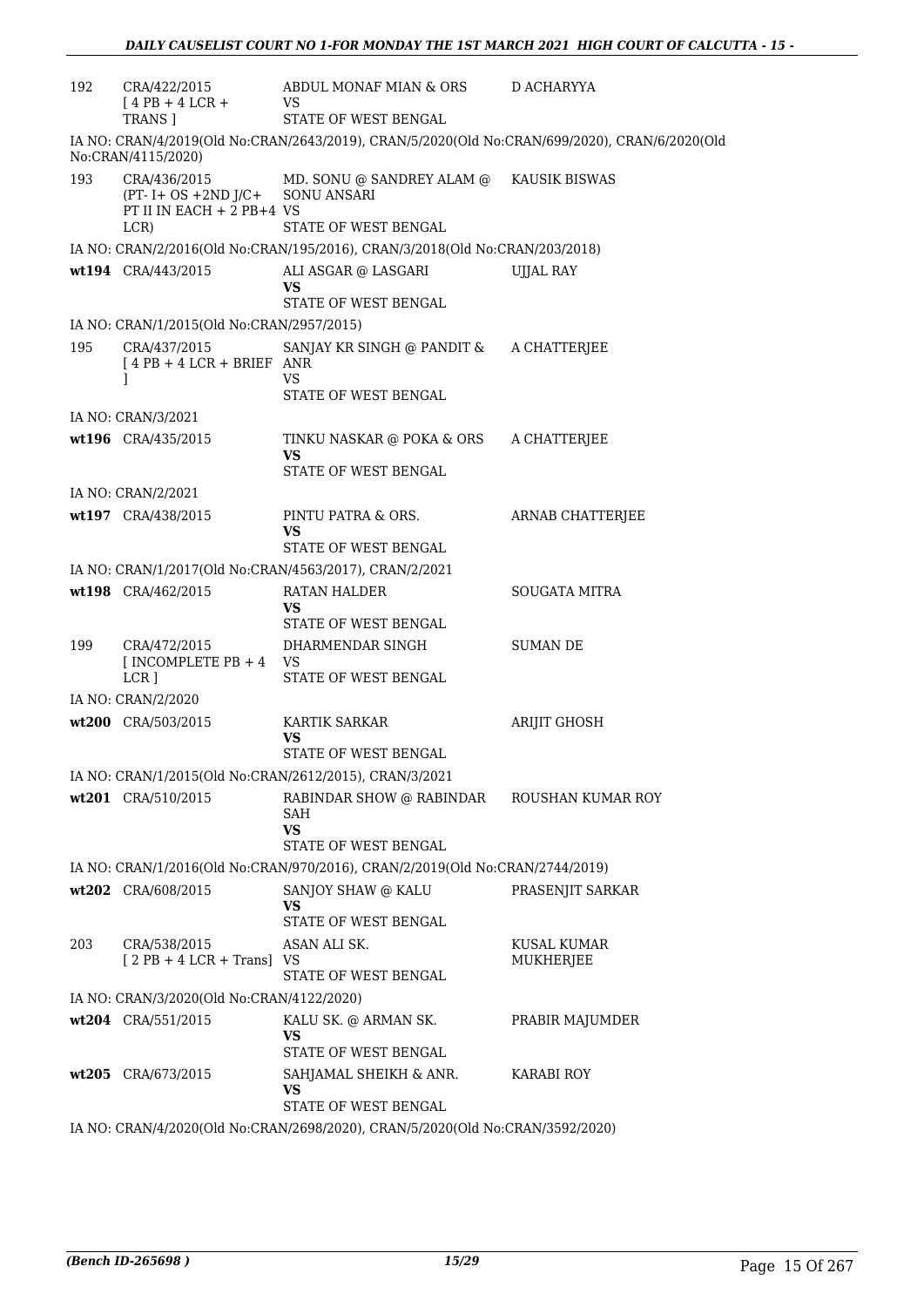|     | wt206 CRA/779/2015                                                                       | KAJAL SEIKH<br>VS<br>STATE OF WEST BENGAL                                                        | <b>S SARKAR</b>                                                                                |  |  |
|-----|------------------------------------------------------------------------------------------|--------------------------------------------------------------------------------------------------|------------------------------------------------------------------------------------------------|--|--|
|     | IA NO: CRAN/2/2017(Old No:CRAN/1320/2017)                                                |                                                                                                  |                                                                                                |  |  |
|     | wt207 CRM/10425/2016                                                                     | AZAD SK @ AZATALI SEKH &<br>ANR.<br><b>VS</b><br>STATE OF WEST BENGAL                            | SUBIR DEBNATH                                                                                  |  |  |
| 208 | CRA/715/2015<br>$[PT 1+OS + 2ND J.$<br>LCR ]                                             | NIL KAMAL GON<br><b>VS</b><br>$[PT 1+OS + 2ND J.$ VS<br>CPY+PT II + 2PB + 3 STATE OF WEST BENGAL | D MAJUMDAR                                                                                     |  |  |
|     | IA NO: CRAN/3/2019(Old No:CRAN/2303/2019)                                                |                                                                                                  |                                                                                                |  |  |
|     | wt209 CRA/559/2015                                                                       | <b>ABHIJIT DAS</b><br>VS<br>STATE OF WEST BENGAL                                                 | A MITRA                                                                                        |  |  |
| 210 | CRA/34/2016<br>$[PT - 1 + OS + 2ND ]$ . VS<br>$LCR + TRANSI$                             | LAKSHMI MISHRA<br>$COPY + PT II + 2 PB + 4 STATE OF WEST BENGAL$                                 | R DAS                                                                                          |  |  |
|     | IA NO: CRAN/3/2020                                                                       |                                                                                                  |                                                                                                |  |  |
| 211 | CRA/63/2016<br>$[2PB + 4LCR + 3]$<br>BRIEF 1                                             | MD. SULTAN<br>VS<br><b>STATE OF WEST BENGAL</b>                                                  |                                                                                                |  |  |
|     | No:CRAN/4729/2020)                                                                       |                                                                                                  | IA NO: CRAN/2/2016(Old No:CRAN/2033/2016), CRAN/3/2020(Old No:CRAN/4728/2020), CRAN/4/2020(Old |  |  |
| 212 | CRA/157/2016<br>[5 LCR]                                                                  | SUBIR DAKSHI<br>VS<br>STATE OF WEST BENGAL                                                       | U ROY                                                                                          |  |  |
|     | IA NO: CRAN/1/2018(Old No:CRAN/3147/2018)                                                |                                                                                                  |                                                                                                |  |  |
| 213 | CRA/163/2016<br>$(PT - I + OS + 2ND J/C + \& ORS)$<br>$PT II + 2 PB + 4 LCR +$<br>TRANS) | PARIKSHIT KANDER @ KANDAR      AMIT BARAN DASH<br>VS<br>STATE OF WEST BENGAL                     |                                                                                                |  |  |
|     | IA NO: CRAN/2/2021                                                                       |                                                                                                  |                                                                                                |  |  |
| 214 | CRA/173/2016<br>[2 PB + 5 LCR +TRANS VS                                                  | JAHANGIR MONDAL<br>STATE OF WEST BENGAL                                                          | S A JOYNAL                                                                                     |  |  |
|     | IA NO: CRAN/2/2020                                                                       |                                                                                                  |                                                                                                |  |  |
| 215 | CRA/352/2016<br>$(PT - I + OS + 2ND J/C +$<br>PT II + 2 PB+4 LCR)                        | SONUKA KHATUN@SANAKA<br>KHATOON@SANOKA KHATOON<br>@BIBI<br><b>VS</b><br>STATE OF WEST BENGAL     | SUMAN DE                                                                                       |  |  |
|     |                                                                                          | IA NO: CRAN/2/2018(Old No:CRAN/3161/2018), CRAN/3/2020                                           |                                                                                                |  |  |
| 216 | CRA/415/2016<br>$(PT - I + OS + 2ND J/C +$<br>PT II + 2 PB+4 LCR +<br>TRANS)             | DUBU MOMIN @ DUGU MOMIN<br>& ORS<br>VS<br>STATE OF WEST BENGAL                                   | S BISWAS                                                                                       |  |  |
|     | IA NO: CRAN/2/2017(Old No:CRAN/2797/2017)                                                |                                                                                                  |                                                                                                |  |  |
| 217 | CRA/420/2016<br>$[2PB + LCR]$                                                            | SUNIL GHOSH @ SUNILA<br>VS<br>STATE OF WEST BENGAL                                               | SHEKHAR BARMAN                                                                                 |  |  |
|     | IA NO: CRAN/3/2018(Old No:CRAN/2979/2018)                                                |                                                                                                  |                                                                                                |  |  |
| 218 | CRA/635/2016<br>$(PT - I + OS + 2ND J/C +$<br>PT II + 2 PB+4 LCR +<br>TRANS)             | <b>DIPAK BARMAN</b><br>VS<br>STATE OF WEST BENGAL                                                | <b>SUBIR DEBNATH</b>                                                                           |  |  |
|     | IA NO: CRAN/2/2021                                                                       |                                                                                                  |                                                                                                |  |  |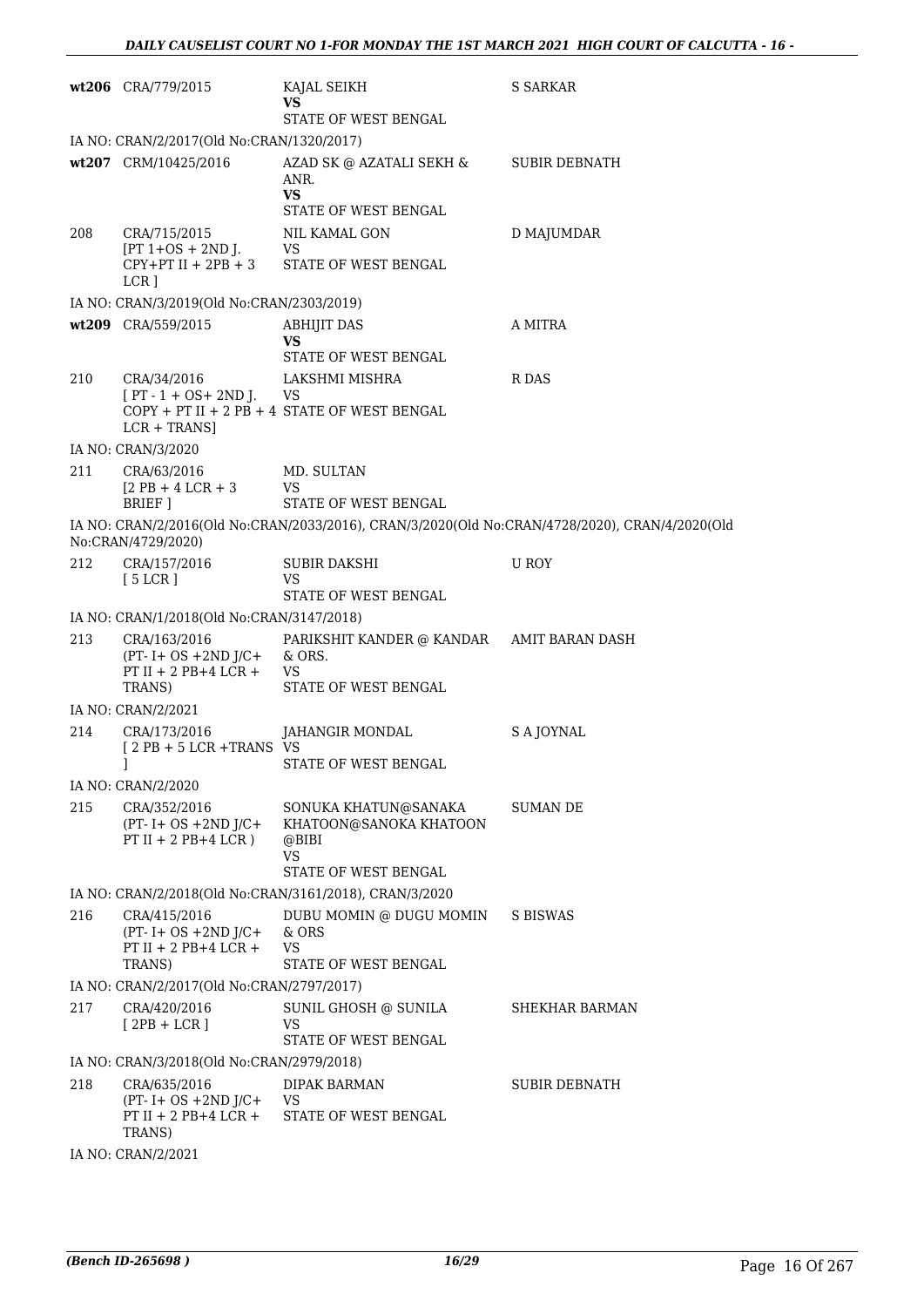| 219 | IA NO. CRAN/5/2020<br>(Old No:<br>CRAN/687/2020)                     | SK. MORSED ALI & ORS.<br>Vs<br>STATE OF WEST BENGAL       | MOYUKH MUKHERJEE                                                                               |
|-----|----------------------------------------------------------------------|-----------------------------------------------------------|------------------------------------------------------------------------------------------------|
|     |                                                                      |                                                           |                                                                                                |
| 220 | In CRA/130/2016<br>IA NO. CRAN/3/2019<br>(Old No:<br>CRAN/3647/2019) | PINTU SAHA<br>Vs<br>STATE OF WEST BENGAL                  | M BAKSHI                                                                                       |
|     |                                                                      |                                                           |                                                                                                |
|     | In CRA/734/2016                                                      |                                                           |                                                                                                |
| 221 | IA NO. CRAN/2/2018<br>(Old No:<br>CRAN/261/2018)                     | SAHIDUL RAHAMAN @ SADUL<br>ISLAM @ SAHIDUL<br>Vs          | AMIT ROY                                                                                       |
|     |                                                                      | STATE OF WEST BENGAL                                      |                                                                                                |
|     | In CRA/98/2017                                                       |                                                           |                                                                                                |
| 222 | IA NO. CRAN/2/2018<br>(Old No:<br>CRAN/414/2018)                     | DILIP GHOSH & ORS<br>Vs.<br>STATE OF WEST BENGAL &<br>ANR | S PODDER                                                                                       |
|     |                                                                      |                                                           |                                                                                                |
| 223 | In CRA/103/2017<br>CRA/260/2017                                      | REKHA SANYAL & ANR                                        | <b>B MANNA</b>                                                                                 |
|     |                                                                      | VS                                                        |                                                                                                |
|     |                                                                      | STATE OF WEST BENGAL                                      |                                                                                                |
| 224 | IA NO: CRAN/4/2021<br>CRA/336/2017                                   | <b>GOBINDA SAHA &amp; ANR</b>                             | SHASANKA SEKHAR                                                                                |
|     | [1 COPY OF THE<br>$1 + II$ ]                                         | VS<br>JUDGEMENT FILE ] [ PT STATE OF WEST BENGAL          | SAHA                                                                                           |
|     | No:CRAN/277/2020)                                                    |                                                           | IA NO: CRAN/1/2017(Old No:CRAN/2382/2017), CRAN/2/2017(Old No:CRAN/4987/2017), CRAN/3/2020(Old |
|     | wt225 CRA/382/2017                                                   | <b>SUPRIYA MALLICK</b><br>VS<br>STATE OF WEST BENGAL      | PUJA GOSWAMI                                                                                   |
| 226 | CRA/378/2017<br>$12$ PB + 4 LCR +                                    | <b>NITAI DAS</b><br>VS                                    | <b>D BASU</b>                                                                                  |
|     | TRANS ]<br>IA NO: CRAN/3/2021                                        | STATE OF WEST BENGAL                                      |                                                                                                |
|     | wt227 CRA/354/2017                                                   | MITHUN CHAKRABORTY & ANR<br>VS                            | S MAJUMDER                                                                                     |
|     |                                                                      | STATE OF WEST BENGAL                                      |                                                                                                |
|     | IA NO: CRAN/2/2021<br>wt228 CRA/431/2017                             | KAUSHIK SAHA @ HUKO                                       | <b>D MUKHERJEE</b>                                                                             |
|     |                                                                      | VS<br>STATE OF WEST BENGAL                                |                                                                                                |
|     | IA NO: CRAN/2/2017(Old No:CRAN/3583/2017)                            |                                                           |                                                                                                |
|     | wt229 CRA/505/2017                                                   | SHANKAR SAHANI<br>VS<br>STATE OF WEST BENGAL              | A.K. BISWAS                                                                                    |
| 230 | CRA/388/2017                                                         | SANJIB CHOWDHURY & ANR<br>VS                              | SOUMAJIT CHATTERJEE                                                                            |
|     |                                                                      | STATE OF WEST BENGAL &<br>ANR                             |                                                                                                |
|     | IA NO: CRAN/3/2019(Old No:CRAN/2669/2019)                            |                                                           |                                                                                                |
| 231 | CRA/498/2017<br>$[2PB+4LCR+1GD]$<br>Book ]                           | ALOKE GHOSH<br>VS<br>STATE OF WEST BENGAL                 | <b>ESHITA DUTTA</b>                                                                            |
|     | IA NO: CRAN/2/2019(Old No:CRAN/3105/2019)                            |                                                           |                                                                                                |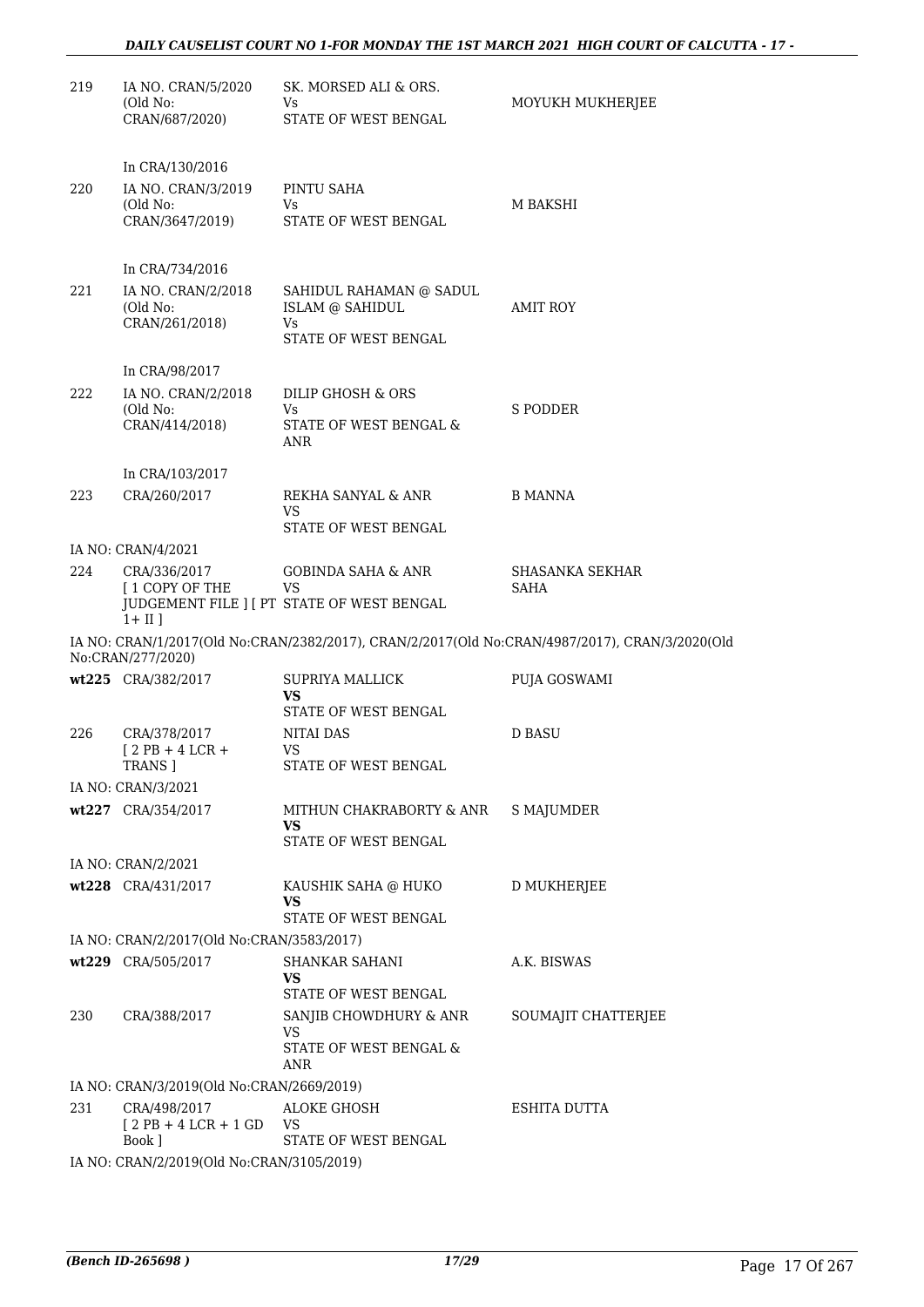| 232 | CRA/500/2017                                                             | SANAT GHOSH & ANR<br>VS.                                                      | A SHAKTAWAT                                                                                    |  |  |
|-----|--------------------------------------------------------------------------|-------------------------------------------------------------------------------|------------------------------------------------------------------------------------------------|--|--|
|     |                                                                          | STATE OF WEST BENGAL                                                          |                                                                                                |  |  |
|     | No:CRAN/3881/2020)                                                       |                                                                               | IA NO: CRAN/1/2017(Old No:CRAN/4261/2017), CRAN/2/2020(Old No:CRAN/3879/2020), CRAN/3/2020(Old |  |  |
|     | wt233 CRA/543/2017                                                       | LANKESHWAR GHOSH @<br>NANDAN & ORS<br>VS.<br>STATE OF WEST BENGAL             | <b>D BASU</b>                                                                                  |  |  |
|     |                                                                          | IA NO: CRAN/1/2017(Old No:CRAN/4603/2017), CRAN/2/2018(Old No:CRAN/1060/2018) |                                                                                                |  |  |
|     | wt234 CRA/603/2017                                                       | <b>BASUDEB GHOSH &amp; ANR</b>                                                | PRABIR MAJUMDER                                                                                |  |  |
|     |                                                                          | VS<br>STATE OF WEST BENGAL                                                    |                                                                                                |  |  |
|     | IA NO: CRAN/1/2018(Old No:CRAN/1453/2018)                                |                                                                               |                                                                                                |  |  |
|     | wt235 CRA/643/2017                                                       | JOYDEB GHOSH & ORS<br>VS.<br>STATE OF WEST BENGAL                             | A ISLAM                                                                                        |  |  |
| 236 | CRA/525/2017                                                             | MD. ISMAIL @ ISMAIL @<br><b>ISMAILE MIYAN</b><br>VS.                          | RAJDEEP<br><b>BHATTACHARYA</b>                                                                 |  |  |
|     |                                                                          | STATE OF WEST BENGAL                                                          |                                                                                                |  |  |
|     | IA NO: CRAN/1/2019(Old No:CRAN/3717/2019)                                |                                                                               |                                                                                                |  |  |
| 237 | CRA/568/2017<br>$[2PB + 5LCR +$<br>TRANS + BRIEF ]                       | BISWAJIT GHOSH & ANR.<br>VS<br>STATE OF WEST BENGAL                           | KAZI M RAHAMAN                                                                                 |  |  |
|     | IA NO: CRAN/1/2017(Old No:CRAN/5472/2017)                                |                                                                               |                                                                                                |  |  |
| 238 | CRA/590/2017                                                             | SHIBNARAYAN MONDAL @ RAM A RAHMAN                                             |                                                                                                |  |  |
|     | $[2PB + 5LCR +$<br>TRANS ]                                               | MONDAL<br>VS.<br>STATE OF WEST BENGAL                                         |                                                                                                |  |  |
|     |                                                                          | IA NO: CRAN/1/2017(Old No:CRAN/5047/2017), CRAN/2/2018(Old No:CRAN/2973/2018) |                                                                                                |  |  |
| 239 | CRA/617/2017                                                             | ANATH BANDHU MONDAL                                                           | S DE                                                                                           |  |  |
|     | $(PT - I + OS + 2ND J/C +$<br>PT II)                                     | VS.<br>STATE OF WEST BENGAL                                                   |                                                                                                |  |  |
|     | IA NO: CRAN/2/2019(Old No:CRAN/2767/2019)                                |                                                                               |                                                                                                |  |  |
|     | wt240 CRM/2195/2018                                                      | KINKAR MONDAL<br>VS                                                           | A KARMAKAR                                                                                     |  |  |
| 241 | CRA/654/2017                                                             | STATE OF WEST BENGAL<br>BABULAL GHOSH<br>VS                                   | <b>SUDIP GUHA</b>                                                                              |  |  |
|     |                                                                          | STATE OF WEST BENGAL                                                          |                                                                                                |  |  |
|     | IA NO: CRAN/2/2019(Old No:CRAN/2878/2019)                                |                                                                               |                                                                                                |  |  |
| 242 | CRA/660/2017                                                             | ANOWAR MOLLA @ ANUAR<br>VS                                                    | <b>MANAS KUMAR DAS</b>                                                                         |  |  |
|     |                                                                          | STATE OF WEST BENGAL                                                          |                                                                                                |  |  |
|     | IA NO: CRAN/1/2019(Old No:CRAN/2533/2019)                                |                                                                               |                                                                                                |  |  |
| 243 | CRA/708/2017<br>$[2PB+3LCR+$<br>TRANS ]                                  | AJIT SK.<br><b>VS</b><br>STATE OF WEST BENGAL                                 | SNEHANSU MAJUMDER                                                                              |  |  |
|     | IA NO: CRAN/1/2018(Old No:CRAN/3098/2018)                                |                                                                               |                                                                                                |  |  |
| 244 | CRA/738/2017<br>$(PT - I + OS + 2ND J/C)$                                | <b>SUSHIL SARDAR</b><br>VS                                                    | S SAHA                                                                                         |  |  |
|     |                                                                          | STATE OF WEST BENGAL                                                          |                                                                                                |  |  |
|     | IA NO: CRAN/1/2017(Old No:CRAN/5567/2017)                                |                                                                               |                                                                                                |  |  |
| 245 | CRA/50/2018<br>$Pt1 + OS + 2nd J$ . Copy<br>$+$ Pt II $+$ 2 PB $+$ 5 LCR | ANUPAM GHOSH<br>VS<br>STATE OF WEST BENGAL                                    | AMAL KRISHNA<br>SAMANTA                                                                        |  |  |
|     | + 2 Brief + Citations]                                                   |                                                                               |                                                                                                |  |  |
|     | IA NO: CRAN/2/2018(Old No:CRAN/3523/2018), CRAN/3/2020                   |                                                                               |                                                                                                |  |  |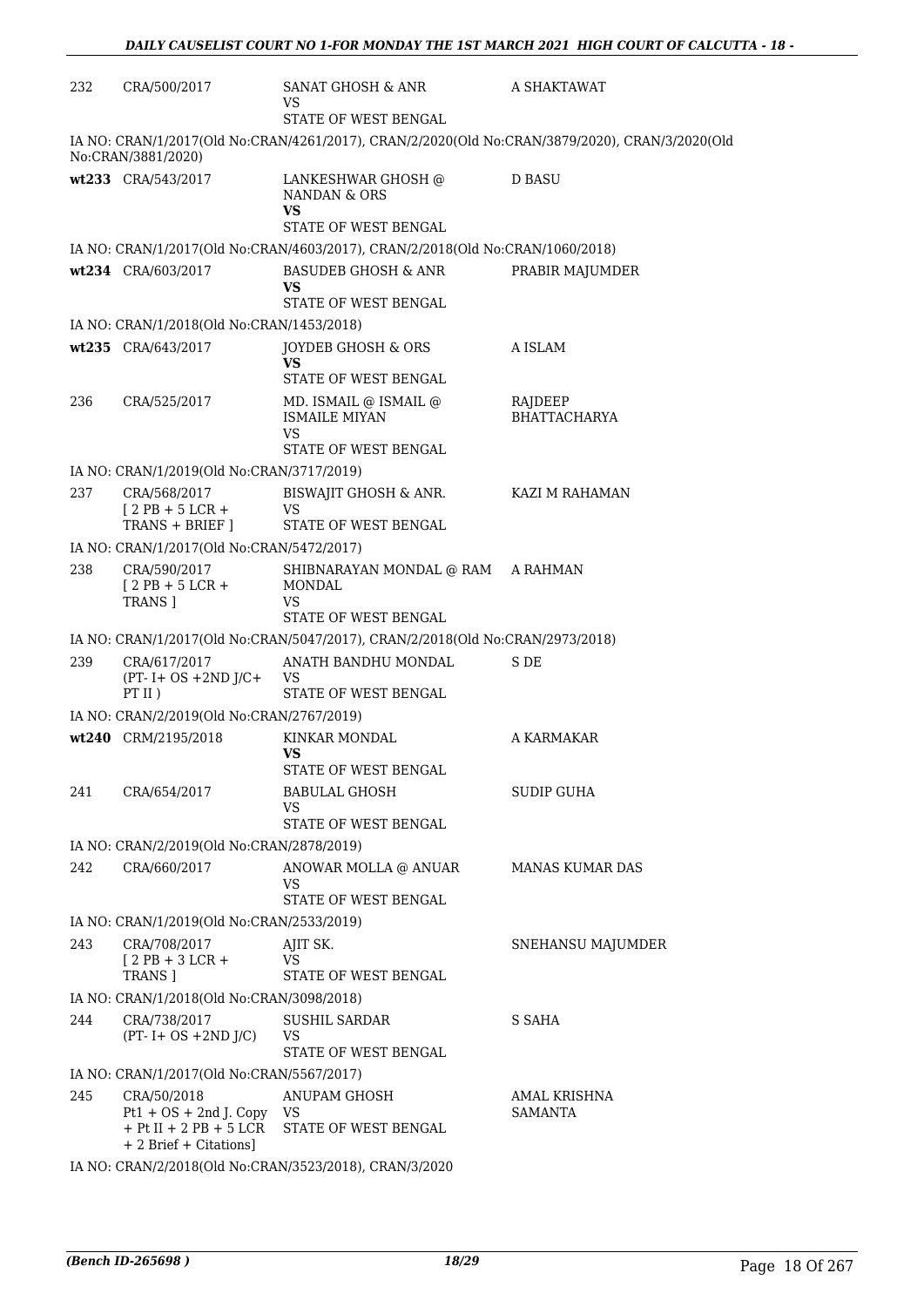| 246 | CRA/55/2018<br>$[2PB+5LCR+2TRANS]$                       | SAHAJADI BIBI @ BEWA & ORS<br>VS                                                           | K RAY                 |
|-----|----------------------------------------------------------|--------------------------------------------------------------------------------------------|-----------------------|
|     | IA NO: CRAN/1/2019(Old No:CRAN/3324/2019)                | STATE OF WEST BENGAL                                                                       |                       |
| 247 | CRA/93/2018                                              | <b>RAKESH MALO</b>                                                                         | <b>SUDIP GHOSH</b>    |
|     | $(PT - I + OS + 2ND J/C + 2 VS$<br>$PB+4 LCR + TRANS$    | STATE OF WEST BENGAL                                                                       | <b>CHOWDHURY</b>      |
|     | IA NO: CRAN/1/2019(Old No:CRAN/4785/2019)                |                                                                                            |                       |
| 248 | CRA/129/2018<br>$(PT - I + OS + 2ND J/C +$               | KUSH BISWAS & ANR<br>VS<br>PT II + 4 LCR + TRANS) STATE OF WEST BENGAL                     | MOYUKH MUKHERJEE      |
|     |                                                          | IA NO: CRAN/2/2019(Old No:CRAN/2410/2019), CRAN/3/2019(Old No:CRAN/3337/2019), CRAN/4/2021 |                       |
|     | wt249 CRA/137/2018                                       | MONGOL JOARDAR & ORS<br>VS                                                                 | PRABIR MAJUMDAR       |
|     |                                                          | STATE OF WEST BENGAL                                                                       |                       |
|     | IA NO: CRAN/2/2021                                       |                                                                                            |                       |
|     | wt250 CRA/192/2018                                       | <b>DURJOY BISWAS</b><br>VS<br>STATE OF WEST BENGAL                                         | ATIS KUMAR BISWAS     |
|     |                                                          |                                                                                            |                       |
| 251 | IA NO: CRAN/2/2020(Old No:CRAN/529/2020)<br>CRA/202/2018 | ARJUN DEY SARKAR                                                                           | D NAG                 |
|     |                                                          | VS<br>STATE OF WEST BENGAL                                                                 |                       |
|     | IA NO: CRAN/2/2019(Old No:CRAN/2555/2019)                |                                                                                            |                       |
| 252 | CRA/249/2018                                             | AZIZ KHAN @ AZIZULLAH<br><b>KHAN</b><br>VS<br>STATE OF WEST BENGAL                         | <b>SUPREEN NASKAR</b> |
|     |                                                          | IA NO: CRAN/1/2019(Old No:CRAN/3395/2019), CRAN/2/2020(Old No:CRAN/4505/2020)              |                       |
| 253 | CRA/271/2018                                             | RAFIKUL SK.<br>VS                                                                          | SNEHANSU MAJUMDER     |
|     |                                                          | STATE OF WEST BENGAL                                                                       |                       |
|     | IA NO: CRAN/1/2019(Old No:CRAN/2858/2019)                |                                                                                            |                       |
| 254 | CRA/275/2018<br>$(PT - I + OS + 2ND J/C +$<br>PT II)     | <b>GAUTAM SARKAR</b><br>VS<br>UNION OF INDIA                                               | <b>ABHIJIT PAL</b>    |
|     | IA NO: CRAN/2/2018(Old No:CRAN/3114/2018)                |                                                                                            |                       |
| 255 | CRA/284/2018                                             | NOOR MOHAMMAD<br>MOLLA@KOCHI<br>VS                                                         | DATTATREYA DUTTA      |
|     |                                                          | STATE OF WEST BENGAL                                                                       |                       |
|     |                                                          | IA NO: CRAN/1/2019(Old No:CRAN/2846/2019), CRAN/2/2020(Old No:CRAN/4539/2020)              |                       |
| 256 | CRA/381/2018<br>$(PT - I + OS + 2ND J/C +$<br>PT II $)$  | FAJAR ALI<br><b>VS</b><br>STATE OF WEST BENGAL                                             | KAUSHIK GUPTA         |
|     | IA NO: CRAN/2/2019(Old No:CRAN/1160/2019)                |                                                                                            |                       |
| 257 | CRA/393/2018<br>$(PT - I + OS + 2ND J/C +$               | <b>SUJIT BISWAS</b><br>VS<br>PT II + 3 LCR + TRANS) STATE OF WEST BENGAL                   | N DE                  |
|     | IA NO: CRAN/2/2019(Old No:CRAN/4235/2019)                |                                                                                            |                       |
| 258 | CRA/427/2018<br>$[PT 1+PT II + 2PB +$<br>3LCR ]          | LALTU GHOSH<br>VS<br>STATE OF WEST BENGAL &<br>ANR                                         | P ANAM                |

IA NO: CRAN/2/2019(Old No:CRAN/1205/2019)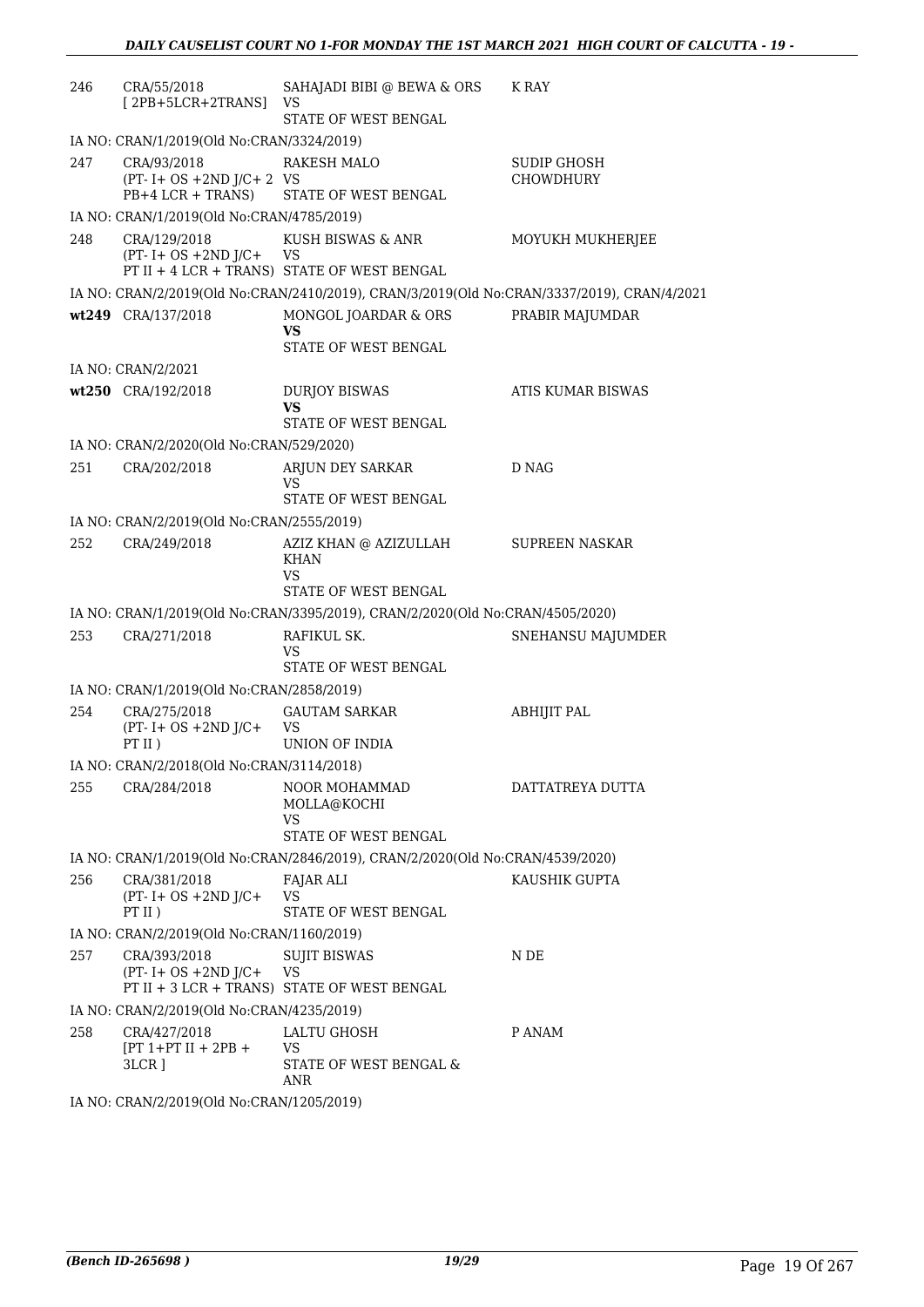| 259 | CRA/435/2018<br>$(PT - I + OS + 2ND J/C +$                                             | KAMAL MANDAL & ANR<br>VS.                                                     | S. HASSAN                 |
|-----|----------------------------------------------------------------------------------------|-------------------------------------------------------------------------------|---------------------------|
|     | PT II)                                                                                 | STATE OF WEST BENGAL                                                          |                           |
|     | IA NO: CRAN/1/2018(Old No:CRAN/3022/2018)                                              |                                                                               |                           |
| 260 | CRA/468/2018                                                                           | AFTAUDDIN SK @ RAHAMAT SK<br>VS                                               | S PAL                     |
|     |                                                                                        | STATE OF WEST BENGAL                                                          |                           |
|     |                                                                                        | IA NO: CRAN/2/2019(Old No:CRAN/747/2019), CRAN/3/2020(Old No:CRAN/3081/2020)  |                           |
| 261 | CRA/491/2018                                                                           | SWAPAN MONDAL<br>VS<br>STATE OF WEST BENGAL                                   | K DAGA                    |
|     | IA NO: CRAN/2/2020                                                                     |                                                                               |                           |
| 262 | CRA/504/2018                                                                           | RANJIT ROY @ RANJIT KUMAR<br><b>ROY</b><br>VS                                 | <b>SUBIR DEBNATH</b>      |
|     |                                                                                        | STATE OF WEST BENGAL                                                          |                           |
|     | IA NO: CRAN/1/2018(Old No:CRAN/3344/2018)                                              |                                                                               |                           |
| 263 | CRA/527/2018<br>$12PB + 4LCR +$<br>TRANS ]                                             | <b>ARNAB BISWAS</b><br>VS.<br>STATE OF WEST BENGAL                            | <b>SOUBHIK MITTER</b>     |
|     | IA NO: CRAN/2/2020(Old No:CRAN/396/2020)                                               |                                                                               |                           |
|     | wt264 CRA/525/2018                                                                     | JAYANTI BISWAS                                                                | M MUKHERJEE               |
|     |                                                                                        | <b>VS</b><br>STATE OF WEST BENGAL                                             |                           |
| 265 | CRA/534/2018                                                                           | <b>HARI MONDAL</b><br>VS                                                      | J CHAKRABORTY             |
|     |                                                                                        | STATE OF WEST BENGAL                                                          |                           |
|     |                                                                                        | IA NO: CRAN/1/2018(Old No:CRAN/2914/2018), CRAN/2/2019(Old No:CRAN/2502/2019) |                           |
| 266 | CRA/536/2018<br>$[PT 1 + PT II + 2 PB + VS$<br>$4$ LCR + TRNS +<br>VISITORS REGISTER ] | SAPU SK.<br>STATE OF WEST BENGAL & ORS                                        | TAHUL GANGULLY            |
|     |                                                                                        | IA NO: CRAN/1/2019(Old No:CRAN/3180/2019), CRAN/2/2020(Old No:CRAN/4547/2020) |                           |
| 267 | CRA/538/2018                                                                           | SABITRI CHAKRABORTY RAHUL GANGULY<br>VS                                       |                           |
|     |                                                                                        | STATE OF WEST BENGAL & ORS                                                    |                           |
|     |                                                                                        | IA NO: CRAN/2/2019(Old No:CRAN/2685/2019), CRAN/3/2020(Old No:CRAN/4533/2020) |                           |
| 268 | CRA/576/2018                                                                           | SAHABUDDIN SHEIKH @<br>SAHABUDDIN SK & ANR<br>VS<br>STATE OF WEST BENGAL      | P ROY                     |
|     |                                                                                        | IA NO: CRAN/1/2019(Old No:CRAN/541/2019), CRAN/2/2020(Old No:CRAN/2388/2020)  |                           |
| 269 | CRA/589/2018                                                                           | DILIP BARMAN & ORS.                                                           | <b>HILLOL SAHA PODDER</b> |
|     |                                                                                        | VS<br>STATE OF WEST BENGAL &<br>ORS.                                          |                           |
|     | IA NO: CRAN/1/2019(Old No:CRAN/86/2019)                                                |                                                                               |                           |
| 270 | CRA/597/2018                                                                           | SUSANTA GHOSH & ANR                                                           | <b>B MANNA</b>            |
|     |                                                                                        | VS<br>STATE OF WEST BENGAL                                                    |                           |
|     | IA NO: CRAN/1/2019(Old No:CRAN/413/2019)                                               |                                                                               |                           |
|     | wt271 CRA/516/2018                                                                     | <b>SUSANTA GHOSH &amp; ORS</b><br><b>VS</b>                                   | MD H ALI                  |
|     |                                                                                        | STATE OF WEST BENGAL                                                          |                           |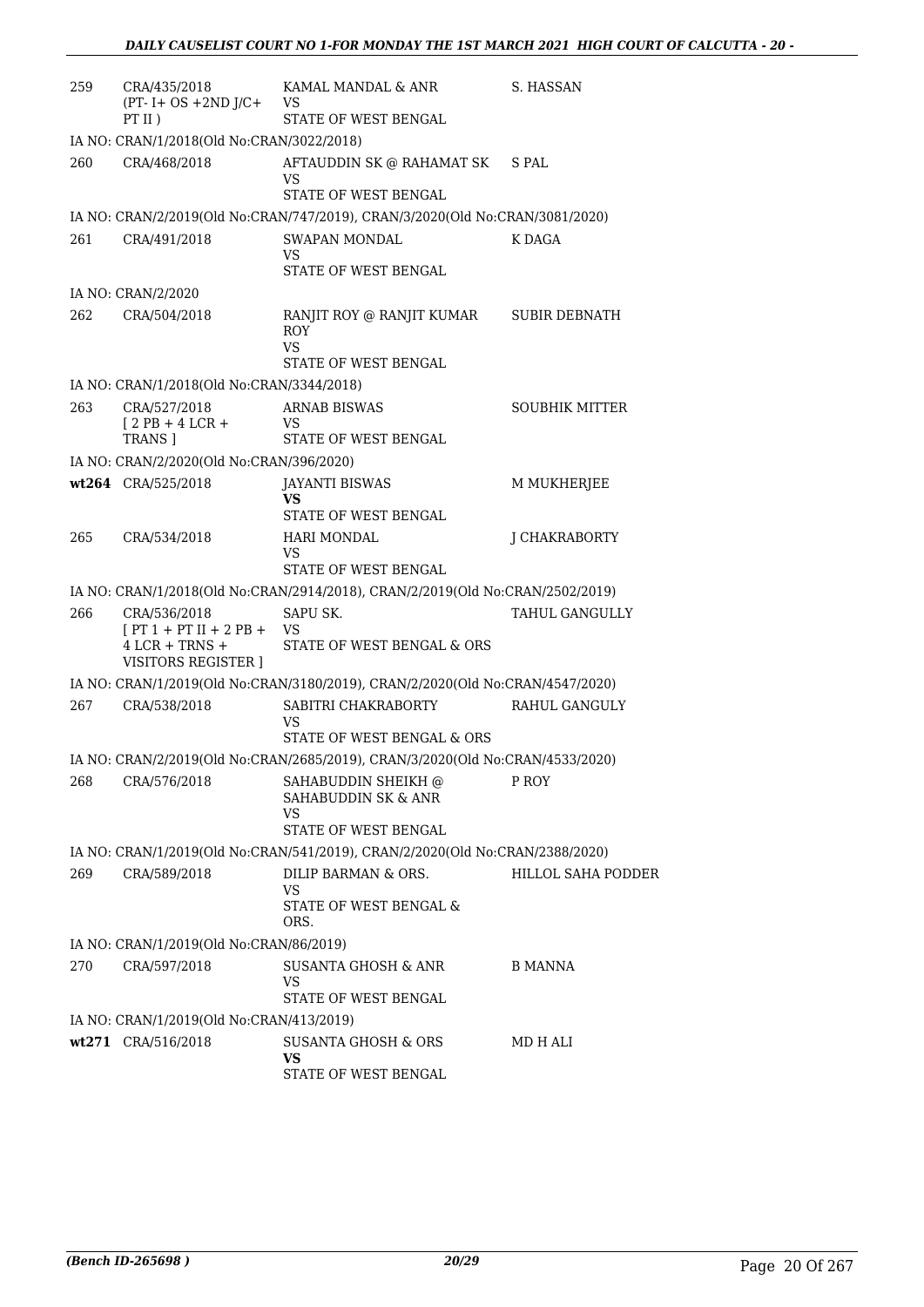| 272 | CRA/612/2018                                                                    | KHAIRUL HARUN LASKAR @<br>KHAIRUL HASSAN LASKAR @<br>KHAIRUL LASKA<br>VS<br>STATE OF WEST BENGAL | <b>S BASU</b>          |
|-----|---------------------------------------------------------------------------------|--------------------------------------------------------------------------------------------------|------------------------|
|     | IA NO: CRAN/1/2018(Old No:CRAN/3456/2018)                                       |                                                                                                  |                        |
|     | wt273 CRA/582/2018                                                              | DUKHE LASKAR @ DUKHA<br>LASKAR @ SAFIKUL LASKAR<br>VS<br>STATE OF WEST BENGAL                    | <b>S MONDAL</b>        |
|     | IA NO: CRAN/1/2019(Old No:CRAN/2453/2019)                                       |                                                                                                  |                        |
|     | wt274 CRA/632/2018                                                              | NOOR ISLAM FAKIR @ KHORA<br><b>BADSHAH</b><br>VS<br>STATE OF WEST BENGAL                         | ANINDITA DE            |
|     | IA NO: CRAN/1/2019(Old No:CRAN/343/2019)                                        |                                                                                                  |                        |
| 275 | CRA/626/2018                                                                    | NIMAI CHOWDHURY                                                                                  | S NAG                  |
|     |                                                                                 | VS<br>STATE OF WEST BENGAL                                                                       |                        |
|     | IA NO: CRAN/1/2019(Old No:CRAN/2875/2019)                                       |                                                                                                  |                        |
| 276 | CRA/640/2018<br>$[PT 1+OS + 2ND$ J.<br>$CPY+PT II + 2PB + 5$<br>$LCR + TRANS$ ] | <b>GOURAB MONDAL</b><br>VS<br>STATE OF WEST BENGAL &<br><b>ANR</b>                               | SONALI DAS             |
|     | IA NO: CRAN/1/2018(Old No:CRAN/3682/2018)                                       |                                                                                                  |                        |
| 277 | CRA/658/2018                                                                    | DHANANJOY MAHATO @<br>DHANA & ORS.<br>VS                                                         | ABHRA MUKHERJEE        |
|     |                                                                                 | STATE OF WEST BENGAL                                                                             |                        |
|     | wt278 CRA/629/2018                                                              | AMULYA MAHATO & ANR<br>VS<br>STATE OF WEST BENGAL                                                | R DAS                  |
|     | IA NO: CRAN/2/2019(Old No:CRAN/4447/2019)                                       |                                                                                                  |                        |
| 279 | CRA/659/2018                                                                    | JATIN KUMAR SINGH<br>VS<br>STATE OF WEST BENGAL &                                                | AMRITA CHEL            |
|     |                                                                                 | ANR                                                                                              |                        |
|     | IA NO: CRAN/2/2020, CRAN/3/2020                                                 |                                                                                                  |                        |
| 280 | CRA/668/2018<br>$[5 LCR + 2 TRANS]$                                             | KHUSHI MOHAN MONDAL<br>VS<br>STATE OF WEST BENGAL                                                | <b>SACHIT TALUKDAR</b> |
|     | IA NO: CRAN/1/2019(Old No:CRAN/235/2019)                                        |                                                                                                  |                        |
| 281 | CRA/669/2018                                                                    | PALASH DAS & ANR<br>VS<br>STATE OF WEST BENGAL                                                   | <b>SONALI DAS</b>      |
|     | IA NO: CRAN/2/2019(Old No:CRAN/2847/2019)                                       |                                                                                                  |                        |
| 282 | CRA/690/2018                                                                    | AVIJIT GHOSH & ORS                                                                               | <b>BISWAJIT MANNA</b>  |
|     |                                                                                 | VS<br>STATE OF WEST BENGAL                                                                       |                        |
|     |                                                                                 | IA NO: CRAN/2/2020(Old No:CRAN/296/2020), CRAN/3/2021                                            |                        |
| 283 | CRA/53/2019                                                                     | PANCHU BHWAL<br><b>VS</b><br>STATE OF WEST BENGAL &<br>ANR                                       | SNEHANSU MAJUMDER      |
|     | IA NO: CRAN/1/2019(Old No:CRAN/1431/2019)                                       |                                                                                                  |                        |
| 284 | CRA/54/2019                                                                     | LALTU SK & ANR<br><b>VS</b>                                                                      | TAPAN DUTTA GUPTA      |
|     | IA NO: CRAN/2/2019(Old No:CRAN/2812/2019)                                       | STATE OF WEST BENGAL                                                                             |                        |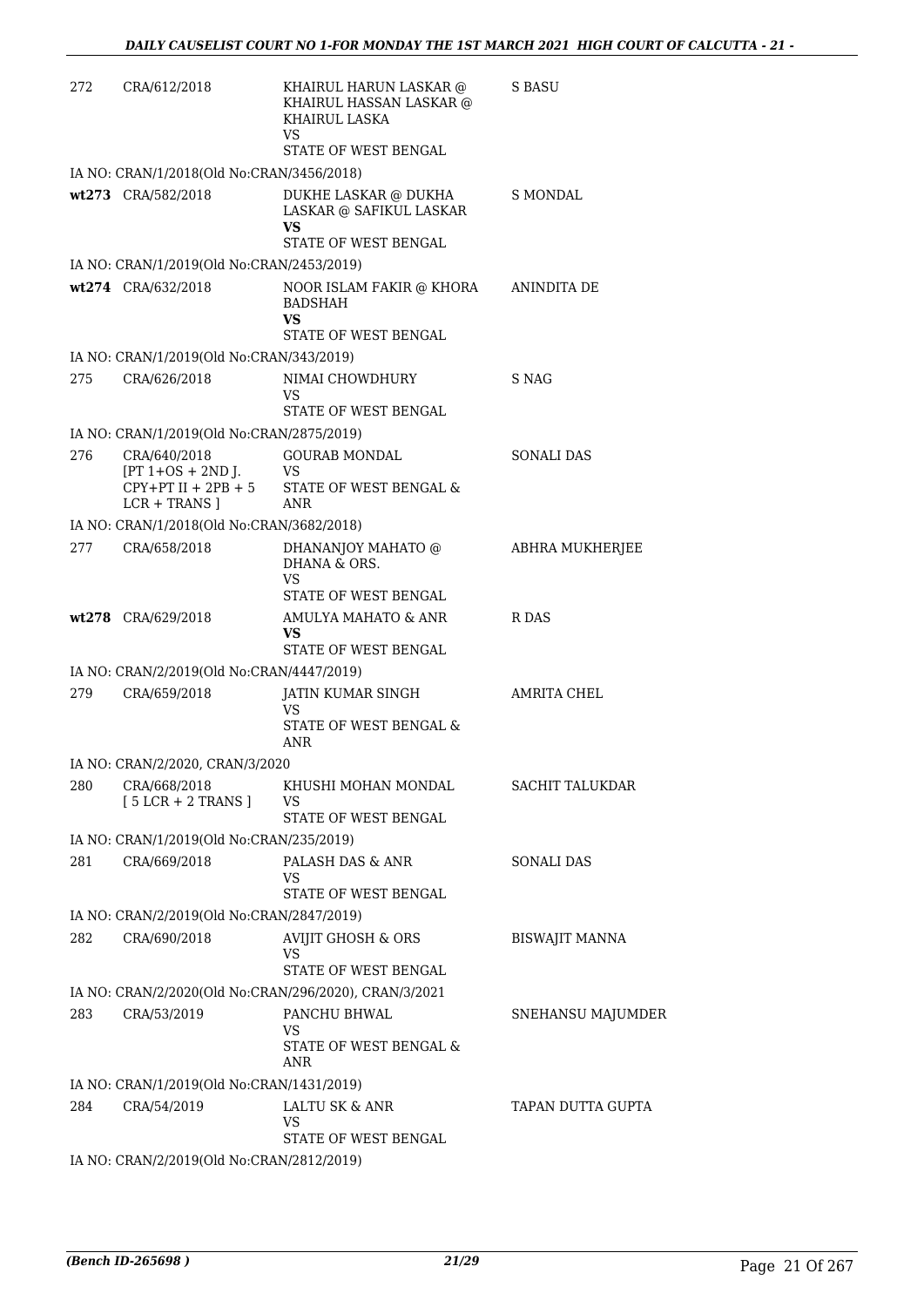| 285 | CRA/55/2019<br>$[4 LCR + 1 BILL BOOK VS$<br>1 | BHOLA SARDAR<br>STATE OF WEST BENGAL                                                          | <b>SK SAMIUL HAQUE</b>               |
|-----|-----------------------------------------------|-----------------------------------------------------------------------------------------------|--------------------------------------|
|     | IA NO: CRAN/2/2019(Old No:CRAN/2279/2019)     |                                                                                               |                                      |
|     | wt286 CRA/350/2019                            | SAMIR JANA<br>VS<br>STATE OF WEST BENGAL                                                      | JOYDEEP BHATTACHRJEE                 |
|     | IA NO: CRAN/2/2020                            |                                                                                               |                                      |
|     | wt287 CRA/40/2019                             | MD IMTIAZ @ IMTIAZ ALAM<br><b>VS</b>                                                          | MD KHAIRUL                           |
|     | IA NO: CRAN/2/2019(Old No:CRAN/4144/2019)     | STATE OF WEST BENGAL                                                                          |                                      |
|     | wt288 CRA/652/2018                            | PAWAN KR TIWARI<br>VS<br>STATE OF WEST BENGAL, ACP,<br>ANTI ROWDY SEC, DD                     | DEEPAK KR PRAHLADKA                  |
|     | IA NO: CRAN/1/2019(Old No:CRAN/2618/2019)     |                                                                                               |                                      |
|     | wt289 CRA/653/2018                            | PAWAN KR TIWARI<br>VS<br>PANKAJ SINGH @ CHOTON<br><b>SINGH</b>                                | DEEPAK KR PRAHLADKA                  |
|     | wt290 CRA/654/2018                            | PAWAN KR TIWARI<br>VS<br>SAMAR BARAN CHAKRABORTY<br>& ORS                                     | DEEPAK KR PRAHLADKA                  |
|     | wt291 CRA/655/2018                            | PAWAN KR TIWARI<br><b>VS</b><br>SAMAR BARAN CHARKRABORTY                                      | DEEPAK KR PRAHLADKA                  |
|     | wt292 CRA/656/2018                            | PAWAN KR TIWARI<br><b>VS</b><br>SHYAM SUNDAR SINGH                                            | DEEPAK KR PRAHLADKA                  |
|     | wt293 CRA/657/2018                            | PAWAN KR TIWARI<br><b>VS</b><br>SAMAR BARAN CHAKRABORTY                                       | DEEPAK KR PRAHLADKA                  |
|     | wt294 CRR/1295/2018                           | PAWAN KUMAR TIWARI<br>VS<br>STATE OF WEST BENGAL                                              | <b>DEEPAK KUMAR</b><br>PRAHLADKA     |
|     | wt295 WPA/4008/2016                           | PAWAN KR TIWARI<br><b>VS</b><br>RAJIV DE & ANR                                                | D K PRAHLADKA                        |
| 296 | CRA/68/2019                                   | BHUBAN GHOSH & ANR<br><b>VS</b><br>STATE OF WEST BENGAL                                       | ARITRA BHATTACHARYA                  |
|     | No:CRAN/4552/2020)                            | IA NO: CRAN/1/2019(Old No:CRAN/726/2019), CRAN/2/2020(Old No:CRAN/4551/2020), CRAN/3/2020(Old |                                      |
| 297 | CRA/79/2019                                   | SK. ALLAUDDIN $\circledcirc$ ALAUDDIN<br>SK @ SK. TARA<br>VS<br>STATE OF WEST BENGAL          | SANJIB KUMAR DAN                     |
|     | IA NO: CRAN/2/2019(Old No:CRAN/2952/2019)     |                                                                                               |                                      |
| 298 | CRA/90/2019                                   | DHANANJAY @ DHANAN<br><b>SARKAR</b><br>VS<br>STATE OF WEST BENGAL                             | DEBAJIT KUNDU                        |
|     | IA NO: CRAN/1/2019(Old No:CRAN/2516/2019)     |                                                                                               |                                      |
| 299 | CRA/104/2019                                  | NAZRUL ISLAM @ LUCKY<br>VS<br>STATE OF WEST BENGAL                                            | <b>ARUP KUMAR</b><br><b>BHOWMICK</b> |
|     | IA NO: CRAN/1/2019(Old No:CRAN/1443/2019)     |                                                                                               |                                      |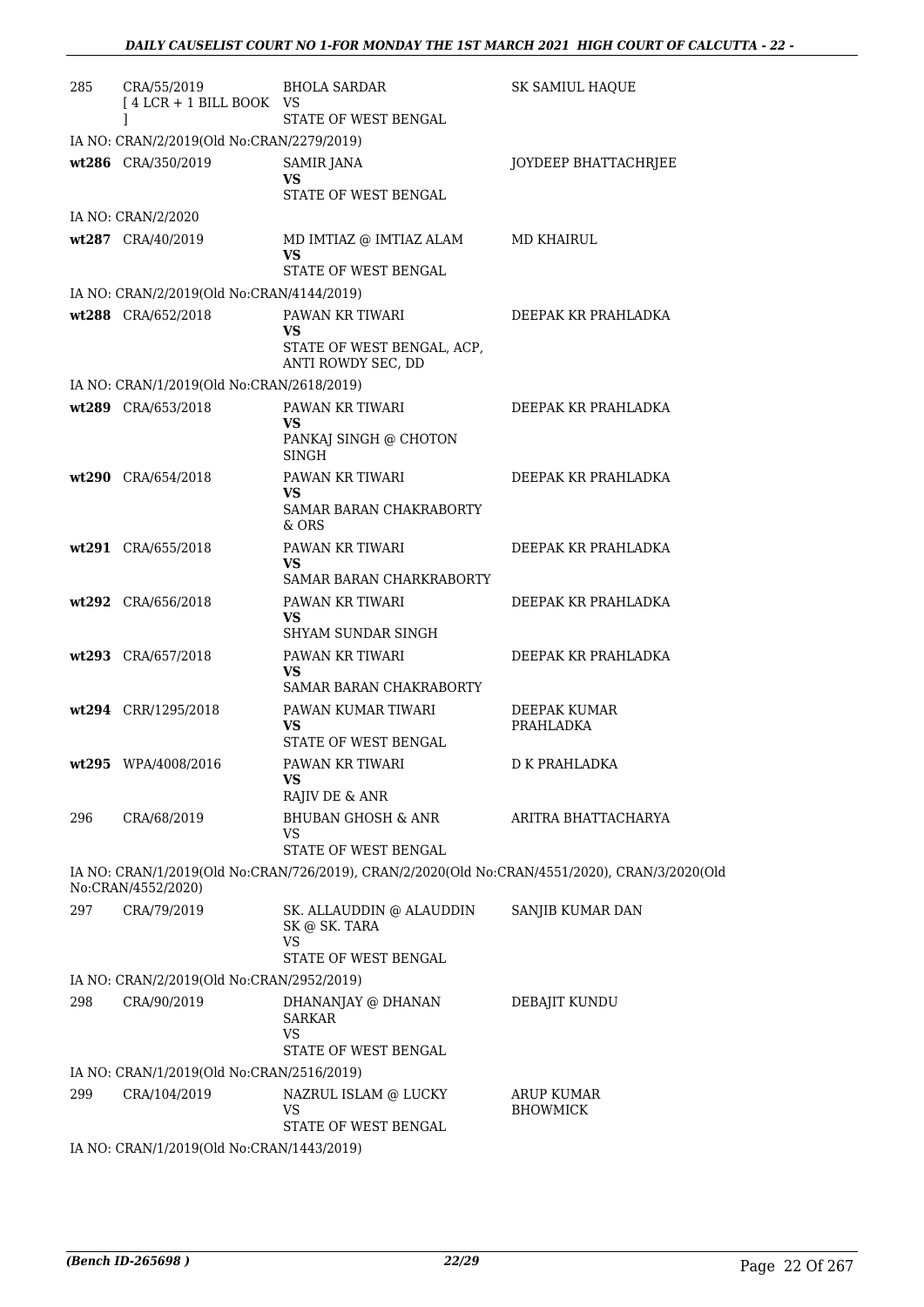|     | wt300 CRA/60/2019                                         | SANDIPAN MAHARA @ MINTU<br>VS<br>STATE OF WEST BENGAL                         | RAHUL GANGULY                            |
|-----|-----------------------------------------------------------|-------------------------------------------------------------------------------|------------------------------------------|
|     |                                                           | IA NO: CRAN/1/2019(Old No:CRAN/768/2019), CRAN/2/2020(Old No:CRAN/4536/2020)  |                                          |
| 301 | CRA/132/2019                                              | <b>BIMAL MURMU &amp; ORS</b><br>VS                                            | PARVEJ ANAM                              |
|     |                                                           | STATE OF WEST BENGAL                                                          |                                          |
|     | IA NO: CRAN/2/2019(Old No:CRAN/2983/2019)                 |                                                                               |                                          |
| 302 | CRA/174/2019                                              | SK MUSTAKIN RAHMAN @<br><b>BABLU</b><br>VS                                    | PINAKI BHATTACHARYYA                     |
|     |                                                           | STATE OF WEST BENGAL                                                          |                                          |
|     | IA NO: CRAN/1/2019(Old No:CRAN/3941/2019)                 |                                                                               |                                          |
| 303 | CRA/183/2019<br>$(Pt 1 + OS + 2ND J)$<br>$COPY + Pt.$ II) | MD ALIB @ ALIB MOHAMMAD<br>VS<br>STATE OF WEST BENGAL                         | <b>SUMAN SANKAR</b><br><b>CHATTERJEE</b> |
|     | IA NO: CRAN/2/2020(Old No:CRAN/247/2020)                  |                                                                               |                                          |
| 304 | CRA/236/2019                                              | <b>AMERUL HAQUE</b><br>VS<br>STATE OF WEST BENGAL &                           | <b>UJJAL RAY</b>                         |
|     |                                                           | ANR                                                                           |                                          |
|     | IA NO: CRAN/1/2019(Old No:CRAN/1685/2019)                 |                                                                               |                                          |
| 305 | CRA/248/2019                                              | <b>GANESH ORANG</b><br>VS<br>STATE OF WEST BENGAL                             | MALAY BHATTACHARYYA                      |
|     | IA NO: CRAN/1/2019(Old No:CRAN/2848/2019)                 |                                                                               |                                          |
| 306 | CRA/281/2019                                              | MAHARAJ HALDER                                                                | MD ASLAM KHAN                            |
|     |                                                           | VS<br>STATE OF WEST BENGAL                                                    |                                          |
|     | IA NO: CRAN/1/2019(Old No:CRAN/3438/2019)                 |                                                                               |                                          |
| 307 | CRA/282/2019                                              | MD SOFIQUL ISLAM @ MD<br>SHOFIQUL ISLAM @ SHAFIQUL<br>@ SAFIKAL IS<br>VS      | KRISHNAN RAY                             |
|     |                                                           | STATE OF WEST BENGAL                                                          |                                          |
|     | IA NO: CRAN/2/2019(Old No:CRAN/4819/2019)                 |                                                                               |                                          |
| 308 | CRA/283/2019                                              | SOURAV DEY & ORS.<br>VS<br>STATE OF WEST BENGAL                               | <b>SUMANTA GANGULY</b>                   |
|     | IA NO: CRAN/1/2019(Old No:CRAN/2718/2019)                 |                                                                               |                                          |
| 309 | CRA/310/2019                                              | <b>SURESH GUPTA</b>                                                           | ESHITA DUTTA                             |
|     |                                                           | VS<br>STATE OF WEST BENGAL                                                    |                                          |
|     | IA NO: CRAN/1/2020                                        |                                                                               |                                          |
| 310 | CRA/314/2019                                              | NURUL ISLAM & ANR<br>VS<br>STATE OF WEST BENGAL                               | MOHAN KUMAR SANYAL                       |
|     | IA NO: CRAN/2/2019(Old No:CRAN/3885/2019)                 |                                                                               |                                          |
| 311 | CRA/316/2019                                              | JAHID HUSSAIN & ANR                                                           | RAHUL GANGULY                            |
|     |                                                           | VS<br>STATE OF WEST BENGAL                                                    |                                          |
|     | IA NO: CRAN/1/2019(Old No:CRAN/2470/2019)                 |                                                                               |                                          |
| 312 | CRA/319/2019                                              | BHUNA KHAN @ SAMSUR<br><b>KHAN</b><br>VS                                      | SANTANU TALUKDAR                         |
|     |                                                           | STATE OF WEST BENGAL                                                          |                                          |
|     |                                                           | IA NO: CRAN/1/2019(Old No:CRAN/2475/2019), CRAN/2/2020(Old No:CRAN/4538/2020) |                                          |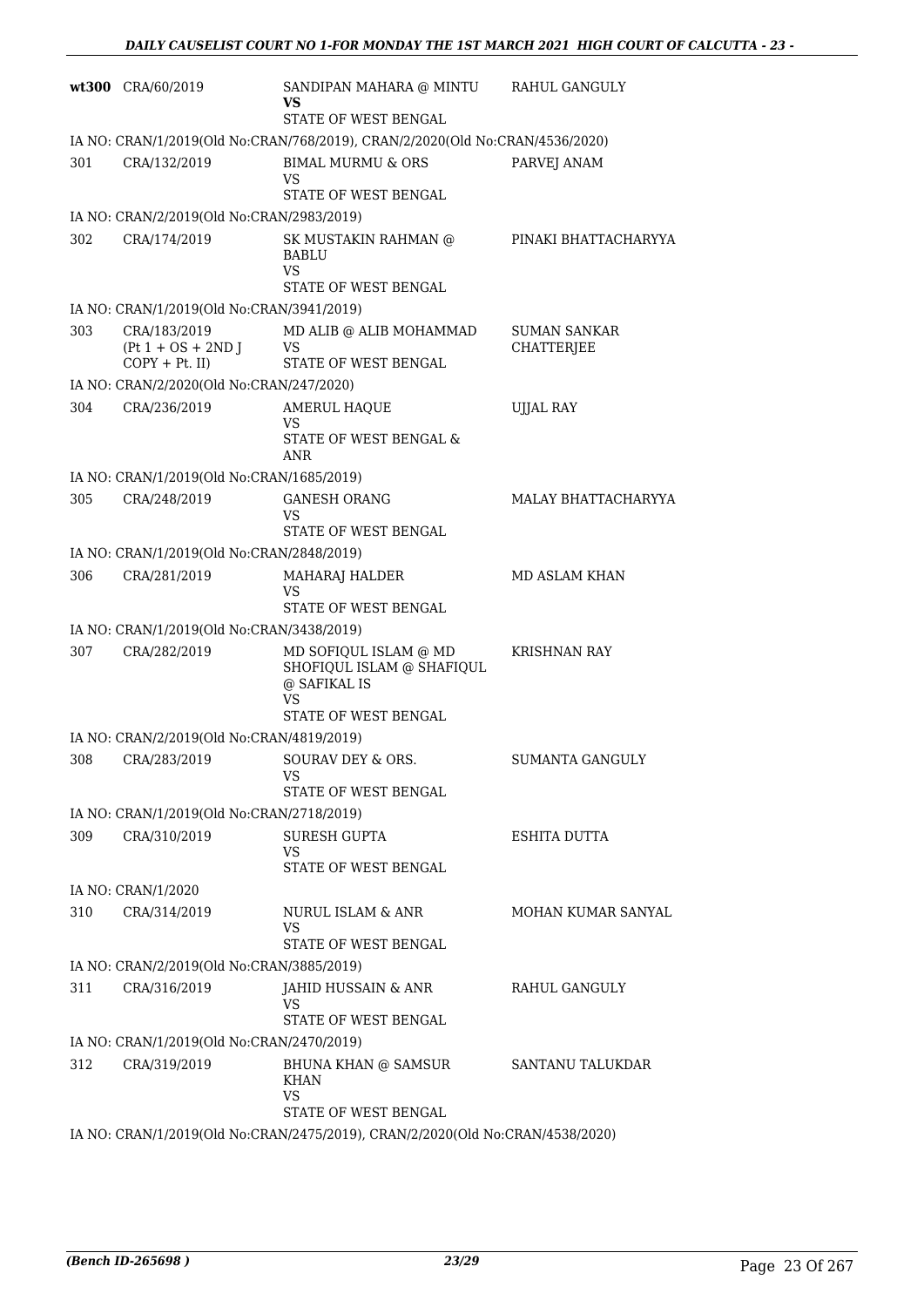| 313 | CRA/334/2019                                    | SAHAB DHARA @ NABAB<br><b>DHARA</b><br>VS<br>STATE OF WEST BENGAL                                             | <b>SONALI DAS</b>                     |
|-----|-------------------------------------------------|---------------------------------------------------------------------------------------------------------------|---------------------------------------|
|     | IA NO: CRAN/2/2019(Old No:CRAN/3636/2019)       |                                                                                                               |                                       |
| 314 | CRA/342/2019                                    | <b>CHANDAN DUBEY</b><br>VS<br>STATE OF WEST BENGAL                                                            | SHASHANKA SHEKHAR<br>SAHA             |
|     | IA NO: CRAN/1/2019(Old No:CRAN/2566/2019)       |                                                                                                               |                                       |
| 315 | CRA/360/2019                                    | RAJIKUL SK & ANR<br>VS<br>STATE OF WEST BENGAL                                                                | PARVEJ ANAM                           |
|     | IA NO: CRAN/2/2020(Old No:CRAN/301/2020)        |                                                                                                               |                                       |
| 316 | CRA/361/2019                                    | SK. MAJAHAR @ SK KALU<br>VS<br>STATE OF WEST BENGAL                                                           | SAMIRAN MANDAL                        |
|     | IA NO: CRAN/2/2019(Old No:CRAN/3890/2019)       |                                                                                                               |                                       |
| 317 | CRA/366/2019                                    | <b>BIJOY BARMAN</b><br>VS<br>STATE OF WEST BENGAL                                                             | <b>APURBAK</b><br><b>CHAKRABARTTY</b> |
|     | IA NO: CRAN/1/2019(Old No:CRAN/3125/2019)       |                                                                                                               |                                       |
| 318 | CRA/380/2019                                    | TANIA MONDAL @ TANIA<br>KHATOON @ TANIA BEGUM @<br><b>HAZRA</b><br>VS<br>STATE OF WEST BENGAL &<br><b>ANR</b> | <b>AMIT ROY</b>                       |
|     | IA NO: CRAN/1/2019(Old No:CRAN/2928/2019)       |                                                                                                               |                                       |
| 319 | CRA/388/2019<br>$[PT1+OS+2ND$ J.<br>COPY+PT II) | JAHANI MONDAL @ JANI<br>MONDAL & ORS.<br>VS<br>STATE OF WEST BENGAL                                           | SNEHANSU MAJUMDER                     |
|     | IA NO: CRAN/2/2019(Old No:CRAN/3544/2019)       |                                                                                                               |                                       |
| 320 | CRA/397/2019                                    | MD MOJAMMEL HAQUE @ SITU SHAMIM UL BARI<br>$&$ ANR<br>VS<br>STATE OF WEST BENGAL                              |                                       |
|     | IA NO: CRAN/1/2019(Old No:CRAN/3515/2019)       |                                                                                                               |                                       |
| 321 | CRA/438/2019                                    | SK. AZHARUDDIN @ SONU<br>VS<br>STATE OF WEST BENGAL                                                           | <b>SAMIP RAY</b>                      |
|     |                                                 | IA NO: CRAN/1/2019(Old No:CRAN/4774/2019), CRAN/2/2020                                                        |                                       |
| 322 | CRA/452/2019                                    | <b>BAPAN NANDI @ AMAR</b><br>VS<br>STATE OF WEST BENGAL                                                       | <b>AINDRILA DE</b>                    |
|     | IA NO: CRAN/1/2019(Old No:CRAN/3272/2019)       |                                                                                                               |                                       |
| 323 | CRA/462/2019                                    | PRADIP MURMU & ORS<br>VS<br>STATE OF WEST BENGAL                                                              | <b>SOMA CHOWDHURY</b><br>BANDHU       |
|     | IA NO: CRAN/1/2019(Old No:CRAN/4760/2019)       |                                                                                                               |                                       |
| 324 | CRA/465/2019                                    | <b>SUSANTA DAS</b><br>VS<br>STATE OF WEST BENGAL                                                              | ARNAB SAHA                            |
|     | IA NO: CRAN/1/2019(Old No:CRAN/3843/2019)       |                                                                                                               |                                       |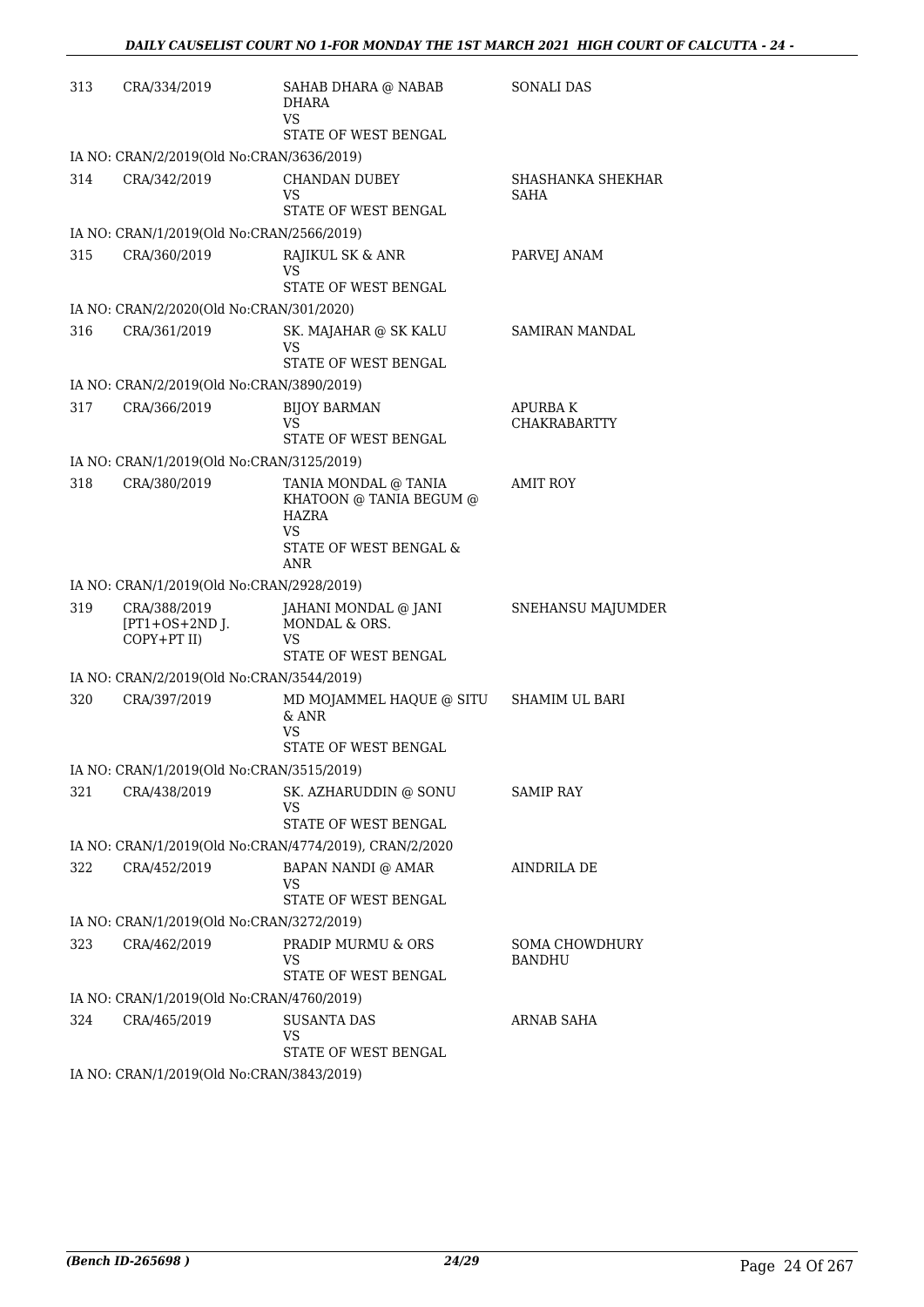| 325 | CRA/503/2019                                             | MD IMTIAYAZ @ IMTIAZ @ MD.<br>IMTIAZ<br><b>VS</b>                           | DEBASHIS BANERJEE                 |
|-----|----------------------------------------------------------|-----------------------------------------------------------------------------|-----------------------------------|
|     |                                                          | STATE OF WEST BENGAL &<br>ANR                                               |                                   |
|     | IA NO: CRAN/1/2019(Old No:CRAN/4798/2019)                |                                                                             |                                   |
| 326 | CRA/520/2019                                             | <b>BADSA@CHHATU SK</b><br>VS                                                | SNEHANSHU MAJUMDER                |
|     |                                                          | STATE OF WEST BENGAL                                                        |                                   |
| 327 | IA NO: CRAN/2/2020(Old No:CRAN/135/2020)<br>CRA/531/2019 | MAHIMUDDIN                                                                  | <b>AMIT RAY</b>                   |
|     |                                                          | VS<br>STATE OF WEST BENGAL &<br>ANR                                         |                                   |
|     | IA NO: CRAN/2/2019(Old No:CRAN/4659/2019)                |                                                                             |                                   |
| 328 | IA NO. CRAN/1/2019                                       | MD. YUSUF                                                                   |                                   |
|     | (Old No:                                                 | Vs                                                                          | <b>UDAY SANKAR</b>                |
|     | CRAN/4618/2019)                                          | STATE OF WEST BENGAL                                                        | <b>CHATTOPADHYAY</b>              |
|     | In CRA/538/2019                                          |                                                                             |                                   |
| 329 | CRA/555/2019                                             | MD. SONA & ORS                                                              | RAHULGANGULY                      |
|     |                                                          | VS                                                                          |                                   |
|     |                                                          | STATE OF WEST BENGAL                                                        |                                   |
|     | IA NO: CRAN/1/2019(Old No:CRAN/4972/2019)                |                                                                             |                                   |
| 330 | CRA/561/2019<br>(APPROPRIATE ORDER) VS                   | JOYDEV CHAKRABORTY & ORS<br>STATE OF WEST BENGAL                            | SOUMYAJIT DAS<br><b>MAHAPATRA</b> |
|     |                                                          | IA NO: CRAN/1/2020(Old No:CRAN/454/2020), CRAN/2/2020(Old No:CRAN/460/2020) |                                   |
| 331 | CRA/571/2019                                             | <b>SK KETABUL &amp; ORS</b><br>VS<br>STATE OF WEST BENGAL                   | <b>DILIP KR SADHU</b>             |
|     |                                                          | IA NO: CRAN/1/2019(Old No:CRAN/4333/2019), CRAN/2/2020                      |                                   |
| 332 | CRA/574/2019                                             | PRITAM SINHA ROY & ANR                                                      | <b>SOUMYA MAZUMDER</b>            |
|     |                                                          | VS<br>STATE OF WEST BENGAL                                                  |                                   |
|     | IA NO: CRAN/1/2020(Old No:CRAN/539/2020)                 |                                                                             |                                   |
|     | 333 CRA/588/2019 MUKUL SETH                              |                                                                             | ANIRUDDHA                         |
|     |                                                          | VS<br>STATE OF WEST BENGAL                                                  | <b>BHATTACHARYYA</b>              |
|     | IA NO: CRAN/1/2020(Old No:CRAN/197/2020)                 |                                                                             |                                   |
| 334 | IA NO. CRAN/2/2019                                       | <b>SWAPAN BAYEN</b>                                                         |                                   |
|     | (Old No:                                                 | Vs.                                                                         | <b>DEBANGAN</b>                   |
|     | CRAN/4642/2019)                                          | STATE OF WEST BENGAL                                                        | <b>BHATTACHARJEE</b>              |
|     | In CRA/590/2019                                          |                                                                             |                                   |
| 335 | CRA/596/2019                                             | <b>BIKASH GHOSH</b>                                                         | <b>UDAY SANKAR</b>                |
|     |                                                          | VS<br>SUPERINTENDENT, NCB(K.Z.U)                                            | <b>CHATTOPADHYAY</b>              |
|     | IA NO: CRAN/1/2020(Old No:CRAN/1020/2020)                |                                                                             |                                   |
| 336 | CRA/622/2019                                             | SACHINDRANATH DAS<br>VS<br>STATE OF WEST BENGAL                             | SOUMYAJIT DAS<br><b>MAHAPATRA</b> |
|     | IA NO: CRAN/1/2020(Old No:CRAN/89/2020)                  |                                                                             |                                   |
| 337 | CRA/638/2019                                             | SK. CHAND @ CHANU                                                           | <b>SREYASHEE BISWAS</b>           |
|     |                                                          | VS<br>STATE OF WEST BENGAL                                                  |                                   |
|     | IA NO: CRAN/1/2020(Old No:CRAN/1074/2020)                |                                                                             |                                   |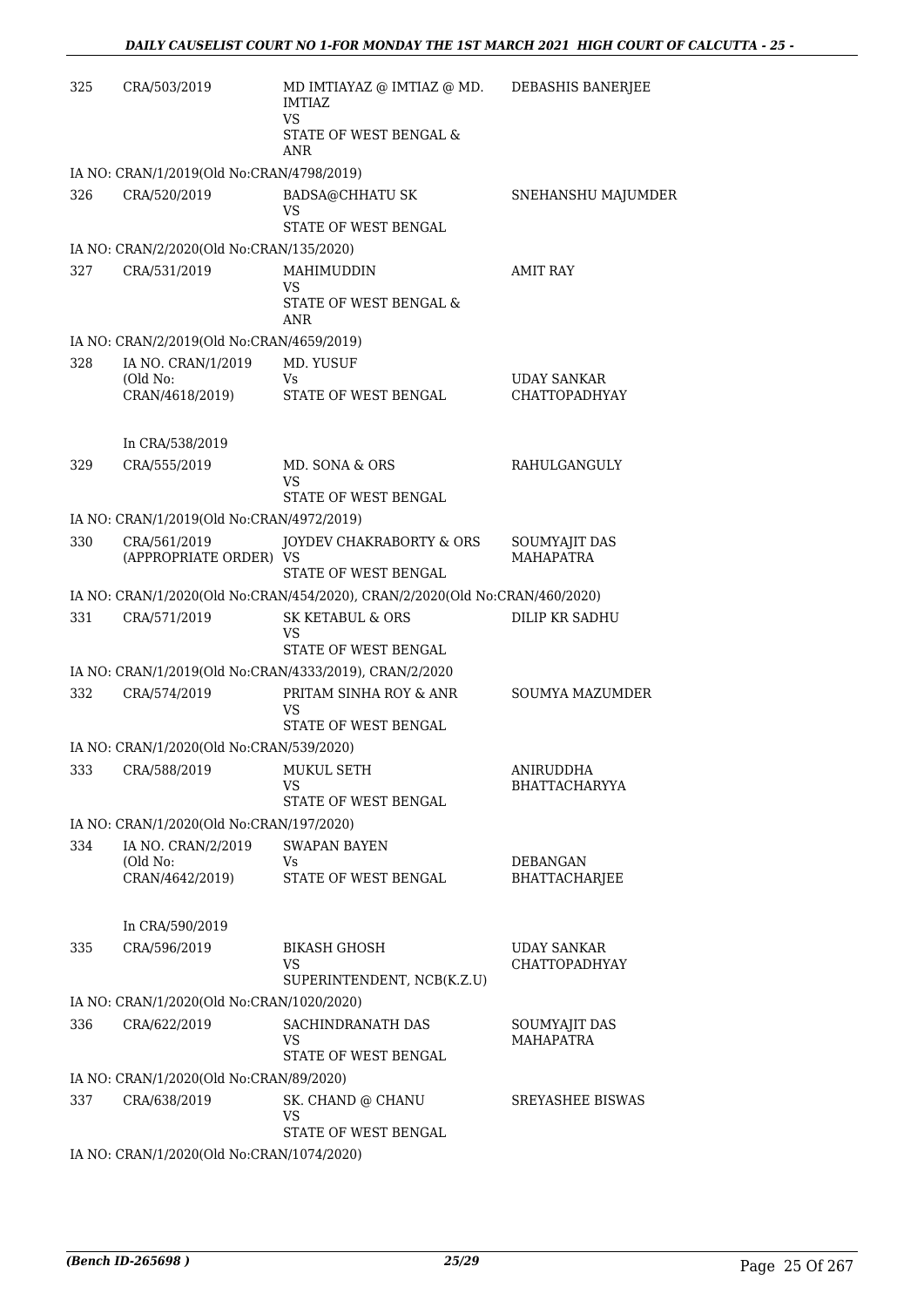| 338 | CRA/650/2019                                      | SAHEB JAN ALI @SAHEB JAN @<br>SIAB JAN & ANR<br>VS                                         | RAHUL GANGULY                                  |
|-----|---------------------------------------------------|--------------------------------------------------------------------------------------------|------------------------------------------------|
|     |                                                   | STATE OF WEST BENGAL                                                                       |                                                |
|     |                                                   | IA NO: CRAN/1/2020(Old No:CRAN/69/2020), CRAN/2/2020(Old No:CRAN/4532/2020)                |                                                |
| 339 | CRA/666/2019                                      | PABAN RAI @ PAWAN RAI<br>VS<br>STATE OF WEST BENGAL                                        | <b>ASHOK HALDER</b>                            |
|     | IA NO: CRAN/1/2019(Old No:CRAN/4879/2019)         |                                                                                            |                                                |
| 340 | CRA/669/2019                                      | DILIP PAL<br>VS                                                                            | NAYNA CHAKRABORTY                              |
|     |                                                   | STATE OF WEST BENGAL                                                                       |                                                |
|     |                                                   | IA NO: CRAN/1/2020(Old No:CRAN/4606/2020), CRAN/2/2020(Old No:CRAN/4607/2020)              |                                                |
| 341 | CRA/674/2019                                      | <b>MANIK KOLEY</b><br>VS<br>STATE OF WEST BENGAL                                           | SANJIB MITRA                                   |
|     |                                                   | IA NO: CRAN/1/2020(Old No:CRAN/19/2020), CRAN/2/2020(Old No:CRAN/4402/2020)                |                                                |
| 342 | CRA/676/2019                                      | AJIT ROY @ BUBAI<br>VS                                                                     | <b>SHEKHAR BARMAN</b>                          |
|     |                                                   | STATE OF WEST BENGAL                                                                       |                                                |
|     |                                                   | IA NO: CRAN/1/2020(Old No:CRAN/1230/2020), CRAN/2/2020(Old No:CRAN/4682/2020), CRAN/3/2021 |                                                |
| 343 | CRA/688/2019                                      | NISHIKANTA MISHRA @<br>NISIKANTA MISHRA<br>VS                                              | NAVANIL DE                                     |
|     |                                                   | STATE OF WEST BENGAL                                                                       |                                                |
|     |                                                   | IA NO: CRAN/2/2020(Old No:CRAN/848/2020), CRAN/3/2020                                      |                                                |
| 344 | CRA/689/2019                                      | BIMAL DOME & ANR.<br>VS<br>THE SUPDT. NARCOTICS                                            | <b>UDAY SANKAR</b><br><b>CHATTOPADHYAY</b>     |
|     |                                                   | CONTROL BUREAU (K.Z.U                                                                      |                                                |
|     |                                                   | IA NO: CRAN/1/2019(Old No:CRAN/4547/2019), CRAN/2/2020(Old No:CRAN/996/2020)               |                                                |
| 345 | CRA/692/2019<br>$[PT I + OS + 2ND$<br>COPY+PT II) | MINARUL ISLAM @ MINARUL<br><b>SHA &amp; ORS</b><br>VS<br>STATE OF WEST BENGAL              | ARUSHI RATHORE                                 |
|     | IA NO: CRAN/1/2020(Old No:CRAN/190/2020)          |                                                                                            |                                                |
| 346 | CRA/702/2019                                      | MAJEDA BIBI & ORS<br>VS                                                                    | SAHANA MUKHERJEE                               |
|     |                                                   | STATE OF WEST BENGAL &<br>ANR                                                              |                                                |
|     | IA NO: CRAN/1/2020(Old No:CRAN/691/2020)          |                                                                                            |                                                |
| 347 | IA NO. CRAN/2/2021                                | DILIP ROY                                                                                  | <b>SUMANTA DAS</b>                             |
|     |                                                   | Vs<br>STATE OF WEST BENGAL                                                                 | SUMANTA DAS                                    |
|     | In CRA/716/2019                                   |                                                                                            |                                                |
| 348 | CRA/747/2019                                      | <b>GOUTAM BARUI</b>                                                                        | <b>APAN SAHA</b>                               |
|     |                                                   | VS<br>STATE OF WEST BENGAL                                                                 |                                                |
|     | IA NO: CRAN/1/2020(Old No:CRAN/253/2020)          |                                                                                            |                                                |
| 349 | CRA/749/2019                                      | AMIT DUTTA & ORS<br>VS                                                                     | HILLOL SAHA PODDER                             |
|     |                                                   | STATE OF WEST BENGAL                                                                       |                                                |
|     | IA NO: CRAN/1/2020(Old No:CRAN/249/2020)          |                                                                                            |                                                |
| 350 | IA NO. CRAN/2/2021                                | SANAUL HAQUE<br>Vs.                                                                        | <b>INDRANI BISWAS</b><br><b>INDRANI BISWAS</b> |
|     | In CRA/295/2019                                   | STATE OF WEST BENGAL                                                                       |                                                |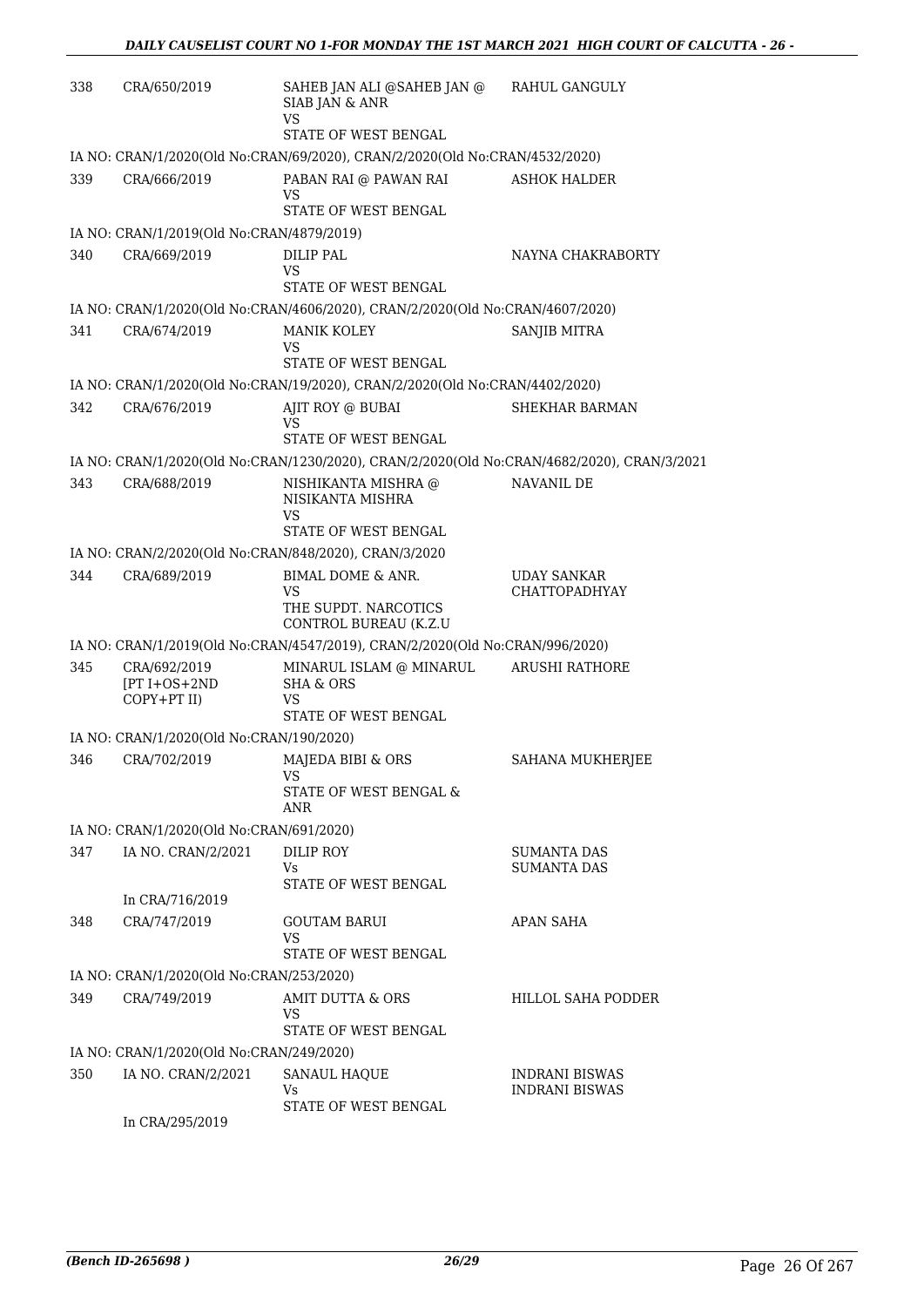| 351 | IA NO. CRAN/2/2020<br>(Old No:<br>CRAN/388/2020)      | JAHANARA @ JAHANUR BIBI<br>Vs<br>STATE OF WEST BENGAL                                                         | MONIKA SINHA                               |
|-----|-------------------------------------------------------|---------------------------------------------------------------------------------------------------------------|--------------------------------------------|
|     | In CRA/347/2019                                       |                                                                                                               |                                            |
| 352 | IA NO. CRAN/4/2020<br>(Old No:                        | <b>GITA MIDDAY &amp; ANR</b><br>Vs                                                                            | SHASHANKA SHEKHAR                          |
|     | CRAN/1950/2020)                                       | STATE OF WEST BENGAL                                                                                          | SAHA                                       |
|     | In CRA/472/2019                                       |                                                                                                               |                                            |
| 353 | CRA/9/2020                                            | <b>MINATI HALDER &amp; ORS</b><br>VS                                                                          | <b>AMRITA MAJI</b>                         |
|     |                                                       | STATE OF WEST BENGAL                                                                                          |                                            |
| 354 | IA NO. CRAN/3/2021                                    | IA NO: CRAN/1/2020(Old No:CRAN/508/2020), CRAN/2/2020(Old No:CRAN/3107/2020)<br><b>GANESH GURIA &amp; ANR</b> | SOUMAJIT CHATTERJEE                        |
|     |                                                       | Vs.                                                                                                           | SOUMAJIT CHATTERJEE                        |
|     | $[$ DEPT.]<br>In CRA/29/2020                          | STATE OF WEST BENGAL                                                                                          |                                            |
| 355 | CRA/69/2020                                           | DIGAN MANDAL<br>VS                                                                                            | PARVEJ ANAM                                |
|     |                                                       | STATE OF WEST BENGAL                                                                                          |                                            |
|     | IA NO: CRAN/1/2020                                    |                                                                                                               |                                            |
| 356 | CRA/102/2020                                          | PRITAM KARMAKAR @ DONKA<br><b>VS</b>                                                                          | JONAKI SAHA                                |
|     |                                                       | STATE OF WEST BENGAL                                                                                          |                                            |
| 357 | IA NO: CRAN/2/2020<br>IA NO. CRAN/1/2021              | ABU JAFAR LASKAR & ANR                                                                                        | DEBAJYOTI DEB                              |
|     |                                                       | Vs.<br>STATE OF WEST BENGAL                                                                                   | DEBAJYOTI DEB                              |
|     | In CRA/110/2020                                       |                                                                                                               |                                            |
| 358 | IA NO. CRAN/1/2021                                    | ASHOK ROY @ ASHOKE ROY<br>Vs                                                                                  | ADITYA RATAN TIWARY<br>ADITYA RATAN TIWARY |
|     | In CRA/127/2020                                       | STATE OF WEST BENGAL                                                                                          |                                            |
| 359 | IA NO. CRAN/1/2020                                    | JASIMUDDIN SK<br>Vs                                                                                           | SUBRATA KARMAKAR<br>SUBRATA KARMAKAR       |
|     |                                                       | State of West Bengal                                                                                          |                                            |
| 360 | In CRA/202/2020<br>IA NO. CRAN/3/2020                 | RAJIB KUMAR ROY                                                                                               |                                            |
|     |                                                       | Vs                                                                                                            | <b>HABIBUR RAHAMAN</b>                     |
|     | In CRA/208/2020                                       | STATE OF WEST BENGAL AND<br>ORS.                                                                              |                                            |
| 361 | CRA/217/2020                                          | SANOWARA BIBI AND ANR<br>VS                                                                                   | AMRITA CHEL                                |
|     |                                                       | State of West Bengal                                                                                          |                                            |
| 362 | IA NO: CRAN/1/2020, CRAN/2/2020<br>IA NO. CRAN/1/2020 |                                                                                                               |                                            |
|     |                                                       | ANANDITA PAL (DEY)<br>Vs<br>THE STATE OF WEST BENGAL                                                          | DR. JYOTIRMOY<br>ADHIKARY<br>DR. JYOTIRMOY |
|     | In CRA/224/2020                                       |                                                                                                               | ADHIKARY                                   |
| 363 | IA NO. CRAN/1/2021                                    | HOSSAIN SK<br>Vs                                                                                              | RAHUL GABGULY<br>RAHUL GABGULY             |
|     | In CRA/238/2020                                       | THE STATE OF WEST BENGAL                                                                                      |                                            |
| 364 | IA NO. CRAN/1/2021                                    | <b>BINAY SINGH</b><br>Vs                                                                                      | LOKESH SHARMA<br>LOKESH SHARMA             |
|     | In CRA/240/2020                                       | State of West Bengal                                                                                          |                                            |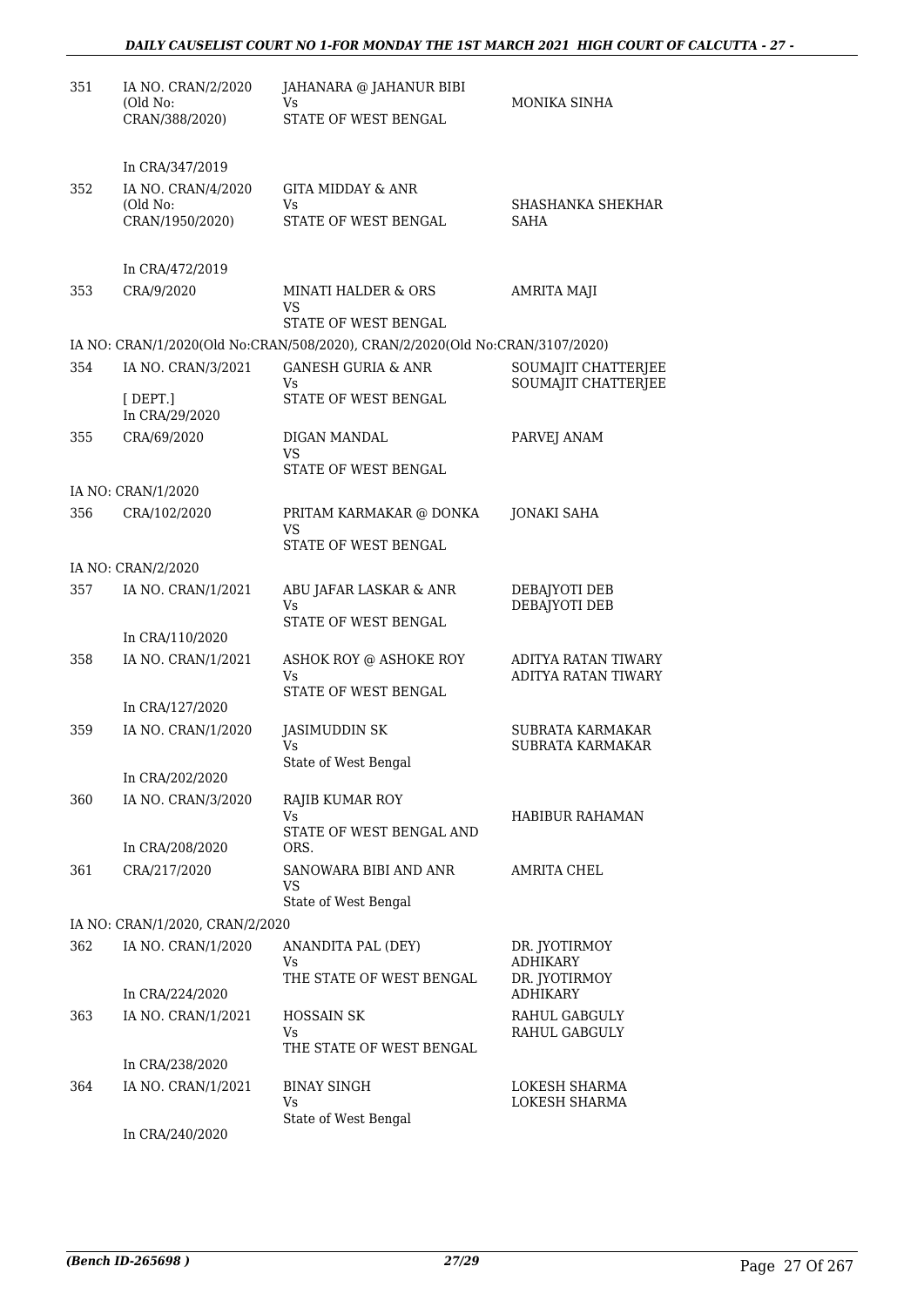| 365 | CRA/241/2020                     | AWADHESH SINGH<br>VS                                           | <b>BIKRAM BANERJEE</b>                             |
|-----|----------------------------------|----------------------------------------------------------------|----------------------------------------------------|
|     |                                  | STATE OF WEST BENGAL AND<br>ORS.                               |                                                    |
|     | IA NO: CRAN/1/2020               |                                                                |                                                    |
| 366 | CRA/262/2020                     | RAJU JAISWAL<br><b>VS</b>                                      | DIPANJAN CHATTERJEE                                |
|     |                                  | State of West Bengal                                           |                                                    |
|     | IA NO: CRAN/1/2020, CRAN/2/2020  |                                                                |                                                    |
| 367 | IA NO. CRAN/1/2021               | <b>HARI SINGH</b><br>Vs<br>State of West Bengal                | <b>NEIL BASU</b><br><b>NEIL BASU</b>               |
|     | In CRA/281/2020                  |                                                                |                                                    |
| 368 | IA NO. CRAN/3/2020               | <b>GOBINDA BAYEN</b><br>Vs                                     | <b>AMRITA CHEL</b><br><b>AMRITA CHEL</b>           |
|     | In CRA/189/2020                  | STATE OF WEST BENGAL                                           |                                                    |
| 369 | IA NO. CRAN/2/2020               | <b>SAMARESH BISWAS</b><br>Vs.                                  | <b>ARNAB CHATTERJEE</b><br><b>ARNAB CHATTERJEE</b> |
|     | (Out of time)<br>In CRA/199/2020 | State of West Bengal                                           |                                                    |
| 370 | IA NO. CRAN/2/2020               | <b>ABANI KUMAR</b><br>Vs.                                      | SAIBAL KRISHNA<br><b>DASGUPTA</b>                  |
|     | In CRA/205/2020                  | THE STATE OOF WEST BENGAL                                      | SAIBAL KRISHNA<br><b>DASGUPTA</b>                  |
| 371 | IA NO. CRAN/3/2020               | <b>AVIJIT BAIDYA</b><br>Vs                                     | <b>JOY CHAKRABORTY</b><br><b>JOY CHAKRABORTY</b>   |
|     | In CRA/215/2020                  | State of West Bengal                                           |                                                    |
| 372 | IA NO. CRAN/1/2020               | SUJATA @SANKARI SANTRA                                         | SATYAJIT MAHATO                                    |
|     |                                  | <b>PRADHAN</b><br>Vs                                           | SATYAJIT MAHATO                                    |
|     | In CRA/223/2020                  | State of West Bengal                                           |                                                    |
| 373 | IA NO. CRAN/1/2020               | SK. PACHA @ DUKHA                                              |                                                    |
|     | (Old No:<br>CRAN/422/2020)       | Vs<br>STATE OF WEST BENGAL                                     | NAVANIL DE                                         |
|     | In CRA/5/2020                    |                                                                |                                                    |
| 374 | IA NO. CRAN/1/2020               | CHAND SAUDAGAR @ CHAND                                         |                                                    |
|     | (Old No:<br>CRAN/1016/2020)      | <b>SWADAGAR &amp; ANR</b><br>Vs.                               | NAVANIL DE                                         |
|     |                                  | STATE OF WEST BENGAL                                           |                                                    |
|     | In CRA/95/2020                   |                                                                |                                                    |
| 375 | CRA/223/2017                     | BASUDEB ROY @ BASU ROY &<br>ANR<br>VS.<br>STATE OF WEST BENGAL | S DEBNATH                                          |
|     | IA NO: CRAN/2/2021               |                                                                |                                                    |
|     | wt376 CRA/259/2016               | PALANU ROY & ANR.                                              | <b>SUBIR DEBNATH</b>                               |
|     |                                  | VS.<br>STATE OF WEST BENGAL                                    |                                                    |
|     | IA NO: CRAN/3/2021               |                                                                |                                                    |
|     | wt377 CRA/499/2015               | BASU ROY@ BASUDEV ROY &                                        | S DAS                                              |
|     |                                  | <b>ORS</b><br><b>VS</b>                                        |                                                    |
|     |                                  | STATE OF WEST BENGAL                                           |                                                    |
| 378 | IA NO. CRAN/1/2020               | JALALUDDIN<br>Vs                                               | DEBANGAN BHATTERJEE<br>DEBANGAN BHATTERJEE         |
|     | In CRA/61/2020                   | STATE OF WEST BENGAL                                           |                                                    |
|     |                                  |                                                                |                                                    |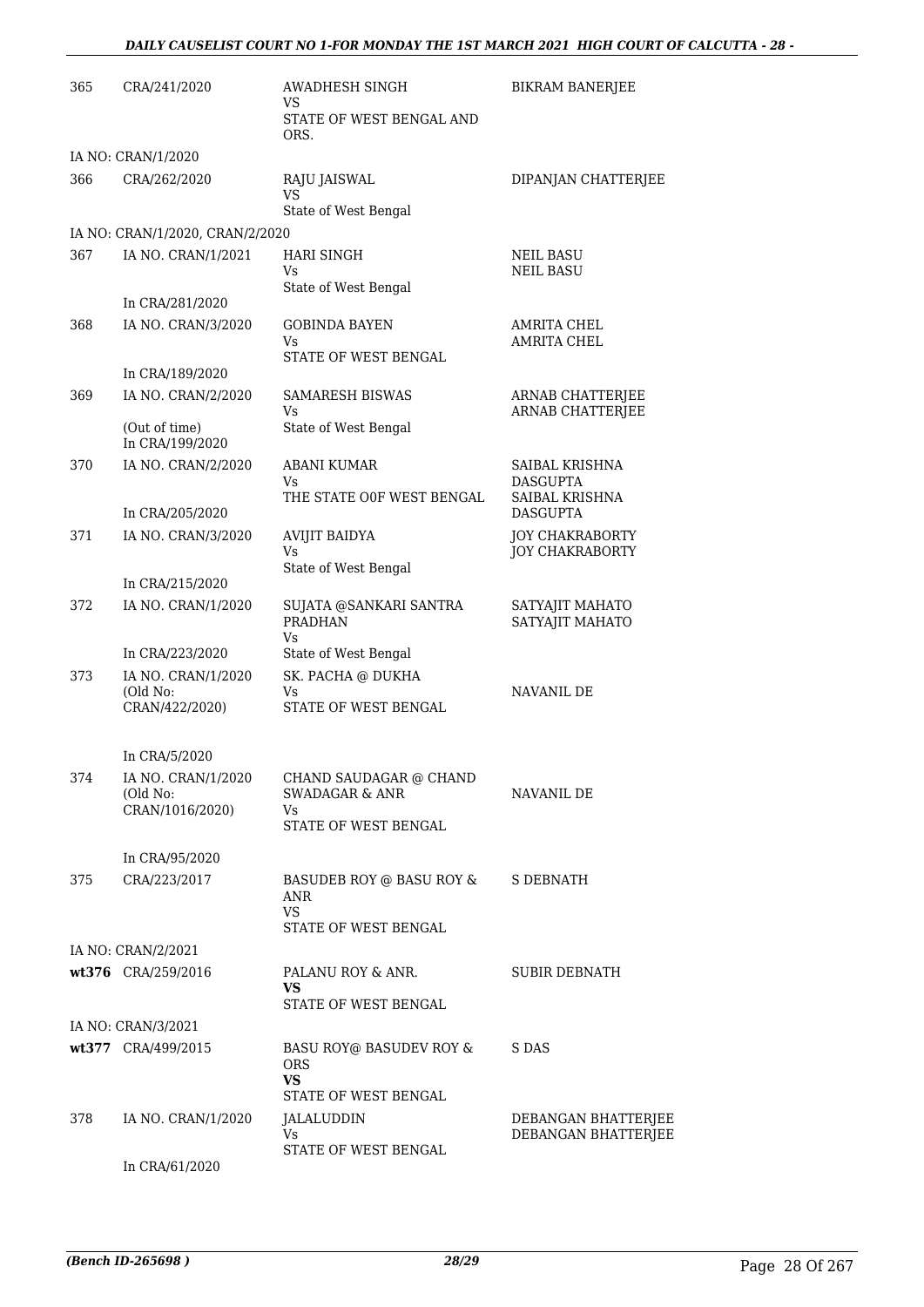| 379 | IA NO. CRAN/3/2020<br>In CRA/168/2020             | MD PEYARA@RAJKUMAR<br>Vs.<br>STATE OF WEST BENGAL            | KAUSHIK GHOSH<br>KAUSHIK GHOSH       |        |
|-----|---------------------------------------------------|--------------------------------------------------------------|--------------------------------------|--------|
| 380 | IA NO. CRAN/3/2020                                | SK. MD. SELIM<br>Vs.<br>STATE OF WEST BENGAL                 | SUCHISMITA DATTA<br>SUCHISMITA DATTA |        |
|     | In CRA/179/2020                                   |                                                              |                                      |        |
|     |                                                   | <b>APPLICATION</b>                                           |                                      |        |
| 381 | IA NO. CRAN/3/2020                                | <b>GHAT ROY &amp; ORS</b><br>Vs.<br>THE STATE OF WEST BENGAL | MR. ISLAM MOSTAFA                    | N.Y.A. |
|     | In CRA/268/1995                                   |                                                              |                                      |        |
| 382 | IA NO. CRAN/6/2019<br>(Old No:<br>CRAN/4288/2019) | BINOY ROY & ANR<br>Vs.<br><b>STATE</b>                       | RITA DUTTA                           |        |

In CRA/301/2000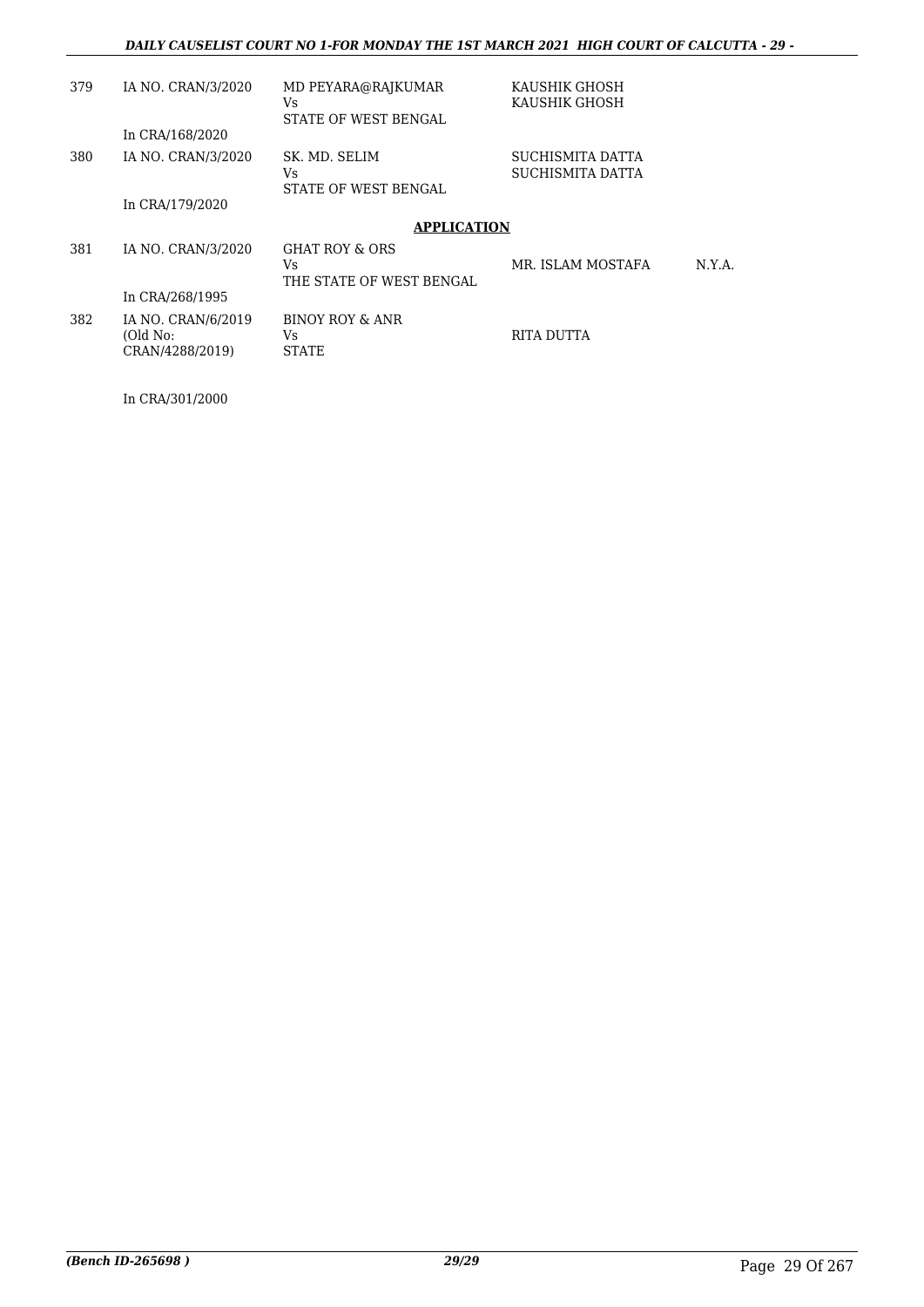

# In The High Court at Calcutta

## **Appellate Side**

**DAILY CAUSELIST For Monday The 1st March 2021**

### **COURT NO. 16**

### **DIVISION BENCH (DB - II)**

### **AT 11:00 AM**

### **HON'BLE JUSTICE RAJESH BINDAL HON'BLE JUSTICE ANIRUDDHA ROY**

### **(VIA VIDEO CONFERENCE)**

**ON AND FROM MONDAY, THE 1st MARCH,, 2021 – APPEALS RELATING TO LABOUR UNDER GROUP III AND APPLICATION CONNECTED THERETO;**

**APPEALS FROM ORDERS RELATING TO REVENUE UNDER GROUP – IV & ORHER STATUTORY REVENUE APPEALS EXCEPT LAND REVENUE TO BE HEARD BY DIVISION BENCH;**

**APPEALS RELATING TO CHARTERED ACCOUNTANTS ACT, COMPANY SECRETARIES ACT AND TAX TRIBUNAL MATTERS; INCOME TAX REFERENCE UNDER SECTION 256 OF THE INCOME TAX ACT;**

**MATTERS RELATING TO TRIBUNALS UNDER ARTICLE 323A & 323B OF THE CONSTITUTION OF INDIA INCLUDING APPLICATION CONNECTED THERETO;**

**NOTE:**

**E-MENTIONING WILL BE TAKEN UP AT THE FIRST SITTING OF THE COURT. OUT OF WHICH ORIGINAL SIDE MATTERS WILL BE TAKEN UP FIRST AND THEN APPELLATE SIDE MATTERS WILL BE TAKEN UP.**

**ON AND FROM FRIDAY i.e., 19-02-2021, AFTER COMPLETION OF ORIGINAL SIDE MATTERS, APPELLATE SIDE MATTERS WILL BE TAKEN UP SERIALLY.**

**NOTE: MATTERS WILL BE TAKEN UP THROUGH PHYSICAL HEARING ONLY WHEN BOTH THE PARTIES ARE AGREED.**

|                |                   | <b>MANDAMUS APPEAL</b>                                              |                               |  |
|----------------|-------------------|---------------------------------------------------------------------|-------------------------------|--|
|                | MAT/254/2021      | <b>BROJENDRA MOHAN</b><br>MOZUMDAR<br>VS<br>UNION OF INDIA AND ORS. | SAPTARSHI KUMAR<br>MAL        |  |
|                | IA NO: CAN/1/2021 |                                                                     |                               |  |
| $\overline{2}$ | MAT/257/2021      | DELTA LTD. AND ORS<br>VS<br>UNION OF INDIA AND ORS.                 | <b>SAPTARSHI</b><br>MUKHERJEE |  |
|                | IA NO: CAN/1/2021 |                                                                     |                               |  |
|                |                   | WEST BENGAL STATE ADMINISTRATIVE TRIBUNAL                           |                               |  |

## *(Bench ID-265790 ) 1/12* Page 30 Of 267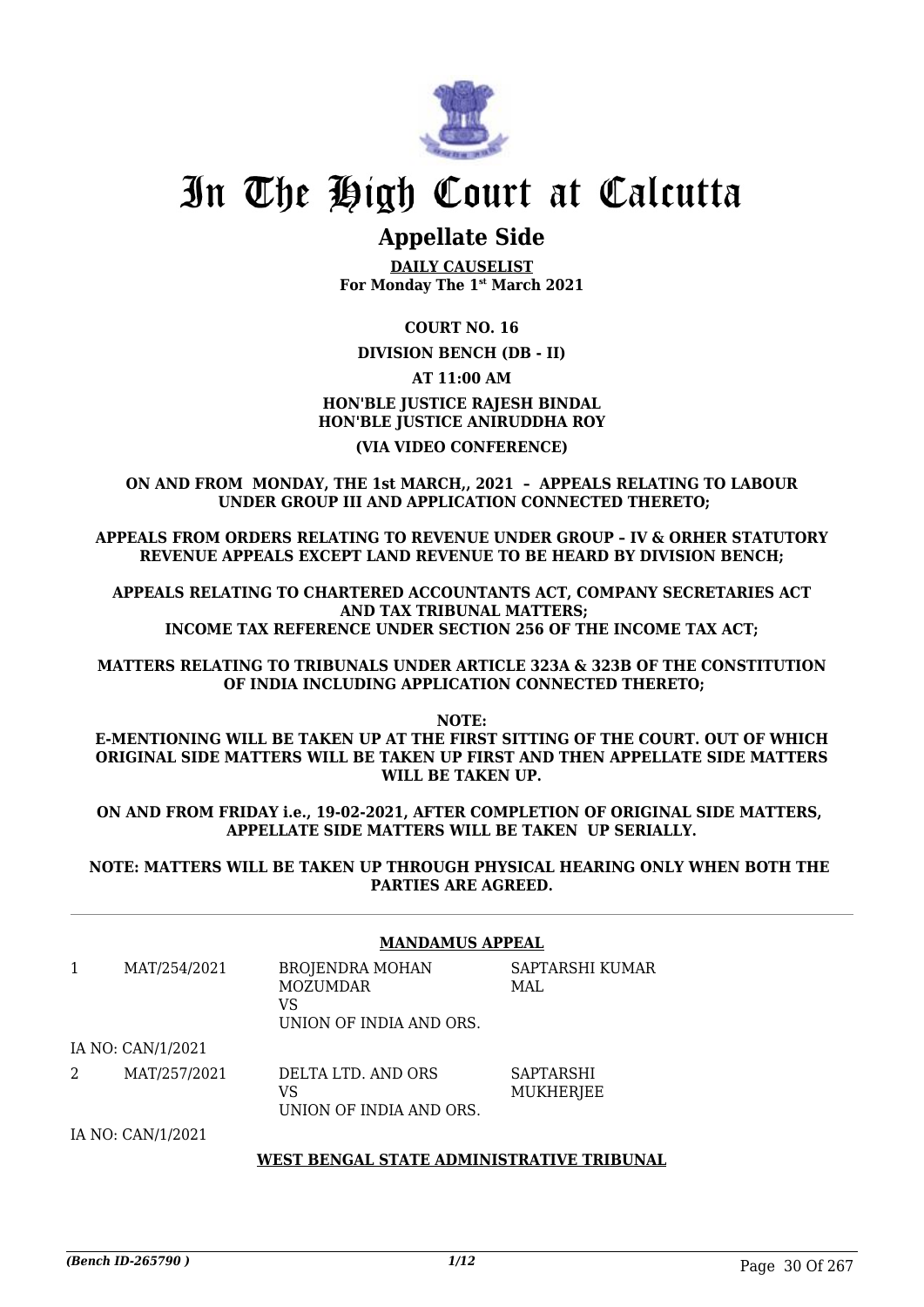| 3                             | WP.ST/22/2014                           | TAPAN KR. GHOSH & ORS.<br><b>VS</b><br><b>STATE OF WEST BENGAL &amp;</b>  | RAJU<br><b>BHATTACHARYYA</b>         |  |
|-------------------------------|-----------------------------------------|---------------------------------------------------------------------------|--------------------------------------|--|
|                               |                                         | ORS.                                                                      |                                      |  |
| 4                             | WP.ST/103/2014                          | <b>ANISHA KHATUN</b><br><b>VS</b><br>STATE OF WEST BENGAL &               | SANDIPAN BANERJEE                    |  |
|                               |                                         | <b>ORS</b>                                                                |                                      |  |
|                               | IA NO: CAN/1/2015(Old No:CAN/6710/2015) |                                                                           |                                      |  |
| 5.                            | WP.ST/200/2016                          | DEBASIS PRADHAN & ORS<br>VS<br>STATE OF WEST BENGAL &<br><b>ORS</b>       | RAJU<br><b>BHATTACHARYYA</b>         |  |
| 6                             | WP.ST/129/2019                          | NITESH CHANDRA ROY                                                        | MD. HAFIZ ALI                        |  |
|                               |                                         | <b>VS</b><br><b>STATE OF WEST BENGAL 7</b><br><b>ORS</b>                  |                                      |  |
| 7                             | WP.ST/178/2019                          | DEBABRATA MALLICK                                                         | <b>NEIL BASU</b>                     |  |
|                               |                                         | <b>VS</b><br>STATE OF WEST BENGAL &<br><b>ORS</b>                         |                                      |  |
| 8                             | WP.ST/185/2019                          | SAMRAJNY KONAR                                                            | <b>SUMITRA DAS</b>                   |  |
|                               |                                         | <b>VS</b><br>STATE OF WEST BENGAL &<br><b>ORS</b>                         |                                      |  |
| 9                             | WP.ST/11/2020                           | SMRITIKANA DEY<br>VS                                                      | <b>INDRAJIT BISWAS</b>               |  |
|                               |                                         | STATE OF WEST BENGAL &<br><b>ORS</b>                                      |                                      |  |
| 10                            | WP.ST/15/2020                           | <b>BISWANATH GAYEN</b><br><b>VS</b>                                       | <b>ANINDA</b><br><b>BHATTACHARYA</b> |  |
|                               |                                         | STATE OF WEST BENGAL &<br><b>ORS</b>                                      |                                      |  |
| 11                            | WP.ST/17/2020                           | DEBABRATA BISWAS & ORS<br><b>VS</b>                                       | <b>SANTI DAS</b>                     |  |
|                               |                                         | STATE OF WEST BENGAL &<br><b>ORS</b>                                      |                                      |  |
|                               |                                         | IA NO: CAN/1/2020(Old No:CAN/4353/2020), CAN/2/2020(Old No:CAN/4354/2020) |                                      |  |
| 12                            | WP.ST/21/2020                           | SUBHAS CH. KONAR<br>VS                                                    | <b>SUMITRA</b>                       |  |
|                               |                                         | STATE OF WEST BENGAL &<br>ORS.                                            |                                      |  |
| IA NO: CAN/1/2021, CAN/2/2021 |                                         |                                                                           |                                      |  |
| 13                            | WP.ST/34/2020                           | SK. REZWANUR RAHAMAN<br><b>VS</b>                                         | ABHISEK BANERJEE                     |  |
|                               |                                         | STATE OF WEST BENGAL &<br>ORS.                                            |                                      |  |
| 14                            | WP.ST/39/2020                           | <b>BISWANATH GOPE</b><br><b>VS</b>                                        | KASHISWAR GHOSAL                     |  |
|                               |                                         | STATE OF WEST BENGAL &<br><b>ORS</b>                                      |                                      |  |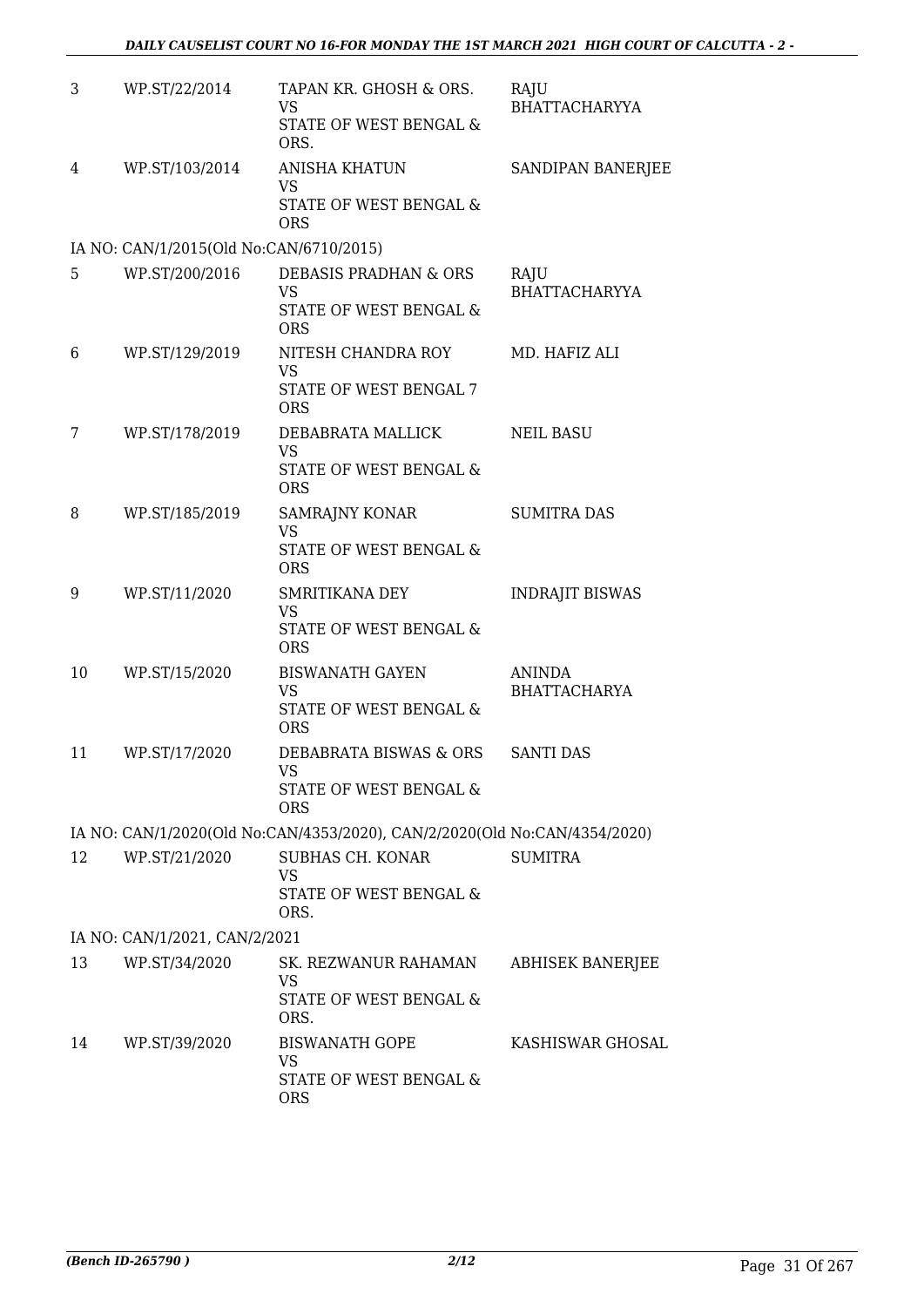| 15 | WP.ST/41/2020     | BIBEKANANDA GOSWAMI &<br><b>ORS</b><br><b>VS</b><br>STATE OF WEST BENGAL &                | <b>SOMA CHAKRABORTY</b>                                                                   |
|----|-------------------|-------------------------------------------------------------------------------------------|-------------------------------------------------------------------------------------------|
| 16 | WP.ST/43/2020     | <b>ORS</b><br>ABHIJIT DAS (SC) & ORS<br><b>VS</b><br>STATE OF WEST BENGAL &<br><b>ORS</b> | <b>GUDDU SINGH</b>                                                                        |
| 17 | WP.ST/46/2020     | AMAL KUMAR JANA & ORS<br><b>VS</b><br>STATE OF WEST BENGAL &<br><b>ORS</b>                | ANANYA NEOGI                                                                              |
| 18 | WP.ST/51/2020     | RAJANI KANTA JANA<br><b>VS</b><br>STATE OF WEST BENGAL &<br><b>ORS</b>                    | SANJOY KR SARKAR                                                                          |
| 19 | WP.ST/52/2020     | SADHAN SINGH & ORS<br><b>VS</b><br>STATE OF WEST BENGAL &<br><b>ORS</b>                   | <b>SIMANTIKA</b><br><b>DASGUPTA</b>                                                       |
|    | IA NO: CAN/1/2020 |                                                                                           |                                                                                           |
| 20 | WP.ST/53/2020     | KAMAL KANT JHA<br><b>VS</b><br>STATE OF WEST BENGAL &<br><b>ORS</b>                       | <b>AMAL KR ROY</b>                                                                        |
|    | No:CAN/4776/2020) |                                                                                           | IA NO: CAN/1/2020(Old No:CAN/3219/2020), CAN/2/2020(Old No:CAN/3220/2020), CAN/3/2020(Old |
| 21 | WP.ST/54/2020     | <b>BHUSAN SINGH</b><br><b>VS</b><br>STATE OF WEST BENGAL &<br><b>ORS</b>                  | KAMAL KANTA KAR                                                                           |
| 22 | WP.ST/97/2020     | PRADIP KR. CHATTERJEE<br><b>VS</b><br>STATE OF WEST BENGAL<br>AND ORS.                    | <b>MANOJIT PAL</b>                                                                        |
| 23 | WP.ST/3/2021      | <b>SUNITA GURUNG</b><br><b>VS</b><br>STATE OF WEST BENGAL<br>AND ORS.                     | RTASAMOY MONDAL                                                                           |
| 24 | WP.ST/16/2021     | <b>ABANTI KR SAHOO</b><br><b>VS</b><br>STATE OF WEST BENGAL<br>AND ORS.                   | <b>GOURANGA KR DAS</b>                                                                    |
| 25 | WP.ST/18/2021     | PRIYABRATA BERA<br>VS<br>STATE OF WEST BENGAL<br>AND ORS.                                 | RAHUL SINGH                                                                               |
|    | IA NO: CAN/1/2021 |                                                                                           |                                                                                           |

### **CENTRAL ADMN. TRIBUNAL**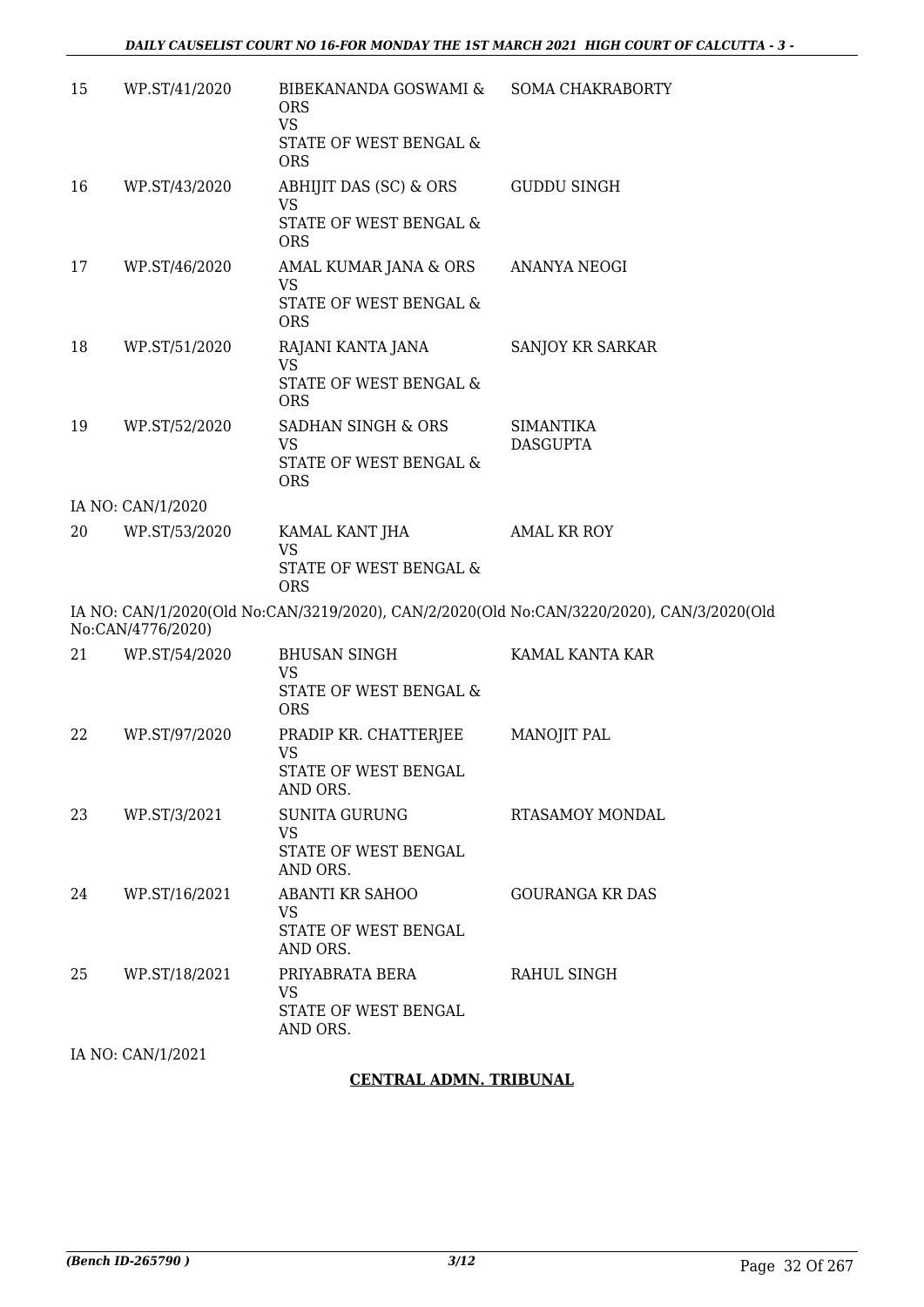| 26   | WP.CT/145/2010    | DIPANKAR GANGULY AND<br><b>ORS</b><br><b>VS</b><br>UNION OF INDIA AND ORS         | <b>AYAN BANERJEE</b>                    |
|------|-------------------|-----------------------------------------------------------------------------------|-----------------------------------------|
|      | IA NO: CAN/1/2020 |                                                                                   |                                         |
| 27   | WP.CT/225/2013    | RADHESHYAM MRIDHA<br><b>VS</b><br>UNION OF INDIA & ORS.                           | <b>APRATIM</b><br><b>BHATTACHARYYA</b>  |
| 28   | WP.CT/182/2016    | KAUSIK KR. PAL<br>VS<br>UNION OF INDIA & ORS.                                     | <b>AMBU BINDU</b><br><b>CHAKRABORTY</b> |
| 29   | WP.CT/54/2018     | UNION OF INDIA & ORS.<br><b>VS</b><br>SAILA NATH CHOUDHARY                        | <b>MAHENDRA PRASAD</b><br><b>GUPTA</b>  |
| 30   | WP.CT/102/2018    | MUKUL CH. MONDAL<br><b>VS</b><br>UNION OF INDIA & ORS.                            | VICTOR CHATTERJEE                       |
| 31   | WP.CT/108/2018    | RANAJIT KUMAR PANDIT &<br><b>ORS</b><br><b>VS</b><br><b>MRINMOY PAL &amp; ORS</b> | <b>SAMIT K MONDAL</b>                   |
| 32   | WP.CT/22/2019     | PRASANTA KUMAR<br><b>MONDAL</b><br><b>VS</b><br>UNION OF INDIA & ORS              | <b>BHARAT BHUSHAN</b>                   |
| 33   | WP.CT/23/2019     | <b>ANUP MITRA</b><br>VS<br>UNION OF INDIA & ORS                                   | <b>BHARAT BHUSHAN</b>                   |
| 34   | WP.CT/24/2019     | SHIBSHANKAR NASKAR<br><b>VS</b><br>UNION OF INDIA & ORS                           | <b>BHARAT BHUSHAN</b>                   |
| 35   | WP.CT/25/2019     | DIPANNITA DAS<br>VS<br>UNION OF INDIA & ORS                                       | <b>BHARAT BHUSHAN</b>                   |
| 36   | WP.CT/80/2019     | UNION OF INDIA & ORS<br><b>VS</b><br>JOY HIND PRASAD & ORS                        | SANAJIT KUMAR<br><b>GHOSH</b>           |
| 37   | WP.CT/5/2020      | UNION OF INDIA & ORS<br><b>VS</b><br>PRADIP BISWAS                                | RAJ SEKHAR BASU                         |
| wt38 | WP.CT/6/2020      | UNION OF INDIA & ORS<br>VS<br><b>SUMITA SHIT</b>                                  | RAJ SEKHAR BASU                         |
|      | wt39 WP.CT/7/2020 | UNION OF INDIA & ORS<br><b>VS</b><br>SUJATA KOLEY (SAHA)                          | RAJ SEKHAR BASU                         |
|      | wt40 WP.CT/8/2020 | UNION OF INDIA & ORS<br><b>VS</b><br>TAPASHI DAS (SAHA)                           | RAJ SEKHAR BASU                         |
|      | wt41 WP.CT/9/2020 | UNION OF INDIA & ORS<br>VS<br>SANJIB SARKAR                                       | RAJ SEKHAR BASU                         |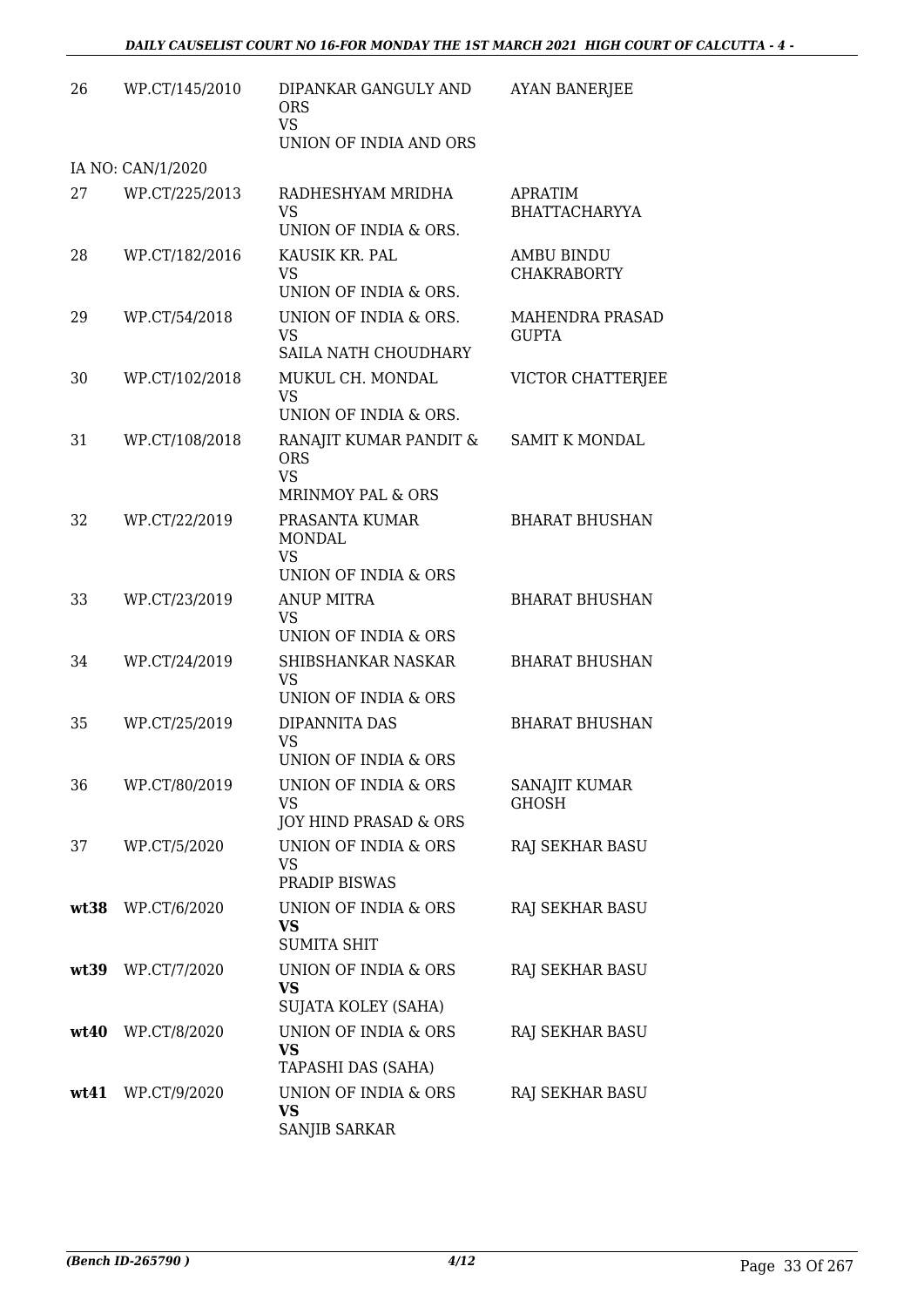| 42 | WP.CT/20/2020                           | <b>SUSHOVAN SARKAR</b><br>VS.<br>UNION OF INDIA & ORS10                                               | <b>BARUN CHATTERJEE</b>               |
|----|-----------------------------------------|-------------------------------------------------------------------------------------------------------|---------------------------------------|
| 43 | WP.CT/21/2020                           | <b>UNION OF INDIA &amp; ORS</b><br>VS<br>MONOJIT ROY                                                  | SANAJIT KUMAR<br><b>GHOSH</b>         |
| 44 | WP.CT/23/2020                           | UNION OF INDIA & ORS<br><b>VS</b><br>RINKU CHAKRABORTY &<br><b>ORS</b>                                | SOURAV MANDAL                         |
| 45 | WP.CT/24/2020                           | SURYA NARAYAN MULLICK<br><b>VS</b><br>UNION OF INDIA & ORS.                                           | <b>BARUN CHATTERJEE</b>               |
| 46 | WP.CT/27/2020                           | UNION O INDIA & ORS.<br><b>VS</b><br>BIMAL CH. PAUL & ORS.                                            | <b>SUSMITA SAHA</b><br><b>DUTTA</b>   |
| 47 | WP.CT/28/2020                           | UNION OF INDIA & ORS<br><b>VS</b><br>MOUSUMI SATAPATHI                                                | ARIJIT MAJUMDAR                       |
| 48 | WP.CT/29/2020                           | <b>BIPLAB BHANJAN SARKAR &amp;</b><br><b>ORS</b><br><b>VS</b><br>UNION OF INDIA & ORS                 | PRAMIT KR SHEE                        |
| 49 | WP.CT/30/2020                           | ANUP KUMAR MITRA & ORS<br><b>VS</b><br><b>UNION OF INDIA &amp; ORS</b>                                | PAPPU ADHIKARI                        |
| 50 | WP.CT/31/2020                           | <b>AMBIA KHATUN</b><br><b>VS</b><br><b>UNION OF INDIA &amp; ORS</b>                                   | <b>SANDIP MONDAL</b>                  |
| 51 | WP.CT/32/2020                           | AMARJIT SINGH<br>VS<br>UNION OF INDIA & ORS.                                                          | <b>SOUMEN</b><br><b>BHATTACHARJEE</b> |
| 52 | WP.CT/34/2020                           | MRITYUNJOY GOUDA<br><b>VS</b><br>UNION OF INDIA & ORS                                                 | DEBAJIT SAMANTA                       |
|    | IA NO: CAN/1/2020(Old No:CAN/3244/2020) |                                                                                                       |                                       |
| 53 | WP.CT/38/2020                           | <b>MANISH KUMAR</b><br>VS<br>THE COMPTROLLER &<br><b>AUDITOR GENERAL OF</b><br><b>INDIA &amp; ORS</b> | <b>BHARAT BHUSAN</b>                  |
| 54 | WP.CT/49/2020                           | UNION OF INDIA AND ORS<br><b>VS</b><br>MANISH KUMAR AND ORS                                           | <b>SUMAN BASU</b>                     |
| 55 | WP.CT/60/2020                           | MD ELIAS KHAN<br>VS<br>STEEL AUTHORITY OF<br><b>INDIA AND ORS</b>                                     | SANDIPAN BANERJEE                     |
| 56 | WP.CT/70/2020                           | UNION OF INDIA AND ORS.<br>VS<br>RAJKUMAR PRASAD AND<br><b>ANR</b>                                    | MUKESH KUMAR<br><b>GUPTA</b>          |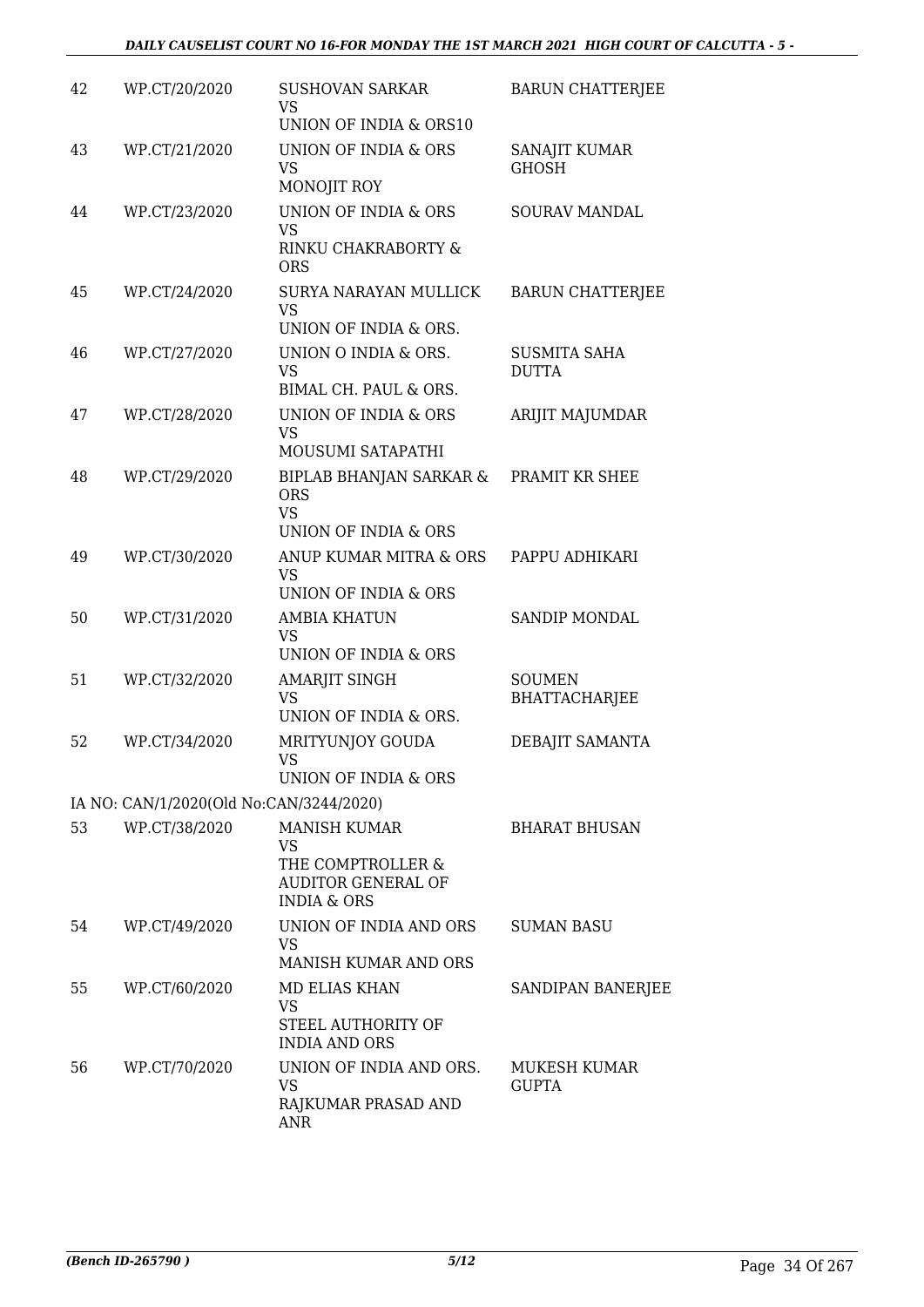| 57 | WP.CT/71/2020     | UNION OF INDIA AND<br><b>OTHERS</b><br><b>VS</b><br>DEO RAJ RAM               | <b>SHANKAR RANJAN</b><br><b>SEN</b> |
|----|-------------------|-------------------------------------------------------------------------------|-------------------------------------|
| 58 | WP.CT/72/2020     | UNION OF INDIA AND ORS.<br>VS<br><b>BHOLA MAHATO</b>                          | SHANKAR RANJAN<br><b>SEN</b>        |
| 59 | WP.CT/73/2020     | UNION OF INDIA AND ORS.<br>VS<br><b>GULAM RASOOL</b>                          | <b>SHANKAR RANJAN</b><br><b>SEN</b> |
| 60 | WP.CT/74/2020     | Union of India<br><b>VS</b><br>SANDIP MAITY @ MAITI                           | SHANKAR RANJAN<br><b>SEN</b>        |
| 61 | WP.CT/75/2020     | UNION OF INDIA AND ORS.<br>VS<br>CHANDI DAS KHAN AND<br><b>ORS</b>            | DEEPAK KR SINGH                     |
| 62 | WP.CT/76/2020     | Union of India<br><b>VS</b><br><b>JAIPAL KARKETTA</b>                         | <b>SHANKAR RANJAN</b><br><b>SEN</b> |
| 63 | WP.CT/77/2020     | UNION OF INDIA AND ORS.<br><b>VS</b><br><b>BANWARI MISTRY</b>                 | <b>SHANKAR RANJAN</b><br><b>SEN</b> |
| 64 | WP.CT/78/2020     | UNION OF INDIA AND<br><b>OTHERS</b><br><b>VS</b><br><b>SHYAM PRASAD GUPTA</b> | <b>SHANKAR RANJAN</b><br><b>SEN</b> |
| 65 | WP.CT/79/2020     | UNION OF INDIA AND<br><b>OTHERS</b><br><b>VS</b><br><b>BAL MUKUND MAHATO</b>  | SHANKAR RANJAN<br><b>SEN</b>        |
| 66 | WP.CT/1/2021      | UNION OF INDIA AND ORS.<br><b>VS</b><br>NABA KUMAR DEY AND ANR                | SANAJIT KUMAR<br><b>GHOSH</b>       |
| 67 | WP.CT/2/2021      | UNION OF INDIA AND ORS.<br>VS.<br>SUBRATA RANJAN DAS                          | <b>SHANKAR RANJAN</b><br><b>SEN</b> |
| 68 | WP.CT/3/2021      | UNION OF INDIA AND ORS.<br>VS<br>VIJOY KUMAR GUPTA                            | APARNA BANERJEE                     |
| 69 | WP.CT/4/2021      | UNION OF INDIA AND ORS.<br>VS.<br><b>SUSHIL KUMAR DEY</b>                     | S.N.DUTTA                           |
|    | IA NO: CAN/1/2021 |                                                                               |                                     |
| 70 | WP.CT/5/2021      | ARKAPRAVA BANERJEE<br><b>VS</b><br>UNION OF INDIA AND ORS.                    | <b>SRINJAY DAS</b>                  |
| 71 | WP.CT/6/2021      | RAJESH KUMAR<br><b>VS</b><br>UNION OF INDIA AND ORS.                          | PHATICK CHANDRA<br><b>DAS</b>       |
| 72 | WP.CT/7/2021      | UNION OF INDIA AND ORS.<br>VS<br>MD IMRAN RAJA                                | <b>SOMA RAY</b>                     |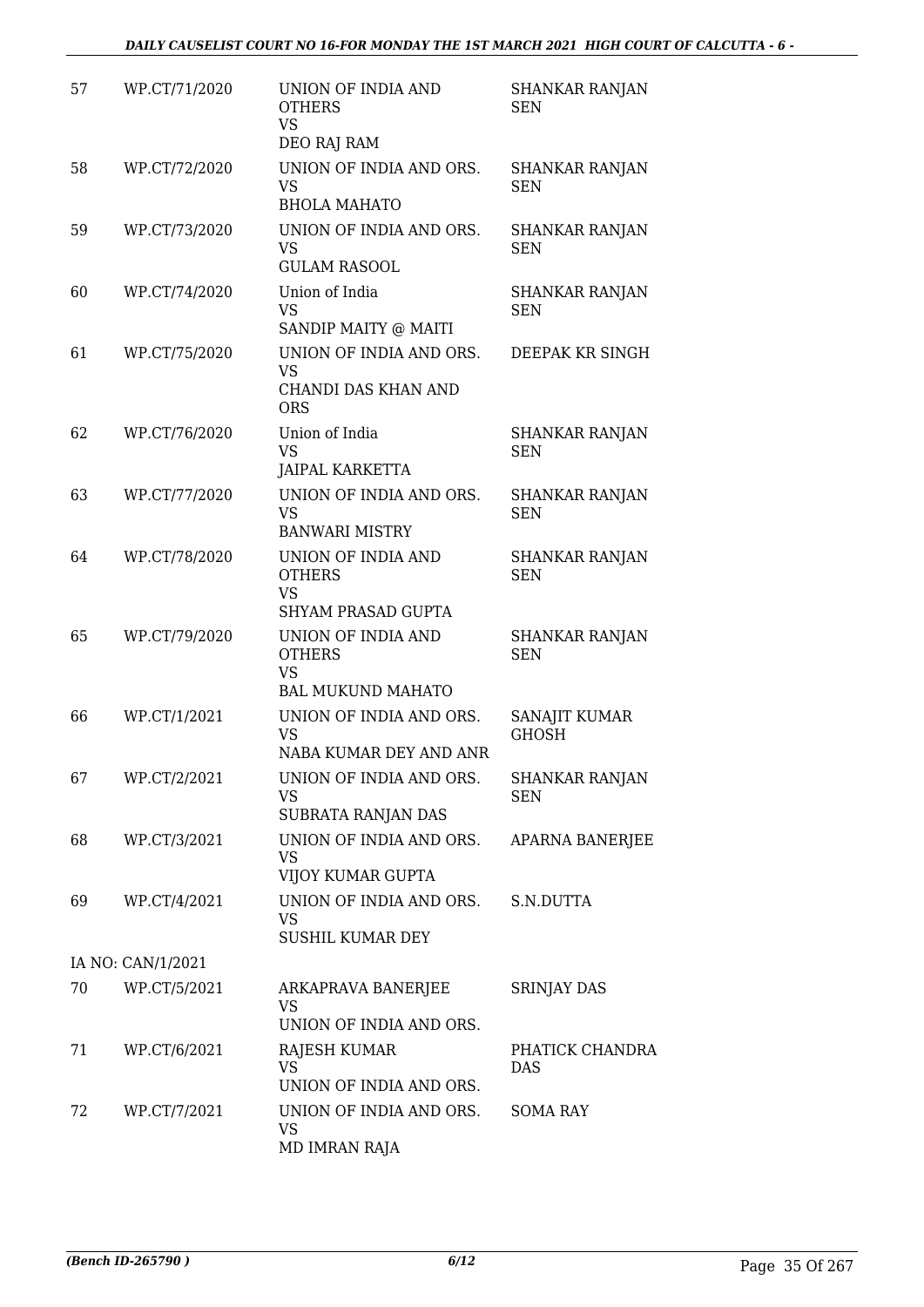| 73 | WP.CT/8/2021      | NAVODAYA VIDYALAYA<br>SAMITI<br>VS.<br>MRINMOY KONAR AND ORS                                                              | PULAKESH BAJPAYEE                   |
|----|-------------------|---------------------------------------------------------------------------------------------------------------------------|-------------------------------------|
| 74 | WP.CT/9/2021      | NAVODAYA VIDYALAYA<br><b>SAMITI</b><br><b>VS</b><br>SATYASIS PRADHAN AND<br><b>ORS</b>                                    | PULAKESH BAJPAYEE                   |
| 75 | WP.CT/10/2021     | <b>BAPPA MONDAL</b><br><b>VS</b>                                                                                          | <b>GORA CHAND</b><br><b>SAMANTA</b> |
|    |                   | UNION OF INDIA AND ORS.                                                                                                   |                                     |
| 76 | WP.CT/11/2021     | PROSENJIT MONDAL<br>VS                                                                                                    | <b>GORA CHAND</b><br><b>SAMANTA</b> |
|    |                   | UNION OF INDIA AND ORS.                                                                                                   |                                     |
| 77 | WP.CT/12/2021     | CHIRANMAY DAS<br>VS.<br>UNION OF INDIA AND ORS                                                                            | <b>GORA CHAND</b><br><b>SAMANTA</b> |
|    |                   |                                                                                                                           |                                     |
| 78 | WP.CT/13/2021     | <b>GAUTAM SARDAR AND</b><br><b>ANOTHER</b><br><b>VS</b>                                                                   | <b>BHARAT BHUSAN</b>                |
|    |                   | UNION OF INDIA AND ORS.                                                                                                   |                                     |
| 79 | WP.CT/14/2021     | Union of India<br><b>VS</b><br><b>DINANATH THAKUR</b>                                                                     | SHANKAR RANJAN<br><b>SEN</b>        |
| 80 | WP.CT/15/2021     | Union of India<br><b>VS</b><br>MAIMUL BEGUM AND ANR                                                                       | <b>SHANKAR RANJAN</b><br><b>SEN</b> |
| 81 | WP.CT/16/2021     | <b>SMEETA PAUL</b><br><b>VS</b><br>UNION OF INDIA AND ORS.                                                                | <b>JOYJIT DUTTA</b>                 |
| 82 | WP.CT/17/2021     | UNIION OF INDIA AND<br><b>OTHERS</b><br><b>VS</b><br>TREASURY OFFICER,<br>TREASURY I PURBA<br><b>BARDHAMAN AND OTHERS</b> | ANURAN SAMANTA                      |
| 83 | WP.CT/19/2021     | SANDHYA DUTTA AND ANR<br>VS.<br>UNION OF INDIA AND ORS.                                                                   | SK SAYEDUL HAQUE<br><b>MOLLA</b>    |
|    | IA NO: CAN/1/2021 |                                                                                                                           |                                     |
| 84 | WP.CT/20/2021     | UNION OF INDIA AND ORS.<br>VS                                                                                             | A.K. GAYEN                          |
|    |                   | <b>SURAJ BANSFORE</b>                                                                                                     |                                     |
| 85 | WP.CT/22/2021     | BHANU CHARAN SINGH<br>SINCE DECEASED REP BY<br>LEGAL HEIRS<br>VS<br>UNION OF INDIA AND ORS.                               | MUKUNDA LAL<br><b>SARKAR</b>        |
|    |                   | <b>LAND REFORMS TENANCY TRIBUNAL</b>                                                                                      |                                     |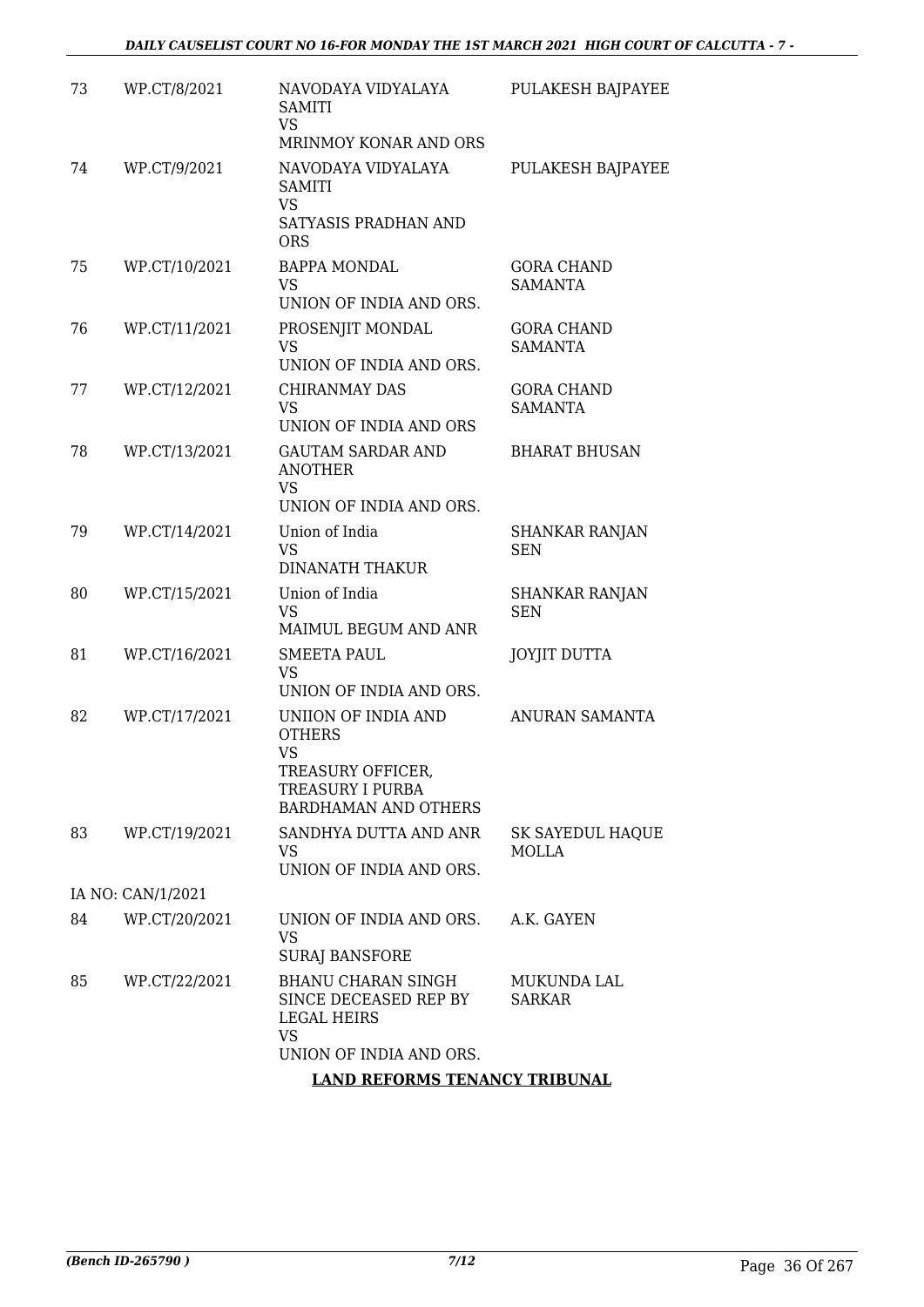| 86 | WPLRT/124/2015                          | SWAPAN KUMAR GHOSH<br>VS<br>STATE OF WEST BENGAL &<br><b>ORS</b>                                         | SIDDHARTHA<br>SANKAR MANDAL       |
|----|-----------------------------------------|----------------------------------------------------------------------------------------------------------|-----------------------------------|
|    | IA NO: CAN/1/2020                       |                                                                                                          |                                   |
| 87 | WPLRT/15/2018                           | UMA GANGULY & ORS<br><b>VS</b><br>STATE OF WEST BENGAL<br>&ORS                                           | KOUSHIK ROY                       |
|    | IA NO: CAN/1/2018(Old No:CAN/7934/2018) |                                                                                                          |                                   |
| 88 | WPLRT/36/2018                           | JAY SHREE TEA &<br><b>INDUSTRIES LTD. &amp; ANR</b><br>VS<br>STATE OF WEST BENGAL &<br><b>ORS</b>        | PRASENJIT BARMAN                  |
| 89 | WPLRT/70/2018                           | NASIRAM NANDI<br><b>VS</b><br>STATE OF WEST BENGAL &<br><b>ORS</b>                                       | MD SHAHID                         |
|    | IA NO: CAN/1/2019(Old No:CAN/2460/2019) |                                                                                                          |                                   |
| 90 | WPLRT/82/2018                           | KALPANA RANI DUTTA<br>VS<br>STATE OF WEST BENGAL &<br>ORS.                                               | ASHOK KR. JHA                     |
| 91 | WPLRT/87/2018                           | JAY SHREE TEA &<br><b>INDUSTRIES LTD. &amp; ANR</b><br><b>VS</b><br>STATE OF WEST BENGAL &<br><b>ORS</b> | P. BURMAN                         |
| 92 | WPLRT/102/2018                          | M/S. CHANDMANI TEA<br>COMPANY LTD. & ANR<br>VS<br>STATE OF WEST BENGAL &<br><b>ORS</b>                   | T. CHAKRAVARTY                    |
|    | IA NO: CAN/1/2020(Old No:CAN/2387/2020) |                                                                                                          |                                   |
| 93 | WPLRT/102/2019                          | <b>MAMATA DAS</b><br>VS<br>STATE OF WEST BENGAL &<br><b>ORS</b>                                          | TANMOY KR DEY                     |
| 94 | WPLRT/119/2019                          | ARJU BEGAM<br><b>VS</b><br>STATE OF WEST BENGAL &<br><b>ORS</b>                                          | NEMAI CHANDRA<br><b>BETAL</b>     |
| 95 | WPLRT/139/2019                          | KAJAL DUTTA PRAMANIK<br><b>VS</b><br>STATE OF WEST BENGAL &<br><b>ORS</b>                                | MD YOUNUSH<br><b>MONDAL</b>       |
| 96 | WPLRT/16/2020                           | SANKAR MAHAPATRA<br>VS<br>STATE OF WEST BENGAL &<br>ORS.                                                 | SAILENDRA SEKHAR<br><b>BAYERD</b> |

IA NO: CAN/1/2020, CAN/2/2020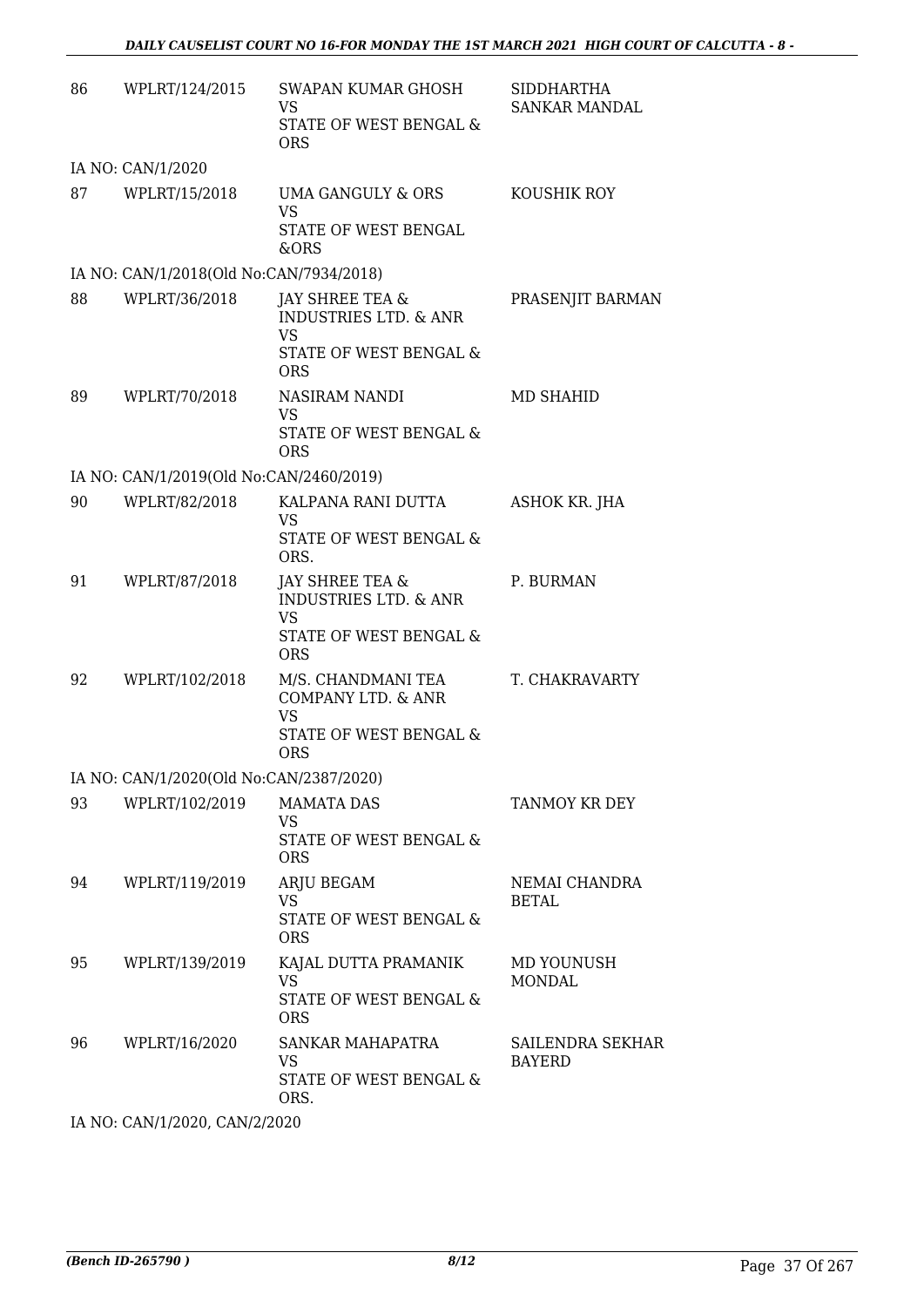| 97  | WPLRT/20/2020     | HARI PADA JANA & ORS<br><b>VS</b>                                                 | <b>RAJ DIP RAY</b>                 |
|-----|-------------------|-----------------------------------------------------------------------------------|------------------------------------|
|     |                   | STATE OF WEST BENGAL &<br><b>ORS</b>                                              |                                    |
| 98  | WPLRT/22/2020     | HAREKRISHNA MONDAL &<br><b>ORS</b><br><b>VS</b>                                   | LAKSHMINATH<br><b>VHATTACHARYA</b> |
|     |                   | STATE OF WEST BENGAL &<br><b>ORS</b>                                              |                                    |
| 99  | WPLRT/23/2020     | SMT BHABANI MAITI<br><b>VS</b><br><b>STATE OF WEST BENGAL &amp;</b><br><b>ORS</b> | <b>BISWAJIT SAU</b>                |
| 100 | WPLRT/24/2020     | SK BARSHED ALI<br><b>VS</b><br>STATE OF WEST BENGAL &<br><b>ORS</b>               | SK. BARSHED ALI                    |
| 101 | WPLRT/25/2020     | JOYDEB CHAKRABORTY<br><b>VS</b><br>STATE OF WEST BENGAL &<br><b>ORS</b>           | HIMADRI KUMAR<br><b>MAHATA</b>     |
| 102 | WPLRT/27/2020     | PHATICK CHANDRA KHAN<br><b>VS</b><br>STATE OF WEST BENGAL &<br><b>ORS</b>         | <b>MD HOSSAIN</b>                  |
| 103 | WPLRT/28/2020     | NAMITA GHOSH<br><b>VS</b><br>STATE OF WEST BENGAL &<br><b>ORS</b>                 | <b>DEBASIS SUR</b>                 |
| 104 | WPLRT/32/2020     | AMARNATH DATTA<br>VS<br>STATE OF WEST BENGAL<br>AND ORS.                          | P K BHATTACHARYA                   |
| 105 | WPLRT/33/2020     | TARAPADA GHOSH<br><b>VS</b><br>STATE OF WEST BENGAL<br>AND ORS.                   | DEBASHISH SARKAR                   |
|     | IA NO: CAN/1/2021 |                                                                                   |                                    |
| 106 | WPLRT/37/2020     | SIDDESWAR DE<br>VS<br>STATE OF WEST BENGAL<br>AND ORS.                            | UTTIYA RAY                         |
| 107 | WPLRT/38/2020     | SOMA AICH<br>VS<br>STATE OF WEST BENGAL<br>AND ORS.                               | <b>ABDUS SALAM</b>                 |
| 108 | WPLRT/39/2020     | RANAJIT KUMAR BERA AND<br><b>OTHERS</b><br><b>VS</b><br>STATE OF WEST BENGAL      | SAKYA MAITY                        |
| 109 | WPLRT/40/2020     | AND ORS.<br><b>ASIT GAYEN</b><br>VS<br>STATE OF WEST BENGAL<br>AND ORS.           | KAPIL CHANDRA<br><b>SAHOO</b>      |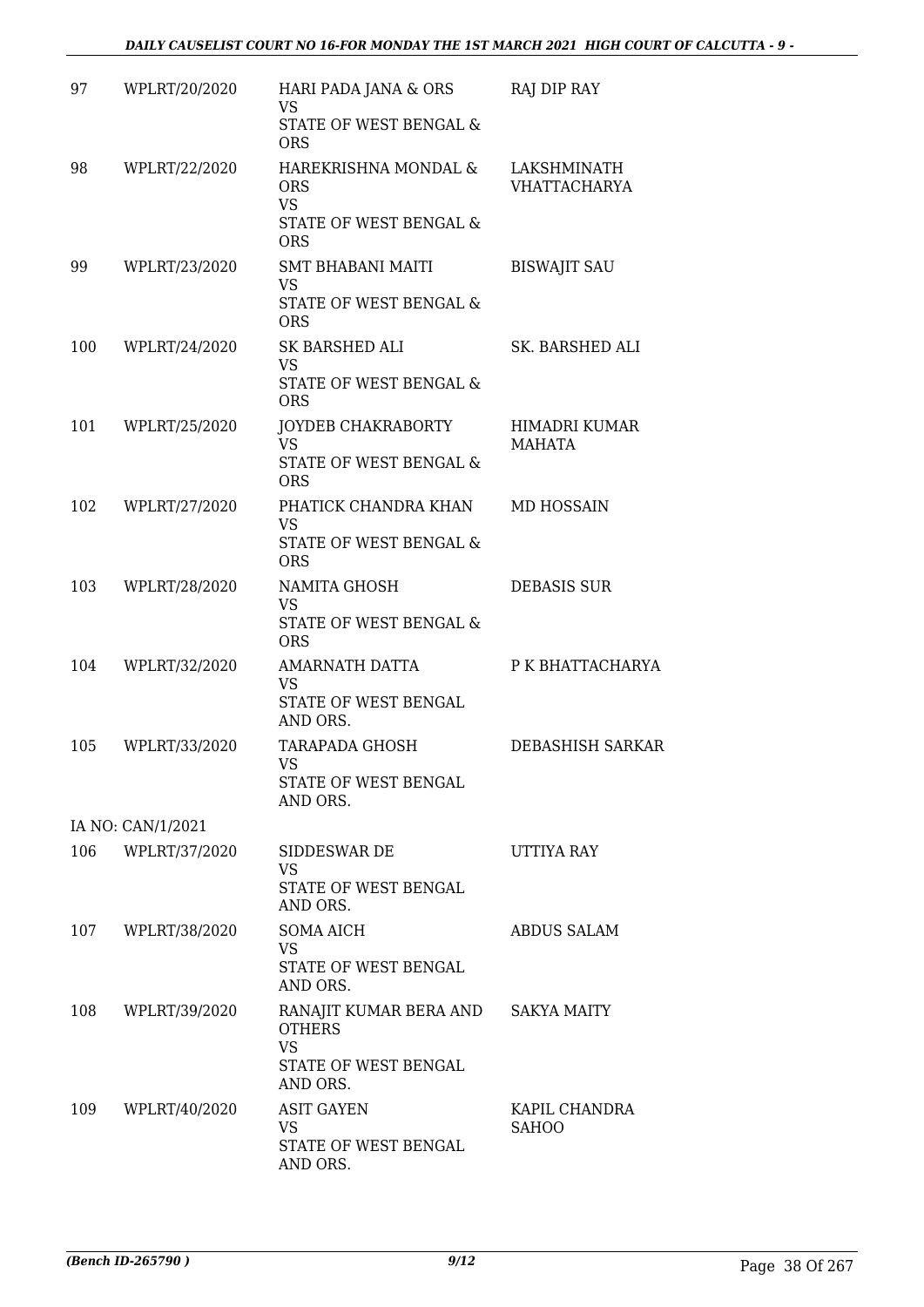| 110 | WPLRT/41/2020 | <b>BISWANTH MAJHI</b><br><b>VS</b><br>STATE OF WEST BENGAL<br>AND ORS.           | DIPANKAR PAL                         |
|-----|---------------|----------------------------------------------------------------------------------|--------------------------------------|
| 111 | WPLRT/42/2020 | STATE OF WEST BENGAL<br>AND ORS.<br><b>VS</b><br>NARAYAN CHANDRA SAHA<br>AND ORS | <b>NILOTPAL</b><br><b>CHATTERJEE</b> |
| 112 | WPLRT/43/2020 | JADAV DAS AND OTHERS<br><b>VS</b><br>STATE OF WEST BENGAL<br>AND ORS.            | KAPIL CHANDRA<br><b>SAHOO</b>        |
| 113 | WPLRT/44/2020 | <b>JADAV DAS AND OTHERS</b><br><b>VS</b><br>STATE OF WEST BENGAL<br>AND ORS.     | KAPIL CHANDRA<br><b>SAHOO</b>        |
| 114 | WPLRT/45/2020 | <b>JADAV DAS AND OTHERS</b><br><b>VS</b><br>STATE OF WEST BENGAL<br>AND ORS.     | KAPIL CHANDRA<br><b>SAHOO</b>        |
| 115 | WPLRT/46/2020 | <b>JADAV DAS AND OTHERS</b><br><b>VS</b><br>STATE OF WEST BENGAL<br>AND ORS.     | KAPIL CHANDRA<br><b>SAHOO</b>        |
| 116 | WPLRT/47/2020 | <b>JADAV DAS AND OTHERS</b><br><b>VS</b><br>STATE OF WEST BENGAL<br>AND ORS.     | KAPIL CHGANDRA<br><b>SAHOO</b>       |
| 117 | WPLRT/48/2020 | JADAV DAS AND OTHERS<br><b>VS</b><br>STATE OF WEST BENGAL<br>AND ORS.            | KAPIL CHANDRA<br><b>SAHOO</b>        |
| 118 | WPLRT/49/2020 | <b>JADAV DAS AND OTHERS</b><br><b>VS</b><br>STATE OF WEST BENGAL<br>AND ORS.     | KAPIL CHANDRA<br><b>SAHOO</b>        |
| 119 | WPLRT/50/2020 | JADAV DAS AND OTHERS<br><b>VS</b><br>STATE OF WEST BENGAL<br>AND ORS.            | KAPIL CHANDRA<br><b>SAHOO</b>        |
| 120 | WPLRT/51/2020 | LATIKA GHOSH AND ORS<br><b>VS</b><br>STATE OF WEST BENGAL<br>AND ANR             | J.L. ROY                             |
| 121 | WPLRT/1/2021  | <b>SRIDAM BASAK</b><br><b>VS</b><br>STATE OF WEST BENGAL<br>AND ORS.             | DEBDEEP SINHA                        |
| 122 | WPLRT/2/2021  | GIYASUDDIN ZAMADAR<br>VS<br><b>BLOCK LAND AND LAND</b><br>REFORM OFFICER AND ORS | <b>SANDIP DAS</b>                    |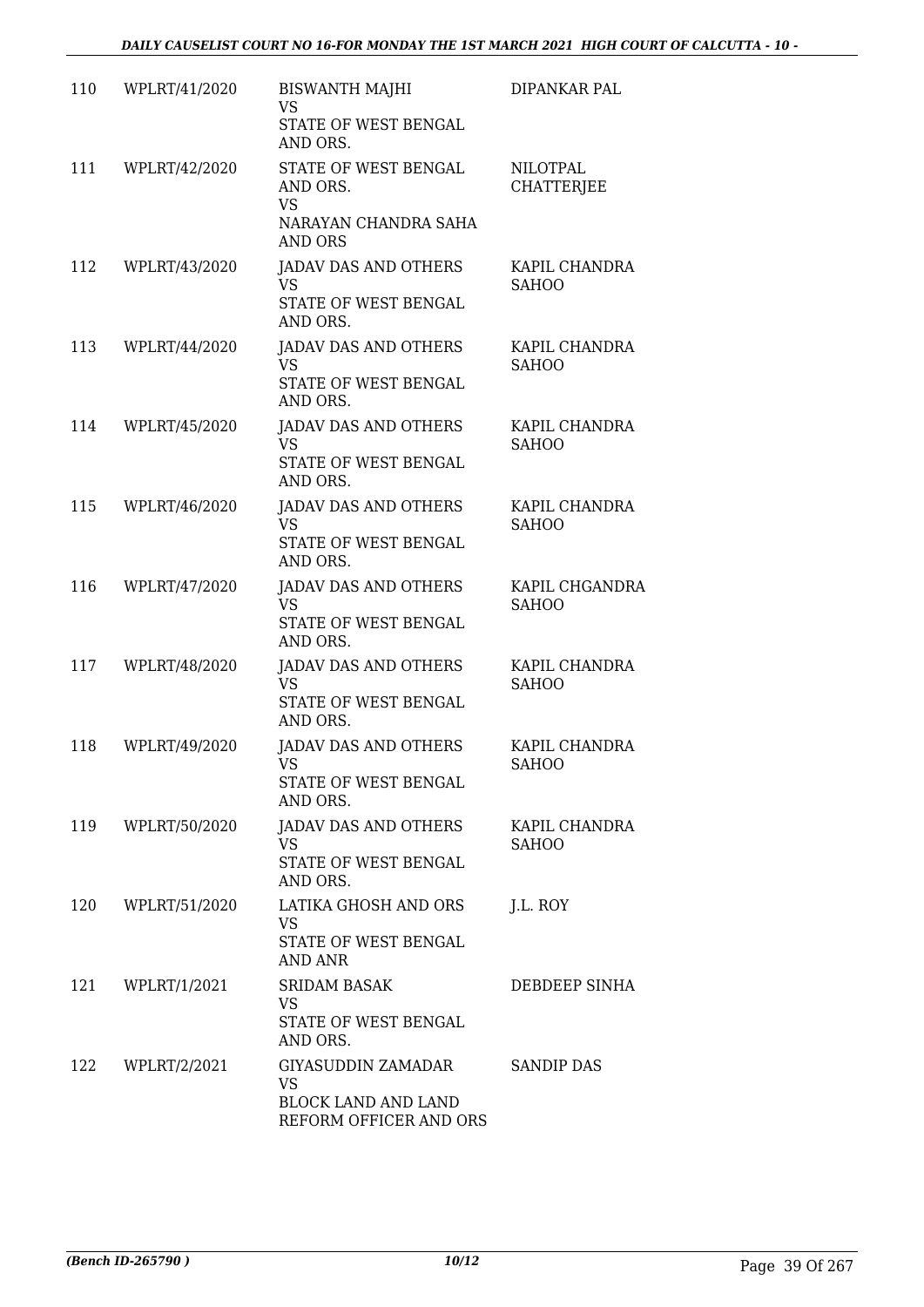| 123 | WPLRT/3/2021       | NIRMAL KUMAR<br><b>CHATTERJEE</b><br><b>VS</b><br>STATE OF WEST BENGAL<br>AND ORS. | <b>D BANERJEE</b>                         |
|-----|--------------------|------------------------------------------------------------------------------------|-------------------------------------------|
|     | 124 WPLRT/4/2021   | SUBODH JANA<br><b>VS</b><br>STATE OF WEST BENGAL                                   | AMITAVA DASGUPTA                          |
|     |                    | AND ORS.                                                                           |                                           |
| 125 | WPLRT/5/2021       | ASRAFUL HAQUE<br><b>VS</b><br>STATE OF WEST BENGAL                                 | <b>ARPITA BASU</b>                        |
|     |                    | AND ORS.                                                                           |                                           |
| 126 | WPLRT/6/2021       | <b>BIVAS DE</b><br>VS                                                              | PRANTICK GHOSH                            |
|     |                    | STATE OF WEST BENGAL<br>AND ORS.                                                   |                                           |
|     | 127 WPLRT/7/2021   | GANESH CHANDRA PALAND HIMADRI KR MAHATA<br><b>ORS</b><br><b>VS</b>                 |                                           |
|     |                    | STATE OF WEST BENGAL<br>AND ORS.                                                   |                                           |
| 128 | WPLRT/8/2021       | NAND KUMAR SOMANI<br><b>VS</b>                                                     | <b>SYED NURUL AREFIN</b>                  |
|     |                    | STATE OF WEST BENGAL<br>AND ORS.                                                   |                                           |
| 129 | WPLRT/9/2021       | SAFIUDDIN MONDAL<br><b>VS</b><br>STATE OF WEST BENGAL<br>AND ORS.                  | <b>SUBIR KUMAR</b><br><b>BHATTACHRYYA</b> |
|     |                    | <b>APPLICATION</b>                                                                 |                                           |
| 130 | WPLRT/572/2001     | MONORAMA LAHA & ANR.<br>VS<br>STATE OF W.B.                                        | DEVENDRA KUMAR<br><b>GUPTA</b>            |
|     |                    | IA NO: CAN/1/2016(Old No:CAN/2612/2016), CAN/2/2016(Old No:CAN/2676/2016)          |                                           |
| 131 | WP.ST/1607/2008    | SRI NIRMAL KUMAR<br><b>CHOWDHURY</b><br>VS<br>STATE OF WEST BENGAL &<br><b>ORS</b> | <b>MONIKA GHOSH</b>                       |
|     |                    | IA NO: CAN/1/2015(Old No:CAN/9835/2015), CAN/2/2015(Old No:CAN/9841/2015)          |                                           |
| 132 | RVW/181/2015       | <b>BOSE INSTITUTE &amp; ORS</b><br>VS<br>RAMPADA MANNA & ORS                       | AMIT KR. MUHURI                           |
|     |                    | IA NO: CAN/1/2015(Old No:CAN/8391/2015), CAN/2/2019(Old No:CAN/3948/2019)          |                                           |
|     | wt133 FMA/541/2009 | RAMAPADA MANNA & ANR.<br><b>VS</b><br>UNION OF INDIA & ORS.                        | <b>SHOVENDU</b><br><b>BANERJEE</b>        |
| 134 | MAT/840/2017       | M/S SPICE RETAILS LTD.<br>VS<br>SALES TAX OFFICER, POSTA                           | <b>SUVAM SINHA</b>                        |
|     |                    | <b>BAZAR CHARGE &amp; ORS.</b>                                                     |                                           |
|     |                    | IA NO: CAN/2/2020(Old No:CAN/5114/2020) CAN/3/2020(Old No:CAN/5115/2020) CAN/4/    |                                           |

0(Old No:CAN/5114/2020), CAN/3/2020(Old No:CAN/5115/2020), CAN/4/2020(Old No:CAN/5116/2020)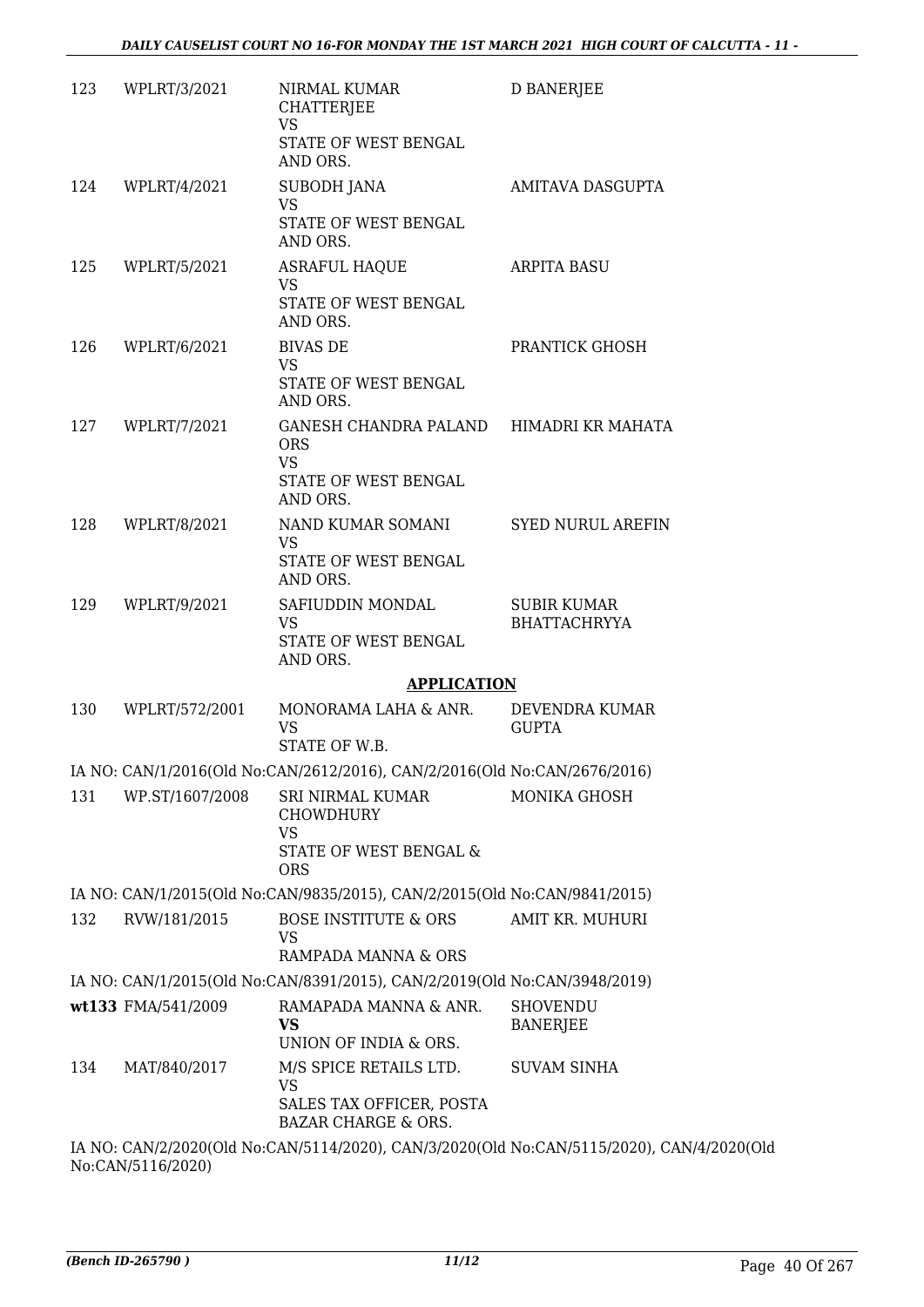| wt135 MAT/844/2017 | M/S. SPICE RETAILS LTD<br>VS<br>THE SALES TAX OFFICER,<br>POSTA BAZAR CHARGE &<br>ORS | SUVAM SINHA                                                                               |
|--------------------|---------------------------------------------------------------------------------------|-------------------------------------------------------------------------------------------|
| No:CAN/5113/2020)  |                                                                                       | IA NO: CAN/2/2020(Old No:CAN/5110/2020), CAN/3/2020(Old No:CAN/5112/2020), CAN/4/2020(Old |

| 136 | WPLRT/114/2019 | SK. RUHUL AMIN & ORS                 | MD. KHAIRUL BASAR |
|-----|----------------|--------------------------------------|-------------------|
|     | (Restoration)  | VS.                                  | <b>BULBUL</b>     |
|     |                | STATE OF WEST BENGAL &<br><b>ORS</b> |                   |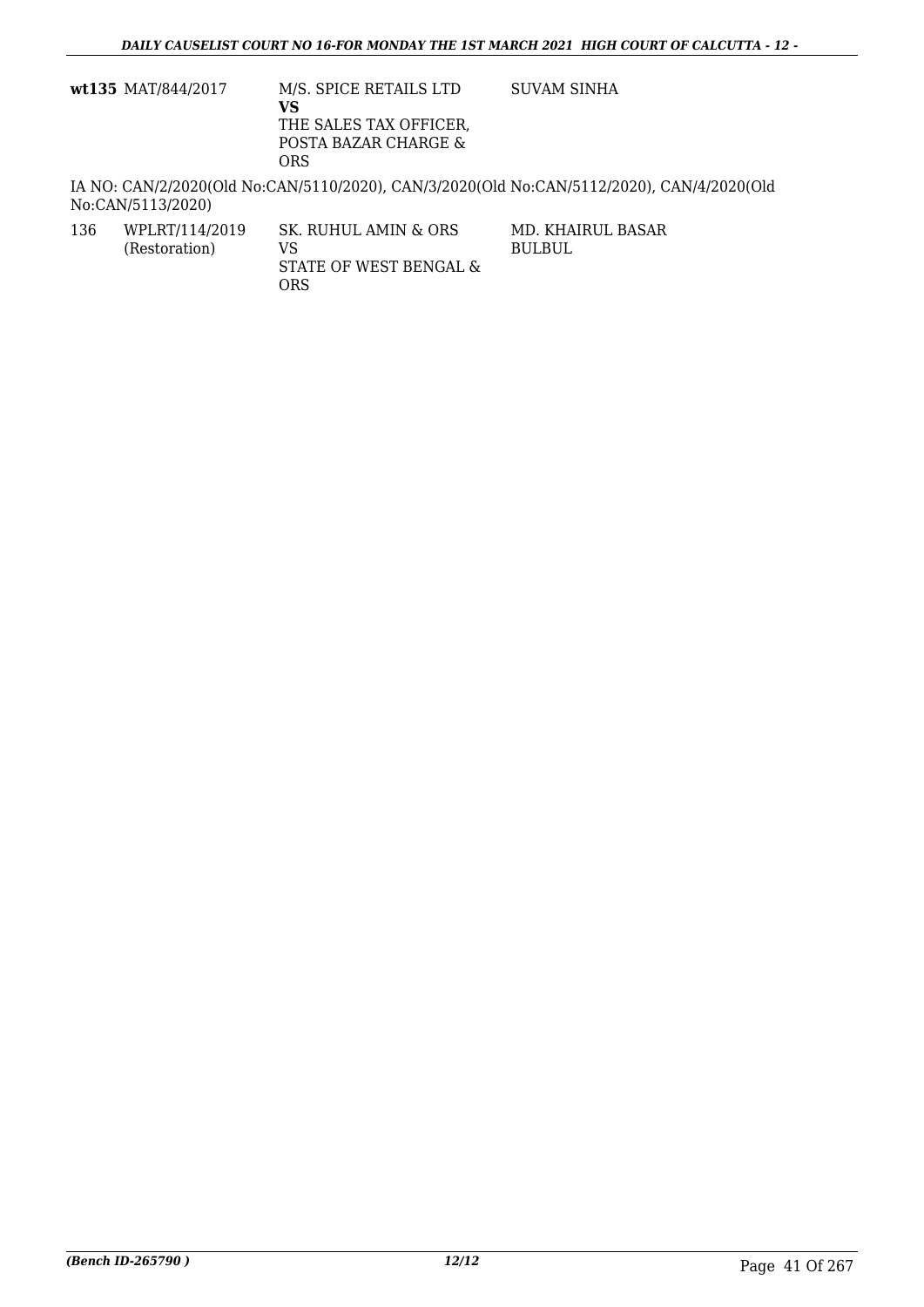

# **Appellate Side**

**DAILY CAUSELIST For Monday The 1st March 2021**

**COURT NO. 37**

**DIVISION BENCH (DB - III)**

**AT 10:45 AM**

**HON'BLE JUSTICE I. P. MUKERJI HON'BLE JUSTICE MD. NIZAMUDDIN**

**(VIA VIDEO CONFERENCE)**

**ON AND FROM TUESDAY, THE 23RD FEBRUARY, 2021 – ROSTER NOTIFIED ON 8TH JANUARY, 2021 IS MODIFIED TO THE FOLLOWING EXTENT :- WILL SIT TOGETHER TO TAKE UP ALL APPEALS UNDER COMMERCIAL COURTS, COMMERCIAL DIVISION AND COMMERCIAL APPELLATE DIVISION OF THE HIGH COURT'S ACT, 2015**

**SPECIAL NOTE: (1) IF THERE IS NO COMMERCIAL COURT MATTER THEN MENTIONING OF COMMERCIAL COURT MATTERS WILL BE ENTERTAINED AT COURT NO. 3 ON REGULAR BASIS.**

**(2) COMMERCIAL COURT SHALL NOT SIT AT COURT NO. 37 IF THERE IS NO COMMERCIAL COURT MATTER IN THE LIST.**

**NOTE: MATTERS WILL BE TAKEN UP THROUGH PHYSICAL HEARING ONLY WHEN BOTH THE PARTIES ARE AGREED.**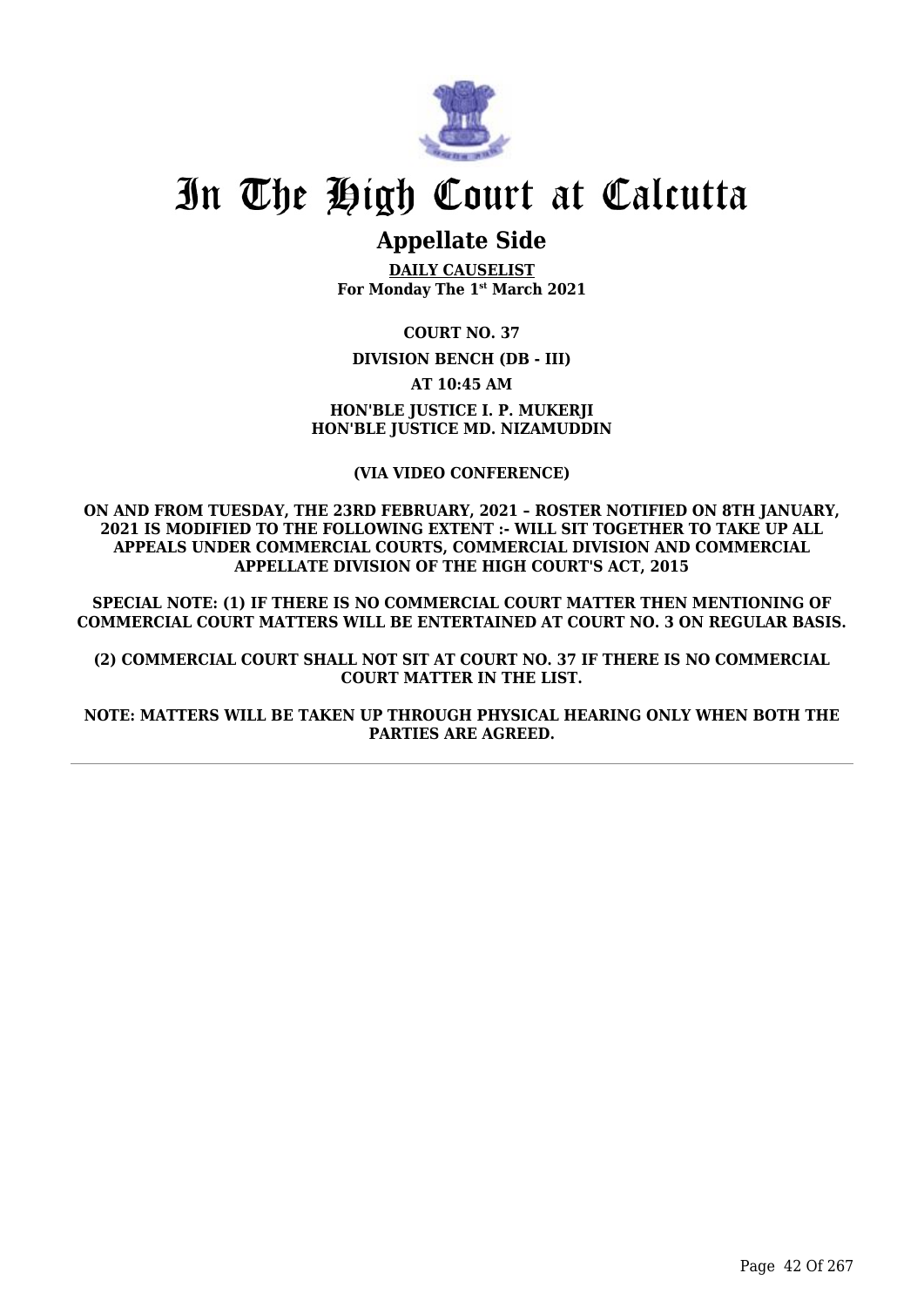

## **Appellate Side**

**DAILY CAUSELIST For Monday The 1st March 2021**

**COURT NO. 3**

**DIVISION BENCH (DB - III)**

#### **AT 10:45 AM**

#### **HON'BLE JUSTICE I. P. MUKERJI HON'BLE JUSTICE MD. NIZAMUDDIN**

 **(VIA VIDEO CONFERENCE)**

**ON AND FROM MONDAY, THE 11TH JANUARY 2021 - AFTER COMPLETION OF COMMERCIAL APPELLATE DIVISION BENCH – WILL TAKE UP APPEALS UNDER ARBITRATION ACT, 1940 AND ARBITRATION & CONCILIATION ACT, 1996, INCLUDING APPLICATIONS CONNECTED THERETO;**

**HEARING OF WRIT APPEALS IRRESPECTIVE OF CLASSIFICATION INCLUDING APPLICATIONS CONNECTED THERETO.**

**ON AND FROM 01.02.2021 APPELLATE SIDE MATTERS WILL BE TAKEN UP FROM 3:00 P.M. OR IMMEDIATELY AFTER EXHAUSTION OF ORIGINAL SIDE LIST.** 

**SPECIAL NOTE: (1) IF THERE IS NO COMMERCIAL COURT MATTER THEN MENTIONING OF COMMERCIAL COURT MATTERS WILL BE ENTERTAINED AT COURT NO. 3 ON REGULAR BASIS.**

**(2) COMMERCIAL COURT SHALL NOT SIT AT COURT NO. 37 IF THERE IS NO COMMERCIAL COURT MATTER IN THE LIST.** 

#### **(3) MENTIONING WILL BE ENTERTAINED ONLY ON MONDAYS.**

**NOTE: MATTERS WILL BE TAKEN UP THROUGH PHYSICAL HEARING ONLY WHEN BOTH THE PARTIES ARE AGREED.**

|              |                                         | APPLICATION                                                                                                 |                       |
|--------------|-----------------------------------------|-------------------------------------------------------------------------------------------------------------|-----------------------|
| $\mathbf{1}$ | MAT/341/2020                            | CENTRAL MODEL SCHOOL ,<br><b>BARRACKPORE</b><br><b>VS</b><br>DEFENCE ESTATE OFFICER,<br>KOLKAT              | <b>MUNMUN TEWARY</b>  |
|              | IA NO: CAN/1/2020(Old No:CAN/2567/2020) |                                                                                                             |                       |
| wt2          | WPA/23588/2018                          | CENTRAL MODEL SCHOOL,<br><b>BARRACKPORE</b><br><b>VS</b><br>THE DEFENCE ESTATE OFFICER,<br>KOL. CIR. & ORS. | <b>MUNMUN TEWARY</b>  |
| 3            | FMAT/64/2021                            | bhaskar nath<br>VS.<br>subrata dey                                                                          | PRANTICK GHOSH        |
|              | IA NO: CAN/1/2021                       |                                                                                                             |                       |
| 4            | FMAT/128/2021                           | MSTC LTD<br><b>VS</b><br><b>BALASORE ALLOYS LTD</b>                                                         | DEPAK DEY             |
|              | IA NO: CAN/1/2021                       |                                                                                                             |                       |
| 5            | FMAT/129/2021                           | MSTC LTD<br>VS.<br><b>BALASORE ALLOYS LTD</b>                                                               | DIPAK DEY             |
|              | IA NO: CAN/1/2021, CAN/2/2021           |                                                                                                             |                       |
|              |                                         | <b>FOR HEARING</b>                                                                                          |                       |
| 6            | FMAT/376/2019<br><b>TOP</b>             | PAM DEVELOMENTS PVT. LTD.<br><b>VS</b><br>STATE OF WEST BENGAL & ANR                                        | <b>AMRITAM MANDAL</b> |

#### **APPLICATION**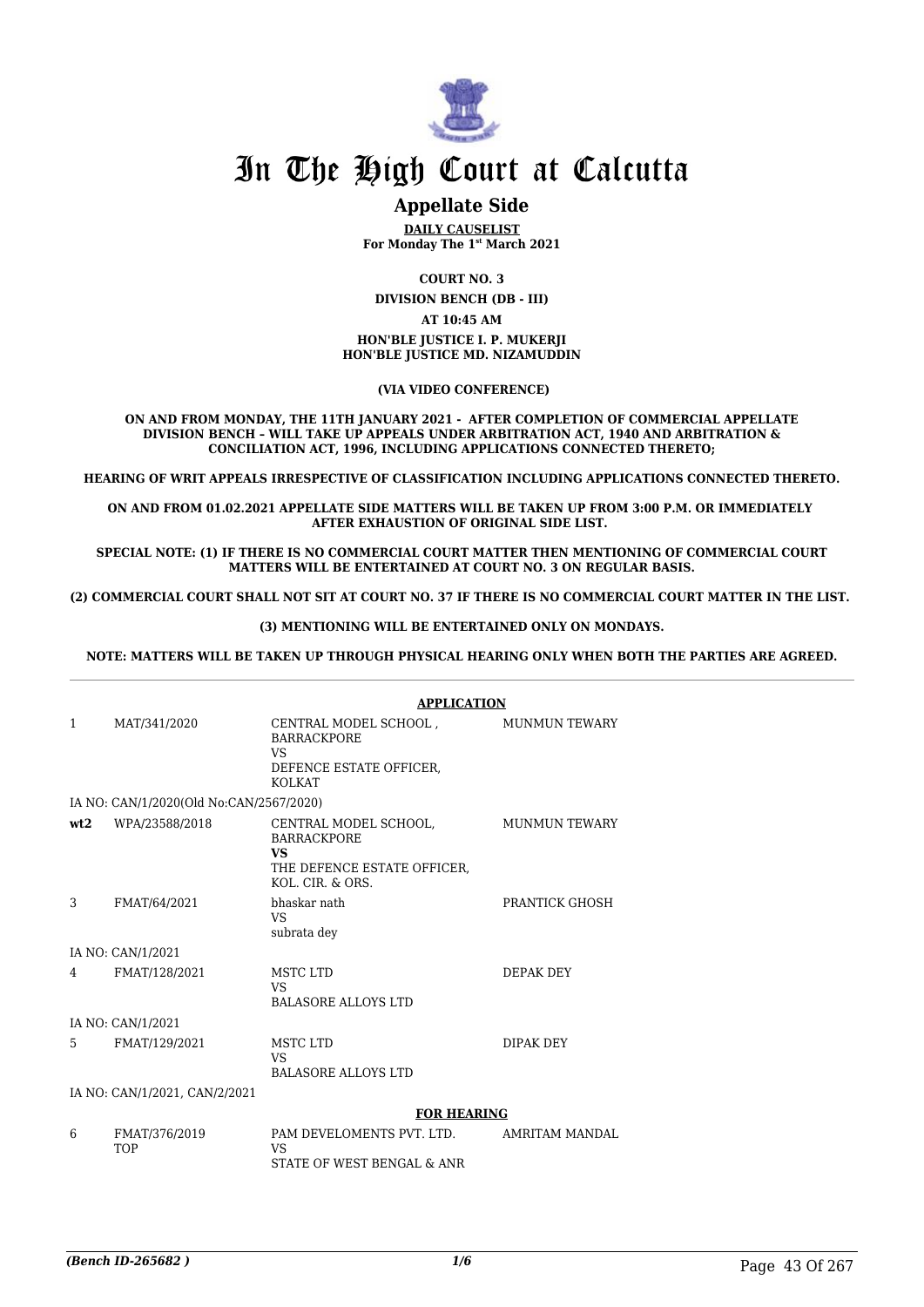| wt7  | COT/54/2019                                         | STATE OF W B & ANR<br>VS.<br>PAM DEVELOPMENTS PVT LTD                                                     | MANALI ALI            |
|------|-----------------------------------------------------|-----------------------------------------------------------------------------------------------------------|-----------------------|
| 8    | FMA/1201/2009                                       | SWAPNA ATTA & ORS.<br>VS                                                                                  | PRASUN GHOSH          |
| 9    | FMA/79/2020                                         | STATE OF WB & ORS.<br>SREE SREE BANESWAR SHIB<br>THAKUR SHEBAIT ESTATE<br><b>VS</b><br>KMC & ORS.         | PARTHA CHAKRABORTY    |
| 10   | FMA/3534/2014<br>$(P-I+OB+2nd$ J.<br>Copy+2PBs.)    | CHITTARANJAN BAIDYA<br>VS<br>DIPANKAR MANDAL & ORS                                                        | <b>SOURAV MITRA</b>   |
|      |                                                     | IA NO: CAN/1/2014(Old No:CAN/2703/2014), CAN/3/2014(Old No:CAN/2711/2014)                                 |                       |
| 11   | MAT/759/2020                                        | RASHMI METALIKS LIMITED AND<br><b>ANOTHER</b><br><b>VS</b><br>UNION OF INDIA AND ORS.                     | <b>SHIVANGI THARD</b> |
| 12   | FMA/803/2019                                        | AJIJUL ISLAM & ANR<br>VS<br>STATE OF WEST BENGAL & ORS                                                    | ANINDA BHATTACHARYA   |
|      | IA NO: CAN/1/2019(Old No:CAN/7589/2019), CAN/2/2020 |                                                                                                           |                       |
| 13   | MAT/1918/2019                                       | <b>SUMON ROY</b><br>VS.<br><b>STATE OF WEST BENGAL &amp; ORS</b>                                          | ANINDA BHATTACHARYA   |
| 14   | MAT/759/2014<br>$(P-I+OS+2PBs.)$                    | <b>MATIUR RAHAMAN</b><br>VS<br>MD. ABDUL KHAYAR & ORS                                                     | <b>GOLAM MASTAFA</b>  |
|      | IA NO: CAN/1/2014(Old No:CAN/5901/2014)             |                                                                                                           |                       |
| 15   | MAT/663/2018                                        | DR BASUDEB DASGUPTA & ORS<br>VS                                                                           | RANAJIT CHATTERJEE    |
| wt16 | MAT/867/2018                                        | STATE OF WEST BENGAL & ORS<br>STATE OF W B & ANR<br>VS<br>DR BASUDEB DASGUPTA & ORS                       | LAL MOHAN BASU        |
| 17   | FMA/231/2012                                        | <b>STATE &amp; ORS</b><br>VS<br>ASGAR ALI & ORS                                                           | KANAILAL SAMANTA      |
|      | IA NO: CAN/4/2020(Old No:CAN/967/2020)              |                                                                                                           |                       |
| wt18 | FMA/902/2007                                        | UTTAM KR. SAHA & ORS<br>VS<br>ASGAR ALI                                                                   | <b>ABHIJIT BASU</b>   |
|      | IA NO: CAN/4/2008(Old No:CAN/10346/2008)            |                                                                                                           |                       |
| 19   | MAT/930/2018                                        | ALI MAHAMMAD<br>VS<br>STATE OF WEST BENGAL & ORS                                                          | ANUSUYA BANERJEE      |
|      |                                                     | IA NO: CAN/6/2020(Old No:CAN/4829/2020), CAN/7/2020(Old No:CAN/4831/2020), CAN/8/2020                     |                       |
| 20   | MAT/715/2019                                        | THE MANAGING COMMITTEE,<br><b>BASUDEBPUR HIGH SCHOOL &amp;</b><br>ANR<br>VS<br>STATE OF WEST BENGAL & ORS | <b>SUBHAS JANA</b>    |
| 21   | MAT/139/2020                                        | MANOJ KUMAR CHOWDHURY<br>VS<br>STATE OF WEST BENGAL & ORS                                                 | KARUNAMOYEE SAMANTA   |
|      | IA NO: CAN/2/2021, CAN/3/2021                       |                                                                                                           |                       |
| 22   | MAT/508/2019                                        | THE STATE OF WEST BENGAL &<br><b>ORS</b><br>VS                                                            | TAPATI SAMANTA        |
| 23   | FA/171/2007                                         | SMT RAJ KISHORI RAO & ORS<br>INDRANI MUKHERJEE & ORS.<br>VS<br>SANTA DEVI SETHIA                          | DEBDUTTA BASU         |
|      | IA NO: CAN/1/2007(Old No:CAN/3795/2007)             |                                                                                                           |                       |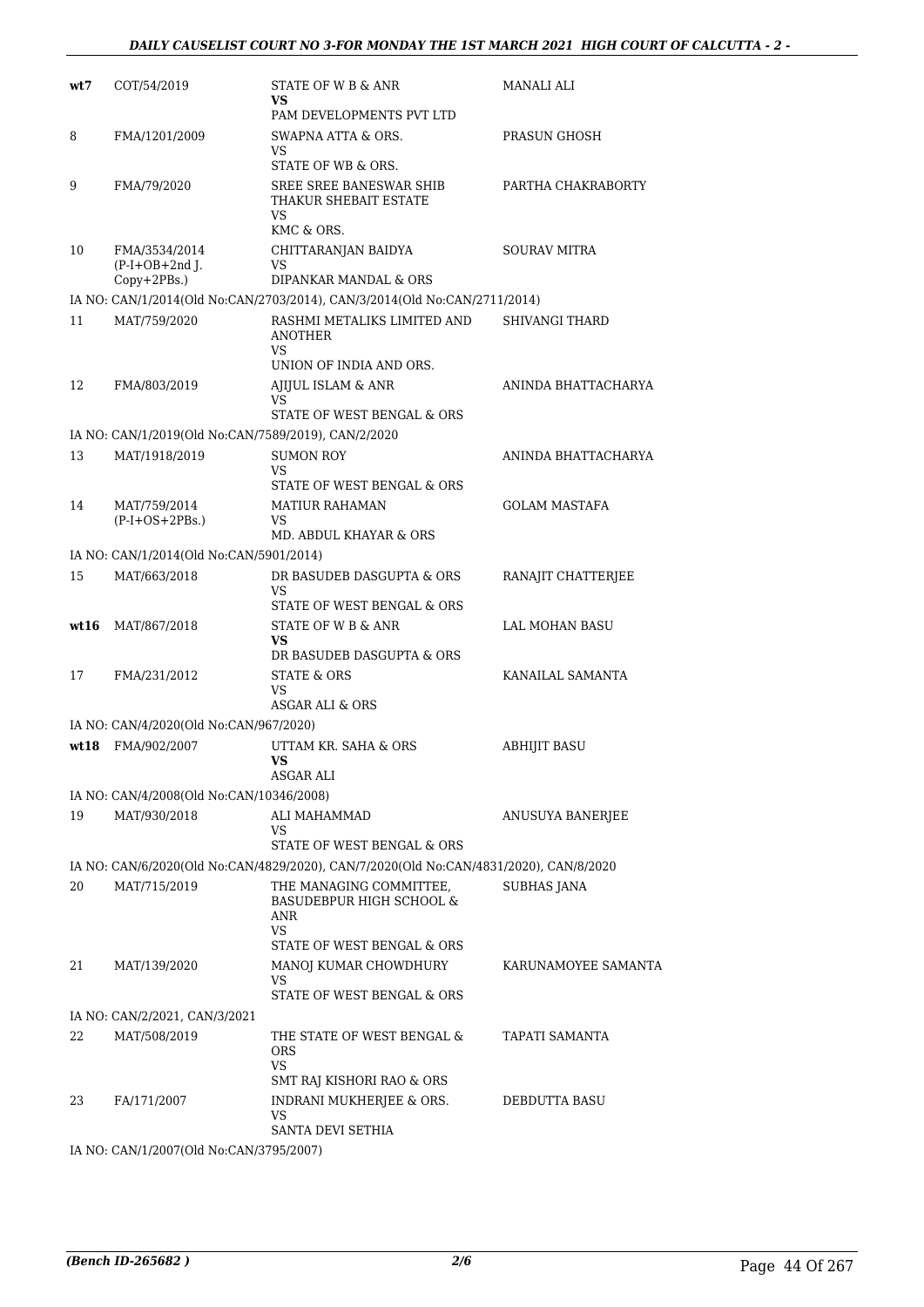| 24   | MAT/772/2012                                             | AIR INDIA LTD.<br>VS                                                          | <b>SOURAV CHAKRABORTY</b>    |
|------|----------------------------------------------------------|-------------------------------------------------------------------------------|------------------------------|
|      |                                                          | ALOK KUMAR KAR & ORS                                                          |                              |
|      |                                                          | IA NO: CAN/1/2012(Old No:CAN/8124/2012), CAN/2/2017(Old No:CAN/11958/2017)    |                              |
| 25   | MAT/1820/2013<br>(P-I+OB+2nd J. Copy)                    | ARUN KR. MANNA & ORS<br>VS<br>STATE OF WEST BENGAL & ORS                      | SYED ZULFIKAR ALI            |
|      | IA NO: CAN/1/2013(Old No:CAN/12485/2013)                 |                                                                               |                              |
| 26   | FMA/2147/2018                                            | NORTH BENGAL STATE<br>TRANSPORT CORPORATION & ORS<br>VS<br>SANJOY KUNDU & ORS | S. NAYAK                     |
| wt27 | FMA/2148/2018                                            | <b>NBSTC &amp; ORS</b>                                                        | S. NAYAK                     |
|      |                                                          | <b>VS</b><br>7TH INDUSTRIAL TRIBUNAL & ORS                                    |                              |
| 28   | FMA/306/2019                                             | NTPC LTD                                                                      | UTAM KUMAR MONDAL            |
|      |                                                          | VS.<br>DR TEJ NARAYAN SINGH TARUN &<br><b>ORS</b>                             |                              |
|      | IA NO: CAN/5/2021, CAN/6/2021, CAN/7/2021, CAN/8/2021    |                                                                               |                              |
| 29   | FA/146/2005                                              | SAMBHU NATH MITRA & ANR.<br>VS                                                | PARTHA PRATIM ROY            |
| wt30 |                                                          | KHAITAN CONSULTANTS LTD.<br>SULATA DE & ORS.                                  | <b>ARNAB ROY</b>             |
|      | FA/147/2005                                              | <b>VS</b>                                                                     |                              |
|      |                                                          | KHAITAN CONSULTANTS LTD.                                                      |                              |
|      | IA NO: CAN/3/2019(Old No:CAN/11626/2019)                 |                                                                               |                              |
|      | wt31 FA/148/2005                                         | ANIL KANTI ROY CHOWDHURY<br>VS<br>KHAITAN CONSULTANTS LTD.                    | TIRTHANKARR DAS              |
| 32   | WPA/7034/2020<br>(ASSIGNED)                              | <b>GOUTAM DUTTA</b><br>VS<br>Union of India                                   | RAJIV KUMAR CHOWDHURY        |
|      | IA NO: CAN/1/2020                                        |                                                                               |                              |
| 33   | WPA/22790/2019<br>(ASSIGNED)                             | <b>GAUTAM MEHRA</b><br>VS<br>UNION OF INDIA & ORS                             | <b>RIMA DAS</b>              |
|      | IA NO: CAN/1/2020(Old No:CAN/4396/2020)                  |                                                                               |                              |
| 34   | FAT/378/2018                                             | JHARNA ROY<br><b>VS</b>                                                       | SONI OJHA                    |
|      |                                                          | SUDIPTA ROY & ANR                                                             |                              |
| 35   | IA NO: CAN/5/2020(Old No:CAN/2853/2020)<br>MAT/1748/2019 | THE PRESIDENT, MANAGING,                                                      | GOURANGA KUMAR DAS           |
|      | (Assign Matter)                                          | CHANDPUR HIGH SCHOOL<br>VS                                                    |                              |
|      |                                                          | PARTHA PATIM BISWAS & ORS                                                     |                              |
|      | IA NO: CAN/1/2020(Old No:CAN/414/2020)                   |                                                                               |                              |
| 36   | FMA/2233/2014                                            | TAPAN KUAMR BANERJEE<br>VS<br>STATE OF WEST BENGAL & ORS                      | TANUJA BASAK                 |
|      | IA NO: CAN/2/2014(Old No:CAN/6871/2014)                  |                                                                               |                              |
| 37   | FMA/828/2015<br>$+2$ PBS                                 | SUSHEN CHANDRA ROY<br>VS<br>STATE OF WEST BENGAL & ORS                        | TANUJA BASAK                 |
| 38   | FMA/834/2015                                             | SUBHRA KETAN HALDER<br>VS                                                     | <b>GAZI FARUQUE HOSSSAIN</b> |
|      |                                                          | STATE OF WEST BENGAL & ORS                                                    |                              |
| 39   | FMA/1281/2016                                            | ASHOK KR. MAHANTA                                                             | SUPRIYO CHATTOPADHYAY        |
|      | $(P-I+OB+2nd$ J.<br>Copy+2PBs.)                          | VS<br>THE CENTRAL BANK OF INDIA &<br>ORS.                                     |                              |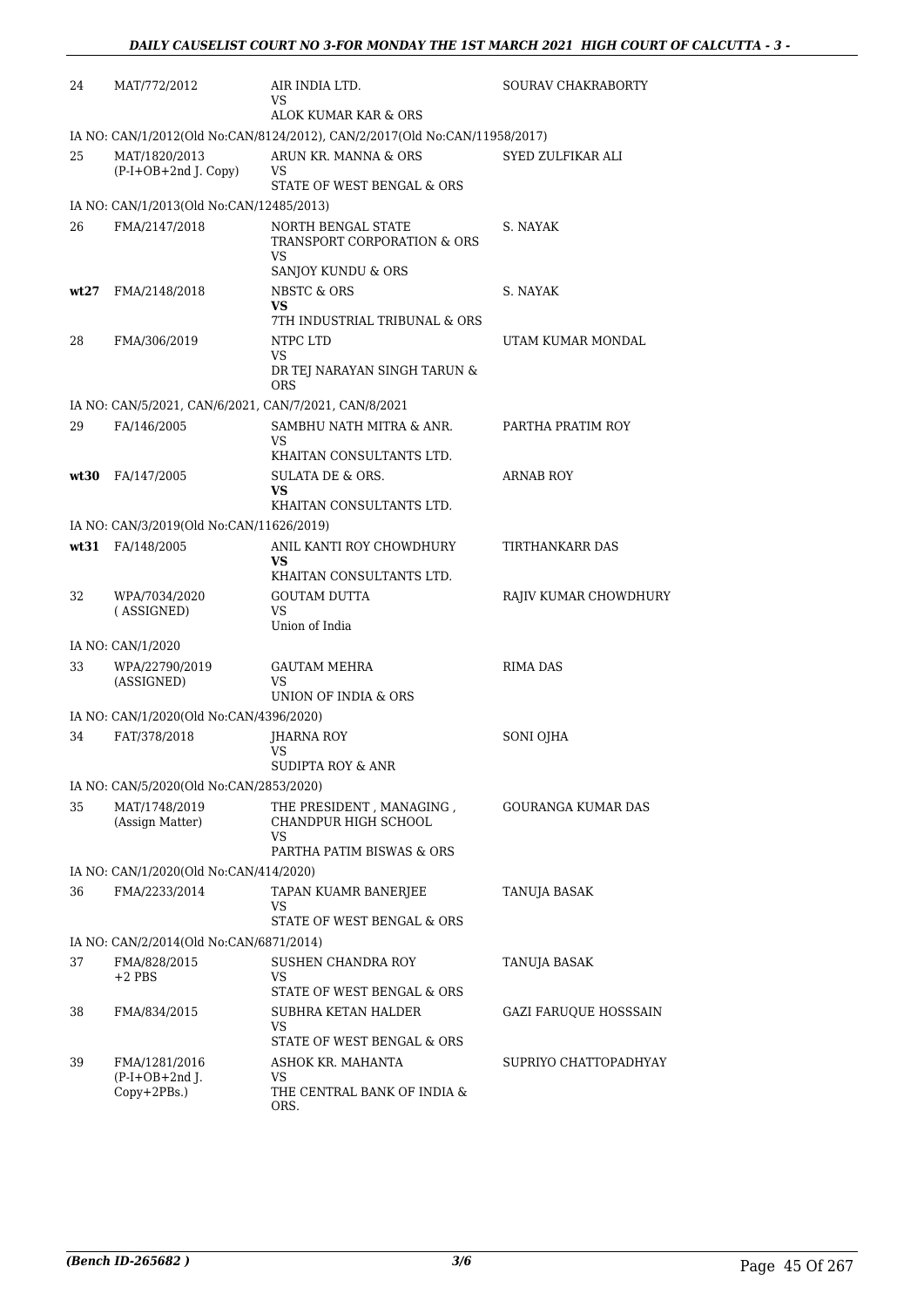| 40 | FMA/2274/2016<br>$(P-I+OB+2nd I.$<br>Copy+2PBs.)                    | UNION OF INDIA & ORS<br>VS.<br><b>GOUTAM RAM</b>                                                  | <b>APARNA BANERJEE</b>                                                                                       |  |  |
|----|---------------------------------------------------------------------|---------------------------------------------------------------------------------------------------|--------------------------------------------------------------------------------------------------------------|--|--|
|    | IA NO: CAN/2/2016(Old No:CAN/1905/2016)                             |                                                                                                   |                                                                                                              |  |  |
| 41 | FMA/4416/2016                                                       | THE STATE OF W.B. & ORS<br>VS                                                                     | <b>SOMNATH NASKAR</b>                                                                                        |  |  |
|    |                                                                     | KHABIRUDDIN AHMED & ORS                                                                           |                                                                                                              |  |  |
|    |                                                                     | IA NO: CAN/2/2016(Old No:CAN/602/2016), CAN/3/2018(Old No:CAN/10249/2018)                         |                                                                                                              |  |  |
| 42 | FMA/559/2018                                                        | BONGAON CENTRAL COOPERATIVE<br>MARKETING SOCIETY LTD.<br><b>VS</b><br>STATE OF WEST BENGAL & ORS. | RAMESH DHARA                                                                                                 |  |  |
|    | IA NO: CAN/1/2017(Old No:CAN/11180/2017)                            |                                                                                                   |                                                                                                              |  |  |
| 43 | FMA/620/2018                                                        | STATE OF WEST BENGAL & ORS<br>VS<br>SEFALI JANA & ORS                                             | PINAKI DHOLE                                                                                                 |  |  |
|    | IA NO: CAN/1/2017(Old No:CAN/7452/2017)                             |                                                                                                   |                                                                                                              |  |  |
| 44 | MAT/1355/2018<br>(P-I+OS+2nd J. Copy)                               | ARINDAM SAHA<br>VS.<br>INDIAN OIL CORP LTD & ORS                                                  | MAHABOOB AHMED                                                                                               |  |  |
| 45 | MAT/1375/2018                                                       | EASTERN COALFIELDS LTD                                                                            | SANCHITA BARMAN RAY                                                                                          |  |  |
|    | $(P-I+OS+2nd J.Copy) + 2$ VS                                        |                                                                                                   |                                                                                                              |  |  |
|    | PBs.                                                                | <b>GOURINATH BANERJEE &amp; ORS</b>                                                               |                                                                                                              |  |  |
| 46 | FMA/2045/2018<br>$(P-I+OB+2nd$ J.<br>Copy+4PBs.)                    | PROVAT RANJAN BISWAS<br><b>VS</b><br>RANJIT KUMAR RISHI & ORS                                     | R. DHARA                                                                                                     |  |  |
| 47 | FA/154/2019                                                         | RAM CHANDRA PRASAD                                                                                | S C PRASAD                                                                                                   |  |  |
|    |                                                                     | VS.<br><b>STATE OF BIHAR &amp; ORS</b>                                                            |                                                                                                              |  |  |
|    | IA NO: CAN/2/2019(Old No:CAN/4529/2019)                             |                                                                                                   |                                                                                                              |  |  |
| 48 | FMA/178/2019                                                        | UNION OF INDIA & ORS<br>VS                                                                        | DEBJANI GHOSAL                                                                                               |  |  |
|    |                                                                     | <b>SMT PRAMILA DEVI</b>                                                                           |                                                                                                              |  |  |
| 49 | IA NO: CAN/2/2018(Old No:CAN/2088/2018), CAN/4/2020<br>FMA/686/2019 | <b>BINAY KUMAR</b>                                                                                | ARUNAVA GANGULY                                                                                              |  |  |
|    | $(P-I+OB+2nd$ J.<br>Copy+2PBs.)                                     | VS.<br>EASTERN COAL FIELDS LIMITED &<br><b>ORS</b>                                                |                                                                                                              |  |  |
| 50 | FMA/718/2019<br>$+2$ PBs.                                           | KUMAR MUKHOPADHYAY<br>VS<br>STATE OF WEST BENGAL & ORS                                            | K.P. MUHURI                                                                                                  |  |  |
|    |                                                                     |                                                                                                   |                                                                                                              |  |  |
|    | IA NO: CAN/1/2019(Old No:CAN/331/2019)<br>wt51 FMA/719/2019         | KUMAR MUKHOPADHYAY                                                                                | K.P. MUHURI                                                                                                  |  |  |
|    |                                                                     | <b>VS</b><br>STATE OF WEST BENGAL & ORS                                                           |                                                                                                              |  |  |
|    | IA NO: CAN/1/2019(Old No:CAN/332/2019)                              |                                                                                                   |                                                                                                              |  |  |
| 52 | MAT/812/2019                                                        | BHARAT COKING COAL LTD. &<br>ORS.<br><b>VS</b>                                                    | ARITRA GHOSH                                                                                                 |  |  |
|    |                                                                     | RS FUEL P. LTD. & ORS.                                                                            |                                                                                                              |  |  |
| 53 | FMA/952/2019                                                        | RASHMI METALIKS LIMITED & ANR<br>VS                                                               | SHIVANGI THARD                                                                                               |  |  |
|    |                                                                     | UNION OF INDIA & ORS                                                                              |                                                                                                              |  |  |
|    |                                                                     | CAN/5/2020(Old No:CAN/3267/2020), CAN/7/2020(Old No:CAN/3331/2020), CAN/8/2020                    | IA NO: CAN/2/2020(Old No:CAN/1458/2020), CAN/3/2020(Old No:CAN/3025/2020), CAN/4/2020(Old No:CAN/3266/2020), |  |  |
| 54 | MAT/1529/2018                                                       | PRABAR GANGULY<br><b>VS</b>                                                                       | TAPAN ROY                                                                                                    |  |  |
|    |                                                                     | STATE OF WEST BENGAL & ORS                                                                        |                                                                                                              |  |  |
|    | IA NO: CAN/6/2020(Old No:CAN/5834/2020)                             |                                                                                                   |                                                                                                              |  |  |
| 55 | FMA/985/2019<br>$(P-I+OS+2nd J.$<br>Copy+2PBs.)                     | <b>SIPRA KHAN</b><br>VS.<br>HPCL & ORS.                                                           | <b>GOUTAM DEY</b>                                                                                            |  |  |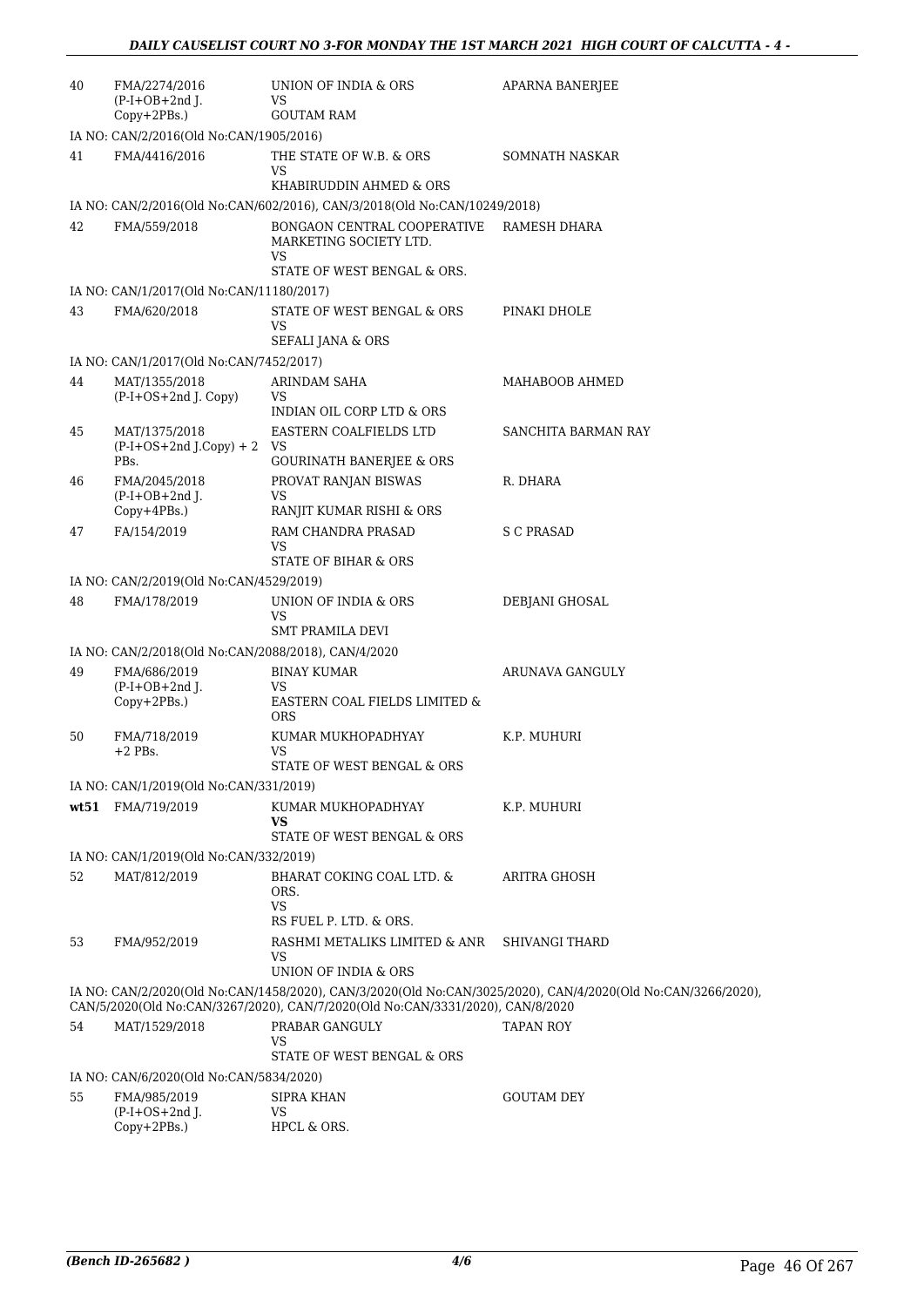| 56   | FMA/1154/2019<br>(P-I+OB+2nd J. Copy)          | JATINDRA NATH DAS<br>VS                                           | KRISHNENDU BERA                                                                                                          |
|------|------------------------------------------------|-------------------------------------------------------------------|--------------------------------------------------------------------------------------------------------------------------|
|      |                                                | STATE OF WEST BENGAL & ORS                                        |                                                                                                                          |
| 57   | MAT/1213/2019                                  | <b>AVIJIT DAS</b><br><b>VS</b>                                    | PAPPU ADHIKARI                                                                                                           |
|      |                                                | W.B. SURFACE TRANSPORT<br><b>CORPORATION LTD. &amp; ORS</b>       |                                                                                                                          |
| 58   | MAT/1427/2019                                  | KHIZIR HAYAT                                                      | SK SAMIM AKHTER                                                                                                          |
|      | $Pt-I+O.S.+2nd$ J.<br>Copy+4PBs.)              | VS<br>STATE OF WEST BENGAL & ORS                                  |                                                                                                                          |
| 59   | FMA/1657/2019                                  | SRIJIB KUMAR PATRA                                                | SUBHAS JANA                                                                                                              |
|      |                                                | <b>VS</b>                                                         |                                                                                                                          |
|      |                                                | UNION OF INDIA & ORS                                              |                                                                                                                          |
| 60   | FMA/73/2020<br>$(P-I+OB+2nd J.$<br>Copy+2PBs.) | INDIAN OIL CORPORATIONN<br><b>LIMITED &amp; ORS</b><br><b>VS</b>  | MANWENDRA SINGH<br><b>YADAV</b>                                                                                          |
|      |                                                | M/S ROY & COMPANY & ORS                                           |                                                                                                                          |
| 61   | MAT/190/2020                                   | RAMANUJ MUKHOPADHYAY                                              | ANINDA BHATTACHARYA                                                                                                      |
|      |                                                | <b>VS</b><br>STATE OF WEST BENGAL                                 |                                                                                                                          |
| 62   | FMA/339/2020                                   | RAJU MISHRA & ORS.                                                | DURGA SANKAR MULLICK                                                                                                     |
|      | $(P-I+OB+2nd$ J.                               | VS                                                                |                                                                                                                          |
|      | Copy+2PBs.)                                    | UNION OF INDIA & ORS.                                             |                                                                                                                          |
| 63   | MAT/668/2020                                   | BHARAT COKING COAL LTD<br><b>VS</b>                               | PRODYOT KR DAS                                                                                                           |
|      |                                                | DHANESWAR PANDEY ANDORS                                           |                                                                                                                          |
|      | IA NO: CAN/1/2020, CAN/2/2020                  |                                                                   |                                                                                                                          |
| 64   | FMA/1301/2011                                  | SATYENDRA TIWARY & ORS<br>VS                                      | <b>ABHA SINGH</b>                                                                                                        |
|      |                                                | SARVESHWAR TIWARY & ORS                                           |                                                                                                                          |
|      |                                                |                                                                   | IA NO: CAN/3/2019(Old No:CAN/8963/2019), CAN/4/2019(Old No:CAN/8965/2019), CAN/5/2019(Old No:CAN/12734/2019)             |
| 65   | MAT/1426/2018                                  | SIDDHARTHA SAMANTA<br><b>VS</b>                                   | SOUMYAJYOTI NANDY                                                                                                        |
|      |                                                | STATE OF WEST BENGAL & ORS                                        |                                                                                                                          |
|      | No:CAN/8942/2018)                              |                                                                   | IA NO: CAN/1/2015(Old No:CAN/248/2015), CAN/2/2015(Old No:CAN/249/2015), CAN/3/2015(Old No:CAN/250/2015), CAN/4/2018(Old |
| wt66 | MAT/1428/2018                                  | BIDYUT KUMAR PANJA                                                | SOUMYAJYOTI NANDY                                                                                                        |
|      |                                                | <b>VS</b><br>STATE OF WEST BENGAL & ORS                           |                                                                                                                          |
|      | IA NO: CAN/1/2018(Old No:CAN/8934/2018)        |                                                                   |                                                                                                                          |
| wt67 | MAT/1429/2018                                  | MITHU SENGUPTA(HALDER)                                            | SOUMYAJYOTI NANDY                                                                                                        |
|      |                                                | <b>VS</b>                                                         |                                                                                                                          |
|      |                                                | STATE OF WEST BENGAL & ORS                                        |                                                                                                                          |
|      | IA NO: CAN/1/2018(Old No:CAN/8944/2018)        |                                                                   |                                                                                                                          |
| wt68 | MAT/1430/2018                                  | MOJAMMEL MOLLA<br>VS                                              | SOUMYAJYOTI NANDY                                                                                                        |
|      |                                                | STATE OF WEST BENGAL & ORS                                        |                                                                                                                          |
|      | IA NO: CAN/1/2018(Old No:CAN/8945/2018)        |                                                                   |                                                                                                                          |
| 69   | MAT/378/2020                                   | THE PEERLESS INN                                                  | RANANJAY DE                                                                                                              |
|      |                                                | VS<br>FIRST LABOUR COURT, GOVT OF<br><b>WEST BENGAL &amp; ORS</b> |                                                                                                                          |
|      | IA NO: CAN/1/2020(Old No:CAN/2615/2020)        |                                                                   |                                                                                                                          |
| 70   | FMA/2089/2015                                  | NIRANJAN SAHOO @ NIRANJAN<br>SAHY & ANR.<br>VS                    | KAKALI DATTA                                                                                                             |
|      |                                                | STATE OF WEST BENGAL & ORS.                                       |                                                                                                                          |
|      | IA NO: CAN/1/2015(Old No:CAN/6625/2015)        |                                                                   |                                                                                                                          |
| 71   | FMA/761/2019                                   | <b>AMIT PODDER</b><br>VS                                          | AMLAN KUMAR<br><b>MUKHERJEE</b>                                                                                          |
|      |                                                | THE STATE OF W.B. & ORS                                           |                                                                                                                          |
|      | IA NO: CAN/1/2019(Old No:CAN/3720/2019)        |                                                                   |                                                                                                                          |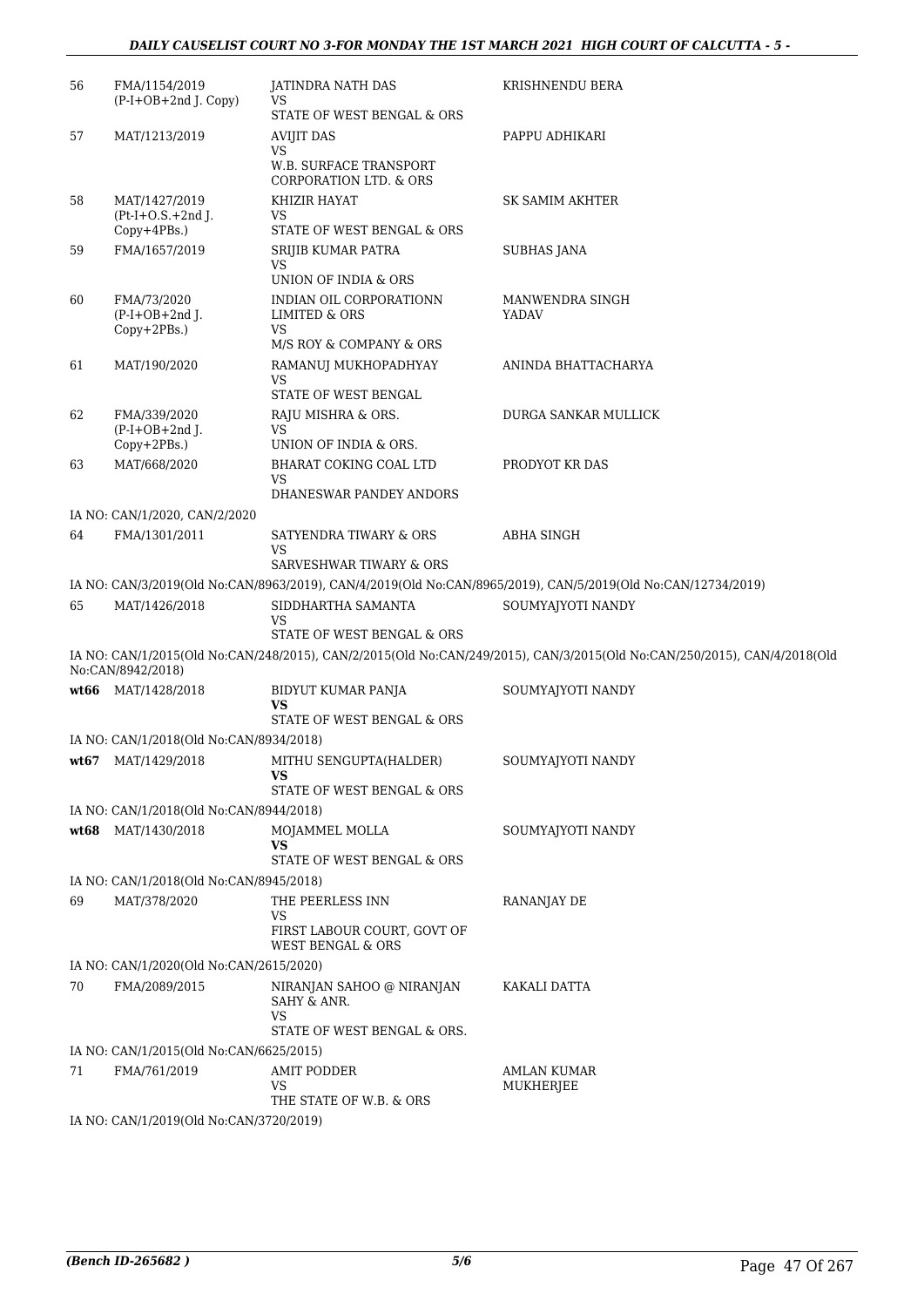| 72    | MAT/1333/2013                           | STATE OF WEST BENGAL & ANR<br>VS<br>NARAYAN CH. MONDAL & ORS                              | NILOTPAL CHATTERJEE   |
|-------|-----------------------------------------|-------------------------------------------------------------------------------------------|-----------------------|
|       | IA NO: CAN/1/2013(Old No:CAN/8955/2013) |                                                                                           |                       |
| wt:73 | FMA/792/2015                            | STATE OF W.B. & ANR<br><b>VS</b><br>NARAYAN CH. MONDAL & ORS                              | MD. HASANUZ ZAMAN     |
| 74    | FMA/1213/2010                           | SANAT HALDER<br>VS<br>STATE OF WEST BENGAL & ORS                                          | <b>SHAMIM UL BARI</b> |
| 75    | MAT/38/2019<br>(FILE NOT HERE)          | THE STATE OF WEST BENGAL &<br><b>ORS</b><br>VS<br>SUPHAL CHANDRA PRAMANIK &<br><b>ORS</b> | AVISHEK PRASAD        |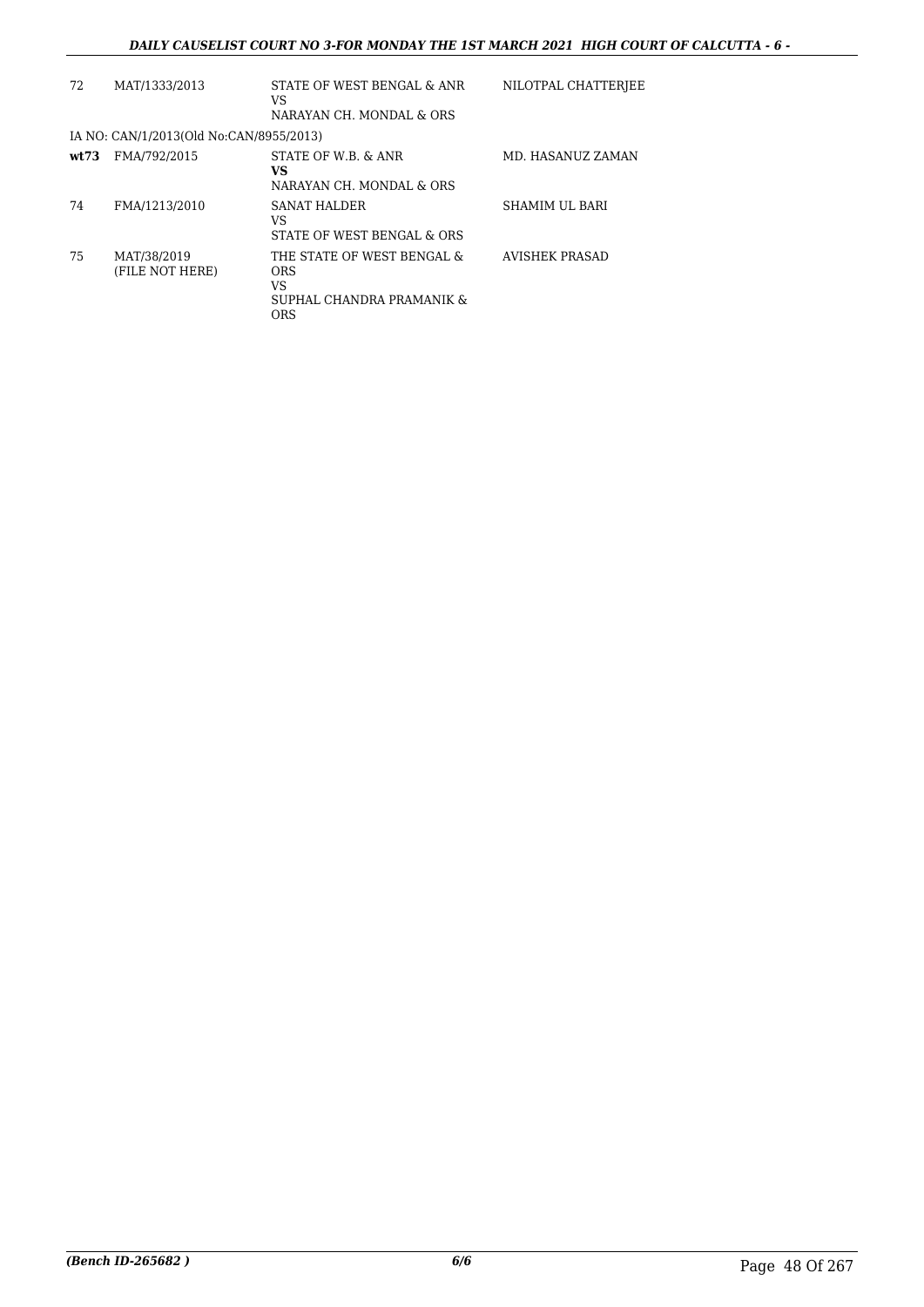

# **Appellate Side**

**DAILY CAUSELIST For Monday The 1st March 2021**

**COURT NO. 2**

## **DIVISION BENCH (DB- IV)**

**AT 10:45 AM**

**HON'BLE JUSTICE HARISH TANDON HON'BLE JUSTICE KAUSIK CHANDA (VIA VIDEO CONFERENCE)**

**ON AND FROM MONDAY, THE 11TH JANUARY, 2021 - ADMISSION OF APPEALS UNDER ORDER XLI OF THE CODE OF CIVIL PROCEDURE INCLUDING APPLICATIONS CONNECTED THERETO;**

**ANY OTHER FIRST APPEALS & FIRST MISCELLANEOUS APPEALS NOT ASSIGNED TO ANY OTHER BENCH & APPLICATIONS CONNECTED THERETO,**

**LAWAZIMA;**

**APPEALS RELATING TO LAND UNDER GROUP I AND APPLICATIONS CONNECTED THERETO;**

**APPEALS RELATING TO TRANSPORT & TELECOMMUNICATION UNDER GROUP VII AND REGULATION OF INDUSTRIES & ESSENTIAL COMMODITIES & VARIOUS CENTRAL ORDERS UNDER GROUP VIII AND APPLICATIONS CONNECTED THERETO;**

**NOTE: ON WEDNESDAY: CONTEMPT, MANDAMUS APPEALS WILL BE TAKEN UP FROM 2 P.M. ONWARDS. IF TIME PERMITS, OTHER MATTERS WILL BE TAKEN UP SERIALIY.** 

**ON THURSDAY: HEARING MATTERS WILL BE TAKEN UP FROM 2.00 ONWARDS.**

**NOTE: MATTERS WILL BE TAKEN UP THROUGH PHYSICAL HEARING ONLY WHEN BOTH THE PARTIES ARE AGREED**

### **TO BE MENTIONED**

MS J KAUNDA MITRA

1 FA/6/2018 RAMESH LAL DAS & ANR VS DILIP KR DAS & ORS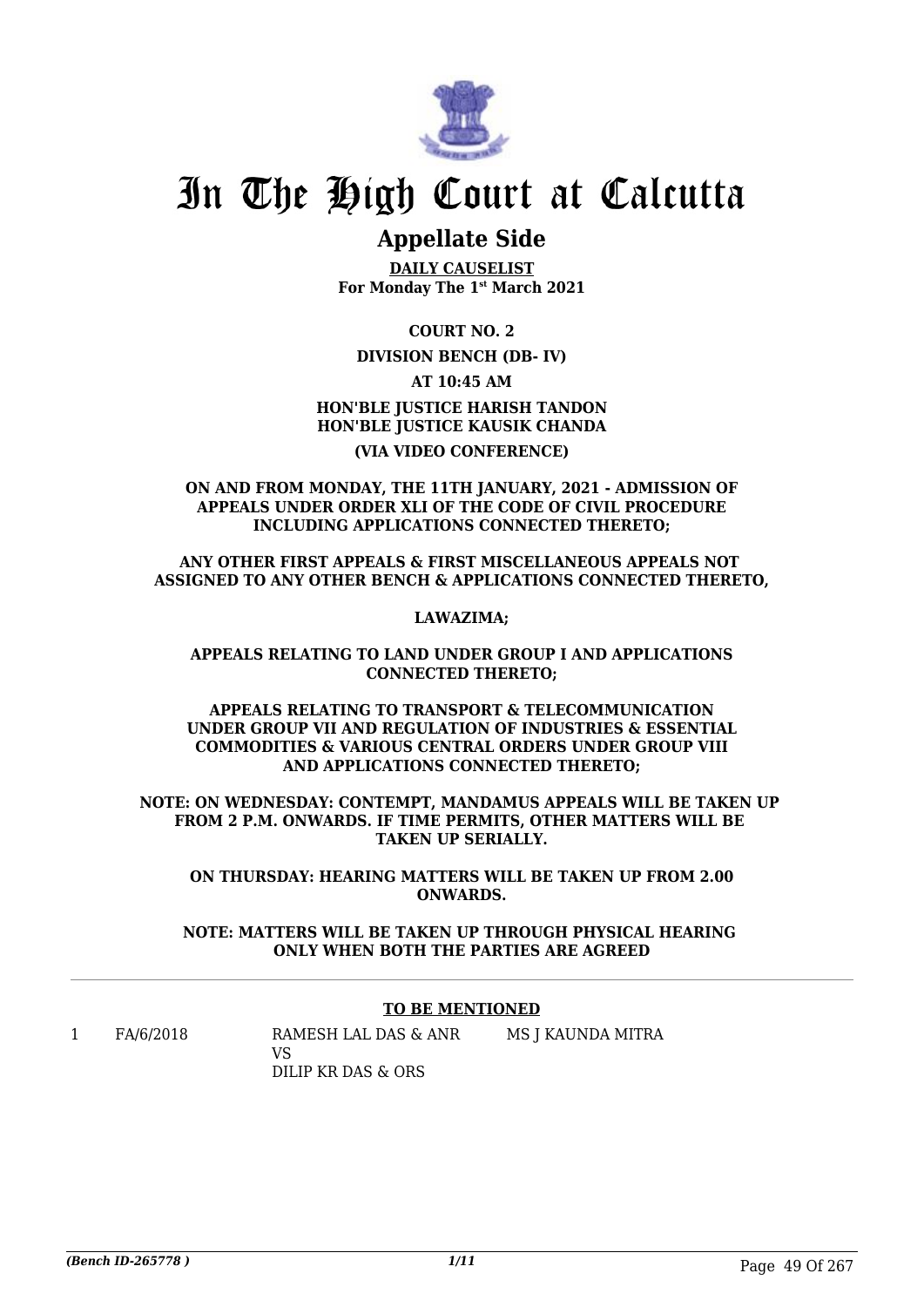| 2              | SAT/327/2019                            | RATAN KUNDU<br><b>VS</b><br>RAMESH MAZUMDER &<br>ORS.                                              | <b>INDRA NATH</b><br>MUKHERJEE                                                            |
|----------------|-----------------------------------------|----------------------------------------------------------------------------------------------------|-------------------------------------------------------------------------------------------|
|                | IA NO: CAN/1/2019(Old No:CAN/9769/2019) |                                                                                                    |                                                                                           |
|                |                                         | <b>FOR ORDERS</b>                                                                                  |                                                                                           |
| 3              | FMA/322/2009                            | BAIDYANATH MANDAL                                                                                  | <b>AMIT BANERJEE</b>                                                                      |
|                |                                         | <b>VS</b><br>KAMINI MANDAL & ANR                                                                   |                                                                                           |
|                | IA NO: CAN/3/2020, CAN/4/2021           |                                                                                                    |                                                                                           |
| $\overline{4}$ | FA/281/2016                             | <b>BISWANATH PAUL</b>                                                                              | <b>HARE KRISHNA</b>                                                                       |
|                |                                         | <b>VS</b><br>PARESH NATH PAUL & ORS                                                                | <b>HALDER</b>                                                                             |
|                |                                         | No:CAN/4163/2019), CAN/9/2020(Old No:CAN/396/2020)                                                 | IA NO: CAN/1/2011(Old No:CAN/8150/2011), CAN/7/2015(Old No:CAN/2345/2015), CAN/8/2019(Old |
| wt5            | FAT/73/2021                             | <b>BELA PAUL AND OTHERS</b><br><b>VS</b>                                                           | <b>ABHIJIT RAY</b>                                                                        |
|                |                                         | MILON PAUL AND OTHERS                                                                              |                                                                                           |
|                | IA NO: CAN/1/2021                       |                                                                                                    |                                                                                           |
| 6              | FA/7/2019<br>[At $10.45$ A.M.]          | DILIP KR KHAITAN<br><b>VS</b><br>PRADIP KR KHAITAN & ORS                                           | <b>B K SINGH</b>                                                                          |
|                |                                         |                                                                                                    | IA NO: CAN/2/2019(Old No:CAN/5017/2019), CAN/3/2019(Old No:CAN/12187/2019), CAN/4/2021    |
|                |                                         | <b>ORDER XLI RULE II</b>                                                                           |                                                                                           |
| 7              | SA/493/2009                             | <b>SMT LALMONI DEBI &amp; ORS</b>                                                                  | <b>NEBADITA</b>                                                                           |
|                |                                         | <b>VS</b><br>NETAI CHANDRA BASAK                                                                   | MUKHERJEE                                                                                 |
|                |                                         | IA NO: CAN/1/2011(Old No:CAN/6971/2011), CAN/4/2013(Old No:CAN/7324/2013)                          |                                                                                           |
| 8              | FMAT/1319/2016                          | KALPANA DUBEY<br><b>VS</b><br>RADHYASHYAM GUREY                                                    | <b>GAUTAM DAS</b>                                                                         |
|                |                                         | IA NO: CAN/3/2020(Old No:CAN/2165/2020), CAN/4/2020                                                |                                                                                           |
| 9              | SAT/134/2018<br>(Defective)             | MAJEDUR RAHAMAN DEAD<br>R/P BY FARUK HOSSAIN &<br><b>ORS</b><br><b>VS</b><br>SUNIRMAL SOREN & ORS  | <b>ASIF DEWAN</b>                                                                         |
| 10             | SAT/261/2018<br>(Defective)             | <b>GURUDAS</b><br><b>CHATTOPADHYAY</b><br><b>VS</b><br>JAGANNATH<br><b>CHATTOPADHYAY &amp; ORS</b> | SHEBATEE DATTA                                                                            |
|                | IA NO: CAN/1/2018(Old No:CAN/4635/2018) |                                                                                                    |                                                                                           |
| 11             | SAT/319/2018                            | NURABANU BIBI & ORS<br><b>VS</b><br>MD JABED                                                       | <b>BARUN CHATTERJEE</b>                                                                   |
| 12             | SAT/501/2018                            | ANIL KUMAR JANA<br><b>VS</b>                                                                       | PRIYABRATA GHOSH                                                                          |

ANIL KUMAR PATRA & ORS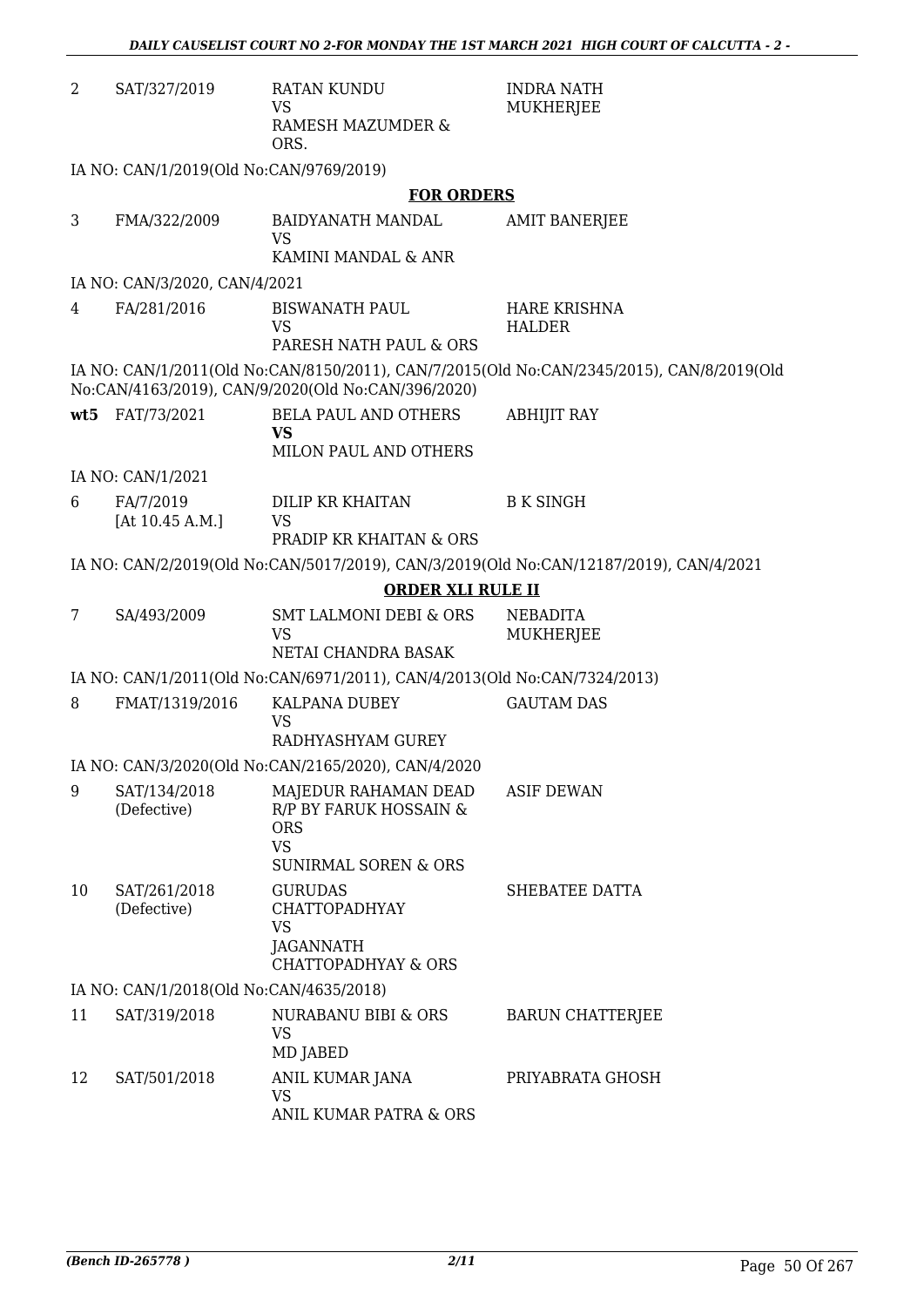| 13 | SAT/236/2019                             | SATHIHARA BIBI & ANR.<br><b>VS</b><br>HASNEHANA BIBI                                   | <b>ATARUL HOQUE</b><br><b>MOLLA</b>      |
|----|------------------------------------------|----------------------------------------------------------------------------------------|------------------------------------------|
|    | IA NO: CAN/1/2021                        |                                                                                        |                                          |
| 14 | SAT/319/2019<br>(Defective)              | MUKUL CHATTERJEE<br><b>VS</b><br><b>ANIUP KUMAR DEY</b>                                | <b>ASIT KUMAR</b><br><b>BHATTACHARYA</b> |
|    | IA NO: CAN/1/2019(Old No:CAN/11304/2019) |                                                                                        |                                          |
| 15 | SAT/341/2019<br>(Defective)              | <b>HRISHIKESH</b><br><b>CHATTOPADHYAY</b><br><b>VS</b><br>DHANANJOY BAUL DAS &<br>ANR. | HIMADRI KR.<br><b>MAHATA</b>             |
|    | IA NO: CAN/1/2019(Old No:CAN/10316/2019) |                                                                                        |                                          |
| 16 | SAT/344/2019                             | MOULANA ABDUL KASHEM<br><b>CHOWDHURY</b><br><b>VS</b><br>FIROZ ALI KHAN @ BOBI &       | SANATAN MONDAL                           |
|    |                                          | ORS.                                                                                   |                                          |
|    | IA NO: CAN/1/2020(Old No:CAN/497/2020)   |                                                                                        |                                          |
| 17 | SAT/355/2019                             | <b>SUBIR KUMAR GHOSH</b><br>VS.<br>SITANGSHU MALLICK &<br><b>ORS</b>                   | SK ABU ABBASUDDIN                        |
|    | IA NO: CAN/1/2019(Old No:CAN/10954/2019) |                                                                                        |                                          |
| 18 | FMAT/1007/2019                           | ABDUL MONDAL & ORS.<br><b>VS</b><br>SATTAR ALI MONDAL &<br>ORS.                        | <b>ANIRBAN DAS</b>                       |
|    | IA NO: CAN/1/2019(Old No:CAN/10504/2019) |                                                                                        |                                          |
| 19 | FMAT/1010/2019                           | HIRAK NATH SOUNTH<br><b>VS</b><br><b>GOURHARI KAMILA</b>                               | REAZUL ISLAAM                            |
| 20 | FMAT/1390/2019<br>(Inj.)                 | <b>SWETA SARKAR</b><br><b>VS</b><br><b>SWAPAN BASU &amp; ORS</b>                       | PRADIP KUMAR<br><b>KUNDU</b>             |
|    | IA NO: CAN/1/2020(Old No:CAN/6/2020)     |                                                                                        |                                          |
| 21 | SA/18/2020                               | ABDUL HAMID MIR<br><b>VS</b><br>ARJUBANU KHATUN                                        | <b>BIDYUT BARAN</b><br><b>BISWAS</b>     |
|    | IA NO: CAN/1/2018(Old No:CAN/7086/2018)  |                                                                                        |                                          |
| 22 | SAT/102/2020<br>[Appro. or]              | JAMAL MOLLA & ORS<br><b>VS</b><br><b>LOKMAN SK &amp; ORS</b>                           | DYUTIMAN BANERJEE                        |
|    |                                          | IA NO: CAN/1/2020(Old No:CAN/5830/2020), CAN/2/2020(Old No:CAN/5831/2020)              |                                          |
| 23 | FMAT/550/2020                            | LUFTA BEGUUM @<br>LUTFUNNESHA BIBI<br><b>VS</b><br>AFJAL HOSSAIN AND ORS               | <b>SHYAMAL</b><br>MUKHOPADHYAY           |
|    |                                          |                                                                                        |                                          |

IA NO: CAN/1/2020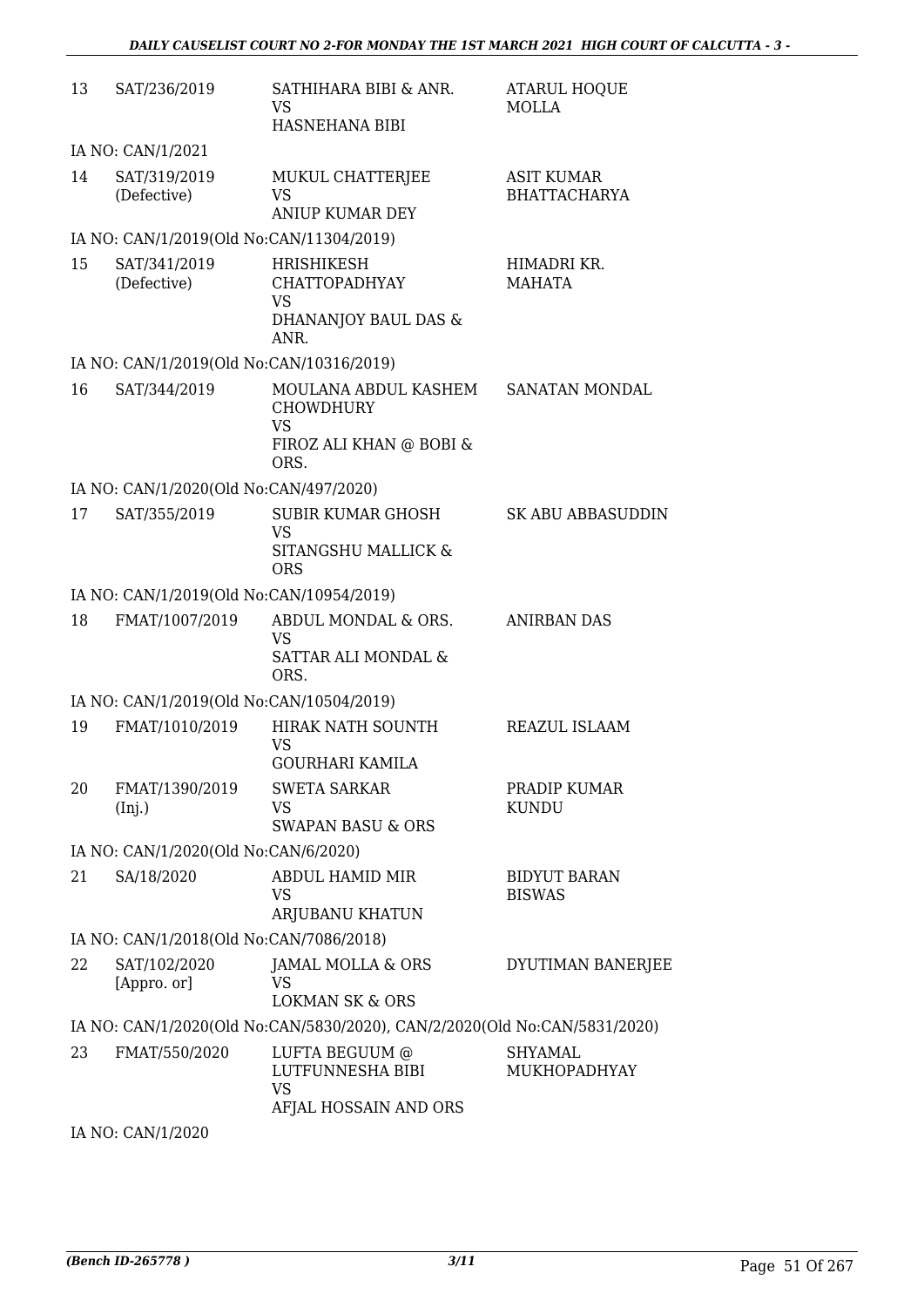| 24 | FMAT/571/2020                               | MONOMOHAN DUTTA<br>VS<br><b>BHUTNATH DUTTA AND</b><br>ANR                                | SARBANANDA<br><b>SANYAL</b> |
|----|---------------------------------------------|------------------------------------------------------------------------------------------|-----------------------------|
|    | IA NO: CAN/1/2020, CAN/2/2020               |                                                                                          |                             |
| 25 | FMAT/111/2021                               | RAM SHANKAR DAS<br><b>VS</b><br><b>SAKTI SHANKAR DAS</b>                                 | <b>SMITA PAL</b>            |
|    | IA NO: CAN/1/2021                           |                                                                                          |                             |
|    |                                             | <b>GROUP I - APPLICATION</b>                                                             |                             |
| 26 | MAT/668/2016<br>$[Gr - I] [03.03.2021]$ ORS | STATE OF WEST BENGAL &<br><b>VS</b><br><b>SUKANTA PAL</b>                                | P.B. MAHATA                 |
|    |                                             | IA NO: CAN/1/2016(Old No:CAN/4115/2016), CAN/2/2016(Old No:CAN/4116/2016)                |                             |
| 27 | FMA/4676/2016                               | <b>BINAPANI CHOWDHURY</b><br>VS<br>UNION OF INDIA & ORS                                  | SNIGDHA SAHA                |
|    | IA NO: CAN/1/2016(Old No:CAN/12140/2016)    |                                                                                          |                             |
|    | wt28 FMA/89/2017                            | <b>ALIK KHAMRUI</b><br><b>VS</b><br>UNION OF INDIA & ORS                                 | SNIGDHA SAHA                |
|    | IA NO: CAN/1/2016(Old No:CAN/12133/2016)    |                                                                                          |                             |
|    | wt29 FMA/99/2017                            | SUDHARAM SINHA ROY<br><b>VS</b><br>UNION OF INDIA & ORS                                  | SNIGDHA SAHA                |
|    | IA NO: CAN/1/2016(Old No:CAN/12132/2016)    |                                                                                          |                             |
| 30 | FMA/1174/2019<br>[03.03.2021]               | THE STATE OF W.B. & ORS<br><b>VS</b><br><b>AMITAVA GHOSH &amp; ORS</b>                   | <b>TARAK KARAN</b>          |
|    |                                             | IA NO: CAN/2/2019(Old No:CAN/6246/2019), CAN/3/2019(Old No:CAN/6976/2019)                |                             |
| 31 | MAT/1363/2019                               | MOTHABARI DHIBAR<br><b>SAMABAY SAMITY LTD</b><br>VS<br><b>UMA KANTI HALDER &amp; ORS</b> | ASHOK KUMAR JHA             |
|    | IA NO: CAN/1/2019(Old No:CAN/9590/2019)     |                                                                                          |                             |
| 32 | MAT/1520/2019                               | GANESH CHANDRA GHOSH<br>& ORS<br><b>VS</b><br>STATE OF WEST BENGAL<br>&ORS               | SATYAM MUKHERJEE            |
|    | IA NO: CAN/2/2021                           |                                                                                          |                             |
| 33 | MAT/1664/2019                               | BANGUR LAND DEVP. CORP.<br>LTD. & ANR.<br><b>VS</b><br>STATE OF WEST BENGAL &<br>ORS.    | <b>PUJA BERIWAL</b>         |
|    |                                             | IA NO: CAN/1/2019(Old No:CAN/12086/2019), CAN/2/2019(Old No:CAN/12088/2019)              |                             |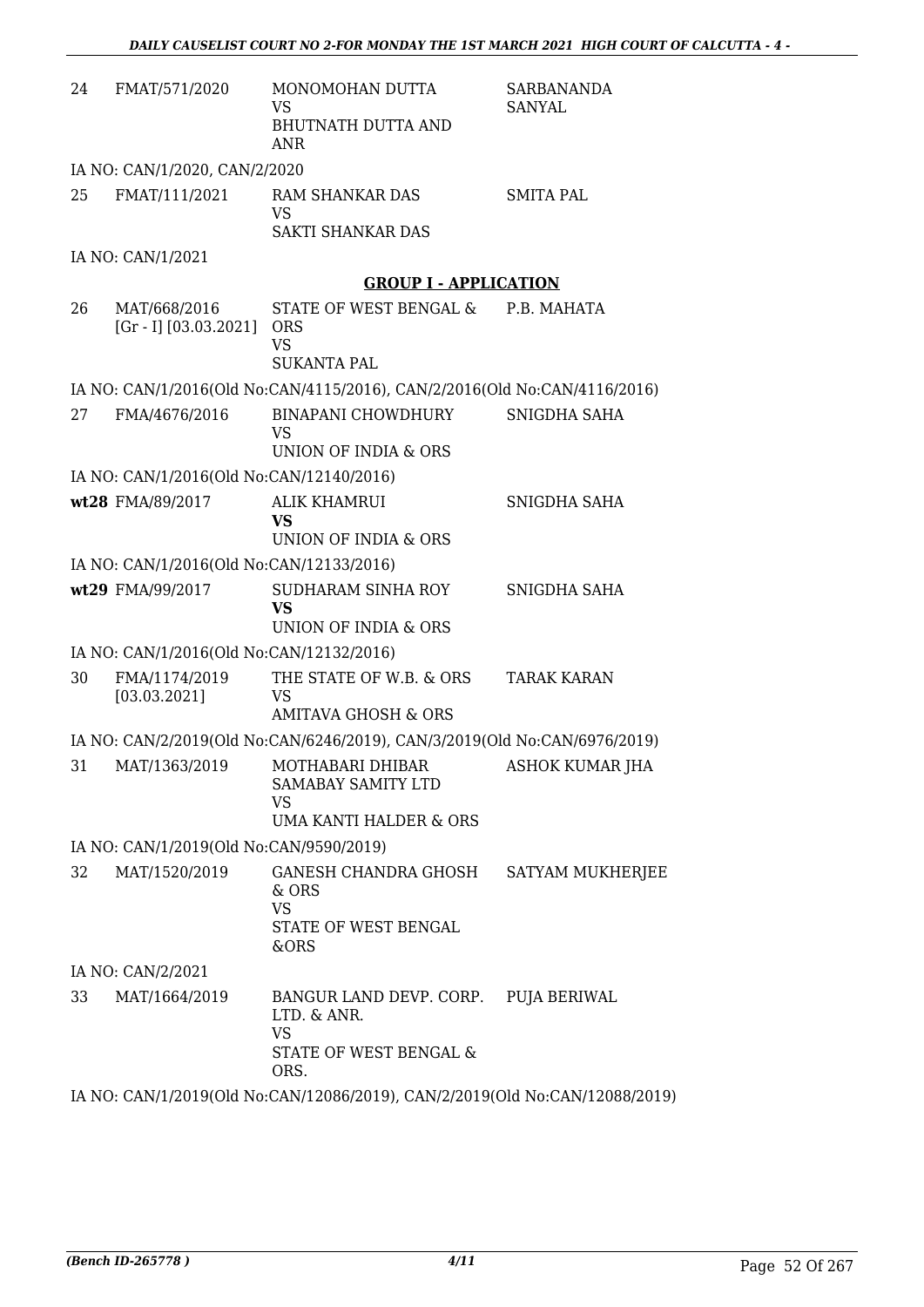| 34 | MAT/1687/2019<br>[Defective]                                             | SHYAMLATA MUNDARI<br><b>VS</b><br>STATE OF WEST BENGAL &<br><b>ORS</b>        | DHANANJAY NAYAK                                                                                   |  |
|----|--------------------------------------------------------------------------|-------------------------------------------------------------------------------|---------------------------------------------------------------------------------------------------|--|
|    | IA NO: CAN/1/2019(Old No:CAN/11804/2019)                                 |                                                                               |                                                                                                   |  |
| 35 | MAT/784/2020                                                             | MINOTI BISWAS AND ORS<br><b>VS</b><br>STATE OF WEST BENGAL<br>AND ORS.        | SARBANADA SANYAL                                                                                  |  |
|    | IA NO: CAN/1/2020, CAN/2/2020                                            |                                                                               |                                                                                                   |  |
| 36 | MAT/195/2021<br>[Gr. VIII]                                               | SANDHYA SINGHYA ROY<br><b>VS</b><br>MADHUMITA SINGHA RAY<br><b>AND OTHERS</b> | <b>ANISUR RAHMAN</b>                                                                              |  |
|    | IA NO: CAN/1/2021                                                        |                                                                               |                                                                                                   |  |
|    |                                                                          | <b>APPLICATION (FA AND FMA)</b>                                               |                                                                                                   |  |
| 37 | FA/160/1985                                                              | JAGABANDHU MAJHI<br><b>VS</b><br>ANU BALA DASI                                | <b>AMIT PRAKASH</b><br>LAHIRI                                                                     |  |
|    | IA NO: CAN/7/2017(Old No:CAN/3230/2017)                                  |                                                                               |                                                                                                   |  |
| 38 | FA/135/2004<br>[04.03.2021]                                              | KRISHNA GHOSH<br><b>VS</b><br>KAMALA BALA GHOSH                               | <b>SUDIPA ROY</b>                                                                                 |  |
|    |                                                                          |                                                                               | IA NO: CAN/1/2004(Old No:CAN/1749/2004), CAN/4/2011(Old No:CAN/4336/2011), CAN/7/2021, CAN/8/2021 |  |
| 39 | FA/113/2009                                                              | <b>GAYATRI PAL</b><br><b>VS</b><br>NETAI NANDI @ NETISH<br>NANDI & ORS.       | PARTHA PRATIM ROY                                                                                 |  |
|    | No:CAN/2202/2017)                                                        |                                                                               | IA NO: CAN/2/2012(Old No:CAN/3351/2012), CAN/4/2016(Old No:CAN/1864/2016), CAN/5/2017(Old         |  |
| 40 | FA/142/2011                                                              | MALATI JASHU AND ORS<br><b>VS</b><br>SIKHA DAS AND ORS                        | <b>SIVA PROSAD GHOSE</b>                                                                          |  |
|    | No:CAN/48/2019), CAN/7/2020, CAN/8/2020                                  |                                                                               | IA NO: CAN/1/2010(Old No:CAN/7129/2010), CAN/2/2010(Old No:CAN/10526/2010), CAN/6/2019(Old        |  |
| 41 | FA/11/2015                                                               | MANOJIT BHATTACHARJEE<br>& ORS<br><b>VS</b><br><b>SUMAN GANGULY &amp; ANR</b> | AJAY DEBNATH                                                                                      |  |
|    | IA NO: CAN/4/2021, CAN/5/2021                                            |                                                                               |                                                                                                   |  |
| 42 | FAT/258/2015                                                             | ABDUL RAUF & ORS<br><b>VS</b><br>MD. ILLIAS & ORS                             | <b>ANAJLI AGARWAL</b>                                                                             |  |
|    |                                                                          | IA NO: CAN/1/2015(Old No:CAN/10357/2015), CAN/2/2016(Old No:CAN/2526/2016)    |                                                                                                   |  |
| 43 | FAT/56/2016                                                              | ACHINTA KUMAR SINGHA<br><b>VS</b><br>ANUP KUMAR SINGHA &<br><b>ORS</b>        | <b>BIDYUT BARAN</b><br><b>BISWAS</b>                                                              |  |
|    | IA NO: CAN/1/2016(Old No:CAN/817/2016), CAN/2/2018(Old No:CAN/5384/2018) |                                                                               |                                                                                                   |  |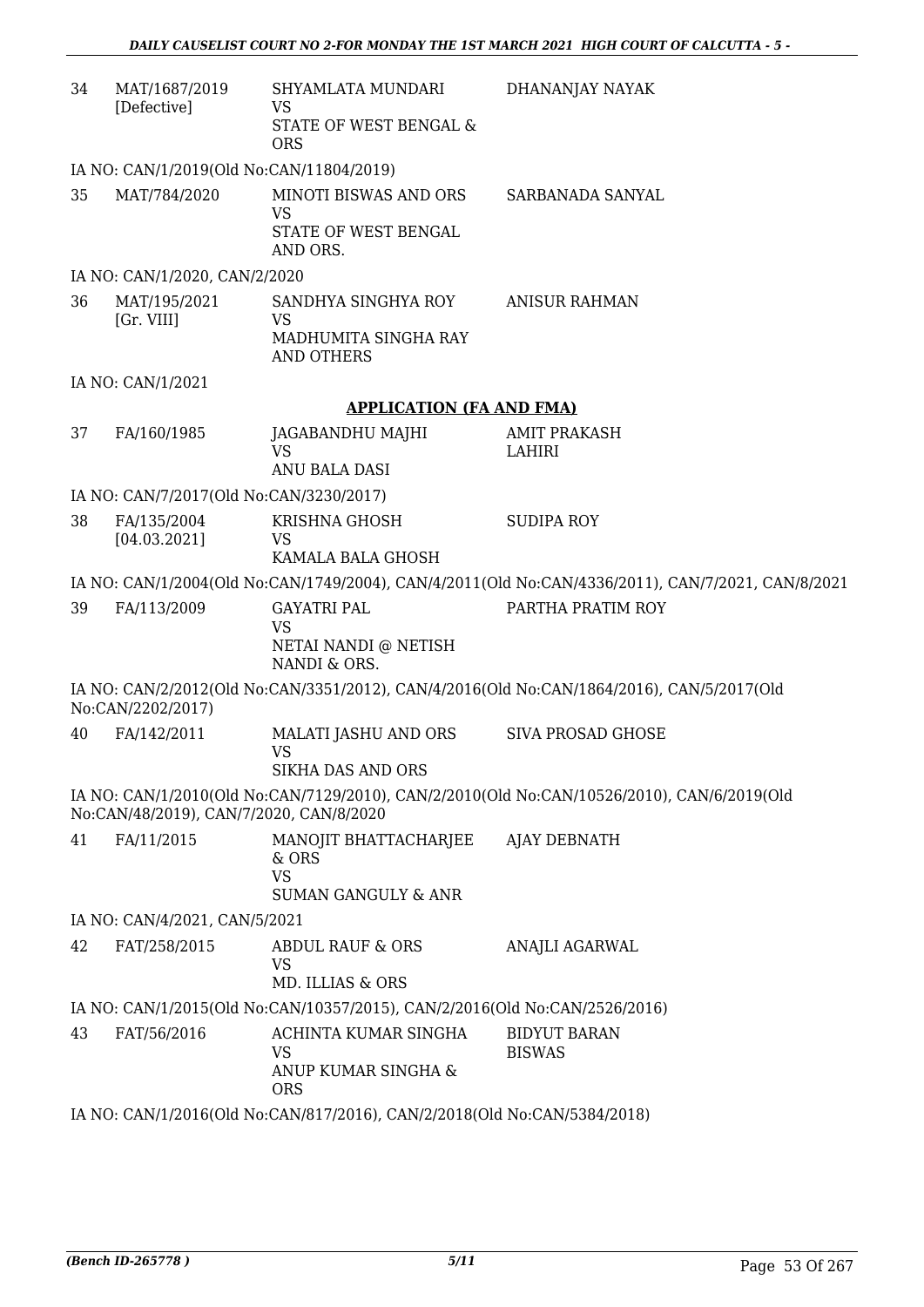| 44 | FA/62/2016                              | PIJUSH DEB<br><b>VS</b><br>PRANAB RANJAN DEB &<br><b>ORS</b>                                                                   | SARMISTHA GHOSH<br><b>SARMA</b>                                                           |
|----|-----------------------------------------|--------------------------------------------------------------------------------------------------------------------------------|-------------------------------------------------------------------------------------------|
|    |                                         | IA NO: CAN/1/2019(Old No:CAN/6331/2019), CAN/2/2020(Old No:CAN/1234/2020)                                                      |                                                                                           |
| 45 | FA/212/2016                             | <b>MIRA ROY</b><br><b>VS</b><br>M/S TRIVENI HOLDINGS                                                                           | R. BANERJEE                                                                               |
|    |                                         | PVT. LTD. & ORS                                                                                                                |                                                                                           |
|    |                                         | No:CAN/4917/2017), CAN/4/2018(Old No:CAN/2840/2018)                                                                            | IA NO: CAN/1/2016(Old No:CAN/8433/2016), CAN/2/2016(Old No:CAN/8584/2016), CAN/3/2017(Old |
| 46 | FA/64/2017                              | NEJAMUDDIN & ORS<br><b>VS</b>                                                                                                  | DYUTIMAN BANERJEE                                                                         |
|    |                                         | MD AFYAD (MINOR) & ORS                                                                                                         |                                                                                           |
| 47 | FAT/445/2017                            | BRAJ DULAL BORAL<br><b>VS</b><br>MADHAB CH. BORAL & ORS.                                                                       | KARTIK KR. RAY                                                                            |
|    |                                         |                                                                                                                                |                                                                                           |
| 48 | IA NO: CAN/3/2019(Old No:CAN/9413/2019) | ASHIM KUMAR HAZRA                                                                                                              | <b>SUHRID SUR</b>                                                                         |
|    | FAT/40/2018                             | <b>VS</b>                                                                                                                      |                                                                                           |
|    |                                         | NANDA KISHOR HAZRA &<br><b>ANR</b>                                                                                             |                                                                                           |
|    | IA NO: CAN/1/2018(Old No:CAN/1097/2018) |                                                                                                                                |                                                                                           |
| 49 | FAT/69/2018                             | THE STATE OF WB<br><b>VS</b>                                                                                                   | RAM CH. GUCHAIIT                                                                          |
|    |                                         | <b>SUSAMA DAS &amp; ORS.</b>                                                                                                   |                                                                                           |
|    | IA NO: CAN/2/2018(Old No:CAN/2745/2018) |                                                                                                                                |                                                                                           |
| 50 | FMAT/275/2018                           | PETRA STARKE<br><b>VS</b><br>BIKRAM YOGA COLLEGE OF<br><b>INDIA LP &amp; ORS</b>                                               | <b>V WADEHRA</b>                                                                          |
|    |                                         | IA NO: CAN/1/2018(Old No:CAN/3615/2018), CAN/3/2019(Old No:CAN/7223/2019)                                                      |                                                                                           |
|    |                                         | 51 FAT/316/2018 LEGAL HEIRS OF LATE SUBRATA GHOSH<br>KANU SHARMA ,ASHA<br><b>SHARMA &amp; ANR</b><br><b>VS</b><br>NAKUL SHARMA |                                                                                           |
|    | IA NO: CAN/1/2019(Old No:CAN/9789/2019) |                                                                                                                                |                                                                                           |
| 52 | FAT/538/2018                            | <b>SK NASER &amp; ANR</b><br>VS<br><b>SK HATEM &amp; ORS</b>                                                                   | ZAFIRUL ISLAM                                                                             |
|    | IA NO: CAN/1/2018(Old No:CAN/7927/2018) |                                                                                                                                |                                                                                           |
| 53 | FMAT/840/2018                           | JYOTIRINDRA<br><b>CHATTOPADHYAY</b><br><b>VS</b><br>GYANENDRA CHANDRA                                                          | <b>AVIROOP</b><br><b>BHATTACHARYA</b>                                                     |
|    |                                         | CHATTOPADHYAY& ORS                                                                                                             |                                                                                           |

IA NO: CAN/1/2018(Old No:CAN/6829/2018)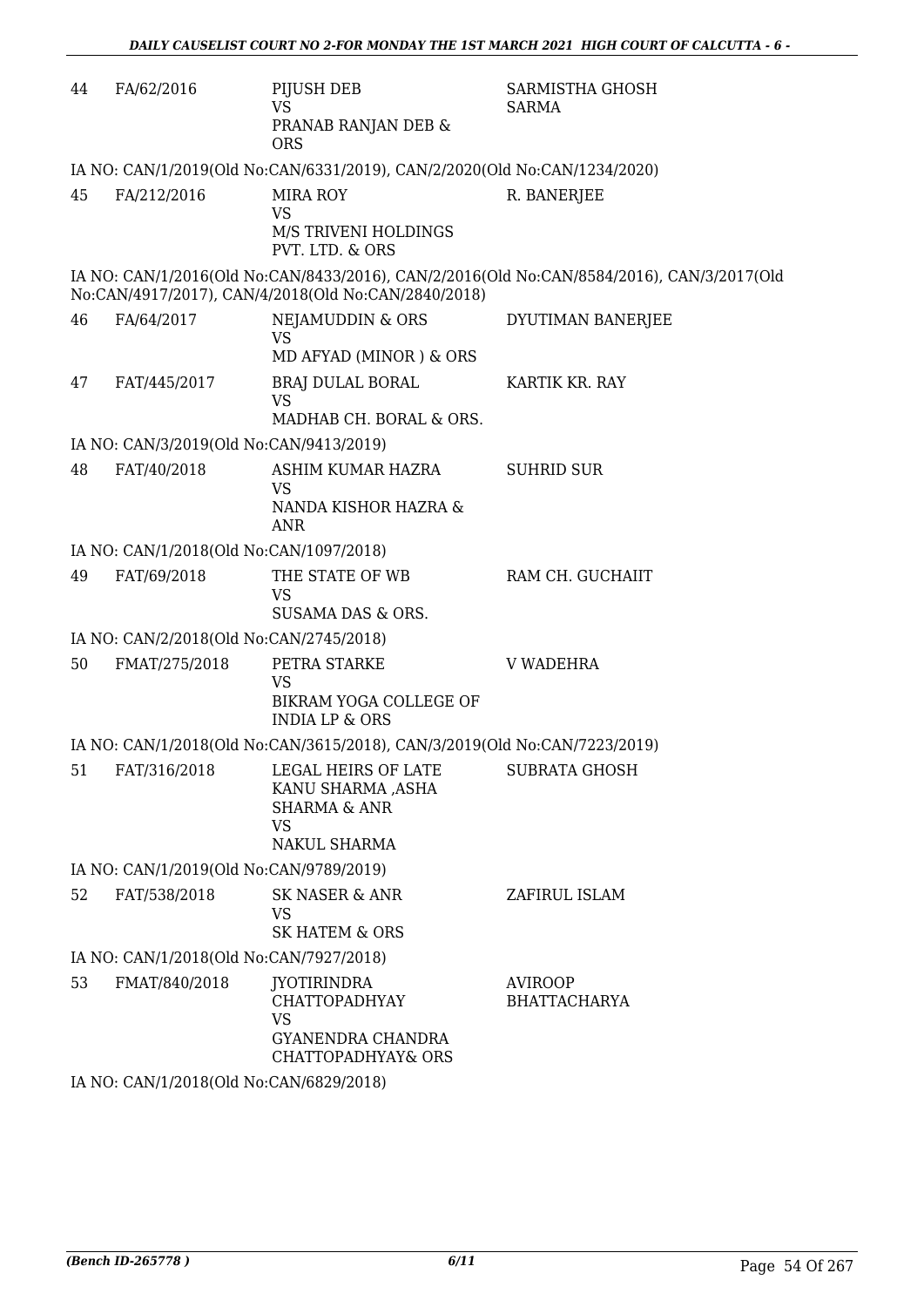| 54 | FAT/25/2019                              | SANJOY GHOSH & ORS<br><b>VS</b>                                           | CHITTAPRIYA GHOSH                                                                          |
|----|------------------------------------------|---------------------------------------------------------------------------|--------------------------------------------------------------------------------------------|
|    |                                          | DURGA SHANKAR GHOSH &<br><b>ORS</b>                                       |                                                                                            |
|    | IA NO: CAN/1/2019(Old No:CAN/518/2019)   |                                                                           |                                                                                            |
| 55 | FAT/38/2019                              | GITA MUKHERJEE & ANR<br>VS                                                | TANMOY MUKHERJEE                                                                           |
|    |                                          | <b>SHANTA DEY &amp; ANR</b>                                               |                                                                                            |
|    | IA NO: CAN/1/2019(Old No:CAN/808/2019)   |                                                                           |                                                                                            |
| 56 | FAT/66/2019                              | EXE OFFICER, BDA<br><b>VS</b><br><b>ABDUL ALIM &amp; ORS</b>              | <b>SANCHARI</b><br><b>CHAKRABORTY</b>                                                      |
|    |                                          | IA NO: CAN/1/2019(Old No:CAN/1640/2019), CAN/2/2019(Old No:CAN/1641/2019) |                                                                                            |
| 57 | FAT/67/2019                              | EXE OFFICER , BDA                                                         | <b>SANCHARI</b>                                                                            |
|    |                                          | <b>VS</b>                                                                 | <b>CHAKRABORTY</b>                                                                         |
|    |                                          | <b>SAKERA KHATUN &amp; ANR</b>                                            |                                                                                            |
|    |                                          | IA NO: CAN/1/2019(Old No:CAN/1642/2019), CAN/2/2019(Old No:CAN/1643/2019) |                                                                                            |
| 58 | FA/133/2019                              | MITA RANI BASAK @ MITA<br><b>RANI BASAK &amp; ORS</b><br><b>VS</b>        | <b>BIBHASADITYA</b><br><b>CHAKRABARTY</b>                                                  |
|    |                                          | PRABHAT KUMAR BASAK                                                       |                                                                                            |
|    | IA NO: CAN/1/2019(Old No:CAN/3961/2019)  |                                                                           |                                                                                            |
| 59 | FA/134/2019                              | <b>TABU SEKH</b><br><b>VS</b><br><b>AMENA BIBI &amp; ORS</b>              | SARBENDU SINGH                                                                             |
|    | IA NO: CAN/1/2019(Old No:CAN/6994/2019)  |                                                                           |                                                                                            |
| 60 | FA/144/2019                              | M/S. INFANCY                                                              | PRIYARTHI ROY                                                                              |
|    |                                          | <b>HEALTHCARE</b><br><b>VS</b>                                            |                                                                                            |
|    |                                          | AJAY KR. ROY & ORS.                                                       |                                                                                            |
|    | IA NO: CAN/1/2019(Old No:CAN/12535/2019) |                                                                           |                                                                                            |
| 61 | FA/227/2019                              | SWAPNA BASU (MITRA)<br><b>VS</b>                                          | KALYANI<br><b>BHATTACHARYYA</b>                                                            |
|    |                                          | SAMIR KUMAR MITRA &<br><b>ORS</b>                                         |                                                                                            |
|    | No:CAN/1538/2020)                        |                                                                           | IA NO: CAN/2/2019(Old No:CAN/6848/2019), CAN/3/2019(Old No:CAN/11536/2019), CAN/4/2020(Old |
| 62 | FMA/292/2019                             | <b>IVA JHA &amp; ORS</b>                                                  | <b>SHILA SARKAR</b>                                                                        |
|    |                                          | <b>VS</b><br>RITA THAKUR @ RIPU &<br><b>ORS</b>                           |                                                                                            |
|    |                                          | IA NO: CAN/1/2018(Old No:CAN/10185/2018), CAN/2/2021                      |                                                                                            |
| 63 | FAT/294/2019                             | <b>EXECUTIVE</b><br>OFFICERBURDWAN<br>DEVELOPMENT ATHORITY                | <b>SANCHARI</b><br><b>CHAKRABORTY</b>                                                      |
|    |                                          | <b>VS</b><br>SK. KORBAN & ORS                                             |                                                                                            |
|    |                                          | IA NO: CAN/1/2019(Old No:CAN/5852/2019), CAN/2/2019(Old No:CAN/5854/2019) |                                                                                            |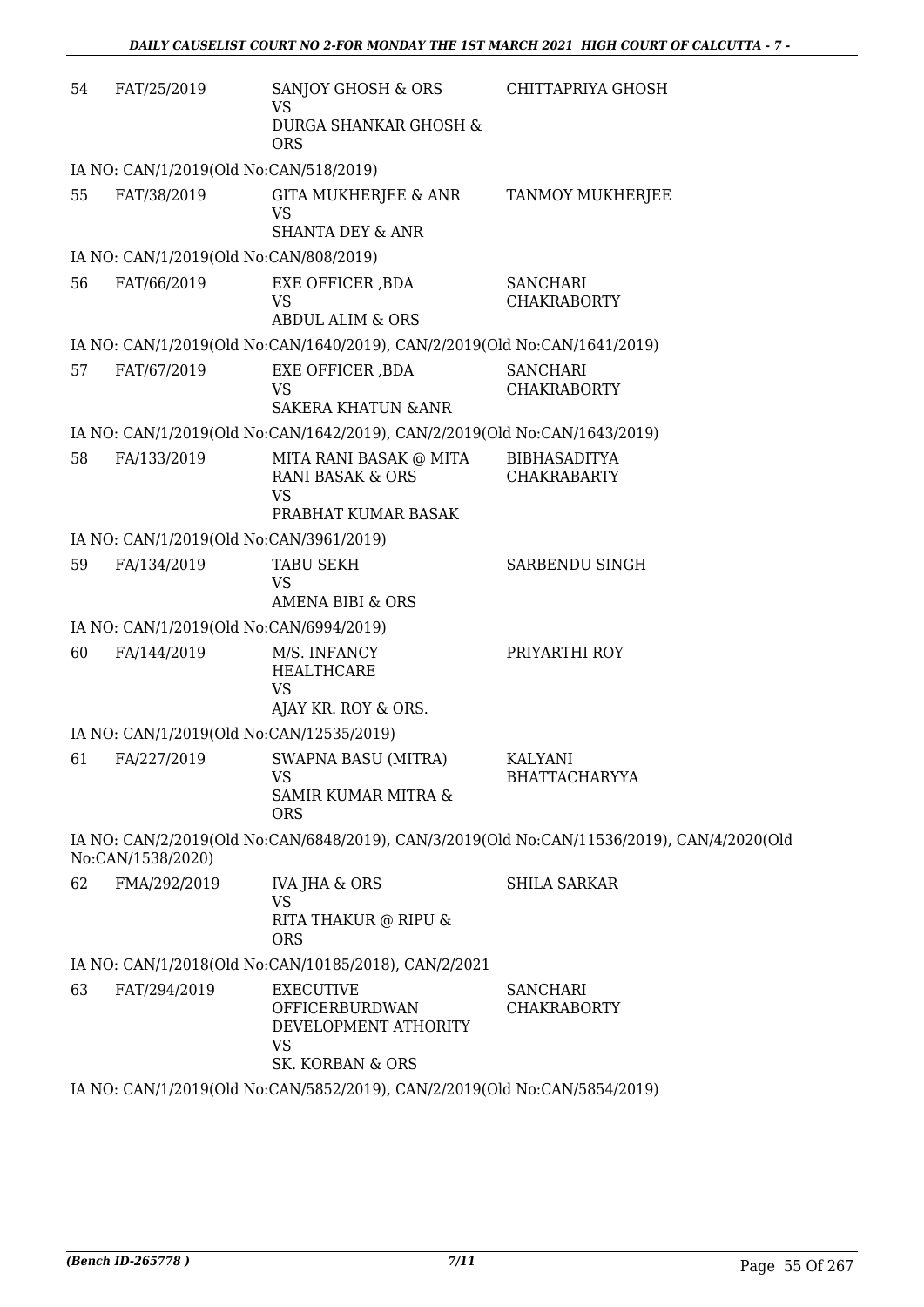| 64 | FAT/346/2019                             | <b>IBRAHIM &amp; ORS</b><br><b>VS</b><br><b>ABID &amp; ORS</b>                                            | MD. M. NAZAR<br><b>CHOWDHURY</b>        |
|----|------------------------------------------|-----------------------------------------------------------------------------------------------------------|-----------------------------------------|
|    |                                          | IA NO: CAN/1/2019(Old No:CAN/9707/2019), CAN/2/2019(Old No:CAN/9788/2019)                                 |                                         |
| 65 | FAT/412/2019                             | RAMESH KUMAR SINGH &<br><b>ORS</b><br><b>VS</b><br>KASHI NATH SINGH & ORS                                 | <b>SOURAV ROY</b>                       |
|    |                                          | IA NO: CAN/1/2019(Old No:CAN/9236/2019), CAN/2/2021                                                       |                                         |
| 66 | FAT/621/2019                             | BIDIT KUMAR CHATTERJEE<br>VS<br>AMRIT MUKHOPADHYAY &<br>ANR                                               | <b>JAYANTA BANERJEE</b>                 |
|    | IA NO: CAN/1/2020, CAN/2/2020            |                                                                                                           |                                         |
| 67 | FMAT/1139/2019                           | SHYAM SUNDAR KEDIA<br><b>VS</b>                                                                           | <b>MUNMUN TEWARY</b>                    |
|    | IA NO: CAN/1/2019(Old No:CAN/11154/2019) | <b>SANDIP KEDIA &amp; ORS</b>                                                                             |                                         |
| 68 | FA/7/2020                                | LA COLLECTOR , HOOGHLY<br><b>VS</b><br>SUJIT KUMAR MANNA                                                  | R.N. DUTTA                              |
|    |                                          | IA NO: CAN/1/2018(Old No:CAN/7607/2018), CAN/2/2018(Old No:CAN/7621/2018)                                 |                                         |
| 69 | FAT/62/2020                              | KANIZ FATIMA & ORS<br>VS<br>HAROON RASHID & ORS                                                           | <b>ATREYEE DE</b><br><b>GANGULY</b>     |
|    |                                          | IA NO: CAN/1/2020(Old No:CAN/1438/2020), CAN/2/2021, CAN/3/2021                                           |                                         |
| 70 | FMAT/113/2020                            | <b>GOPAL MUKHERJEE</b><br><b>VS</b><br>SITARAM MUKHERJEE &<br>ORS.                                        | <b>SANTIMAY</b><br><b>BHATTACHARYYA</b> |
|    | IA NO: CAN/1/2020(Old No:CAN/1091/2020)  |                                                                                                           |                                         |
| 71 | FAT/132/2020<br>(Defective)              | MANJU BANDOPADHYAY &<br>ORS.<br>VS<br>PARUL CHAKRABORTY                                                   | SUPRATIK SYAMAL                         |
|    |                                          | IA NO: CAN/1/2020(Old No:CAN/2827/2020), CAN/2/2020(Old No:CAN/2828/2020)                                 |                                         |
| 72 | FAT/140/2020<br>(Defective)              | THE STATE OF WEST<br><b>BENGAL REP BY LAND</b><br><b>ACQUISTION COLLECTOR</b><br>VS<br>ANIRUDDHA BANERJEE | ANIRUDDHA SEN                           |
|    |                                          | IA NO: CAN/1/2020(Old No:CAN/2944/2020), CAN/2/2020(Old No:CAN/2946/2020)                                 |                                         |
| 73 | FAT/236/2020                             | AMJAD ANSARI & ORS<br>VS<br>MD. AZIZUL HAQUE ANSARI<br>& ORS                                              | APURBA KRISHNA<br><b>DAS</b>            |
|    |                                          | $CANU1/2000/011N_2CANUECT2/2000)$ $CANU2/2000/011N_2CANUECT1/2020)$ $CAI$                                 |                                         |

IA NO: CAN/1/2020(Old No:CAN/5673/2020), CAN/2/2020(Old No:CAN/5674/2020), CAN/3/2020(Old No:CAN/5675/2020), CAN/4/2020(Old No:CAN/5677/2020)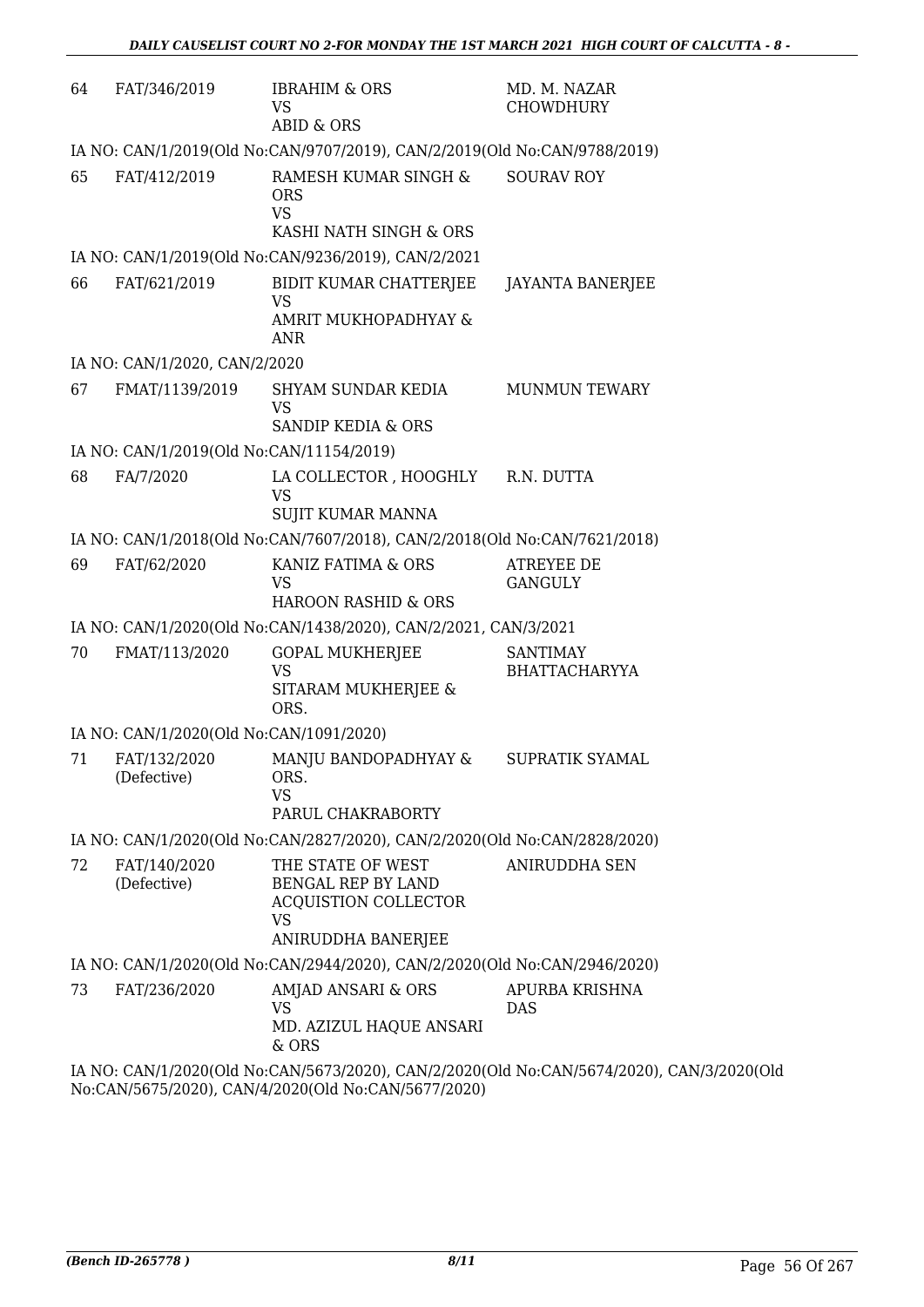| 74 | FAT/262/2020                                                          | <b>BASUDEB DAS</b><br><b>VS</b><br>JHARNA ROY                                               | DEBABRATA DAS<br><b>GUPTA</b>                                                         |
|----|-----------------------------------------------------------------------|---------------------------------------------------------------------------------------------|---------------------------------------------------------------------------------------|
|    | IA NO: CAN/1/2020, CAN/2/2020, CAN/3/2020                             |                                                                                             |                                                                                       |
| 75 | FAT/325/2020<br>[Defective]                                           | AMAL CHANDRA SARKAR<br><b>VS</b><br>MIRA GOPE ALIAS MIRA<br><b>SARKAR AND ANR</b>           | <b>BIRENDRA KUMAR</b><br><b>JHA</b>                                                   |
|    | IA NO: CAN/1/2020                                                     |                                                                                             |                                                                                       |
| 76 | FAT/335/2020                                                          | SOMNATH SANYAL<br><b>VS</b><br><b>MINATI</b><br>MUKHERJEE(BARTOLA)                          | <b>ASHIM KUMAR</b><br><b>CHATTERJEE</b>                                               |
|    | IA NO: CAN/1/2021                                                     |                                                                                             |                                                                                       |
| 77 | FMAT/504/2020                                                         | M/S S.S. ENTERPRISES<br><b>VS</b><br>KRISHNA RANJAN<br><b>CHAKRABORTY</b>                   | <b>ARIF ALI</b>                                                                       |
|    | IA NO: CAN/1/2020                                                     |                                                                                             |                                                                                       |
| 78 | FMAT/575/2020                                                         | RAJANI PODADR AND ORS<br><b>VS</b><br><b>VIVILINE ENGINEERING</b><br><b>PVT LTD AND ORS</b> | RITTICK CHOWDHURI                                                                     |
|    | IA NO: CAN/1/2020                                                     |                                                                                             |                                                                                       |
| 79 | FAT/5/2021                                                            | <b>GOUR MOHAN BOSE</b><br><b>VS</b><br><b>TAPAN BOSE</b>                                    | DIPAK DEY                                                                             |
|    | IA NO: CAN/1/2021                                                     |                                                                                             |                                                                                       |
| 80 | FAT/43/2021<br>[Defective]                                            | PRADIP KR DAS ALIAS<br>PRODIP KR DAS AND ORS<br><b>VS</b><br>PURABI DAS AND ANR             | SAYANI<br><b>BHATTACHARYA</b>                                                         |
|    | IA NO: CAN/1/2021, CAN/2/2021                                         |                                                                                             |                                                                                       |
| 81 | FMAT/100/2021                                                         | NIRMAL KUMAR SINGHA<br><b>VS</b><br>ANIL KUAMR SINGHA AND<br><b>ORS</b>                     | SOUOMYAJIT<br><b>MUKHERJEE</b>                                                        |
|    | IA NO: CAN/1/2021                                                     |                                                                                             |                                                                                       |
|    |                                                                       | <b>HEARING (FIXED)</b>                                                                      |                                                                                       |
| 82 | SA/191/2018<br>$[Pt I + II + 4 LCR]$<br>[At 2.00<br>P.M.][04.03.2021] | SK AZAD ALI<br><b>VS</b><br><b>TPAN KUMAR ROY</b>                                           | DEBNATH MAHATA                                                                        |
|    |                                                                       | <b>FOR HEARING</b>                                                                          |                                                                                       |
| 83 | FA/180/2010<br>$[Pt I + II + 2 PB + 4 VS]$<br>LCR+one tin box]        | PRABIR DAS & ANR<br>KINU RAM MONDAL                                                         | NITAI CH. SAHA                                                                        |
|    |                                                                       |                                                                                             | IA NO: CAN/2/2016(Old No:CAN/3668/2016), CAN/3/2018(Old No:CAN/9485/2018), CAN/4/2020 |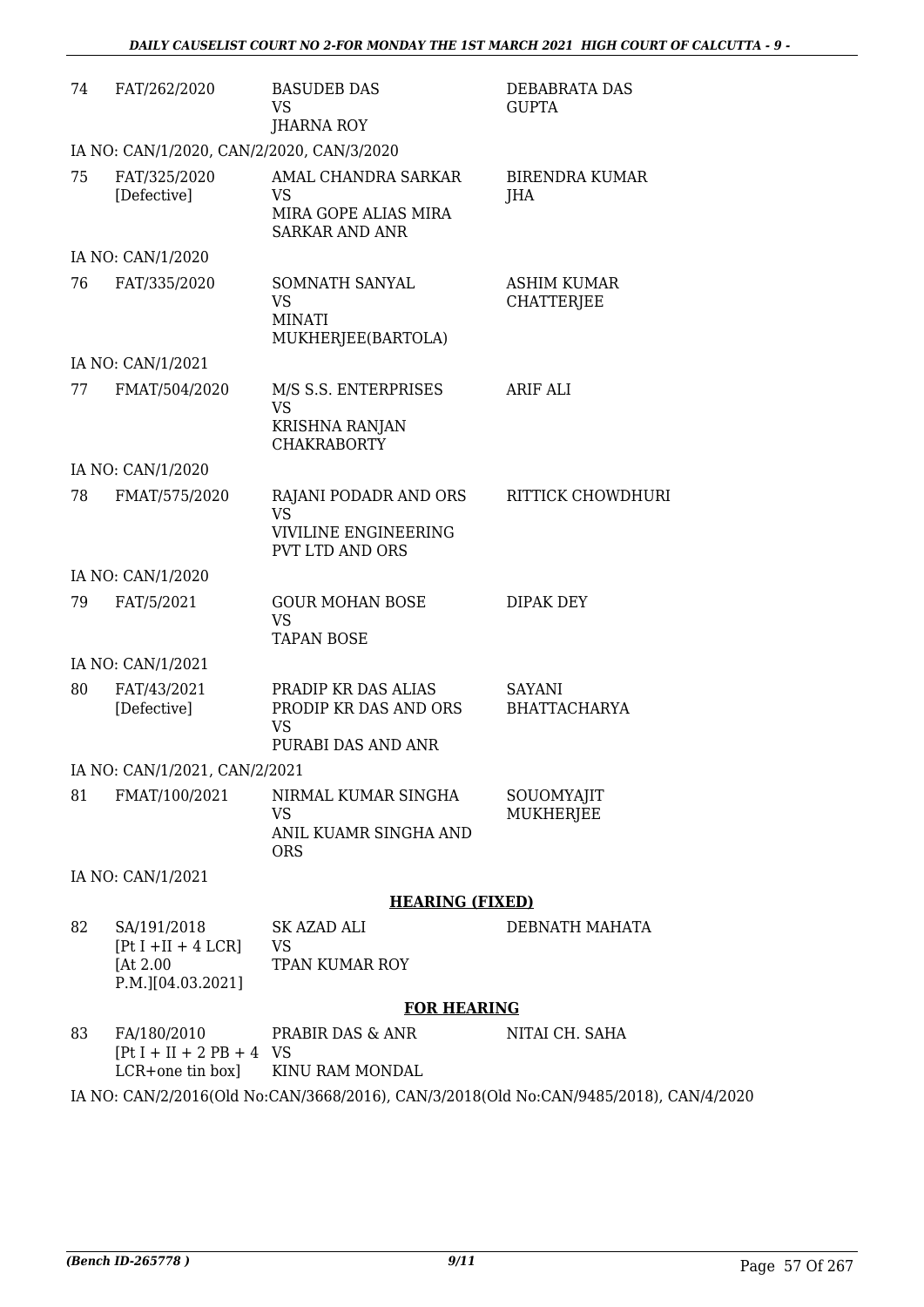| 84 | FAT/321/2011<br>$[Pt I + II + 2 P.B.]$                                     | SANDHYA SARKAR<br>VS<br>PRASANTA DAS & ORS                                                                                              | <b>JAYDIP BASU</b>                                                                                                                                                                   |  |
|----|----------------------------------------------------------------------------|-----------------------------------------------------------------------------------------------------------------------------------------|--------------------------------------------------------------------------------------------------------------------------------------------------------------------------------------|--|
|    | No:CAN/6463/2017)                                                          |                                                                                                                                         | IA NO: CAN/1/2011(Old No:CAN/8352/2011), CAN/2/2012(Old No:CAN/511/2012), CAN/3/2017(Old                                                                                             |  |
| 85 | FA/344/2014<br>$[Pt I+II+4LCR+6]$<br>PB <sub>1</sub>                       | SONA MAJUMDER<br><b>VS</b><br>KISHORI LAL AGARWAL &<br><b>ANR</b>                                                                       | <b>ARNAB</b><br><b>CHAKRABORTY</b>                                                                                                                                                   |  |
|    | IA NO: CAN/5/2020                                                          |                                                                                                                                         |                                                                                                                                                                                      |  |
| 86 | FA/10/2015<br>$[Pt I+4+LCR+2 PB]$                                          | <b>SMT PRANATI GHOSH &amp;</b><br><b>ORS</b><br><b>VS</b>                                                                               | ASHIS KUMAR DUTTA                                                                                                                                                                    |  |
| 87 | FAT/287/2015<br>$(6$ PB + 2 files of<br>LCR)                               | <b>ANIL KUMAR GHOSH</b><br>THE EXECUTIVE OFFICER,<br>BURDWAN DEV.<br><b>AUTHORITY</b><br><b>VS</b><br>KHONDEKAR HEFAZUL<br>KARIM & ANR  | <b>SANCHARI</b><br><b>CHAKRABORTY</b>                                                                                                                                                |  |
|    |                                                                            | IA NO: CAN/2/2015(Old No:CAN/6062/2015), CAN/3/2019(Old No:CAN/5106/2019)                                                               |                                                                                                                                                                                      |  |
|    | wt88 FAT/190/2015                                                          | THE EXECUTIVE OFFICER, SANCHARI<br>BURDWAN DEVELOPMENT CHAKRABORTY<br><b>AUTHORITY</b><br><b>VS</b><br><b>UDAY KUMAR SAIN &amp; ANR</b> |                                                                                                                                                                                      |  |
|    | No:CAN/8772/2019)                                                          |                                                                                                                                         | IA NO: CAN/2/2015(Old No:CAN/4291/2015), CAN/6/2019(Old No:CAN/5110/2019), CAN/7/2019(Old                                                                                            |  |
|    | wt89 FAT/524/2012                                                          | THE EX. OFFICER,<br>BURDWAN DEVP.<br><b>AUTHORITY</b><br><b>VS</b><br><b>ABDUL ALIM</b>                                                 | <b>KBS MAHAPATRA</b>                                                                                                                                                                 |  |
|    | No:CAN/8306/2019)                                                          |                                                                                                                                         | IA NO: CAN/1/2017(Old No:CAN/3193/2017), CAN/2/2019(Old No:CAN/4725/2019), CAN/3/2019(Old                                                                                            |  |
|    | wt90 FAT/587/2014                                                          | BURDWAN DEVELOPMENT<br><b>AUTHORITY</b><br><b>VS</b><br><b>ANOWAR ALI &amp; ORS</b>                                                     | <b>SANCHARI</b><br><b>CHAKRABORTY</b>                                                                                                                                                |  |
|    | CAN/8/2019(Old No:CAN/8307/2019)                                           |                                                                                                                                         | IA NO: CAN/2/2014(Old No:CAN/12051/2014), CAN/3/2014(Old No:CAN/12476/2014), CAN/4/2015(Old<br>No:CAN/41/2015), CAN/5/2015(Old No:CAN/10469/2015), CAN/7/2019(Old No:CAN/4726/2019), |  |
| 91 | FA/144/2017<br>$(Pt I + II + 6 PB + LCR VS)$<br>+one yellow cover<br>file) | PUNJAB & SIND BANK<br>M/S. CHAINRUP<br><b>SAMPATRAM</b>                                                                                 | RAMESH CH. PRUSTI                                                                                                                                                                    |  |
|    | IA NO: CAN/1/2016(Old No:CAN/1198/2016)                                    |                                                                                                                                         |                                                                                                                                                                                      |  |
| 92 | FAT/79/2019                                                                | KALABARAN SHIT & ORS<br><b>VS</b><br>NILANJAN KUNDU & ORS                                                                               | <b>SOUNAK</b><br><b>BHATTACHARYA</b>                                                                                                                                                 |  |
|    | IA NO: CAN/1/2019(Old No:CAN/1942/2019)                                    |                                                                                                                                         |                                                                                                                                                                                      |  |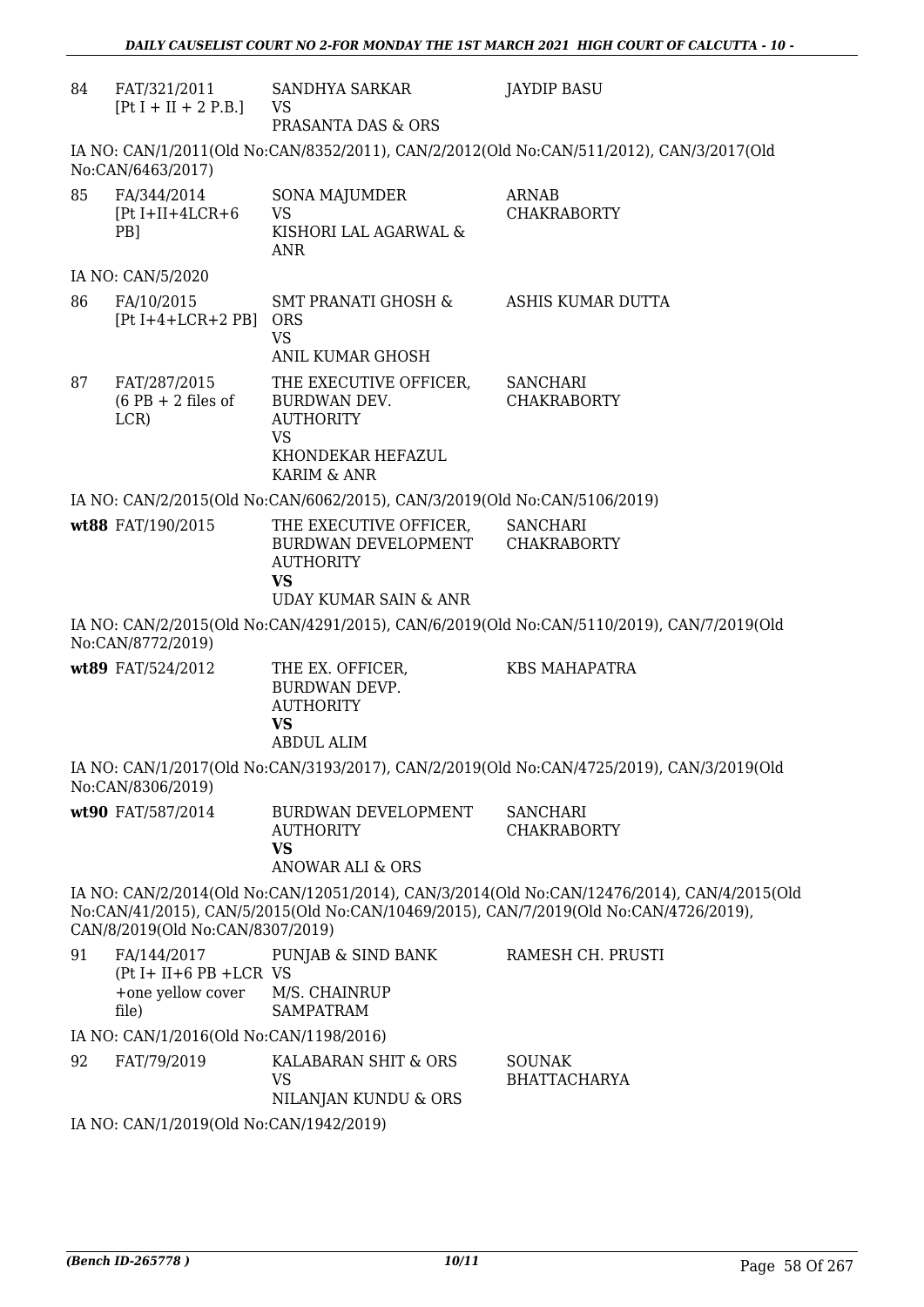| 93 | FAT/170/2019<br>$(4$ PBs + 4LCR+ One ORS.<br>Blue Cover File) | BIJOYA LAXMI PARUI &<br>VS<br>DR.RAJENDRANATH PARUI<br>$&$ ORS.                                                         | <b>SUKANTA DAS</b>                     |
|----|---------------------------------------------------------------|-------------------------------------------------------------------------------------------------------------------------|----------------------------------------|
|    |                                                               | IA NO: CAN/3/2020(Old No:CAN/5267/2020), CAN/4/2020(Old No:CAN/5268/2020)                                               |                                        |
|    | wt94 FAT/44/2018                                              | A. NATH PARUI SINCE<br>DECEASD REP. BY BIJOYA<br><b>LAXMI PARUI &amp; ORS</b><br>VS<br>DE. RAJENDRA NATH PARUI<br>& ORS | <b>ARUP KUMAR</b><br><b>CHATTERJEE</b> |

IA NO: CAN/1/2018(Old No:CAN/1227/2018)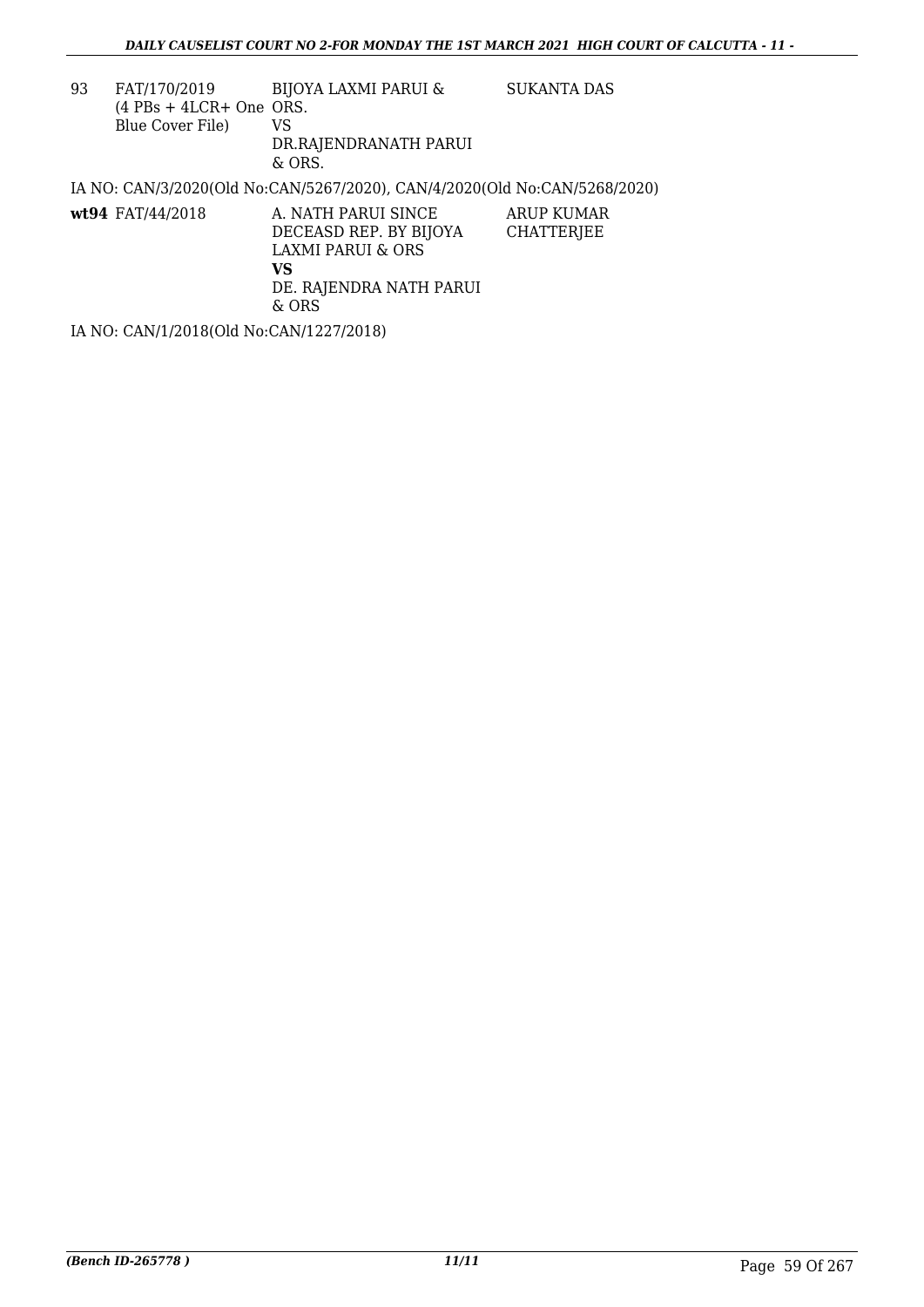

# **Appellate Side**

**DAILY CAUSELIST For Monday The 1st March 2021**

**COURT NO. 12**

**DIVISION BENCH (DB-V)**

**AT 10:45 AM**

## **HON'BLE JUSTICE SOUMEN SEN HON'BLE JUSTICE SAUGATA BHATTACHARYYA ( VIA VIDEO CONFERENCE )**

**NOT SITTING ON 1ST MARCH, 2021.**

#### **ON AND FROM MONDAY, THE 11TH JANUARY, 2021 - APPEALS RELATING TO EDUCATION UNDER GROUP - II AND APPLICATIONS CONNECTED THERETO; HEARING OF CIVIL APPEALS, IRRESPECTIVE OF CLASSIFICATION, FILED TILL 2018. ADMISSION OF APPEALS UNDER ORDER XLI RULE 11 OF CODE OF CIVIL PROCEDURE INCLUDING APPLICATIONS CONNECTED THERETO;** FIRST APPEALS RELATING TO EJECTMENT SUITS AND DECREES AND APPLICATIONS CONNECTED  **THERETO.**

### **LAWAZIMA;**

**HEARING OF WRIT APPEALS IRRESPECTIVE OF CLASSIFICATION INCLUDING APPLICATIONS CONNECTED THERETO.**

**NOTE : EXCEPT URGENT MATTERS WITH PRIOR NOTICE TO THE OTHER SIDE PRESENTLY,**

### **NO MENTIONING WILL BE ALLOWED UNTIL FURTHER ORDER.**

**NOTE: MATTERS WILL BE TAKEN UP THROUGH PHYSICAL HEARING ONLY WHEN BOTH THE PARTIES ARE AGREED.**

|                |                                  | <b>TO BE MENTIONED</b>                                                                                                   |                          |
|----------------|----------------------------------|--------------------------------------------------------------------------------------------------------------------------|--------------------------|
| $\mathbf{1}$   | SAT/153/2020<br>(FOR CORRECTION) | DULAL MAITY<br>VS<br>SHYAMALENDU MONDAL                                                                                  | PINAKI SAHA              |
|                | IA NO: CAN/1/2020, CAN/2/2021    |                                                                                                                          |                          |
| $\mathfrak{D}$ | MAT/714/2020<br>(FOR CORRECTION) | THE DISTRICT PRIMARY SCHOOL<br>COUNCIL AND ANR<br>VS<br>BHRIGURAM KARMAKAR AND<br><b>ORS</b>                             | <b>SK NAYEEMUL HAQUE</b> |
|                | IA NO: CAN/1/2021                |                                                                                                                          |                          |
| wt3            | MAT/715/2020                     | THE DISTRICT ANND ANR<br>PRIMARY SCHOOL COUNCIL<br><b>MURHHIDABAD</b><br><b>VS</b><br>PARTHASARATHI CHOUDHURY<br>AND ORS | SK NAYEEMul HAOUE        |
|                | IA NO: CAN/1/2021                |                                                                                                                          |                          |
| wt4            | MAT/716/2020                     | THE DISTRICT PRIMARY SCHOOL<br>COUNCIL<br>VS<br>MATHURA KUMAR GHOSH                                                      | NAYEEMUL HAOUE           |
|                | IA NO: CAN/1/2021                |                                                                                                                          |                          |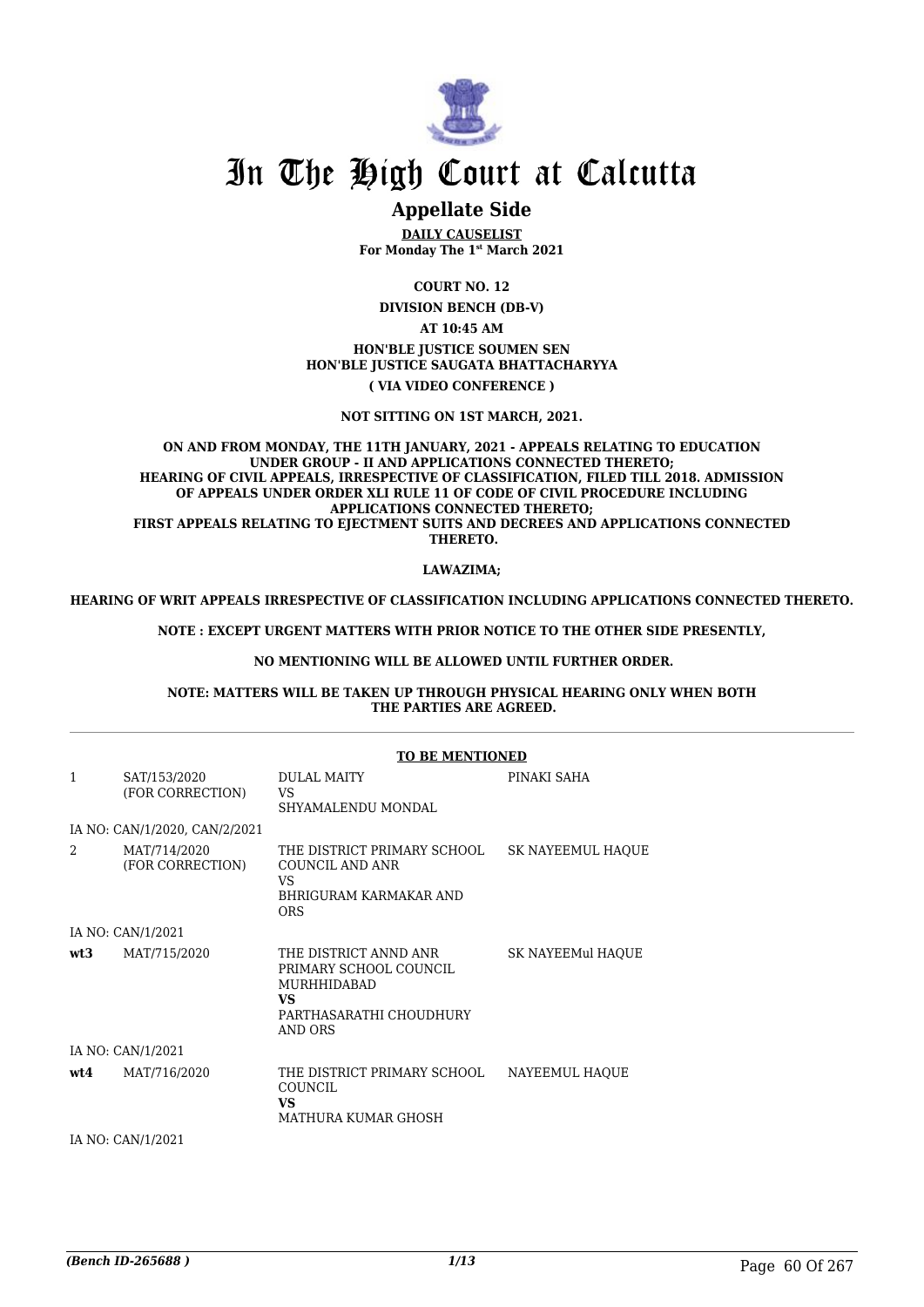| 5  | FMAT/33/2021                            | PRIYARANJAN MAJEE                                                                                  | RAJESH JANA                     |
|----|-----------------------------------------|----------------------------------------------------------------------------------------------------|---------------------------------|
|    | (FOR CORRECTION)                        | VS<br>SRIKRISHNA KUMAR MAJI AND<br><b>ORS</b>                                                      |                                 |
|    | IA NO: CAN/1/2021                       |                                                                                                    |                                 |
| 6  | FAT/37/2021<br>(FOR CORRECTION)         | L M TECHNO BUILD PRIVATE<br>LIMITED<br>VS<br>PRANATI GHOSH                                         | <b>MOUSUMI BHOWAL</b>           |
|    | IA NO: CAN/1/2020, CAN/2/2021           |                                                                                                    |                                 |
| 7  | FMA/189/2021<br>(FOR CORRECTION)        | SIKHA MAJI<br>VS<br>STATE OF WEST BENGAL & ORS                                                     | ANINDA BHATTACHARYYA            |
|    | IA NO: CAN/1/2021                       |                                                                                                    |                                 |
|    |                                         | <b>APPLICATION</b>                                                                                 |                                 |
| 8  | MAT/1858/2019                           | THE DIR. OF PENSION PF & GR.<br>INS. & ANR.<br>VS                                                  | ARINDAM<br><b>CHATTOPADHYAY</b> |
|    |                                         | SUBHADRA PRADHAN & ORS.                                                                            |                                 |
|    | IA NO: CAN/1/2020(Old No:CAN/1077/2020) |                                                                                                    |                                 |
| 9  | MAT/1859/2019                           | THE DIR. OF PEN. PF & GR. INS.<br>& ANR.<br>VS                                                     | ARINDAM<br>CHATTOPADHYAY        |
|    |                                         | LAKSHMI RANI SAMANTA & ORS.                                                                        |                                 |
|    | IA NO: CAN/1/2020(Old No:CAN/1078/2020) |                                                                                                    |                                 |
| 10 | MAT/1604/2019                           | SUDHIR CHANDRA DAS<br>VS<br>STATE OF WEST BENGAL & ORS                                             | DYUTIMAN BANERJEE               |
|    | IA NO: CAN/1/2020(Old No:CAN/2326/2020) |                                                                                                    |                                 |
| 11 | MAT/1582/2019                           | DR. ANIL KUMAR PUSHKAR<br>VS<br>STATE OF WEST BENGAL & ORS                                         | AMARENDRA<br><b>CHAKRABORTY</b> |
|    |                                         | IA NO: CAN/1/2020(Old No:CAN/1381/2020), CAN/2/2020(Old No:CAN/1382/2020)                          |                                 |
| 12 | MAT/1860/2019                           | THE DIR. OF PEN. PF & GR. INS.<br>& ANR.<br>VS<br>GITA RANI MAITY & ORS.                           | ARINDAM<br><b>CHATTOPADHYAY</b> |
|    | IA NO: CAN/1/2020(Old No:CAN/1079/2020) |                                                                                                    |                                 |
|    | 13 MAT/1530/2019                        | THE DIRECTOR OF PENSION & ARINDAM<br>ANR<br>VS.                                                    | CHATTOPADHYAY                   |
|    |                                         | LAKSHMI RANI SAMANTA & ORS                                                                         |                                 |
|    |                                         | IA NO: CAN/1/2019(Old No:CAN/12406/2019), CAN/2/2019(Old No:CAN/12407/2019)                        |                                 |
| 14 | MAT/1529/2019                           | THE DIRECTOR OF PENSION &<br>ANR<br><b>VS</b>                                                      | ARINDAM<br>CHATTOPADHYAY        |
|    |                                         | AMALABALA DAS & ORS<br>IA NO: CAN/2/2019(Old No:CAN/12414/2019), CAN/3/2019(Old No:CAN/12415/2019) |                                 |
| 15 | MAT/1861/2019                           | THE DIR. OF PENSION, PF & GR.                                                                      | ARINDAM                         |
|    |                                         | INS. & ANR.<br>VS                                                                                  | CHATTOPADHYAY                   |
|    |                                         | AMALABALA DAS & ORS.                                                                               |                                 |
|    | IA NO: CAN/1/2020(Old No:CAN/1081/2020) |                                                                                                    |                                 |
| 16 | MAT/1528/2019                           | THE DIRECTOR OF PENSION &<br>ANR<br>VS                                                             | ARINDAM<br>CHATTOPADHYAY        |
|    |                                         | ANJANA MAITY & ORS                                                                                 |                                 |
|    |                                         | IA NO: CAN/1/2019(Old No:CAN/12410/2019), CAN/2/2019(Old No:CAN/12411/2019)                        |                                 |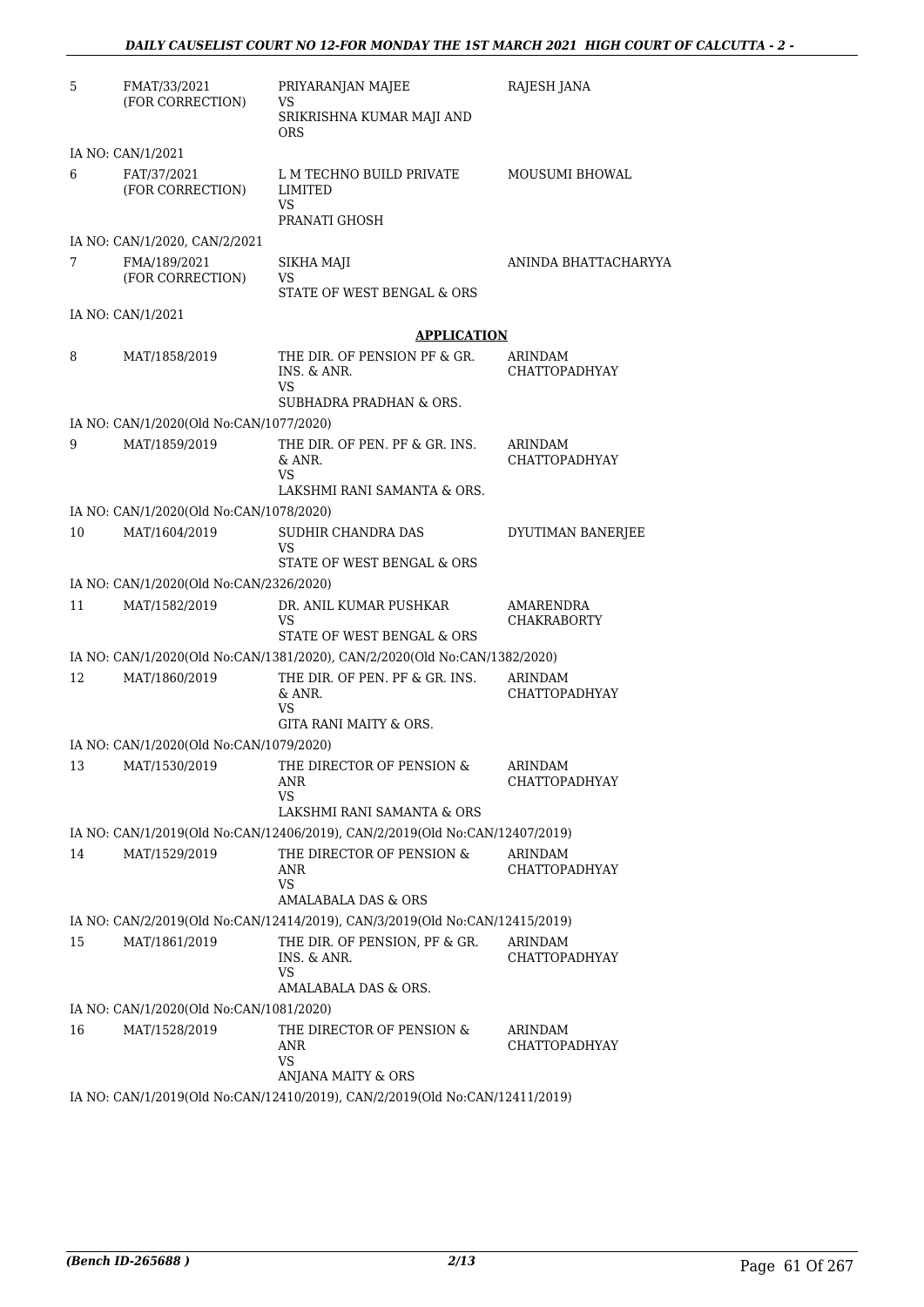| 17         | MAT/1527/2019                            | THE DIRECTOR OF PENSION &<br>ANR<br>VS                                      | ARINDAM CHAKRABORTY                                                                                          |
|------------|------------------------------------------|-----------------------------------------------------------------------------|--------------------------------------------------------------------------------------------------------------|
|            |                                          | <b>GITA RANI MAITY &amp; ORS</b>                                            |                                                                                                              |
|            |                                          | IA NO: CAN/1/2019(Old No:CAN/12408/2019), CAN/2/2019(Old No:CAN/12409/2019) |                                                                                                              |
| 18         | MAT/1862/2019                            | THE DIR. OF PEN. P.F & GR. INS.<br>& ANR.<br>VS                             | ARINDAM<br><b>CHATTOPADHYAY</b>                                                                              |
|            |                                          | AJANTA MAITY & ORS.                                                         |                                                                                                              |
|            | IA NO: CAN/1/2020(Old No:CAN/1082/2020)  |                                                                             |                                                                                                              |
| 19         | MAT/1526/2019                            | THE DIRECTOR OF PENSION &<br>ANR<br><b>VS</b>                               | ARINDAM<br><b>CHATTOPADHYAY</b>                                                                              |
|            |                                          | <b>SUBHADRA PRADHAN &amp; ORS</b>                                           |                                                                                                              |
|            |                                          | IA NO: CAN/1/2019(Old No:CAN/12401/2019), CAN/2/2019(Old No:CAN/12403/2019) |                                                                                                              |
| 20         | MAT/1518/2019<br>(CAN 10436/2019)        | THE STATE OF WB & ORS<br>VS<br><b>SABITA ROY</b>                            | KAKALLI SAMAJPATY                                                                                            |
|            | IA NO: CAN/2/2019(Old No:CAN/10437/2019) |                                                                             |                                                                                                              |
| 21         | MAT/1932/2019                            | ASIT RANJAN GAYEN & ORS<br>VS                                               | KAML KRISHNA<br>CHAKRABORTI                                                                                  |
|            |                                          | STATE OF WEST BENGAL& ORS                                                   |                                                                                                              |
|            | IA NO: CAN/1/2020(Old No:CAN/773/2020)   |                                                                             |                                                                                                              |
| 22         | MAT/1153/2019                            | THE STATE OF W B & ANR<br>VS<br>RITUPARNA GARAI & ORS                       | <b>SUCHARITA PAUL</b>                                                                                        |
|            |                                          | IA NO: CAN/1/2019(Old No:CAN/8902/2019), CAN/2/2019(Old No:CAN/8903/2019)   |                                                                                                              |
| 23         | MAT/955/2019                             | THE UNIV. OF KALYANI & ORS.<br><b>VS</b>                                    | DIPIKA BANU                                                                                                  |
|            |                                          | DR. SUSHANTA BISWAS & ORS.                                                  |                                                                                                              |
|            |                                          | IA NO: CAN/1/2019(Old No:CAN/6484/2019), CAN/3/2019(Old No:CAN/10497/2019)  |                                                                                                              |
| 24         | MAT/1987/2019                            | <b>BIKASH KLUMAR BAG</b><br>VS<br>STATE OF WEST BENGAL& ORS                 | K.M. HOSSAIN                                                                                                 |
|            | IA NO: CAN/1/2020(Old No:CAN/991/2020)   |                                                                             |                                                                                                              |
| 25         | FMA/812/2019                             | <b>BADRUL HASAN &amp; ORS</b>                                               | PROSENJIT MUKHERJEE                                                                                          |
|            |                                          | VS<br>STATE OF WEST BENGAL & ORS                                            |                                                                                                              |
|            | IA NO: CAN/2/2020                        |                                                                             |                                                                                                              |
| 26         | FMA/809/2019                             | <b>SHANTANU DAS &amp; ORS</b><br>VS<br>STATE OF WEST BENGAL & ORS           | SUDIPTA DASGUPTA                                                                                             |
|            | IA NO: CAN/1/2019(Old No:CAN/8491/2019)  |                                                                             |                                                                                                              |
| 27         | MAT/1996/2019                            | SANJOY KUMAR MALIK                                                          | SANTANU MAJI                                                                                                 |
|            |                                          | VS<br>STATE OF WEST BENGAL & ORS                                            |                                                                                                              |
|            | IA NO: CAN/1/2020(Old No:CAN/578/2020)   |                                                                             |                                                                                                              |
| 28         | MAT/808/2019                             | THE WEST BENGAL BOARD OF<br>PRIMARY EDUCATION & ANR<br>VS                   | RATUL BISWAS                                                                                                 |
|            |                                          | <b>BINOY KOLE &amp; ORS</b>                                                 |                                                                                                              |
| CAN/4/2021 |                                          |                                                                             | IA NO: CAN/1/2019(Old No:CAN/11772/2019), CAN/2/2020(Old No:CAN/960/2020), CAN/3/2020(Old No:CAN/2013/2020), |
| 29         | FMA/807/2019                             | ASIT KUMAR MONDAL & ORS<br>VS                                               | SUDIPTA DASGUPTA                                                                                             |
|            |                                          | STATE OF WEST BENGAL & ORS                                                  |                                                                                                              |
|            | IA NO: CAN/1/2019(Old No:CAN/8490/2019)  |                                                                             |                                                                                                              |
| wt30       | WPA/24231/2018                           | ASIT KUMAR MONDAL & ORS<br>VS<br>STATE OF WEST BENGAL & ORS                 | CHANDRACHUR<br>CHATTERJEE                                                                                    |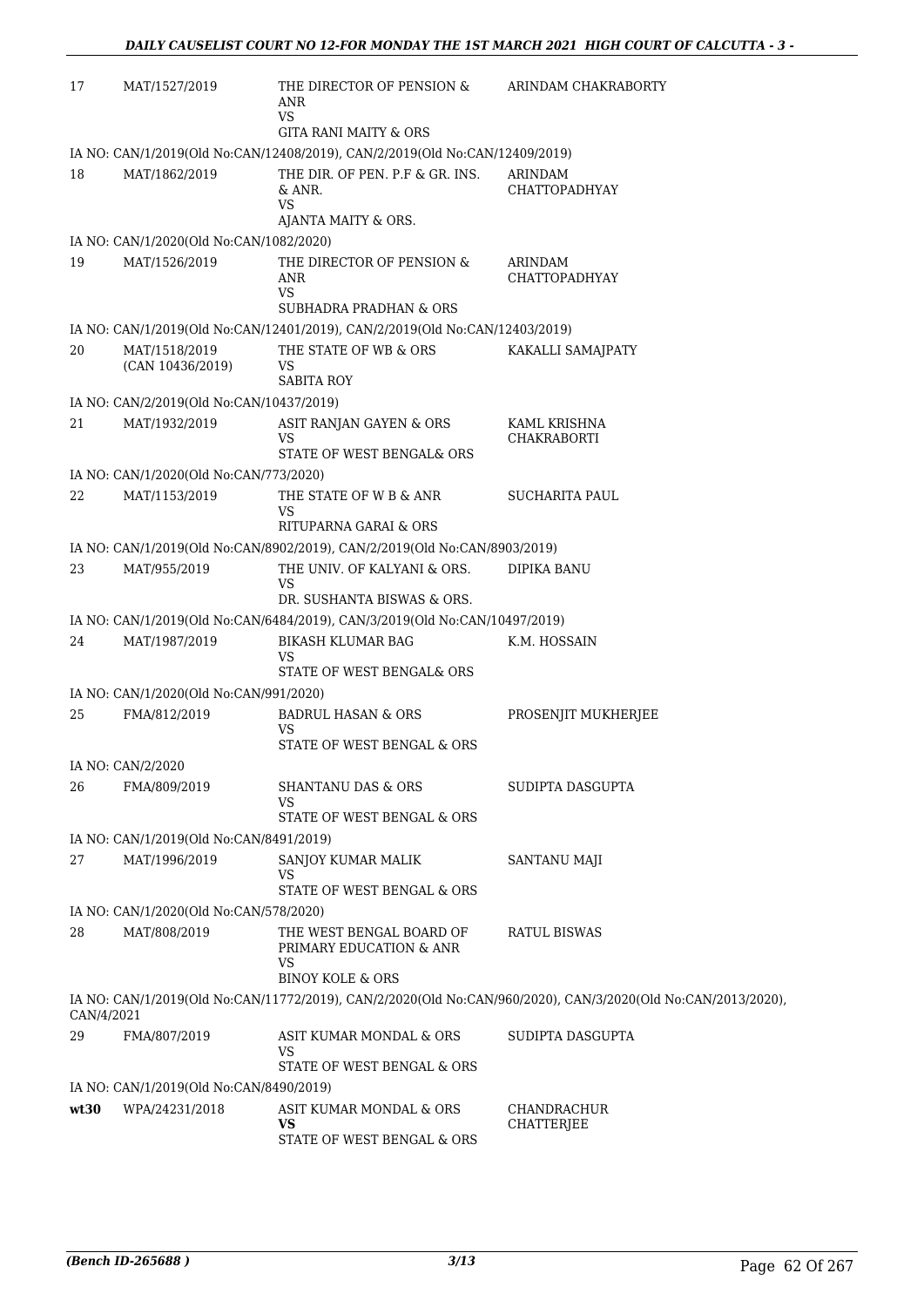| 31 | MAT/2000/2019                            | SUBRATA PRAMANIK<br>VS                                                                        | MANORANJAN JANA                                                                                             |
|----|------------------------------------------|-----------------------------------------------------------------------------------------------|-------------------------------------------------------------------------------------------------------------|
|    |                                          | STATE OF WEST BENGAL & ORS                                                                    |                                                                                                             |
|    | IA NO: CAN/1/2020(Old No:CAN/204/2020)   |                                                                                               |                                                                                                             |
| 32 | MAT/148/2019                             | KAMAL KUMAR BHOUMIK<br>VS                                                                     | ASOK KR GANGULY                                                                                             |
|    |                                          | STATE OF WEST BENGAL & ORS                                                                    |                                                                                                             |
|    | IA NO: CAN/1/2019(Old No:CAN/2839/2019)  |                                                                                               |                                                                                                             |
| 33 | MAT/147/2019                             | KAMAL KUMAR BHOUMIK<br>VS<br>STATE OF WEST BENGAL & ORS                                       | ASOK KR GANGULY                                                                                             |
|    |                                          | IA NO: CAN/1/2019(Old No:CAN/2837/2019), CAN/3/2020                                           |                                                                                                             |
| 34 | AST/63/2019                              | <b>SUNIL PAL &amp; ORS</b><br>VS                                                              | TANUJA BASAK                                                                                                |
|    |                                          | STATE OF WEST BENGAL & ORS                                                                    |                                                                                                             |
|    | IA NO: ASTA/1/2019(Old No:ASTA/23/2019)  |                                                                                               |                                                                                                             |
| 35 | FMA/1080/2019                            | ANJALI MEMORIAL COLLEGE OF<br>EDUCATION & TRAINING & ANR<br><b>VS</b><br>NATIONAL COUNCIL FOR | SANDIP KUMAR                                                                                                |
|    |                                          | <b>TEACHER EDUCATIN &amp; ORS</b>                                                             |                                                                                                             |
|    | IA NO: CAN/1/2019(Old No:CAN/8934/2019)  |                                                                                               |                                                                                                             |
| 36 | MAT/1250/2019                            | SOUMYA BHATTACHARYA<br>VS                                                                     | SUNIL KUMAR<br><b>CHAKRABORTY</b>                                                                           |
|    |                                          | STATE OF WEST BENGAL & ORS                                                                    |                                                                                                             |
|    |                                          | IA NO: CAN/1/2020(Old No:CAN/2026/2020), CAN/2/2020(Old No:CAN/2027/2020)                     |                                                                                                             |
| 37 | MAT/1459/2019                            | ABDUL HALIM<br>VS                                                                             | MD ASHRAFUL HUQ                                                                                             |
|    |                                          | STATE OF WEST BENGAL & ORS                                                                    |                                                                                                             |
|    |                                          | IA NO: CAN/1/2019(Old No:CAN/10512/2019), CAN/2/2020                                          |                                                                                                             |
| 38 | FMA/1661/2019                            | THE STATE OF WEST BENGAL<br>VS<br>PROFESSOR PARIMAL DEBNATH<br>$&$ ORS                        | JOYAK KUMAR GUPTA                                                                                           |
|    | IA NO: CAN/2/2018(Old No:CAN/1429/2018)  |                                                                                               |                                                                                                             |
| 39 | MAT/1669/2019                            | MANAGING COMM. OF<br>CHAMPAHATI KPC BALIKA<br>VIDYALAYA(HS) &ORS<br>VS<br><b>SMITA PAUL</b>   | SUCHISMITA<br><b>CHAKRABORTY</b>                                                                            |
|    | IA NO: CAN/1/2019(Old No:CAN/11283/2019) |                                                                                               |                                                                                                             |
|    |                                          | <b>ORDER XLI RULE II</b>                                                                      |                                                                                                             |
| 40 | FMAT/357/2020                            | <b>SHANKAR SHAW &amp; ORS</b>                                                                 | SARBAN BHATTACHARYA                                                                                         |
|    |                                          | VS<br><b>NAVIN SHAW &amp; ORS</b>                                                             |                                                                                                             |
|    |                                          |                                                                                               | IA NO: CAN/1/2020(Old No:CAN/5190/2020), CAN/2/2020(Old No:CAN/5191/2020), CAN/3/2020(Old No:CAN/5207/2020) |
| 41 | FMAT/1071/2019                           | MD. SALAHUDDIN<br><b>VS</b>                                                                   | SAMPA BHADRA                                                                                                |
|    |                                          | MD. USMAN & ORS                                                                               |                                                                                                             |
|    | IA NO: CAN/1/2020(Old No:CAN/1146/2020)  |                                                                                               |                                                                                                             |
| 42 | FMAT/77/2020                             | GUNDA BOUL DAS @ BASUDEB<br><b>BOUL DAS &amp; ANR</b><br><b>VS</b>                            | ARUNAVA GANGULY                                                                                             |
|    |                                          | AMIT CHANDRA PAL & ORS                                                                        |                                                                                                             |
|    | IA NO: CAN/1/2020(Old No:CAN/2673/2020)  |                                                                                               |                                                                                                             |
| 43 | FMAT/292/2020                            | <b>BINOY DAS</b>                                                                              | NONIGOPAL                                                                                                   |
|    |                                          | <b>VS</b><br>CHAYYA RANI SARKAR & ANR.                                                        | <b>CHAKRABORTI</b>                                                                                          |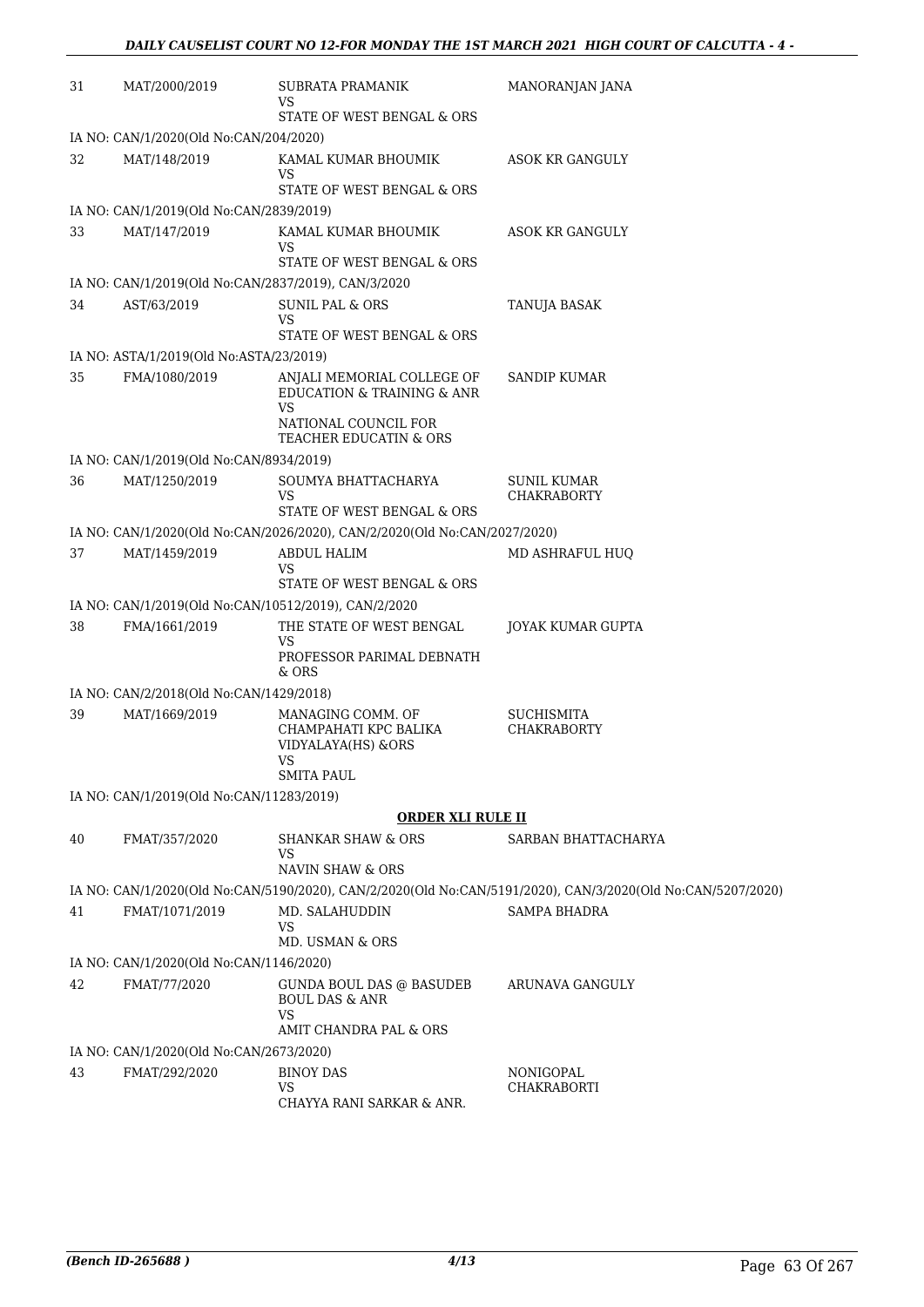| 44   | FMAT/284/2020                                            | SUMAN SARKAR<br>VS                                                                                                                   | SUDIPTA KR. BOSE                |
|------|----------------------------------------------------------|--------------------------------------------------------------------------------------------------------------------------------------|---------------------------------|
|      |                                                          | MANISHA DUTTA SARKAR                                                                                                                 |                                 |
| 45   | IA NO: CAN/1/2020(Old No:CAN/2616/2020)<br>FMAT/603/2017 | NIGAM BROTHERS<br>VS.<br>M/S. CHANDI CHARAN DAS &<br>COMPANY LTD. & ORS                                                              | S. DAS                          |
|      |                                                          | IA NO: CAN/1/2017(Old No:CAN/5728/2017), CAN/2/2018(Old No:CAN/3245/2018)                                                            |                                 |
| 46   | FMA/654/2019                                             | M/S ESTATE B. S. NAHAR<br>VS<br><b>GULMOHAR FLAT OWNERS</b><br>WELFARE ASSOCIATION BLOCK<br>NO.B.C.D & E                             | <b>AVIJIT DEY</b>               |
|      | IA NO: CAN/1/2019(Old No:CAN/5861/2019), CAN/2/2020      |                                                                                                                                      |                                 |
| wt47 | FMA/655/2019                                             | M/S ESTATE B.S. NAHAR<br>VS<br><b>RINA SARKAR &amp; ORS</b>                                                                          | <b>AVIJIT DEY</b>               |
|      | IA NO: CAN/1/2019(Old No:CAN/5859/2019), CAN/2/2020      |                                                                                                                                      |                                 |
| 48   | FMAT/512/2018                                            | MAHADEB SAMNANTA & ORS.<br>VS<br>DUKHIRAM SAMANTA<br>(DECEASED SUBTD. BY) KAMALA<br>SAMANTA & ORS.                                   | ARITRA SHANKAR RAY              |
| 49   | FMAT/168/2020                                            | ASHIM KUMAR RAKSHIT<br>VS                                                                                                            | <b>GANESH MANNA</b>             |
|      | IA NO: CAN/1/2020(Old No:CAN/2421/2020), CAN/2/2021      | RAJU KUMAR YADAV                                                                                                                     |                                 |
| 50   | FMAT/695/2018                                            | <b>GAUTAM CHATTERJEE</b><br>VS.<br>SHYAMA PADA BISWAS DEAD R/P                                                                       | ABHIJIT CHAKRABORTY             |
| 51   | SAT/91/2020                                              | BY SUBHENDU BISWAS & ORS<br>PRASANTA CHATTOPADHYAY<br>AND ORS<br>VS<br>SREE SREE RADHA GOBINDA JIU<br>DAKSHINESWAR KALIBARI AND      | RADHIKA SINGH                   |
| 52   | SAT/149/2020<br>(NTW)                                    | ORS<br>SANTIRAM BANDOPADHYAY<br>DECEASED, HIS LEGAL HEIRS<br>MANIKLAL BANERJEE AND ORS<br>VS<br>SAILESWAR BANDOPADHYAY @<br>BANERJEE | <b>MILAN MAITY</b>              |
|      | IA NO: CAN/1/2021                                        |                                                                                                                                      |                                 |
| 53   | SAT/157/2020<br>(NTW)                                    | NETAI CHANDRA SADHUKHAN<br>VS.<br>RANJIT CHARIT AND ORS                                                                              | <b>BHABANI PRASAD</b><br>MONDAL |
|      | IA NO: CAN/1/2021                                        |                                                                                                                                      |                                 |
| 54   | FMAT/253/2019                                            | MARIAMNESSA & ORS<br>VS<br>SK MOHAMMED MOTIULLAH &<br>ORS.                                                                           | SAYANI BHATTACHARYA             |
| 55   | FMAT/691/2019<br>(CAN 8287/2019)                         | TARUN MONDOL& ORS<br>VS<br>ASIT KUMAR MONDOL & ORS                                                                                   | <b>SANDIP KUNDU</b>             |
| 56   | FMAT/1165/2019                                           | PARAG ROY CHOWDHURY & ANR<br>VS<br>JAYASHREE ROY CHOWDHURY                                                                           | MARISHA MULLICK                 |
| 57   | SAT/71/2019                                              | PALASH MONDAL<br>VS<br>PRATAP DAS & ORS                                                                                              | SOUNAK BHATTACHARYA             |

IA NO: CAN/3/2020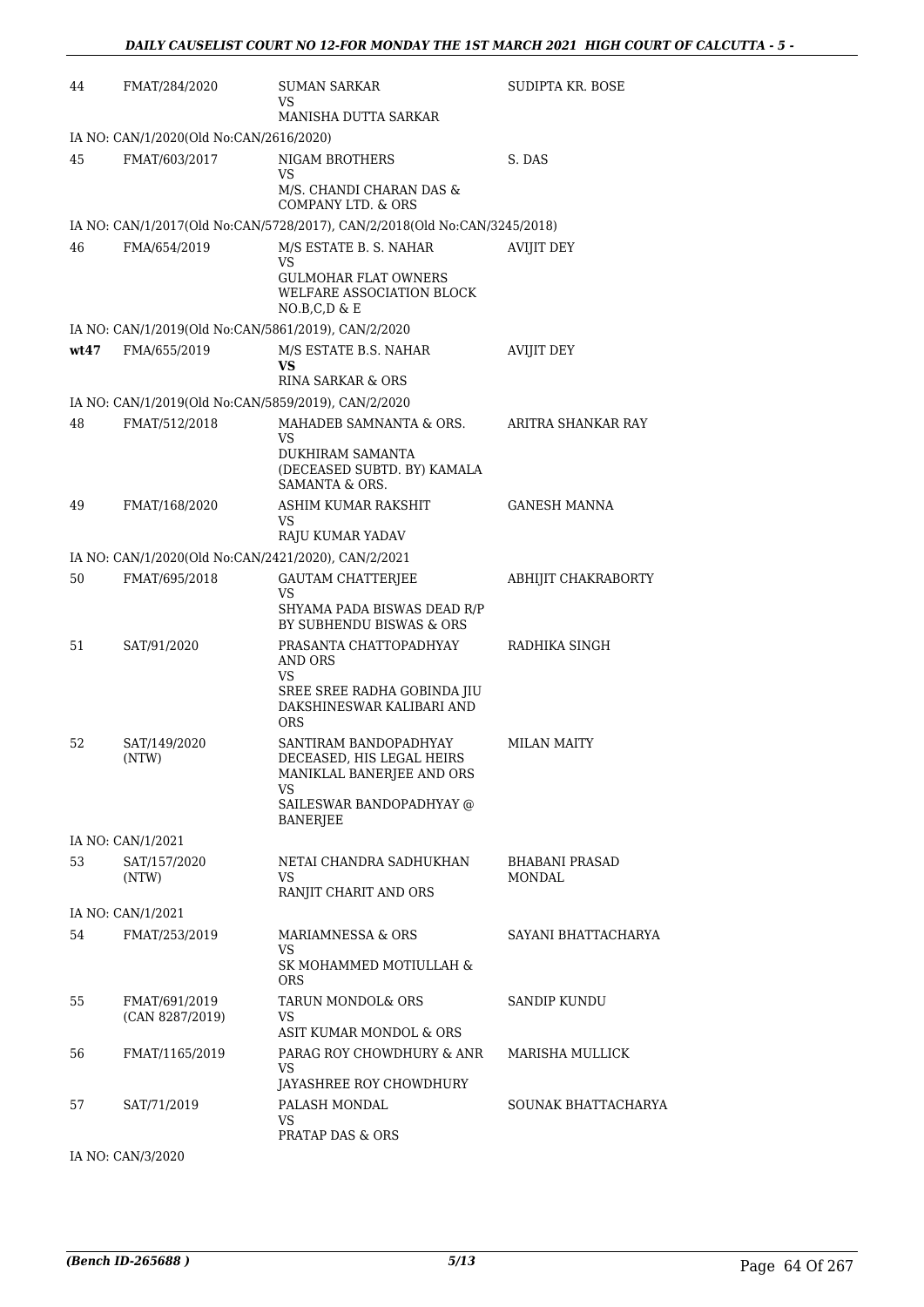| 58  | FMAT/697/2019                            | SANJOY MONDAL & ANR<br>VS                                                             | SAIRA BANU                           |
|-----|------------------------------------------|---------------------------------------------------------------------------------------|--------------------------------------|
| 59  | FMAT/705/2019                            | GANESH KAMILYA<br>SWARUP BISWAS                                                       | KAMAL KANTA KAR                      |
|     |                                          | VS.                                                                                   |                                      |
|     |                                          | KASHINATH PATRA & ORS                                                                 |                                      |
|     |                                          | IA NO: CAN/1/2019(Old No:CAN/7019/2019), CAN/2/2019(Old No:CAN/7499/2019), CAN/3/2021 |                                      |
| 60  | SAT/360/2019                             | MIHIR MANDAL & ANR<br>VS<br>KAMALAKANTA MONDAL                                        | RAKESH ROY                           |
| 61  | FMAT/755/2019                            | MD. FERAJUL ISLAM<br>VS<br><b>ELENUR BIBI</b>                                         | MANIKA SARKAR                        |
|     | IA NO: CAN/1/2019(Old No:CAN/12749/2019) |                                                                                       |                                      |
| 62  | SAT/354/2019                             | SUJOY SAMADDAR & ANR<br>VS<br><b>SMT RINA ROY</b>                                     | TAPAS SAHA                           |
| 63  | FMAT/1015/2019                           | SUDIP KUMAR MITRA @SUDIP<br>MITRA<br>VS                                               | ARIJEET DAS MALLICK                  |
|     |                                          | SUVAJIT DUTTA                                                                         |                                      |
|     | IA NO: CAN/1/2021                        |                                                                                       |                                      |
| 64  | SAT/353/2019                             | SURENDRA KUMAR SHARMA<br>VS<br>LALCHAND BIHANI                                        | <b>SUMAN SEAHNABIS (</b><br>MANDAL)  |
| 65  | FMAT/1230/2019                           | MUSUDUR RAHAMAN RAHAMAN<br><b>MOLLA</b>                                               | ASIT KR. BHATTACHARYA                |
|     |                                          | VS<br>CHOLMANDALAM INV. &<br>FINANCE CO. LTD.                                         |                                      |
|     | IA NO: CAN/1/2019(Old No:CAN/11658/2019) |                                                                                       |                                      |
| 66  | SAT/325/2019                             | <b>ILA PAUL</b><br>VS                                                                 | BIDHAYK LAHIRI                       |
|     |                                          | <b>TAPATI GHOSH</b>                                                                   |                                      |
|     | IA NO: CAN/1/2021, CAN/2/2021            |                                                                                       |                                      |
| 67  | SAT/352/2019                             | AMAL MONDAL<br>VS<br>PROTIMA MUKHERJEE                                                | KAJAL ROY                            |
| 68  | SAT/335/2019                             | SWAPAN BAG & ORS.                                                                     | HARE KRISHNA HALDER                  |
|     |                                          | STATE OF WEST BENGAL & ORS.                                                           |                                      |
|     | IA NO: CAN/1/2019(Old No:CAN/10844/2019) |                                                                                       |                                      |
| 69  | SAT/347/2019                             | AJIT PRADHAN & ANR                                                                    | RATUL GHOSH                          |
|     |                                          | VS.<br>THE GRAM SILPO "O" PRAGATI &<br><b>ROS</b>                                     |                                      |
| 70  | SAT/339/2019                             | ABHIJIT KAR<br>VS                                                                     | SANTU NANDY                          |
|     |                                          | TAPAN KUMAR SINGHA                                                                    |                                      |
| 71  | FMAT/167/2020                            | ARUP DOLUI<br>VS.<br>KANAI DOLUI & ORS                                                | PRATIP KUMAR<br><b>CHATTOPADHYAY</b> |
|     | IA NO: CAN/1/2020(Old No:CAN/1643/2020)  |                                                                                       |                                      |
| 72. | SAT/336/2019                             | SUNIL MONDAL                                                                          | <b>MANALI BISWAS</b>                 |
|     |                                          | VS<br><b>BABLU MONDAL</b>                                                             |                                      |
| 73  | FMAT/200/2020                            | SUSILA PIPARA<br>VS                                                                   | DULAL DEY                            |
|     | IA NO: CAN/1/2020(Old No:CAN/2418/2020)  | RAJ KUMAR PRAMANIK & ORS                                                              |                                      |
|     |                                          |                                                                                       |                                      |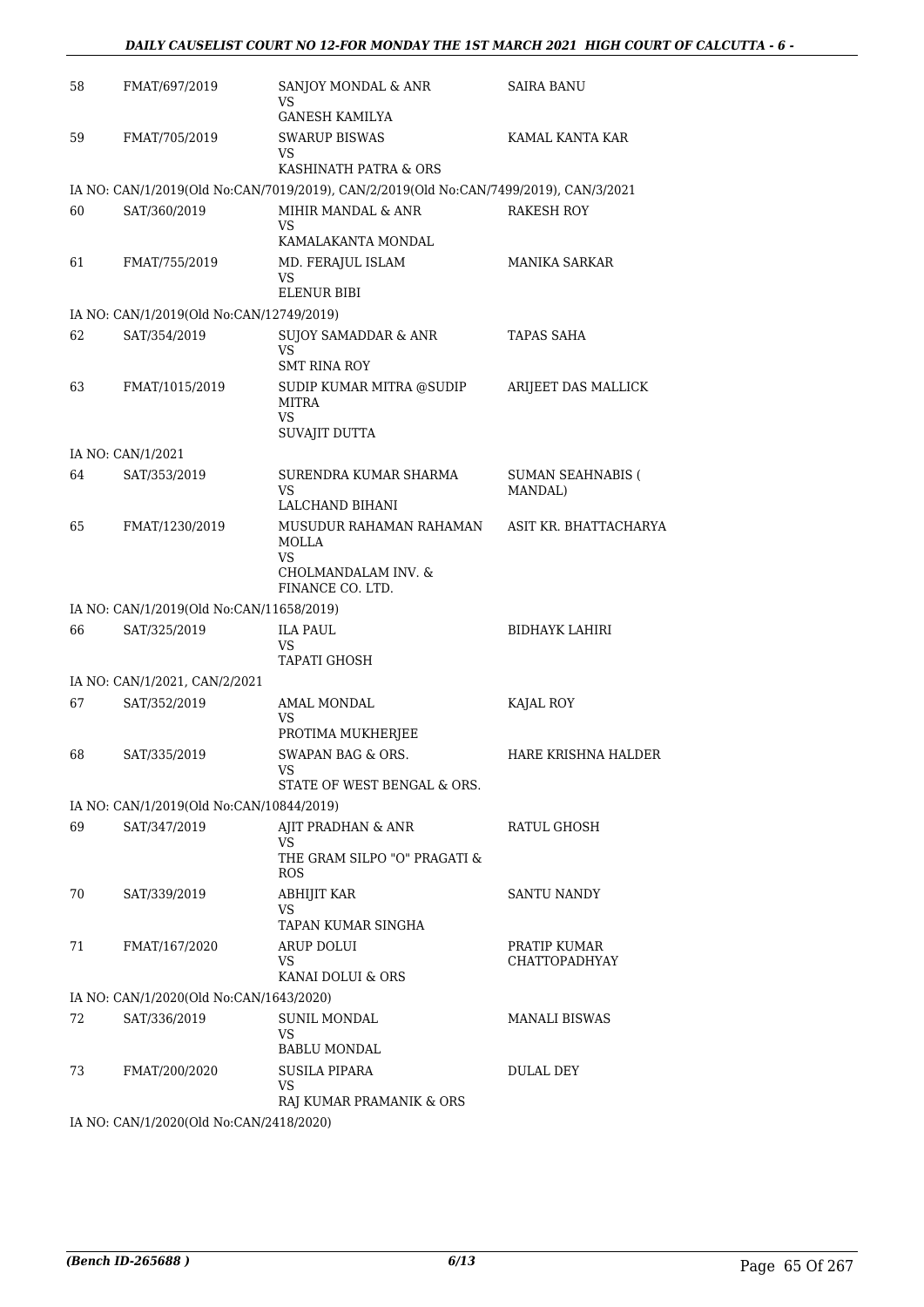| 74 | FMAT/546/2020                           | KALIMPONG CONFECTIONARIES<br>PRIVATE LIMITED<br>VS                                    | RITUPARNA CHATTERJEE      |
|----|-----------------------------------------|---------------------------------------------------------------------------------------|---------------------------|
|    |                                         | ADMINISTRATOR GENERAL AND<br>THE OFFICIAL TRUSTEE OF WEST<br><b>BENGAL AND OTHERS</b> |                           |
|    | IA NO: CAN/1/2021, CAN/2/2021           |                                                                                       |                           |
| 75 | FMAT/356/2020                           | SAJAL PAN & ORS<br>VS.<br>TARUN PAN & ORS                                             | <b>MANAS KR DAS</b>       |
|    |                                         | IA NO: CAN/1/2020(Old No:CAN/4639/2020), CAN/2/2020(Old No:CAN/4641/2020), CAN/3/2020 |                           |
| 76 | FMAT/66/2021                            | SUJAYA JAISWAL AND ANOTHER                                                            | CHAITALI                  |
|    |                                         | VS<br><b>BIJOY KUMAR SINGH AND</b><br><b>OTHERS</b>                                   | MUKHOPADHYAY              |
|    | IA NO: CAN/1/2021                       |                                                                                       |                           |
| 77 | FMAT/262/2020                           | MADHUSUDAN CHAKRABORTY &<br>ANR.<br>VS.<br>DEV SAHITYA KUTIR PVT. LTD.                | PURNENDU DAS              |
|    |                                         | IA NO: CAN/1/2020(Old No:CAN/2406/2020), CAN/2/2021                                   |                           |
| 78 | FMAT/291/2020                           | ANINDYA SUNDAR MAJI<br>VS<br>ASISH MONDAL & ORS                                       | NEPESH MAJHI              |
|    | IA NO: CAN/1/2020(Old No:CAN/2555/2020) |                                                                                       |                           |
| 79 | FMAT/341/2020                           | KYAL DEVELOPERS PRIVATE<br><b>LIMITED</b><br>VS<br>ARUN KUMAR DUTTA & ORS             | LABANYASREE SINHA         |
|    | IA NO: CAN/1/2021                       |                                                                                       |                           |
| 80 | FMAT/345/2020                           | TANOJIT KUMAR GAYNE<br>VS<br>PRASANTA KUMAR SADHU & ANR                               | PRADEEP PANDEY            |
|    | IA NO: CAN/1/2021                       |                                                                                       |                           |
| 81 | FMAT/402/2020                           | <b>SANJOY SINHA</b><br>VS<br>RAJENDRA KUMAR SURANA                                    | SUDHIR KUMAR<br>SADHUKHAN |
|    | IA NO: CAN/1/2020                       |                                                                                       |                           |
| 82 | FMAT/408/2020                           | JANMENJAY HAZRA<br>VS                                                                 | SUBHAS JANA               |
| 83 | FMAT/433/2020                           | SRIMATYA PRAMILA HAZRA<br>BASUDEV BHATTACHARYA                                        | ASIT KUMAR CHOWDHURY      |
|    |                                         | VS<br>AMAL KUMAR CHATTERJEE @<br>AML CHATTERJEE AND ORS                               |                           |
| 84 | FMAT/563/2020                           | LATIP ALI MOLLA<br>VS<br>HDB FIN SERVICES LTD                                         | ASIT KR BHATTACHARYA      |
|    | IA NO: CAN/1/2020                       |                                                                                       |                           |
| 85 | FMAT/582/2020                           | eureka forbes ltd<br>VS<br>Union of India                                             | purnendu das              |
|    | IA NO: CAN/1/2021                       |                                                                                       |                           |
| 86 | SAT/11/2020                             | SALIL CHATTERJEE<br>VS<br>SUBRATA CHOWDHURY & ORS                                     | SAPTARSHI KUMAR MAL       |
|    | IA NO: CAN/1/2020(Old No:CAN/516/2020)  |                                                                                       |                           |
| 87 | SAT/14/2020                             | SALIL CHATTERJE<br><b>VS</b><br>UPALI MAJUMDER & ORS                                  | SAPTARSHI KUMAR MAL       |
|    | IA NO: CAN/1/2020(Old No:CAN/515/2020)  |                                                                                       |                           |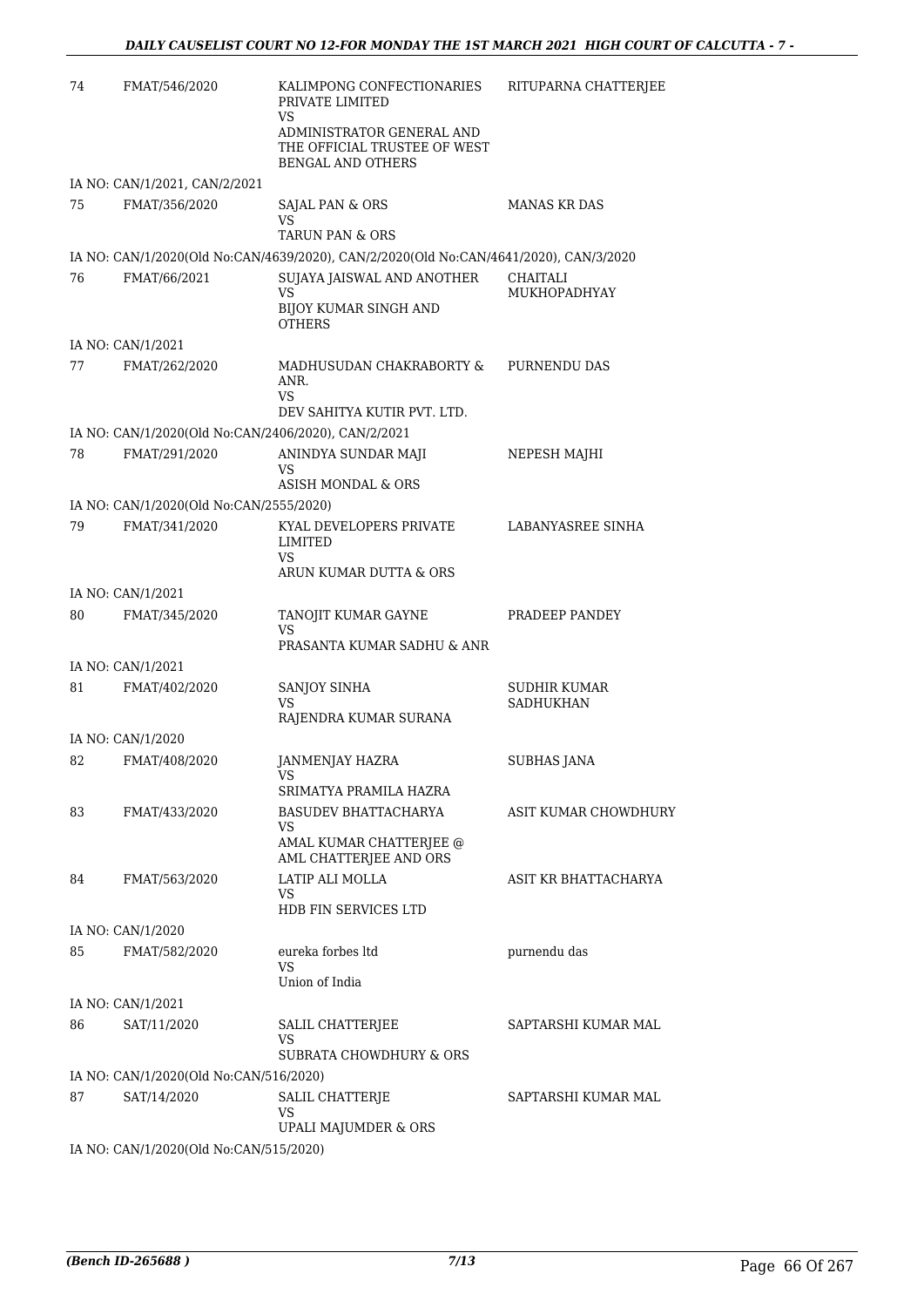### *DAILY CAUSELIST COURT NO 12-FOR MONDAY THE 1ST MARCH 2021 HIGH COURT OF CALCUTTA - 8 -*

| 88    | SAT/42/2020               | SANTI MANNA & ANR<br>VS<br>ANIL PAL & ANR                                                                        | SUPRIYO KUMAR RAY                                                                                          |
|-------|---------------------------|------------------------------------------------------------------------------------------------------------------|------------------------------------------------------------------------------------------------------------|
| 89    | SAT/48/2020               | TARA SINHA & ORS<br>VS                                                                                           | DEBNATH NAHATA                                                                                             |
|       |                           | AVA RANI PAUL                                                                                                    |                                                                                                            |
| 90    | SAT/111/2020              | STATE OF WEST BENGAL AND<br>ORS.<br><b>VS</b><br>ACHINTA ROY @ ACHINTA<br>KUMAR ROY GHATAK<br>CHOUDHURY          | PANNALAL<br>BANDYOPADHYAY                                                                                  |
|       | IA NO: CAN/1/2021         |                                                                                                                  |                                                                                                            |
| 91    | SAT/112/2020              | PANCHU SINGH<br><b>VS</b><br><b>SANDHYA PAL</b>                                                                  | <b>AMIT SINGH</b>                                                                                          |
|       | IA NO: CAN/1/2020         |                                                                                                                  |                                                                                                            |
| 92    | SAT/130/2020              | JUDHISTHIR GHOSH AND ANR<br><b>VS</b><br>SANKAR PRASAD GHOSH AND<br>ANR                                          | ABHISHEK BANERJEE                                                                                          |
|       | IA NO: CAN/1/2021         |                                                                                                                  |                                                                                                            |
| 93    | SAT/134/2020              | MONIRUDDIN<br>KHA@MANURUDDIN KHA<br><b>VS</b><br>PIYAR ALI KHA AND ORS                                           | SUKUMAR GHOSH                                                                                              |
|       | IA NO: CAN/1/2020         |                                                                                                                  |                                                                                                            |
| 94    | SMAT/3/2020               | <b>TARANI DAS</b><br><b>VS</b>                                                                                   | <b>AMEENA KABIR</b>                                                                                        |
| 95    | SAT/23/2020               | LAKSHMI PRASAD SAW & ANR<br>M/S BAIJNATH CHOUBEY &<br><b>COMPANY</b><br><b>VS</b><br>VINAY CHANDRA DEVIDAS & ORS | SOUMYA SUBHRA RAY                                                                                          |
|       |                           |                                                                                                                  | IA NO: CAN/1/2020(Old No:CAN/705/2020), CAN/2/2020(Old No:CAN/1368/2020), CAN/3/2020(Old No:CAN/2580/2020) |
| 96    | SAT/147/2020              | SK MONIUR HOSSAIN AND<br><b>OTHERS</b><br><b>VS</b><br>ALAUDDIN GAJI AND OTHERS                                  | KUMARESH DALAL                                                                                             |
|       | IA NO: CAN/1/2020         |                                                                                                                  |                                                                                                            |
| 97    | FMAT/466/2020             | PAWAN KUMAR MISHRA AND<br>ANR<br><b>VS</b><br>M/S. SHREE DURGA INDUSTRIES                                        | PRABHAT KUMAR PANDEY                                                                                       |
|       | IA NO: CAN/1/2021         |                                                                                                                  |                                                                                                            |
| 98    | FMAT/498/2020             | MOUSUMI KHAN ANDS ORS<br><b>VS</b>                                                                               | <b>SOUMIK GANGULI</b>                                                                                      |
|       |                           | AMARNATH KHAN AND ORS                                                                                            |                                                                                                            |
|       | IA NO: CAN/1/2021         |                                                                                                                  |                                                                                                            |
|       |                           | <b>APPEAL HEARING</b>                                                                                            |                                                                                                            |
| 99    | MAT/417/2018<br>(Pt. hd.) | THE STATE OF W B & ORS<br>VS<br>KALYAN KISHORE PRADHAN &<br><b>ORS</b>                                           | ITI DUTTA                                                                                                  |
| wt100 | MAT/419/2018              | THE STATE OF W B & ORS<br>VS<br>MANIKA DHARA PAL & ORS                                                           | <b>ITI DUTTA</b>                                                                                           |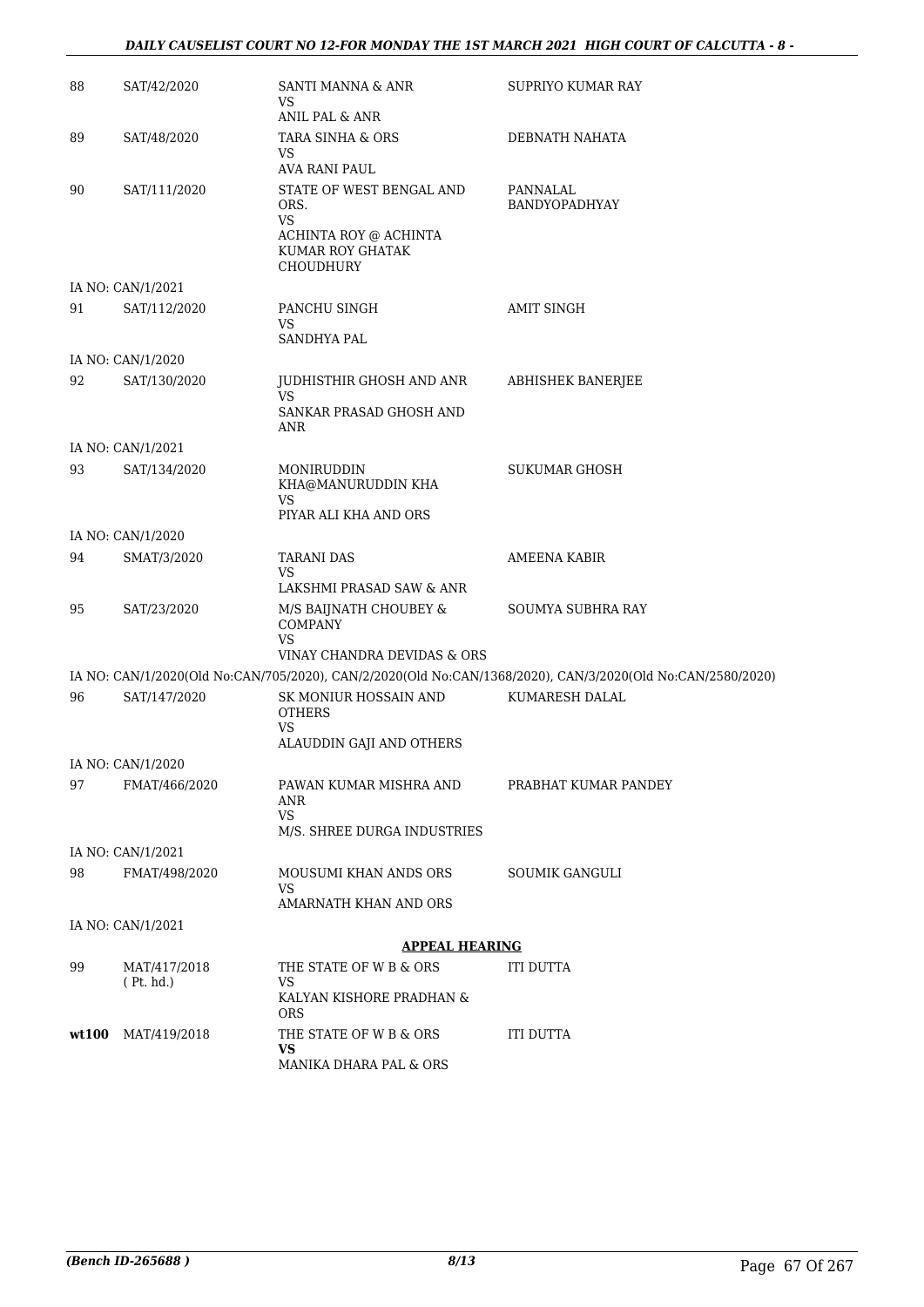| 101   | MAT/501/2020<br>(AT 2.00 P.M.) (Pt. Hd.)                 | W.B.STATE ELECTRICITY<br>TRANSMISSION COMPANY LTD &<br><b>ORS</b><br>VS                | SANDIP DASGUPTA             |
|-------|----------------------------------------------------------|----------------------------------------------------------------------------------------|-----------------------------|
|       |                                                          | W.B.S.E.BOARD ENGINEERS<br>ASSO. & ANR                                                 |                             |
|       | IA NO: CAN/2/2020(Old No:CAN/4837/2020)                  |                                                                                        |                             |
|       | wt102 MAT/502/2020                                       | WBSEDCL & ORS.<br>VS.                                                                  | SANDIP DASGUPTA             |
|       |                                                          | WBSEB ENGINEERS' ASS. & ORS.                                                           |                             |
|       | IA NO: CAN/2/2020(Old No:CAN/4842/2020)                  |                                                                                        |                             |
|       |                                                          | <b>FOR HEARING</b>                                                                     |                             |
| 103   | FMA/21/2013                                              | DR. SADANAND SAH<br>VS<br><b>BHAGAWAT PRASAD SHAW &amp; ORS</b>                        | SUKANTA DAS                 |
|       | IA NO: CAN/5/2017(Old No:CAN/4095/2017)                  |                                                                                        |                             |
| 104   | FA/82/2014                                               | MUKUL RANJAN GHOSH & ANR                                                               | <b>BASUDEB GHOSH</b>        |
|       |                                                          | VS<br>TAPAN KUMAR BASU & ORS                                                           |                             |
|       | IA NO: CAN/2/2016(Old No:CAN/3012/2016)                  |                                                                                        |                             |
|       | wt105 FA/83/2014                                         | MUKUL RANJAN GHOSH & ANR<br>VS.                                                        | <b>BASUDEB GHOSH</b>        |
|       |                                                          | TAPAN KUMAR BASU & ORS                                                                 |                             |
| 106   | IA NO: CAN/2/2016(Old No:CAN/3014/2016)<br>FMA/2023/2015 | FALGUNI BHATTACHARYA                                                                   | TANUJA BASAK                |
|       |                                                          | VS                                                                                     |                             |
|       |                                                          | THE PRINCIPAL, PURNIDEVI<br><b>CHOWDHURY GIRLS</b><br><b>COLLEGE, BOLPUR &amp; ORS</b> |                             |
| wt107 | MAT/1090/2015                                            | PRASENJIT SEN<br>VS<br>STATE OF WEST BENGAL & ORS                                      | AMITABHA GHOSH              |
|       | IA NO: CAN/1/2015(Old No:CAN/8800/2015)                  |                                                                                        |                             |
| 108   | MAT/1499/2016                                            | SUMANTA MAJUMDER                                                                       | <b>BHARAT CHANDRA SIMAI</b> |
|       |                                                          | VS<br>STATE OF WEST BENGAL & ORS                                                       |                             |
| 109   | FMA/22/2017                                              | DR. TAPAS RANJAN<br><b>BANDYOPADHYAY</b>                                               | B.N. RAY                    |
|       |                                                          | VS<br>NATIONAL INSTITUTE OF<br>TECHNOLOGY & ORS                                        |                             |
|       | IA NO: CAN/2/2021                                        |                                                                                        |                             |
| 110   | MAT/1720/2017                                            | THE STATE OF WEST BENGAL &<br>ANR<br>VS.                                               | P. DHOLE                    |
|       |                                                          | ALL BENGAL SPECIAL<br><b>EDUCATORS ASSOCIATION &amp;</b><br><b>ORS</b>                 |                             |
|       | IA NO: CAN/2/2018(Old No:CAN/4030/2018)                  |                                                                                        |                             |
|       | wt111 MAT/922/2017                                       | ALL BENGAL SPECIAL<br><b>EDUCATORS &amp; ORS</b><br><b>VS</b>                          | A. K. SAMANTA               |
|       |                                                          | STATE OF WEST BENGAL & ORS                                                             |                             |
| 112   | MAT/1803/2017                                            | THE STATE OF WEST BENGAL &<br>ORS<br>VS                                                | P. DUDHORIA                 |
|       |                                                          | LIPI BANERJEE & ORS                                                                    |                             |
|       | IA NO: CAN/1/2017(Old No:CAN/11190/2017)                 |                                                                                        |                             |
|       | wt113 MAT/1756/2017                                      | NEW ALIPORE COLLEGE & ORS<br>VS                                                        | TAPASI SINHA                |
|       |                                                          | LIPI BANERJEE & ORS                                                                    |                             |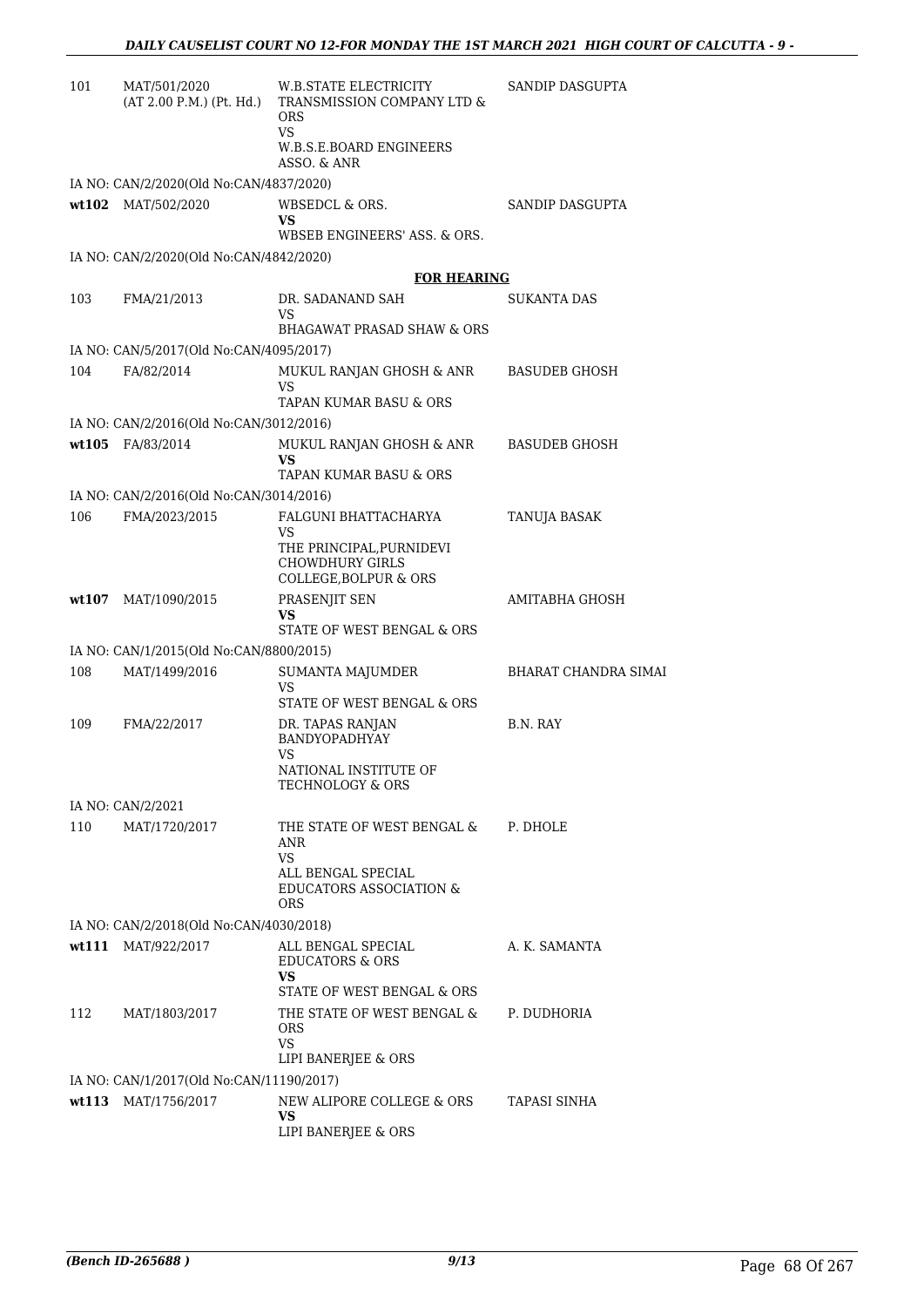| 114        | MAT/1998/2017                                       | THE CHAIRMAN, MALDA DIST.<br>PR. SCHOOL COUNCIL & ANR.<br><b>VS</b>              | SHAMIM UL BARI                                                                                                                                                                                                                    |
|------------|-----------------------------------------------------|----------------------------------------------------------------------------------|-----------------------------------------------------------------------------------------------------------------------------------------------------------------------------------------------------------------------------------|
|            |                                                     | MD. RAHAMATUL ALAM & ORS.                                                        |                                                                                                                                                                                                                                   |
| 115        | FMA/684/2018                                        | ASHA FATIMA@ASHA FATIMA<br><b>DAS</b><br><b>VS</b><br>STATE OF WEST BENGAL & ORS | ARUP KRISHNA DAS                                                                                                                                                                                                                  |
|            | IA NO: CAN/1/2017(Old No:CAN/4711/2017)             |                                                                                  |                                                                                                                                                                                                                                   |
| 116        | FMA/2142/2018                                       | DR AJOY MANDAL & ORS                                                             | SNIGDHA SAHA                                                                                                                                                                                                                      |
|            |                                                     | VS<br>STATE OF WEST BENGAL & ORS                                                 |                                                                                                                                                                                                                                   |
| 117        | FMA/2145/2018                                       | SIMA PRADHAN                                                                     | ANIL KR CHATTOPADHYAY                                                                                                                                                                                                             |
|            |                                                     | VS<br>STATE OF WEST BENGAL & ORS                                                 |                                                                                                                                                                                                                                   |
|            | IA NO: CAN/1/2018(Old No:CAN/3556/2018)             |                                                                                  |                                                                                                                                                                                                                                   |
| 118        | FA/41/2020                                          | LAL CHAND PRASAD<br>VS<br>CENTRAL BANK OF INDIA & ORS                            | TAPAS MAITY                                                                                                                                                                                                                       |
|            | IA NO: CAN/2/2020(Old No:CAN/561/2020), CAN/3/2020  |                                                                                  |                                                                                                                                                                                                                                   |
| 119        | MAT/296/2020                                        | STATE OF WEST BENGAL & ANR<br>VS                                                 | DIPANKAR DASGUPTA                                                                                                                                                                                                                 |
|            |                                                     | <b>GAUTAM PAL &amp; ORS</b>                                                      |                                                                                                                                                                                                                                   |
|            |                                                     | IA NO: CAN/1/2020(Old No:CAN/2802/2020), CAN/2/2020(Old No:CAN/2806/2020)        |                                                                                                                                                                                                                                   |
|            | wt120 MAT/2002/2019                                 | RCC INSTITUTE OF TECHNOLOGY BIPLAB RANJAN BOSE<br>& ORS<br><b>VS</b>             |                                                                                                                                                                                                                                   |
|            |                                                     | <b>GOUTAM PAL &amp; ORS</b>                                                      |                                                                                                                                                                                                                                   |
|            | IA NO: CAN/4/2020, CAN/5/2020, CAN/6/2021           |                                                                                  |                                                                                                                                                                                                                                   |
| 121        | MAT/462/2020                                        | UNITED STUDENTS AND<br>RESEARCH SCHOLARS ASSO. REP<br>BY SECY & AN<br>VS         | <b>CHANDRACHUR</b><br><b>CHATTERJE</b>                                                                                                                                                                                            |
|            |                                                     | STATE OF WEST BENGAL & ORS                                                       |                                                                                                                                                                                                                                   |
| CAN/8/2020 |                                                     |                                                                                  | IA NO: CAN/1/2020(Old No:CAN/3578/2020), CAN/2/2020(Old No:CAN/3580/2020), CAN/3/2020(Old No:CAN/3581/2020),<br>CAN/4/2020(Old No:CAN/3583/2020), CAN/5/2020(Old No:CAN/3584/2020), CAN/6/2020(Old No:CAN/4168/2020), CAN/7/2020, |
| 122        | MAT/611/2020<br>(2PB)                               | BARUIPUR COLLEGE,<br>PRESIDENT, GOVERNING BODY<br>VS                             | TANUJA BASAK                                                                                                                                                                                                                      |
|            |                                                     | ABHIKSHEK BHATTACHARYA                                                           |                                                                                                                                                                                                                                   |
|            | IA NO: CAN/1/2020                                   |                                                                                  |                                                                                                                                                                                                                                   |
|            |                                                     | <b>CIVIL APPLICATION</b>                                                         |                                                                                                                                                                                                                                   |
| 123        | FA/359/2009                                         | <b>BANK OF BARODA</b><br>VS                                                      | SUDIP KUMAR BANERJEE                                                                                                                                                                                                              |
|            |                                                     | DR. BIMAL KUMAR KHETAWAT &<br>ANR.                                               |                                                                                                                                                                                                                                   |
|            | IA NO: CAN/2/2012(Old No:CAN/2836/2012), CAN/3/2021 |                                                                                  |                                                                                                                                                                                                                                   |
| 124        | FAT/331/2020                                        | TAXATION SERVICE SYNDICATE<br>PVT LTD AND ORS<br>VS                              | ANIRUDDHA AGARWALLA                                                                                                                                                                                                               |
|            |                                                     | LAXMI HOUSING UDYOG PVT LTD                                                      |                                                                                                                                                                                                                                   |
|            | IA NO: CAN/1/2020                                   |                                                                                  |                                                                                                                                                                                                                                   |
|            | wt125 FAT/332/2020                                  | SHARAD SUBRAMANYAN AND<br><b>ORS</b><br>VS.                                      | ANIRUDDHA AGARWALLA                                                                                                                                                                                                               |
|            |                                                     | LAXMI HOUSING PVT LTD                                                            |                                                                                                                                                                                                                                   |
|            | IA NO: CAN/1/2020                                   |                                                                                  |                                                                                                                                                                                                                                   |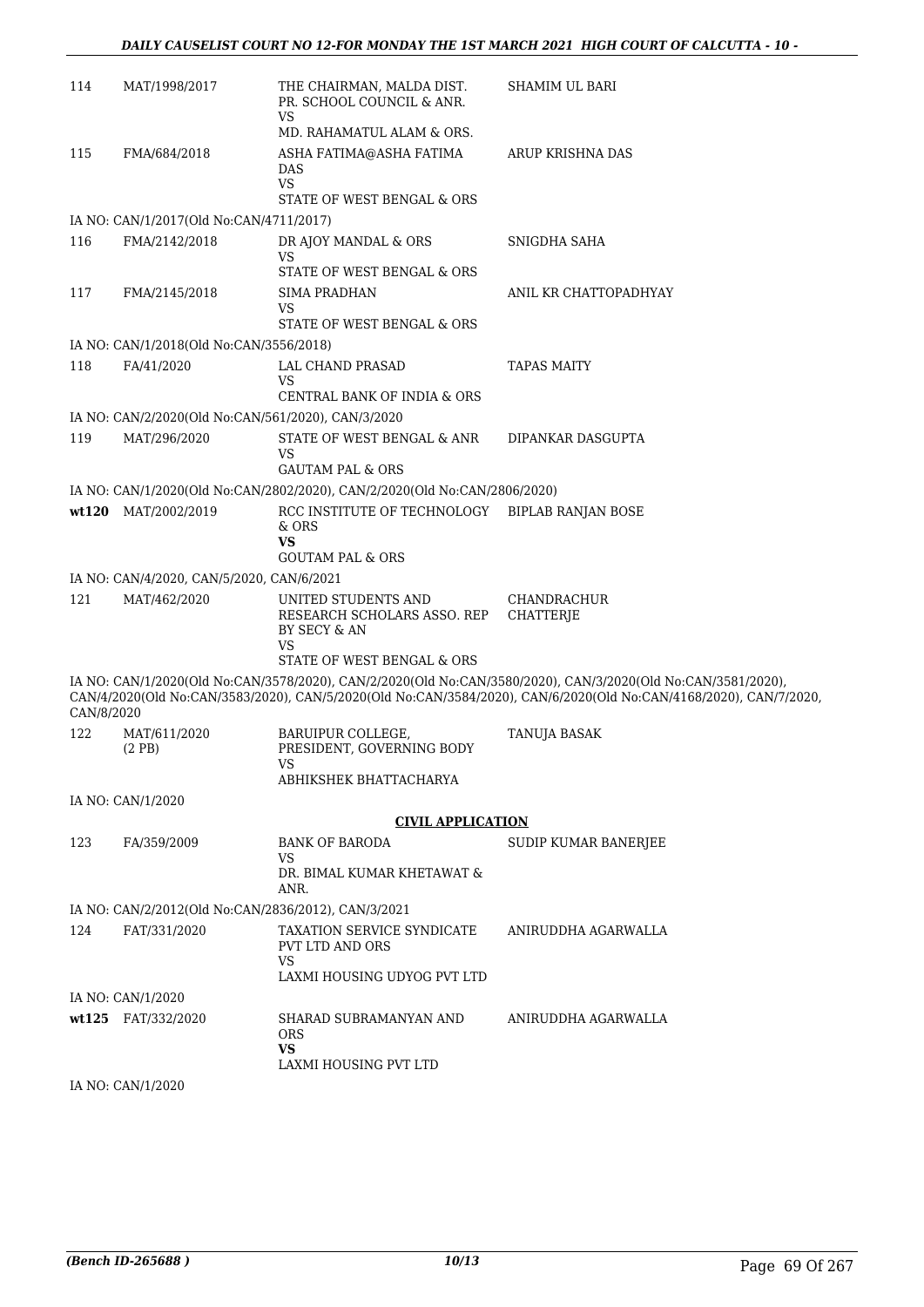| 126 | FAT/34/2021                              | <b>ISWARI PRASAD SHAW</b>                                                                          | <b>BHUSHAN JAIN</b>                                                                                                                                                                                                      |
|-----|------------------------------------------|----------------------------------------------------------------------------------------------------|--------------------------------------------------------------------------------------------------------------------------------------------------------------------------------------------------------------------------|
|     |                                          | VS<br>M/S. BIBHUTI BHUSHAN DUTT<br>ESTATES P. LTD.                                                 |                                                                                                                                                                                                                          |
|     |                                          | <b>APPLICATION (ASSIGNED)</b>                                                                      |                                                                                                                                                                                                                          |
| 127 | FAT/291/2019<br>[Pt. hd. ]               | <b>GOURI CHAKRABOPORTY @</b><br>MALAKAR<br>VS                                                      | JAYDIP BASU                                                                                                                                                                                                              |
|     | IA NO: CAN/1/2019(Old No:CAN/5991/2019)  | JYOTSNA MAZUMDAR                                                                                   |                                                                                                                                                                                                                          |
| 128 | FA/270/2004                              | <b>JAFFAR ALI &amp; ANR</b>                                                                        | <b>MATIBUR RAHAMAN</b>                                                                                                                                                                                                   |
|     |                                          | VS<br>SK. JALALUDDIN                                                                               |                                                                                                                                                                                                                          |
|     | IA NO: CAN/4/2014(Old No:CAN/11125/2014) |                                                                                                    |                                                                                                                                                                                                                          |
| 129 | FA/245/2008                              | MADHUSUDHAN GHOSH<br>VS<br>SUBIR KR. BANERJEE & ANR                                                | SASWATA GOPAL<br>MUKHERJI                                                                                                                                                                                                |
|     |                                          | IA NO: CAN/2/2010(Old No:CAN/3104/2010), CAN/3/2014(Old No:CAN/5336/2014)                          |                                                                                                                                                                                                                          |
|     | wt130 FA/246/2008                        | SUBIR KUMAR BANERJEE & ANR.<br>VS<br>MADHUSUDAN GHOSH                                              | SOURAV SEN                                                                                                                                                                                                               |
|     |                                          | IA NO: CAN/2/2010(Old No:CAN/8067/2010), CAN/3/2014(Old No:CAN/5335/2014)                          |                                                                                                                                                                                                                          |
| 131 | FA/139/2009                              | MEWALAL SONKAR (KHATICK)                                                                           | PRADIP KUMAR DAS                                                                                                                                                                                                         |
|     |                                          | VS                                                                                                 |                                                                                                                                                                                                                          |
|     |                                          | SURAJ PRASAD SONKAR & ORS.                                                                         |                                                                                                                                                                                                                          |
|     | wt132 FA/379/2009                        | MEWALAL SONKAR (KHATICK)                                                                           | IA NO: CAN/4/2016(Old No:CAN/11869/2016), CAN/5/2016(Old No:CAN/11871/2016), CAN/6/2019(Old No:CAN/12145/2019)<br>PRADIP KUMAR DAS                                                                                       |
|     |                                          | VS<br>SURAJ PRASAD SONKAR                                                                          |                                                                                                                                                                                                                          |
|     | CAN/9/2019(Old No:CAN/12142/2019)        |                                                                                                    | IA NO: CAN/1/2008(Old No:CAN/8025/2008), CAN/2/2008(Old No:CAN/9553/2008), CAN/3/2008(Old No:CAN/10867/2008),<br>CAN/4/2009(Old No:CAN/7213/2009), CAN/7/2016(Old No:CAN/11870/2016), CAN/8/2016(Old No:CAN/11872/2016), |
| 133 | FMAT/921/2013                            | STANDARD CHARTERED<br>GRINDLAYS BANK RETIRED EMP.<br>ASSO. & ORS<br>VS                             | <b>ARIJIT DEY</b>                                                                                                                                                                                                        |
|     |                                          | STANDARD CHARTERED BANK &<br><b>ORS</b>                                                            |                                                                                                                                                                                                                          |
|     | IA NO: CAN/2/2020                        |                                                                                                    |                                                                                                                                                                                                                          |
| 134 | FAT/223/2017                             | M/S. GOPAL YARN CONCERN<br>VS                                                                      | <b>GARGI GOSWAMI</b>                                                                                                                                                                                                     |
|     |                                          | M/S. ARIHANT SALES CORP.                                                                           |                                                                                                                                                                                                                          |
|     | IA NO: CAN/2/2017(Old No:CAN/4466/2017)  |                                                                                                    |                                                                                                                                                                                                                          |
| 135 | FAT/79/2018                              | SUNAYA YASHWANT BHANDARI<br>VS<br><b>JYOTI SINGH &amp; ORS</b>                                     | P. GHOSH                                                                                                                                                                                                                 |
|     | IA NO: CAN/1/2017(Old No:CAN/11756/2017) |                                                                                                    |                                                                                                                                                                                                                          |
| 136 | AST/37/2019                              | THE STATE OF W.B. & ORS<br>VS<br>FULKUMARI PASMAN & ORS                                            | ARKA KUMAR NAG                                                                                                                                                                                                           |
|     | IA NO: CAN/1/2019(Old No:CAN/9442/2019)  |                                                                                                    |                                                                                                                                                                                                                          |
|     | wt137 AST/38/2019                        | THE STATE OF W.B. & ORS<br>VS                                                                      | ARKA KUMAR ROY                                                                                                                                                                                                           |
|     |                                          | <b>SAJULA MOTEY &amp;ORS</b>                                                                       | IA NO: CAN/1/2019(Old No:CAN/9441/2019), CAN/2/2019(Old No:CAN/10591/2019), CAN/3/2019(Old No:CAN/10592/2019),                                                                                                           |
|     |                                          | CAN/4/2019(Old No:CAN/10593/2019), CAN/5/2019(Old No:CAN/10845/2019)<br>GOOD WORK HOLDINGS P. LTD. | SACHIN SHUKLA                                                                                                                                                                                                            |
| 138 | FAT/415/2019                             | & ORS.<br>VS<br>KUSUM AGARWAL & ANR.                                                               |                                                                                                                                                                                                                          |
|     | $IA$ $NQ$ $CAN11/2020$ $CAN12/2020$      |                                                                                                    |                                                                                                                                                                                                                          |

IA NO: CAN/1/2020, CAN/2/2020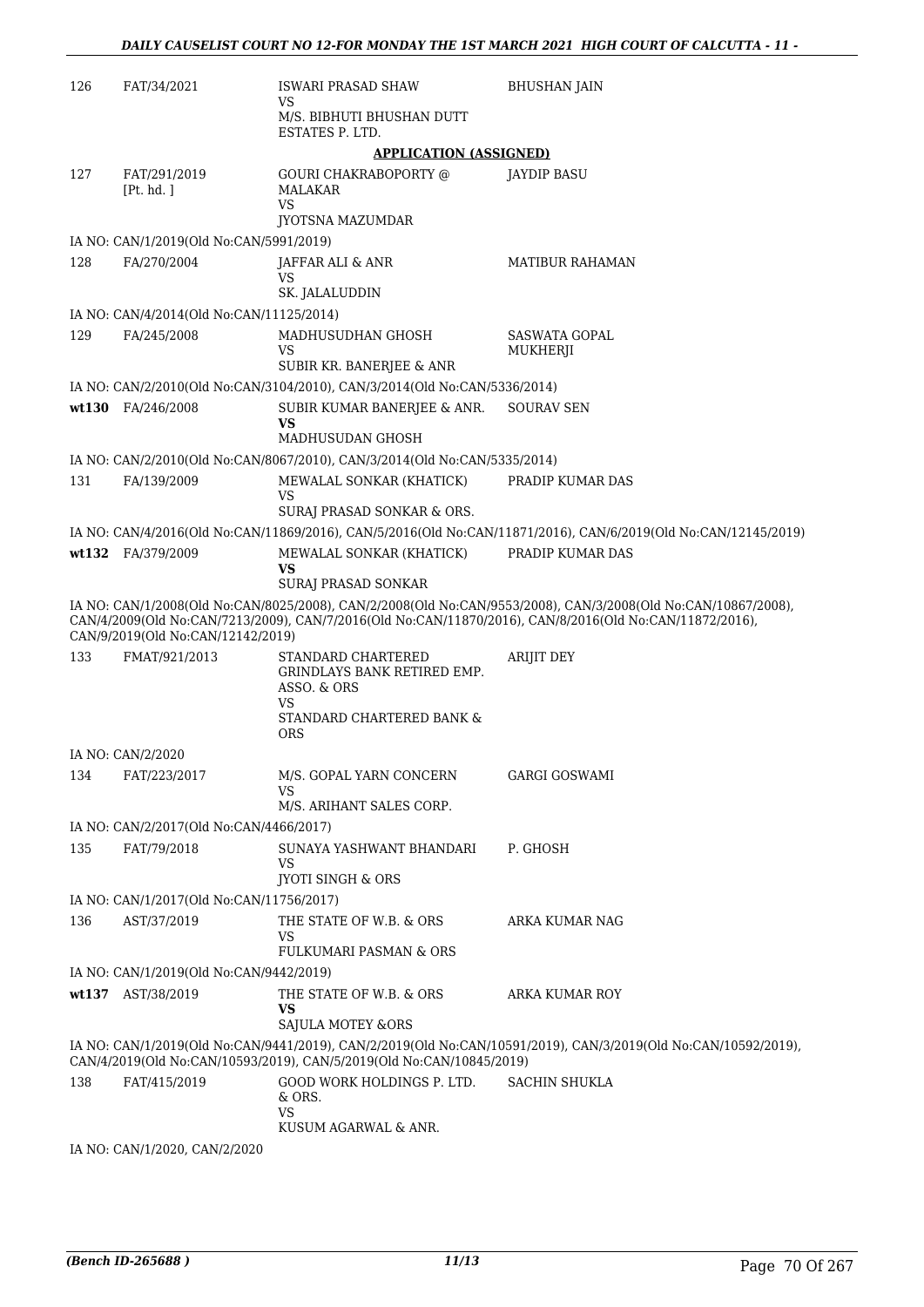| 139   | MAT/982/2019                             | UNION OF INDIA & ANR<br>VS                                                 | RAHUL SAKAR                                                                                                  |
|-------|------------------------------------------|----------------------------------------------------------------------------|--------------------------------------------------------------------------------------------------------------|
|       |                                          | M/S YOURS PROJECT PVT LTD &<br><b>ORS</b>                                  |                                                                                                              |
| wt140 | MAT/983/2019                             | UNION OF INDIA & ANR<br>VS                                                 | RAHUL SARKAR                                                                                                 |
|       |                                          | M/S. YOURS PROJECT PVT LTD &<br><b>ORS</b>                                 |                                                                                                              |
|       | IA NO: CAN/3/2020                        |                                                                            |                                                                                                              |
| 141   | FA/71/2020                               | MANAS DUTTA & ANR<br>VS<br>SMT. GITA DUTTA & ANR                           | PRAN GOPAL DAS                                                                                               |
|       |                                          | IA NO: CAN/2/2019(Old No:CAN/9678/2019), CAN/3/2019(Old No:CAN/9738/2019)  |                                                                                                              |
|       |                                          | <b>ASSIGNED HEARING</b>                                                    |                                                                                                              |
| 142   | FMA/755/2009                             | MANINDRA BHATTACHARJEE                                                     | NILENDRA NARAYAN ROY                                                                                         |
|       | (TOP)                                    | VS                                                                         |                                                                                                              |
|       |                                          | MITRA MUKHERJEE                                                            |                                                                                                              |
|       |                                          |                                                                            | IA NO: CAN/1/2008(Old No:CAN/1735/2008), CAN/2/2012(Old No:CAN/7699/2012), CAN/4/2018(Old No:CAN/5973/2018)  |
| 143   | FMA/1588/2016                            | LABANYA KOLAY & ORS                                                        | AMIYA NARAYAN                                                                                                |
|       |                                          | VS<br>RANI BIRLA GIRL'S COLLEGE &                                          | MUKHERJEE                                                                                                    |
|       |                                          | <b>ORS</b>                                                                 |                                                                                                              |
|       | CAN/6/2017(Old No:CAN/11942/2017)        |                                                                            | IA NO: CAN/3/2015(Old No:CAN/5848/2015), CAN/4/2015(Old No:CAN/5849/2015), CAN/5/2017(Old No:CAN/1232/2017), |
| 144   | FA/419/2008                              | DEBASISH MUKHERJEE<br>VS                                                   | <b>SUBHAS CHANDRA BASU</b>                                                                                   |
|       |                                          | MAKHAN CHANDRA BALO & ANR                                                  |                                                                                                              |
|       |                                          | IA NO: CAN/1/2008(Old No:CAN/5639/2008), CAN/10/2020, CAN/11/2020          |                                                                                                              |
| 145   | WP.ST/360/2011                           | ABHIJIT ROY                                                                | SATYABRATA                                                                                                   |
|       |                                          | VS                                                                         | <b>CHAKRABORTY</b>                                                                                           |
|       |                                          | STATE OF WEST BENGAL & ORS.                                                |                                                                                                              |
| 146   | FAT/16/2014                              | UNION OF INDIA REPTD BY<br>SECRETARY DEPARTMENT OF<br>POST & ORS           | SHYAMAL CHAKRABORTY                                                                                          |
|       |                                          | VS<br>THE KUSUM COMMERCIAL CO.<br><b>LTD</b>                               |                                                                                                              |
|       |                                          |                                                                            | IA NO: CAN/1/2014(Old No:CAN/425/2014), CAN/5/2015(Old No:CAN/10592/2015), CAN/6/2018(Old No:CAN/3844/2018)  |
| 147   | SAT/64/2014                              | <b>BADAL CHANDRA DAS</b><br><b>VS</b>                                      | <b>SUPRIYA DUBEY</b>                                                                                         |
|       |                                          | CHAND KUMAR DAS                                                            |                                                                                                              |
|       |                                          | IA NO: CAN/1/2020(Old No:CAN/2089/2020), CAN/2/2020(Old No:CAN/2099/2020)  |                                                                                                              |
| 148   | FA/82/2017                               | <b>ARATI DAS</b><br>VS                                                     | SUMIT RAY                                                                                                    |
|       |                                          | MAYARANI CHAKRABORTY & ANR                                                 |                                                                                                              |
|       |                                          | IA NO: CAN/2/2017(Old No:CAN/6602/2017), CAN/3/2018(Old No:CAN/10285/2018) |                                                                                                              |
| 149   | FAT/536/2017                             | M/S. GOPAL YARN CONCERN<br>VS                                              | <b>GARGI GOSWAMI</b>                                                                                         |
|       |                                          | M/S. ARIHANT SALES CORP.                                                   |                                                                                                              |
| 150   | FAT/636/2017                             | <b>ASHOK KUMAR SHAW &amp; ORS</b><br>VS<br>NIHAR LAW & ANR                 | AMARNATH AGARWAL                                                                                             |
|       |                                          |                                                                            |                                                                                                              |
| 151   | SAT/508/2018                             | MD MUSA<br>VS<br>MD BELAL & ORS                                            | SOUNAK BHATTACHARYA                                                                                          |
|       | IA NO: CAN/1/2019(Old No:CAN/10933/2019) |                                                                            |                                                                                                              |
| 152   | FMA/1685/2019                            | THE STATE OF WB & ORS.                                                     | DIANA GHOSH DASTIDAR                                                                                         |
|       |                                          | VS<br>REENA DASGUPTA & ORS.                                                |                                                                                                              |
|       |                                          |                                                                            |                                                                                                              |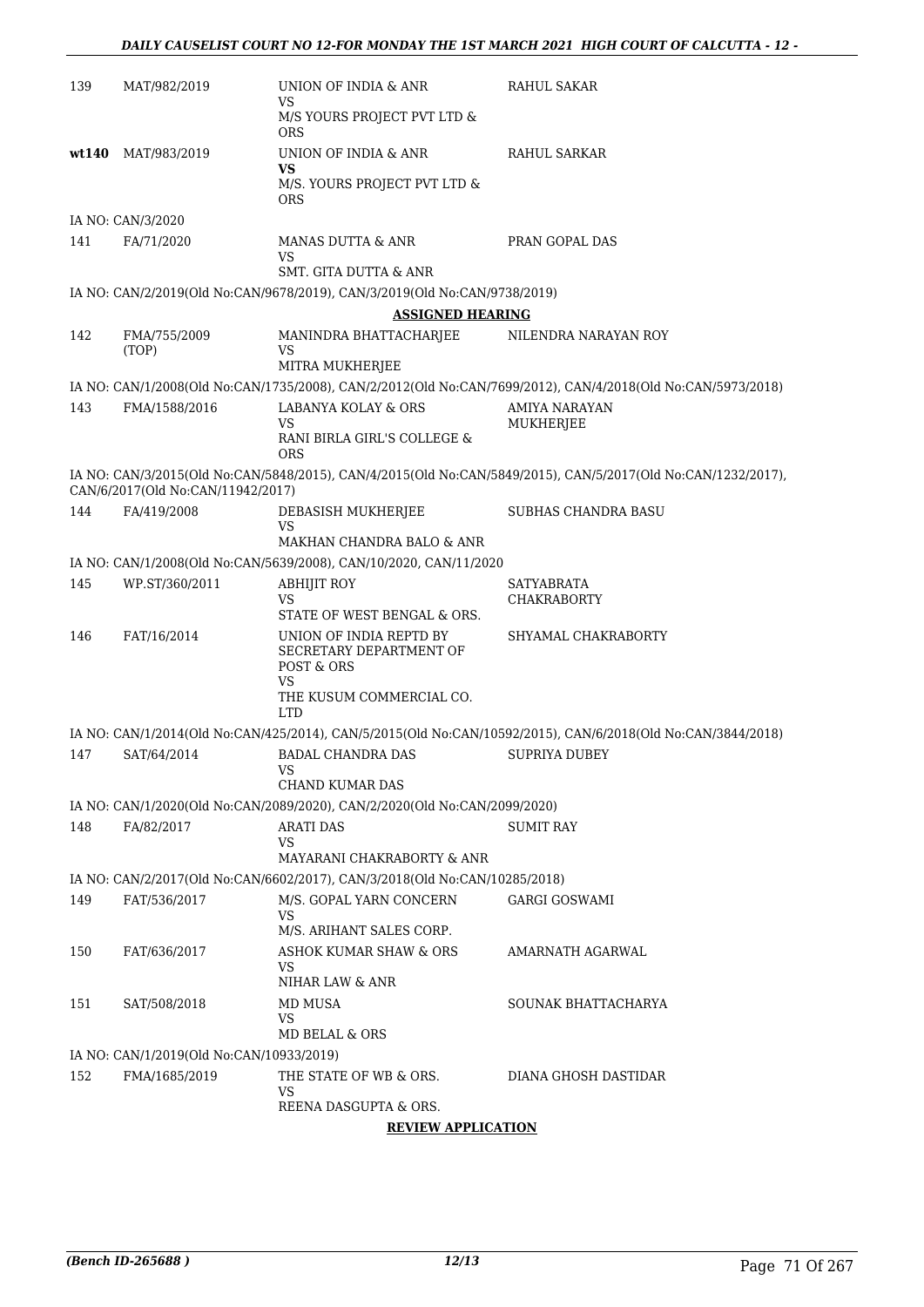|        |                               | <b>BUDDHADEB HALDER</b>                                                          | AMAL KUMAR SAHA |
|--------|-------------------------------|----------------------------------------------------------------------------------|-----------------|
| 153    | RVW/47/2020                   | VS                                                                               |                 |
|        |                               | CHANDRA NATH CHANDRA                                                             |                 |
|        |                               | IA NO: CAN/1/2020(Old No:CAN/2546/2020), CAN/2/2020(Old No:CAN/2547/2020)        |                 |
| 154    | RVW/95/2020                   | STATE OF WEST BENGAL AND<br>ORS.<br><b>VS</b><br>SYMAPADA GHORAI AND ANR         | ARKA NAG        |
|        |                               |                                                                                  |                 |
|        | IA NO: CAN/1/2020, CAN/2/2020 |                                                                                  |                 |
| wt155  | RVW/96/2020                   | STATE OF WEST BENGAL AND<br>ORS.<br>VS<br>SYAMAPADA GHORAI AND<br><b>ANOTHER</b> | ARKA KUMAR NAG  |
|        | IA NO: CAN/1/2020, CAN/2/2020 |                                                                                  |                 |
| wt156  | RVW/97/2020                   | STATE OF WEST BENGAL AND<br>ORS.<br>VS<br>SYAMAPADA GHARAI AND<br><b>OTHERS</b>  | ARKA KUMAR BAG  |
|        | IA NO: CAN/1/2020, CAN/2/2020 |                                                                                  |                 |
|        | wt157 WPCRC/47/2020           | PROF DR. SYAMAPADA GHORAI<br>VS<br>NARAYAN SWARUP NIGAM AND<br>ORS.              | ARKA KUMAR NAG  |
| wt.158 | WP.ST/109/2018                | PROF (DR) SYAMAPADA GHORAI<br><b>VS</b><br>STATE OF WEST BENGAL & ORS            | UTSAV DUTTA     |
| wt159  | WP.ST/55/2019                 | PROF (DR) SYAMAPADA GHORAI<br><b>VS</b><br>STATE OF WEST BENGAL & ORS            | DONA GHOSH      |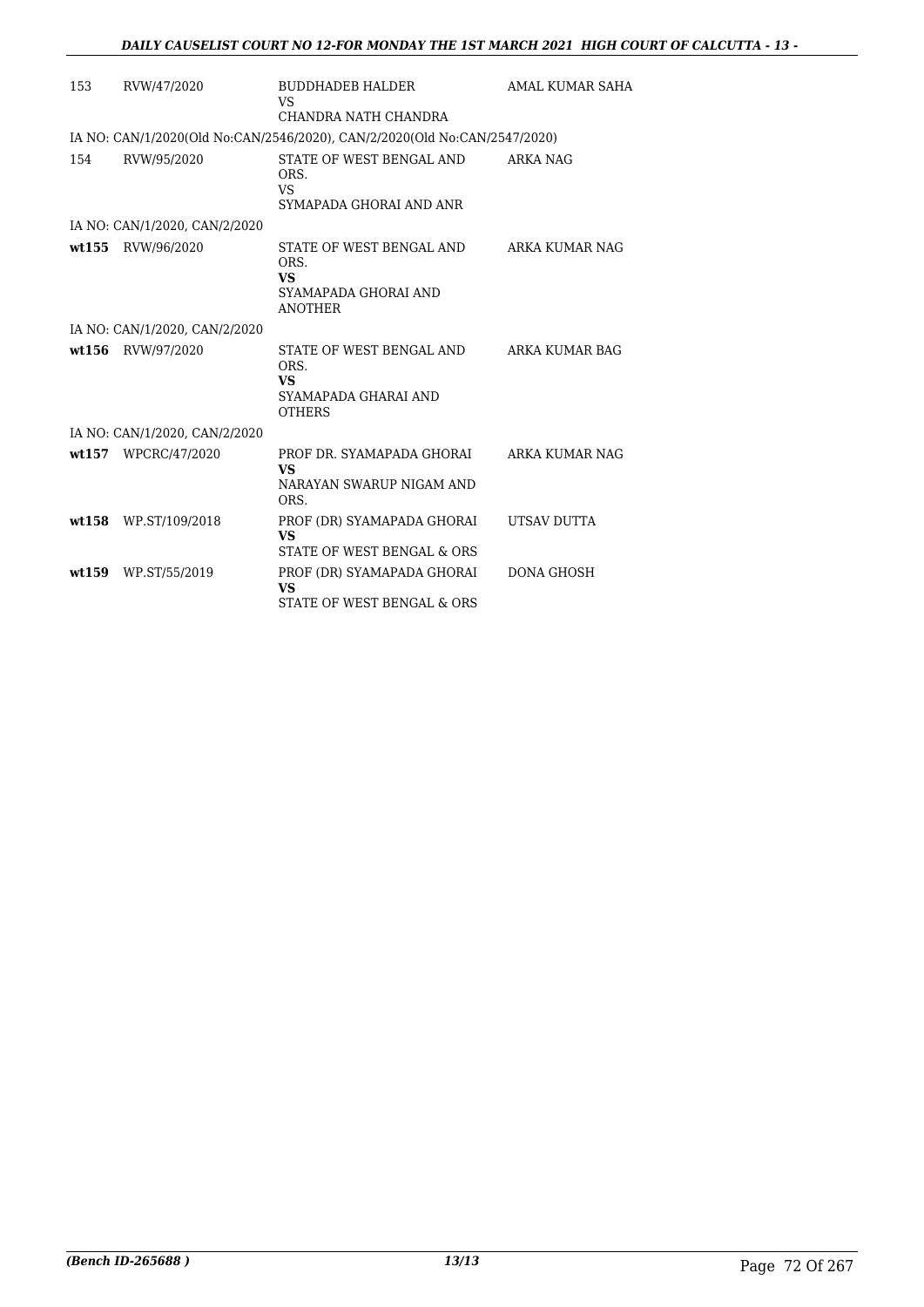

# In The High Court at Calcutta

# **Appellate Side**

**DAILY CAUSELIST For Monday The 1st March 2021**

**COURT NO. 11**

# **DIVISION BENCH (DB - IV)**

**AT 10:45 AM**

**HON'BLE JUSTICE SUBRATA TALUKDAR HON'BLE JUSTICE HIRANMAY BHATTACHARYYA (VIA VIDEO CONFERENCE)**

### **ON AND FROM MONDAY, THE 11TH JANUARY 2021 - APPEALS FROM ORDERS RELATING TO MUNICIPALITIES, CO-OPERATIVES & PANCHAYATS UNDER GROUP-V INCLUDING APPLICATIONS CONNECTED THERETO;**

**HEARING OF WRIT APPEALS IRRESPECTIVE OF CLASSIFICATION INCLUDING APPLICATIONS CONNECTED THERETO;**

**AND** 

**ON MONDAY, 1ST MARCH, 2021 - IN ADDITION TO THEIR OWN LIST, WILL TAKE UP THE URGENT MATTERS FROM THE LIST AND DETERMINATION OF HON'BLE JUSTICE SOUMEN SEN AND HON'BLE JUSTICE SAUGATA BHATTACHARYYA.**

**SPECIAL NOTE: 1.(A) MENTIONING OF REALLY URGENT MATTERS WILL BE ALLOWED ON EVERY MONDAY AND WEDNESDAY AT THE FIRST SITTING OF THE COURT.** 

**(B) MENTIONING SLIPS MUST BE FILED STATING THE GROUNDS OF URGENCY WITH SERVICE OF NOTICE ON THE OPPOSITE SIDE(S).**

**(C) FIXED MATTERS MARKED IN EACH GROUP WILL BE CALLED ON FIRST FROM THE GROUP.** 

**2. APPELLATE SIDE MATTERS WILL BE TAKEN UP UPTO RECESS ON EVERY TUESDAY AND THURSDAY.** 

**3. ON TUESDAYS AND THURSDAYS APPEALS FOR HEARING (SENT FROM DEPARTMENTS) WILL BE CALLED ON FIRST, THEREAFTER, MATTERS WILL BE CALLED ON AS PER LIST.**

**NOTE: MATTERS WILL BE TAKEN UP THROUGH PHYSICAL HEARING ONLY WHEN BOTH THE PARTIES ARE AGREED**

### **APPLICATION(S)**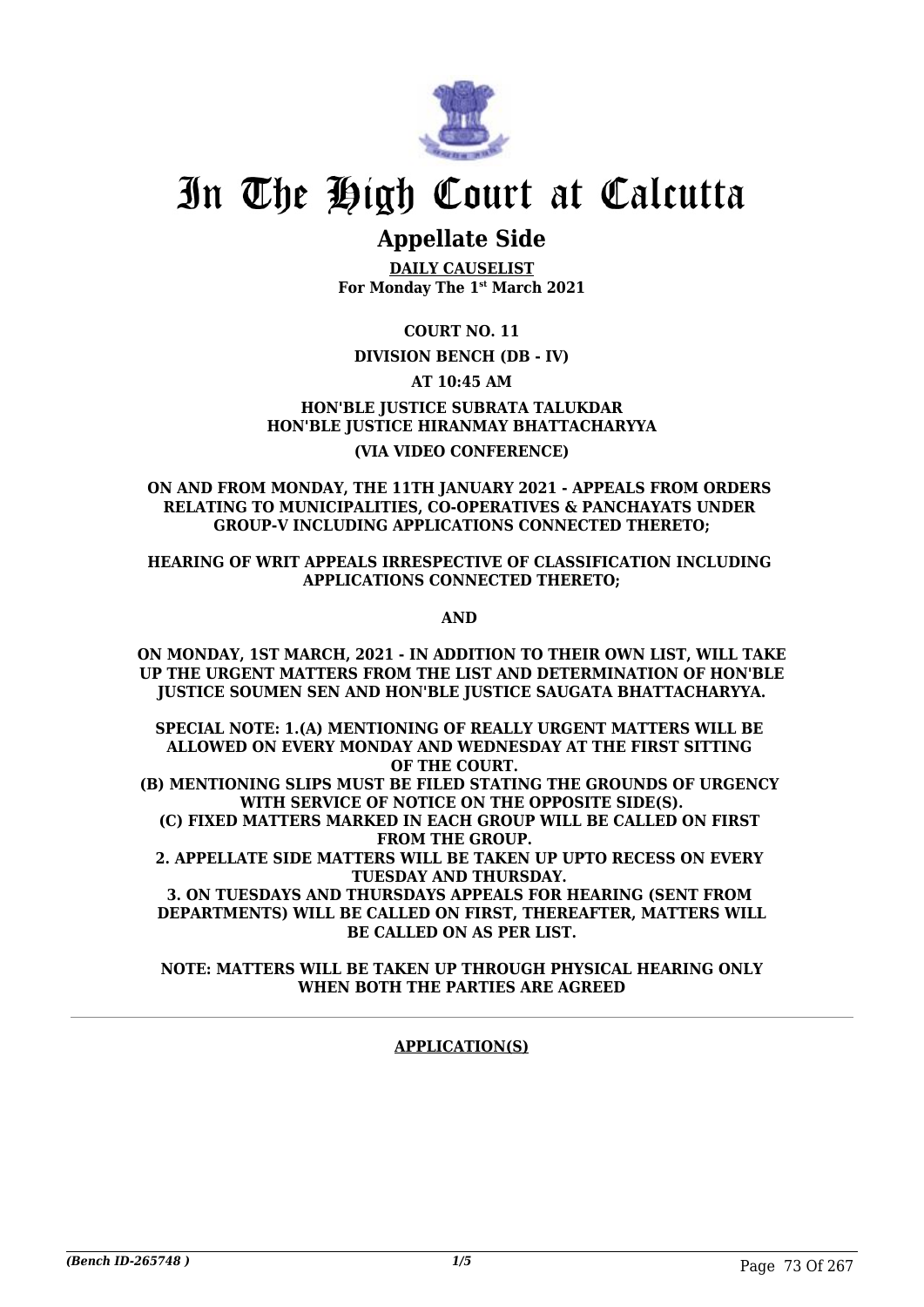| 1   | MAT/540/2020<br>[Fixed]                  | BIDDHAN CHANDRA ROY<br>MAHILA HELP GROUP CO<br>OP SOCIETY LTD &ORS<br><b>VS</b><br><b>STATE OF WEST BENGAL &amp;</b><br><b>ORS</b> | <b>SWETA GANDHI</b><br>MURGAI |
|-----|------------------------------------------|------------------------------------------------------------------------------------------------------------------------------------|-------------------------------|
|     |                                          | IA NO: CAN/1/2020(Old No:CAN/5958/2020), CAN/2/2020(Old No:CAN/5961/2020)                                                          |                               |
| 2   | MAT/48/2021                              | NARAYAN SARDAR<br><b>VS</b><br>STATE OF WEST BENGAL<br>AND ORS.                                                                    | MD. YAMIN ALI                 |
|     | IA NO: CAN/1/2021                        |                                                                                                                                    |                               |
| 3   | MAT/1991/2019                            | RAICHAND GIRI<br><b>VS</b><br><b>STATE OF WEST BENGAL &amp;</b><br><b>ORS</b>                                                      | <b>SMITA PAL</b>              |
|     | IA NO: CAN/1/2020(Old No:CAN/2441/2020)  |                                                                                                                                    |                               |
|     | wt4 WPA/21938/2019                       | RAICHAND GIRI & ANR<br><b>VS</b><br>STATE OF WEST BENGAL &<br><b>ORS</b>                                                           | PAMPA DEY DHABAL              |
| 5   | MAT/504/2019                             | SANDIPAN CHAKRABORTY<br><b>VS</b><br>STATE OF WEST BENGAL &<br>ORS.                                                                | MD. IDRISH                    |
|     | IA NO: CAN/2/2019(Old No:CAN/10020/2019) |                                                                                                                                    |                               |
| 6   | MAT/261/2021                             | DOMKAL THANA FERRY<br>PATUNY SAMABAY SAMITY<br><b>LTD</b><br><b>VS</b><br>STATE OF WEST BENGAL<br>AND ORS.                         | Shahan Shah                   |
|     | IA NO: CAN/1/2021                        |                                                                                                                                    |                               |
| 7   | MAT/169/2021<br>[2nd Time]               | MOSARRAF HOSSAIN AND<br><b>ORS</b><br><b>VS</b><br>STATE OF WEST BENGAL<br>AND ORS.                                                | MD.AHSANUZZAMAN               |
|     | IA NO: CAN/1/2021                        |                                                                                                                                    |                               |
|     |                                          | <b>APPEALS FOR HEARING (SENT FROM DEPARTMENTS)</b>                                                                                 |                               |
| 8   | FMA/1015/2016<br>[2ND TIME]              | CEMIN CONSULTANTS<br>PRIVATE LIMITED & ORS<br><b>VS</b><br>THE KOLKATA MUNICIPAL<br><b>CORPORATION &amp; ORS</b>                   | <b>SUTAPA DUTTA</b>           |
| wt9 | FMA/2008/2014                            | COMPANY CONSULTANTS<br>P. LTD. & ORS.<br><b>VS</b><br>KMC & ORS.                                                                   | SANJUKTA RAY                  |

IA NO: CAN/1/2014(Old No:CAN/2342/2014)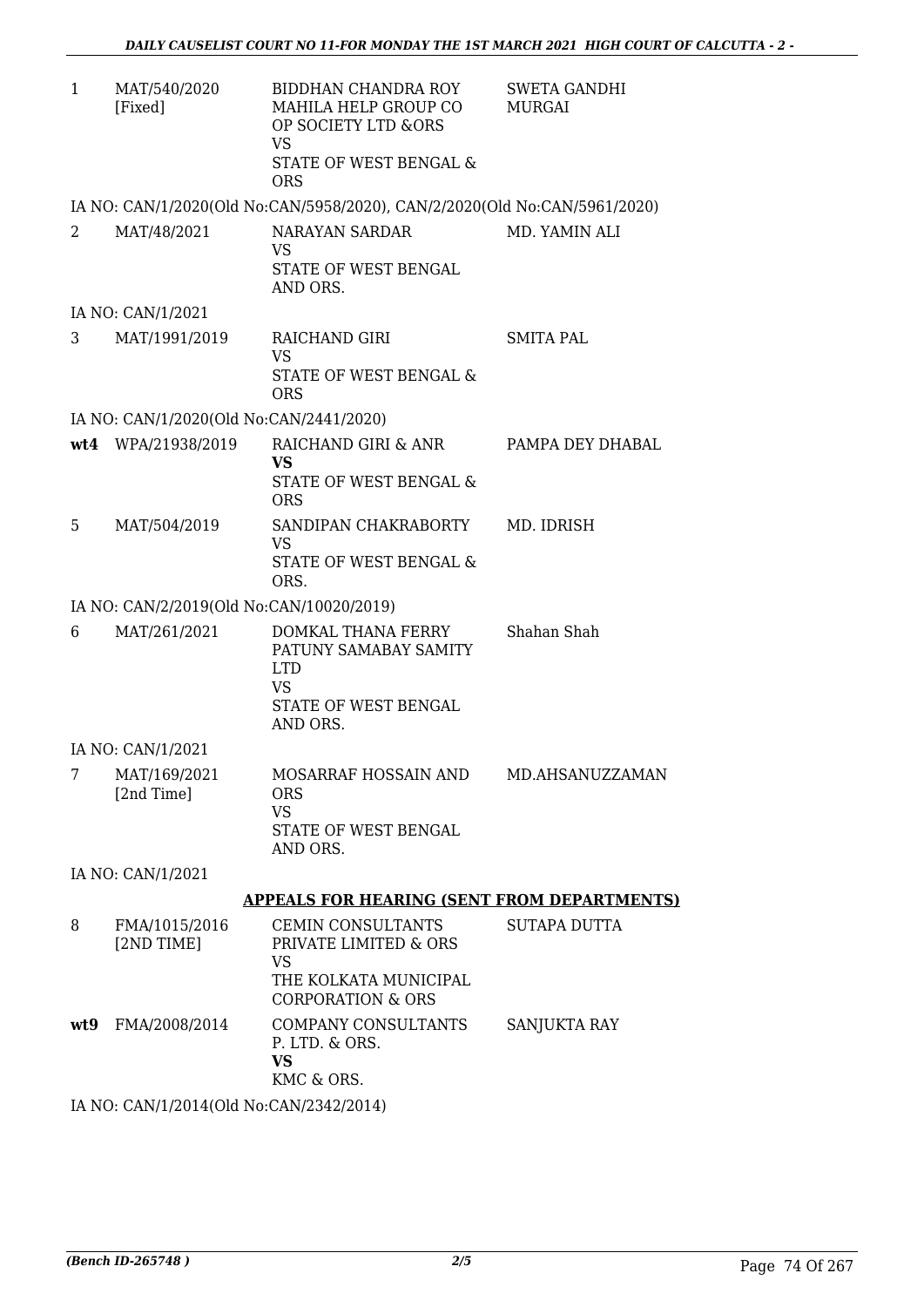|    | wt10 WPA/37642/2013                        | CEMIN CONSULTANTS PVT.<br>LTD. & ORS.<br><b>VS</b><br>KOLKATA MUNICIPAL<br>CORP. & ORS. | SUTAPA DUTTA                          |
|----|--------------------------------------------|-----------------------------------------------------------------------------------------|---------------------------------------|
|    | wt11 WPA/744/2014                          | .COMPANY CONSULTANTS<br>PVT. LTD & ORS<br><b>VS</b><br>KOLKATA MUNICIPAL<br>CORP. & ORS | SANJUKTA RAY                          |
| 12 | MAT/221/2020<br>[2nd Time]                 | <b>SUJOY MONDAL</b><br><b>VS</b><br>STATE OF WEST BENGAL &<br><b>ORS</b>                | <b>KALYANI</b><br><b>BHATTACHARYA</b> |
|    | IA NO: CAN/1/2020(Old No:CAN/1451/2020)    |                                                                                         |                                       |
|    | wt13 WPA/16889/2019                        | <b>SUJOY MONDAL</b><br><b>VS</b><br>STATE OF WEST BENGAL<br>&ORS                        | KALYANI<br><b>BHATTACHARYYA</b>       |
| 14 | MAT/276/2017<br>[Defective] [3rd]<br>Time] | FARIDA KHATOON @<br>LASKAR<br><b>VS</b><br>STATE OF WEST BENGAL &<br><b>ORS</b>         | JASOBANTA RAKSHIT                     |
|    |                                            | IA NO: CAN/1/2020(Old No:CAN/2664/2020), CAN/2/2020(Old No:CAN/2669/2020)               |                                       |
| 15 | MAT/328/2020<br>[3rd Time]                 | MAFIJUDDIN MIA<br><b>VS</b><br>STATE OF WEST BENGAL &<br>ORS.                           | NILADRI SAHA                          |
|    | IA NO: CAN/1/2020(Old No:CAN/2103/2020)    |                                                                                         |                                       |
|    | wt16 WPA/1748/2020                         | MAFIJUDDIN MIA<br><b>VS</b><br>STATE OF WEST BENGAL &<br><b>ORS</b>                     | NILADRI SAHA                          |
| 17 | MAT/134/2020<br>[Defective][3rd<br>Time]   | TUMPA SANYAL<br>VS<br>THE BHATPARA<br>MUNICIPALITY & ORS.                               | TANUJA BASAK                          |
|    |                                            | IA NO: CAN/1/2020(Old No:CAN/1591/2020), CAN/2/2020(Old No:CAN/1592/2020)               |                                       |
| 18 | MAT/133/2020<br>[Defective][3rd time] VS   | CHANCHAL HALDER<br>THE BHATPARA<br>MUNICIPALITY & ORS.                                  | TANUJA BASAK                          |
|    |                                            | IA NO: CAN/1/2020(Old No:CAN/1584/2020), CAN/2/2020(Old No:CAN/1585/2020)               |                                       |
| 19 | MAT/169/2020<br>[Defective][3rd<br>Time]   | JAUHAR JAMAL<br>VS.<br>STATE OF WEST BENGAL &<br><b>ORS</b>                             | TANUJA BASAK                          |

IA NO: CAN/1/2020(Old No:CAN/1588/2020), CAN/2/2020(Old No:CAN/1589/2020)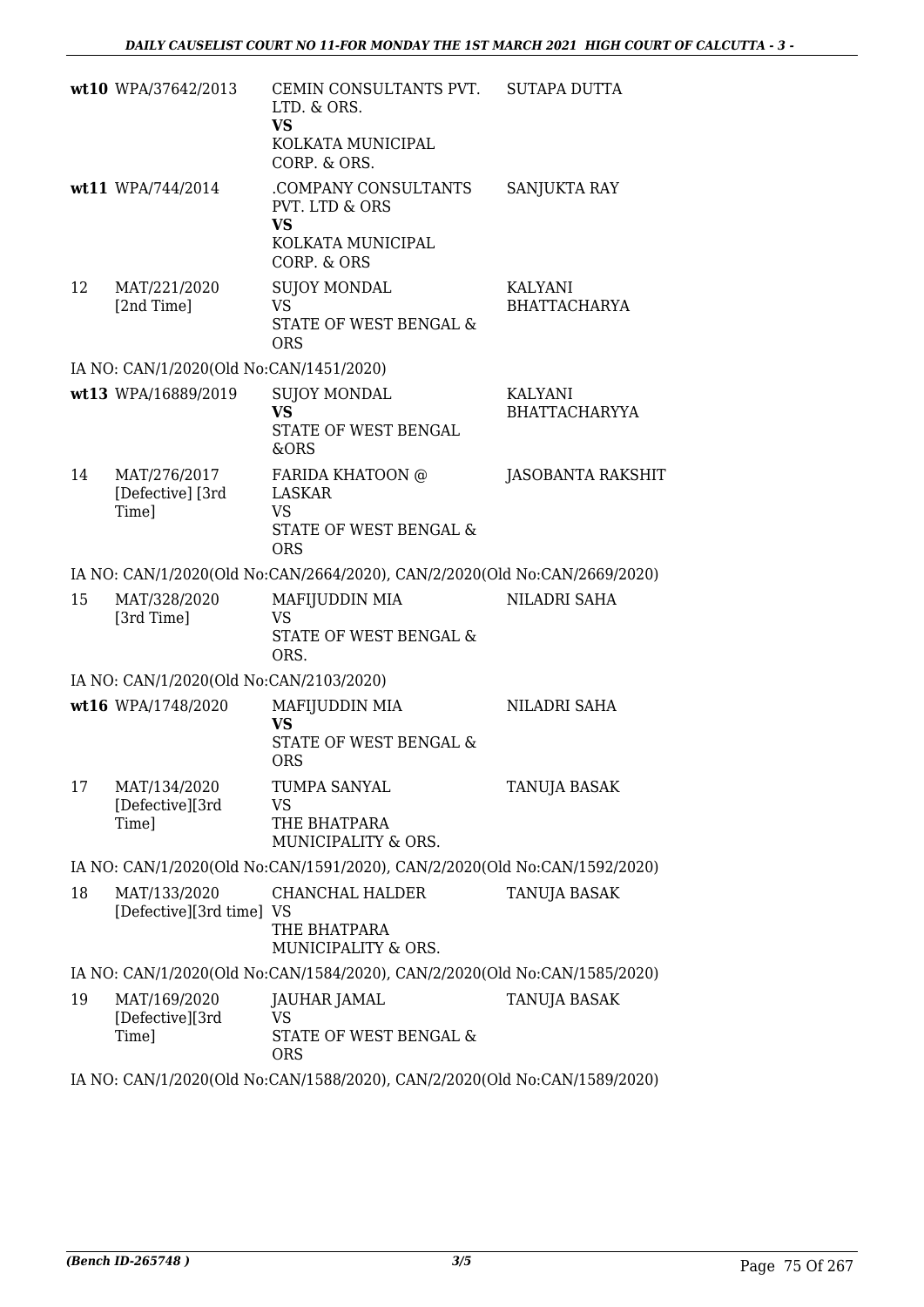| 20 | MAT/176/2020<br>[2nd Time]               | SANTOSH KR. KAR & ORS.<br>VS<br>STATE OF WEST BENGAL &<br>ORS.                                                           | <b>SUFI KAMAL</b>                                                                       |
|----|------------------------------------------|--------------------------------------------------------------------------------------------------------------------------|-----------------------------------------------------------------------------------------|
|    | IA NO: CAN/1/2020(Old No:CAN/1036/2020)  |                                                                                                                          |                                                                                         |
|    | wt21 WPA/354/2020                        | KOLLOL GHOSH & ORS<br><b>VS</b><br><b>STATE OF WEST BENGAL &amp;</b><br><b>ORS</b>                                       | SANDIP KUNDU                                                                            |
|    |                                          | <b>APPEALS FOR HEARING</b>                                                                                               |                                                                                         |
| 22 | MAT/1423/2018<br>(Department)            | SK. GOLAM KIBRIA<br>VS<br>STATE OF WEST BENGAL &<br><b>ORS</b>                                                           | JAHANGIR BADSHA                                                                         |
|    |                                          |                                                                                                                          | IA NO: CAN/1/2019(Old No:CAN/10243/2019), CAN/2/2019(Old No:CAN/10244/2019), CAN/3/2021 |
| 23 | FMA/2223/2014<br>(2 P.B.)                | <b>AHASANUL HOQUE</b><br><b>VS</b><br>STATE OF WEST BENGAL &<br><b>ORS</b>                                               | <b>ARNAB RAY</b>                                                                        |
|    | IA NO: CAN/1/2012(Old No:CAN/5558/2012)  |                                                                                                                          |                                                                                         |
| 24 | MAT/736/2020<br>$(2$ PBS $)$             | <b>GOBINDA MAITI</b><br><b>VS</b><br>MIDNAPORE MUNICIPALITY<br><b>AND ORS</b>                                            | RAVI RANJAN KUMAR                                                                       |
|    | IA NO: CAN/1/2020                        |                                                                                                                          |                                                                                         |
| 25 | FMA/3538/2014<br>(2 P.B.)                | <b>SURENDRA KUMAR</b><br><b>GOENKA &amp; ORS</b><br><b>VS</b><br><b>BANGUR AVENUE</b><br>RESIDENTS ASSOCIATION<br>& ORS  | RAJSHREE KAJARIA                                                                        |
|    | wt26 FMA/278/2015                        | <b>KRISHNA MURARI</b><br>GOENKA(K.M. GOENKA) &<br>ORS<br>VS<br><b>BANGUR AVENUE</b><br>RESIDENTS' ASSOCIATION<br>$&$ ORS | RAJESH UPADHYAY                                                                         |
|    | wt27 FMA/3520/2014                       | <b>SURENDRA KUMAR</b><br><b>GOENKA &amp; ORS</b><br><b>VS</b><br><b>BANGUR AVENUE</b><br>RESIDENTS' ASSOCIATION<br>& ORS | RAJSHREE KAJARIA                                                                        |
|    | IA NO: ASTA/1/2014(Old No:ASTA/101/2014) |                                                                                                                          |                                                                                         |
|    | wt28 FMA/3536/2014                       | <b>SURENDRA KUMAR</b><br><b>GOENKA &amp; ORS</b><br>VS<br><b>SOUTH DUM DUM</b><br><b>MUNICIPAITY</b>                     | RAJSHREE KAJARIA                                                                        |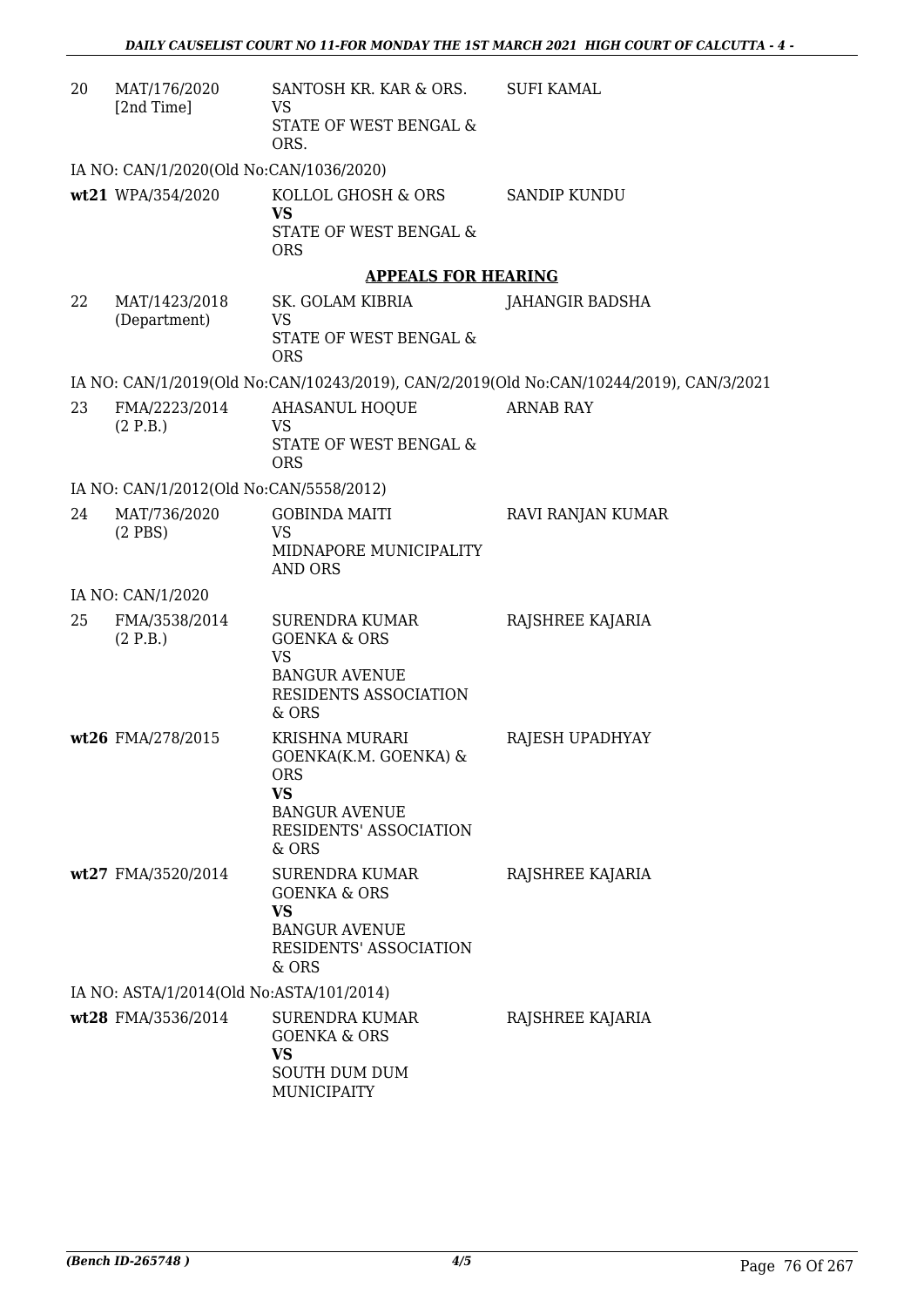| 29 | FMA/118/2012<br>[2 P.B.]  | MANOSH KR GHOSH<br>VS<br>STATE OF W.B.                             | RUDRA JYOTI<br><b>BHATTACHARIEE</b>                                                       |
|----|---------------------------|--------------------------------------------------------------------|-------------------------------------------------------------------------------------------|
|    |                           | No:CAN/8448/2014), CAN/4/2014(Old No:CAN/11688/2014)               | IA NO: CAN/1/2011(Old No:CAN/9055/2011), CAN/2/2012(Old No:CAN/9408/2012), CAN/3/2014(Old |
| 30 | FMA/2418/2014<br>(2 P.B.) | MADHUSUDAN DAS & ORS<br>VS<br>STATE OF WEST BENGAL &<br><b>ORS</b> | A.K.JHA                                                                                   |
|    | wt31 WPA/33023/2013       | MADHUSUDAN DAS & ORS<br><b>VS</b><br>STATE OFW B & ORS             | A K JHA                                                                                   |
| 32 | FMA/3538/2013<br>(2 P.B.) | RAJLAXMI PRADHAN(PAL)<br>VS<br><b>SUDESHNA</b><br>MAITY(SASHMAL)   | <b>GOURAV DAS</b>                                                                         |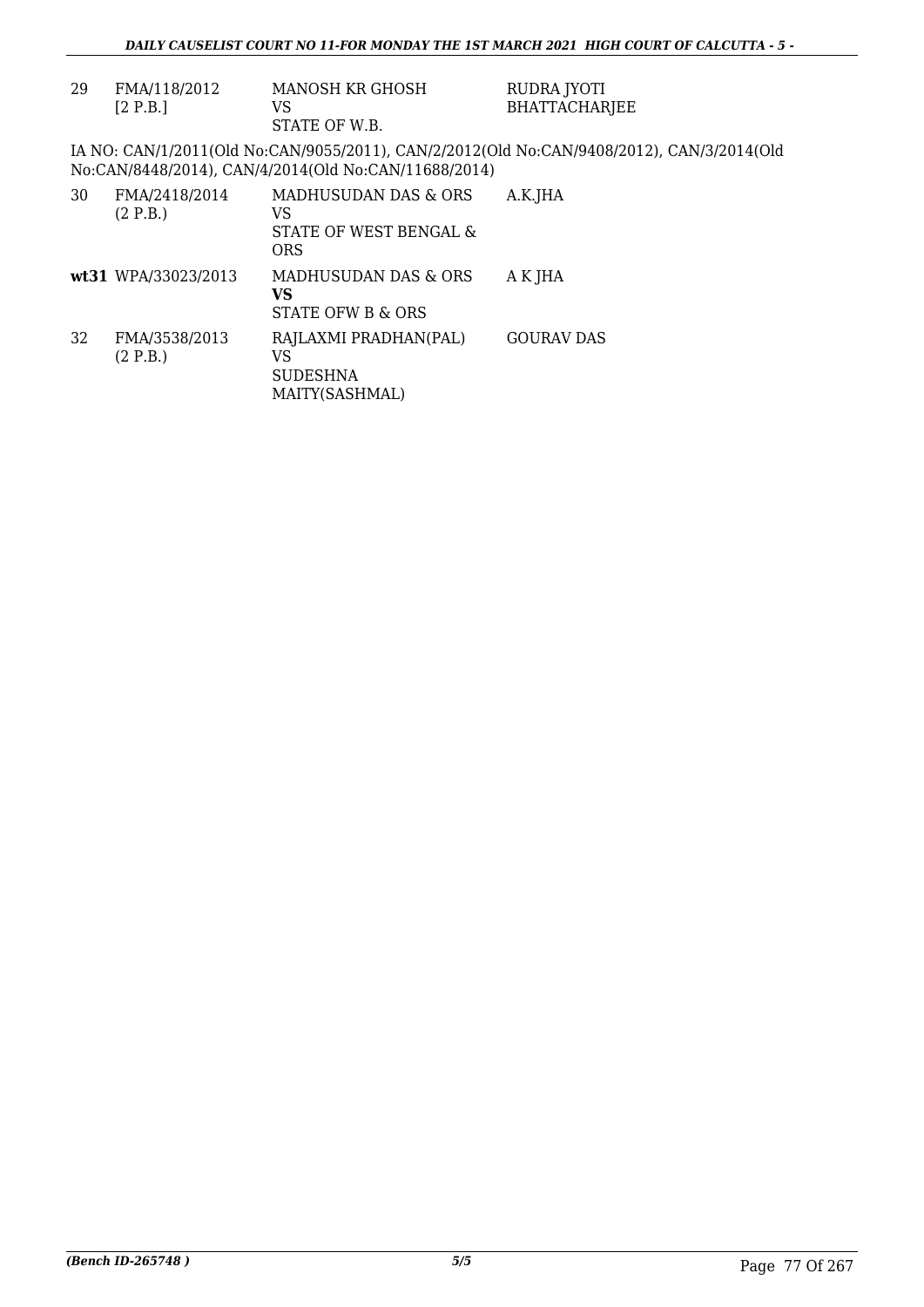

# In The High Court at Calcutta

# **Appellate Side**

**DAILY CAUSELIST For Monday The 1st March 2021**

**COURT NO. 28**

**DIVISION BENCH (DB - VII)**

**AT 10:45 AM**

#### **HON'BLE JUSTICE TAPABRATA CHAKRABORTY HON'BLE JUSTICE TIRTHANKAR GHOSH**

**(VIA VIDEO CONFERENCE)**

**ON AND FROM WEDNESDAY, THE 13TH JANUARY, 2021 - ANTICIPATORY BAIL UNDER SECTION 438 OF THE CODE OF CRIMINAL PROCEDURE INCLUDING MODIFICATION/CANCELLATION AND RELAXATION OF THE SAME;**

**BAIL UNDER SECTION 439 OF THE CODE OF CRIMINAL PROCEDURE (PUNISHMENT ABOVE 7 YEARS) INCLUDING MODIFICATION/CANCELLATION AND RELAXATION OF THE SAME;**

> **SPECIAL NOTE: MENTIONING WILL BE ALLOWED AT THE FIRST SITTING OF THE COURT ON MONDAY.**

**MONDAY – AFTER "TO BE MENTIONED" MATTERS AND OTHER FIXED MATTERS, BAIL APPLICATIONS OF THE YEAR 2021 WILL BE TAKEN UP SERIALLY FOR THE WHOLE DAY.**

**TUESDAY – AFTER "TO BE MENTIONED" MATTERS AND OTHER FIXED MATTERS, BAIL APPLICATIONS OF THE YEAR 2020 WILL BE TAKEN UP SERIALLY UP TO RECESS AND FROM 2 P.M. "ANTICIPATORY BAIL" APPLICATIONS OF THE YEAR 2020 WILL BE TAKEN UP SERIALLY.**

**WEDNESDAY – AFTER "TO BE MENTIONED" MATTERS AND OTHER FIXED MATTERS, BAIL APPLICATIONS OF THE YEAR 2021 WILL BE TAKEN UP SERIALLY TILL 3.30 P.M. AND THEREAFTER APPLICATIONS/RELAXATION AND CANCELLATION WILL BE TAKEN UP SERIALLY.**

**THURSDAY – AFTER "TO BE MENTIONED" MATTERS AND OTHER FIXED MATTERS, ANTICIPATORY BAIL APPLICATIONS OF THE YEAR 2020 WILL BE TAKEN UP SERIALLY UP TO 3.30 P.M. AND THEREAFTER APPLICATIONS/RELAXATION AND CANCELLATION WILL BE TAKEN UP SERIALLY.**

**FRIDAY – AFTER "TO BE MENTIONED" MATTERS AND OTHER FIXED MATTERS, ANTICIPATORY BAIL APPLICATIONS OF THE YEAR 2021 WILL BE TAKEN UP TO 3 P.M.**

**NOTE: MATTERS WILL BE TAKEN UP THROUGH PHYSICAL HEARING ONLY WHEN BOTH THE PARTIES ARE AGREED**

|                |                                           |                                                       | <b>TO BE MENTIONED</b>      |                                        |
|----------------|-------------------------------------------|-------------------------------------------------------|-----------------------------|----------------------------------------|
|                |                                           |                                                       |                             |                                        |
| $\mathbf{1}$   | CRM/4725/2020                             | SAVITA DEVI MALL & ANR<br>VS<br>STATE OF WEST BENGAL  |                             | PRAN GOPAL DAS                         |
|                | IA NO: CRAN/1/2020(Old No:CRAN/2923/2020) |                                                       |                             |                                        |
| $\overline{2}$ | CRM/5154/2020                             | SUPRIYA BHUNIA @ BHUNYA<br>VS<br>STATE OF WEST BENGAL |                             | <b>MRITYUNJOY</b><br><b>CHATTERIEE</b> |
|                | IA NO: CRAN/2/2021                        |                                                       |                             |                                        |
|                |                                           |                                                       | <b>APPLICATION FOR BAIL</b> |                                        |
| 3              | CRM/47/2021                               | KARTICK DUTTA<br>VS<br>State of West Bengal           |                             | NAVANIL DE                             |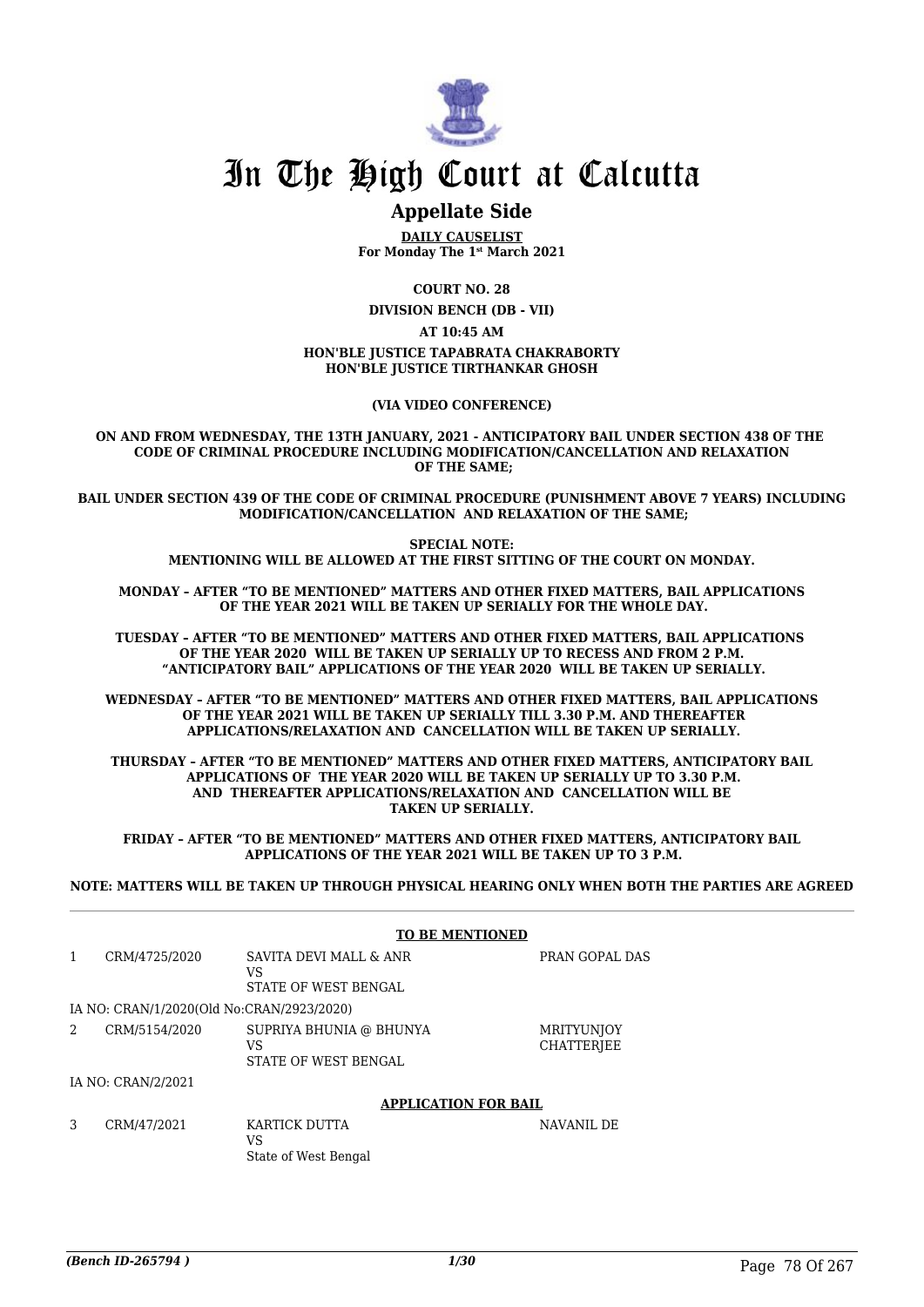| 4   | CRM/330/2021 | BALARAM<br>CHATTERJEE@CHATTOPADHYAY@BALAI<br><b>VS</b>        | CHANDRA SEKHAR JHA                 |
|-----|--------------|---------------------------------------------------------------|------------------------------------|
|     |              | State of West Bengal                                          |                                    |
| 5   | CRM/341/2021 | MD SHAMI @ MOHAMMAD SHAMI<br>VS                               | NAZIR AHMED                        |
|     | CRM/117/2021 | State of West Bengal<br>MITHUN CHANDRA                        | <b>AMRIN KHATOON</b>               |
| wt6 |              | VS                                                            |                                    |
|     |              | STATE OF WEST BENGAL AND ORS.                                 |                                    |
| 7   | CRM/370/2021 | ANIRUDDHA GHOSH<br>VS                                         | DATTATREYA DUTTA                   |
|     |              | State of West Bengal                                          |                                    |
| 8   | CRM/409/2021 | <b>HAFIJUL ALI</b>                                            | AMIT HALDER                        |
|     |              | <b>VS</b><br>State of West Bengal                             |                                    |
| 9   | CRM/415/2021 | DINESH GUPTA                                                  | SOUMYA BASU ROY                    |
|     |              | VS                                                            | CHOWDHURI                          |
|     |              | State of West Bengal                                          |                                    |
| 10  | CRM/464/2021 | <b>MD KALIM</b><br><b>VS</b>                                  | <b>JYOTI PRAKASH</b><br>CHATTERJEE |
|     |              | State of West Bengal                                          |                                    |
| 11  | CRM/466/2021 | <b>ALAMIN MALLICK</b>                                         | <b>SUBHOJIT</b>                    |
|     |              | VS<br>State of West Bengal                                    | <b>CHOWDHURY</b>                   |
| 12  | CRM/469/2021 | MD KALU @ ATAUR RAHAMAN                                       | SOUMYA NAG                         |
|     |              | <b>VS</b><br>Union of India                                   |                                    |
| 13  | CRM/480/2021 | DURGAPRASAD TEWARI                                            | SUMANTA DAS                        |
|     |              | VS                                                            |                                    |
|     |              | State of West Bengal                                          |                                    |
| 14  | CRM/491/2021 | MONOJIT MONDAL @ FOCHEN AND ANR<br>VS<br>State of West Bengal | <b>AMIT SINGH</b>                  |
| 15  | CRM/492/2021 | RAJA SINGH @ MOTA RAJA @ SUMAN                                | <b>SOUMYADEEP DAS</b>              |
|     |              | <b>SINGH</b><br>VS<br>State of West Bengal                    |                                    |
| 16  | CRM/494/2021 | <b>ALAMGIR SARDAR</b>                                         | <b>ASHOK DAS</b>                   |
|     |              | <b>VS</b><br>State of West Bengal                             |                                    |
| 17  | CRM/496/2021 | ALAMGIR MALLIK@MD ALAMGIR MULLICK                             | ASHOK DAS                          |
|     |              | VS                                                            |                                    |
|     |              | State of West Bengal                                          |                                    |
| 18  | CRM/511/2021 | MEHEBUB ALAM @ LITON SK<br>VS                                 | DIPAYAN KUNDU                      |
|     |              | State of West Bengal                                          |                                    |
| 19  | CRM/531/2021 | DEBASHISH MAJUMDAR<br>VS                                      | MUKUNDALAL SARKAR                  |
| 20  | CRM/535/2021 | State of West Bengal<br><b>BRAJAGOPAL SENI</b>                | TRIPTI PANDEY                      |
|     |              | VS                                                            |                                    |
|     |              | State of West Bengal                                          |                                    |
| 21  | CRM/536/2021 | NABA BISWAS@LAB BISWAS<br>VS<br>State of West Bengal          | ABHIJIT KUMAR ADHYA                |
| 22  | CRM/537/2021 | INDRAJIT MONDAL                                               | SANDIP KUMAR                       |
|     |              | VS                                                            | MONDAL                             |
|     |              | THE STATE OF WEST BENGAL                                      |                                    |
| 23  | CRM/546/2021 | MD MANIRUL SK<br><b>VS</b>                                    | <b>ARNAB SAHA</b>                  |
|     |              | State of West Bengal                                          |                                    |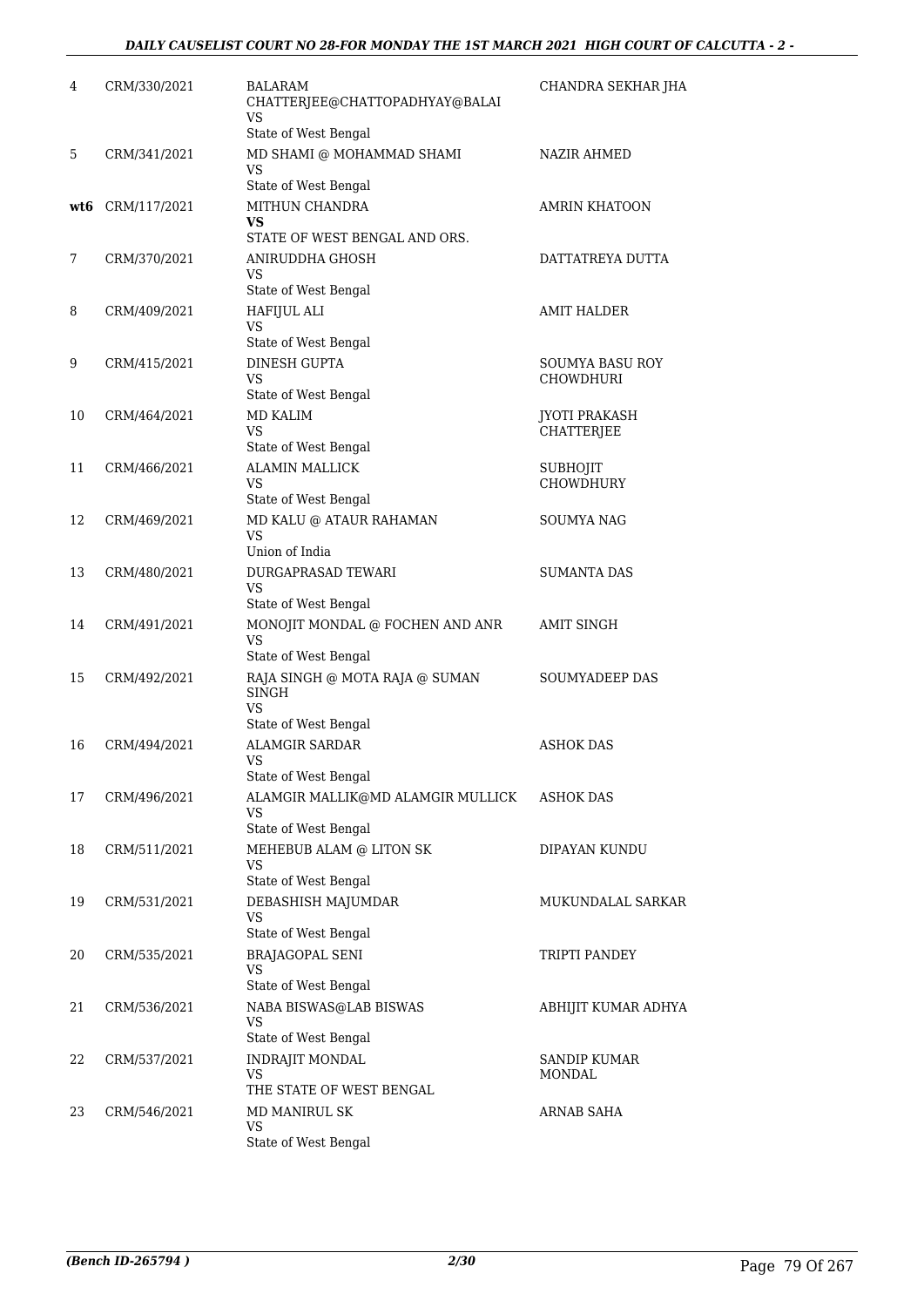# *DAILY CAUSELIST COURT NO 28-FOR MONDAY THE 1ST MARCH 2021 HIGH COURT OF CALCUTTA - 3 -*

| 24 | CRM/556/2021  | JAWAD ALAM@KAFAN<br>VS                            | PINTU KARAR                        |
|----|---------------|---------------------------------------------------|------------------------------------|
|    |               | State of West Bengal                              |                                    |
| 25 | CRM/591/2021  | MERAJUL HAQUE<br>VS                               | <b>MOUNICK GHOSH</b>               |
|    |               | State of West Bengal                              |                                    |
| 26 | CRM/593/2021  | SAYEK SK. AND ANR.                                | MOUNICK GHOSH                      |
|    |               | VS<br>State of West Bengal                        |                                    |
| 27 | CRM/608/2021  | <b>GANI BISWAS @ GONI BISWAS</b>                  | SOUMYAJIT BHATTA                   |
|    |               | <b>VS</b>                                         |                                    |
|    |               | State of West Bengal                              |                                    |
| 28 | CRM/611/2021  | <b>RIJUL SK AND ORS</b><br>VS                     | MAZHAR HOSSAIN<br><b>CHOWDHURY</b> |
|    |               | State of West Bengal                              |                                    |
| 29 | CRM/612/2021  | SWAPAN MANDAL AND ORS<br>VS                       | MOUNICK GHOSH                      |
|    |               | State of West Bengal AND ANR                      |                                    |
| 30 | CRM/614/2021  | MAJIBAR SK @ MOJU SK<br><b>VS</b>                 | BENAJIR HASNA                      |
| 31 | CRM/621/2021  | State of West Bengal<br><b>ISWAR MANDAL</b>       | SAGAR SAHA                         |
|    |               | <b>VS</b>                                         |                                    |
|    |               | State of West Bengal                              |                                    |
| 32 | CRM/628/2021  | KALIDASI NASKAR                                   | <b>ABDUR RAKIB</b>                 |
|    |               | VS<br>State of West Bengal                        |                                    |
| 33 | CRM/633/2021  | BAPI SAMANTA @ NILMONI SAMANTA<br>VS              | RAMASHIS MUKHERJEE                 |
|    |               | State of West Bengal                              |                                    |
| 34 | CRM/1338/2021 | YEASIN MONDAL @YASIN<br>VS                        | PRABIR MAJUMDER                    |
|    |               | STATE OF WEST BENGAL                              |                                    |
|    |               | <b>BAIL APPLICATION [NEW]</b>                     |                                    |
| 35 | CRM/635/2021  | <b>BISHU HARIJAN</b>                              | ARUP KUMAR                         |
|    |               | <b>VS</b><br>State of West Bengal                 | <b>BHOWMICK</b>                    |
| 36 | CRM/641/2021  | MASER ALI@MASER SEKH                              | <b>ABDUS SALAM</b>                 |
|    |               | VS                                                |                                    |
|    |               | State of West Bengal                              |                                    |
| 37 | CRM/643/2021  | SK. MOINUDDIN @ PATAL<br>VS                       | <b>MANASI ROY</b>                  |
|    |               | State of West Bengal                              |                                    |
| 38 | CRM/645/2021  | MUSTAKIN MOLLA@SK                                 | SOURAV MUKHERJEE                   |
|    |               | VS<br>State of West Bengal                        |                                    |
| 39 | CRM/646/2021  | <b>IYAR MONDAL</b>                                | SOURAV MUKHERJEE                   |
|    |               | VS<br>State of West Bengal                        |                                    |
| 40 | CRM/647/2021  | ARIF ALI MOLLA                                    | <b>SUMANTA</b>                     |
|    |               | VS                                                | <b>CHAKRABORTY</b>                 |
|    |               | State of West Bengal                              |                                    |
| 41 | CRM/651/2021  | <b>GOLAM RABBANI @RABBANI</b><br>VS               | MUSHARRAF ALAM SK.                 |
| 42 | CRM/652/2021  | State of West Bengal<br>BISWAJIT MALI@BISSO@BISWA | SUMANTA                            |
|    |               | VS                                                | CHAKRABORTY                        |
|    |               | State of West Bengal                              |                                    |
| 43 | CRM/653/2021  | MONOJIT GHOSH @ MONO<br>VS                        | SUBHAJYTOI CHANDRA                 |
|    |               | State of West Bengal                              |                                    |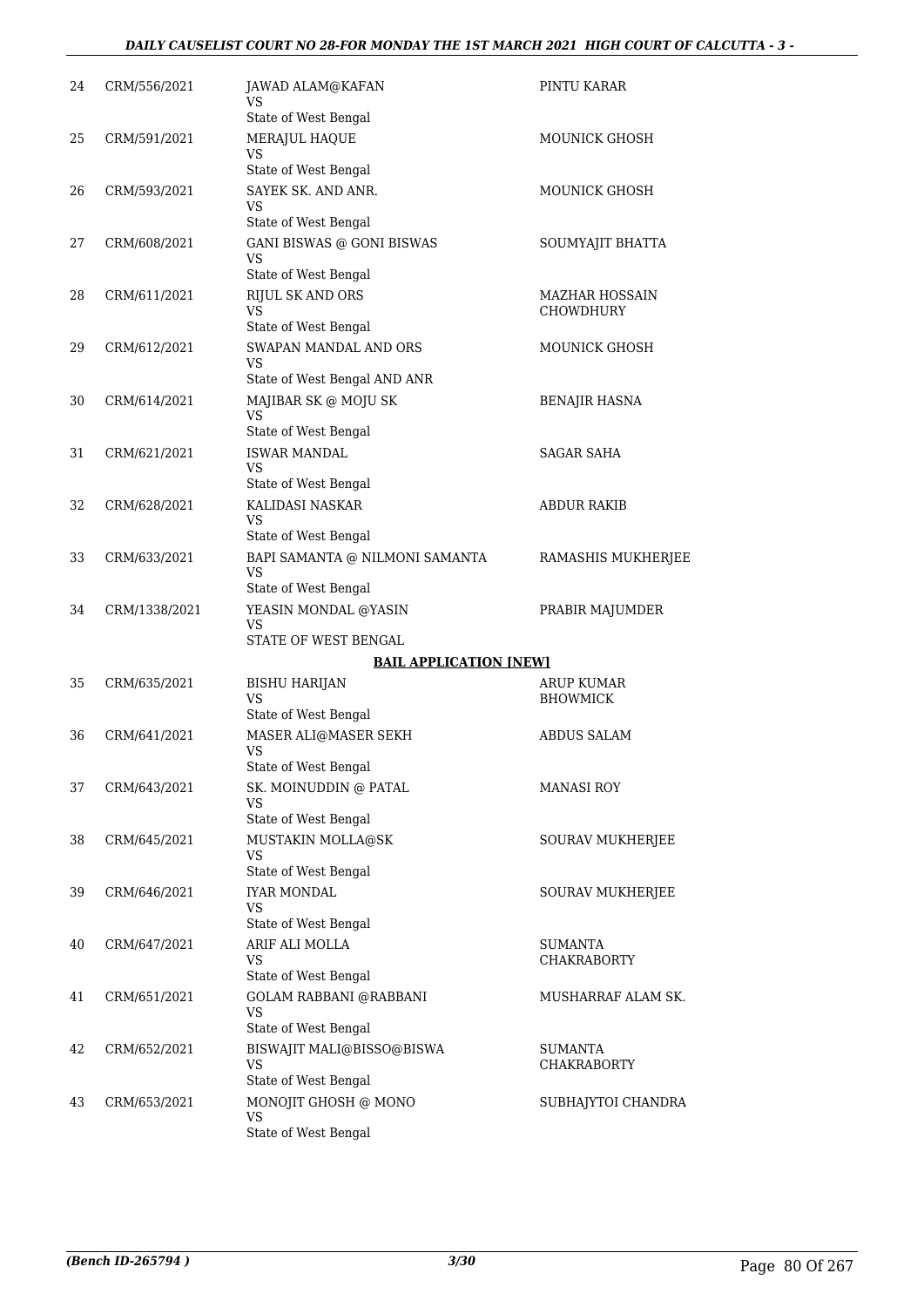# *DAILY CAUSELIST COURT NO 28-FOR MONDAY THE 1ST MARCH 2021 HIGH COURT OF CALCUTTA - 4 -*

| 44 | CRM/658/2021 | SADIQUL ISLAM<br>VS<br>State of West Bengal                                                    | SAGAR SAHA                        |
|----|--------------|------------------------------------------------------------------------------------------------|-----------------------------------|
| 45 | CRM/665/2021 | SAIFUDDIN SEKH<br>VS                                                                           | Md. Habibur Rahaman               |
| 46 | CRM/670/2021 | State of West Bengal<br>KABITA DUBEY<br>VS                                                     | <b>AMIT PAN</b>                   |
| 47 | CRM/673/2021 | State of West Bengal<br><b>GOBINDA MALAKAR</b><br>VS                                           | DIPAYAN KUNDU                     |
| 48 | CRM/674/2021 | State of West Bengal<br><b>ENAMUL HOQUE</b><br>VS                                              | <b>KAZI M RAHAMAN</b>             |
| 49 | CRM/676/2021 | State of West Bengal<br>SUDIPTA HALDER @BABLU AND ANOTHER<br><b>VS</b><br>State of West Bengal | SUMANTA<br>CHAKRABORTY            |
| 50 | CRM/679/2021 | SK. MOMIN HOSAIN @ MOMIN HOSSAIN<br>VS                                                         | TANMOY CHOWDHURY                  |
| 51 | CRM/680/2021 | State of West Bengal<br><b>SURAJ BHAKTA</b><br><b>VS</b><br>State of West Bengal               | SUSNIGDHO<br><b>BHATTACHARYYA</b> |
| 52 | CRM/681/2021 | TAPU GAIN ALIAS TOUFIK HOSSAIN GAIN<br>ALIAS TAUFIK GAIN<br>VS                                 | PRABIR MAJUMDER                   |
| 53 | CRM/684/2021 | State of West Bengal<br>SK. MD. ANISUR RAHAMAN @ MD. ANISUR<br><b>RAHMAN</b><br><b>VS</b>      | md. musharrof hossain             |
| 54 | CRM/685/2021 | State of West Bengal<br>AASMAUL @HSMAUL@BHASMAUL<br>MOLLAH<br>VS<br>State of West Bengal       | RITOPRITA GHOSH                   |
| 55 | CRM/688/2021 | RAMJI MONDAL<br>VS                                                                             | ABHIJIT KR. ADHYA                 |
| 56 | CRM/691/2021 | State of West Bengal<br>MIRAJUL ISLAM @ MINORAJ MINAJ<br>VS                                    | BUSRA KHATUN                      |
| 57 | CRM/692/2021 | State of West Bengal<br>PARTHA TALUKDAR<br>VS<br>State of West Bengal                          | PATHIK BANDHU<br>BANERJEE         |
| 58 | CRM/695/2021 | <b>BISWAJIT DAS</b><br>VS<br>State of West Bengal                                              | PARTHA SARATHI<br>MONDAL          |
| 59 | CRM/698/2021 | RABIUL MONDAL @ BABUSONA AND ANR<br>VS<br>State of West Bengal                                 | Mrinal Kanti Mukherjee            |
| 60 | CRM/701/2021 | SHANKAR PROSAD SHARMA @ SHANKAR<br>SHARMA<br><b>VS</b><br>State of West Bengal                 | APURBA KUMAR DUTTA                |
| 61 | CRM/703/2021 | NIJAM PURKAIT<br>VS<br>State of West Bengal                                                    | <b>UJJAL ROY</b>                  |
| 62 | CRM/705/2021 | AJIBAR SARDAR<br>VS<br>State of West Bengal                                                    | SWARNALI SAHA                     |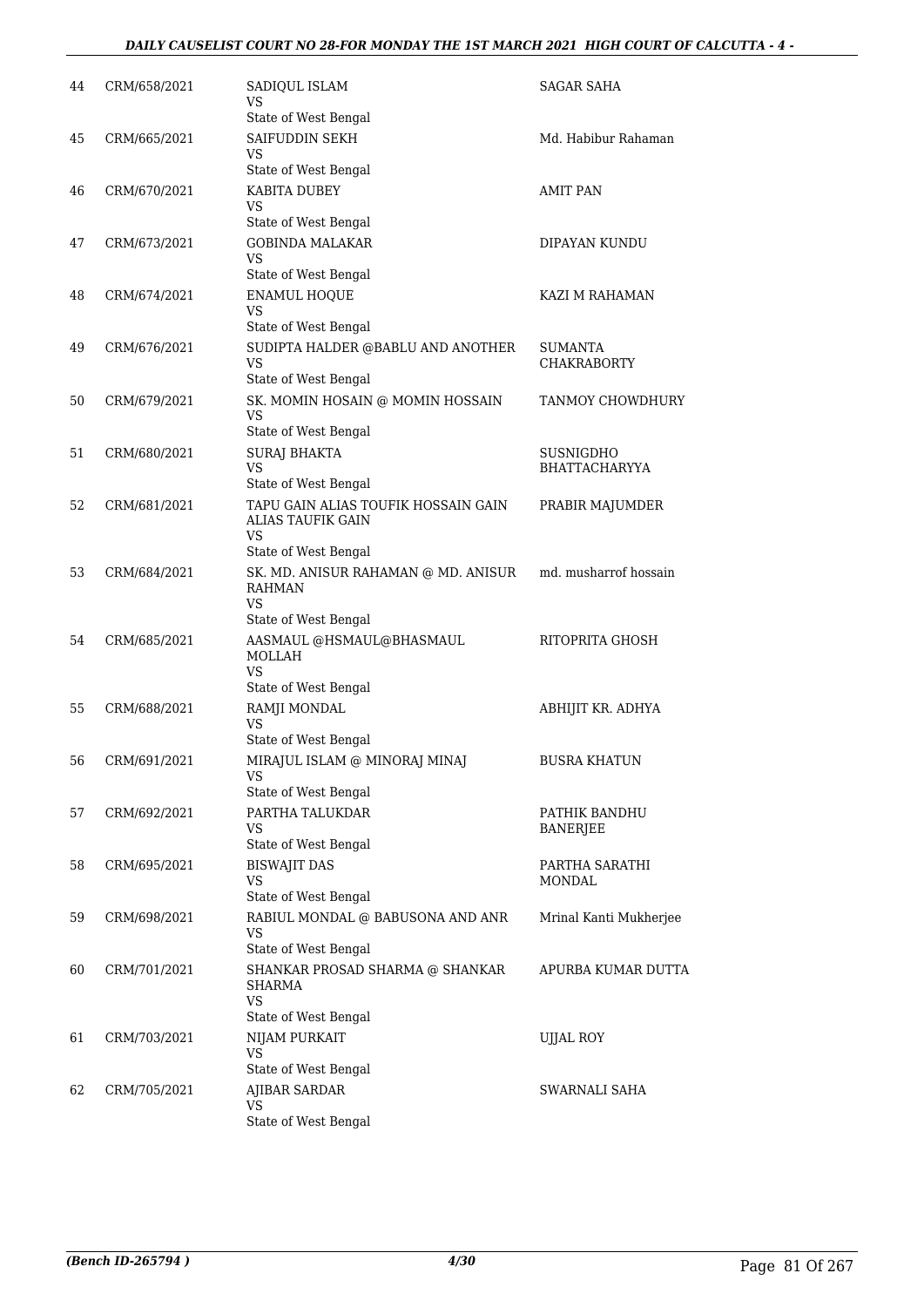| 63 | CRM/710/2021 | MOKKEL SK @ MAKKEL SK<br>VS<br>State of West Bengal                                                   | <b>ABHIJIT SINGH</b>                      |
|----|--------------|-------------------------------------------------------------------------------------------------------|-------------------------------------------|
| 64 | CRM/712/2021 | BABOR ALI @ BABOR ALI SK<br>VS<br>State of West Bengal                                                | SANANDA<br><b>BHATTACHARYYA</b>           |
| 65 | CRM/713/2021 | SOMNATH MONDAL<br>VS<br>State of West Bengal                                                          | <b>SUJIY SARKAR</b>                       |
| 66 | CRM/716/2021 | <b>SASTI GHOSH</b><br>VS                                                                              | <b>SOUVIK DAS</b>                         |
| 67 | CRM/722/2021 | State of West Bengal<br><b>SUDIP SAMANTA</b><br>VS                                                    | Srimoyee Mukherjee                        |
| 68 | CRM/725/2021 | State of West Bengal<br>BIDHAN NATH AND ANR<br>VS<br>State of West Bengal                             | ANANYA<br><b>CHAKRABORTY</b>              |
| 69 | CRM/726/2021 | PRANAB GHOSH @BABU GHOSH<br><b>VS</b><br>State of West Bengal                                         | RAJNANDINI DAS                            |
| 70 | CRM/728/2021 | MUKUL BISWAS ALIAS MAKUL BISWAS<br>ALIAS GOLAM MURTUJA<br>VS                                          | Shibasis Chatterjee                       |
| 71 | CRM/733/2021 | State of West Bengal<br>JIARUL SARDAR AND ANR.<br>VS<br>State of West Bengal                          | PRABIR KR. BANERJEE                       |
| 72 | CRM/741/2021 | <b>BIKY DAS</b><br>VS<br>State of West Bengal                                                         | PRABIR MAJUMDER                           |
| 73 | CRM/747/2021 | LAKHAN GHOSH<br>VS<br>State of West Bengal AND ANR                                                    | SNEHASISH PAL                             |
| 74 | CRM/748/2021 | NUR ISLAM@NUR ISLAM SK<br><b>VS</b><br>State of West Bengal                                           | Anisur Rahaman                            |
| 75 | CRM/750/2021 | <b>BIREN MANDAL</b><br>VS                                                                             | PRITHVIRAJ SINHA ROY                      |
| 76 | CRM/752/2021 | State of West Bengal<br>UTPAL DAS AND ANR<br>VS                                                       | RAJ KUMAR GUPTA                           |
| 77 | CRM/753/2021 | State of West Bengal<br>SK NASIM @PAPPU AND ANR<br>VS<br>State of West Bengal                         | <b>JYOTI PROKASH</b><br><b>CHATTERJEE</b> |
| 78 | CRM/759/2021 | ELEEM BOX MOLLA<br>VS<br>State of West Bengal                                                         | MD JAMAT UL FIRDOUS                       |
| 79 | CRM/760/2021 | BAPPADITYA MONDAL<br>VS<br>State of West Bengal                                                       | RAJ KUMAR GUPTA                           |
| 80 | CRM/762/2021 | NOORBOX SK @ BHOLA SK @ NURBAKS<br>SEKH<br><b>VS</b>                                                  | GOPAL DAS                                 |
| 81 | CRM/766/2021 | State of West Bengal<br>HASAN IMAM @ HASNU @ ZUBAIR AHMED<br>@ ASIF HOSSAIN @ ARIF HASAN<br><b>VS</b> | PRATIK GHOSH                              |
| 82 | CRM/767/2021 | State of West Bengal<br>IDRISH KHAN@IDRISH ALI KHAN<br>VS<br>State of West Bengal                     | SAMIRUL SARDAR                            |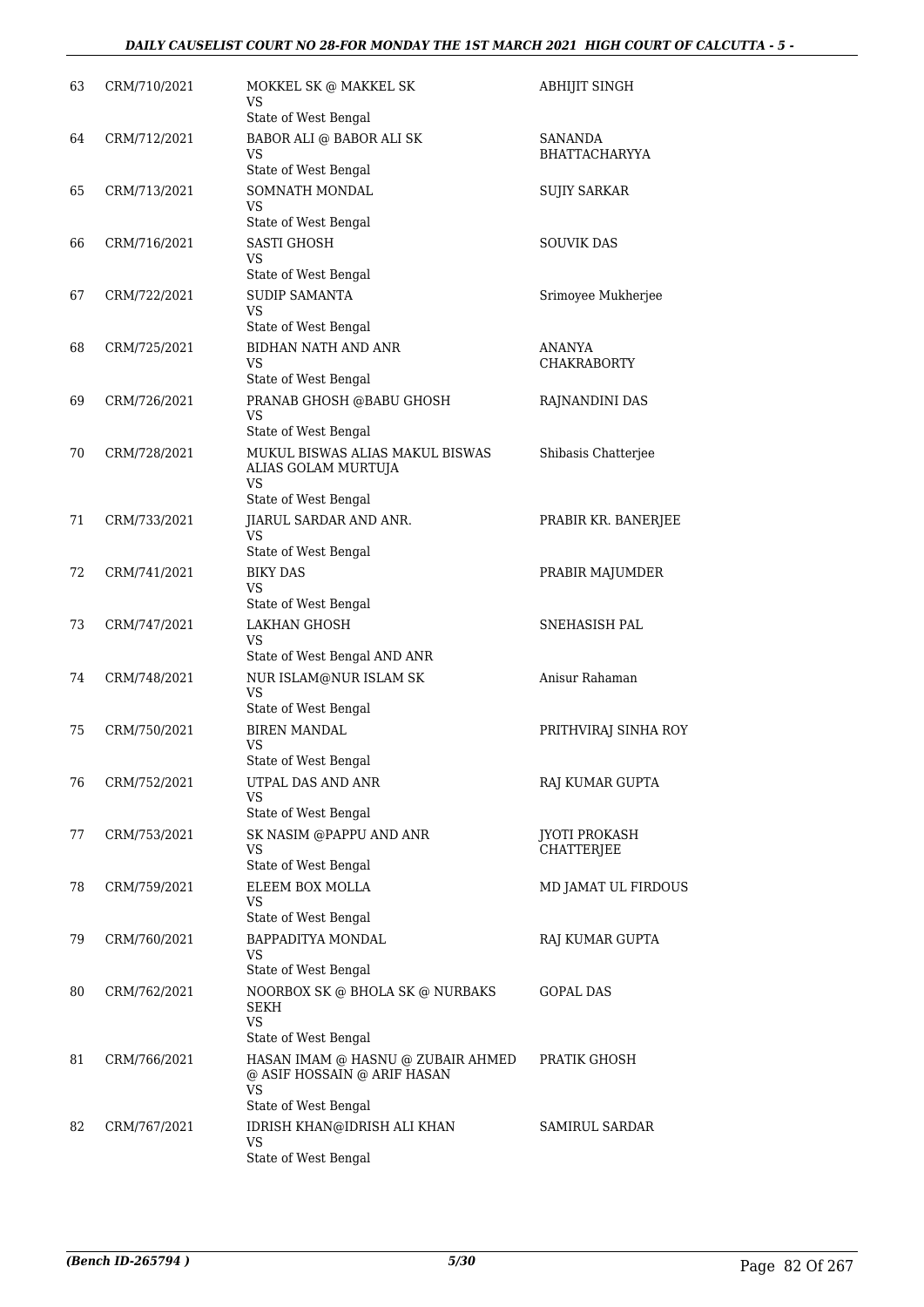| 83  | CRM/768/2021 | <b>ABDUL HOQUE</b><br>VS                                                                               | <b>SUJATA DAS</b>                       |
|-----|--------------|--------------------------------------------------------------------------------------------------------|-----------------------------------------|
| 84  | CRM/769/2021 | State of West Bengal<br>DIGANTA MONDAL AND ANR<br>VS                                                   | SUMANTA<br><b>CHAKRABORTY</b>           |
|     |              | State of West Bengal                                                                                   |                                         |
| 85  | CRM/770/2021 | <b>ABDUL LATIF</b><br>VS<br>State of West Bengal                                                       | <b>BUSRA KHATUN</b>                     |
| 86  | CRM/771/2021 | <b>TAPASH PAHAN@TAPAS</b><br>VS                                                                        | <b>BUSRA KHATUN</b>                     |
| 87  | CRM/772/2021 | State of West Bengal<br>PARITOSH MISTRY<br>VS                                                          | <b>FRANCIS SAMSON</b><br>CORREA         |
| 88  | CRM/773/2021 | State of West Bengal<br><b>MUKUL SK</b><br>VS                                                          | DIPTENDU BANERJEE                       |
| 89  | CRM/778/2021 | State of West Bengal<br><b>BISWAJIT GHOSH</b><br><b>VS</b>                                             | KRISHNENDU BHADRA                       |
| 90  | CRM/779/2021 | State of West Bengal<br>MD ZAKIR @MD ZAKIR<br><b>VS</b>                                                | <b>SOUVIK DUTTA</b>                     |
| 91  | CRM/780/2021 | State of West Bengal<br>MINATI SAREN @ SOREN AND ANR<br>VS                                             | PAMPA DEY(DHABAL)                       |
| 92  | CRM/782/2021 | State of West Bengal<br>AYUB ALI MOLLA<br>VS<br>State of West Bengal                                   | SHASHANKA SHEKHAR<br>SAHA               |
| 93  | CRM/784/2021 | SATYAJIT DAS @ BABU<br>VS<br>State of West Bengal                                                      | SHASHANKA SHEKHAR<br>SAHA               |
| 94  | CRM/785/2021 | NARESH THAKUR $\circledcirc$ NORESH THAKUR<br>VS<br>State of West Bengal                               | RAJNISH KUMAR<br><b>KALAWATIA</b>       |
| 95  | CRM/786/2021 | SK RAMJAN @ FATE<br><b>VS</b><br>State of West Bengal                                                  | <b>SHASHANKA SHEKHAR</b><br><b>SAHA</b> |
| 96  | CRM/793/2021 | HIMANSHU SINGH<br>VS                                                                                   | NILENDRA NARAYAN<br>RAY                 |
| 97  | CRM/794/2021 | State of West Bengal<br>AMIT SONKAR @ AMIT KR SONKAR @<br>PARDOOM<br><b>VS</b><br>State of West Bengal | TANMAY CHOWDHURY                        |
| 98  | CRM/795/2021 | ASHIS @ ASHISH LAL<br>VS<br>State of West Bengal                                                       | TANMOY CHOWDHURY                        |
| 99  | CRM/797/2021 | <b>FALGUN ROY</b><br>VS<br>State of West Bengal                                                        | SUSNIGDHO<br><b>BHATTACHARYYA</b>       |
| 100 | CRM/800/2021 | PRAN PRATIM BORA<br>VS<br>State of West Bengal                                                         | SANJIDA SULTANA                         |
| 101 | CRM/801/2021 | NASIMA BIBI @ GURIYA AND ANR<br>VS<br>State of West Bengal                                             | ARUN NASKAR                             |
| 102 | CRM/809/2021 | TINKU KUMAR SINGH<br>VS<br>State of West Bengal                                                        | DEV KUMAR SHARMA                        |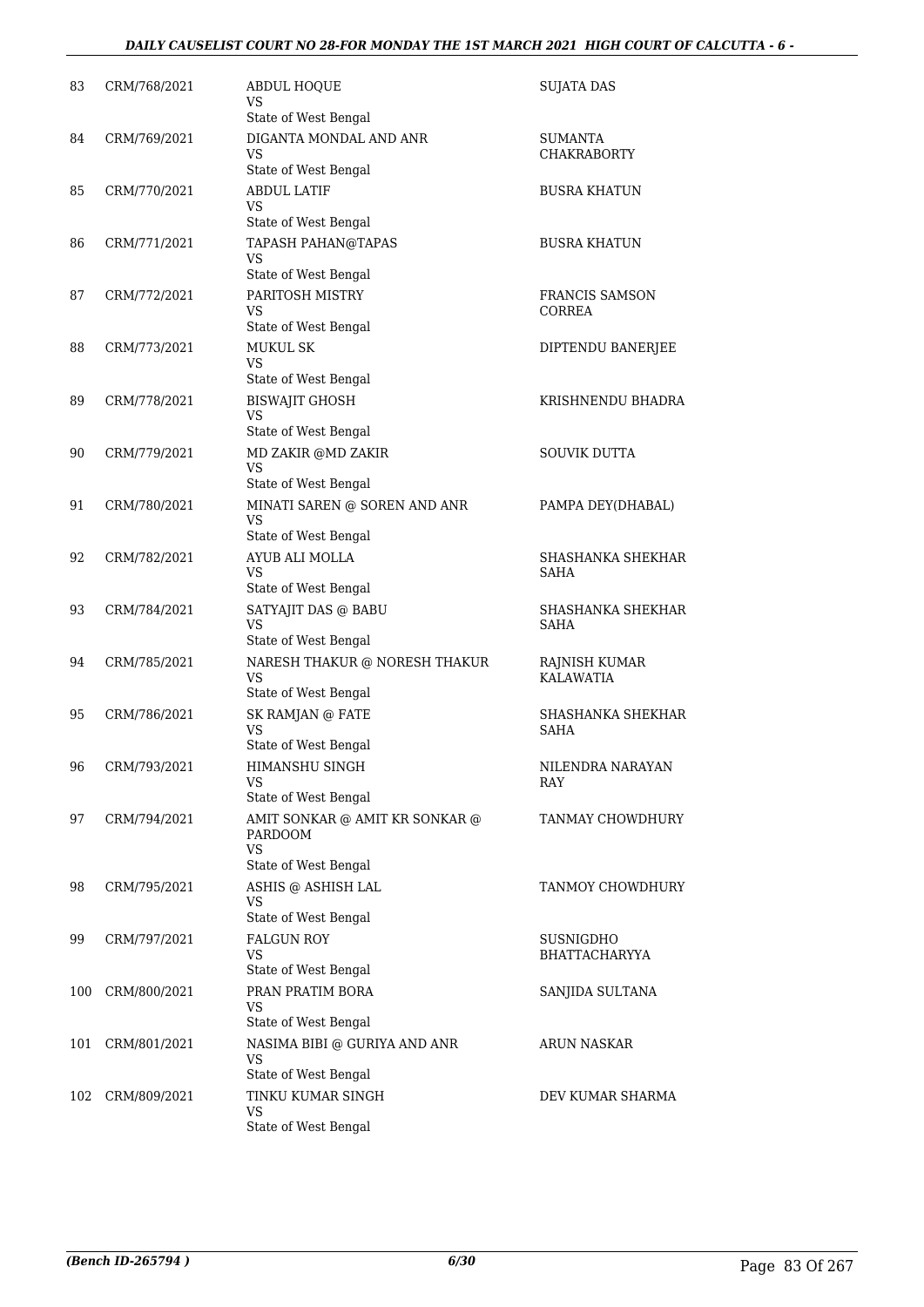| 103 | CRM/810/2021     | TAPAS DAS<br>VS<br>State of West Bengal                                                                   | AMAL KRISHNA<br>SAMANTA          |
|-----|------------------|-----------------------------------------------------------------------------------------------------------|----------------------------------|
| 104 | CRM/811/2021     | BASHEER AHMED S.M.S. SICKANDER<br>BATCH S.M<br>VS<br>Union of India AND ANR                               | NAVANIL DE                       |
| 105 | CRM/816/2021     | <b>SUMAN BARMAN</b><br>VS<br>State of West Bengal                                                         | ROMA ROY                         |
| 106 | CRM/819/2021     | HASIMUDDIN<br>VS<br>State of West Bengal                                                                  | AMIT RAY                         |
| 107 | CRM/820/2021     | <b>TARAK MISTRI</b><br>VS<br>State of West Bengal                                                         | MD JANNAT UL<br><b>FIRDOUS</b>   |
| 108 | CRM/821/2021     | ANISUR RAHMAN @ ANISUR RAHAMAN<br>VS<br>State of West Bengal                                              | Ali Ahsan Alamgir                |
| 109 | CRM/825/2021     | INDRANATH MUKHERJEE@LATIM<br><b>VS</b><br>State of West Bengal                                            | ROBIUL ISLAM                     |
| 110 | CRM/830/2021     | ASIFUL MONDAL AND ANR<br>VS                                                                               | SANTANU MAJI                     |
| 111 | CRM/832/2021     | State of West Bengal<br>NISHANT KUMAR SHARMA @ ALOKE<br><b>KUMAR</b><br><b>VS</b><br>State of West Bengal | <b>IMDADUL HOQUE</b>             |
| 112 | CRM/834/2021     | SOMNATH DUTTA<br>VS<br>State of West Bengal                                                               | KAUSTAV SHOME                    |
| 113 | CRM/835/2021     | <b>SATTAR AHAMED</b><br>VS                                                                                | <b>ASIF DEWAN</b>                |
|     | 114 CRM/838/2021 | State of West Bengal<br>MONORANJAN DAS @MONORANJAN DAS<br><b>VS</b><br>State of West Bengal               | NAZIR AHMED                      |
| 115 | CRM/844/2021     | ENDAN SK @ INSAN SK<br><b>VS</b><br>State of West Bengal                                                  | <b>ANISUR RAHMAN</b>             |
| 116 | CRM/846/2021     | <b>NILAY SINGHA</b><br>VS<br>State of West Bengal                                                         | JUIN DUTTA<br><b>CHAKRABORTY</b> |
| 117 | CRM/847/2021     | BISWANATH ROY@NANDA<br>VS<br>State of West Bengal                                                         | <b>BHASKAR CHATTERJEE</b>        |
| 118 | CRM/851/2021     | <b>DEBASISH BAR</b><br>VS<br>State of West Bengal                                                         | sk. sahjahan ali                 |
| 119 | CRM/852/2021     | SK. JABER ALI<br>VS<br>State of West Bengal                                                               | Srimoyee Mukherjee               |
| 120 | CRM/861/2021     | KOHINOOR BIBI<br>VS                                                                                       | SOURAV MUKHERJEE                 |
| 121 | CRM/864/2021     | State of West Bengal<br>SUBHASH GHOSH<br>VS                                                               | SUBHRAJYOTI GHOSH                |
| 122 | CRM/865/2021     | State of West Bengal<br>PAPPU SINGH AND ANOTHER<br>VS<br>State of West Bengal                             | <b>SAGAR SAHA</b>                |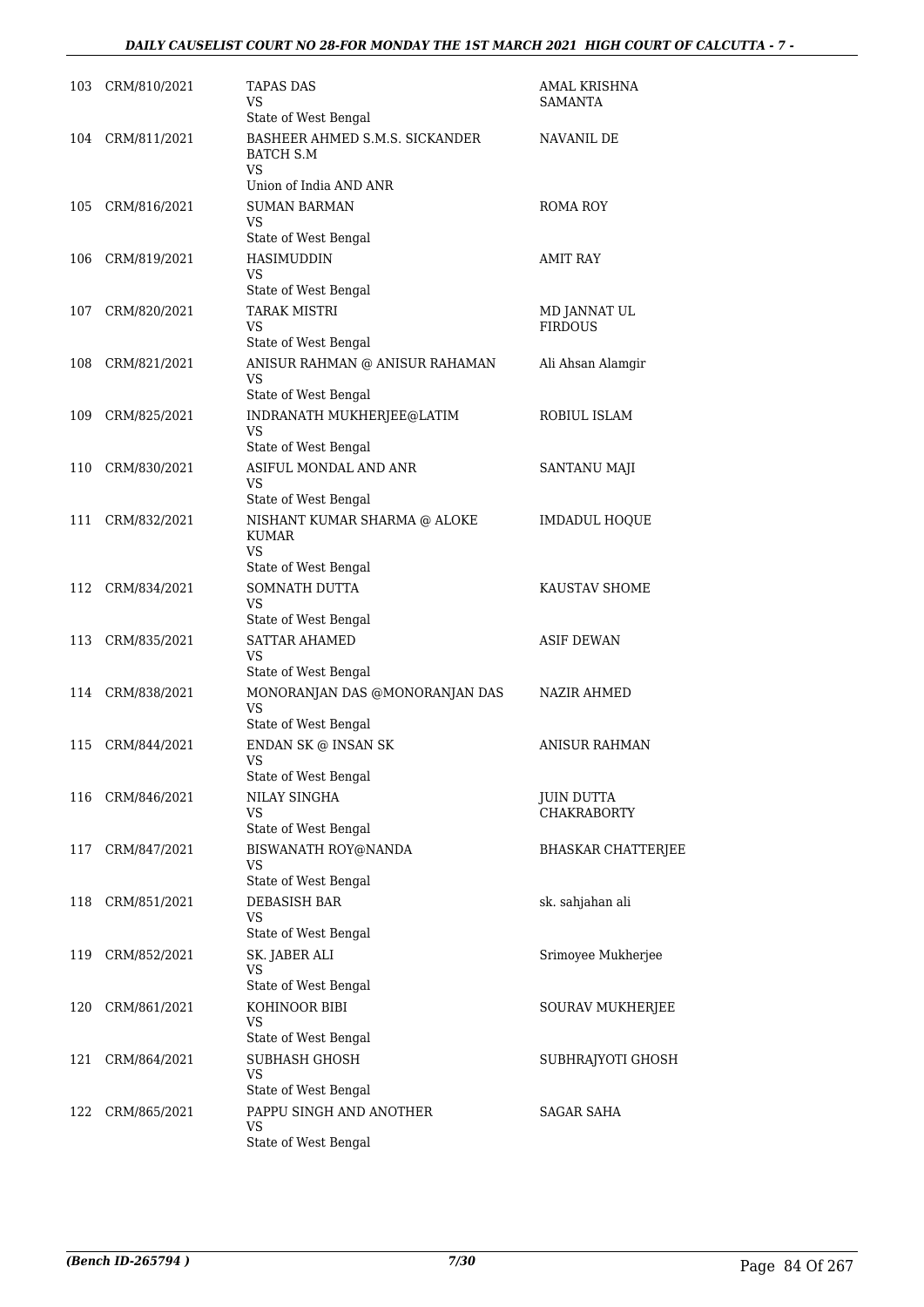# *DAILY CAUSELIST COURT NO 28-FOR MONDAY THE 1ST MARCH 2021 HIGH COURT OF CALCUTTA - 8 -*

| 123 | CRM/870/2021     | <b>SUJAN BISWAS</b><br>VS                                                                         | ARUP KUMAR<br>BHOWMICK          |
|-----|------------------|---------------------------------------------------------------------------------------------------|---------------------------------|
| 124 | CRM/878/2021     | State of West Bengal<br>SHUBHANKAR HALDER<br>VS.                                                  | DONA AKTER                      |
|     |                  | State of West Bengal                                                                              |                                 |
| 125 | CRM/879/2021     | BACHAN MONDAL @ BACHHAN MONDAL<br>VS                                                              | KUSAL KUMAR<br>MUKHERJEE        |
|     |                  | State of West Bengal                                                                              |                                 |
| 126 | CRM/880/2021     | <b>MOUSUMI GOMES</b><br>VS<br>State of West Bengal                                                | Deepak Prahladka                |
| 127 | CRM/881/2021     | <b>BISWAJIT SHIL</b><br><b>VS</b>                                                                 | Jeenia Rudra                    |
|     |                  | State of West Bengal                                                                              |                                 |
| 128 | CRM/886/2021     | BAPPADITYA PAN @ BAPPA<br>VS                                                                      | SIDHANT CHOWDHURY               |
|     |                  | State of West Bengal                                                                              |                                 |
| 129 | CRM/887/2021     | SURAJIT PRAMANIK @ SURAJIT<br>PRAMANICK @ NEPAL<br><b>VS</b>                                      | MINOTI GOMES                    |
|     |                  | State of West Bengal                                                                              |                                 |
| 130 | CRM/889/2021     | MANORANJAN MONDAL<br>VS                                                                           | MD. JANNAT UL<br><b>FIRDOUS</b> |
|     |                  | State of West Bengal                                                                              |                                 |
| 131 | CRM/895/2021     | UTTAM DOLAI<br>VS<br>State of West Bengal                                                         | ANUP DASGUPTA                   |
| 132 | CRM/897/2021     | KAMALA BERA                                                                                       | SK SAHJAHAN ALI                 |
|     |                  | VS<br>State of West Bengal                                                                        |                                 |
| 133 | CRM/910/2021     | NAYAN ADIKARY AND ANR                                                                             | SAYANTAN HAZRA                  |
|     |                  | VS<br>State of West Bengal                                                                        |                                 |
|     | 134 CRM/916/2021 | <b>INDRAJIT RANA</b><br><b>VS</b>                                                                 | SUMAN DE                        |
|     |                  | State of West Bengal                                                                              |                                 |
| 135 | CRM/918/2021     | SADDAM SK.<br>VS                                                                                  | <b>SAMIRUL SARDAR</b>           |
|     |                  | State of West Bengal                                                                              |                                 |
| 136 | CRM/919/2021     | DIP BHUNIYA<br>VS                                                                                 | <b>GOPA BISWAS</b>              |
|     |                  | THE STATE OF WEST BENGAL                                                                          |                                 |
| 137 | CRM/923/2021     | SADHAN HALDAR AND ANR<br>VS<br>State of West Bengal                                               | PARTHA SARATHI DAS              |
| 138 | CRM/927/2021     | CHANDAN GIRI                                                                                      | SK SAHJAHAN ALI                 |
|     |                  | <b>VS</b><br>State of West Bengal                                                                 |                                 |
| 139 | CRM/931/2021     | MAHASIN MALLICK @ AKALI @ MOHASIN<br>MALLIK<br><b>VS</b><br>State of West Bengal                  | TAPODIP GUPTA                   |
| 140 | CRM/935/2021     | SAHABUDDIN SK @ SAFUDDI @ SABDDIN<br>@ SOFIUDDIN SK @ SHAIKH<br><b>VS</b><br>State of West Bengal | Sumanta Das                     |
| 141 | CRM/937/2021     | MANORAMA CHOWDHURY<br>VS                                                                          | ARUP KUMAR<br><b>BHOWMICK</b>   |
|     |                  | State of West Bengal                                                                              | Asraf Mandal                    |
| 142 | CRM/938/2021     | RAKIBUL MONDAL<br>VS<br>State of West Bengal                                                      |                                 |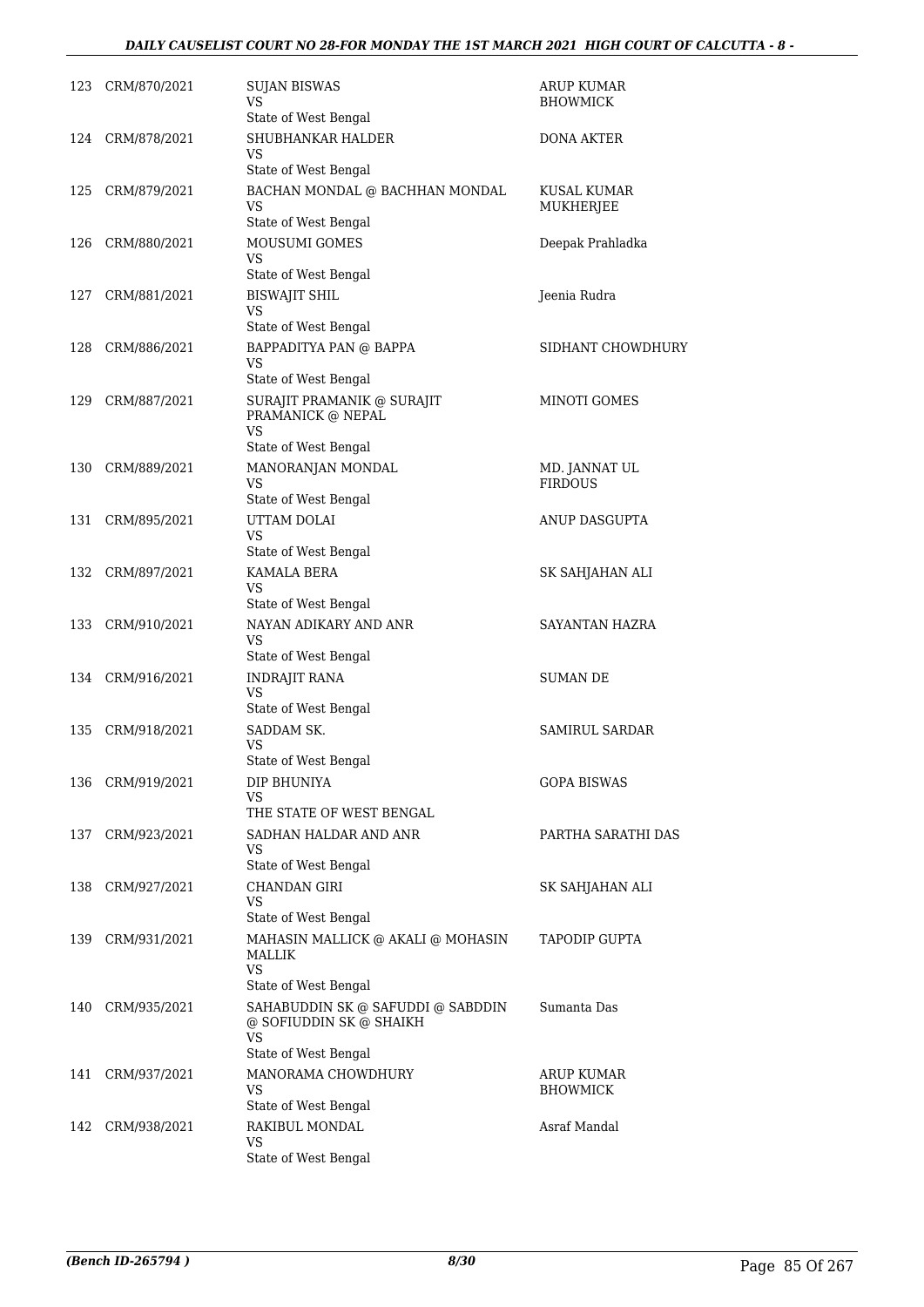| 143 | CRM/939/2021 | SK. MIRU @ MIRUL<br>VS<br>State of West Bengal                                  | <b>ARUP KUMAR</b><br><b>BHOWMICK</b>      |
|-----|--------------|---------------------------------------------------------------------------------|-------------------------------------------|
| 144 | CRM/940/2021 | <b>TANMOY HOWLADAR</b><br>VS<br>State of West Bengal                            | MAZHAR HOSSAIN<br><b>CHOWDHURY</b>        |
| 145 | CRM/943/2021 | SANTOSH ROUT<br>VS<br>State of West Bengal                                      | <b>MAZHAR HOSSAIN</b><br><b>CHOWDHURY</b> |
| 146 | CRM/947/2021 | JAHANGIR MONDAL<br>VS<br>State of West Bengal                                   | PRABIR MAJUMDER                           |
| 147 | CRM/949/2021 | AMINUL HOQUE @ AMINUL HAQUE AND<br>ANR<br><b>VS</b><br>State of West Bengal     | KOUSTAV BAGCHI                            |
| 148 | CRM/953/2021 | <b>SIPAN LOHAR</b><br>VS.<br>State of West Bengal                               | SOUPAL CHATTERJEE                         |
| 149 | CRM/954/2021 | ASHFAQUE AHAMED<br><b>VS</b><br>State of West Bengal                            | SAYAN MUKHERJEE                           |
| 150 | CRM/962/2021 | RABI DAS @ RABINDRA DAS<br>VS<br>State of West Bengal                           | SOUPAL CHATTERJEE                         |
| 151 | CRM/963/2021 | MOINUDDIN MONDAL @ KATU<br>VS<br>State of West Bengal                           | PAMPA DEY(DHABAL)                         |
| 152 | CRM/967/2021 | APEL MAHABUR MONDAL @ KAJAL AND<br>ANR<br>VS<br>State of West Bengal            | <b>BUSRA KHATUN</b>                       |
| 153 | CRM/968/2021 | <b>AINAL HAQUE</b><br>VS<br>State of West Bengal                                | ARNAB SAHA                                |
| 154 | CRM/969/2021 | azad ali @ khadimul<br>VS<br>State of West Bengal                               | imdadul hoque                             |
| 155 | CRM/971/2021 | <b>SHUBHANKAR ROY</b><br>VS<br>State of West Bengal                             | <b>SOUMYADEEP DAS</b>                     |
| 156 | CRM/972/2021 | BAIJANTI SHINDHE @ VAIJAYANTI<br>RAKHMAJI SHINDHE<br>VS<br>State of West Bengal | KAUSHIK GHOSH                             |
| 157 | CRM/973/2021 | <b>DIDAL BISWAS AND ORS</b><br>VS<br>State of West Bengal                       | <b>MINOTI GOMES</b>                       |
| 158 | CRM/974/2021 | ASISH JOARDAR @ ASISH JOYARDAR<br>VS<br>State of West Bengal                    | Sujoy Sarkar                              |
| 159 | CRM/976/2021 | NASIR KAZI<br>VS<br>State of West Bengal                                        | SUMAN CHAKRABORTY                         |
| 160 | CRM/980/2021 | SANJU NAG<br>VS<br>State of West Bengal                                         | SANJIB MITRA                              |
| 161 | CRM/982/2021 | PRADIP RUIDAS<br>VS<br>State of West Bengal                                     | PINTU KARAR                               |
| 162 | CRM/985/2021 | <b>AKASH DAS</b><br>VS<br>State of West Bengal                                  | SK. TOSLIM ALI                            |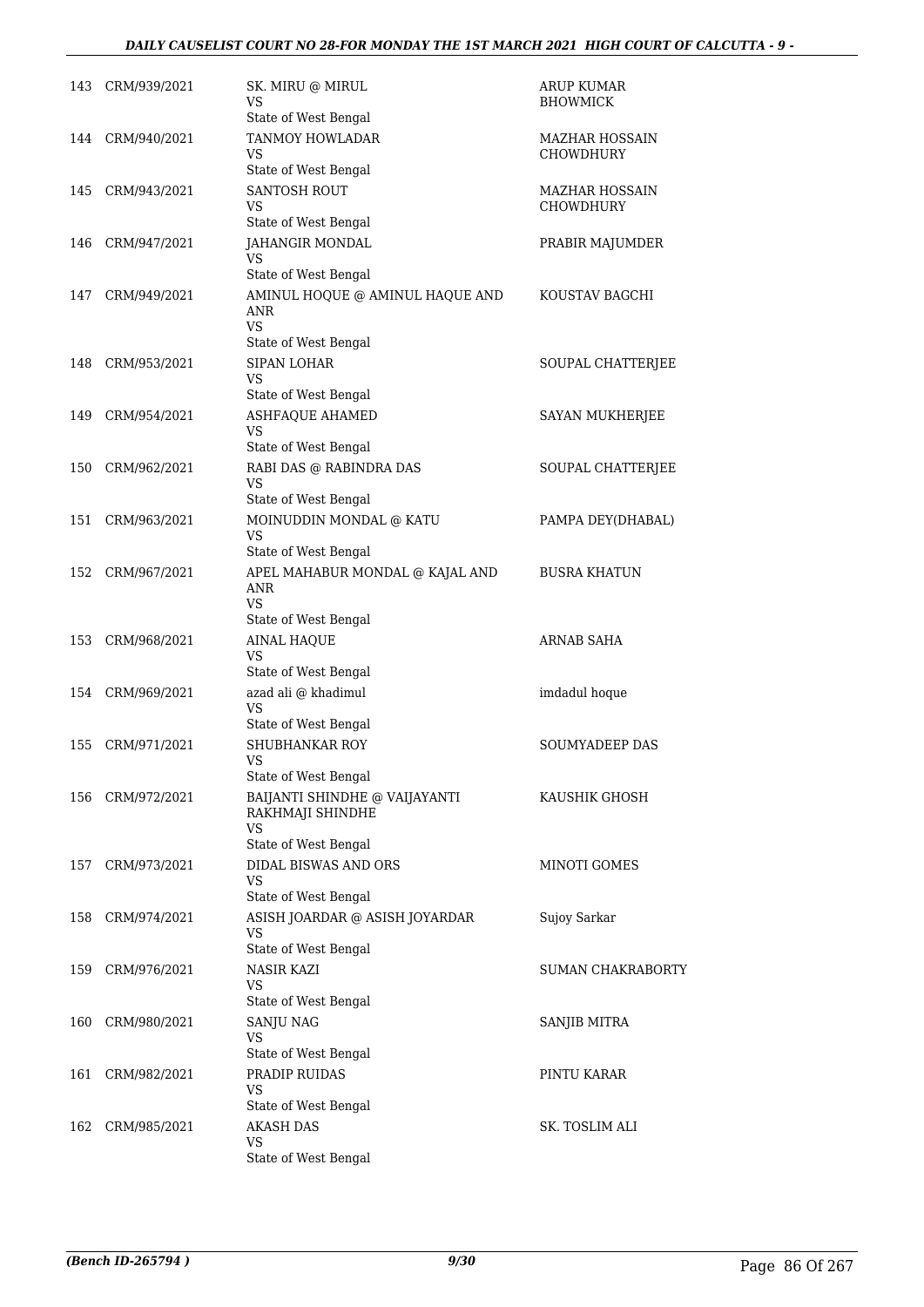# *DAILY CAUSELIST COURT NO 28-FOR MONDAY THE 1ST MARCH 2021 HIGH COURT OF CALCUTTA - 10 -*

| 163 | CRM/986/2021      | <b>TAPAS SARKAR</b><br>VS                                                                   | PINTU KARAR                      |
|-----|-------------------|---------------------------------------------------------------------------------------------|----------------------------------|
|     | 164 CRM/992/2021  | State of West Bengal<br>MONOJ MAJUMDER<br><b>VS</b>                                         | SANJIB MITRA                     |
| 165 | CRM/994/2021      | State of West Bengal<br>REJAUL SK@REJUL SK                                                  | Anisur Rahaman                   |
| 166 | CRM/998/2021      | VS<br>State of West Bengal<br>RABJEL MONDAL@KALU                                            | Anisur Rahaman                   |
|     |                   | VS<br>State of West Bengal                                                                  |                                  |
| 167 | CRM/1002/2021     | SOUMEN MONDAL<br>VS<br>STATE OF WEST BENGAL                                                 | RAJESWAR<br><b>CHAKRABORTY</b>   |
| 168 | CRM/1003/2021     | ARGHA SARKAR @ BUBAI<br>VS                                                                  | RITAM GHOSH                      |
| 169 | CRM/1004/2021     | STATE OF WEST BENGAL<br>ARATI GONRA AND ANR<br>VS                                           | DEVIPRIYA MITRA                  |
| 170 | CRM/1008/2021     | STATE OF WEST BENGAL<br>ANUP KUMAR MAJUMDER @ ANUP KUMAR<br>MAZUMDAR @ POLU<br>VS           | SIDDHARTHA SARKAR                |
| 171 | CRM/1010/2021     | STATE OF WEST BENGAL<br><b>SAMIR SARKAR</b><br>VS                                           | Asraf Mandal                     |
|     | 172 CRM/1012/2021 | STATE OF WEST BENGAL<br>MAIDUL SK@MAHIDUL SK<br>VS                                          | PRABIR MAJUMDER                  |
| 173 | CRM/1016/2021     | STATE OF WEST BENGAL<br>SAHID HOSSAIN SARDER<br>VS                                          | SHASHANKA SHEKHAR<br>SAHA        |
|     | 174 CRM/1017/2021 | STATE OF WEST BENGAL<br>KASEM MONDAL<br>VS<br>STATE OF WEST BENGAL                          | SHASHANKA SHEKHAR<br>SAHA        |
| 175 | CRM/1019/2021     | PALASH ROY<br>VS                                                                            | SHASHANKA SHEKHAR<br><b>SAHA</b> |
|     | 176 CRM/1023/2021 | STATE OF WEST BENGAL<br>DIPANKAR DAS @ DIPENKAR DAS @ DIPA @<br><b>DINPANKAR DAS</b><br>VS. | <b>BUSRA KHATUN</b>              |
| 177 | CRM/1024/2021     | STATE OF WEST BENGAL<br>SANAT MANDAL @ SANAT MONDAL AND<br>ANR<br>VS.                       | RAHUL DAS                        |
|     | 178 CRM/1026/2021 | STATE OF WEST BENGAL<br><b>SADDAM SARDAR</b><br>VS.<br>STATE OF WEST BENGAL                 | Surajit Basu                     |
|     | 179 CRM/1033/2021 | ASIRUL @ HASIRUL SK<br>VS                                                                   | MRITYUNJOY<br>CHATTERJEE         |
| 180 | CRM/1038/2021     | STATE OF WEST BENGAL<br>BHAIRAB SARKAR AND ANR<br>VS.<br>STATE OF WEST BENGAL AND ORS.      | ANGSHUMAN<br><b>CHAKRABORTY</b>  |
| 181 | CRM/1039/2021     | <b>SAILEN GHARAI</b><br>VS<br>STATE OF WEST BENGAL AND ORS.                                 | SUMAN DE                         |
| 182 | CRM/1046/2021     | SAMAR BISWAS ALIAS GUYE<br>VS<br>STATE OF WEST BENGAL AND ORS.                              | <b>AMIT SINGH</b>                |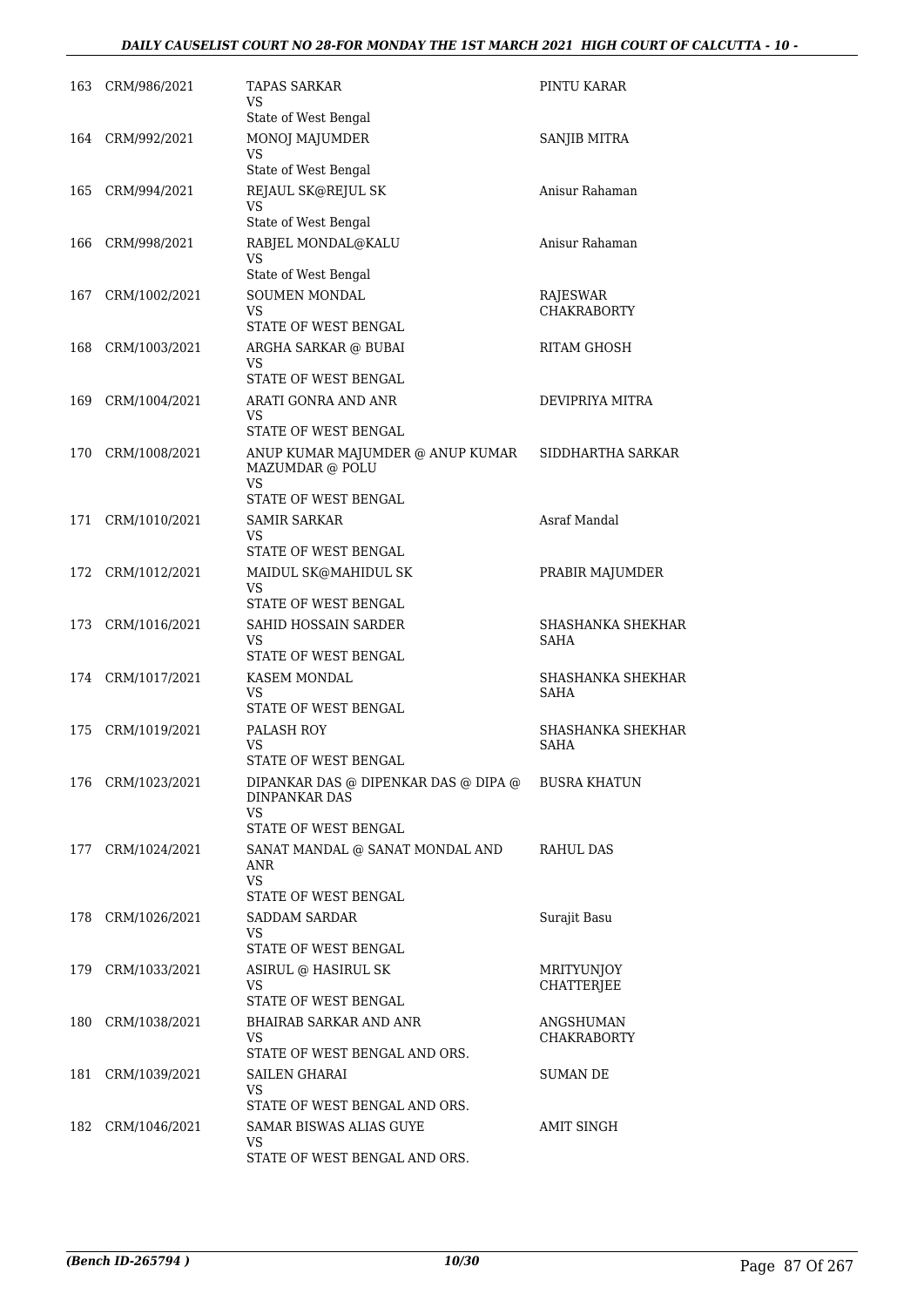| 183 | CRM/1048/2021     | SUBRATA GHOSH<br>VS.                                     | ARKA CHAKRABORTY                |
|-----|-------------------|----------------------------------------------------------|---------------------------------|
|     |                   | STATE OF WEST BENGAL                                     |                                 |
|     | 184 CRM/1050/2021 | MONIKA DAS<br>VS.                                        | NAVANIL DE                      |
|     |                   | STATE OF WEST BENGAL                                     |                                 |
| 185 | CRM/1051/2021     | ALAHAMDU MAHALPDAR                                       | SOURAV MUKHERJEE                |
|     |                   | VS.<br>STATE OF WEST BENGAL AND ORS.                     |                                 |
| 186 | CRM/1052/2021     | NIDUL PAUL                                               | <b>SUMANTA</b>                  |
|     |                   | VS                                                       | <b>CHAKRABORTY</b>              |
|     |                   | STATE OF WEST BENGAL AND ORS.                            |                                 |
| 187 | CRM/1054/2021     | PARITOSH SARDAR<br>VS.                                   | PRABIR MAJUMDER                 |
|     |                   | STATE OF WEST BENGAL                                     |                                 |
| 188 | CRM/1055/2021     | NARENDRA KUMAR<br>VS.                                    | <b>AKASH RAY</b>                |
|     |                   | STATE OF WEST BENGAL AND ORS.                            |                                 |
| 189 | CRM/1056/2021     | SADHAN MONDAL@ AJAN<br>VS<br><b>STATE OF WEST BENGAL</b> | PRABIR MAJUMDER                 |
| 190 | CRM/1058/2021     | RABI SHARMA @RABI KUMAR SHARMA                           | <b>SOURADEEP DUTTA</b>          |
|     |                   | VS.                                                      |                                 |
|     |                   | <b>STATE OF WEST BENGAL</b>                              |                                 |
| 191 | CRM/1062/2021     | KARTICK JAMADAR @ KARTICK JAMADER @<br><b>DOM</b><br>VS. | SANANDA<br><b>BHATTACHARYYA</b> |
|     |                   | STATE OF WEST BENGAL                                     |                                 |
| 192 | CRM/1067/2021     | ASRAF @ ARSHAD @ ARSAD<br>VS<br>STATE OF WEST BENGAL     | SEKHAR MUKHERJEE                |
| 193 | CRM/1069/2021     | ARIFUL MONDAL                                            | MD. JAMAL UL                    |
|     |                   | VS.                                                      | <b>FIRDOUS</b>                  |
|     | 194 CRM/1073/2021 | STATE OF WEST BENGAL<br>BOJLUR RAHAMAN MONDAL @ BAJLUR   | KINGSUK MONDAL                  |
|     |                   | RAHAMAN MONDAL<br><b>VS</b>                              |                                 |
|     |                   | STATE OF WEST BENGAL                                     |                                 |
| 195 | CRM/1074/2021     | ABDUL KAIOUM@ABDUL KAIUM@ABDUL<br>KAYUM<br>VS            | SOURAV MUKHERJEE                |
|     |                   | STATE OF WEST BENGAL                                     |                                 |
| 196 | CRM/1076/2021     | <b>SUTAPA GHOSH</b>                                      | AMIT RANJAN PATI                |
|     |                   | VS<br>STATE OF WEST BENGAL                               |                                 |
| 197 | CRM/1080/2021     | <b>ARUN BASAK</b>                                        | KOUSTUV SHOME                   |
|     |                   | VS.<br>STATE OF WEST BENGAL                              |                                 |
| 198 | CRM/1081/2021     | <b>FIKA TARAFDAR</b>                                     | PRABIR MAJUMDER                 |
|     |                   | VS                                                       |                                 |
|     |                   | STATE OF WEST BENGAL                                     |                                 |
| 199 | CRM/1083/2021     | <b>AMIT CHOUDHURY</b><br>VS                              | ABHISHEK BANERJEE               |
|     |                   | STATE OF WEST BENGAL                                     |                                 |
| 200 | CRM/1084/2021     | PARTHA TURI                                              | ABHISHEK BANERJEE               |
|     |                   | VS<br>STATE OF WEST BENGAL                               |                                 |
| 201 | CRM/1087/2021     | <b>SANTA BISWAS</b>                                      | ABHISHEK BANERJEE               |
|     |                   | VS                                                       |                                 |
|     |                   | STATE OF WEST BENGAL                                     |                                 |
| 202 | CRM/1088/2021     | <b>FARUK HOSSION SHEKH</b><br>VS                         | PARTHA SARATHI<br><b>MONDAL</b> |
|     |                   | STATE OF WEST BENGAL                                     |                                 |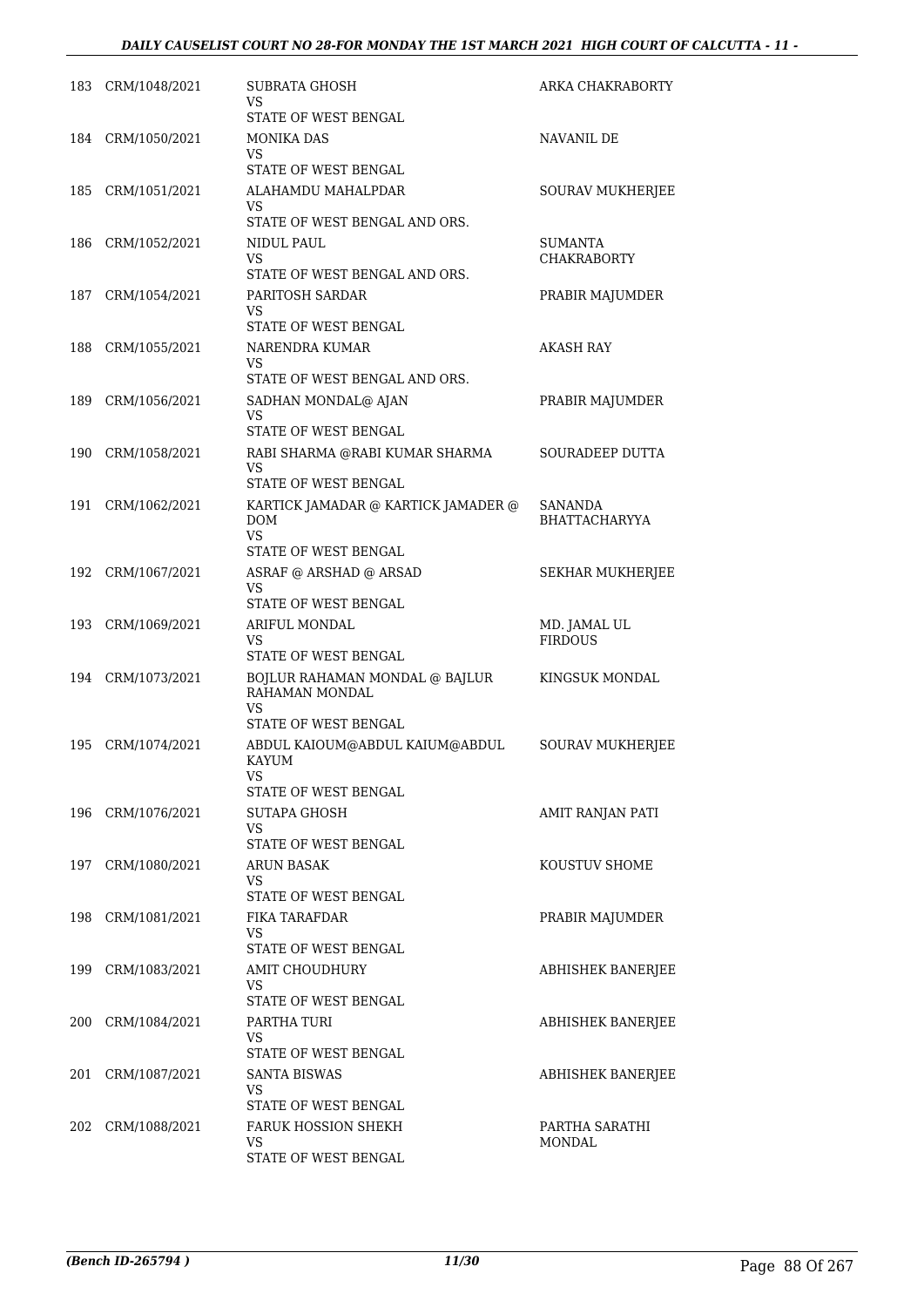# *DAILY CAUSELIST COURT NO 28-FOR MONDAY THE 1ST MARCH 2021 HIGH COURT OF CALCUTTA - 12 -*

|     | 203 CRM/1089/2021 | KANCHAN SONKAR<br>VS                                                                  | Subhabrata Chowdhury            |
|-----|-------------------|---------------------------------------------------------------------------------------|---------------------------------|
|     |                   | THE STATE OF WEST BENGAL                                                              |                                 |
|     | 204 CRM/1093/2021 | KHURSHID KHAN<br>VS                                                                   | <b>SUJIT SAHA</b>               |
|     |                   | STATE OF WEST BENGAL                                                                  |                                 |
| 205 | CRM/1097/2021     | SALIM SK.@ SK SALIM<br>VS                                                             | PRADEEP KUMAR<br>TARAFDAR       |
|     |                   | STATE OF WEST BENGAL AND ORS.                                                         |                                 |
| 206 | CRM/1101/2021     | MUSTAFA SK.<br>VS<br>STATE OF WEST BENGAL                                             | Diptendu Bandyopadhyay          |
| 207 | CRM/1103/2021     | HANNAN ALI @ MEJUR                                                                    | DIPTENDU BANERJEE               |
|     |                   | VS<br>STATE OF WEST BENGAL AND ORS.                                                   |                                 |
| 208 | CRM/1104/2021     | ARNAB SINGH @ GUJA                                                                    | SUMAN CHAKRABORTY               |
|     |                   | VS<br>STATE OF WEST BENGAL                                                            |                                 |
| 209 | CRM/1105/2021     | LAL MAHAMMAD DHUKRE @ LAL                                                             | <b>SUMIT ROUTH</b>              |
|     |                   | MAHAMMAD DUKRE @LALTUU<br>VS                                                          |                                 |
|     |                   | STATE OF WEST BENGAL AND ORS.                                                         |                                 |
| 210 | CRM/1106/2021     | NURUL ISLAM SK. @ ISLAM<br>VS                                                         | SANATAN MAJI                    |
|     |                   | STATE OF WEST BENGAL                                                                  |                                 |
| 211 | CRM/1108/2021     | SAJIB BISWAS @ SANJIT<br>VS                                                           | NARAYAN DEBNATH                 |
|     |                   | STATE OF WEST BENGAL AND ORS.                                                         |                                 |
| 212 | CRM/1110/2021     | SANJIB BISWAS @ SANJIT<br>VS                                                          | NARAYAN DEBNATH                 |
|     |                   | STATE OF WEST BENGAL                                                                  |                                 |
|     | 213 CRM/1111/2021 | SAHARAB MONDAL<br>VS<br>STATE OF WEST BENGAL AND ORS.                                 | ASHOK KUMAR<br><b>CHOWDHURY</b> |
|     |                   |                                                                                       | ASHOK KR.                       |
|     | 214 CRM/1112/2021 | RAJ CHAKRABORTY<br>VS<br>STATE OF WEST BENGAL                                         | <b>CHOWDHURY</b>                |
| 215 | CRM/1119/2021     | AMARJIT SINGH                                                                         | PRABIR MAJUMDER                 |
|     |                   | VS<br>STATE OF WEST BENGAL                                                            |                                 |
| 216 | CRM/1125/2021     | NASIKUL SK                                                                            | JISAN IQUBAL HOSSAIN            |
|     |                   | VS                                                                                    |                                 |
|     |                   | STATE OF WEST BENGAL                                                                  |                                 |
| 217 | CRM/1127/2021     | MAHABUL SK<br>VS<br>STATE OF WEST BENGAL                                              | <b>JISAN IQUBAL HOSSAIN</b>     |
|     | 218 CRM/1129/2021 | MAHATAB MONDAL                                                                        | JISAN IQUBAL HOSSAIN            |
|     |                   | VS<br>STATE OF WEST BENGAL                                                            |                                 |
| 219 | CRM/1130/2021     | NIYAJUL SK                                                                            | Anisur Rahaman                  |
|     |                   | VS<br>STATE OF WEST BENGAL                                                            |                                 |
| 220 | CRM/1132/2021     | RUBEL ALI @ ABDUL AZIZ                                                                | HABIBUR RAHAMAN                 |
|     |                   | VS<br>STATE OF WEST BENGAL                                                            |                                 |
| 221 | CRM/1143/2021     | PRODIP CHOWDHURY@PRADIP KR<br>CHOWDHURY@PRDEEP KUMAR<br><b>CHOWDHURY</b><br><b>VS</b> | PRONOJIT ROY                    |
|     |                   | STATE OF WEST BENGAL                                                                  |                                 |
| 222 | CRM/1146/2021     | <b>CHAINA GHOSH</b>                                                                   | Srimoyee Mukherjee              |
|     |                   | VS<br>STATE OF WEST BENGAL                                                            |                                 |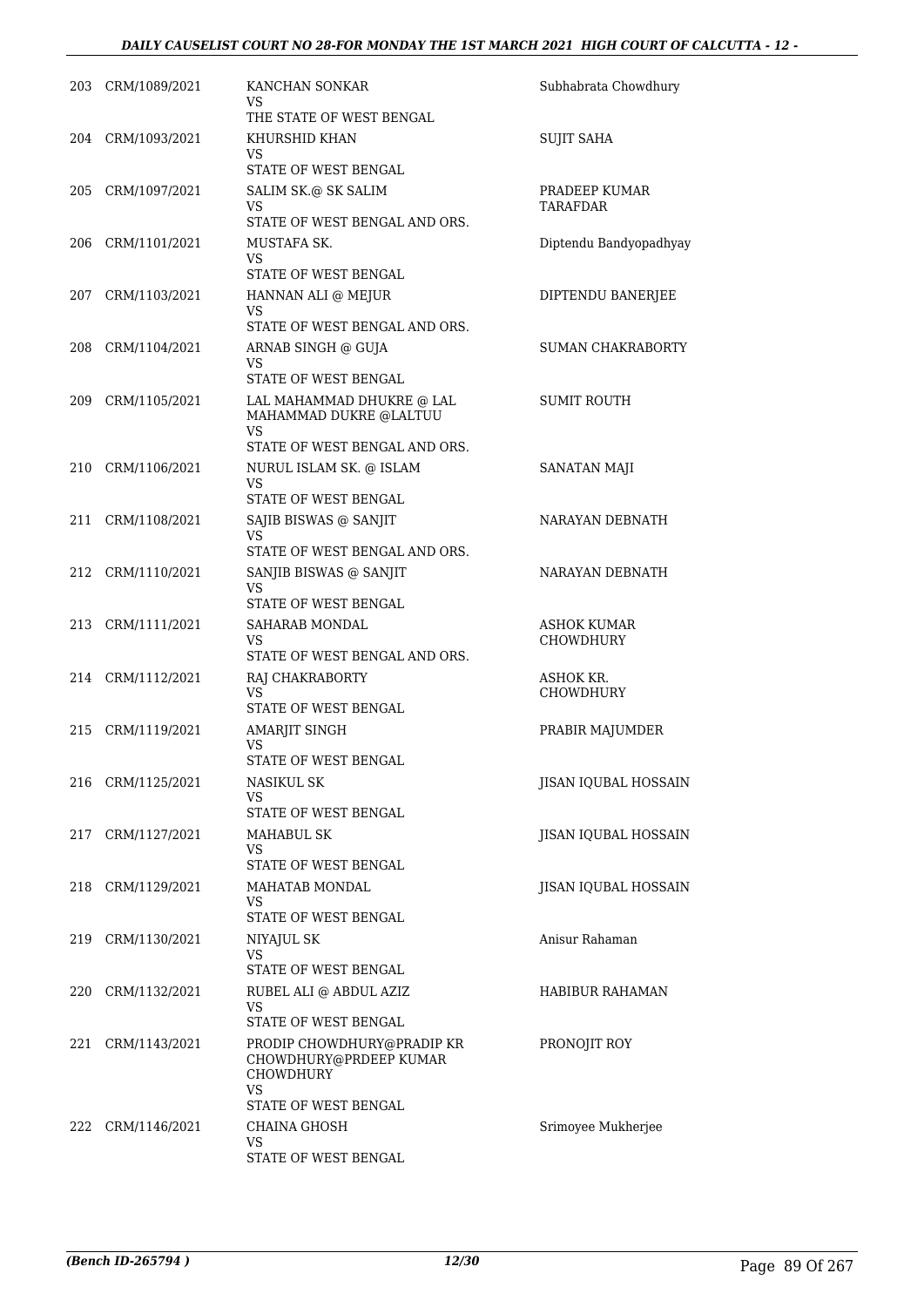| 223 | CRM/1149/2021     | GORA CHAND MUKHERJEE@HARU<br>VS<br>STATE OF WEST BENGAL                  | <b>SUMITAVA</b><br><b>CHAKRABORTY</b> |
|-----|-------------------|--------------------------------------------------------------------------|---------------------------------------|
|     | 224 CRM/1155/2021 | TAHIRUL SK @ TASHIRUL SK<br>VS                                           | Kalidas Saha                          |
|     |                   | STATE OF WEST BENGAL                                                     |                                       |
| 225 | CRM/1161/2021     | TITU HALDER<br>VS<br>STATE OF WEST BENGAL                                | MD. JANNAT UL<br><b>FIRDOUS</b>       |
| 226 | CRM/1162/2021     | NOOR JAHAN BIBI@WARSI ANTY AND ANR<br>VS<br>STATE OF WEST BENGAL         | <b>ABHISEK GUPTA</b>                  |
| 227 | CRM/1165/2021     | ATAUR RAHAMAN<br>VS                                                      | KAZI M RAHAMAN                        |
|     |                   | STATE OF WEST BENGAL                                                     |                                       |
| 228 | CRM/1167/2021     | ALKAS SK<br>VS<br>STATE OF WEST BENGAL                                   | <b>BAISALI GHOSHAL</b>                |
| 229 | CRM/1173/2021     | PREM KUMAR MANDAL<br>VS<br>STATE OF WEST BENGAL AND ORS.                 | MOUNICK GHOSH                         |
| 230 | CRM/1176/2021     | <b>IHANTU ARUI</b>                                                       | <b>ARUP KUMAR</b>                     |
|     |                   | VS                                                                       | <b>BHOWMICK</b>                       |
|     |                   | STATE OF WEST BENGAL AND ORS.                                            |                                       |
| 231 | CRM/1177/2021     | <b>SK IMRAN</b><br>VS<br>STATE OF WEST BENGAL                            | SANTANU MAJI                          |
| 232 | CRM/1178/2021     | SUKANTA KUMAR SAHOO                                                      | <b>SOUMYA BASU ROY</b>                |
|     |                   | VS<br>STATE OF WEST BENGAL AND ORS.                                      | CHOWDHURY                             |
| 233 | CRM/1186/2021     | AMIT DAS ALIAS ASHIS DAS<br>VS                                           | SHASHANKA SHEKHAR<br>SAHA             |
|     |                   | STATE OF WEST BENGAL AND ORS.                                            |                                       |
|     | 234 CRM/1187/2021 | JHARU SK ALIAS ZARU SEIKH<br>VS<br>STATE OF WEST BENGAL                  | JISAN IQBAL HOSSAIN                   |
| 235 | CRM/1191/2021     | ASANUDDIN SK                                                             | JISAN IQUBAL HOSSAIN                  |
|     |                   | VS<br>STATE OF WEST BENGAL                                               |                                       |
|     | 236 CRM/1196/2021 | RANJIT SINGHA                                                            | Jeenia Rudra                          |
|     |                   | VS<br>STATE OF WEST BENGAL                                               |                                       |
|     | 237 CRM/1197/2021 | RAJU SARDAR<br><b>VS</b>                                                 | ABHIJIT KR. ADHYA                     |
|     |                   | STATE OF WEST BENGAL                                                     |                                       |
|     | 238 CRM/1199/2021 | <b>RAJU SARDAR</b><br>VS                                                 | ABHIJIT KR. ADHYA                     |
|     |                   | STATE OF WEST BENGAL                                                     |                                       |
|     | 239 CRM/1202/2021 | NITIN JAISWAL<br>VS<br>STATE OF WEST BENGAL                              | Sujoy Sarkar                          |
| 240 | CRM/1205/2021     | ARSHAD ALI MONDAL<br>VS                                                  | SHASHANKA SHEKHAR<br>SAHA             |
|     |                   | STATE OF WEST BENGAL                                                     |                                       |
| 241 | CRM/1206/2021     | SAMIR ADHIKARY<br>VS                                                     | SHASANKAR SEKHAR<br>SAHA              |
|     |                   | STATE OF WEST BENGAL                                                     |                                       |
| 242 | CRM/1208/2021     | PAN KISTO NUNIA @ PRAN KRISHNA<br>NONIA @ PRANKISTO NONIYA AND ORS<br>VS | PRATIK GHOSH                          |
|     |                   | STATE OF WEST BENGAL                                                     |                                       |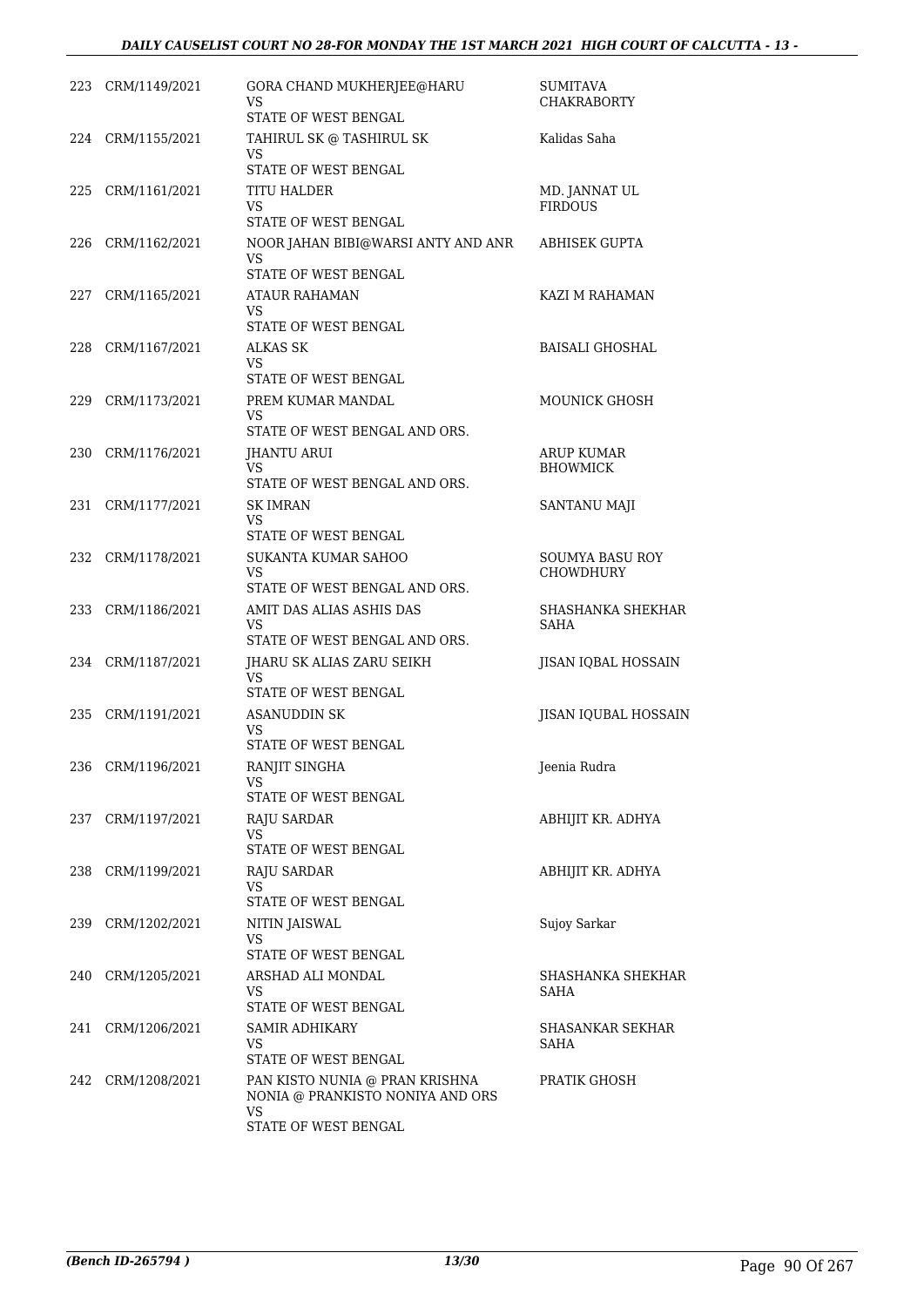| 243 | CRM/1209/2021     | NAJIR MOMIN@ NAZIR MOMIN<br>VS                               | DIPTANGSHU BASU         |
|-----|-------------------|--------------------------------------------------------------|-------------------------|
|     | 244 CRM/1210/2021 | STATE OF WEST BENGAL<br>KANAI SARKAR                         | SHASANKA SEKHAR         |
|     |                   | <b>VS</b><br>STATE OF WEST BENGAL                            | SAHA                    |
| 245 | CRM/1212/2021     | <b>AMIYA GHOSH</b>                                           | <b>UJJAL ROY</b>        |
|     |                   | VS                                                           |                         |
|     |                   | STATE OF WEST BENGAL                                         |                         |
| 246 | CRM/1213/2021     | <b>JIYARUL MONDAL</b><br>VS                                  | ARUNIMA DAS SHARMA      |
|     |                   | <b>STATE OF WEST BENGAL</b>                                  |                         |
| 247 | CRM/1221/2021     | FULLARA MONDAL<br><b>VS</b>                                  | SANTANU MAJI            |
|     |                   | CENTRAL BUREAU OF INVESTIGATION                              |                         |
| 248 | CRM/1224/2021     | raja @ rajarshi pradhan                                      | MUNSHI ASHIQ ELAHI      |
|     |                   | <b>VS</b><br>STATE OF WEST BENGAL                            |                         |
| 249 | CRM/1228/2021     | <b>TAJMIN BIBI</b>                                           | Sujoy Sarkar            |
|     |                   | <b>VS</b>                                                    |                         |
| 250 | CRM/1231/2021     | STATE OF WEST BENGAL<br>HASIBUL SEKH AND ANR                 | BISWAJIT HAZRA          |
|     |                   | VS                                                           |                         |
|     |                   | STATE OF WEST BENGAL AND ORS.                                |                         |
| 251 | CRM/1235/2021     | KARTICK ROY<br>VS                                            | KUNTAL ROY              |
|     |                   | STATE OF WEST BENGAL AND ORS.                                |                         |
| 252 | CRM/1250/2021     | BAPPADITWA BISWAS @ BAPPADITYA<br><b>BISWAS</b><br><b>VS</b> | KOUSTAV BAGCHI          |
|     |                   | STATE OF WEST BENGAL AND ORS.                                |                         |
| 253 | CRM/1253/2021     | S.K.CHAND @CHAND<br>VS                                       | DEVRANJAN DAS           |
|     |                   | STATE OF WEST BENGAL                                         |                         |
|     | 254 CRM/1255/2021 | TAHERUL HOSSAIN<br><b>VS</b>                                 | ABDUS SALAM             |
|     |                   | STATE OF WEST BENGAL AND ORS.                                |                         |
| 255 | CRM/1256/2021     | APARNA BERA                                                  | NILADRI SEKHAR          |
|     |                   | VS<br>STATE OF WEST BENGAL                                   | GHOSH                   |
| 256 | CRM/1257/2021     | KARTICK SAMMADAR                                             | <b>HUSEN MUSTAFI</b>    |
|     |                   | VS                                                           |                         |
|     |                   | STATE OF WEST BENGAL AND ORS.                                |                         |
| 257 | CRM/1258/2021     | SUJOY CHANDRA @SUJOY CHANDA<br><b>VS</b>                     | <b>BITASOK BANERJEE</b> |
|     |                   | STATE OF WEST BENGAL                                         |                         |
| 258 | CRM/1262/2021     | GUDDU SHARMA@RAJU SHARMA<br>VS                               | PRONAY BASAK            |
|     |                   | STATE OF WEST BENGAL                                         |                         |
| 259 | CRM/1264/2021     | MURSALIM SK@MURSALIM SK                                      | ALI AHSAN ALAMGIR       |
|     |                   | VS<br>STATE OF WEST BENGAL                                   |                         |
| 260 | CRM/1269/2021     | SAFIKUL ISLAM                                                | ANISUR RAHMAN           |
|     |                   | VS                                                           |                         |
|     |                   | STATE OF WEST BENGAL                                         |                         |
| 261 | CRM/1272/2021     | TOFIJUL SK @ HOSSAIN AND ANR<br>VS                           | Anisur Rahaman          |
|     |                   | STATE OF WEST BENGAL                                         |                         |
| 262 | CRM/1273/2021     | SARIFUL SK@PIU AND ANR<br>VS                                 | <b>TAPODIP GUPTA</b>    |
|     |                   | STATE OF WEST BENGAL                                         |                         |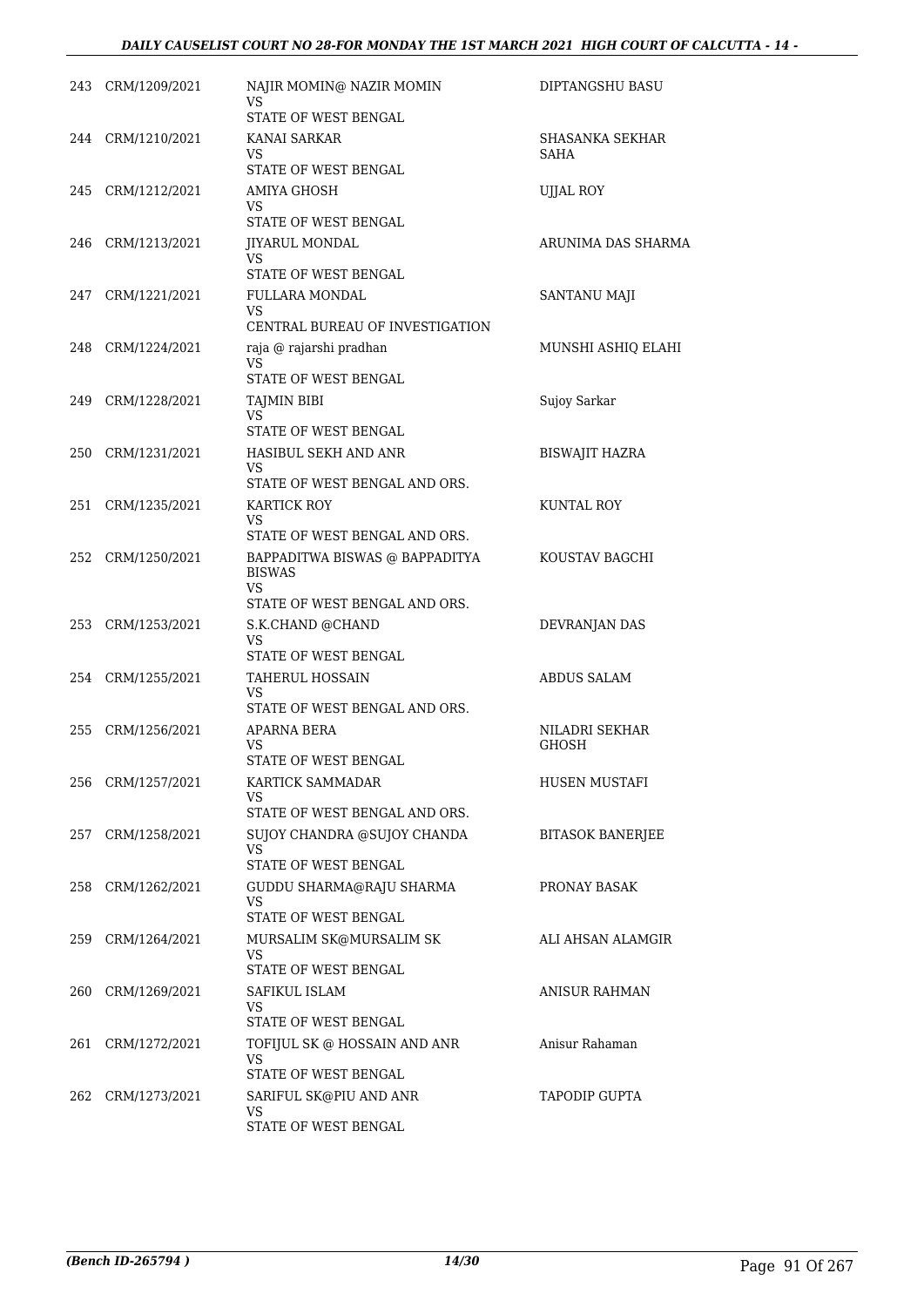|     | 263 CRM/1274/2021 | MD AMJAD KHAN<br>VS                                           | TAPODIP GUPTA                     |
|-----|-------------------|---------------------------------------------------------------|-----------------------------------|
|     |                   | <b>STATE OF WEST BENGAL</b>                                   |                                   |
|     | 264 CRM/1284/2021 | HAFIJUL MONDAL @ HAFIZUL MONDAL<br>VS<br>STATE OF WEST BENGAL | SHASHANKA SHEKHAR<br><b>SAHA</b>  |
|     | 265 CRM/1290/2021 | SANTOSH BASAK                                                 | SANANDA                           |
|     |                   | VS                                                            | <b>BHATTACHARYYA</b>              |
|     |                   | STATE OF WEST BENGAL                                          |                                   |
|     | 266 CRM/1291/2021 | BIKASH HARI<br>VS<br>STATE OF WEST BENGAL                     | <b>AMIT SINGH</b>                 |
| 267 | CRM/1294/2021     | ASHADUL MONDAL<br>VS.                                         | SHIBAJI KUMAR DAS                 |
|     |                   | STATE OF WEST BENGAL                                          |                                   |
|     | 268 CRM/1299/2021 | SAHABUDDIN @ SAHABUDDIN SK<br>VS                              | <b>BUSRA KHATUN</b>               |
| 269 | CRM/1300/2021     | STATE OF WEST BENGAL<br>RAHUL MALLICK AND ANR                 | <b>SOFIA NESAR</b>                |
|     |                   | VS<br>STATE OF WEST BENGAL                                    |                                   |
| 270 | CRM/1302/2021     | JOYNAL MANDAL @ JAINAL MANDAL                                 | <b>BUSRA KHATUN</b>               |
|     |                   | VS.<br>STATE OF WEST BENGAL                                   |                                   |
|     | 271 CRM/1306/2021 | KAIMUDDIN MIAH@MOSTAN                                         | <b>BUSRA KHATUN</b>               |
|     |                   | <b>VS</b><br>STATE OF WEST BENGAL                             |                                   |
|     | 272 CRM/1311/2021 | <b>OMAR FARUK</b>                                             | Surajit Basu                      |
|     |                   | VS<br>STATE OF WEST BENGAL                                    |                                   |
|     | 273 CRM/1313/2021 | ARIF ALI MOLLA                                                | ARUPO KUMAR                       |
|     |                   | VS<br>STATE OF WEST BENGAL AND ORS.                           | <b>BHOWMICK</b>                   |
|     | 274 CRM/1314/2021 | SK JAFAR ALIAS JAFAR ALI<br>VS                                | KAZI SAFIULLAH                    |
|     |                   | STATE OF WEST BENGAL                                          |                                   |
| 275 | CRM/1316/2021     | SK. SABIR ALI<br>VS.<br>STATE OF WEST BENGAL AND ORS.         | <b>ADITYA SEN</b>                 |
|     | 276 CRM/1321/2021 | SUJON BARMAN ALIAS HIMANSHU                                   | <b>JUIN DUTTA</b>                 |
|     |                   | VS.<br>STATE OF WEST BENGAL                                   | <b>CHAKRABORTY</b>                |
|     | 277 CRM/1323/2021 | SAKILA BIBI AND ANOTHER                                       | DIPAYAN KUNDU                     |
|     |                   | VS.<br>STATE OF WEST BENGAL                                   |                                   |
|     | 278 CRM/1325/2021 | AMIN AKHTAR @AMIM AKTAR                                       | <b>SAGAR SAHA</b>                 |
|     |                   | VS.<br><b>STATE OF WEST BENGAL</b>                            |                                   |
|     | 279 CRM/1330/2021 | ADHIR BARMAN AND ANR<br>VS.                                   | SUBRATA SAHA                      |
|     |                   | STATE OF WEST BENGAL AND ORS.                                 |                                   |
|     | 280 CRM/1332/2021 | MOMREJ KHAN<br><b>VS</b>                                      | SUBRATA SAHA                      |
|     |                   | STATE OF WEST BENGAL AND ORS.                                 |                                   |
|     | 281 CRM/1337/2021 | SUDHANGSHU MONDAL ALIAS PUTU<br>VS.                           | PRONOJIT ROY                      |
|     |                   | STATE OF WEST BENGAL                                          |                                   |
|     | 282 CRM/1339/2021 | <b>SWARUP GHOSH</b><br>VS.                                    | SK. TOSLIM ALI                    |
|     |                   | STATE OF WEST BENGAL AND ORS.                                 |                                   |
|     | 283 CRM/1341/2021 | SAURAV KUNDU @ AKAI<br>VS.                                    | SUSNIGDHO<br><b>BHATTACHARYYA</b> |
|     |                   | STATE OF WEST BENGAL AND ORS.                                 |                                   |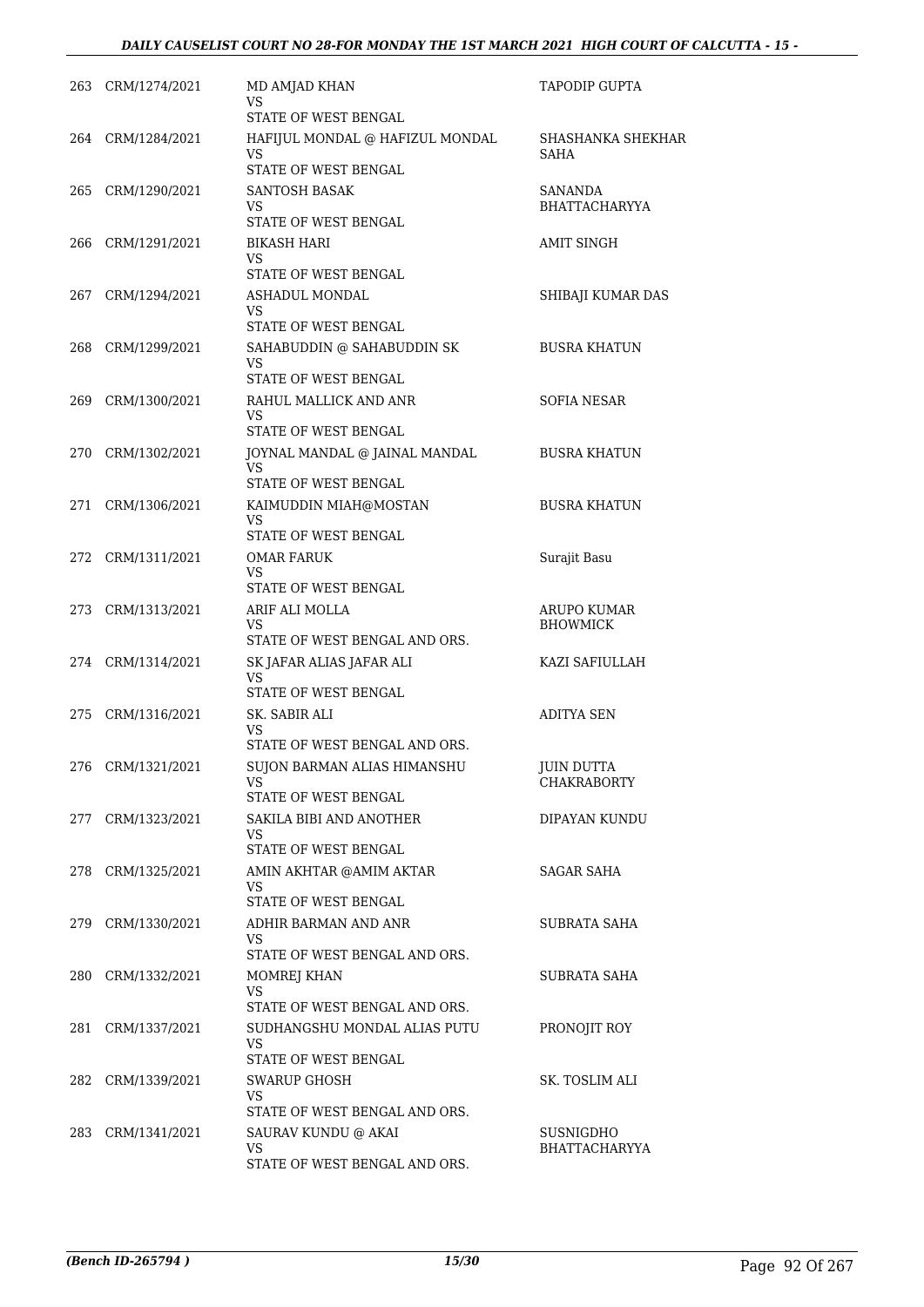|     | 284 CRM/1346/2021 | PRASEN KUNDU @BHABOL @BHABOL<br>KUNDU@ PROSEN KUNDU<br>VS.                                                                               | TAPODIP GUPTA                             |
|-----|-------------------|------------------------------------------------------------------------------------------------------------------------------------------|-------------------------------------------|
| 285 | CRM/1347/2021     | STATE OF WEST BENGAL<br><b>IMAJUDDDIN MONDAL</b>                                                                                         | SOURAV MUKHERJEE                          |
|     |                   | VS.<br>STATE OF WEST BENGAL AND ORS.                                                                                                     |                                           |
| 286 | CRM/1348/2021     | MD DASTAGIR @DASTAGIR ANSARI<br>VS.                                                                                                      | ANSUMAN BERA                              |
| 287 | CRM/1350/2021     | STATE OF WEST BENGAL<br>ASHOK KUMAR CHOUDHURY @ASHOK<br><b>CHOUDHURY @ASHOKE</b><br>CHOWDHURY@RAMESH<br>PRAJAPATI@CHOWDHURY<br><b>VS</b> | SOUMYA NAG                                |
|     |                   | STATE OF WEST BENGAL AND ORS.                                                                                                            |                                           |
| 288 | CRM/1352/2021     | MD. SAUKAT SEKH<br>VS<br>UNION OF INDIA , AIR INTELLIGENCE                                                                               | ARKACHAKRABORTY                           |
|     |                   | UNIT,                                                                                                                                    |                                           |
| 289 | CRM/1353/2021     | NAGEN @ NAGENDRANATH GHOSH<br>VS                                                                                                         | <b>KARABI ROY</b>                         |
| 290 | CRM/1354/2021     | STATE OF WEST BENGAL AND ORS.<br>MEHER ALI SK AND OTHERS                                                                                 | KRISHNENDU DE                             |
|     |                   | VS<br>STATE OF WEST BENGAL                                                                                                               |                                           |
| 291 | CRM/1356/2021     | RAJA GHOSHAL<br>VS.                                                                                                                      | <b>SOUVIK DAS</b>                         |
|     |                   | STATE OF WEST BENGAL                                                                                                                     |                                           |
|     | 292 CRM/1357/2021 | SK SAKIR ALI @SK JIKSARUL ALI<br><b>VS</b><br>STATE OF WEST BENGAL                                                                       | ANINDYA GHOSH                             |
| 293 | CRM/1358/2021     | PH ESHA ALI @ AMBUBA<br><b>VS</b>                                                                                                        | <b>DEBASIS KAR</b>                        |
| 294 |                   | STATE OF WEST BENGAL                                                                                                                     | SIDDHARTHA SARKAR                         |
|     | CRM/1367/2021     | HASINA @ HASENA MOLLA @ HASINA BIBI<br>VS<br><b>STATE OF WEST BENGAL</b>                                                                 |                                           |
| 295 | CRM/1370/2021     | <b>BIPLAB BISWAS</b><br>VS                                                                                                               | MRITYUNJAY SAHA                           |
|     |                   | STATE OF WEST BENGAL                                                                                                                     |                                           |
|     | 296 CRM/1372/2021 | SAMIR MANDAL<br>VS.<br>STATE OF WEST BENGAL                                                                                              | ARUP KUMAR<br><b>BHOWMICK</b>             |
|     | 297 CRM/1373/2021 | SAMIRAN KR DAS<br>VS.                                                                                                                    | <b>MAZHAR HOSSAIN</b><br><b>CHOWDHURY</b> |
|     |                   | STATE OF WEST BENGAL                                                                                                                     |                                           |
| 298 | CRM/1377/2021     | DHARMENDRA SINGH PATEL<br>VS<br>STATE OF WEST BENGAL                                                                                     | ASHOKE KUMAR NATH                         |
| 299 | CRM/1379/2021     | PRASENJIT BASU<br>VS.                                                                                                                    | <b>BUSRA KHATUN</b>                       |
|     |                   | STATE OF WEST BENGAL                                                                                                                     |                                           |
| 300 | CRM/1380/2021     | ABARUN SHARMA@VARUN KUMAR<br><b>SHARMA</b><br>VS.                                                                                        | Kunal Ganguly                             |
| 301 | CRM/1383/2021     | STATE OF WEST BENGAL<br>MATIN SK AND ORS                                                                                                 | MRITUNJAY SAHA                            |
|     |                   | VS.<br>STATE OF WEST BENGAL                                                                                                              |                                           |
|     | 302 CRM/1384/2021 | DEB KUMAR BAG                                                                                                                            | KOEL SARKAR                               |
|     |                   | VS<br>STATE OF WEST BENGAL                                                                                                               |                                           |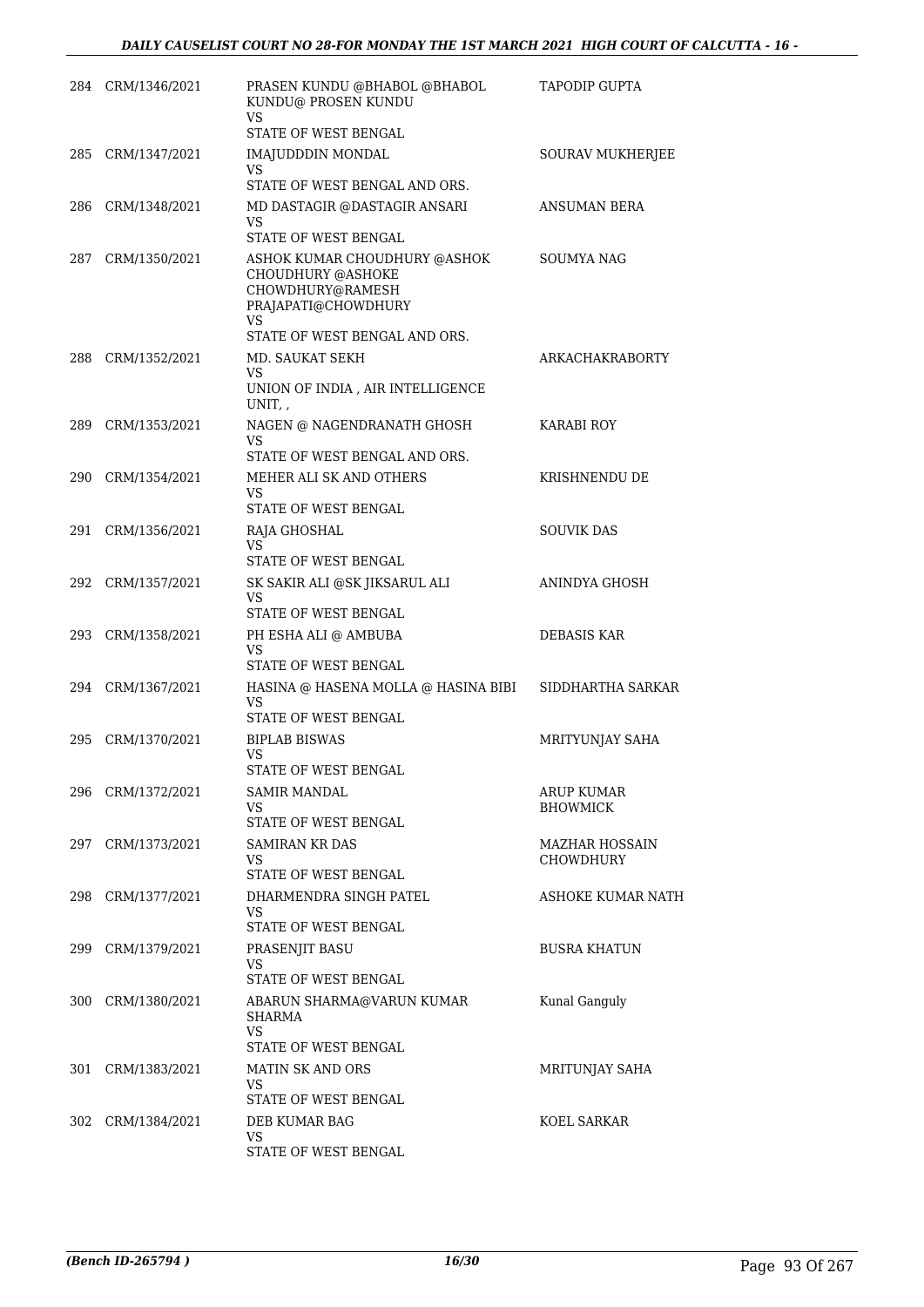| 303 | CRM/1386/2021     | AJIJUL SK AND ANR<br>VS<br>STATE OF WEST BENGAL                       | SUBRATA KARMAKAR                |
|-----|-------------------|-----------------------------------------------------------------------|---------------------------------|
|     | 304 CRM/1389/2021 | SIPARUL SK. @ SIPARUL MONDAL<br>VS                                    | Shibasis Chatterjee             |
|     |                   | STATE OF WEST BENGAL                                                  |                                 |
| 305 | CRM/1392/2021     | ANUP ROY @ ASHOK @ ASHOK DA @<br><b>SUSANTA MAJUMDAR</b><br>VS        | SABYASACHI<br><b>CHATTERJEE</b> |
|     |                   | <b>STATE OF WEST BENGAL</b>                                           |                                 |
| 306 | CRM/1399/2021     | RAHUL SK @ BABU SK                                                    | ABDUS SALAM                     |
|     |                   | VS<br>STATE OF WEST BENGAL                                            |                                 |
| 307 | CRM/1404/2021     | SURENDRA RAI                                                          | ANAMITRA BANERJEE               |
|     |                   | VS<br>STATE OF WEST BENGAL                                            |                                 |
| 308 | CRM/1405/2021     | ANSARUL ALAM                                                          | PARVEJ ANAM                     |
|     |                   | VS                                                                    |                                 |
|     |                   | STATE OF WEST BENGAL                                                  |                                 |
| 309 | CRM/1411/2021     | SELIM SK.<br>VS                                                       | PRABIR MAJUMDER                 |
|     |                   | STATE OF WEST BENGAL AND ORS.                                         |                                 |
| 310 | CRM/1417/2021     | MANODA BISWAS @ MANADA BISWAS<br>VS                                   | SAGAR SAHA                      |
|     |                   | STATE OF WEST BENGAL AND ORS.                                         |                                 |
| 311 | CRM/1418/2021     | BABLU SARKAR @ SK.@ BABLU SK. @<br><b>BABLU SARKAR AND ANR.</b><br>VS | DEBAPRIYA SAMANTA               |
|     |                   | STATE OF WEST BENGAL                                                  |                                 |
| 312 | CRM/1422/2021     | SHYAM SUNDAR BISWAS<br>VS                                             | <b>SUMITA SARKAR</b>            |
|     |                   | STATE OF WEST BENGAL                                                  |                                 |
| 313 | CRM/1424/2021     | MD. SADDYAM @SADDAM<br>VS                                             | <b>SHAREQ SIDDIQUE</b>          |
|     |                   | STATE OF WEST BENGAL                                                  |                                 |
|     | 314 CRM/1428/2021 | <b>GANESH SARDAR</b><br>VS<br>STATE OF WEST BENGAL                    | MADHUMITA PATRA                 |
| 315 | CRM/1429/2021     | ANIMESH ADAK AND ANR                                                  | MAIDUL ISLAM KAYAL              |
|     |                   | VS                                                                    |                                 |
|     |                   | STATE OF WEST BENGAL                                                  |                                 |
| 316 | CRM/1431/2021     | SUJAL SK @ SUJOL SK @ ANARUL<br>VS                                    | PRAMITA BANERJEE                |
|     |                   | STATE OF WEST BENGAL                                                  |                                 |
| 317 | CRM/1437/2021     | ANIMESH MONDAL AND ANR<br>VS                                          | SOURAV MUKHERJEE                |
|     |                   | STATE OF WEST BENGAL                                                  |                                 |
| 318 | CRM/1438/2021     | SAHIN SK @SHINE SK                                                    | <b>ARNAB SAHA</b>               |
|     |                   | VS<br>STATE OF WEST BENGAL                                            |                                 |
| 319 | CRM/1439/2021     | ANGGUR SK @ ANGUR SK                                                  | <b>JOY CHAKRABORTY</b>          |
|     |                   | VS                                                                    |                                 |
|     |                   | STATE OF WEST BENGAL                                                  |                                 |
| 320 | CRM/1441/2021     | PANCHU DAS<br>VS                                                      | Asraf Mandal                    |
|     |                   | STATE OF WEST BENGAL                                                  |                                 |
| 321 | CRM/1450/2021     | SAHANUR MOLLA @ FITTU<br>VS.                                          | RESHMI REHMAN                   |
|     |                   | STATE OF WEST BENGAL                                                  |                                 |
| 322 | CRM/1452/2021     | KISHOR DAS                                                            | Asraf Mandal                    |
|     |                   | VS<br>STATE OF WEST BENGAL                                            |                                 |
|     |                   |                                                                       |                                 |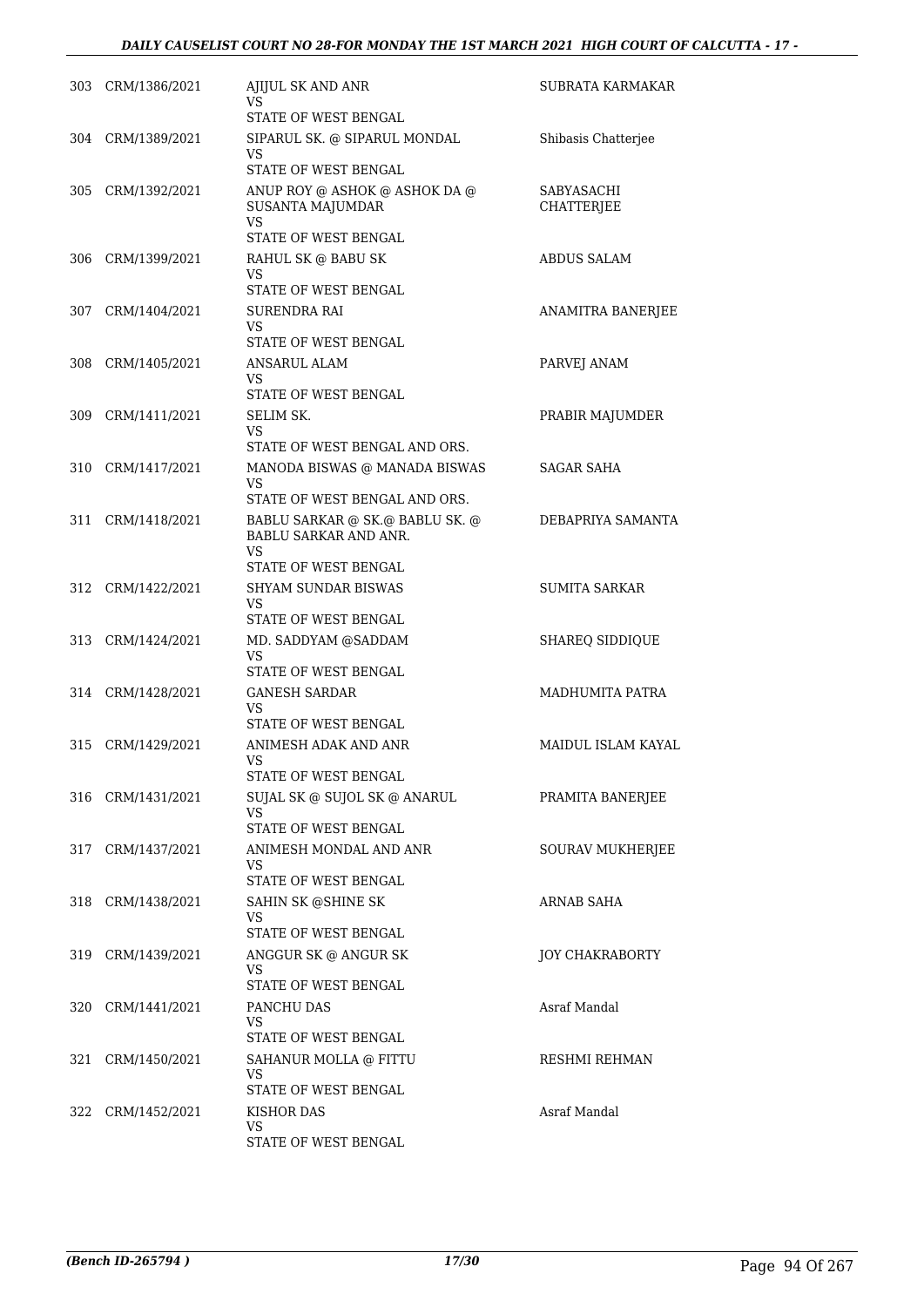|     | 323 CRM/1455/2021 | <b>BABLU SEKH @ DAKRON</b><br>VS<br>STATE OF WEST BENGAL               | ABDUS SALAM             |
|-----|-------------------|------------------------------------------------------------------------|-------------------------|
|     | 324 CRM/1457/2021 | AMRIT PATRA AND ANR<br>VS                                              | NAVANIL DE              |
|     |                   | STATE OF WEST BENGAL                                                   |                         |
| 325 | CRM/1459/2021     | MONIRUL ISLAM MOLLA@MD MONIRUL<br>ISLAM MOLLA@BABLU@BABLA<br><b>VS</b> | SAHIUDDIN AHMED         |
|     |                   | STATE OF WEST BENGAL                                                   |                         |
| 326 | CRM/1460/2021     | RAJIKUL MOMIN                                                          | SAGAR SAHA              |
|     |                   | VS<br>STATE OF WEST BENGAL                                             |                         |
| 327 | CRM/1461/2021     | ABHIJIT DAS<br>VS                                                      | GAURAV KUMAR BASU       |
|     |                   | STATE OF WEST BENGAL                                                   |                         |
| 328 | CRM/1462/2021     | UTTAM MALO<br>VS                                                       | <b>SUJAN CHATTERJEE</b> |
|     |                   | STATE OF WEST BENGAL                                                   |                         |
| 329 | CRM/1468/2021     | GOURANGA ADHIKARI                                                      | <b>SANGHITA</b>         |
|     |                   | VS<br>STATE OF WEST BENGAL                                             | CHATTERJEE              |
|     | 330 CRM/1473/2021 | HUMAYUN SK. @ HUMAYN SK.                                               | <b>TAPODIP GUPTA</b>    |
|     |                   | VS                                                                     |                         |
|     |                   | STATE OF WEST BENGAL                                                   |                         |
| 331 | CRM/1476/2021     | MD. BAPI @ RAJ @ HERON<br>VS.                                          | Kalidas Saha            |
|     |                   | STATE OF WEST BENGAL                                                   |                         |
| 332 | CRM/1478/2021     | ZAKIR HOSSAIN<br>VS.                                                   | JYOTIRMOY ADHIKARY      |
|     |                   | STATE OF WEST BENGAL                                                   |                         |
|     | 333 CRM/1480/2021 | BHIM BISWAS @ BHIM CHANDRA BISWAS<br>VS                                | <b>SURAJIT BASU</b>     |
|     |                   | THE STATE OF WEST BENGAL                                               |                         |
|     | 334 CRM/1481/2021 | JUEL SEIKH ALIAS JUYEL SK.<br>VS                                       | SK. MOINUDDIN           |
|     |                   | STATE OF WEST BENGAL                                                   |                         |
| 335 | CRM/1483/2021     | NIRMAL DAS<br>VS                                                       | KOUSTAV BAGCHI          |
|     |                   | STATE OF WEST BENGAL                                                   |                         |
|     | 336 CRM/1486/2021 | PIYARUL SK.<br>VS                                                      | TAPODIP GUPTA           |
|     |                   | STATE OF WEST BENGAL                                                   |                         |
| 337 | CRM/1493/2021     | PINTU DUTTA @ SAMRAT<br>VS                                             | MINOTI GOMES            |
|     |                   | STATE OF WEST BENGAL                                                   |                         |
|     | 338 CRM/1494/2021 | RAM SARKAR<br>VS                                                       | MUSHARRAF ALAM SK.      |
|     |                   | STATE OF WEST BENGAL                                                   |                         |
| 339 | CRM/1495/2021     | RAM SARKAR<br>VS.                                                      | MUSHARRAF ALAM SK       |
|     |                   | STATE OF WEST BENGAL                                                   |                         |
|     | 340 CRM/1496/2021 | SUJOY BISWAS @ SUJAY BISWAS ALIAS<br>SURYA<br>VS.                      | MENOTI GOMES            |
|     |                   | STATE OF WEST BENGAL                                                   |                         |
| 341 | CRM/1511/2021     | ANANDA PAUL ALIAS PAL AND OTHERS<br>VS.<br>STATE OF WEST BENGAL        | Sumanta Das             |
|     | 342 CRM/1520/2021 | RENUKA MONDAL @ RENU MONDAL                                            | MD YOUNUSH MONDAL       |
|     |                   | VS.<br>STATE OF WEST BENGAL                                            |                         |
|     |                   |                                                                        |                         |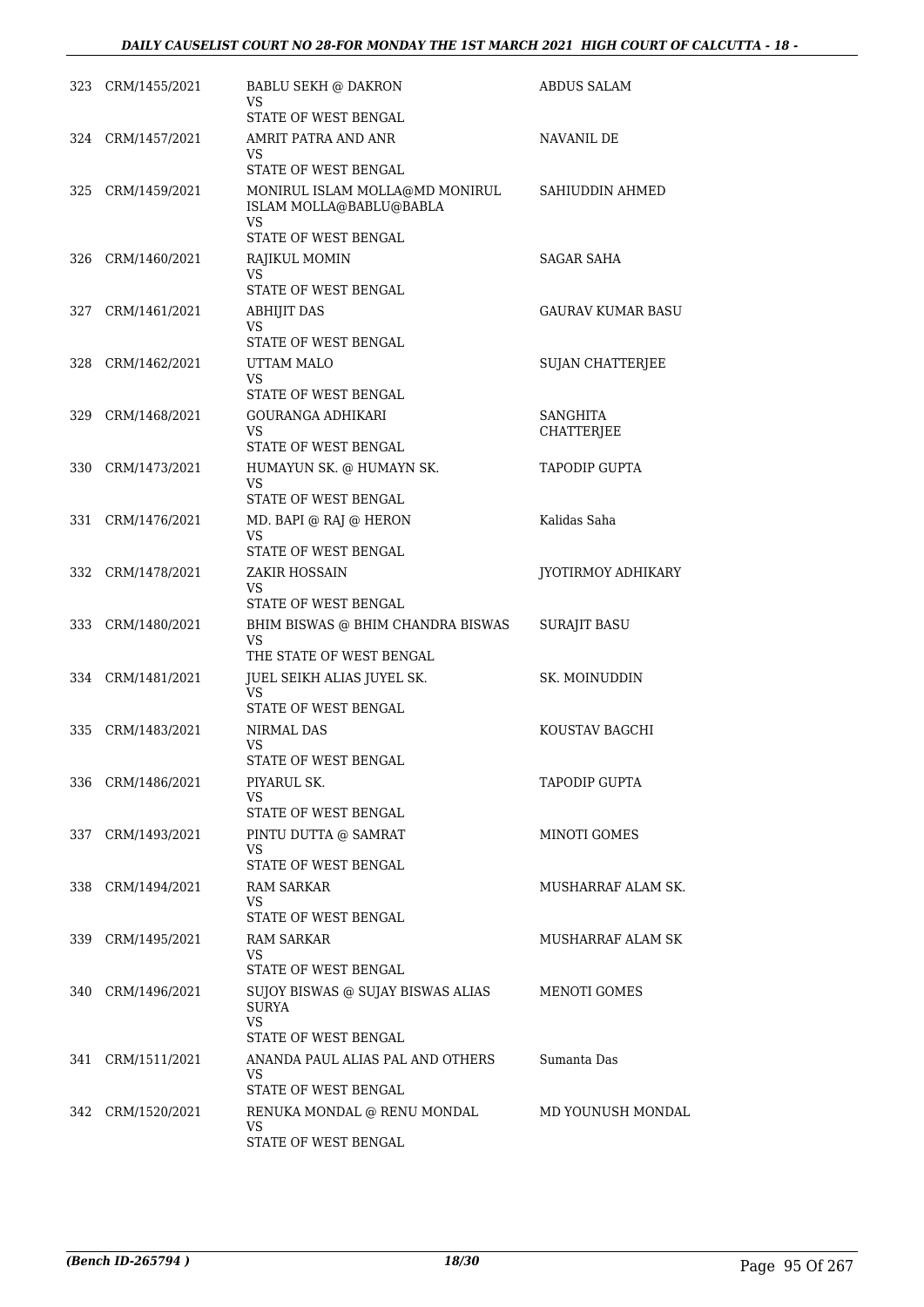|     | 343 CRM/1525/2021 | <b>BHOLANATH DAS @ BHOLA</b><br>VS                         | SOUMYAJIT DAS<br><b>MAHAPATRA</b>         |
|-----|-------------------|------------------------------------------------------------|-------------------------------------------|
|     |                   | STATE OF WEST BENGAL                                       |                                           |
|     | 344 CRM/1528/2021 | CHANDAN KUMAR MAHANTA<br>VS<br><b>STATE OF WEST BENGAL</b> | SUBRATA SAHA                              |
|     |                   |                                                            |                                           |
| 345 | CRM/1538/2021     | SK MAIDUL HOSSAIN<br>VS<br>STATE OF WEST BENGAL            | <b>MAZHAR HOSSAIN</b><br><b>CHOWDHURY</b> |
| 346 | CRM/1544/2021     | <b>BAPAN MAJHI</b>                                         | SIDDHARTHA GHOSH                          |
|     |                   | VS<br>STATE OF WEST BENGAL                                 | ROY                                       |
| 347 | CRM/1545/2021     | SUMON GHOSH                                                | DEBASIS BRAHMA                            |
|     |                   | VS<br>STATE OF WEST BENGAL                                 |                                           |
| 348 | CRM/1546/2021     | SAMAIL SK. @SANIUL SK AND ANOTHER<br>VS                    | ROBIUL ISLAM                              |
|     |                   | STATE OF WEST BENGAL                                       |                                           |
| 349 | CRM/1548/2021     | SAYED SK<br><b>VS</b>                                      | <b>MRITYUNJOY</b><br><b>CHATTERJEE</b>    |
|     |                   | STATE OF WEST BENGAL AND ORS.                              |                                           |
| 350 | CRM/1549/2021     | <b>ALAUDDIN</b>                                            | <b>MRITYUNJOY</b>                         |
|     |                   | VS<br>STATE OF WEST BENGAL AND ORS.                        | CHATTERJEE                                |
| 351 | CRM/1550/2021     | <b>HANIF MONDAL</b>                                        | <b>MINOTI GOMES</b>                       |
|     |                   | VS<br>STATE OF WEST BENGAL AND ORS.                        |                                           |
|     | 352 CRM/1555/2021 | ASGAR ALI @ SONU                                           | SHASHANKA SHEKHAR                         |
|     |                   | <b>VS</b><br>STATE OF WEST BENGAL                          | SAHA                                      |
| 353 | CRM/1557/2021     | RAHIMA SEKH @ RAHILA                                       | SOURAV MUKHERJEE                          |
|     |                   | VS<br>STATE OF WEST BENGAL                                 |                                           |
|     | 354 CRM/1559/2021 | ABBAS SK @ KALU SK @ KALU                                  | Anisur Rahaman                            |
|     |                   | VS<br>STATE OF WEST BENGAL                                 |                                           |
| 355 | CRM/1561/2021     | NAJBAR SK. AND ANOTHER                                     | NILENDRA NARAYAN                          |
|     |                   | VS.<br>STATE OF WEST BENGAL                                | RAY                                       |
|     | 356 CRM/1562/2021 | ANARUL SK.                                                 | Anisur Rahaman                            |
|     |                   | VS<br>STATE OF WEST BENGAL                                 |                                           |
| 357 | CRM/1571/2021     | MUKHTAR SK@MUKHTER SK                                      | ARUSHI RATHORE                            |
|     |                   | VS<br>NARCOTICS CONTROL BUREAU, KOL                        |                                           |
| 358 | CRM/1573/2021     | SUKESH PATTANAYAK                                          | ARUP KUMAR                                |
|     |                   | VS                                                         | <b>BHOWMICK</b>                           |
|     |                   | STATE OF WEST BENGAL                                       |                                           |
| 359 | CRM/1574/2021     | <b>SANJAY SARKAR</b><br>VS                                 | <b>ARUP KUMAR</b><br><b>BHOWMICK</b>      |
|     |                   | STATE OF WEST BENGAL                                       |                                           |
| 360 | CRM/1578/2021     | SABIR ALI GAZI                                             | <b>ASHOK KUMAR</b>                        |
|     |                   | VS<br>STATE OF WEST BENGAL                                 | <b>CHOWDHURY</b>                          |
| 361 | CRM/1580/2021     | <b>BIKASH HAIT</b>                                         | SUBHASISH PACHHAL                         |
|     |                   | VS.                                                        |                                           |
|     |                   | STATE OF WEST BENGAL                                       |                                           |
| 362 | CRM/1583/2021     | <b>BASUDHARA GHOSH</b><br>VS                               | <b>ASRAF MANDAL</b>                       |
|     |                   | STATE OF WEST BENGAL                                       |                                           |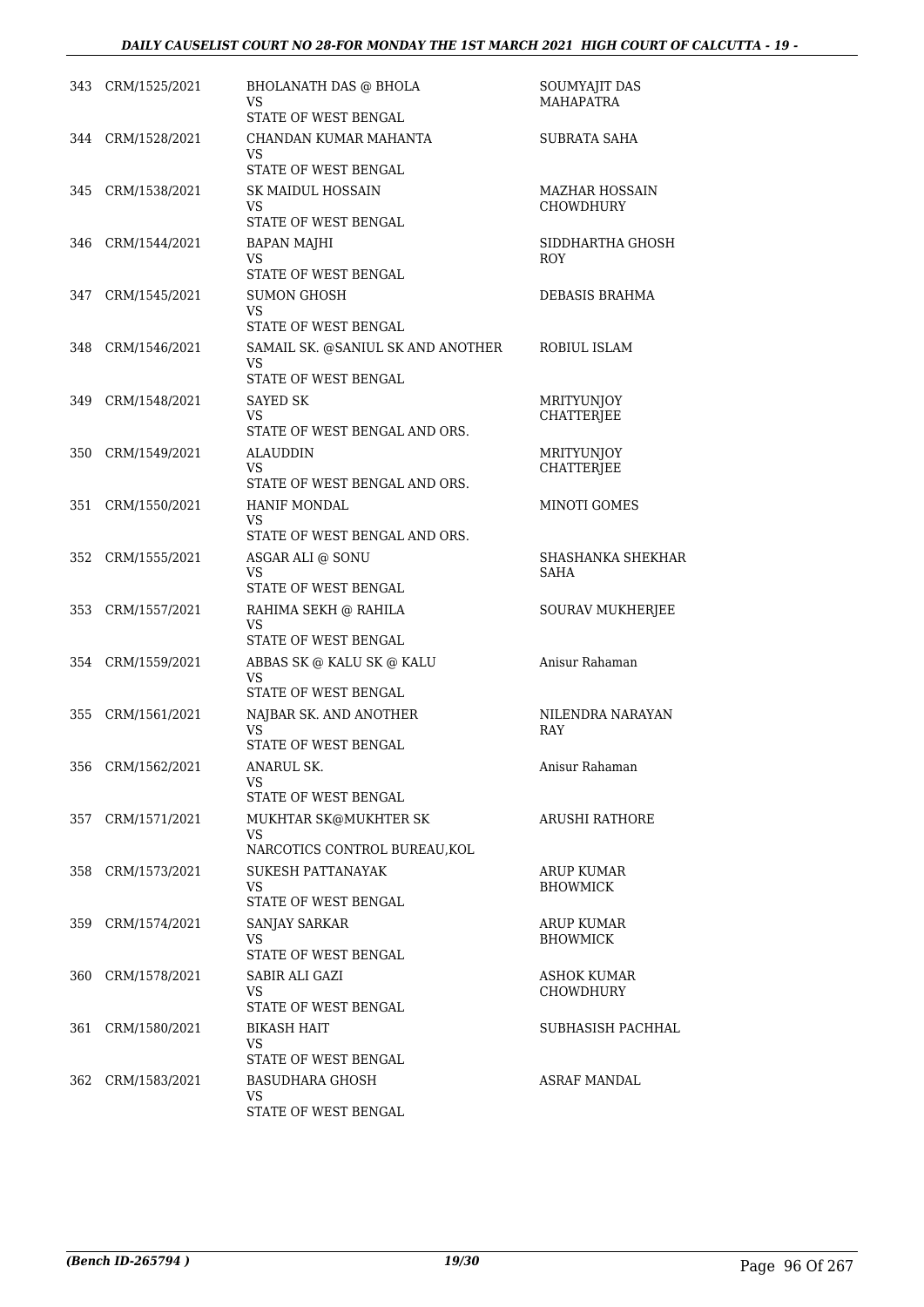| 363 | CRM/1585/2021     | NAFISA KHATUN @ NAPISA KHATUN @<br>ASHH AND ORS<br>VS      | RAFIKUL ISLAM<br><b>SARDAR</b> |
|-----|-------------------|------------------------------------------------------------|--------------------------------|
|     |                   | STATE OF WEST BENGAL                                       |                                |
| 364 | CRM/1586/2021     | MD ISPAK<br>VS<br>STATE OF WEST BENGAL                     | <b>FARNAZ NASIM</b>            |
| 365 | CRM/1587/2021     | <b>HABIB SK</b>                                            | SOMNATH MAJUMDER               |
|     |                   | VS<br>STATE OF WEST BENGAL                                 |                                |
| 366 | CRM/1590/2021     | SUBRATA PODDAR @ SUBRATA PODDER @<br><b>SHUVO</b>          | SOMNATH MAJUMDER               |
|     |                   | VS<br>STATE OF WEST BENGAL                                 |                                |
| 367 | CRM/1591/2021     | RAHIMA BIBI                                                | <b>SOUMA SUBHRA ROY</b>        |
|     |                   | VS                                                         |                                |
|     |                   | STATE OF WEST BENGAL                                       |                                |
| 368 | CRM/1593/2021     | ANURA BEGUM @MONJU<br><b>VS</b>                            | SASHANKA SEKHAR<br><b>SAHA</b> |
|     |                   | <b>STATE OF WEST BENGAL</b>                                |                                |
| 369 | CRM/1594/2021     | KAMALESH MAHATO @ MAHATO @<br>KAMLESH @ ROY<br>VS          | SHASHANKA SHEKHAR<br>SAHA      |
|     |                   | <b>STATE OF WEST BENGAL</b>                                |                                |
|     | 370 CRM/1597/2021 | <b>SEKH MONIRUL</b>                                        | <b>SAFDAR AZAM</b>             |
|     |                   | VS<br>STATE OF WEST BENGAL                                 |                                |
| 371 | CRM/1599/2021     | DILIP KIRTYANIA                                            | <b>GAGANJYOTI SINGH</b>        |
|     |                   | <b>VS</b><br>STATE OF WEST BENGAL                          |                                |
| 372 | CRM/1606/2021     | SUSHIL MONDAL AND ORS                                      | <b>SANANDA</b>                 |
|     |                   | VS                                                         | BHATTACHARJEE                  |
|     |                   | STATE OF WEST BENGAL                                       |                                |
|     | 373 CRM/1607/2021 | MITHILESH RAM @ MITHLESH RAM<br>VS<br>STATE OF WEST BENGAL | DEBAPRIYA SAMANTA              |
| 374 | CRM/1608/2021     | <b>RATAN BISWAS</b>                                        | DEBADRITA MONDAL               |
|     |                   | VS<br><b>STATE OF WEST BENGAL</b>                          |                                |
| 375 | CRM/1609/2021     | JAYDEB MALLICK AND ORS.                                    | <b>SOURAV MUKHERJEE</b>        |
|     |                   | VS<br>STATE OF WEST BENGAL                                 |                                |
| 376 | CRM/1610/2021     | BISWAJIT OJHA @ BISWA                                      | KOUSTAV BAGCHI                 |
|     |                   | VS                                                         |                                |
|     |                   | STATE OF WEST BENGAL                                       |                                |
| 377 | CRM/1611/2021     | DIPAK @ PUSPA ROY AND ANR.<br>VS                           | <b>SOURAV MUKHERJEE</b>        |
|     |                   | STATE OF WEST BENGAL                                       |                                |
|     | 378 CRM/1613/2021 | AJIT BAG AND ANR<br>VS                                     | Srimoyee Mukherjee             |
|     |                   | STATE OF WEST BENGAL                                       |                                |
| 379 | CRM/1615/2021     | DEBABRATA @ CHOTTU PRAMANIK AND<br>ANR                     | ABHIJIT KR. ADHYA              |
|     |                   | VS<br>STATE OF WEST BENGAL                                 |                                |
| 380 | CRM/1617/2021     | SANDIP NANDI @ SANDEEP NANDY<br>VS                         | ARUSHI RATTORE                 |
|     |                   | STATE OF WEST BENGAL                                       |                                |
| 381 | CRM/1619/2021     | RITIK RAM @ RITTIK<br>VS                                   | Ramashis Mukherjee             |
|     |                   | STATE OF WEST BENGAL                                       |                                |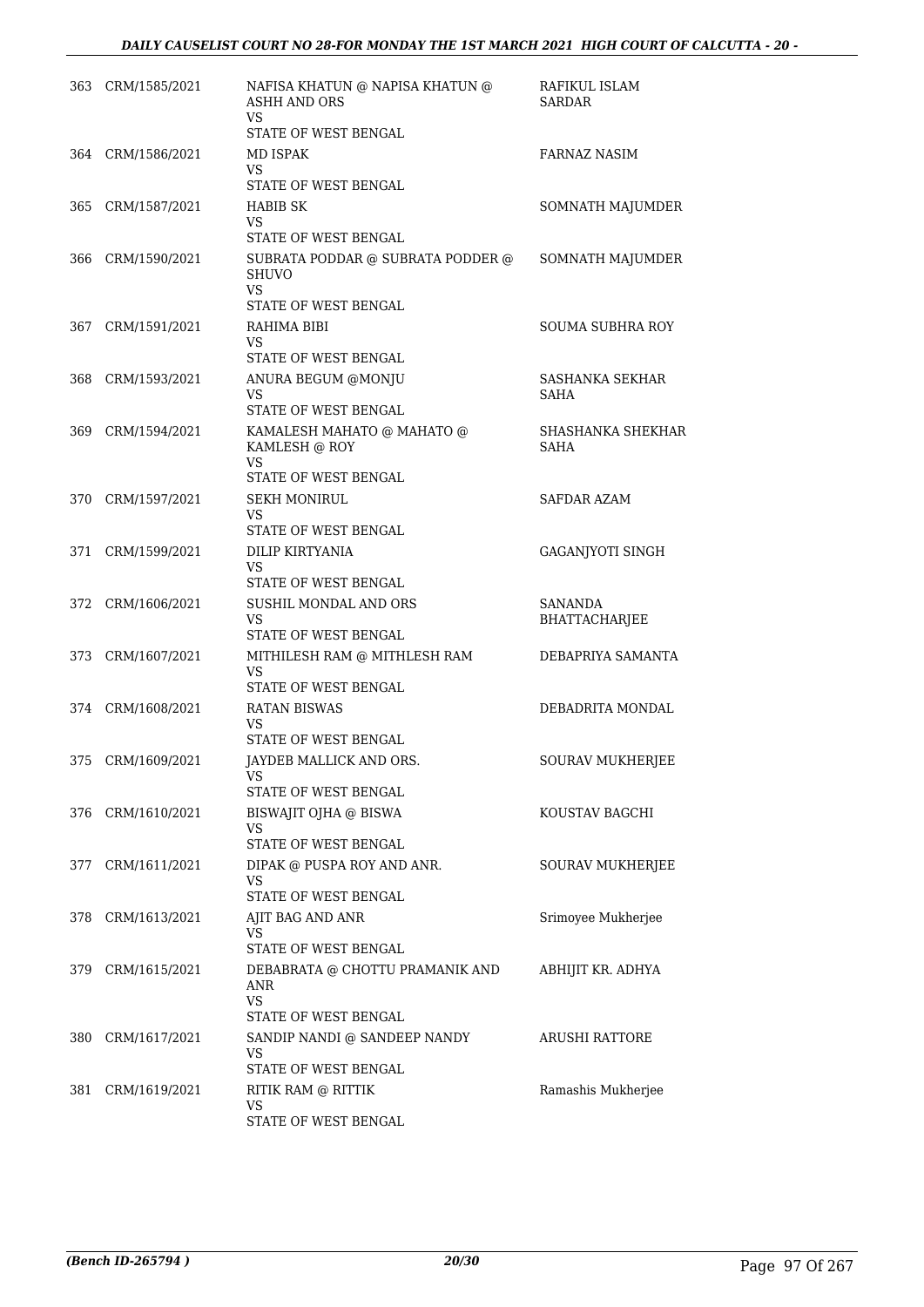| 382 | CRM/1620/2021     | MOSHARAF MOLLA<br>VS                                                   | SAYAN MUKHERJEE               |
|-----|-------------------|------------------------------------------------------------------------|-------------------------------|
| 383 | CRM/1621/2021     | STATE OF WEST BENGAL<br>RASID LASKAR @ RASID LASKAR @<br><b>BACHHU</b> | SUCHISMITA DUTTA              |
|     |                   | <b>VS</b><br>STATE OF WEST BENGAL                                      |                               |
| 384 | CRM/1623/2021     | UTTAM DAS                                                              | PRIYANKAR GANGULY             |
|     |                   | VS<br>STATE OF WEST BENGAL                                             |                               |
| 385 | CRM/1634/2021     | BABU ROY @ BAPI ROY                                                    | SANJIB MITRA                  |
|     |                   | VS                                                                     |                               |
|     |                   | STATE OF WEST BENGAL                                                   |                               |
| 386 | CRM/1635/2021     | NAJIMA BIBI<br><b>VS</b>                                               | ARUP KUMAR<br><b>BHOWMICK</b> |
|     |                   | STATE OF WEST BENGAL                                                   |                               |
| 387 | CRM/1637/2021     | SANJIT SAHA<br>VS                                                      | <b>AVISHEK PRASAD</b>         |
|     |                   | STATE OF WEST BENGAL                                                   |                               |
| 388 | CRM/1640/2021     | RAFIKUL ISLAM                                                          | ANCHITA SARKAR                |
|     |                   | <b>VS</b><br>STATE OF WEST BENGAL                                      |                               |
| 389 | CRM/1641/2021     | <b>HARIHAR MAHATO</b>                                                  | DIPAYAN DAN                   |
|     |                   | VS                                                                     |                               |
|     |                   | STATE OF WEST BENGAL                                                   |                               |
| 390 | CRM/1642/2021     | AMIRUL SK@RAMJAN SK<br>VS.                                             | SANDIP CHAKRABORTY            |
|     |                   | STATE OF WEST BENGAL                                                   |                               |
| 391 | CRM/1647/2021     | SALAMAT SK<br>VS                                                       | Ali Ahsan Alamgir             |
|     |                   | STATE OF WEST BENGAL                                                   |                               |
| 392 | CRM/1657/2021     | <b>BARI SHAK AND ANR</b>                                               | KAMAL CHANDRA SAHA            |
|     |                   | VS<br>STATE OF WEST BENGAL                                             |                               |
|     | 393 CRM/1658/2021 | UJJAL MONDAL @ BABU                                                    | KAMALESH CH SAHA              |
|     |                   | <b>VS</b>                                                              |                               |
|     |                   | <b>STATE OF WEST BENGAL</b>                                            |                               |
|     | 394 CRM/1660/2021 | SHAHNAZ PERWEEN@ BICHHIA<br>VS                                         | APURBA KR. DUTTA              |
|     |                   | STATE OF WEST BENGAL                                                   |                               |
| 395 | CRM/1666/2021     | ALI MOSTOFA MOLLA<br>VS.                                               | SHASHANKA SEKHAR<br>SAHA      |
|     |                   | STATE OF WEST BENGAL                                                   |                               |
| 396 | CRM/1667/2021     | <b>BABLU SK AND ANR</b>                                                | SHASHANKA SEKHAR              |
|     |                   | VS<br>STATE OF WEST BENGAL                                             | SAHA                          |
| 397 | CRM/1669/2021     | RAJESH MONDAL @ RAJU @ KALU AND                                        | KUNAL KUMAR                   |
|     |                   | ANR                                                                    | MUKHERJEE                     |
|     |                   | VS.<br>STATE OF WEST BENGAL                                            |                               |
|     | 398 CRM/1671/2021 | <b>BASU DEBNATH</b>                                                    | DEEPAK KR. SHAW               |
|     |                   | VS                                                                     |                               |
|     |                   | STATE OF WEST BENGAL                                                   |                               |
| 399 | CRM/1672/2021     | <b>DILIP MANDAL</b><br>VS.                                             | MOUNICK GHOSH                 |
|     |                   | STATE OF WEST BENGAL                                                   |                               |
| 400 | CRM/1675/2021     | DIN MOHAMMAD @ SANTU BISWAS<br>VS                                      | PRABIR MAJUMDER               |
|     |                   | STATE OF WEST BENGAL                                                   |                               |
| 401 | CRM/1677/2021     | SANKAR @ SHANKAR MONDAL                                                | SANTANU MAJI                  |
|     |                   | VS.<br>STATE OF WEST BENGAL                                            |                               |
|     |                   |                                                                        |                               |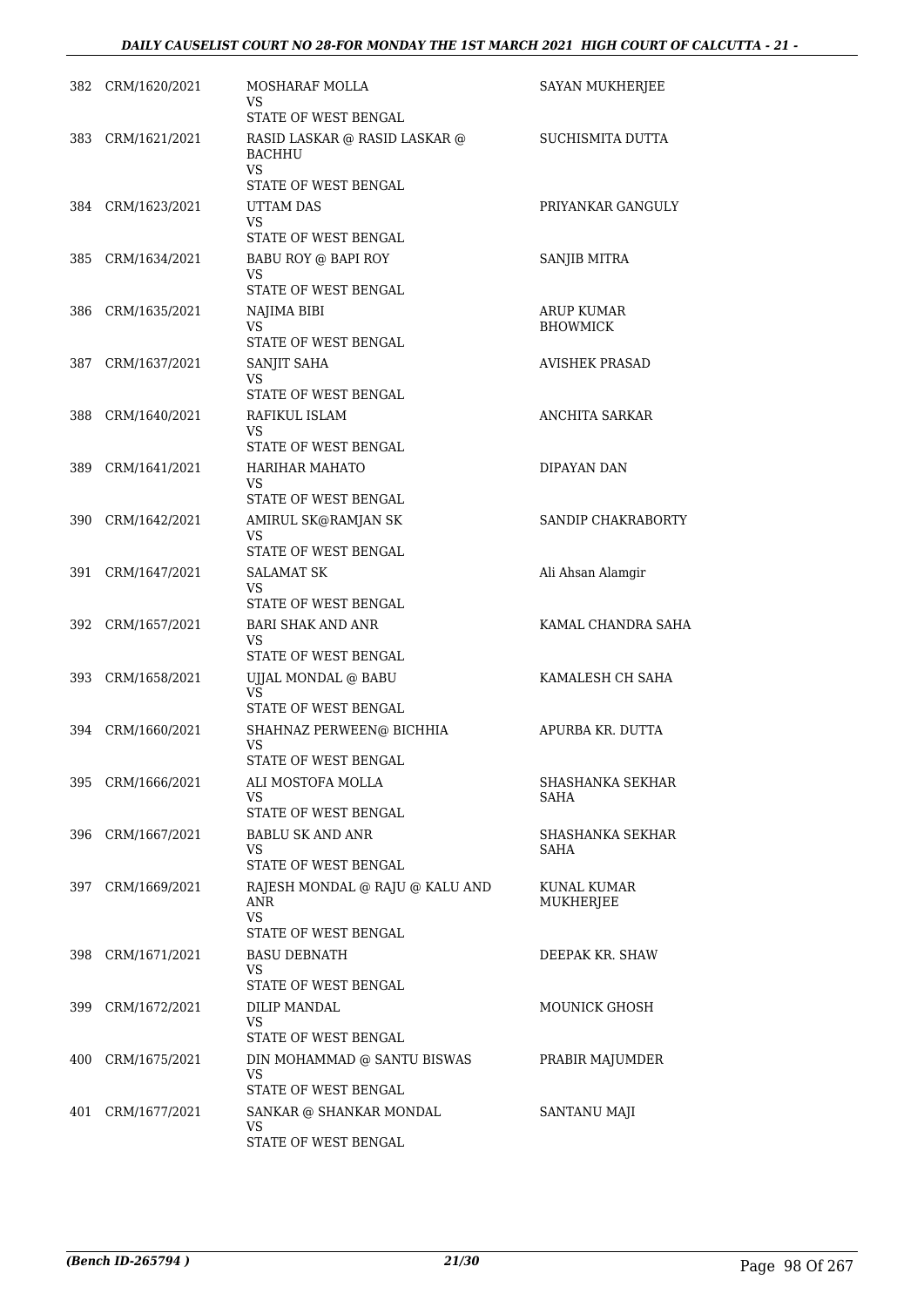|     | 402 CRM/1678/2021 | NANKI YADAV @ MAHANTH YADAV<br>VS                               | SANAT KUMAR DAS           |
|-----|-------------------|-----------------------------------------------------------------|---------------------------|
|     |                   | THE COMMISSIONER OF CUSTOMS<br>(PREVENTIVE) AND ANR             |                           |
| 403 | CRM/1680/2021     | UTTAM CHATTERJEE<br><b>VS</b>                                   | SHASHANKA SHEKHAR<br>SAHA |
|     |                   | UNION OF INDIA                                                  |                           |
| 404 | CRM/1681/2021     | SK. SALAUDDIN<br>VS                                             | TANMOY CHOWDHURY          |
|     |                   | STATE OF WEST BENGAL                                            |                           |
| 405 | CRM/1684/2021     | MD SOYEB @ SOHEB                                                | ARUNAVA GANGULY           |
|     |                   | VS<br>STATE OF WEST BENGAL                                      |                           |
| 406 | CRM/1686/2021     | RABI DAS                                                        | ARUNAVA GANGULY           |
|     |                   | VS<br>STATE OF WEST BENGAL                                      |                           |
|     | 407 CRM/1691/2021 | <b>BABUL AKTAR</b>                                              | RAJENDRA BANERJEE         |
|     |                   | VS<br>STATE OF WEST BENGAL                                      |                           |
| 408 | CRM/1692/2021     | RAJU MUKHERJEE                                                  | DHANANJOY BANERJEE        |
|     |                   | <b>VS</b><br>STATE OF WEST BENGAL                               |                           |
| 409 | CRM/1697/2021     | <b>TANMOY GHORUI</b>                                            | <b>GAUTAM BANERJEE</b>    |
|     |                   | VS                                                              |                           |
|     |                   | STATE OF WEST BENGAL                                            |                           |
| 410 | CRM/1701/2021     | ASIF HOSSAIN@BIKI@BIKI SK<br>VS                                 | PRIYANKAR GANGULY         |
|     |                   | STATE OF WEST BENGAL                                            |                           |
| 411 | CRM/1702/2021     | MITUL SK @ MITHUN SEKH<br>VS                                    | <b>MANAS KUMAR DAS</b>    |
|     |                   | STATE OF WEST BENGAL                                            |                           |
|     | 412 CRM/1706/2021 | MD. TAHIRUL ISLAM<br>VS                                         | Ali Ahsan Alamgir         |
|     |                   | NARCOTICS CONTROL BUREAU, KOLKATA<br><b>ZONAL UNIT</b>          |                           |
| 413 | CRM/1708/2021     | <b>INJAMMUL SK@SEKH</b>                                         | <b>SUMANTA DAS</b>        |
|     |                   | VS<br>STATE OF WEST BENGAL                                      |                           |
| 414 | CRM/1709/2021     | RAHUL ADHIKARY @ ASHOK ADHIKARY                                 | <b>ARINDAM SEN</b>        |
|     |                   | <b>VS</b><br><b>STATE OF WEST BENGAL</b>                        |                           |
| 415 | CRM/1712/2021     | RANJIT DAS                                                      | SUBHASISH PACHCHAL        |
|     |                   | VS                                                              |                           |
|     |                   | <b>STATE OF WEST BENGAL</b>                                     |                           |
|     | 416 CRM/1713/2021 | TINKU SENAPATI @ MANTI<br>VS                                    | PRANTICK GHOSH            |
|     |                   | STATE OF WEST BENGAL                                            |                           |
| 417 | CRM/1715/2021     | <b>SAMIRAN BISWAS</b><br>VS                                     | SAYAN DE                  |
|     |                   | STATE OF WEST BENGAL                                            |                           |
|     | 418 CRM/1722/2021 | ALAM HOSSAIN                                                    | <b>BENAJIR HASNA</b>      |
|     |                   | VS<br>N.C.B. AND ANR                                            |                           |
| 419 | CRM/1723/2021     | ARSAD GAZI                                                      | KAMALESH CH. SAHA         |
|     |                   | VS<br>STATE OF WEST BENGAL                                      |                           |
| 420 | CRM/1724/2021     | <b>GOLAM RAHAMAN @ LALTU</b>                                    | KAMALESH CH SAHA          |
|     |                   | <b>VS</b>                                                       |                           |
|     |                   | STATE OF WEST BENGAL                                            |                           |
| 421 | CRM/1728/2021     | MUSHIAR RAHAMAN MOLLA @ MASHIER<br>RAHAMAN @ MOSIAR MOLLA<br>VS | SHASHANKA SHEKHAR<br>SAHA |
|     |                   | STATE OF WEST BENGAL                                            |                           |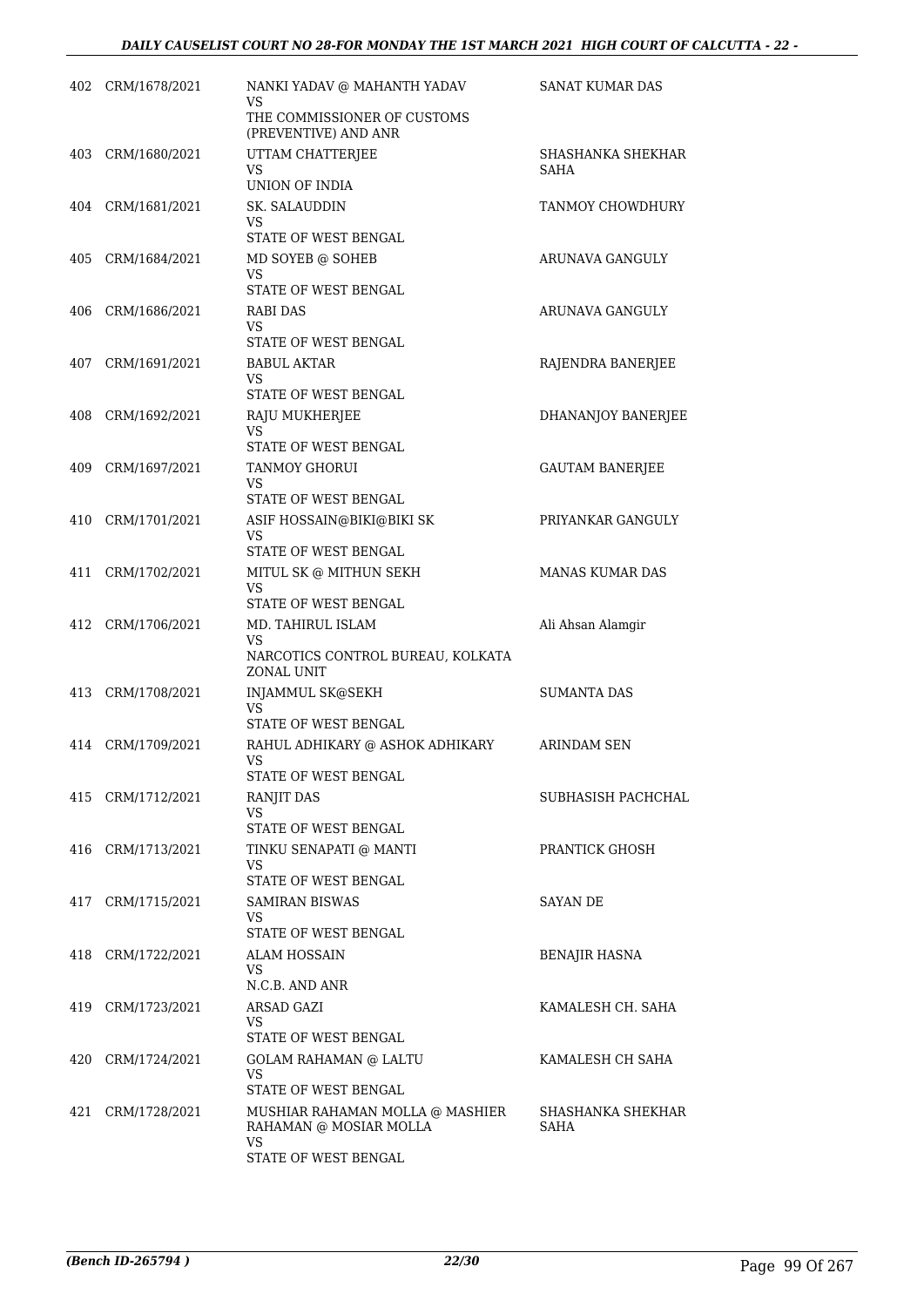|     | 422 CRM/1730/2021 | <b>TAMAL SANTRA</b><br>VS              | BHASKAR HUTAIT                         |
|-----|-------------------|----------------------------------------|----------------------------------------|
|     |                   | STATE OF WEST BENGAL                   |                                        |
|     | 423 CRM/1733/2021 | ALAM SK                                | SOURAV MUKHERJEE                       |
|     |                   | VS.<br>STATE OF WEST BENGAL            |                                        |
|     | 424 CRM/1735/2021 | MANAB MUKHERJEE                        | HUSEN MUSTAFI                          |
|     |                   | VS                                     |                                        |
|     |                   | STATE OF WEST BENGAL                   |                                        |
| 425 | CRM/1736/2021     | YEASIN SK @YASIN SK<br>VS              | MD BANI ISRAIL                         |
|     |                   | STATE OF WEST BENGAL                   |                                        |
| 426 | CRM/1738/2021     | TAPAN MANNA                            | Srimoyee Mukherjee                     |
|     |                   | VS.<br>STATE OF WEST BENGAL            |                                        |
|     | 427 CRM/1740/2021 | RAMESHWAR HEMBRAM AND ANR.             | RAJIT LAL MAIRA                        |
|     |                   | VS.                                    |                                        |
|     |                   | STATE OF WEST BENGAL                   |                                        |
| 428 | CRM/1742/2021     | SK. AKBAR<br>VS.                       | SIDDHARTHA SARKAR                      |
|     |                   | STATE OF WEST BENGAL                   |                                        |
| 429 | CRM/1747/2021     | DILSHAD ALI                            | SIDDHARTHA SARKAR                      |
|     |                   | VS.<br>STATE OF WEST BENGAL            |                                        |
| 430 | CRM/1755/2021     | SADHU SARAN PASWAN                     | DATTATREYA DUTTA                       |
|     |                   | <b>VS</b>                              |                                        |
|     |                   | STATE OF WEST BENGAL                   |                                        |
| 431 | CRM/1756/2021     | SIRAJUL HAQUE @ ISLAM<br>VS.           | <b>ASHOK KUMAR</b><br><b>CHOWDHURY</b> |
|     |                   | STATE OF WEST BENGAL                   |                                        |
|     | 432 CRM/1758/2021 | RUHUL AMIN @ KALU                      | MD JANNAT FIRDOUS                      |
|     |                   | VS<br>STATE OF WEST BENGAL             |                                        |
| 433 | CRM/1759/2021     | IJAZ UDDIN MONDAL @ FJAJUL             | MD JANNAT UL                           |
|     |                   | VS                                     | <b>FIRDOUS</b>                         |
|     |                   | STATE OF WEST BENGAL                   |                                        |
|     | 434 CRM/1760/2021 | AJMAIL SK<br>VS.                       | Sumanta Das                            |
|     |                   | STATE OF WEST BENGAL                   |                                        |
|     | 435 CRM/1761/2021 | MANOTOSH GHOSH<br>VS.                  | MOHAMMAD KHAIRUL                       |
|     |                   | STATE OF WEST BENGAL                   |                                        |
|     | 436 CRM/1763/2021 | KRISHNA PRAMANIK                       | SOHAM DE DHARA                         |
|     |                   | VS.                                    |                                        |
| 437 | CRM/1770/2021     | STATE OF WEST BENGAL<br>SUKANTA MONDAL | <b>MRITYUNIOY</b>                      |
|     |                   | <b>VS</b>                              | <b>CHATTERJEE</b>                      |
|     |                   | <b>STATE OF WEST BENGAL</b>            |                                        |
| 438 | CRM/1777/2021     | DHARMENDRA SINGH AND ORS<br>VS.        | SUBHAJIT<br><b>CHOWDHURY</b>           |
|     |                   | STATE OF WEST BENGAL                   |                                        |
| 439 | CRM/1779/2021     | ANARUL MONDAL                          | DEBARSHI BRAHMA                        |
|     |                   | VS.                                    |                                        |
| 440 | CRM/1780/2021     | STATE OF WEST BENGAL<br>REKHA BIBI     | TAPODIP GUPTA                          |
|     |                   | VS.                                    |                                        |
|     |                   | STATE OF WEST BENGAL                   |                                        |
| 441 | CRM/1781/2021     | DILIP GORAI                            | LAKSHMINATH                            |
|     |                   | VS<br>STATE OF WEST BENGAL             | <b>BHATTACHARYA</b>                    |
| 442 | CRM/1787/2021     | MAKBUL AKTAR SK AND ANR                | <b>BHQASKAR</b>                        |
|     |                   | VS.                                    | CHATTERJEE                             |
|     |                   | STATE OF WEST BENGAL                   |                                        |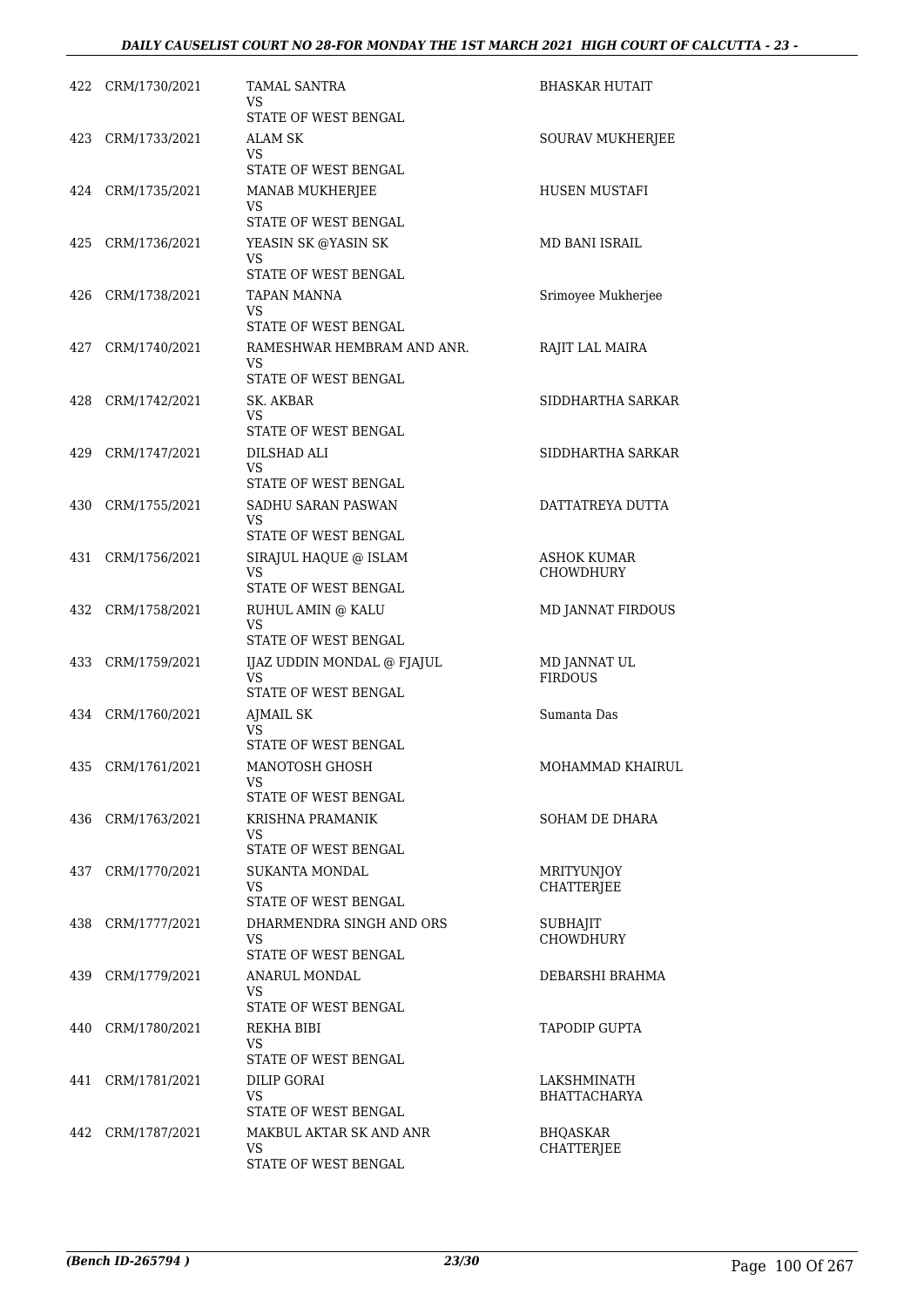|     | 443 CRM/1789/2021 | ISRAIL SK @ ESRAIL AND ANR<br>VS<br>STATE OF WEST BENGAL | PRATIMA BANERJEE          |
|-----|-------------------|----------------------------------------------------------|---------------------------|
|     |                   |                                                          | MUSHARRAF ALAM SK.        |
|     | 444 CRM/1791/2021 | SHIBU MANDAL<br>VS                                       |                           |
|     |                   | STATE OF WEST BENGAL AND ANOTHER                         |                           |
| 445 | CRM/1792/2021     | SAHAN SK@SAHAMUDDIN @SAMARUDDIN                          | Santanu Chatterjee        |
|     |                   | VS<br>STATE OF WEST BENGAL                               |                           |
| 446 | CRM/1793/2021     | <b>BHUPATI @ MOHAN ROY</b>                               | PAMPA DEY (DHABAL)        |
|     |                   | VS<br>STATE OF WEST BENGAL                               |                           |
| 447 | CRM/1797/2021     | BINAY KUMAR SHAW @ BINOY KUMJAR                          | <b>BHASKAR CHATTERJEE</b> |
|     |                   | SHAW @ BIJOY KUMAR SHAW                                  |                           |
|     |                   | <b>VS</b><br>STATE OF WEST BENGAL                        |                           |
| 448 | CRM/1798/2021     | AMRUL SK@BABUA@AMIRUL AND ANR                            | MUSHARRAF ALAM SK         |
|     |                   | VS                                                       |                           |
|     |                   | STATE OF WEST BENGAL                                     |                           |
| 449 | CRM/1800/2021     | <b>MAJNU SK AND ANR</b><br>VS                            | PRABIR MAJUMDER           |
|     |                   | STATE OF WEST BENGAL                                     |                           |
| 450 | CRM/1801/2021     | HALIM KAZI ALIAS ABDUL HALIM KAZI                        | SHASHANKA SHEKHAR         |
|     |                   | VS                                                       | <b>SAHA</b>               |
|     | CRM/1803/2021     | UNION OF INDIA                                           |                           |
| 451 |                   | MD. UMAR ALI @ UMAR ALI<br>VS                            | Ali Ahsan Alamgir         |
|     |                   | STATE OF WEST BENGAL                                     |                           |
| 452 | CRM/1804/2021     | SOMNATH GHOSH<br>VS                                      | PRABIR MAJUMDER           |
|     |                   | STATE OF WEST BENGAL                                     |                           |
|     | 453 CRM/1805/2021 | <b>BISWARUP GIRI ALIAS BISU</b>                          | KESHAB CHANDRA DAS        |
|     |                   | VS<br>STATE OF WEST BENGAL                               |                           |
|     | 454 CRM/1808/2021 | JAGANNATH GHOSH                                          | KRISHNENDU DE             |
|     |                   | VS                                                       |                           |
|     | 455 CRM/1814/2021 | STATE OF WEST BENGAL                                     |                           |
|     |                   | <b>IHANTU DOLUI</b><br><b>VS</b>                         | Srimoyee Mukherjee        |
|     |                   | STATE OF WEST BENGAL                                     |                           |
| 456 | CRM/1819/2021     | YASHWANT MISHRA                                          | <b>SUJAN CHATTERJEE</b>   |
|     |                   | VS<br>STATE OF WEST BENGAL                               |                           |
| 457 | CRM/1822/2021     | EZAZUL ISLAM                                             | SHASANKA SEKHAR           |
|     |                   | VS.                                                      | SAHA                      |
|     |                   | STATE OF WEST BENGAL                                     |                           |
|     | 458 CRM/1823/2021 | ARBIND PRASAD<br>VS                                      | SHASANKA SEKHAR<br>GHOSH  |
|     |                   | STATE OF WEST BENGAL                                     |                           |
| 459 | CRM/1825/2021     | JAHAR ALI MONDAL@JHAR                                    | SHIBAJI KUMAR DAS         |
|     |                   | VS<br>STATE OF WEST BENGAL                               |                           |
| 460 | CRM/1827/2021     | BAPI DAS                                                 | HUSEN MUSTAFI             |
|     |                   | VS<br>STATE OF WEST BENGAL                               |                           |
| 461 | CRM/1829/2021     | SUNIL SINGH CHOWHAN @ SANJAY                             | <b>GAGANJYOT SINGH</b>    |
|     |                   | KUMAR                                                    |                           |
|     |                   | VS.<br>STATE OF WEST BENGAL                              |                           |
| 462 | CRM/1830/2021     | RAJIB BERA                                               | <b>SUGATA MAITI</b>       |
|     |                   | VS                                                       |                           |
|     |                   | STATE OF WEST BENGAL                                     |                           |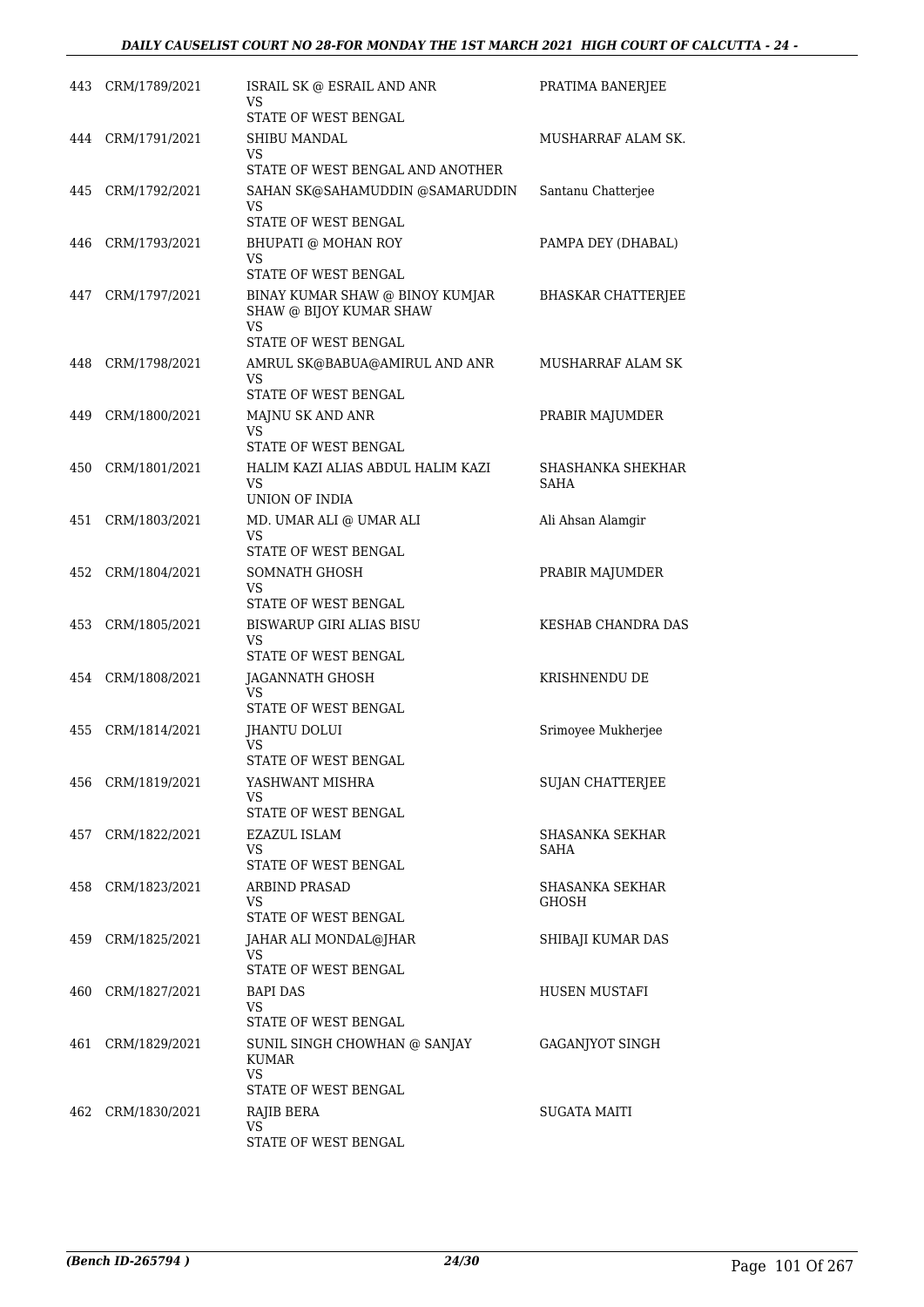|     | 463 CRM/1832/2021 | JALAL MONDAL<br>VS                                                         | MINOTI GOMES                    |
|-----|-------------------|----------------------------------------------------------------------------|---------------------------------|
|     |                   | STATE OF WEST BENGAL                                                       |                                 |
|     | 464 CRM/1833/2021 | SUKUMONI SOREN @ SUKURMANI<br><b>HEMRAM</b><br>VS.                         | <b>BUSRA KHATOON</b>            |
|     |                   | STATE OF WEST BENGAL                                                       |                                 |
| 465 | CRM/1836/2021     | LAXMAN ROY<br>VS                                                           | SANANDA<br><b>BHATTACHARYYA</b> |
|     |                   | <b>STATE OF WEST BENGAL</b>                                                |                                 |
| 466 | CRM/1838/2021     | SK NADEEM AKHTER @ NADIM AKHTAR AK<br>@ NADEEM AKHTAR AND ANR<br><b>VS</b> | SHAREQUL HAQUE                  |
|     |                   | STATE OF WEST BENGAL                                                       |                                 |
| 467 | CRM/1845/2021     | TAPAS BISWAS                                                               | MINOTI GOMES                    |
|     |                   | VS<br>STATE OF WEST BENGAL                                                 |                                 |
| 468 | CRM/1846/2021     | SUKUMAR HALDAR@SUJIT HALDAR                                                | <b>BUSRA KHATUN</b>             |
|     |                   | VS<br>STATE OF WEST BENGAL                                                 |                                 |
| 469 | CRM/1848/2021     | <b>BAPPA SARDAR</b>                                                        | TAPAS KUMAR DEY                 |
|     |                   | VS                                                                         |                                 |
|     |                   | STATE OF WEST BENGAL                                                       |                                 |
| 470 | CRM/1851/2021     | HASAN MONDAL AND ANR<br>VS                                                 | SUMANTA<br><b>CHAKRABORTY</b>   |
|     |                   | STATE OF WEST BENGAL                                                       |                                 |
| 471 | CRM/1855/2021     | DABLU SINGH                                                                | <b>TAPODIP GUPTA</b>            |
|     |                   | VS<br>STATE OF WEST BENGAL                                                 |                                 |
| 472 | CRM/1856/2021     | MIHID SK                                                                   | SIDDHARTHA SARKAR               |
|     |                   | VS                                                                         |                                 |
|     |                   | STATE OF WEST BENGAL                                                       |                                 |
|     | 473 CRM/1857/2021 | <b>ALAUDDIN KHAN</b><br>VS                                                 | Ramashis Mukherjee              |
|     |                   | STATE OF WEST BENGAL                                                       |                                 |
|     | 474 CRM/1864/2021 | <b>JOLLY BASU</b><br><b>VS</b><br>STATE OF WEST BENGAL                     | SK. MUJIBAR RAHMAN              |
| 475 | CRM/1866/2021     | SUBALCHANDRA SARKAR @ BARMAN                                               | <b>BARNA KHATOON</b>            |
|     |                   | VS<br>STATE OF WEST BENGAL                                                 |                                 |
| 476 | CRM/1869/2021     | JAHIRUDDIN @BABUA                                                          | Md. Safiur Rahaman              |
|     |                   | VS                                                                         |                                 |
|     |                   | STATE OF WEST BENGAL                                                       |                                 |
| 477 | CRM/1871/2021     | JASHODA DEVI@JASODHA DEBI<br>VS                                            | S G<br>GHOSHCHOUDHURY           |
|     |                   | STATE OF WEST BENGAL                                                       |                                 |
| 478 | CRM/1873/2021     | KABER @ KUBER SK @ KABIR SK AND ANR<br>VS                                  | RAJESHWAR<br><b>CHAKRABORTY</b> |
|     |                   | STATE OF WEST BENGAL                                                       |                                 |
| 479 | CRM/1874/2021     | ASRAFUL MULLICK@ABUBAKAR MOLLICK<br>VS<br>STATE OF WEST BENGAL             | RAFIKUL ISLAM<br>SARDAR         |
| 480 | CRM/1876/2021     | SARIF SK AND ANR                                                           | MD GOLAM NURE                   |
|     |                   | VS                                                                         | <b>IMROHI</b>                   |
|     |                   | STATE OF WEST BENGAL                                                       |                                 |
| 481 | CRM/1878/2021     | <b>SENTU SHAH</b><br>VS                                                    | SNEHANSU MAJUMDER               |
|     |                   | STATE OF WEST BENGAL                                                       |                                 |
| 482 | CRM/1879/2021     | ABDUL KAIYUM<br>VS                                                         | MUSHARRAF ALAM SK               |
|     |                   | STATE OF WEST BENGAL                                                       |                                 |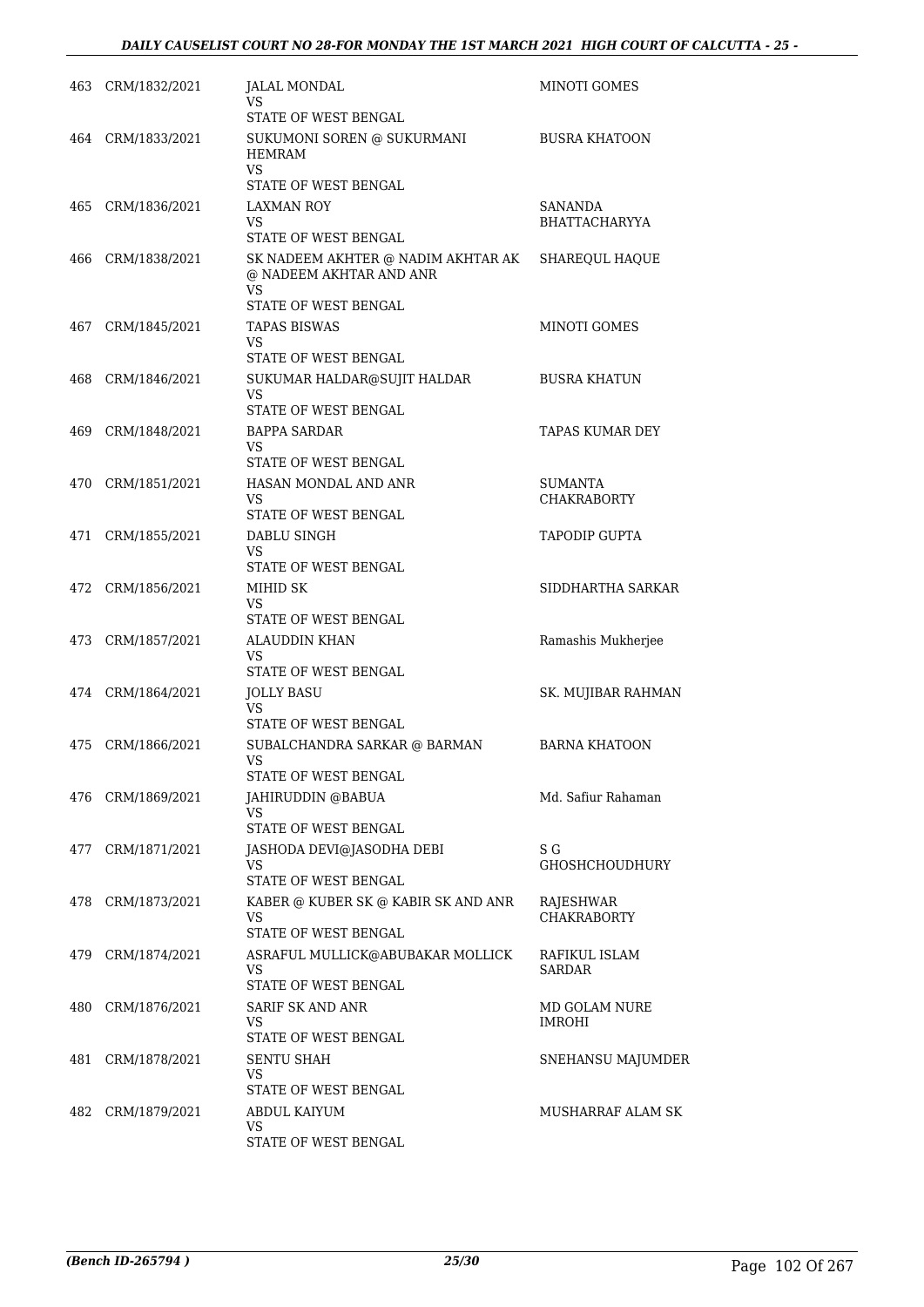|     | 483 CRM/1881/2021 | SUBHAJIT MAHATO@NIKI<br>VS                      | MOYUKH MUKHERJEE                |
|-----|-------------------|-------------------------------------------------|---------------------------------|
|     |                   | STATE OF WEST BENGAL                            |                                 |
|     | 484 CRM/1883/2021 | HELAL SK @ LADEN @ HELALUDDIN SK<br>VS          | JAHANGIR HOSSAIN                |
|     |                   | STATE OF WEST BENGAL                            |                                 |
| 485 | CRM/1887/2021     | AKHER SK @ MD AKHER SK<br>VS                    | <b>ARUP SARKAR</b>              |
|     |                   | STATE OF WEST BENGAL                            |                                 |
| 486 | CRM/1890/2021     | AJIBAR MONDAL<br>VS                             | Srimoyee Mukherjee              |
| 487 | CRM/1893/2021     | STATE OF WEST BENGAL<br>UTPAL MANDAL            | <b>BITASOK BANERJEE</b>         |
|     |                   | VS                                              |                                 |
|     |                   | STATE OF WEST BENGAL                            |                                 |
| 488 | CRM/1896/2021     | JAFIRUDDIN SEKH<br>VS                           | AMARENDRA<br><b>CHAKRABORTY</b> |
|     |                   | STATE OF WEST BENGAL                            |                                 |
| 489 | CRM/1899/2021     | SHYAMAPADA BISWAS<br>VS<br>STATE OF WEST BENGAL | <b>MOUSUMI BISWAS</b>           |
| 490 | CRM/1900/2021     | IRSAD KHA @ IRSHAD KHA @ KATTU KHA              | PROSENJIT                       |
|     |                   | VS.<br>STATE OF WEST BENGAL                     | <b>MUKHERJEE</b>                |
| 491 | CRM/1903/2021     | KARTICK SINGH@JAGA                              | <b>PRAVAS</b>                   |
|     |                   | VS<br>STATE OF WEST BENGAL                      | <b>BHATTACHARYA</b>             |
| 492 | CRM/1904/2021     | SUJAN GHOSH @ BABUSONA GHOSH @                  | PRABIR MAJUMDER                 |
|     |                   | <b>SUJOY GHOSH</b><br>VS.                       |                                 |
|     |                   | STATE OF WEST BENGAL                            |                                 |
| 493 | CRM/1911/2021     | PRABHAT MONDAL<br>VS                            | PURNASIS BHUNIA                 |
|     |                   | STATE OF WEST BENGAL                            |                                 |
| 494 | CRM/1915/2021     | SUKDEV RAJBANSHI<br>VS                          | SHASHANKA SHEKHAR<br>SAHA       |
|     |                   | STATE OF WEST BENGAL                            |                                 |
| 495 | CRM/1921/2021     | <b>SAMIR BARMAN</b>                             | <b>ARUP SARKAR</b>              |
|     |                   | VS<br>STATE OF WEST BENGAL                      |                                 |
|     | 496 CRM/1927/2021 | SUBIR SARKAR @ TAKLA @ CHATTU                   | KAMALESH CH. SAHA               |
|     |                   | VS<br>STATE OF WEST BENGAL                      |                                 |
| 497 | CRM/1928/2021     | HAFIJUL HAQUE @ ISLAM                           | ASHOK KUMAR                     |
|     |                   | VS<br><b>STATE OF WEST BENGAL</b>               | CHOUDHURY                       |
|     | 498 CRM/1931/2021 | ABUL HOSSAIN @ NUNUWA                           | MD ABU SAFDER                   |
|     |                   | VS<br>STATE OF WEST BENGAL                      |                                 |
| 499 | CRM/1932/2021     | KABUL ALI                                       | <b>IMDADUL HOOUE</b>            |
|     |                   | VS.<br>STATE OF WEST BENGAL                     |                                 |
|     | 500 CRM/1935/2021 | KALIPADA PRAMANIK AND ORS                       | PRONAY BASAK                    |
|     |                   | VS<br>STATE OF WEST BENGAL                      |                                 |
| 501 | CRM/1937/2021     | ASHISH CHANDA                                   | SANTANU KR ROY                  |
|     |                   | VS<br>STATE OF WEST BENGAL                      |                                 |
| 502 | CRM/1943/2021     | SADDAM MOLLA @ SADDAM @ AHEDUL                  | SUBRATA SAHA                    |
|     |                   | <b>SARKAR</b><br>VS.                            |                                 |
|     |                   | STATE OF WEST BENGAL                            |                                 |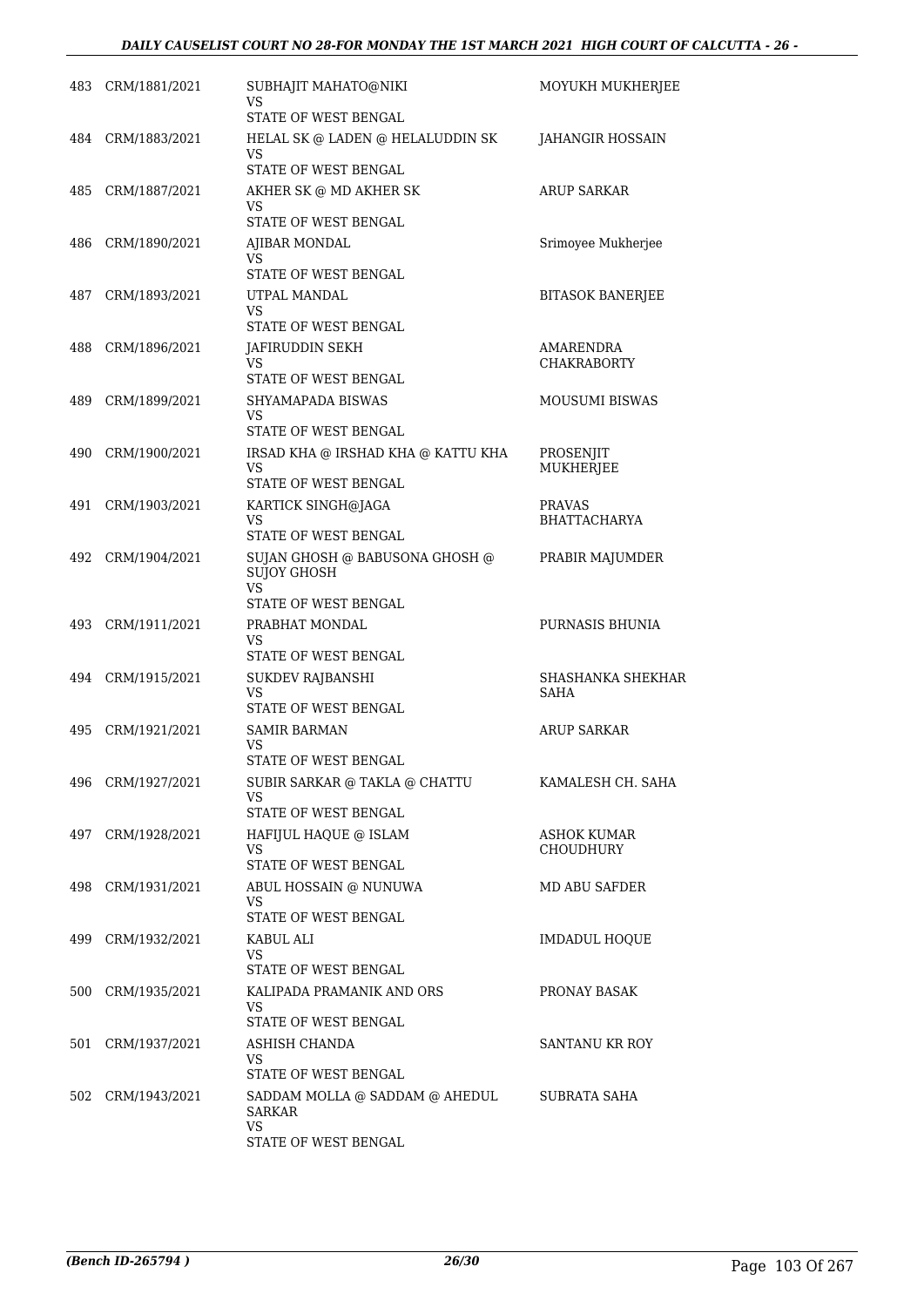|     | 503 CRM/1945/2021 | SAKIL@SAJIJUL TARAFDAR<br>VS<br>STATE OF WEST BENGAL                     | ARGHA CHOWDHURY                      |
|-----|-------------------|--------------------------------------------------------------------------|--------------------------------------|
|     | 504 CRM/1946/2021 | MOJIBUR RAHAMAN @ RONGBIR SEIKH @<br>MOHIBUR RAHAMAN @ BAPI<br><b>VS</b> | Anisur Rahaman                       |
|     |                   | STATE OF WEST BENGAL                                                     |                                      |
| 505 | CRM/1949/2021     | REJAUL SK<br>VS                                                          | Anisur Rahaman                       |
|     |                   | STATE OF WEST BENGAL                                                     |                                      |
| 506 | CRM/1951/2021     | KAMAL ROY                                                                | <b>SUBRATA SAHA</b>                  |
|     |                   | VS<br>STATE OF WEST BENGAL                                               |                                      |
| 507 | CRM/1954/2021     | ARCHANA ROY                                                              | SALMAN HASAN                         |
|     |                   | VS<br>STATE OF WEST BENGAL                                               |                                      |
| 508 | CRM/1955/2021     | AJOY SAROHA                                                              | NILADRI SEKHAR                       |
|     |                   | VS<br>STATE OF WEST BENGAL                                               | <b>GHOSH</b>                         |
| 509 | CRM/1956/2021     | JEKER SK@JAKER SK@JEKER ALI@JAKER<br><b>ALI AND ANR</b>                  | TAPODIPT GUPTA                       |
|     |                   | VS<br>STATE OF WEST BENGAL                                               |                                      |
| 510 | CRM/1958/2021     | <b>BALARAM HALDAR @ HALDER</b><br><b>VS</b>                              | SHASHANKA SHEKHAR<br><b>SAHA</b>     |
|     |                   | STATE OF WEST BENGAL                                                     |                                      |
| 511 | CRM/1963/2021     | MUKTI RANI MONDAL<br>VS                                                  | SOMNATH ADHIKARY                     |
|     |                   | STATE OF WEST BENGAL                                                     |                                      |
| 512 | CRM/1966/2021     | FERAJUL SK@FIRAJUL<br>VS<br>STATE OF WEST BENGAL                         | <b>ARUP KUMAR</b><br><b>BHOWMICK</b> |
| 513 | CRM/1974/2021     | <b>BAKKAR HALSANA</b>                                                    | SUCHISMITA DUTTA                     |
|     |                   | VS<br>STATE OF WEST BENGAL                                               |                                      |
|     | 514 CRM/1975/2021 | MUJIBAR RAHAMAN@MOJIBAR SK                                               | JISAN IQUBAL HOSSAIN                 |
|     |                   | VS<br>STATE OF WEST BENGAL                                               |                                      |
| 515 | CRM/1979/2021     | AMAR BAG AND ANR                                                         | <b>SANANDA</b>                       |
|     |                   | VS                                                                       | <b>BHATTACHARYA</b>                  |
| 516 | CRM/1981/2021     | STATE OF WEST BENGAL<br>SANJIB DOLUI@SANDIP DOLUI@TOTON                  | Srimoyee Mukherjee                   |
|     |                   | VS                                                                       |                                      |
|     |                   | STATE OF WEST BENGAL                                                     |                                      |
| 517 | CRM/1982/2021     | SUVAN ALI AND ANR.<br>VS                                                 | bhaskar chatterjee                   |
|     |                   | STATE OF WEST BENGAL                                                     |                                      |
| 518 | CRM/1983/2021     | YEASIN ALI<br>VS                                                         | Kalidas Saha                         |
|     |                   | STATE OF WEST BENGAL                                                     |                                      |
| 519 | CRM/1984/2021     | SOFIQUL SK. @ SAFILUL ISLAM @ SAFIKUL<br>SK.<br><b>VS</b>                | Kalidas Saha                         |
|     |                   | STATE OF WEST BENGAL AND ANR.                                            |                                      |
| 520 | CRM/1985/2021     | SK MOHAMMAD @RAJU<br>VS                                                  | SUMAN CHAKRABORTY                    |
| 521 | CRM/1986/2021     | STATE OF WEST BENGAL<br>JANAK MALI                                       | sasnjit singh                        |
|     |                   | VS                                                                       |                                      |
|     |                   | STATE OF WEST BENGAL                                                     |                                      |
| 522 | CRM/1987/2021     | RANJAN NANDI ALIAS LUCHO ORS<br>VS                                       | RAJNANDINI DAS                       |
|     |                   | STATE OF WEST BENGAL                                                     |                                      |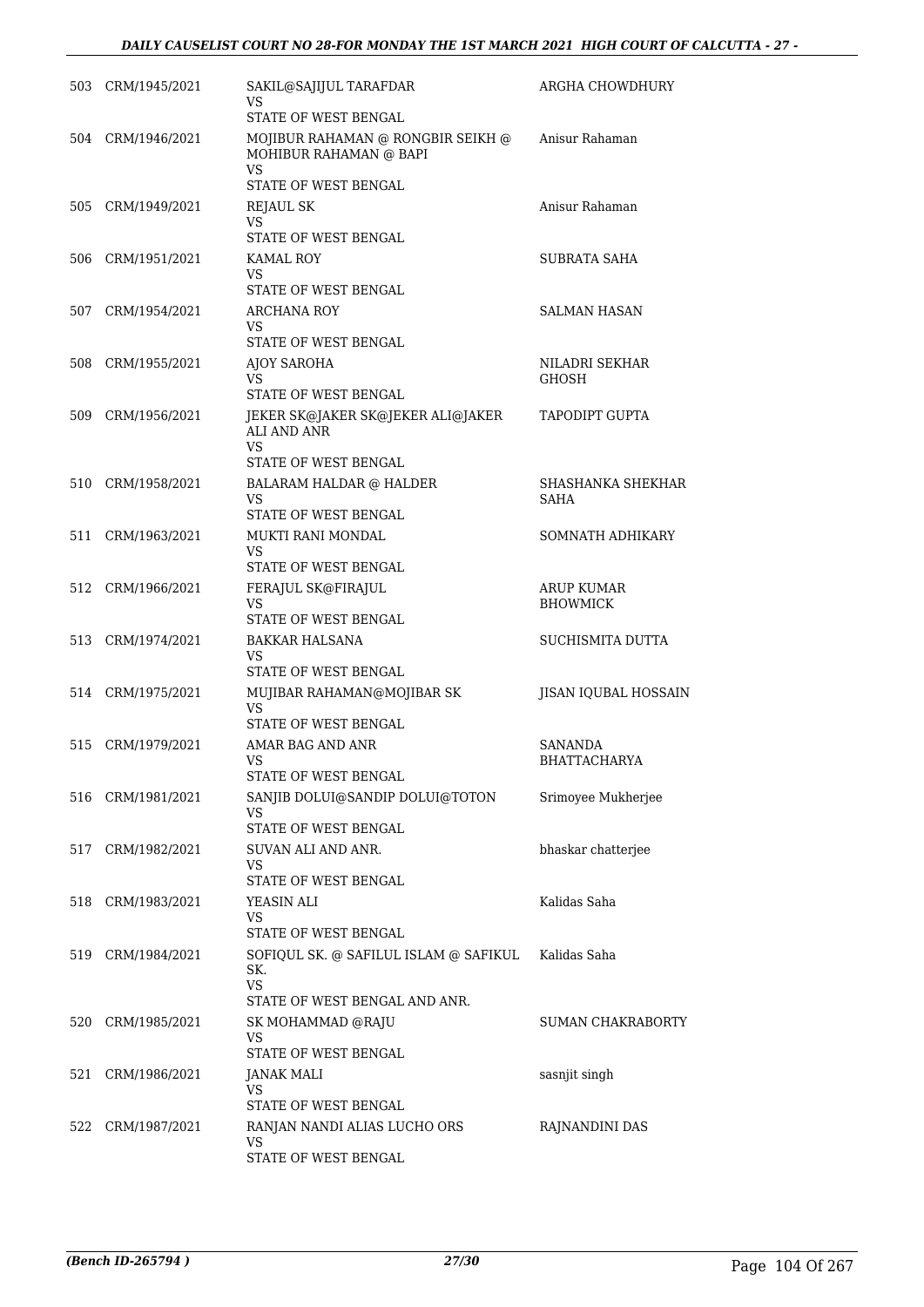| 523 | CRM/1988/2021     | SOURAV MAITY<br>VS<br>STATE OF WEST BENGAL                                             | ANIL KUMAR<br><b>CHATTOPADHYAY</b>     |
|-----|-------------------|----------------------------------------------------------------------------------------|----------------------------------------|
|     | 524 CRM/1989/2021 | MIR JUMMAN ALI<br>VS<br><b>STATE OF WEST BENGAL</b>                                    | ARUP KUMAR<br><b>BHOWMICK</b>          |
| 525 | CRM/1990/2021     | ARJUN BHUNIA @ KHAISHA<br>VS<br>STATE OF WEST BENGAL                                   | Malay Bhattacharyya                    |
| 526 | CRM/1996/2021     | ABHAY TIWARI @ ABHAY KUMAR TIWARI<br>VS<br>STATE OF WEST BENGAL                        | RATUL DAS                              |
| 527 | CRM/1999/2021     | TATAN BASAK @ TOTON<br><b>VS</b><br>STATE OF WEST BENGAL                               | <b>BUSRA KHATOON</b>                   |
| 528 | CRM/2002/2021     | <b>BIPLAB BISWAS</b><br>VS<br>STATE OF WEST BENGAL                                     | <b>SANANDA</b><br><b>BHATTACHARYYA</b> |
| 529 | CRM/2003/2021     | DIPANKAR MONDAL<br><b>VS</b>                                                           | SNEHANSU MAJUMDER                      |
| 530 | CRM/2007/2021     | STATE OF WEST BENGAL<br>KALIPADA SARDAR @ KALI<br><b>VS</b><br>STATE OF WEST BENGAL    | <b>SOUMYA BASU ROY</b><br>CHOUDHURY    |
| 531 | CRM/2010/2021     | RAJIB PRAMANIK<br><b>VS</b><br>STATE OF WEST BENGAL                                    | PRABIR MAJUMDER                        |
| 532 | CRM/2016/2021     | MOHIT JATAB @ MOHIT<br>VS<br>STATE OF WEST BENGAL                                      | <b>SUMITA SARKAR</b>                   |
| 533 | CRM/2019/2021     | USMAN SK @ OSMAN SK<br>VS<br>STATE OF WEST BENGAL                                      | <b>SANANDA</b><br><b>BHATTACHARYYA</b> |
|     | 534 CRM/2021/2021 | NAROTTAM MONDAL<br>VS                                                                  | MINOTI GOMES                           |
| 535 | CRM/2023/2021     | STATE OF WEST BENGAL<br>JINNATUN KHATUN JAMADAR<br>VS<br>STATE OF WEST BENGAL AND ORS. | SOMNATH<br>CHAKRABORTY                 |
|     | 536 CRM/2024/2021 | JAHANGIR SK.<br>VS<br>STATE OF WEST BENGAL                                             | MONIRA BEGUM                           |
|     | 537 CRM/2026/2021 | PRADIP BALA @ AKASH<br>VS                                                              | MINOTI GOMES                           |
|     | 538 CRM/2029/2021 | STATE OF WEST BENGAL<br><b>ALAM SK</b><br>VS<br>STATE OF WEST BENGAL                   | <b>ARUP KUMAR</b><br><b>BHOWMICK</b>   |
|     | 539 CRM/2031/2021 | BINOY SARDAR @BINAY SARDAR<br>VS.<br>STATE OF WEST BENGAL                              | PRABIR MAJUMKDER                       |
|     | 540 CRM/2033/2021 | MD. SAIF<br>VS                                                                         | MD. ZEESHAN UDDIN                      |
|     | 541 CRM/2034/2021 | STATE OF WEST BENGAL<br><b>SOUMEN DHARA</b><br>VS.                                     | AYAN MITRA                             |
|     | 542 CRM/2038/2021 | STATE OF WEST BENGAL<br><b>RAKIB SK</b><br>VS<br>STATE OF WEST BENGAL                  | PARVEJ ANAM                            |
|     | 543 CRM/2039/2021 | SARIFUL ISLAM<br>VS<br>STATE OF WEST BENGAL                                            | <b>BHASKAR CHATTERJEE</b>              |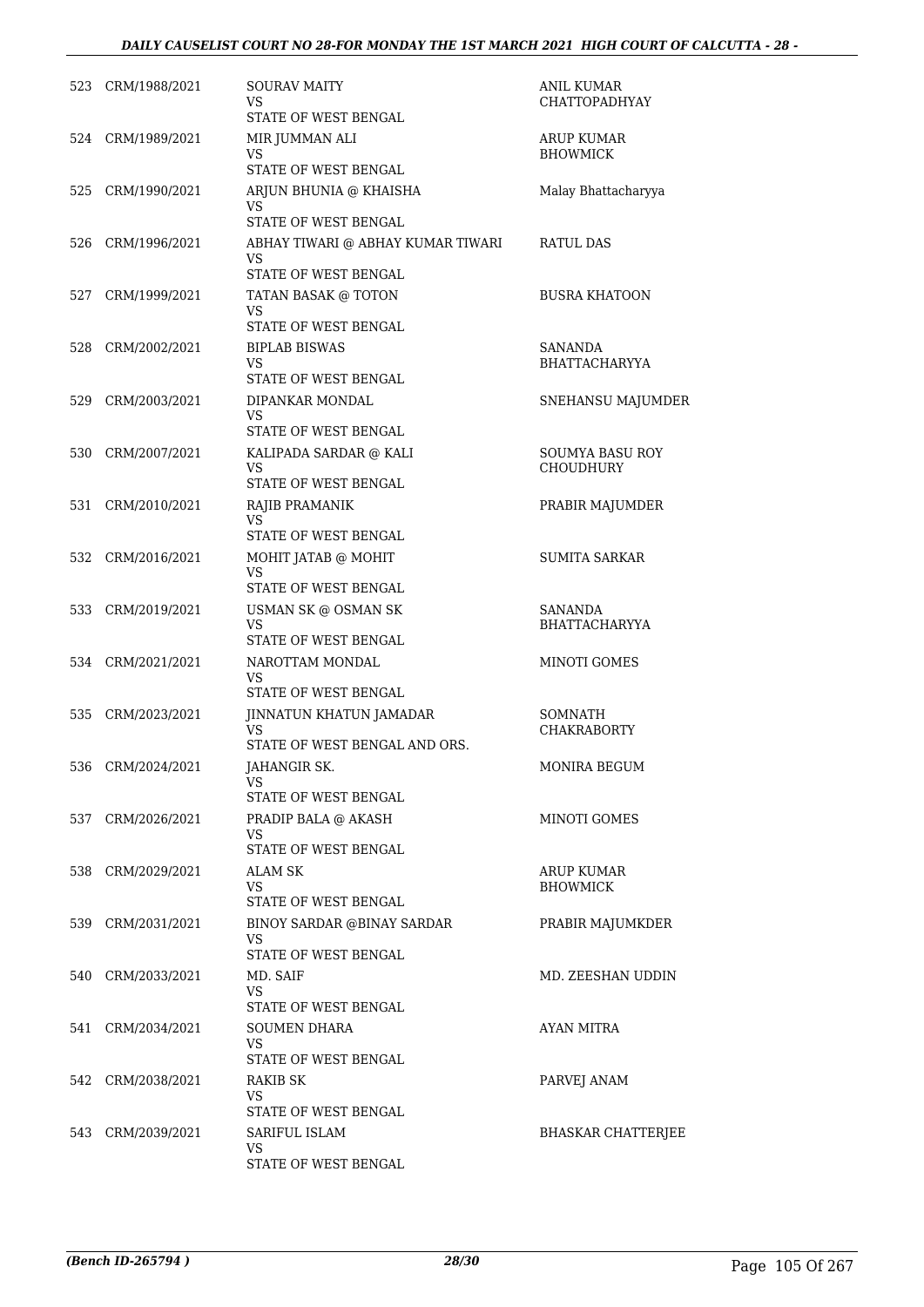|     | 544 CRM/2042/2021 | HASANUR JAMAN SK @ HASAN<br>VS        | Sumanta Das                   |
|-----|-------------------|---------------------------------------|-------------------------------|
|     |                   | STATE OF WEST BENGAL                  |                               |
|     | 545 CRM/2046/2021 | DEBASISH MANDAL<br>VS                 | SOVAN DAS GUPTA               |
|     |                   | <b>STATE OF WEST BENGAL</b>           |                               |
|     | 546 CRM/2047/2021 | SAIFUL ALI MANDAL @ MADDU<br>VS.      | SUMANTA DAS                   |
|     |                   | STATE OF WEST BENGAL                  |                               |
|     | 547 CRM/2048/2021 | <b>SAMAR HALDER</b><br>VS             | <b>SUMANTA DAS</b>            |
|     |                   | STATE OF WEST BENGAL                  |                               |
| 548 | CRM/2053/2021     | RATAN BALA<br>VS.                     | <b>KOUSTAV SHOME</b>          |
|     |                   | STATE OF WEST BENGAL                  |                               |
| 549 | CRM/2055/2021     | DILIP SARKAR<br><b>VS</b>             | KAUSTAV SHOME                 |
|     |                   | <b>STATE OF WEST BENGAL</b>           |                               |
| 550 | CRM/2057/2021     | SANDIP PRAMANIK<br>VS                 | KAUSTAV SHOME                 |
|     |                   | STATE OF WEST BENGAL                  |                               |
| 551 | CRM/2059/2021     | SUMAN DAS @ CHHOLU<br>VS.             | ARUP KUMAR<br><b>BHOWMICK</b> |
|     |                   | STATE OF WEST BENGAL                  |                               |
|     | 552 CRM/2060/2021 | SADIKUKL@SADIQUL SK<br><b>VS</b>      | ZIAUL HAQUE                   |
|     |                   | STATE OF WEST BENGAL                  |                               |
|     | 553 CRM/2061/2021 | CHANO MONDAL                          | <b>SAYAN DE</b>               |
|     |                   | VS<br>STATE OF WEST BENGAL            |                               |
|     | 554 CRM/2062/2021 | RABINDRANATH DINDA                    | SHIBAJI KUMAR DAS             |
|     |                   | VS.<br>STATE OF WEST BENGAL           |                               |
|     | 555 CRM/2064/2021 | MD. SHAHED @ MD. SAHID @ RAJU         | SHEKHAR BARMAN                |
|     |                   | VS<br>STATE OF WEST BENGAL            |                               |
|     | 556 CRM/2066/2021 | SK. SAHABUDDIN @ HABLU                | <b>JYOTI PRAKASH</b>          |
|     |                   | VS                                    | <b>CHATTERJEE</b>             |
|     |                   | STATE OF WEST BENGAL                  |                               |
|     | 557 CRM/2069/2021 | NAJIMUL GAZI @ NAZMUL GAZI<br>VS      | SAFDAR AZAM                   |
|     |                   | STATE OF WEST BENGAL                  |                               |
|     | 558 CRM/2074/2021 | PRATIK DAS<br>VS                      | <b>SAYAN DE</b>               |
|     |                   | STATE OF WEST BENGAL                  |                               |
|     | 559 CRM/2075/2021 | <b>ANUP BHOWMIK</b><br>VS.            | <b>SUMAN DE</b>               |
|     |                   | <b>STATE OF WEST BENGAL</b>           |                               |
|     | 560 CRM/2076/2021 | SK. REJAULHAQUE @ REJAUL HAQUE<br>VS. | Srimoyee Mukherjee            |
|     |                   | STATE OF WEST BENGAL                  |                               |
| 561 | CRM/2085/2021     | ASISH TEWARI @ ASIS TEWARI<br>VS.     | SWARNALI SAHA                 |
|     |                   | STATE OF WEST BENGAL                  |                               |
|     | 562 CRM/2086/2021 | MITHU SIKARI AND ANR<br>VS.           | ASHOK DAS                     |
|     |                   | STATE OF WEST BENGAL                  |                               |
|     | 563 CRM/2087/2021 | SK. REHANULLAH @ REHAN<br>VS          | ARUP KUMAR<br><b>BHOWMICK</b> |
|     |                   | STATE OF WEST BENGAL                  |                               |
|     | 564 CRM/2090/2021 | ANKIT TIWARI@TEWARY                   | <b>BISWAJIT MANNA</b>         |
|     |                   | VS.<br>STATE OF WEST BENGAL           |                               |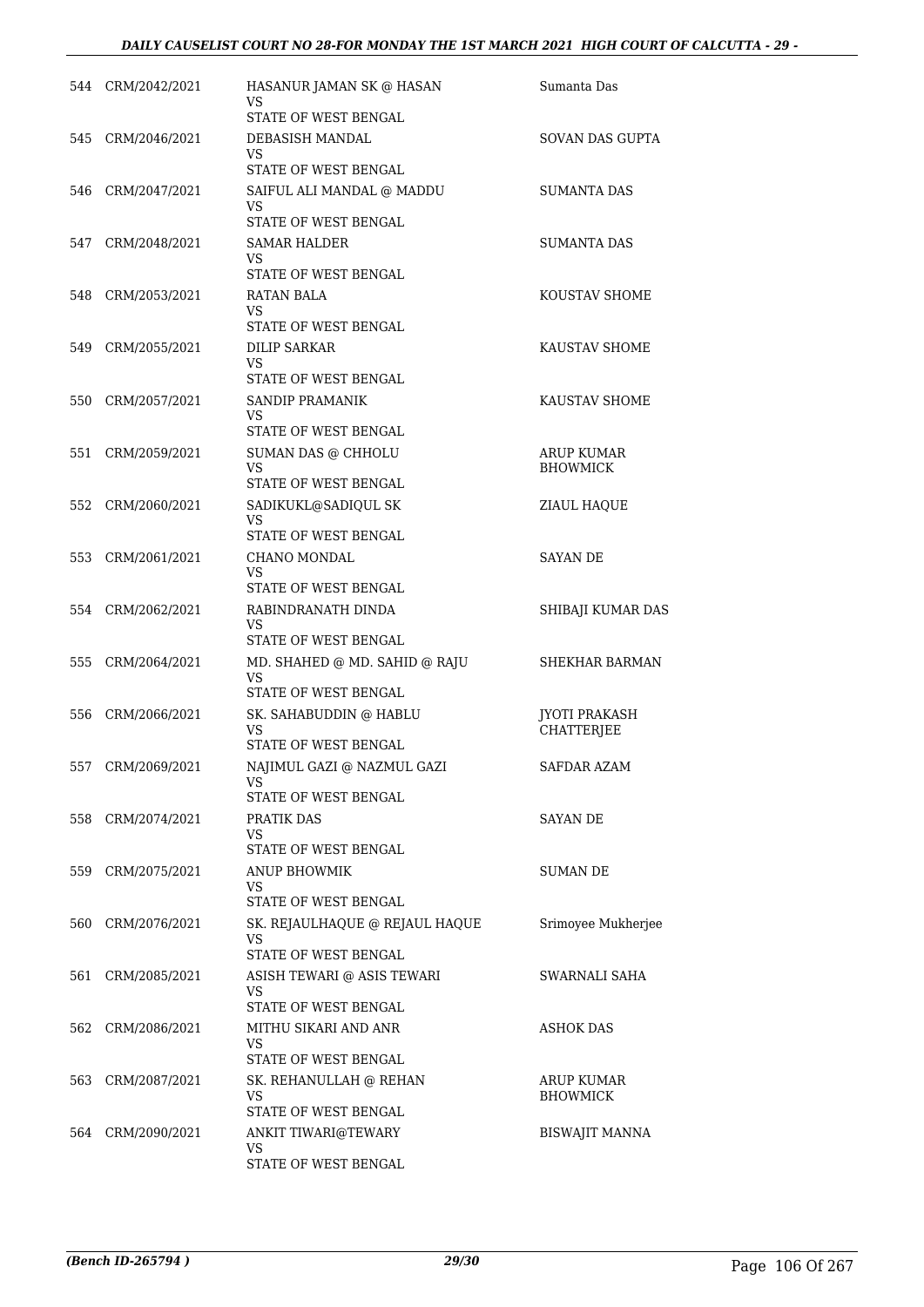565 CRM/2091/2021 KRISHNA RANJAN MANDAL VS STATE OF WEST BENGAL

ARUP KUMAR BHOWMICK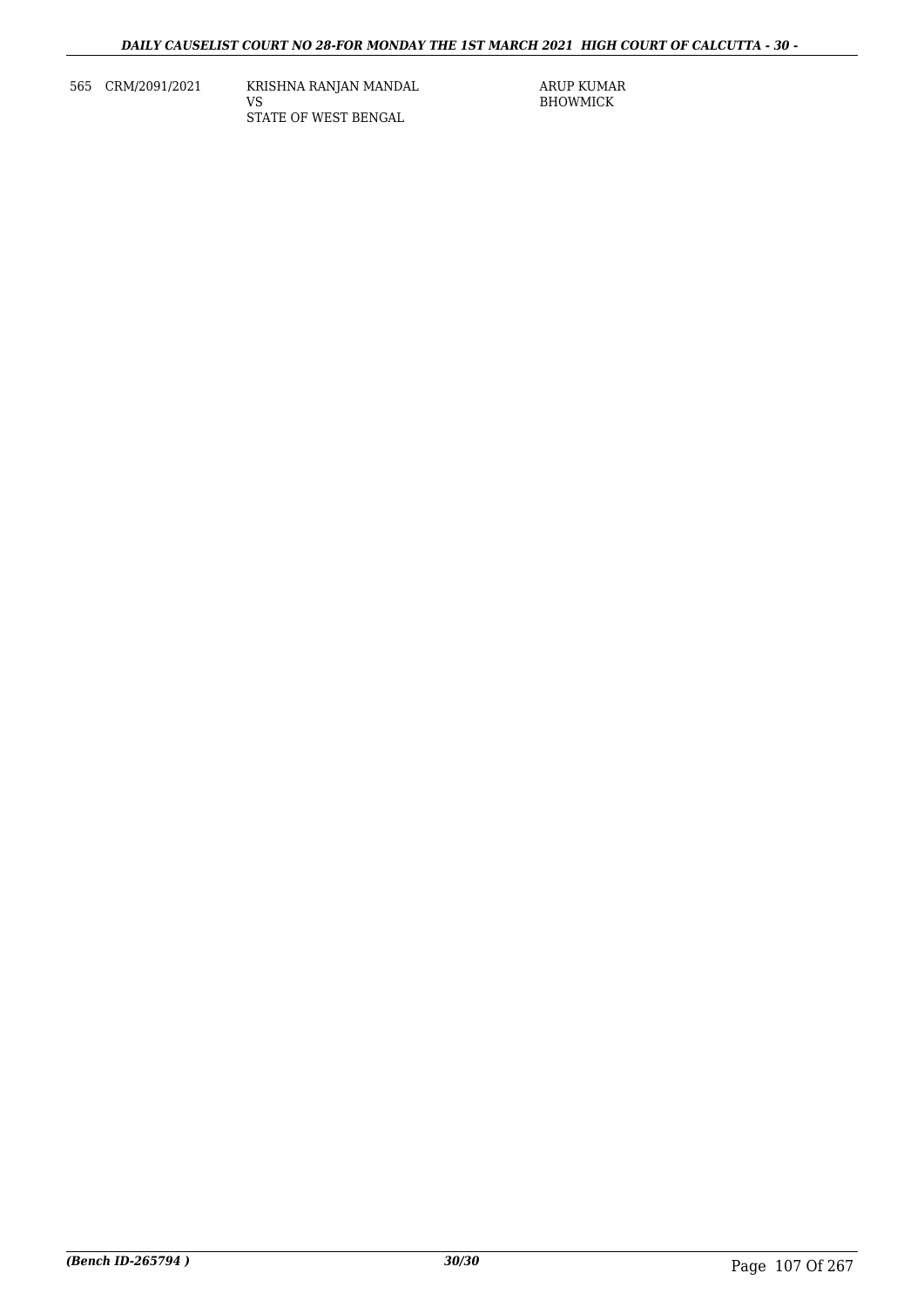

# **Appellate Side**

**DAILY CAUSELIST For Monday The 1st March 2021**

### **COURT NO. 4**

### **DIVISION BENCH (DB - VIII)**

## **AT 10:45 AM**

# **HON'BLE JUSTICE ARINDAM SINHA HON'BLE JUSTICE SUVRA GHOSH**

## **(VIA VIDEO CONFERENCE)**

### **ON AND FROM MONDAY, THE 11TH JANUARY , 2021 – APPEALS RELATING TO SERVICE UNDER GROUP VI AND APPLICATIONS CONNECTED THERETO;**

**MATRIMONIAL & FAMILY COURT APPEALS & MATTERS RELATING TO GUARDIANSHIP INCLUDING APPLICATIONS CONNECTED THERETO;**

**ADMISSION OF APPEALS UNDER SECTION 30 OF THE EMPLOYEES' COMPENSATION ACT, 1923;**

**HEARING OF WRIT APPEALS IRRESPECTIVE OF CLASSIFICATION INCLUDING APPLICATIONS CONNECTED THERETO.**

**SPL. NOTE: ON EVERY TUESDAY APPEALS WILL BE TAKEN UP FIRST.**

**NOTE: MATTERS WILL BE TAKEN UP THROUGH PHYSICAL HEARING ONLY WHEN BOTH THE PARTIES ARE AGREED.**

|             | <b>APPLICATION</b>                      |                                                                           |                                                                                            |  |  |  |
|-------------|-----------------------------------------|---------------------------------------------------------------------------|--------------------------------------------------------------------------------------------|--|--|--|
| 1           | FA/167/2015                             | SUTAPA PAUL<br>VS<br><b>MANOJ PAUL</b>                                    | MANI SHANKAR<br><b>CHATTOPADHYAY</b>                                                       |  |  |  |
|             |                                         | No:CAN/10758/2017), CAN/9/2020(Old No:CAN/2167/2020)                      | IA NO: CAN/4/2016(Old No:CAN/4630/2016), CAN/6/2016(Old No:CAN/10385/2016), CAN/8/2017(Old |  |  |  |
| $2^{\circ}$ | FAT/460/2017<br>$(02-03-2021)$          | PRATIBHA DUTTA<br>VS<br><b>AMITAVA DUTTA</b>                              | <b>SUKANTA DAS</b>                                                                         |  |  |  |
|             |                                         | IA NO: CAN/3/2018(Old No:CAN/9092/2018), CAN/4/2019(Old No:CAN/5990/2019) |                                                                                            |  |  |  |
| 3           | FMAT/92/2018<br>(CAN 1295/2018)         | MADHUMALA SINGHA<br>VS<br>SWARUP CHAKRABORTY                              | PAMPA DEY (DHABAL)                                                                         |  |  |  |
|             | IA NIO CANIMPIONACIO NA CANTIAO 2004 ON |                                                                           |                                                                                            |  |  |  |

IA NO: CAN/2/2019(Old No:CAN/4836/2019)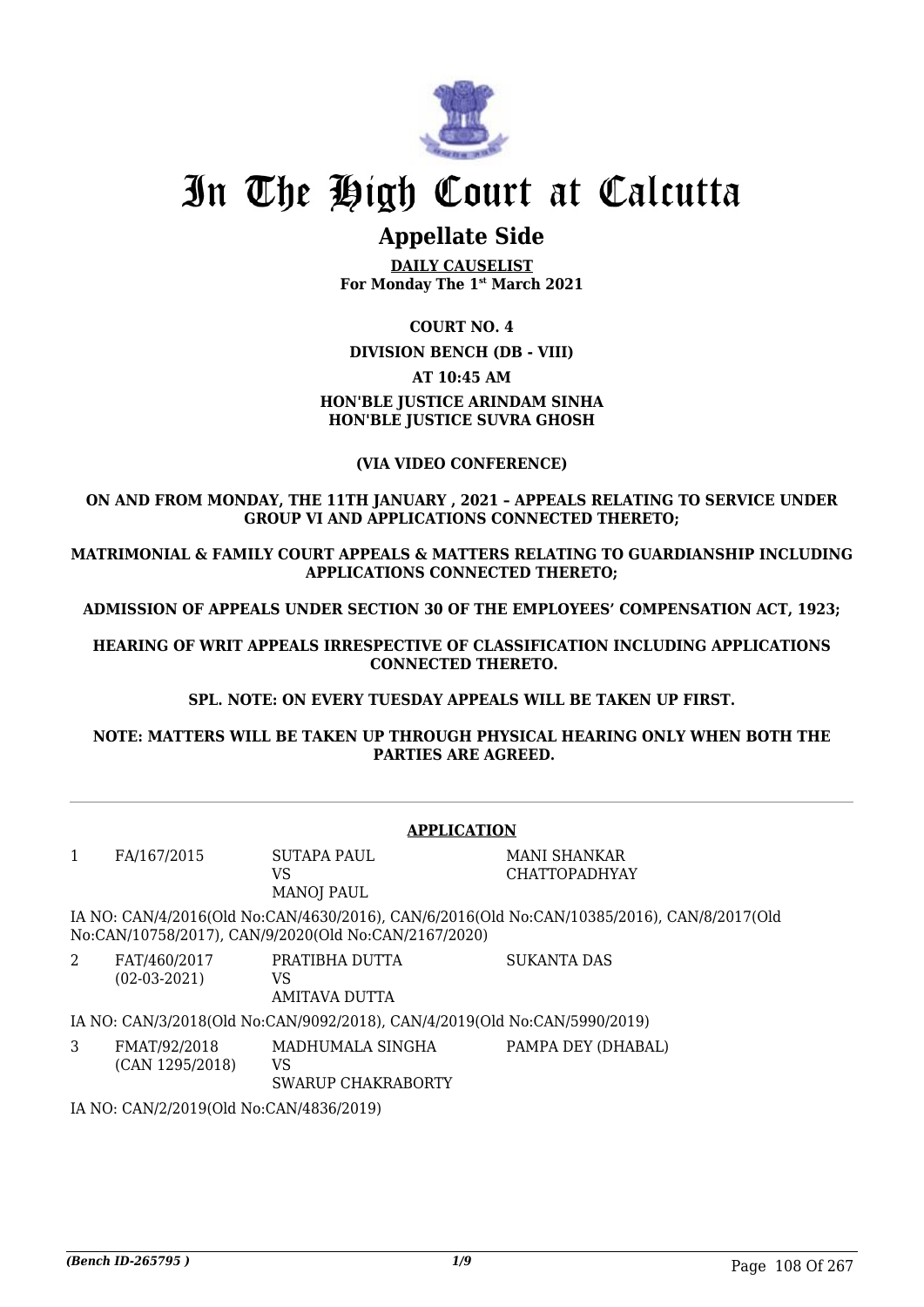| 4   | FAT/673/2018                             | <b>SOMA MAITY</b><br>VS<br><b>BIBHAS MAITY</b>                                             | S. ROY                                                                                                                                                                              |
|-----|------------------------------------------|--------------------------------------------------------------------------------------------|-------------------------------------------------------------------------------------------------------------------------------------------------------------------------------------|
|     | IA NO: CAN/1/2018(Old No:CAN/9700/2018)  |                                                                                            |                                                                                                                                                                                     |
| 5   | MAT/1621/2018                            | THE STATE OF W B & ORS<br><b>VS</b><br>ALPANA GHOSH (CHAKI)                                | <b>SRILEKHA</b><br><b>BHATTACAHRYA</b>                                                                                                                                              |
| 6   | SA/134/2019                              | AMALENDU SEKHAR DAS &<br><b>ORS</b><br><b>VS</b><br>ADWITA ADAK & ORS                      | <b>BISWARANJAN</b><br><b>BHAKAT</b>                                                                                                                                                 |
| wt7 | CPAN/1332/2019                           | AMALENDU SEKHAR DAS<br>VS<br><b>ADWITA ADAK &amp; ORS</b>                                  | PRASANT KUMAR GIRI                                                                                                                                                                  |
| 8   | FAT/338/2019<br>(Defective)              | NIVEDITA MITRA<br>VS<br><b>SOUMEN MITRA</b>                                                | KAKALI NASKAR                                                                                                                                                                       |
|     | IA NO: CAN/1/2019(Old No:CAN/10906/2019) |                                                                                            |                                                                                                                                                                                     |
| 9   | FAT/424/2019<br>$(01-03-2021)$ (Deptt)   | <b>SUSHIMI PAN</b><br>VS<br><b>SANTANU PAN</b>                                             | SIDDHARTHA LAHIRI                                                                                                                                                                   |
|     | IA NO: CAN/1/2019(Old No:CAN/9625/2019)  |                                                                                            |                                                                                                                                                                                     |
| 10  | FAT/474/2019                             | AMITAVA CHANDRA<br>VS<br>SNIGHDHA CHANDRA<br><b>CHAKRABORTY</b>                            | RAJNANDINI DAS                                                                                                                                                                      |
|     | IA NO: CAN/1/2019(Old No:CAN/10346/2019) |                                                                                            |                                                                                                                                                                                     |
| 11  | FMA/984/2019<br>$(01-03-2021)$           | <b>CHANDAN DAS</b><br>VS<br>STATE OF WEST BENGAL &<br><b>ORS</b>                           | <b>SUKUMAR GHOSH</b>                                                                                                                                                                |
|     | IA NO: CAN/1/2019(Old No:CAN/10795/2019) |                                                                                            |                                                                                                                                                                                     |
| 12  | FMA/1058/2019<br>$(4$ PBS $)$            | A. M. COHEN & ORS<br>VS<br><b>SOL NOAH &amp; ORS</b>                                       | <b>GARGI GOSWAMI</b>                                                                                                                                                                |
|     |                                          | CAN/7/2020(Old No:CAN/4737/2020), CAN/8/2020(Old No:CAN/4738/2020)                         | IA NO: CAN/1/2019(Old No:CAN/6683/2019), CAN/2/2019(Old No:CAN/7208/2019), CAN/3/2019(Old<br>No:CAN/8889/2019), CAN/4/2019(Old No:CAN/8890/2019), CAN/6/2020(Old No:CAN/1925/2020), |
| 13  | FMA/1193/2019                            | <b>SKY HEIGHT ENCLAVE</b><br>PRIVATE LIMITED & ORS<br><b>VS</b>                            | RAJDEEP<br><b>BHATTACHARYA</b>                                                                                                                                                      |
|     |                                          | JAGABANDHU NANDY & ORS                                                                     |                                                                                                                                                                                     |
|     | IA NO: CAN/1/2019(Old No:CAN/4947/2019)  |                                                                                            |                                                                                                                                                                                     |
|     | wt14 CPAN/1476/2019                      | <b>SKY HEIGHT ENCLAVE</b><br>PRIVATE LIMITED & ORS<br><b>VS</b><br>JAGABANDHU NANDY & ORS  | RAJDEEP<br><b>BHATTACHARYA</b>                                                                                                                                                      |
| 15  | MAT/1339/2019                            | SAJAL KUMAR PAUL & ANR<br>VS<br>THE SECRETARY, MINISTRY<br>OF FOOD & AGRICULTURE<br>,& ORS | <b>AVIJIT SARKAR</b>                                                                                                                                                                |
|     | IA NO: CAN/1/2019(Old No:CAN/10830/2019) |                                                                                            |                                                                                                                                                                                     |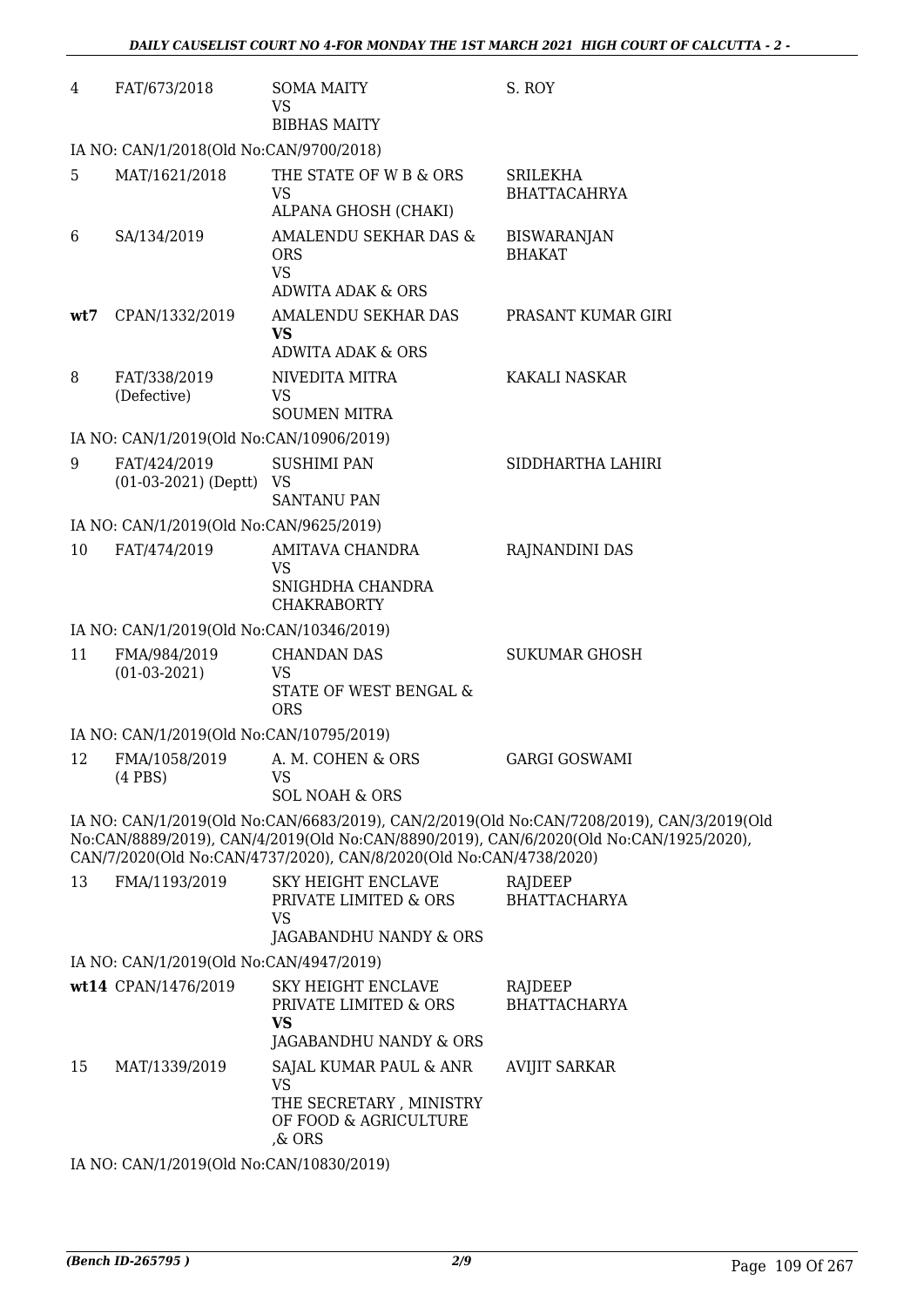| 16 | FMA/343/2020<br>$(04-03-2021)$                 | <b>SUMAN SARKAR</b><br>VS<br>MANISHA DUTTA SARKAR                                                         | <b>SUDIPTA KUMAR</b><br><b>BOSE</b>       |  |  |  |
|----|------------------------------------------------|-----------------------------------------------------------------------------------------------------------|-------------------------------------------|--|--|--|
|    | IA NO: CAN/1/2019(Old No:CAN/11210/2019)       |                                                                                                           |                                           |  |  |  |
| 17 | MAT/827/2020                                   | <b>SWAPAN KUMAR SAHA</b><br><b>VS</b><br><b>BANGIYA GRAMIN BIKASH</b><br><b>BANK AND ORS</b>              | <b>NEIL BASU</b>                          |  |  |  |
|    | IA NO: CAN/1/2020, CAN/2/2020                  |                                                                                                           |                                           |  |  |  |
| 18 | FAT/29/2021<br>$(08-03-2021)$ (Deptt) VS       | <b>TAPAS BANDOPADHYAY</b><br><b>INDRANI BANDOPADHYAY</b>                                                  | KALYAN CHATTERJEE                         |  |  |  |
|    | IA NO: CAN/1/2021, CAN/2/2021                  |                                                                                                           |                                           |  |  |  |
| 19 | MAT/83/2021<br>$(01-03-2021)$                  | KOUSHIK PAUL<br><b>VS</b><br>UNION OF INDIA AND ORS.                                                      | VICTOR CHATTERJEE                         |  |  |  |
|    | IA NO: CAN/1/2021                              |                                                                                                           |                                           |  |  |  |
| 20 | MAT/122/2021<br>$(03-03-2021)$ (AR)            | <b>CONTARACTORS WORKERS</b><br>OF UNION OF BSNL AND<br><b>ORS</b><br><b>VS</b><br>UNION OF INDIA AND ORS. | SIDDHARTHA ROY                            |  |  |  |
|    | IA NO: CAN/1/2021                              |                                                                                                           |                                           |  |  |  |
| 21 | MAT/131/2021                                   | UTPAL CHAKRABORTY<br><b>VS</b><br>STATE OF WEST BENGAL<br>AND ORS.                                        | PRATIP KUMAR<br><b>CHATTERJEE</b>         |  |  |  |
|    | IA NO: CAN/1/2021, CAN/2/2021                  |                                                                                                           |                                           |  |  |  |
| 22 | MAT/136/2021<br>$(01-03-2021)$ (V-<br>Volumes) | <b>DIPANKAR</b><br>BANDYOPADHYAY<br>VS<br>DURGAPUR CHEMICALS LTD<br>AND ORS                               | <b>SOUMOULI SARKAR</b>                    |  |  |  |
|    | IA NO: CAN/1/2021                              |                                                                                                           |                                           |  |  |  |
| 23 | MAT/163/2021<br>(Deptt) (08-03-2021)           | KAUSIK GHOSH AND ORS<br>VS<br>STATE OF WEST BENGAL<br>AND ORS.                                            | <b>SALONI</b><br><b>BHATTACHARJEE</b>     |  |  |  |
|    | IA NO: CAN/1/2021                              |                                                                                                           |                                           |  |  |  |
| 24 | MAT/213/2021<br>$(03-03-2021)$                 | RABINDRA KUMAR BHARTI<br><b>VS</b><br>EASTERN COALFILELD LTD.<br><b>ANR ORS</b>                           | Kunal Ganguly                             |  |  |  |
|    | IA NO: CAN/1/2021                              |                                                                                                           |                                           |  |  |  |
|    |                                                | <b>APPEAL FOR HEARING</b>                                                                                 |                                           |  |  |  |
| 25 | FA/40/2005<br>$(PT-I+II+2 PBS)$                | <b>LALU ROY</b><br>VS<br><b>KABITA ROY</b>                                                                | <b>SATYABROTO</b><br><b>CHAKRABORTI</b>   |  |  |  |
|    | IA NO: CAN/2/2017(Old No:CAN/2000/2017)        |                                                                                                           |                                           |  |  |  |
| 26 | MAT/1174/2012<br>$(2$ PBS)                     | UNION OF INDIA & ORS<br>VS<br>UMESH PRASAD SINGH                                                          | <b>JYOTI PRAKASH</b><br><b>CHATTERJEE</b> |  |  |  |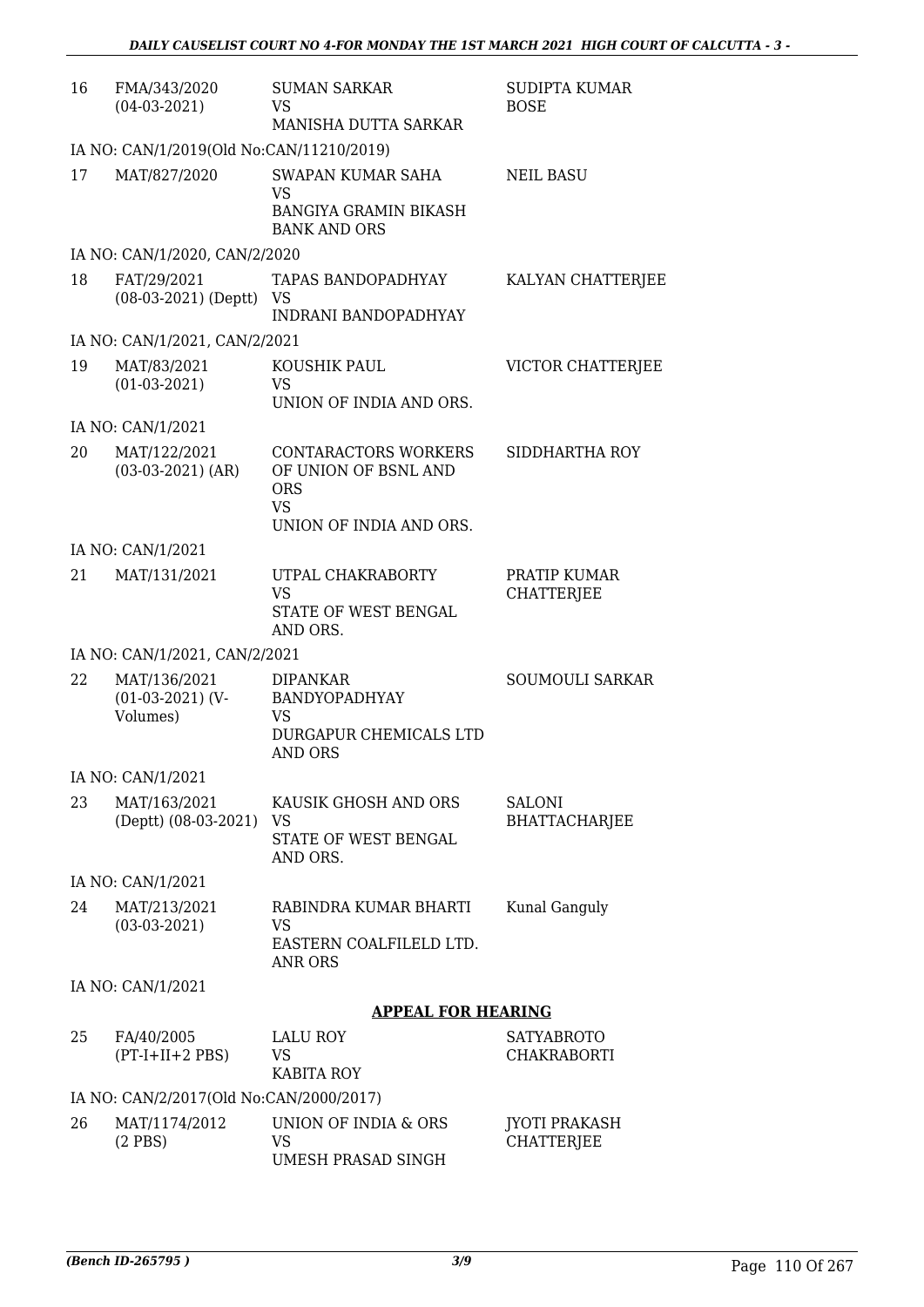| 27 | FA/170/2014                                       | PARTHA SAKHA MONDAL<br><b>VS</b><br>SHAMPA MONDAL                                                                                         | <b>SUSMITA</b><br><b>CHATTERJEE</b>                                                       |
|----|---------------------------------------------------|-------------------------------------------------------------------------------------------------------------------------------------------|-------------------------------------------------------------------------------------------|
| 28 | FMA/2699/2015<br>$(04-03-2021)$ $(2)$<br>PBS)(AR) | <b>GENERAL MANAGER</b><br>(PROJECT) EASTERN<br><b>COALFIELDS LTD &amp; ANR</b><br><b>VS</b><br><b>GOPAL CHANDRA</b><br>MUKHOPADHYAY & ORS | <b>BIJAY KUMAR</b>                                                                        |
| 29 | FMA/3290/2015<br>$(05-03-2021)$ (2 PBS) VS        | <b>ALOK KUMAR YADAV</b><br>UNION OF INDIA & ORS                                                                                           | PRATIK MAJUMDER                                                                           |
|    | IA NO: CAN/1/2015(Old No:CAN/11163/2015)          |                                                                                                                                           |                                                                                           |
| 30 | FMA/3517/2015                                     | THE CHAIRMAN,<br><b>SELTCTION COMMITTEE &amp;</b><br>CHIF EXECU, OFFICER & AN<br>VS<br><b>GAYATRI DALAI</b>                               | <b>SALIL KUMAR MAITI</b>                                                                  |
| 31 | FA/134/2016<br>$(2$ PBS $)$                       | CHIRANJIB BAG<br><b>VS</b><br><b>SUCHANDRA BAG</b>                                                                                        | <b>AMAJIT DE</b>                                                                          |
|    | IA NO: CAN/1/2017(Old No:CAN/3609/2017)           |                                                                                                                                           |                                                                                           |
| 32 | FMAT/624/2016<br>$(02-03-2021)$ (Deptt) VS        | MOUSAMI SARKAR<br><b>SUBHENDU SARKAR</b>                                                                                                  | KRISHNA DEO DAS                                                                           |
|    | No:CAN/8696/2019)                                 |                                                                                                                                           | IA NO: CAN/1/2016(Old No:CAN/5241/2016), CAN/3/2017(Old No:CAN/5293/2017), CAN/5/2019(Old |
| 33 | FMA/3351/2016                                     | <b>UJJWAL KANTI</b><br>(2 PBS) (09-03-2021) BANDYOPADHYAY & ORS<br><b>VS</b><br>STATE OF WEST BENGAL &<br>ORS                             | <b>TAPAS KUMAR</b><br><b>MONDAL</b>                                                       |
| 34 | FMA/3446/2016<br>$(8$ PBS $)$                     | THE CALCUTTA STOCK<br>EXCHANGE LIMITED & ANR<br>VS<br><b>SECURITIES AND</b><br><b>EXCHANGE BOARD OF</b><br><b>INDIA &amp; ORS</b>         | <b>ARUNABHA DEB</b>                                                                       |
|    | No:CAN/9027/2017), CAN/4/2020                     |                                                                                                                                           | IA NO: CAN/1/2016(Old No:CAN/4747/2016), CAN/2/2016(Old No:CAN/5173/2016), CAN/3/2017(Old |
|    | wt35 FMA/4398/2016                                | THE CALCUTTA STOCK<br><b>EXCHANGE LIMITED</b><br><b>VS</b><br><b>SECURITIES AND</b><br><b>EXCHANGE BOARD OF</b><br><b>INDIA &amp; ORS</b> | ARUNABHA DEB                                                                              |
|    | No:CAN/9028/2017), CAN/4/2020                     |                                                                                                                                           | IA NO: CAN/1/2016(Old No:CAN/4753/2016), CAN/2/2016(Old No:CAN/5172/2016), CAN/3/2017(Old |
| 36 | FA/62/2017<br>$(PT-I+II+2 LCRs+2)$<br>PBS)        | ARUP KUMAR PAL<br>VS<br><b>RITA PAL</b>                                                                                                   | SHEBATEE DATTA                                                                            |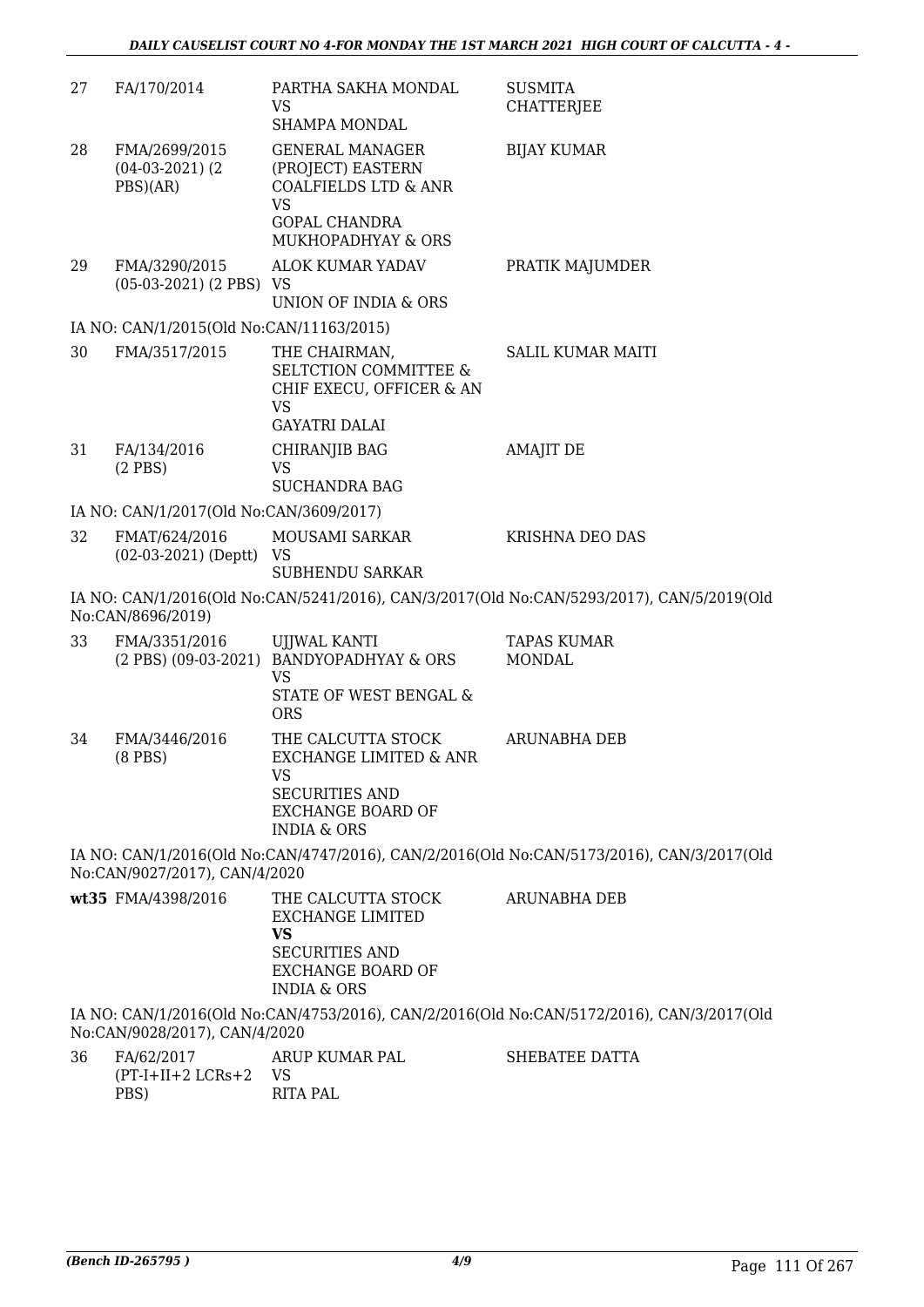| 37                                                  | FAT/216/2017<br>$(03-03-2021)$ $(2)$<br>PBS)(AR)      | <b>CHANDRANI BISWAS</b><br><b>VS</b><br><b>AMIT BISWAS</b>                                                                           | <b>BIKASH KUMAR</b><br><b>CHATTOPADHYAY</b>                                           |  |  |  |
|-----------------------------------------------------|-------------------------------------------------------|--------------------------------------------------------------------------------------------------------------------------------------|---------------------------------------------------------------------------------------|--|--|--|
| IA NO: CAN/3/2019(Old No:CAN/1668/2019), CAN/4/2021 |                                                       |                                                                                                                                      |                                                                                       |  |  |  |
| 38                                                  | FMA/826/2017<br>(2 PBS) (01-03-2021) VS               | UJJAL CHATTOPADHYAY<br>AIRPORT'S AUTHORITY OF<br><b>INDIA &amp; ORS</b>                                                              | B N RAY                                                                               |  |  |  |
| 39                                                  | FMA/868/2017<br>$(4$ PBS $)$                          | JNAN RANAJAN DAS & ORS<br>VS<br><b>SBSTC &amp; ORS</b>                                                                               | <b>MRINAL RANJAN</b><br><b>PRAMANIK</b>                                               |  |  |  |
|                                                     | IA NO: CAN/3/2019(Old No:CAN/6479/2019)               |                                                                                                                                      |                                                                                       |  |  |  |
| 40                                                  | MAT/1014/2017<br>(2 PBS) (02-03-2021) VS              | <b>JITENDRA PRASAD</b>                                                                                                               | PRATIK MAJUMDER                                                                       |  |  |  |
| 41                                                  | MAT/1016/2017                                         | UNION OF INDIA & ORS<br>THE EXECUTIVE DIRECTOR<br>& APPE. AUTHO., BANK OF<br><b>BARODA &amp; ORS</b><br><b>VS</b><br>CHANDRA SHEKHAR | MOUMITA GHOSH                                                                         |  |  |  |
| 42                                                  | FMA/1375/2017<br>$(6$ PBS $)$                         | ARUP BASU CHOWDHURY<br><b>VS</b><br><b>UCO BANK &amp; ORS</b>                                                                        | PRATIK MAJUMDER                                                                       |  |  |  |
| 43                                                  | FMA/1402/2017                                         | MANUEL PURTI & & ANR<br>VS<br>STATE OF WEST BENGAL &<br><b>ORS</b>                                                                   | <b>BIBHASADITYA</b><br><b>CHAKRABARTY</b>                                             |  |  |  |
|                                                     | IA NO: CAN/1/2017(Old No:CAN/3302/2017)               |                                                                                                                                      |                                                                                       |  |  |  |
| 44                                                  | FAT/38/2018<br>$(PT I+II+2 LCR+2$<br>PBS+One Tin Box) | JAYANTA CHOWDHURY<br><b>VS</b><br><b>SMT TUMPA</b><br>CHOWDHURY(SARKAR)                                                              | <b>SUSMITA MUKHERJEE</b>                                                              |  |  |  |
| 45                                                  | FAT/181/2018<br>(PT-I+OS+4 LCRs+4 VS<br>PBS)          | DIPANWITA DAS(SARKAR)<br><b>MOLOY DAS</b>                                                                                            | <b>BHABANI PRASAD</b><br><b>MONDAL</b>                                                |  |  |  |
|                                                     | IA NO: CAN/4/2018(Old No:CAN/7774/2018)               |                                                                                                                                      |                                                                                       |  |  |  |
|                                                     | wt46 FAT/182/2018                                     | DIPANWITA DAS (SARKAR)<br>VS<br><b>MOLOY DAS</b>                                                                                     | <b>BHABANI PRASAD</b><br><b>MONDAL</b>                                                |  |  |  |
|                                                     | IA NO: CAN/1/2018(Old No:CAN/7776/2018)               |                                                                                                                                      |                                                                                       |  |  |  |
| 47                                                  | MAT/367/2018<br>$(2$ PBS $)$                          | THE STATE OF WEST<br>BENGAL & ORS<br><b>VS</b>                                                                                       | <b>DILIP KUMAR</b><br>MONDAL IN PERSON                                                |  |  |  |
|                                                     |                                                       | DR. NAMITA DE & ANR                                                                                                                  |                                                                                       |  |  |  |
|                                                     |                                                       |                                                                                                                                      | IA NO: CAN/1/2018(Old No:CAN/2291/2018), CAN/2/2018(Old No:CAN/2293/2018), CAN/3/2020 |  |  |  |
| 48                                                  | MAT/368/2018<br>$(2$ PBS $)$                          | THE STATE OF WEST<br><b>BENGAL &amp; ORS</b><br><b>VS</b><br>ASHISH GANGOPADHYAY                                                     | <b>DILIP KUMAR</b><br>MONDAL IN PERSON                                                |  |  |  |
|                                                     |                                                       | <b>GANGULY &amp;ANR</b>                                                                                                              | IA NO: CAN/1/2018(Old No:CAN/2285/2018), CAN/2/2018(Old No:CAN/2294/2018), CAN/3/2020 |  |  |  |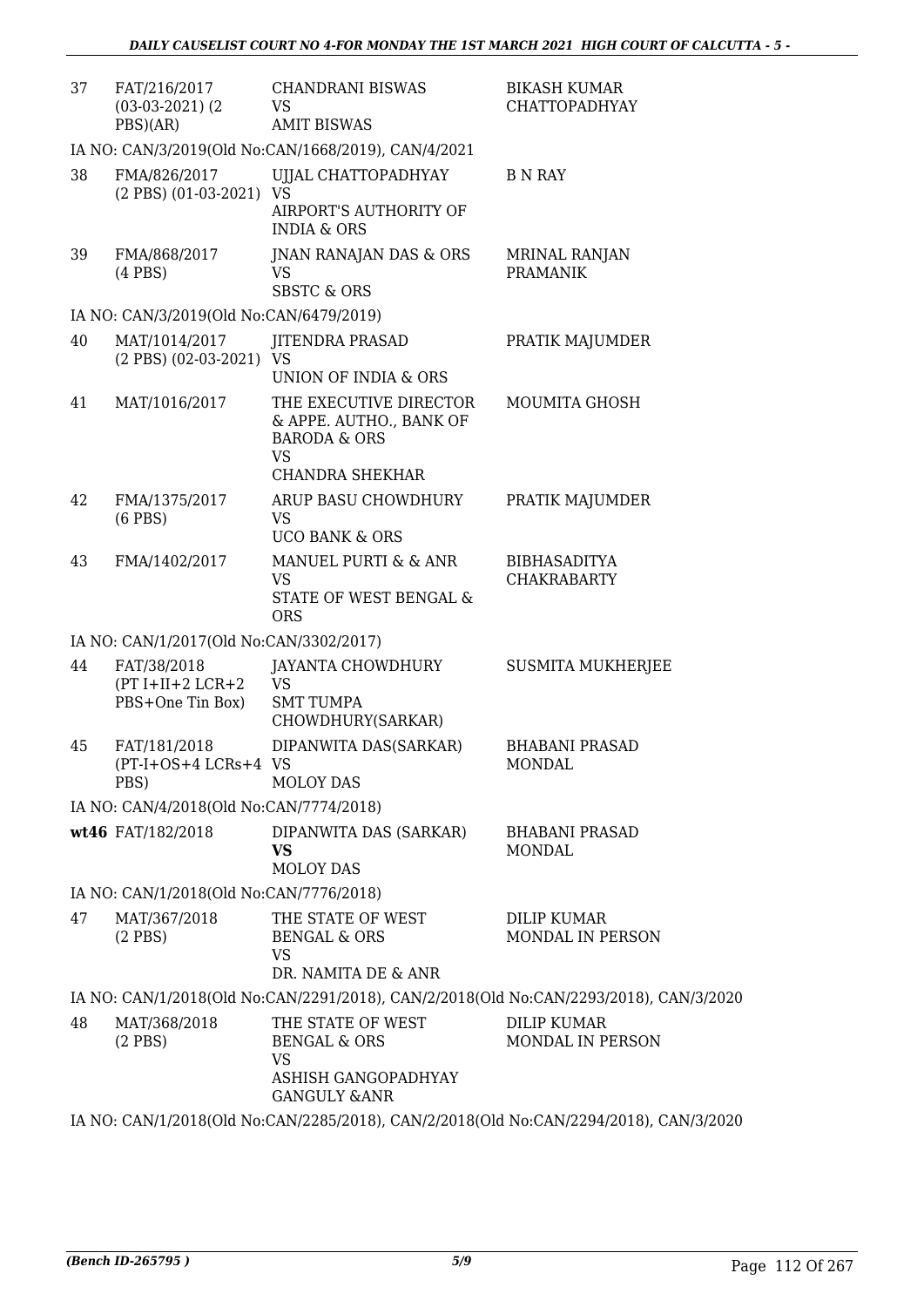| 49 | MAT/1578/2018<br>$(02-03-2021)$ (AT<br>10.45 A.M.) (2 PBS) | WEST BENGAL ESSENTIAL<br>COMMODITEIS SUPPLY<br>CORP LTD & ANR<br><b>VS</b>                                      | SANJAY SAHA                   |
|----|------------------------------------------------------------|-----------------------------------------------------------------------------------------------------------------|-------------------------------|
|    |                                                            | <b>ANIMESH BASKEY &amp; ORS</b>                                                                                 |                               |
| 50 | FMA/3/2019<br>$(4$ PBS $)$                                 | <b>ANNAPURNA MAITY</b><br>VS<br>UNION OF INDIA & ORS                                                            | MD KUTUBUDDIN                 |
| 51 | FAT/96/2019<br>$(03-03-2021)$ (AR)                         | <b>SWAPAN RANA</b><br>VS<br><b>SURAJIT RANA</b>                                                                 | DEBAPRATIM<br><b>BANERJEE</b> |
|    | IA NO: CAN/2/2019(Old No:CAN/2852/2019)                    |                                                                                                                 |                               |
| 52 | FAT/196/2019<br>$(03-03-2021)$ (AR)                        | <b>SUTAPA MUKHERJEE</b><br>VS<br>DIPAK MUKHERJEE                                                                | ARPITA SAHA                   |
|    | IA NO: CAN/2/2019(Old No:CAN/5770/2019)                    |                                                                                                                 |                               |
| 53 | FMA/697/2019<br>$(02-03-2021)$ (AT<br>10.45 A.M.) (2 PBS)  | WEST BENGAL ESSENTIAL<br><b>COMMODITIES SUPPLY</b><br>CORP LTD & ANR<br><b>VS</b><br>PRAVAKAR NASKAR & ORS      | <b>SANJAY SAHA</b>            |
|    | wt54 FMA/699/2019                                          | WEST BENGAL ESSENTIAL<br><b>COMMODITIES SUPPLY</b><br>CORP LTD & ANR<br>VS.<br>KUNTAL GHOSH & ORS               | <b>SANJAY SAHA</b>            |
|    | wt55 FMA/706/2019                                          | WEST BENGAL ESSENTIAL<br>COMMODITES SUPPLY CORP<br>LTD & ANR<br><b>VS</b><br>SIMANTA HANSDA & ORS               | SANJAY SAHA                   |
|    | wt56 FMA/707/2019                                          | WEST BENGAL ESSENTIAL<br>COMMODITES SUPPLY CORP<br>LTD & ANR<br>VS.<br>KRISHNENDU BHOWMICK &<br><b>ORS</b>      | SANJAY SAHA                   |
|    | wt57 FMA/708/2019                                          | WB ESSENTIAL COMMO<br><b>SUPPLY CORP LTD &amp; ANR</b><br>VS<br>JAITRA ACHARYA & ORS                            | SANJAY SAHA                   |
| 58 | FMA/698/2019<br>$(02-03-2021)$ (AT<br>10.45 A.M.           | WB ESSENTIAL COMMO<br>SUPPLY CORP LTD & ANR<br>VS<br>FALGUNI JANA & ORS                                         | SANJAY SAHA                   |
|    | wt59 MAT/553/2020                                          | WEST BENGAL ESSENTIAL<br><b>COMMODITIES SUPPLY</b><br><b>CORPORATION LIMITED</b><br><b>VS</b><br><b>ALO ROY</b> | SANJAY SAHA                   |
|    | IA NO: CAN/1/2020, CAN/2/2020                              |                                                                                                                 |                               |
|    | wt60 MAT/554/2020                                          | WEST BENGAL ESSENTIAL<br>SUPPLY CORPORATION LTD<br>VS<br>PALASH KAR AND ORS                                     | SANJAY SAHA                   |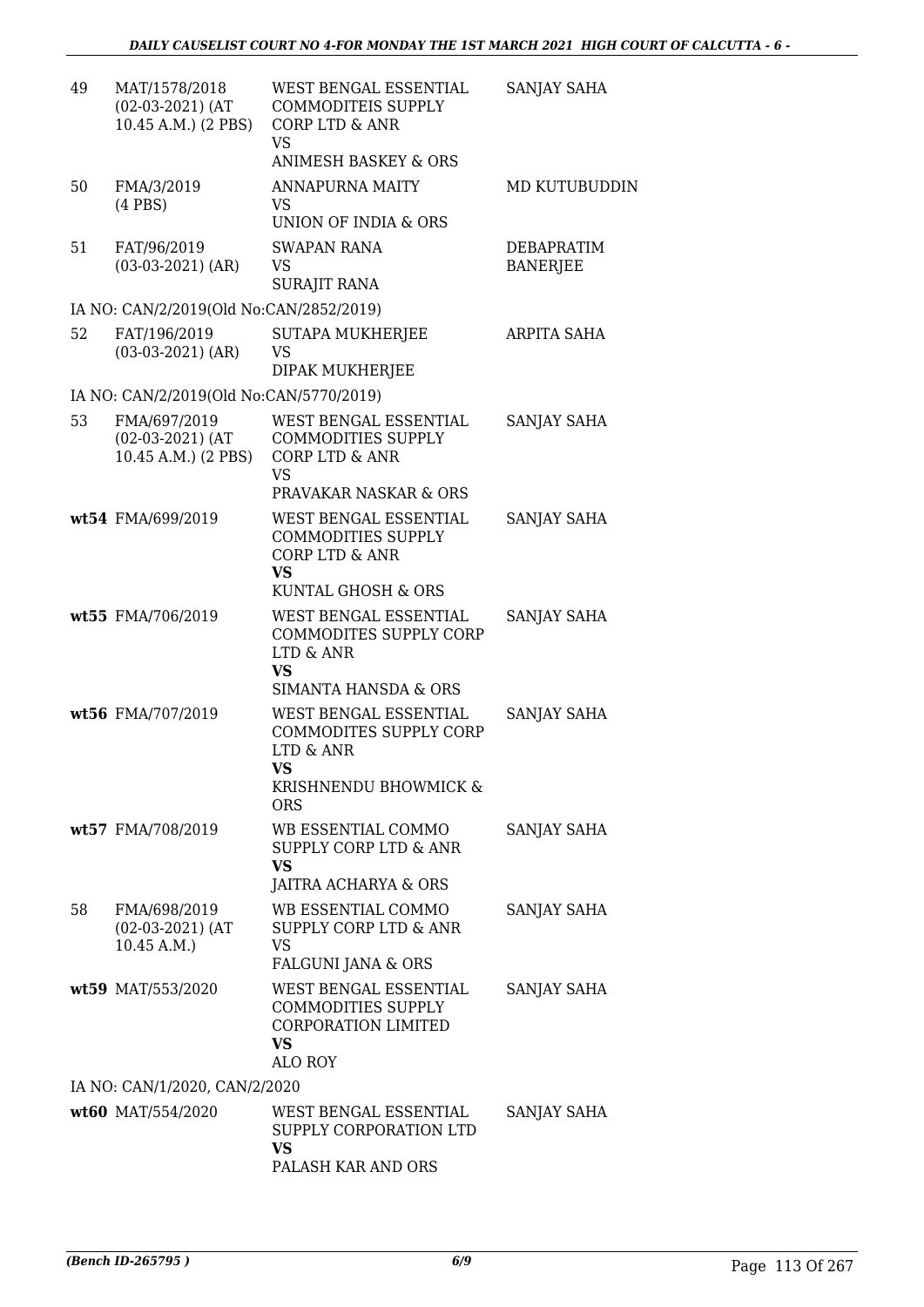|    | wt61 MAT/555/2020                        | WEST BENGAL ESSENTIAL<br>COMMODITIES SUPPLY LTD<br><b>VS</b><br>SUPARNA DUTTA AND ORS                                                      | SANJAY SAHA        |
|----|------------------------------------------|--------------------------------------------------------------------------------------------------------------------------------------------|--------------------|
|    | IA NO: CAN/1/2020, CAN/2/2020            |                                                                                                                                            |                    |
|    | wt62 MAT/556/2020                        | WESTBENGAL ESSENTIAL<br>COMMODITIES SUPPLY LTD<br><b>VS</b><br>APARNA CHAKRABORTY                                                          | SANJAY SAHA        |
|    |                                          | AND ORS                                                                                                                                    |                    |
|    | IA NO: CAN/1/2020, CAN/2/2020            |                                                                                                                                            |                    |
|    | wt63 MAT/560/2020                        | WEST BENGAL ESSENOTIAL<br>COMMODITIES SUPPLY LTD<br>AND ORS<br><b>VS</b><br><b>SUPARNA HALDER</b><br>@PAIK@HALDER (PAIK) AND<br><b>ORS</b> | SANJAY SAHA        |
|    | wt64 MAT/561/2020                        | WEST BENGAL ESSENTIAL<br><b>COMMODITIES SUPPLY</b><br><b>CORPORATION LTD</b><br><b>VS</b><br>PUTUL RANI MONDAL                             | <b>SANJAY SAHA</b> |
|    | wt65 MAT/562/2020                        | WEST BENGAL ESSENTIAL<br><b>COMMODITIES SUPPLY</b><br><b>CORPORATION LTD</b><br>VS<br>AKHIL HEMBRAM                                        | SANJAY SAHA        |
|    | IA NO: CAN/1/2020, CAN/2/2020            |                                                                                                                                            |                    |
|    | wt66 MAT/563/2020                        | WEST BENGAL ESSENTIAL<br>COMMODITIES SUPPLY LTD<br><b>VS</b><br>SUPARNA SEAL@ SUPARNA<br><b>SEAL KUNDU</b>                                 | SANJAY SAHA        |
|    | IA NO: CAN/1/2020, CAN/2/2020            |                                                                                                                                            |                    |
|    | wt67 MAT/565/2020                        | WEST BENGAL ESSENTIAL<br><b>COMMODITIES SUPPLY</b><br><b>CORPORATION LTD</b><br><b>VS</b><br><b>SEKHAR BISWAS</b>                          | SANJAY SAHA        |
| 68 | FMA/700/2019<br>$(2$ PBS)                | <b>INDRANIL BOSE</b><br>VS.<br>STATE OF WEST BENGAL &<br><b>ORS</b>                                                                        | ANINDITA PAL       |
|    |                                          | IA NO: CAN/2/2017(Old No:CAN/12127/2017), CAN/3/2021                                                                                       |                    |
| 69 | FMA/1175/2019<br>$(2$ PBS $)$            | SHAHLA KHOKHAR<br>VS<br>THE STATE BANK OF                                                                                                  | ZIAUL ISLAM        |
| 70 | MAT/1415/2019                            | <b>MYSORE &amp; ORS</b><br>SANKAR KUMAR DAS<br><b>VS</b><br>ALLAHABAD BANK & ORS                                                           | ANIRBAN MITRA      |
|    | IA NO: CAN/1/2019(Old No:CAN/10162/2019) |                                                                                                                                            |                    |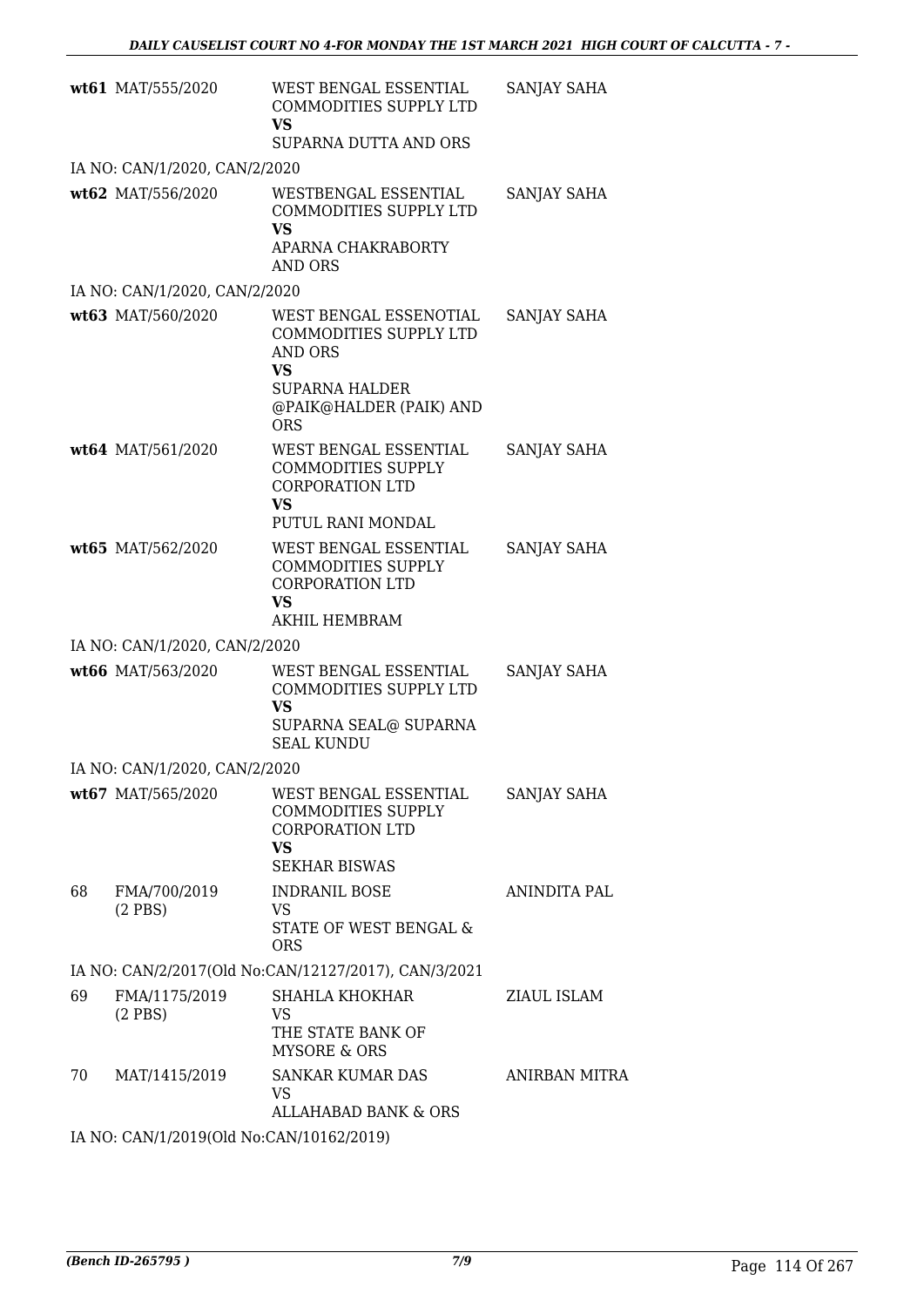| 71 | FMA/1457/2019                                | LICI & ORS.<br>VS<br>HIMACHAL CHAKRABORTY<br>$&$ ORS.                     | JAHADAR ALAM                                                                                                                                                                       |
|----|----------------------------------------------|---------------------------------------------------------------------------|------------------------------------------------------------------------------------------------------------------------------------------------------------------------------------|
|    | IA NO: CAN/1/2020(Old No:CAN/862/2020)       |                                                                           |                                                                                                                                                                                    |
| 72 | MAT/104/2020                                 | DIPAK DASGUPTA                                                            | KRISHNADAS PODDAR                                                                                                                                                                  |
|    |                                              | <b>VS</b><br>STATE OF WEST BENGAL &<br><b>ORS</b>                         |                                                                                                                                                                                    |
|    | IA NO: CAN/1/2020(Old No:CAN/1722/2020)      |                                                                           |                                                                                                                                                                                    |
| 73 | FAT/146/2020<br>$(PT-I+II+2 LCRs+2)$<br>PBS) | SANJIB SARKAR<br><b>VS</b><br>RAJASREE ROY                                | PRANTICK GHOSH                                                                                                                                                                     |
|    | IA NO: CAN/1/2020                            |                                                                           |                                                                                                                                                                                    |
| 74 | FAT/160/2020<br>(Office report)              | TAMOJIT BOSE<br><b>VS</b><br><b>MOUMITA ROY</b>                           | <b>ABHISHEK DUTT</b>                                                                                                                                                               |
| 75 | MAT/356/2020                                 | RAM DAYAL RAI                                                             | PAMPA DEY DHABAL                                                                                                                                                                   |
|    |                                              | <b>VS</b><br>UNION OF INDIA & ORS                                         |                                                                                                                                                                                    |
|    | IA NO: CAN/1/2020(Old No:CAN/2445/2020)      |                                                                           |                                                                                                                                                                                    |
| 76 | MAT/484/2020                                 | MD. JAHIDUL ISLAM & ORS                                                   | <b>SALONI</b>                                                                                                                                                                      |
|    | $(2$ PBS)                                    | <b>VS</b><br>STATE OF WEST BENGAL&                                        | <b>BHATTACHARJEE</b>                                                                                                                                                               |
|    |                                              | <b>ORS</b>                                                                |                                                                                                                                                                                    |
|    |                                              |                                                                           | IA NO: CAN/1/2020(Old No:CAN/4135/2020), CAN/2/2020(Old No:CAN/4619/2020), CAN/3/2020(Old<br>No:CAN/4621/2020), CAN/4/2020(Old No:CAN/4623/2020), CAN/5/2020(Old No:CAN/4624/2020) |
| 77 | MAT/519/2020                                 | <b>SAHAR ALI LASKAR</b>                                                   | <b>SALONI</b>                                                                                                                                                                      |
|    | $(2$ PBS)                                    | VS<br>STATE OF WEST BENGAL&<br><b>ORS</b>                                 | <b>BHATTACHARAJEE</b>                                                                                                                                                              |
|    | No:CAN/5392/2020), CAN/4/2020                |                                                                           | IA NO: CAN/1/2020(Old No:CAN/5389/2020), CAN/2/2020(Old No:CAN/5390/2020), CAN/3/2020(Old                                                                                          |
| 78 | MAT/577/2020<br>$(4$ PBS $)$                 | <b>JAYANTA SARKAR</b><br>VS                                               | VICTOR CHATTERJEE                                                                                                                                                                  |
|    |                                              | NATIONAL JUTE BOARD                                                       |                                                                                                                                                                                    |
|    | IA NO: CAN/1/2020                            |                                                                           |                                                                                                                                                                                    |
| 79 | FMA/605/2020                                 | KALIKA PATHAK                                                             | <b>ACHIN KUMAR</b>                                                                                                                                                                 |
|    | $(2$ PBS)                                    | VS<br>UNION OF INDIA & ORS                                                | MAJUMDER                                                                                                                                                                           |
| 80 | FMA/920/2020                                 | <b>SANTANA DAS</b>                                                        | ABHIJIT PAL                                                                                                                                                                        |
|    | $(6$ PBS $)$                                 | VS<br>UNION OF INDIA & ORS                                                |                                                                                                                                                                                    |
|    |                                              | IA NO: CAN/3/2020(Old No:CAN/3502/2020), CAN/4/2020(Old No:CAN/3503/2020) |                                                                                                                                                                                    |
| 81 | FAT/47/2021                                  | KRISHNA CHAKRABORTY                                                       | ASOK KR.                                                                                                                                                                           |
|    |                                              | VS<br>SUBHANKAR CHAKRABORTY                                               | <b>BHATTACHARYYA</b>                                                                                                                                                               |
|    | IA NO: CAN/1/2021, CAN/2/2021                |                                                                           |                                                                                                                                                                                    |
| 82 | FMAT/86/2021                                 | PINKI DEY (PODDER)                                                        | MUNMUN DUBEY                                                                                                                                                                       |
|    |                                              | <b>VS</b><br>MRINAL KANTI DEY                                             |                                                                                                                                                                                    |
|    | IA NO: CAN/1/2019(Old No:CAN/9893/2019)      |                                                                           |                                                                                                                                                                                    |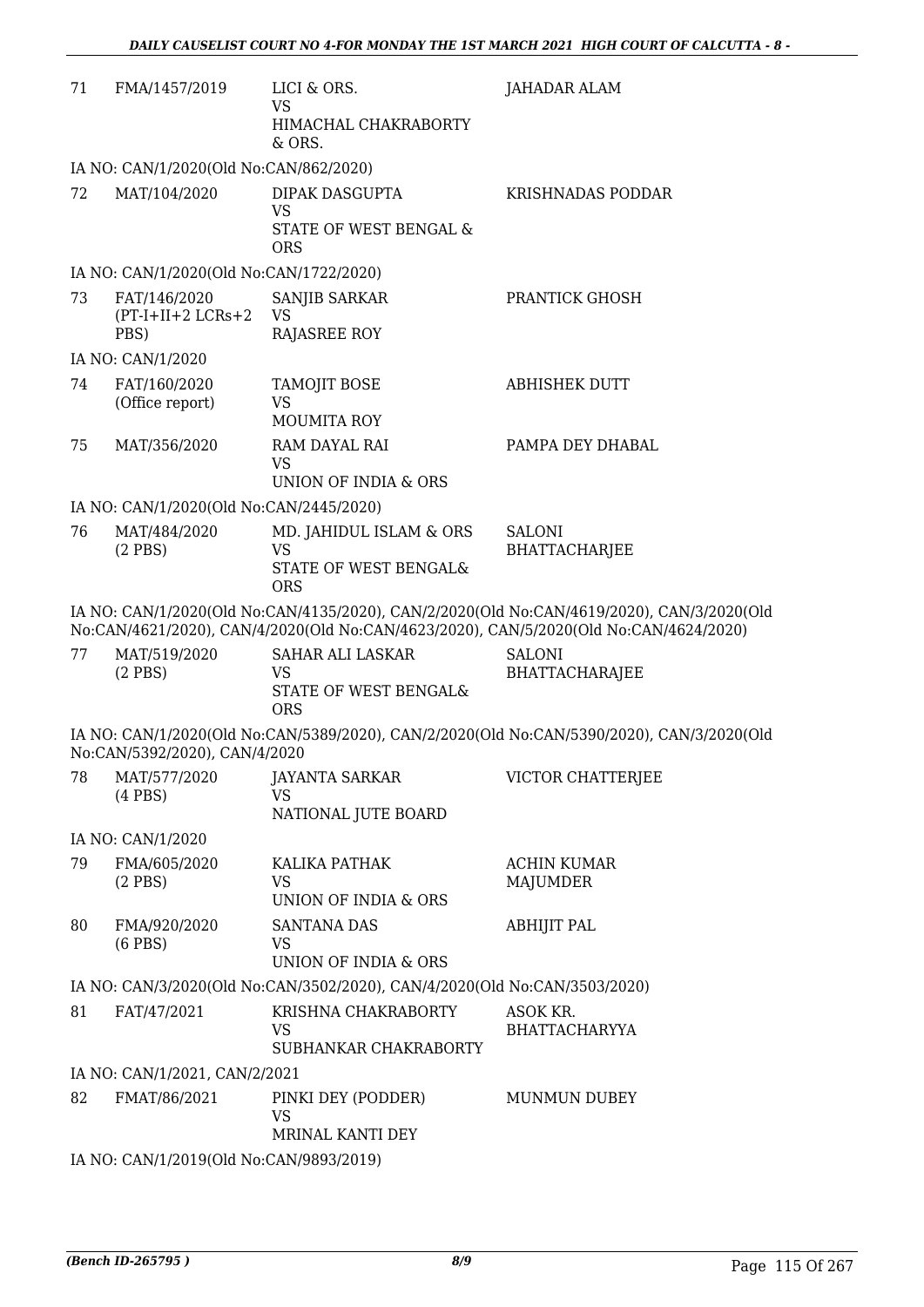83 MAT/98/2021 MD. MOHBASIR

VS UNION OF INDIA AND ORS. SALONI BHATTACHARYA

IA NO: CAN/1/2021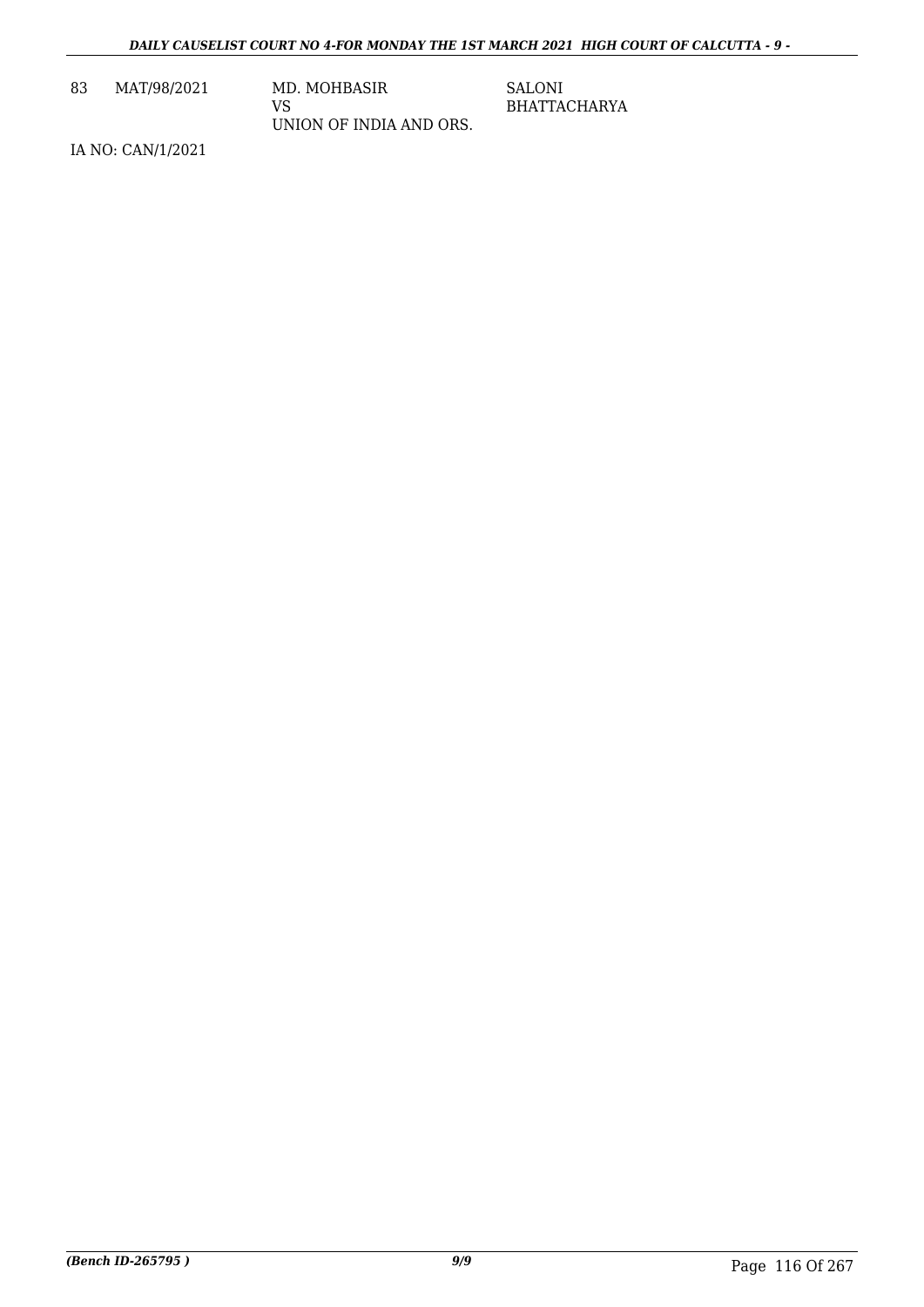

# **Appellate Side**

**DAILY CAUSELIST For Monday The 1st March 2021**

**COURT NO. 9 SINGLE BENCH (SB - II) AT 10:45 AM HON'BLE JUSTICE SHIVAKANT PRASAD (VIA VIDEO CONFERENCE)**

**ON AND FROM MONDAY, THE 11TH JANUARY, 2021 – APPLICATIONS UNDER SECTION 24 OF THE CODE OF CIVIL PROCEDURE, SECOND APPEAL, FIRST MISCELLANEOUS APPEAL, SECOND MISCELLANEOUS APPEAL IRRESPECTIVE OF YEARS INCLUDING APPLICATIONS CONNECT THERETO;**

**MATTERS RELATING TO CONTEMPT (CIVIL) OF SUB-ORDINATE COURTS TO BE HEARD BY A JUDGE SITTING SINGLY.**

#### **NOTE: TODAY LIST WILL BE CALLED ON SERIALLY.**

#### **NOTE: ASSIGNED MATTER & CONTEMPT APPLICATION SHALL BE TAKEN UP ON FRIDAY.**

**NOTE: MATTERS WILL BE TAKEN UP THROUGH PHYSICAL HEARING ONLY WHEN BOTH THE PARTIES ARE AGREED**

| <b>ASSIGNED MATTERS</b>                                                                                                                                                               |                                           |                                                                                                             |                                     |                  |  |
|---------------------------------------------------------------------------------------------------------------------------------------------------------------------------------------|-------------------------------------------|-------------------------------------------------------------------------------------------------------------|-------------------------------------|------------------|--|
| 1                                                                                                                                                                                     | CRR/194/2019                              | REKHA SHAW<br><b>VS</b>                                                                                     | <b>SAURISH RAY</b>                  |                  |  |
|                                                                                                                                                                                       |                                           | <b>SHIV KUMR SHAW &amp; ANR</b>                                                                             |                                     |                  |  |
|                                                                                                                                                                                       | IA NO: CRAN/1/2019(Old No:CRAN/5022/2019) |                                                                                                             |                                     |                  |  |
|                                                                                                                                                                                       |                                           | <b>CONTEMPT APPLICATION</b>                                                                                 |                                     |                  |  |
| $\overline{2}$                                                                                                                                                                        | CPAN/960/2018                             | SACHIN CHANDRA MONDAL &<br><b>ANR</b><br><b>VS</b>                                                          | <b>SHABUDDIN SARDAR</b>             |                  |  |
|                                                                                                                                                                                       |                                           | ASHOKE KUMAR SAIGAL                                                                                         |                                     |                  |  |
|                                                                                                                                                                                       |                                           | <b>APPLICATION</b>                                                                                          |                                     |                  |  |
| 3                                                                                                                                                                                     | SA/164/1988                               | SMT. SUKUMARI DASI & ORS.<br><b>VS</b>                                                                      | P.K.SAMANTA                         | N.Y.A.           |  |
|                                                                                                                                                                                       |                                           | SMT. SATADAL PALUI                                                                                          |                                     |                  |  |
|                                                                                                                                                                                       |                                           | IA NO: CAN/1/2005(Old No:CAN/583/2005), CAN/3/2016(Old No:CAN/1630/2016), CAN/4/2016(Old No:CAN/10882/2016) |                                     |                  |  |
| 4                                                                                                                                                                                     | SA/769/1990                               | <b>SARMILA DAS</b><br><b>VS</b><br><b>MRINALINI DAS</b>                                                     | MR.S.PANDA                          | MR. T.K.SENGUPTA |  |
| IA NO: CAN/8/2014(Old No:CAN/11086/2014), CAN/11/2017(Old No:CAN/5209/2017), CAN/9/2015(Old<br>No:CAN/9394/2015), CAN/6/2013(Old No:CAN/10020/2013), CAN/3/2011(Old No:CAN/3154/2011) |                                           |                                                                                                             |                                     |                  |  |
| 5                                                                                                                                                                                     | SA/260/1992<br>REG(ADMN) REPORT           | SRI NIRANJAN GHOSH<br><b>VS</b><br><b>SRI N.P.L.BOSE</b>                                                    | MR BIMAL KUMAR<br><b>CHATTERJEE</b> | N.Y.A            |  |
| IA NO: CAN/1/2020(Old No:CAN/2015/2020)                                                                                                                                               |                                           |                                                                                                             |                                     |                  |  |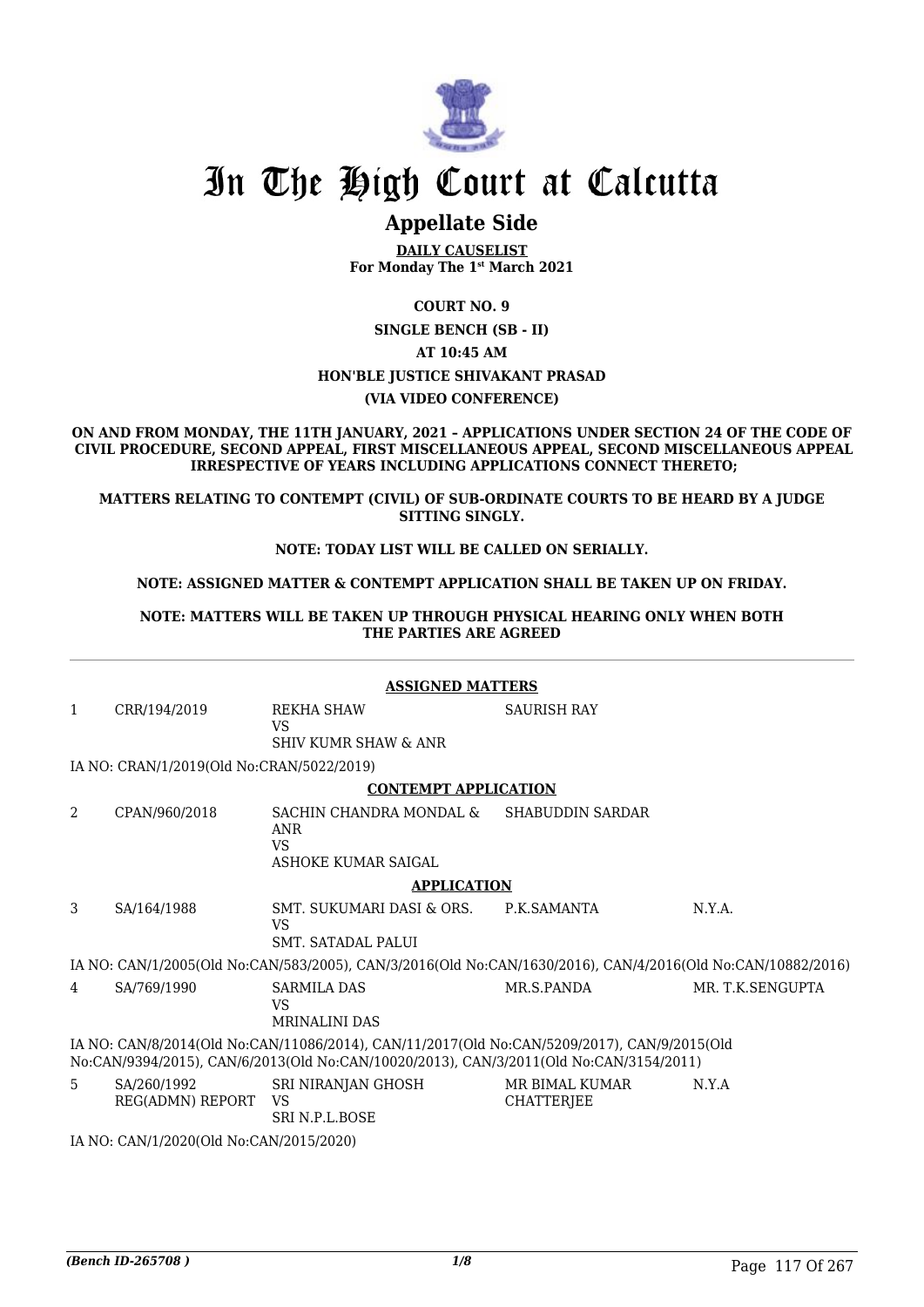| 6  | SA/68/1993<br>$(1P.B. + LCR)$                                             | SRI KESHAB CHANDRA<br><b>NASKAR</b><br><b>VS</b><br>PASHUPATI NASKAR                                                                                                                 | R.RAY                             | N.Y.A                                                                                                       |  |  |
|----|---------------------------------------------------------------------------|--------------------------------------------------------------------------------------------------------------------------------------------------------------------------------------|-----------------------------------|-------------------------------------------------------------------------------------------------------------|--|--|
|    |                                                                           | IA NO: CAN/1/2001(Old No:CAN/2908/2001), CAN/2/2009(Old No:CAN/3876/2009), CAN/3/2009(Old<br>No:CAN/6880/2009), CAN/11/2017(Old No:CAN/2651/2017), CAN/13/2017(Old No:CAN/4386/2017) |                                   |                                                                                                             |  |  |
| 7  | SA/486/1995                                                               | <b>SURJA KANTA SEN</b><br>VS                                                                                                                                                         |                                   |                                                                                                             |  |  |
|    |                                                                           | AMAR KUMAR GHOSH                                                                                                                                                                     |                                   |                                                                                                             |  |  |
|    |                                                                           | IA NO: CAN/1/1999(Old No:CAN/2174/1999), CAN/4/2018(Old No:CAN/9400/2018)                                                                                                            |                                   |                                                                                                             |  |  |
| 8  | SA/45/2000                                                                | MINOR JALALUDDIN & ANR.<br><b>VS</b><br><b>NAZIR SHEIKH</b>                                                                                                                          | LAKSHMI CHAND MIAN                |                                                                                                             |  |  |
|    |                                                                           |                                                                                                                                                                                      |                                   | IA NO: CAN/1/2019(Old No:CAN/2581/2019), CAN/2/2019(Old No:CAN/2582/2019), CAN/3/2019(Old No:CAN/2583/2019) |  |  |
| 9  | SA/431/2001                                                               | CHAPALA SUNDARI DE<br><b>VS</b>                                                                                                                                                      | <b>MADHUMITA ROY</b>              |                                                                                                             |  |  |
|    |                                                                           | <b>SMT. HANSI RANI SARKAR</b>                                                                                                                                                        |                                   |                                                                                                             |  |  |
|    |                                                                           | IA NO: CAN/1/2001(Old No:CAN/2542/2001), CAN/2/2002(Old No:CAN/7659/2002), CAN/3/2005(Old<br>No:CAN/7290/2005), CAN/4/2005(Old No:CAN/9377/2005)                                     |                                   |                                                                                                             |  |  |
| 10 | SAT/1410/2002<br>(SA 461/2004)                                            | ANJALI BALA SAHA & ORS.<br><b>VS</b>                                                                                                                                                 | <b>ABHIJIT BASU</b>               |                                                                                                             |  |  |
|    | IA NO: CAN/2/2019(Old No:CAN/4640/2019)                                   | KUMUD KANTI SAHA                                                                                                                                                                     |                                   |                                                                                                             |  |  |
| 11 |                                                                           |                                                                                                                                                                                      |                                   |                                                                                                             |  |  |
|    | SA/119/2005                                                               | DAYAL CHANDRA SADHUKHAN<br>& ORS.<br><b>VS</b><br>ATAR BALA DEWAN                                                                                                                    | SHIBAJI KUMAR DAS                 |                                                                                                             |  |  |
|    |                                                                           | IA NO: CAN/1/0409(Old No:CAN/260420/409), CAN/6/2009(Old No:CAN/9141/2009), CAN/7/2012(Old<br>No:CAN/7385/2012), CAN/8/2018(Old No:CAN/3278/2018)                                    |                                   |                                                                                                             |  |  |
| 12 | SA/487/2007                                                               | <b>BURMAN TIWARI</b><br>VS<br>DEBIKA RANI NANDAN @ DEBI                                                                                                                              | ASHOK KR. VERMA                   |                                                                                                             |  |  |
|    |                                                                           | <b>RANI NANDAN</b>                                                                                                                                                                   |                                   |                                                                                                             |  |  |
|    |                                                                           | IA NO: CAN/1/2007(Old No:CAN/2710/2007), CAN/2/2008(Old No:CAN/4045/2008)                                                                                                            |                                   |                                                                                                             |  |  |
| 13 | SA/255/2008                                                               | HARE KRISHNA GUPTA<br><b>VS</b><br><b>SUREN GORAI &amp; ANR</b>                                                                                                                      | PARTHA PRATIM<br><b>MUKHERJEE</b> |                                                                                                             |  |  |
|    |                                                                           | IA NO: CAN/4/2011(Old No:CAN/3817/2011), CAN/6/2020(Old No:CAN/538/2020)                                                                                                             |                                   |                                                                                                             |  |  |
| 14 | SA/267/2008<br>$(1PB+LCR)$                                                | MANNAN SK. & ORS<br>VS                                                                                                                                                               | MD. DOULET-E-KABIR                |                                                                                                             |  |  |
|    | No:CAN/12521/2019)                                                        | RAHIT SEKH<br>IA NO: CAN/3/2019(Old No:CAN/6595/2019), CAN/4/2019(Old No:CAN/12520/2019), CAN/5/2019(Old                                                                             |                                   |                                                                                                             |  |  |
| 15 | SAT/66/2012                                                               | <b>ASWINI DUTTAC&amp; RS</b><br><b>VS</b><br>ALOK KUMAR DUTTA & ORS                                                                                                                  | <b>JOYDIP ROY</b>                 |                                                                                                             |  |  |
|    | IA NO: CAN/2/2019(Old No:CAN/4069/2019)                                   |                                                                                                                                                                                      |                                   |                                                                                                             |  |  |
| 16 | SA/18/2014                                                                | TULSI SARAN PANDEY<br>VS<br><b>SHYAM SUNDAR DEY</b>                                                                                                                                  | KABERI SENGUPTA<br>(MRS. MAITI)   |                                                                                                             |  |  |
|    |                                                                           | IA NO: CAN/5/2017(Old No:CAN/1201/2017), CAN/6/2019(Old No:CAN/1590/2019)                                                                                                            |                                   |                                                                                                             |  |  |
| 17 | SA/63/2015                                                                | RAMENDRA NATH GHOSH                                                                                                                                                                  | <b>MANISHA NATH</b>               |                                                                                                             |  |  |
|    |                                                                           | <b>VS</b><br>RADHA ROY & ORS                                                                                                                                                         |                                   |                                                                                                             |  |  |
|    | IA NO: CAN/2/2016(Old No:CAN/1434/2016), CAN/3/2017(Old No:CAN/6273/2017) |                                                                                                                                                                                      |                                   |                                                                                                             |  |  |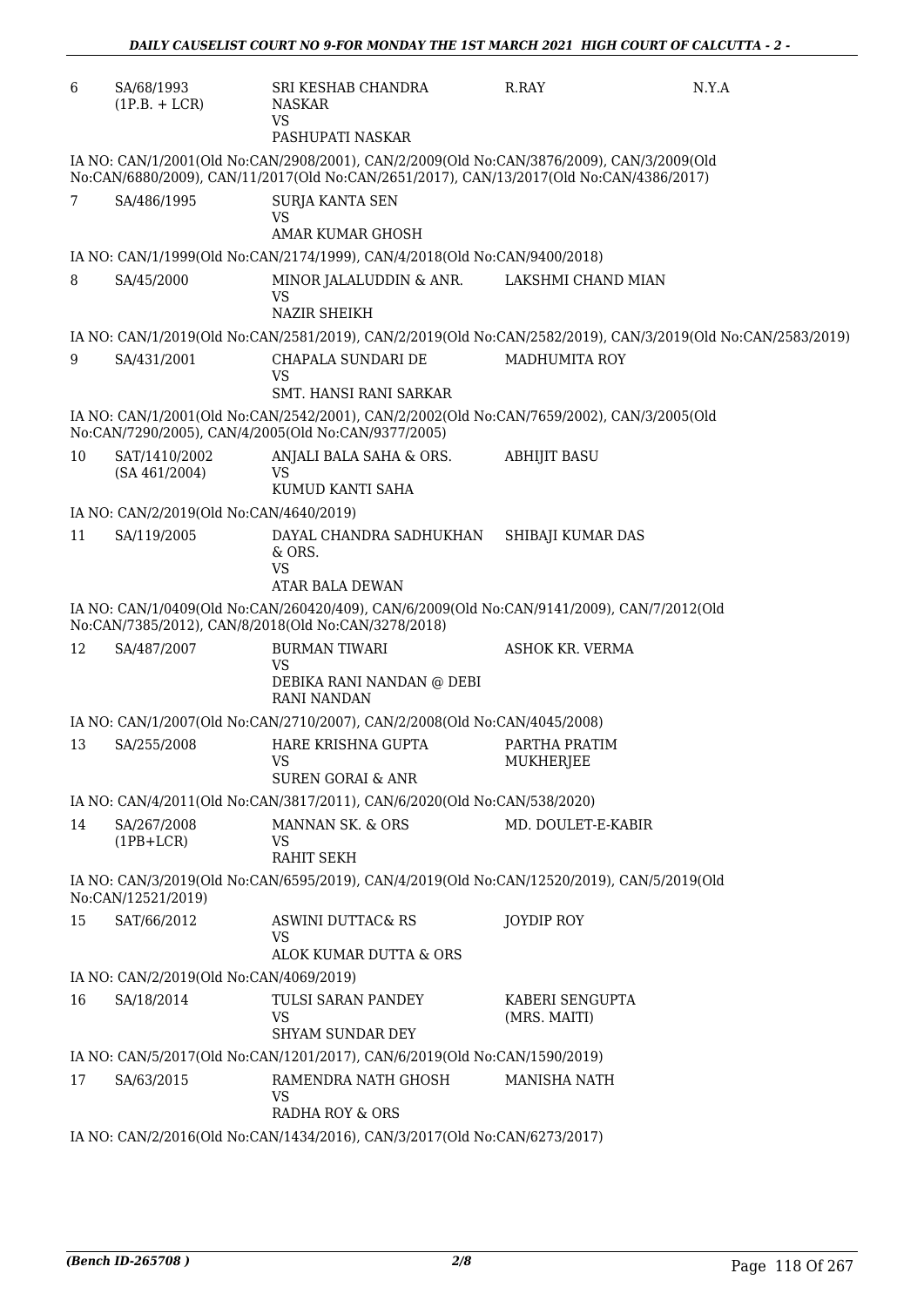| 18 | SAT/236/2016                            | SANTI BHATTACHARJEE<br>VS<br><b>BISWANATH GHOSH &amp; ORS</b>                                | SAUNAK<br><b>BHATTACHARYA</b>                                                                               |
|----|-----------------------------------------|----------------------------------------------------------------------------------------------|-------------------------------------------------------------------------------------------------------------|
|    | IA NO: CAN/1/2016(Old No:CAN/8273/2016) |                                                                                              |                                                                                                             |
| 19 | SA/324/2016                             | SANTOSH KUMAR ACHARYA<br><b>VS</b><br>KRISHNAPADA ACHARYA &                                  | <b>JAYETA KAUNDA</b>                                                                                        |
|    |                                         | ANR                                                                                          |                                                                                                             |
|    |                                         | IA NO: CAN/2/2015(Old No:CAN/10751/2015), CAN/3/2018(Old No:CAN/631/2018)                    |                                                                                                             |
| 20 | SA/85/2017                              | KEDAR MODI & ANR<br>VS<br>UMESH BAGLA @ GOENKA&<br><b>ORS</b>                                | S.S. SAMANTA                                                                                                |
|    |                                         | IA NO: CAN/1/2016(Old No:CAN/4913/2016), CAN/2/2016(Old No:CAN/8892/2016)                    |                                                                                                             |
| 21 | SA/159/2017<br>[SAT 35/2017]            | STATE OF W B & ANR<br><b>VS</b><br>M/S SHIVANI PROPERTIES P<br><b>LTD</b>                    | <b>SUPRATIM DHAR</b>                                                                                        |
|    | IA NO: CAN/1/2017(Old No:CAN/2083/2017) |                                                                                              |                                                                                                             |
| 22 | SA/110/2018                             | HEMANTA KR. PRASAD<br><b>VS</b><br>LAKSHMI NARAYAN JEW REPD.                                 | MD. ABDUL ALIM                                                                                              |
|    |                                         | BY SEBAIT SWAPAN KR. DAS &<br>ANR.                                                           |                                                                                                             |
|    | IA NO: CAN/1/2018(Old No:CAN/2947/2018) |                                                                                              |                                                                                                             |
| 23 | SAT/92/2019                             | JACHIMUDDIN NASKAR & ORS<br>VS<br>NECHAR LASKAR & ORS                                        | <b>SOUNAK</b><br><b>BHATTACHARYYA</b>                                                                       |
|    |                                         |                                                                                              | IA NO: CAN/1/2019(Old No:CAN/5742/2019), CAN/2/2019(Old No:CAN/5743/2019), CAN/3/2019(Old No:CAN/5745/2019) |
| 24 | SAT/67/2020                             | MAJDIA SUDHIR RANJAN<br>LAHIRI MAHAVIDYALAYA<br><b>VS</b><br>ARINDAM BHATTACHARYYA &<br>ORS. | <b>SAMIK SARKAR</b>                                                                                         |
|    | IA NO: CAN/1/2020, CAN/2/2020           |                                                                                              |                                                                                                             |
| 25 | SAT/68/2020                             | MAJDIA SUDHIR RANJAN<br>LAHIRI MAHAVIDYALAYA<br><b>VS</b><br>ARINDAM BHATTACHARYYA &<br>ORS. | <b>SAMIK SARKAR</b>                                                                                         |
|    | IA NO: CAN/1/2020, CAN/2/2020           |                                                                                              |                                                                                                             |
| 26 | SAT/154/2020                            | <b>SHAMIMA ABSAR</b><br><b>VS</b><br>SAJEDA KHATUN AND ORS                                   | <b>UJJAINI CHATTERJEE</b>                                                                                   |
|    | IA NO: CAN/1/2020, CAN/2/2020           |                                                                                              |                                                                                                             |
| 27 | FMAT/209/2020                           | HASIKANA POLLEY @ HASINA                                                                     | <b>ANIMESH PAUL</b>                                                                                         |
|    |                                         | POLLEY<br><b>VS</b><br>KALU KOLEY & ORS                                                      |                                                                                                             |
|    | IA NO: CAN/1/2020(Old No:CAN/1127/2020) |                                                                                              |                                                                                                             |
|    |                                         | <b>MOTION</b>                                                                                |                                                                                                             |
| 28 | CO/2103/2010                            | LEKHA DUARY<br><b>VS</b><br>RANJIT RANA & ANR.                                               | AFREEN ZAHIR                                                                                                |
|    |                                         | IA NO: CAN/2/2012(Old No:CAN/11858/2012), CAN/3/2018(Old No:CAN/2706/2018)                   |                                                                                                             |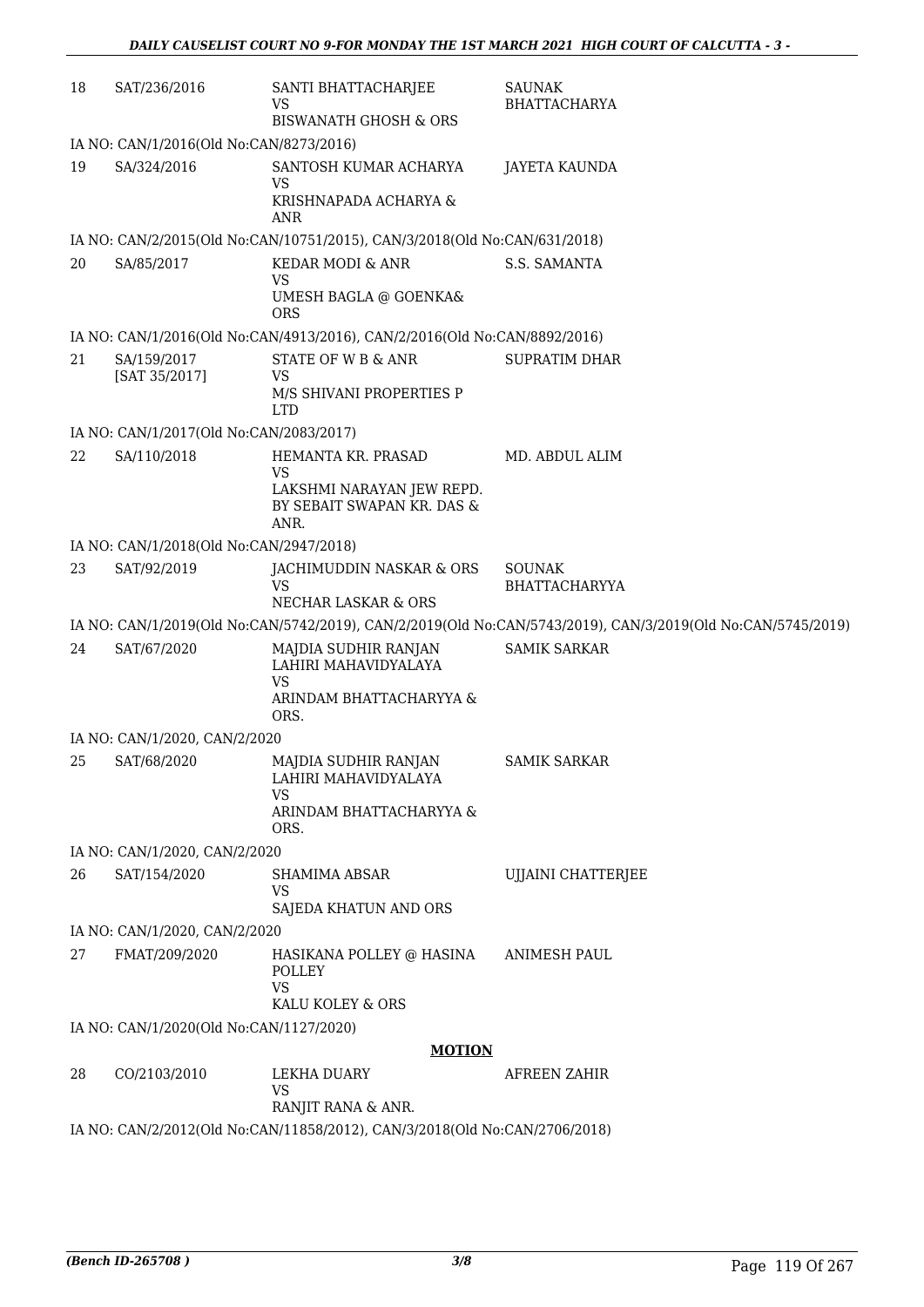| 29 | CO/478/2019                             | <b>SMT SUSAMA DAS</b><br>VS<br><b>ARINDAM DAS</b>                        | ARITRA SHANKAR RAY                    |
|----|-----------------------------------------|--------------------------------------------------------------------------|---------------------------------------|
| 30 | CO/2033/2019                            | RAJESWARI TAH @ MONDAL<br>VS<br>KIRAN KUMAR TAH                          | PRIYANJIT KUNDU                       |
| 31 | CO/3052/2019                            | PRIYANKA SAO GUPTA<br>VS<br>SANDIP KUMAR SAO                             | <b>SAMIR KUMAR</b><br><b>ADHIKARI</b> |
|    | IA NO: CAN/1/2020(Old No:CAN/1670/2020) |                                                                          |                                       |
| 32 | CO/3482/2019                            | ANURADHA CHOWDHURY<br>VS<br><b>TAPAS DEY</b>                             | PAMPA DEY                             |
| 33 | CO/4212/2019                            | <b>DIPAK MAITY</b><br>VS<br>RANENDRA NATH MAILTY                         | <b>SOUMYA BANERJEE</b>                |
|    | IA NO: CAN/1/2020(Old No:CAN/1756/2020) |                                                                          |                                       |
| 34 | CO/1422/2020                            | ANAMIKA SINHA PAL<br>VS<br><b>SAIBAL PAL</b>                             | <b>KARABI ROY</b>                     |
| 35 | CO/1555/2020                            | ABHISHEK CHATTERJEE<br>VS<br>RIYATA CHATTERJEE<br>(MUKHERJEE)            | ANGSHUMAN<br><b>CHAKRABORTY</b>       |
| 36 | CO/1618/2020                            | SULAGNA CHATTERJEE<br><b>VS</b>                                          | <b>SOBHAN KUMAR</b><br><b>PATHAK</b>  |
| 37 | CO/24/2021                              | JHOTIRMOY BHATTACHARYA<br>SANGITA MUKHERJEE<br>(BHAUMIK)<br><b>VS</b>    | Md. Habibur Rahaman                   |
| 38 | CO/35/2021                              | SUBHAJYOTI BHAUMIK<br><b>SOMA DEB</b><br><b>VS</b><br>PARTHA SAHA        | PARTHA PRATIM ROY                     |
| 39 | CO/37/2021                              | OINDRILA GHOSH NEE DAS<br>VS<br>ARIJIT GHOSH                             | SUDIPTA GHOSH                         |
| 40 | CO/55/2021                              | ANKITA PANDA<br>(CHAKRABORTY)<br><b>VS</b><br>KUMAR RAJA PANDA           | SHIBAJI KUMAR DAS                     |
| 41 | CO/105/2021                             | POPPY ROY @KARMAKAR<br><b>VS</b><br>SUBHAJIT ROY                         | ARNAB CHATTERJEE                      |
| 42 | CO/107/2021                             | <b>ANUVA DAS</b><br>VS.<br><b>BISWAJIT DAS</b>                           | SARBANANDA SANYAL                     |
| 43 | CO/110/2021                             | <b>BIDISHA MONDAL</b><br>VS.                                             | NAHIDA PARVIN                         |
| 44 | CO/141/2021                             | DHANU GHOSH AND ORS<br>PIU HALDER<br><b>VS</b><br>KARTIK CHANDRA HALDER  | SHUVANIL<br><b>CHAKRABORTY</b>        |
| 45 | CO/147/2021                             | SUDIPTO CHATTERJEE<br><b>VS</b><br>RITUPARNA CHATTERJEE<br>(CHAKRABORTY) | SOMNATH<br><b>GANGOPADHYAY</b>        |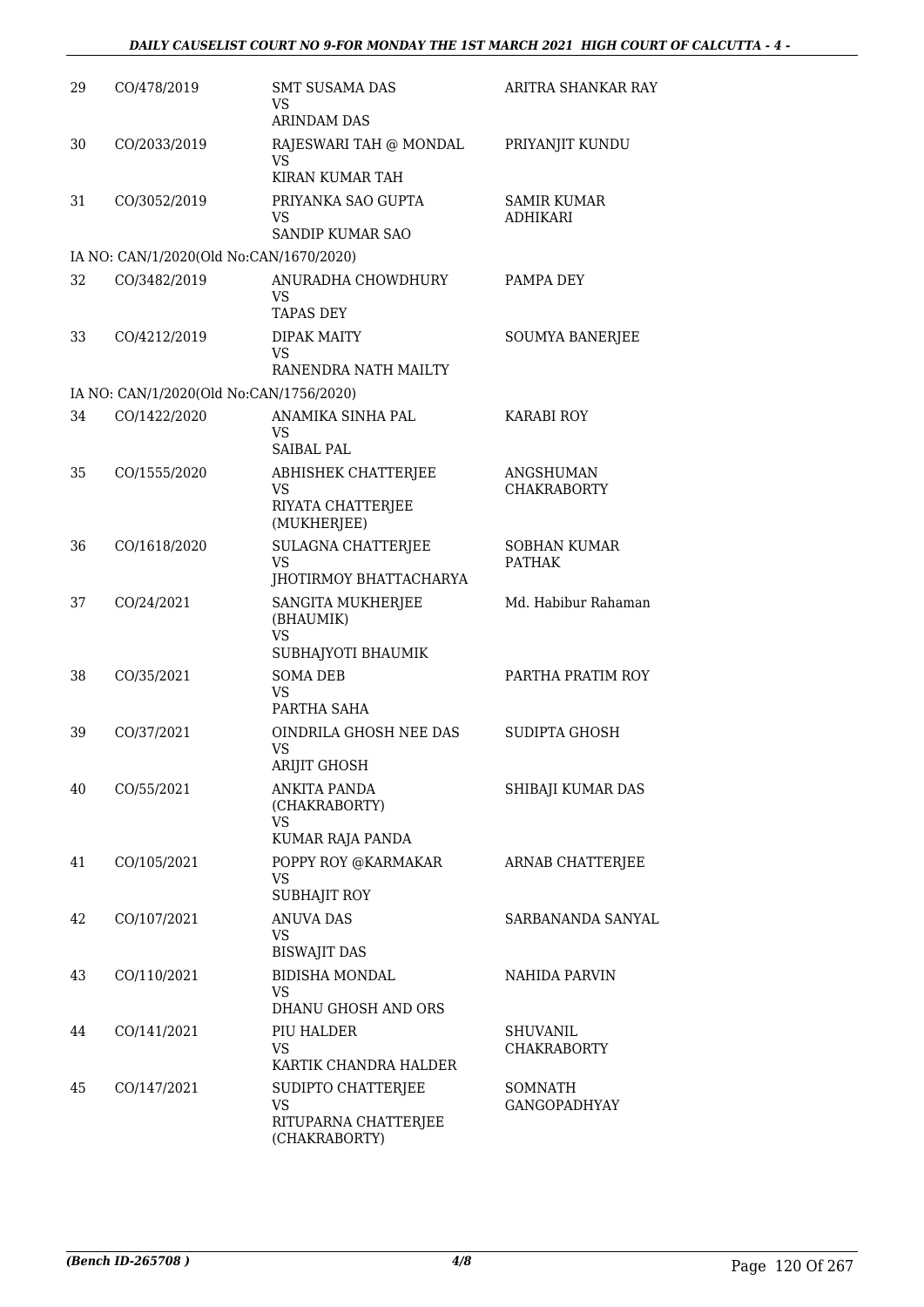| 46 | CO/165/2021                              | CHANDANA @BANDANA GORAI APURBA KUMAR DUTTA<br>VS<br><b>BISWAJIT MONDAL</b>                                       |                             |
|----|------------------------------------------|------------------------------------------------------------------------------------------------------------------|-----------------------------|
| 47 | CO/178/2021                              | DEBLINA DUTTA<br><b>VS</b>                                                                                       | <b>ADITI DUTTA</b>          |
| 48 | CO/185/2021                              | ARINDAM HALDAR<br>MITA AICH NEE ROY<br>CHOWDHURY<br><b>VS</b><br>KOUSHIK AICH                                    | SARBANANDA SAN YAL          |
| 49 | CO/190/2021                              | ARMITA DUTTA<br>VS<br>SANTOSH DUTTA                                                                              | SAYANI BHATTACHARYA         |
| 50 | CO/257/2021                              | <b>SUSMITA MONDAL</b><br>VS<br>SUBRATA MONDAL                                                                    | SANJIB DAN                  |
| 51 | CO/316/2021                              | DIPANWITA GUPTA<br><b>CHAKRABORTY</b><br><b>VS</b>                                                               | <b>SUMITRA DAS</b>          |
| 52 | CO/324/2021                              | MALYABAN GUPTA<br>MRS AMRITA GHOSH<br>VS                                                                         | Kausik Biswas               |
| 53 | CO/346/2021                              | <b>SINCHAN SARKAR</b><br>SMT SHELLY CHAKRABORTY<br>VS<br>DR ARNAB CHAKRABORTY                                    | <b>BIKRAM BANERJEE</b>      |
| 54 | CO/390/2021                              | IPSITA DUTTA MAZUMDER<br>(NEE BHAUMIK)<br>VS                                                                     | <b>NAZIR AHMED</b>          |
|    |                                          | RITINKAR DUTTA MAZUMDER                                                                                          |                             |
| 55 | CO/394/2021                              | CHANDRIKA RAY BISWAS<br>VS<br><b>SOURAV BISWAS</b>                                                               | NANDADULAL<br>BANDYOPADHYAY |
| 56 | CO/404/2021                              | SUVENDU ADHIKARI<br><b>VS</b>                                                                                    | DEBANIK BANERJEE            |
|    |                                          | ABHISHEK BANERJEE                                                                                                |                             |
|    |                                          | <b>PART HEARD MATTERS</b>                                                                                        |                             |
| 57 | SA/36/2008                               | KALYAN KUMAR DUTTA<br><b>VS</b><br><b>SANATAN SARKAR</b>                                                         | <b>AMALENDU MITRA</b>       |
|    | IA NO: CAN/5/2019(Old No:CAN/8384/2019)  |                                                                                                                  |                             |
| 58 | SAT/599/2013                             | SYED SAMSAD AHMED @ S.<br>SHAMSAAD AHMED<br>VS<br>THE IISCO STEEL PLANT(SAIL),<br><b>BURNPUR WORKS &amp; ORS</b> | PINAKI DHOLE                |
|    | IA NO: CAN/3/2019(Old No:CAN/6610/2019)  |                                                                                                                  |                             |
| 59 | CRA/12/2015                              | SUJIT KUMAR PANDEY<br>VS<br>CBI                                                                                  | D. DUTT                     |
|    | $wt60$ CRA/14/2015                       | SUNIL KUMAR SHAW<br><b>VS</b><br>CBI                                                                             | A. BHATTACHARYA             |
|    | IA NO: CRAN/1/2015(Old No:CRAN/384/2015) |                                                                                                                  |                             |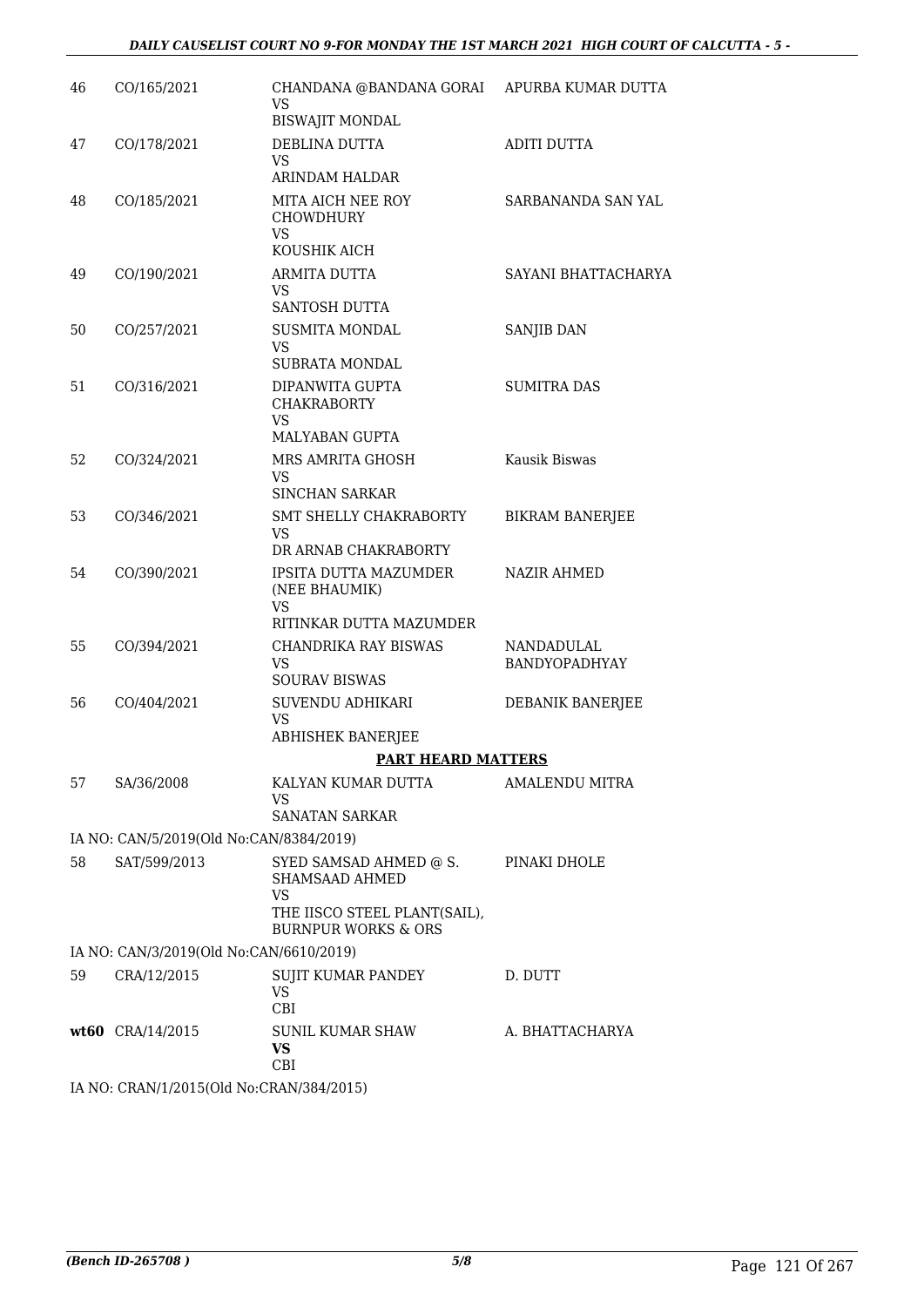| 61                                                                                                                                                                                                                                                                                           | CRR/1040/2018                                               | SHIRDI INDUSTRIES LTD<br><b>VS</b>                                                                                                               | N SENGUPTA                                                                                                  |  |  |
|----------------------------------------------------------------------------------------------------------------------------------------------------------------------------------------------------------------------------------------------------------------------------------------------|-------------------------------------------------------------|--------------------------------------------------------------------------------------------------------------------------------------------------|-------------------------------------------------------------------------------------------------------------|--|--|
|                                                                                                                                                                                                                                                                                              |                                                             | STATE OF WEST BENGAL &<br><b>ANR</b>                                                                                                             |                                                                                                             |  |  |
|                                                                                                                                                                                                                                                                                              |                                                             | <b>FINAL HEARING</b>                                                                                                                             |                                                                                                             |  |  |
| 62                                                                                                                                                                                                                                                                                           | SA/389/2004                                                 | SAKTI PADA RUDRA & ORS.                                                                                                                          | PRADIP PAUL                                                                                                 |  |  |
|                                                                                                                                                                                                                                                                                              |                                                             | <b>VS</b><br><b>BAIDYA NATH BASU</b>                                                                                                             |                                                                                                             |  |  |
| 63                                                                                                                                                                                                                                                                                           | SA/79/2008                                                  | SANDHYA GHOSH                                                                                                                                    | KEYA BHATTACHARYYA                                                                                          |  |  |
|                                                                                                                                                                                                                                                                                              | $(PT I+II+OB+1 PB)$                                         | <b>VS</b><br><b>SMT. SOVA RANI GHOSH &amp;</b><br>ORS.                                                                                           |                                                                                                             |  |  |
|                                                                                                                                                                                                                                                                                              |                                                             | IA NO: CAN/1/2007(Old No:CAN/8392/2007), CAN/2/2007(Old No:CAN/9178/2007), CAN/3/2014(Old<br>No:CAN/4778/2014), CAN/4/2015(Old No:CAN/4768/2015) |                                                                                                             |  |  |
| 64                                                                                                                                                                                                                                                                                           | SA/217/2008<br>$(PT I+II+OB+1 PB+6$ VS<br>LCR+RI Card)      | YUNUS MOLLA & ORS<br>ABDUL HAQUE SK.                                                                                                             | APARNA SAMANTA                                                                                              |  |  |
|                                                                                                                                                                                                                                                                                              |                                                             | CAN/7/2014(Old No:CAN/5868/2014), CAN/9/2016(Old No:CAN/683/2016)                                                                                | IA NO: CAN/1/2007(Old No:CAN/862/2007), CAN/3/2007(Old No:CAN/6772/2007), CAN/4/2009(Old No:CAN/3279/2009), |  |  |
| 65                                                                                                                                                                                                                                                                                           | SA/85/2010                                                  | <b>DHARMADAS ROY &amp; ORS</b>                                                                                                                   | SABYASACHI                                                                                                  |  |  |
|                                                                                                                                                                                                                                                                                              | $(PT - I + II + II + OS$<br>+1PB+6 FILES LCR + SUDARSAN ROY | <b>VS</b>                                                                                                                                        | MUKHOPADHYAY                                                                                                |  |  |
|                                                                                                                                                                                                                                                                                              | RI CARD)                                                    |                                                                                                                                                  |                                                                                                             |  |  |
| IA NO: CAN/1/2005(Old No:CAN/15707/2005), CAN/3/2006(Old No:CAN/6913/2006), CAN/4/2007(Old<br>No:CAN/8179/2007), CAN/5/2009(Old No:CAN/2267/2009), CAN/6/2009(Old No:CAN/8483/2009), CAN/7/2010(Old<br>No:CAN/1453/2010), CAN/8/2014(Old No:CAN/10832/2014), CAN/9/2015(Old No:CAN/216/2015) |                                                             |                                                                                                                                                  |                                                                                                             |  |  |
| 66                                                                                                                                                                                                                                                                                           | FMA/478/2012                                                | HEMANTA KR. DAS & ORS.                                                                                                                           | <b>INDRANI NANDI</b>                                                                                        |  |  |
|                                                                                                                                                                                                                                                                                              | $(PT 1+II+2 PB)$                                            | <b>VS</b><br>ANJAN KR. KAR & ORS.                                                                                                                |                                                                                                             |  |  |
| 67                                                                                                                                                                                                                                                                                           | SMA/34/2013                                                 | SOMA GHOSH & ANR                                                                                                                                 | <b>SUBHABRATA DAS</b>                                                                                       |  |  |
|                                                                                                                                                                                                                                                                                              | $(PT I+II+OB+1 PB+5$<br>LCR+ RI CARD)                       | <b>VS</b><br>JAGANNATH DEY & ORS                                                                                                                 |                                                                                                             |  |  |
|                                                                                                                                                                                                                                                                                              |                                                             | IA NO: CAN/3/2014(Old No:CAN/323/2014), CAN/5/2018(Old No:CAN/3553/2018)                                                                         |                                                                                                             |  |  |
| 68                                                                                                                                                                                                                                                                                           | FMA/3453/2013                                               | <b>KUMAR BOSE</b>                                                                                                                                | <b>BHUSHAN JAIN</b>                                                                                         |  |  |
|                                                                                                                                                                                                                                                                                              | $(PT I+OB+1 PB+$<br>Photo copy of LCR)                      | <b>VS</b><br>SWAPAN BAGCHI & ORS.                                                                                                                |                                                                                                             |  |  |
|                                                                                                                                                                                                                                                                                              |                                                             | IA NO: CAN/2/2015(Old No:CAN/2181/2015), CAN/3/2018(Old No:CAN/3103/2018)                                                                        |                                                                                                             |  |  |
| 69                                                                                                                                                                                                                                                                                           | SA/315/2014                                                 | <b>BISU ORAON</b>                                                                                                                                | RAJU BHATTACHARYYA                                                                                          |  |  |
|                                                                                                                                                                                                                                                                                              |                                                             | VS<br><b>BISWANATH ORAN &amp; ORS</b>                                                                                                            |                                                                                                             |  |  |
|                                                                                                                                                                                                                                                                                              | IA NO: CAN/1/2012(Old No:CAN/8962/2012)                     |                                                                                                                                                  |                                                                                                             |  |  |
| 70                                                                                                                                                                                                                                                                                           | SA/7/2017                                                   | SYED SHAMSUL AREFIN                                                                                                                              | <b>SYED NURUL AREFIN</b>                                                                                    |  |  |
|                                                                                                                                                                                                                                                                                              | $(PT.I+II+O.S.+1 P.B. 6 VS)$                                |                                                                                                                                                  |                                                                                                             |  |  |
|                                                                                                                                                                                                                                                                                              | FILES OF L.C.R.+2<br><b>COVER FILES)</b>                    | <b>BIMAL CHANDRA SINHA &amp;</b><br>ANR                                                                                                          |                                                                                                             |  |  |
|                                                                                                                                                                                                                                                                                              |                                                             |                                                                                                                                                  | IA NO: CAN/2/2018(Old No:CAN/944/2018), CAN/3/2018(Old No:CAN/1096/2018), CAN/4/2018(Old No:CAN/7718/2018)  |  |  |
| 71                                                                                                                                                                                                                                                                                           | SA/35/2017                                                  | CHIRANJIB MITRA & ANR                                                                                                                            | KAUSHIK DEY                                                                                                 |  |  |
|                                                                                                                                                                                                                                                                                              |                                                             | <b>VS</b><br><b>KEYA ROY &amp; ORS</b>                                                                                                           |                                                                                                             |  |  |
|                                                                                                                                                                                                                                                                                              |                                                             | IA NO: CAN/1/2017(Old No:CAN/2031/2017), CAN/2/2017(Old No:CAN/2033/2017)                                                                        |                                                                                                             |  |  |
| 72                                                                                                                                                                                                                                                                                           | SA/247/2017                                                 | SRI LAXMIJANARDAN DEITY                                                                                                                          | KUSHAL CHATTERJEE                                                                                           |  |  |
|                                                                                                                                                                                                                                                                                              | $(PT I + II$<br>$+OB + 1PB + 7LCR + 2$                      | REP.BY SEBAITS SOMNATH<br><b>BANERJEE &amp;ORS</b>                                                                                               |                                                                                                             |  |  |
|                                                                                                                                                                                                                                                                                              | Cover Files + RI Card                                       | <b>VS</b>                                                                                                                                        |                                                                                                             |  |  |
|                                                                                                                                                                                                                                                                                              | not found)                                                  | PRADIP BHAR                                                                                                                                      |                                                                                                             |  |  |
|                                                                                                                                                                                                                                                                                              | IA NO: CAN/2/2019(Old No:CAN/11908/2019)                    |                                                                                                                                                  |                                                                                                             |  |  |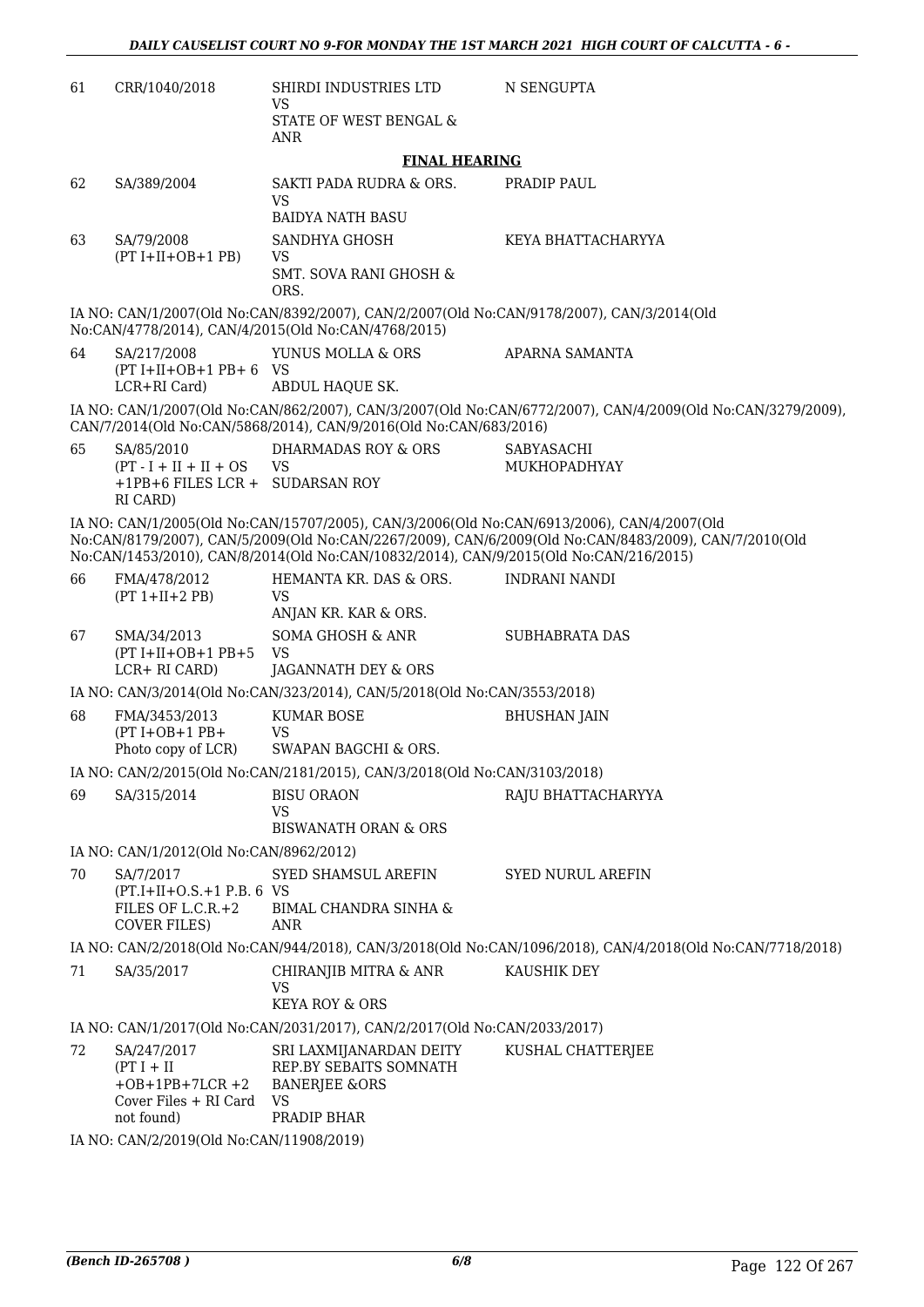| 73  | FMA/124/2018<br>$(3PB+LCR)$                                                          | MD IKHTIARUDDIN @<br>IKHTIYARUDDIN ALI<br><b>VS</b><br>MD. ABDUL JALIL MOLLA  | <b>SANDIP DAS</b>                       |
|-----|--------------------------------------------------------------------------------------|-------------------------------------------------------------------------------|-----------------------------------------|
|     | IA NO: CAN/2/2017(Old No:CAN/5389/2017)                                              |                                                                               |                                         |
| 74  | SA/176/2018<br>$(PT I+II+OB+ 1PB+$<br>6LCR+ 1 Tin Box+RI<br>Card)                    | RANJIT KUMAR JHA<br><b>VS</b><br>PRAFULLA KUMAR SAHA &<br>ORS.                | PRIYANKA DAS                            |
|     |                                                                                      | IA NO: CAN/2/2019(Old No:CAN/3705/2019), CAN/3/2019(Old No:CAN/7134/2019)     |                                         |
| 75. | FMA/2121/2018                                                                        | ABDUL SUKUR MOLLA & ORS<br>VS<br>BIMAL CHANDRA PIYADA                         | SOUNAK<br><b>BHATTACHARYA</b>           |
|     | IA NO: CAN/1/2018(Old No:CAN/1469/2018)                                              |                                                                               |                                         |
| 76  | FMA/2122/2018                                                                        | TAPAN KUMAR GHOSH<br><b>VS</b><br><b>SHANKAR ROY CHOWDHURY</b>                | SOUNAK<br><b>BHATTACHARYA</b>           |
|     | IA NO: CAN/1/2018(Old No:CAN/1092/2018)                                              |                                                                               |                                         |
| 77  | SA/199/2019<br>$(PT I+II+OB+1 PB+7$<br>LCR+RI Card)                                  | BISHNU DAYAL AGARWALA<br>VS<br>DILIP KR AGARWALA                              | <b>GP SHAW</b>                          |
|     | IA NO: CAN/2/2020                                                                    |                                                                               |                                         |
| 78  | SA/209/2019<br>$(PT-I+II+OB+2PB+8)$<br>LCR+4 Cover files+RI VS<br>Card)              | SUSHIL KUMAR CHATTERJEE<br>@ SUSHIL CHATTERJEE<br>PALASH KONAR                | SHOHINI CHAKRABARTY                     |
|     | wt79 SA/210/2019                                                                     | SUSHIL KUMAR CHATTERJEE<br>@ SUSHIL CHATTERJEE<br><b>VS</b><br>PALASH KONAR   | <b>SHOHINI</b><br><b>CHAKRABORTY</b>    |
|     |                                                                                      | <b>FOR HEARING</b>                                                            |                                         |
| 80  | SA/114/2003                                                                          | TAPAN KUMAR BISWAS<br>VS<br><b>MAHADEV BISWAS</b>                             | RAM CHANDRA DE                          |
|     | IA NO: CAN/2/2003(Old No:CAN/7482/2003)                                              |                                                                               |                                         |
|     | wt81 SA/71/2002                                                                      | PANCHU GOPAL BISWAS &<br><b>ORS</b><br><b>VS</b><br><b>TAPAN KUMAR BISWAS</b> | <b>ARPAN KUMAR</b><br><b>CHATTERJEE</b> |
|     | IA NO: CAN/2/2001(Old No:CAN/9534/2001)                                              |                                                                               |                                         |
| 82  | SA/125/2010                                                                          | LAKSHMI SHAW<br>VS<br>RANA PRATAP SINGH                                       | RAJDEEP<br>BHATTACHARJEE                |
|     |                                                                                      | IA NO: CAN/3/2019(Old No:CAN/11489/2019), CAN/4/2019(Old No:CAN/11931/2019)   |                                         |
| 83  | SA/60/2015<br>CPT.I+OB+II+ONE<br>P.B.+7 FILES OF<br>LCR+ONE COVER<br>FILE+RI CARD    | AMIT SEN & ORS.<br>VS<br>SUKTI GUPTA & ANR.                                   | SHEHNAZ TAREQ MINA                      |
|     | IA NO: CAN/1/2019(Old No:CAN/11756/2019)                                             |                                                                               |                                         |
| 84  | SA/145/2017<br>$(PT+I+OB+P-II +1$ VS<br>PB+3 FILES LCR+ RI<br>CARD+2 COVER<br>FILES) | SHYAMALI DUTTA<br>SATTYA SANDIP DUTTA                                         | S.S. BEYERD                             |

IA NO: CAN/4/2021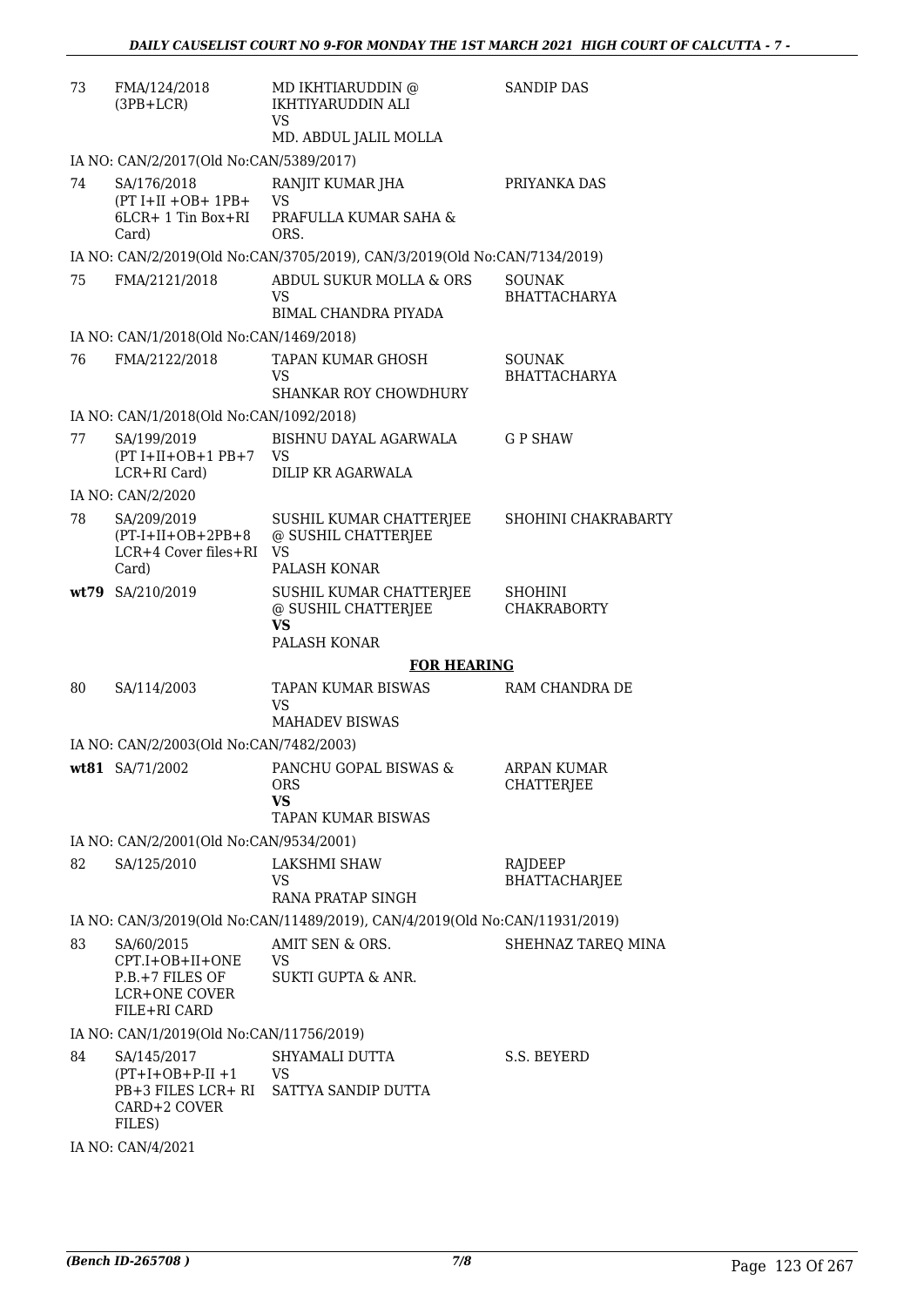85 SA/12/2019 (PT I+II+OS+1 PB+4 VS LCR+RI card+ 2 cover SMT GITA DAS MAHAPATRA files) ASHOK KUMAR SETT

ATREYEE DE GANGULY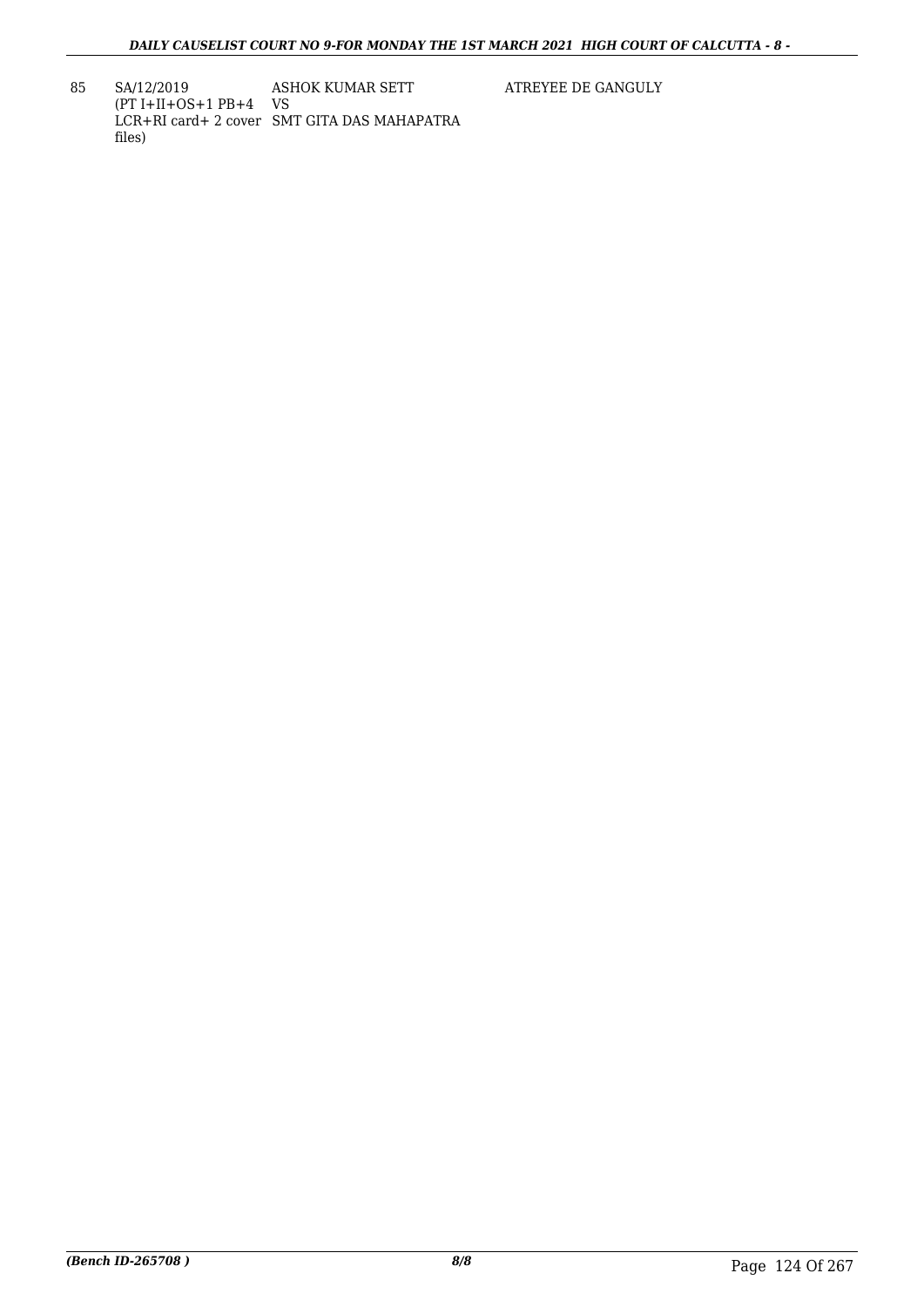

# **Appellate Side**

**DAILY CAUSELIST For Monday The 1st March 2021**

# **COURT NO. 13**

**SINGLE BENCH (SB - III)**

**AT 10:45 AM**

**HON'BLE JUSTICE RAJASEKHAR MANTHA**

**VIA VIDEO CONFERENCE)**

**ON AND FROM MONDAY, THE 11TH JANUARY, 2021- ROSTER NOTIFIED ON 8TH JANUARY, 2021 IS MODIFIED TO THE FOLLOWING EXTENT :- MATTERS (MOTIONS & HEARING) UNDER ARTICLE 226 OF THE CONSTITUTION RELATING TO SERVICE UNDER GROUP VI AND APPLICATIONS CONNECTED THERETO; MATTERS (MOTIONS & HEARING) UNDER ARTICLE 226 OF THE CONSTITUTION RELATING TO ALL SERVICE MATTERS RELATING TO PANCHAYATS AND CO-OPERATIVE SOCIETIES UNDER GROUP V AND APPLICATIONS CONNECTED THERETO; HEARING OF WRIT PETITIONS IRRESPECTIVE OF CLASSIFICATIONS AND APPLICATIONS CONNECTED THERETO NOTE :**

**1. MENTIONING WILL BE ALLOWED, AT THE FIRST SITTING OF THE COURT, UPON BEING LISTED AS "TO BE MENTIONED" IN THE VIRTUAL MODE AS PER NOTIFICATION NO. 4286-RG DATED 27.11.2020 AND IN PHYSICAL FORM.**

**2. ALL THE LISTED MATTERS WILL BE TAKEN UP SERIALLY, UNLESS OTHERWISE FIXED.**

**3. APPELLATE SIDE MATTERS WILL CONTINUE AFTER COMPLETION OF ORIGINAL SIDE.**

### **4. NO HEARING MATTERS SHALL BE INCLUDED UNTIL FURTHER ORDERS. 5. WITH EFFECT FROM MONDAY (15.02.2021) GROUP-V MOTIONS SHALL BE TAKEN UP FIRST ON TUESDAY AND THURSDAY**

### **PERSONAL APPEARANCE**

| 1 | WPA/6933/2019<br>(09.03.2021) | AKBAR ALL & ORS<br>VS<br>STATE OF WEST BENGAL &<br>ORS          | <b>GOURAV DAS</b> |
|---|-------------------------------|-----------------------------------------------------------------|-------------------|
| 2 | WPA/6934/2019<br>(09.03.2021) | DASHO MURMU & ORS<br>VS<br>STATE OF WEST BENGAL &<br><b>ORS</b> | <b>GOURAV DAS</b> |
| 3 | WPA/6935/2019<br>(09.03.2021) | ANARUL SEKH & ORS<br>VS<br>STATE OF WEST BENGAL &<br>ORS        | <b>GOURAV DAS</b> |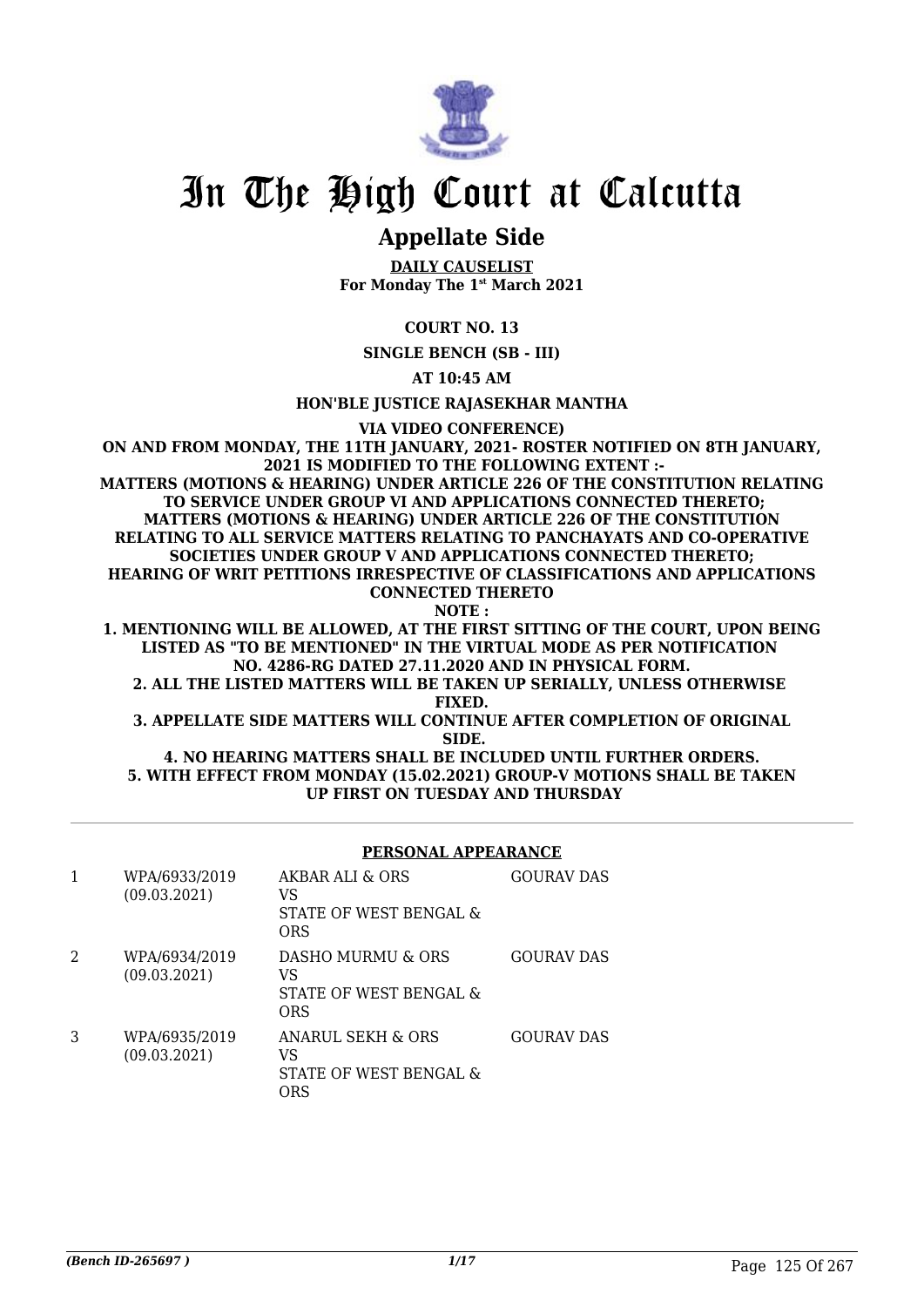| 4   | WPA/6936/2019<br>(09.03.2021)                            | FAZLUR RAHAMAN & ORS<br>VS                                                | <b>GOURAV DAS</b>            |
|-----|----------------------------------------------------------|---------------------------------------------------------------------------|------------------------------|
|     |                                                          | STATE OF WEST BENGAL &<br><b>ORS</b>                                      |                              |
|     |                                                          | <b>SPECIALLY FIXED MATTERS</b>                                            |                              |
| 5   | WPA/3601/2021                                            | <b>GOUTAM GHOSH</b>                                                       | <b>NEIL BASU</b>             |
|     | (04.03.2021)                                             | <b>VS</b><br>STATE OF WEST BENGAL<br>AND ORS.                             |                              |
| 6   | WPA/3605/2021<br>(04.03.2021)                            | HARANATH LAI AND ORS<br><b>VS</b>                                         | <b>NEIL BASU</b>             |
|     |                                                          | STATE OF WEST BENGAL<br>AND ORS.                                          |                              |
|     |                                                          | <b>CONTEMPT APPLICATION</b>                                               |                              |
| 7   | CO/1122/2020<br>(02.03.2021)                             | <b>SAIBAL BASU</b><br><b>VS</b>                                           | <b>KUMARDEEP</b><br>MAJUMDER |
|     |                                                          | <b>SMT SUDEEPTA BASU</b>                                                  |                              |
| wt8 | IA NO: CAN/1/2020(Old No:CAN/3210/2020)<br>CPAN/593/2020 | <b>SAIBAL BASU</b>                                                        | <b>BRATIN KR DEY</b>         |
|     |                                                          | <b>VS</b>                                                                 |                              |
|     |                                                          | <b>SUDEEPTA BASU</b>                                                      |                              |
|     |                                                          | <b>APPLICATION</b>                                                        |                              |
| 9   | WPA/35768/2013                                           | GITA BARMAN (MANDAL)<br><b>VS</b>                                         | SAIKAT CHATTERJII            |
|     |                                                          | STATE OF WEST BENGAL &<br><b>ORS</b>                                      |                              |
|     | IA NO: CAN/1/2020, CAN/2/2020                            |                                                                           |                              |
|     | wt10 WPA/35770/2013                                      | <b>SANTANA BARMAN</b><br>VS                                               | SAIKAT CHATTERJII            |
|     |                                                          | STATE OF WEST BENGAL &<br><b>ORS</b>                                      |                              |
|     | IA NO: CAN/1/2020, CAN/2/2020                            |                                                                           |                              |
| 11  | RVW/139/2018                                             | AJOY GANGOPADHYAY &<br><b>ORS</b><br><b>VS</b>                            | <b>DEBASHIS SAHA</b>         |
|     |                                                          | UNION OF INDIA & ORS                                                      |                              |
|     |                                                          | IA NO: CAN/1/2018(Old No:CAN/7128/2018), CAN/2/2018(Old No:CAN/7129/2018) |                              |
|     | wt12 WPA/6778/2018                                       | AJOY GANGOPADHYAY &<br>ORS.<br><b>VS</b>                                  | DEBASISH SAHA                |
|     |                                                          | UNION OF INDIA & ORS.                                                     |                              |
|     |                                                          | <b>ASSIGN MOTION</b>                                                      |                              |
| 13  | WPA/4810/2020<br>$(15.03.2021)$ (Gr. - I) VS             | SUKLA BHOWMICK                                                            | <b>MARY DATTA</b>            |
|     |                                                          | STATE OF WEST BENGAL &<br><b>ORS</b>                                      |                              |
|     |                                                          | <b>MOTION (GROUP VI)</b>                                                  |                              |
| 14  | WPA/30701/2014                                           | GOURI JANA                                                                | ANRUDHA SARKAR               |
|     | (1)                                                      | <b>VS</b><br>STATE OF WEST BENGAL &<br><b>ORS</b>                         |                              |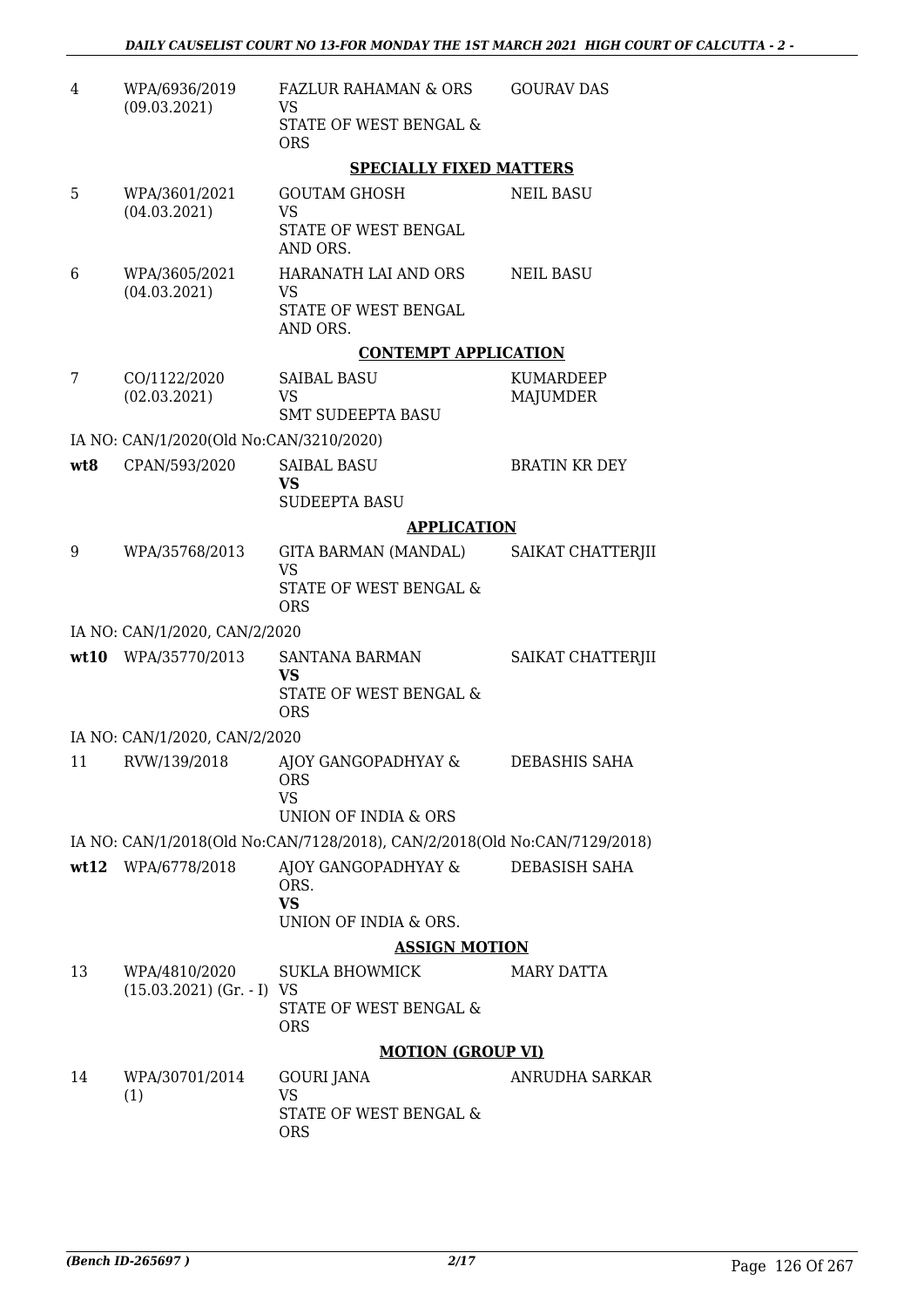| 15 | WPA/26228/2018<br>$(04.03.2021)$ (1)    | <b>SK. SAHIBUL &amp; ORS</b><br>VS<br>STATE OF WEST BENGAL &<br><b>ORS</b>                         | <b>GOURAV DAS</b>                          |
|----|-----------------------------------------|----------------------------------------------------------------------------------------------------|--------------------------------------------|
| 16 | WPA/1559/2019<br>$(04.03.2021)$ (2)     | CHANDRA NATH<br><b>BANDYOPADHY</b><br>VS<br>STATE OF WEST BENGAL &<br>ORS.                         | <b>SUSMITA DEY</b>                         |
| 17 | WPA/17502/2019                          | KASEM MOLLA<br><b>VS</b><br>STATE OF WEST BENGAL<br>&ORS                                           | <b>MRINAL KANTI</b><br><b>GHOSH</b>        |
|    | IA NO: CAN/1/2020                       |                                                                                                    |                                            |
| 18 | WPA/18814/2019                          | BIKASH TALUKDER<br><b>VS</b><br>STATE OF WEST BENGAL &                                             | ANANYA NEOGI                               |
| 19 | WPA/21446/2019<br>$(04.03.2021)$ (1)    | <b>ORS</b><br>UJJAL KR CHAKRABORTY<br><b>VS</b><br><b>STATE OF WEST BENGAL &amp;</b><br><b>ORS</b> | <b>SUSMITA DEY BASU</b>                    |
|    | wt20 WPA/1306/2021                      | DURGAPADA SANYAL<br><b>VS</b><br>STATE OF WEST BENGAL<br>AND ORS.                                  | <b>SUSMITA DEY(BASU)</b>                   |
| 21 | WPA/23795/2019<br>(1)                   | SHYAMA PRASAD DEY<br><b>VS</b><br><b>BANGIYA GRAMIN VIKASH</b><br><b>BANK &amp; ORS</b>            | <b>NEIL BASU</b>                           |
| 22 | WPA/238/2020<br>$(03.03.2021)$ (1)      | <b>RAJIB MONDAL</b><br><b>VS</b><br><b>STATE OF WEST BENGAL &amp;</b><br><b>ORS</b>                | <b>VIVASWAN DHAR</b>                       |
| 23 | WPA/1677/2020<br>(2)                    | <b>SUJIT MALLICK</b><br>VS.<br>STATE OF WEST BENGAL &<br><b>ORS</b>                                | KAMAKSHYA PRASAD<br><b>MUKHOPADHYAY</b>    |
| 24 | WPA/2111/2020<br>$(09.03.2021)$ (1)     | DEBASISH SAHA, HAV<br>VS<br>UNION OF INDIA & ORS                                                   | <b>SANDIP KUMAR</b><br><b>BHATTACHARYA</b> |
|    | IA NO: CAN/1/2020(Old No:CAN/4760/2020) |                                                                                                    |                                            |
| 25 | WPA/2246/2020<br>(1)                    | RINA DHANGAR<br>VS<br>EASTERN COALFIELDS LTD<br>& ORS                                              | <b>CHANDAN KUMAR</b><br>LAL                |
| 26 | WPA/2360/2020<br>$(09.03.2021)$ (1)     | <b>UDAY SK &amp; ORS</b><br>VS<br>STATE OF WEST BENGAL &<br><b>ORS</b>                             | SANDIP KUMAR<br><b>BHATTACHARYYA</b>       |
| 27 | WPA/2804/2020                           | <b>BELA BISWAS (SARKAR)</b><br><b>VS</b><br>STATE OF WEST BENGAL &<br><b>ORS</b>                   | <b>ASRAF MANDAL</b>                        |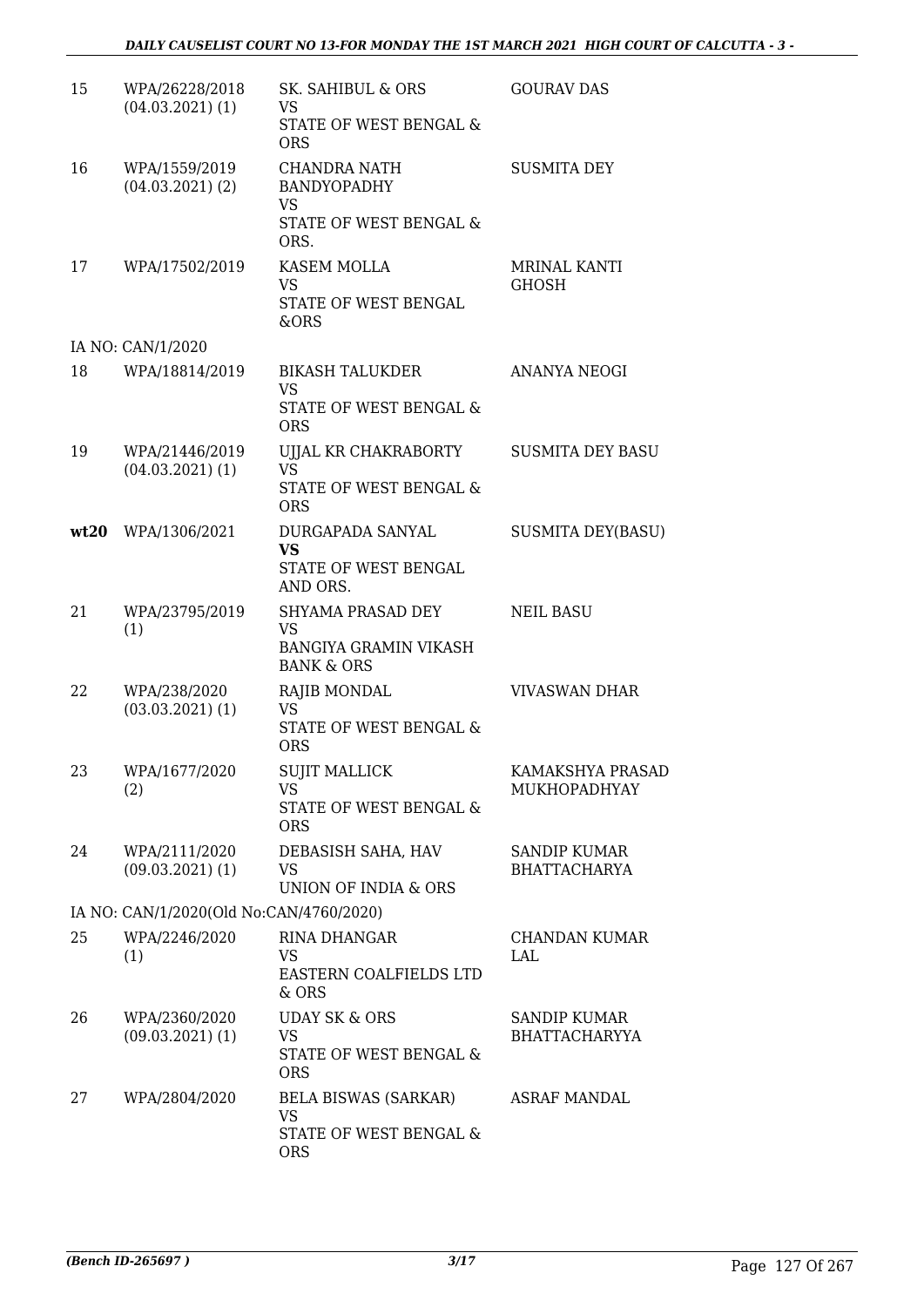| 28 | WPA/3759/2020<br>(2)                                    | MD. SAFIKUL ISLAM<br><b>VS</b><br>THE CHAIRMAN OF SOUTH<br>BENGAL STATE TRANSPORT<br>CORPO. & ORS | <b>JOY CHAKRABORTY</b>                 |
|----|---------------------------------------------------------|---------------------------------------------------------------------------------------------------|----------------------------------------|
| 29 | WPA/3790/2020<br>(1)                                    | SANJIT KUMAR MAJI<br><b>VS</b><br>EASTERN COAL FIELDS LTD<br>$&$ ORS                              | RABINDRA NATH BAG                      |
| 30 | WPA/3805/2020<br>(1)                                    | SURINDER PAL @ SHINDA<br>& ANR<br><b>VS</b><br>UNION OF INDIA & ORS                               | NASREEN ISLAM                          |
| 31 | WPA/3843/2020<br>(1)                                    | PARESH CHANDRA DULEY<br>VS<br>STATE OF WEST BENGAL &<br><b>ORS</b>                                | <b>BRATIN KUMAR DEY</b>                |
| 32 | WPA/3988/2020<br>$(02.03.2021)$ $(2)$                   | <b>CHINMOY GHOSH &amp; ORS</b><br><b>VS</b><br>STATE OF WEST BENGAL &<br><b>ORS</b>               | MD HAFIZ ALI                           |
| 33 | WPA/3989/2020<br>(Not Supplied)<br>$(02.03.2021)$ $(2)$ | MD. SAHAJADA HOQUE &<br><b>ORS</b><br><b>VS</b><br>STATE OF WEST BENGAL &<br><b>ORS</b>           | MD HAFIZ ALI                           |
|    | wt34 WPA/2369/2020                                      | <b>SUDIPTO ROY &amp; ORS</b><br><b>VS</b><br>STATE OF WEST BENGAL &<br><b>ORS</b>                 | MD HAFIZ ALI                           |
| 35 | WPA/4216/2020<br>(1)                                    | TRIDIP ROYCHOUDHURY<br><b>VS</b><br>EASTERN COALFIELDS<br><b>LIMITED &amp; ORS</b>                | <b>DAISY BASU</b>                      |
| 36 | WPA/4249/2020<br>(1)                                    | <b>BHAGABATI DAS</b><br><b>VS</b><br>UNION OF INDIA & ORS                                         | KALYANI<br><b>BHATTACHARYYA</b>        |
| 37 | WPA/4287/2020<br>(1)                                    | ARCHANA CHATTERJEE<br>VS<br><b>STATE OF WEST BENGAL &amp;</b><br><b>ORS</b>                       | <b>BHABANI PRASAD</b><br><b>MONDAL</b> |
| 38 | WPA/4320/2020<br>(1)                                    | PARESH CH. GORAI<br><b>VS</b><br><b>BHARAT COOKING COAL</b><br>LTD. & ORS.                        | SARBANANDA<br><b>SANYAL</b>            |
| 39 | WPA/4340/2020<br>$(03.03.2021)$ $(1)$                   | SANDEEP KR. RAY<br><b>VS</b><br><b>BUREAU OF INDIAN</b><br>STANDARDS & ORS.                       | ANIRUDDHA MITRA                        |
| 40 | WPA/4433/2020<br>$(02.03.2021)$ $(1)$                   | SK IBRAHIM MD<br>VS<br>UNION OF INDIA & ORS                                                       | JATINDRA BARIK                         |
| 41 | WPA/4435/2020<br>$(02.03.2021)$ $(1)$                   | MD JAN KHAN<br><b>VS</b><br>UNION OF INDIA & ROS                                                  | JATINDRA BARIK                         |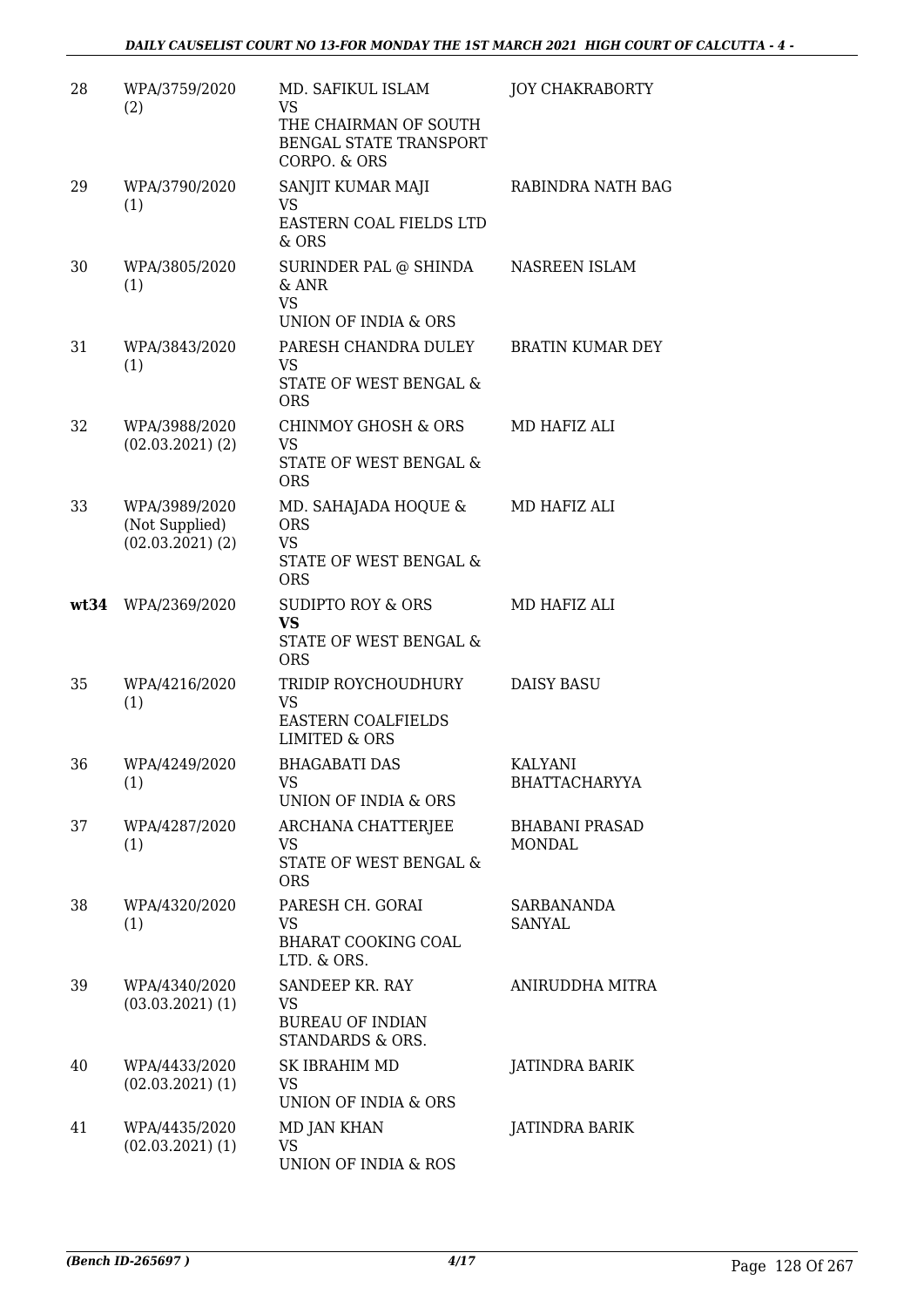| 42   | WPA/4585/2020                           | MD. RUKNUDDIN<br><b>VS</b><br>THE HON'BLE HIGH COURT<br>AT CALCUTTA & ORS          | SHAREQ SIDDIQUE                       | <b>SAIKAT BANERJEE</b> |
|------|-----------------------------------------|------------------------------------------------------------------------------------|---------------------------------------|------------------------|
| 43   | WPA/4650/2020<br>$(03.03.2021)$ $(1)$   | NITISH ANAND<br><b>VS</b><br>W.B. TRANSPORT<br>CORPORATION LIMITED &<br><b>ORS</b> | <b>SUNNY NANDY</b>                    |                        |
| 44   | WPA/5079/2020                           | KAMTA PRASAD NIGAM &<br><b>ORS</b><br><b>VS</b><br>UNION OF INDIA & ORS            | SAMIT BHANJA                          |                        |
| 45   | WPA/6579/2020<br>(10.03.2021)(2)        | SALMA SULTANA MOLLA<br><b>VS</b><br>STATE OF WEST BENGAL &<br>ORS.                 | ARANYA SAHA                           |                        |
|      | IA NO: CAN/1/2020(Old No:CAN/5370/2020) |                                                                                    |                                       |                        |
| 46   | WPA/6964/2020<br>(1)                    | TRIPTI ACHARYYA (<br>BANERJEE)<br><b>VS</b><br>State of West Bengal                | <b>JOYDIP BANERJEE</b>                |                        |
|      | IA NO: CAN/1/2020                       |                                                                                    |                                       |                        |
| 47   | WPA/8216/2020                           | <b>SMT SUMITRA HEMBRAM</b><br><b>AND ORS</b><br><b>VS</b>                          | <b>SAMIR KUMAR</b><br><b>ADHIKARI</b> |                        |
|      |                                         | Union of India AND ORS                                                             |                                       |                        |
| 48   | WPA/8800/2020<br>$(02.03.2021)$ $(1)$   | NILOY GANGULY<br><b>VS</b><br>AXIS BANK AND ORS                                    | <b>DEBANJAN DAS</b>                   |                        |
| 49   | WPA/9899/2020<br>$(03.03.2021)$ $(3)$   | FIROJA KHATUN<br><b>VS</b><br>UNION OF INDIA AND ORS.                              | NANIGOPAL<br><b>CHAKRABORTY</b>       |                        |
| 50   | WPA/10228/2020                          | JHUMA DHIBAR<br>VS<br>UNION OF INDIA AND ORS.                                      | <b>SANDIP DAS</b>                     |                        |
| 51   | WPA/10297/2020<br>$(02.03.2021)$ (1)    | PRITAM SAHA AND ORS<br><b>VS</b><br>THE STATE OF WEST<br><b>BENGAL AND ORS</b>     | <b>ANITA KAUNDA</b>                   |                        |
| 52   | WPA/10300/2020<br>$(02.03.2021)$ $(1)$  | BISWAJIT BISWAS AND ORS<br><b>VS</b><br>THE STATE OF WEST<br><b>BENGAL AND ORS</b> | <b>ANITA KAUNDA</b>                   |                        |
| 53   | WPA/10339/2020<br>$(04.03.2021)$ (2)    | HARE KRISHNA GIRI<br><b>VS</b><br>STATE OF WEST BENGAL<br>AND ORS.                 | <b>SUSMITA DEY(BASU)</b>              |                        |
| wt54 | WPA/10341/2020                          | SAKTI PRASAD BHAKTA<br><b>VS</b><br>STATE OF WEST BENGAL<br>AND ORS.               | <b>SUSMITA DEY(BASU)</b>              |                        |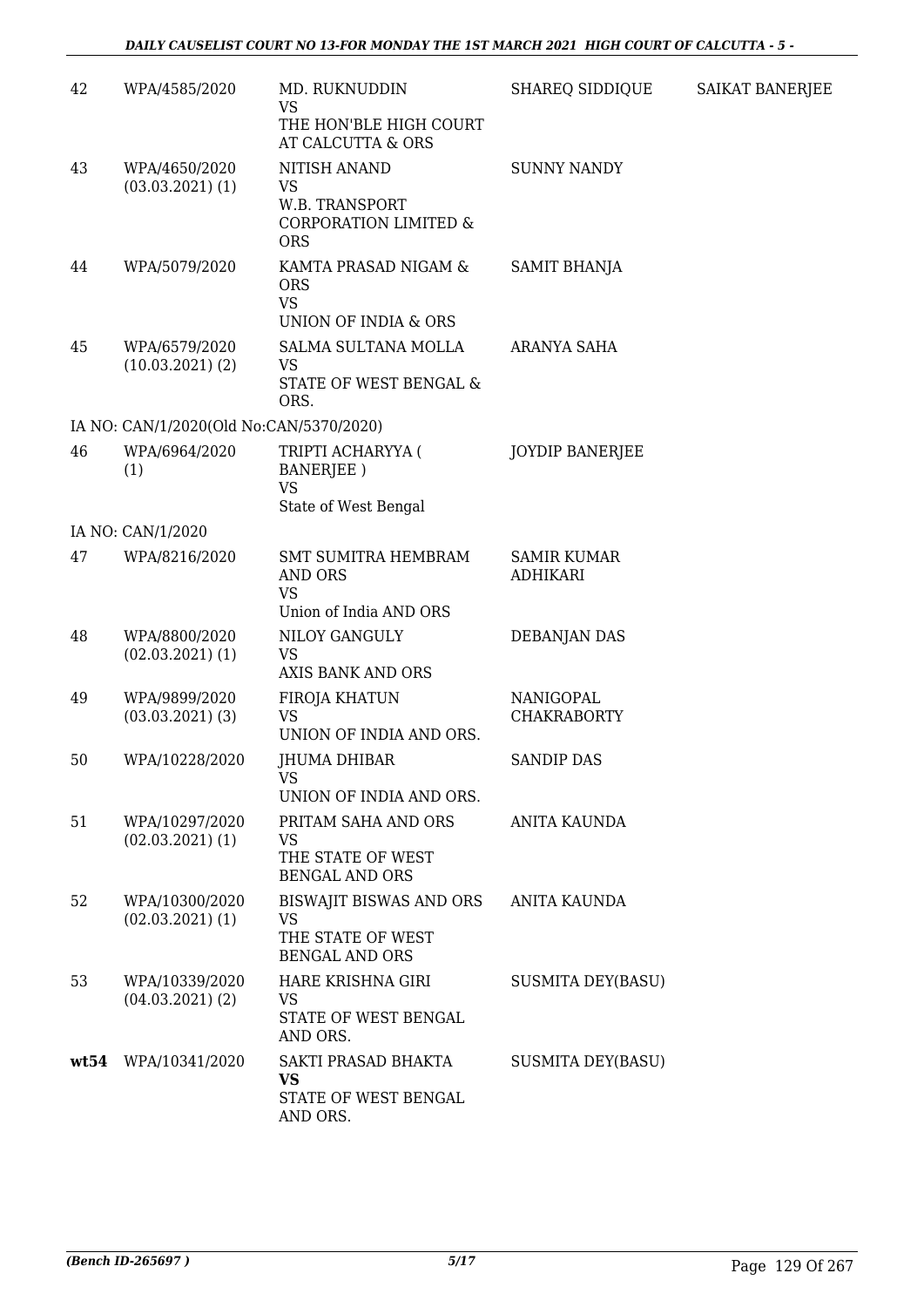|      | wt55 WPA/10343/2020                  | MANORANJAN SHAMANTA<br><b>VS</b><br>STATE OF WEST BENGAL<br>AND ORS       | <b>SUSMITA DEY(BASU)</b> |
|------|--------------------------------------|---------------------------------------------------------------------------|--------------------------|
|      | wt56 WPA/10345/2020                  | <b>SUNIL KUMAR SAHOO</b><br><b>VS</b><br>STATE OF WEST BENGAL<br>AND ORS. | <b>SUSMITA DEY(BASU)</b> |
| wt57 | WPA/10347/2020                       | ASIT KUMAR MALLIK<br><b>VS</b><br>STATE OF WEST BENGAL<br>AND ORS.        | <b>SUSMITA DEY(BASU)</b> |
|      | wt58 WPA/10349/2020                  | KAZI AZIZUL HAQUE<br><b>VS</b><br>STATE OF WEST BENGAL<br>AND ORS.        | <b>SUSMITA DEY(BASU)</b> |
| wt59 | WPA/10354/2020                       | ASOKE KUMAR MANNA<br><b>VS</b><br>STATE OF WEST BENGAL<br>AND ORS.        | <b>SUSMITA DEY</b>       |
| wt60 | WPA/10356/2020                       | RANJAN KUMAR GHOSAL<br><b>VS</b><br>STATE OF WEST BENGAL<br>AND ORS.      | <b>SUSMITA DEY</b>       |
| wt61 | WPA/10357/2020                       | RASH BEHARI BERA<br><b>VS</b><br>STATE OF WEST BENGAL<br>AND ORS.         | <b>SUSMITA DEY BASU</b>  |
|      | wt62 WPA/10358/2020                  | KALLOL KUMAR MISHRA<br><b>VS</b><br>STATE OF WEST BENGAL<br>AND ORS.      | <b>SUSMITA DEY(BASU)</b> |
| wt63 | WPA/10359/2020                       | AJIT KUMAR MANDAL<br><b>VS</b><br>STATE OF WEST BENGAL<br>AND ORS.        | <b>SUSMITA DEY</b>       |
|      | wt64 WPA/10360/2020                  | SAKTI PADA MONDAL<br>VS<br>STATE OF WEST BENGAL<br>AND ORS.               | <b>SUSMITA DEY BASU</b>  |
|      | wt65 WPA/10361/2020                  | SK. AKBAR ALI<br>VS<br>STATE OF WEST BENGAL<br>AND ORS.                   | <b>SUSMITA DEY(BASU)</b> |
| 66   | WPA/10340/2020<br>$(04.03.2021)$ (2) | SAKTIPADA MAHATO<br><b>VS</b><br>STATE OF WEST BENGAL<br>AND ORS.         | SUSMITA DEY              |
|      | wt67 WPA/10342/2020                  | <b>JOYDEV MONDAL</b><br><b>VS</b><br>STATE OF WEST BENGAL<br>AND ORS.     | <b>SUSMITA DEY</b>       |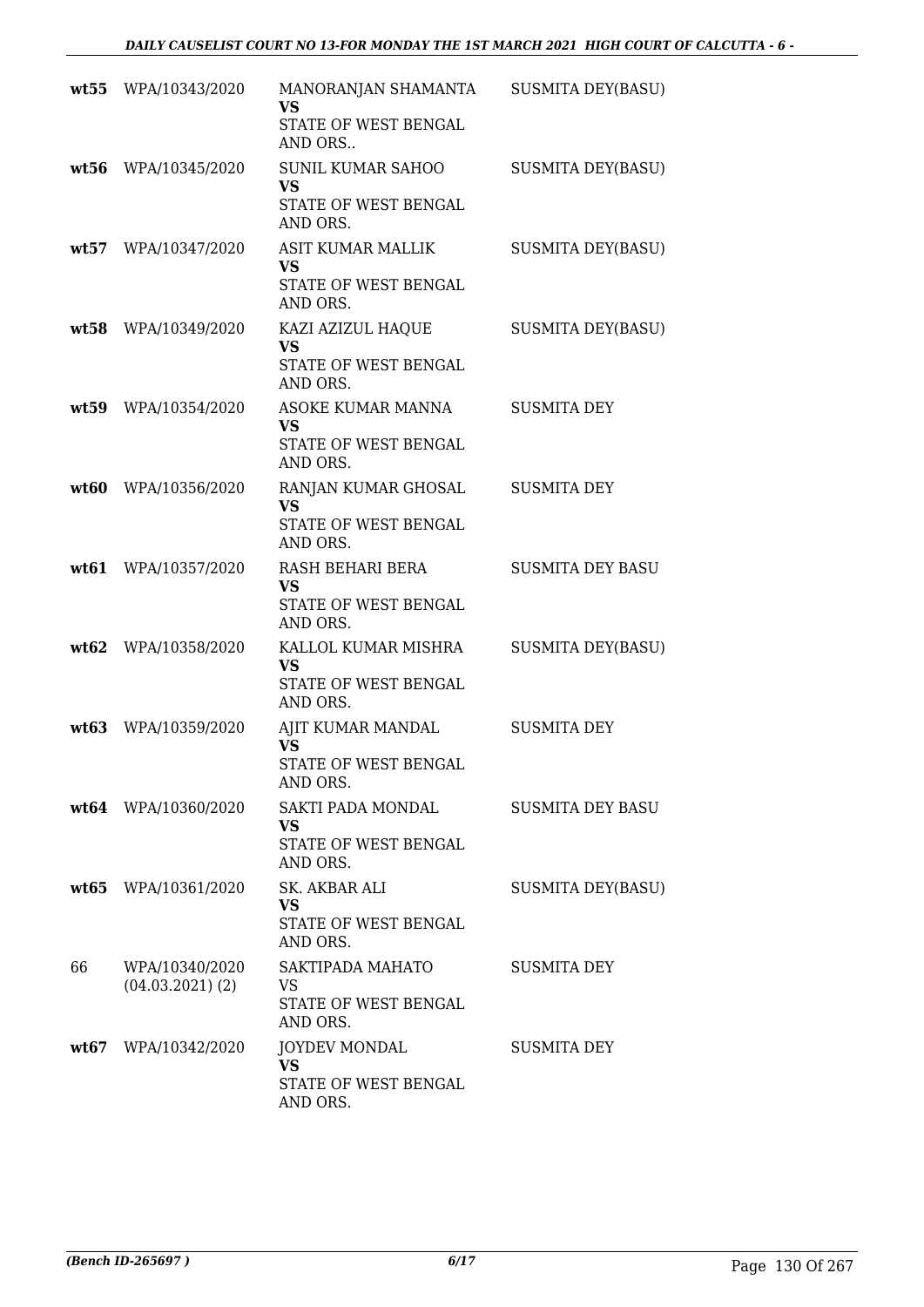|    | wt68 WPA/10344/2020                    | SUBRATA MAHAPATRA<br><b>VS</b><br>STATE OF WEST BENGAL<br>AND ORS.                                | <b>SUSMITA DEY</b>                         |
|----|----------------------------------------|---------------------------------------------------------------------------------------------------|--------------------------------------------|
|    | wt69 WPA/10346/2020                    | DIPAK KUMAR DEY SARKAR<br><b>VS</b><br>STATE OF WEST BENGAL<br>AND ORS.                           | <b>SUSMITA DEY</b>                         |
|    | wt70 WPA/10348/2020                    | PARBATI MAHATA<br>VS<br>STATE OF WEST BENGAL<br>AND ORS.                                          | <b>SUSMITA DEY</b>                         |
|    | wt71 WPA/10350/2020                    | MRINAL KANTI JANA<br><b>VS</b><br>STATE OF WEST BENGAL<br>AND ORS.                                | <b>SUSMITA DEY</b>                         |
|    | wt72 WPA/10351/2020                    | <b>BHOLANATH BAG</b><br>VS<br>STATE OF WEST BENGAL<br>AND ORS.                                    | <b>SUSMITA DEY</b>                         |
| 73 | WPA/10530/2020                         | KAUSHIK BHATTACHARYA<br><b>VS</b><br>PUBLIC SERVICE<br><b>COMMISSION AND OTHERS</b>               | <b>UJJAL RAY</b>                           |
| 74 | WPA/10940/2020                         | ASIM KUMAR ACHARYA<br><b>VS</b><br>STATE OF WEST BENGAL<br>AND ORS.                               | AMRITA CHEL                                |
| 75 | WPA/11245/2020                         | MUKUL CHANDRA BERA<br><b>VS</b><br>UNION OF INDIA AND ORS.                                        | MISTHI SAHA                                |
| 76 | WPA/11677/2020                         | <b>GENERAL SECURITY AND</b><br><b>INFORMATION SERVICE</b><br><b>VS</b><br>UNION OF INDIA AND ORS. | <b>SAURAV CHAUDHURI</b>                    |
|    | IA NO: CAN/1/2021                      |                                                                                                   |                                            |
| 77 | WPA/11725/2020<br>$(08.03.2021)$ (3)   | <b>HARU DAS AND ORS</b><br><b>VS</b><br>STATE OF WEST BENGAL<br>AND ORS.                          | <b>SAGAR SINGH</b>                         |
| 78 | WPA/11776/2020<br>$(04.03.2021)$ $(1)$ | <b>BANDANA PAN AND</b><br><b>OTHERS</b><br><b>VS</b><br>STATE OF WEST BENGAL<br>AND ORS.          | NITISH SMANTA                              |
| 79 | WPA/46/2021                            | <b>SUBIR KUMAR MONDAL</b><br>VS<br>THE PUNJAB NATIONAL<br><b>BANK</b>                             | <b>ANIL KUMAR</b><br><b>CHATTOPADHYAYA</b> |
| 80 | WPA/950/2021<br>$(05.03.2021)$ $(1)$   | SOMANGSU BHUSAN<br><b>SARKAR</b><br><b>VS</b><br>PUNJAB NATIONAL BANK<br>AND OTHERS               | Sobhan Majumder                            |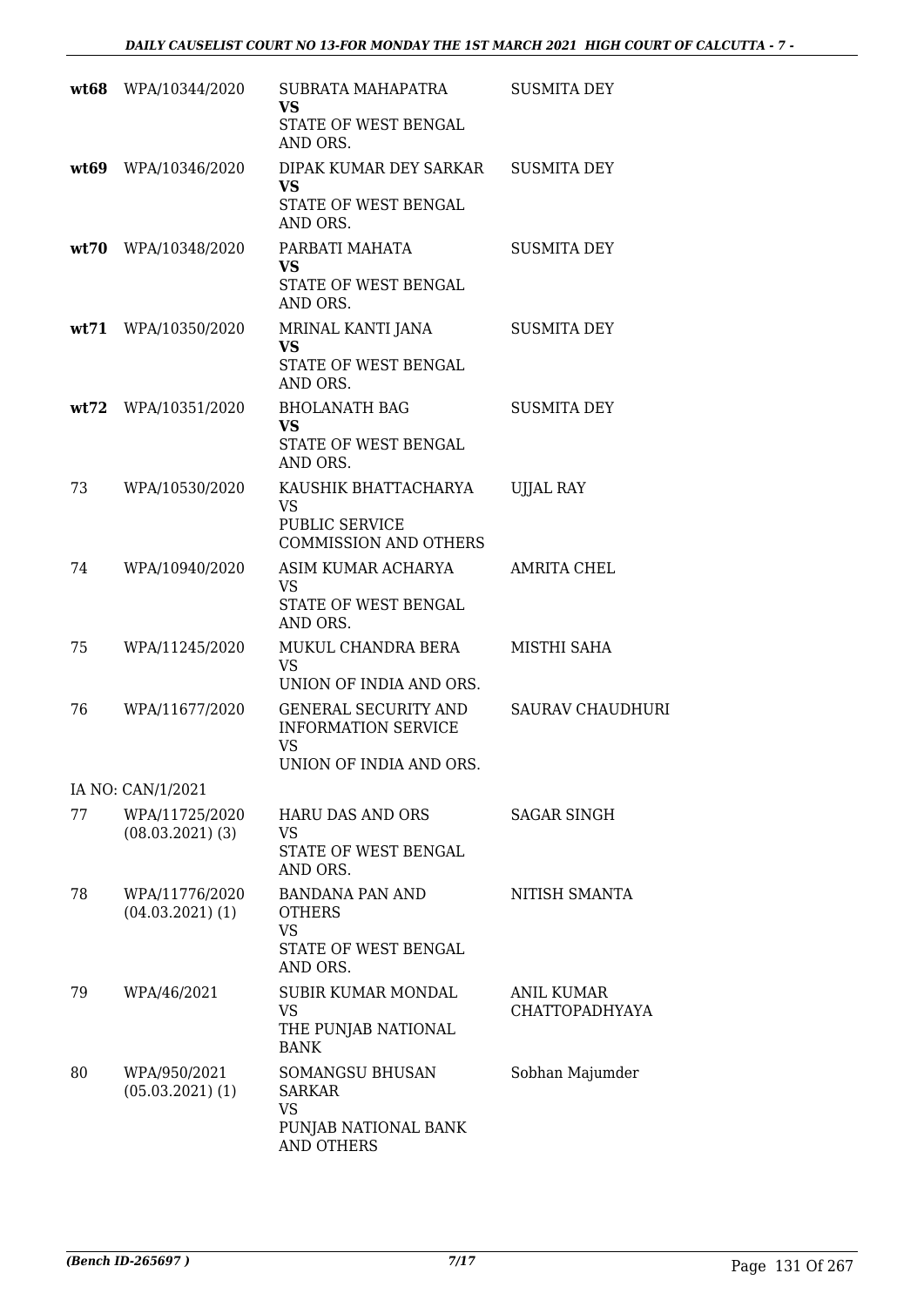| 81 | WPA/1057/2021<br>$(26.02.2021)$ $(1)$ | <b>SANGAM CHATURVEDI</b><br>VS<br>UNION OF INDIA AND ORS.                                                                                                                                            | <b>BISHALAKSMI</b><br><b>GHOSH</b> |
|----|---------------------------------------|------------------------------------------------------------------------------------------------------------------------------------------------------------------------------------------------------|------------------------------------|
| 82 | WPA/1331/2021                         | RADHESHYAM PRASAD<br><b>VS</b><br>UNION OF INDIA AND ORS.                                                                                                                                            | TAPAN KUMAR<br><b>MAHAPATRA</b>    |
| 83 | WPA/1395/2021<br>$(02.03.2021)$ $(1)$ | <b>ALOKE KUMAR</b><br><b>BHATTACHARYA</b><br><b>VS</b>                                                                                                                                               | K.P.<br>MUKHOPADHYAY               |
| 84 | WPA/1426/2021<br>(2)                  | UNION OF INDIA AND ORS.<br>KAMAL KUMAR DAS<br><b>VS</b><br>CALCUTTA STATE<br>TRANSPORT CORPORATION<br><b>AND OTHERS</b>                                                                              | <b>RUPSA SREEMANI</b>              |
| 85 | WPA/1441/2021                         | <b>SELIM JAHANGIR</b><br><b>VS</b><br>THE STATE OF WEST<br><b>BENGAL AND ORS</b>                                                                                                                     | MD. NAUROZ<br>RAHBER               |
| 86 | WPA/1470/2021<br>(2)                  | PUNEET KUMAR SINGH<br><b>VS</b><br>UNION OF INDIA AND ORS                                                                                                                                            | RITUPARNA SAHA                     |
| 87 | WPA/1869/2021<br>(2)                  | RANJIT SAHA<br>VS<br>STATE OF WEST BENGAL<br>AND ORS.                                                                                                                                                | <b>NAZIR AHMED</b>                 |
| 88 | WPA/2069/2021<br>$(04.03.2021)$ $(1)$ | AKASH KUMAR CHOURASIA<br>VS.<br>UNION OF INDIA AND ORS.                                                                                                                                              | NILANJAN PAL                       |
| 89 | WPA/2118/2021<br>$(05.03.2021)$ $(1)$ | INDRANIL GHOSH<br><b>VS</b><br>STATE OF WEST BENGAL<br>AND ORS.                                                                                                                                      | <b>MANIKA ROY</b>                  |
| 90 | WPA/2287/2021                         | MITHU DAI<br><b>VS</b><br>STATE OF WEST BENGAL<br>AND ORS.                                                                                                                                           | MD KUTUBUDDIN                      |
| 91 | WPA/2302/2021                         | ALL INDIA GENERAL<br><b>INSURANCE SC/ST</b><br><b>EMPLOYEES</b><br>PARISHAT(JAYAMURTHY)<br>AND ANR<br><b>VS</b><br><b>GENERAL INSURANCE</b><br><b>PUBLIC SECTOR</b><br><b>ASSOCIATION AND OTHERS</b> | <b>BASABI</b><br>RAICHOUDHURY      |
| 92 | WPA/2306/2021                         | TOTAN CHOWDHURY AND<br><b>OTHERS</b><br><b>VS</b><br>STATE OF WEST BENGAL<br>AND ORS.                                                                                                                | ALOKESH DALAI                      |
| 93 | WPA/2358/2021                         | PROSANTA MONDAL<br>VS<br>STATE OF WEST BENGAL<br>AND ORS.                                                                                                                                            | PRAMITA BANERJEE                   |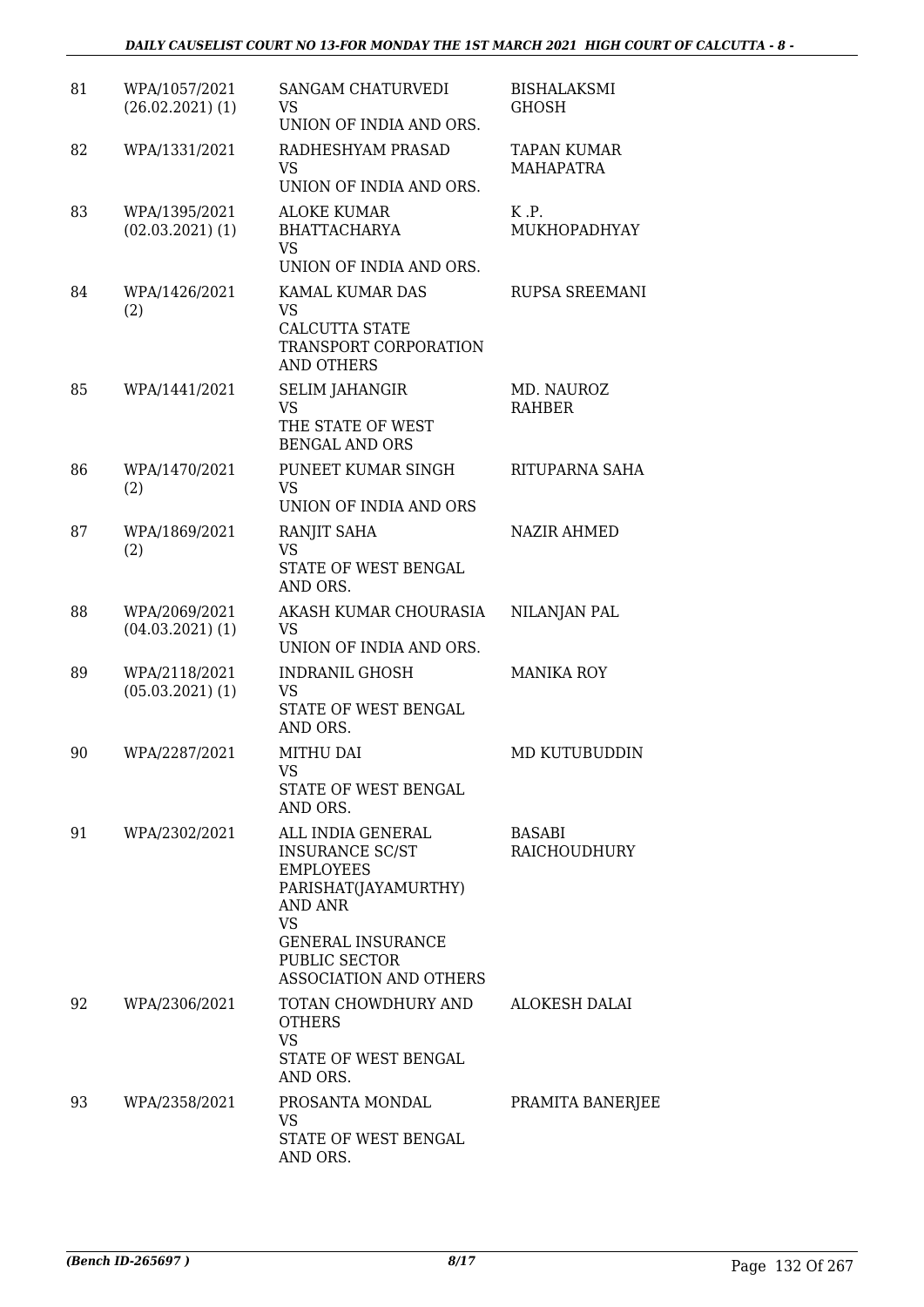| 94   | WPA/2470/2021<br>$(02.03.2021)$ $(1)$ | <b>SHANKER KUMAR</b><br>AGRAWAL<br>VS<br>COAL INDIA LIMITED AND<br><b>ORS</b>                   | <b>SUMIT DAS</b>            |
|------|---------------------------------------|-------------------------------------------------------------------------------------------------|-----------------------------|
| 95   | WPA/2612/2021<br>$(03.03.2021)$ $(1)$ | AJAY KUMAR MITRA<br>VS<br>PUNJAB NATIONAL BANK<br><b>AND OTHERS</b>                             | <b>DEBASIS SUR</b>          |
| 96   | WPA/2679/2021<br>$(08.03.2021)$ $(1)$ | <b>SHARBANI BANERJEE</b><br><b>VS</b><br>COAL INDIA LIMITED AND<br><b>ORS</b>                   | OISANI MUKHERJEE            |
| 97   | WPA/3008/2021<br>(03.03.2021)         | TOTON GHOSH<br>VS<br><b>PUBLIC SERVICE</b><br><b>COMMISSION AND ORS</b>                         | ARPA CHAKRABORTY            |
| 98   | WPA/3043/2021<br>(1)                  | M/S P.C. DEY ENTERPRISE<br><b>AND ANR</b><br>VS<br>UNION OF INDIA AND ORS.                      | DEBABRATA ROY               |
| wt99 | WPA/3048/2021                         | M/S DEBASISH NAG AND<br><b>ANR</b><br><b>VS</b><br>UNION OF INDIA AND ORS.                      | DEBABRATA RAY               |
|      | wt100 WPA/3058/2021                   | M/S KARMAKAR<br><b>ENTERPRISE AND</b><br><b>ANOTHER</b><br><b>VS</b><br>UNION OF INDIA AND ORS. | DEBABRATA RAY               |
|      | wt101 WPA/3073/2021                   | M/S SHYAM SUNDAR<br><b>GHOSH</b><br><b>VS</b><br>UNION OF INDIA AND ORS.                        | DEBABRATA ROY               |
|      | wt102 WPA/3085/2021                   | M/S JAGADISH CHANDRA<br>ADHIKARY AND ANR<br><b>VS</b><br>UNION OF INDIA AND ORS.                | DEBABRATA RAY               |
| 103  | WPA/3060/2021<br>(2)                  | MAHENDRA KUMAR<br>VS<br>UNION OF INDIA AND ORS.                                                 | PRATIK MAJUMDER             |
| 104  | WPA/3116/2021<br>(03.03.2021)         | SUBHAJIT BAYEN<br><b>VS</b><br>UNION OF INDIA AND ORS.                                          | <b>MANISH KUMAR DAN</b>     |
| 105  | WPA/3164/2021<br>(2)                  | POULAMI BHATTACHARYA<br><b>VS</b><br>UNION OF INDIA AND ORS.                                    | KAMAL KANTA KAR             |
| 106  | WPA/3219/2021<br>(08.03.2021)         | <b>MANAS HALDER</b><br>VS<br>UNION OF INDIA AND ORS.                                            | ARPAN SINHA                 |
| 107  | WPA/3383/2021<br>(08.03.2021)         | NIRBHAY LODH<br>VS<br><b>UCO BANK</b>                                                           | MITUL<br><b>CHAKRABORTY</b> |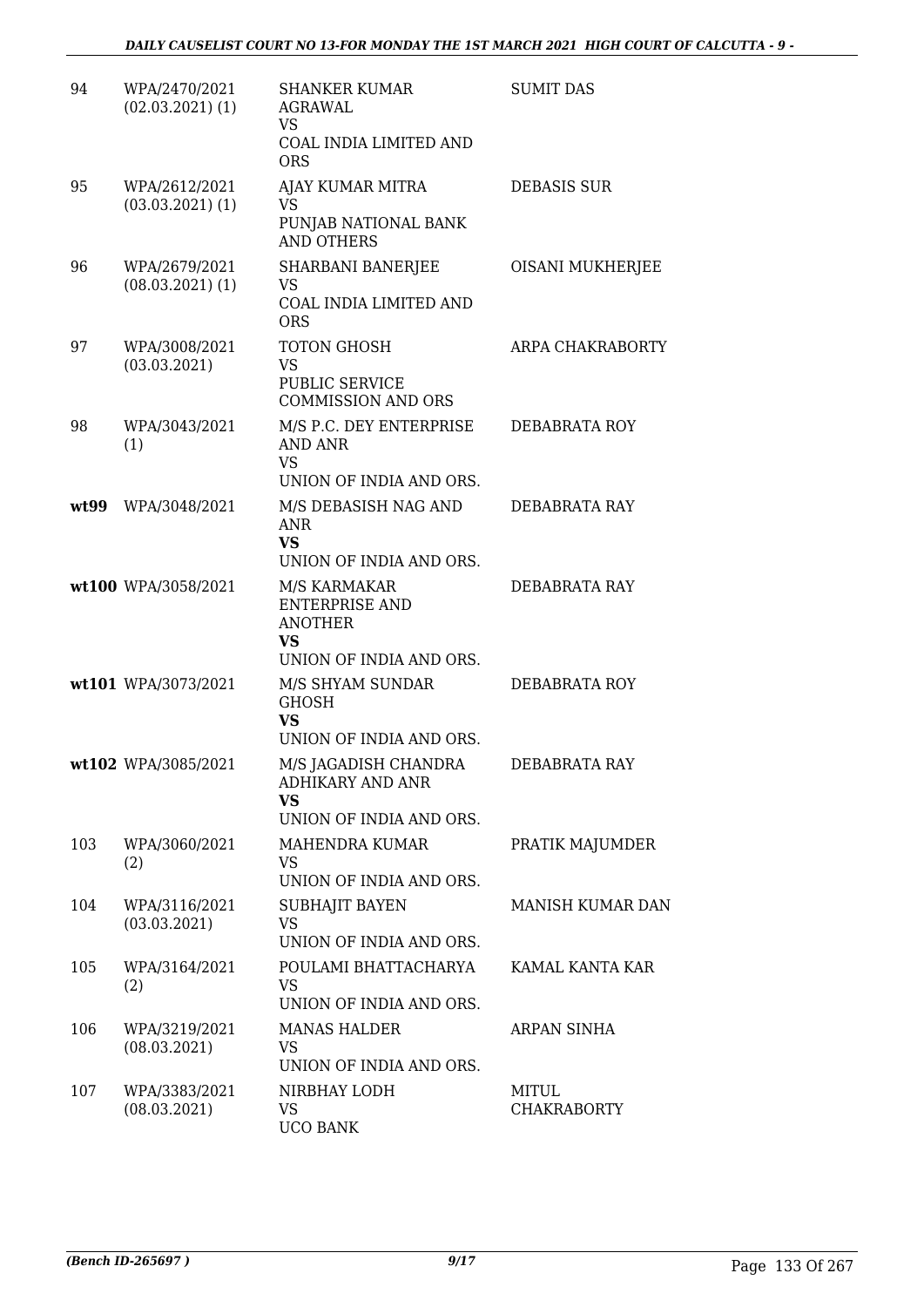| 108 | WPA/3551/2021<br>(09.03.2021)         | DHIRENDRA NATH<br>MONDAL<br><b>VS</b><br>STATE OF WEST BENGAL<br>AND ORS.                                                                         | <b>SUSMITA DEY(BASU)</b>         |
|-----|---------------------------------------|---------------------------------------------------------------------------------------------------------------------------------------------------|----------------------------------|
| 109 | WPA/3554/2021<br>(09.03.2021)         | NABA KUMAR GHOSH<br><b>VS</b><br>UNION OF INDIA AND ORS.                                                                                          | <b>SUSMITA DEY (BASU)</b>        |
| 110 | WPA/3677/2021                         | <b>SITA RAM SHAW</b><br><b>VS</b><br>UNION OF INDIA AND ORS.                                                                                      | ARPA CHAKRABORTY                 |
| 111 | WPA/3726/2021<br>$(04.03.2021)$ $(1)$ | SOSTI JANA MANDAL<br>@SOSTI JANA<br><b>VS</b><br>STATE OF WEST BENGAL<br>AND ORS.                                                                 | PARTHA SARATHI<br><b>MONDAL</b>  |
| 112 | WPA/3901/2021<br>$(02.03.2021)$ $(1)$ | <b>ASRAF ALI AND ORS</b><br>VS<br>STATE OF WEST BENGAL<br>AND ORS.                                                                                | <b>BITASOK BANERJEE</b>          |
| 113 | WPA/4024/2021<br>(1)                  | UTAM BATABYAL<br><b>VS</b><br>PASCHIM BANGA GRAMIN<br><b>BANK AND OTHERS</b>                                                                      | <b>NEIL BASU</b>                 |
| 114 | WPA/4091/2021<br>$(04.03.2021)$ $(1)$ | DILIP KUMAR GANGULY<br><b>VS</b><br><b>BANGIYA GRAMIN VIKASH</b><br><b>BANK</b>                                                                   | KMAKSHYA PRASAD<br>MUKHOPADHYAY  |
| 115 | WPA/4326/2021<br>$(02.03.2021)$ $(1)$ | RAHUL SARKAR<br>VS<br>THE UNION OF INDIA AND<br><b>ORS</b>                                                                                        | SOMRAJ DHAR                      |
| 116 | WPA/4510/2021<br>$(02.03.2021)$ $(1)$ | TAPAS KUMAR KUNDU AND<br><b>ORS</b><br><b>VS</b><br>STATE OF WEST BENGAL<br>AND ORS.                                                              | RAJESH NASKAR                    |
| 117 | WPA/4587/2021<br>$(05.03.2021)$ $(1)$ | <b>ARNAB SEN</b><br>VS<br>UNION OF INDIA AND ORS.                                                                                                 | DIPANKAR PAL                     |
| 118 | WPA/4602/2021<br>$(05.03.2021)$ $(1)$ | RATNA MONDAL<br>VS.<br>UNION OF INDIA AND ORS.                                                                                                    | SAMARENDRA NATH<br><b>BISWAS</b> |
| 119 | WPA/4614/2021<br>(1)                  | <b>MAINUDDIN SARDAR</b><br><b>VS</b><br><b>INSPECTOR GENERAL, FTR</b><br><b>HEADQUARTERS BORDER</b><br><b>SECURITY FORCE AND</b><br><b>OTHERS</b> | <b>SUBHAM GHOSH</b>              |
| 120 | WPA/4626/2021<br>$(03.03.2021)$ (1)   | SUMAN CHAKRABORTY<br>AND ANR<br><b>VS</b><br>BHARAT SANCHAR NIGAM<br>LTD AND ORS                                                                  | MAHABOOB AHMED                   |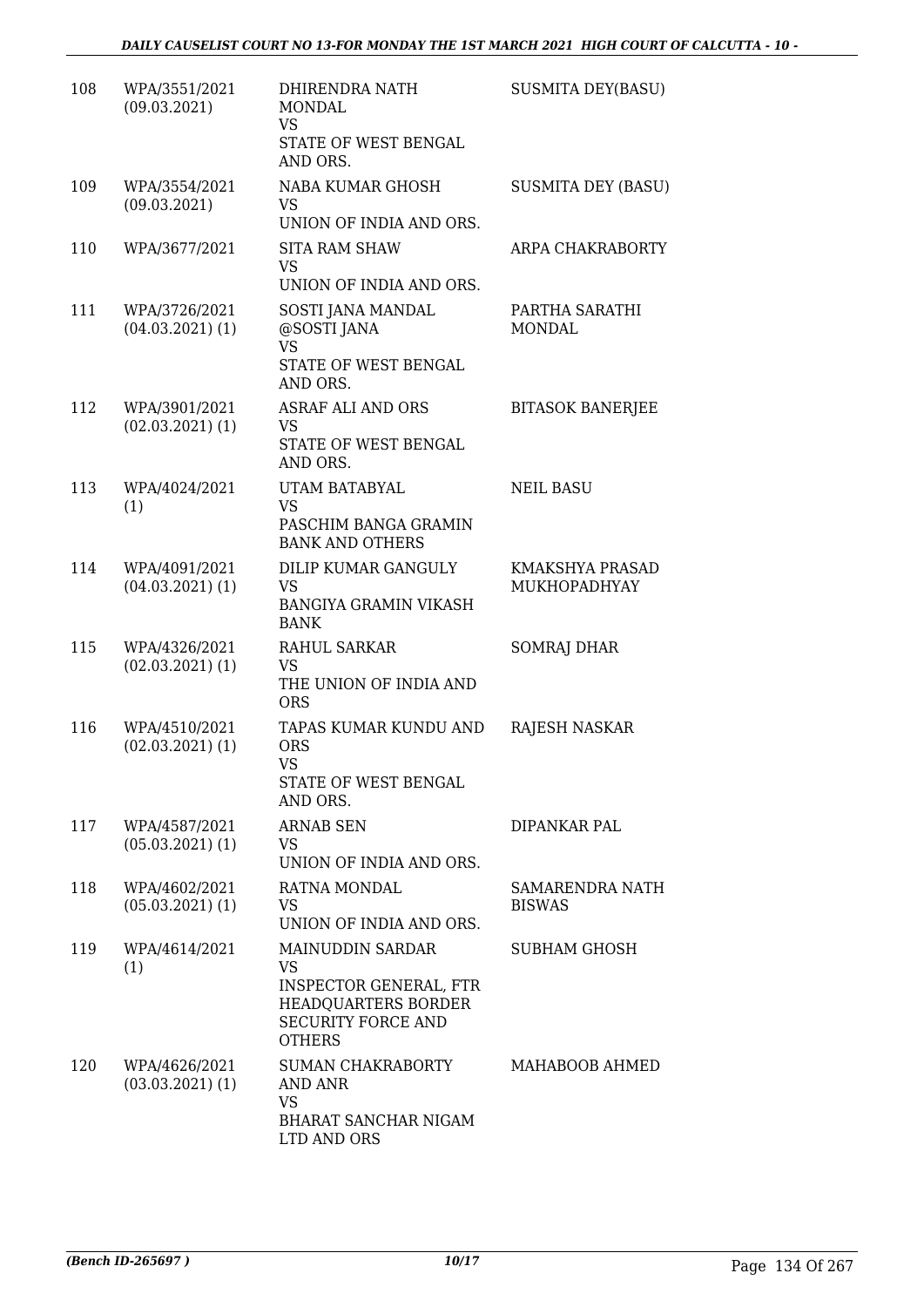| 121 | WPA/4683/2021<br>$(03.03.2021)$ $(1)$ | <b>BIBRATA BISWAS</b><br>VS<br>UNION OF INDIA AND ORS.                                                      | PRATIK MAJUMDER                 |
|-----|---------------------------------------|-------------------------------------------------------------------------------------------------------------|---------------------------------|
| 122 | WPA/4692/2021<br>(04.03.2021)         | YER LATIB MOLLA AND<br><b>OTHERS</b><br><b>VS</b><br>THE GOVERNMENT OF<br>WEST BENGAL AND<br><b>OTHERS</b>  | PRAMITA BANERJEE                |
| 123 | WPA/4917/2021<br>$(03.03.2021)$ $(1)$ | <b>ALLMAMUN HOQUE</b><br><b>VS</b><br>STATE OF WEST BENGAL<br>AND ORS.                                      | <b>SWARVANU SAHA</b>            |
| 124 | WPA/4935/2021<br>$(02.03.2021)$ $(1)$ | KOYALA MAZDOOR<br><b>CONGRESS</b><br><b>VS</b><br>UNION OF INDIA AND ORS.                                   | SABYASACHI<br><b>CHATTERJEE</b> |
| 125 | WPA/5166/2021                         | ANIMESH SAHA<br>VS<br>STATE OF WEST BENGAL<br>AND ORS.                                                      | KARUNAMOYEE<br>SAMANTA          |
| 126 | WPA/5244/2021                         | PINAKI DAS AND OTHERS<br><b>VS</b><br>STATE OF WEST BENGAL<br>AND ORS.                                      | SAKTIPADA JANA                  |
| 127 | WPA/5254/2021<br>$(05.03.2021)$ $(1)$ | <b>MAYARUN BIBI</b><br>VS<br>UNION OF INDIA AND ORS.                                                        | <b>BEANZIR SHAIKH</b>           |
| 128 | WPA/5329/2021<br>$(05.03.2021)$ $(1)$ | ANWESHA GANGULY<br><b>BANERJEE AND ORS</b><br><b>VS</b><br>STATE OF WEST BENGAL<br>AND ORS.                 | <b>SUMAN BANERJEE</b>           |
| 129 | WPA/5377/2021<br>(1)                  | MADHUSUDAN DATTA AND<br><b>OTHERS</b><br>VS.<br>STATE OF WEST BENGAL<br>AND ORS.                            | <b>ARPAN GUHA</b>               |
| 130 | WPA/5460/2021<br>(02.03.2021)         | <b>BOSE INSTITUTE</b><br>PENSIONERS WELFARE<br>ASSOCIATION AND ANR.<br>VS<br>THE BOSE INSTITUTE AND<br>ORS. | <b>ASWINI BERA</b>              |
| 131 | WPA/5491/2021<br>(02.03.2021)         | SAIKAT PAL @ SAIKAT<br><b>ADHIKARY</b><br><b>VS</b><br>STATE OF WEST BENGAL<br>AND ORS.                     | DEBANSHU GHORAI                 |
| 132 | WPA/5744/2021                         | <b>SABINA KHATUN</b><br><b>VS</b><br>STATE OF WEST BENGAL<br>AND ORS.                                       | MD MOSIAR<br><b>RAHAMAN</b>     |
|     |                                       | <b>MOTION GROUP - V</b>                                                                                     |                                 |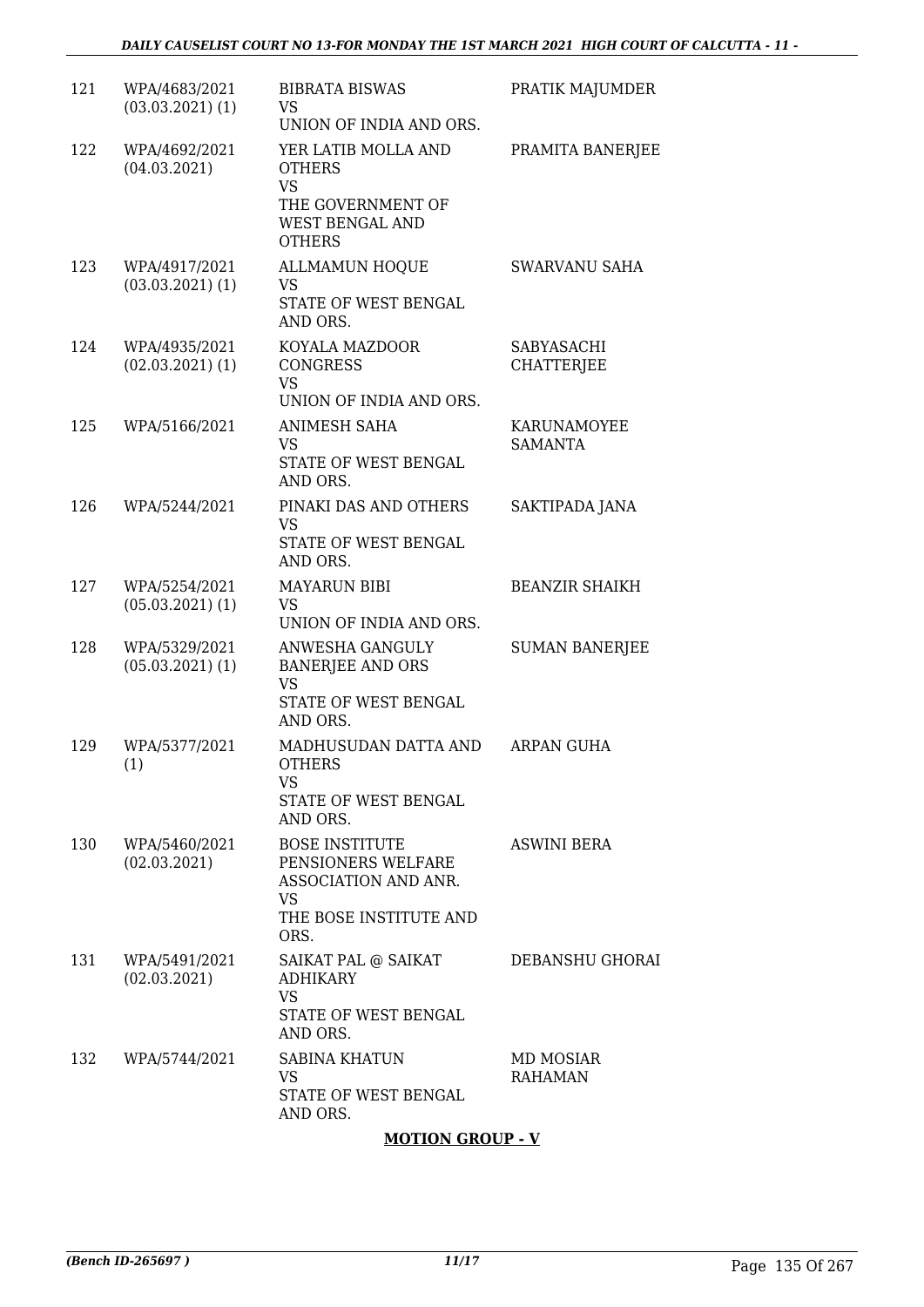| 133                                     | WPA/24902/2015<br>$(02.03.2021)$ $(2)$ | UMA SAHA (BANIK)<br>VS<br><b>STATE OF WEST BENGAL &amp;</b><br><b>ORS</b>                                   | <b>HUSN ARA BEGUM</b>                |  |  |
|-----------------------------------------|----------------------------------------|-------------------------------------------------------------------------------------------------------------|--------------------------------------|--|--|
| 134                                     | WPA/19173/2018<br>$(Gr. - III)$        | <b>BALLY JUTE COMPANY</b><br>LIMITED<br><b>VS</b><br>STATE OF WEST BENGAL &<br><b>ORS</b>                   | A. K. SHAW                           |  |  |
| 135                                     | WPA/24119/2018<br>$(04.03.2021)$ $(l)$ | CHANDRA MAHATO<br><b>VS</b><br>STATE OF WEST BENGAL &<br><b>ORS</b>                                         | VIVEKANANDA BAURI                    |  |  |
| 136                                     | WPA/4427/2019<br>$(Gr. -III)$          | <b>BALLY JUTE COMPANY</b><br><b>LIMITED</b><br><b>VS</b><br><b>STATE OF WEST BENGAL &amp;</b><br><b>ORS</b> | <b>ANANTA KUMAR</b><br><b>SHAW</b>   |  |  |
| 137                                     | WPA/6396/2019<br>$(04.03.2021)$ (!)    | <b>SUJIT RAJBANSHI</b><br><b>VS</b><br>STATE OF WEST BENGAL &<br><b>ORS</b>                                 | UJANI PAL SAMANTA                    |  |  |
| 138                                     | WPA/6397/2019<br>$(04.03.2021)$ (!)    | RAJA RAJBANSHI<br><b>VS</b><br>STATE OF WEST BENGAL &<br><b>ORS</b>                                         | UJANI PAL SAMANTA                    |  |  |
| 139                                     | WPA/4095/2020<br>$(09.03.2021)$ $(1)$  | SMT GANGAMANI BAGDI<br><b>VS</b><br>STATE OF WEST BENGAL &<br><b>ORS</b>                                    | <b>SOUMI KUNDU</b>                   |  |  |
| 140                                     | WPA/5202/2020<br>$(02.03.2021)$ $(1)$  | LAXMIBALA MAHATO & ORS<br><b>VS</b><br>STATE OF WEST BENGAL &<br><b>ORS</b>                                 | <b>SHUVRO PROKASH</b><br>LAHIRI      |  |  |
| 141                                     | WPA/6799/2020                          | CHANDRA SEKHAR PANDIT<br><b>VS</b><br>STATE OF WEST BENGAL &<br><b>ORS</b>                                  | <b>SANDIP KUMAR</b><br><b>MONDAL</b> |  |  |
| IA NO: CAN/1/2020(Old No:CAN/5759/2020) |                                        |                                                                                                             |                                      |  |  |
| 142                                     | WPA/8231/2020<br>$(02.03.2021)$ (1)    | ASHISH KUMAR SAHA<br>VS.<br>STATE OF WEST BENGAL<br>AND ORS.                                                | <b>SHUVRO PROKASH</b><br>LAHIRI      |  |  |
| 143                                     | WPA/9698/2020                          | <b>SANGEETA</b><br>ROYCHOUDHURY<br><b>VS</b><br>STATE OF WEST BENGAL<br>AND ORS.                            | DIP JYOTI<br><b>CHAKRABORTY</b>      |  |  |
| 144                                     | WPA/9704/2020                          | SANGEETA ROY<br>CHOUDHURY(SARKAR)<br>VS<br>STATE OF WEST BENGAL<br>AND ORS.                                 | DIP JYOTI<br><b>CHAKRABORTY</b>      |  |  |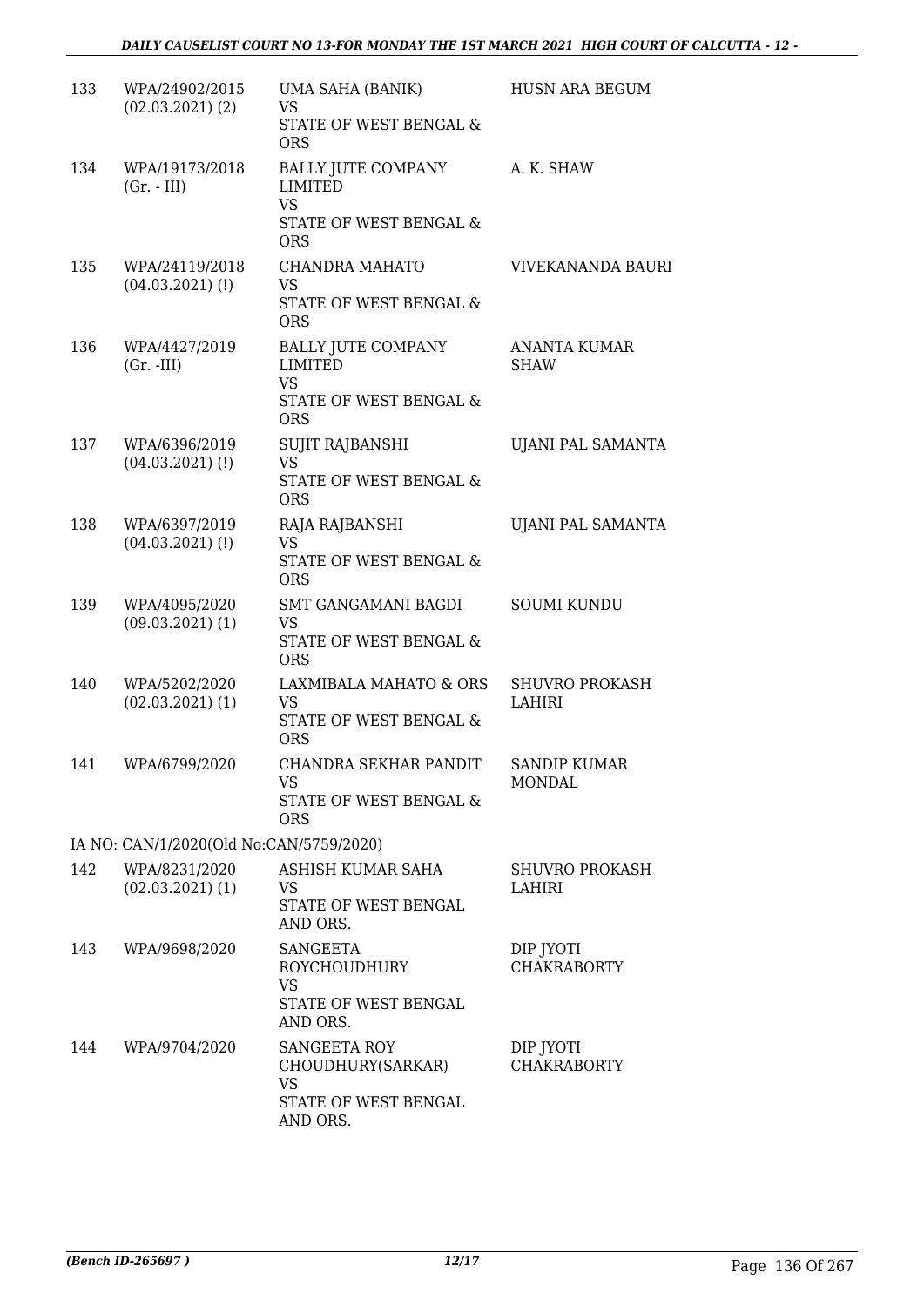| 145 | WPA/496/2021                                   | <b>FORIDA KHATUN</b><br><b>VS</b><br>STATE OF WEST BENGAL<br>AND ORS.                   | <b>SAMIRUL SARDAR</b>               |
|-----|------------------------------------------------|-----------------------------------------------------------------------------------------|-------------------------------------|
| 146 | WPA/2934/2021<br>$(04.03.2021)$ (1)            | SABIRUDDIN SANA<br>VS<br>STATE OF WEST BENGAL<br>AND ORS.                               | SK. MOINUDDIN                       |
| 147 | WPA/3028/2021<br>$(02.03.2021)$ $(1)$          | BELA RANI SAMANTA AND<br><b>ORS</b><br><b>VS</b><br>STATE OF WEST BENGAL<br>AND ORS.    | ZIAUL HAQUE                         |
| 148 | WPA/3602/2021                                  | <b>ABHIJIT DAS</b><br><b>VS</b><br>STATE OF WEST BENGAL<br>AND ORS.                     | SURYASARATHI BASU                   |
| 149 | WPA/4124/2021<br>(Co.-op. society<br>Services) | PABITRA KUMAR DAS<br>VS<br>STATE OF WEST BENGAL<br>AND ORS.                             | PABITRA KUMAR DAS                   |
| 150 | WPA/4218/2021<br>(04.03.2021)                  | ABDUL CHHAMAD MALITA<br><b>AND ORS</b><br><b>VS</b><br>STATE OF WEST BENGAL<br>AND ORS. | <b>TIRTHANKAR ROY</b>               |
| 151 | WPA/4658/2021<br>$(04.03.2021)$ $(1)$          | MD. JANAB ALI<br><b>VS</b><br>THE STATE OF WEST<br><b>BENGAL AND ORS</b>                | ANJAN<br><b>BHATTACHARYA</b>        |
| 152 | WPA/4983/2021<br>(02.03.2021)                  | <b>BIMALA RABIDAS</b><br>VS<br>STATE OF WEST BENGAL<br>AND ORS.                         | SABITA KHUTIA<br><b>BHUNYA</b>      |
| 153 | WPA/5401/2021                                  | SAHADEB PRAMANIK<br>VS.<br>STATE OF WEST BENGAL<br>AND ORS.                             | <b>BIDHAN BISWAS</b>                |
| 154 | WPA/5474/2021                                  | <b>CHINTA PAIK</b><br><b>VS</b><br>STATE OF WEST BENGAL<br>AND ORS.                     | <b>GOUTAM KUMAR</b><br><b>MAITY</b> |
| 155 | WPA/5477/2021                                  | <b>BHAGYADHAR ARI</b><br>VS.<br>STATE OF WEST BENGAL<br>AND ORS.                        | <b>GOUTAM KUMAR</b><br><b>MAITY</b> |
| 156 | WPA/5483/2021                                  | GAJENDRA NATH BARMAN<br><b>VS</b><br>STATE OF WEST BENGAL<br>AND ORS.                   | <b>GOUTAM KUMAR</b><br><b>MAITY</b> |
| 157 | WPA/5486/2021                                  | DHANANJOY MAJUMDER<br><b>VS</b><br>STATE OF WEST BENGAL<br>AND ORS.                     | <b>GOUTAM KUMAR</b><br><b>MAITY</b> |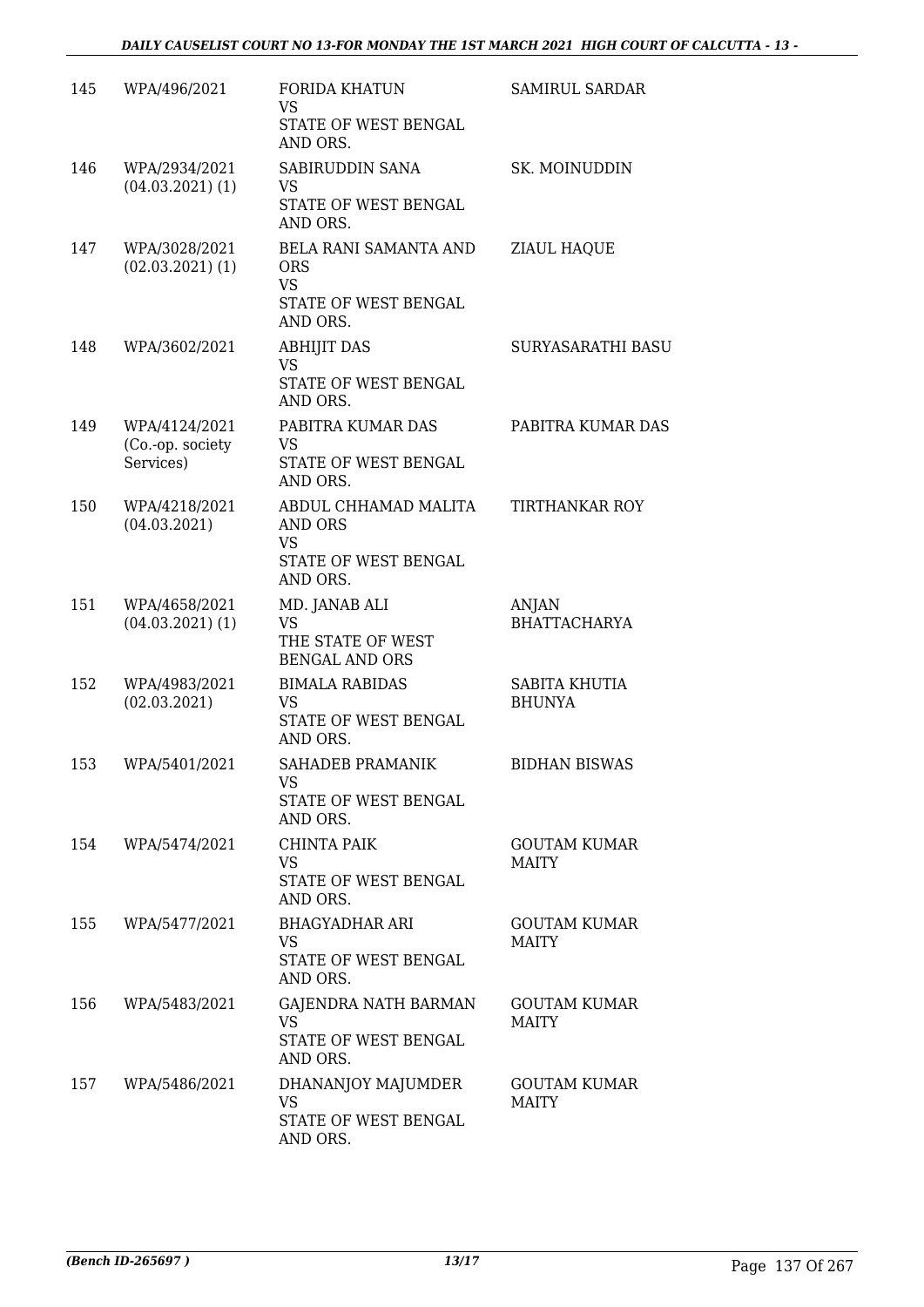| 158 | WPA/5489/2021                   | <b>BISWANATH PURKAIT</b><br>VS                         | <b>GOUTAM KUMAR</b><br><b>MAITY</b> |
|-----|---------------------------------|--------------------------------------------------------|-------------------------------------|
|     |                                 | STATE OF WEST BENGAL<br>AND ORS.                       |                                     |
| 159 | WPA/5492/2021                   | RADHA RANI SARDAR<br><b>VS</b>                         | <b>GOUTAM KUMAR</b><br><b>MAITY</b> |
|     |                                 | STATE OF WEST BENGAL<br>AND ORS.                       |                                     |
| 160 | WPA/5494/2021                   | MANIBALA MONDAL<br><b>VS</b>                           | <b>GOUTAM KUMAR</b><br><b>MAITY</b> |
|     |                                 | STATE OF WEST BENGAL<br>AND ORS.                       |                                     |
| 161 | WPA/5498/2021                   | NAMITA DEBNATH<br>VS.                                  | <b>GOUTAM KUMAR</b><br><b>MAITY</b> |
|     |                                 | STATE OF WEST BENGAL<br>AND ORS.                       |                                     |
| 162 | WPA/5501/2021                   | <b>OMBEHAR BEOYA</b><br>VS                             | <b>GOUTAM KUMAR</b><br><b>MAITY</b> |
|     |                                 | STATE OF WEST BENGAL<br>AND ORS.                       |                                     |
| 163 | WPA/5505/2021                   | SANTOSH KUMAR OJHA<br><b>VS</b>                        | <b>GOUTAM KUMAR</b><br><b>MAITY</b> |
|     |                                 | STATE OF WEST BENGAL<br>AND ORS.                       |                                     |
| 164 | WPA/5509/2021                   | AJIT KUMAR DAS<br><b>VS</b>                            | <b>GOUTAM KUMAR</b><br><b>MAITY</b> |
|     |                                 | STATE OF WEST BENGAL<br>AND ORS.                       |                                     |
| 165 | WPA/5510/2021                   | <b>DURGABALA SRDAR</b><br><b>VS</b>                    | <b>GOUTAM KUMAR</b><br><b>MAITY</b> |
|     |                                 | STATE OF WEST BENGAL<br>AND ORS.                       |                                     |
| 166 | WPA/5726/2021                   | <b>BIJAY ROY AND OTHERS</b><br><b>VS</b>               | <b>SUDIP SARKAR</b>                 |
|     |                                 | STATE OF WEST BENGAL<br>AND ORS.                       |                                     |
|     |                                 | <b>HEARING ASSIGNED</b>                                |                                     |
| 167 | WPA/4744/2018                   | NIRUPAM SAHA<br>VS                                     | SUDIPTA DASGUPTA                    |
|     |                                 | UNION OF INDIA & ORS                                   |                                     |
|     | wt168 WPA/4745/2018             | SANTOSH KUMAR ROY<br><b>VS</b><br>UNION OF INDIA & ORS | SUDIPTA DASGUPTA                    |
| 169 | WPA/13095/2018                  | C.D. EQUIFINANCE PRIVATE                               | AJAY GAGGAR                         |
|     | $(Gr.-III)$ (3)<br>(17.03.2021) | LIMITED<br>VS                                          |                                     |
|     |                                 | STATE OF WEST BENGAL &<br><b>ORS</b>                   |                                     |

IA NO: CAN/1/2018(Old No:CAN/5793/2018), CAN/3/2020(Old No:CAN/708/2020)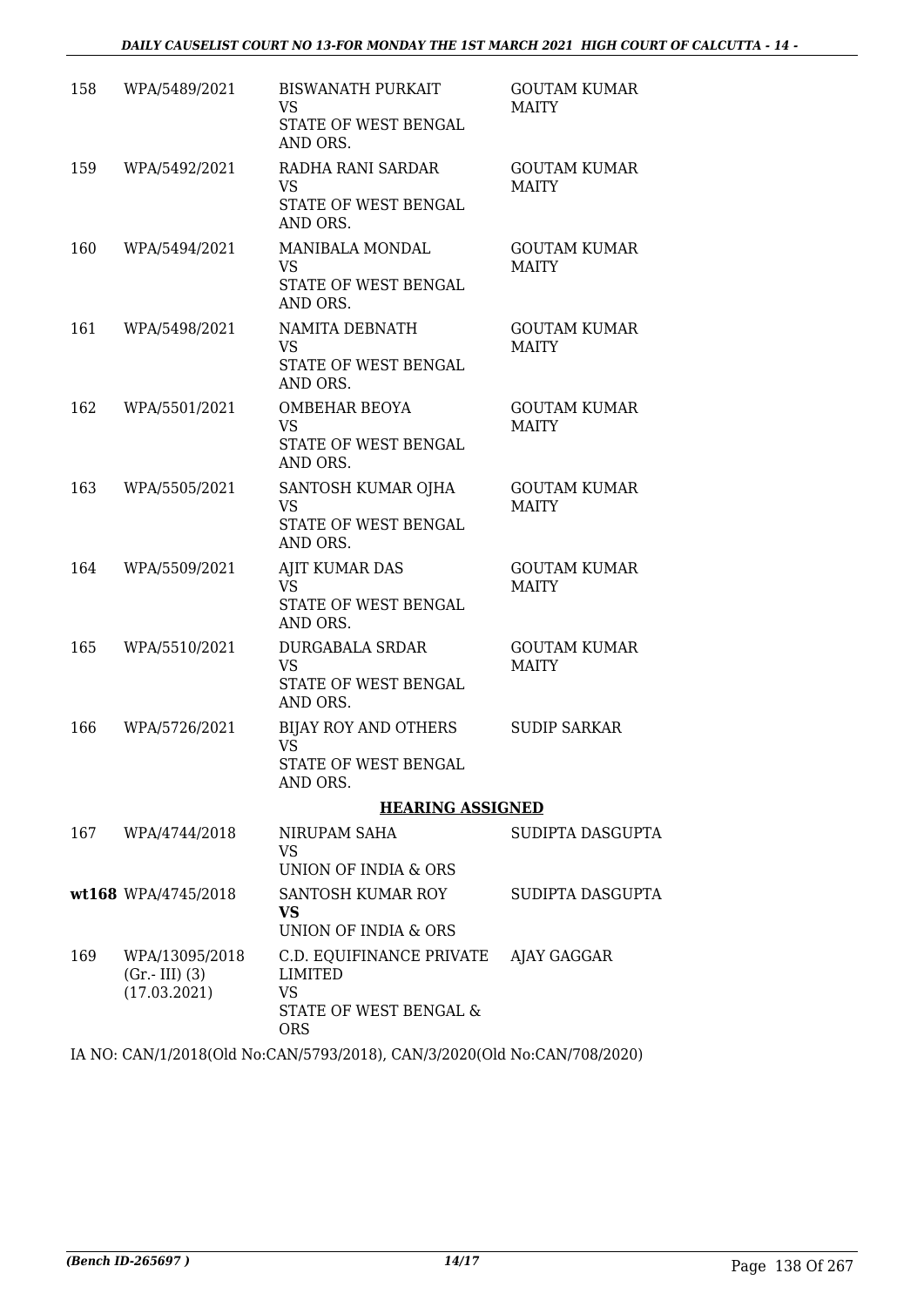| 170                                                                      | WPA/9758/2019<br>$(Gr. - IX)$            | LOUDON PROPERTIES (P)<br><b>LIMITED &amp; ANR</b><br><b>VS</b>                             | <b>SWADIN PAN</b>                             |
|--------------------------------------------------------------------------|------------------------------------------|--------------------------------------------------------------------------------------------|-----------------------------------------------|
|                                                                          |                                          | <b>CESC LIMITED &amp; ORS</b>                                                              |                                               |
|                                                                          | IA NO: CAN/1/2019(Old No:CAN/9474/2019)  |                                                                                            |                                               |
|                                                                          |                                          | <b>HEARING</b>                                                                             |                                               |
| 171                                                                      | WPA/924/2009<br>(Gr.VI) (3)              | <b>SUBIR BHATTACHARJEE</b><br><b>VS</b><br>STATE OF WEST BENGAL &<br><b>ORS</b>            | JASOBANTA RAKSHIT                             |
|                                                                          |                                          | IA NO: CAN/1/2010(Old No:CAN/2267/2010), CAN/2/2015(Old No:CAN/4526/2015)                  |                                               |
| 172                                                                      | WPA/19270/2012<br>$(Gr.-VI) (2)$         | JYOTIRMOY MITRA<br>VS<br>DVC&ORS                                                           | ANIMESH<br><b>BHATTACHARYA</b>                |
|                                                                          | IA NO: CAN/1/2020(Old No:CAN/1000/2020)  |                                                                                            |                                               |
| 173                                                                      | WPA/20544/2015                           | PURNA CHANDRA SARKAR<br><b>VS</b><br><b>BANGIYA GRAMIN VIKASH</b><br><b>BANK &amp; ORS</b> | <b>SUMITA SHAW</b>                            |
|                                                                          |                                          | IA NO: CAN/1/2019(Old No:CAN/12708/2019), CAN/2/2020, CAN/3/2020                           |                                               |
| 174                                                                      | WPA/4702/2016<br>$(Gr. - V)$             | PASHUPATI MANDAL<br><b>VS</b><br>STATE OF WEST BENGAL                                      | CHITTARANJAN<br><b>BHUNIA</b>                 |
| 175                                                                      | WPA/21557/2016<br>(2)                    | NAGENDRANATH MURMU<br><b>VS</b><br><b>INDIAN OVERSEAS BANK &amp;</b><br><b>ORS</b>         | CHITTAPRIYA GHOSH                             |
| 176                                                                      | WPA/21892/2016<br>$(Gr.-VI)$ $(2)$       | JITENDRA PRASAD MALI<br><b>VS</b><br>UNION OF INDIA 7 ORS                                  | PAMPA DEY (DHABAL)                            |
|                                                                          | IA NO: CAN/1/2019(Old No:CAN/12261/2019) |                                                                                            |                                               |
| 177                                                                      | WPA/21787/2018<br>$(Gr.-VI)$ $(3)$       | SK SAMUAL HOSSEN & ORS<br><b>VS</b><br>STATE OF WEST BENGAL &<br><b>ORS</b>                | RAJU<br><b>BHATTACHARYYA</b>                  |
| IA NO: CAN/1/2020(Old No:CAN/898/2020), CAN/2/2020(Old No:CAN/1329/2020) |                                          |                                                                                            |                                               |
| 178                                                                      | WPA/24525/2018<br>(Gr.VI) (2)            | RAMA PRASAD SARKAR<br>VS<br>STATE OF WEST BENGAL&<br><b>ORS</b>                            | <b>RAMA PRASAD</b><br><b>SARKAR IN PERSON</b> |
| 179                                                                      | WPA/24642/2018<br>(Gr.VI) (2)            | <b>RAKESH KUMAR</b><br><b>SRIVASTAVA &amp; ANR</b><br>VS<br>W.B. S. E. D. CO-LTD & ORS     | V. CHATTERJEE                                 |
|                                                                          | IA NO: CAN/1/2019(Old No:CAN/8318/2019)  |                                                                                            |                                               |
|                                                                          | wt180 WPA/25162/2018                     | ANIRUDDHA KAR & ORS<br><b>VS</b><br>W.B.S. E.D.CO. LTD & ORS                               | VICTOR CHATTERJEE                             |
|                                                                          |                                          |                                                                                            |                                               |

IA NO: CAN/1/2019(Old No:CAN/8317/2019)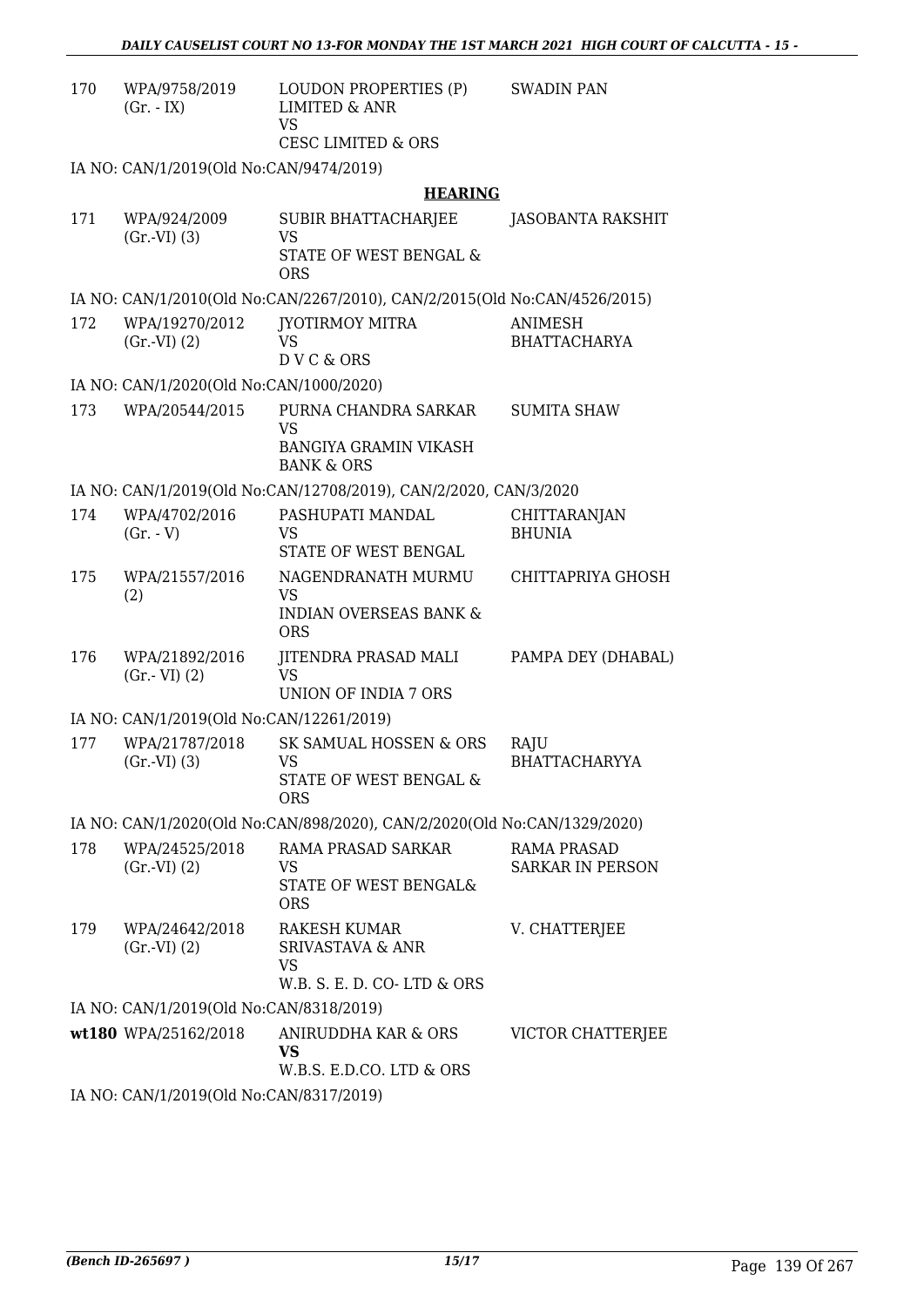| 181                                       | WPA/5214/2019<br>(2)              | MD. RUKNUDDIN<br><b>VS</b><br>THE HON'BLE HIGH COURT                                              | SHABAZ ALAM                         | SAIKAT BANERJEE |
|-------------------------------------------|-----------------------------------|---------------------------------------------------------------------------------------------------|-------------------------------------|-----------------|
| 182                                       | WPA/7670/2019<br>(2)              | AT CALCUTTA & ORS<br>ASIM SARKAR @ ASHIM<br><b>SARKAR</b><br><b>VS</b><br>CENTRAL BANK OF INDIA & | <b>SAMKHA SUBHRA</b><br>ROY         |                 |
| 183                                       | WPA/7671/2019<br>(2)              | <b>ORS</b><br>JUDHISTHIR MAHATO<br><b>VS</b><br>CENTRAL BANK OF INDIA &<br><b>ORS</b>             | <b>SANKHA SUBHRA</b><br>ROY         |                 |
| 184                                       | WPA/7672/2019<br>(2)              | <b>BIJOYLAL BEGI</b><br><b>VS</b><br>CENTRAL BANK OF INDIA &<br><b>ORS</b>                        | SANKHA SUBHRA RAY                   |                 |
| 185                                       | WPA/7673/2019<br>(2)              | JAMUNA RUI DAS<br><b>VS</b><br>CENTRAL BANK OF INDIA &<br><b>ORS</b>                              | <b>SANKHA SUBHRA</b><br><b>ROY</b>  |                 |
| 186                                       | WPA/16750/2019<br>(2)             | <b>BIMALA RANI SINGHA</b><br><b>VS</b><br>STATE OF WEST BENGAL<br>&ORS                            | MD HABIBUR<br><b>RAHAMAN</b>        |                 |
| 187                                       | WPA/17074/2019<br>$(Gr.-VI)$      | SURENDRA SINGH<br><b>VS</b><br>UNION OF INDIA & ORS                                               | <b>ANIMESH PAUL</b>                 |                 |
| 188                                       | WPA/17541/2019<br>(2)             | RATNA KARANJAI<br><b>VS</b><br>UNION OF INDIA & ORS                                               | RATNA KARANJAI<br>(INPESON)         |                 |
| 189                                       | WPA/21485/2019<br>(Gr.VI) (3)     | PARTHA SAKHA ROY<br><b>VS</b><br>STATE OF WEST BENGAL &<br><b>ORS</b>                             | <b>GOUTAM DINDA</b>                 |                 |
| 190                                       | WPA/2728/2020<br>(Gr.VI) (3)      | PRATUL KUMAR NAYAK<br>VS<br>UNITED BANK OF INDIA &<br><b>ORS</b>                                  | <b>GOUTAM ACHARYA</b>               |                 |
| 191                                       | WPA/6374/2020<br>(2)              | <b>SUDHANYA DAS&amp; ORS</b><br>VS<br>STATE OF WEST BENGAL&<br><b>ORS</b>                         | <b>MAYUKH MAITRA</b>                |                 |
| 192                                       | WPA/7126/2020<br>(2)              | PRATAP MANNA<br><b>VS</b><br>STATE OF WEST BENGAL<br>AND ORS.                                     | <b>TIANA</b><br><b>BHATTACHARYA</b> |                 |
| IA NO: CAN/1/2020, CAN/2/2020, CAN/3/2020 |                                   |                                                                                                   |                                     |                 |
| 193                                       | WPA/7271/2020<br>$(Gr.-VI)$ $(2)$ | <b>SAMIR KUMAR HALDER</b><br><b>VS</b><br>State of West Bengal                                    | PAYEL SHOME                         |                 |
|                                           | IA NO: CAN/1/2020                 |                                                                                                   |                                     |                 |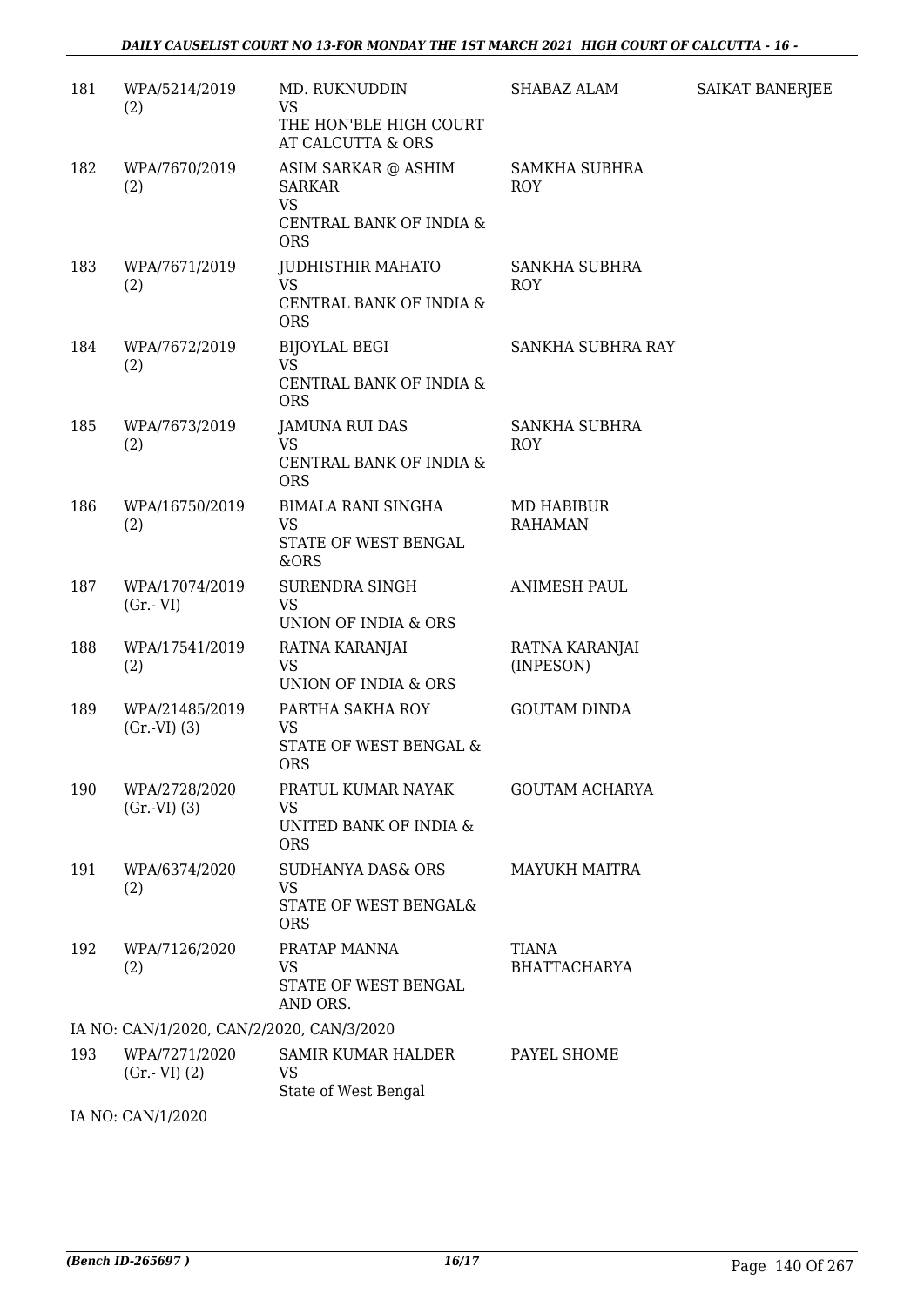| 194 | WPA/11609/2020<br>$(Gr.-VI) (2)$ | RATNA KARANJAI IN<br><b>PERSON</b><br><b>VS</b><br>UNION OF INDIA AND ORS.               | RATNA KARANJAI IN<br><b>PERSON</b>    |
|-----|----------------------------------|------------------------------------------------------------------------------------------|---------------------------------------|
|     |                                  | <b>HEARING (IRRESPECTIVE OF CLASSIFICATION)</b>                                          |                                       |
| 195 | WPA/7633/2018<br>$(Gr.-II) (2)$  | <b>SMT. GOURI SANTRA</b><br><b>VS</b><br>STATE OF WEST BENGAL &<br><b>ORS</b>            | <b>SHRABONI SARKAR</b>                |
| 196 | WPA/20342/2018<br>(Gr.V) (2)     | MADHUMITA BANERJEE<br><b>VS</b><br>THE KOLKATA MUNICIPAL<br><b>CORPORATION &amp; ORS</b> | <b>BIDYUT KUMAR</b><br><b>HALDER</b>  |
| 197 | WPA/12664/2019<br>(Gr.V) (2)     | DR. MANAS KUMAR<br><b>PRATIHAR</b><br><b>VS</b><br>STATE OF WEST BENGAL &<br><b>ORS</b>  | SAMIR KUMR<br><b>ADHIKARI</b>         |
|     | wt198 WPA/9921/2018              | DR.ARUN CHAKRABORTY<br><b>VS</b><br>STATE OF WEST BENGAL&<br><b>ORS</b>                  | D.K. SAHOO                            |
| 199 | WPA/21815/2019<br>(Gr.V) (2)     | <b>BADAL DAS</b><br>VS.<br><b>STATE OF WEST BENGAL &amp;</b><br><b>ORS</b>               | LAKSHMIKANTA<br><b>BHATTACHARYA</b>   |
| 200 | WPA/4598/2020<br>(Gr.V) (2)      | <b>ABINASH NATH &amp; ORS</b><br><b>VS</b><br>STATE OF WEST BENGAL &<br><b>ORS</b>       | PARTHA SARKAR                         |
| 201 | WPA/4888/2020<br>(Gr.V) (2)      | <b>SOUMEN CHABRI</b><br><b>VS</b><br>STATE OF WEST BENGAL &<br><b>ORS</b>                | <b>SALONI</b><br><b>BHATTACHARJEE</b> |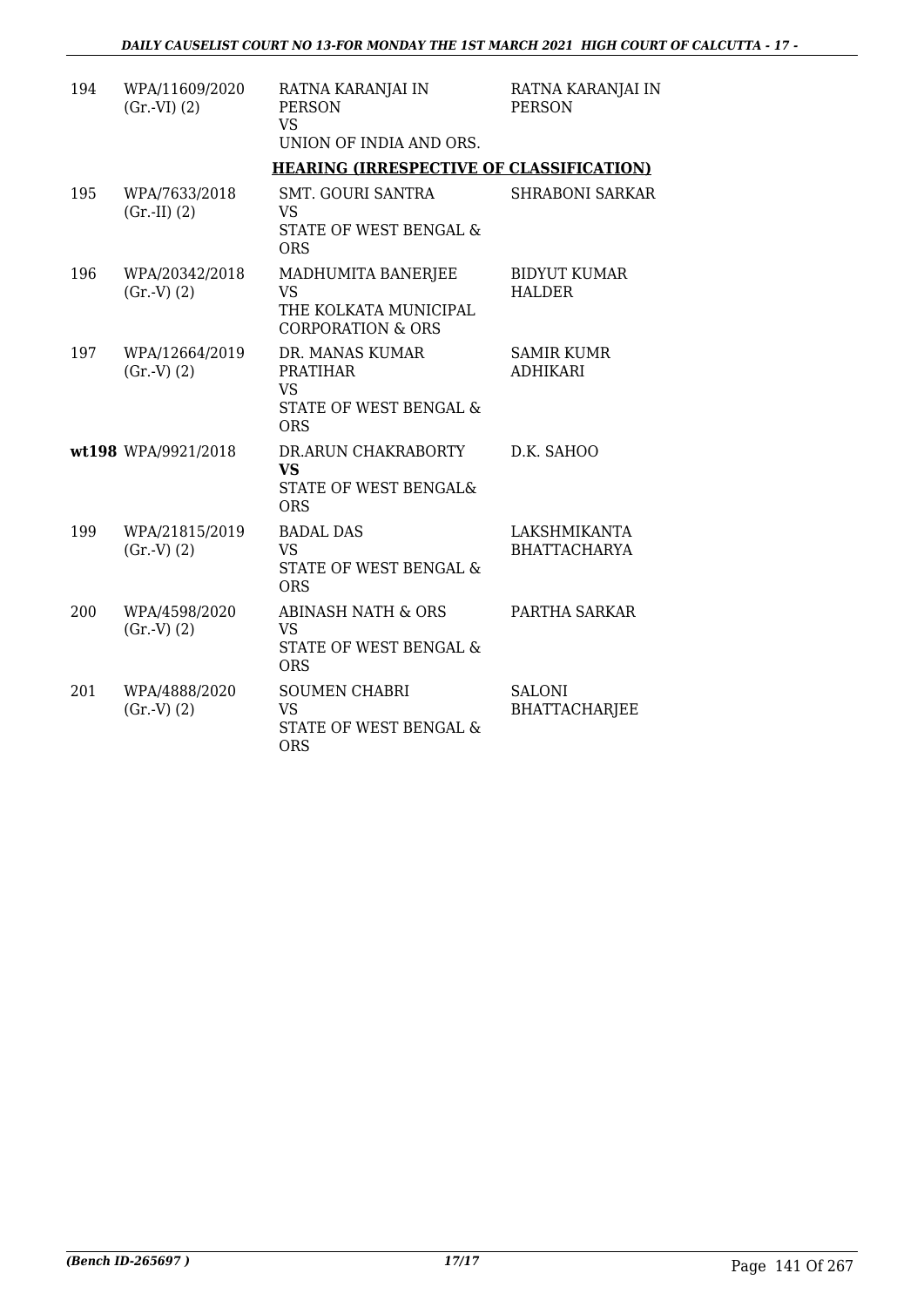

# **Appellate Side**

**DAILY CAUSELIST For Monday The 1st March 2021**

## **COURT NO. 8**

**SINGLE BENCH (SB - IV)**

**AT 10:45 AM**

### **HON'BLE JUSTICE SABYASACHI BHATTACHARYYA**

#### **(VIA VIDEO CONFERENCE)**

**ON AND FROM MONDAY, THE 11TH JANUARY, 2021 – MATTERS (MOTION & HEARING ) UNDER ARTICLE 226 OF THE CONSTITUTION RELATING TO RESIDUARY UNDER GROUP IX [EXCLUDING ELECTRICITY MATTERS AND MATTERS UNDER PUBLIC PREMISES (UNAUTHORISED OCCUPANTS) ACT, 1971] INCLUDING APPLICATIONS CONNECTED THERETO.**

**NOTE (1) : ORIGINAL SIDE MATTERS WILL BE TAKEN UP FROM 10:45 A.M. TILL RECESS, ONLY ON TUESDAYS AND THURSDAYS.**

**NOTE ( 2) : APPELLATE SIDE MATTERS WILL BE TAKEN UP FROM 2 P.M. ONWARDS OR IMMEDIATELY AFTER COMPLETION OF ORIGINAL SIDE MATTERS, WHICHEVER IS EARLIER, ON TUESDAY AND THURSDAYS.**

**NOTE (3) : ON MONDAYS, WEDNESDAYS AND FRIDAYS, APPELLATE SIDE MATTERS WILL BE TAKEN THROUGHOUT THE DAY.**

**NOTE (4) : LEARNED ADVOCATES APPEARING IN MATTERS PERTAINING**

**--------------------------------------------------------------------------------------------------------- TO DIN (COMPANIES ACT, 2013) ARE REQUESTED TO HAND OVER**

**------------------------------------------------------------------------------------------------- THE DETAILS (NUMBER/ITEM NO. .... ETC.) TO THE COURT OFFICER**

**---------------------------------------------------------------------------------------------------**

**FOR BEING CLUBBED TOGETHER FOR HEARING.**

**-----------------------------------------------------------------------**

**NOTE (5) : MENTIONING WILL BE ALLOWED ONLY AT THE FIRST SITTING OF COURT ON THE FIRST WORKING DAY OF EVERY WEEK.**

> **MATTERS WILL BE TAKEN UP THROUGH PHYSICAL HEARING ONLY WHEN BOTH THE PARTIES ARE AGREED.**

### **URGENT MOTION**

( TOP MATTERS )

1 CPAN/714/2020 MD JAKIR HOSSAIN MOLLA VS P ULAGANATHAN

TUSHAR KANTI **MUKHERIEE**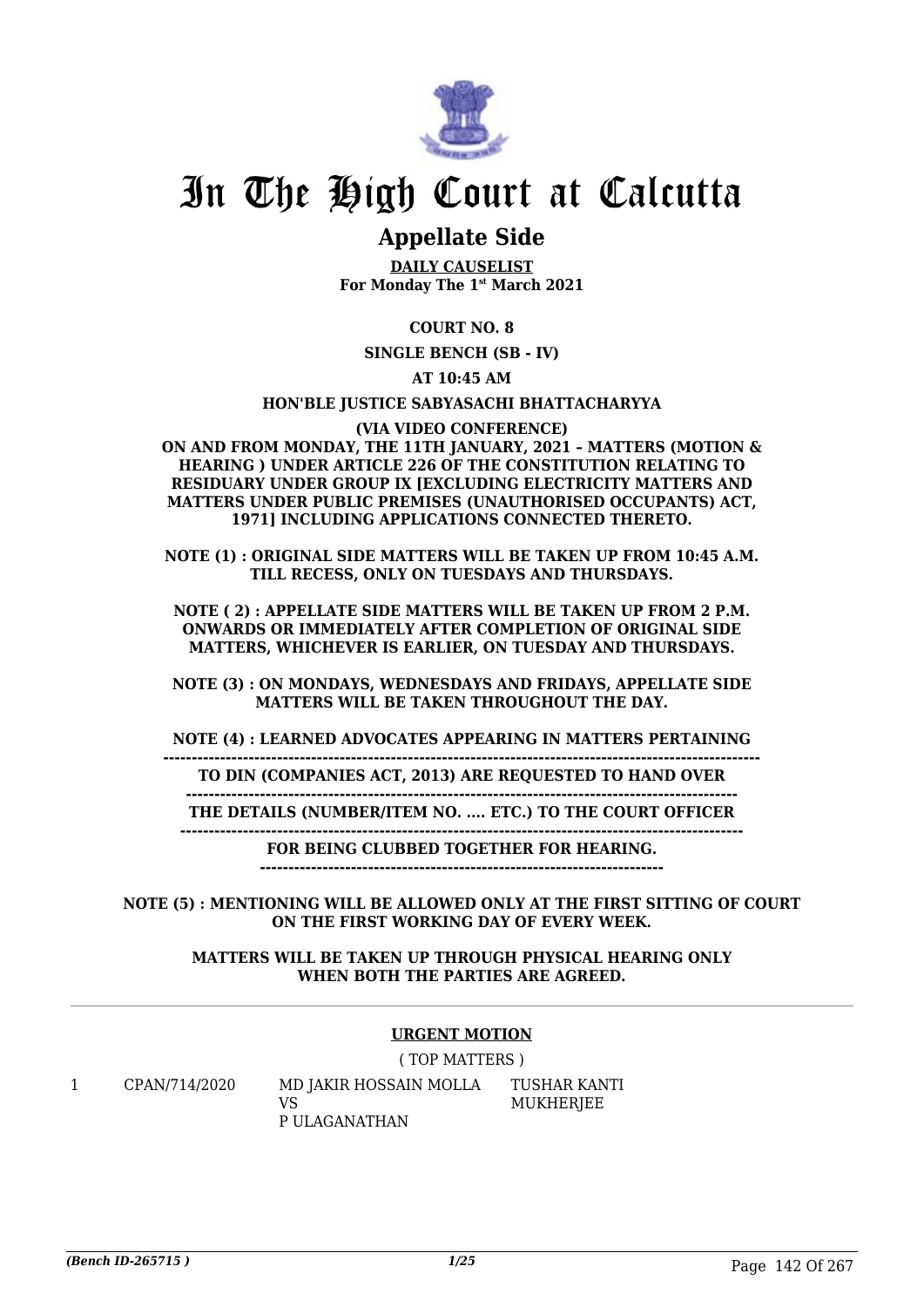| wt2 | WPA/23317/2019                          | MD. JAKIR HOSSAIN MOLLA<br><b>VS</b><br>STATE OF WEST BENGAL &<br>ORS.                           | <b>TUSHAR KANTI</b><br><b>MUKHERJEE</b> |
|-----|-----------------------------------------|--------------------------------------------------------------------------------------------------|-----------------------------------------|
| 3   | WPA/2504/2020                           | PRADIP KUMAR DUTTA &<br><b>ANR</b><br><b>VS</b><br><b>EMPLOYEES PROVIDENT</b><br>FUND ORG. & ORS | AMAR KRISHNA SAHA                       |
|     | IA NO: CAN/1/2020(Old No:CAN/1861/2020) |                                                                                                  |                                         |
| 4   | WPA/3066/2020                           | THREE LEAVES INDIA<br>PRIVATE LIMITED & ANR<br>VS.<br>UNION OF INDIA & ORS                       | <b>TANMOY ROY</b>                       |
|     | IA NO: CAN/1/2021                       |                                                                                                  |                                         |
| 5   | WPA/3291/2020                           | <b>GOBRA ORAW</b><br>VS<br><b>STATE OF WEST BENGAL &amp;</b><br><b>ORS</b>                       | <b>AVISHEK PRASAD</b>                   |
| 6   | WPA/4098/2020                           | RENUKA SARDAR<br>VS<br>STATE OF WEST BENGAL &<br><b>ORS</b>                                      | <b>SONAK</b><br><b>BHATTACHARYA</b>     |
| 7   | WPA/7464/2020                           | <b>SUBHRANGSU DAS</b><br><b>VS</b><br>Union of India                                             | ARKADIPTA<br><b>SENGUPTA</b>            |
|     | IA NO: CAN/1/2020                       |                                                                                                  |                                         |
| 8   | WPA/7643/2020                           | MD. SOFIKUL ISLAM<br><b>VS</b><br>THE STATE OF WEST<br><b>BENGAL</b>                             | <b>SIDHANT</b><br><b>CHOWDHARY</b>      |
|     | IA NO: CAN/1/2020                       |                                                                                                  |                                         |
| 9   | WPA/7744/2020                           | RABEA KHATOON ALIAS<br><b>BIBI</b><br>VS<br>STATE OF WEST BENGAL<br>AND ORS.                     | <b>SUJIT KUMAR RATH</b>                 |
| 10  | WPA/7747/2020                           | <b>SUPARNA NAYAK</b><br>VS<br>STATE OF WEST BENGAL<br>AND ORS.                                   | <b>SUJIT KUMAR RATH</b>                 |
| 11  | WPA/8882/2020                           | ARIJIT MITRA<br><b>VS</b><br>STATE OF WEST BENGAL<br>AND ORS.                                    | <b>AMITAVA BHOWMIK</b>                  |
| 12  | WPA/8999/2020                           | SUDIPTA DUTTA<br>VS<br>RESERVE BANK OF INDIA                                                     | DYUTIMAN BANERJEE                       |
| 13  | WPA/9140/2020                           | TRILOKI GUPTA<br>VS<br>State of West Bengal                                                      | NARENDRA PRASAD<br><b>GUPTA</b>         |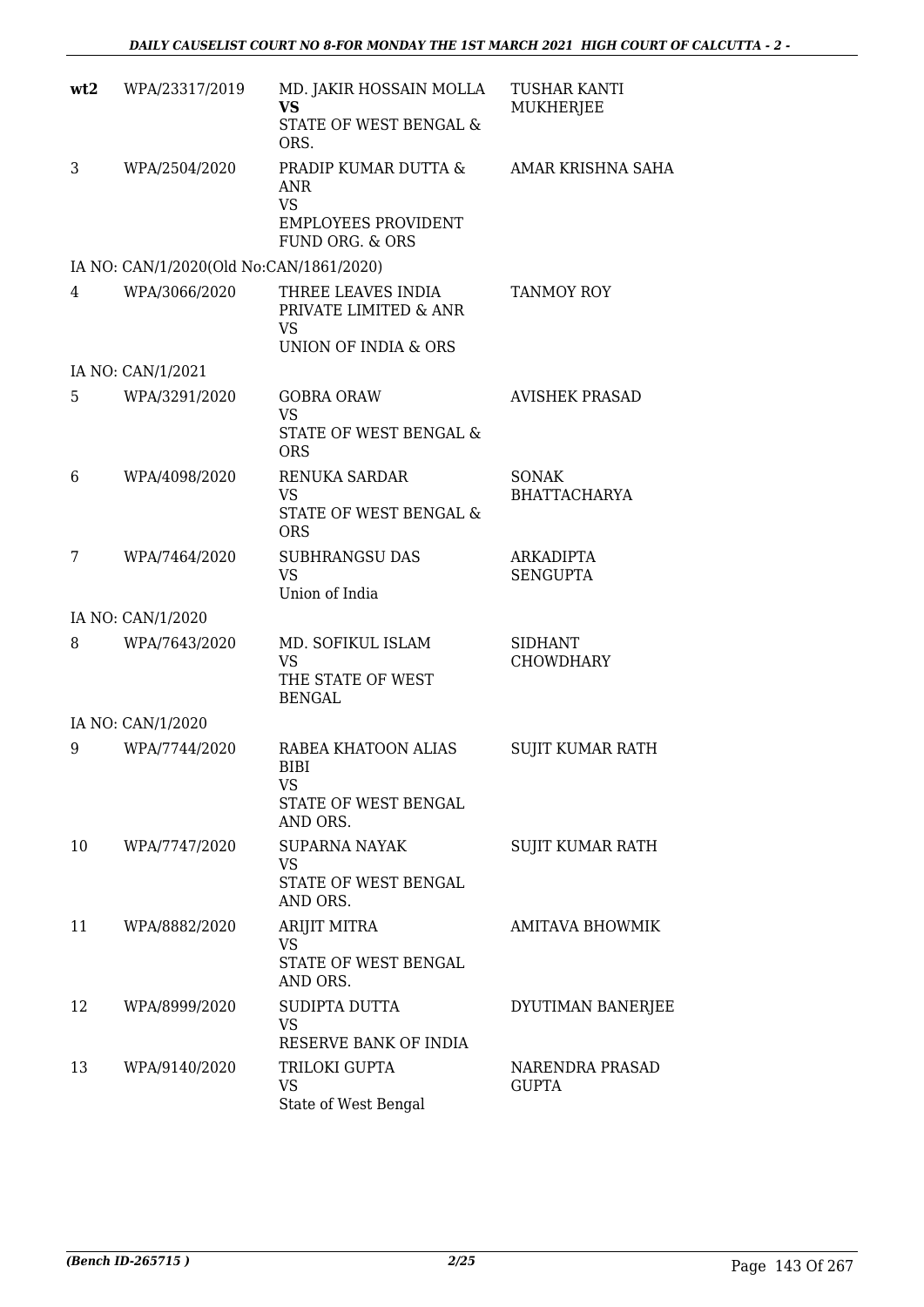| 14 | WPA/9476/2020                                             | PAULOMI DEY PAL<br>VS.<br>STATE OF WEST BENGAL<br>AND ORS.                                                      | <b>SOUMYA BASU</b><br><b>CHOWDHURY</b> |
|----|-----------------------------------------------------------|-----------------------------------------------------------------------------------------------------------------|----------------------------------------|
| 15 | WPA/9723/2020                                             | <b>SHIBNATH NASKAR</b><br>VS<br>STATE OF WEST BENGAL<br>AND ANR.                                                | <b>ANINDITA AUDDY</b><br>(DAS)         |
| 16 | WPA/11405/2020                                            | MALLABHUM HUMAN<br>RESOURCE DEVELIPMENT<br>TRUST<br>VS<br>STATE OF WEST BENGAL<br>AND ORS.                      | SURYASARATHI BASU                      |
| 17 | WPA/11489/2020                                            | M/S. JAGANNATH<br><b>CONSTRUCTION</b><br><b>VS</b><br>STATE OF WEST BENGAL<br>AND ORS.                          | PHATICK CHANDRA<br><b>DAS</b>          |
| 18 | WPA/1444/2021                                             | <b>ASHOK BANERJEE</b><br><b>VS</b><br>THE STATE OF WEST<br><b>BENGAL AND ORS</b>                                | <b>SUPREEM NASKAR</b>                  |
| 19 | WPA/3749/2021                                             | <b>IMPERIUM ENERGRYU</b><br>UTILITY SERVICES LLP AND<br>ANR<br><b>VS</b><br>COAL INDIA LTD AND ORS              | RAMENDU AGARWAL                        |
| 20 | WPA/15632/2019                                            | PRABIR KUMAR DHALI &<br><b>ORS</b><br><b>VS</b><br>KOLKATA PORT TRUST &<br><b>ORS</b>                           | SATADRU LAHIRI                         |
|    | IA NO: CAN/1/2021                                         |                                                                                                                 |                                        |
| 21 | WPA/2896/2020<br>(PERSONAL<br>APPEARANCE)<br>(10:45 A.M.) | HAJI MUMTAZ KHAN @<br><b>MUMTAZ KHAN</b><br><b>VS</b><br>THE GENERAL MANAGER,<br><b>METRO RAILWAY &amp; ORS</b> | <b>ISHITA RAUT</b>                     |
|    | IA NO: CAN/1/2021                                         |                                                                                                                 |                                        |
| 22 | WPA/2307/2021                                             | PRONOBESH PAKHIRA<br>VS<br>STATE OF WEST BENGAL<br>AND ORS.                                                     | LAKSHMINATH<br><b>BHATTACHARYA</b>     |
|    | wt23 WPA/1434/2021                                        | PRONOBESH PAKHIRA<br><b>VS</b><br>STATE OF WEST BENGAL<br>AND ORS.                                              | LAKSHMINATH<br><b>BHATTACHARYA</b>     |
| 24 | WPA/3965/2021                                             | RAJIB ROY<br><b>VS</b><br>STATE OF WEST BENGAL<br>AND ORS.                                                      | <b>SURYA MAITY</b>                     |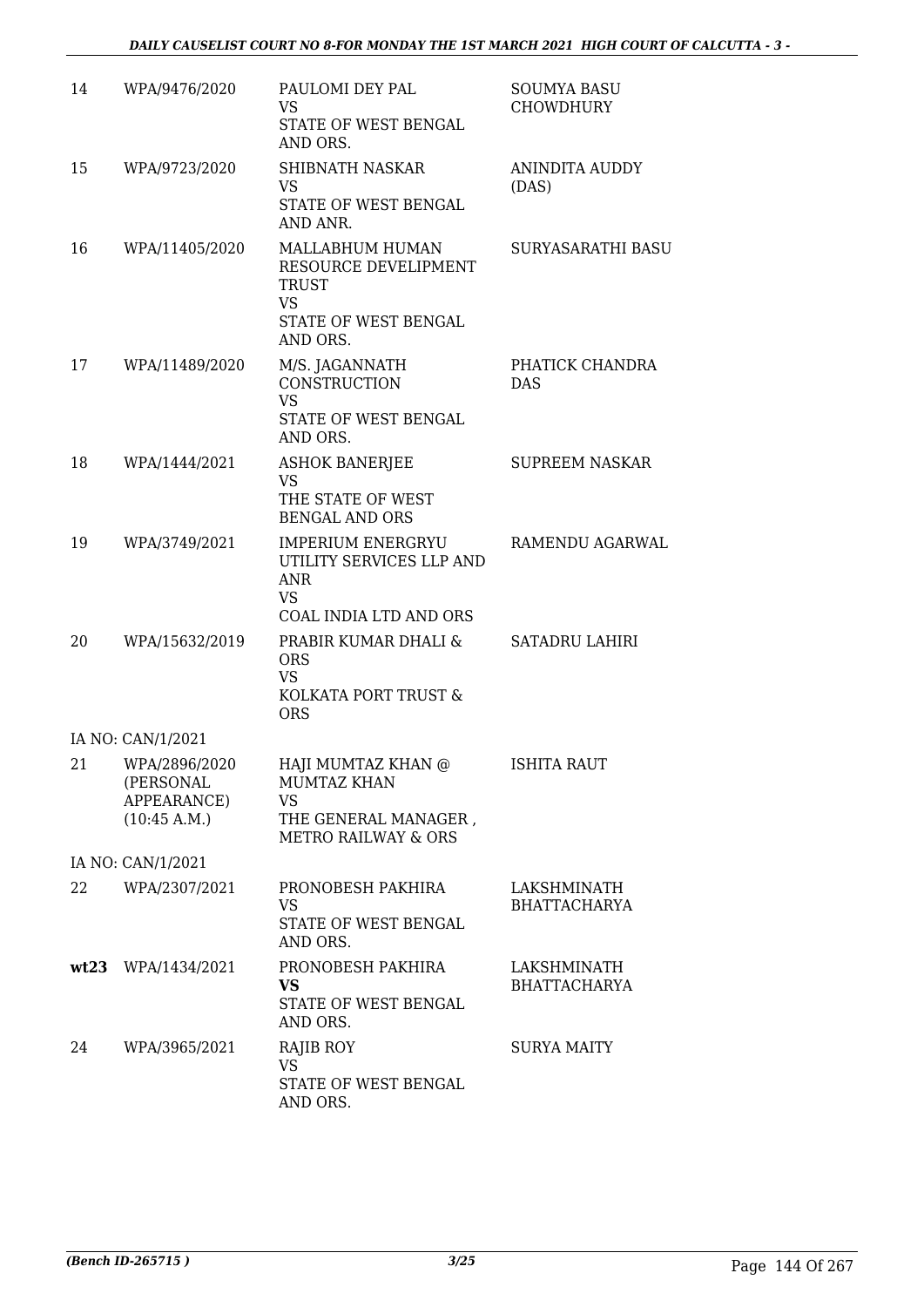| 25 | WPA/7350/2020                 | <b>NEPAL DAS</b><br>VS<br>Union of India                                                                                      | <b>JOY CHAKRABORTY</b>              |
|----|-------------------------------|-------------------------------------------------------------------------------------------------------------------------------|-------------------------------------|
|    | IA NO: CAN/1/2020             |                                                                                                                               |                                     |
| 26 | WPA/2389/2020                 | <b>CHANCHAL BASU</b><br>VS<br>STATE OF WEST BENGAL &                                                                          | UTSAV MUKHERJEE                     |
|    |                               | ORS.                                                                                                                          |                                     |
| 27 | WPA/11431/2020                | BIJOY BISWAS AND ORS<br>VS<br>THE UNION OF INDIA AND                                                                          | <b>MAINAK GANGULY</b>               |
|    |                               | <b>ORS</b>                                                                                                                    |                                     |
|    |                               | <b>URGENT MOTION 1</b>                                                                                                        |                                     |
|    |                               | (TOP MATTERS)                                                                                                                 |                                     |
| 28 | WPA/4783/2021                 | <b>ATIN ROY</b><br>VS                                                                                                         | SATRAJIT SINHA ROY                  |
|    |                               | STATE OF WEST BENGAL<br>AND ORS                                                                                               |                                     |
| 29 | WPA/12399/2019                | TAPAS KUMAR GHOSH                                                                                                             | <b>SOUMYA MAZUMDAR</b>              |
|    |                               | <b>VS</b><br>STATE OF WEST BENGAL &<br><b>ORS</b>                                                                             |                                     |
| 30 | WPA/1712/2020                 | NETAI CHARAN GIRI<br>VS                                                                                                       | ARNAB MUKHERJEE                     |
|    |                               | STATE OF WEST BENGAL &<br><b>ORS</b>                                                                                          |                                     |
|    | IA NO: CAN/1/2020             |                                                                                                                               |                                     |
| 31 | WPA/7287/2020                 | NATIONAL PROJECTS<br><b>CONSTRUCRTION</b><br><b>CORPORATION LIMITED</b><br><b>VS</b><br>MICRO AND SMALL<br><b>ENTERPRISES</b> | RESHMI MUKHERJEE                    |
|    |                               | FACILITATION COUNCIL<br>(SAMADHAAN) MSEFC                                                                                     |                                     |
|    | IA NO: CAN/1/2020, CAN/2/2020 |                                                                                                                               |                                     |
| 32 | WPA/9591/2020                 | <b>AKSHAY KUKMAR DAS</b><br>VS.<br>STATE OF WEST BENGAL<br>AND ORS.                                                           | BHARAT CHANDRA<br><b>SIMAI</b>      |
| 33 | WPA/9767/2020                 | RATAN KUMAR BARMAN<br>VS                                                                                                      | <b>PARTHA</b><br><b>CHAKRABORTY</b> |
|    |                               | STATE OF WEST BENGAL<br>AND ORS.                                                                                              |                                     |
| 34 | WPA/11315/2020                | <b>GOPAL KUMAR SEN AND</b><br><b>ANOTHER</b><br><b>VS</b><br>STATE OF WEST BENGAL                                             | Sanjib Dawn                         |
| 35 | WPA/1283/2021                 | AND ORS.<br>SOURAV SARKAR AND ANR<br>VS                                                                                       | SUDIP GHOSH<br><b>CHOWDHURY</b>     |
|    |                               | THE STATE OF WEST<br><b>BENGAL AND ORS</b>                                                                                    |                                     |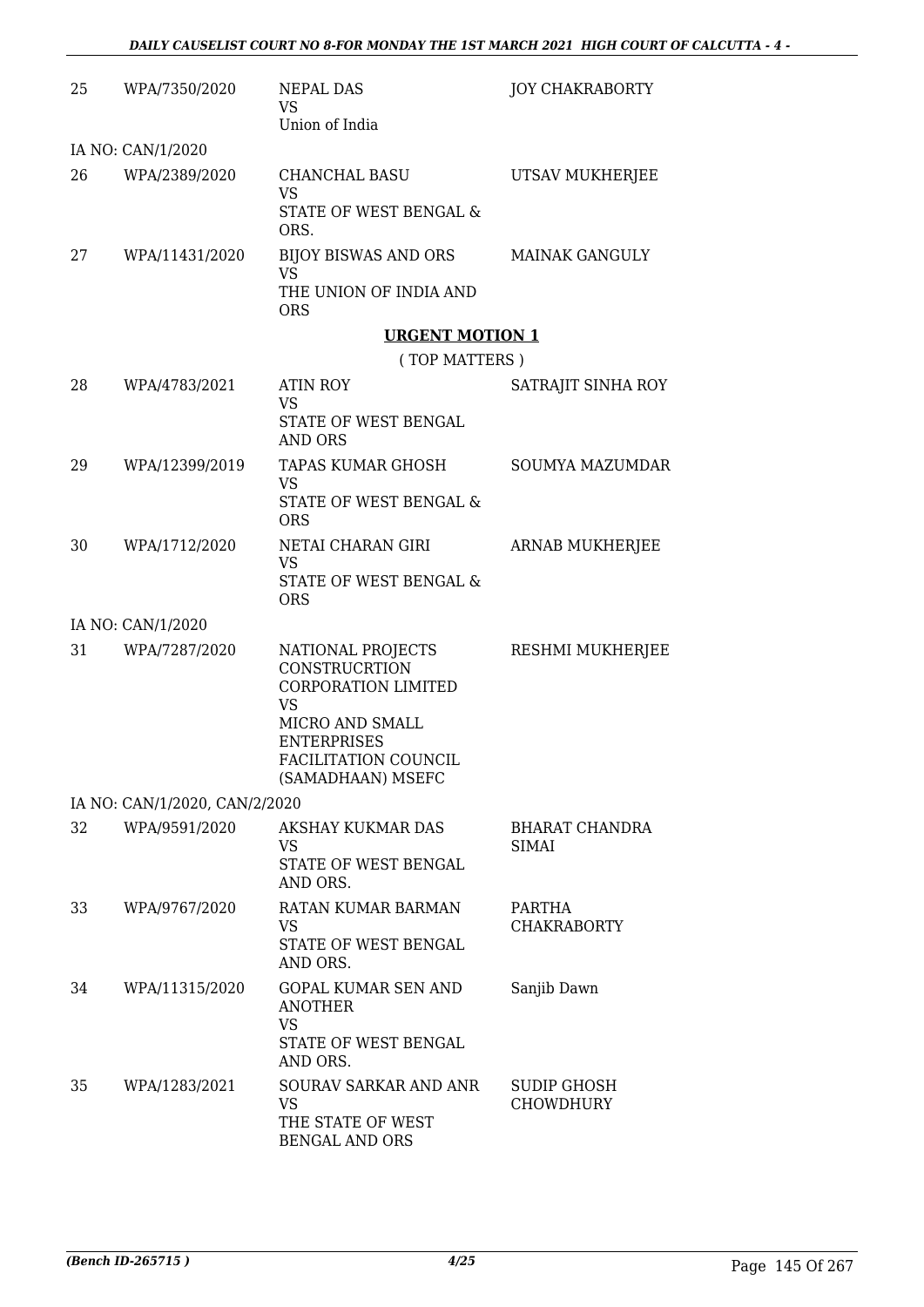| 36 | WPA/1440/2021  | PALASH DUTTA<br>VS.<br>STATE OF WEST BENGAL<br>AND ORS.                                                              | <b>RUPSA SREEMANI</b>                 |
|----|----------------|----------------------------------------------------------------------------------------------------------------------|---------------------------------------|
| 37 | WPA/2585/2021  | <b>JYOTSHNA DEB</b><br><b>VS</b><br>STATE OF WEST BENGAL<br>AND ORS.                                                 | <b>BHARAT CHANDRA</b><br><b>SIMAI</b> |
| 38 | WPA/2639/2021  | HOTEL GREEN VIEW<br><b>VS</b><br>STATE OF WEST BENGAL<br>AND ORS.                                                    | <b>SANGHAMITRA</b><br><b>NANDY</b>    |
| 39 | WPA/2642/2021  | MADHUMITA DAS AND<br><b>ANOTHER</b><br><b>VS</b><br>STATE OF WEST BENGAL<br>AND ORS.                                 | LAL MOHAN BASU                        |
| 40 | WPA/2904/2021  | DELTA CREATIONS PRIVATE SURYASARATHI BASU<br><b>LIMITED AND ANR</b><br><b>VS</b><br>STATE OF WEST BENGAL<br>AND ORS. |                                       |
| 41 | WPA/2955/2021  | SHANKAR PRASAD MAITY PAPIYA SHAW<br><b>VS</b><br>THE BRANCH MANAGER,<br>PNB AND ORS                                  |                                       |
|    |                | <b>URGENT MOTION 2</b>                                                                                               |                                       |
|    |                | (TOP MATTERS)                                                                                                        |                                       |
| 42 | WPA/23994/2019 | RANENDRA NARAYAN SAHA SREEJOYEE BOSE<br><b>VS</b><br>STATE OF WEST BENGAL &<br><b>ORS</b>                            |                                       |
| 43 | WPA/286/2020   | KABITA MAJHI<br><b>VS</b><br>STATE OF WEST BENGAL &<br>ORS                                                           | BRAJABALLABH SAHA                     |
| 44 | WPA/942/2020   | RENUBALA MAJHI<br><b>VS</b><br>STATE OF WEST BENGAL &<br><b>ORS</b>                                                  | <b>DEBASIS SUR</b>                    |
| 45 | WPA/2160/2020  | SWAPAN KR DAS<br>VS<br>STATE OF WEST BENGAL &<br><b>ORS</b>                                                          | SUBIR KR<br><b>BHATTACHARYYA</b>      |
| 46 | WPA/2522/2020  | PANKAJ MAHATA<br>VS<br>STATE OF WEST BENGAL &<br><b>ORS</b>                                                          | <b>SARTHAK BURMAN</b>                 |
| 47 | WPA/2989/2020  | SEKHAR CHANDRA<br><b>CHOWDHURY</b><br>VS<br>STATE OF WEST BENGAL &<br><b>ORS</b>                                     | LIPIKA CHATTERJEE                     |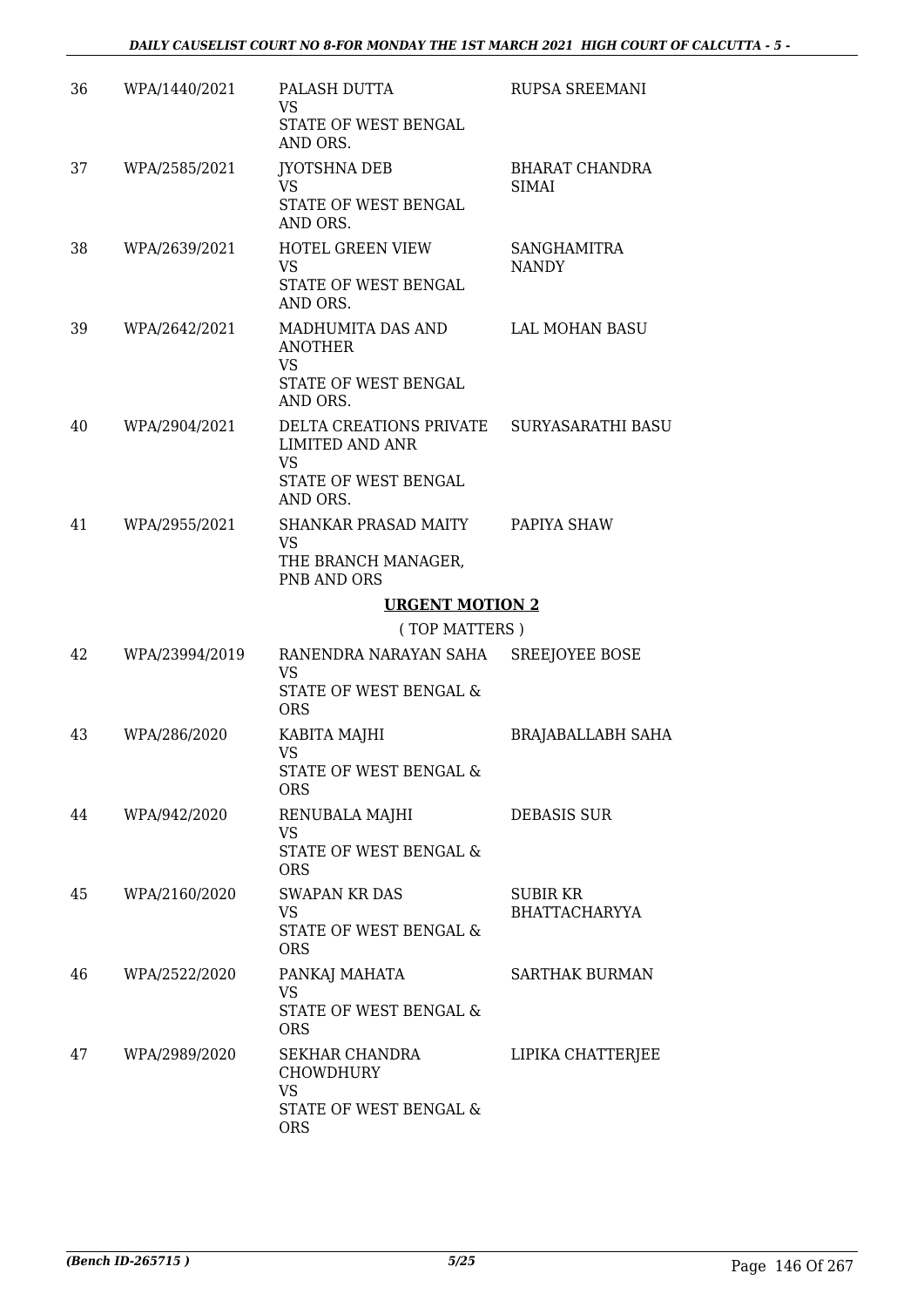| 48 | WPA/4376/2020                           | TEJPAL RABIDAS & ORS<br><b>VS</b>                          | <b>SUFI KAMAL</b>     |
|----|-----------------------------------------|------------------------------------------------------------|-----------------------|
|    |                                         | STATE OF WEST BENGAL &<br><b>ORS</b>                       |                       |
| 49 | WPA/4379/2020                           | <b>GOPAL MANDAL &amp; ORS</b><br><b>VS</b>                 | PRIYANKA MONDAL       |
|    |                                         | STATE OF WEST BENGAL &<br><b>ORS</b>                       |                       |
| 50 | WPA/4534/2020                           | MANU SARKAR & ANR<br><b>VS</b>                             | RUPSA SREEMANI        |
|    |                                         | STATE OF WEST BENGAL &<br><b>ORS</b>                       |                       |
| 51 | WPA/4762/2020                           | <b>SUBHAS CHANDRA</b><br><b>BHATTACHARYYA</b><br><b>VS</b> | KAMAL KANTA KAR       |
|    |                                         | STATE OF WEST BENGAL &<br><b>ORS</b>                       |                       |
| 52 | WPA/4923/2020                           | PROF. ANURADHA GHOSH                                       | <b>SUMAN BANERJEE</b> |
|    |                                         | <b>VS</b><br>STATE OF WEST BENGAL &<br><b>ORS</b>          |                       |
| 53 | WPA/4983/2020                           | EYASMINA KHATUN<br><b>VS</b>                               | <b>KRISHNA YADAV</b>  |
|    |                                         | STATE OF WEST BENGAL &<br><b>ORS</b>                       |                       |
| 54 | WPA/4989/2020                           | MUNCY NASHER ALI SAHA<br>& ANR<br><b>VS</b>                | S. M. HASAN           |
| 55 | WPA/5647/2020                           | UNION OF INDIA & ORS<br>ANATHBANDHU TEACHER'S              | TUHIN SUBHRA RAUT     |
|    |                                         | TRAINING INSTITUTE<br><b>VS</b>                            |                       |
|    |                                         | UNION OF INDIA & ORS                                       |                       |
| 56 | WPA/5996/2020                           | <b>ASHA PAL</b><br>VS                                      | MD. ASHRAFUL HUQ      |
|    |                                         | <b>STATE OF WEST BENGAL &amp;</b><br><b>ORS</b>            |                       |
|    | IA NO: CAN/1/2020(Old No:CAN/4172/2020) |                                                            |                       |
| 57 | WPA/7101/2020                           | <b>ARATI SOREN</b><br>VS<br>STATE OF WEST BENGAL           | <b>SOHOM RAY</b>      |
|    | IA NO: CAN/1/2020                       |                                                            |                       |
| 58 | WPA/7488/2020                           | RADHA THAPA @ RADHA<br><b>BAHADUR</b><br><b>VS</b>         | SANJIB DAS            |
|    |                                         | STATE OF WEST BENGAL<br>AND ORS.                           |                       |
|    | IA NO: CAN/1/2020                       |                                                            |                       |
| 59 | WPA/7836/2020                           | KAMAL BAGARIA<br><b>VS</b><br>State of West Bengal         | JAYSHREE SAHA         |
|    |                                         |                                                            |                       |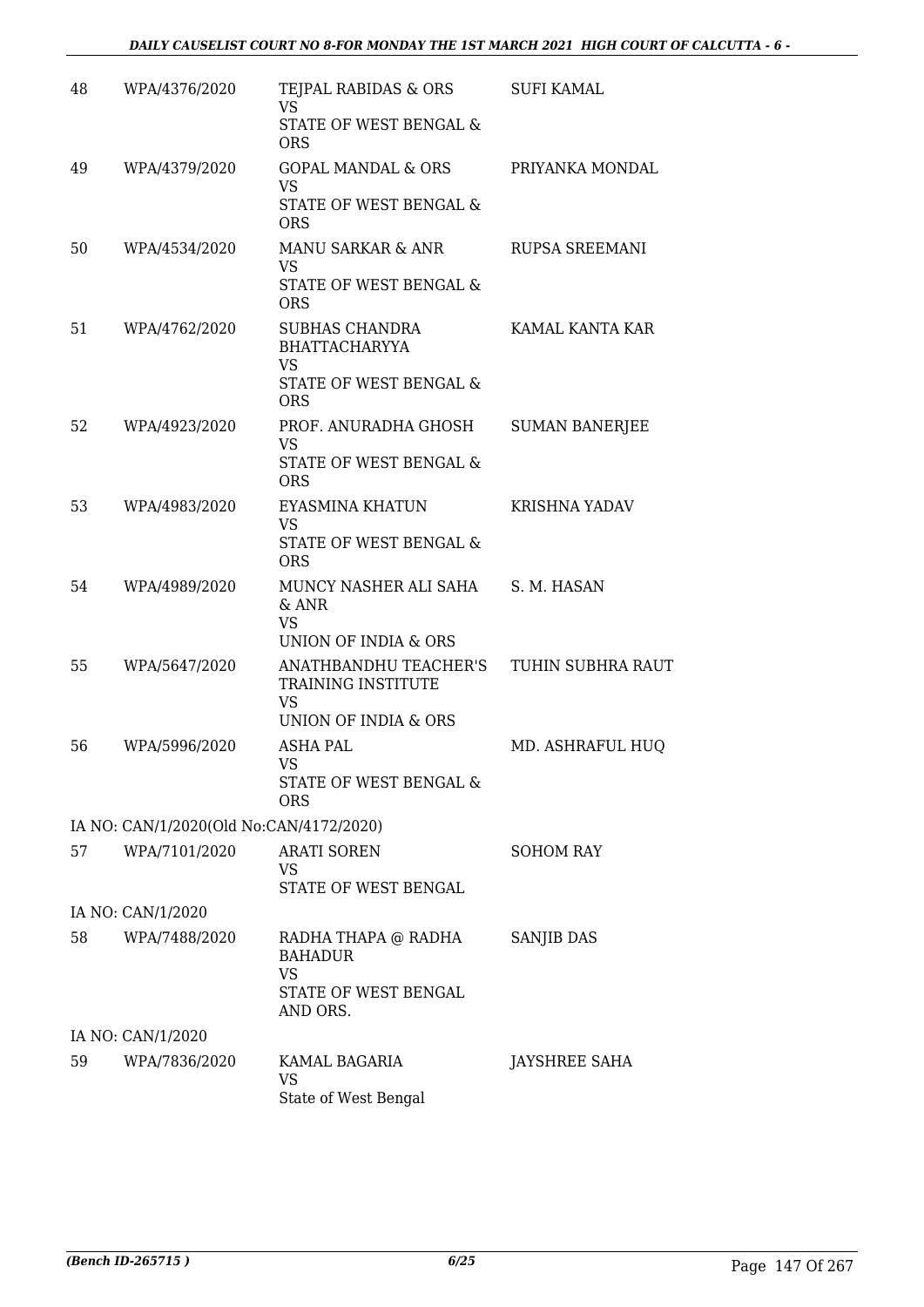### *DAILY CAUSELIST COURT NO 8-FOR MONDAY THE 1ST MARCH 2021 HIGH COURT OF CALCUTTA - 7 -*

| 60 | WPA/7956/2020     | UTTAM KUMAR DAS<br>VS<br>STATE OF WEST BENGAL                                                                                  | SAYANTAN HAZRA                       | SAIKAT BANERJEE |
|----|-------------------|--------------------------------------------------------------------------------------------------------------------------------|--------------------------------------|-----------------|
| 61 | WPA/8105/2020     | AND ORS.<br>DR. TUSHAR CHOWDHURY<br><b>VS</b><br>State of West Bengal                                                          | PRADYAT SAHA                         |                 |
| 62 | WPA/8134/2020     | REJAUL SK.<br><b>VS</b><br>State of West Bengal                                                                                | <b>MANOJ KUMAR ROY</b>               |                 |
| 63 | WPA/8149/2020     | <b>TAPAS SAMANTA</b><br><b>VS</b><br>STATE OF WEST BENGAL<br>AND ORS.                                                          | RAFIKUL ISLAM                        |                 |
|    | IA NO: CAN/1/2020 |                                                                                                                                |                                      |                 |
| 64 | WPA/8217/2020     | MANAS KOTAL AND ORS.<br>VS<br>STATE OF WEST BENGAL<br>AND ORS.                                                                 | samit bhanja                         |                 |
| 65 | WPA/8232/2020     | FAIDEAL SUPPLIES LTD<br><b>AND ANR</b><br><b>VS</b><br>Union of India AND ORS                                                  | <b>ANIRUDDHA</b><br><b>AGARWALLA</b> |                 |
| 66 | WPA/8370/2020     | <b>INDRALAL PRAMANIK</b><br><b>VS</b><br>STATE OF WEST BENGAL<br>AND ORS.                                                      | <b>GOURANGA KUMAR</b><br><b>DAS</b>  |                 |
| 67 | WPA/8630/2020     | BHAJAGOBINDA ROY @<br><b>BHAJAN ROY</b><br><b>VS</b><br>State of West Bengal                                                   | <b>NAZIR AHMED</b>                   |                 |
| 68 | WPA/8637/2020     | <b>SOUVIK MUKHERJEE</b><br><b>VS</b><br>THE ADDL. SECY. AND<br>CHIEF PASSPORT OFFICER,<br>PASSPORT SEVA PRG. AND<br><b>ORS</b> | <b>SUMAN BANERJEE</b>                |                 |
| 69 | WPA/8661/2020     | BAIJNATH JAISWAL<br><b>VS</b><br>STATE OF WEST BENGAL<br>AND ORS.                                                              | AMLAN KUMAR<br>MUKHERJEE             |                 |
| 70 | WPA/8671/2020     | <b>BISWAJIT SADHUKHAN</b><br><b>VS</b><br>STATE OF WEST BENGAL<br>AND ORS.                                                     | SUTAPA UPADHYAY                      |                 |
| 71 | WPA/8696/2020     | RABINDRA SARKAR<br><b>VS</b><br>STATE OF WEST BENGAL<br>AND ORS.                                                               | TARUNJYOTI TEWARI                    |                 |
| 72 | WPA/8753/2020     | <b>SMT REBA MANNA</b><br>VS<br>STATE OF WEST BENGAL<br>AND ORS.                                                                | <b>SOURADIPTA</b><br><b>BANERJEE</b> |                 |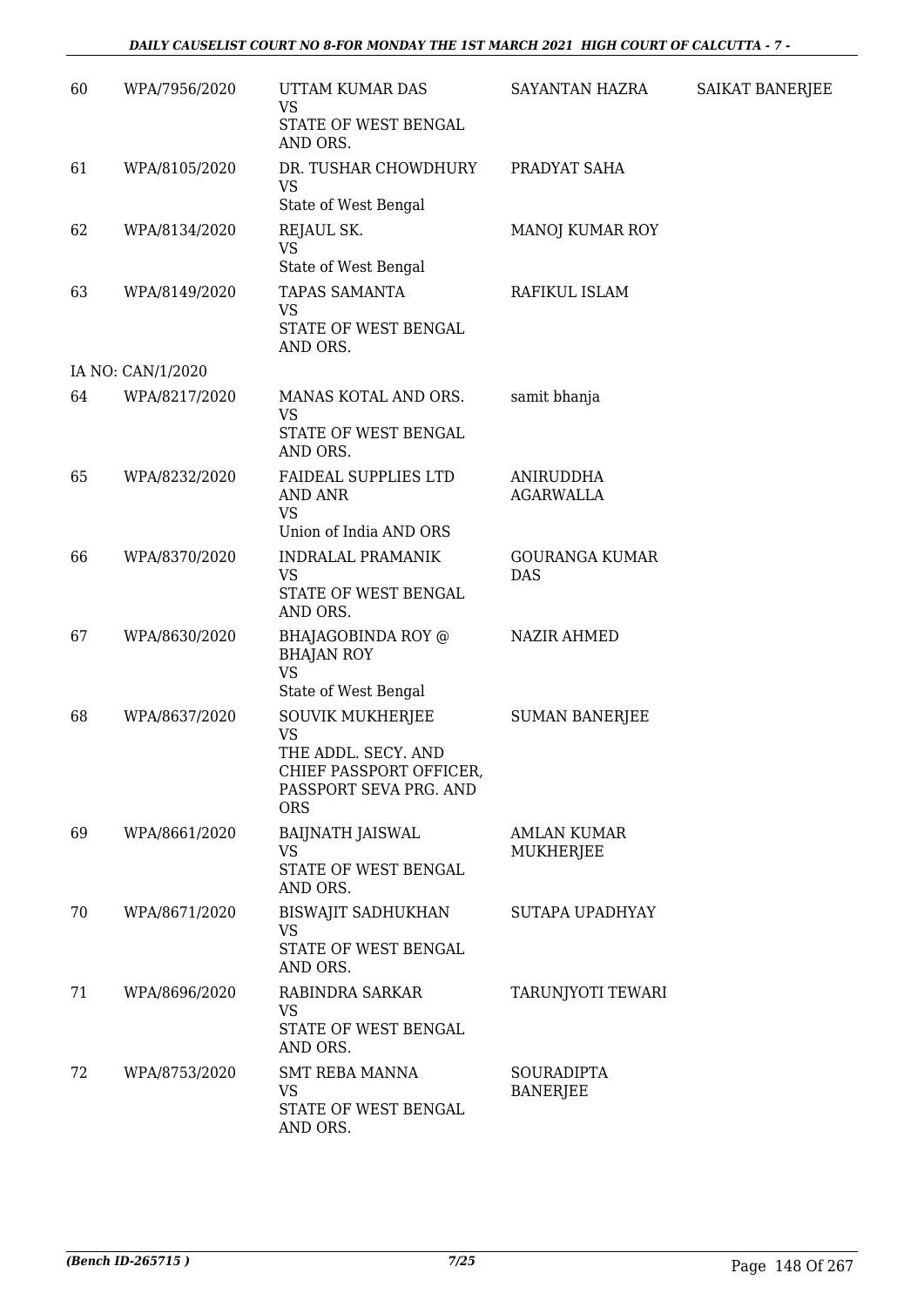| 73 | WPA/8826/2020 | UTPAL MONDAL<br><b>VS</b><br>THE STATE OF WEST<br><b>BENGAL AND ORS</b>                                                                                                 | DYUTIMOY PAUL          |
|----|---------------|-------------------------------------------------------------------------------------------------------------------------------------------------------------------------|------------------------|
| 74 | WPA/9052/2020 | <b>BEMALA DEBI</b><br>VS<br>STATE OF WEST BENGAL<br>AND ORS.                                                                                                            | <b>ABHIK SARKAR</b>    |
| 75 | WPA/9064/2020 | AMENA BIBI<br><b>VS</b><br>STATE OF WEST BENGAL<br>AND ORS.                                                                                                             | <b>MARIA RAHAMAN</b>   |
| 76 | WPA/9198/2020 | REKHA BARMAN<br><b>VS</b><br>State of West Bengal                                                                                                                       | MADHURIMA<br>MUKHERJEE |
| 77 | WPA/9215/2020 | <b>APU KUNDU</b><br><b>VS</b><br>STATE OF WEST BENGAL<br>AND ORS.                                                                                                       | SHIBAJI KUMAR DAS      |
| 78 | WPA/9297/2020 | <b>BABURAM SARDAR</b><br><b>VS</b><br>STATE OF WEST BENGAL<br>AND ORS.                                                                                                  | <b>MIR ANOWAR</b>      |
| 79 | WPA/9342/2020 | <b>SUNIL SARDAR</b><br>VS<br>UNION OF INDIA AND ORS.                                                                                                                    | RAKESH SARKAR          |
| 80 | WPA/9344/2020 | ARJUN SHARMA<br><b>VS</b><br>UNION OF INDIA AND ORS.                                                                                                                    | RAKESH SARKAR          |
| 81 | WPA/9372/2020 | NITYANANDA CHATTERJEE<br>@ NITAI<br><b>VS</b><br>STATE OF WEST BENGAL<br>AND ORS.                                                                                       | RAJNANDINI DAS         |
| 82 | WPA/9393/2020 | <b>IRADHA DAMODAR</b><br>SALGRAM JEW AND SRI SRI<br>SHIB THAKUR JEW REPD.<br>BY SHEBAITS SAJAL BARAN<br>GHOSH AND ORS.<br><b>VS</b><br>STATE OF WEST BENGAL<br>AND ORS. | SUBHAS CH. ATHA        |
| 83 | WPA/9419/2020 | <b>AMIT SINGHA</b><br>VS.<br>STATE OF WEST BENGAL<br>AND ORS.                                                                                                           | KAMAL KANTA KAR        |
| 84 | WPA/9465/2020 | MOLOY KUMAR PAL AND<br>ANR<br><b>VS</b><br>PASCHIM BANGA GRAMIM<br><b>BANK AND ORS</b>                                                                                  | SAJAL KUMAR GHOSH      |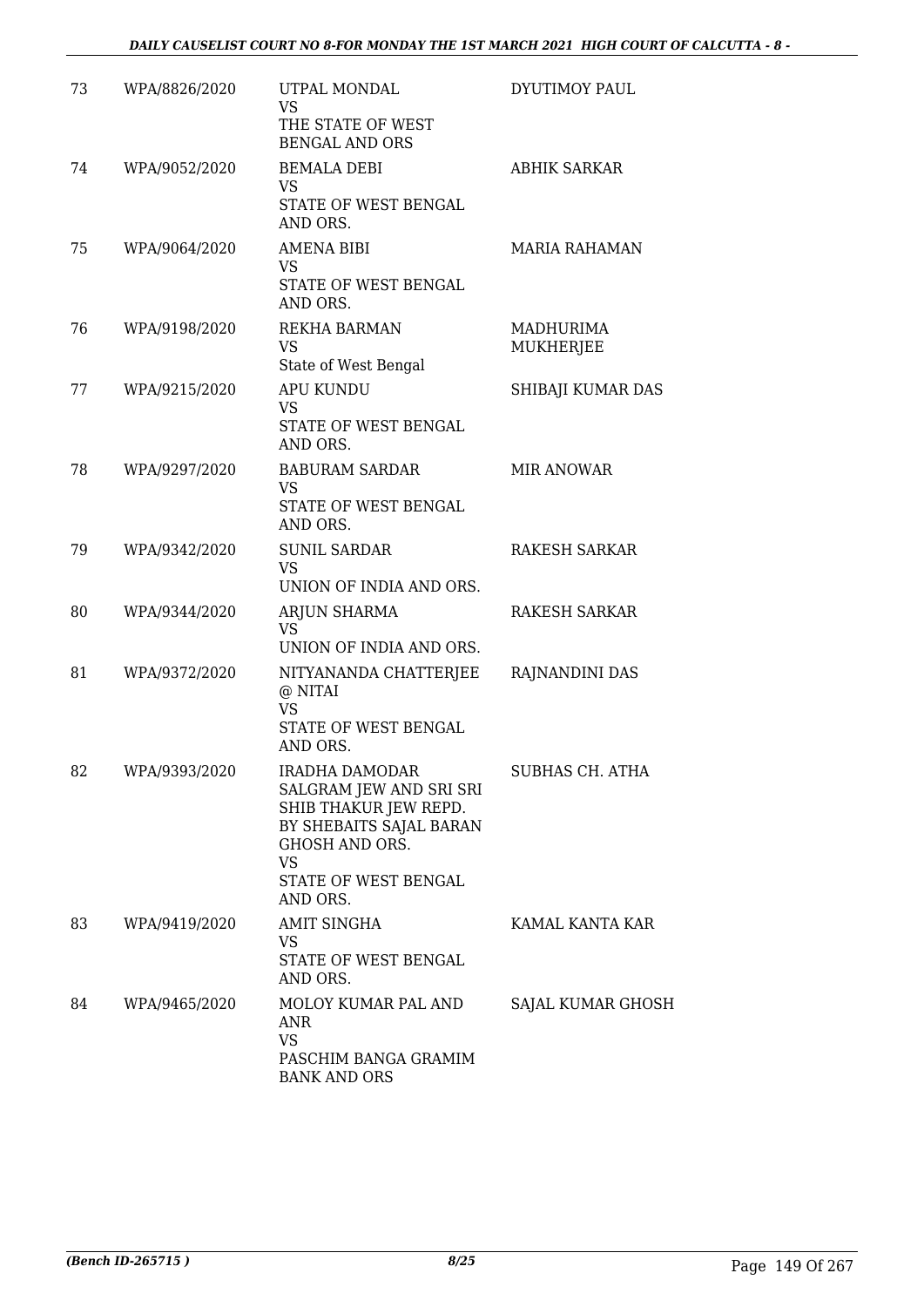| 85 | WPA/9486/2020  | DILL DEVELOPERS<br>PRIVATES LIMITED<br><b>VS</b><br><b>REGISTRAR OF</b><br>COMPANIES, WEST BENGAL   | SHEBATEE DATTA                        |
|----|----------------|-----------------------------------------------------------------------------------------------------|---------------------------------------|
| 86 | WPA/9568/2020  | <b>SUKUMAR DAS</b><br><b>VS</b><br>STATE OF WEST BENGAL<br>AND ORS.                                 | KAMAK KANTA KAR                       |
| 87 | WPA/9615/2020  | RAJIB HOSEN BISWAS<br><b>VS</b><br><b>INDIAN OIL CORP AND ORS</b>                                   | <b>MARIA RAHAMAN</b>                  |
| 88 | WPA/9692/2020  | <b>BINA MONDAL</b><br><b>VS</b><br>STATE OF WEST BENGAL<br>AND ORS.                                 | KAMAL KANTA KAR                       |
| 89 | WPA/9724/2020  | <b>SMT SATMINDAR KAUR</b><br>AND ANR<br><b>VS</b><br>STATE OF WEST BENGAL<br>AND ORS.               | <b>TRIPTIMOY</b><br><b>TALUKDER</b>   |
| 90 | WPA/9729/2020  | PURNA CHANDRA DAS<br><b>VS</b><br>STATE OF WEST BENGAL<br>AND ORS.                                  | SK SAHJAHAN ALI                       |
| 91 | WPA/9741/2020  | MOUSUMI SAHOO<br><b>VS</b><br>STATE OF WEST BENGAL<br>AND ORS.                                      | SK SAHRAJAHAN ALI                     |
| 92 | WPA/9851/2020  | RASHBIHARI DOLAI<br><b>VS</b><br>STATE OF WEST BENGAL<br>AND ORS.                                   | <b>SANDIP KUMAR</b><br><b>MONADAL</b> |
| 93 | WPA/10035/2020 | RAHUL PALIT<br><b>VS</b><br>STATE OF WEST BENGAL<br>AND ORS.                                        | <b>SAMIR ROY</b><br>CHOWDHURY         |
| 94 | WPA/10060/2020 | <b>ANSURA BIBI</b><br>VS<br>STATE OF WEST BENGAL<br>AND ORS.                                        | SK SUJAUDDIN                          |
| 95 | WPA/10310/2020 | SAMARTH MEHTA AND ANR ANURAG BAGARIA<br>VS<br>THE STATE OF WEST<br><b>BENGAL AND ORS</b>            |                                       |
| 96 | WPA/10366/2020 | PRASANTA BISWAS<br>VS<br>UNION OF INDIA AND ORS.                                                    | TAPAN ROY                             |
| 97 | WPA/10449/2020 | BANK OF INDIA THIKA<br><b>SHRAMIK SANGRAM</b><br>COMMITTEE(WB)<br><b>VS</b><br><b>BANK OF INDIA</b> | <b>MANIKA SWARNOKAR</b>               |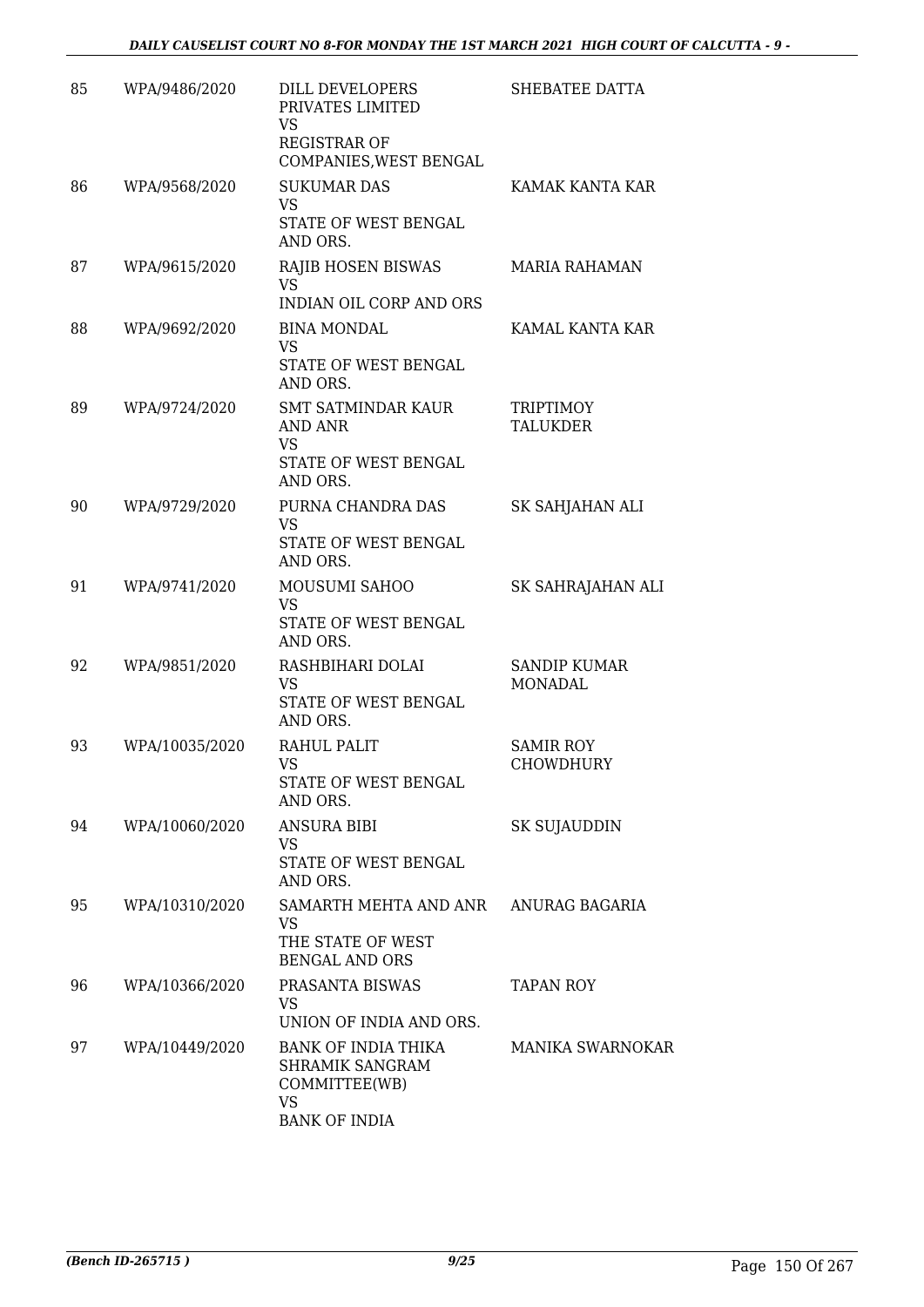| 98  | WPA/10466/2020 | SHAIBAL ROUT AND<br><b>ANOTHER</b><br><b>VS</b><br>STATE OF WEST BENGAL<br>AND ORS.                                                  | BHARAT CHANDRA<br><b>SIMAI</b>      |
|-----|----------------|--------------------------------------------------------------------------------------------------------------------------------------|-------------------------------------|
| 99  | WPA/10597/2020 | SATISH ROSIN AND<br>TURPENTINE WORKS AND<br><b>ANR</b><br><b>VS</b><br>STATE OF WEST BENGAL<br>AND ORS.                              | NILAY SENGUPTA                      |
| 100 | WPA/10645/2020 | <b>GOBINDA NAIYA</b><br><b>VS</b><br>THE STATE OF WEST<br><b>BENGAL AND ORS</b>                                                      | <b>ABDUR RAKIB</b>                  |
| 101 | WPA/10733/2020 | <b>HIRANMOY PATRA</b><br>VS<br>THE MARKETING HEAD<br><b>IOCL MD AND ORS</b>                                                          | <b>SRIKUMAR MANDAL</b>              |
| 102 | WPA/10870/2020 | <b>NILOY SAHA</b><br><b>VS</b><br>UNION OF INDIA AND ORS.                                                                            | <b>TRIPTIMOY</b><br><b>TALUKDER</b> |
| 103 | WPA/10890/2020 | M/S HICO MULTIFIN<br>PRODUCTS PVT LTD<br><b>VS</b><br><b>INDIAN CORPORATION LTD</b><br><b>AND ORS</b>                                | PRIYANKA AGARWAL                    |
| 104 | WPA/10904/2020 | <b>HIMANSU GHORUI</b><br>VS<br>STATE OF WEST BENGAL<br>AND ORS.                                                                      | DIPTENDU MONDAL                     |
| 105 | WPA/10964/2020 | SUSANTA ADHIKARY<br><b>VS</b><br>STATE OF WEST BENGAL<br>AND ORS.                                                                    | KAMAL KANTA KAR                     |
| 106 | WPA/10996/2020 | <b>GEETANJALI</b><br>INFRASTRUCTURE AND<br><b>EARTHMOVERS AND</b><br><b>ANOTHER</b><br><b>VS</b><br>STATE OF WEST BENGAL<br>AND ORS. | SAPTARSHI KUMAR<br>MAL              |
| 107 | WPA/10998/2020 | <b>GEETANJALI</b><br>INFRASTRUCTURE AND<br><b>EARTHMOVERS AND</b><br><b>ANOTHER</b><br>VS<br>STATE OF WEST BENGAL<br>AND ORS.        | SAPTARSHI KUMAR<br>MAL              |
| 108 | WPA/11524/2020 | BABLU PAL AND ANR<br><b>VS</b><br>STATE OF WEST BENGAL<br>AND ORS.                                                                   | BRATINDRA<br>NARAYAN RAY            |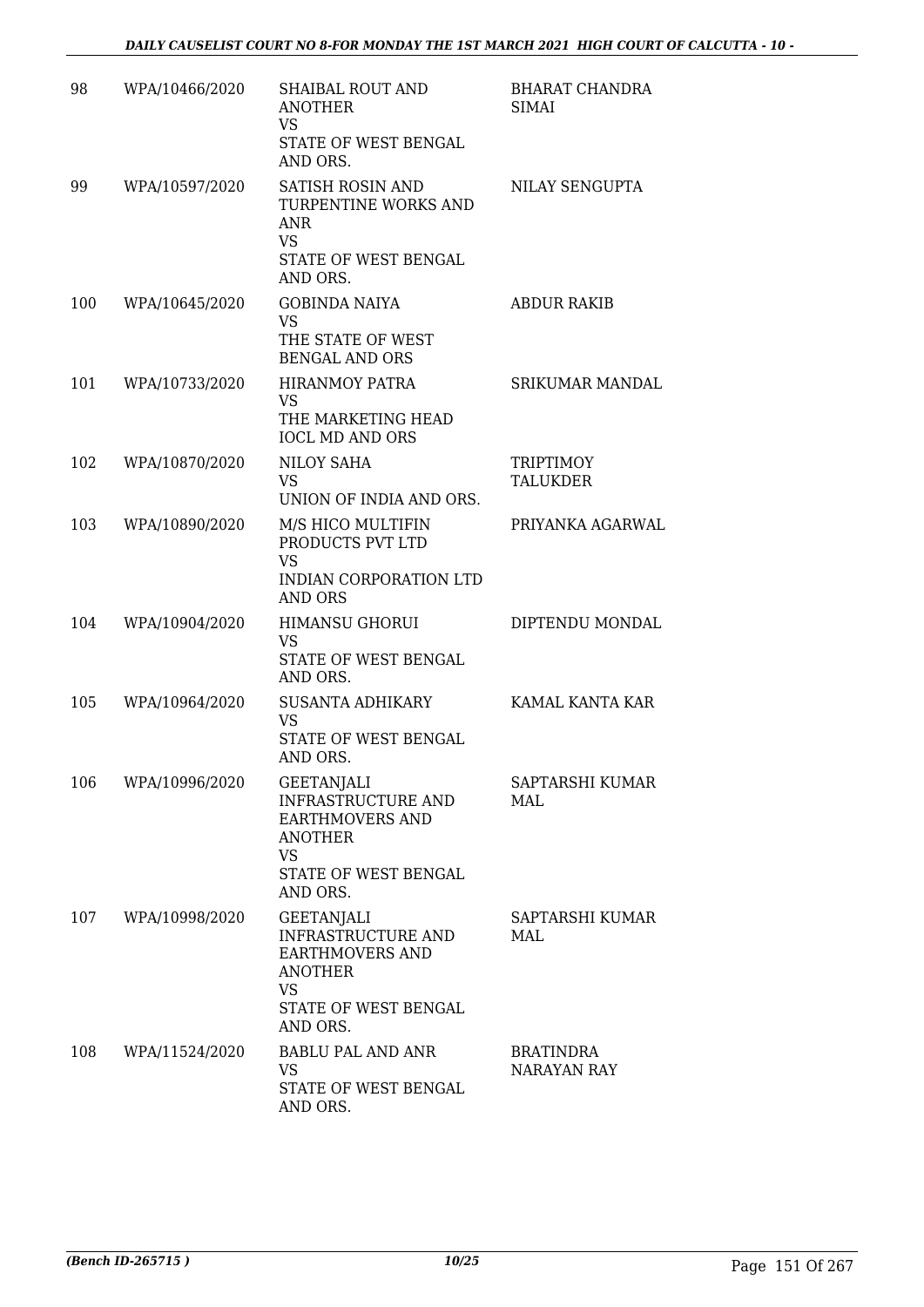### *DAILY CAUSELIST COURT NO 8-FOR MONDAY THE 1ST MARCH 2021 HIGH COURT OF CALCUTTA - 11 -*

|     | 109 WPA/11548/2020 | ABHIJIT KUMAR ADHYA<br><b>VS</b>              | SAUMYAJIT GHOSAL               |
|-----|--------------------|-----------------------------------------------|--------------------------------|
|     |                    | STATE OF WEST BENGAL<br>AND ORS.              |                                |
| 110 | WPA/11640/2020     | <b>JOYNUR BEWA</b><br><b>VS</b>               | <b>SRIKUMAR MANDAL</b>         |
|     |                    | STATE OF WEST BENGAL<br>AND ORS.              |                                |
|     | 111 WPA/11909/2020 | <b>ISLAM ALI KHAN</b><br><b>VS</b>            | ASHIS KUMAR DUTTA              |
|     |                    | STATE OF WEST BENGAL<br>AND ORS.              |                                |
|     | 112 WPA/11957/2020 | ARPITA MANDAL<br>VS                           | ANJAN<br><b>BHATTACHARYA</b>   |
|     |                    | STATE OF WEST BENGAL<br>AND ORS.              |                                |
|     | IA NO: CAN/1/2021  |                                               |                                |
|     | 113 WPA/11973/2020 | HOSENARA KAZI<br><b>VS</b>                    | MAIDUL ISLAM<br>KAYAL          |
|     |                    | STATE OF WEST BENGAL<br>AND ORS.              |                                |
| 114 | WPA/59/2021        | ANITA BHATTACHARYA<br><b>VS</b>               | PAYEL SHOME                    |
|     |                    | STATE OF WEST BENGAL<br>AND ORS.              |                                |
| 115 | WPA/71/2021        | <b>ARATI GHOSH</b><br><b>VS</b>               | <b>SAYAK KONAR</b>             |
|     |                    | STATE OF WEST BENGAL<br>AND ORS.              |                                |
| 116 | WPA/73/2021        | ARMEX SECURITY PRIVATE<br>LIMITED             | DYUTIMAN BANERJEE              |
|     |                    | <b>VS</b><br>STATE OF WEST BENGAL<br>AND ORS. |                                |
|     | 117 WPA/105/2021   | SMT BHARATI GUPTA<br>VS                       | MAHESWARI<br>SHARMA            |
|     |                    | STATE OF WEST BENGAL<br>AND ORS.              |                                |
| 118 | WPA/235/2021       | SUSAIL KUMAR SINGH<br><b>VS</b>               | SHAMIK CHATTERJEE              |
|     |                    | STATE OF WEST BENGAL<br>AND ORS.              |                                |
| 119 | WPA/582/2021       | RAKESH KUMAR DAS<br>VS                        | SNEHA SINGH                    |
|     |                    | STATE OF WEST BENGAL<br>AND ORS.              |                                |
| 120 | WPA/621/2021       | DWARKA DAS MULCHAND<br>MANDANI                | AISHWARYA<br><b>CHATTERJEE</b> |
|     |                    | <b>VS</b><br>STATE OF WEST BENGAL             |                                |
|     |                    | AND ORS.                                      |                                |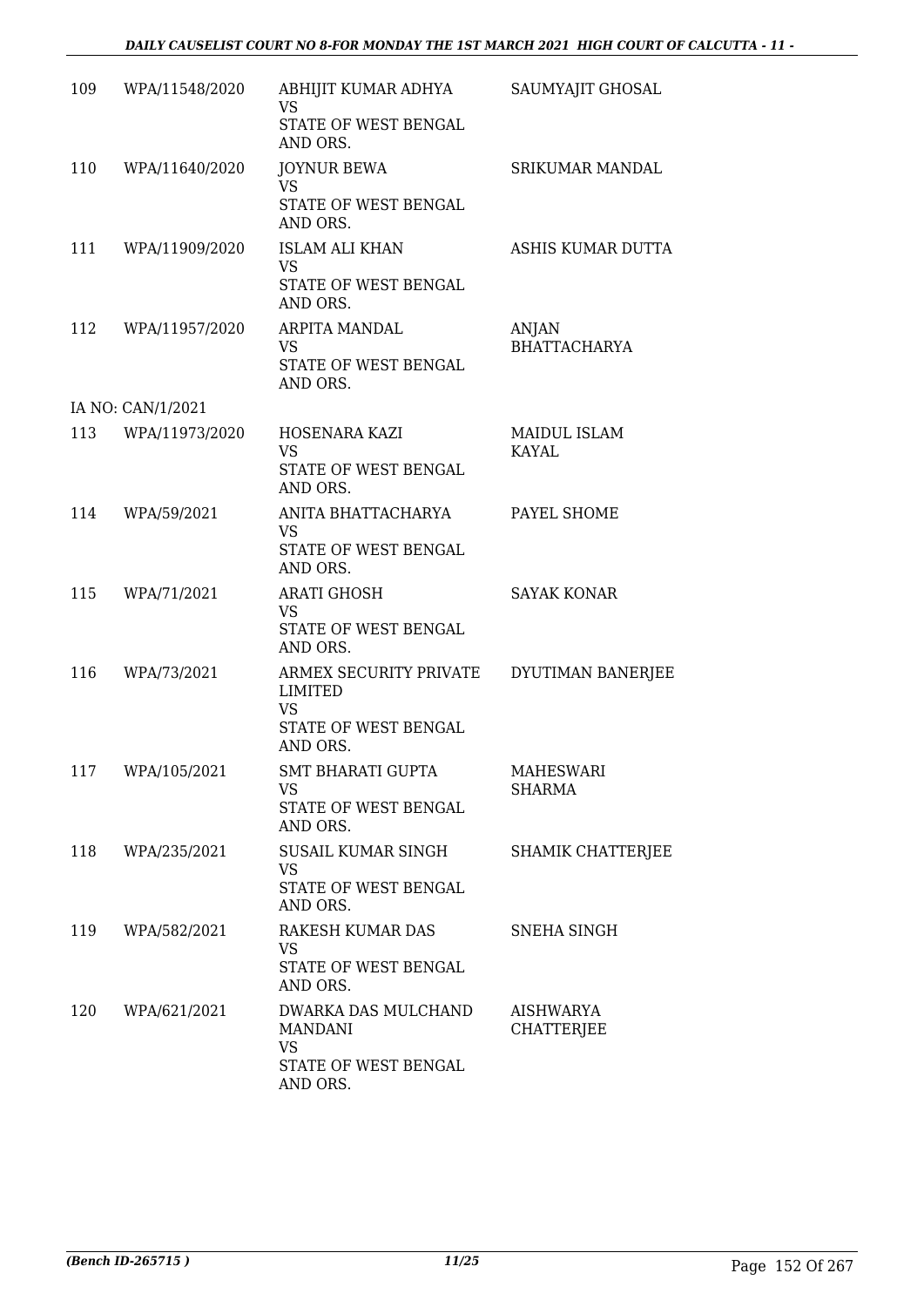| 121 | WPA/815/2021       | AJOY KRISHNA PRADHAN<br>VS<br>THE MINISTER OF<br><b>BACKWARD CLASS</b><br><b>WELFARE AND ORS</b> | <b>NONIGOPAL</b><br><b>CHAKRABORTY</b> |
|-----|--------------------|--------------------------------------------------------------------------------------------------|----------------------------------------|
| 122 | WPA/856/2021       | KARAM CHAND THAPAR<br>AND BROS. LTD<br>VS<br>DOMODAR VALLEY CORP.                                | CHIARANJIB SINHA                       |
|     | IA NO: CAN/1/2021  |                                                                                                  |                                        |
|     | wt123 WPA/862/2021 | KARAM CHAND THAPA4R<br>AND BROS (COAL SALES)<br><b>LTD</b><br><b>VS</b><br>DAMODAR VALLEY CORP.  | CHIRANJIB SINHA                        |
|     | IA NO: CAN/1/2021  |                                                                                                  |                                        |
|     | wt124 WPA/865/2021 | KARAM CHAND THAPAR<br>AND BROS (COAL SALES)<br><b>LTD</b><br><b>VS</b><br>DAMODAR VALLEY CORP    | CHIRANJIB SINHA                        |
|     | IA NO: CAN/1/2021  |                                                                                                  |                                        |
|     | wt125 WPA/871/2021 | KARAM CHAND THAPAR<br>AND BROS(COAL SALES)<br><b>LTD</b><br><b>VS</b><br>DAMODAR VALLEY CORP     | CHIRANJIB SINHA                        |
|     | IA NO: CAN/1/2021  |                                                                                                  |                                        |
| 126 | WPA/868/2021       | SAMRAT REALPRAJECTS<br>PVT. LTD.<br><b>VS</b><br>STATE OF WEST BENGAL<br>AND ORS.                | PARTHA<br><b>CHAKRABORTY</b>           |
| 127 | WPA/1007/2021      | SK. SAIFUDDIN<br>VS<br>STATE OF WEST BENGAL<br>AND ORS.                                          | SK.SALIM                               |
| 128 | WPA/1087/2021      | MISS TANUSHREE ROY<br>VS<br>STATE OF WEST BENGAL<br>AND ORS.                                     | NILENDRA NARAYAN<br><b>RAY</b>         |
| 129 | WPA/1178/2021      | KAMALIKA GHOSH<br>VS<br>LIFE INSURANCE<br>CORPORATION OF INDIA                                   | <b>DEBDUTTA BASU</b>                   |
| 130 | WPA/1197/2021      | SUVENDU ADHIKARI<br>VS<br>STATE OF WEST BENGAL<br>AND ORS.                                       | Debdeep Sinha                          |
| 131 | WPA/2179/2021      | NIDHIR RANJAN<br>MAJUMDER<br><b>VS</b><br>UNION OF INDIA AND ORS.                                | DIPTENDU MANDAL                        |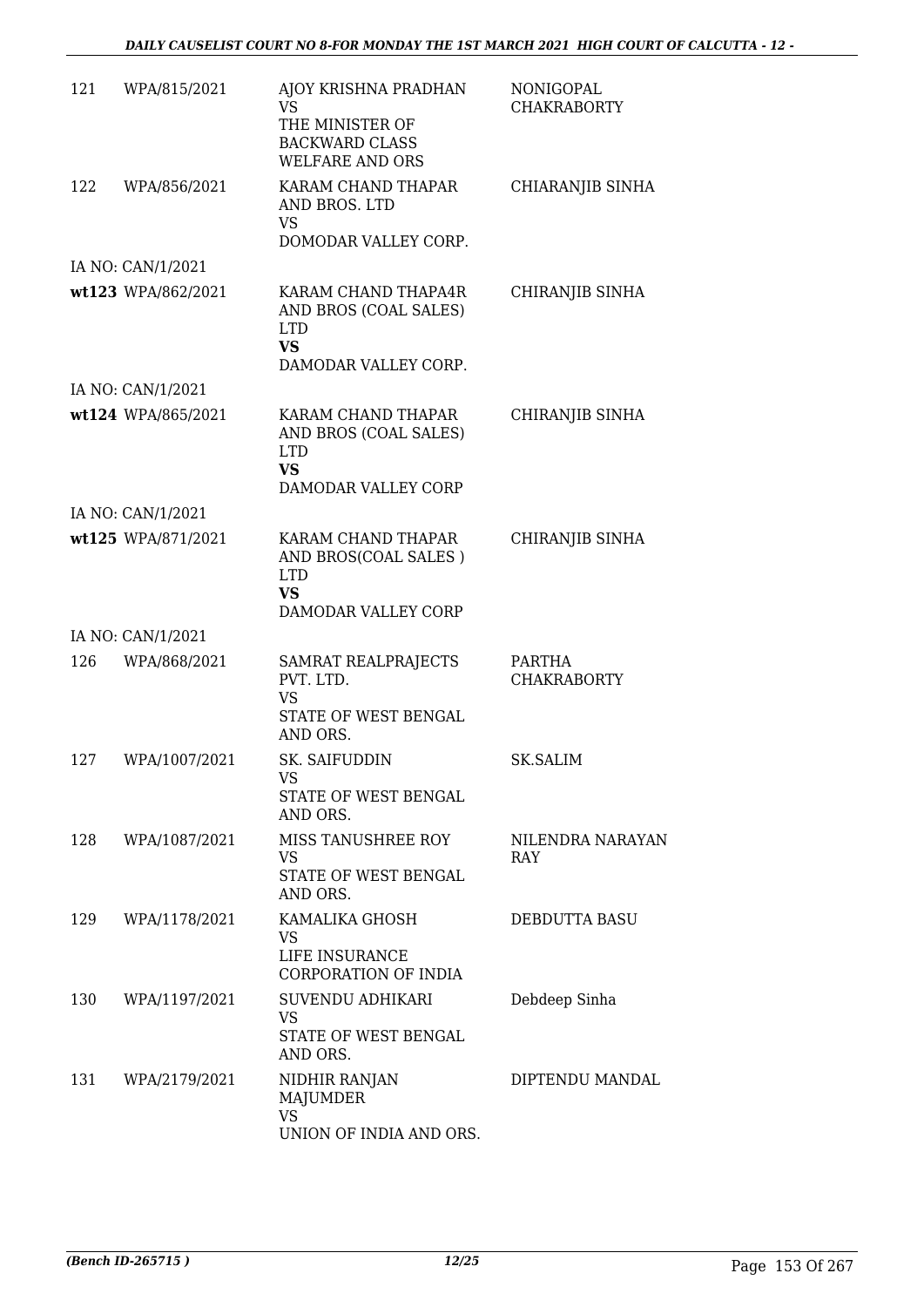| 132 | WPA/2499/2021                           | ALL BENGAL YOUTH<br>WELFARE ASS. AND ANR.<br>VS<br>STATE OF WEST BENGAL             | SABYASACHI ROY                         |
|-----|-----------------------------------------|-------------------------------------------------------------------------------------|----------------------------------------|
|     |                                         | AND ORS.                                                                            |                                        |
|     |                                         | <b>PART HEARD MATTERS</b>                                                           |                                        |
| 133 | WPA/9265/2020                           | DOWINS RESOURCE PVT.<br><b>LTD</b><br><b>VS</b>                                     | ABHIRUP<br><b>CHAKRABORTY</b>          |
|     |                                         | Union of India                                                                      |                                        |
|     |                                         | <b>LISTED MOTION</b>                                                                |                                        |
| 134 | WPA/6534/2018                           | SUBRATA DUTTA & ANR<br><b>VS</b><br>STATE OF WEST BENGAL<br>&ORS                    | <b>ABHIJIT PAL</b>                     |
| 135 | WPA/8571/2018                           | CHETKI PROPERTIES PVT.<br>LTD & ANR<br><b>VS</b>                                    | DEBASREE DHAMALI                       |
|     |                                         | STATE OF WEST BENGAL &<br><b>ORS</b>                                                |                                        |
|     |                                         | IA NO: CAN/1/2019(Old No:CAN/565/2019), CAN/2/2019(Old No:CAN/566/2019), CAN/3/2021 |                                        |
| 136 | WPA/9773/2018                           | <b>JAKIR MONDAL</b><br><b>VS</b><br>STATE OF WEST BENGAL &<br><b>ORS</b>            | ATIS KUMAR BISWAS                      |
| 137 | WPA/2753/2019                           | BATESWAR MAITY & ANR                                                                | LIPIKA CHATTERJEE                      |
|     |                                         | VS<br>STATE OF WEST BENGAL &<br><b>ORS</b>                                          |                                        |
| 138 | WPA/18635/2019                          | PRALAY MAJUMDER<br><b>VS</b><br>STATE OF WEST BENGAL &<br><b>ORS</b>                | <b>SUDIP GHOSH</b><br><b>CHOWDHURY</b> |
|     |                                         | IA NO: CAN/1/2020(Old No:CAN/975/2020), CAN/2/2020                                  |                                        |
| 139 | WPA/23281/2019                          | <b>AMIT MONDAL</b>                                                                  | NILANJAN ADHIKARI                      |
|     |                                         | VS<br>STATE OF WEST BENGAL &<br>ORS.                                                |                                        |
| 140 | WPA/3931/2020                           | RAJU MOLLA<br><b>VS</b><br>STATE OF WEST BENGAL &<br><b>ORS</b>                     | <b>ASHRAFUL HUQ</b>                    |
| 141 | WPA/4347/2020                           | KRISHNA KUMAR RUNGTA<br>VS<br>UNION OF INDIA & ORS                                  | <b>RITIKA SHROFF</b>                   |
| 142 | WPA/5662/2020                           | UNA VEDA NATHANIEL<br><b>VS</b><br>STATE OF WEST BENGAL                             | S. G. CHOWDHURY                        |
|     | IA NO: CAN/1/2020(Old No:CAN/3532/2020) |                                                                                     |                                        |
| 143 | WPA/6697/2020                           | <b>GARIMA RUNGTA</b><br><b>VS</b><br>UNION OF INDIA                                 | SIDDHARTHA<br><b>SHROFF</b>            |
|     | IA NO: CAN/1/2020(Old No:CAN/5591/2020) |                                                                                     |                                        |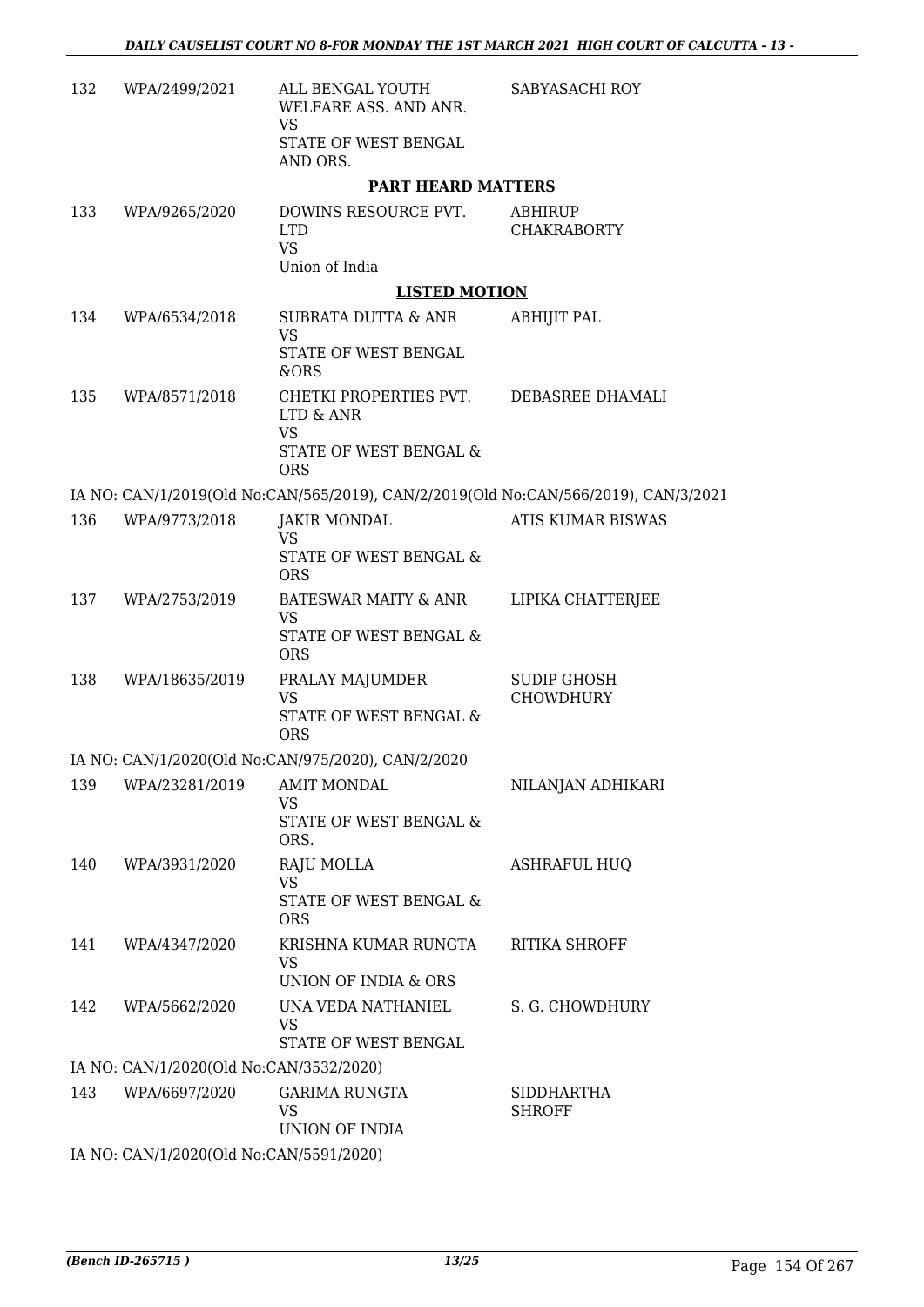| 144 | WPA/6810/2020     | RAJGARIA TIMBER<br>PVT.LTD& ANR<br><b>VS</b><br>UNION OF INDIA& ORS                   | <b>RAJIB MULLICK</b>                  |                     |
|-----|-------------------|---------------------------------------------------------------------------------------|---------------------------------------|---------------------|
|     |                   | IA NO: CAN/1/2020(Old No:CAN/5791/2020), CAN/2/2020, CAN/3/2021, CAN/4/2021           |                                       |                     |
| 145 | WPA/7011/2020     | <b>SRIKUMAR GIRI</b><br><b>VS</b><br>STATE OF WEST BENGAL<br>AND ORS.                 | <b>GAUTAM GURIA</b>                   |                     |
|     | IA NO: CAN/1/2020 |                                                                                       |                                       |                     |
| 146 | WPA/7071/2020     | MADAN MOHAN KHANRA<br><b>VS</b><br>THE STATE OF WEST<br><b>BENGAL</b>                 | <b>GAUTAM GURIA</b>                   | <b>GAUTAM GURIA</b> |
|     | IA NO: CAN/1/2020 |                                                                                       |                                       |                     |
| 147 | WPA/7656/2020     | A.J. SARKAR AND CO AND<br><b>ORS</b><br><b>VS</b><br>STATE OF WEST BENGAL<br>AND ORS. | PRATIP KUMAR<br><b>CHATTERJEE</b>     |                     |
|     | IA NO: CAN/1/2020 |                                                                                       |                                       |                     |
| 148 | WPA/7864/2020     | CYGNUS EQUIPMENTS AND<br>RENTALS PRIVATE LIMITED<br><b>VS</b><br>Union of India       | RAJESH UPADHYAY                       |                     |
| 149 | WPA/8220/2020     | LAKSHMI NASAKAR<br><b>VS</b><br>STATE OF WEST BENGAL<br>AND ORS.                      | <b>MANOJ KUMAR</b><br><b>MONDAL</b>   |                     |
| 150 | WPA/9146/2020     | <b>BIPLAB BOSE</b><br><b>VS</b><br>State of West Bengal                               | <b>SUDESHNA BASU</b><br><b>THAKUR</b> |                     |
| 151 | WPA/9181/2020     | <b>DEBDAS KHAN</b><br>VS<br>STATE BANK OF INDIA                                       | <b>SAYANI DAS</b>                     |                     |
| 152 | WPA/9614/2020     | MOHANA GHOSH<br><b>VS</b><br>STATE OF WEST BENGAL<br>AND ORS.                         | Madhurima Sarkar                      |                     |
| 153 | WPA/9677/2020     | SHEO CHARAN AGARWAL<br><b>VS</b><br>Union of India                                    | PRABHAT KUMAR<br><b>SINGH</b>         |                     |
| 154 | WPA/9827/2020     | <b>SAMAR KUMAR MONDAL</b><br><b>VS</b><br>State of West Bengal                        | PINTU KARAR                           |                     |
| 155 | WPA/9828/2020     | HABUL MONDAL AND ORS<br><b>VS</b><br>STATE OF WEST BENGAL<br>AND ORS.                 | SUDARSHAN GHOSH                       |                     |
| 156 | WPA/9889/2020     | <b>AMALA ROY</b><br>VS<br>STATE OF WEST BENGAL<br>AND ORS.                            | PAMPA DEY DHABAL                      |                     |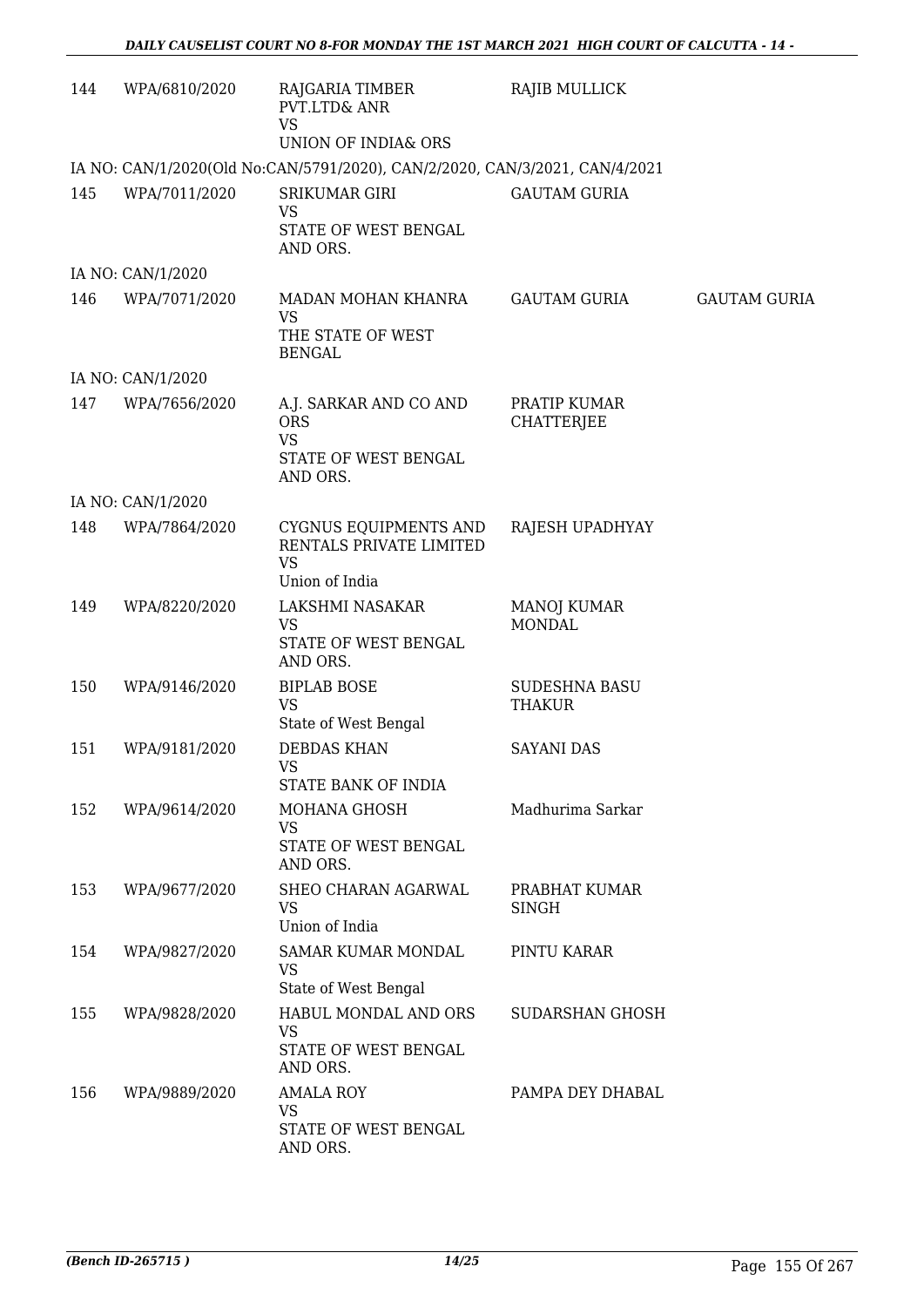| 157 | WPA/10011/2020     | PROSUN BANERJEE AND<br>ANR<br><b>VS</b><br>UNION OF INDIA AND ORS.                                               | ARIF ALI                                |
|-----|--------------------|------------------------------------------------------------------------------------------------------------------|-----------------------------------------|
| 158 | WPA/10315/2020     | KSHETRIYA SHERI GANDHI<br><b>ASHRAM AND ANR</b><br><b>VS</b><br>STATE OF WEST BENGAL<br>AND ORS.                 | <b>SUJIT SAHA</b>                       |
| 159 | WPA/10442/2020     | PROMOD RANJAN ROY AND GARGI GOSWAMI<br><b>ANOTHER</b><br><b>VS</b><br>RESERVE BANK OF INDIA<br><b>AND OTHERS</b> |                                         |
| 160 | WPA/10501/2020     | SHEILA BINANI<br><b>VS</b><br>UNION OF INDIA AND<br><b>ANOTHERS</b>                                              | <b>SUBHASIS DEY</b>                     |
| 161 | WPA/10810/2020     | ABDUL RAJAK AND ANR<br>VS<br>STATE OF WEST BENGAL<br>AND ORS.                                                    | <b>GOLAM KARIM</b><br><b>CHOWDHURY</b>  |
| 162 | WPA/11114/2020     | <b>BISWANATH PAL</b><br><b>VS</b><br>STATE OF WEST BENGAL<br>AND ORS.                                            | RAFIKUL ISLAM<br><b>SARDAR</b>          |
| 163 | WPA/11286/2020     | ASHOK GHORAI AND ANR<br><b>VS</b><br>STATE OF WEST BENGAL<br>AND ORS.                                            | <b>MAINAK SWARNOKAR</b>                 |
| 164 | WPA/11385/2020     | ASLAM ALI MOLLA<br>VS<br>STATE OF WEST BENGAL<br>AND ORS.                                                        | ASIT KR<br><b>BHATTACHARYA</b>          |
| 165 | WPA/11631/2020     | SAHIDUL ISLAM MOLLA<br>AND ORS<br><b>VS</b><br>STATE OF WEST BENGAL<br>AND ORS.                                  | JAMUNA SAHA                             |
|     | 166 WPA/11860/2020 | <b>SK ALAUDDIN</b><br>VS<br>STATE OF WEST BENGAL<br>AND ORS.                                                     | <b>SOUMAJIT DAS</b><br><b>MAHAPATRA</b> |
|     | 167 WPA/11968/2020 | KOUSHIK DAS<br>VS.<br>STATE OF WEST BENGAL<br>AND ORS.                                                           | <b>SANGHITA</b><br><b>CHATTERJEE</b>    |
|     |                    | <b>APPLICATION</b>                                                                                               |                                         |
|     | 168 WPA/23011/2006 | PRIYA BANERJEE<br>VS<br>STATE OF W.B.                                                                            | MANISHA<br><b>CHATTERJEE</b>            |

IA NO: CAN/1/2008(Old No:CAN/1397/2008), CAN/2/2020(Old No:CAN/2093/2020)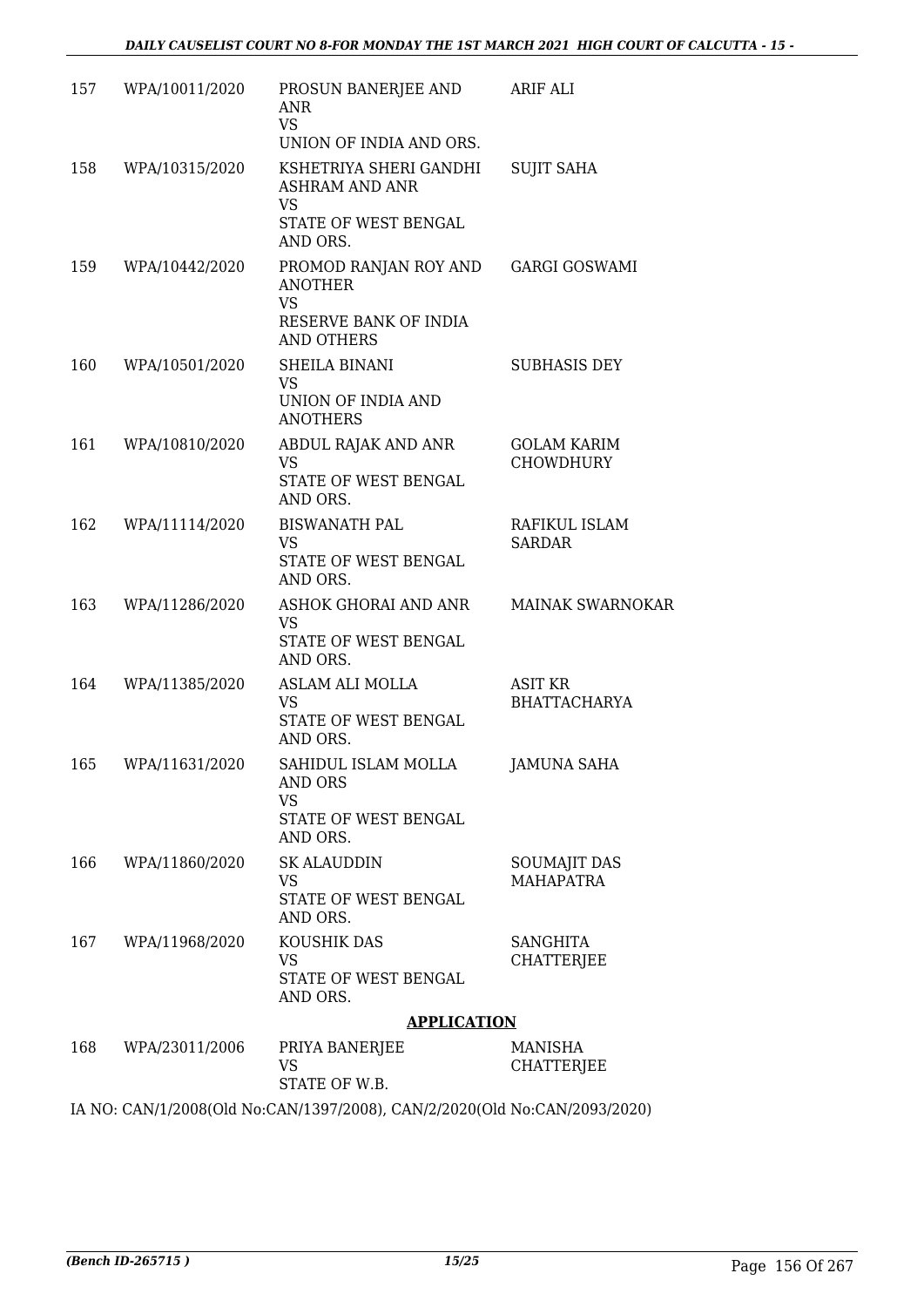| 169 | WPA/18171/2016                           | <b>SANGHITA MAITY</b><br>VS<br>STATE OF WEST BENGAL &<br><b>ORS</b>                           | <b>ANJAN</b><br><b>BHATTACHARYA</b>        |
|-----|------------------------------------------|-----------------------------------------------------------------------------------------------|--------------------------------------------|
|     | IA NO: CAN/2/2019(Old No:CAN/10975/2019) |                                                                                               |                                            |
| 170 | WPA/13834/2017                           | CHAITANYA BIKASH PAUL<br><b>VS</b><br>EPF ORGANISATION,<br>MINISTRY OF LABOUR &<br><b>ORS</b> | MRINAL KANTI<br><b>KUNDU</b>               |
|     |                                          | IA NO: CAN/1/2019(Old No:CAN/5144/2019), CAN/2/2020                                           |                                            |
| 171 | RVW/2/2021                               | SUNDARANANDA BARMAN<br>AND ANR<br>VS<br>STATE OF WEST BENGAL<br>AND ORS.                      | MONOJ KUMAR<br><b>BHATTACHARYYA</b>        |
|     | IA NO: CAN/1/2021                        |                                                                                               |                                            |
|     | wt172 WPA/10069/2020                     | SUNDARANANDA BARMAN<br>AND ANOTHER<br><b>VS</b><br>STATE OF WEST BENGAL<br>AND ORS.           | <b>MANOJ KUMAR</b><br><b>BHATTACHARYYA</b> |
|     |                                          | <b>CONTEMPT APPLICATION</b>                                                                   |                                            |
| 173 | CPAN/995/2010                            | <b>BIDYUT BANERJEE</b><br><b>VS</b><br>SOUMYA BHATTACHARYA                                    | <b>ASHIM KUMAR</b><br><b>BISWAS</b>        |
|     | wt174 WPA/22189/2009                     | <b>BIDYUT BANERJEE</b><br><b>VS</b><br>STATE OF WEST BENGAL &<br><b>ORS</b>                   | <b>ASHIM BISWAS</b>                        |
| 175 | CPAN/393/2020                            | PURNIMA DAS MAHANTA<br>(BISWAS)<br>VS<br>N.R SEKAR RAJU                                       | <b>ARJUN SAMANTA</b>                       |
|     | IA NO: CAN/1/2020(Old No:CAN/5205/2020)  |                                                                                               |                                            |
|     | wt176 WPA/16452/2019                     | PURNIMA DAS MAHANTA<br>(BISWAS)<br><b>VS</b><br>UNION OF INDIA & ORS                          | ARJUN SAMANTA                              |
| 177 | CPAN/660/2020                            | RABIN JANA AND ORS<br><b>VS</b><br><b>ARNAB BISWAS</b>                                        | <b>AMLAN MUKHERJEE</b>                     |
|     | wt178 WPA/608/2020                       | RABIB JANA & ORS<br><b>VS</b><br>STATE OF WEST BENGAL &<br><b>ORS</b>                         | <b>AMLAN KUMAR</b><br>MUKHERJEE            |
| 179 | CPAN/47/2021                             | PARTHA PRATIM MONDAL<br>VS<br>SANJOY GHOSH                                                    | ARUP NATH<br><b>BHATTACHARYYA</b>          |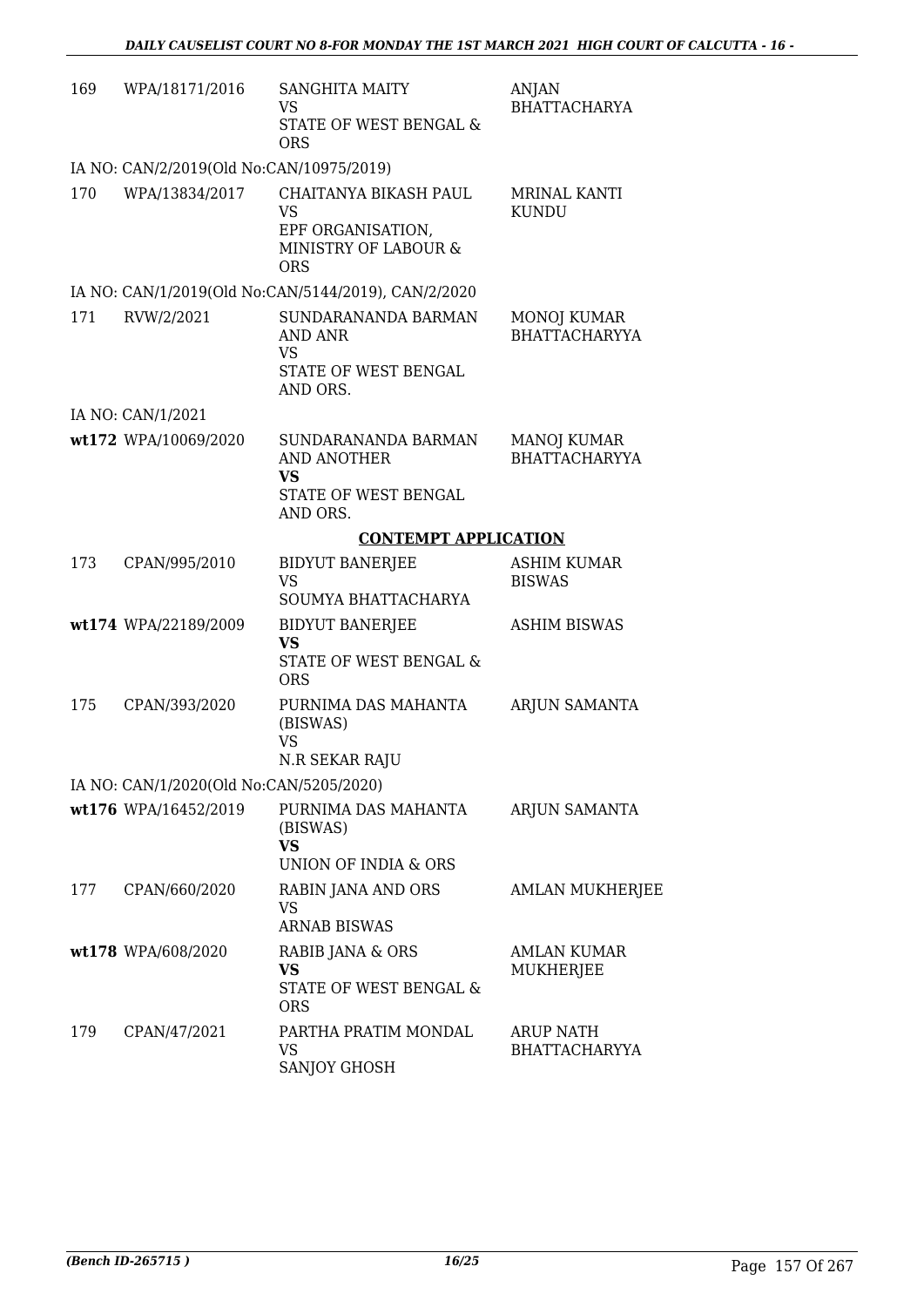|     | wt180 WPA/7088/2020           | PARTHA PRATIM MONDAL<br><b>VS</b><br>STATE OF WEST BENGAL                                                                                | DIPTENDU MONDAL                    |
|-----|-------------------------------|------------------------------------------------------------------------------------------------------------------------------------------|------------------------------------|
|     | IA NO: CAN/1/2020, CAN/2/2020 |                                                                                                                                          |                                    |
|     |                               | <b>NEW MOTION</b>                                                                                                                        |                                    |
| 181 | WPA/11340/2020                | KAILASH PASWAN AND<br><b>ANOTHER</b><br><b>VS</b><br>STATE OF WEST BENGAL<br>AND ORS.                                                    | RAJEEV LOCHAN                      |
| 182 | WPA/3469/2021                 | PAVAN KUMAR LAKHOTIA<br>VS<br>KOLKATA POLICE ANR ORS                                                                                     | RAJEEV LOCHAN                      |
| 183 | WPA/4756/2021                 | SANGITA HAZRA (RAKSHIT)<br><b>VS</b><br>STATE OF WEST BENGAL<br>AND ORS.                                                                 | KAUSTAV MISHRA                     |
| 184 | WPA/4873/2021                 | <b>SARASWATI DEVI</b><br>VS<br>STATE OF WEST BENGAL<br>AND ORS.                                                                          | DULAL KR.<br><b>BHATTACHARYYA</b>  |
| 185 | WPA/5104/2021                 | SUNIL KUMAR MANDAL @<br><b>SUNIL MANDAL</b><br><b>VS</b><br>STATE OF WEST BENGAL<br>AND ORS.                                             | <b>BHASKAR HUTAIT</b>              |
| 186 | WPA/5344/2021                 | CHAYARANI MANDAL<br>VS<br>STATE OF WEST BENGAL<br>AND ORS.                                                                               | MOHAMMED<br><b>IBHARIM</b>         |
| 187 | WPA/5361/2021                 | BONGAON, CENTRAL CO-<br>OPT MARKETING SOCIETY<br>LTD AND ANR<br>VS<br>STATE OF WEST BENGAL<br>AND ORS.                                   | <b>SURYANEEL DAS</b>               |
| 188 | WPA/5473/2021                 | BANARASILAL JAISWAL<br><b>VS</b><br>STATE OF WEST BENGAL<br>AND ORS.                                                                     | ASHIS KUMAR DUTTA                  |
| 189 | WPA/5475/2021                 | PRASHANT JAISWAL<br><b>VS</b><br>STATE OF WEST BENGAL<br>AND ORS.                                                                        | ANJAN<br><b>BHATTACHARYYA</b>      |
| 190 | WPA/5484/2021                 | ADVANCED SOCIETY FOR<br><b>HEADMASTER AND</b><br>HEADMISTRESS DUKY REP<br>BY GS AND ANR<br><b>VS</b><br>STATE OF WEST BENGAL<br>AND ORS. | LAKSHMINATH<br><b>BHATTACHARYA</b> |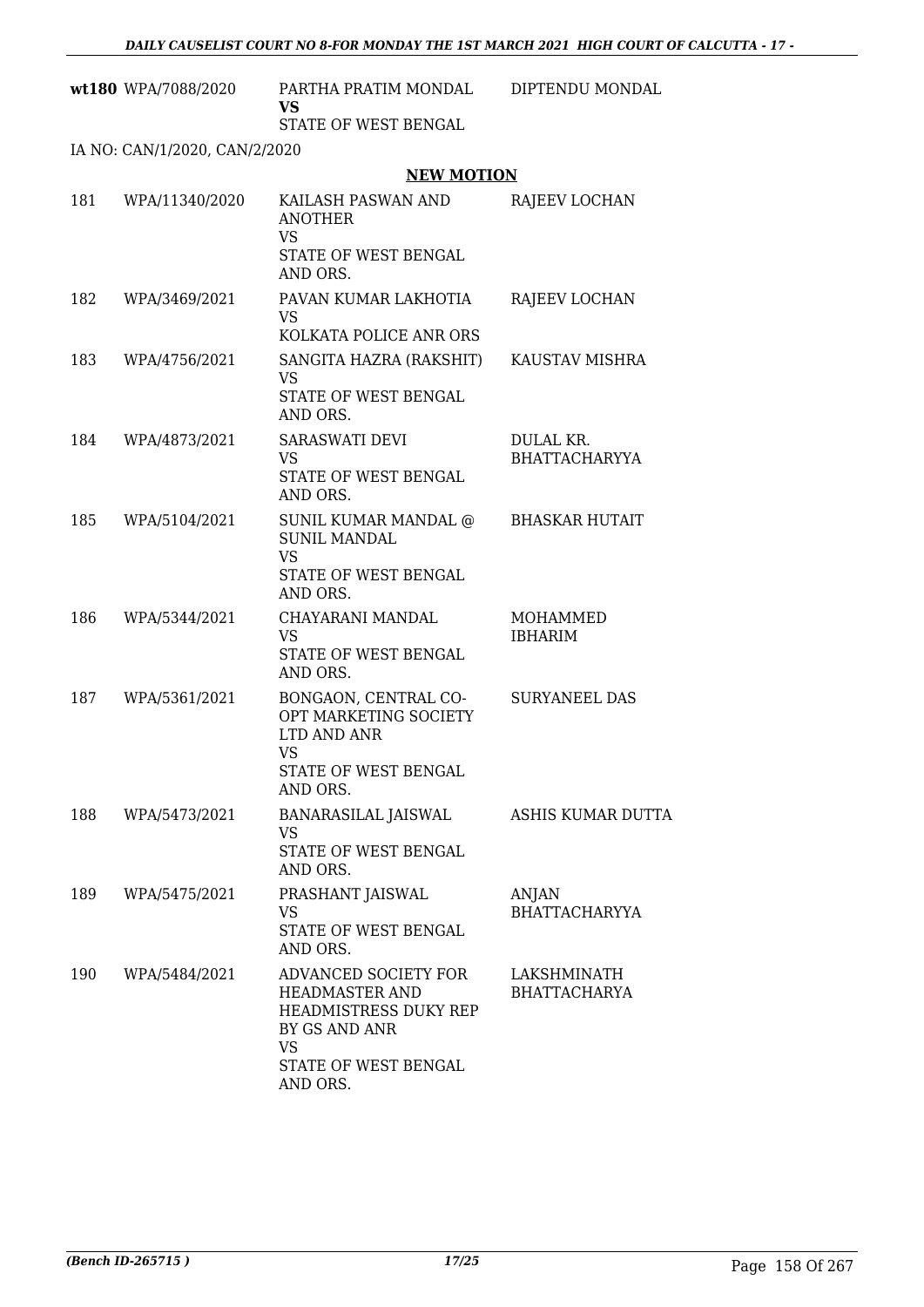|     | 191 WPA/5565/2021                       | M.P CONSTRUCTION<br>VS.<br>THE PASCHIMANCHAL                                                             | KAKALI DUTTA   |
|-----|-----------------------------------------|----------------------------------------------------------------------------------------------------------|----------------|
|     |                                         | UNNAAYAN PARISHAD AND<br><b>ORS</b>                                                                      |                |
|     | 192 WPA/5586/2021                       | YEASIN ALI SK. AND ANR. SUKUMAR SARKAR                                                                   |                |
|     |                                         | <b>VS</b><br>STATE OF WEST BENGAL<br>AND ORS.                                                            |                |
|     | 193 WPA/5605/2021                       | SK. NAJIRUDDIN ALIAS SK. SAHEB BANERJEE<br><b>HALIM</b><br><b>VS</b><br>STATE OF WEST BENGAL<br>AND ORS. |                |
|     | 194 WPA/5691/2021                       | RAZIA BEGUM                                                                                              | ZAINAB TAHUR   |
|     |                                         | <b>VS</b><br>STATE OF WEST BENGAL<br>AND ORS.                                                            |                |
|     | 195 WPA/5694/2021                       | <b>SEKH RABIAL</b>                                                                                       | LIPIKA NATH    |
|     |                                         | <b>VS</b><br>STATE OF WEST BENGAL<br>AND ORS.                                                            |                |
|     | 196 WPA/5735/2021                       | KANAI BIJOLI RICE MILLS PUSHAN MAJUMDAR<br>PRIVATE LIMITED                                               |                |
|     |                                         | <b>VS</b><br>STATE OF WEST BENGAL<br>AND ORS.                                                            |                |
|     |                                         | <b>UPGRADED MATTERS</b>                                                                                  |                |
|     | 197 WPA/25814/2014                      | KUMAR SOUMENDRA<br><b>NARAYAN</b><br>VS<br>STATE OF WEST BENGAL &<br><b>ORS</b>                          | J HOSSAIN      |
|     | IA NO: CAN/4/2021                       |                                                                                                          |                |
|     |                                         | 198 WPA/24176/2016 ANAMITRA BHATTACHARYA AVEEK BOSE<br>VS                                                |                |
|     |                                         | STATE OF WEST BENGAL &<br><b>ORS</b>                                                                     |                |
| 199 | WPA/4476/2017                           | ASHA RANI HIJLI<br><b>VS</b>                                                                             | A. N. NASKAR   |
|     |                                         | STATE OF WEST BENGAL &<br><b>ORS</b>                                                                     |                |
|     | IA NO: CAN/1/2020(Old No:CAN/1999/2020) |                                                                                                          |                |
|     |                                         |                                                                                                          |                |
| 200 | WPA/18978/2018                          | PRABIR KUMAR PAL<br>VS<br>STATE OF WEST BENGAL&<br><b>ORS</b>                                            | MD. S. ALAM    |
| 201 | WPA/25913/2018                          | BIBHUTI BHUSHAN<br>MONDAL & ORS                                                                          | MOUSUMI BHOWAL |
|     |                                         | <b>VS</b><br>THE NATIONAL WETLANDS<br><b>COMMITTEE &amp; ORS</b>                                         |                |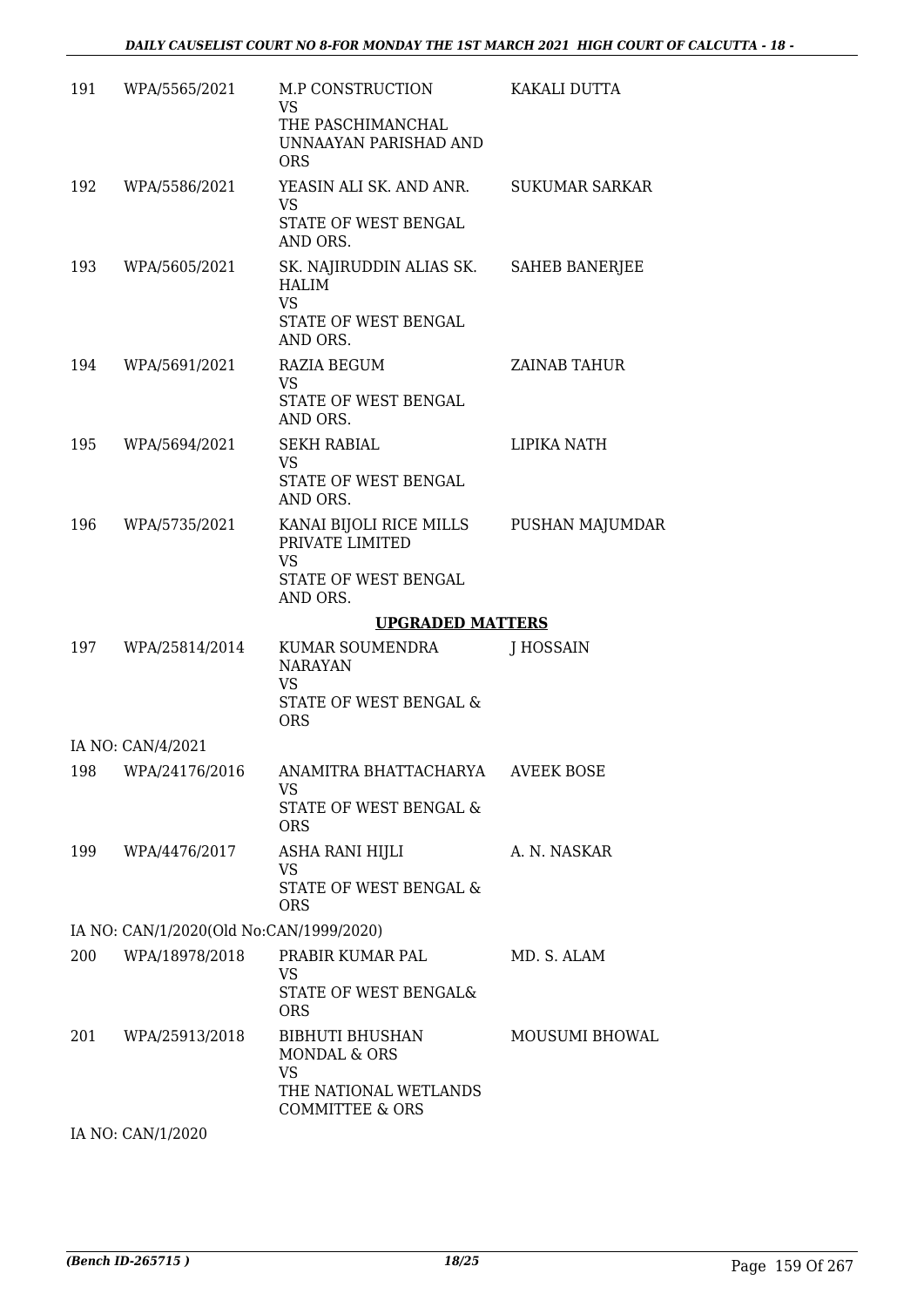| 202 | WPA/5583/2019                 | RASHID ALAM ALIAS<br><b>GABBAR</b><br><b>VS</b><br>THE DY GENERAL &<br><b>INSPECTOR GENERAL OF</b><br>CORRECTIONAL<br><b>SERVI&amp;ANR</b> | LOKESH SHARMA                       |
|-----|-------------------------------|--------------------------------------------------------------------------------------------------------------------------------------------|-------------------------------------|
| 203 | WPA/12995/2019                | PALLAB KUMAR BASU &<br><b>ORS</b><br>VS<br>STATE OF WEST BENGAL &<br><b>ORS</b>                                                            | VASWATI<br><b>CHAKRABORTY</b>       |
| 204 | WPA/16861/2019                | MAFAJUL HUSSAIN & ORS<br><b>VS</b><br>STATE OF WEST BENGAL &<br><b>ORS</b>                                                                 | MD HABIBUR<br><b>RAHAMAN</b>        |
| 205 | WPA/20922/2019                | NABA KR DEY<br><b>VS</b><br>STATE OF WEST BENGAL &<br><b>ORS</b>                                                                           | <b>BISWAPRIYA</b><br><b>SAMANTA</b> |
| 206 | WPA/21231/2019                | ANGEL EDUCATION<br><b>SOCIETY &amp; ORS</b><br><b>VS</b><br>WEST BENGAL INDUSTRIAL<br><b>INFRASTRUCTURE</b><br>DEVELOPMENT<br>CORPORATIO   | DEEPAK KR SINGH                     |
|     | IA NO: CAN/1/2020             |                                                                                                                                            |                                     |
| 207 | WPA/21383/2019                | PROBAL MUKHERJEE<br>VS<br><b>STATE OF WEST BENGAL &amp;</b><br><b>ORS</b>                                                                  | DEBABRATA ROY                       |
| 208 | WPA/22796/2019                | MATRI SEVAK SANGHA &<br><b>ANR</b><br><b>VS</b><br>STATE OF WEST BENGAL &<br>ORS                                                           | ARPITA SAHA                         |
|     | IA NO: CAN/1/2020, CAN/2/2020 |                                                                                                                                            |                                     |
| 209 | WPA/22818/2019                | <b>GARGEE SINGHA ROY</b><br>VS.<br>STATE OF WEST BENGAL&<br><b>ORS</b>                                                                     | SANKHA SUBHRA<br>RAY                |
|     | IA NO: CAN/1/2021             |                                                                                                                                            |                                     |
| 210 | WPA/1130/2020                 | <b>BANI DUTTA</b><br><b>VS</b><br>STATE OF WEST BENGAL &<br><b>ORS</b>                                                                     | PRASANTA KR<br><b>BANERJEE</b>      |
| 211 | WPA/1998/2020                 | MAA NANDI KESHRI RICE<br>MILL & ANR<br><b>VS</b><br>UNION OF INDIA & ORS                                                                   | <b>SOUMYA MAZUMDER</b>              |
| 212 | WPA/2110/2020                 | SMT MIRA RANI MONDAL<br>VS<br>STATE OF WEST BENGAL &<br><b>ORS</b>                                                                         | SK MD ASHIK IQBAL                   |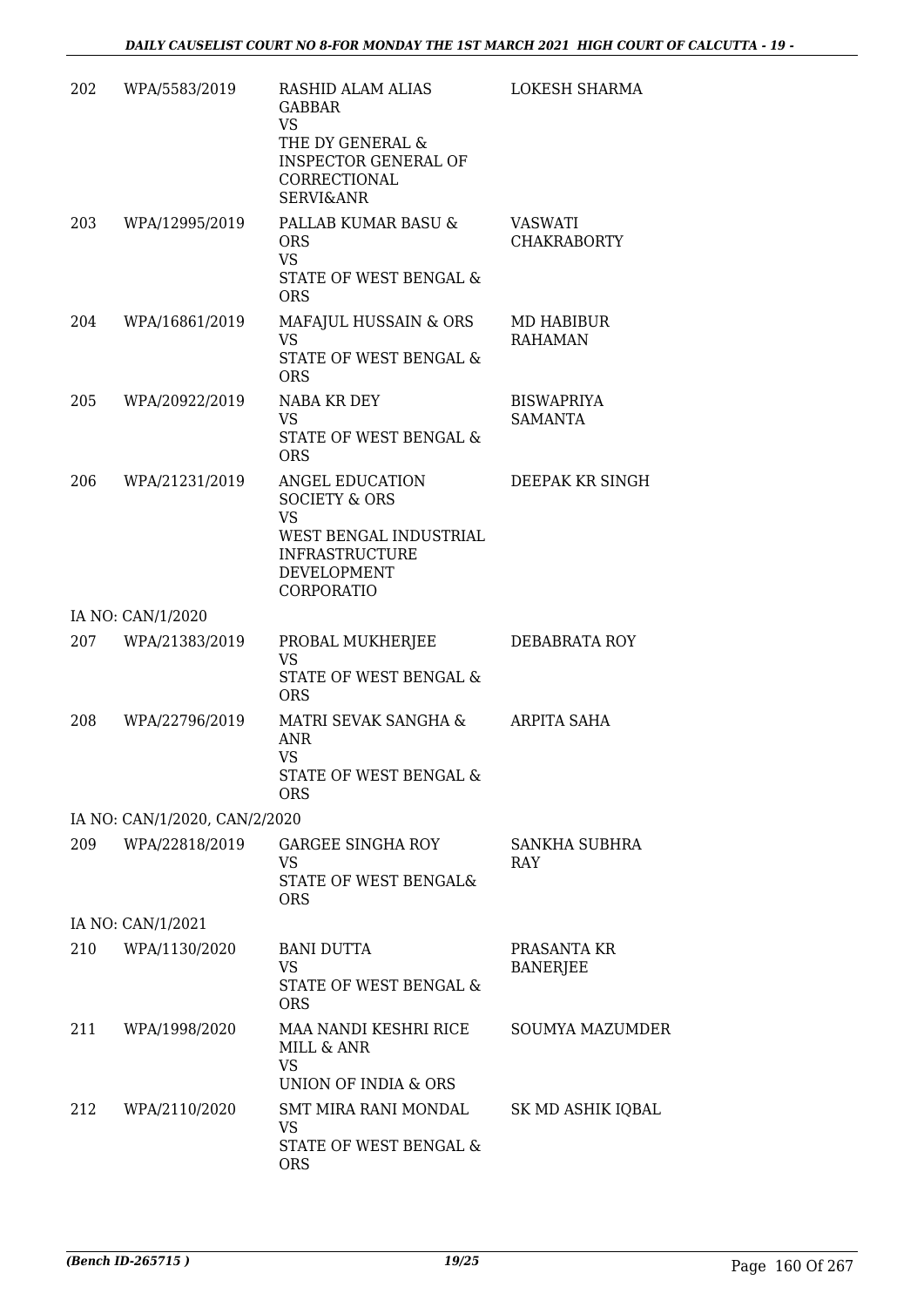| 213 | WPA/2164/2020                           | <b>SMT MANJU DAS</b><br><b>VS</b>                                                                                         | <b>MAHESWARI</b><br><b>SHARMA</b>       |
|-----|-----------------------------------------|---------------------------------------------------------------------------------------------------------------------------|-----------------------------------------|
|     |                                         | STATE OF WEST BENGAL &<br><b>ORS</b>                                                                                      |                                         |
| 214 | WPA/2365/2020                           | SHRIHARI MAITI<br><b>VS</b>                                                                                               | ND ASHRAFUL HUQ                         |
|     |                                         | STATE OF WEST BENGAL &<br><b>ORS</b>                                                                                      |                                         |
| 215 | WPA/3518/2020                           | IDFC FIRST BANK LIMITED<br>$&$ ANR<br><b>VS</b><br>STATE OF WEST BENGAL &<br><b>ORS</b>                                   | <b>AMAR SINGH</b>                       |
| 216 | WPA/3574/2020                           | RELIABLE FACILITIES<br><b>SERVICES PVT.LTD</b><br><b>VS</b><br>CHITTARANJAN NATIONAL<br><b>CANCER INSTITUTE &amp; ORS</b> | PRASUN GHOSH                            |
| 217 | WPA/3705/2020                           | ANUP KR BAG                                                                                                               | SK SAHJAHAN ALI                         |
|     |                                         | VS<br>STATE OF WEST BENGAL &<br><b>ORS</b>                                                                                |                                         |
| 218 | WPA/4233/2020                           | <b>BISWAJIT BARAM</b><br><b>VS</b><br>STATE OF WEST BENGAL &<br><b>ORS</b>                                                | SUBHOJIT MALLICK                        |
| 219 | WPA/4632/2020                           | DARBARI MONDAL<br><b>VS</b><br>STATE OF WEST BENGAL &<br><b>ORS</b>                                                       | <b>ANBU BINDU</b><br><b>CHAKRABORTY</b> |
| 220 | WPA/5246/2020                           | NETULA DAS & ORS<br><b>VS</b><br>STATE OF WEST BENGAL &<br><b>ORS</b>                                                     | <b>AVIROOP</b><br><b>BHATTACHARYA</b>   |
| 221 | WPA/5592/2020                           | ANUPAM MITRA<br>VS<br>STATE OF WEST BENGAL &<br><b>ORS</b>                                                                | <b>GAZI FARUQUE</b><br><b>HOSSAIN</b>   |
|     | IA NO: CAN/1/2020(Old No:CAN/3346/2020) |                                                                                                                           |                                         |
| 222 | WPA/5623/2020                           | SHEIKH NASIM ALI<br>PROPRIETOR OF REGAIN<br>CONSTRUCTION & ORS<br><b>VS</b><br>STATE OF WEST BENGAL &<br><b>ORS</b>       | VICTOR CHATTERJEE                       |
|     | IA NO: CAN/1/2020(Old No:CAN/3414/2020) |                                                                                                                           |                                         |
| 223 | WPA/6958/2020                           | <b>SUJIT DAS</b><br><b>VS</b><br><b>INDIAN BANK AND</b><br><b>ANOTHER</b>                                                 | NITAI CHANDRA<br><b>SAHA</b>            |
|     |                                         |                                                                                                                           |                                         |

IA NO: CAN/1/2020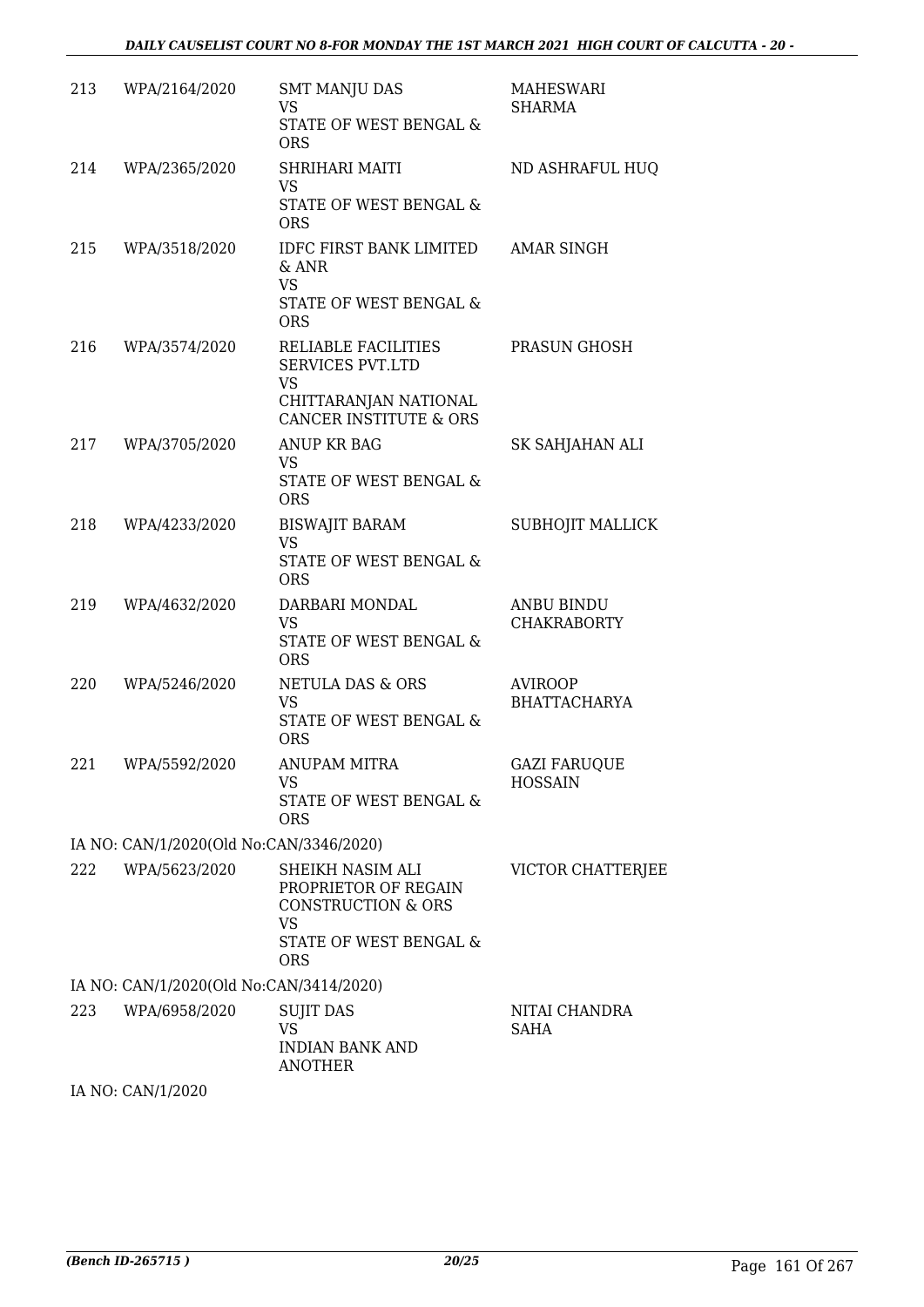| 224 | WPA/7352/2020     | JITENDRA NARAYAN RAY<br>SISHU SEVA BHAWAN REP.<br>BY HON. SECRETARY DR<br>NIHAR RANJAN GHOSH<br><b>VS</b><br>State of West Bengal | PRITHWISH GURIA                     |
|-----|-------------------|-----------------------------------------------------------------------------------------------------------------------------------|-------------------------------------|
|     | IA NO: CAN/1/2020 |                                                                                                                                   |                                     |
| 225 | WPA/7359/2020     | SHOVARANI GHOSH<br>VS<br>THE STATE OF WEST<br><b>BENGAL</b>                                                                       | <b>AMRITA DE</b>                    |
|     | IA NO: CAN/1/2020 |                                                                                                                                   |                                     |
| 226 | WPA/7479/2020     | SK. JAHANGIR<br><b>VS</b><br>State of West Bengal                                                                                 | <b>GOURANGA KUMAR</b><br><b>DAS</b> |
|     | IA NO: CAN/1/2020 |                                                                                                                                   |                                     |
| 227 | WPA/7625/2020     | ABHINABA PAL<br><b>VS</b><br>THE STATE OF WEST<br><b>BENGAL</b>                                                                   | MANIDEEPA (PAUL)<br><b>ROY</b>      |
|     | IA NO: CAN/1/2020 |                                                                                                                                   |                                     |
| 228 | WPA/7729/2020     | <b>BHARATI PRADHAN</b><br><b>VS</b><br>State of West Bengal                                                                       | <b>GOUTAM MISHRA</b>                |
| 229 | WPA/7918/2020     | <b>GOUTAM SHAW</b><br>VS<br>STATE OF WEST BENGAL<br>AND ORS.                                                                      | TIRTHANKAR<br>MUKHERJEE             |
| 230 | WPA/8022/2020     | M/S K.M. ENTERPRISE AND<br><b>ORS</b><br><b>VS</b><br>STATE OF WEST BENGAL<br>AND ORS.                                            | <b>SUDESHNA BASU</b><br>THAKUR      |
| 231 | WPA/8036/2020     | MD. SALAUDDIN<br><b>VS</b><br>State of West Bengal                                                                                | <b>MANIKA SARKAR</b>                |
| 232 | WPA/8065/2020     | AJJATUN BIBI PURKAIT<br>VS<br>STATE OF WEST BENGAL<br>AND ORS.                                                                    | PANKAJ HALDER                       |
| 233 | WPA/8337/2020     | SK BADSHA ALI<br>VS<br>STATE OF WEST BENGAL<br>AND ORS.                                                                           | MITUL<br><b>CHAKRABORTY</b>         |
| 234 | WPA/8383/2020     | MADAN MOHAN BERA<br>VS<br>STATE OF WEST BENGAL<br>AND ORS.                                                                        | PINKI SAHA                          |
| 235 | WPA/8458/2020     | DINESH BERA<br>VS<br>STATE OF WEST BENGAL<br>AND ORS.                                                                             | SUJIT KUMAR RATH                    |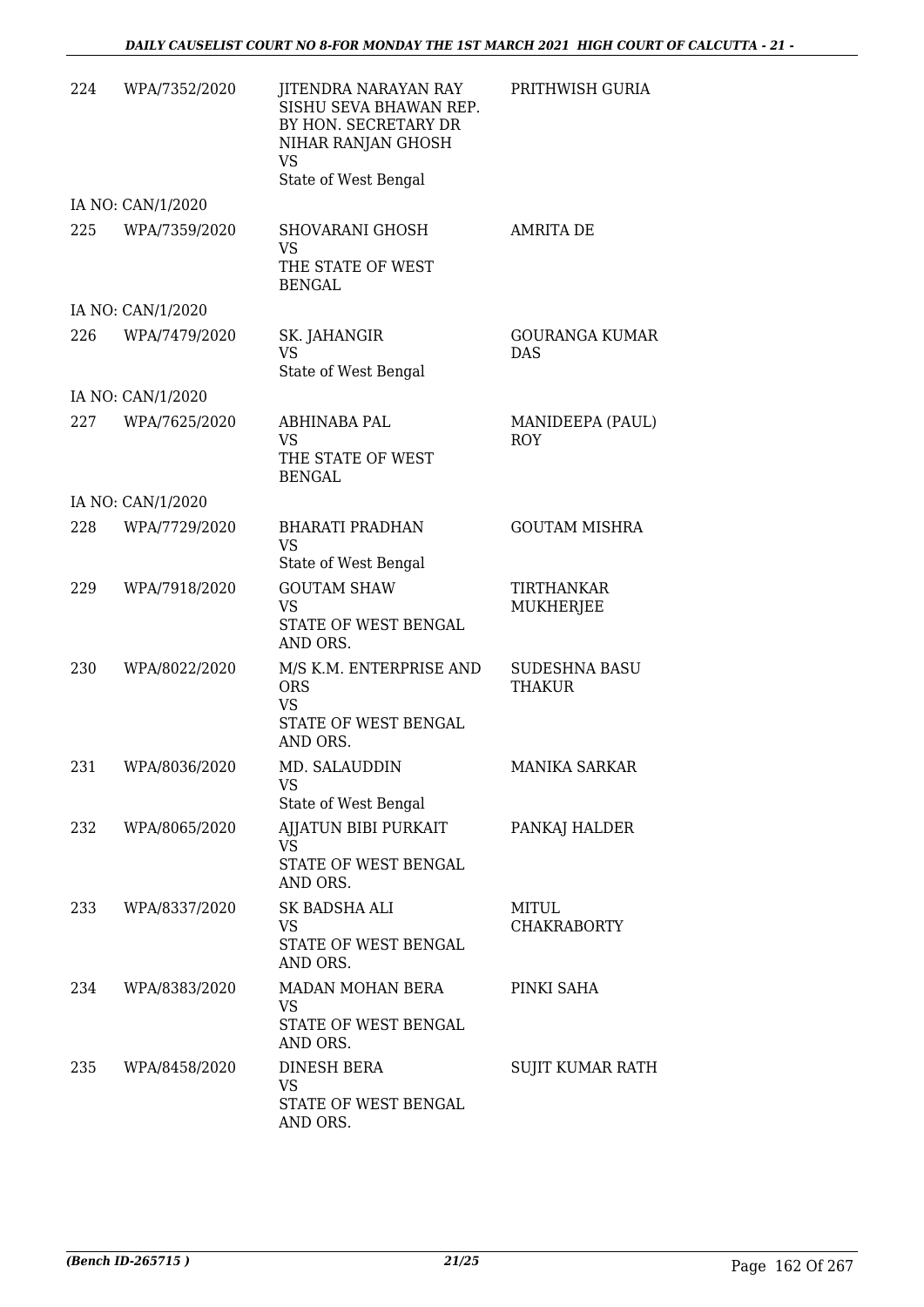| 236 | WPA/8577/2020 | DIWALI MODAK<br><b>VS</b><br>STATE OF WEST BENGAL                                                                    | PRIYANJIT KUNDU                       |
|-----|---------------|----------------------------------------------------------------------------------------------------------------------|---------------------------------------|
| 237 | WPA/8619/2020 | AND ORS.<br>DEUSEN MONDAL<br><b>VS</b><br>THE STATE OF WEST<br><b>BENGAL AND ORS</b>                                 | <b>MRINAL KANTI</b><br><b>SARTDAR</b> |
| 238 | WPA/8654/2020 | <b>ARYAN</b><br>SURELIA@BONI@ARIHANT<br><b>SURELIA</b><br><b>VS</b><br>State of West Bengal                          | <b>SARBAN</b><br><b>BHATTACHARJEE</b> |
| 239 | WPA/8690/2020 | PRADIP KR BISWAS<br><b>VS</b><br>STATE OF WEST BENGAL<br>AND ORS.                                                    | <b>ASHOK HALDER</b>                   |
| 240 | WPA/8709/2020 | <b>BOGIYA BIBI</b><br><b>VS</b><br>STATE OF WEST BENGAL<br>AND ORS.                                                  | <b>OMAR FARUK GAZI</b>                |
| 241 | WPA/8741/2020 | APARNA DAS ALIAS MAITY<br><b>VS</b><br>Union of India                                                                | APURBA GHOSH                          |
| 242 | WPA/8758/2020 | NIRAPAD COOPERATIVE<br>HOUSING SOCIETY LIMITED<br>AND ANR<br><b>VS</b><br>THE STATE OF WEST<br><b>BENGAL AND ORS</b> | RUCHIKA MALL                          |
| 243 | WPA/8794/2020 | MASJIDE TOUHID SAMLA<br><b>VS</b><br>STATE OF WEST BENGAL<br>AND ORS.                                                | <b>GAZI FARUQUE</b><br><b>HOSSAIN</b> |
| 244 | WPA/8848/2020 | NIRANJAN LALL SARAFF<br><b>AND OTHERS</b><br><b>VS</b><br>UNION OF IONDIA AND<br><b>OTHERS</b>                       | A K UPADHYAY                          |
| 245 | WPA/8865/2020 | GOBINDO DAS @GOBINDA SK. NIZAMUDDIN<br><b>CHANDRA DAS</b><br><b>VS</b><br>STATE OF WEST BENGAL<br>AND ORS.           |                                       |
| 246 | WPA/8893/2020 | nishakar mondal and anr<br><b>VS</b><br>STATE OF WEST BENGAL<br>AND ORS.                                             | Apan Saha                             |
| 247 | WPA/9172/2020 | VINIT KUMAR AND OTHERS SOUMEN GHOSH<br><b>VS</b><br>STATE OF PUNJAB AND ORS                                          |                                       |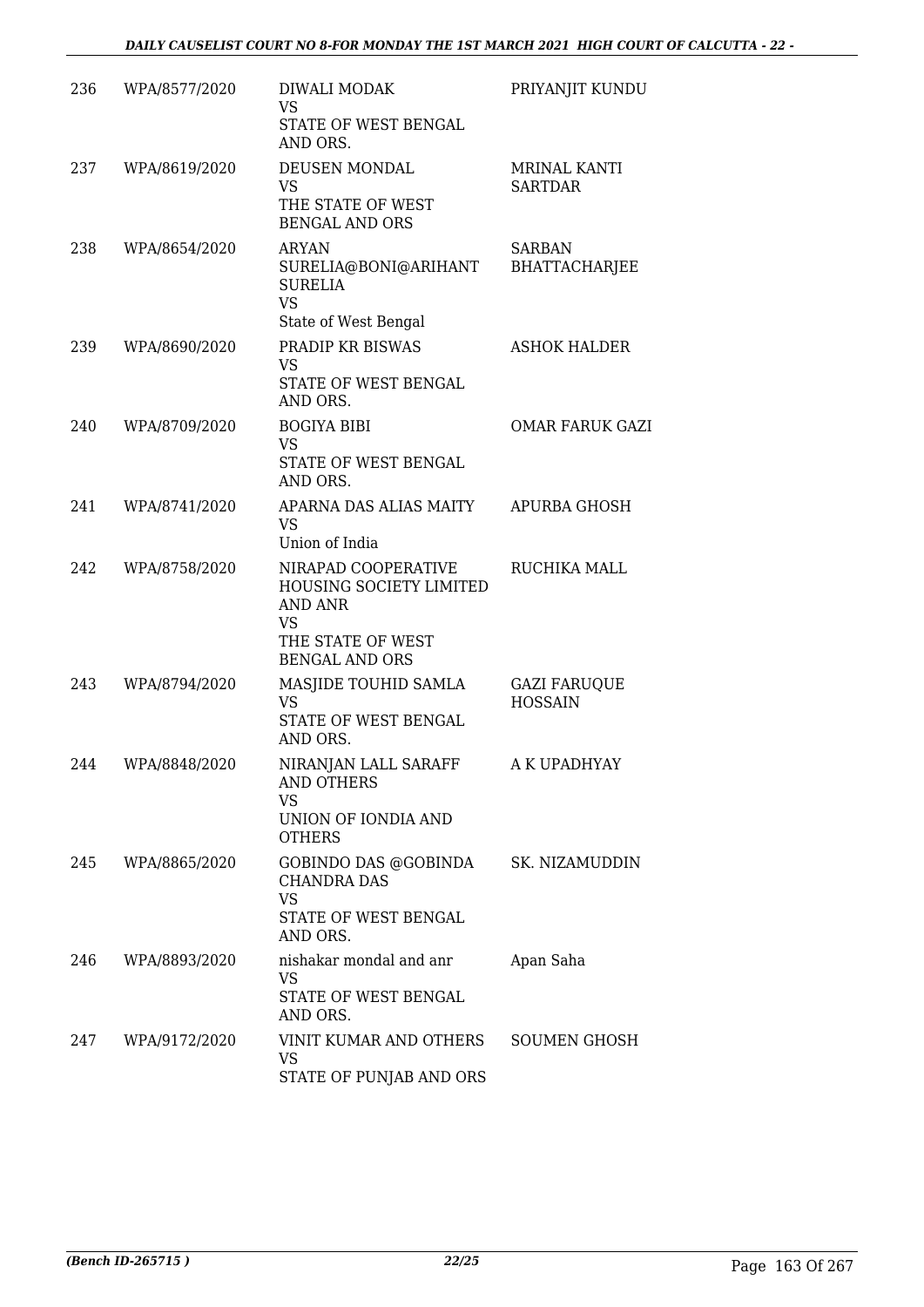| 248 | WPA/9175/2020 | M/S. RAJASTHAN GUEST<br><b>HOUSE AND ORS</b><br><b>VS</b><br><b>EMPLOYEES STATE</b><br><b>INSURANCE CORPORATION</b><br><b>AND ORS</b> | <b>ASHIK HOSSAIN</b>                  |
|-----|---------------|---------------------------------------------------------------------------------------------------------------------------------------|---------------------------------------|
| 249 | WPA/9210/2020 | HCC - L AND T PURULIA JV<br>VS.<br><b>RECOVERY OFFICER</b><br><b>DURGAPUR REGIONAL SUB</b><br>OFFICE                                  | <b>ASISH CHOUDHURY</b>                |
| 250 | WPA/9255/2020 | HIRE PURCHASE AND<br><b>LEASE ASSOCIATION</b><br><b>VS</b><br>RESERVE BANK OF INDIA                                                   | <b>SHOUNAK MITRA</b>                  |
| 251 | WPA/9261/2020 | AJMERA STEELS PVT. LTD. TAPAN KUMAR MITRA<br>VS<br>STEEL AUTHORITY OF<br><b>INDIA LIMITED</b>                                         |                                       |
| 252 | WPA/9386/2020 | MD SK SAIFUZZAMAN<br><b>VS</b><br>STATE OF WEST BENGAL<br>AND ORS.                                                                    | PRABIR CHATRERJEE                     |
| 253 | WPA/9426/2020 | M/S SHUBHVAIBHAV<br>NIRMAN PRIVATELIMITED<br><b>VS</b><br>STATE OF WEST BENGAL<br>AND ORS.                                            | PARTHA<br><b>CHAKRABORTY</b>          |
| 254 | WPA/9461/2020 | KRISHNA DAS PODDAR<br>VS<br>STATE OF WEST BENGAL<br>AND ORS.                                                                          | MAHENDRA PROSAD<br><b>GUPTA</b>       |
| 255 | WPA/9494/2020 | <b>KRISHNA DAS</b><br>VS<br>State of West Bengal                                                                                      | <b>SANDIP KUMAR</b><br><b>MONDAL</b>  |
| 256 | WPA/9633/2020 | NIRMALA MAITI<br><b>VS</b><br>STATE OF WEST BENGAL<br>AND ORS.                                                                        | <b>SUBHODIP</b><br><b>CHAKRABORTY</b> |
| 257 | WPA/9721/2020 | UTTAM KUMAR MAITY<br>VS<br>STATE OF WEST BENGAL<br>AND ORS.                                                                           | <b>SALIL KUMAR MAITI</b>              |
| 258 | WPA/9798/2020 | <b>SURESH CHANDRA SHAW</b><br><b>VS</b><br>LIFE INSURANCE<br>CORPORATION OF INDIA<br><b>AND ORS</b>                                   | <b>KRISHNA DAS</b><br><b>PODDER</b>   |
| 259 | WPA/9842/2020 | <b>BUDDHADEV BISWAS</b><br><b>VS</b><br>RESERVE BANK OF INDIA<br><b>AND OTHER</b>                                                     | PARTHA<br><b>CHAKRABORTY</b>          |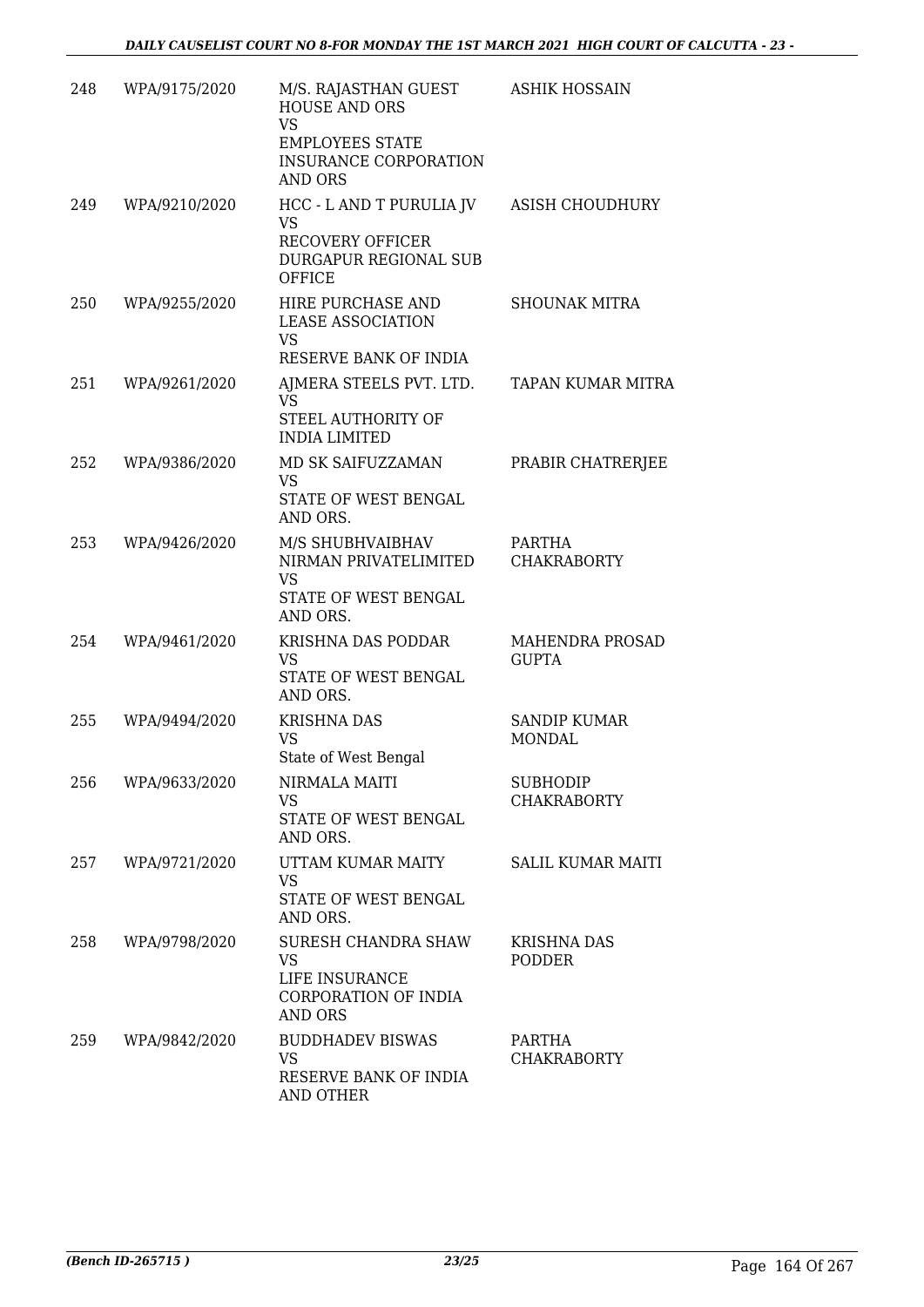| 260 | WPA/9877/2020   | <b>MD YUSUF</b><br>VS<br>STATE OF WEST BENGAL<br>AND ORS.                                                                                   | <b>MAHESWARI</b><br>SHARMA |
|-----|-----------------|---------------------------------------------------------------------------------------------------------------------------------------------|----------------------------|
| 261 | WPA/10056/2020  | <b>GIRISH SHARMA</b><br>VS.<br>UNION OF INDIA AND ORS.                                                                                      | <b>AVIJIT GHOSHAL</b>      |
| 262 | WPA/10434/2020  | RISHI CHOWDHURY<br>VS<br>UNION OF INDIA AND ORS.                                                                                            | <b>AYUSH JAIN</b>          |
| 263 | WPA/10460/2020  | GOURBANGA WEIGHTS AND<br><b>MEASURES RAPAIRERS</b><br>AND DEALERS WELFARE<br>ASSSOCIATION AND ANR<br>VS<br>STATE OF WEST BENGAL<br>AND ORS. | DIPAYAN KUNDU              |
| 264 | WPA/10790/2020  | <b>JAHAR SHA</b><br><b>VS</b><br>State of West Bengal AND<br><b>ANR</b>                                                                     | <b>SOUMYA NAG</b>          |
| 265 | WPA/10973/2020  | SUJOY KUMAR GHOSH AND TANUKA BASU<br><b>ORS</b><br><b>VS</b><br>STATE OF WEST BENGAL<br>AND ORS.                                            |                            |
| 266 | WPA/11427/2020  | SIDDHARTHA SANKAR PAL MAINAK GANGULY<br>AND ORS<br>VS<br>THE STATE OF WEST<br><b>BENGAL AND ORS</b>                                         |                            |
| 267 | WPA/11579/2020  | SIDDHARTHA BANERJEE<br><b>VS</b><br>UNION OF INDIA AND ORS.                                                                                 | VISWAN DHAR                |
| 268 | WPA/11641/2020  | SUPRATIM ROY<br>VS<br>STATE OF WEST BENGAL<br>AND ORS.                                                                                      | NILENDRA NARAYAN<br>ROY    |
| 269 | WPA/11747/2020  | MD. KABIRUDDIN<br><b>AHAMMED</b><br>VS<br>STATE OF WEST BENGAL<br>AND ORS.                                                                  | SUBRATA SAHA               |
| 270 | WPA/11921/2020  | KUSHODHOJO METE @<br><b>KUSHAY METE</b><br><b>VS</b><br>STATE OF WEST BENGAL<br>AND ORS.                                                    | KUNTAL BANERJEE            |
|     | 271 WPA/80/2021 | M/S. RADHASHREE<br><b>FINANCE LTD</b><br><b>VS</b><br>UNION OF INDIA AND ORS.                                                               | DEVYANI SENGUPTA           |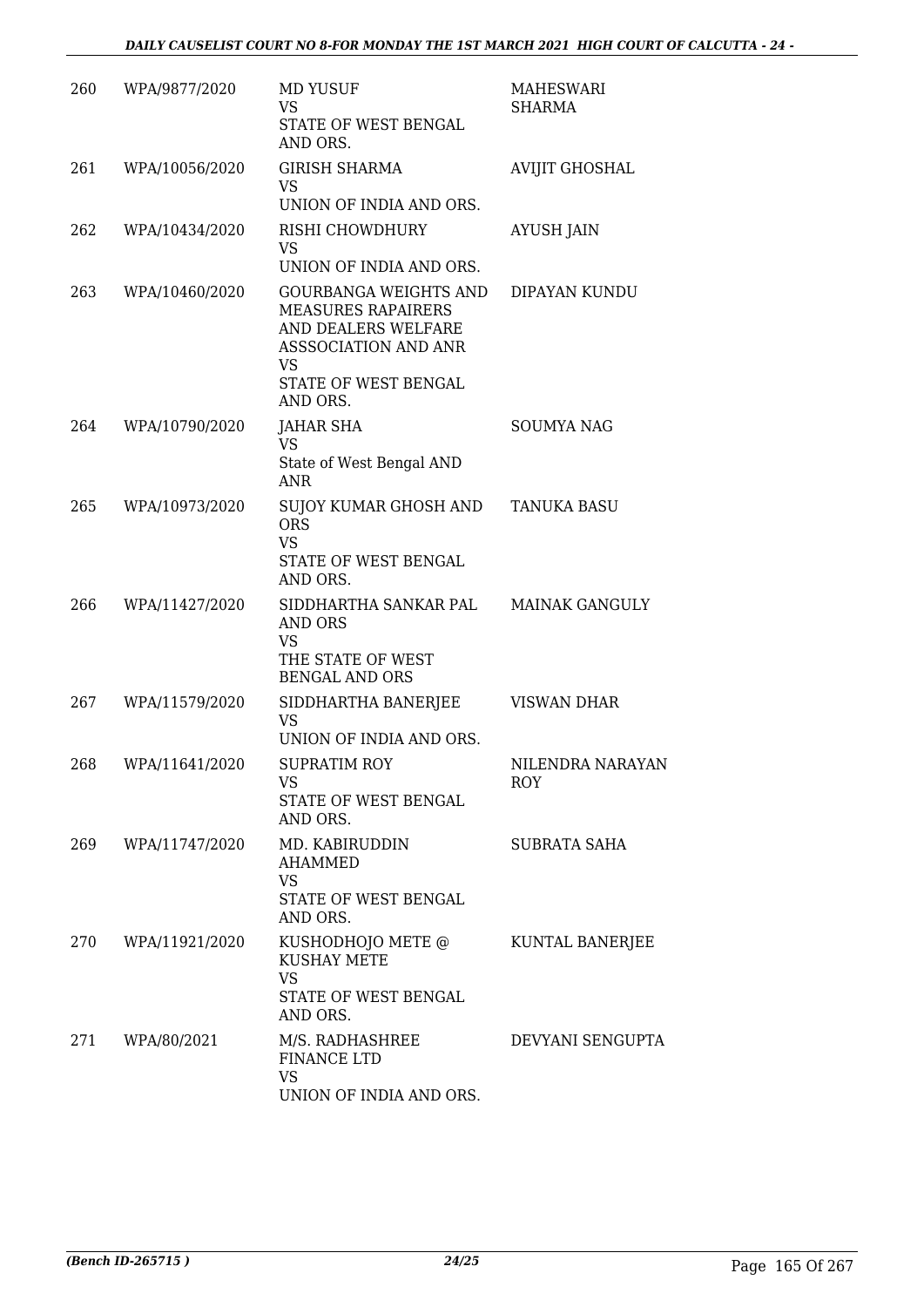| 272 | WPA/112/2021      | KANAM LATEX INDUSTRIES<br>PRIVATE LIMITED AND<br><b>ANOTHER</b><br>VS<br>STATE OF WEST BENGAL<br>AND ORS.                                                                 | <b>SALONI</b><br><b>BHATTACHARJEE</b> |
|-----|-------------------|---------------------------------------------------------------------------------------------------------------------------------------------------------------------------|---------------------------------------|
|     | IA NO: CAN/1/2021 |                                                                                                                                                                           |                                       |
| 273 | WPA/151/2021      | TAPAS KUMAR HALDER<br><b>AND OTHERS</b><br>VS.<br>STATE OF WEST BENGAL<br>AND ORS.                                                                                        | <b>SUDESHNA BASU</b><br><b>THAKUR</b> |
| 274 | WPA/607/2021      | <b>BIPAD TARAN SAHA</b><br>VS<br>STATE OF WEST BENGAL<br>AND ORS.                                                                                                         | <b>ABHIJIT MANDAL</b>                 |
| 275 | WPA/677/2021      | RUIA ELECTRONICS PVT<br>LTD AND ORS<br>VS<br>STATE OF WEST BENGAL<br>AND ORS.                                                                                             | SOUMYAJYOTI NANDI                     |
| 276 | WPA/703/2021      | <b>BAPI BISWAS AND ORS</b><br>VS<br>STATE OF WEST BENGAL<br>AND ORS.                                                                                                      | <b>SANDIP SARKAR</b>                  |
| 277 | WPA/790/2021      | <b>JITENDRA NARAYAN RAY</b><br>SISHU SEVA BHAWAN AND<br><b>OTHERS</b><br><b>VS</b><br>DIRECTOR, DRUG CONTROL<br>HEADQUARTERS CENTRAL<br>KOLKATA ZONE AND<br><b>OTHERS</b> | <b>KAUSTABH</b><br><b>BAANERJEE</b>   |
| 278 | WPA/1047/2021     | <b>TANMAY MAITY</b><br>VS<br>STATE OF WEST BENGAL<br>AND ORS.                                                                                                             | <b>PUNAM BASU</b>                     |
| 279 | WPA/2322/2021     | RABI SINGH AND ANR<br>VS.<br>STATE OF WEST BENGAL<br>AND ORS.                                                                                                             | <b>JAHANGIR HOSSAIN</b>               |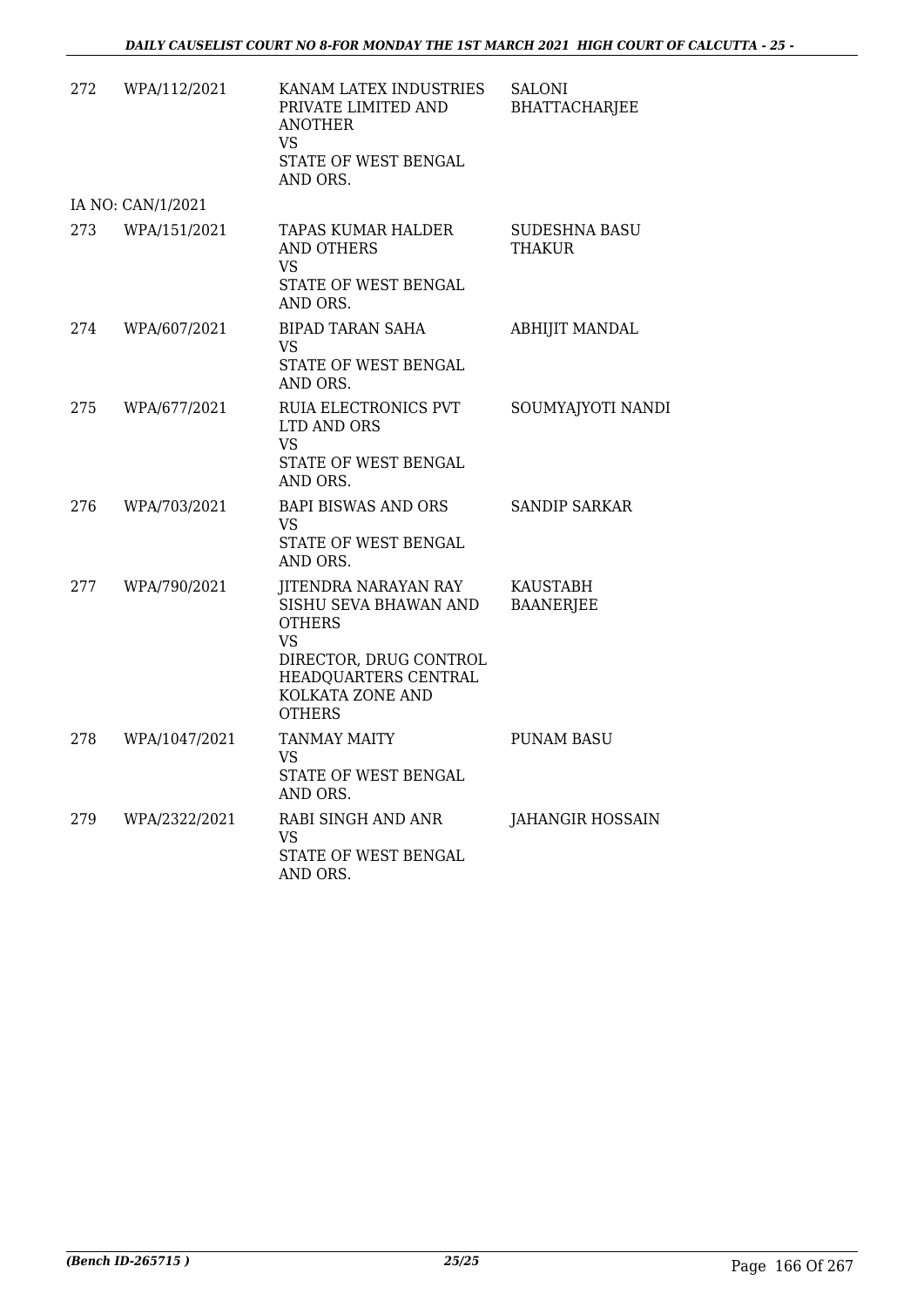

# In The High Court at Calcutta

## **Appellate Side**

**DAILY CAUSELIST For Monday The 1st March 2021**

### **COURT NO. 39**

### **SINGLE BENCH (SB)**

### **AT 3:30 PM**

**HON'BLE JUSTICE MOUSHUMI BHATTACHARYA**

### **(VIA VIDEO CONFERENCE)**

**ON MONDAY, 1ST MARCH 2021 AT 3.30 P.M. - WILL SIT SINGLY AND TAKE UP SOME PART-HEARD, CONTEMPT, ASSIGNED, REVIEW, MODIFICATION/CLARIFICATION MATTERS.**

### **NOTE: MATTERS WILL BE TAKEN UP THROUGH PHYSICAL HEARING ONLY WHEN BOTH THE PARTIES ARE AGREED**

### **FOR ORDERS**

| CPAN/20/2020       | ASHOK KR. HAZRA<br>VS<br>KALLOL KANTI BISWAS &<br>ORS.  | SUBHRANGSU PANDA |
|--------------------|---------------------------------------------------------|------------------|
| IA NO: CAN/1/2020  |                                                         |                  |
| wt2 WPA/15078/2019 | ASHOK KR. HAZRA<br>VS<br>STATE OF WEST BENGAL &<br>ORS. | SUBHRANGSU PANDA |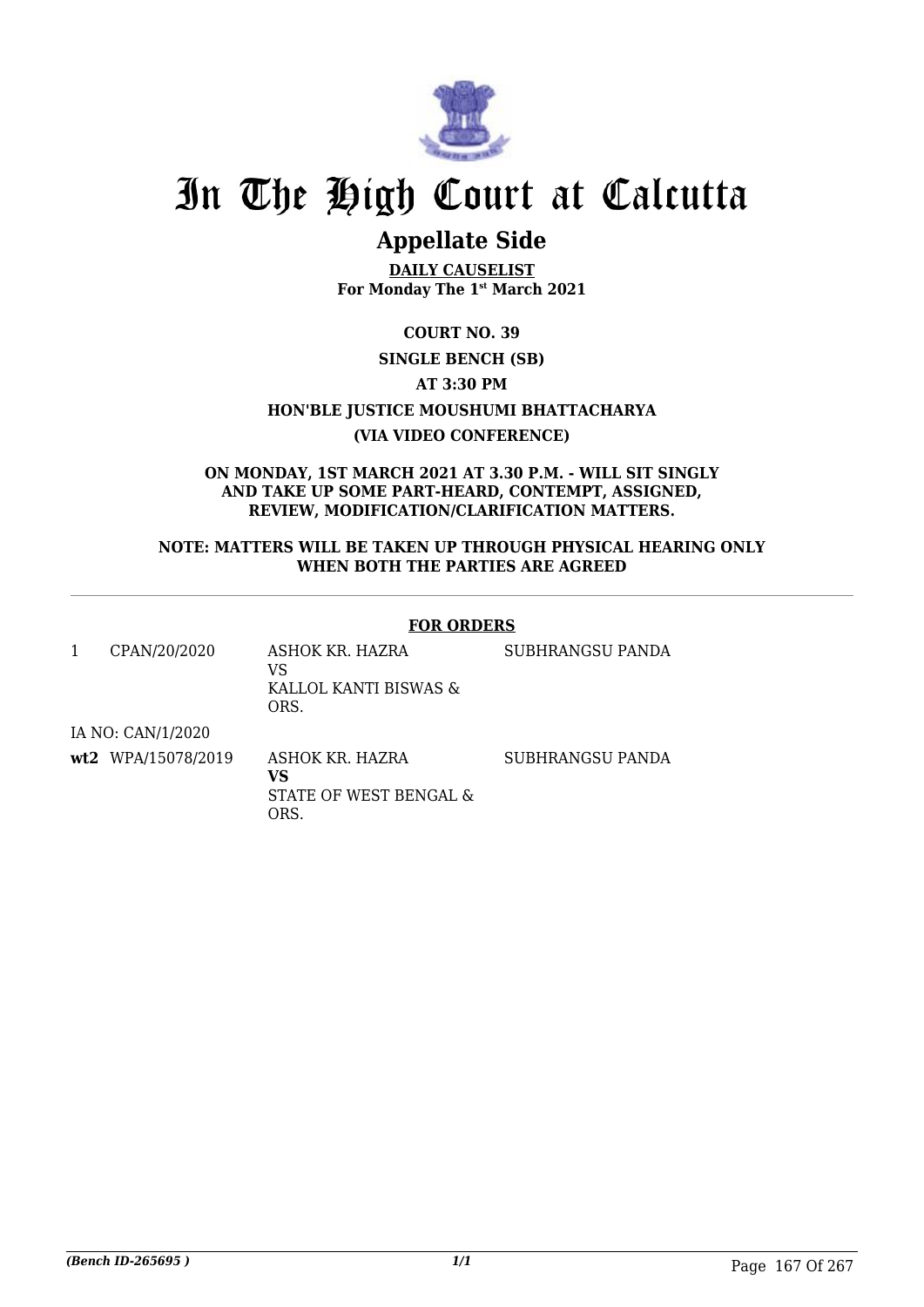

## In The High Court at Calcutta

### **Appellate Side**

**DAILY CAUSELIST For Monday The 1st March 2021**

**COURT NO. 26 SINGLE BENCH (SB - VI) AT 10:45 AM HON'BLE JUSTICE SHEKHAR B. SARAF (VIA VIDEO CONFERENCE)**

#### **ON AND FROM MONDAY, THE 1ST. MARCH, 2021 – MATTERS (MOTION & HEARING) UNDER ARTICLE 226 OF THE CONSTITUTION RELATING TO SECONDARY AND HIGHER SECONDARY EDUCATION UNDER GROUP II INCLUDING SERVICES AND APPLICATIONS CONNECTED THERETO AND EDUCATIONAL MATTERS NOT ASSIGNED TO ANY OTHER BENCH.**

### **MATTERS (MOTION & HEARING) RELATING TO REVENUE AND TAX LAWS (EXCLUDING LAND REVENUE) UNDER GROUP IV INCLUDING APPLICATIONS CONNECTED THERETO;**

### **HEARING OF WRIT PETITIONS IRRESPECTIVE OF CLASSIFICATION AND APPLICATIONS CONNECTED THERETO.**

### **NOTE : MATTERS WILL BE TAKEN UP THROUGH PHYSICAL HEARING WHEN BOTH THE PARTIES ARE AGREED.**

**SPL.NOTE : I) 'HEARING' AND 'ASSIGNED' MATTERS WILL BE TAKEN UP ON FRIDAY OF EACH WEEK AFTER RECESS.**

### **II) CONTEMPT MATTERS WILL BE TAKEN UP ON THURSDAY AFTER RECESS.**

### **III) ORIGINAL SIDE MATTERS WILL NORMALLY BE TAKEN UP AT 3.00 P.M.OR EXHAUSTION OF THE APPELLATE SIDE LIST WHICHEVER IS EARLIER.**

| 1 | WPA/557/2021  | MINATI MANDAL<br>VS<br>STATE OF WEST BENGAL<br>AND ORS.     | SANTOSH KUMAR<br><b>CHAKRABARTI</b> |
|---|---------------|-------------------------------------------------------------|-------------------------------------|
| 2 | WPA/1080/2021 | KANIKA RANI SAHOO<br>VS<br>STATE OF WEST BENGAL<br>AND ORS. | ARITRA SANKAR ROY                   |
| 3 | WPA/1581/2021 | CHANDANA SAHA<br>VS<br>STATE OF WEST BENGAL<br>AND ORS.     | <b>TANUJA BASAK</b>                 |

### **NEW MOTION**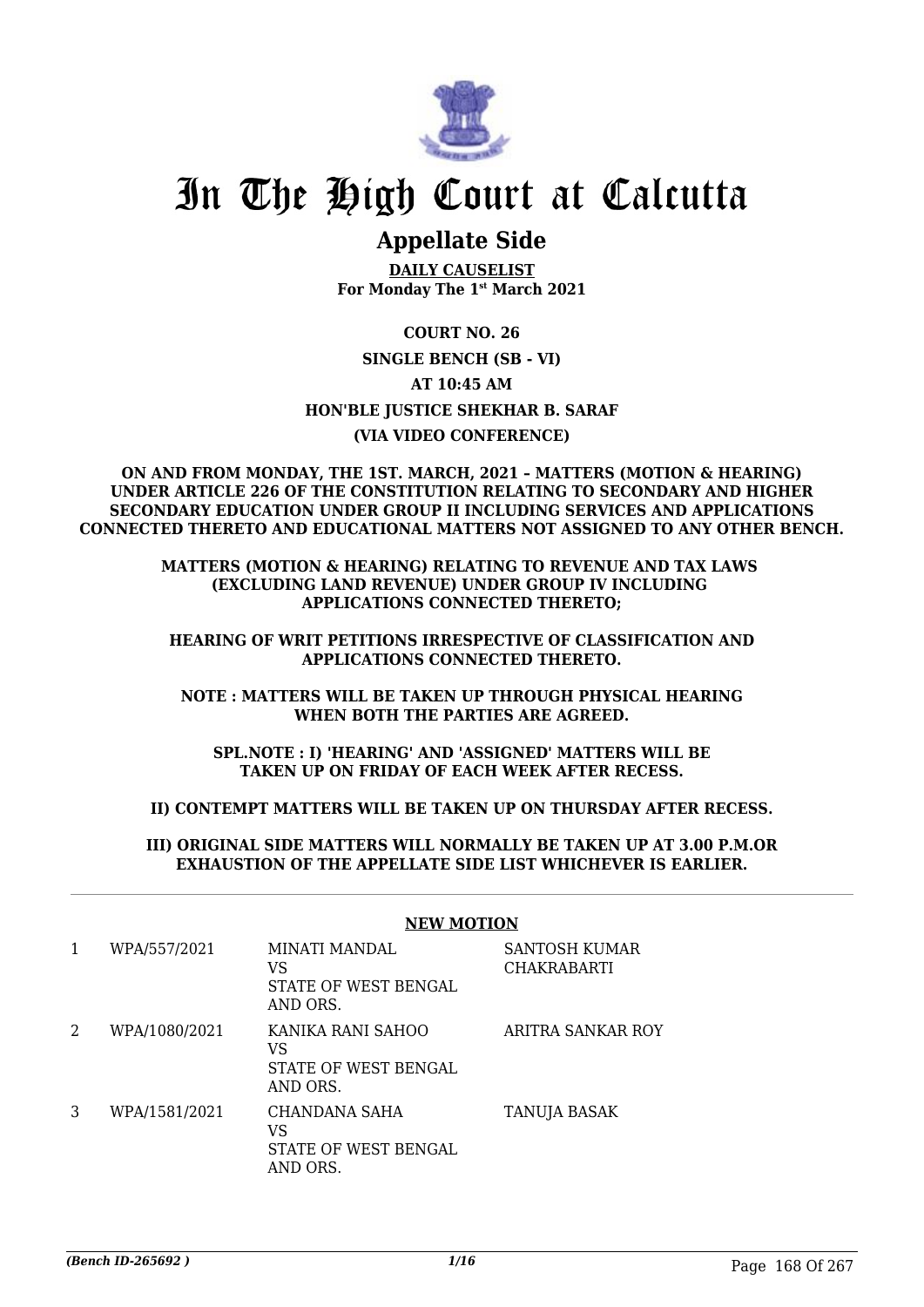| 4  | WPA/1616/2021 | HAREKRISHNA MONDAL<br><b>VS</b><br>STATE OF WEST BENGAL<br>AND ORS.                                            | <b>SUNIT KUMAR ROY</b>               |
|----|---------------|----------------------------------------------------------------------------------------------------------------|--------------------------------------|
| 5  | WPA/1655/2021 | <b>JITENDRA KUMAR SINGHA</b><br><b>VS</b><br>STATE OF WEST BENGAL<br>AND ORS.                                  | SAILENDRA NATH<br><b>CHAKRABORTY</b> |
| 6  | WPA/1718/2021 | NIMAI CHARAN MANDAL<br><b>VS</b><br>STATE OF WEST BENGAL<br>AND ORS.                                           | <b>SUKUMAR SARKAR</b>                |
| 7  | WPA/1771/2021 | SHYAMAL PRASAD MAHATO<br><b>VS</b><br>THE STATE OF WEST<br><b>BENGAL AND ORS</b>                               | <b>ANKITA DEY</b>                    |
| 8  | WPA/1851/2021 | <b>SUSMITA KHAN</b><br><b>VS</b><br><b>STATE OF WEST BENGAL</b><br>AND ORS.                                    | PRADIP KUMAR<br><b>GHOSH</b>         |
| 9  | WPA/1939/2021 | PARTHA PRATIM BISWAS<br><b>VS</b><br>STATE OF WEST BENGAL<br>AND ORS.                                          | SHIBAJI KUMAR DAS                    |
| 10 | WPA/1955/2021 | <b>SUTRISHNA GHOSH</b><br><b>VS</b><br>STATE OF WEST BENGAL<br>AND ORS.                                        | <b>UJJAL RAY</b>                     |
| 11 | WPA/1997/2021 | <b>KRISHNA DEWAN</b><br><b>VS</b><br>STATE OF WEST BENGAL<br>AND ORS.                                          | <b>SANKAR BANERJEE</b>               |
| 12 | WPA/2018/2021 | <b>MOHADEB SARDER</b><br><b>VS</b><br>STATE OF WEST BENGAL<br>AND ORS.                                         | <b>DILIP KR SAHA</b>                 |
| 13 | WPA/2024/2021 | KRISHNAPADA MANDAL<br>VS<br>STATE OF WEST BENGAL<br>AND ORS.                                                   | DEVRANJAN DAS                        |
| 14 | WPA/2035/2021 | <b>BASAB CHATTERIEE</b><br><b>VS</b><br>STATE OF WEST BENGAL<br>AND ORS.                                       | SANJITA MONDAL                       |
| 15 | WPA/2137/2021 | HABIB MUSTAFA SARKAR<br><b>VS</b><br>WEST BENGAL CENTRAL<br><b>SCHOOL SECVICE</b><br><b>COMMISSION AND ANR</b> | <b>SAKHAWAT</b><br><b>KHANDAKAR</b>  |
| 16 | WPA/2153/2021 | SAMYA CHAKRABORTY<br><b>VS</b><br>STATE OF WEST BENGAL<br>AND ORS.                                             | RITAM CHOWDHURY                      |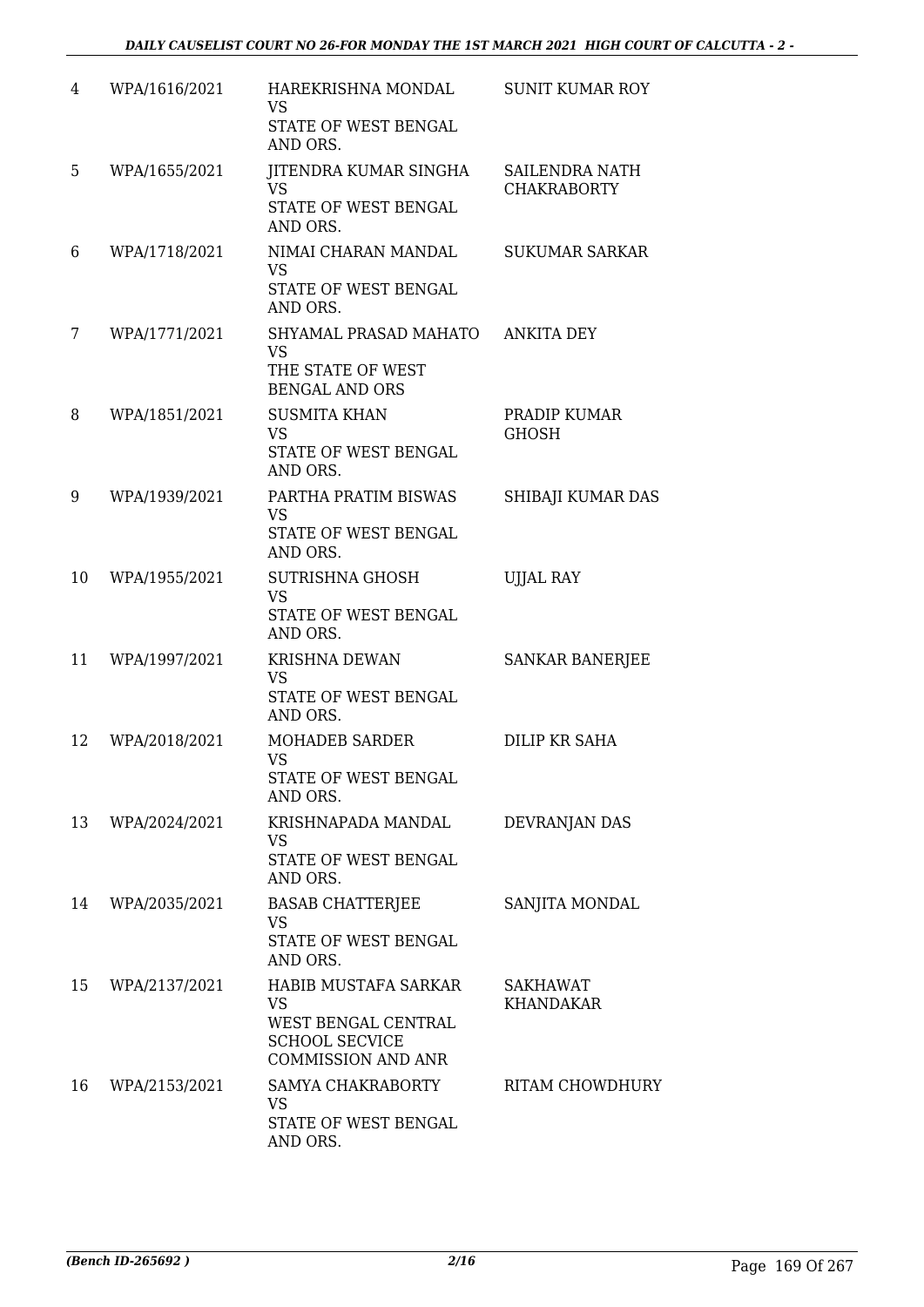| 17 | WPA/2205/2021 | <b>TANIMA GARAIN</b><br>VS<br>THE STATE OF WEST<br><b>BENGAL AND ORS</b>                                               | <b>SAKTI PADA JANA</b>             |
|----|---------------|------------------------------------------------------------------------------------------------------------------------|------------------------------------|
| 18 | WPA/2382/2021 | <b>MOU ADAK</b><br><b>VS</b><br>STATE OF WEST BENGAL<br>AND ORS.                                                       | <b>TANUJA BASAK</b>                |
| 19 | WPA/2442/2021 | SHARMISTHA GHOSH<br>VS<br>STATE OF WEST BENGAL<br>AND ORS.                                                             | SAKTIPADA JANA                     |
| 20 | WPA/2479/2021 | JAGADISH CHANDRA SAHU<br>VS<br>STATE OF WEST BENGAL<br>AND ORS.                                                        | <b>BISWAJIT MAL</b>                |
| 21 | WPA/2502/2021 | <b>SUPRAKASH MANDAL</b><br><b>VS</b><br>STATE OF WEST BENGAL<br>AND ORS.                                               | HIMADRI KUMAR<br><b>MAHATO</b>     |
| 22 | WPA/2514/2021 | <b>GOUR CHAND SINGHA</b><br>VS<br>STATE OF WEST BENGAL<br>AND ORS.                                                     | <b>BISWAJIT MAL</b>                |
| 23 | WPA/2549/2021 | DAUD ALI SK. AND ANR<br><b>VS</b><br>STATE OF WEST BENGAL<br>AND ORS.                                                  | PARTHA PRATIM SEN<br><b>SHARMA</b> |
| 24 | WPA/2564/2021 | <b>SUBHAS CHANDRA</b><br>CHATTOPADHYAY@SUBHAS<br><b>CHATTOPADHYAY</b><br><b>VS</b><br>STATE OF WEST BENGAL<br>AND ORS. | SITAL SAMANTA                      |
| 25 | WPA/2568/2021 | CHINMOY MANI<br><b>VS</b><br>STATE OF WEST BENGAL<br>AND ORS.                                                          | <b>DEBORUPA</b><br>MUKHERJEE       |
| 26 | WPA/2640/2021 | ANURADHA SEN<br>VS<br>STATE OF WEST BENGAL<br>AND ORS.                                                                 | <b>INDRAJIT DEY</b>                |
| 27 | WPA/2704/2021 | <b>CHANDRA</b><br><b>BANDYOPADHYAY</b><br><b>VS</b><br>STATE OF WEST BENGAL<br>AND ORS.                                | <b>BIPLAB RANJAN BOSE</b>          |
| 28 | WPA/2745/2021 | MOUMITA BHATTACHARJEE<br>VS<br>THE STATE OF WEST<br><b>BENGAL AND ORS</b>                                              | SAKTI PADA JANA                    |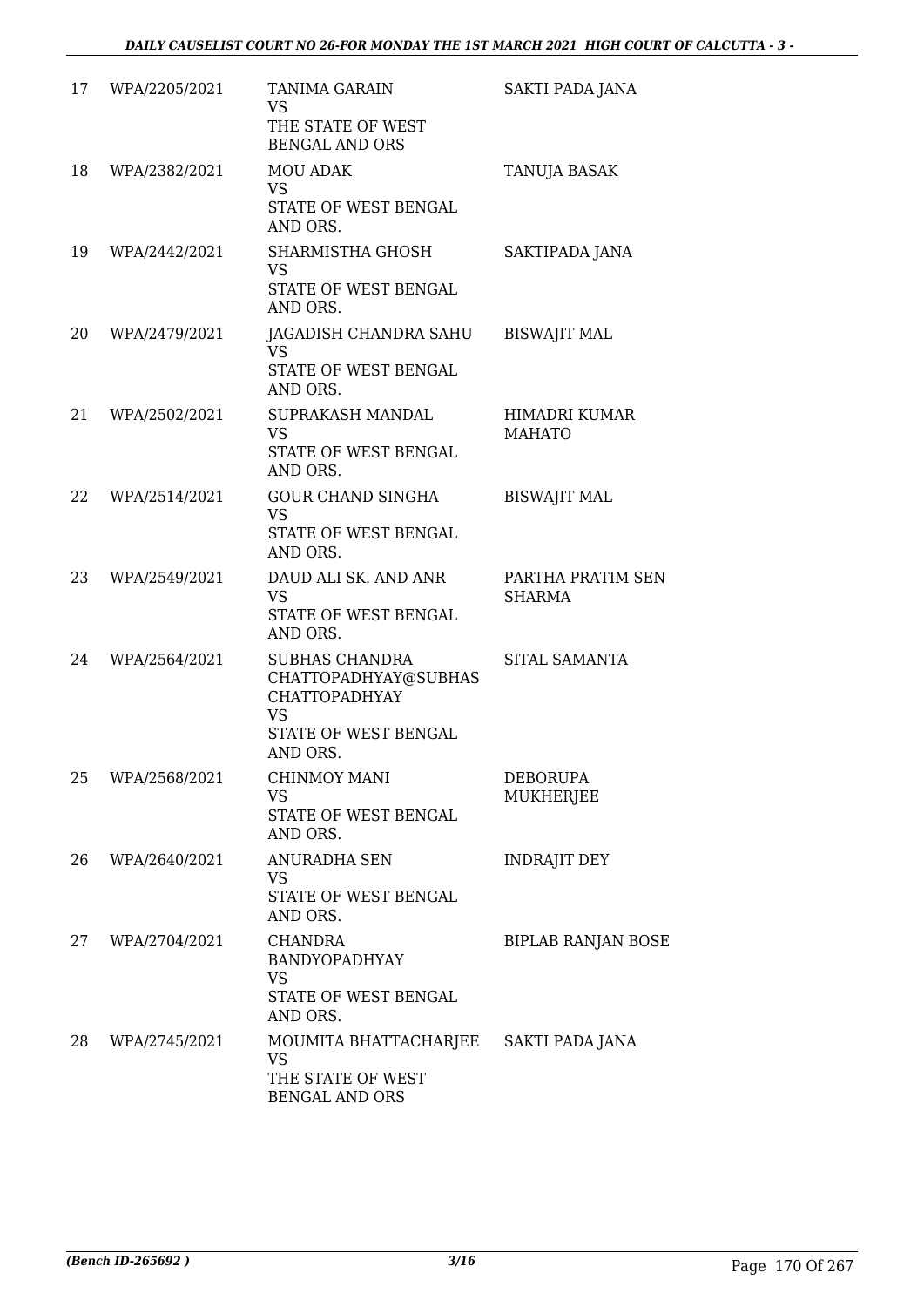| 29 | WPA/2772/2021     | MUNDAMARI USHANANDA<br>VIDYAPITH REP BY PALLAB<br><b>BATABYAL AND ANR</b><br>VS<br>STATE OF WEST BENGAL<br>AND ORS. | SOUMITA GHOSH                 |
|----|-------------------|---------------------------------------------------------------------------------------------------------------------|-------------------------------|
| 30 | WPA/3071/2021     | SABITA SAHA<br><b>VS</b><br>STATE OF WEST BENGAL                                                                    | KAUSTAV SHOME                 |
| 31 | WPA/3360/2021     | AND ORS.<br>PURNIMA ROY<br><b>VS</b><br>STATE OF WEST BENGAL<br>AND ORS.                                            | <b>RAMIJ MUNSI</b>            |
| 32 | WPA/3368/2021     | <b>SAMPA ROY</b><br><b>VS</b><br>STATE OF WEST BENGAL<br>AND ORS.                                                   | RIMPY MUKHERJEE               |
| 33 | WPA/3395/2021     | <b>SABNAM KHATUN</b><br><b>VS</b><br>STATE OF WEST BENGAL<br>AND ORS.                                               | <b>GOPA BISWAS</b>            |
| 34 | WPA/3396/2021     | <b>SOUMENDU MAITY</b><br><b>VS</b><br>STATE OF WEST BENGAL<br>AND ORS.                                              | ANIRUDDHA MITRA               |
| 35 | WPA/3419/2021     | TANUSREE DAS AND ORS<br><b>VS</b><br>STATE OF WEST BENGAL<br>AND ORS.                                               | MD. HANIF ALI                 |
| 36 | WPA/3660/2021     | <b>NAREN LAYEK</b><br><b>VS</b><br><b>WEST BENGAL</b><br>CENTRALSCHOOL SERVICE<br>COMMISSION                        | <b>ASISH DUTTA</b>            |
| 37 | WPA/3944/2021     | MD JAFAR ALI<br>VS.<br>STATE OF WEST BENGAL<br>AND ORS.                                                             | PARVEZ HOSSAIN                |
|    |                   | <b>MOTION</b>                                                                                                       |                               |
| 38 | WPA/14468/2013    | ANIMESH CHOUDHURY<br>VS<br>STATE OFW B & ORS                                                                        | MD JAMALUDDIN<br><b>AHMED</b> |
|    | IA NO: CAN/1/2020 |                                                                                                                     |                               |
| 39 | WPA/4336/2014     | SARFARAJ AHMED<br>VS<br>STATE OF WEST BENGAL &                                                                      | T BASAK                       |
| 40 | WPA/25340/2015    | <b>ORS</b><br><b>MOUSUMI ROY</b><br>VS<br>STATE OF WEST BENGAL &<br><b>ORS</b>                                      | SWADHIN PAN                   |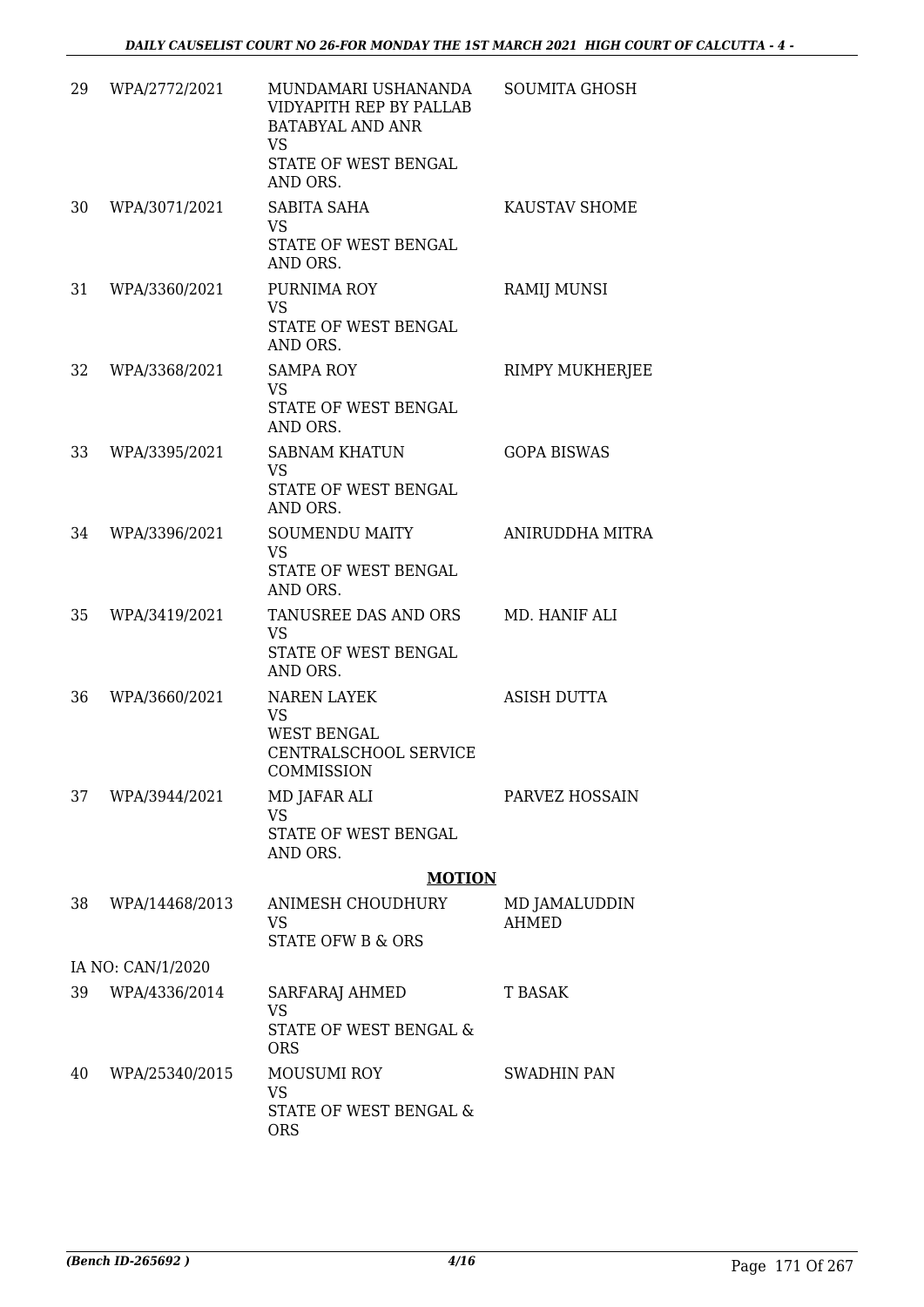| 41 | WPA/29935/2016 | MANIK CHANDRA DAS<br><b>VS</b><br>STATE OF WEST BENGAL &<br><b>ORS</b>                              | TANUJA BASAK                       |
|----|----------------|-----------------------------------------------------------------------------------------------------|------------------------------------|
| 42 | WPA/3693/2017  | KAMALA PRASAD RAI<br><b>VS</b><br>STATE OF WEST BENGAL &<br>ORS.                                    | SK. SAHAJAHAN ALI                  |
|    |                | IA NO: CAN/1/2020(Old No:CAN/1362/2020), CAN/2/2020(Old No:CAN/1372/2020)                           |                                    |
| 43 | WPA/21867/2017 | SWETA GHOSH (DEY)<br><b>VS</b><br>STATE OF WEST BENGAL &<br><b>ORS</b>                              | KAJAL RAY                          |
| 44 | WPA/24803/2017 | <b>SEKH ISTAHAR &amp; ORS</b><br><b>VS</b><br><b>WBBSE&amp;ORS</b>                                  | <b>P B BASU</b>                    |
| 45 | WPA/31203/2017 | MUKUL CHAKRABORTY<br><b>VS</b><br><b>STATE OF WEST BENGAL &amp;</b><br><b>ORS</b>                   | NARAYAN CHANDRA<br><b>BHANDARY</b> |
| 46 | WPA/2196/2018  | KAIMARI JUNIOR HIGH<br><b>SCHOOL &amp; ANR</b><br><b>VS</b><br>STATE OF WEST BENGAL &<br><b>ORS</b> | <b>D MONDAL</b>                    |
| 47 | WPA/19642/2018 | SEMANTI SENGUPTA<br><b>VS</b><br>STATE OF WEST BENGAL &<br><b>ORS</b>                               | <b>MADHUSUDAN</b><br><b>MANDAL</b> |
| 48 | WPA/23163/2018 | SUJATA SARKAR<br><b>VS</b><br>STATE OF WEST BENGAL &<br>ORS.                                        | PRIYANKA MONDAL                    |
| 49 | WPA/23203/2018 | <b>ASHOK PRASAD</b><br>VS<br>STATE OF WEST BENGAL &<br>ORS.                                         | K.M HOSSAIN                        |
| 50 | WPA/24103/2018 | DINABANDHU PURKAIT<br><b>VS</b><br>STATE OF WEST BENGAL &<br><b>ORS</b>                             | PANKAJ HALDER                      |
| 51 | WPA/25082/2018 | LIAKAT ALI KHAN & ORS<br><b>VS</b><br>STATE OF WEST BENGAL &<br><b>ORS</b>                          | <b>BASUDEV RAKSHIT</b>             |
| 52 | WPA/26110/2018 | JAGADISH PATTANAYAK<br>VS<br>STATE OF WEST BENGAL &<br><b>ORS</b>                                   | K M HOSSAIN                        |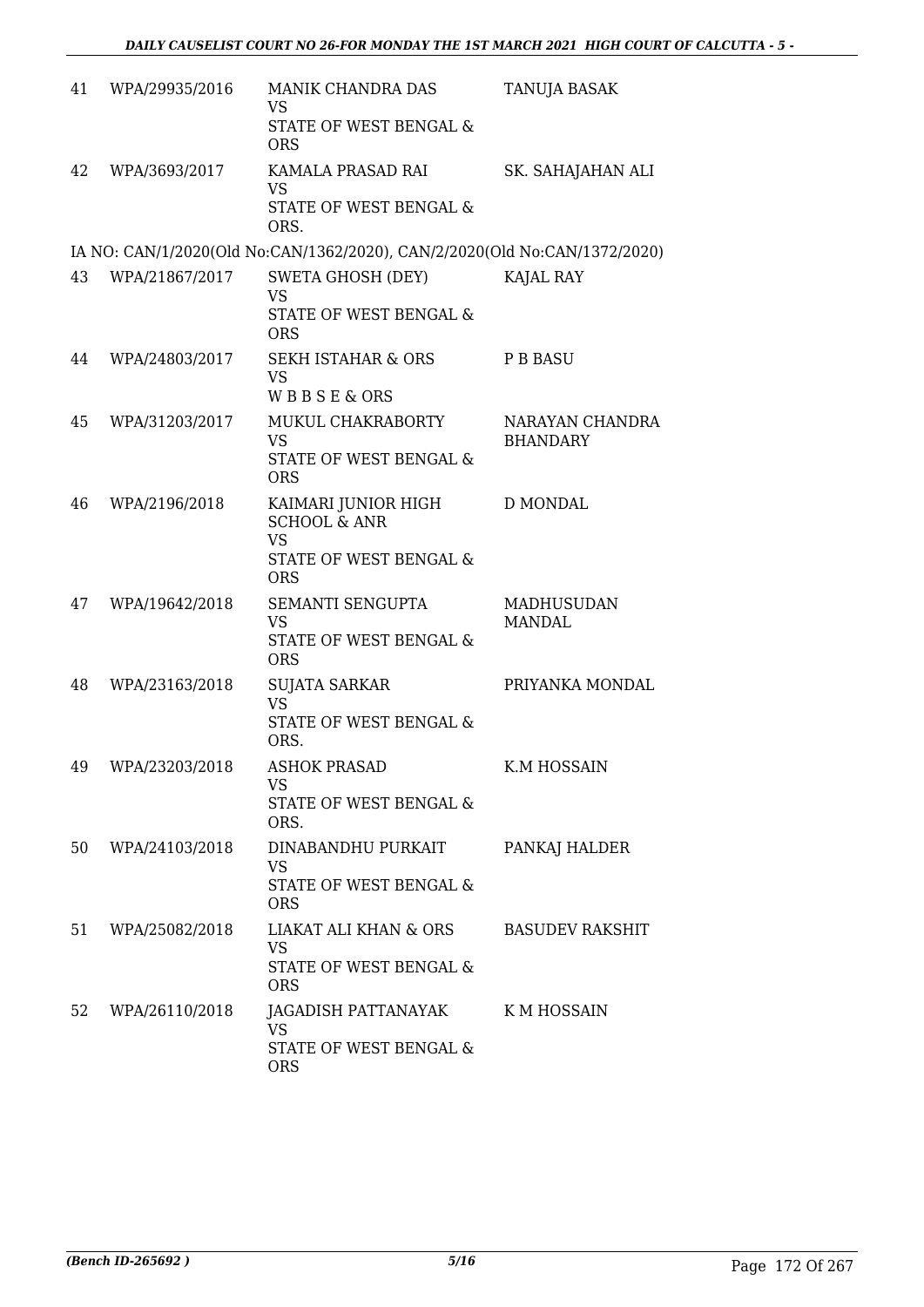| 53 | WPA/2281/2019                            | MANGAL MANDI & ORS<br><b>VS</b><br>STATE OF WEST BENGAL &                                              | <b>SUBRATA GHOSH</b>                    |
|----|------------------------------------------|--------------------------------------------------------------------------------------------------------|-----------------------------------------|
|    |                                          | <b>ORS</b>                                                                                             |                                         |
|    | IA NO: CAN/1/2019(Old No:CAN/11818/2019) |                                                                                                        |                                         |
| 54 | WPA/2298/2019                            | RANJIT SARKAR<br>VS<br>STATE OF WEST BENGAL &<br><b>ORS</b>                                            | JHUMA<br><b>CHAKRABORTY</b>             |
| 55 | WPA/2655/2019                            | <b>FIRDOUSI KHATUN</b><br><b>VS</b><br>STATE OF WEST BENGAL &<br>ORS.                                  | <b>DIBYENDU</b><br><b>CHATTERJEE</b>    |
| 56 | WPA/2979/2019                            | NUPUR SEN(MITRA)<br><b>VS</b><br>STATE OF WEST BENGAL &                                                | <b>SAFIK DEWAN</b>                      |
|    |                                          | <b>ORS</b>                                                                                             |                                         |
| 57 | WPA/5254/2019                            | SANDIP KUMAR MAJUMDAR<br><b>VS</b><br>STATE OF WEST BENGAL &<br><b>ORS</b>                             | KOUSHIKEE<br><b>BANERJEE</b>            |
| 58 | WPA/5277/2019                            | <b>SUJAN KUMAR GHOSH</b>                                                                               | PRIYANKA MANDAL                         |
|    |                                          | <b>VS</b><br>STATE OF WEST BENGAL &<br><b>ORS</b>                                                      |                                         |
| 59 | WPA/5665/2019                            | BIMAL CHANDRA JANA<br><b>VS</b><br>STATE OF WEST BENGAL &<br><b>ORS</b>                                | <b>JUIN DUTTA</b><br><b>CHAKRABORTY</b> |
| 60 | WPA/8765/2019                            | TATHAGATA BANERJEE<br><b>VS</b><br>STATE OF WEST BENGAL &                                              | <b>JOYDEEP SEN</b>                      |
|    |                                          | <b>ORS</b>                                                                                             |                                         |
| 61 | WPA/12305/2019                           | SANGITA MANDAL<br>VS<br>STATE OF WEST BENGAL &<br><b>ORS</b>                                           | <b>HAMIDUR RAHAMAN</b>                  |
|    | IA NO: CAN/1/2020(Old No:CAN/1747/2020)  |                                                                                                        |                                         |
| 62 | WPA/13811/2019<br>(In person)            | SUGATA MUKHERJEE<br><b>VS</b><br>STATE OF WEST BENGAL &<br><b>ORS</b>                                  | <b>IN PERSON</b>                        |
| 63 | WPA/14031/2019                           | SOUMO BANDYOPADHYAY<br><b>VS</b><br>STATE OF WEST BENGAL &<br><b>ORS</b>                               | PRIYANKA MONDAL                         |
| 64 | WPA/14315/2019                           | RATAN KUMAR MANNA<br><b>VS</b><br>W.B. CENTRAL SCHOOL<br><b>SERVICE COMMISSION &amp;</b><br><b>ORS</b> | <b>ASISH DUTTA</b>                      |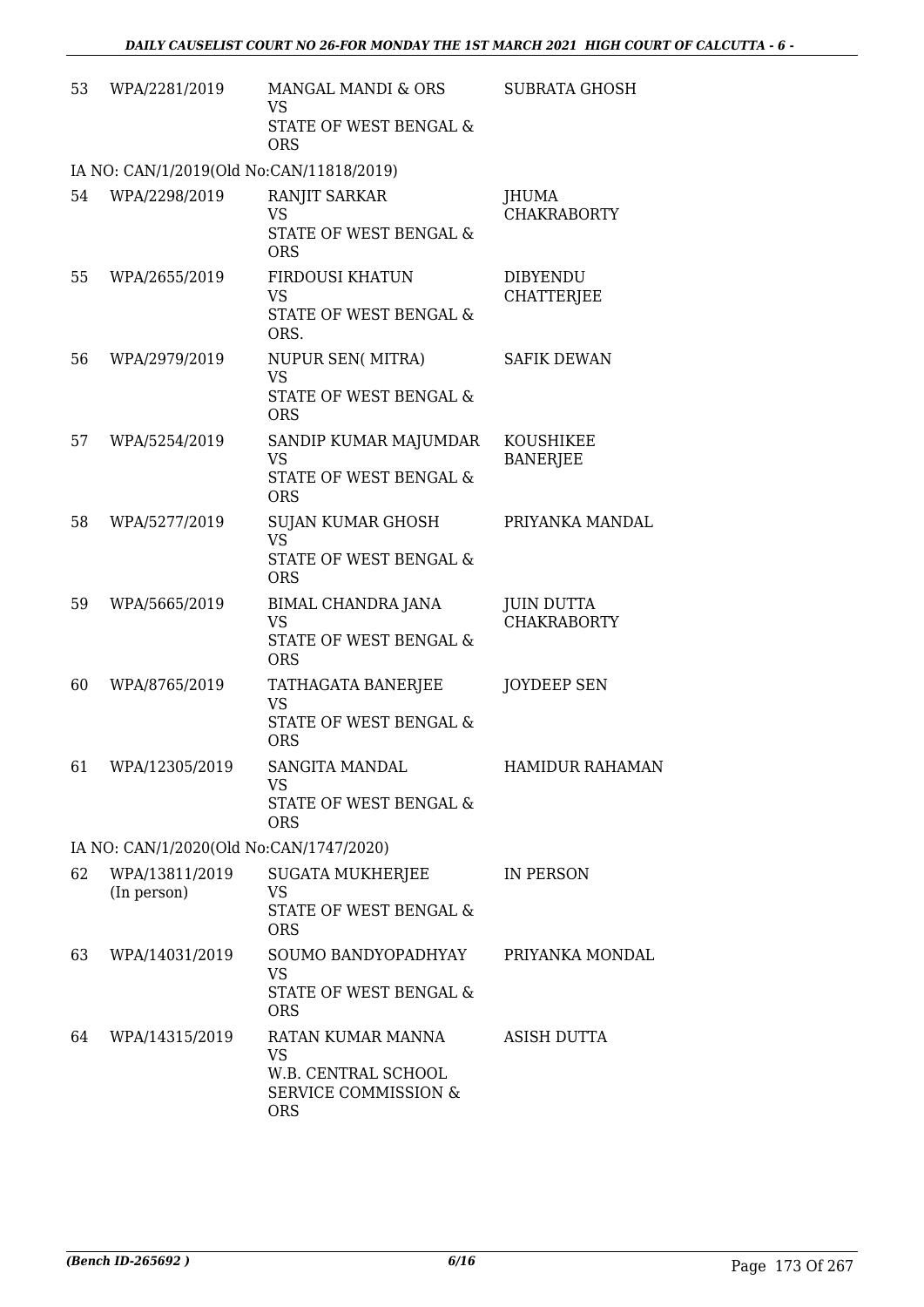| 65 | WPA/15386/2019    | NAZRUL ISLAM MONDAL<br>VS<br>STATE OF WEST BENGAL                                        | S.K. HUMAYAN REZA                    |
|----|-------------------|------------------------------------------------------------------------------------------|--------------------------------------|
| 66 | WPA/16649/2019    | PARTHA GHOSH<br><b>VS</b><br>STATE OF WEST BENGAL &<br><b>ORS</b>                        | PRIYANKA MANDAL                      |
| 67 | WPA/16831/2019    | AJOY KR. MISHRA<br><b>VS</b><br>STATE OF WEST BENGAL &<br>ORS.                           | SK. SAHJAHAN ALI                     |
| 68 | WPA/16836/2019    | SANJOY MANDAL<br><b>VS</b><br>STATE OF WEST BENGAL &<br>ORS.                             | <b>NEIL BASU</b>                     |
| 69 | WPA/17063/2019    | ABHAYPADA KOLE<br><b>VS</b><br>STATE OF WEST BENGAL &<br><b>ORS</b>                      | <b>SYED SHAMSUL</b><br><b>AREFIN</b> |
| 70 | WPA/17274/2019    | <b>JOYITA SAHA</b><br><b>VS</b><br>STATE OF WEST BENGAL &<br>ORS.                        | MRINAL KANTI<br><b>GHOSH</b>         |
| 71 | WPA/17311/2019    | KOUSIK PANDA<br><b>VS</b><br>STATE OF WEST BENGAL &<br><b>ORS</b>                        | SANTI PADA PAHARI                    |
| 72 | WPA/17434/2019    | <b>BIPLAB PATRA</b><br><b>VS</b><br>STATE OF WEST BENGAL &<br><b>ORS</b>                 | SK. SAHJAHAN ALI                     |
| 73 | WPA/17816/2019    | PINAKI BARMAN<br><b>VS</b><br>STATE OF WEST BENGAL &<br><b>ORS</b>                       | <b>SUMANTA DAS</b>                   |
|    | IA NO: CAN/1/2021 |                                                                                          |                                      |
| 74 | WPA/17960/2019    | ASHIS KUMAR SARKAR &<br><b>ORS</b><br><b>VS</b><br>STATE OF WEST BENGAL &<br><b>ORS</b>  | TANUJA BASAK                         |
| 75 | WPA/18177/2019    | SUMANTA CHAUDHURI<br><b>VS</b><br>STATE OF WEST BENGAL &<br><b>ORS</b>                   | <b>GOUTAM ACHARYA</b>                |
| 76 | WPA/18317/2019    | KARTICK KONAI ALIAS<br>KARTIC KONAI<br><b>VS</b><br>STATE OF WEST BENGAL &<br><b>ORS</b> | <b>SUDAKSHINA DEY</b>                |
| 77 | WPA/18349/2019    | TAPATI MANDAL<br><b>VS</b><br>STATE OF WEST BENGAL &<br><b>ORS</b>                       | <b>AMLAN KUMAR</b><br>MUKHERJEE      |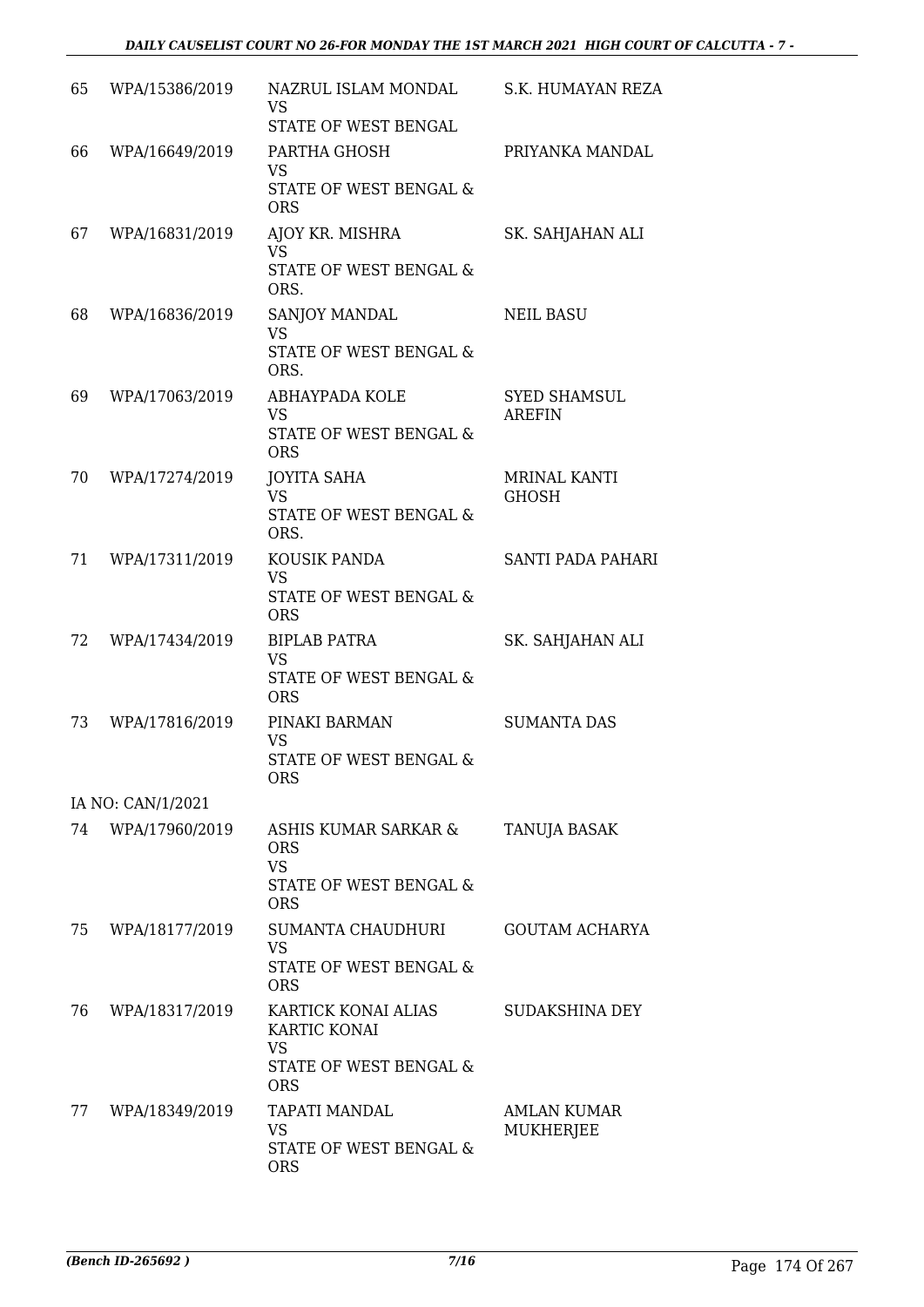| 78 | WPA/18481/2019 | SONALI KOLEY<br><b>VS</b><br>STATE OF WEST BENGAL &<br><b>ORS</b>                                | <b>SUDAKSHINA DEY</b>                     |
|----|----------------|--------------------------------------------------------------------------------------------------|-------------------------------------------|
| 79 | WPA/19315/2019 | KISHORI MAITY<br><b>VS</b><br>STATE OF WEST BENGAL &<br><b>ORS</b>                               | <b>GOUTAM ACHARYA</b>                     |
| 80 | WPA/20386/2019 | RAJU JANA<br><b>VS</b><br>THE DISTRICT INSPECTOR<br>OF SCHOOLS NORTH 24<br><b>PGNS &amp; ORS</b> | <b>INDRANI GUPTA</b>                      |
| 81 | WPA/20408/2019 | SK. NAJIMUDDIN & ORS<br><b>VS</b><br><b>STATE OF WEST BENGAL &amp;</b><br><b>ORS</b>             | <b>KHANDEKAR</b><br><b>MOZZAM HOSSAIN</b> |
| 82 | WPA/20601/2019 | SNEHASIS BISWAS<br><b>VS</b><br><b>STATE OF WEST BENGAL &amp;</b><br><b>ORS</b>                  | KOUSHIKEE<br><b>BANERJEE</b>              |
| 83 | WPA/21151/2019 | <b>SK. YAKUB HOSSAIN</b><br><b>VS</b><br>STATE OF WEST BENGAL &<br><b>ORS</b>                    | <b>SABNAM SULTANA</b>                     |
| 84 | WPA/21315/2019 | <b>SUBRATA BANSH</b><br><b>VS</b><br>STATE OF WEST BENGAL &<br><b>ORS</b>                        | <b>SUBHENDU KUMAR</b><br><b>HOTA</b>      |
| 85 | WPA/21665/2019 | <b>BISWAJIT DEBNATH &amp; ORS</b><br><b>VS</b><br>STATE OF WEST BENGAL &<br><b>ORS</b>           | SABNAM SULTANA                            |
| 86 | WPA/22884/2019 | MOMTAJUL HAQUE LASKAR<br><b>VS</b><br>STATE OF WEST BENGAL &<br><b>ORS</b>                       | <b>BIBEK DEY</b>                          |
| 87 | WPA/23015/2019 | <b>RAVI SINHA RAY</b><br>VS<br><b>STATE OF WEST BENGAL &amp;</b><br><b>ORS</b>                   | SIRSENDU SINHA<br><b>ROY</b>              |
| 88 | WPA/23218/2019 | SHIBDAS MONDAL<br><b>VS</b><br>STATE OF WEST BENGAL &<br><b>ORS</b>                              | MD. MANUWAR ALI                           |
| 89 | WPA/23245/2019 | <b>CHINMOY DEY</b><br><b>VS</b><br>STATE OF WEST BENGAL &<br>ORS.                                | SAKTI PADA JANA                           |
| 90 | WPA/23826/2019 | SOUMI BHATTACHARYA<br><b>VS</b><br>STATE OF WEST BENGAL &<br><b>ORS</b>                          | MOLLY SAHA                                |

IA NO: CAN/1/2020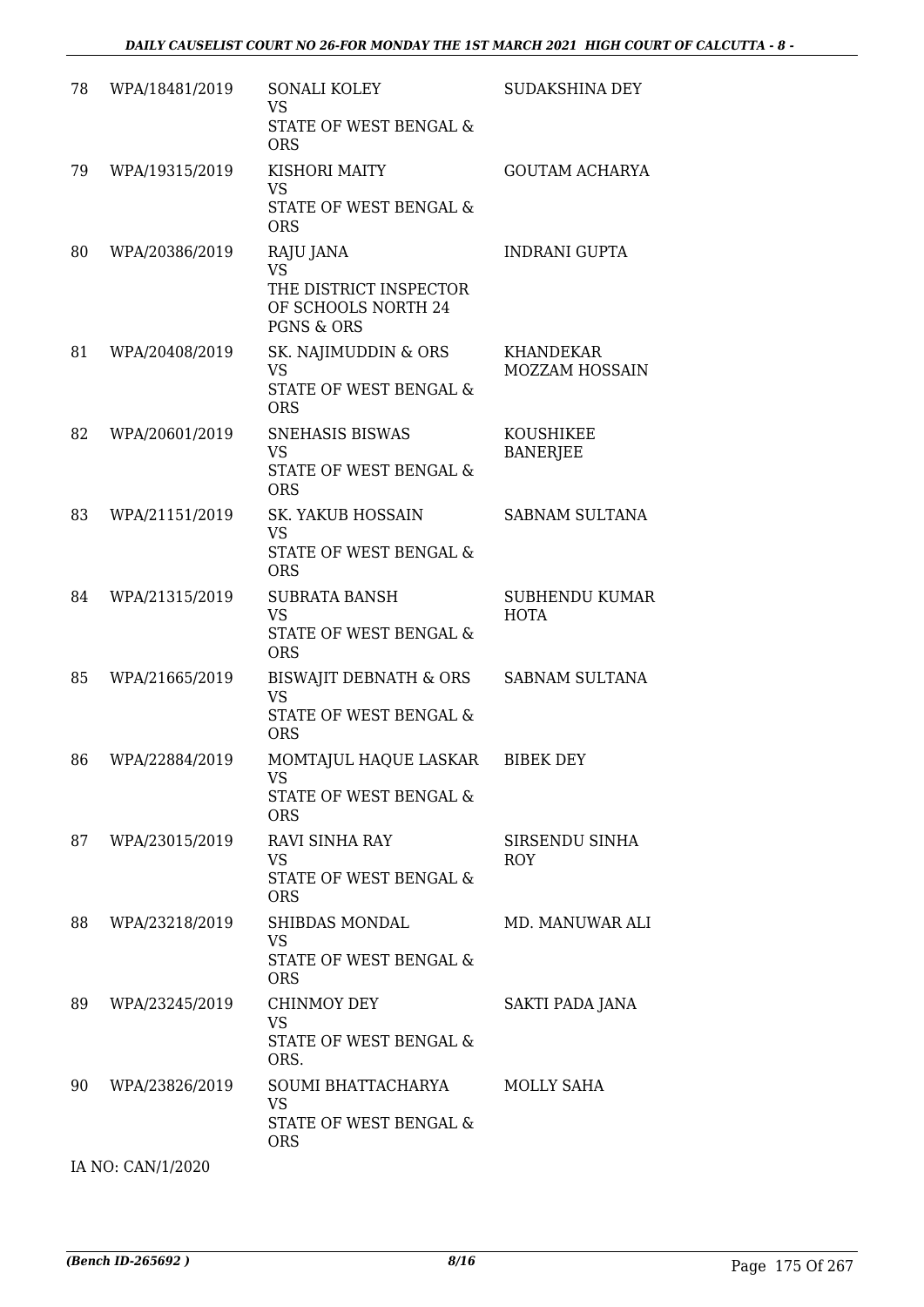| 91 | WPA/23946/2019    | MOUMITA SAMANTA & ORS<br><b>VS</b><br>W.B. CENTRAL SCHOOL<br><b>SERVICE COMMISSION &amp;</b><br><b>ORS</b> | <b>SANTANU MAJI</b>                    |
|----|-------------------|------------------------------------------------------------------------------------------------------------|----------------------------------------|
| 92 | WPA/293/2020      | KAUSHIK MALLIK<br><b>VS</b><br>STATE OF WEST BENGAL &<br><b>ORS</b>                                        | SHIVAJI MITRA                          |
| 93 | WPA/579/2020      | <b>RAJU KHAN &amp; ORS</b><br><b>VS</b><br>STATE OF WEST BENGAL &<br><b>ORS</b>                            | <b>SALMAN SULTANA</b>                  |
| 94 | WPA/959/2020      | AMBIKA BISWAS & ORS<br><b>VS</b><br>STATE OF WEST BENGAL &<br><b>ORS</b>                                   | <b>SUTIRTHA DAS</b>                    |
| 95 | WPA/1086/2020     | DIPTENDRA NATH MONDAL<br>& ANR<br><b>VS</b><br><b>STATE OF WEST BENGAL &amp;</b><br><b>ORS</b>             | TANUJA BASAK                           |
| 96 | WPA/1287/2020     | <b>BIDYA BHARATI GIRL'S</b><br>HIGH SCHOOL<br><b>VS</b><br>STATE OF WEST BENGAL &<br><b>ORS</b>            | <b>SUVADIP</b><br><b>BHATTACHARJEE</b> |
| 97 | WPA/1745/2020     | SHYAMAL KUMAR BISWAS<br>& ORS<br><b>VS</b><br>STATE OF WEST BENGAL &<br><b>ORS</b>                         | <b>SUJAN DAS</b>                       |
| 98 | WPA/1757/2020     | <b>BARUN KUMAR</b><br><b>CHAKRABORTY</b><br>VS<br><b>STATE OF WEST BENGAL &amp;</b><br><b>ORS</b>          | <b>SAMIR KUMAR</b><br><b>ADHIKARI</b>  |
| 99 | WPA/2061/2020     | BASUDEB MUKHOPADHYAY SAMIR HALDER<br><b>VS</b><br>STATE OF WEST BENGAL &<br><b>ORS</b>                     |                                        |
|    | 100 WPA/2183/2020 | MINKU ACHARYA<br><b>VS</b><br>STATE OF WEST BENGAL &<br><b>ORS</b>                                         | SALMAN SULTANA                         |
|    | 101 WPA/2292/2020 | PRITI PATRA<br><b>VS</b><br>THE WB CENTRAL SCHOOL<br><b>SERVICE COMMISSION &amp;</b><br><b>ORS</b>         | SANTANU MAJI                           |
|    | 102 WPA/2325/2020 | CHANDAN BHATTACHARYA<br><b>VS</b><br>STATE OF WEST BENGAL &<br><b>ORS</b>                                  | SUDDHADEV ADAK                         |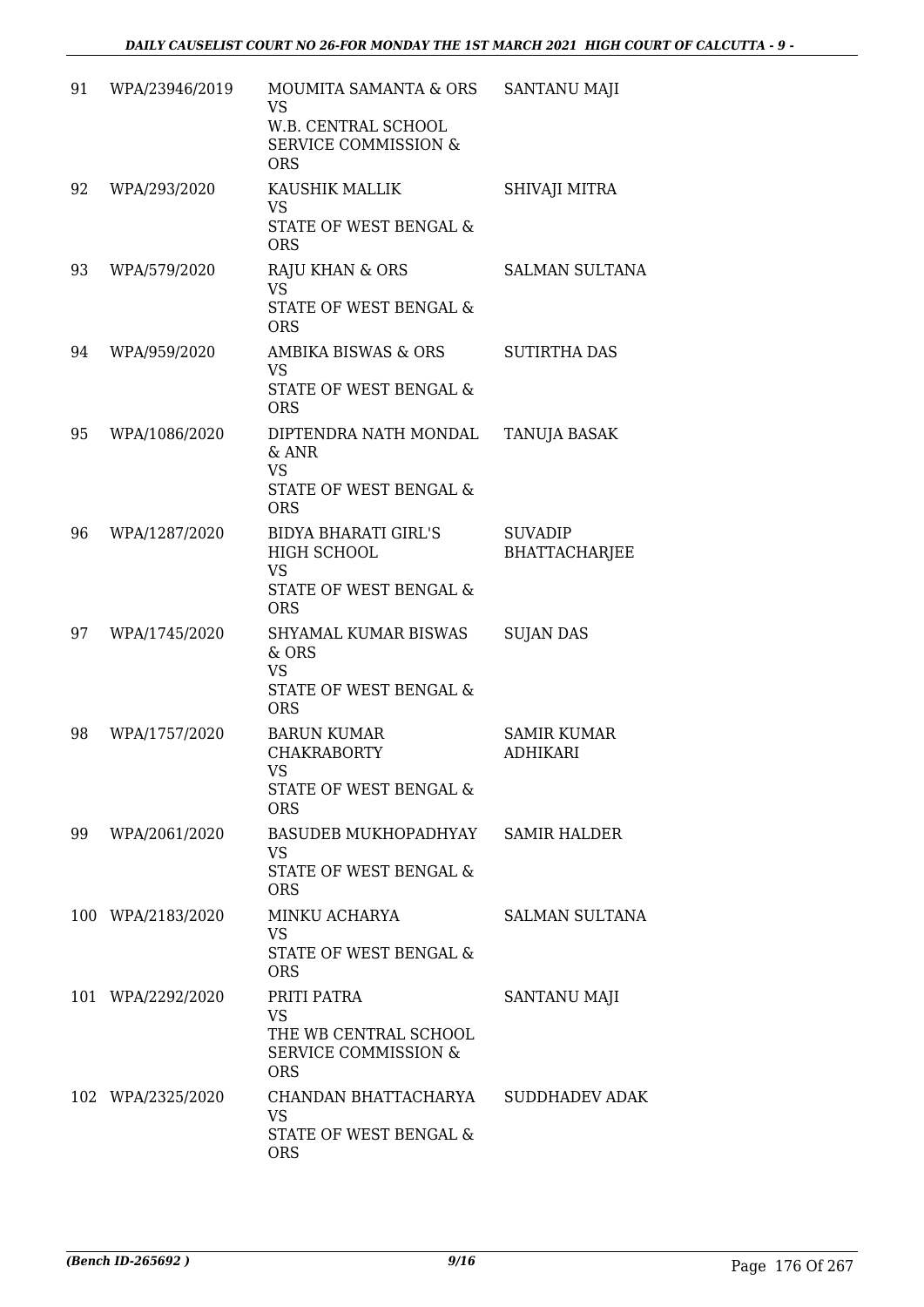| 103 WPA/2561/2020                       | <b>ASHISH KR TIWARI</b><br><b>VS</b><br>STATE OF WEST BENGAL &       | <b>SALMAN SULTANA</b>                  |
|-----------------------------------------|----------------------------------------------------------------------|----------------------------------------|
|                                         | <b>ORS</b>                                                           |                                        |
| 104 WPA/2562/2020                       | <b>SUSHIL KR RAI</b><br><b>VS</b>                                    | <b>SABNAM SULTANA</b>                  |
|                                         | STATE OF WEST BENGAL &<br><b>ORS</b>                                 |                                        |
| 105 WPA/2651/2020                       | <b>BIDYA BHARATI GIRL'S</b><br>HIGH SCHOOL                           | <b>SUVADIP</b><br><b>BHATTACHARJEE</b> |
|                                         | <b>VS</b>                                                            |                                        |
|                                         | STATE OF WEST BENGAL &<br><b>ORS</b>                                 |                                        |
| 106 WPA/2652/2020                       | <b>BIDYA BHARATI GIRL'S</b><br>HIGH SCHOOL<br><b>VS</b>              | <b>SUVADIP</b><br><b>BHATTACHARJEE</b> |
|                                         | STATE OF WEST BENGAL &<br><b>ORS</b>                                 |                                        |
| 107 WPA/2772/2020                       | <b>RUMA RAY</b><br><b>VS</b>                                         | <b>TANUJA BASAK</b>                    |
|                                         | STATE OF WEST BENGAL &<br><b>ORS</b>                                 |                                        |
| 108 WPA/2774/2020                       | <b>DOLLY MAITY</b><br><b>VS</b>                                      | TANUJA BASAK                           |
|                                         | STATE OF WEST BENGAL &<br><b>ORS</b>                                 |                                        |
| 109 WPA/2919/2020                       | CHANDAN KHATUA<br><b>VS</b>                                          | SAKTI PADA JANA                        |
|                                         | STATE OF WEST BENGAL &<br><b>ORS</b>                                 |                                        |
| 110 WPA/2921/2020                       | <b>BUDDHADEB MAITY</b><br><b>VS</b>                                  | SAKTI PADA JANA                        |
|                                         | STATE OF WEST BENGAL &<br><b>ORS</b>                                 |                                        |
| 111 WPA/3519/2020                       | SUSMITA MALLIK (NEE<br>KUNDU)<br><b>VS</b>                           | <b>JULEKHA KHATUN</b>                  |
|                                         | STATE OF WEST BENGAL &<br><b>ORS</b>                                 |                                        |
| 112 WPA/3630/2020                       | GHANASHYAM MONDAL                                                    | <b>SUDAKSHINA DEY</b>                  |
|                                         | <b>VS</b><br>STATE OF WEST BENGAL &<br>ORS.                          |                                        |
| IA NO: CAN/1/2020(Old No:CAN/5203/2020) |                                                                      |                                        |
| 113 WPA/3738/2020                       | PRAGATI DEY<br><b>VS</b>                                             | <b>ASISH DUTTA</b>                     |
|                                         | W.B. CENTRAL SCHOOL<br><b>SERVICE COMMISSION &amp;</b><br><b>ORS</b> |                                        |
| 114 WPA/3739/2020                       | SANKAR CHANDRA NAYEK<br><b>VS</b>                                    | ASISH DUTTA                            |
|                                         | W.B. CENTRAL SCHOOL<br><b>SERVICE COMMISSION &amp;</b><br><b>ORS</b> |                                        |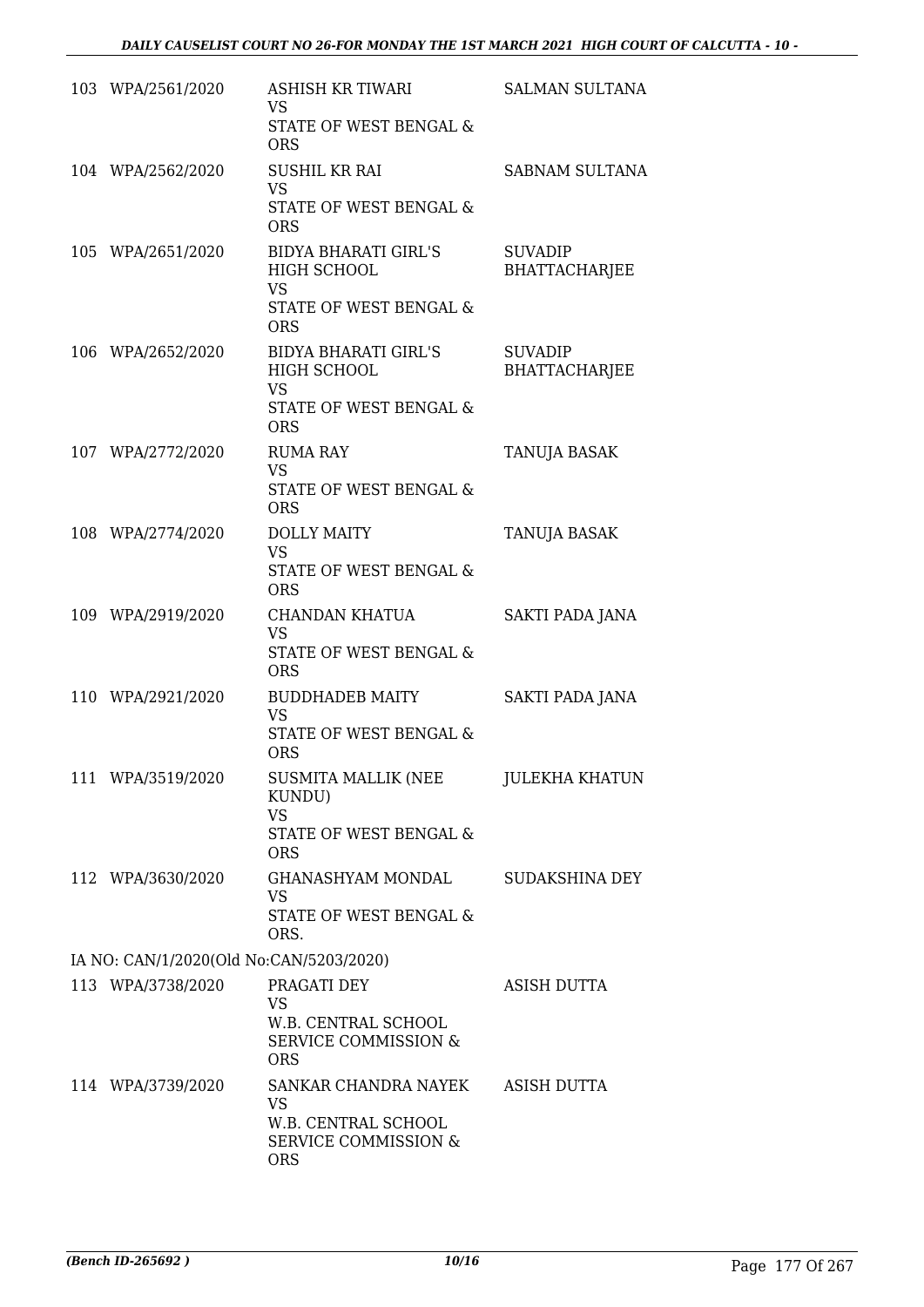| 115 WPA/3740/2020 | SANGITA KAPAT<br><b>VS</b><br>W.B. CENTRAL SCHOOL<br>SERVICE COMMISSION ACT<br>1963                             | <b>ASISH DUTTA</b>           |
|-------------------|-----------------------------------------------------------------------------------------------------------------|------------------------------|
| 116 WPA/3741/2020 | CHHITMANI TUDU<br>(MURMU)<br><b>VS</b><br>W.BN. CENTRAL SCHOOL<br><b>SERVICE COMMISSION &amp;</b><br><b>ORS</b> | <b>ASISH DUTTA</b>           |
| 117 WPA/3742/2020 | MANI SANKAR BARIK<br><b>VS</b><br>W.B. CENTRAL SCHOOL<br><b>SERVICE COMMISSION &amp;</b><br><b>ORS</b>          | ASISH DUTTA                  |
| 118 WPA/3791/2020 | <b>JAYANTA GHATAK</b><br>VS<br><b>STATE OF WEST BENGAL &amp;</b><br><b>ORS</b>                                  | PRIYANKA MONDAL              |
| 119 WPA/3895/2020 | <b>ANANYA BEGUM</b><br><b>VS</b><br>STATE OF WEST BENGAL &<br><b>ORS</b>                                        | <b>SYED MANSUR ALI</b>       |
| 120 WPA/4158/2020 | PROBODH KUMAR LAYEK<br>VS<br>STATE OF WEST BENGAL &<br><b>ORS</b>                                               | SANCHAYITA DE                |
| 121 WPA/4197/2020 | CHANDRANATH<br><b>CHATTERJEE</b><br><b>VS</b><br>STATE OF WEST BENGAL &<br><b>ORS</b>                           | <b>SIMA GHOSH</b>            |
| 122 WPA/4341/2020 | PRADIP KR. SHANI<br><b>VS</b><br>STATE OF WEST BENGAL &<br>ORS.                                                 | KOUSHIKEE<br><b>BANERJEE</b> |
| 123 WPA/4355/2020 | <b>SAMISH DAS</b><br><b>VS</b><br>STATE OF WEST BENGAL &<br>ORS.                                                | MD. HABIBUR<br><b>RAHMAN</b> |
| 124 WPA/4576/2020 | <b>SAIDUL ISLAM</b><br>VS<br>STATE OF WEST BENGAL &<br><b>ORS</b>                                               | TANUJA BASAK                 |
| 125 WPA/4686/2020 | MUNMUN BANERJEE<br>VS<br>STATE OF WEST BENGAL &<br><b>ORS</b>                                                   | PRIYANKA MONDAL              |
| 126 WPA/4750/2020 | MD. FIROJ HOSSAIN<br><b>VS</b><br>STATE OF WEST BENGAL &<br><b>ORS</b>                                          | MOLLY SAHA                   |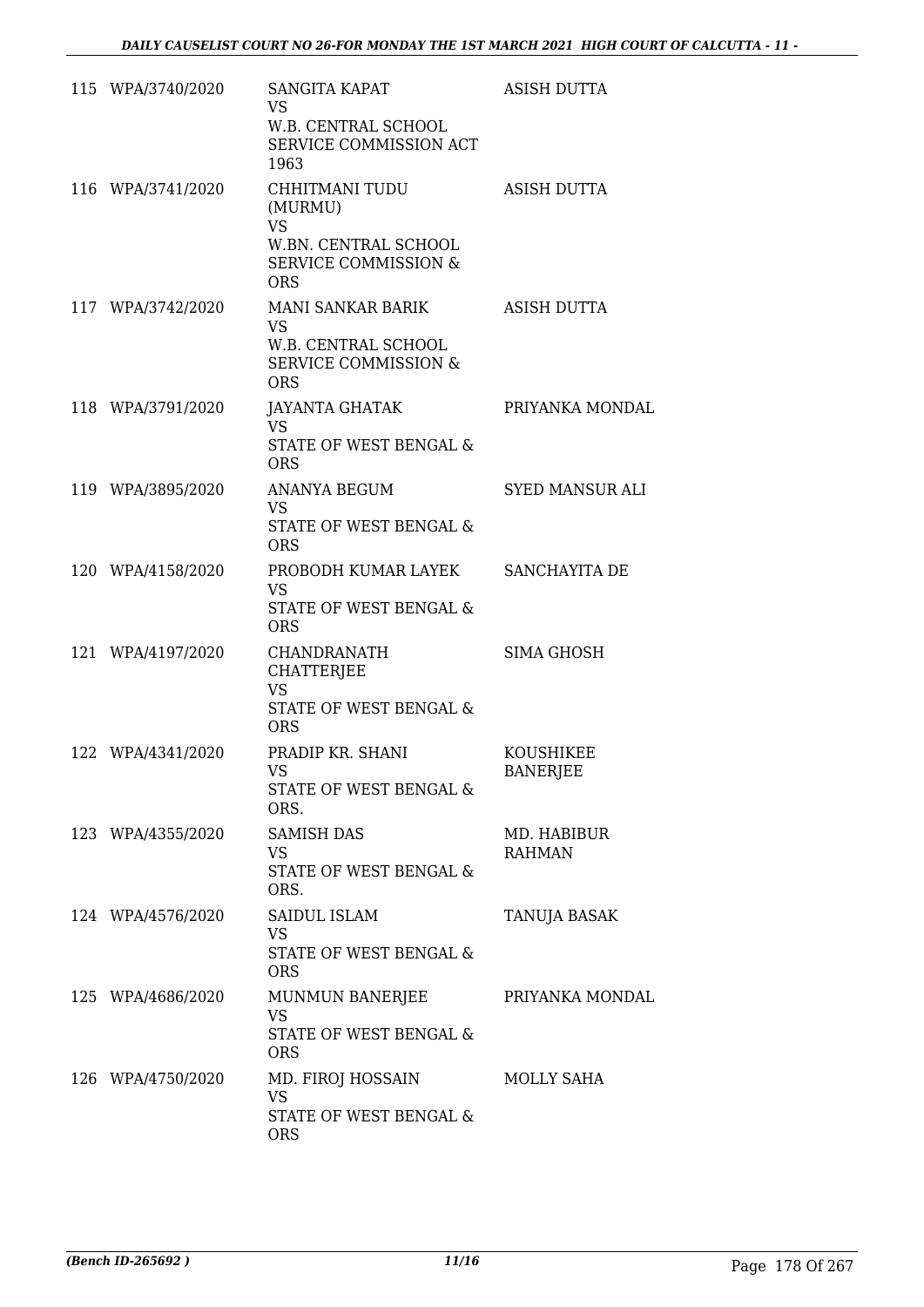| 127 WPA/7493/2020 | <b>AMINUL ISLAM</b><br><b>VS</b><br>STATE OF WEST BENGAL<br>AND ORS.                                                    | <b>JAKIR HOSSAIN</b>                      |
|-------------------|-------------------------------------------------------------------------------------------------------------------------|-------------------------------------------|
| IA NO: CAN/1/2020 |                                                                                                                         |                                           |
| 128 WPA/7929/2020 | SISIR ROY<br><b>VS</b><br>STATE OF WEST BENGAL<br>AND ORS.                                                              | ASHIS KUMAR PAUL                          |
| 129 WPA/8046/2020 | ALL POST GRADUATE<br>TEACHERS WELFARE<br><b>ASSOCIATION AND ANR</b><br>VS<br>THE STATE OF WEST<br><b>BENGAL AND ORS</b> | <b>SIDDHARTHA</b><br><b>SANKAR MANDAL</b> |
| 130 WPA/8091/2020 | <b>RAMA RANA</b><br><b>VS</b><br>THE STATE OF WEST<br><b>BENGAL AND ORS</b>                                             | UTTAM KUMAR<br><b>BHATTACHARYYA</b>       |
| 131 WPA/8095/2020 | SUDIPTA MANDAL<br><b>VS</b><br>STATE OF WEST BENGAL<br><b>AND ORS</b>                                                   | SOMNATH<br><b>GANGOPADHYAY</b>            |
| 132 WPA/8178/2020 | <b>SMT ARPITA GUIN</b><br><b>VS</b><br>STATE OF WEST BENGAL<br>AND ORS.                                                 | ALI AHSAN ALAMGIR                         |
| 133 WPA/8179/2020 | SHIBU JOARDDER<br><b>VS</b><br>STATE OF WEST BENGAL<br>AND ORS.                                                         | <b>SIDDHARTHA</b><br><b>SANKAR MANDAL</b> |
| 134 WPA/8319/2020 | KALIPADA JANA<br>VS<br>STATE OF WEST BENGAL<br>AND ORS.                                                                 | SABITA<br>KHUTIA(BHUNYA)                  |
| 135 WPA/8398/2020 | PUNAM CHOUBEY<br>VS<br>STATE OF WEST BENGAL<br>AND ORS.                                                                 | SAKTI PADA JANA                           |
| 136 WPA/8588/2020 | SISIR KUMAR SENAPATI<br>VS<br>STATE OF WEST BENGAL<br>AND ORS.                                                          | <b>SUBIR SABUD</b>                        |
| 137 WPA/8592/2020 | RAJANI KANTA MAHATO<br><b>VS</b><br>STATE OF WEST BENGAL<br>AND ORS.                                                    | ANWASHA HALDER                            |
| 138 WPA/8819/2020 | SUJOY ROY<br><b>VS</b><br>SAINIK SCHOOL PURULIA<br>AND ORS                                                              | SANJUKTA DUTTA                            |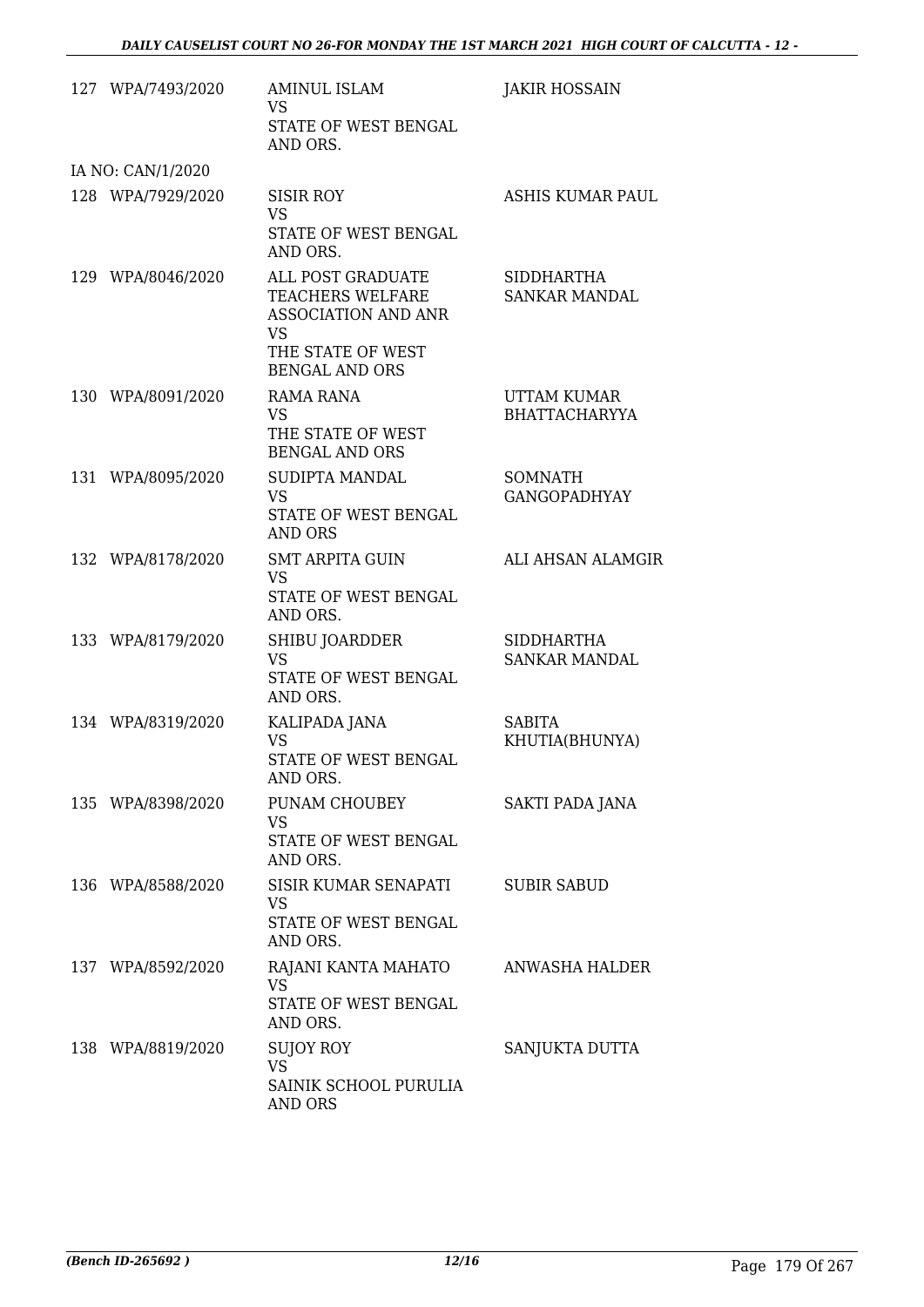| 139 WPA/8953/2020 | NIHAR RANJAN NASKAR<br>VS<br>STATE OF WEST BENGAL<br>AND ORS.         | <b>ANUPAM DAS</b>                   |
|-------------------|-----------------------------------------------------------------------|-------------------------------------|
| 140 WPA/9142/2020 | <b>BASANTI MAHARA</b><br>VS.<br>STATE OF WEST BENGAL<br>AND ORS.      | <b>DEBABRATA</b><br><b>DASGUPTA</b> |
| 141 WPA/9149/2020 | amit sadhukhan<br><b>VS</b><br>STATE OF WEST BENGAL<br>AND ORS.       | DEBABRATA<br><b>DASGUPTA</b>        |
| 142 WPA/9155/2020 | MUSTAQUE AHMED<br><b>VS</b><br>STATE OF WEST BENGAL<br>AND ORS.       | DEBABRATA<br><b>DASGUPTA</b>        |
| 143 WPA/9159/2020 | TAPAS KUMAR MONDAL<br><b>VS</b><br>STATE OF WEST BENGAL<br>AND ORS.   | <b>DEBABRATA</b><br><b>DASGUPTA</b> |
| 144 WPA/9165/2020 | <b>MUNMUN GHOSH</b><br><b>VS</b><br>STATE OF WEST BENGAL<br>AND ORS.  | <b>DEBABRATA</b><br><b>DASGUPTA</b> |
| 145 WPA/9186/2020 | <b>RAMA SARKAR</b><br><b>VS</b><br>State of West Bengal               | debabrata das gupta                 |
| 146 WPA/9191/2020 | DEBASHREE SINHA<br><b>VS</b><br>State of West Bengal                  | DEBABRATA DAS<br><b>GUPTA</b>       |
| 147 WPA/9200/2020 | CHAMPA JHA<br><b>VS</b><br>State of West Bengal                       | DEBABRATA DAS<br><b>GUPTA</b>       |
| 148 WPA/9347/2020 | PARTHA PRATIM DE<br><b>VS</b><br>STATE OF WEST BENGAL<br>AND ORS.     | <b>SAKTI PADA JANA</b>              |
| 149 WPA/9388/2020 | <b>ANIMESH MAITY</b><br><b>VS</b><br>STATE OF WEST BENGAL<br>AND ORS. | <b>BANDANA MAITY</b>                |
| 150 WPA/9622/2020 | <b>KRISHNA DAS</b><br><b>VS</b><br>STATE OF WEST BENGAL<br>AND ORS.   | TANUJA BASAK                        |
| 151 WPA/9673/2020 | SK.SAMSUL HUDA<br>VS<br>STATE OF WEST BENGAL<br>AND ORS.              | Anisur Rahaman                      |
| 152 WPA/9850/2020 | RINKI DEY SARKAR<br>VS.<br>STATE OF WEST BENGAL<br>AND ORS.           | <b>ABHIJIT SARKAR</b>               |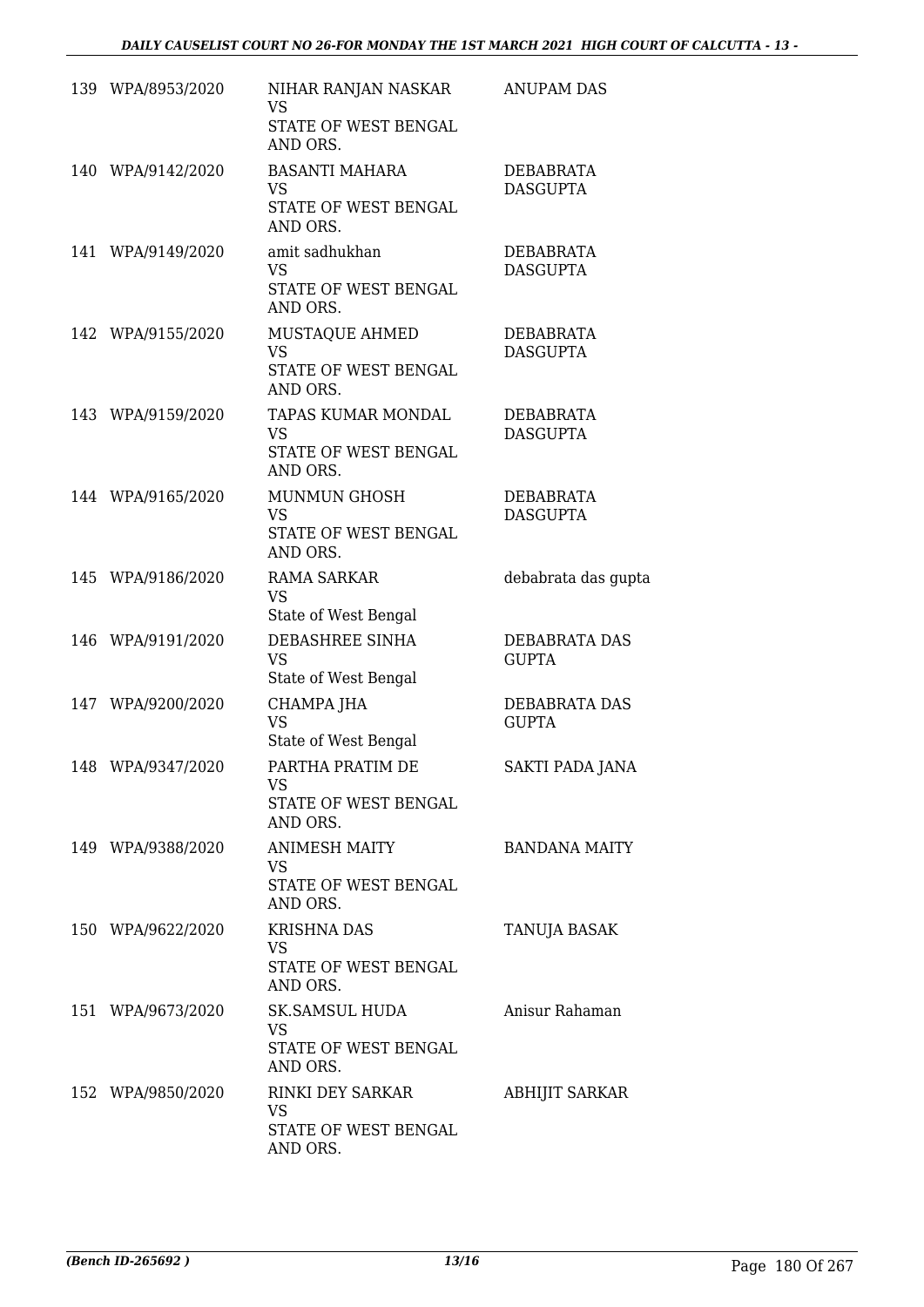| 153 WPA/9905/2020  | MADAN MOHAN POLLEY<br><b>VS</b><br>STATE OF WEST BENGAL                                                     | <b>ANIL KUMAR</b><br><b>CHATTOPADHYAYA</b> |
|--------------------|-------------------------------------------------------------------------------------------------------------|--------------------------------------------|
|                    | AND ORS.                                                                                                    |                                            |
| 154 WPA/10033/2020 | UTTAM KUMAR ROY<br><b>VS</b>                                                                                | <b>SOUGATA MITRA</b>                       |
|                    | STATE OF WEST BENGAL<br>AND ORS.                                                                            |                                            |
| 155 WPA/10104/2020 | PARTHASARATHI DAS AND<br><b>ORS</b><br><b>VS</b><br>THE STATE OF WEST                                       | <b>SOUGATA MITRA</b>                       |
|                    | <b>BENGAL AND ORS</b>                                                                                       |                                            |
| 156 WPA/10106/2020 | <b>UMESH KUMAR MAHATO</b><br><b>VS</b><br>STATE OF WEST BENGAL<br>AND ORS.                                  | <b>GOPA BISWAS</b>                         |
| 157 WPA/10363/2020 | MITA SASMAL BAG<br><b>VS</b><br>THE STATE OF WEST<br><b>BENGAL AND ORS</b>                                  | <b>SOMESH KUMAR</b><br><b>GHOSH</b>        |
| 158 WPA/10458/2020 | <b>MOUSHUMI</b><br><b>BHATTACHARYA</b><br><b>VS</b>                                                         | <b>SUKANTA DAS</b>                         |
|                    | STATE OF WEST BENGAL<br>AND ORS.                                                                            |                                            |
| 159 WPA/10459/2020 | <b>SAMITA KUSHARI</b><br><b>VS</b>                                                                          | <b>GITASHREE MISTRY</b>                    |
|                    | STATE OF WEST BENGAL<br>AND ORS.                                                                            |                                            |
| 160 WPA/10685/2020 | KEYA MUKHOPADHYAY<br><b>VS</b><br>THE STATE OF WEST                                                         | TANUJA BASAK                               |
| 161 WPA/10747/2020 | <b>BENGAL AND ORS</b><br>MD ASHIQUE IKBAL<br><b>MANDAL</b><br><b>VS</b><br>STATE OF WEST BENGAL<br>AND ORS. | SUDIPTA DASGUPTA                           |
| IA NO: CAN/1/2021  |                                                                                                             |                                            |
| 162 WPA/10769/2020 | <b>SANDIP DUTTA</b><br><b>VS</b><br>THE STATE OF WEST<br><b>BENGAL AND ORS</b>                              | <b>SOBHAN MAJUMDER</b>                     |
| 163 WPA/10793/2020 | RINKU MAJUMDER<br><b>VS</b><br>STATE OF WEST BENGAL                                                         | RAGHUNAYH DAS                              |
| 164 WPA/10943/2020 | AND ORS.<br>RANGAJABA CHOUDHURY<br><b>VS</b><br>STATE OF WEST BENGAL<br>AND ORS.                            | SABITA KHUTIA<br><b>BHUNYA</b>             |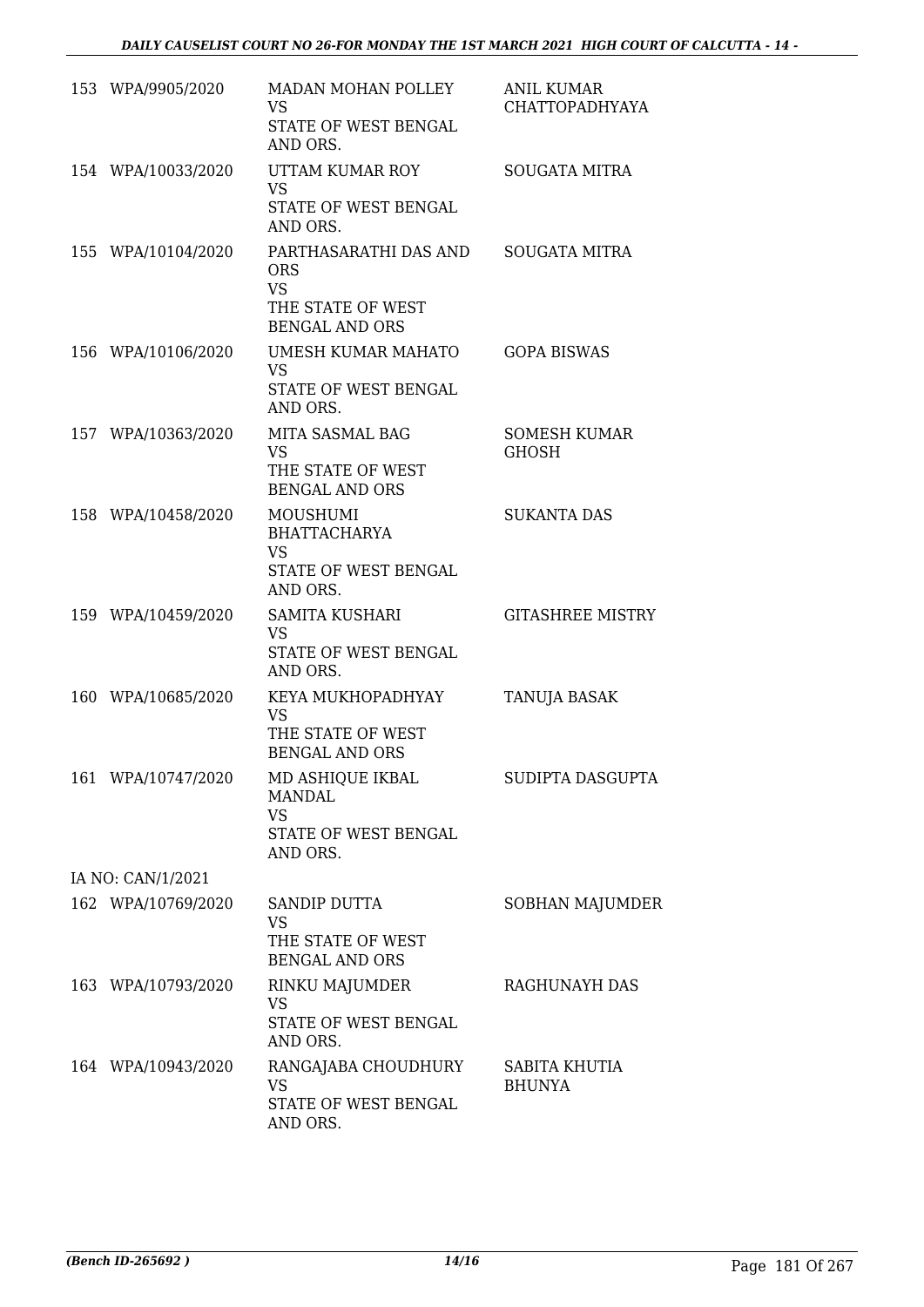| 165 WPA/11125/2020 | AMAL KUMAR BERA<br>VS<br>STATE OF WEST BENGAL<br>AND ORS.                                                        | <b>SUBRATA GHOSH</b>                  |
|--------------------|------------------------------------------------------------------------------------------------------------------|---------------------------------------|
| 166 WPA/11150/2020 | JAGANNATH GHOSAL<br><b>VS</b><br>STATE OF WEST BENGAL<br>AND ORS.                                                | <b>SABITA KHUTIA</b><br><b>BHUNYA</b> |
| 167 WPA/11152/2020 | MADAN MOHAN BAG<br><b>VS</b><br>STATE OF WEST BENGAL<br>AND ORS.                                                 | SANDIP GHOAH                          |
| 168 WPA/11225/2020 | DEBASIS BHOWMIK<br><b>VS</b><br>STATE OF WEST BENGAL<br>AND ORS.                                                 | K.M. HOSSAIN                          |
| 169 WPA/11273/2020 | <b>SAMBIT SARKAR</b><br><b>VS</b><br>STATE OF WEST BENGAL<br>AND ORS.                                            | <b>MAHADEB SARKAR</b>                 |
| 170 WPA/11301/2020 | BYTE INFOTECH AND<br><b>ANOTHER</b><br><b>VS</b><br>STATE OF WEST BENGAL<br>AND ORS.                             | <b>BIPLAB RANJAN BOSE</b>             |
| 171 WPA/11306/2020 | PRADIP KUMAR MAHANTI<br><b>VS</b><br>STATE OF WEST BENGAL<br>AND ORS.                                            | TANUJA BASAK                          |
| 172 WPA/11324/2020 | <b>AVIJIT DAS</b><br><b>VS</b><br>STATE OF WEST BENGAL<br>AND ORS.                                               | RIMPY MUKHERJEE                       |
| 173 WPA/11358/2020 | SAHABUDDIN ALAM<br><b>VS</b><br>STATE OF WEST BENGAL<br>AND ORS.                                                 | MISTHI SAHA                           |
| 174 WPA/11390/2020 | <b>BHASKAR ROY</b><br><b>CHOUDHURY</b><br><b>VS</b><br>STATE OF WEST BENGAL<br>AND ORS.                          | TANUJA BASAK                          |
| 175 WPA/11497/2020 | <b>SOMA MAITI AND ORS</b><br><b>VS</b><br>THE WEST BENGAL<br>CENTRAL SCHOOL SERVICE<br><b>COMMISSION AND ORS</b> | TIRTHANKAR DEY                        |
| 176 WPA/11516/2020 | SMRITIKANA ROY<br><b>SENGUPTA</b><br><b>VS</b><br>STATE OF WEST BENGAL<br>AND ORS.                               | <b>BISWAJIT MAL</b>                   |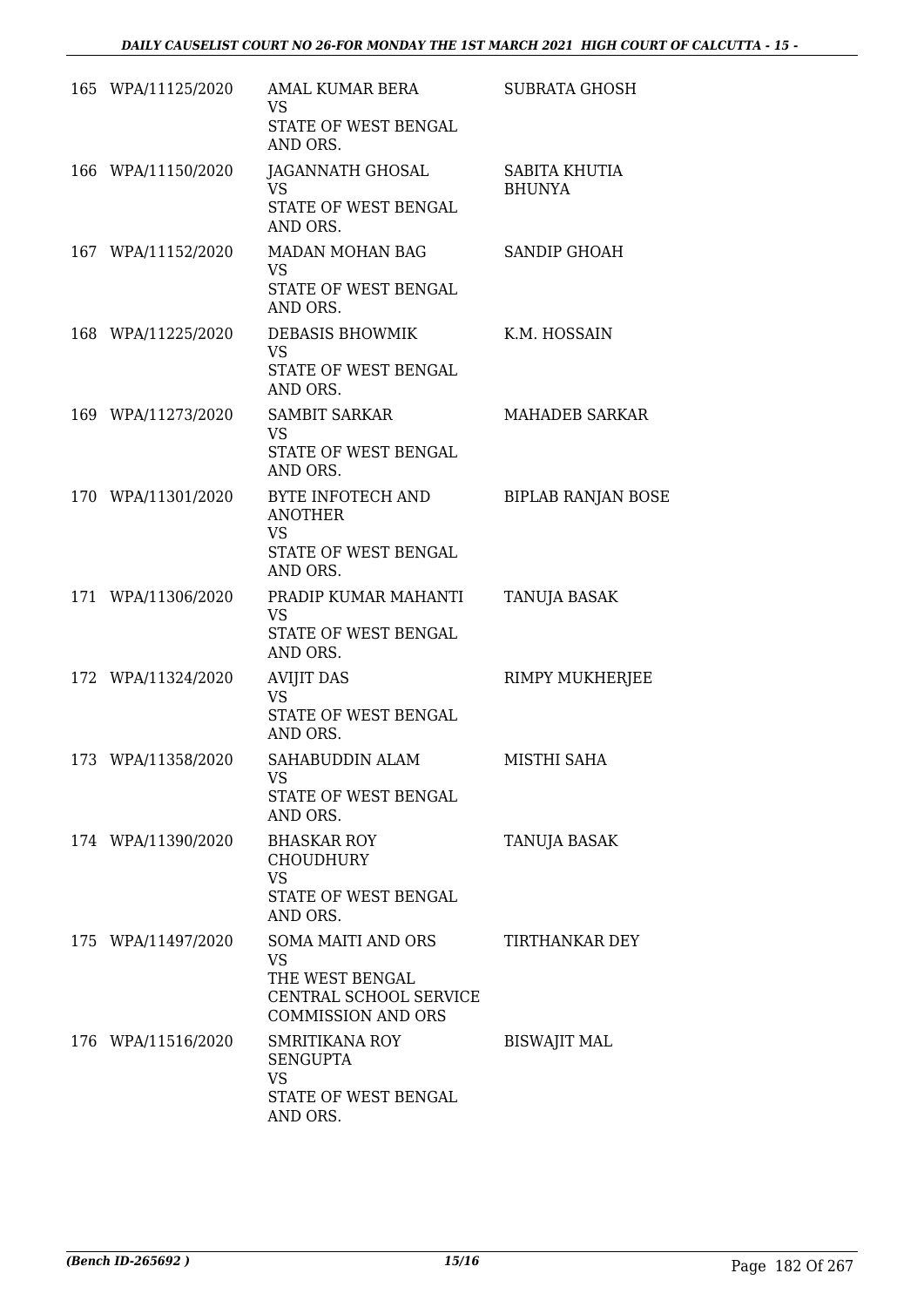| 177 WPA/11737/2020 | NAFISA PARVIN KHAN<br><b>VS</b><br>STATE OF WEST BENGAL<br>AND ORS.                       | SARIFUL ISLAM<br><b>MALLICK</b>          |
|--------------------|-------------------------------------------------------------------------------------------|------------------------------------------|
| 178 WPA/11748/2020 | <b>SIDDHARTHA</b><br><b>BAHTTACHARYA</b><br><b>VS</b><br>STATE OF WEST BENGAL<br>AND ORS. | RAJLASHMI GHATAK                         |
| 179 WPA/11832/2020 | SYED FAZLE RAFIQUE<br><b>VS</b><br>STATE OF WEST BENGAL<br>AND ORS.                       | SAIKAT CHATTERJII                        |
| 180 WPA/11848/2020 | APARNA GHOSH<br><b>VS</b><br>STATE OF WEST BENGAL<br>AND ORS.                             | <b>SWAPAN KUAMR</b><br><b>CHATTERJEE</b> |
| 181 WPA/11862/2020 | <b>GOUTAM RAKSHIT</b><br><b>VS</b><br>STATE OF WEST BENGAL<br>AND ORS.                    | <b>ARUNDHUTI</b><br><b>BANERJEE</b>      |
| 182 WPA/11864/2020 | AJIT KR BAG AND ORS<br><b>VS</b><br>STATE OF WEST BENGAL<br>AND ORS.                      | SABITA KHUTIA<br><b>BHUNYA</b>           |
| 183 WPA/11869/2020 | DESHBANDHU NANDI AND<br><b>ORS</b><br><b>VS</b><br>STATE OF WEST BENGAL<br>AND ORS.       | <b>TAPAS KR DEY</b>                      |
| 184 WPA/11877/2020 | SRIKANTA KOLEY<br><b>VS</b><br>STATE OF WEST BENGAL<br>AND ORS.                           | <b>SYED SHAMSUL</b><br><b>AREFIN</b>     |
| 185 WPA/11889/2020 | ARDHENDU MANDAL<br><b>VS</b><br>STATE OF WEST BENGAL<br>AND ORS.                          | SHIBAJI KUMAR DAS                        |
| 186 WPA/11897/2020 | WASIM FIROZ KHAN<br><b>VS</b><br>STATE OF WEST BENGAL<br>AND ORS.                         | YOUNUSMONDAL                             |
| 187 WPA/11911/2020 | SK AFSAR ALI<br><b>VS</b><br>STATE OF WEST BENGAL<br>AND ORS.                             | Raju Bhattacharyya                       |
| 188 WPA/11936/2020 | <b>UMA DAS</b><br><b>VS</b><br>STATE OF WEST BENGAL<br>AND ORS.                           | <b>SALIL KANTI MAITI</b>                 |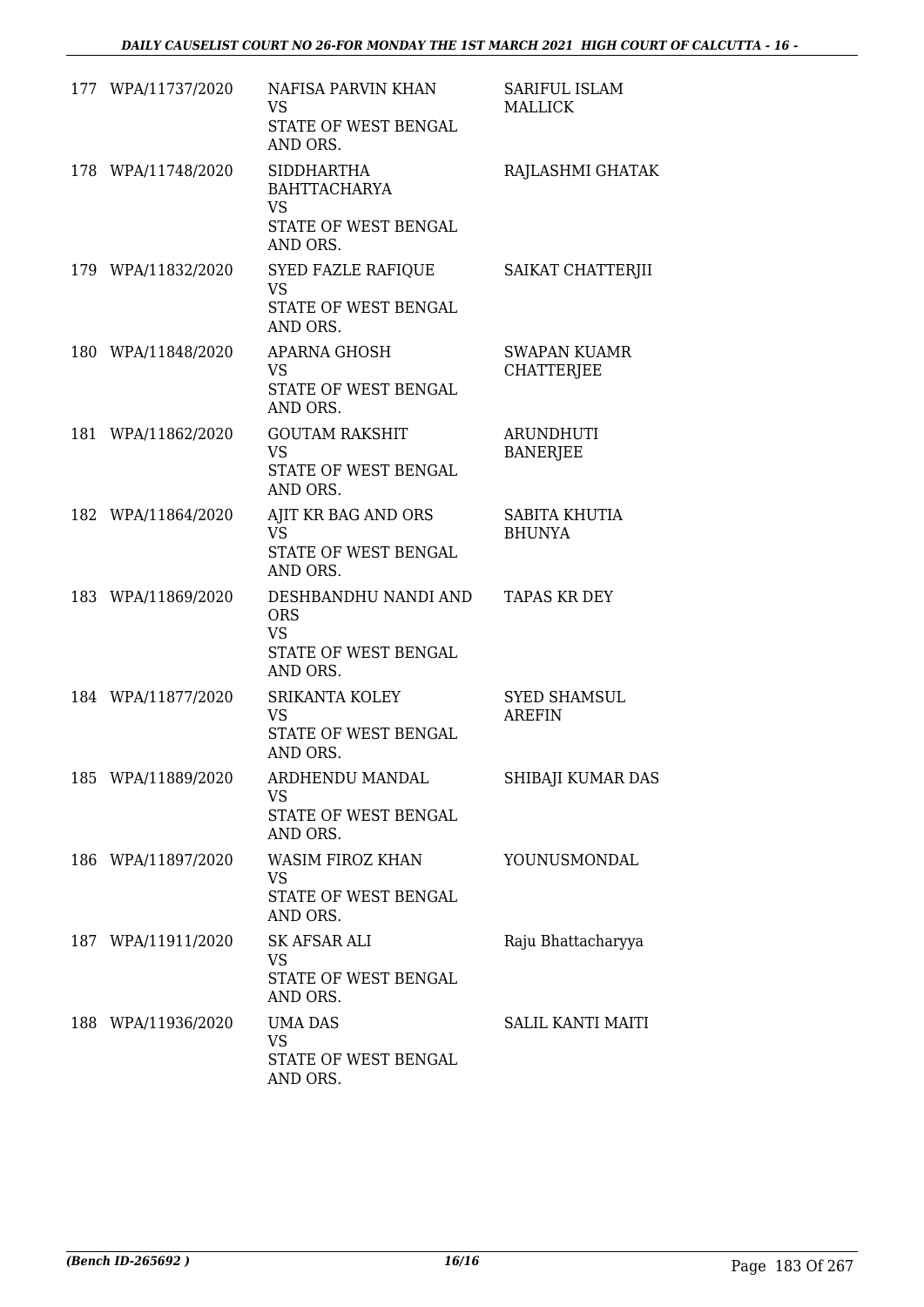

# In The High Court at Calcutta

## **Appellate Side**

**DAILY CAUSELIST For Monday The 1st March 2021**

### **COURT NO. 15 SINGLE BENCH (SB - VII) AT 10:45 AM HON'BLE JUSTICE RAJARSHI BHARADWAJ (VIA VIDEO CONFERENCE)**

#### **ON AND FROM MONDAY, THE 11TH JANUARY, 2021 - MATTERS (MOTION & HEARING) UNDER ARTICLE 226 OF THE CONSTITUTION RELATING TO PRIMARY EDUCATION UNDER GROUP-II INCLUDING SERVICES AND APPLICATIONS CONNECTED THERETO;**

**MATTERS (MOTION & HEARING) UNDER ARTICLE 226 OF THE CONSTITUTION RELATING TO COLLEGES, UNIVERSITIES AND LIBRARIES UNDER GROUP - II INCLUDING SERVICES AND APPLICATIONS CONNECTED THERETO.**

**HEARING OF WRIT PETITIONS IRRESPECTIVE OF CLASSIFICATION AND APPLICATIONS CONNECTED THERETO.**

**NOTE : EVERY MONDAY TO WEDNESDAY NEW MOTION, WILL BE TAKEN UP SERIALLY.**

**NOTE : EVERY THURSDAY NEW MOTIONS (TET & RECRUITMENT OF PRIMARY TEACHERS) WILL BE TAKEN UP SERIALLY.**

**NOTE : EVERY FRIDAY APPLICATION, AND MOTIONS WILL BE TAKEN UP SERIALLY.**

**NOTE : MENTIONING WILL BE ALLOWED ONLY ON VIRTUAL MODE AND ON MONDAY & WEDNESDAY.**

#### **NOTE : NO UPGRADATION WILL BE ALLOWED.**

**NOTE : MATTERS WILL BE TAKEN UP THROUGH PHYSICAL HEARING ONLY WHEN BOTH THE PARTIES ARE AGREED.**

#### **NEW MOTIONS**

1 WPA/11604/2020 (AT 10.45 AM) DR SUMANA GHOSAL VS STATE OF WEST BENGAL AND ORS. SAGNIK ROY **CHOWDURY** 2 WPA/1228/2021 ADITI BANERJEE VS STATE OF WEST BENGAL **RAJENDRA CHATURVEDI** 

AND ORS.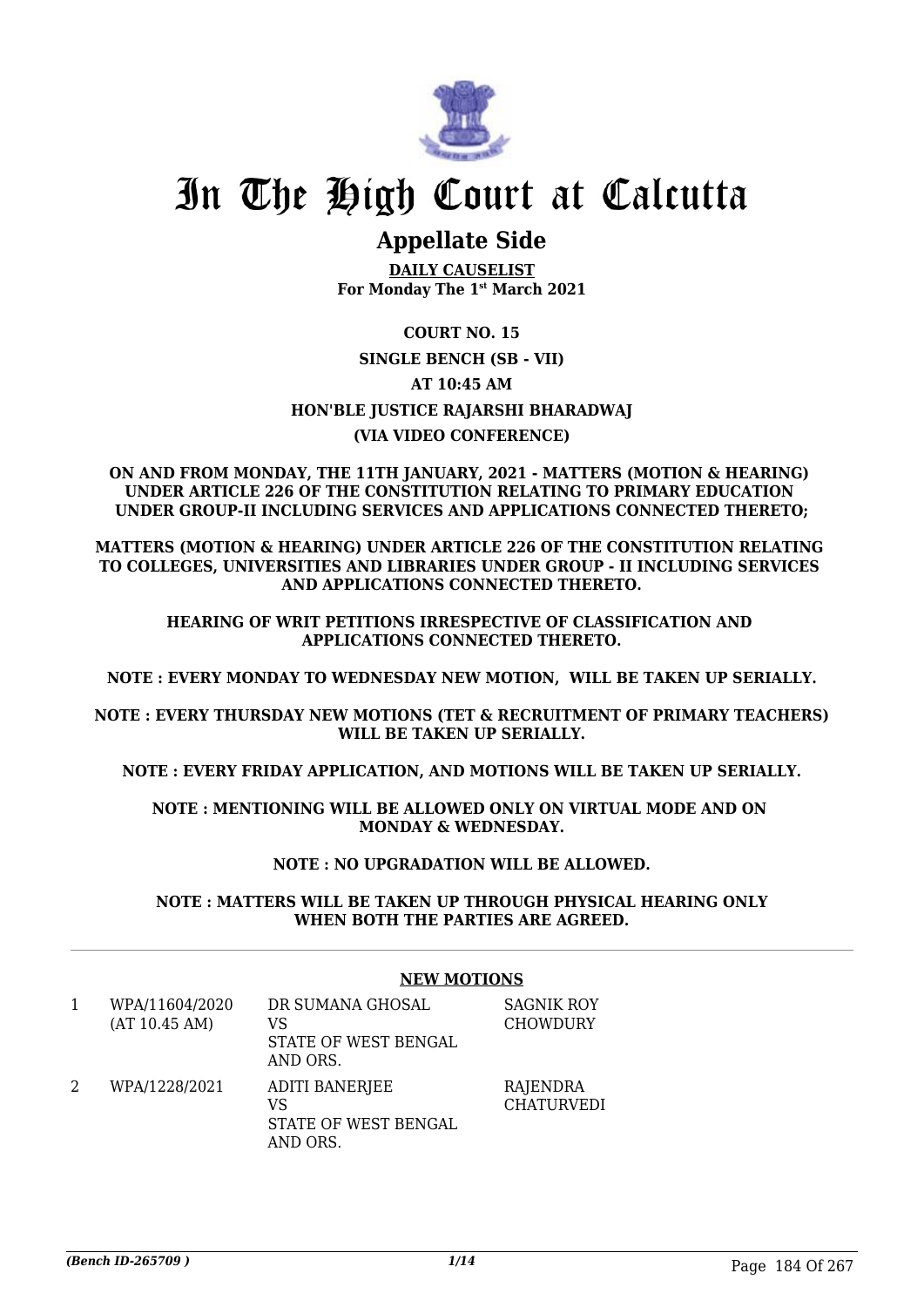| 3  | WPA/1452/2021                      | PAMPA MANDAL<br><b>VS</b><br>STATE OF WEST BENGAL<br>AND ORS.                                                          | <b>TUSHER KANTI</b><br><b>MUKHERJEE</b> |
|----|------------------------------------|------------------------------------------------------------------------------------------------------------------------|-----------------------------------------|
| 4  | WPA/3673/2021<br>(AT 2 PM)         | KEYA SAHA NASKAR<br><b>VS</b><br>UNION OF INDIA AND ORS.                                                               | SANJAY SAHA                             |
| 5  | WPA/5664/2021<br>(AT 10.45 AM) (C) | RAMANAND RAY AND ANR<br><b>VS</b><br>THE STATE OF WEST<br><b>BENGAL AND ORS</b>                                        | PRATIP KUMAR<br><b>CHATTERJEE</b>       |
|    |                                    | <b>NEW MOTION</b>                                                                                                      |                                         |
| 6  | WPA/306/2021                       | NISHIKANTA BAG AND ANR<br><b>VS</b><br>STATE OF WEST BENGAL                                                            | <b>SUBHRANGSHU</b><br><b>PANDA</b>      |
|    |                                    | AND ORS.                                                                                                               |                                         |
| 7  | WPA/923/2021<br>(AT 10.45 AM)      | <b>KRISHNAPADA</b><br>CHAKRABORTY AND<br><b>ANOTHER</b><br><b>VS</b><br>STATE OF WEST BENGAL                           | <b>SUKUMAR SARKAR</b>                   |
|    |                                    | AND ORS.                                                                                                               |                                         |
| 8  | WPA/975/2021                       | SUKANYA SENGUPTA<br><b>VS</b>                                                                                          | APURBA KRISHNA<br><b>DAS</b>            |
|    |                                    | STATE OF WEST BENGAL<br>AND ORS.                                                                                       |                                         |
| 9  | WPA/1413/2021                      | FIROZUDDIN AHAMMED<br><b>VS</b><br>THE STATE OF WEST<br><b>BENGAL AND ORS</b>                                          | <b>GOLAM MOHIUDDIN</b>                  |
| 10 | WPA/1423/2021                      | MD ALLARAKHA AHAMED<br><b>AND ORS</b><br><b>VS</b><br>STATE OF WEST BENGAL                                             | <b>NEIL BASU</b>                        |
|    |                                    | AND ORS.                                                                                                               |                                         |
| 11 | WPA/1437/2021                      | ABU TAHER HOSSAIN<br><b>VS</b><br>STATE OF WEST BENGAL<br>AND ORS.                                                     | <b>GOLAM MOHIUDDIN</b>                  |
| 12 | WPA/1682/2021                      | <b>ACHYUT BOSE</b><br><b>VS</b><br>STATE OF WEST BENGAL                                                                | NARAYAN CHANDRA<br><b>MONDAL</b>        |
|    |                                    | AND ORS.                                                                                                               |                                         |
| 13 | WPA/1751/2021                      | MOFIKUL ALAM MOLLAH<br>AND OTHERS<br><b>VS</b><br>WEST BENGAL UNIVERSITY<br>OF TEACHERS' TRAINING<br><b>AND OTHERS</b> | SIDDHARTHA ROY                          |
| 14 | WPA/1785/2021                      | <b>BARIN KUMAR ROY</b><br><b>VS</b><br>STATE OF WEST BENGAL<br>AND ORS.                                                | <b>BARIN KUMAR</b><br>ROY(IN PERSON)    |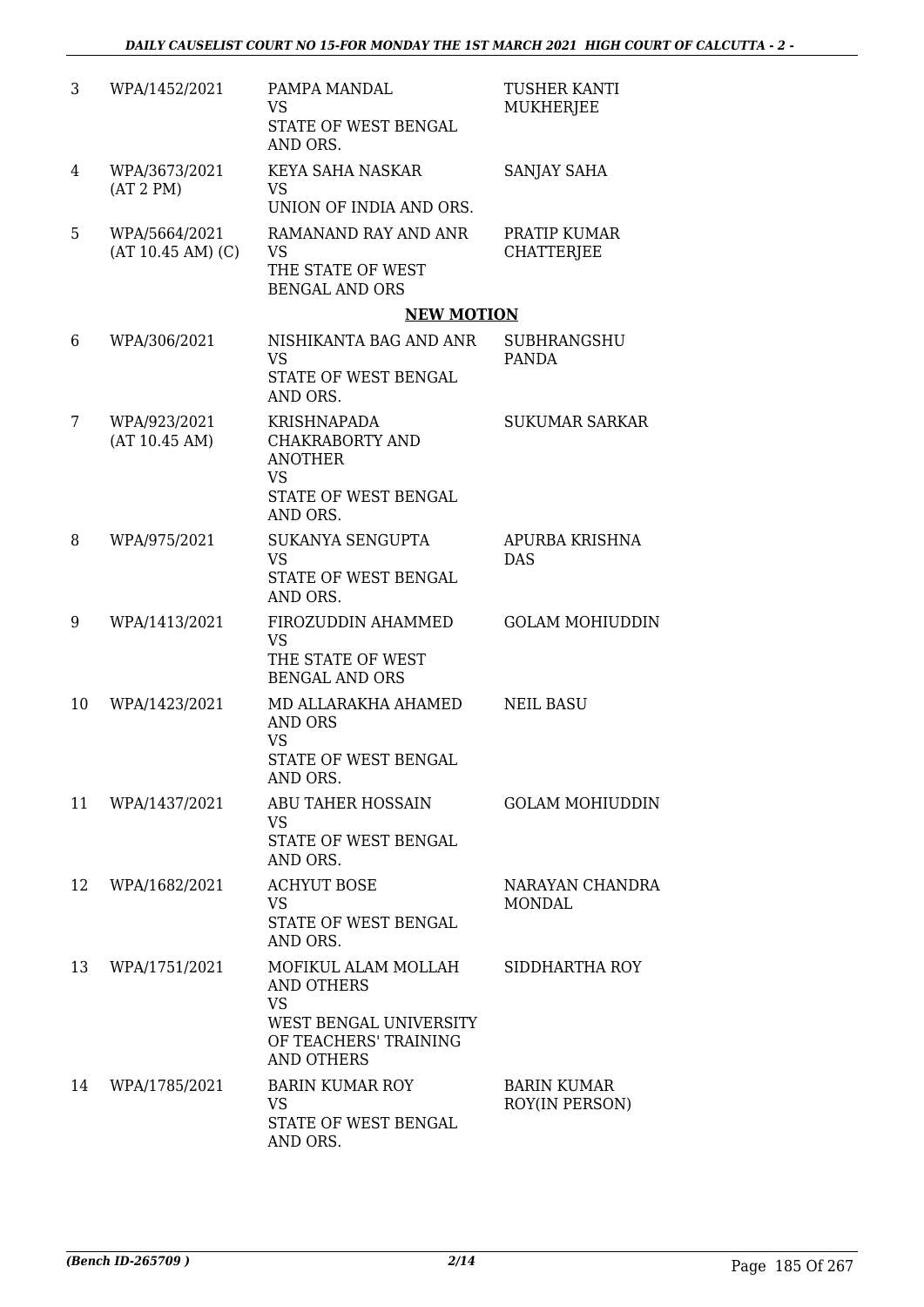| 15 | WPA/1833/2021 | PARTHA SARATHI<br><b>CHOUDHURI</b><br><b>VS</b><br>STATE OF WEST BENGAL<br>AND ORS.      | OISANI MUKHERJEE                    |
|----|---------------|------------------------------------------------------------------------------------------|-------------------------------------|
| 16 | WPA/1898/2021 | <b>BHASKAR DAS</b><br>VS<br>STATE OF WEST BENGAL<br>AND ORS.                             | <b>GORA CHAND</b><br><b>SAMANTA</b> |
| 17 | WPA/1954/2021 | MD. RABIUL SK. AND<br><b>OTHERS</b><br><b>VS</b><br>STATE OF WEST BENGAL<br>AND ORS.     | SHILADITYA BARMA                    |
| 18 | WPA/2021/2021 | RITRUPARNA SEN<br><b>VS</b><br>STATE OF WEST BENGAL<br>AND ORS.                          | <b>ANWASHA HALDER</b>               |
| 19 | WPA/2039/2021 | <b>SANGHAMITRA</b><br><b>SADHUKHAN</b><br><b>VS</b><br>STATE OF WEST BENGAL<br>AND ORS.  | <b>NEIL BASU</b>                    |
| 20 | WPA/2059/2021 | <b>BAISHAKHI DAS</b><br>VS<br>STATE OF WEST BENGAL<br>AND ORS.                           | SUDIPTA DASGUPTA                    |
| 21 | WPA/2062/2021 | IPSHITA MUKHERJEE DAN<br><b>AND ANR</b><br><b>VS</b><br>STATE OF WEST BENGAL<br>AND ORS. | SUDIPTA DASGUPTA                    |
| 22 | WPA/2081/2021 | RITUPARNA SEN<br><b>VS</b><br>STATE OF WEST BENGAL<br>AND ORS.                           | ANWASHA HALDER                      |
| 23 | WPA/2111/2021 | <b>HRIDAY KUMAR PAUL</b><br>VS<br>STATE OF WEST BENGAL<br>AND ORS.                       | SURENDRA KUMAR<br>SHARMA            |
| 24 | WPA/2112/2021 | SUKUMAR MAHATA<br><b>VS</b><br>STATE OF WEST BENGAL<br>AND ORS.                          | UTTAM BANERJEE                      |
| 25 | WPA/2127/2021 | DEBIPADA BASU AND ORS<br>VS.<br>STATE OF WEST BENGAL<br>AND ORS.                         | SARIFUL ISLAM<br><b>MALLICK</b>     |
| 26 | WPA/2154/2021 | SAJAL KUMAR BISWAS<br><b>VS</b><br>STATE OF WEST BENGAL<br>AND ORS.                      | <b>SUDDHADEV ADAK</b>               |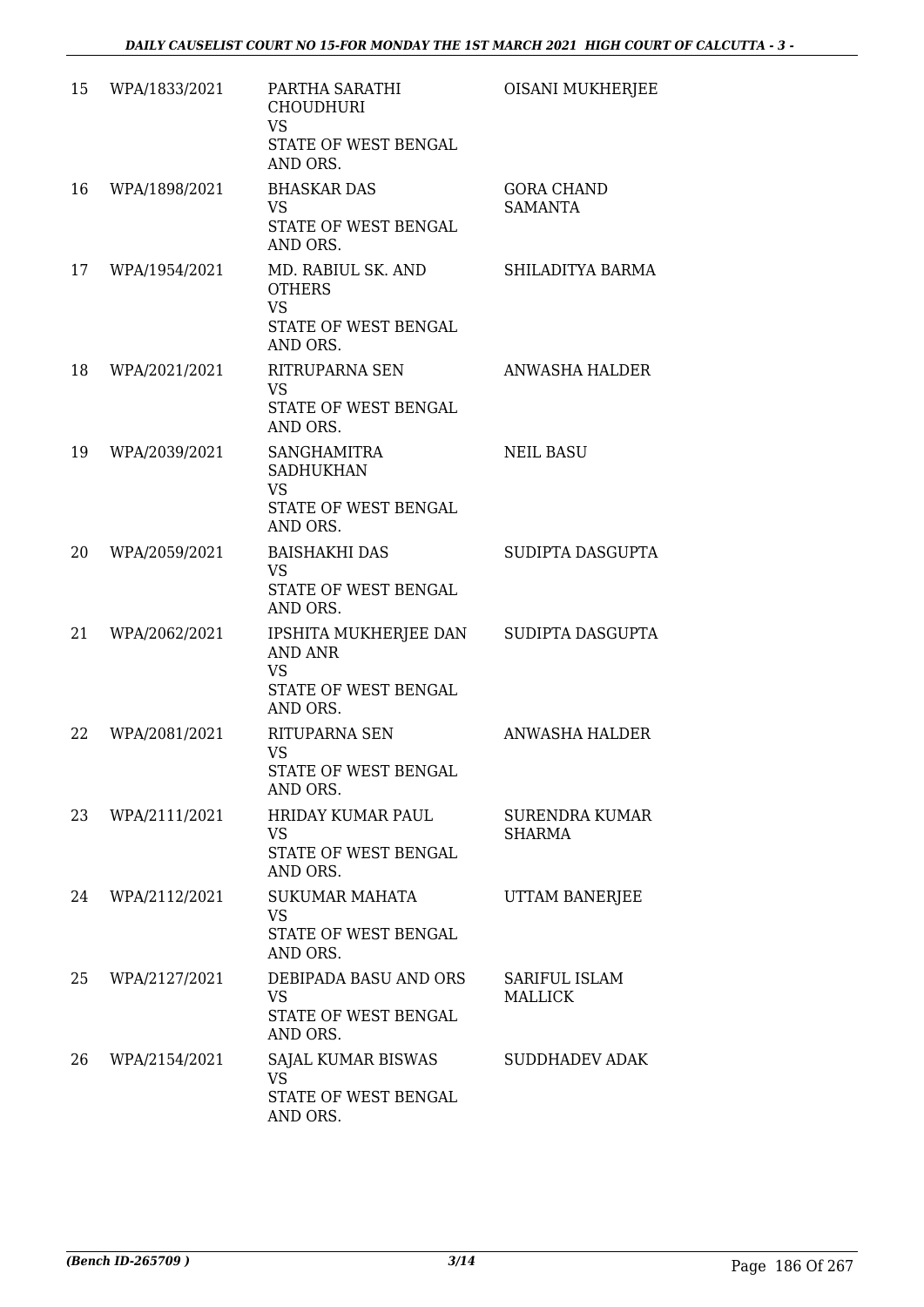| 27 | WPA/2217/2021 | <b>MANIK PRADHAN</b><br><b>VS</b><br><b>STATE OF WEST BENGAL</b><br>AND ORS.                                           | SRIKANTA DATTA                       |
|----|---------------|------------------------------------------------------------------------------------------------------------------------|--------------------------------------|
| 28 | WPA/2255/2021 | <b>SUNIT SARKAR AND ORS</b><br><b>VS</b><br>STATE OF WEST BENGAL<br>AND ORS.                                           | <b>TAIMUR HOSSAIN</b>                |
| 29 | WPA/2273/2021 | DILIP SARKAR AND OTHERS<br><b>VS</b><br>STATE OF WEST BENGAL<br>AND ORS.                                               | <b>GOPA BISWAS</b>                   |
| 30 | WPA/2290/2021 | PRIYABRATA ROY AND ANR<br><b>VS</b><br>STATE OF WEST BENGAL<br>AND ORS.                                                | ANANYA<br><b>CHAKRABORTY</b>         |
| 31 | WPA/2341/2021 | NIHAR BISWAS AND ORS<br><b>VS</b><br><b>STATE OF WEST BENGAL</b><br>AND ORS.                                           | <b>SOMESH KUMAR</b><br><b>GHOSH</b>  |
| 32 | WPA/2409/2021 | AMARDEEP MANDAL AND<br><b>ANR</b><br><b>VS</b><br>STATE OF WEST BENGAL<br>AND ORS.                                     | <b>SAYAN MUKHERJEE</b>               |
| 33 | WPA/2457/2021 | SOURAV BIKAS MAITY AND<br><b>ORS</b><br><b>VS</b><br>STATE OF WEST BENGAL<br>AND ORS.                                  | <b>TAMAL TARU PANDA</b>              |
| 34 | WPA/2477/2021 | APURBA MONDAL AND ORS<br>VS<br>THE UNION OF INDIA AND<br><b>ORS</b>                                                    | <b>GOPA BISWAS</b>                   |
| 35 | WPA/2539/2021 | <b>MUSRAT PARVIN</b><br><b>VS</b><br>STATE OF WEST BENGAL<br>AND ORS.                                                  | <b>SYED SHAMSUL</b><br><b>AREFIN</b> |
| 36 | WPA/2562/2021 | MD DAWOOD<br><b>VS</b><br>State of West Bengal AND<br><b>ORS</b>                                                       | PRADIP KUMAR<br><b>GHOSH</b>         |
| 37 | WPA/2565/2021 | NORTH MALDA TEACHERS<br>EDUCATION COLLEGE AND<br><b>ANR</b><br><b>VS</b><br>THE STATE OF WEST<br><b>BENGAL AND ORS</b> | PINAKI DHOLE                         |
| 38 | WPA/2573/2021 | SHYAMAL KR NATH<br><b>VS</b><br>STATE OF WEST BENGAL<br>AND ORS.                                                       | CHHANDAK DUTTA                       |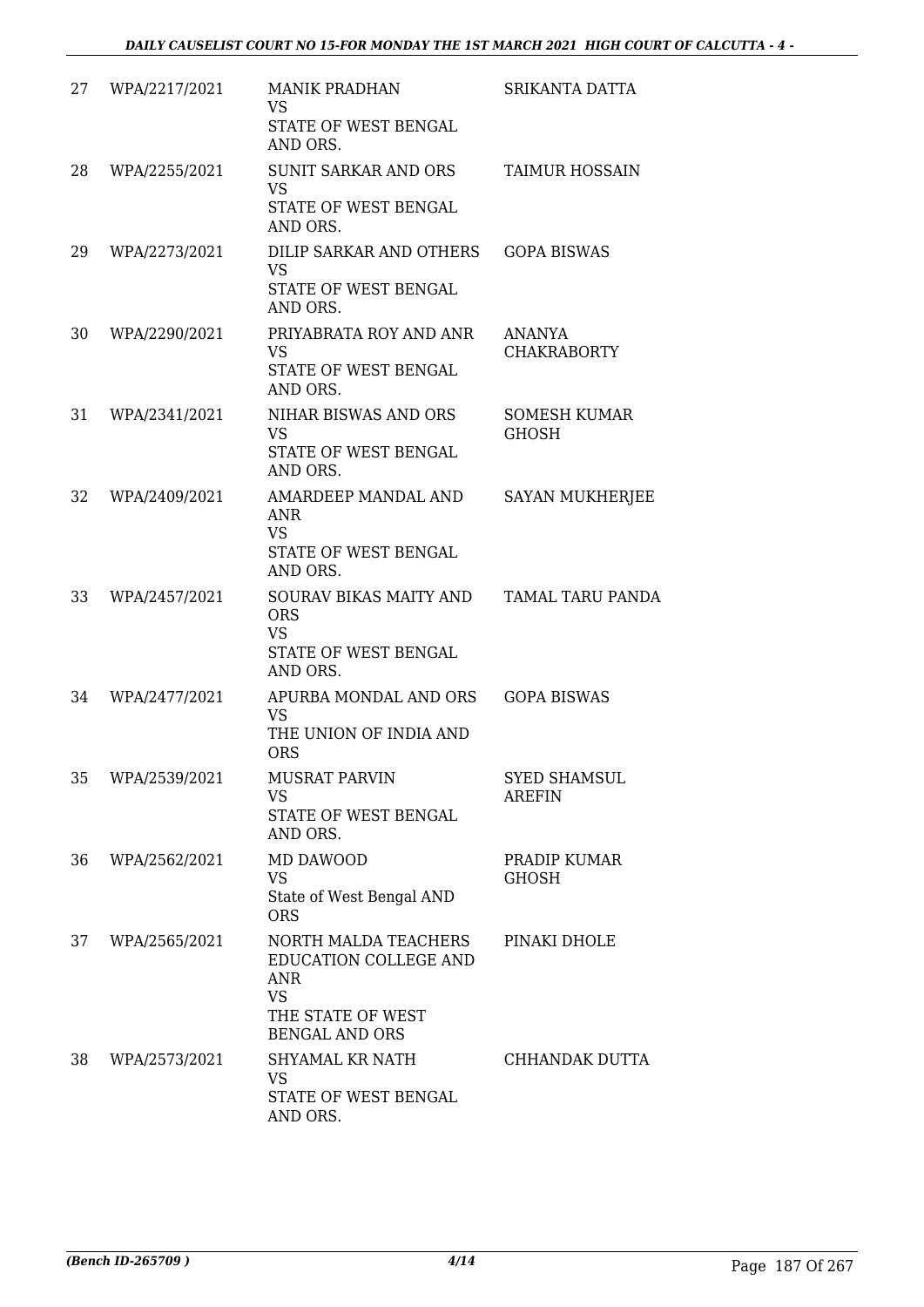| 39 | WPA/2574/2021     | KAMAL KANTA RAY<br><b>VS</b><br>STATE OF WEST BENGAL          | SANTANU MAJI                   |
|----|-------------------|---------------------------------------------------------------|--------------------------------|
|    |                   | AND ORS.                                                      |                                |
| 40 | WPA/2691/2021     | <b>KAMALA DEVI</b><br><b>VS</b><br>STATE OF WEST BENGAL       | <b>IMDADUL BISWAS</b>          |
|    |                   | AND ORS.                                                      |                                |
| 41 | WPA/2743/2021     | <b>SWAPAN BHOWAL</b><br><b>VS</b><br>STATE OF WEST BENGAL     | PRONAY BASAK                   |
|    |                   | AND ORS.                                                      |                                |
|    | IA NO: CAN/1/2021 |                                                               |                                |
| 42 | WPA/2752/2021     | ADYANATH GHOSH AND<br><b>ORS</b><br><b>VS</b>                 | <b>GOPA BISWAS</b>             |
|    |                   | UNION OF INDIA AND ORS.                                       |                                |
| 43 | WPA/2753/2021     | <b>SWATI DEY BALA</b><br><b>VS</b><br>UNION OF INDIA AND ORS. | <b>GOPA BISWAS</b>             |
| 44 | WPA/2754/2021     | SUDIPTA BOSE AND ORS                                          | <b>GOPA BISWAS</b>             |
|    |                   | <b>VS</b><br>UNION OF INDIA AND ORS.                          |                                |
| 45 | WPA/2765/2021     | <b>RANAJIT MAITY</b>                                          | SUDIPTA DASGUPTA               |
|    |                   | <b>VS</b><br>STATE OF WEST BENGAL<br>AND ORS.                 |                                |
| 46 | WPA/2869/2021     | PROBODH KUMAR SAHA<br><b>VS</b>                               | <b>GOLAM MOHAMMAD</b>          |
|    |                   | STATE OF WEST BENGAL<br>AND ORS.                              |                                |
| 47 | WPA/2905/2021     | MUNSHI SAHIDUL HOQUE<br><b>VS</b>                             | <b>GOPA BISWAS</b>             |
|    |                   | STATE OF WEST BENGAL<br>AND ORS.                              |                                |
| 48 | WPA/2959/2021     | SK. SAFIUR RAHAMAN                                            | <b>SYRD SHAMSUL</b>            |
|    |                   | <b>VS</b><br>STATE OF WEST BENGAL<br>AND ORS.                 | <b>AREFIN</b>                  |
| 49 | WPA/2978/2021     | <b>ALI HOSSAIN</b><br><b>VS</b>                               | <b>RIMA DAS</b>                |
|    |                   | STATE OF WEST BENGAL<br>AND ORS.                              |                                |
| 50 | WPA/2980/2021     | KANIKA (DHARA) MONDAL<br><b>VS</b>                            | SANJIB SETH                    |
|    |                   | STATE OF WEST BENGAL<br>AND ORS.                              |                                |
| 51 | WPA/2986/2021     | DIPANKAR MOKNDAL AND<br><b>ORS</b><br><b>VS</b>               | PRODYOT KANTI<br><b>MONDAL</b> |
|    |                   | STATE OF WEST BENGAL<br><b>AND ORS</b>                        |                                |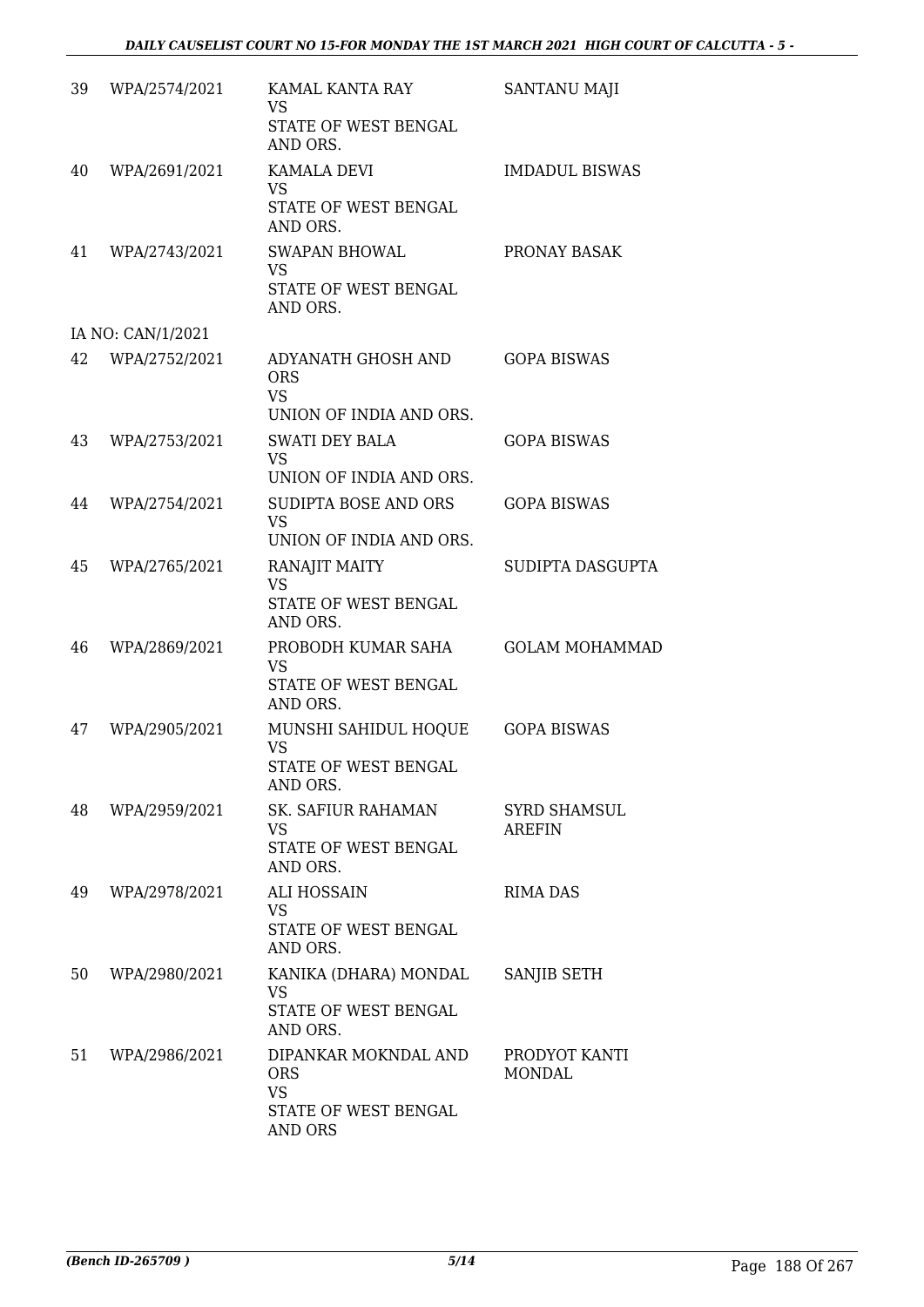| 52 | WPA/2989/2021 | SUDDHASATTWA SIT AND<br><b>ORS</b><br><b>VS</b><br>STATE OF WEST BENGAL<br>AND ORS.              | PRADYOT MONDAL                        |
|----|---------------|--------------------------------------------------------------------------------------------------|---------------------------------------|
| 53 | WPA/2993/2021 | BIJAN PRADHAN AND ORS<br><b>VS</b><br>STATE OF WEST BENGAL<br>AND ORS.                           | PRADYOT KUMAR<br><b>MONDAL</b>        |
| 54 | WPA/2994/2021 | PRASAD KUMAR SAMANTA<br><b>VS</b><br>STATE OF WEST BENGAL<br>AND ORS.                            | SAKTIPADA JANA                        |
| 55 | WPA/2996/2021 | GOPA RANI SAMANTA AND<br><b>ANR</b><br><b>VS</b><br><b>STATE OF WEST BENGAL</b><br>AND ORS.      | SAKTI PADA JANA                       |
| 56 | WPA/3019/2021 | <b>ANUKUL KOLEY</b><br><b>VS</b><br>STATE OF WEST BENGAL<br>AND ORS.                             | SAKTIPADA JANA                        |
| 57 | WPA/3024/2021 | MD SAMIM AKHTAR<br><b>VS</b><br>STATE OF WEST BENGAL<br>AND ORS.                                 | RITAM CHOWDHURY                       |
| 58 | WPA/3042/2021 | NIHAR KANTI PAUL<br><b>VS</b><br>STATE OF WEST BENGAL<br>AND ORS.                                | SAKTI PADA JANA                       |
| 59 | WPA/3049/2021 | AMBARISH MAJUMDAR<br><b>VS</b><br>STATE OF WEST BENGAL<br>AND ORS.                               | MD AHSANUZZAMAN                       |
| 60 | WPA/3079/2021 | KRISHNA GOPAL MBERA<br><b>AND ORS</b><br><b>VS</b><br>THE STATE OF WEST<br><b>BENGAL AND ORS</b> | <b>ALOKESH DALAI</b>                  |
| 61 | WPA/3104/2021 | <b>SRILA DE</b><br><b>VS</b><br>STATE OF WEST BENGAL<br>AND ORS.                                 | NARAYAN CHANDRA<br><b>MONDAL</b>      |
| 62 | WPA/3141/2021 | SUPRAVAT TRIPATHI<br><b>VS</b><br>STATE OF WEST BENGAL<br>AND ORS.                               | <b>TANUJA BASAK</b>                   |
| 63 | WPA/3143/2021 | <b>JOY ADHIKARI</b><br><b>VS</b><br>STATE OF WEST BENGAL<br>AND ORS.                             | <b>SALONI</b><br><b>BHATTACHARJEE</b> |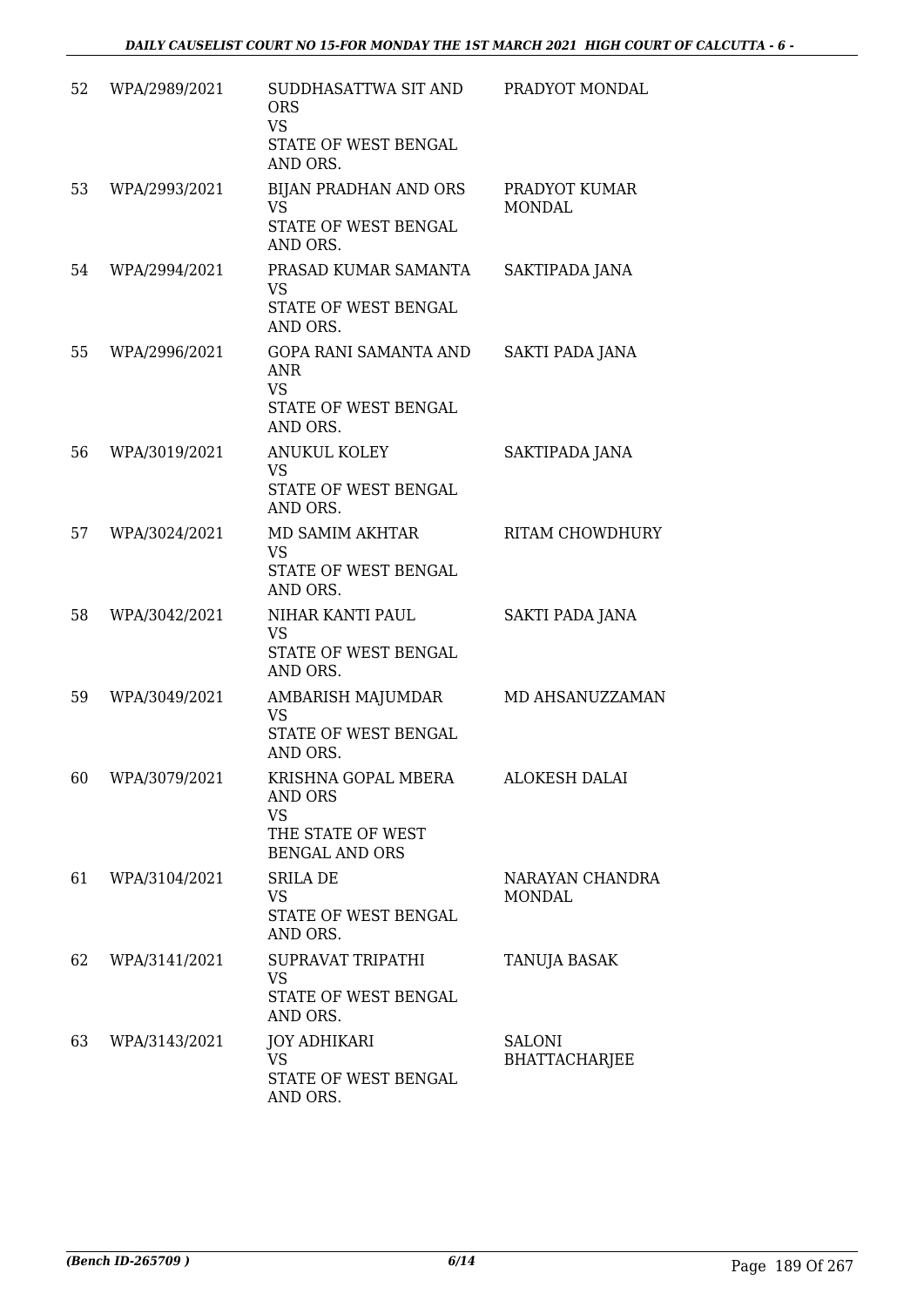| 64 | WPA/3147/2021 | <b>SHYAMAL SARKAR</b><br><b>VS</b><br>STATE OF WEST BENGAL<br>AND ORS.                                    | SUDIPTA DASGUPTA                     |
|----|---------------|-----------------------------------------------------------------------------------------------------------|--------------------------------------|
| 65 | WPA/3177/2021 | <b>JUIN BHOWMICK</b><br><b>VS</b><br>STATE OF WEST BENGAL<br>AND ORS.                                     | PANKAJ HALDER                        |
| 66 | WPA/3227/2021 | PAROMITA GHOSH<br><b>VS</b><br>STATE OF WEST BENGAL<br>AND ORS.                                           | MOSTAFIJUR<br><b>RAHAMAN</b>         |
| 67 | WPA/3273/2021 | SK BADSHA HITLAR<br><b>VS</b><br>STATE OF WEST BENGAL<br>AND ORS.                                         | <b>BIKRAM BANERJEE</b>               |
| 68 | WPA/3374/2021 | <b>SAMARESH SARKAR</b><br><b>VS</b><br>STATE OF WEST BENGAL<br>AND ORS.                                   | RIMPY MUKHERJEE                      |
| 69 | WPA/3477/2021 | SEULI BERA2SEULI<br><b>MANDAL</b><br><b>VS</b><br>THE WEST BENGAL<br>CENTRAL SCHOOL SERVISE<br>COMMISSION | SRIKANTA DUTTA                       |
| 70 | WPA/3491/2021 | DILRUBA NASRIN AKTAR<br><b>VS</b><br>STATE OF WEST BENGAL<br>AND ORS.                                     | <b>MD. ASHRAF HUG</b>                |
| 71 | WPA/3555/2021 | <b>SOUMEN GHOSH AND</b><br><b>OTHERS</b><br><b>VS</b><br><b>STATE OF WEST BENGAL</b><br>AND ORS.          | MRIDUL KANTI<br><b>SASMAL</b>        |
| 72 | WPA/3592/2021 | <b>RINA GHOSH</b><br><b>VS</b><br>STATE OF WEST BENGAL<br><b>AND ORS</b>                                  | <b>GOPA BISWAS</b>                   |
| 73 | WPA/3604/2021 | RAMIJ AKRAM<br>VS<br>STATE OF WEST BENGAL<br>AND ORS.                                                     | <b>BENAZIR AHMED</b>                 |
| 74 | WPA/3617/2021 | <b>BISWAJIT ROY AND ORS</b><br><b>VS</b><br>THE STATE OF WEST<br><b>BENGAL AND ORS</b>                    | <b>DEBORUPA</b><br><b>CHATTERJEE</b> |
| 75 | WPA/3652/2021 | RAJIB SIKDAR<br><b>VS</b><br>STATE OF WEST BENGAL<br>AND ORS.                                             | SAMIRAN MANDAL                       |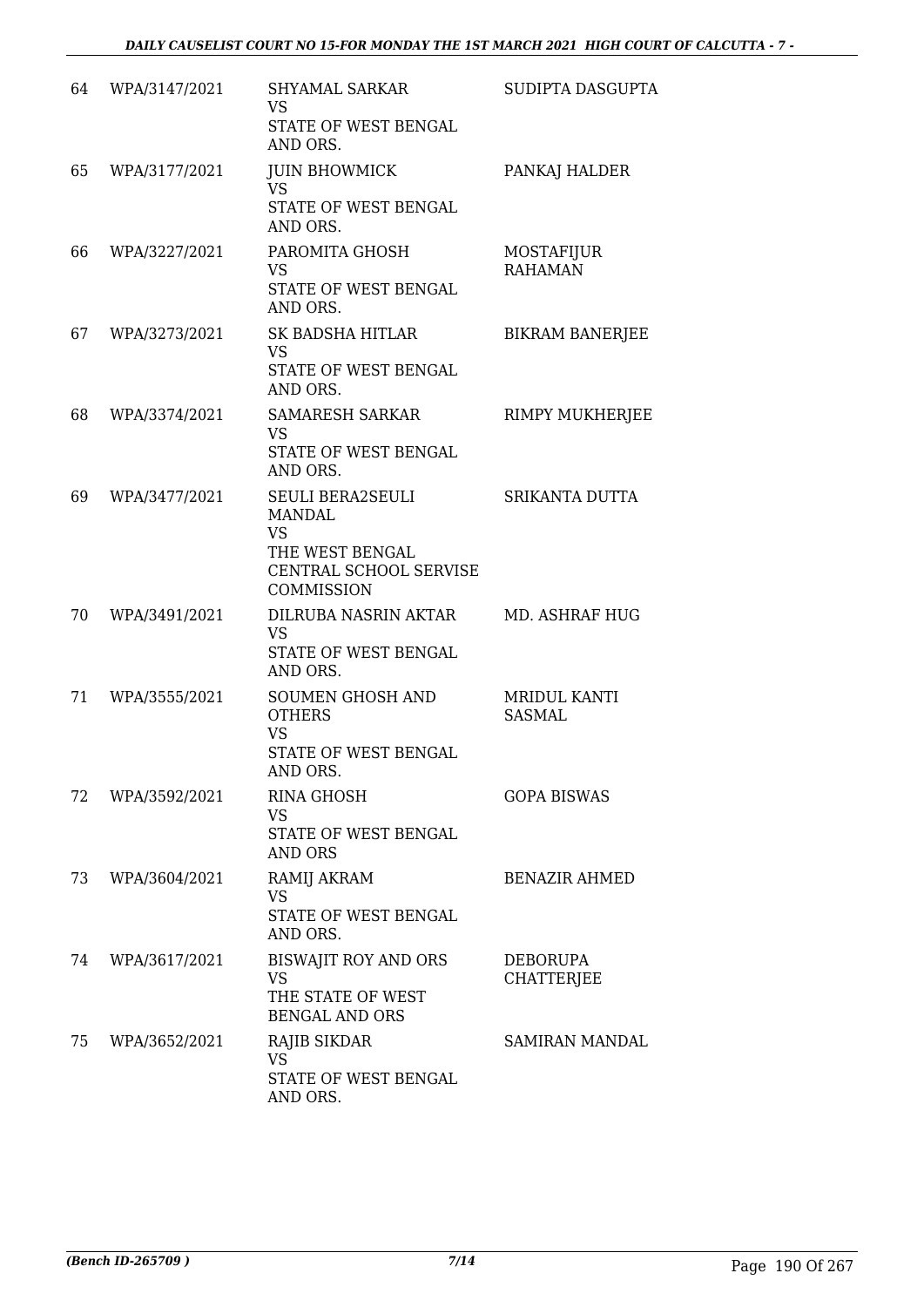| 76 | WPA/3684/2021 | CHANDI MONDAL<br>VS<br>WEST BENGAL BOARD OF<br>PRIMARY EDUCATION                    | TIRTHANKAR DEY                |
|----|---------------|-------------------------------------------------------------------------------------|-------------------------------|
| 77 | WPA/3717/2021 | ARJINA KHATUN AND<br><b>OTHERS</b><br><b>VS</b><br>STATE OF WEST BENGAL<br>AND ORS. | RITAM CHOWDHURY               |
| 78 | WPA/3767/2021 | SASANKA SEKHAR MAITI<br><b>VS</b><br>STATE OF WEST BENGAL<br>AND ORS.               | SANCHAYITA DE                 |
| 79 | WPA/3822/2021 | NARMADA RANI JANA<br><b>VS</b><br>STATE OF WEST BENGAL<br>AND ORS.                  | SANCHAYITA DE                 |
| 80 | WPA/3896/2021 | ABDUL BARI<br><b>VS</b><br><b>STATE OF WEST BENGAL</b><br>AND ORS.                  | PRADIP KUMAR<br><b>GHOSH</b>  |
| 81 | WPA/3903/2021 | PRATAP KUMAR MANDAL<br><b>VS</b><br>STATE OF WEST BENGAL<br>AND ORS.                | <b>BAISALI GHOSAL</b>         |
| 82 | WPA/3906/2021 | TUNJERA KHATUN<br><b>VS</b><br>STATE OF WEST BENGAL<br>AND ORS.                     | PRADIP KUMAR<br><b>GHOSH</b>  |
| 83 | WPA/3912/2021 | MD NAZIMUDDIN<br><b>VS</b><br>STATE OF WEST BENGAL<br>AND ORS.                      | <b>NAMITA BASU</b>            |
| 84 | WPA/3918/2021 | NIMESH SAHA<br><b>VS</b><br>STATE OF WEST BENGAL<br>AND ORS.                        | <b>BISWARUP BISWAS</b>        |
| 85 | WPA/3928/2021 | <b>ABUL KALAM</b><br><b>VS</b><br>STATE OF WEST BENGAL<br>AND ORS.                  | PRADIP KUMAR<br><b>GHOSH</b>  |
| 86 | WPA/3933/2021 | <b>MD ABDUL KUDDUS</b><br><b>VS</b><br>STATE OF WEST BENGAL<br>AND ORS.             | PRADIP KUMAR<br>GHOSH         |
| 87 | WPA/3934/2021 | TAPAN KUMAR SARKAR<br><b>VS</b><br>STATE OF WEST BENGAL<br>AND ORS.                 | <b>AKASHDEEP</b><br>MUKHERJEE |
| 88 | WPA/3936/2021 | SUNITA GHOSAL AND ORS<br><b>VS</b><br>STATE OF WEST BENGAL<br>AND ORS.              | TIRTHANKAR DEY                |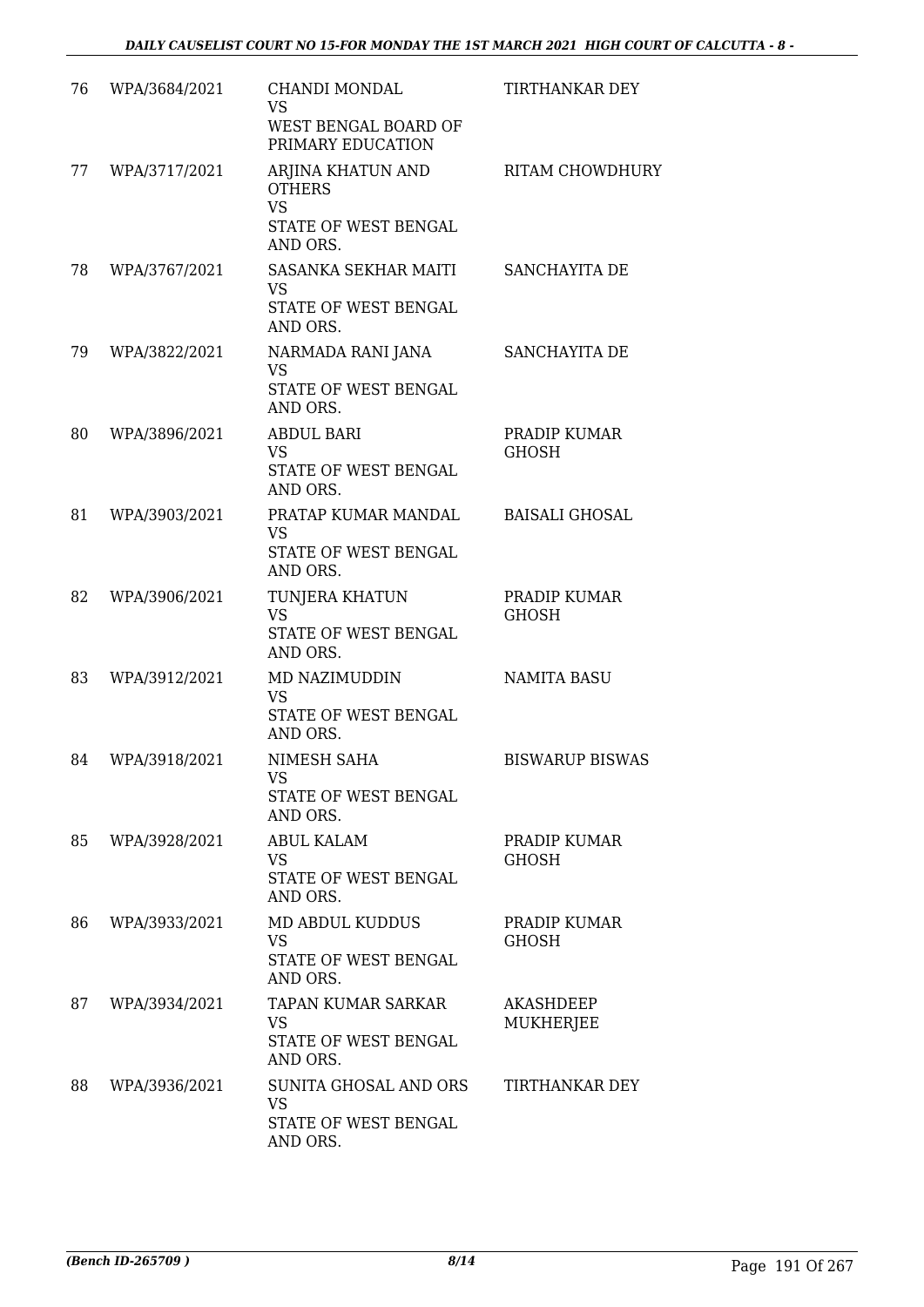| 89 | WPA/3937/2021     | SNIGDHA BASU BARUI<br><b>VS</b><br>STATE OF WEST BENGAL<br>AND ORS.                          | <b>AKASHDEEP</b><br><b>MUKHERJEE</b>  |
|----|-------------------|----------------------------------------------------------------------------------------------|---------------------------------------|
| 90 | WPA/3939/2021     | KOYEL DEY<br><b>VS</b><br>STATE OF WEST BENGAL<br>AND ORS.                                   | <b>MAHADEB KHAN</b>                   |
| 91 | WPA/3970/2021     | SOMA CHOWNI<br><b>VS</b><br>STATE OF WEST BENGAL<br><b>AND ANOTHER</b>                       | <b>SHUBHA DEY</b>                     |
| 92 | WPA/3992/2021     | <b>JISHNU MUKHERJEE</b><br><b>VS</b><br>STATE OF WEST BENGAL<br>AND ORS.                     | MD. MANSOOR ALAM                      |
| 93 | WPA/4004/2021     | WASIM AKRAM MONDAL<br><b>AND ORS</b><br><b>VS</b><br><b>STATE OF WEST BENGAL</b><br>AND ORS. | Ali Ahsan Alamgir                     |
| 94 | WPA/4011/2021     | CHINTU CHANAK AND ORS<br><b>VS</b><br>STATE OF WEST BENGAL<br>AND ORS.                       | <b>BIKRAM BANERJEE</b>                |
| 95 | WPA/4014/2021     | RAKHI MAJUMDAR AND<br><b>ORS</b><br><b>VS</b><br>STATE OF WEST BENGAL<br>AND ORS.            | <b>BIKRAM BANERJEE</b>                |
| 96 | WPA/4138/2021     | AMAL KANTA GIRI<br><b>VS</b><br>STATE OF WEST BENGAL<br>AND ORS.                             | <b>BISWASRUP BISWAS</b>               |
| 97 | WPA/4180/2021     | CHANDRANI DAS AND ANR<br><b>VS</b><br>STATE OF WEST BENGAL<br>AND ORS.                       | <b>ABIR LAL</b><br><b>CHAKRABORTY</b> |
| 98 | WPA/4247/2021     | ANUPRAVA BRAHMA GUHA<br><b>VS</b><br>THE STATE OF WEST<br><b>BENGAL AND ORS</b>              | SANJIB SANKAR<br><b>MAJUMDER</b>      |
| 99 | WPA/4318/2021     | DR. AMIT KR. PAHARI<br><b>VS</b><br>STATE OF WEST BENGAL<br>AND ORS.                         | <b>GOURAB DAS</b>                     |
|    | 100 WPA/4349/2021 | TITIL DATTA SAMANTA<br><b>VS</b><br>THE STATE OF WEST<br><b>BENGAL AND ORS</b>               | <b>BASABRAJ</b><br><b>CHAKRABORTY</b> |
|    | 101 WPA/4415/2021 | RAMESH KUMAR PRASAD<br><b>VS</b><br>THE STATE OF WEST<br><b>BENMGAL AND ORS</b>              | SUDIPTA DASGUPTA                      |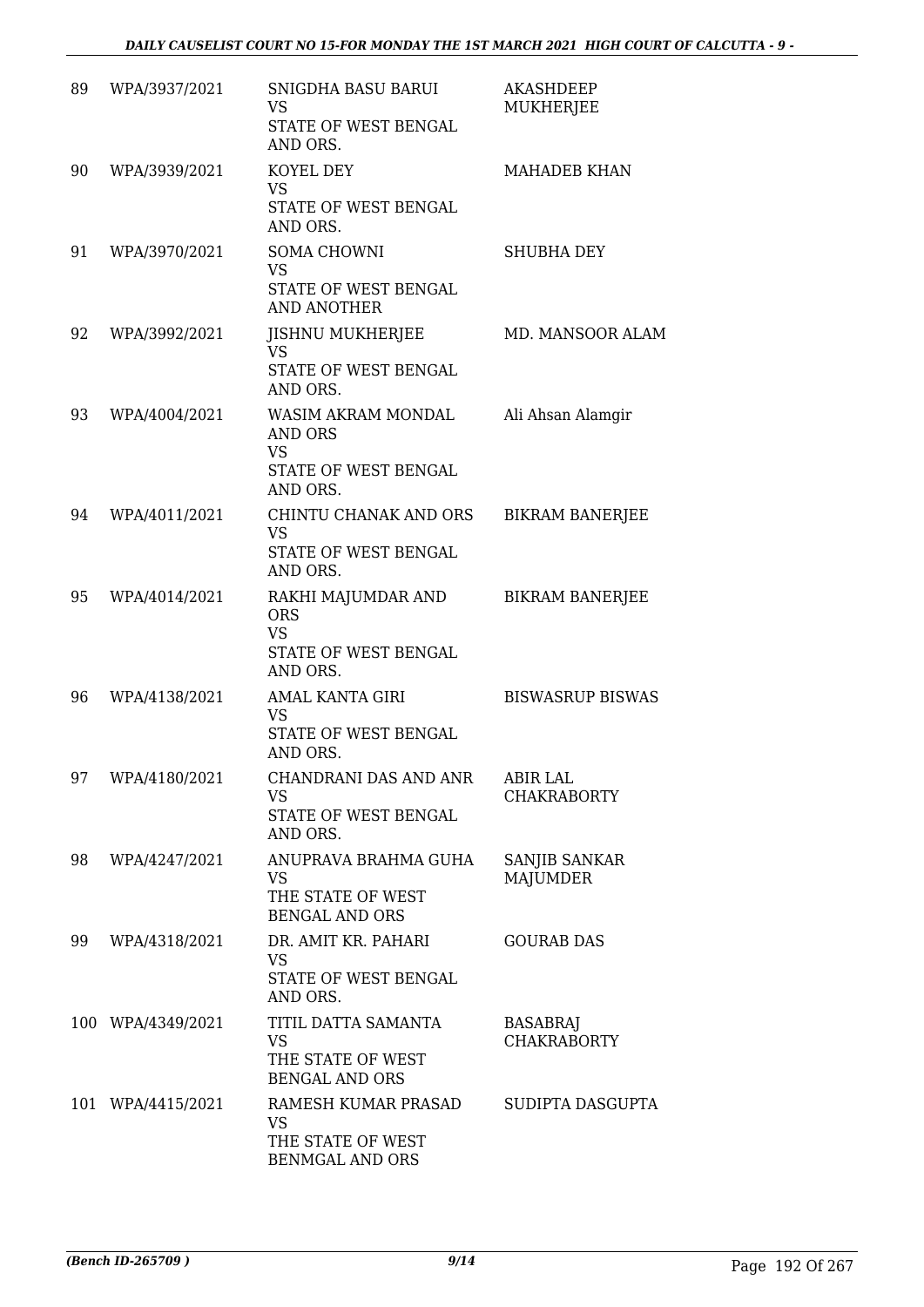| 102 WPA/4527/2021 | <b>SUNIRMAL DAS</b><br><b>VS</b><br>STATE OF WEST BENGAL                                            | <b>BAPIN BAIDYA</b>                  |
|-------------------|-----------------------------------------------------------------------------------------------------|--------------------------------------|
| 103 WPA/4583/2021 | AND ORS.<br>RATAN KRISHNA<br><b>DASSARMA</b><br><b>VS</b><br>STATE OF WEST BENGAL<br>AND ORS.       | <b>ALOTRIYA</b><br>MUKHERJEE         |
| 104 WPA/4593/2021 | MD. SAMSUZZAMAN<br><b>VS</b><br>STATE OF WEST BENGAL<br>AND ORS.                                    | <b>RAZZAK HOSSAIN</b>                |
| 105 WPA/4606/2021 | KANAI CHATTERJEE<br><b>VS</b><br>STATE OF WEST BENGAL<br>AND ORS.                                   | Miss Molly Saha                      |
| 106 WPA/4607/2021 | SARMISTHA CHATTERJEE<br>(BHATTACHARYA)<br><b>VS</b><br>STATE OF WEST BENGAL<br>AND ORS.             | Miss Molly Saha                      |
| 107 WPA/4612/2021 | <b>GOURI PRADHAN</b><br><b>CHOWHAN AND ANOTHER</b><br><b>VS</b><br>STATE OF WEST BENGAL<br>AND ORS. | DIPTENDU MONDAL                      |
| 108 WPA/4617/2021 | MD. SHOEB<br><b>VS</b><br>STATE OF WEST BENGAL<br>AND ORS.                                          | <b>SOUNAK</b><br><b>BHATTACHARYA</b> |
| 109 WPA/4630/2021 | <b>MRINMOY DAS</b><br><b>VS</b><br>STATE OF WEST BENGAL<br>AND ORS.                                 | <b>RAZZAK HOSSAIN</b>                |
| 110 WPA/4641/2021 | <b>GOPAL KUMAR</b><br><b>VS</b><br>VISHWA BHARATI AND ORS                                           | ANJAN<br><b>BHATTACHARYA</b>         |
| 111 WPA/4646/2021 | DILIP KUMAR KALINDI<br><b>VS</b><br>STATE OF WEST BENGAL<br>AND ORS.                                | TANUJA BASAK                         |
| 112 WPA/4699/2021 | ABDUL NAIM MONDAL<br><b>VS</b><br>STATE OF WEST BENGAL<br>AND ORS.                                  | <b>GOLAM MOHIUDDIN</b>               |
| 113 WPA/4701/2021 | NOOR ALAM AND ANOTHER AMIT ROY<br><b>VS</b><br>STATE OF WEST BENGAL<br>AND ORS.                     |                                      |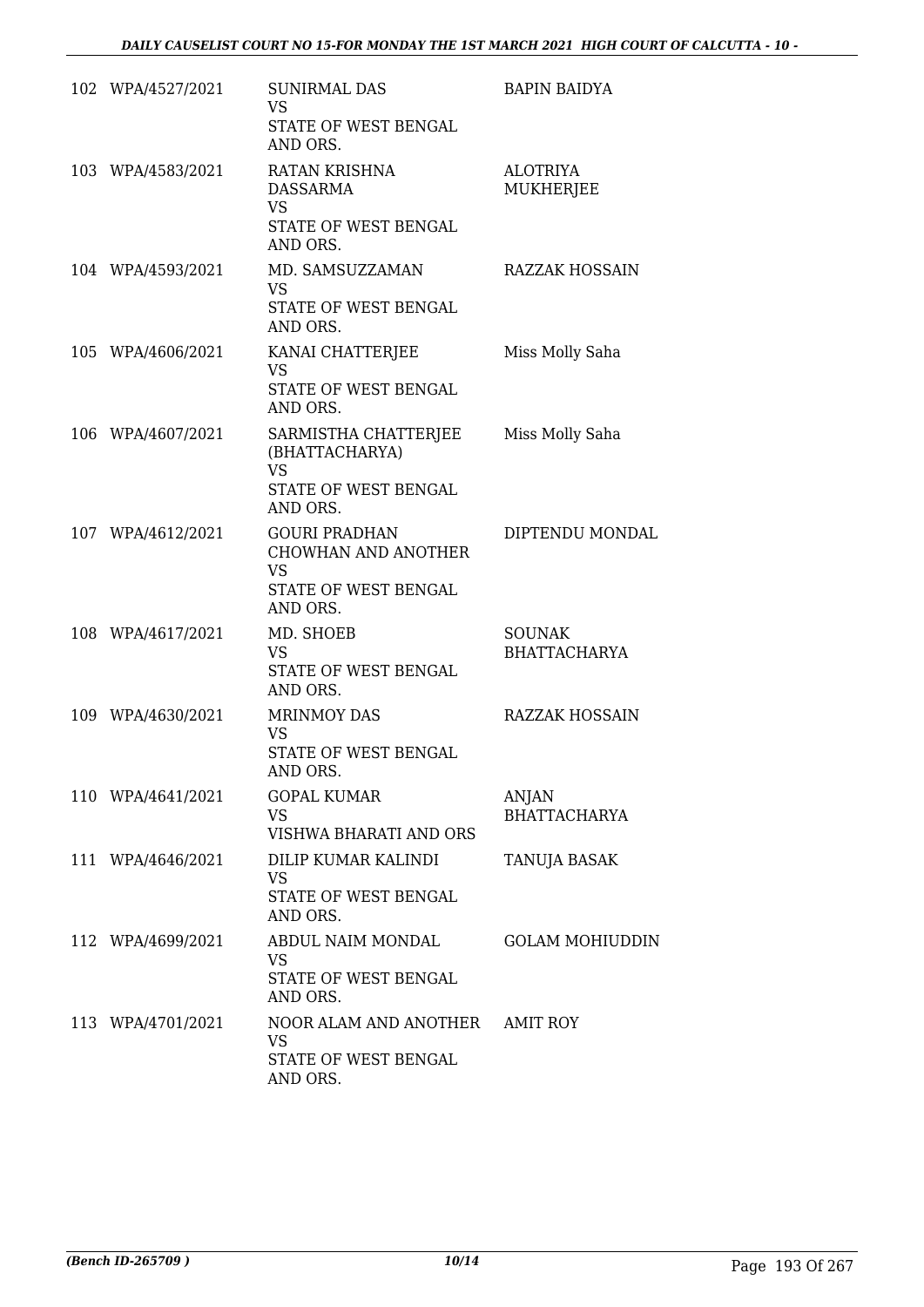| 114 WPA/4705/2021 | PARIMAL CHANDRA GHOSH AMIT ROY<br><b>AND OTHERS</b><br><b>VS</b><br>STATE OF WEST BENGAL<br>AND ORS.             |                                      |
|-------------------|------------------------------------------------------------------------------------------------------------------|--------------------------------------|
| 115 WPA/4712/2021 | <b>RUBEL ISLAM</b><br><b>VS</b><br>STATE OF WEST BENGAL<br>AND ORS.                                              | <b>GOLAM MOHIUDDIN</b>               |
| 116 WPA/4718/2021 | GANESH AICH AND ANR<br><b>VS</b><br>THE PRESIDENT WEST<br>BENGAL BOARD OF<br>PRIMARY EDUCATION AND<br><b>ORS</b> | ROSOMAY MONDAL                       |
| 117 WPA/4734/2021 | <b>ATHON TISSO</b><br><b>VS</b><br>STATE OF WEST BENGAL<br>AND ORS.                                              | IMRAN ALI                            |
| 118 WPA/4735/2021 | TANMAY MUKHERJEE<br><b>VS</b><br>STATE OF WEST BENGAL<br>AND ORS.                                                | JAYANTA KUMAR<br><b>MUKHOPADHYAY</b> |
| 119 WPA/4761/2021 | ARYA BHARAT SIKSHYA<br>PRATISTHAN<br><b>VS</b><br>NATIONAL COUNCIL FOR<br><b>TEACHER EDUCATION</b>               | <b>AMIT SINGH</b>                    |
| 120 WPA/4842/2021 | SRIMANTA BARMAN<br><b>VS</b><br>STATE OF WEST BENGAL<br>AND ORS.                                                 | <b>ZAINAB TAHUR</b>                  |
| 121 WPA/4925/2021 | RAJA SARKAR<br>VS<br>STATE OF WEST BENGAL<br>AND ORS.                                                            | ANIRUDDHA MITRA                      |
| 122 WPA/4932/2021 | PRANAB KUMAR SHARMA<br>AND ORS<br><b>VS</b><br>STATE OF WEST BENGAL<br>AND ORS.                                  | SABYASACHI ROY                       |
| 123 WPA/4955/2021 | KHALIL ABRAR BARKATI<br><b>VS</b><br>STATE OF WEST BENGAL<br>AND ORS.                                            | <b>SK MD ANWARULLAH</b>              |
| 124 WPA/4975/2021 | PRODYUT KUMAR BAKULI<br>VS<br>STATE OF WEST BENGAL<br>AND ORS.                                                   | ARUNAVA GANGULY                      |
| 125 WPA/4981/2021 | <b>RUMA BAG</b><br><b>VS</b><br>STATE OF WEST BENGAL<br>AND ORS.                                                 | <b>BANSHI BADAN</b><br><b>MAITY</b>  |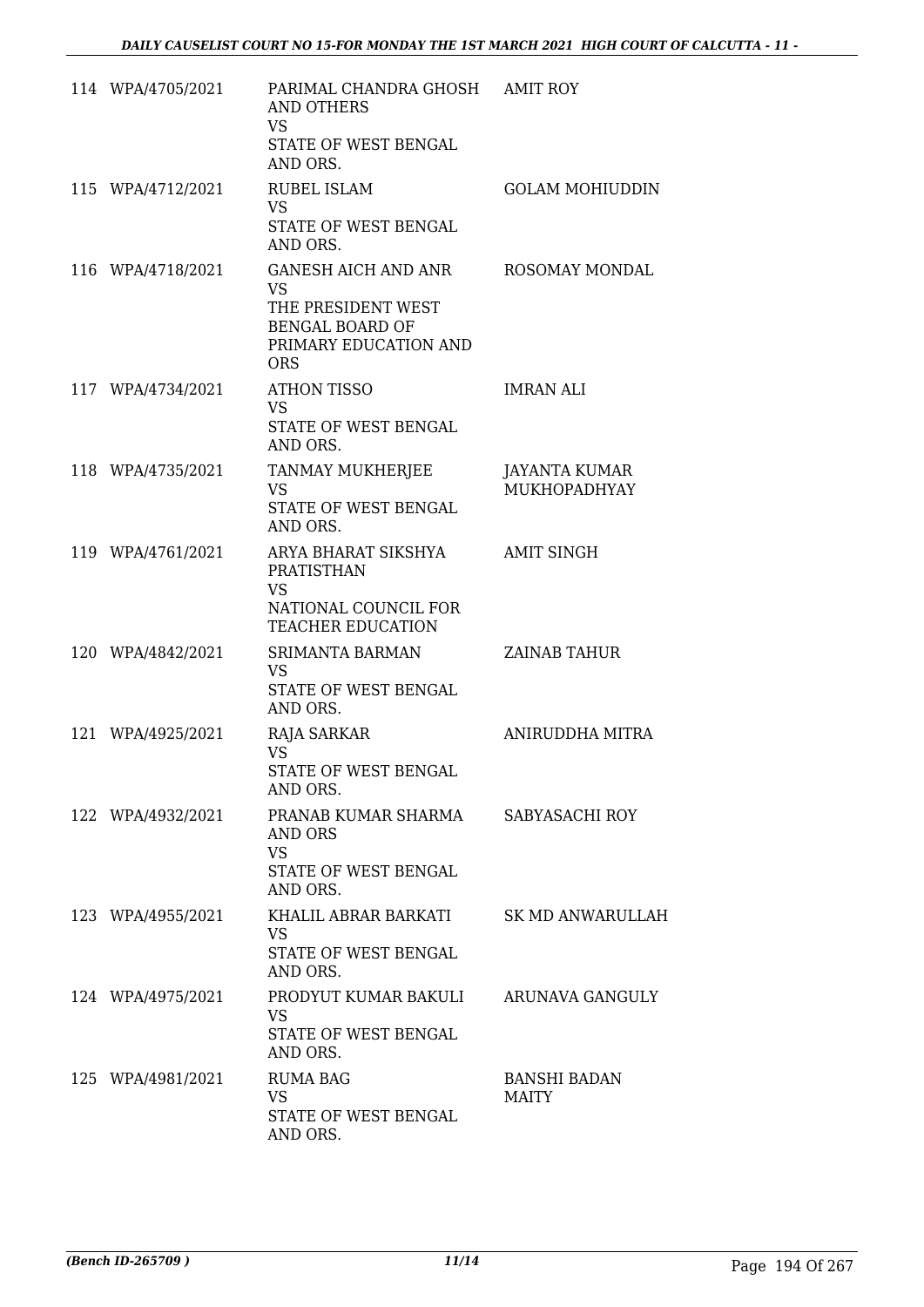| 126 WPA/4982/2021                 | <b>SUMIT SENGUPTA</b><br>VS<br>STATE OF WEST BENGAL<br>AND ORS.                                            | TAPAS SINGHA ROY             |
|-----------------------------------|------------------------------------------------------------------------------------------------------------|------------------------------|
| 127 WPA/5022/2021                 | SIPRA BHUNIA<br><b>VS</b><br>UNION OF INDIA AND ORS.                                                       | <b>MANISH KUMAR DAS</b>      |
| 128 WPA/5078/2021<br>(01.03.2021) | <b>MAITRI RANG AND OTHERS</b><br>VS.<br>UNION OF INDIA AND ORS.                                            | SUNIL KUMAR GUPTA            |
| 129 WPA/5134/2021                 | <b>KEYA SARMIN</b><br>VS<br>STATE OF WEST BENGAL<br>AND ORS.                                               | MD. YOUNUSH<br><b>MONDAL</b> |
| 130 WPA/5153/2021                 | MRINMOY LAL SEAL<br><b>VS</b><br>STATE OF WEST BENGAL<br>AND ORS.                                          | SONALI<br>MUKHOPADHYAY       |
| 131 WPA/5161/2021                 | PRIYANKA CHOUDHURY<br>AND ORS<br><b>VS</b><br><b>STATE OF WEST BENGAL</b><br>AND ORS.                      | NIRMALYA ROY                 |
| 132 WPA/5251/2021                 | KALLOL PATRA<br>VS.<br>STATE OF WEST BENGAL<br>AND ORS.                                                    | <b>SUDARSHAN GHOSH</b>       |
| 133 WPA/5310/2021                 | LAXMI NATH KUMAR<br>VS<br>STATE OF WEST BENGAL<br>AND ORS.                                                 | <b>SOUGATA MITRA</b>         |
| 134 WPA/5325/2021                 | DR SANATAN DAS<br><b>VS</b><br>UNIVERSITY OF GOUR<br><b>BANGA AND ORS</b>                                  | <b>SUMAN BANERJEE</b>        |
| 135 WPA/5400/2021                 | PINTU DAS<br>VS<br>UNIVERSITY GRANTS<br><b>COMMISSION AND OTHERS</b>                                       | Miss Molly Saha              |
| 136 WPA/5425/2021                 | <b>SOUBHAGYA</b><br><b>CHATTOPADHYAY</b><br>VS<br>STATE OF WEST BENGAL<br>AND ORS.                         | ASUMDIPTA SANTRA             |
| 137 WPA/5431/2021                 | <b>SAIB NESAR</b><br>VS<br>STATE OF WEST BENGAL<br>AND ORS.                                                | ASUMDIPTA SANTRA             |
| 138 WPA/5450/2021                 | AMAL KUMAR DEYATI<br>VS<br>THE CHAIRMAN, HOWRAH<br>DISTRICT PRIMARY<br>SCHOOL COUNCIL AND<br><b>OTHERS</b> | RASOMOY MANDAL               |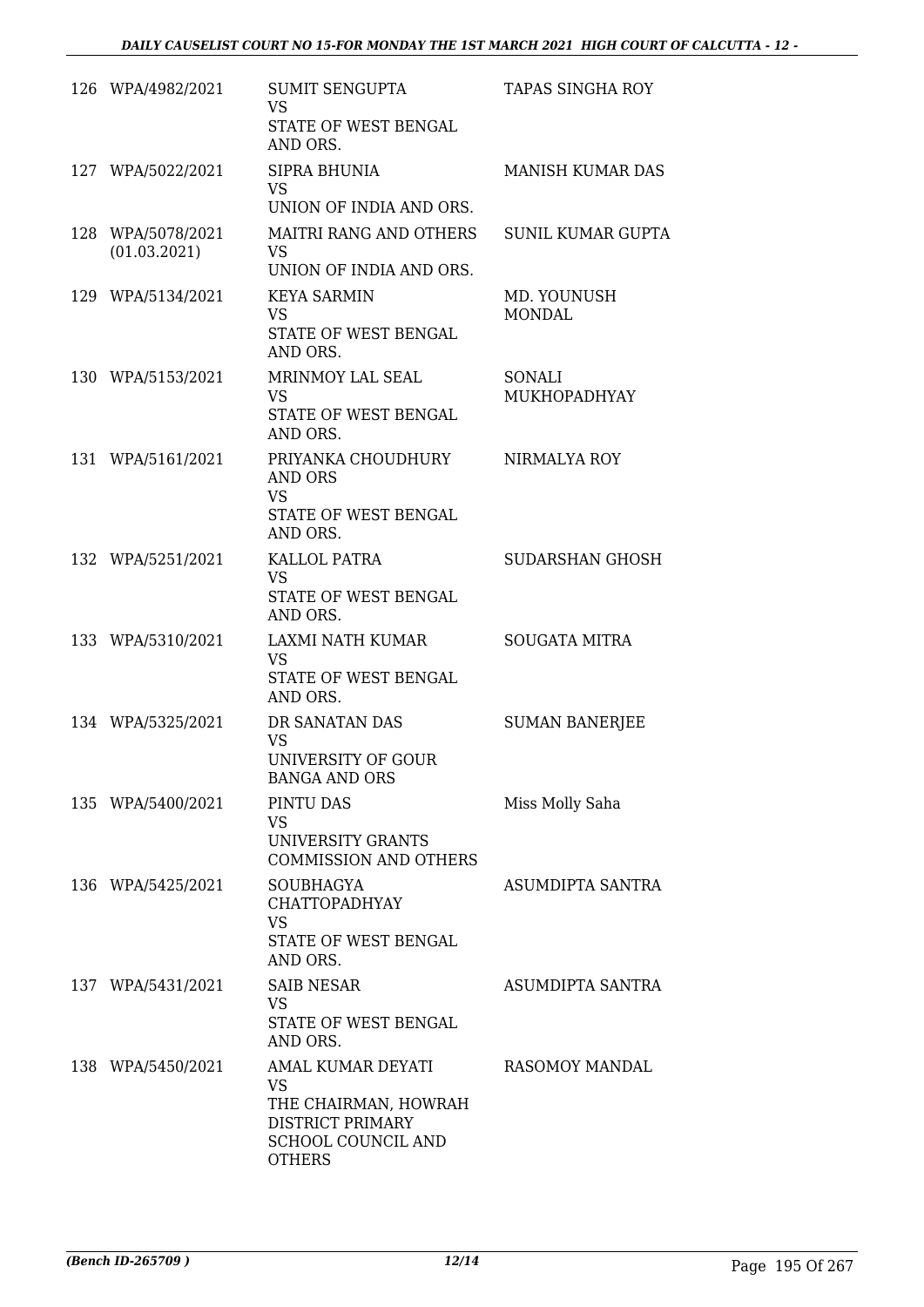| 139 WPA/5463/2021 | NCTE RECOGNIZED SELF-<br>FINANCING B.ED COLLEGE<br>FOUNDERS ASSOCIATION<br><b>AND ANR</b><br><b>VS</b><br>STATE OF WEST BENGAL | <b>DIBYENDU</b><br><b>CHATTERJEE</b> |
|-------------------|--------------------------------------------------------------------------------------------------------------------------------|--------------------------------------|
|                   | AND ORS.                                                                                                                       |                                      |
| 140 WPA/5464/2021 | PRIYANKA GHOSH AND ORS<br><b>VS</b><br>STATE OF WEST BENGAL<br>AND ORS.                                                        | <b>DIBYENDU</b><br><b>CHATTERJEE</b> |
| 141 WPA/5476/2021 | MD. ASRAFUL HAQUE<br><b>VS</b><br>STATE OF WEST BENGAL<br>AND ORS.                                                             | <b>TAPAS MANNA</b>                   |
| 142 WPA/5566/2021 | <b>TANMOY KARAN</b><br>VS.<br>THE STATE OF WEST                                                                                | SAKTI PADA JANA                      |
|                   | <b>BENGAL AND ORS</b>                                                                                                          |                                      |
| 143 WPA/5593/2021 | <b>SOMA GOSWAMI</b><br><b>VS</b><br><b>STATE OF WEST BENGAL</b><br>AND ORS.                                                    | <b>TAPAS MANNA</b>                   |
| 144 WPA/5626/2021 | MINAKSHI MONDAL<br><b>VS</b><br>STATE OF WEST BENGAL<br>AND ORS.                                                               | PANKAJ HALDER                        |
| 145 WPA/5648/2021 | <b>BASANTI PATRA PRADHAN</b><br>AND ORS.<br><b>VS</b><br>STATE OF WEST BENGAL<br>AND ORS.                                      | <b>BISWAJIT SARKAR</b>               |
| 146 WPA/5655/2021 | <b>RUPALI DAW AND ORS</b><br><b>VS</b><br>STATE OF WEST BENGAL<br>AND ORS.                                                     | <b>SANDIP KUMAR</b><br><b>MONDAL</b> |
| 147 WPA/5670/2021 | <b>SUNITA MONDAL</b><br><b>VS</b><br>WEST BENGAL CENTRAL<br><b>SCHOOL SERVICE</b><br><b>COMMISSION AND OTHER</b>               | <b>ISHITA RAUT</b>                   |
| 148 WPA/5743/2021 | SOURAV NASKAR AND ORS<br><b>VS</b><br>STATE OF WEST BENGAL<br>AND ORS.                                                         | SAIFULO ALAM                         |
| 149 WPA/5794/2021 | SABINA KHATUN AND ORS<br><b>VS</b><br>STATE OF WEST BENGAL<br>AND ORS.                                                         | NAYEEMUL HAQUE                       |
| 150 WPA/5817/2021 | RANJIT CHATTERJEE AND<br><b>ORS</b><br><b>VS</b><br>UNION OF INDIA AND ORS.                                                    | SOUGATA MITRA                        |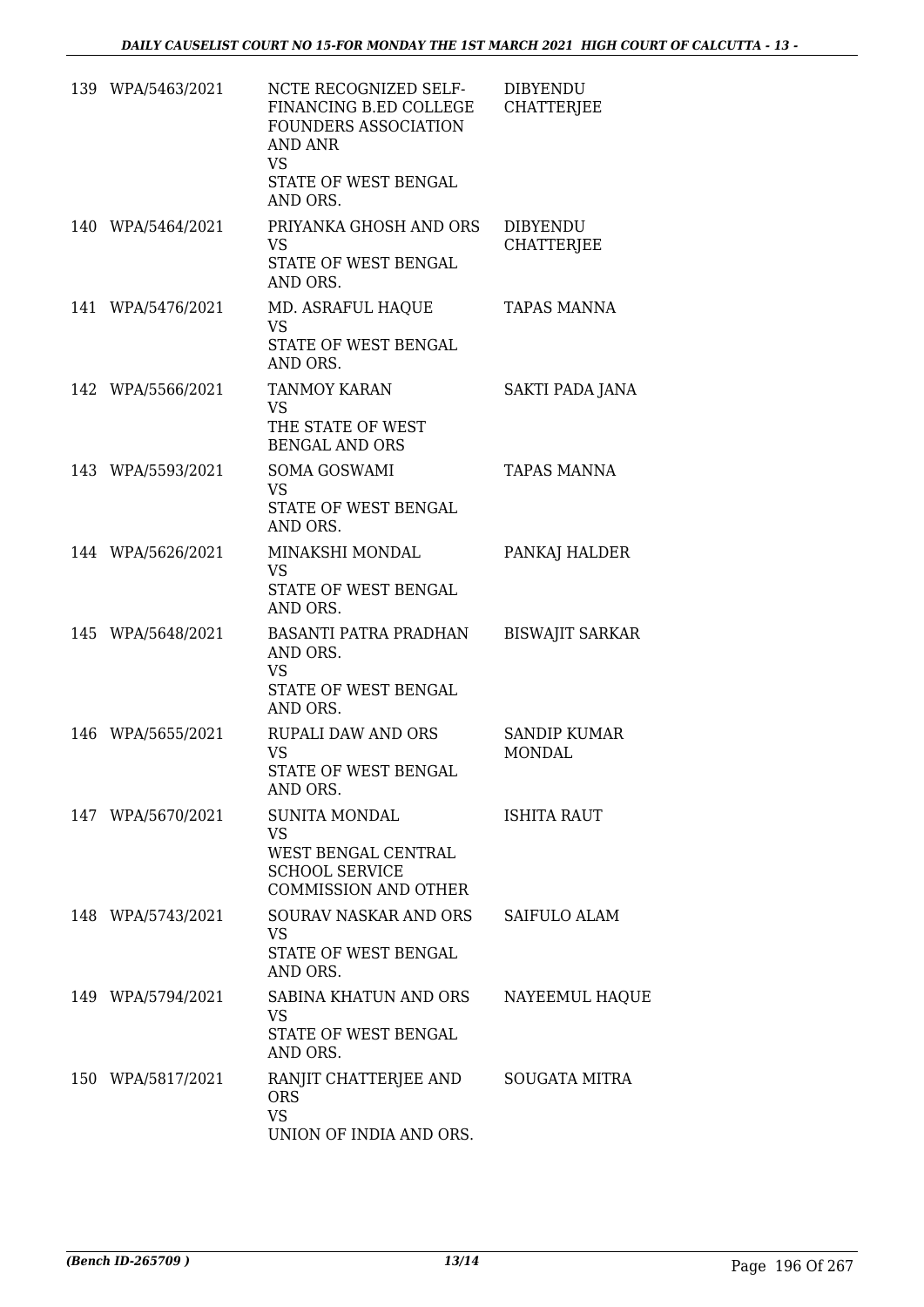| 151 | WPA/5836/2021     | SURYAKANTI TUNGA AND<br>ORS<br>VS<br>THE STATE OF WEST<br>BENGAL AND ORS | DIPTENDU MANDAL         |
|-----|-------------------|--------------------------------------------------------------------------|-------------------------|
|     | 152 WPA/5863/2021 | ANINDITA NANDY AND ORS<br>VS<br>STATE OF WEST BENGAL<br>AND ORS.         | SANDIP KUMAR<br>MONDAL. |
|     | 153 WPA/5871/2021 | <b>AZIZUL HAQUE AND ORS</b><br>VS<br>STATE OF WEST BENGAL<br>AND ORS.    | ARUNIKA GHOSH           |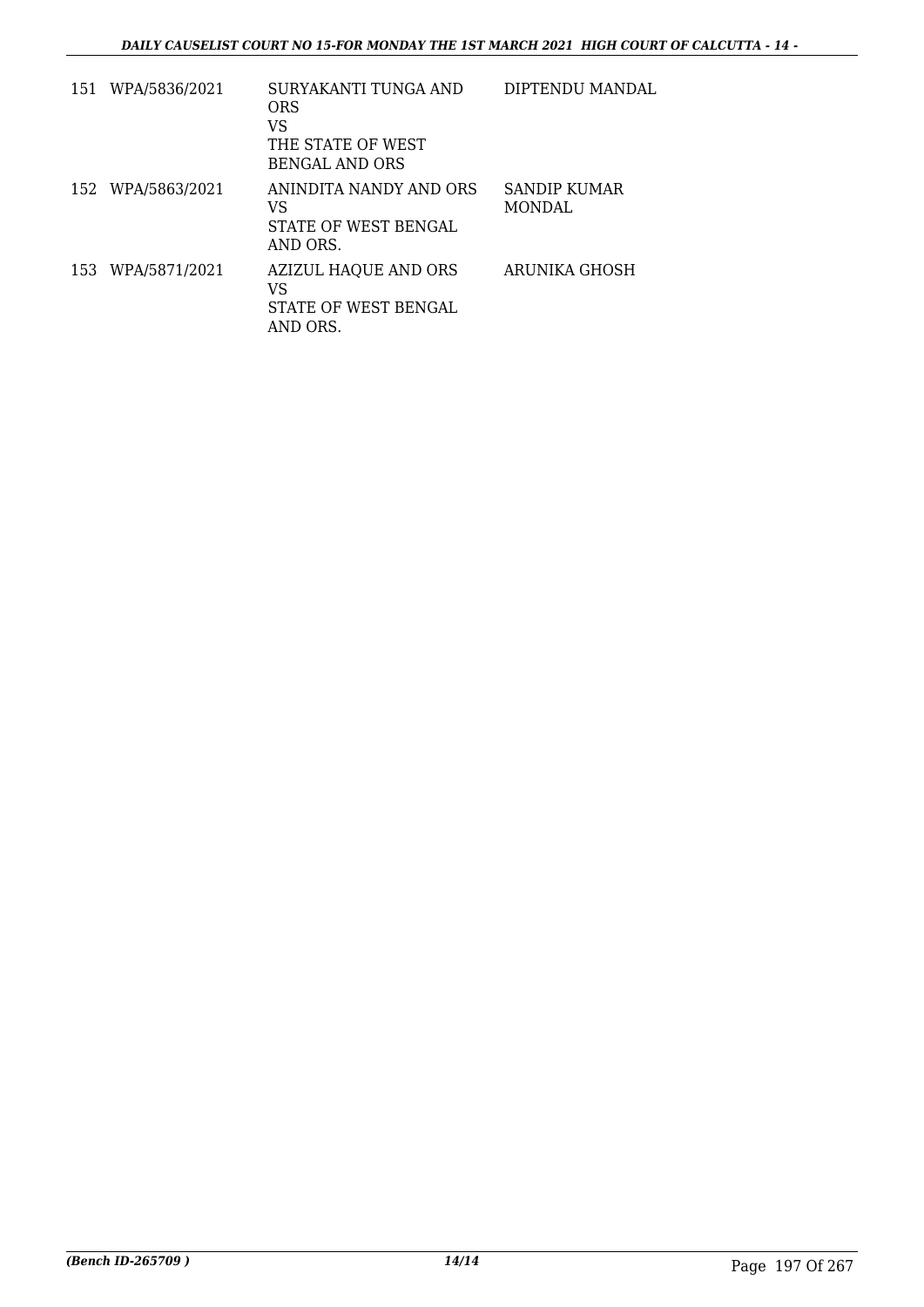

# In The High Court at Calcutta

## **Appellate Side**

**DAILY CAUSELIST For Monday The 1st March 2021**

**COURT NO. 19 SINGLE BENCH (SB - VIII) AT 10:45 AM HON'BLE JUSTICE SHAMPA SARKAR (VIA VIDEO CONFERENCE)**

#### **ON AND FROM MONDAY, THE 11TH JANUARY, 2021 - ADMISSION AND HEARING OF CIVIL REVISION APPLICATIONS AND APPLICATIONS UNDER ARTICLE 227 OF THE CONSTITUTION INCLUDING APPLICATIONS CONNECTED THERETO [EXCLUDING CIVIL REVISIONS ARISING OUT OF TESTAMENTARY AND EJECTMENT / EVICTION SUITS AND PUBLIC PREMISES (UNAUTHORISED OCCUPANTS) ACT, 1971**

**IF 'HEARING' MATTERS ARE EXHAUSTED, THERAFTER 'MOTION' WILL BE TAKEN UP.**

**IN THE 2ND HALF, AFTER THE DIVISION BENCH, IF TIME PERMITS, SINGLE BENCH WILL CONTINUE. NOTE : MENTIONING ONLY ON MONDAYS AT THE FIRST SITTING OF THE COURT.**

**SPECIAL NOTE : 1) NO MENTIONING FOR INCLUSION WILL BE ALLOWED THIS WEEK.**

**SPECIAL NOTE : 2) MATTERS WHICH ARE NOT IN THE LIST BUT HAVE BEEN MENTIONED WILL BE TAKEN UP ON EVERY FRIDAY IN THE FIRST HALF.**

#### **NOTE: MATTERS WILL BE TAKEN UP THROUGH PHYSICAL HEARING ONLY WHEN BOTH THE PARTIES ARE AGREED.**

#### **TO BE MENTIONED**

|   | CO/348/2021 | <b>AVIJIT GOSWAMI</b><br>VS<br><b>SMT SWARUPA BISWAS</b>       | RASOMAY MONDAL                        |
|---|-------------|----------------------------------------------------------------|---------------------------------------|
|   |             | <b>TOP</b>                                                     |                                       |
| 2 | CO/639/2020 | KUNAL BHATTACHARYA<br>VS<br>LARICA ESTATES LTD &<br><b>ORS</b> | ATAUR RAHAMAN                         |
| 3 | CO/151/2021 | PIU HALDER<br>VS<br>KARTICK CH. HALDER                         | <b>SHUVANIL</b><br><b>CHAKRABORTY</b> |
|   |             | <b>NIEMI MAOTIONI</b>                                          |                                       |

#### **NEW MOTION**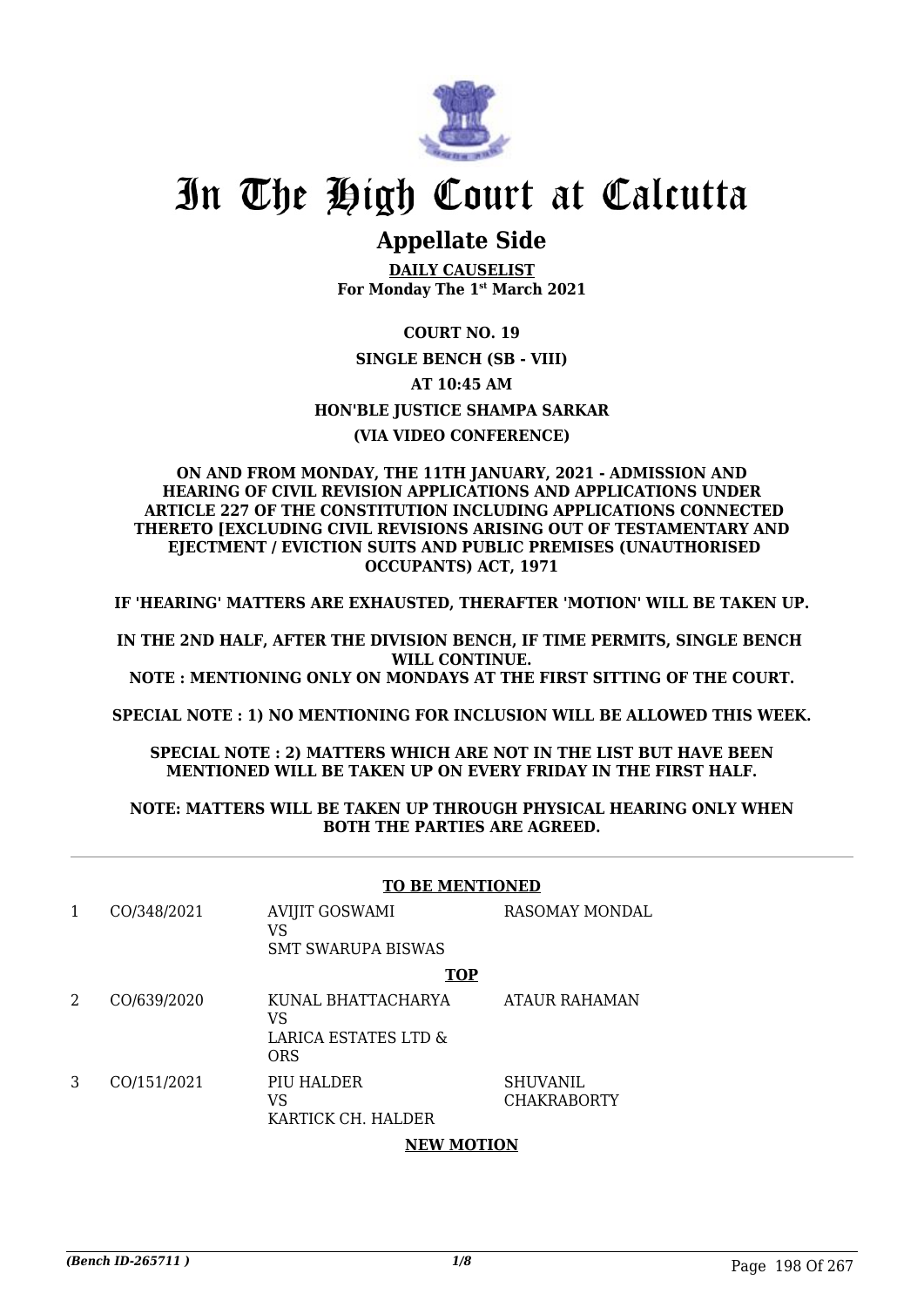| 4  | CO/3318/2017                  | DEVENDRA KUMAR<br><b>SARAWGEE</b><br><b>VS</b><br>PURBANCHAL ESTATE PVT.<br><b>LTD&amp; ORS</b>   | D. DINDA                                |
|----|-------------------------------|---------------------------------------------------------------------------------------------------|-----------------------------------------|
|    |                               | IA NO: CAN/1/2019(Old No:CAN/11559/2019), CAN/2/2019(Old No:CAN/11978/2019)                       |                                         |
| 5  | CO/3551/2019                  | SUKDEB KARAK & ORS<br><b>VS</b><br>ROBILOCHAN PAL & ORS                                           | <b>ARUP KUNDU</b>                       |
| 6  | CO/1311/2020                  | <b>TAPAN PAL</b><br><b>VS</b><br>BAPI DHARA @ ASHIM<br><b>DHARA AND ORS</b>                       | SATRAJIT SINHA ROY                      |
| 7  | CO/335/2021                   | SUBHASH CHANDRA BASU<br><b>AND OTHERS</b><br><b>VS</b><br>SWAPAN GHOSH AND<br><b>ANOTHER</b>      | SANATAN PANJA                           |
| 8  | CO/369/2021                   | PULAK DUTTA<br><b>CHOWDHURY</b><br><b>VS</b><br><b>MAMATA GUHA</b>                                | DIPANKAR PAL                            |
| 9  | CO/375/2021<br>(AT 3:00 P.M.) | <b>RAMKRISHNA</b><br><b>VIVEKANANDA MISSION</b><br><b>VS</b><br>M/S DIMPAL PROPERTIES<br>PVT. LTD | <b>HARE KRISHNA</b><br><b>HALDER</b>    |
| 10 | CO/395/2021                   | TUSHAR KANTI SENGUPTA<br><b>VS</b><br><b>SUKDEV SAHA</b>                                          | Suvadip Bhattacharjee                   |
| 11 | CO/400/2021                   | KAMAL KISHORE ARORA<br><b>ALIAS K K ARORA</b><br><b>VS</b><br>SANTOSH KR DALMIA                   | <b>MADAN MOHAN ROY</b>                  |
| 12 | CO/415/2021                   | ACHHMA KHATUN HALDAR<br>AND ANR.<br><b>VS</b><br><b>BANK OF BARODA AND</b><br>ANR.                | <b>MITUL</b><br><b>CHAKRABORTY</b>      |
| 13 | CO/418/2021                   | AFJAL MIYA AND ORS<br><b>VS</b><br>CHAND MOHAMMAD AND<br><b>ORS</b>                               | <b>JUIN DUTTA</b><br><b>CHAKRABORTY</b> |
| 14 | CO/420/2021                   | ABDUR RASHID AND ORS<br><b>VS</b><br>SIDDIQUE MONDAL AND<br><b>ORS</b>                            | MAHABOOB AHMED                          |
| 15 | CO/423/2021                   | SOMNATH SARKAR<br><b>VS</b><br>MS ATASI SAHA AND ANR                                              | DEBABRATA ROY                           |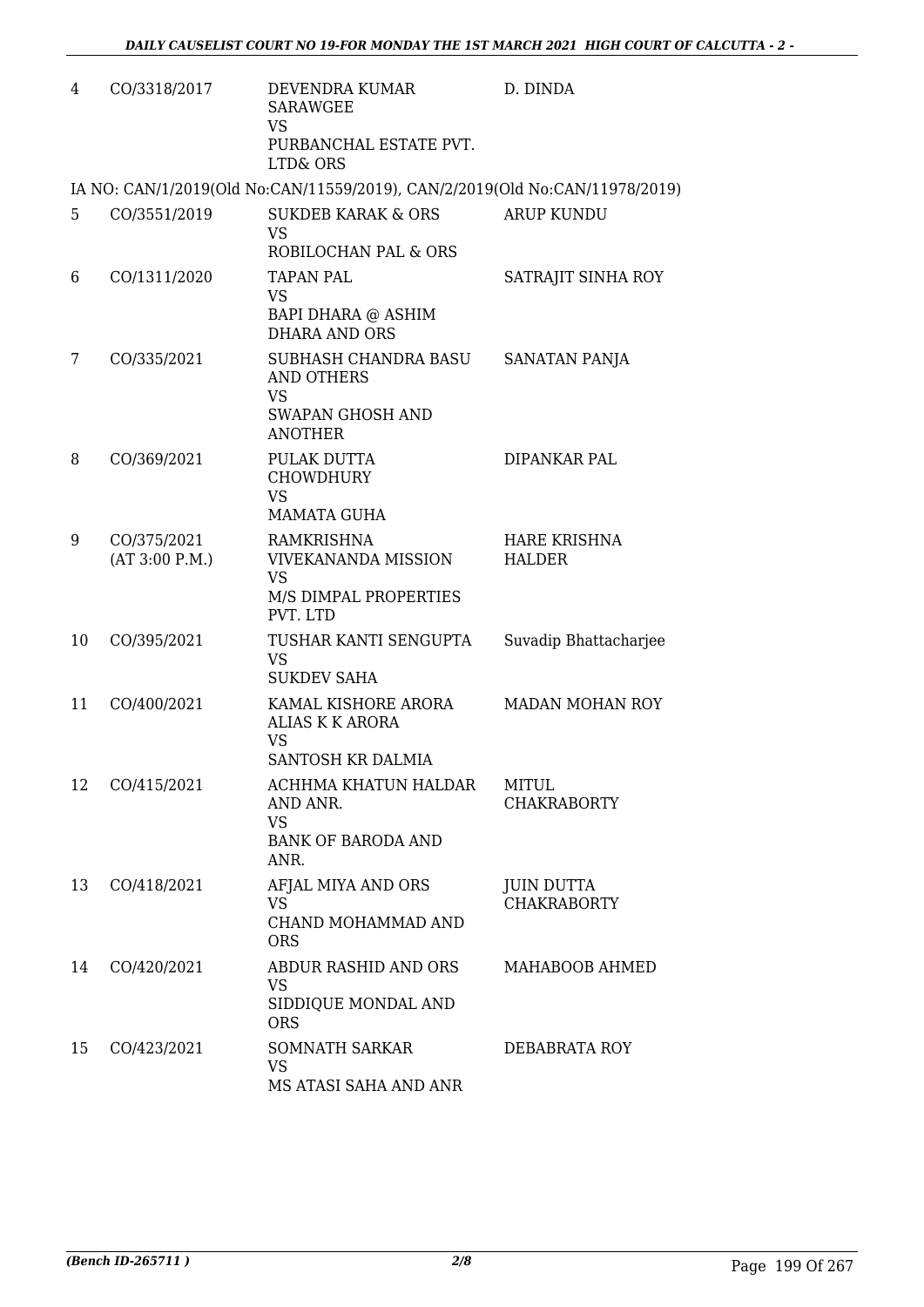| 16 | CO/428/2021<br>(03.03.2021) | <b>MAGEBA BRIDGE</b><br>PRODUCTS PVT LTD<br><b>VS</b><br>M/S. H P TRADING<br><b>CORPORATION AND ORS</b> | SANJAY GINODIA                         |
|----|-----------------------------|---------------------------------------------------------------------------------------------------------|----------------------------------------|
| 17 | CO/429/2021                 | NIRANJAN PATRA<br><b>VS</b><br>CHANDAN BHOWMICK AND<br><b>ORS</b>                                       | <b>ARITRA SHANKAR</b><br>RAY           |
| 18 | CO/430/2021                 | <b>EXIDE INDUSTRIES LTD</b><br><b>VS</b><br>URMILA PASARI AND ORS                                       | PRASANTA KUMAR<br><b>DUTT</b>          |
| 19 | CO/431/2021                 | STATE OF WEST BENGAL<br><b>VS</b><br><b>MILAN ROY</b>                                                   | <b>HARE KRISHNA</b><br><b>HALDER</b>   |
| 20 | CO/434/2021                 | <b>MD SHAKIL</b><br><b>VS</b><br>J B NAUSHER ALI AND ORS                                                | <b>SYED MURUL AREFIN</b>               |
| 21 | CO/437/2021                 | <b>SALIM AKHTAR</b><br><b>VS</b><br><b>IRFAN JAVED AND ORS</b>                                          | <b>SABERI SAHA</b>                     |
| 22 | CO/445/2021                 | KABITA SANTRA<br><b>VS</b><br>KARTICK KUMAR SANTRA                                                      | ANIL KR.<br><b>CHATTOPADHYAY</b>       |
| 23 | CO/447/2021                 | <b>TABASUM RUKSANA</b><br><b>VS</b><br><b>COLLECTOR UTTAR</b><br><b>DINAJPUR</b>                        | MD. M NAZAR<br><b>CHOWDHURY</b>        |
| 24 | CO/448/2021                 | <b>AMAR GHOSH</b><br><b>VS</b><br>REBARANI MONDAL (JANA)                                                | PINAKI RANJAN<br><b>MITRA</b>          |
| 25 | CO/449/2021                 | PRABIR KUMAR DAS<br><b>VS</b><br><b>GAUTAM KAR</b>                                                      | MD. APZAL ANSARI                       |
| 26 | CO/451/2021                 | <b>SMT GOURI</b><br><b>BHATTACHARYA AND ANR</b><br><b>VS</b><br><b>ARIJIT MAITY</b>                     | ARITRA SHANKAR<br><b>RAY</b>           |
| 27 | CO/453/2021                 | <b>ANANDADEEP SEN</b><br><b>VS</b><br>SWARNAPA DUTTA GUPTA                                              | <b>GOLAM KARIM</b><br><b>CHOWDHURY</b> |
| 28 | CO/454/2021                 | KAJAL CHANDRA BAG<br><b>VS</b><br>SADHANA DAS AND ORS                                                   | <b>SUBHADEEP</b><br><b>CHATTERJEE</b>  |
| 29 | CO/462/2021                 | <b>SARA YUSOOF KHARWA</b><br><b>VS</b><br>MD. TANVIR RAHIM AND<br><b>ORS</b>                            | <b>WASIM AHMED</b>                     |

### **ADJOURNED MOTIONS**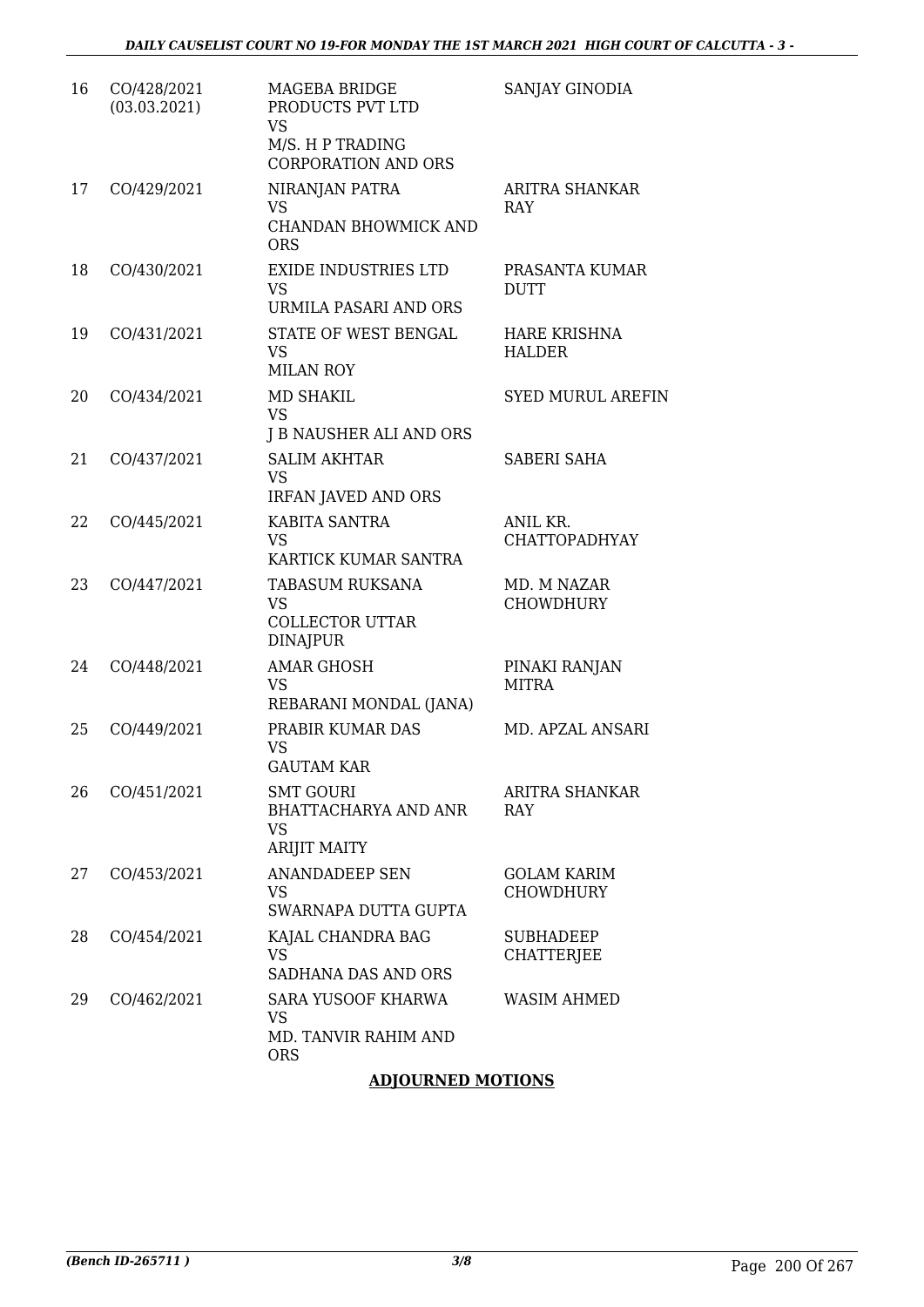| 30 | CO/49/2021   | <b>MAA PARVATI TRAVELS</b><br>PROP. DILIP KUMAR AND<br><b>ANR</b><br><b>VS</b><br>M/S. NILACHAL IRON AND<br>POWER LTD AND ORS | <b>SK SHAMIM AKHTER</b>            |
|----|--------------|-------------------------------------------------------------------------------------------------------------------------------|------------------------------------|
| 31 | CO/164/2021  | SHYAMALI SAHA AND ANR<br><b>VS</b><br><b>SHYAMAL KUNDU</b>                                                                    | <b>SAGARMAY GHOSH</b>              |
| 32 | CO/202/2021  | ASIT MONDAL AND ANR<br>VS<br>SUBHENDU KHANARA AND<br><b>ORS</b>                                                               | <b>MANOJ</b><br><b>CHAKRABORTY</b> |
| 33 | CO/218/2021  | ECCHA MONDAL<br><b>VS</b><br>JAMIR ALI MONDAL                                                                                 | <b>GENIYA MUKHERJEE</b>            |
| 34 | CO/250/2021  | SMT JUTHIKAR MULLICK<br><b>AND ORS</b><br><b>VS</b><br>MARUTI NANDAN<br>PROPERTIES (P) LTD AND<br><b>ORS</b>                  | <b>BIKASH SHAW</b>                 |
| 35 | CO/297/2021  | VIKASH NAGELIA<br>VS<br>REGISTRAR, INCOME TAX<br>APPELLATE TRIBUNAL                                                           | <b>SURYANEEL DAS</b>               |
| 36 | CO/306/2021  | SHYAMA PRASAD BANGAL<br><b>AND ORS</b><br><b>VS</b><br>PHANI BHUSAN MANIK<br><b>AND ORS</b>                                   | <b>SUKANTA DAS</b>                 |
| 37 | CO/312/2021  | TARAPADA MAL AND ORS<br>VS<br><b>ASIT MAL AND ORS</b>                                                                         | <b>PRANTICK GHOSH</b>              |
| 38 | CO/315/2021  | NIRMAL CHANDRA<br>MONDAL @ NIRMAL<br>MONDAL AND OTHERS<br><b>VS</b><br>ADITI GOSWAMI AND<br><b>OTHERS</b>                     | <b>ARUP KRISHNA DAS</b>            |
|    |              | <b>FOR HEARING</b>                                                                                                            |                                    |
| 39 | CO/4546/2016 | (AT 2:00 P.M. )<br>M/S. J J GRIHANIRMAN PVT<br><b>LTD</b><br><b>VS</b><br>PARVATI DEVI KHEMKA &<br><b>ORS</b>                 | PRABIR BANERJEE                    |
| 40 | CO/3257/2017 | RABIN MAZUMDAR & ANR<br><b>VS</b>                                                                                             | <b>SIMA ADHIKARY</b>               |

PRADIP MAZUMDAR & ORS

IA NO: CAN/2/2018(Old No:CAN/4267/2018), CAN/3/2019(Old No:CAN/1231/2019)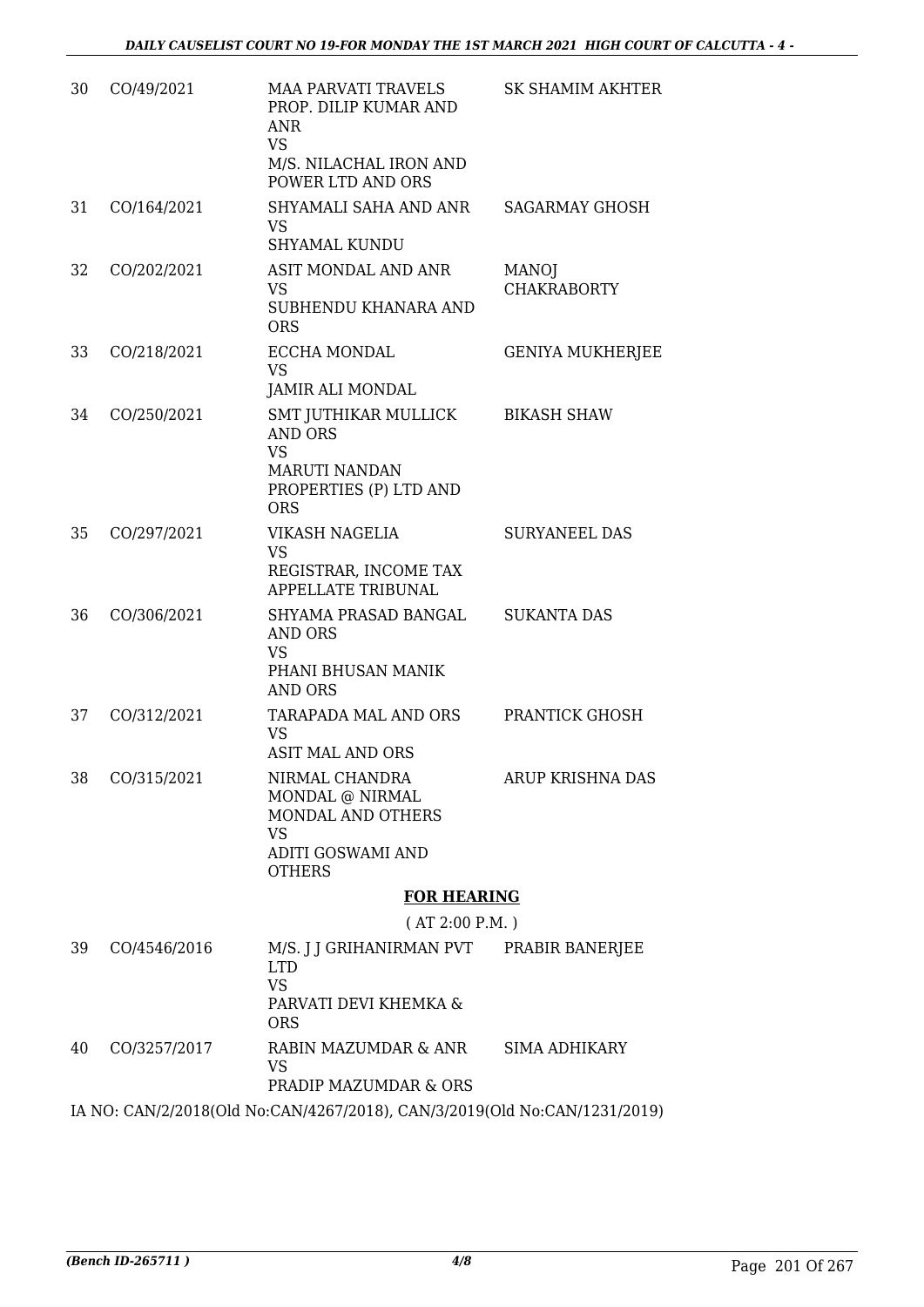| 41 | CO/359/2018                             | RINA BANERJEE @<br>MUKHERJEE & ANR<br><b>VS</b><br>NAMITA SANTRA & ORS                                     | SARMISTHA CHINA                        |
|----|-----------------------------------------|------------------------------------------------------------------------------------------------------------|----------------------------------------|
|    | IA NO: CAN/1/2018(Old No:CAN/6012/2018) |                                                                                                            |                                        |
| 42 | CO/1036/2018                            | SAMARIA AGARWAL & ANR<br><b>VS</b><br>SPECIAL LAND<br><b>ACQUISITION CELLECTOR</b>                         | B. MANOT                               |
| 43 | CO/1767/2018                            | CENTRAL BANK OF INDIA &<br>ANR<br><b>VS</b><br><b>MAYA SARKAR &amp; ORS</b>                                | B. JHA                                 |
| 44 | CO/238/2019                             | NEWTON SK & ANR<br><b>VS</b><br><b>AAMIR SK &amp; ORS</b>                                                  | <b>ANIRBAN DAS</b>                     |
| 45 | CO/793/2019                             | PRADIP KUMAR<br><b>MUKHERJEE</b><br><b>VS</b>                                                              | <b>ABHIJIT SARKAR</b>                  |
|    |                                         | <b>BINAY CHOWDHURY &amp; ORS</b>                                                                           |                                        |
| 46 | CO/1090/2019                            | ANIL MANDAL & ORS<br><b>VS</b><br>JAGABANDHU SUTRADHAR<br>$&$ ORS                                          | <b>AVISHEK PRASAD</b>                  |
| 47 | CO/1753/2019                            | M/S. MESSENGER COURIER SAYANTAN BASU<br>& CARGO PVT LTD<br><b>VS</b><br>UMA FORZING WORKS (P)<br>LTD & ORS |                                        |
|    | IA NO: CAN/2/2020                       |                                                                                                            |                                        |
| 48 | CO/2774/2019                            | JAGANNATH MUKHERJEE<br>VS<br><b>BABLU MONDAL</b>                                                           | <b>BHOLANATH GHOSH</b>                 |
| 49 | CO/2841/2019                            | <b>SOUMYADIP DAS</b><br><b>VS</b><br><b>SUNITA DAS</b>                                                     | <b>SIBANGI</b><br><b>CHATTOPADHYAY</b> |
| 50 | CO/2987/2019                            | KRISHNENDU ROY<br>VS.<br>PRITISHA BHOWMIK                                                                  | ARPITA SAHA                            |
| 51 | CO/2998/2019                            | RAJESH KUMAR TEWARI &<br>ANR<br><b>VS</b><br><b>MOHIT SHAW &amp; ANR</b>                                   | KOUSTAV RATAN<br><b>CHATTERJEE</b>     |
| 52 | CO/3036/2019                            | <b>ASHOK KUMAR GAYEN</b><br><b>VS</b><br>MANABENDRA HALDAR &<br><b>ORS</b>                                 | LAKSHMINATH<br><b>BHATTACHARYA</b>     |
| 53 | CO/3605/2019                            | KRISHNENDU PAUL<br><b>VS</b><br>NAMITA HAZRA                                                               | <b>SAKYA SEN</b>                       |
| 54 | CO/3721/2019                            | <b>BIMALA MONDAL</b><br><b>VS</b><br>KAMAL PATRA                                                           | <b>SUCHARITA ROY</b>                   |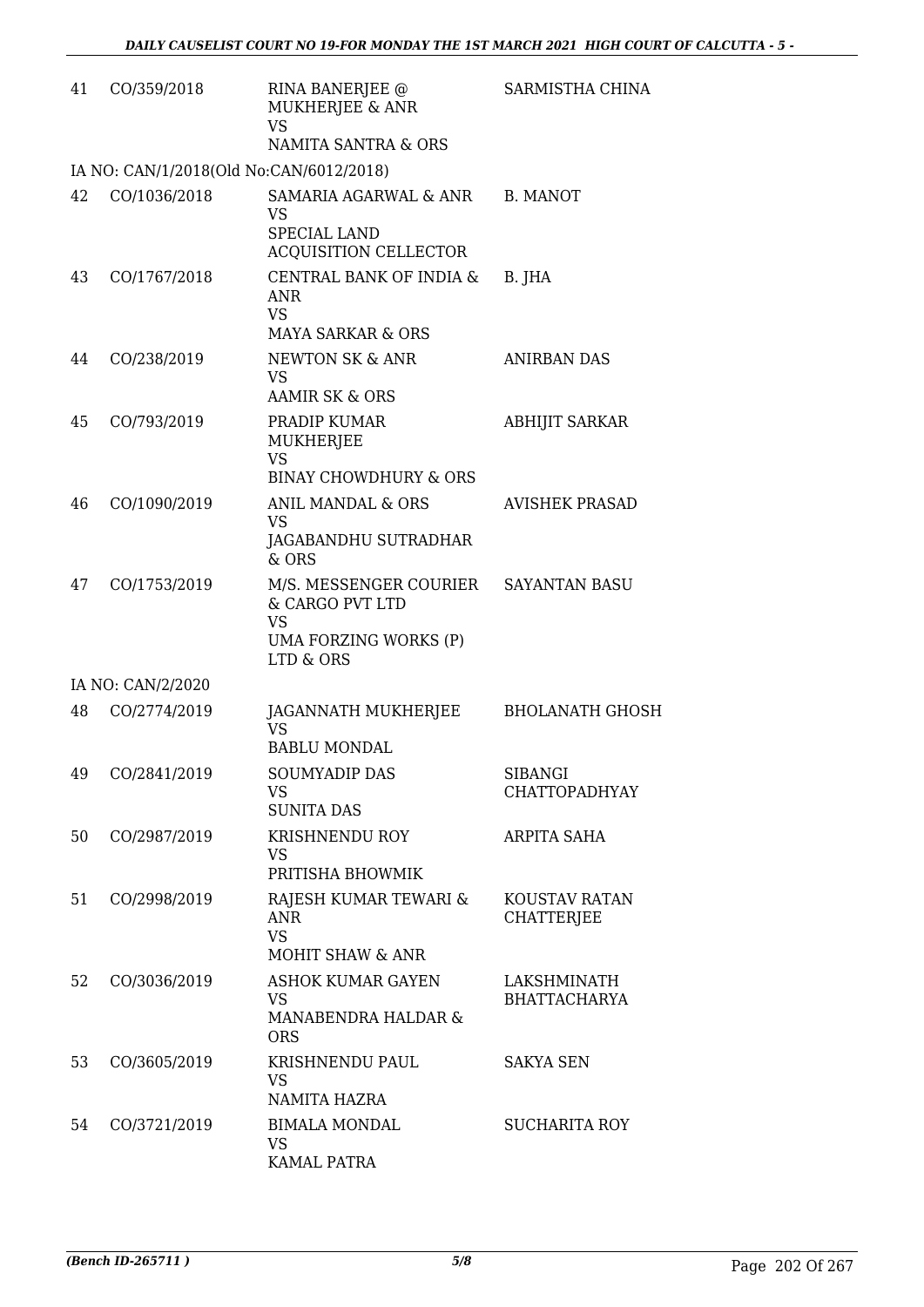| 55 | CO/4161/2019                  | KOYEL ROY<br><b>VS</b><br><b>SOMNATH ROY</b>                                                                    | <b>SUKLA DAS</b><br><b>CHANDRA</b>      |
|----|-------------------------------|-----------------------------------------------------------------------------------------------------------------|-----------------------------------------|
| 56 | CO/4172/2019                  | M/S. ASHROY<br><b>CONSTRUCTION &amp; ORS</b><br><b>VS</b><br>PANKAJ MITRA & ORS                                 | PRAJAAINI DAS                           |
|    | IA NO: CAN/1/2020, CAN/2/2021 |                                                                                                                 |                                         |
| 57 | CO/41/2020                    | <b>LAXMI DEBI PANDIT</b><br><b>VS</b><br><b>SHEO PRASAD PANDIT &amp;</b><br><b>ORS</b>                          | <b>DEBASISH</b><br><b>CHATTOPADHYAY</b> |
| 58 | CO/344/2020                   | SACHIN ROY & ANR.<br><b>VS</b><br><b>ASISH KAREL</b>                                                            | PRANTICK GHOSH                          |
| 59 | CO/739/2020                   | SK. FAZLUR RAHAMAN &<br><b>ANR</b><br><b>VS</b><br><b>MD. ANWAR &amp; ORS</b>                                   | <b>S.G. CHOWDHURY</b>                   |
| 60 | CO/813/2020                   | SOUMITA CHAKRAVORTY<br><b>VS</b><br><b>ANIKET GANGULY</b>                                                       | NIKITA BARDHAN                          |
| 61 | CO/836/2020                   | <b>BUDDHADEB JANA</b><br><b>VS</b><br>LALITA JANA                                                               | NEPESH MAJHI                            |
|    | IA NO: CAN/1/2021             |                                                                                                                 |                                         |
| 62 | CO/978/2020                   | MOHAN DAS & ANR<br><b>VS</b><br>NABAGHANA DAS & ORS                                                             | <b>SUKANTA DAS</b>                      |
| 63 | CO/987/2020                   | M/S CHILD CARE AQUA<br><b>FOUNTAIN</b><br><b>VS</b>                                                             | SATYAM MUKHERJEE                        |
|    |                               | PRADIP BHATTACHARJEE                                                                                            |                                         |
| 64 | CO/1010/2020                  | <b>BIRESHWAR SAMADDAR &amp;</b><br><b>ORS</b><br><b>VS</b><br><b>ASHESH BANDHU</b><br><b>SAMADDAR &amp; ORS</b> | <b>IBRAHIM SHAIKH</b>                   |
| 65 | CO/1083/2020                  | MD LAIQUE KHAN<br><b>VS</b><br>STATE OF WEST BENGAL &<br><b>ORS</b>                                             | MD ABDULLA GAZI                         |
| 66 | CO/1086/2020                  | SUNIL KRISHNA THAKUR &<br>ORS.<br><b>VS</b><br>ANGUR BISWAS & ORS.                                              | PRANTICK GHOSH                          |
| 67 | CO/1089/2020                  | DHARMENDRA JAISWAL<br><b>VS</b><br>PRITAM KR. MANNA & ORS.                                                      | SOMNATH DE                              |
| 68 | CO/1107/2020                  | UMESH KUMAR DANGI<br><b>VS</b><br>LAKSHMAN PRASAD<br><b>AGARWAL &amp; ANR</b>                                   | DEBARATI DAS                            |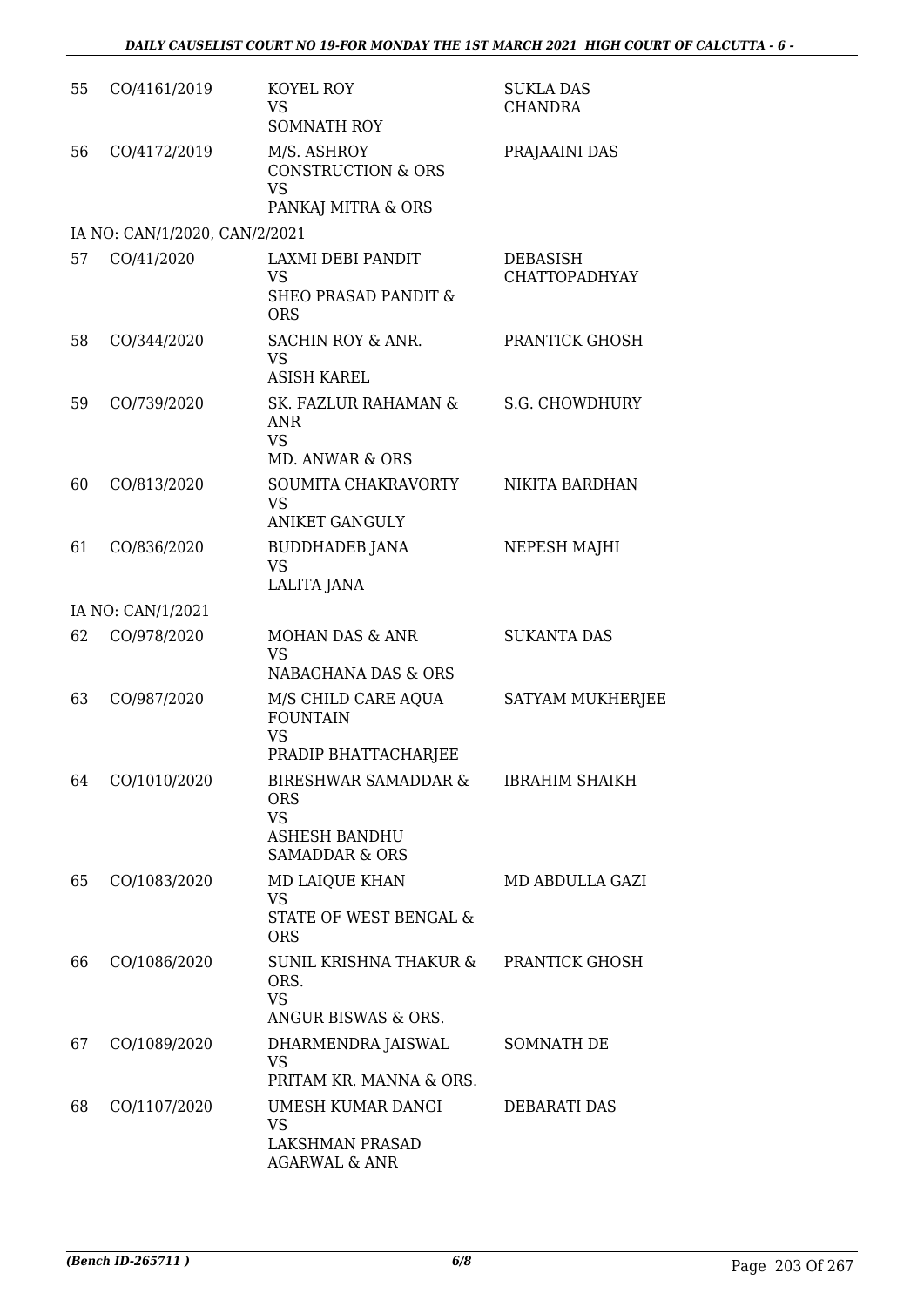| 69 | CO/1108/2020 | UMESH KUMAR DANGI<br><b>VS</b><br><b>LAKSHMAN PRASAD</b><br><b>AGARWAL &amp; ANR</b>                                                   | <b>DEBARATI DAS</b>                   |
|----|--------------|----------------------------------------------------------------------------------------------------------------------------------------|---------------------------------------|
| 70 | CO/1109/2020 | <b>GOVINDA RAN SWAMI</b><br><b>VS</b><br>P.M. COLD STORAGE PVT.<br>LTD. & ANR                                                          | <b>DEBARATI DAS</b>                   |
| 71 | CO/1439/2020 | NEELANJAN DE<br><b>VS</b><br><b>JUJHAR SINGH AND ORS</b>                                                                               | MUNSHI ASHIQ<br><b>ELAHI</b>          |
| 72 | CO/1474/2020 | NASIRUDDIN SEKH AND<br><b>ORS</b><br><b>VS</b><br>MD ALI SEKH AND ANR                                                                  | SARBANANDA<br><b>SANYAL</b>           |
| 73 | CO/1536/2020 | <b>MINOR KHANDEKAR</b><br>TAMANNA KHATUN REP. BY<br>KHANDEKAR MOHINUDDIN<br><b>HOSSAIN</b><br><b>VS</b><br><b>SK KASEM ALI AND ORS</b> | <b>SARBANANDA</b><br><b>SANYAL</b>    |
| 74 | CO/1548/2020 | THE KOLKATA<br><b>MUNICIAPLITY</b><br><b>CORPORATION</b><br><b>VS</b><br>AJIT KUMAR BISWAS AND<br><b>ANR</b>                           | <b>DWIJADAS</b><br><b>CHAKRABORTY</b> |
| 75 | CO/1552/2020 | KOLKATA MUNICIPAL<br><b>CORPORATION</b><br><b>VS</b><br>SILICAL HOUSING SYSTEM<br><b>LTD</b>                                           | <b>FAZLUL HOQUE</b>                   |
| 76 | CO/1553/2020 | VALVOLINE CUMMINS PVT<br><b>LTD</b><br><b>VS</b><br>M/S ROADWINGS<br><b>INTERNATIONAL PVT LTD</b><br><b>AND ANR</b>                    | <b>SHREYA SINGH</b>                   |
| 77 | CO/1598/2020 | SUPRATIK GHOSH<br><b>VS</b><br>ALIROMA CHEMICAL PVT<br>LTD AND ORS                                                                     | MRITYUNJOY HALDER                     |
| 78 | CO/1643/2020 | SWAPAN ROY @ UJJAL ROY<br>AND ORS<br><b>VS</b><br>THE BOARD OF WAQFS,<br>REPTED. BY CHIEF<br><b>EXCUTIVE OFFICER</b>                   | NAYEEMUDDIN<br><b>MUNSHI</b>          |
| 79 | CO/1652/2020 | REJJAK ALI<br><b>VS</b><br>KURBAN ALI AND ORS                                                                                          | <b>NILADRI SAHA</b>                   |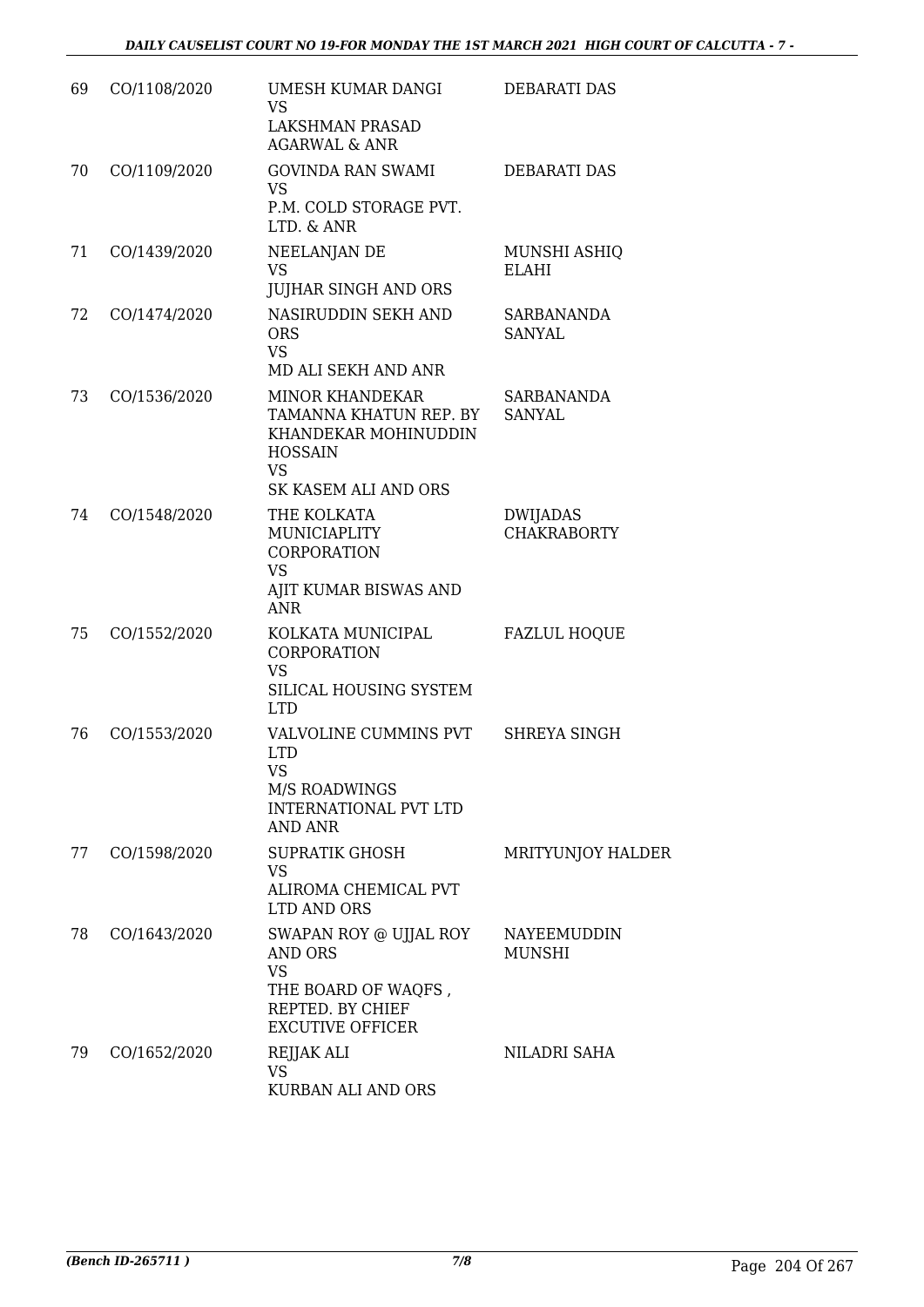| 80 | CO/1654/2020 | AXIS BANK LIMITED<br>VS.<br>THE LEARNED REGISTRAR<br><b>DEBTS RECOVERY</b><br>TRIBUNAL1 AND OTHERS | AJIT KUMAR MISHRA                   |
|----|--------------|----------------------------------------------------------------------------------------------------|-------------------------------------|
| 81 | CO/3/2021    | SHESH NATH PRASAD<br>VS<br>KARUNA ROY AND ORS.                                                     | <b>ALOTRIYA</b><br><b>MUKHERJEE</b> |
| 82 | CO/42/2021   | SAIKAT SARKAR<br>VS.<br>DIPALI SARKAR                                                              | JAYASHREE PATRA                     |
| 83 | CO/62/2021   | ANANDA PRAMANIK AND<br><b>ORS</b><br>VS<br>LATA BHATTACHARJEE                                      | MRITYUNJAY SAHA                     |
| 84 | CO/102/2021  | ASHOK BAGUI AND ORS<br>VS<br>PINTU GHOSH                                                           | ANIRUDDHA MITRA                     |
| 85 | CO/207/2021  | YOGESH KAMDAR<br><b>VS</b><br>MEENA ALIAS MITAY<br><b>KAMDAR</b>                                   | MADHUMITA BASAK                     |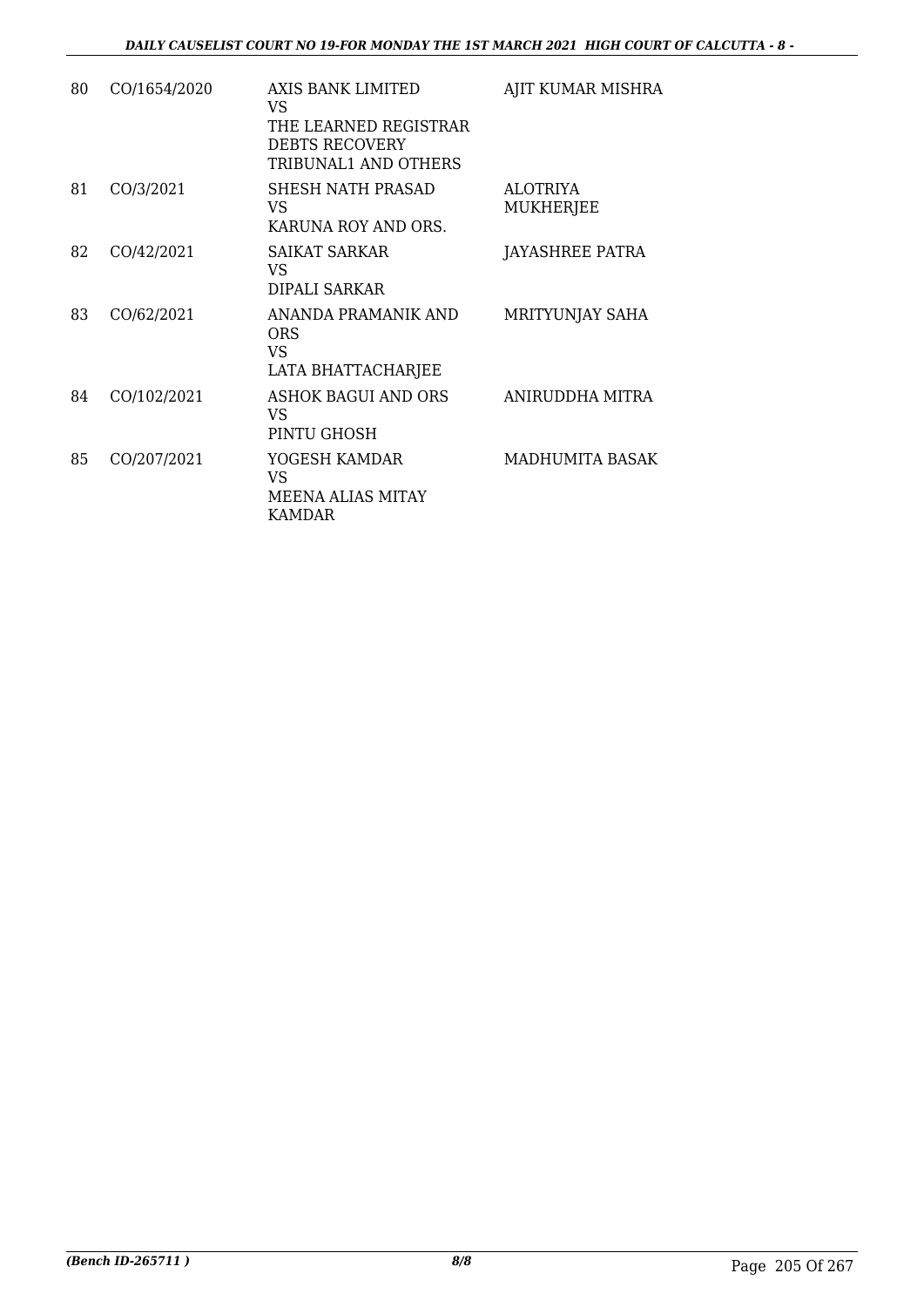

# In The High Court at Calcutta

## **Appellate Side**

**DAILY CAUSELIST For Monday The 1st March 2021**

### **COURT NO. 10 SINGLE BENCH (SB - IX) AT 10:45 AM HON'BLE JUSTICE RAVI KRISHAN KAPUR (VIA VIDEO CONFERENCE)**

#### **ON AND FROM MONDAY, 1ST MARCH, 2021 - MATTERS (MOTION & HEARING) UNDER ARTICLE 226 OF THE CONSTITUTION RELATING TO RESIDUARY UNDER GROUP IX PERTAINING TO PUBLIC PREMISES (UNAUTHORISD OCCUPANTS) ACT, 1971 AND ELECTRICITY INCLUDING APPLICATIONS CONNECTED THERETO;**

**APPEALS RELATING TO ALL CLAIM CASES INCLUDING APPLICATIONS CONNECTED THERETO (EXCLUDING ADMISSION OF APPEALS UNDER SECTION 30 OF THE EMPLOYEES' COMPENSATION ACT, 1923.**

**HEARING OF WRIT PETITIONS IRRESPECTIVE OF CLASSIFICATION AND APPLICATIONS CONNECTED THERETO.**

**NOTE : APPEALS RELATING TO ALL CLAIM CASES WILL BE TAKEN UP FROM MONDAY MONDAY (01.03.2021) ONWARDS FROM 2 P.M. TO 3 P.M.**

#### **NOTE : MATTERS WILL BE TAKEN UP THROUGH PHYSICAL HEARING ONLY WHEN BOTH THE PARTIES ARE AGREED.**

|                |                | <b>TO BE MENTIONED</b>                                                                                                |                                     |
|----------------|----------------|-----------------------------------------------------------------------------------------------------------------------|-------------------------------------|
| 1              | FMAT/232/2018  | NATIONAL INSURANCE<br>COMPANY LTD.<br>VS<br><b>SMT. KAJOL MAHATO &amp; ORS</b>                                        | <b>SAIBALENDU</b><br><b>BHOWMIK</b> |
|                |                | IA NO: CAN/1/2018(Old No:CAN/7389/2018), CAN/2/2018(Old No:CAN/7390/2018)                                             |                                     |
|                |                | <b>SPECIALLY FIXED MATTERS</b>                                                                                        |                                     |
| $\overline{2}$ | WPA/18457/2019 | KALYANI SARDAR<br>VS<br>STATE OF WEST BENGAL &<br><b>ORS</b>                                                          | RANANEESH GUHA<br>THAKURTA          |
|                |                | <b>MOTION</b>                                                                                                         |                                     |
| 3              | WPA/2131/2021  | <b>GANESH JANA</b><br>VS<br>THE WEST BENGAL STATE<br><b>ELECTRICITY</b><br>DISTRIBUTION COMPANY<br>LIMITED AND OTHERS | SK SAHJAHAN ALI                     |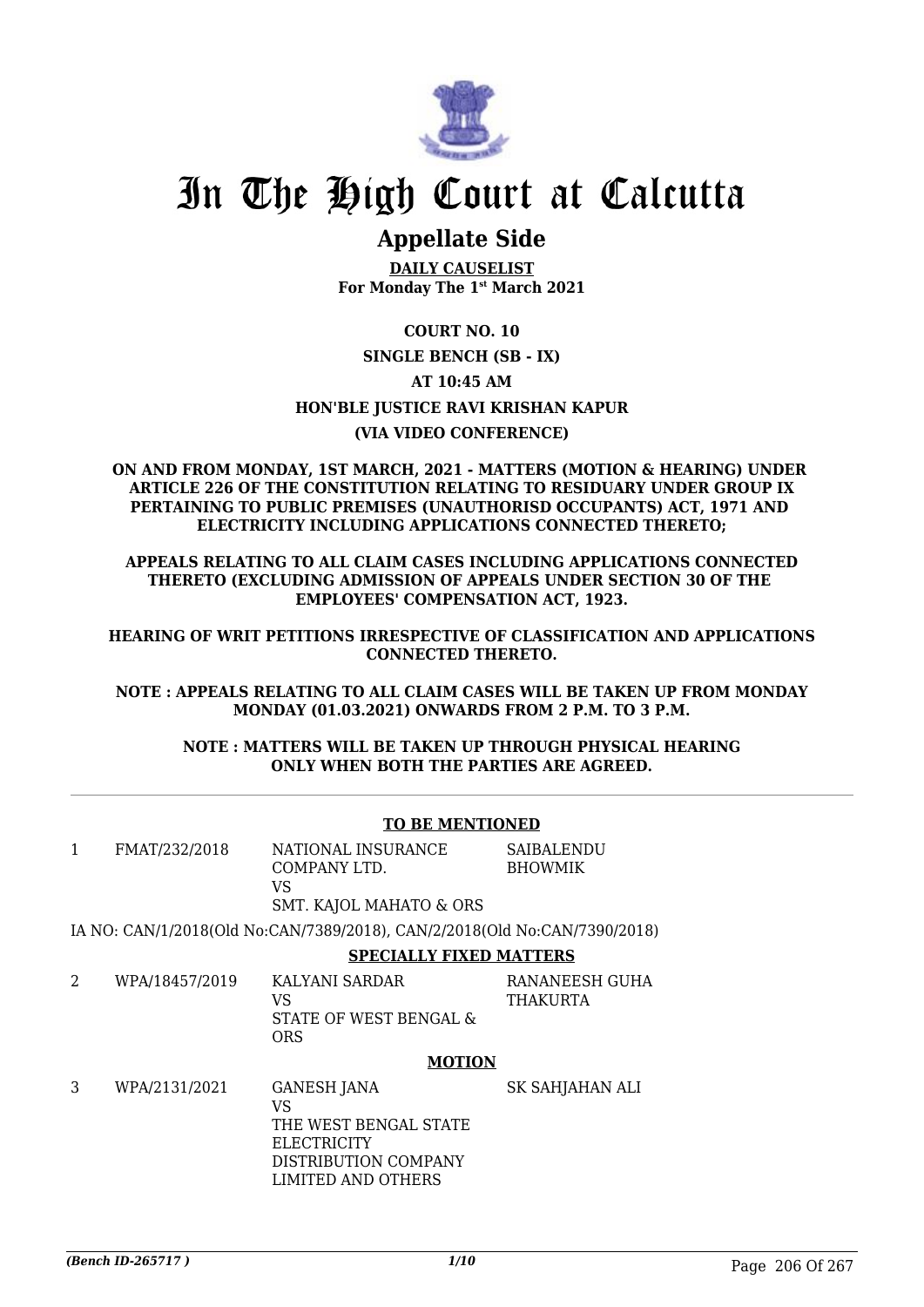| 4  | WPA/2227/2021 | RABINDRANATH MANDAL<br><b>VS</b><br>UNION OF INDIA AND ORS.                                                                 | PRONAY BASAK                        |
|----|---------------|-----------------------------------------------------------------------------------------------------------------------------|-------------------------------------|
| 5  | WPA/2320/2021 | <b>SMRITI DAS</b><br><b>VS</b><br><b>CALCUTTA ELECTRIC</b><br>SUPPLY COMPANY LTD AND<br><b>ORS</b>                          | <b>GOURANGA KUMAR</b><br><b>DAS</b> |
| 6  | WPA/2335/2021 | WEST BENGAL STATE<br><b>ELECTRICITY</b><br>DISTRIBUTION COMPANY<br><b>LIMITED</b><br><b>VS</b><br>SK.MD. MOHASIN            | RITUPARNA MAITRA                    |
| 7  | WPA/2340/2021 | <b>WEST BENGAL STATE</b><br><b>ELECTRICITY</b><br>DISTRIBUTION COMPANY<br>LIMITED<br><b>VS</b><br>MIRZA SAKIR HOSSAIN       | RITUPARNA MAITRA                    |
| 8  | WPA/2415/2021 | SK. EKBAL HOSSAIN<br><b>VS</b><br>CESC LTD.                                                                                 | <b>INDRANIL HALDER</b>              |
| 9  | WPA/2420/2021 | RAFIKUL ISLAM MALLICK<br><b>VS</b><br>CESC LTD AND ANR                                                                      | <b>INDRANILL HALDER</b>             |
| 10 | WPA/2522/2021 | <b>SK. ABDUL WAHID</b><br><b>VS</b><br><b>CESC LIMITED</b>                                                                  | <b>INDRANIL HALDDER</b>             |
| 11 | WPA/2525/2021 | <b>SEKH AKRAM</b><br><b>VS</b><br><b>CESC LIMITED</b>                                                                       | <b>INDRANIL HALDER</b>              |
| 12 | WPA/2530/2021 | AULAD ALI<br>VS<br>CESC LIMITED                                                                                             | <b>INDRANIL HALDER</b>              |
| 13 | WPA/2927/2021 | <b>AYESHA BIBI</b><br><b>VS</b><br>STATE OF WEST BENGAL<br>AND ORS.                                                         | DIPAYAN KUNDU                       |
| 14 | WPA/2942/2021 | <b>GOLAM RASUL</b><br><b>VS</b><br><b>WEST BENGAL STATE</b><br><b>ELECTRICITY</b><br>DISTRIBUTION COMPANY<br><b>LIMITED</b> | <b>MAQNALI BISWAS</b>               |
| 15 | WPA/2975/2021 | <b>GOLAM RASUL LASKAR</b><br><b>VS</b><br><b>CESC LTD AND ANR</b>                                                           | <b>INDRANIL HALDER</b>              |
| 16 | WPA/3057/2021 | SUBHASISH SINHA<br><b>VS</b><br>CALCUTTA ELECTRICITY<br>SUPPLYBCORPORATION AN<br><b>ORS</b>                                 | ANIRBAN MAJUMDER                    |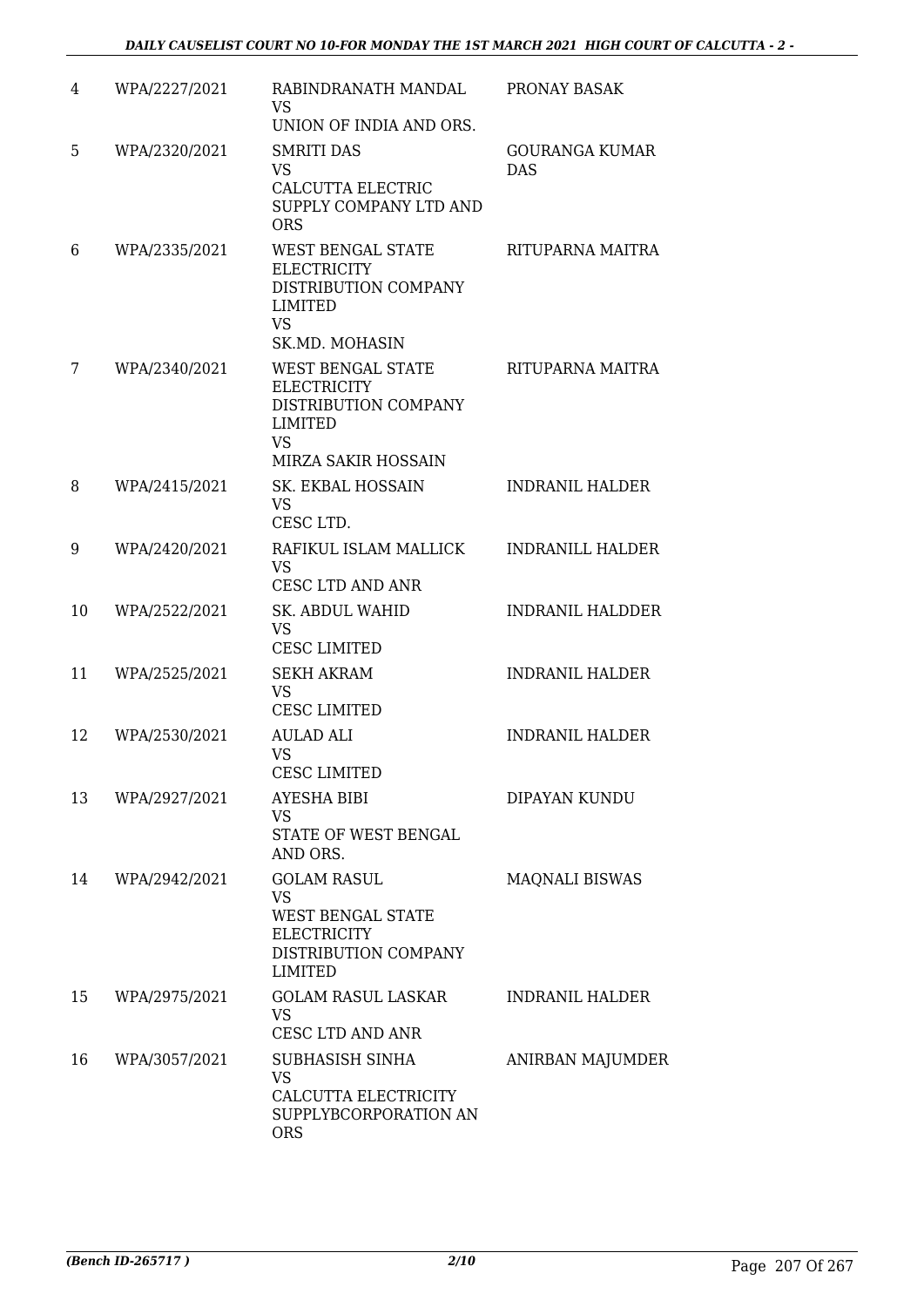| 17 | WPA/3343/2021 | <b>ARUN PAL</b><br><b>VS</b><br>THE WEST BENGAL STATE<br><b>ELECTRICITY</b><br>DISTRIBUTION COMPANY<br><b>LIMITED AND ORS</b>          | SK. ABU ABBASUDDIN                       |
|----|---------------|----------------------------------------------------------------------------------------------------------------------------------------|------------------------------------------|
| 18 | WPA/3362/2021 | MAHESH SINGH<br><b>VS</b><br>CESC LTD AND ORS                                                                                          | <b>SUPRATIK BASU</b>                     |
| 19 | WPA/3486/2021 | MD. SUBHAN<br><b>VS</b><br>STATE OF WEST BENGAL<br>AND ORS.                                                                            | <b>DIPNARAYAN</b><br>MUKHERJEE           |
| 20 | WPA/3624/2021 | PIRU GOPAL MONDAL<br><b>VS</b><br>STATE OF WEST BENGAL<br>AND ORS.                                                                     | <b>SOMESH KUMAR</b><br>GHOSH             |
| 21 | WPA/3685/2021 | <b>MADAN MANDAL</b><br><b>VS</b><br>THE WEST BENGAL STATE<br><b>ELECTRICITY</b><br>DISTRIBUTION CO. LTDAND<br><b>ORS</b>               | MD. KUTUBUDDIN                           |
| 22 | WPA/3982/2021 | JAHANGIR MOLLA<br><b>VS</b><br>CESC LIMITED @ ANR                                                                                      | <b>INDRANIL HALDER</b>                   |
| 23 | WPA/3986/2021 | <b>SEKH SAJIT ALI</b><br><b>VS</b><br>CESC LIMITED AND ANR                                                                             | <b>INDRANIL HALDER</b>                   |
| 24 | WPA/4074/2021 | PARIJITA SAMANTA<br><b>VS</b><br>THE STATE OF WEST<br><b>BENGAL AND ORS</b>                                                            | <b>SUDIPTA GHOSH</b>                     |
| 25 | WPA/4209/2021 | <b>BAPI KUMAR PURKAIT</b><br>VS<br><b>WEST BENGAL STATE</b><br><b>ELECTRICITY</b><br>DISTRIBUTION COMPANY<br><b>LIMITED AND OTHERS</b> | PANKAJ HALDER                            |
| 26 | WPA/4221/2021 | <b>GOUTAM BISWAS</b><br><b>VS</b><br>W.B.S.E.D.C.LTD AND ORS                                                                           | TIRTHANKAR ROY                           |
| 27 | WPA/4403/2021 | <b>BABULAL MAKURH</b><br><b>VS</b><br>STATE OF WEST BENGAL<br>AND ORS.                                                                 | <b>NANDADULAL</b><br><b>BANDOPADHYAY</b> |
| 28 | WPA/4453/2021 | <b>BARUN KUMAR BALA</b><br><b>VS</b><br>WEST BENGAL STATE<br><b>ELECTRICITY</b><br>DISTRIBUTION COMPANY                                | SHAKTI<br><b>CHAKRABORTY</b>             |
| 29 | WPA/4522/2021 | MUKESH MONDAL<br><b>VS</b><br><b>CESC LIMITED</b>                                                                                      | <b>INDRANIL HALDER</b>                   |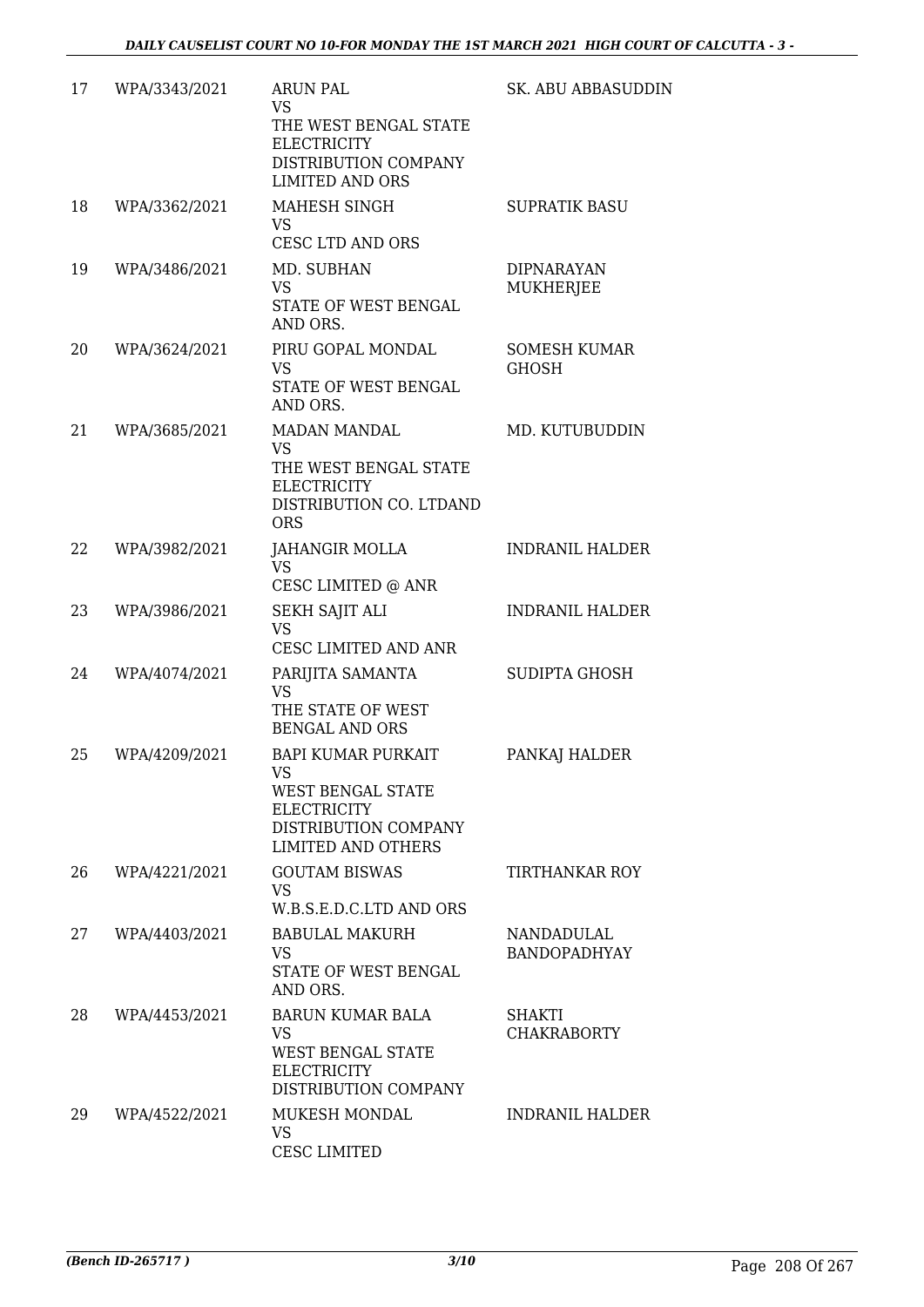| 30 | WPA/4531/2021                            | <b>MIRA MONDAL</b><br>VS                                                                          | <b>MAIDUL ISLAM</b><br><b>KAYAL</b> |
|----|------------------------------------------|---------------------------------------------------------------------------------------------------|-------------------------------------|
|    |                                          | CALCUTTA ELECTRIC<br>SUPPLY CORPORATION AND<br><b>OTHERS</b>                                      |                                     |
| 31 | WPA/4536/2021                            | AMINUR RAHAMAN MOLLA<br><b>VS</b><br>CALCUTTA ELECTRIC<br>SUPPLY CORPORATION AND<br><b>OTHERS</b> | MAIDUL ISLAM<br><b>KAYAL</b>        |
| 32 | WPA/4737/2021                            | <b>GOUTAM ROY</b><br><b>VS</b><br><b>CESC LIMITED</b>                                             | ABHISHEK GUPTA                      |
|    |                                          | <b>FOR HEARING</b>                                                                                |                                     |
| 33 | WPA/16590/2014                           | PINAKI KARMAKAR & ORS<br>VS                                                                       | A CHAKRABORTY                       |
|    | IA NO: CAN/4/2020(Old No:CAN/2255/2020)  | UNION OF INDIA & ORS                                                                              |                                     |
| 34 | WPA/19024/2014                           | MISS RITA                                                                                         | <b>K S ALAM</b>                     |
|    |                                          | <b>GHOSHDOSTIDAR</b><br><b>VS</b><br>ST JOSEPH & MERRY'S<br><b>SCHOOL &amp; ORS</b>               |                                     |
| 35 | WPA/2951/2021                            | DIBAKAR MONDAL<br><b>VS</b><br>STATE OF WEST BENGAL<br>AND ORS.                                   | <b>SWETA SAHA</b>                   |
|    |                                          | <b>CLAIM CASE</b>                                                                                 |                                     |
| 36 | FMAT/628/2017                            | N I C LTD<br><b>VS</b><br>TARIF CHOWDHURY & ANR                                                   | P K PAHARAI                         |
|    |                                          | IA NO: CAN/1/2017(Old No:CAN/6431/2017), CAN/2/2019(Old No:CAN/1142/2019)                         |                                     |
| 37 | FMAT/208/2020<br>(NON                    | UNITED INDIA IN. CO. LTD.<br><b>VS</b>                                                            | PARIMAL KR. PAHARI                  |
|    | PROSECUTION)                             | SUJIT DAS & ANR.                                                                                  |                                     |
|    |                                          | <b>APPLICATION (MACC)</b>                                                                         |                                     |
| 38 | FMAT/975/2011                            | AHMED ALI MORAL & ORS<br><b>VS</b><br>MR. SURANJAN BHOMICK &                                      | PURNA CHANDRA<br><b>MAITI</b>       |
|    |                                          | <b>ANR</b>                                                                                        |                                     |
|    | IA NO: CAN/1/2013(Old No:CAN/10019/2013) |                                                                                                   |                                     |
| 39 | FMA/983/2011                             | AGNI ORAO @ LAKRA<br><b>VS</b><br>UNION OF INDIA & ORS.                                           | KAZI M RAHAMAN                      |
| 40 | FMAT/1575/2011                           | PURNIMA ROY & ORS<br><b>VS</b><br>NATIONAL INSURANCE CO.<br>LTD. & ORS                            | JAYANTA KR.<br><b>MANDAL</b>        |
|    |                                          |                                                                                                   |                                     |

IA NO: CAN/1/2012(Old No:CAN/6195/2012)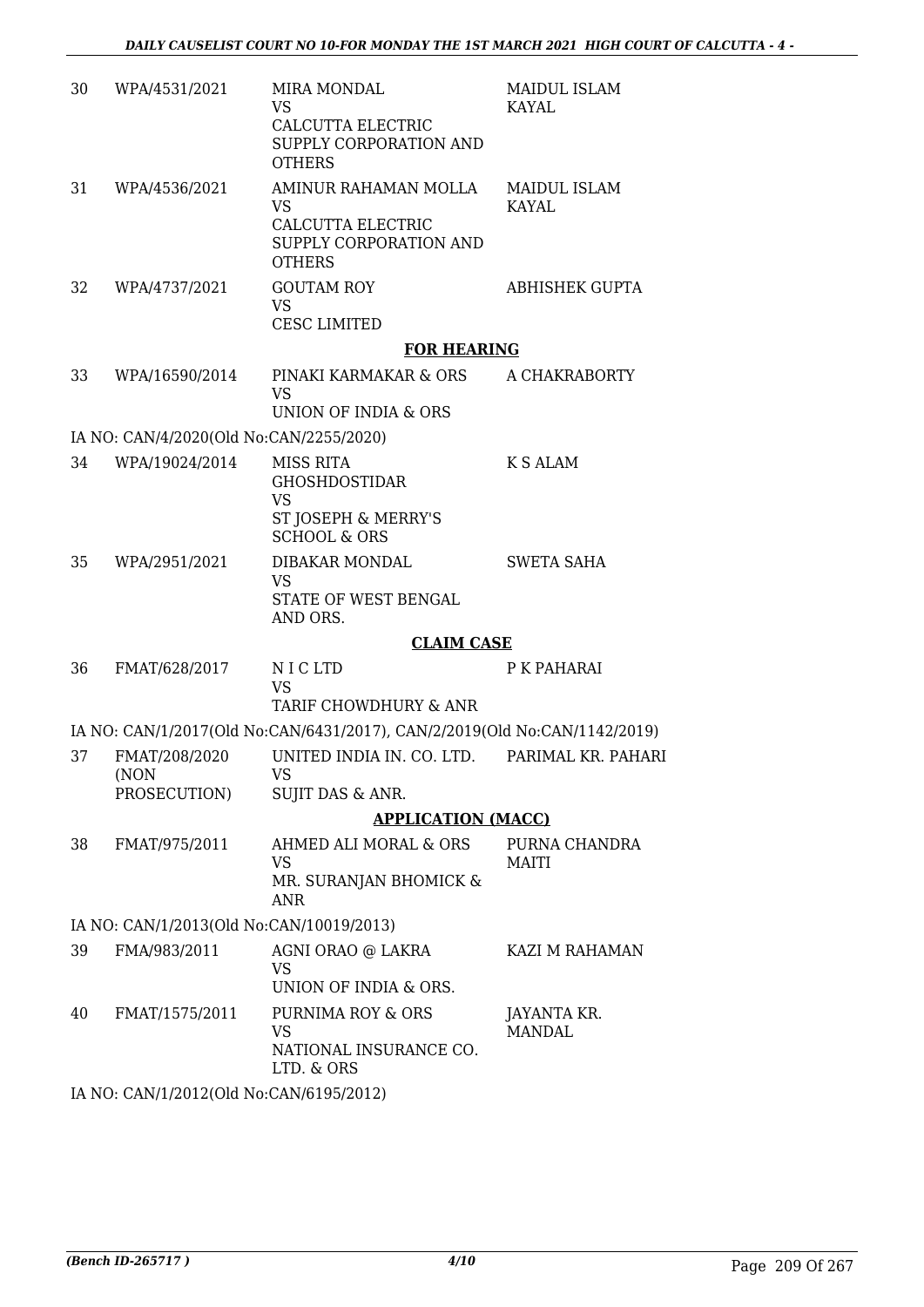| 41 | FMA/747/2012<br>(1 LCR)                 | AJEMA BEWA & ORS.<br>VS<br>NATIONAL INSURANCE CO.<br>LTD.                                | <b>SAIDUR RAHMAN</b>                  |
|----|-----------------------------------------|------------------------------------------------------------------------------------------|---------------------------------------|
|    |                                         | IA NO: CAN/1/2017(Old No:CAN/5302/2017), CAN/2/2017(Old No:CAN/5303/2017)                |                                       |
| 42 | FMA/69/2013                             | SAKHALAL SAHA & ANR.<br><b>VS</b><br>BR, MGR., NEW INDIA<br>ASSURANCE CO. LTD. &<br>ANR. | <b>SAIDUR RAHAMAN</b>                 |
|    | IA NO: CAN/1/2017(Old No:CAN/5774/2017) |                                                                                          |                                       |
| 43 | FMA/709/2013                            | JAULASHI BIBI & ORS<br><b>VS</b>                                                         | <b>AMARENDRA NATH</b><br><b>HAZRA</b> |
|    |                                         | KANANBALA GHOSH & ANR.                                                                   |                                       |
|    |                                         | IA NO: CAN/1/2017(Old No:CAN/8233/2017), CAN/2/2017(Old No:CAN/8234/2017)                |                                       |
| 44 | FMA/754/2013                            | TANUSREE DAS (BOSE) &<br><b>ORS</b><br><b>VS</b><br>NATIONAL INSURANCE CO                | <b>JAYANTA BANERTJEE</b>              |
|    |                                         | LTD. & ANR                                                                               |                                       |
|    | IA NO: CAN/2/2021                       |                                                                                          |                                       |
| 45 | FMA/1336/2013                           | SATISH CHANDRA JOGI<br><b>VS</b><br>UNITED INDIA INSURENCE<br>& ANR                      | <b>SAIDUR RAHAMAN</b>                 |
|    | IA NO: CAN/1/2018(Old No:CAN/3695/2018) |                                                                                          |                                       |
| 46 | FMA/1451/2013                           | THE ORIENTAL INSURANCE<br>CO. LTD.<br><b>VS</b><br>AMIYA JANA & ORS.                     | RAJESH SINGH                          |
|    |                                         | IA NO: CAN/1/2013(Old No:CAN/3774/2013), CAN/2/2017(Old No:CAN/4097/2017)                |                                       |
| 47 | FMA/2020/2013                           | ASHA GOPE & ANR.<br>VS<br>THE UNITED INDIA<br><b>INSURANCE COMPANY</b><br>LIMITED & ANR. | <b>AMIT RANJAN ROY</b>                |
|    | IA NO: CAN/1/2016(Old No:CAN/6439/2016) |                                                                                          |                                       |
| 48 | FMA/2123/2013                           | PUSHPA DAS & ANR.<br><b>VS</b><br>NATIONAL INSURANCE CO.<br>LTD. & ANR.                  | <b>KRISHANU BANIK</b>                 |
|    | IA NO: CAN/1/2016(Old No:CAN/2632/2016) |                                                                                          |                                       |
| 49 | FMA/3288/2013                           | THE ORIENTAL INSURANCE<br>CO. LTD.<br><b>VS</b><br>RAMDULAL PRADHAN &<br>ANR.            | KAMAL KRISHNA DAS                     |

IA NO: CAN/2/2017(Old No:CAN/169/2017)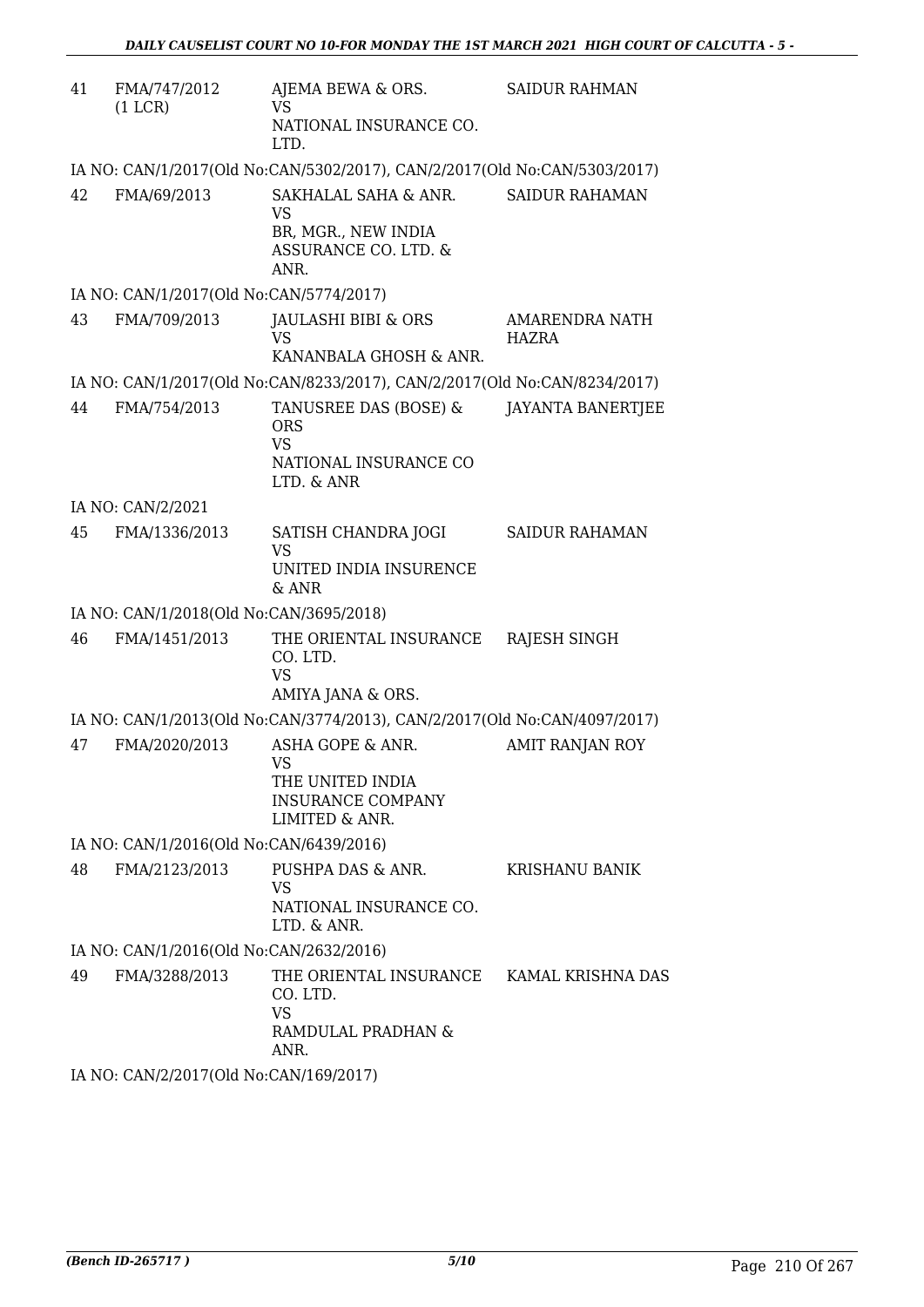| 50 | FMAT/314/2014                                         | THE NATIONAL INSURANCE<br>COMPANY LTD.<br><b>VS</b><br>SANTANA MONDAL<br>(WIDOW) & ORS             | <b>SANJAY PAUL</b>    |
|----|-------------------------------------------------------|----------------------------------------------------------------------------------------------------|-----------------------|
|    |                                                       | IA NO: CAN/1/2014(Old No:CAN/3554/2014), CAN/2/2014(Old No:CAN/3555/2014)                          |                       |
| 51 | FMAT/669/2014                                         | HANUMAN KUMAR SINGH<br>& ANR<br><b>VS</b><br>RELIANCE GENERAL<br><b>INSURANCE CO LTD &amp; ANR</b> | <b>SAIDUR RAHAMAN</b> |
|    | IA NO: CAN/1/2017(Old No:CAN/6962/2017)               |                                                                                                    |                       |
| 52 | FMA/2055/2014 PRAKASH MAITY @<br><b>FOUND</b>         | CAN 5288/2015 NOT PRAKASH CH. MAITY<br><b>VS</b><br>PRATAP MAITY & ANR                             | <b>SOUMAK BERA</b>    |
|    |                                                       | IA NO: CAN/2/2015(Old No:CAN/5288/2015), CAN/3/2017(Old No:CAN/7548/2017)                          |                       |
| 53 | FMA/2439/2014                                         | UNITED INDIA INS. CO.<br>LTD.<br><b>VS</b><br>SANDHYA CHANDA & ORS.                                | PARIMAL KR. PAHARI    |
|    |                                                       | IA NO: CAN/1/2014(Old No:CAN/8135/2014), CAN/2/2017(Old No:CAN/5713/2017)                          |                       |
| 54 | FMAT/118/2015                                         | SUNIL KR. BANERJEE<br><b>VS</b><br>ORIENTAL INSURANCE CO.<br>LTD. & ANR.                           | <b>SAIDUR RAHAMAN</b> |
|    | IA NO: CAN/1/2017(Old No:CAN/5947/2017)               |                                                                                                    |                       |
| 55 | FMAT/1065/2015                                        | <b>SITESH GHOSH</b><br><b>VS</b><br>THE NEW INDIA<br>ASSURANCE CO.<br>LTD, MALDA BRANCH & ANR      | <b>SAIDUR RAHAMAN</b> |
| 56 | FMA/1405/2015<br>CAN/2494/2015 NOT VS<br><b>FOUND</b> | MADHABI MONDAL<br>UNITED INDIA INSURANCE<br><b>COMPANY &amp; ORS</b>                               | <b>KRISHANU BANIK</b> |
|    |                                                       | IA NO: CAN/1/2015(Old No:CAN/2494/2015), CAN/2/2017(Old No:CAN/7959/2017)                          |                       |
| 57 | FMAT/483/2016                                         | PRAN KRISHNA<br><b>BANDYOPADHYAY</b><br>VS<br>THE NEW INDIA<br><b>ASSURANCE CO. LTD.&amp; ANR</b>  | <b>ASHIQUE MONDAL</b> |
|    | IA NO: CAN/1/2016(Old No:CAN/5084/2016)               |                                                                                                    |                       |
| 58 | FMAT/1278/2016                                        | SHRIRAM G.I CO. LTD.<br><b>VS</b><br>NURALAM HALDAR @<br>NOOR ALAM HALDAR &<br>ANR.                | RAJESH SINGH          |
|    | IA NO: CAN/1/2017(Old No:CAN/843/2017)                |                                                                                                    |                       |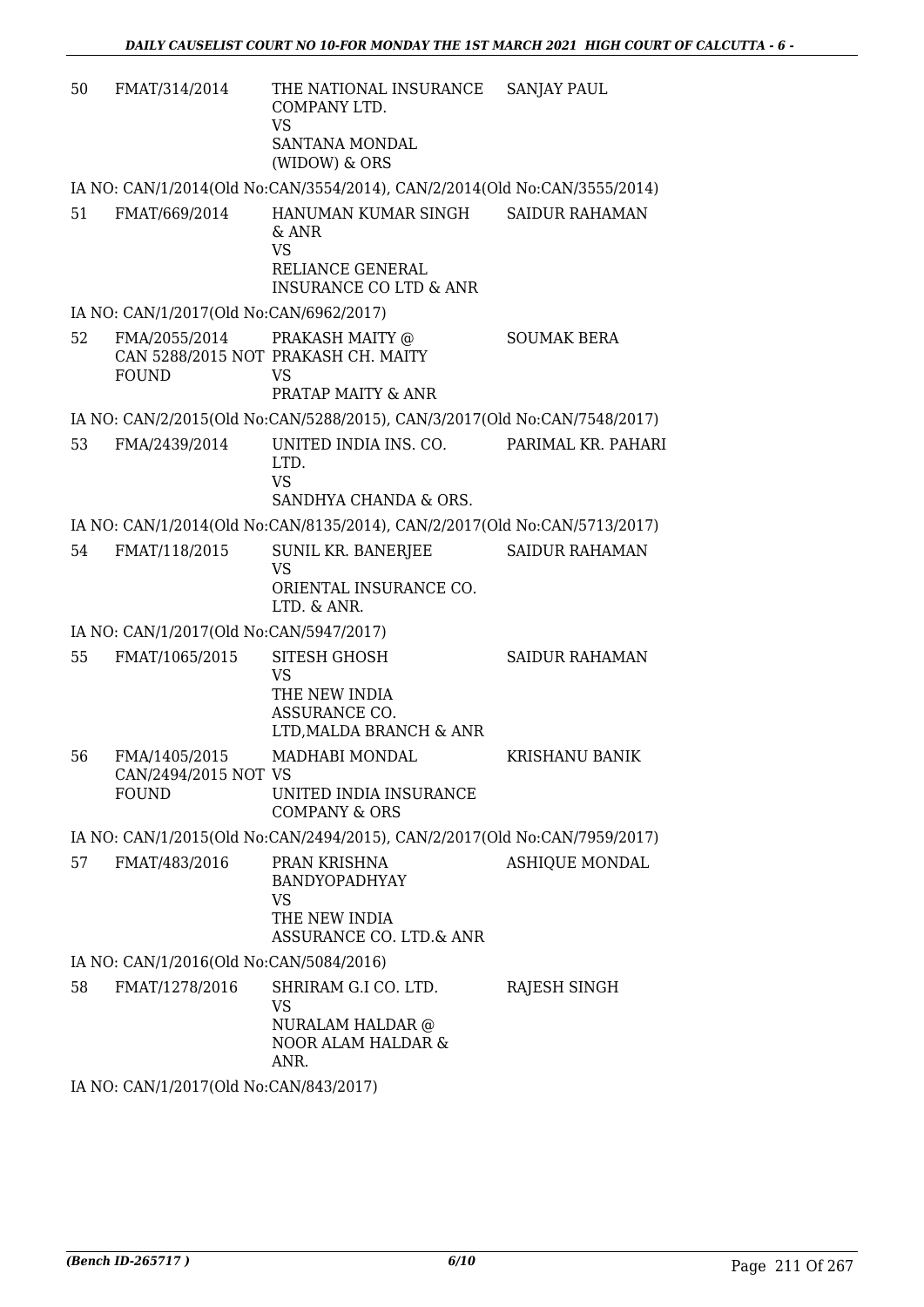| 59 | FMA/2881/2016                           | NURBANU BIBI<br>VS.<br>UNION OF INDIA & ORS.                                                                   | KAZI M RAHMAN           |  |
|----|-----------------------------------------|----------------------------------------------------------------------------------------------------------------|-------------------------|--|
|    |                                         | IA NO: CAN/2/2011(Old No:CAN/11384/2011), CAN/3/2020(Old No:CAN/2002/2020)                                     |                         |  |
| 60 | FMA/3017/2016                           | <b>UDAYAN BOURI</b><br><b>VS</b><br>THE NEW INDIA<br><b>ASSURANCE COMPANY</b><br><b>LIMITED &amp; ANR</b>      | <b>AMIT RANJAN ROY</b>  |  |
|    | IA NO: CAN/3/2017(Old No:CAN/4991/2017) |                                                                                                                |                         |  |
| 61 | FMA/3616/2016                           | SK. TUPAI<br><b>VS</b><br>NATIONAL INSURANCE<br><b>COMPANY LTD</b>                                             | A,R. ROY                |  |
|    | IA NO: CAN/1/2017(Old No:CAN/5564/2017) |                                                                                                                |                         |  |
| 62 | FMA/73/2017                             | ICICI LOMBARD GENERAL<br><b>INSURANCE CO. LTD</b><br><b>VS</b><br><b>SMT LAKSHMI GHOSH &amp;</b><br><b>ORS</b> | PARIMAL KUMAR<br>PAHARI |  |
|    | IA NO: CAN/1/2016(Old No:CAN/6898/2016) |                                                                                                                |                         |  |
| 63 | FMAT/154/2017                           | SMT. SHEPHALI JANA &<br><b>ORS</b><br><b>VS</b><br>THE NATIONAL INSURANCE<br><b>COMPANY LIMITED &amp; ORS</b>  | <b>AMIT RANJAN ROY</b>  |  |
|    | IA NO: CAN/1/2017(Old No:CAN/2294/2017) |                                                                                                                |                         |  |
| 64 | FMAT/203/2017                           | RELIANCE GENERAL<br><b>INSURANCE CO LTD</b><br><b>VS</b><br>SAHIDUL @ BABU ALI<br>PIYADA & ORS                 | KAMAL KRISHNA DAS       |  |
|    |                                         | IA NO: CAN/1/2017(Old No:CAN/4623/2017), CAN/2/2017(Old No:CAN/4627/2017)                                      |                         |  |
| 65 | FMAT/230/2017                           | BAJAJ ALLIANZ GENERAL<br><b>INSURANCE CO.LTD</b><br><b>VS</b><br>TALAMAI TUDU & ANR                            | <b>RAJESH SINGH</b>     |  |
|    |                                         | IA NO: CAN/1/2017(Old No:CAN/3161/2017), CAN/2/2017(Old No:CAN/3246/2017)                                      |                         |  |
| 66 | FMAT/351/2017                           | ICICI LOMBARD GEN.<br>INSURANCE CO. LTD.<br><b>VS</b><br>ADARI MAJHI & ORS                                     | PARIMAL KUMAR<br>PAHARI |  |
|    | IA NO: CAN/1/2017(Old No:CAN/6429/2017) |                                                                                                                |                         |  |
| 67 | FMAT/353/2017                           | ICICI LOMBARD GEN.<br>INSURANCE CO. LTD.<br><b>VS</b><br><b>GULBAN BIBI &amp; ORS</b>                          | PARIMAL KUMAR<br>PAHARI |  |
|    | IA NO: CAN/1/2017(Old No:CAN/6430/2017) |                                                                                                                |                         |  |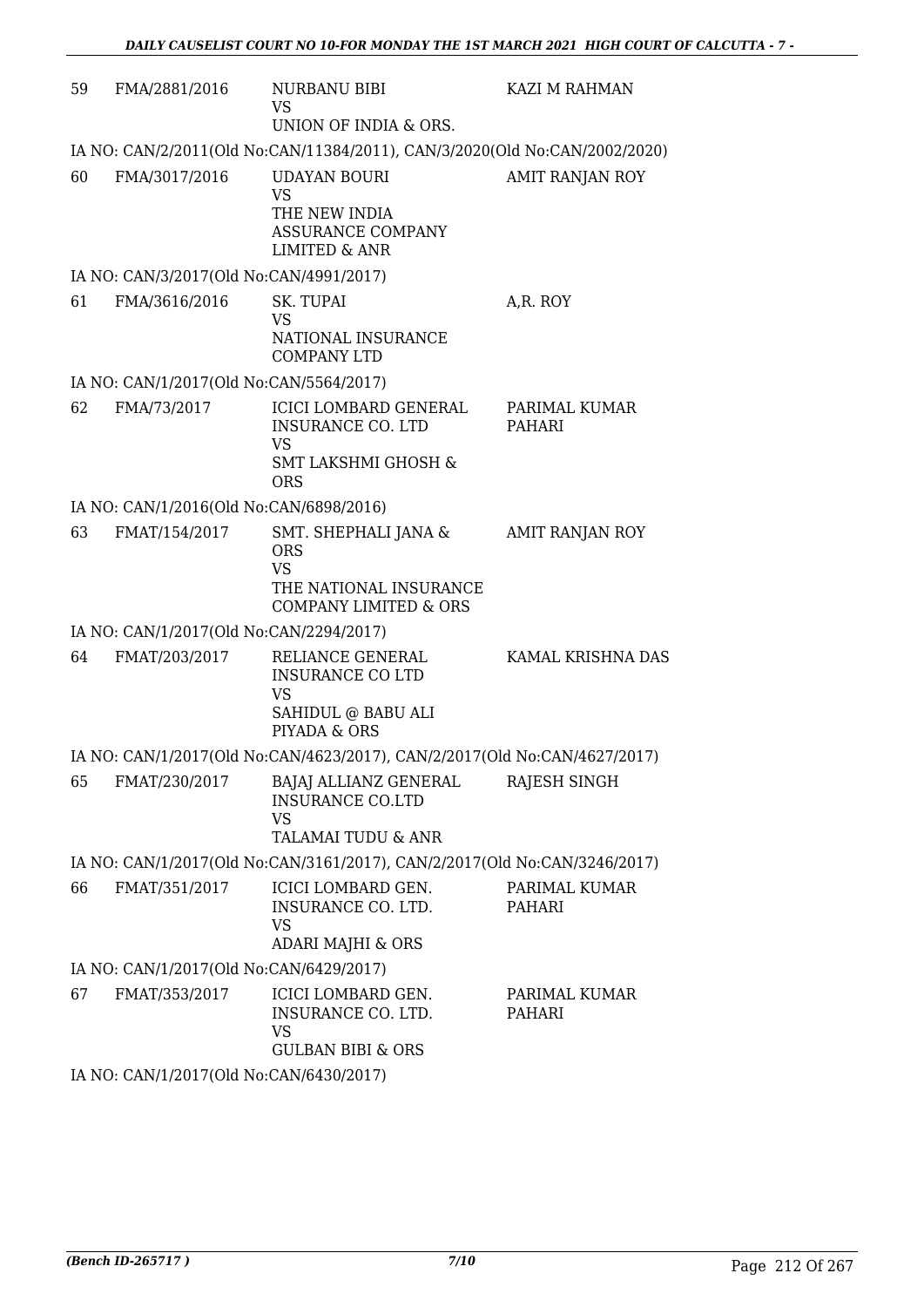| 68 | FMA/455/2017                                                                | NATIONAL INSURANCE<br><b>COMPANY LTD</b><br><b>VS</b><br>NITA RANI OJHA & ORS                                           | <b>SUCHARITA PAUL</b>       |  |
|----|-----------------------------------------------------------------------------|-------------------------------------------------------------------------------------------------------------------------|-----------------------------|--|
|    | IA NO: CAN/2/2017(Old No:CAN/3972/2017)                                     |                                                                                                                         |                             |  |
| 69 | FMA/459/2017                                                                | THE NEW INDIA<br>ASSURANCE COMPANY LTD<br><b>VS</b><br>SAGAR BAGCHI (MINOR) &<br><b>ORS</b>                             | RAJESH SINGH                |  |
|    | IA NO: CAN/2/2017(Old No:CAN/6504/2017)                                     |                                                                                                                         |                             |  |
| 70 | FMAT/643/2017                                                               | THE N I C LTD<br><b>VS</b><br>NIVA HAZRA & ORS                                                                          | <b>D N RAY</b>              |  |
|    |                                                                             | IA NO: CAN/1/2017(Old No:CAN/6358/2017), CAN/2/2017(Old No:CAN/6359/2017)                                               |                             |  |
| 71 | FMAT/660/2017                                                               | BAJAJ ALLIANZ GENERAL<br>INSURANCE COMPANY LTD.<br><b>VS</b><br><b>SAROGI DAS &amp; ORS</b>                             | R. SINGH                    |  |
|    |                                                                             | IA NO: CAN/1/2017(Old No:CAN/8604/2017), CAN/2/2017(Old No:CAN/8612/2017)                                               |                             |  |
| 72 | FMAT/863/2017<br><b>FOUND</b>                                               | THE UNITED INDIA<br>CAN/634/2020 NOT INSURANCE CO. LTD.<br><b>VS</b><br><b>SMT SABITRI BALA ROY &amp;</b><br><b>ORS</b> | <b>SANJOY PAUL</b>          |  |
|    |                                                                             | IA NO: CAN/1/2017(Old No:CAN/7793/2017), CAN/2/2020(Old No:CAN/634/2020)                                                |                             |  |
| 73 | FMAT/1159/2017                                                              | THE SECRETARY &<br>CURATOR, VICTORIA<br>MEMORIAL HALL & ANR<br><b>VS</b><br>ASHA DEVI.                                  | PRADYOT KUMAR<br><b>DAS</b> |  |
|    | IA NO: CAN/2/2020(Old No:CAN/2369/2020)                                     |                                                                                                                         |                             |  |
| 74 | FMAT/1169/2017<br>(ONE APPLN.NOT<br>FOUND)                                  | HDFC ERGO GENERAL<br><b>INSURANCE COMPANY</b><br>LIMITED<br><b>VS</b><br>UDAY KUMAR BHAGAT &<br><b>ANR</b>              | RAJESH SINGH                |  |
|    | IA NO: CAN/1/2017(Old No:CAN/10571/2017), CAN/2/2017(Old No:CAN/10581/2017) |                                                                                                                         |                             |  |
| 75 | FMAT/1175/2017<br>(APPLN. NOT<br>FOUND)                                     | NATIONAL INSURANCE CO.<br>LTD.<br><b>VS</b><br>ARCHANA MANDAL & ORS.                                                    | <b>SAMIM AHAMMED</b>        |  |
|    |                                                                             | IA NO: CAN/1/2017(Old No:CAN/11515/2017), CAN/2/2017(Old No:CAN/11518/2017)                                             |                             |  |
| 76 | FMAT/1176/2017                                                              | NATIONAL IN. CO. LTD.<br>VS<br>SELIM MALLICK & ANR.                                                                     | <b>SAMIM AHAMMED</b>        |  |
|    | IA NO: CAN/1/2017(Old No:CAN/11513/2017), CAN/2/2017(Old No:CAN/11514/2017) |                                                                                                                         |                             |  |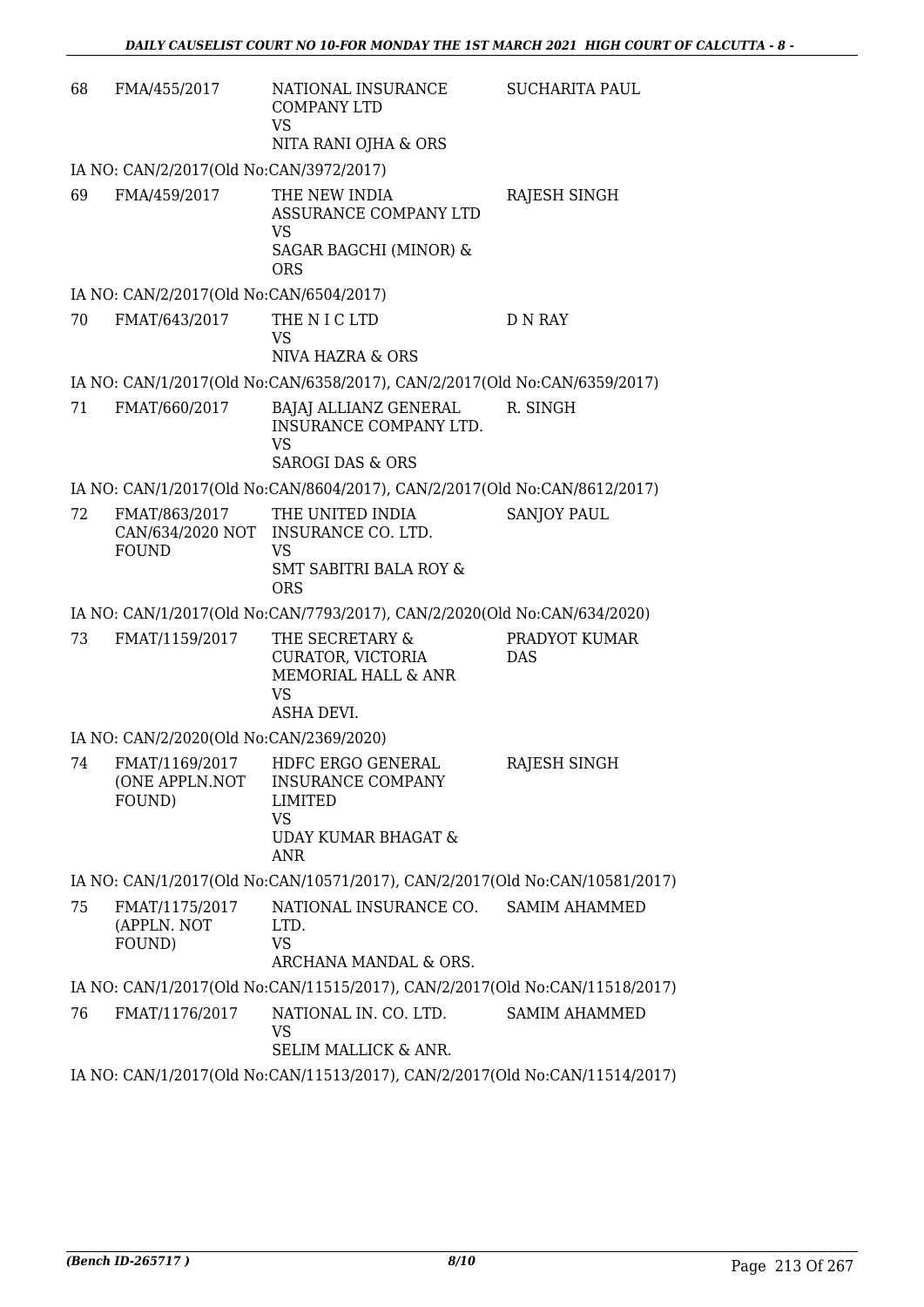| 77 | FMAT/1191/2017                                       | ABUL KASHEM SK. & ANR.<br><b>VS</b><br>NATIONAL IN. CO. LTD. &                          | <b>SAIDUR RAHAMAN</b>                  |
|----|------------------------------------------------------|-----------------------------------------------------------------------------------------|----------------------------------------|
|    |                                                      | ANR.                                                                                    |                                        |
|    | IA NO: CAN/1/2018(Old No:CAN/928/2018)               |                                                                                         |                                        |
| 78 | FMAT/1298/2017<br>CAN/11763/2017<br><b>NOT FOUND</b> | NATIONAL INSURANCE CO.<br><b>LTD</b><br><b>VS</b><br>DIL KUMARI LIMBU & ANR             | S. AHAMMED                             |
|    |                                                      | IA NO: CAN/1/2017(Old No:CAN/11763/2017), CAN/2/2017(Old No:CAN/11772/2017)             |                                        |
| 79 | FMAT/1322/2017<br>CAN/7662/2018 NOT VS<br>$FOUND +$  | MITHURANI PANDA & ORS<br>UNION OF INDIA & ORS                                           | <b>SK ABU ABBAS UDDIN</b>              |
|    | CAN/1821/2019                                        |                                                                                         |                                        |
|    | IA NO: CAN/1/2018(Old No:CAN/7662/2018)              |                                                                                         |                                        |
| 80 | FMAT/54/2018                                         | <b>SARASWATI MAITY &amp; ORS</b><br>VS<br>THE ORIENTAL INS CO LTD                       | <b>AMIT RANJAN ROY</b>                 |
|    |                                                      | $&$ ANR                                                                                 |                                        |
|    | IA NO: CAN/1/2018(Old No:CAN/2108/2018)              |                                                                                         |                                        |
| 81 | FMAT/142/2018                                        | NATIONAL INSURANCE<br><b>COMPANY LIMITED</b><br><b>VS</b><br><b>RUSI BIBI &amp; ORS</b> | MARTTANDA PRATAP<br><b>CHAKRABORTY</b> |
|    |                                                      | IA NO: CAN/1/2018(Old No:CAN/1861/2018), CAN/2/2018(Old No:CAN/1863/2018)               |                                        |
| 82 | FMA/962/2018                                         | ANOWARA BEGAM & ORS                                                                     | <b>SAIDUR RAHAMAN</b>                  |
|    |                                                      | <b>VS</b><br>UNITED INDIA INSURANCE<br><b>COMPANY LTD &amp; ANR</b>                     |                                        |
|    | IA NO: CAN/1/2018(Old No:CAN/4422/2018)              |                                                                                         |                                        |
| 83 | FMAT/1288/2018                                       | <b>SUSHIL RANA &amp; ANR</b><br><b>VS</b><br>UNION OF INDIA                             | <b>SHAHINA HAQUE</b>                   |
| 84 | FMA/1887/2018<br>+LCR CAN                            | BAJAJ ALLIANZ G.I CO. LTD.<br><b>VS</b>                                                 | RAJESH SINGH                           |
|    | 9222/2019 NOT<br><b>FOUND</b>                        | LAKHIRAM MURMU & ORS.                                                                   |                                        |
|    |                                                      | IA NO: CAN/1/2017(Old No:CAN/3157/2017), CAN/3/2019(Old No:CAN/9222/2019)               |                                        |
|    | wt85 COT/73/2017                                     | LAKHIRAM MURMU & ORS<br><b>VS</b>                                                       | <b>JAYANTA BANERJEE</b>                |
|    |                                                      | BAJAJ ALLIANZ GENERAL<br><b>INSURANCE COMPANY</b><br><b>LIMITED &amp; ORS</b>           |                                        |
| 86 | FMAT/683/2019<br>$+CAN/774/2019$<br>(NOT FOUND)      | LAKSHMIRANI BERA & ORS<br>VS<br>UNION OF INDIA                                          | RAJENDRA KUMAR<br><b>MITTAL</b>        |
| 87 | FMAT/1050/2019                                       | THE NATIONAL INSURANCE<br><b>COMPANY LTD</b><br><b>VS</b><br>DIPALI PADYALI & ORS       | DEB NARAYAN RAY                        |
|    | IA NO: CAN/1/2019(Old No:CAN/10654/2019)             |                                                                                         |                                        |
|    |                                                      |                                                                                         |                                        |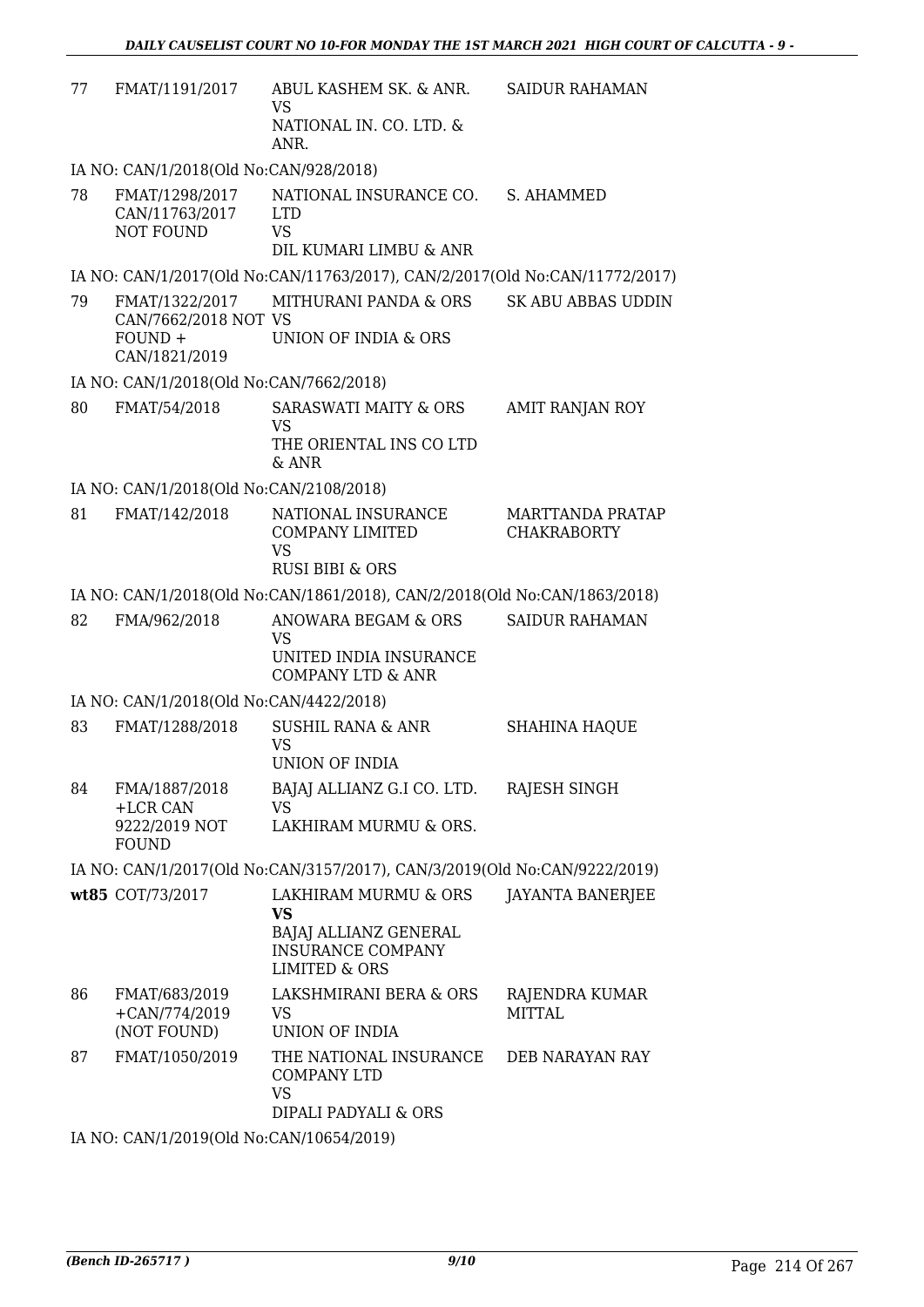| 88 | FMAT/1158/2019                        | ANIMA SARKAR (DOLAI)<br>VS<br>UNION OF INDIA                                            | RAJENDRA KUMAR<br><b>MITTAL</b>     |
|----|---------------------------------------|-----------------------------------------------------------------------------------------|-------------------------------------|
| 89 | FMAT/90/2020                          | KANIKA MONDAL & ORS<br>VS<br>ORIENTAL INSURANCE CO.<br>LTD & ANR                        | NILADRI SAHA                        |
|    |                                       | IA NO: CAN/1/2020(Old No:CAN/1337/2020), CAN/2/2020(Old No:CAN/1343/2020)               |                                     |
| 90 | FMAT/555/2020<br>(STAY)               | ICICI LOMBARD G.I. CO.<br>LTD.<br><b>VS</b><br>PINKI RAY BARUA                          | PARIMAL KUMAR<br>PAHARI             |
|    | IA NO: CAN/1/2021                     |                                                                                         |                                     |
| 91 | FMAT/567/2020<br>(APPLN.NOT<br>FOUND) | NATIONAL INSURANCE<br><b>COMPANY LTD</b><br>VS<br><b>BINA RAJWAR AND ORS</b>            | <b>SUCHARITA PAUL</b>               |
|    | IA NO: CAN/1/2020, CAN/2/2021         |                                                                                         |                                     |
| 92 | FMAT/35/2021<br>(STAY)                | SBI GENERAL INSURANCE<br>CO. LTD.<br><b>VS</b><br>SANDHA PRAMANIK AND<br>ORS            | <b>DEBANJAN</b><br><b>MUKHERJEE</b> |
|    | IA NO: CAN/1/2021                     |                                                                                         |                                     |
| 93 | FMA/164/2021<br>FOUND)                | THE NEW INDIA<br>(U/S-5) (APPLN.NOT ASSURANCE CO. LTD<br><b>VS</b><br><b>TRIPTI DAS</b> | RAJDEEP<br><b>BHATTACHARYA</b>      |
|    | IA NO: CAN/1/2020, CAN/2/2020         |                                                                                         |                                     |
| 94 | FMA/192/2021                          | SBI GENERAL INSURANCE<br>CO. LTD.<br><b>VS</b><br><b>SHILA ADAK AND ORS</b>             | <b>DEBANJAN</b><br><b>MUKHERJEE</b> |
|    | IA NO: CAN/1/2021                     |                                                                                         |                                     |
|    |                                       | <b>APPEAL HEARING</b>                                                                   |                                     |
| 95 | FMA/191/2021                          | BAJAJ ALLIANZ GEN.<br>CAN/4882/2017 (U/S INSURANCE CO. LTD.                             | RAJESH SINGH                        |

- 5) VS MUHADHARI HALDAR & ORS

IA NO: CAN/1/2017(Old No:CAN/4881/2017), CAN/3/2019(Old No:CAN/7020/2019), CAN/4/2019(Old No:CAN/7792/2019)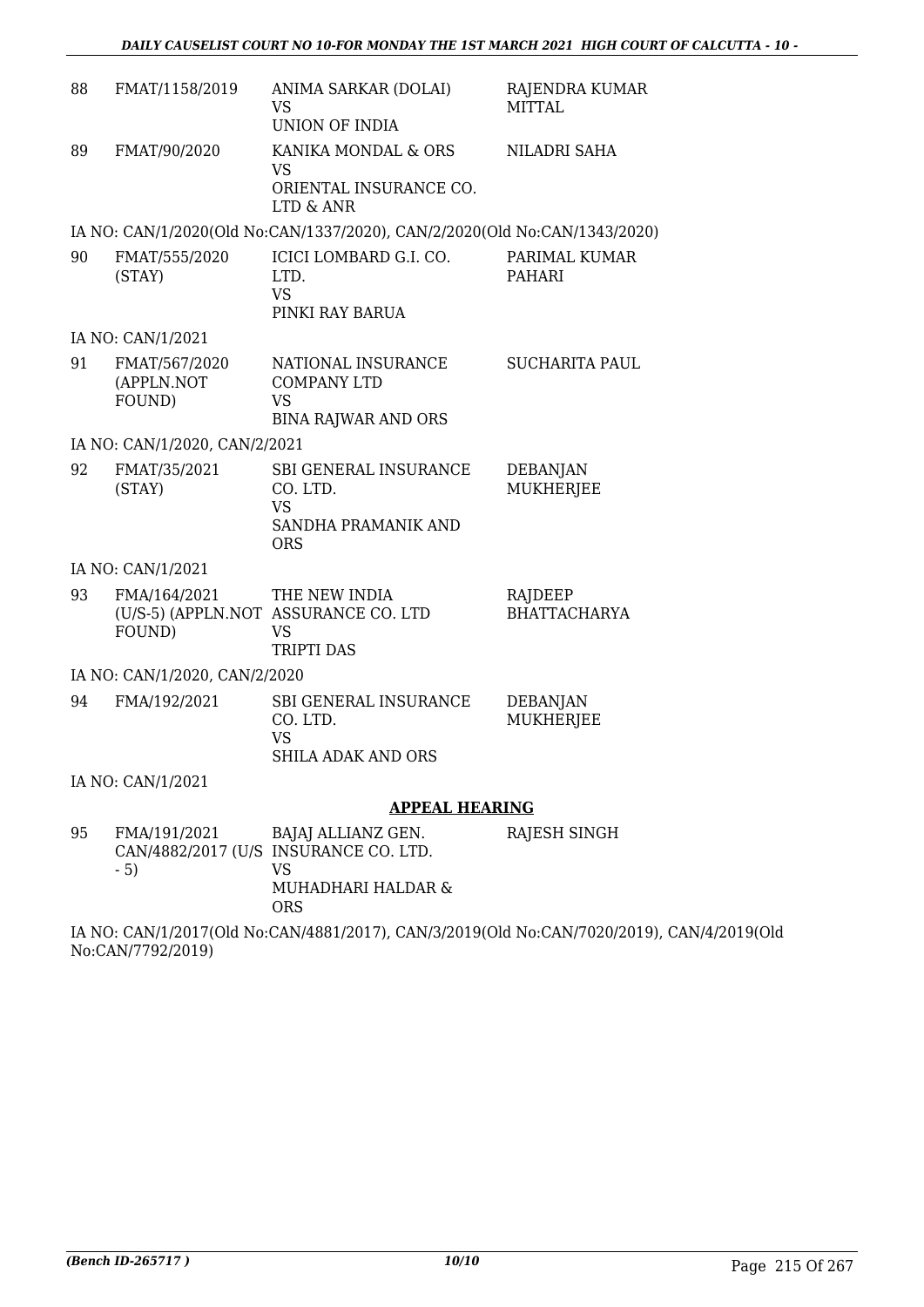

## **Appellate Side**

**DAILY CAUSELIST For Monday The 1st March 2021**

**COURT NO. 23 SINGLE BENCH (SB - X ) AT 10:45 AM HON'BLE JUSTICE ARINDAM MUKHERJEE (VIA VIDEO CONFERENCE)**

**ON AND FROM MONDAY, 1ST MARCH, 2021 - MATTERS (MOTION & HEARING) UNDER ARTICLE 226 OF THE CONSTITUTION RELATING TO MADHYAMIK SIKSHYA KENDRA UNDER GROUP - II, INCLUDING APPLICATIONS CONNECTED THERETO;**

**MATTERS (MOTION & HEARING) UNDER ARTICLE 226 OF THE CONSTITUTION OF INDIA RELATING TO CO-OPERATIVE SOCIETIES UNDER GROUP - V (EXCLUDING SERVICE MATTERS) AND APPLICATIONS CONNECTED THERETO.**

**NOTE : MATTERS WILL BE TAKEN UP THROUGH PHYSICAL HEARING WHEN BOTH THE PARTIES ARE AGREED.**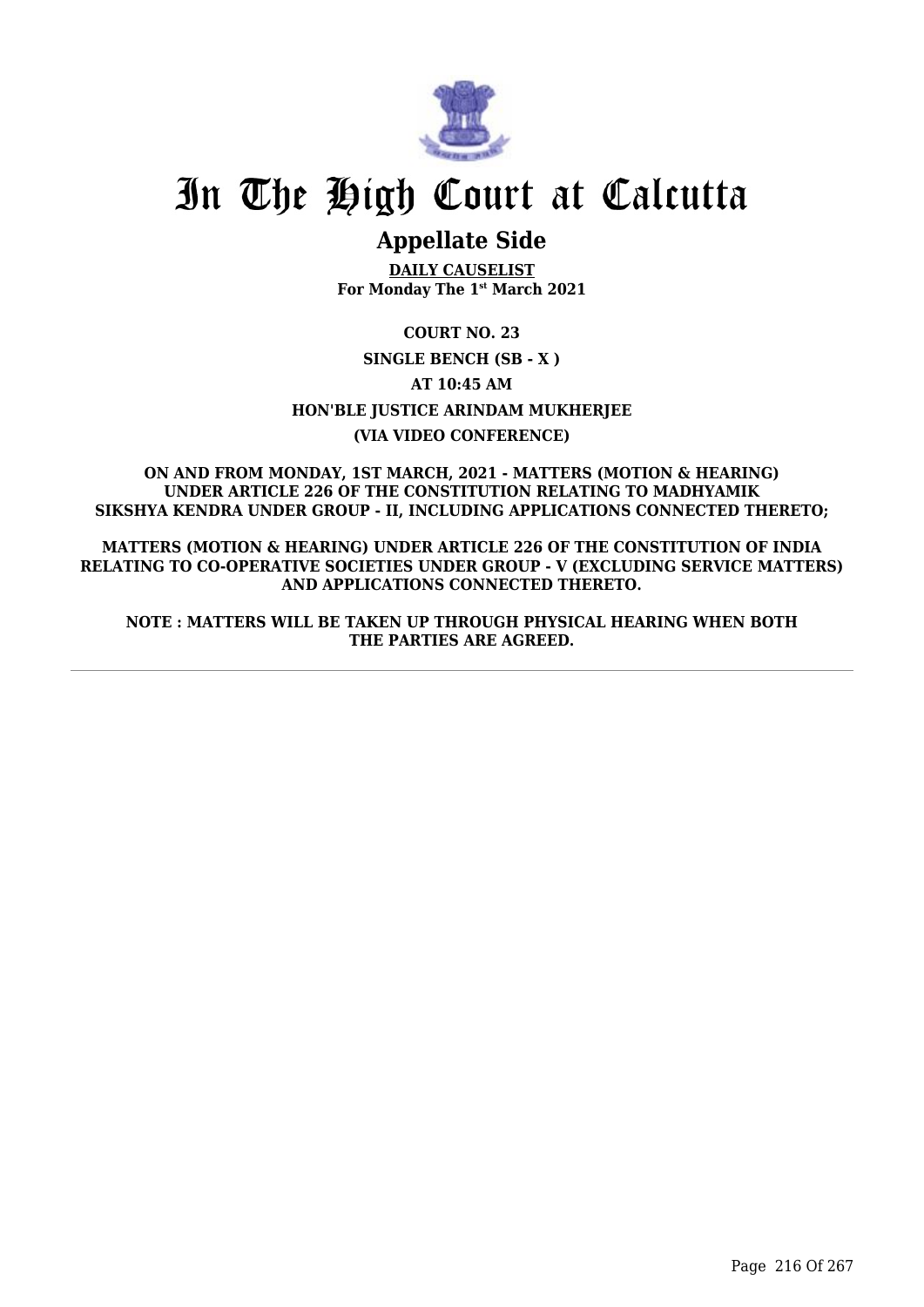

### **Appellate Side**

**DAILY CAUSELIST For Monday The 1st March 2021**

**COURT NO. 18**

**SINGLE BENCH (SB - XI) AT 10:45 AM HON'BLE JUSTICE BISWAJIT BASU (VIA VIDEO CONFERENCE)**

**ON AND FROM MONDAY, 22ND FEBRUARY, 2021 ROSTER NOTIFIED ON 8TH JANUARY, 2021 IS MODIFIED TO THE FOLLOWING EXTENT:-** 

**MATTERS (MOTION & HEARING) UNDER ARTICLE 226 OF THE CONSTITUTION RELATING TO MADRASAH EDUCATION UNDER GROUP II AND APPLICATIONS CONNECTED THERETO;**

**MATTERS (MOTION & HEARING) UNDER ARTICLE 226 OF THE CONSTITUTION RELATING TO APPOINTMENT AND SERVICE CONDITION OF PARA TEACHERS UNDER GROUP II AND APPLICATIONS CONNECTED THERETO;**

**ADMISSION AND HEARING OF CIVIL REVISION APPLICATIONS AND APPLICATIONS UNDER ARTICLE 227 OF THE CONSTITUTION OF INDIA ARISING OUT OF TESTAMENTARY, EJECTMENT / EVICTION SUITS AND PUBLIC PREMISES (UNAUTHORISED OCCUPANTS) ACT, 1971 INCLUDING APPLICATIONS CONNECTED THERETO.** 

**MATTERS (MOTION & HEARING) UNDER ARTICLE 226 OF THE CONSTITUTION OF INDIA RELATING TO LAND UNDER GROUP I INCLUDING APPLICATIONS CONNECTED THERETO.** 

**NOTE: MATTERS WILL BE TAKEN UP THROUGH PHYSICAL HEARING ONLY WHEN BOTH THE PARTIES ARE AGREED.**

**SPECIAL NOTE : 1. CONTESTED APPLICATION WILL BE TAKEN UP ON EVERY WEDNESDAY AND FRIDAY.**

**2. WRIT HEARING MATTERS WILL BE TAKEN UP ON EVERY THURSDAY.** 

**3. MENTIONING WILL BE TAKEN UP ON EVERY MONDAY AND THURSDAY ONLY.** 

**4. NO PHYSICAL MENTIONING WILL BE ENTERTAINED. ONLY MENTIONING THROUGH VIRTUAL MODE WILL BE ENTERTAINED.** 

#### **SPL. NOTE: ON 01.03.2021, 'TO BE MENTIONED', 'FOR ORDER', 'NEW MOTION', 'MOTION' AND 'WRIT HEARING' MATTERS WILL BE TAKEN UP. IF 'WRIT HEARING' GETS EXHAUSTED, REST MATTERS WILL BE CALLED ON SERIALLY, IF TIME PERMITS.**

|   |                                   | <b>TO BE MENTIONED</b>                                      |                      |  |
|---|-----------------------------------|-------------------------------------------------------------|----------------------|--|
| 1 | CO/3776/2018                      | <b>PNB</b><br>VS<br><b>LICI</b>                             | MAHABOOB AHMED       |  |
|   | IA NO: CAN/1/2020                 |                                                             |                      |  |
|   |                                   | <b>FOR ORDERS</b>                                           |                      |  |
| 2 | CO/1738/2016                      | SUBHAS CHANDRA JANA<br><b>VS</b><br><b>GURUDAS GHOSH</b>    | DEBAPRATIM BANERJEE  |  |
| 3 | WPA/2647/2020                     | MOSTAB ALI MOLLA & ORS<br>VS.<br>STATE OF WEST BENGAL & ORS | <b>SAMIM UL BARI</b> |  |
|   |                                   | <b>CIVIL NEW MOTION</b>                                     |                      |  |
| 4 | CO/263/2021<br><b>[NO CAVEAT]</b> | <b>SHEFALI DAS</b><br><b>VS</b><br><b>ASUTOSH ROY</b>       | <b>MIR ANOWAR</b>    |  |
| 5 | CO/424/2021<br>(NO CAVEAT)        | AMAR KUAMR SAHA<br><b>VS</b><br>NARAYAN CHANDRA SAHA        | SOUNAK BHATTACHARYA  |  |
| 6 | CO/425/2021<br>(NO CAVEAT)        | AMAR KUMAR SAHA<br><b>VS</b><br>NARAYAN CHANDRA SAHA        | SOUNAK BHATTACHARYA  |  |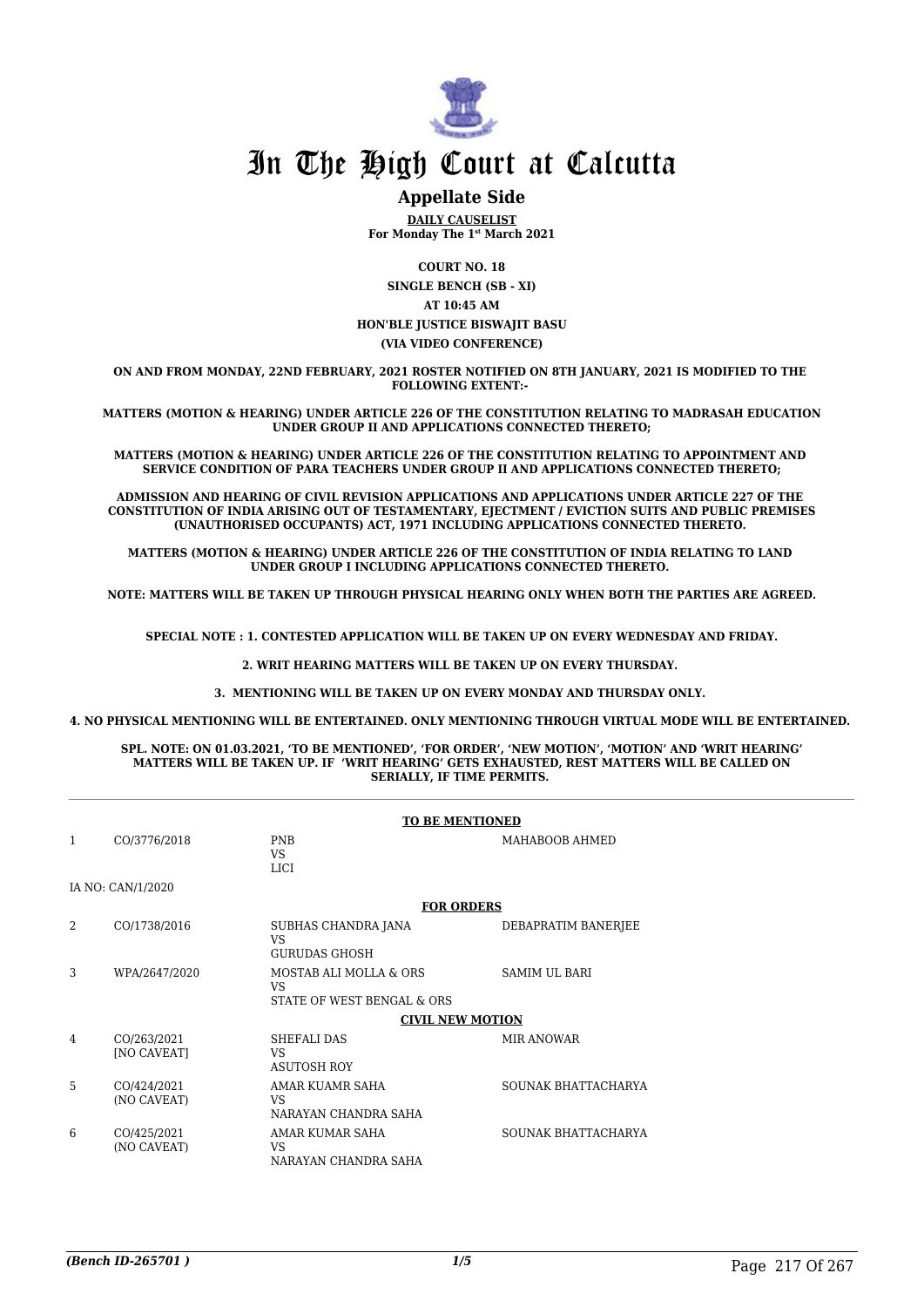| 7    | CO/439/2021<br>[NO CAVEAT]                               | NIMAI GHOSH<br>VS                                         | ARINDAM PAUL            |
|------|----------------------------------------------------------|-----------------------------------------------------------|-------------------------|
|      |                                                          | TARAK CHANDRA SHAW AND ORS                                |                         |
|      |                                                          | <b>NEW MOTION (GROUP - I)</b>                             |                         |
| 8    | WPA/14275/2019                                           | FARUK SEARE RAHAMAN & ANR<br>VS                           | <b>MOBAIDUR HOSSAIN</b> |
|      |                                                          | STATE OF WEST BENGAL & ORS                                |                         |
| 9    | WPA/4210/2020                                            | SANJOY KR GHOSH & ORS<br>VS                               | ND YOUNUSH MONDAL       |
|      |                                                          | STATE OF WEST BENGAL & ORS                                |                         |
| 10   | WPA/4213/2020                                            | MD. JINNAT ALI & ORS<br>VS                                | MD. YOUNUSH MONDAL      |
|      |                                                          | STATE OF WEST BENGAL & ORS                                |                         |
| 11   | WPA/10579/2020                                           | MD.MAJEDAR RAHAMAN<br>VS                                  | <b>BISWAJIT SAMANTA</b> |
|      |                                                          | STATE OF WEST BENGAL AND ORS.                             |                         |
| 12   | WPA/2001/2021                                            | ARUN KR DUTTA ALIAS ARUN DUTTA<br>AND ORS<br>VS           | ANIRBAN SAHA            |
|      |                                                          | UNION OF INDIA AND ORS.                                   |                         |
| 13   | WPA/2005/2021                                            | DIPALI MAJI<br>VS                                         | ANIRBAN SAHA            |
|      |                                                          | UNION OF INDIA AND ORS.                                   |                         |
| 14   | WPA/2007/2021                                            | SANATAN PRAMANIK AND ORS.<br>VS                           | <b>ANIRBAN SAHA</b>     |
|      |                                                          | UNION OF INDIA AND ORS.                                   |                         |
| 15   | WPA/2014/2021                                            | <b>MANIK PRAMANIK</b><br>VS                               | ANIRBAN SAHA            |
| 16   |                                                          | UNION OF INDIA AND ORS.<br>NIRMAL KUMAR PAUL              | <b>TANUSRI SANTRA</b>   |
|      | WPA/4860/2021                                            | VS<br>UNION OF INDIA AND ORS.                             |                         |
| 17   | WPA/4861/2021                                            | AMAL KRISHNA PAUL ALIAS AMAL                              | TANUSRI SANTRA          |
|      |                                                          | KUMAR PAUL<br>VS                                          |                         |
|      |                                                          | UNION OF INDIA AND ORS.                                   |                         |
| 18   | WPA/4870/2021                                            | TAPAN MUKHERJEE<br>VS                                     | TANUSRI SANTRA          |
|      |                                                          | UNION OF INDIA AND ORS.                                   |                         |
| 19   | WPA/5302/2021                                            | ATANU KUMAR GANGULY ALIAS<br>ATANU GANGULY<br>VS          | <b>BIJOY KUMAR SHAW</b> |
|      |                                                          | STATE OF WEST BENGAL AND ORS.                             |                         |
|      | IA NO: CAN/1/2021                                        | <b>NEW MOTION (GROUP - II)</b>                            |                         |
| 20   | WPA/5396/2021                                            | PAMPA HALDAR                                              | Miss Molly Saha         |
|      |                                                          | VS                                                        |                         |
|      |                                                          | STATE OF WEST BENGAL AND ORS.                             |                         |
|      |                                                          | <b>APPLICATION</b>                                        |                         |
| 21   | WPA/3989/2017                                            | DR. SUKUMAR MK. GHOSH<br>VS                               | SHYMAL KUMAR SIKDAR     |
|      |                                                          | STATE OF WEST BENGAL & ORS                                |                         |
| 22   | IA NO: CAN/1/2017(Old No:CAN/10308/2017)<br>CO/2067/2018 | PRAFULLA KUMAR GHOSH                                      |                         |
|      | (ADDITION OF PARTY)                                      | VS<br>SULEKHA KARATI                                      | KAMAN SAHOO             |
|      | IA NO: CAN/1/2019(Old No:CAN/5937/2019), CAN/2/2021      |                                                           |                         |
| wt23 | CO/3004/2018                                             | PRAFULLA KR. GHOSH                                        | KAMAN SAHOO             |
|      |                                                          | VS.<br>SULEKHA KARATI                                     |                         |
|      | IA NO: CAN/1/2021                                        |                                                           |                         |
| 24   | RVW/9/2019                                               | KABRA MARBLE CORPORATION &<br><b>ORS</b><br>VS            | SUBHASISH CHAKRABORTY   |
|      |                                                          | SUDIPTO MUKHERJEE & ANR                                   |                         |
| 25   | CO/2971/2019                                             | PROFESSOR SK. SAHANUL HAQUE<br>VS<br>SK. MD. QUASIN & ORS | ABHIJIT SARKAR          |
|      |                                                          |                                                           |                         |

IA NO: CAN/1/2019(Old No:CAN/12308/2019), CAN/3/2020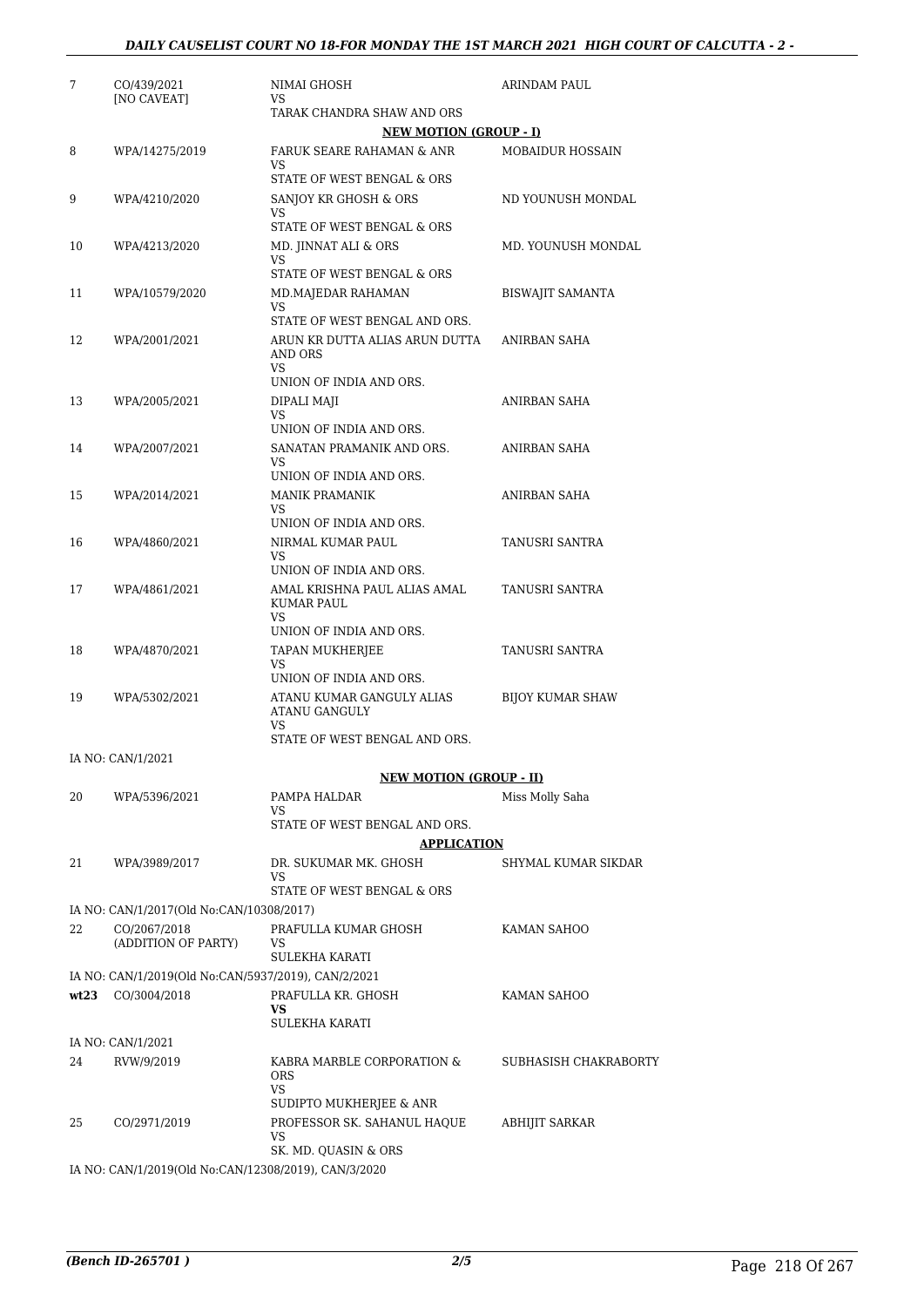| 26   | WPA/10450/2019<br>(AMENDMENT)                          | AKMOL HOSSAIN & ORS<br>VS                                                                                   | <b>TANUJA BASAK</b>   |
|------|--------------------------------------------------------|-------------------------------------------------------------------------------------------------------------|-----------------------|
|      |                                                        | STATE OF WEST BENGAL & ORS                                                                                  |                       |
| 27   | IA NO: CAN/1/2020(Old No:CAN/2041/2020)<br>RVW/54/2020 | AVIJIT DEY                                                                                                  | TAPAS DUTTA           |
|      |                                                        | VS<br>UTTARPARA KOTRUNG<br>MUNICIPALITY & ORS.                                                              |                       |
|      | IA NO: CAN/1/2020, CAN/2/2020                          |                                                                                                             |                       |
| wt28 | CO/4284/2016                                           | <b>AVIJIT DEY</b>                                                                                           | SUMANTA SARATHI       |
|      |                                                        | <b>VS</b><br>UTTARPARA KOTRUNG<br><b>MUNICIPALITY &amp; ORS</b>                                             | <b>BHOWMIK</b>        |
| 29   | CPAN/729/2020                                          | MD JAWAID NEHAL<br><b>VS</b>                                                                                | <b>ABHIJIT SARKAR</b> |
|      |                                                        | LD JUDGE BISWAJYOTI CHATTERJEE                                                                              |                       |
| wt30 | CO/4296/2019                                           | MD JAWAID NEHAL<br>VS                                                                                       | ABHIJIT SARKAR        |
|      |                                                        | SK MD QUASIN                                                                                                |                       |
| 31   | CPAN/730/2020                                          | SK BAG BVL HAQUE<br>VS                                                                                      | ABHIJIT SARKAR        |
|      |                                                        | LD JUDGE BISWAJYOTI CHATTERJEE                                                                              |                       |
| wt32 | CO/4297/2019                                           | <b>SK BAGBUL HOOUE</b>                                                                                      | <b>ABHIJIT SARKAR</b> |
|      |                                                        | VS<br>SK MD QUASIN                                                                                          |                       |
|      |                                                        | <b>MOTION</b>                                                                                               |                       |
| 33   | CO/733/2019                                            | BHUPESH SHARMA @ BHUPESH<br>KUMAR SHARMA<br><b>VS</b>                                                       | SOUNAK BHATTACHARYA   |
|      |                                                        | SEKHAR NATH BANERJEE & ANR                                                                                  |                       |
|      | IA NO: CAN/1/2019(Old No:CAN/5654/2019), CAN/2/2020    |                                                                                                             |                       |
| 34   | CO/1953/2019                                           | RANI BALA MONDAL & ORS<br>VS<br>MAYA PAL & ORS                                                              | SUHRID SUR            |
| 35   | CO/2559/2019                                           | ALAKPRAVA DINGAL & ORS<br>VS                                                                                | SUTIRTHA DAS          |
| 36   | CO/3993/2019                                           | <b>GOUTAM KUMAR MAITY &amp; ORS</b><br>SHEULI MAZUMDER                                                      | DEBDUTTA RAHA         |
|      |                                                        | VS<br><b>SILA MAZUMDER</b>                                                                                  |                       |
| wt37 | CO/3436/2019                                           | SHEULI MAZUMDAR (DE)                                                                                        | DEBDUTTA RAHA         |
|      |                                                        | VS                                                                                                          |                       |
| 38   | CO/4186/2019                                           | SILA MAJUMDAR & ANR<br>PRADIP DE @ PRADIP DEY & ANR.                                                        | NANDALAL PRADHAN      |
|      |                                                        | VS                                                                                                          |                       |
|      | IA NO: CAN/1/2020(Old No:CAN/1121/2020)                | DIBAKAR KUNTI & ANR.                                                                                        |                       |
| 39   | WPA/14816/2019                                         | SWAPAN KUMAR PAN                                                                                            | SANKHA SUBHRA RAY     |
|      |                                                        | <b>VS</b>                                                                                                   |                       |
|      |                                                        | STATE OF WEST BENGAL & ORS<br>SAHEDA BIBI                                                                   | ASRAF MONDAL          |
| 40   | WPA/17281/2019                                         | <b>VS</b>                                                                                                   |                       |
|      |                                                        | STATE OF WEST BENGAL & ORS.                                                                                 |                       |
| 41   | CO/746/2020                                            | BOARD OF TRUSTEES FOR THE PORT<br>OF KOLKATA<br>VS                                                          | <b>GAURAV KHAITAN</b> |
|      |                                                        | METAL BOX INDIA LIMITED & ANR                                                                               |                       |
|      |                                                        | IA NO: CAN/1/2020(Old No:CAN/2412/2020), CAN/2/2020(Old No:CAN/4914/2020), CAN/3/2020(Old No:CAN/4915/2020) |                       |
| 42   | CO/754/2020                                            | SANJIB SAHA CHOWDHURY<br>VS.                                                                                | PALSH MUKHERJEE       |
|      |                                                        | JAYANTA DUTTA                                                                                               |                       |
| 43   | CO/762/2020                                            | ANJAN KUMAR MAJUMDER<br>VS                                                                                  | <b>IFTEKAR MUSHI</b>  |
|      |                                                        | <b>SMT PRAMILA PANDA &amp; ORS</b>                                                                          |                       |
| 44   | CO/906/2020                                            | PRANABESH SAMANTA<br>VS                                                                                     | ANTARA PANJA          |
|      |                                                        | KALYANI MONDAL & ORS.                                                                                       |                       |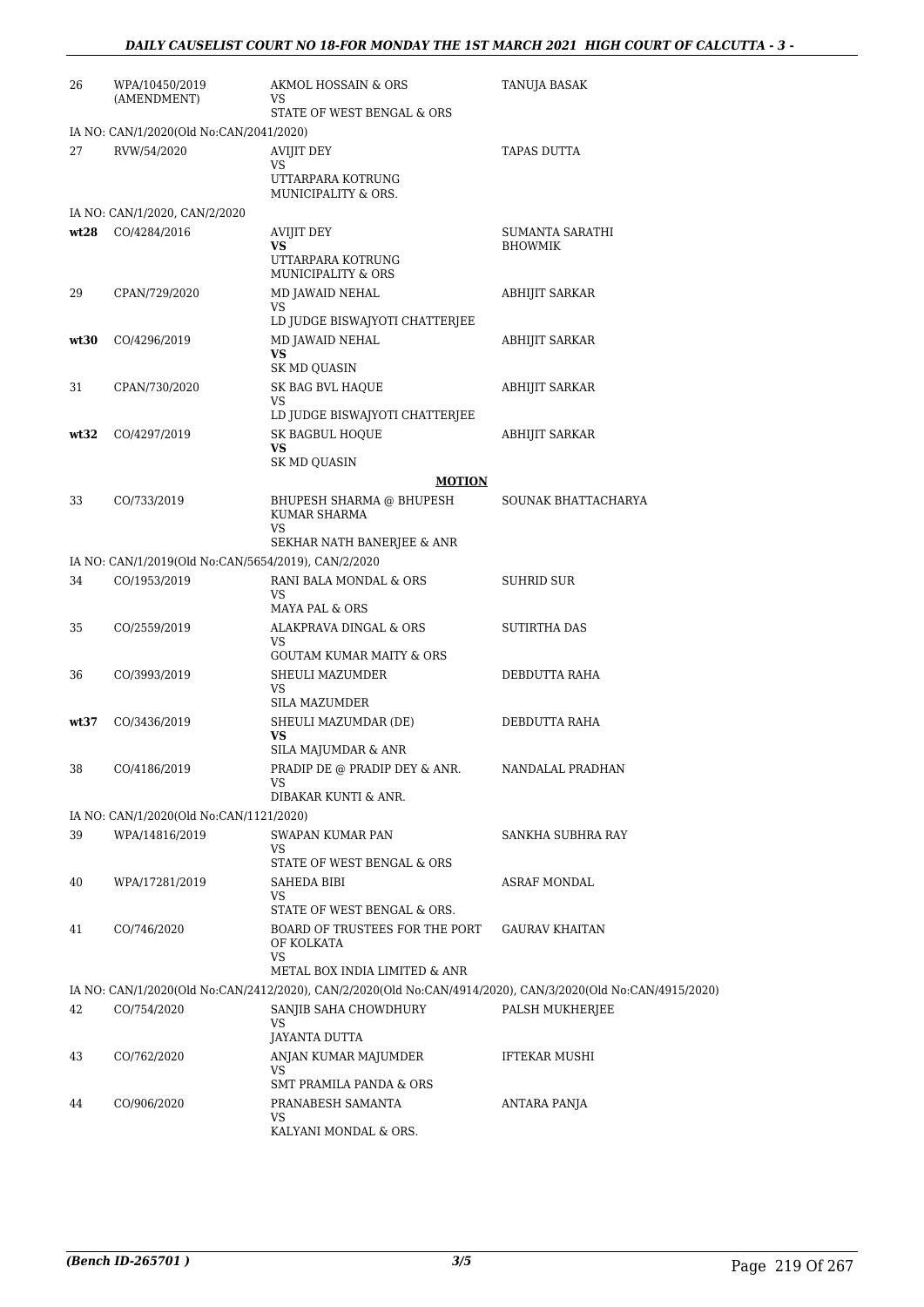#### *DAILY CAUSELIST COURT NO 18-FOR MONDAY THE 1ST MARCH 2021 HIGH COURT OF CALCUTTA - 4 -*

| 45   | CO/1478/2020                                          | KAMAL KUMAR ROY<br>VS                                       | PRASANT KUMAR DUTT       |
|------|-------------------------------------------------------|-------------------------------------------------------------|--------------------------|
|      |                                                       | SUBNALANE MAZUMDER                                          |                          |
| 46   | CO/1612/2020                                          | RABI SHANKAR GUPTA @ HARI<br>SHANKAR GUPTA<br><b>VS</b>     | MD RIZWAN ALAM           |
|      |                                                       | DEEPSIKHA SENGUPTA                                          |                          |
| 47   | CO/1670/2020                                          | NUPUR ROY                                                   | SANANDA GANGULI          |
|      |                                                       | VS<br>PIYALI PALIT                                          |                          |
| 48   | WPA/7667/2020                                         | <b>SK ARIF ABBAS</b>                                        | TANUJA BASAK             |
|      |                                                       | VS                                                          |                          |
|      |                                                       | State of West Bengal                                        |                          |
|      | IA NO: CAN/1/2020                                     |                                                             |                          |
| 49   | WPA/9157/2020                                         | MIR MAHEBAR ALI<br><b>VS</b>                                | TANUJA BASAK             |
|      |                                                       | State of West Bengal                                        |                          |
| 50   | CO/59/2021                                            | BIMAL SANKAR NANDA                                          | SOUMITA GHOSH            |
|      |                                                       | VS                                                          |                          |
|      |                                                       | RABI SANKAR NANDA                                           |                          |
|      | IA NO: CAN/1/2021                                     |                                                             |                          |
| 51   | CO/83/2021                                            | SUBHASH CHANDRA MONDAL AND<br><b>OTHERS</b><br>VS           | KOUSHIKEE BANERJEE       |
|      |                                                       | SOUMEN SARKAR AND OTHERS                                    |                          |
| 52   | CO/246/2021                                           | AJIBAR LASKAR                                               | SAFIQUE ALI MIDDE        |
|      |                                                       | VS.<br>KASHED ALI LASKAR AND ORS                            |                          |
| 53   | CO/259/2021                                           | RAJESH AGARWAL                                              | <b>AVIRUP CHATTERJEE</b> |
|      |                                                       | <b>VS</b>                                                   |                          |
|      |                                                       | ANIL KUMAR GUPTA                                            |                          |
| 54   | CO/283/2021                                           | NOOR MD ANSARI@DOMA<br>VS                                   | SUMITAVA CHAKRABORTY     |
|      |                                                       | MST AHAMEDI BEGUM AND ANR                                   |                          |
| 55   | CO/292/2021                                           | SHYAMAL KR SADHUKHAN AND ANR                                | RISHABH DUTTA GUPTA      |
|      |                                                       | VS<br>AJAY SADHUKHAN                                        |                          |
| 56   | CO/362/2021                                           | <b>SM PRATIMA SUR</b>                                       | SOURADIPTA BANERJEE      |
|      |                                                       | VS                                                          |                          |
|      |                                                       | JIBAN SAHA AND ANR                                          |                          |
| 57   | CO/365/2021                                           | <b>MATA PRASAD SHAW</b><br>VS                               | RAJIB RAY                |
|      |                                                       | SUDAMA DEBI                                                 |                          |
| 58   | WPA/2826/2021                                         | HAFIZUR RAHAMAN AND OTHERS                                  | DIPTENDU MONDAL          |
|      |                                                       | VS                                                          |                          |
|      |                                                       | STATE OF WEST BENGAL AND ORS.                               |                          |
| 59   | WPA/3069/2021                                         | BIDHAN CHANDRA MONDAL<br>VS                                 | <b>SANTANU MAJI</b>      |
|      |                                                       | STATE OF WEST BENGAL AND ORS.                               |                          |
| wt60 | WPA/322/2021                                          | NAJMAH YASMEEN                                              | SUBHRANGSHU PANDA        |
|      |                                                       | <b>VS</b><br>STATE OF WEST BENGAL AND ORS.                  |                          |
| 61   | WPA/4208/2021                                         | SUBRATA BARUI AND ORS                                       | SHUVRO PROKASH LAHIRI    |
|      |                                                       | VS                                                          |                          |
|      |                                                       | STATE OF WEST BENGAL AND ORS.                               |                          |
|      |                                                       | <b>CONTESTED APPLICATION</b>                                |                          |
| 62   | CO/3928/2019<br>(Pt.Hd) (2 P.M.)                      | M/S. RAJLUXMI INVESTMENT &<br>TRADING COMPANY (P) LTD<br>VS | BHASKAR MUKHERJEE        |
|      |                                                       | ALW ESTATE PVT LTD & ORS                                    |                          |
|      | IA NO: CAN/1/2020, CAN/2/2020, CAN/3/2020, CAN/4/2020 |                                                             |                          |
| wt63 | CO/3855/2019                                          | ALW ESTATES PVT LTD                                         | ANIMESH PAUL;            |
|      |                                                       | VS<br>RAJALAXMI INSTRUMENTS &<br>TRADING CO LTD             |                          |
| 64   | CO/793/2020                                           | BILWAPADA MANNA                                             | SAYANI BHATTACHRYA       |
|      |                                                       | VS<br><b>SUKANTA DAS</b>                                    |                          |
|      | IA NO: CAN/1/2020, CAN/2/2020                         |                                                             |                          |
|      |                                                       |                                                             |                          |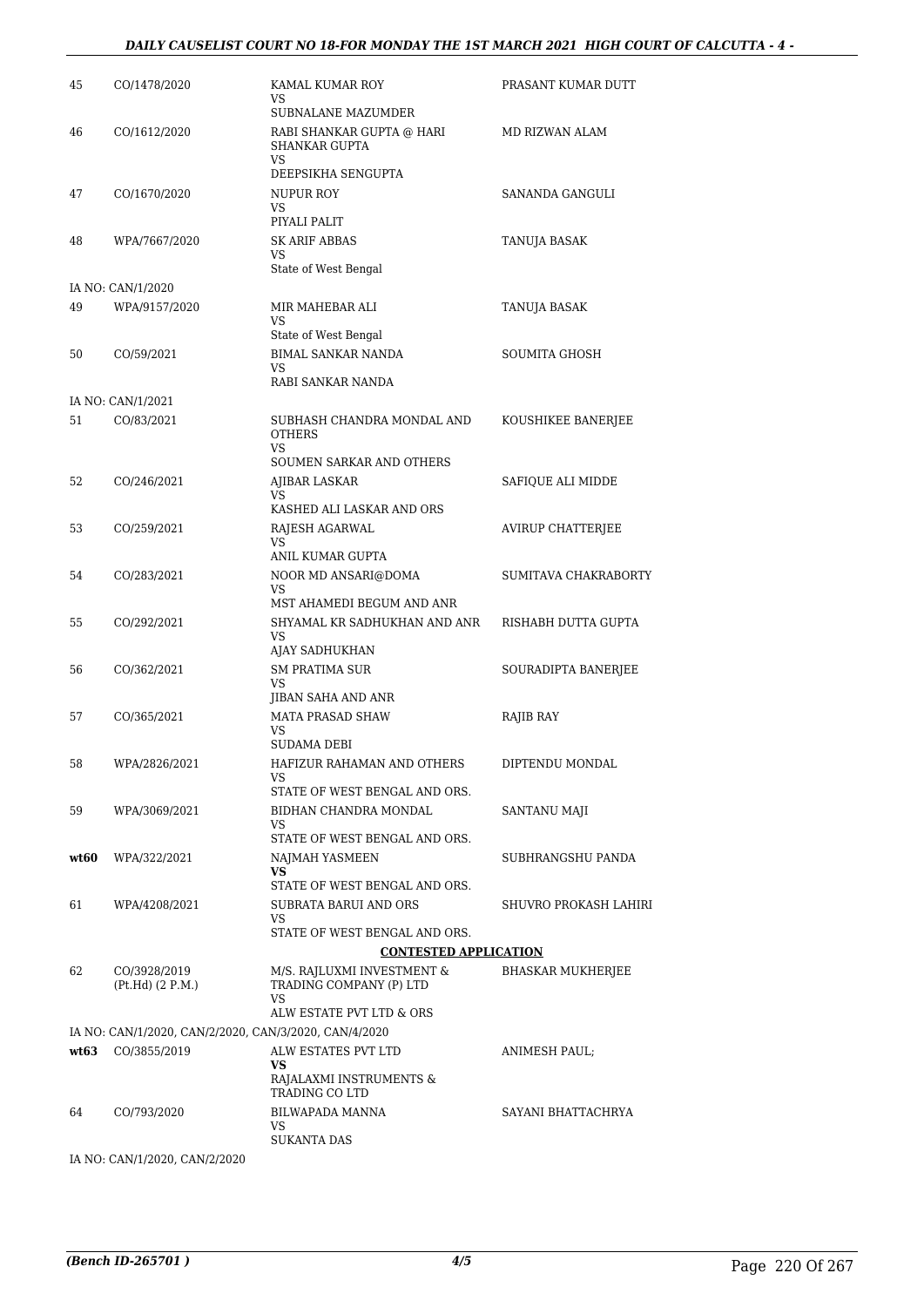| 65   | CO/1507/2020                            | UNISYSTEMS PVT LTD<br>VS.                                                                                           | <b>MANJU JAISWAL</b>      |
|------|-----------------------------------------|---------------------------------------------------------------------------------------------------------------------|---------------------------|
|      |                                         | CHANDRA PRAKASH JHUNJHUNWALA                                                                                        |                           |
| 66   | CO/1526/2020                            | SHREE SHREE RADHA KRISHNA JEW<br>THAKUR AND THAKURANI REP BY<br>ARUN KUMAR KUNDU AND ANR<br>VS<br>NIRMALENDU SANYAL | <b>SOURAV BANERIEE</b>    |
| wt67 | CO/1237/2019                            | DR ANIRBAN SENGUPTA                                                                                                 | ADITYA MONDAL             |
|      |                                         | <b>VS</b><br>USHA RANI CHOWDHURY & ORS                                                                              |                           |
|      | IA NO: CAN/1/2020, CAN/2/2020           |                                                                                                                     |                           |
|      |                                         | <b>WRIT HEARING</b>                                                                                                 |                           |
| 68   | WPA/18835/2014                          | <b>GOLAM MAHIUDDIN</b><br>VS.                                                                                       | <b>SUMIT RAY</b>          |
|      |                                         | STATE OF WEST BENGAL & ORS                                                                                          |                           |
|      | IA NO: CAN/1/2020(Old No:CAN/1288/2020) |                                                                                                                     |                           |
| 69   | WPA/20543/2019                          | RUHUL ALI KHAN<br>VS<br>STATE OF WEST BENGAL & ORS                                                                  | PARAMITA MAITY            |
|      | IA NO: CAN/1/2020(Old No:CAN/3082/2020) |                                                                                                                     |                           |
| 70   | WPA/10094/2020                          | <b>SK REWANUL HAQUE</b><br>VS<br>STATE OF WEST BENGAL AND ORS.                                                      | TANUJA BASAK              |
| 71   | WPA/56/2021                             | <b>KAMAL HASSAN</b><br><b>VS</b><br>STATE OF WEST BENGAL AND ORS.                                                   | <b>SANTANU MAJI</b>       |
| 72   | WPA/57/2021                             | <b>ABDUL ODUD</b><br>VS.<br>STATE OF WEST BENGAL AND ORS.                                                           | <b>SANTANU MAJI</b>       |
| 73   | WPA/1467/2021<br>[04.03.21]             | MD. MOJIBUR RAHAMAN<br><b>VS</b><br>STATE OF WEST BENGAL AND ORS.                                                   | MD AHASANUZZAMAN          |
| 74   | WPA/3544/2021<br>[04.03.21]             | <b>RAZZAQUE HOSSAIN</b><br><b>VS</b><br>STATE OF WEST BENGAL AND ORS.                                               | <b>TARASANKAR SAMANTA</b> |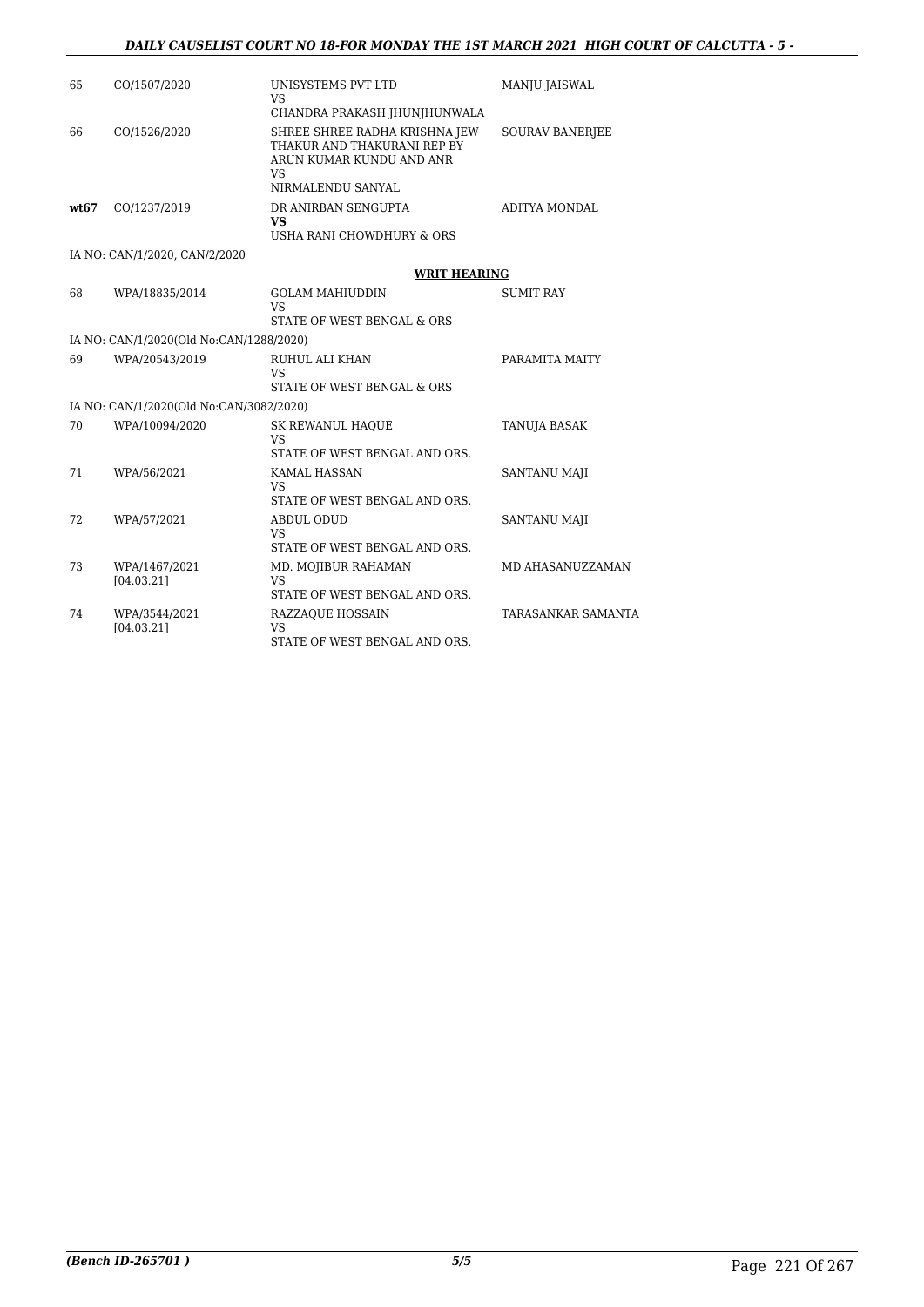

### **Appellate Side**

**DAILY CAUSELIST For Monday The 1st March 2021**

**COURT NO. 24**

**SINGLE BENCH (SB - XII) AT 10:45 AM HON'BLE JUSTICE AMRITA SINHA (VIA VIDEO CONFERENCE)**

**ON AND FROM MONDAY, 11TH JANUARY, 2021 ROSTER NOTIFIED ON 8TH JANUARY, 2021 IS MODIFIED TO THE FOLLOWING EXTENT :- MATTERS (MOTION & HEARING) UNDER ARTICLE 226 OF THE CONSTITUTION RELATING TO MUNICIPALITIES AND PANCHAYATS (EXCLUDING MATTERS RELATED TO CO-OPERATIVE SOCIETIES) UNDER GROUP V AND APPLICATIONS CONNECTED THERETO (INCLUDING ALL SERVICE MATTERS RELATED TO MUNICIPALITY AND CONNECTED APPLICATIONS CONNECTED THERETO).** 

**THE FOLLOWING NOTES WILL BE EFFECTIVE ON AND FROM 11.01.2021.**

**SPECIAL NOTE : NO FURTHER INCLUSION IN THE LIST WILL BE ALLOWED UNTIL FURTHER ORDER.** 

**1.ON EVERY MONDAY MUNICIPALITY MOTIONS WILL BE TAKEN UP FOR THE WHOLE DAY. IF TIME PERMITS PANCHAYAT MOTIONS WILL BE TAKEN UP.** 

**2. ON EVERY TUESDAY PANCHAYAT MOTIONS WILL BE TAKEN UP TILL RECESS. AFTER RECESS APPLICATIONS WILL BE TAKEN UP AND IF TIME PERMITS PANCHAYAT MOTIONS WILL BE TAKEN UP AND THEREAFTER MUNICIPALITY MOTIONS WILL BE TAKEN UP.**

**3. ON EVERY WEDNESDAY MUNICIPALITY MOTIONS WILL BE TAKEN UP TILL RECESS. AFTER RECESS CONTEMPT MATTERS WILL BE TAKEN UP AND IF TIME PERMITS MUNICIPALITY MOTIONS WILL BE TAKEN UP AND THEREAFTER PANCHAYAT MOTIONS WILL BE TAKEN UP.** 

**4. ON EVERY THURSDAY PANCHAYAT MOTIONS WILL BE TAKEN UP TILL RECESS. AFTER RECESS HEARING MATTERS WILL BE TAKEN UP. IF TIME PERMITS PANCHAYAT MOTIONS WILL BE TAKEN UP AND THEREAFTER MUNICIPALITY MOTIONS WILL BE TAKEN UP.**

**5. ON EVERY FRIDAY PANCHAYAT MOTIONS WILL BE TAKEN UP TILL RECESS. AFTER RECESS HEARING MATTERS WILL BE TAKEN UP AND IF TIME PERMITS PANCHAYAT MOTIONS WILL BE TAKEN UP AND THEREAFTER MUNICIPALITY MOTIONS WILL BE TAKEN UP.** 

**NOTE: MATTERS WILL BE TAKEN UP THROUGH PHYSICAL HEARING ONLY WHEN BOTH THE PARTIES ARE AGREED.**

#### **TO BE MENTIONED**

| 1   | WPA/15313/2011<br>[ASSIGNED]           | M.A. CONSTRUCTION & TRADING<br>CO. PVT. LTD.<br>VS<br>STATE OF WEST BENGAL & ORS           | AMIT KUMAR PAN        |
|-----|----------------------------------------|--------------------------------------------------------------------------------------------|-----------------------|
|     | IA NO: CAN/2/2016(Old No:CAN/489/2016) |                                                                                            |                       |
| wt2 | WPA/17380/2011                         | M.A. CONSTRUCTION & TRADING<br>COMPANY PVT. LTD.<br>VS<br>STATE OF WEST BENGAL & ORS       | AMIT KUMAR PAN        |
| wt3 | WPA/18409/2017                         | M.A. CONSTRUCTION & TRADING<br>COMPANY PRIVATE LIMITED<br>VS<br>STATE OF WEST BENGAL & ORS | <b>AMIT KUMAR PAN</b> |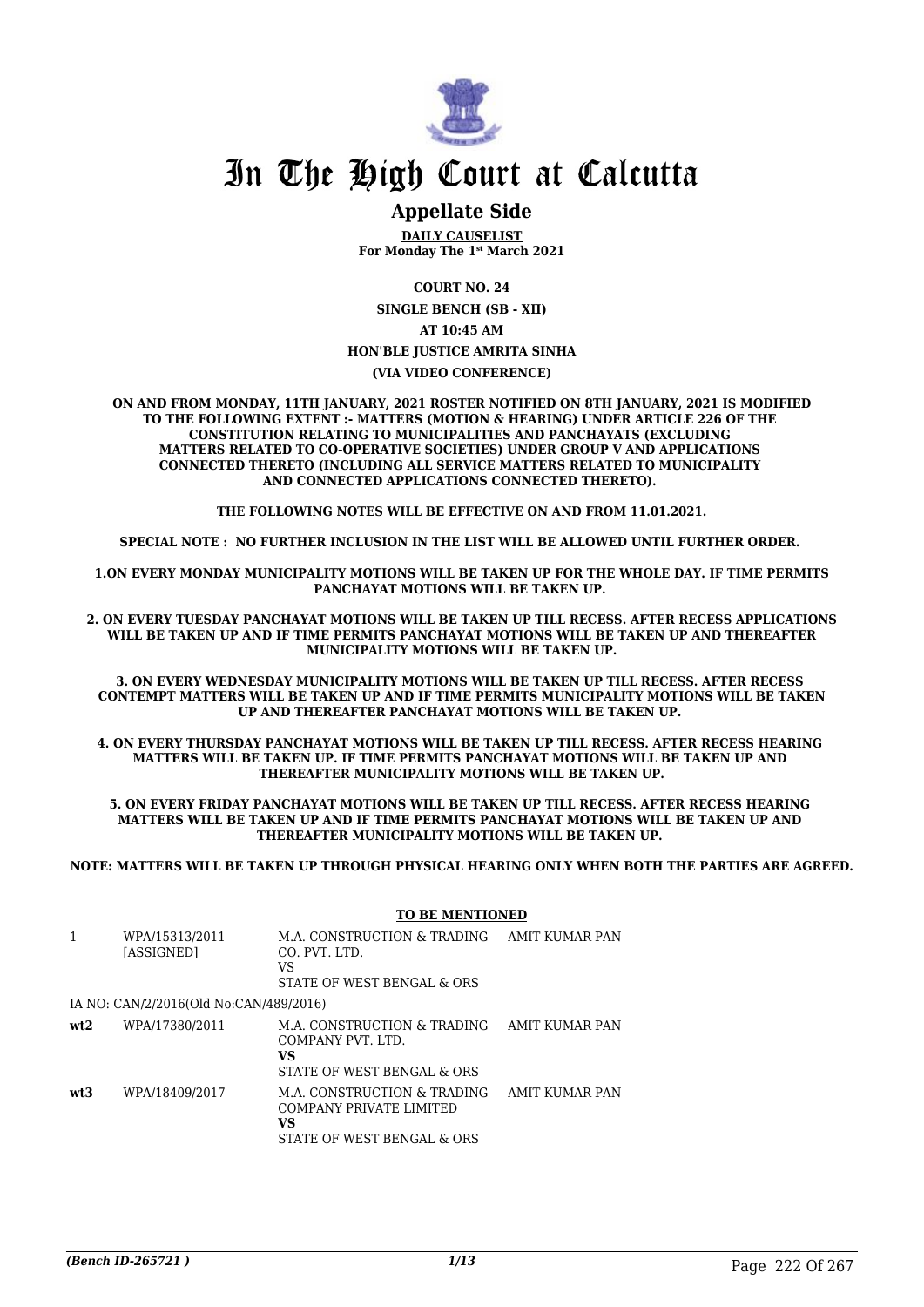| 4  | WPA/8414/2020<br>[CORRECTION]      | TAPAN KUMAR BOSE<br>VS<br>STATE OF WEST BENGAL AND<br>ORS.           | FALGUNI<br>BANDYOPADHAYAY |
|----|------------------------------------|----------------------------------------------------------------------|---------------------------|
| 5  | WPA/3512/2021<br><b>[ASSIGNED]</b> | <b>SUNANDA MAJUMDER</b><br>VS<br>NATIONAL INSTITUTE OF<br>TECHNOLOGY | ABHIJIT CHAKRABORTI       |
|    |                                    | <b>MUNICIPALITY - MOTIONS</b>                                        |                           |
| 6  | WPA/5040/2019                      | BISWANATH CHAKRABORTY<br>VS<br>ASANSOL MUNICIPAL                     | NEMAI CHANDRA SAHA        |
|    |                                    | <b>CORPORATION &amp; ORS</b>                                         |                           |
| 7  | WPA/5042/2019                      | SHAMBHU SONI<br>VS<br>ASANSOL MUNICIPAL                              | NEMAI CHANDRA SAHA        |
|    |                                    | <b>CORPORATION &amp; ORS</b>                                         |                           |
| 8  | WPA/5045/2019                      | <b>ARKA ENTERPRISES</b><br>VS<br>ASANSOL MUNICIPAL                   | NEMAI CHANDRA SAHA        |
|    |                                    | <b>CORPORATION &amp; ORS</b>                                         |                           |
| 9  | WPA/5048/2019                      | <b>BISWAJIT SAHA</b><br>VS                                           | NEMAI CHANDRA SAHA        |
|    |                                    | ASANSOL MUNICIPAL<br><b>CORPORATION &amp; ORS</b>                    |                           |
| 10 | WPA/5049/2019                      | SHEOBALAK SINGH<br>VS                                                | NEMAI CHANDRA SAHA        |
|    |                                    | ASANSOL MUNICIPAL<br><b>CORPORATION &amp; ORS</b>                    |                           |
| 11 | WPA/5050/2019                      | ARBIND KUMAR SRIVASTAVA<br>VS                                        | NEMAI CHANDRA SAHA        |
|    |                                    | <b>ASANSOL MUNICIPAL</b><br><b>CORPORATION &amp; ORS</b>             |                           |
| 12 | WPA/5052/2019                      | <b>SWAPAN TANTUBAY</b><br>VS                                         | NEMAI CHANDRA SAHA        |
|    |                                    | ASANSOL MUNICIPAL<br>CORPORATION & ORS                               |                           |
|    | IA NO: CAN/1/2020                  |                                                                      |                           |
| 13 | WPA/5054/2019                      | DAYAMAY KHAN<br>VS                                                   | NEMAI CHANDRA SAHA        |
|    |                                    | <b>ASANSOL MUNICIPAL</b><br>CORPORATION & ORS                        |                           |
| 14 | WPA/5056/2019                      | KALYANI ENTERPRISES<br>VS.                                           | NEMAI CHANDRA SAHA        |
|    |                                    | ASANSOL MUNICIPAL<br><b>CORPORATION &amp; ORS</b>                    |                           |
| 15 | WPA/9954/2019                      | SRI SRI ISWAR SINGHABAHINI<br>THAKURANI<br>VS.                       | BHASKAR SENGUPTA          |
|    |                                    | MUNICIPAL COM. KMC & ORS.                                            |                           |
| 16 | WPA/13616/2019                     | PAPIYA MUKHERJEE<br>VS                                               | SUSHOVON DEY              |
|    |                                    | BAIDYABATI MUNICIPALITY &<br><b>ORS</b>                              |                           |
| 17 | WPA/14225/2019                     | M/S BIRESWAR DUTT ESTATES<br>PRIVATE LIMITED & ANR                   | BHASKAR SENGUPTA          |
|    |                                    | VS.<br>KOLKATA MUNICIPAL<br><b>CORPORATION &amp; ORS</b>             |                           |
| 18 | WPA/14237/2019                     | <b>MANIKA HAMBIR</b>                                                 | RAFIKUL ISLAM SARDAR      |
|    |                                    | VS.<br>STATE OF WEST BENGAL & ORS                                    |                           |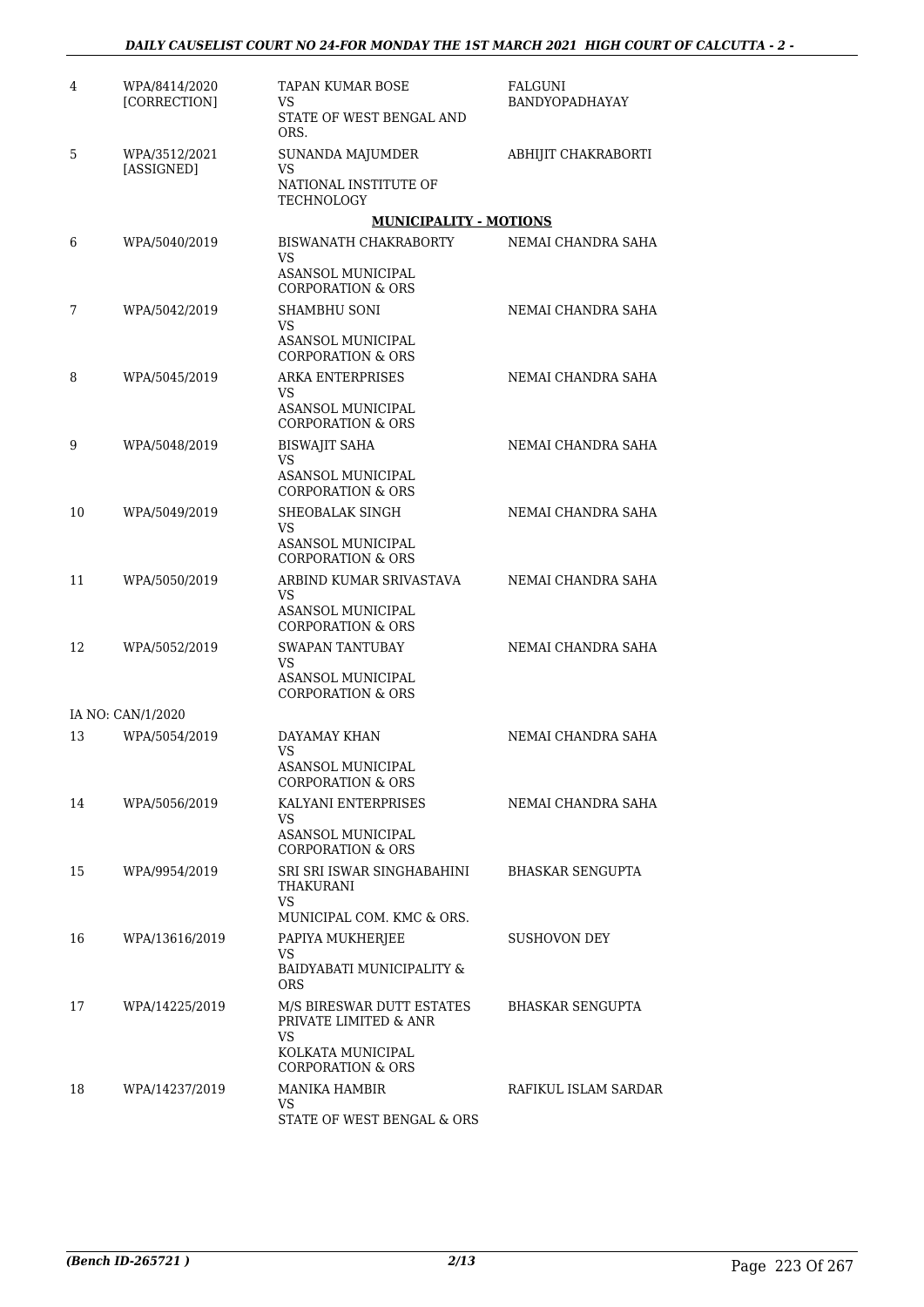| 19 | WPA/15267/2019      | CHANDAN MONDAL & ANR<br>VS<br>BURDWAN MUNICIPALITY & ORS                       | SUHRID SUR                               |
|----|---------------------|--------------------------------------------------------------------------------|------------------------------------------|
| 20 | WPA/16133/2019      | KALACHAND SENGUPTA<br>VS                                                       | SUFI KAMAL                               |
|    |                     | STATE OF WEST BENGAL & ORS                                                     |                                          |
| 21 | WPA/16465/2019      | DIPALI PAL & ORS<br>VS                                                         | ANIRBAN MAJUMDER                         |
|    |                     | UNION OF INDIA & ORS                                                           |                                          |
| 22 | WPA/16487/2019      | <b>ANITA GHOSH &amp; ANR</b><br>VS<br>KOLKATA MUNICIPAL                        | KALPANA DUTTA                            |
|    |                     | <b>CORPORATION &amp; ORS</b>                                                   |                                          |
| 23 | WPA/17954/2019      | MAKSUD AKI MOLLA<br>VS                                                         | MD ABDUL ALIM                            |
|    |                     | STATE OF WEST BENGAL & ORS                                                     |                                          |
| 24 | WPA/20606/2019      | AJAZ AHMED SIDDIQUI<br>VS<br>KOLKATA MUNICIPAL<br><b>CORPORATION &amp; ORS</b> | <b>SHAREQ SIDDIQUE</b>                   |
| 25 | WPA/21519/2019      | <b>HEMANT PARAKH</b>                                                           | SUBHASIS SAHA                            |
|    |                     | VS<br>SAINTHIA MUNICIPALITY & ORS                                              |                                          |
| 26 | WPA/22681/2019      | SOMA SAHA                                                                      | SHIBAJI KR DAS                           |
|    |                     | VS<br>STATE OF WEST BENGAL & ORS                                               |                                          |
| 27 | WPA/23443/2019      | PALLY KALYAN SAMITY & ORS                                                      | EJAJ KHAN                                |
|    |                     | VS<br>STATE OF WEST BENGAL & ORS                                               |                                          |
| 28 | WPA/232/2020        | TUTUL DAS & ANR<br>VS<br>STATE OF WEST BENGAL & ORS                            | <b>GOBINDA CHANDRA</b><br><b>BAIDYA</b>  |
| 29 | WPA/598/2020        | <b>RAM NIWAS YADAV</b><br>VS                                                   | DEBDUTTA BASU                            |
|    |                     | STATE OF WEST BENGAL & ORS                                                     |                                          |
| 30 | WPA/2064/2020       | <b>SUBRATA GUPTA &amp; ORS</b><br>VS                                           | <b>SULAANA BAGCHI (</b><br>BHATTACHARYA) |
|    |                     | STATE OF WEST BENGAL & ORS                                                     |                                          |
|    | IA NO: CAN/2/2020   |                                                                                |                                          |
|    | wt31 WPA/10420/2020 | MANOJ KUMAR BHATTACHARYA<br>VS<br>THE KOLKATA MUNICIPAL                        | SARYATI DATTA                            |
|    |                     | CORPORATION                                                                    |                                          |
| 32 | WPA/7481/2020       | SANDIP DUTTA<br>VS                                                             | <b>SANKARI ROY</b>                       |
|    |                     | KOLKATA MUNICIPAL<br>CORPORATION                                               |                                          |
|    | IA NO: CAN/1/2020   |                                                                                |                                          |
| 33 | WPA/8215/2020       | KALOSONA PATRA                                                                 | SAKYA MAITY                              |
|    |                     | VS<br>STATE OF WEST BENGAL AND<br>ORS.                                         |                                          |
| 34 | WPA/8275/2020       | <b>BISWARUP PAUL</b>                                                           | <b>SUTHIRTHA DAS</b>                     |
|    |                     | VS<br>THE KOLKATA MUNICIPAL                                                    |                                          |
|    |                     | <b>CORPORATION AND OTHERS</b>                                                  |                                          |
| 35 | WPA/8599/2020       | <b>SUKUL SHAW AND ORS</b><br>VS<br>kolkata municipality corporation            | <b>SUNNY NANDI</b>                       |
|    |                     | and ors                                                                        |                                          |
|    |                     |                                                                                |                                          |

IA NO: CAN/1/2021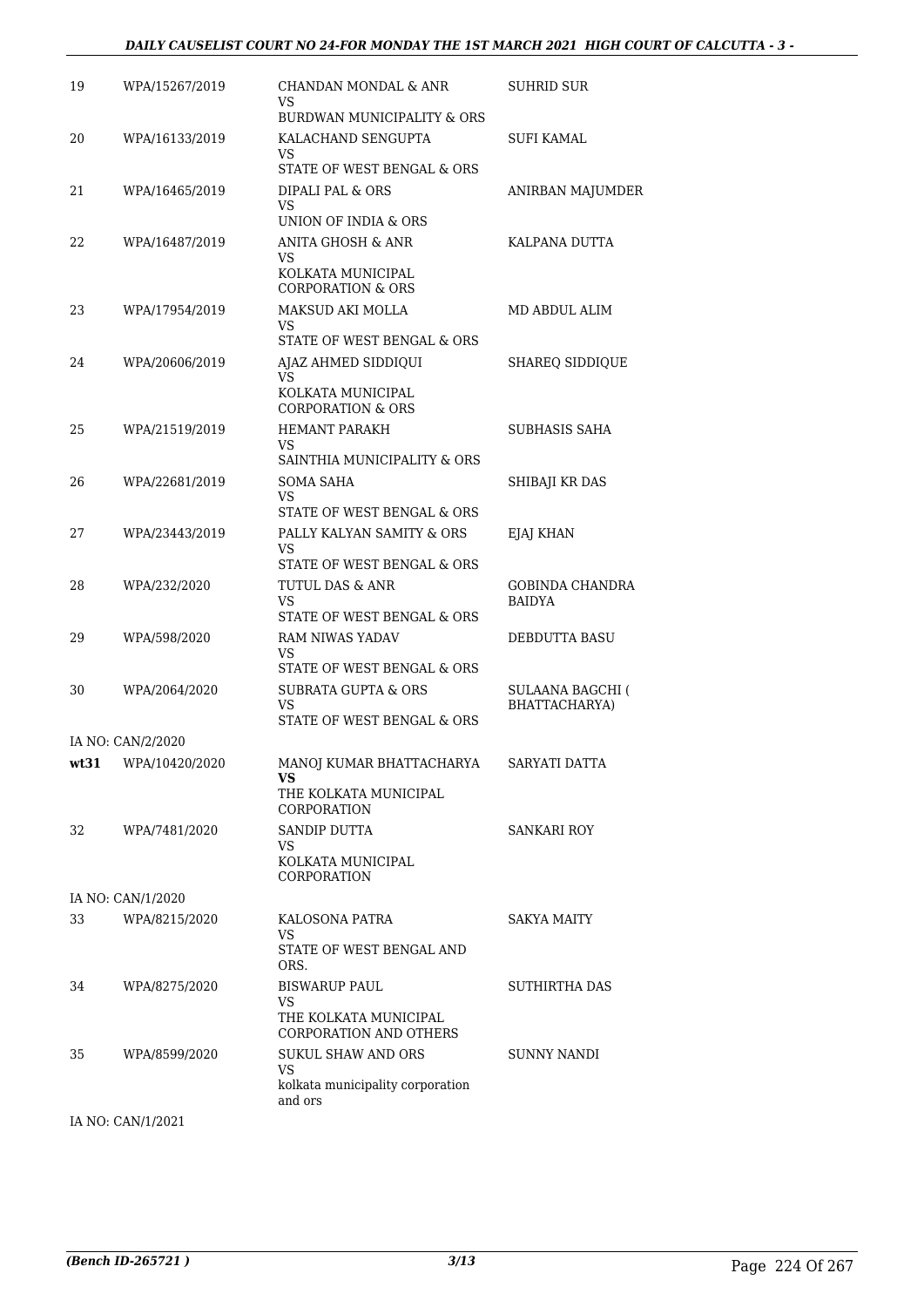#### *DAILY CAUSELIST COURT NO 24-FOR MONDAY THE 1ST MARCH 2021 HIGH COURT OF CALCUTTA - 4 -*

| 36 | WPA/9017/2020     | SUNAND PRASAD SHAW<br>VS<br>STATE OF WEST BENGAL AND                                                       | PRATAP RANJAN<br><b>CHATTERJEE</b> |
|----|-------------------|------------------------------------------------------------------------------------------------------------|------------------------------------|
| 37 | WPA/9594/2020     | ORS.<br>GAYATRI SAHA AND ANR.                                                                              | MAHABOOB AHMED                     |
|    |                   | VS.<br>KOLKATA MUNICIPAL<br>CORPORATION AND ORS.                                                           |                                    |
| 38 | WPA/9873/2020     | MASIHUDDIN QURESHI<br>VS.<br>THE KOLKATA MUNICIPAL<br><b>CORPORATION AND OTHERS</b>                        | ARANYA SAHA                        |
|    | IA NO: CAN/1/2021 |                                                                                                            |                                    |
| 39 | WPA/10063/2020    | SUBHAS CHANDRA KUNDU AND<br>ANR<br>VS.                                                                     | BRATIN KUMAR DEY                   |
|    |                   | THE KOLKATA MUNICIPAL<br><b>CORPORATION AND ORS</b>                                                        |                                    |
| 40 | WPA/10390/2020    | ABDUL HABIB MONDAL<br>VS                                                                                   | <b>ASISH DUTTA</b>                 |
|    |                   | THE BIDHANNAGAR MUNICIPAL<br>CORPORATION                                                                   |                                    |
| 41 | WPA/10883/2020    | CHANDERNAGORE NAVABIDHAN<br><b>BRAHMO SAMAJ NEWLY</b><br>CHANDERNAGORE BRAHMO<br>SAMAJ AND ORS<br>VS       | SANJIB KR GHOSH                    |
|    |                   | STATE OF WEST BENGAL AND<br>ORS.                                                                           |                                    |
| 42 | WPA/11566/2020    | DR CHIRA RANJAN BISWAS AND<br><b>OTHERS</b><br><b>VS</b><br>CHAIRMAN, KAMARHATI<br>MUNICIPALITY AND OTHERS | Sourav Chatterjee                  |
| 43 | WPA/11637/2020    | <b>PROVA BISWAS</b><br>VS<br>STATE OF WEST BENGAL AND<br>ORS.                                              | NILOTPAL CHATTERJEE                |
| 44 | WPA/11843/2020    | SANKAR SAHA AND ANOTHER<br>VS<br>STATE OF WEST BENGAL AND<br>ORS.                                          | SARTHAK BARMAN                     |
| 45 | WPA/269/2021      | <b>RAJU KUMAR</b>                                                                                          | SANJIB SETH                        |
|    |                   | VS.<br>STATE OF WEST BENGAL AND<br>ORS.                                                                    |                                    |
| 46 | WPA/297/2021      | BIJAY KUMAR KHEMKA AND<br><b>OTHERS</b>                                                                    | MADHUMITA BASAK                    |
|    |                   | VS.<br>THE KOLKATA MUNICIPAL<br><b>CORPORATION AND OTHERS</b>                                              |                                    |
| 47 | WPA/407/2021      | NATURAL CITY FLAT OWNERS'<br><b>ASSOCIATION</b><br>VS.<br>STATE OF WEST BENGAL AND<br>ORS.                 | PRANTICK GHOSH                     |
|    | IA NO: CAN/1/2021 |                                                                                                            |                                    |
| 48 | WPA/1012/2021     | ALI ENTERPRISE<br>VS<br>THE BHATPARA MUNICIPALITY<br>AND ORS                                               | <b>IQBAL HUSSAIN</b>               |
| 49 | WPA/1015/2021     | SUBHASH MONDAL<br>VS<br>THE RAJPUR SONARPUR<br>MUNICIPALITY                                                | KRISHNENDU BERA                    |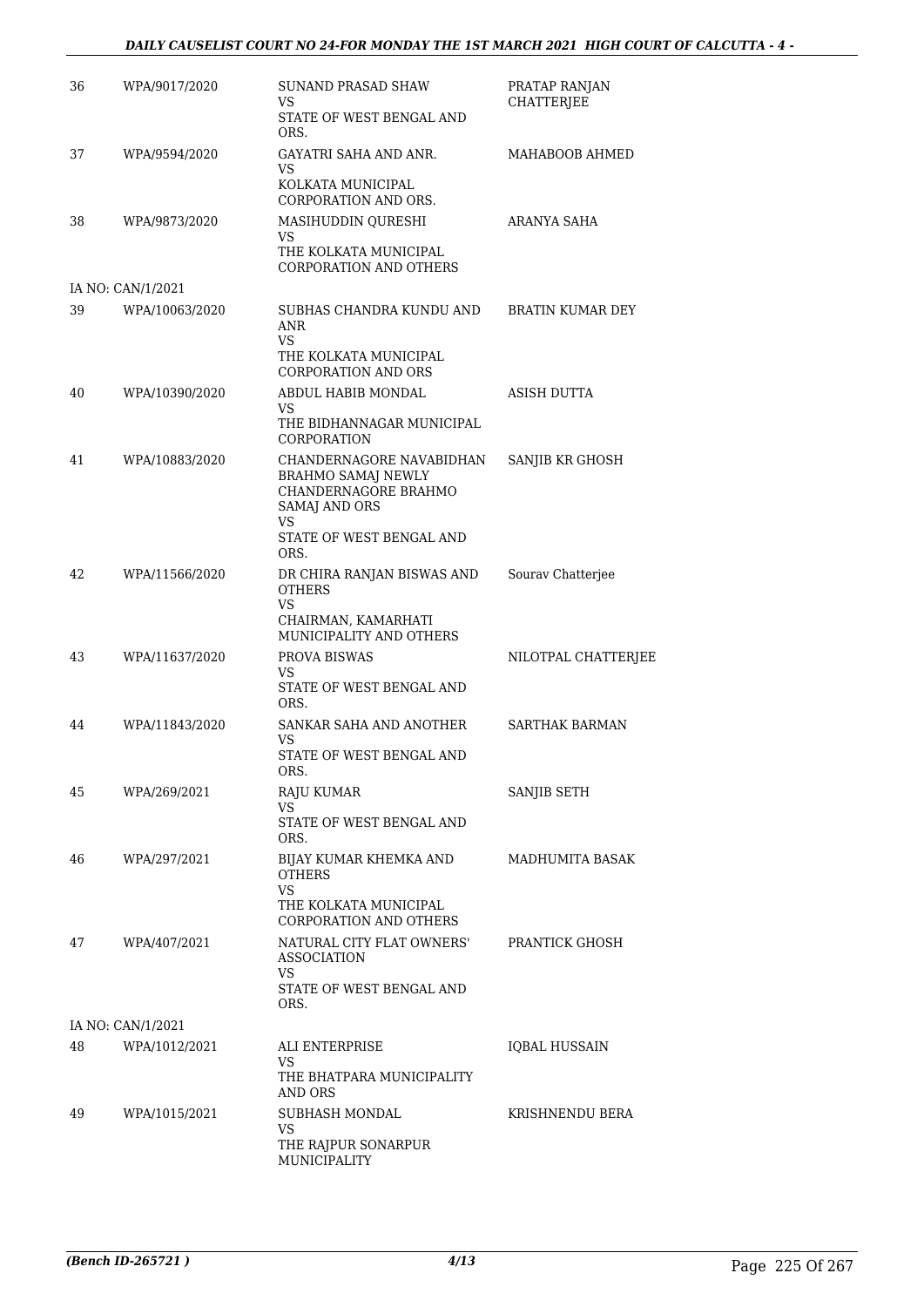#### *DAILY CAUSELIST COURT NO 24-FOR MONDAY THE 1ST MARCH 2021 HIGH COURT OF CALCUTTA - 5 -*

| 50 | WPA/1092/2021 | SATIRANI GHOSH<br>VS<br>YHE KOLKATA MUNICIAL<br>CORPORATION AND ORS       | KAUSHIK CHANDRA<br><b>GUPTA</b>    |
|----|---------------|---------------------------------------------------------------------------|------------------------------------|
| 51 | WPA/1095/2021 | CHAITALI BARMAN<br>VS<br>STATE OF WEST BENGAL AND                         | SALONI BHATTACHARJEE               |
| 52 | WPA/1106/2021 | ORS.<br>SUBODH MALAKAR AND ORS<br>VS                                      | SALONI BHATTACHARJEE               |
|    |               | STATE OF WEST BENGAL AND<br>ORS.                                          |                                    |
| 53 | WPA/1113/2021 | SNEHASIS BARUA<br>VS                                                      | <b>ANIL KUMAR</b><br>CHATTOPADHYAY |
|    |               | STATE OF WEST BENGAL AND<br>ORS.                                          |                                    |
| 54 | WPA/1145/2021 | CHANDRA MADHAB GHOSH<br>VS<br>STATE OF WEST BENGAL AND                    | INDRAJIT CHATTERJEE                |
|    |               | ORS.                                                                      |                                    |
| 55 | WPA/1161/2021 | SHARWAN GANERIWALA<br>VS<br>THE WEST BENGAL MUNICIPAL                     | SUBHARANSHU TRIVEDI                |
|    |               | <b>CORPORATION</b>                                                        |                                    |
| 56 | WPA/1173/2021 | SHYAMAL NARAYAN BASU<br>VS<br>THE KOLKATA MUNICIPAL<br><b>NORPORATION</b> | DEBDUTTA BASU                      |
| 57 | WPA/1182/2021 | KAMRUN NISHA<br>VS<br>STATE OF WEST BENGAL AND                            | SANJIB SETH                        |
| 58 | WPA/1184/2021 | ORS.<br>NARAYAN CHANDRA DATTA @<br>NARAYAN DATTA                          | Arjun Samanta                      |
|    |               | VS<br>STATE OF WEST BENGAL AND<br>ORS.                                    |                                    |
| 59 | WPA/1188/2021 | KISHOR KUMAR OJHA<br>VS<br>THE KOLKATA MUNICIPAL                          | MD. JALALUDDIN                     |
|    |               | CORPORATION                                                               |                                    |
| 60 | WPA/1195/2021 | RAJ RAM PAL<br>VS<br>THE KOLKATA MUNICIPAL<br>CORPORATION                 | SAMIRUL SARDAR                     |
| 61 | WPA/1278/2021 | <b>SULOK BANDHU BAG</b><br>VS.<br>STATE OF WEST BENGAL AND                | DEBASISH DAS                       |
|    |               | ORS.                                                                      |                                    |
| 62 | WPA/1279/2021 | <b>SUBIR SAHA</b><br>VS.<br>STATE OF WEST BENGAL AND<br>ORS.              | SARTHAK BARMAN                     |
| 63 | WPA/1292/2021 | INDIA MOTOR PARTS AND<br>ACCESSORIES LTD. AND ANR<br>VS                   | AJAY GAGGAR                        |
|    |               | THE KOLKATA MUNICIPAL<br>CORPORATION AND ORS                              |                                    |
| 64 | WPA/1303/2021 | KRISHNENDU ROY<br>VS<br>STATE OF WEST BENGAL AND<br>ORS.                  | BHUSAN KUMAR JAIN                  |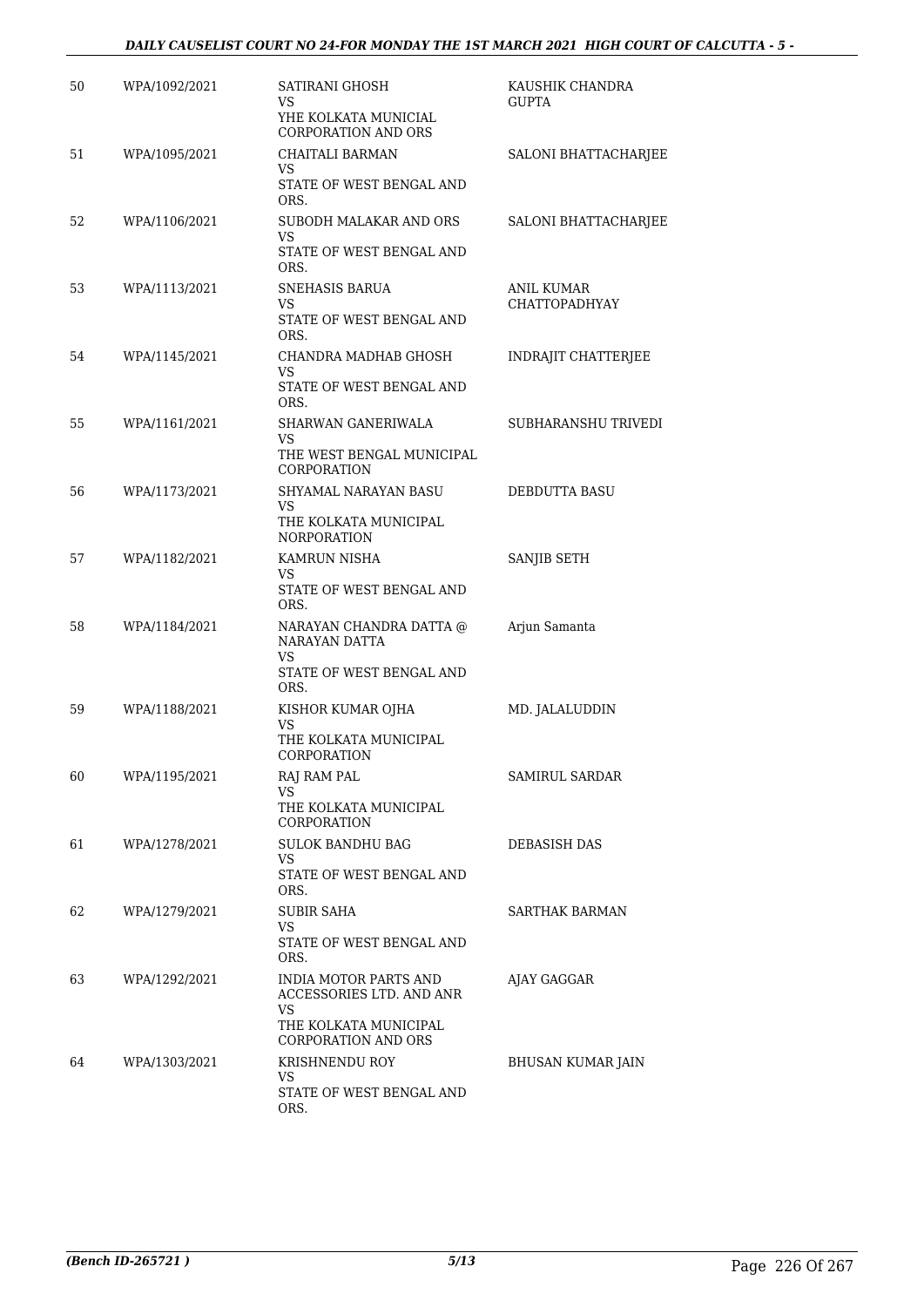#### *DAILY CAUSELIST COURT NO 24-FOR MONDAY THE 1ST MARCH 2021 HIGH COURT OF CALCUTTA - 6 -*

| 65 | WPA/1314/2021 | SANJIB SINGHA ROY<br>VS.                                 | <b>AMITABRATA RAY</b> |
|----|---------------|----------------------------------------------------------|-----------------------|
|    |               | STATE OF WEST BENGAL AND<br>ORS.                         |                       |
| 66 | WPA/1380/2021 | VISHAL PRASAD AND ANOTHER<br>VS.                         | MD. BANI ISRAIL       |
|    |               | STATE OF WEST BENGAL AND<br>ORS.                         |                       |
| 67 | WPA/1384/2021 | <b>VISHAL PRASAD</b><br>VS.                              | MD BANI ISRAIL        |
|    |               | STATE OF WEST BENGAL AND<br>ORS.                         |                       |
| 68 | WPA/1403/2021 | SWAPAN KUMAR DEY<br>VS<br>STATE OF WEST BENGAL AND       | SURYA MAITY           |
|    |               | ORS.                                                     |                       |
| 69 | WPA/1408/2021 | <b>SANTU GHOSH</b><br>VS                                 | PALASH MUKHERJEE      |
|    |               | STATE OF WEST BENGAL AND<br>ORS.                         |                       |
| 70 | WPA/1433/2021 | GARIMA DEVELOPERS AND<br><b>ANOTHER</b>                  | ANUJIT MOOKHERJI      |
|    |               | VS<br>KOLKATA MUNICIPAL<br><b>CORPORATION AND OTHERS</b> |                       |
| 71 | WPA/1464/2021 | UMA KARMAKAR                                             | SOUMYAJIT BHATTA      |
|    |               | VS.<br>STATE OF WEST BENGAL AND<br>ORS.                  |                       |
| 72 | WPA/1511/2021 | RUHUL ISLAM AND ORS<br>VS.                               | ANJANA BANERJEE       |
|    |               | STATE OF WEST BENGAL AND<br>ORS.                         |                       |
| 73 | WPA/1559/2021 | <b>GULAB CHAND KAIRI AND</b><br><b>OTHERS</b>            | <b>BIBEK DEY</b>      |
|    |               | VS.<br>THE SOUTH DUM DUM<br>MUNICIPALITY AND OTHERS      |                       |
| 74 | WPA/1578/2021 | SABITA HALDER AND ANR                                    | SULAGNA BHATTACHARYA  |
|    |               | VS.<br>KOLKATA MUNICIPAL<br><b>CORPORATION AND ORS</b>   |                       |
| 75 | WPA/1607/2021 | ALAM ARA BIBI                                            | <b>INDRAJIT</b>       |
|    |               | VS<br>KOLKATA MUNICIPAL<br>CORPORATION                   | BHATTACHARJEE         |
| 76 | WPA/1620/2021 | ANJANA ROY                                               | PROBAL SARKAR         |
|    |               | VS.<br>STATE OF WEST BENGAL AND<br>ORS.                  |                       |
| 77 | WPA/1626/2021 | MUNNI DOM                                                | PROBAL SARKAR         |
|    |               | VS.<br>STATE OF WEST BENGAL AND<br>ORS.                  |                       |
| 78 | WPA/1654/2021 | <b>RINA DAS</b><br>VS.                                   | PROBAL SARKAR         |
|    |               | STATE OF WEST BENGAL AND<br>ORS.                         |                       |
| 79 | WPA/1669/2021 | JITENDRA NARAYAN SINGH AND<br><b>ORS</b><br><b>VS</b>    | RAMESHWAR SINHA       |
|    |               | STATE OF WEST BENGAL AND<br>ORS.                         |                       |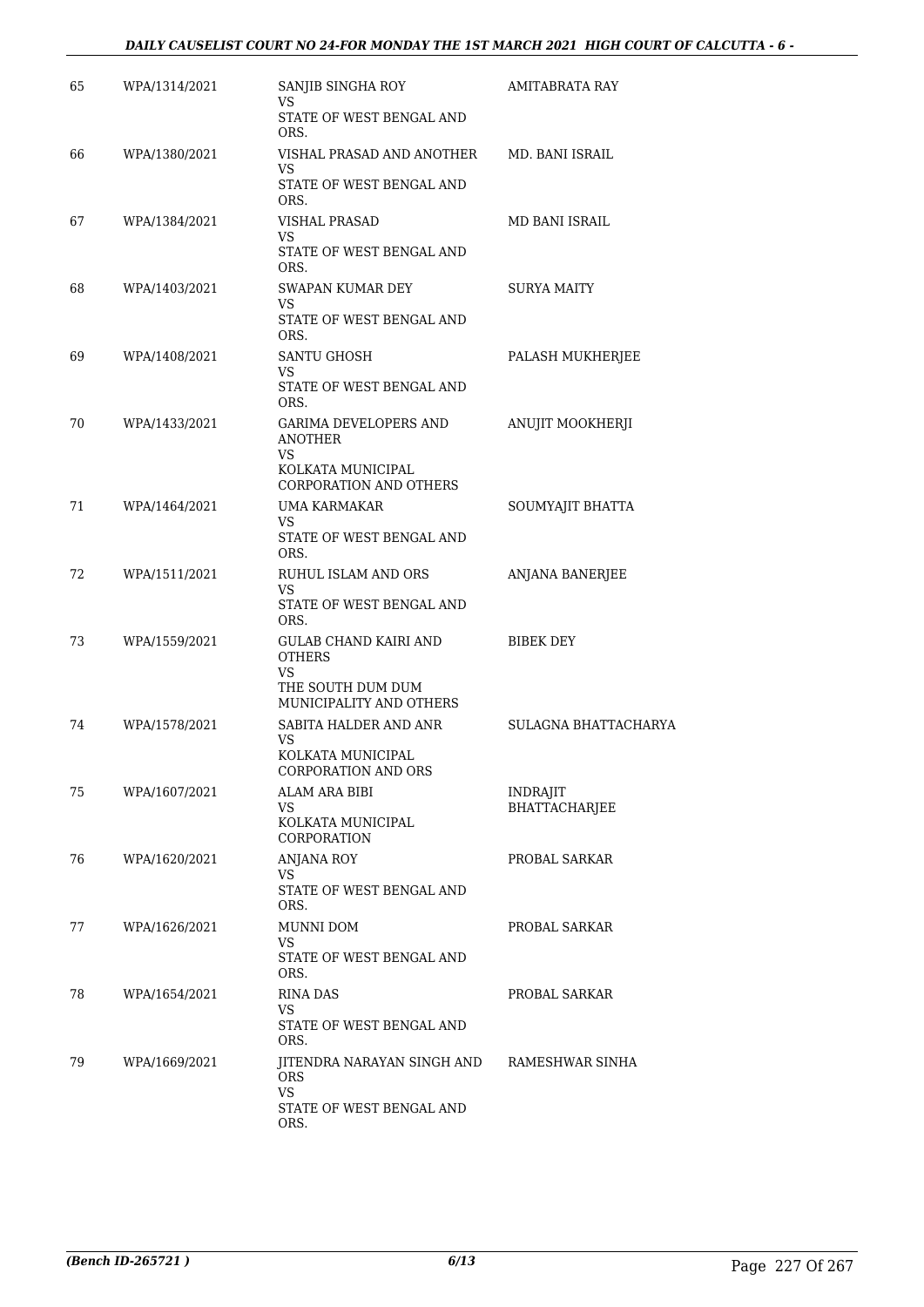#### *DAILY CAUSELIST COURT NO 24-FOR MONDAY THE 1ST MARCH 2021 HIGH COURT OF CALCUTTA - 7 -*

| 80 | WPA/1754/2021     | SOUMYABRATA BOSE<br>VS.                                                           | MANIKA SARKAR                      |
|----|-------------------|-----------------------------------------------------------------------------------|------------------------------------|
|    |                   | BIDHANNAGAR MUNICIPAL<br><b>CORPORATION AND ORS</b>                               |                                    |
| 81 | WPA/1765/2021     | RATAN BAURI AND ORS<br>VS.                                                        | RAMESHWAR SINHA                    |
|    |                   | STATE OF WEST BENGAL AND<br>ORS.                                                  |                                    |
| 82 | WPA/1770/2021     | <b>BIPLAB SARKAR</b><br>VS                                                        | <b>SUPREEM NASKAR</b>              |
|    |                   | STATE OF WEST BENGAL AND<br>ORS.                                                  |                                    |
| 83 | WPA/1900/2021     | PARESHNATH DEY SARKAR<br>VS                                                       | DIBYENDU NANDI                     |
|    |                   | THE KOLKATA MUNICIPAL<br>CORPORATION                                              |                                    |
| 84 | WPA/1926/2021     | NEMAI SENAPATI<br>VS.                                                             | AYANAVA<br>BHATTACHARYYA           |
|    |                   | STATE OF WEST BENGAL AND<br>ORS.                                                  |                                    |
| 85 | WPA/1944/2021     | SANKAR KUMAR SAHA AND<br><b>OTHERS</b><br>VS.                                     | SANGHAMITRA NANDY                  |
|    |                   | STATE OF WEST BENGAL AND<br>ORS.                                                  |                                    |
| 86 | WPA/1978/2021     | CHANDRABATI GAYEN (BAG)<br>VS.<br>THE ULUBERIA MUNICIPALITY                       | ANIL KUMAR<br><b>VHATTOPADHYAY</b> |
| 87 | WPA/1981/2021     | AMIT KUMAR RAI                                                                    | <b>ANIMESH PAUL</b>                |
|    |                   | VS<br>HOWRAH MUNICIPAL<br><b>CORPORATION AND OTHERS</b>                           |                                    |
| 88 | WPA/1987/2021     | <b>ISRAR AHMED</b><br>VS.                                                         | AVINASH KUMAR VERMA                |
|    |                   | KOLKATA MUNICIPAL<br>CORPORATIONA AND OTHERS                                      |                                    |
|    | IA NO: CAN/1/2021 |                                                                                   |                                    |
| 89 | WPA/1998/2021     | PARVEZ AHMED<br>VS.                                                               | SWETKETU DAS                       |
|    |                   | KOLKATA MUNICIPAL<br><b>CORPORATION AND OTHERS</b>                                |                                    |
|    | IA NO: CAN/1/2021 |                                                                                   |                                    |
| 90 | WPA/2006/2021     | AMITAVA DE BHOWMICK<br>VS.                                                        | ARNAB SAHA                         |
|    |                   | THE KOLKATA MUNICIPAL<br><b>CORPORATION AND ORS</b>                               |                                    |
| 91 | WPA/2020/2021     | NABANITA GHOSH<br>VS.                                                             | KAJAL RAY                          |
|    |                   | STATE OF WEST BENGAL AND<br>ORS.                                                  |                                    |
| 92 | WPA/2043/2021     | BHASKAR SINGHA<br>VS<br>UTTARPARA KOTRUNG                                         | Kunal Ganguly                      |
|    |                   | MUNICIPALITY                                                                      |                                    |
| 93 | WPA/2080/2021     | SALAUDDIN LODHI AND ANR<br>VS.<br>KOLKATA MUNICIPAL<br><b>CORPORATION AND ORS</b> | SULAGNA BHATTACHARYA               |
| 94 | WPA/2109/2021     | LUBNA RAHIM<br>VS                                                                 | SOMRAJ DHAR                        |
|    |                   | STATE OF WEST BENGAL AND<br>ORS.                                                  |                                    |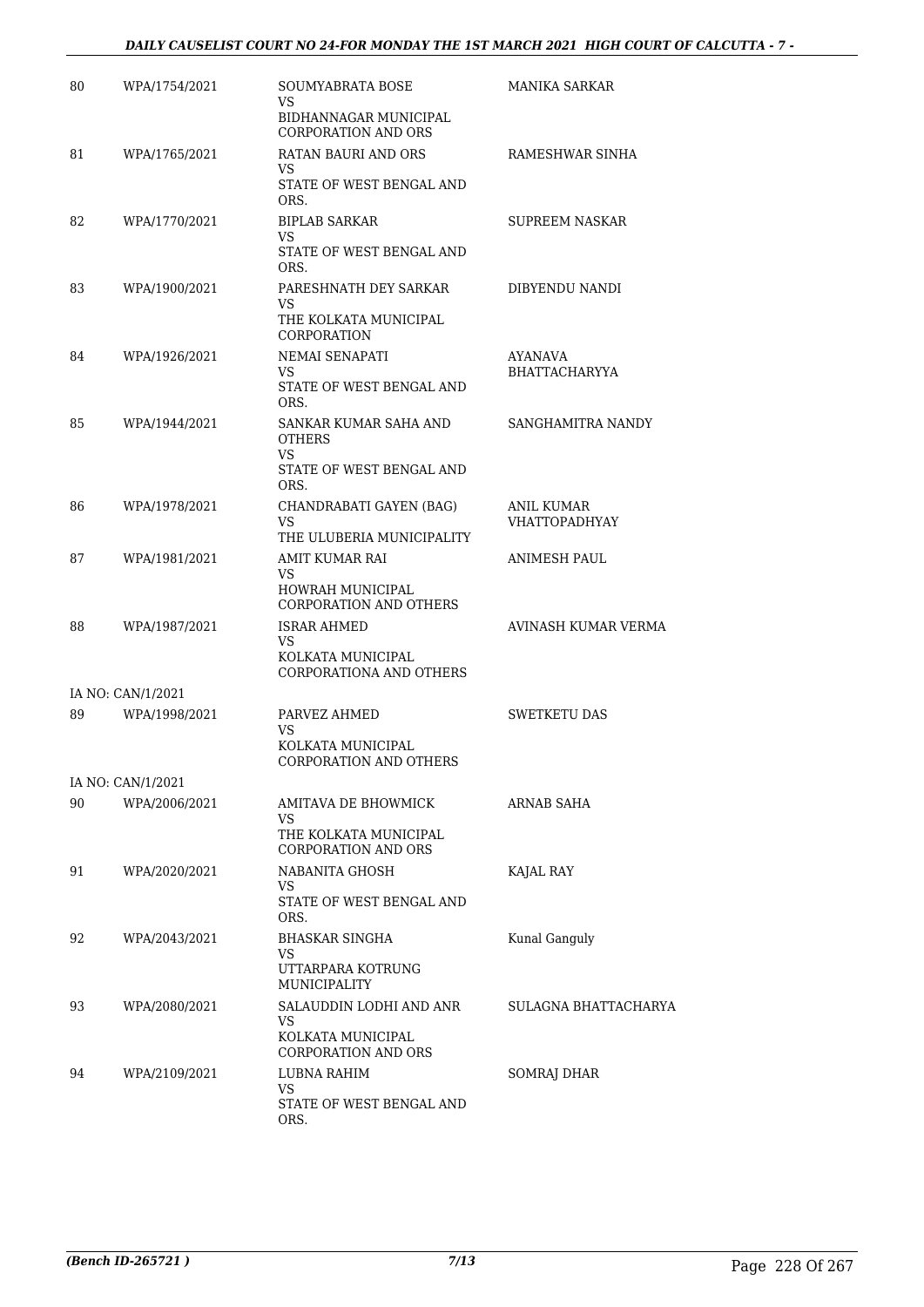#### *DAILY CAUSELIST COURT NO 24-FOR MONDAY THE 1ST MARCH 2021 HIGH COURT OF CALCUTTA - 8 -*

| 95  | WPA/2122/2021                        | SANJOY CHATTERJEE<br>VS<br>STATE OF WEST BENGAL AND                                       | SARIFUL ISLAM MALLIK |
|-----|--------------------------------------|-------------------------------------------------------------------------------------------|----------------------|
| 96  | WPA/2162/2021                        | ORS.<br><b>G P ENTERPRISE AND ANR</b><br>VS<br>STATE OF WEST BENGAL AND                   | SANGHAMITRA NANDY    |
| 97  | WPA/2165/2021                        | ORS.<br>G.P. ENTERPRISE AND ANR<br>VS.<br>STATE OF WEST BENGAL AND<br>ORS.                | SANGHAMITRA NANDY    |
| 98  | WPA/2166/2021                        | JAGADISH CHANDRA BAG<br>VS<br>STATE OF WEST BENGAL AND<br>ORS.                            | MANABENDRA THAKUR    |
| 99  | WPA/2171/2021                        | G.P. ENTERPRISE ANR ANR<br>VS<br>STATE OF WEST BENGAL AND<br>ORS.                         | SANGHAMITRA NANDY    |
| 100 | WPA/2174/2021                        | SIPRA BARAI<br>VS<br>STATE OF WEST BENGAL AND<br>ORS.                                     | <b>SOURI GHOSHAL</b> |
| 101 | WPA/2234/2021<br>(FIXED ON 05.03.21) | SK. KABIR UDDIN<br>VS<br>STATE OF WEST BENGAL AND<br>ORS.                                 | <b>MARIA RAHAMAN</b> |
| 102 | WPA/2256/2021                        | UTTAM KUMAR DAS<br>VS<br>STATE OF WEST BENGAL AND<br>ORS.                                 | SANKAR NARAYAN SAHA  |
| 103 | WPA/2311/2021                        | GORACHAND MANDAL<br>VS<br>KOLKATA MUNICIPAL<br><b>CORPORATION AND OTHERS</b>              | PINGAL BHATTACHARYA  |
| 104 | WPA/2321/2021                        | KAMAL KUMAR VIJAY AND ORS<br><b>VS</b><br>KOLKATA MUNICIPAL<br><b>CORPORATION AND ORS</b> | SUBHAJIT MANNA       |
| 105 | WPA/2330/2021                        | ANIL MAJZUMDAR<br>VS<br>HOWRAH MUNICIPAL<br>CORPOPRATION                                  | PINAKI RANJAN MITRA  |
| 106 | WPA/2385/2021                        | <b>ARINDAM DAS</b><br>VS.<br>THE STATE OF WEST BENGAL<br>AND ORS                          | TAPAS SINGHA ROY     |
| 107 | WPA/2386/2021                        | NITYANANDA DAS<br>VS.<br>STATE OF WEST BENGAL AND<br>ORS.                                 | PRADIP KUMAR KUNDU   |
| 108 | WPA/2388/2021                        | ARINDAM DAS<br>VS.<br>THE STATE OF WEST BENGAL<br>AND ORS                                 | TAPAS SINGHA ROY     |
| 109 | WPA/2404/2021                        | LAB KUMAR DUTTA<br>VS.<br>STATE OF WEST BENGAL AND<br>ORS.                                | ARUP KRISHNA DAS     |
| 110 | WPA/2407/2021                        | CHANCHAL BANERJEE<br>VS<br>STATE OF WEST BENGAL AND<br>ORS.                               | ARUP KRISHNA DAS     |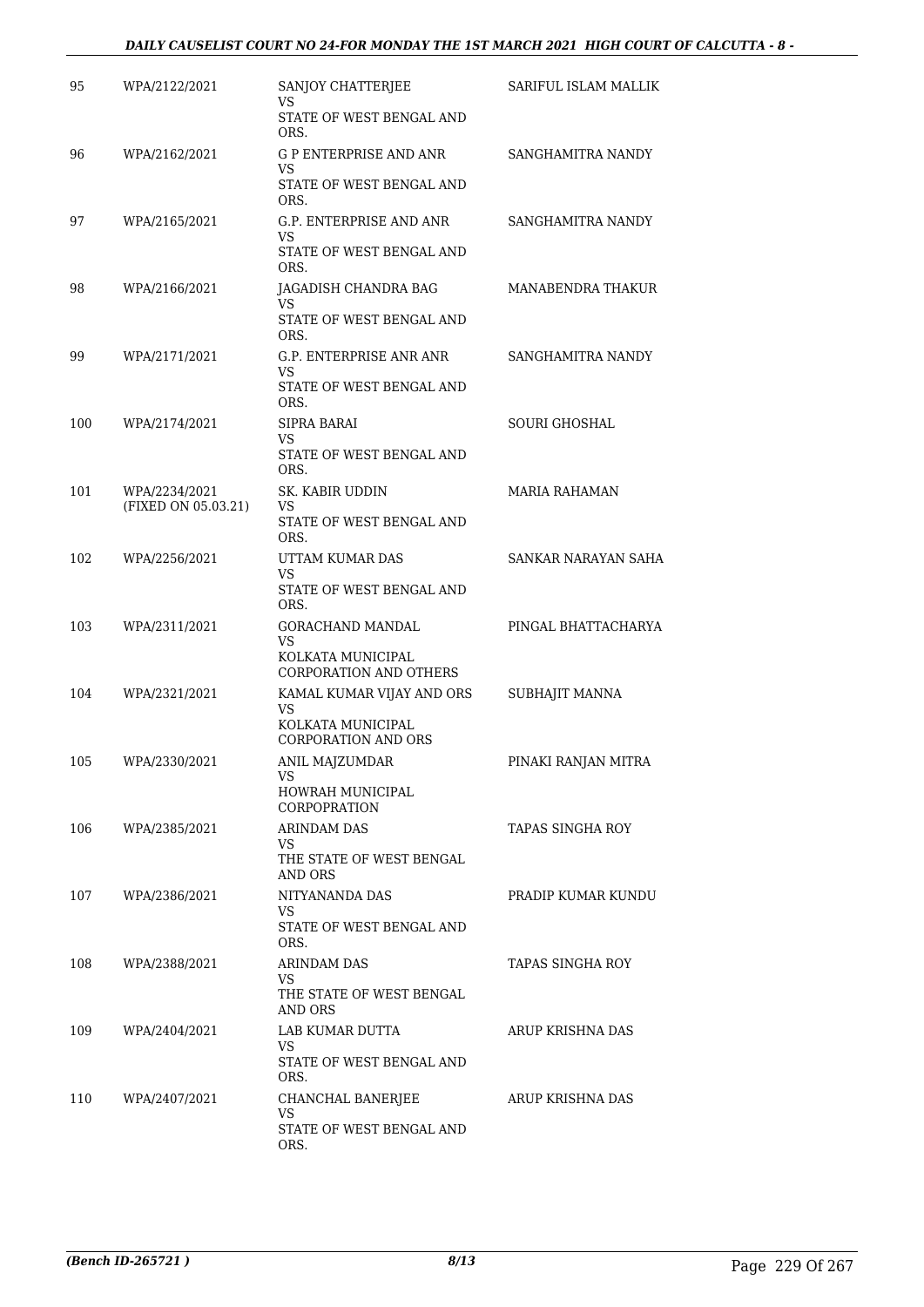| 111 | WPA/2443/2021 | DEBASISH SRIMANY<br>VS                                   | AVIROOP BHATTACHARYA  |
|-----|---------------|----------------------------------------------------------|-----------------------|
|     |               | THE BARANAGAR MUNICIPALITY<br>AND ORS                    |                       |
| 112 | WPA/2461/2021 | ARATRIKA GHOSH<br>VS.                                    | SAGARMAY GHOSH        |
|     |               | STATE OF WEST BENGAL AND<br>ORS.                         |                       |
| 113 | WPA/2510/2021 | R K DEVELOPERS CONTRACTORS<br><b>AND ENGINEERS</b><br>VS | MRINALINI MAJUMDER    |
|     |               | HOWRAH MUNICIPAL<br><b>CORPORATION AND ORS</b>           |                       |
| 114 | WPA/2598/2021 | NASIR ALI MOLLA<br>VS.                                   | MD GOLAM NURE IMROHI  |
|     |               | STATE OF WEST BENGAL AND<br>ORS.                         |                       |
| 115 | WPA/2610/2021 | MALIKA MAFRUDA BANU<br>VS.                               | DONA GHOSH            |
|     |               | STATE OF WEST BENGAL AND<br>ORS.                         |                       |
| 116 | WPA/2622/2021 | SHIV KUMARI DEVI ALIAS SHIV<br><b>KUMAREE</b>            | SOMNATH DE            |
|     |               | <b>VS</b><br>HOWRAH MUNICIPAL                            |                       |
|     |               | <b>CORPORATION AND OTHERS</b>                            |                       |
| 117 | WPA/2629/2021 | DIPANKAR PAL RAM<br>VS                                   | DILIP KUMAR SAILA     |
|     |               | THE STATE OF WEST BENGAL<br>AND ORS                      |                       |
| 118 | WPA/2643/2021 | <b>DHRUBADAS SUR</b><br>VS<br>THE CHAMPDANY MUNICIPALITY | PARTHA SARKAR         |
| 119 | WPA/2670/2021 | RAM NARAYAN SHARMA                                       | RAHUL SHARMA          |
|     |               | VS.<br>STATE OF WEST BENGAL AND<br>ORS.                  |                       |
| 120 | WPA/2685/2021 | <b>ASHOKE BANERJEE</b><br>VS.                            | <b>SUPREEM NASKAR</b> |
|     |               | STATE OF WEST BENGAL AND<br>ORS.                         |                       |
| 121 | WPA/2690/2021 | SUBAL CHANDRA MANNA<br>VS.                               | BAPIN BAIDYA          |
|     |               | STATE OF WEST BENGAL AND<br>ORS.                         |                       |
| 122 | WPA/2693/2021 | PIJUSH DEBNATH AND ORS<br>VS.                            | ALLEN FELIX           |
|     |               | STATE OF WEST BENGAL AND<br>ORS.                         |                       |
| 123 | WPA/2788/2021 | UDAY DUTTA AND ORS<br>VS                                 | PARTHA SARKAR         |
|     |               | THE DURGAPUR MUNICIPAL<br><b>CORPORATION AND ORS</b>     |                       |
| 124 | WPA/2860/2021 | <b>SMT BANI SAMANTA</b><br>VS                            | <b>KRISHANU BANIK</b> |
|     |               | STATE OF WEST BENGAL AND<br>ORS.                         |                       |
| 125 | WPA/2896/2021 | ANIL GIRI AND ANOTHER<br>VS.                             | SANTI DAS BHOWMICK    |
|     |               | STATE OF WEST BENGAL AND<br>ORS.                         |                       |
| 126 | WPA/2935/2021 | SANDIP KUMAR SHAW<br>VS                                  | DEBABRATA RAY         |
|     |               | STATE OF WEST BENGAL AND<br>ORS.                         |                       |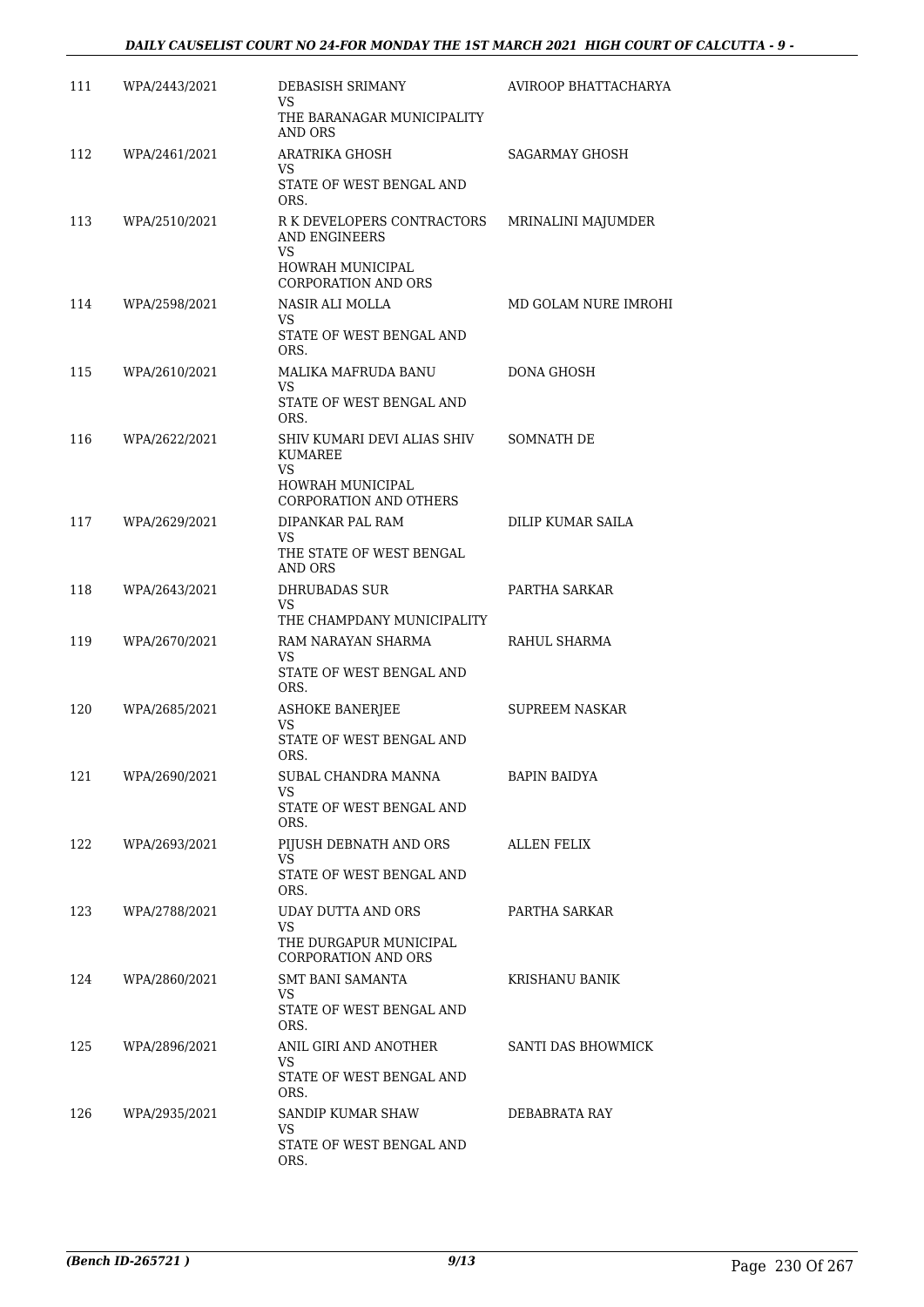| 127 | WPA/2982/2021 | LAKHAN ORAON<br>VS<br>STATE OF WEST BENGAL AND<br>ORS.                                                   | RANANEESH GUHA<br>THAKURTA  |
|-----|---------------|----------------------------------------------------------------------------------------------------------|-----------------------------|
| 128 | WPA/2985/2021 | PIJUSH KANTI DUTTA<br>VS<br>STATE OF WEST BENGAL AND<br>ORS.                                             | RANANEESH GUHA<br>THAKURTA  |
| 129 | WPA/2988/2021 | PRADIP KUMAR MUKHERJEE<br>VS<br>STATE OF WEST BENGAL AND<br>ORS.                                         | RANANEESH GUHA<br>THAKURTA  |
| 130 | WPA/2991/2021 | <b>KIRAN MUNDA ORAON</b><br>VS.<br>STATE OF WEST BENGAL AND<br>ORS.                                      | RANANEESH GUHA<br>THAKURTA  |
| 131 | WPA/2995/2021 | KRISHNA DAS GOSWAMI<br>VS<br>STATE OF WEST BENGAL AND<br>ORS.                                            | RANANEESH GUHA<br>THAKURTA  |
| 132 | WPA/2999/2021 | RABIN SARKAR<br>VS<br>STATE OF WEST BENGAL AND<br>ORS.                                                   | RANANEESH GUPTA<br>THAKURTA |
| 133 | WPA/3002/2021 | ARAVIND KUMAR PASWAN<br>VS.<br>STATE OF WEST BENGAL AND<br>ORS.                                          | RANANEESH GUHA<br>THAKURTA  |
| 134 | WPA/3037/2021 | TAPAN KUMAR ROY AND ANR<br>VS.<br>BIDHANNAGAR MUNICIPAL<br><b>CORPORATION AND ORS</b>                    | RAJDEEP BHATTACHARYA        |
| 135 | WPA/3046/2021 | TAPAN KUMAR BHUNIA AND ANR<br>VS<br>THE KMC AND ORS                                                      | SYED SHAMSUL AREFIN         |
| 136 | WPA/3083/2021 | DIPAK KUMAR DAS<br>VS.<br>KOLKATA MUNICIPAL<br><b>CORPORATION AND OTHERS</b>                             | ARIF ALI                    |
| 137 | WPA/3084/2021 | KAILASH CHAND DAGA AND<br><b>OTHES</b><br>VS<br>KOLKATA MUNICIPAL<br><b>CORPORATION AND OTHERS</b>       | PRIYANKAR BASU<br>MALLICK   |
| 138 | WPA/3131/2021 | COL DR SUNANDA MAJUMDAR<br>VS<br>THE CHAIRMAN, BOARD OF<br>ADMIN., BIDHANNAGAR<br>MUNICIPAL CORP AND ORS | MOUMITA GHOSH               |
| 139 | WPA/3432/2021 | SAURAV KUMAR DUTT<br>VS<br>STATE OF WEST BENGAL AND<br>ORS.                                              | MANIKA ROY                  |
| 140 | WPA/3560/2021 | PANCHANAN CHABRI<br>VS.<br>STATE OF WEST BENGAL AND<br>ORS.                                              | SIDDHARTHA ROY              |
| 141 | WPA/3610/2021 | HRISHIKESH PAUL<br>VS<br>KOLKATA MUNICIPAL<br><b>CORPORATION AND ORS</b>                                 | KRISHNADAS PODDAR           |
| 142 | WPA/4336/2021 | DILIP KUMAR MOHANTA<br>VS<br>STATE OF WEST BENGAL AND<br>ORS.                                            | PINTU KARAR                 |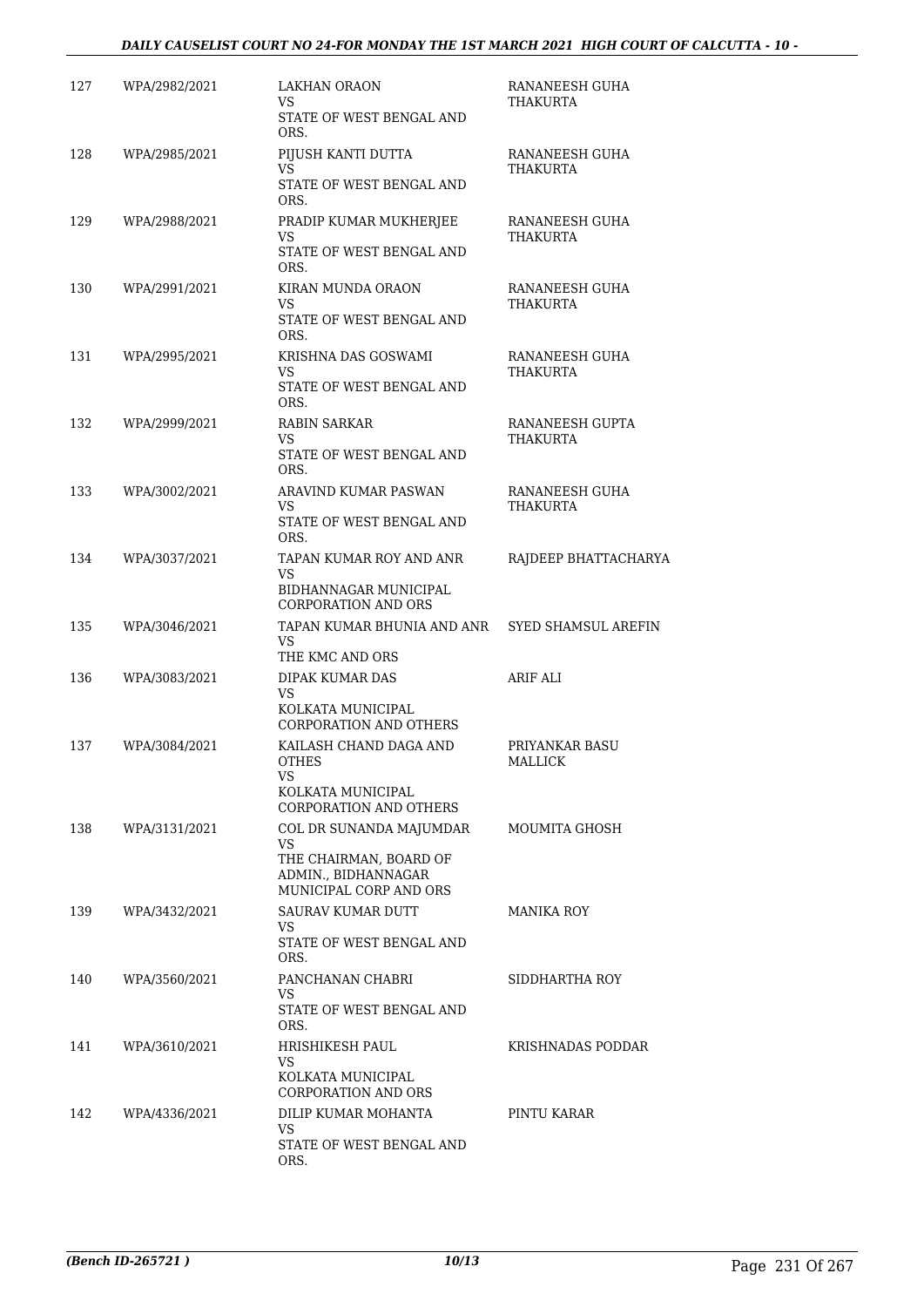#### *DAILY CAUSELIST COURT NO 24-FOR MONDAY THE 1ST MARCH 2021 HIGH COURT OF CALCUTTA - 11 -*

| 143 | WPA/4474/2021                           | SANKAR KUMAR SAHA AND ORS<br>VS                                         | SANGHAMITRA NANDY   |
|-----|-----------------------------------------|-------------------------------------------------------------------------|---------------------|
|     |                                         | STATE OF WEST BENGAL AND<br>ORS.                                        |                     |
| 144 | WPA/4479/2021                           | SANKAR KUMAR SAHA AND ORS<br>VS.                                        | SANGHAMITRA NANDY   |
|     |                                         | STATE OF WEST BENGAL AND<br>ORS.                                        |                     |
| 145 | WPA/4711/2021                           | <b>NEMAI PAUL</b><br>VS                                                 | AMARNATH AGARWAL    |
|     |                                         | THE PRINCIPAL SECRETARY AND<br><b>OTHERS</b>                            |                     |
| 146 | WPA/4875/2021                           | <b>BANSON CONSTRUCTION</b><br>VS                                        | SANGHAMITRA NANDY   |
|     |                                         | STATE OF WEST BENGAL AND<br>ORS.                                        |                     |
| 147 | WPA/4877/2021                           | <b>BSP ENTERPRISES</b><br>VS                                            | SANGHAMITRA NANDY   |
|     |                                         | STATE OF WEST BENGAL AND<br>ORS.                                        |                     |
| 148 | WPA/4884/2021                           | <b>BSP ENTERPRISE AND OTHERS</b><br>VS.                                 | SANGHAMITRA NANDY   |
|     |                                         | STATE OF WEST BENGAL AND<br>ORS.                                        |                     |
| 149 | WPA/5097/2021                           | GOKUL CONSTRUCTION AND<br>ANR<br>VS.                                    | SANGHAMITRA NANDY   |
|     |                                         | STATE OF WEST BENGAL AND<br>ORS.                                        |                     |
| 150 | WPA/5100/2021                           | GOKUL CONSTRUCTION AND<br>ANR<br>VS<br>STATE OF WEST BENGAL AND<br>ORS. | SANGHAMITRA NANDY   |
| 151 | WPA/5882/2021                           | SUBODH PASWAN AND ORS                                                   | SANDIP KUMAR MONDAL |
|     |                                         | VS<br>STATE OF WEST BENGAL AND<br>ORS.                                  |                     |
|     |                                         | <b>PANCHAYAT - MOTIONS</b>                                              |                     |
| 152 | WPA/25518/2018                          | ADIP MANDAL<br>VS                                                       | TARUNJYOTI TEWARI   |
|     |                                         | STATE OF WEST BENGAL & ORS                                              |                     |
|     | IA NO: CAN/1/2020(Old No:CAN/2549/2020) |                                                                         |                     |
| 153 | WPA/2059/2020                           | <b>GOUTAM MUKHERJEE &amp; ANR</b><br>VS<br>STATE OF WEST BENGAL & ORS   | <b>ANIMESH PAUL</b> |
|     | wt154 WPA/23750/2019                    | GOUTAM MUKHERJEE                                                        | ANIMESH PAUL        |
|     |                                         | VS<br>THE HOWRAH ZILLA PARISHAD &<br><b>ORS</b>                         |                     |
| 155 | WPA/1982/2021                           | <b>BIMALENDU BERA</b>                                                   | <b>BISWAJIT SAU</b> |
|     | AR(C)                                   | VS<br>STATE OF WEST BENGAL AND<br>ORS.                                  |                     |
| 156 | WPA/2487/2021                           | BETHUADAHARI JCM HIGH<br><b>SCHOOL</b><br>VS.                           | RITA GANGULY        |
|     |                                         | State of West Bengal AND ORS                                            |                     |
| 157 | WPA/2556/2021                           | <b>SUCHITRA SAHA</b><br>VS.                                             | MONIRA BEGUM        |
|     |                                         | STATE OF WEST BENGAL AND<br>ORS.                                        |                     |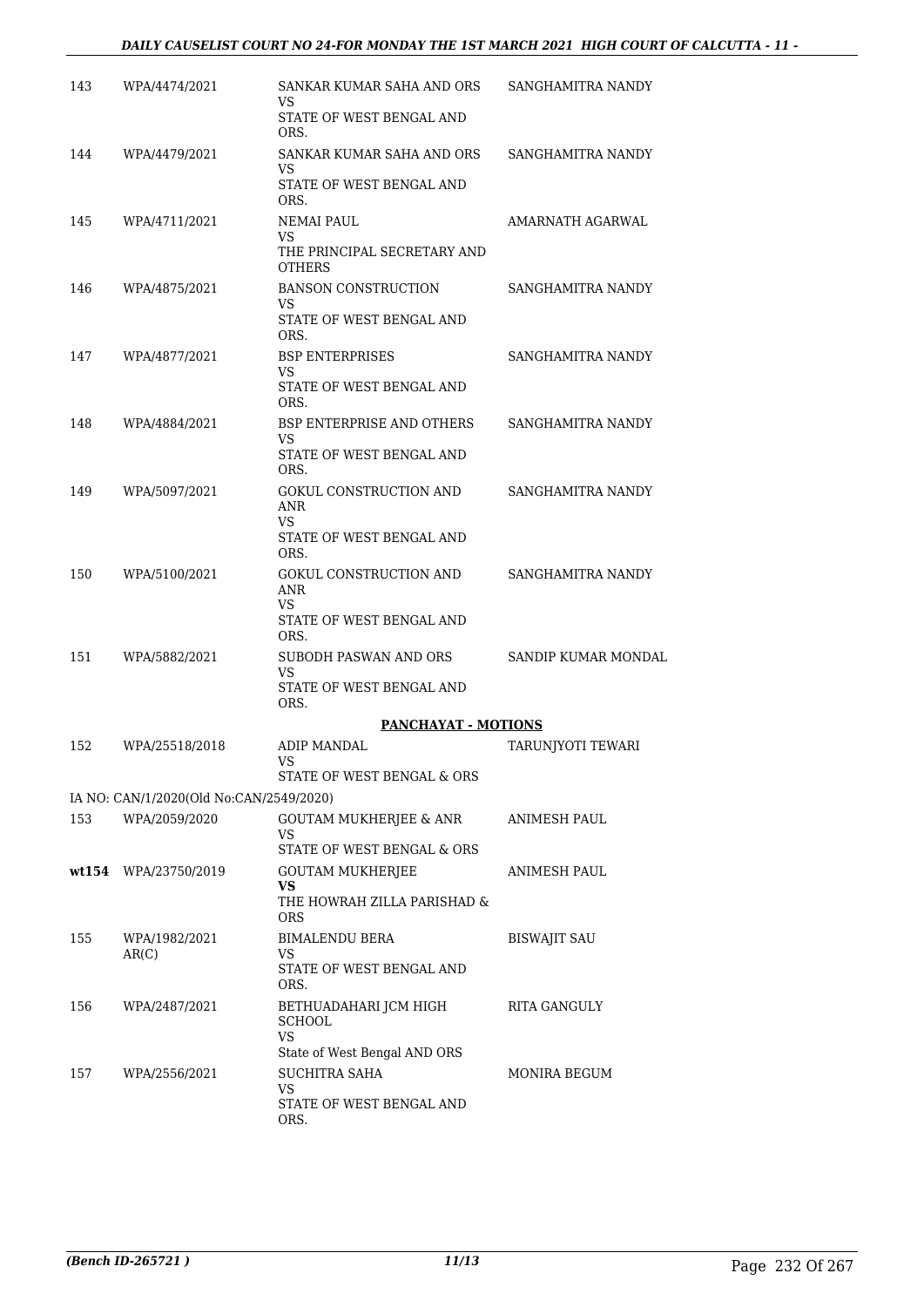#### *DAILY CAUSELIST COURT NO 24-FOR MONDAY THE 1ST MARCH 2021 HIGH COURT OF CALCUTTA - 12 -*

| 158 | WPA/2561/2021        | <b>GITA DEBNATH</b><br>VS<br>STATE OF WEST BENGAL AND<br>ORS.  | SUDIP GHOSH<br><b>CHOWDHURY</b>                                                                             |
|-----|----------------------|----------------------------------------------------------------|-------------------------------------------------------------------------------------------------------------|
| 159 | WPA/2576/2021        | <b>BASANA DUTTA</b><br>VS<br>STATE OF WEST BENGAL AND<br>ORS.  | BHARAT CHANDRA SIMAI                                                                                        |
| 160 | WPA/2579/2021        | MD. HAFIZ MULLICK<br>VS.<br>STATE OF WEST BENGAL AND<br>ORS.   | <b>MASUM ALI SARDAR</b>                                                                                     |
| 161 | WPA/2650/2021        | <b>SAMIRAN MITRA</b><br>VS<br>STATE OF WEST BENGAL AND<br>ORS. | ASHIS KUMAR DUTTA                                                                                           |
|     | IA NO: CAN/1/2021    |                                                                |                                                                                                             |
| 162 | WPA/2760/2021        | MAKHLUFAR RAHAMAN GAZI<br>VS.<br>STATE OF WEST BENGAL AND      | SUDARSHAN GHOSH                                                                                             |
|     |                      | ORS.                                                           |                                                                                                             |
| 163 | WPA/2799/2021        | NIKHIL CHANDRA MAHATO<br>VS.<br>STATE OF WEST BENGAL AND       | <b>SIVA PRASAD GHOSE</b>                                                                                    |
|     |                      | <b>ORS</b>                                                     |                                                                                                             |
| 164 | WPA/2829/2021        | LAKSHMIKANTA MAITY<br>VS.                                      | SANJIB BANDYOPADHYAY                                                                                        |
|     |                      | STATE OF WEST BENGAL AND<br>ORS.                               |                                                                                                             |
| 165 | WPA/2872/2021        | SOURAV KUMAR BORAL<br>VS                                       | <b>SUPREEM NASKAR</b>                                                                                       |
|     |                      | STATE OF WEST BENGAL AND<br>ORS.                               |                                                                                                             |
| 166 | WPA/2874/2021        | GOLAM RASUL LASKAR AND<br><b>OTHERS</b>                        | ANJAN DUTTA                                                                                                 |
|     |                      | VS.<br>STATE OF WEST BENGAL AND<br>ORS.                        |                                                                                                             |
| 167 | WPA/3092/2021        | <b>BIDHAN MAITY</b>                                            | <b>AVIJIT CHAKRABORTY</b>                                                                                   |
|     |                      | VS.<br>STATE OF WEST BENGAL AND<br>ORS.                        |                                                                                                             |
| 168 | WPA/5175/2021        | RADHAKANTA POREL AND ANR                                       | PRASAYAN MUKHERJEE                                                                                          |
|     |                      | VS<br>STATE OF WEST BENGAL AND<br>ORS.                         |                                                                                                             |
|     |                      | <b>APPLICATION</b>                                             |                                                                                                             |
| 169 | WPA/6500/2018        | BASUDEB MONDAL & ORS<br>VS<br>STATE OF WEST BENGAL & ORS       | ANJAN BHATTACHARYA                                                                                          |
|     | IA NO: CAN/2/2021    |                                                                |                                                                                                             |
| 170 | WPA/6087/2020        | GITA SAHA & ORS<br>VS<br>THE KMC & ORS                         | <b>SHALU GUPTA</b>                                                                                          |
|     |                      |                                                                | IA NO: CAN/1/2020(Old No:CAN/4313/2020), CAN/2/2020(Old No:CAN/5030/2020), CAN/3/2020(Old No:CAN/5032/2020) |
| 171 | RVW/21/2021          | BIJAY KRISHNA DE<br>VS                                         | KOUSTAV SHOME                                                                                               |
|     |                      | SUTAPA DAS AND ORS                                             |                                                                                                             |
|     | IA NO: CAN/1/2021    |                                                                |                                                                                                             |
|     | wt172 WPA/14407/2018 | SUTAPA DAS<br>VS<br>STATE OF WEST BENGAL & ORS                 | SNIGDHA SAHA                                                                                                |
|     |                      |                                                                |                                                                                                             |

**CONTEMPT APPLICATION**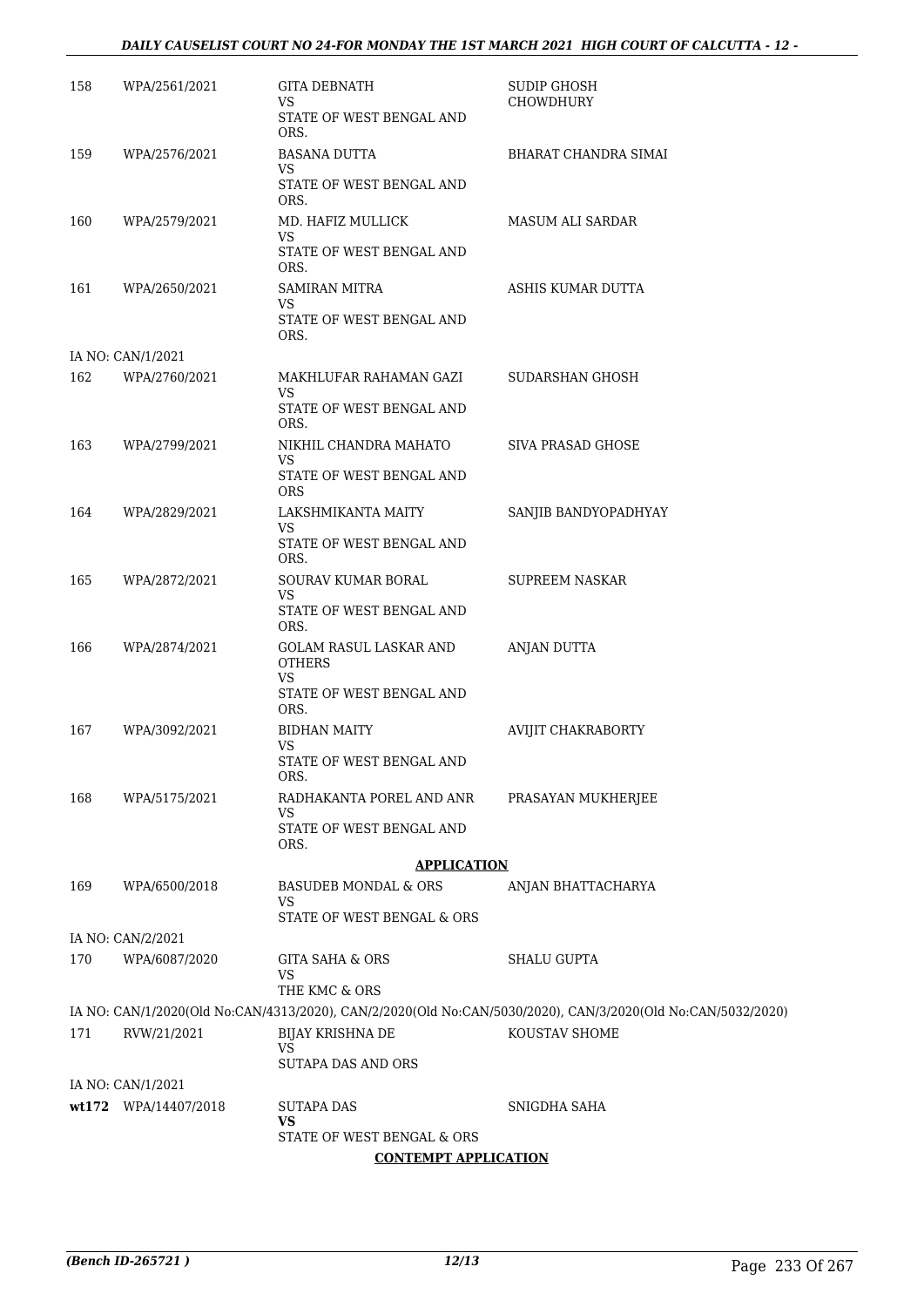| 173 | CPAN/72/2021         | <b>GOKUL PANDEY</b><br>VS<br>DR MV RAO AND ORS          | FALGUNI<br>BANDYOPADHAYA |
|-----|----------------------|---------------------------------------------------------|--------------------------|
|     | wt174 WPA/25209/2018 | <b>GOKUL PANDEY</b><br>vs<br>STATE OF WEST BENGAL & ORS | KISHALAYA GHOSH          |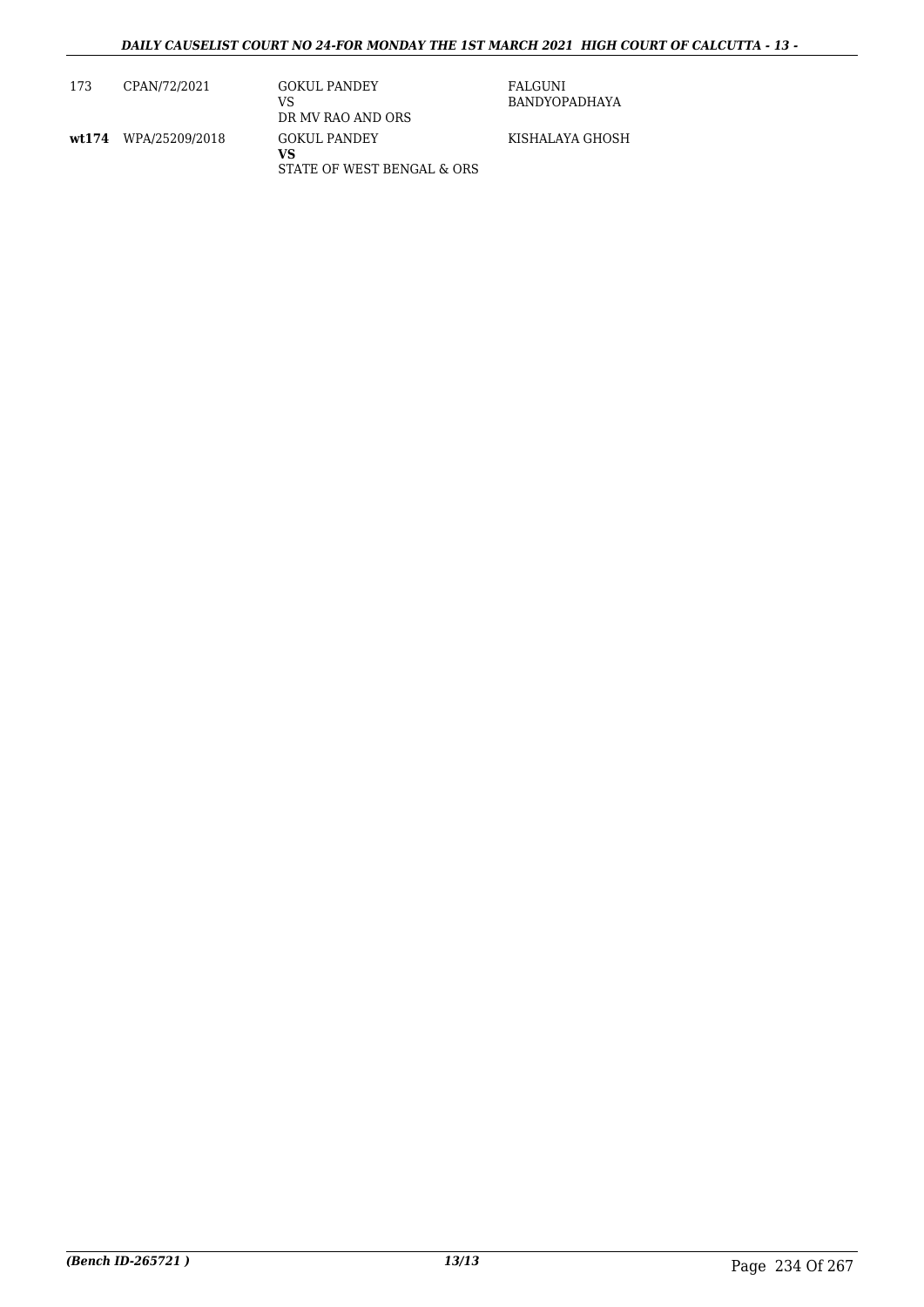

## **Appellate Side**

**DAILY CAUSELIST For Monday The 1st March 2021**

### **COURT NO. 22 SINGLE BENCH (SB - XIII) AT 10:45 AM HON'BLE JUSTICE ABHIJIT GANGOPADHYAY (VIA VIDEO CONFERENCE)**

**ON AND FROM MONDAY, THE 11TH JANUARY, 2021 – MATTERS ( MOTION & HEARING) UNDER ARTICLE 226 OF THE CONSTITUTION OF INDIA RELATING TO LABOUR UNDER GROUP III ;MATTERS (MOTION & HEARING) UNDER ARTICLE 226 OF THE CONSTITUTION RELATING TOTRANSPORT & TELECOMMUNICATION UNDER GROUP VII INCLUDING HEARING OF WRITPETITIONS AND APPLICATIONS CONNECTED THERETO;MATTERS (MOTION & HEARING) RELATING TO REGULATION OF INDUSTRIES & ESSENTIAL COMMODITIES & VARIOUS CENTRAL ORDERS UNDER GROUP VIII INCLUDING APPLICATIONS CONNECTED THERTO.**

**FROM MONDAY, (25.01.2021) THE SCHEDULE GIVEN BELOW WILL BE FOLLOWED.**

**1. GROUP III MATTERS WILL BE TAKEN UP FROM 10.45 A.M. TO 12.00 NOON.**

**2. GROUP VII MATTERS WILL BE TAKEN UP AFTER GROUP III MATTERS ARE OVER OR FROM 12.00 NOON TO 1.00 P.M, WHICHEVER IS EARLIER.**

**3. FIXED MATTERS WILL BE TAKEN UP FROM 2.00 P.M. AND NOT AFTER 3.00 P.M.**

**4. GROUP VIII MATTERS WILL BE TAKEN UP AFTER 2.00 P.M. MATTERS ARE OVER OR FROM 3.00 P.M. WHICHEVER IS EARLIER.**

**NOTE: MATTERS WILL BE TAKEN UP THROUGH PHYSICAL HEARING ONLY WHEN BOTH THE PARTIES ARE AGREED**

#### **TO BE MENTIONED**

1 WPA/5270/2020 (02.03.2021) NTPC LIMITED VS ADDITIONAL CENTRAL PROVIDENT FUND COMMISSIONER & ORS UTTAM KUMAR MANDAL 2 WPA/485/2021 KAJAL SARDAR VS STATE OF WEST BENGAL AND ORS. RANANEESH GUHA **THAKURTA** 

#### **GR. - III (MOTION)**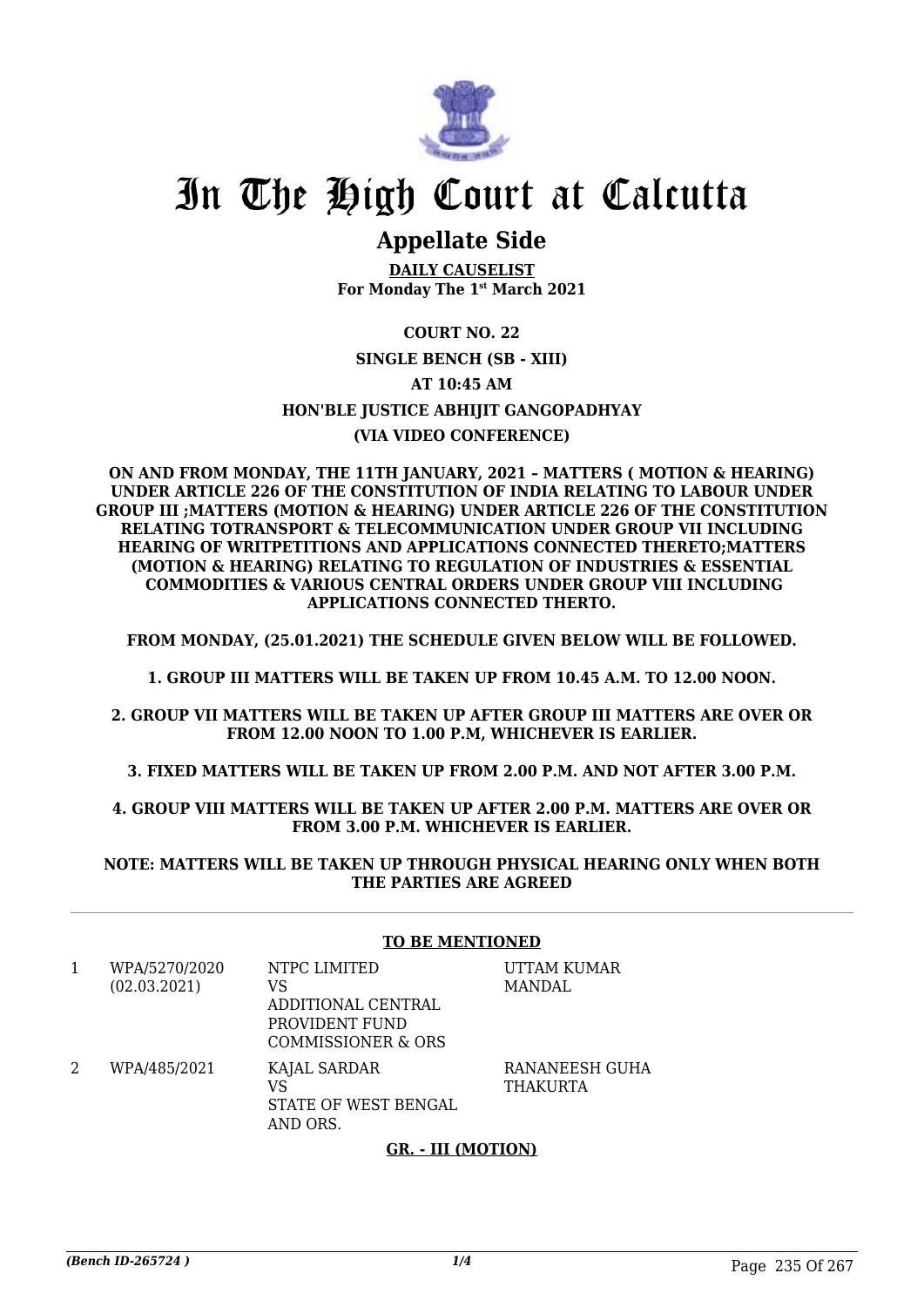| 3  | WPA/11004/2015 | BENGAL MOTION PICTURE<br><b>EMPLOYEES' UNION</b><br><b>VS</b><br>LEARNED ASSISTANT<br>PROVIDENT FUND<br><b>COMMISSIONER &amp; ORS</b> | KINJAL KUMAR<br><b>BARAL</b>      |
|----|----------------|---------------------------------------------------------------------------------------------------------------------------------------|-----------------------------------|
| 4  | WPA/18562/2017 | DEB KUMAR ROY<br><b>VS</b><br>THE 2ND LABOUR COURT,<br><b>KOLKATA &amp; ORS</b>                                                       | PRADIP KUMAR DAS                  |
| 5  | WPA/1293/2018  | KMDA SECURITY<br><b>CONTRACTOR'S GUARD</b><br><b>UNION &amp; ORS</b><br><b>VS</b><br>STATE OF WEST BENGAL &<br><b>ORS</b>             | F. SAMIM                          |
| 6  | WPA/2518/2018  | THE AGENT, DHEMONAIN<br><b>GROUP OF MINES,</b><br>EASTERN COALFIELDS LTD<br><b>VS</b><br>UNION OF INDIA & ORS                         | <b>BIJOY KUMAR</b>                |
| 7  | WPA/4917/2018  | ANIL KR. MALO<br><b>VS</b><br>STATE OF WB & ORS.                                                                                      | KAMAL KANTA KAR                   |
| 8  | WPA/25857/2018 | DEBAPRASAD<br>CHAKRABARTI<br><b>VS</b><br>7TH INDUSTRIAL TRIBUNAL<br><b>WEST BENGAL &amp; ORS</b>                                     | <b>ANINDA LAHIRI</b>              |
| 9  | WPA/8023/2020  | <b>BHASKAR GHOSH</b><br><b>VS</b><br>State of West Bengal                                                                             | DEBAPRIYA SAMANTA                 |
| 10 | WPA/9513/2020  | CHITTA RANJAN JANA<br><b>VS</b><br>INDIAN OIL CORPORATION                                                                             | <b>ADITYA SEN</b>                 |
| 11 | WPA/11310/2020 | DEBASISH BARDHAN<br><b>VS</b><br>THE REGIONAL PROVIDENT<br>FUND COMMISSIONER AND<br><b>OTHERS</b>                                     | RAMIJ MUNSHI                      |
| 12 | WPA/1708/2021  | SUPRIYA DUTTA AND ORS<br><b>VS</b><br>THE UNION OF INDIA AND<br><b>ORS</b>                                                            | JAMIRUDDIN KHAN                   |
| 13 | WPA/1717/2021  | <b>BIMAL SIL AND ORS</b><br><b>VS</b><br>THE UNION OF INDIA AND<br><b>ORS</b>                                                         | <b>JAMIR KHAN</b>                 |
| 14 | WPA/3575/2021  | MOSIM ALI ANSARI<br><b>VS</b><br>STATE OF WEST BENGAL<br>AND ORS.                                                                     | RANANEESH GUHA<br><b>THAKURTA</b> |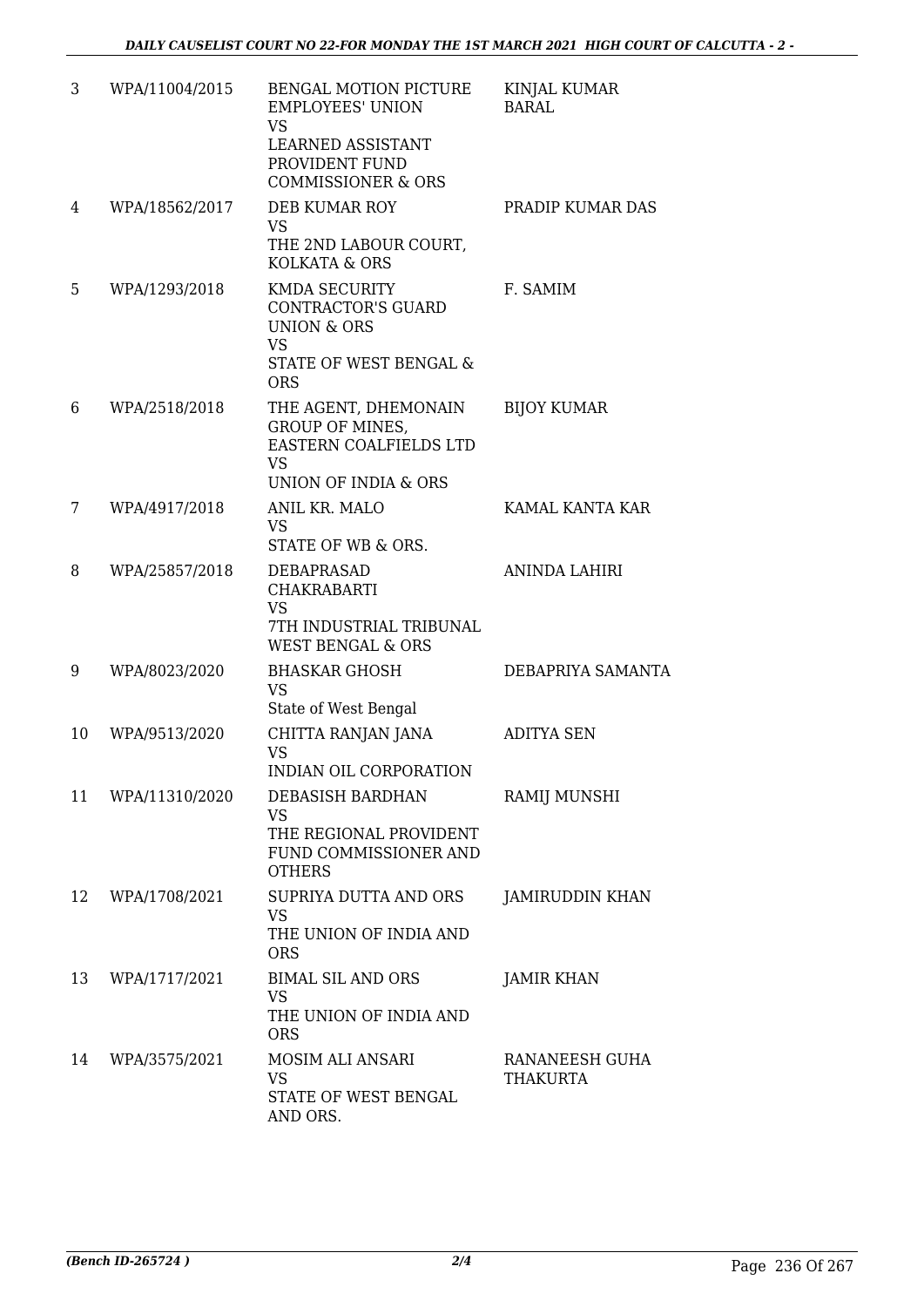| 15 | WPA/3947/2021 | SARMISTHA CHATTERJEE<br><b>VS</b><br>STATE OF WEST BENGAL<br>AND ORS.                                      | RANANEESH GUHA<br><b>THAKURTA</b>       |
|----|---------------|------------------------------------------------------------------------------------------------------------|-----------------------------------------|
| 16 | WPA/4119/2021 | SUBID SK. ALIAS SUBIR SK.<br><b>VS</b><br>STATE OF WEST BENGAL<br>AND ORS.                                 | <b>RANANESH GUHA</b><br><b>THAKURTA</b> |
| 17 | WPA/4303/2021 | BITHI ROY AND ANOTHER<br><b>VS</b><br>UNION OF INDIA AND ORS.                                              | ANIS DATTA SARMA                        |
| 18 | WPA/4457/2021 | SHYAMAL BANERJEE<br><b>VS</b><br>STATE OF WEST BENGAL<br>AND ORS.                                          | <b>NAYAN RAKSHIT</b>                    |
| 19 | WPA/4785/2021 | CYGNET INDUSTRES LTD<br><b>VS</b><br>STATE OF WEST BENGAL<br>AND ORS.                                      | PRASUN GHOSH                            |
| 20 | WPA/4869/2021 | <b>NUPUR BOSE</b><br><b>VS</b><br>THE GOVERNMENT OF<br><b>INDIA</b>                                        | <b>DONA GHOSH</b>                       |
| 21 | WPA/4922/2021 | KUSHAL BHATTACHARJEE<br><b>VS</b><br>REG. P.F COM. WB SALT<br>LAKE AND ANR.                                | SANJUKTA DUTTA                          |
| 22 | WPA/5227/2021 | <b>MAYA TRIVEDI</b><br><b>VS</b><br>STATE OF WEST BENGAL<br>AND ORS.                                       | <b>BIKASH SHAW</b>                      |
| 23 | WPA/5231/2021 | RANJIT ADHIKARY<br><b>VS</b><br>STATE OF WEST BENGAL<br>AND ORS.                                           | <b>BIKASH SHAW</b>                      |
| 24 | WPA/5339/2021 | <b>MOU CHAKRABORTY</b><br><b>VS</b><br>STATE OF WEST BENGAL<br>AND ORS.                                    | RANANEESH GUHA<br><b>THAKURTA</b>       |
| 25 | WPA/5417/2021 | ARABINDA CHOUDHURY<br><b>VS</b><br>UNION OF INDIA AND ORS.                                                 | LAKSHMAN<br><b>CHANDRA HALDER</b>       |
|    |               | <b>GROUP - VII (MOTION)</b>                                                                                |                                         |
| 26 | WPA/5345/2021 | HINDUSTHAN INDUSTRIES<br><b>AND MINING</b><br>CORPORATION AND ORS.<br><b>VS</b><br>UNION OF INDIA AND ORS. | <b>AVISHEK DAS</b>                      |
| 27 | WPA/5369/2021 | TRILOK KUMAR AGARWAL<br><b>HUF AND ANR</b><br><b>VS</b><br>STATE OF WEST BENGAL                            | <b>KESSHAV KUMAR</b><br><b>DARUKA</b>   |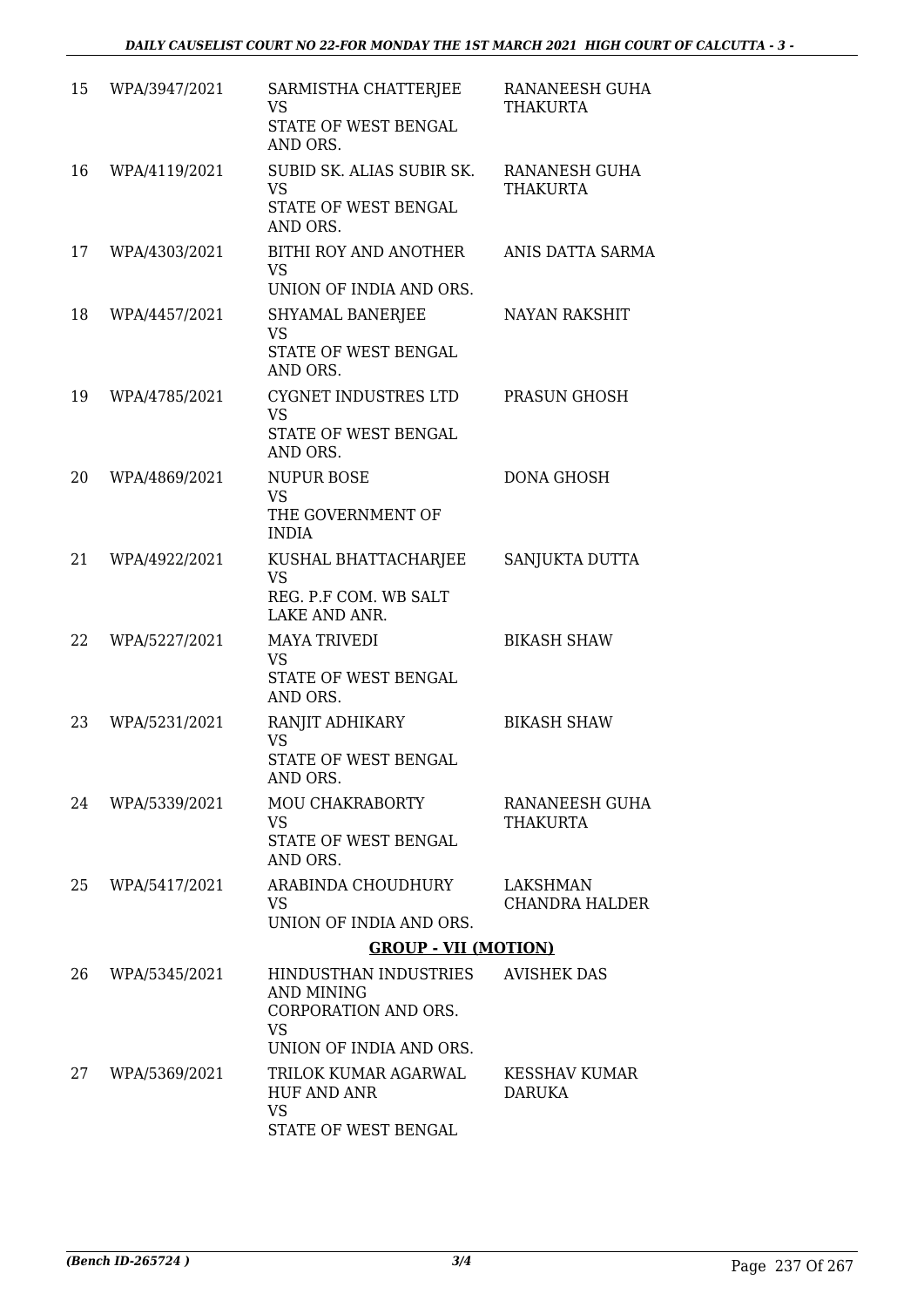| 28 | WPA/5379/2021 | GOUTAM KUMAR SARANGI<br>VS<br>STATE OF WEST BENGAL<br>AND ORS. | KAKALI DUTTA                     |
|----|---------------|----------------------------------------------------------------|----------------------------------|
|    |               | <b>GR. - VIII (MOTION)</b>                                     |                                  |
| 29 | WPA/5000/2021 | JALALUDDIN SARDAR<br>VS<br>STATE OF WEST BENGAL<br>AND ORS.    | AMIT SHARMA                      |
| 30 | WPA/5237/2021 | <b>BRINDAVAN BAG</b><br>VS<br>STATE OF WEST BENGAL<br>AND ORS. | SRIDHAR CHANDRA<br><b>BAGARI</b> |
| 31 | WPA/5240/2021 | DEBALA MONDAL<br>VS<br>STATE OF WEST BENGAL<br>AND ORS.        | SRIDHAR CHANDRA<br><b>BAGARI</b> |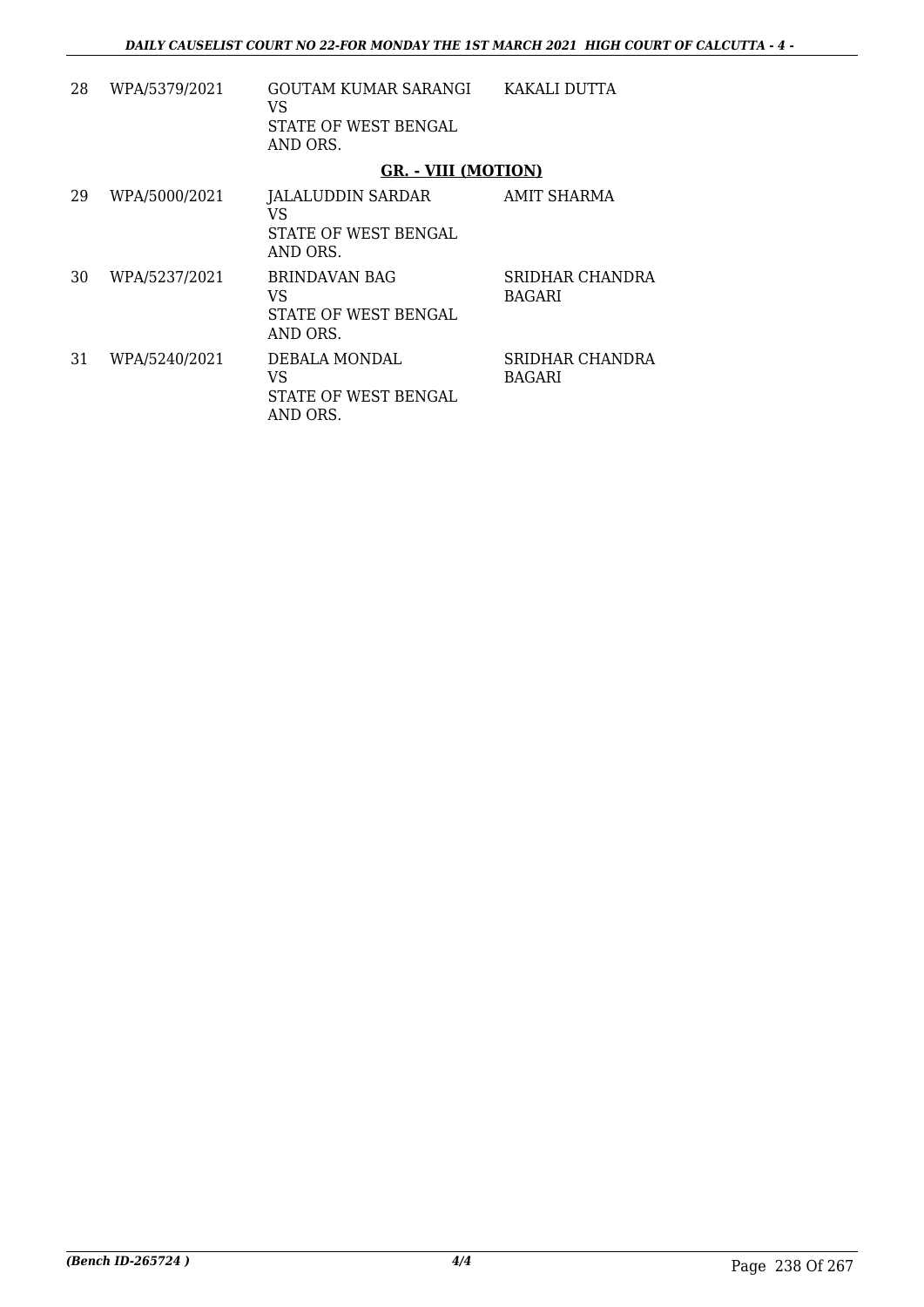

## **Appellate Side**

**DAILY CAUSELIST For Monday The 1st March 2021**

**COURT NO. 32**

**SINGLE BENCH (SB - XIV)**

**AT 10:45 AM**

**HON'BLE JUSTICE JAY SENGUPTA**

#### **(VIA VIDEO CONFERENCE) ON AND FROM MONDAY, THE 11TH JANUARY, 2021 - ADMISSION OF CRIMINAL MOTIONS AND HEARING OF CRIMINAL REVISIONS ARISING OUT OF N.I. ACT; POCSO; MAINTENANCE AND CRIME AGAINST WOMEN (NOT ASSIGNED TO ANY OTHER BENCH) INCLUDING APPLICATIONS CONNECTED THERETO; HEARING OF CRIMINAL REVISIONS (IRRESPECTIVE OF CLASSIFICATION) FILED FROM 2016 INCLUDING CONNECTED APPLICATIONS; HEARING OF CRIMINAL APPEALS. AND ON AND FROM MONDAY, 15TH FEBRUARY, 2021 TO MONDAY, 1ST MARCH, 2021 -**

**WILL TAKE, IN ADDITION TO HIS/HER OWN LIST AND DETERMINATION, THE LIST AND DETERMINATION OF HON'BLE JUSTICE BIBEK CHAUDHURI. NOTE : 1. MENTIONING FOR INCLUSION IN THE LIST WILL BE PERMITTED ONLY ON THE FIRST WORKING DAY OF THE WEEK AT THE FIRST SITTING. 2. MENTIONING SLIP SHALL SPECIFICALLY INDICATE WHETHER THE MATTER WAS DIRECTED TO "GO OUT OF LIST" ON THE LAST OCCASION. 3. HEARING OF APPEAL SHALL BE TAKEN UP EVERY TUESDAY & THURSDAY AT 3.00 P.M. OR AFTER COMPLETION OF THE OTHER MATTERS WHICHEVER IS EARLIER. NOTE : MATTERS WILL BE TAKEN UP THROUGH PHYSICAL HEARING WHEN BOTH THE PARTIES ARE AGREED.**

#### **FOR JUDGMENT**

1 CRR/2580/2018 SIRAJ HAQUE @ NILU VS STATE OF WEST BENGAL & ANR. JOY CHAKRABORTY

IA NO: CRAN/4/2019(Old No:CRAN/3817/2019), CRAN/5/2020(Old No:CRAN/1157/2020)

#### **TO BE MENTIONED**

2 CRR/521/2021 (Correction) PRASANTA DUTTA VS STATE OF WEST BENGAL AND ANR ASHIQUE MONDAL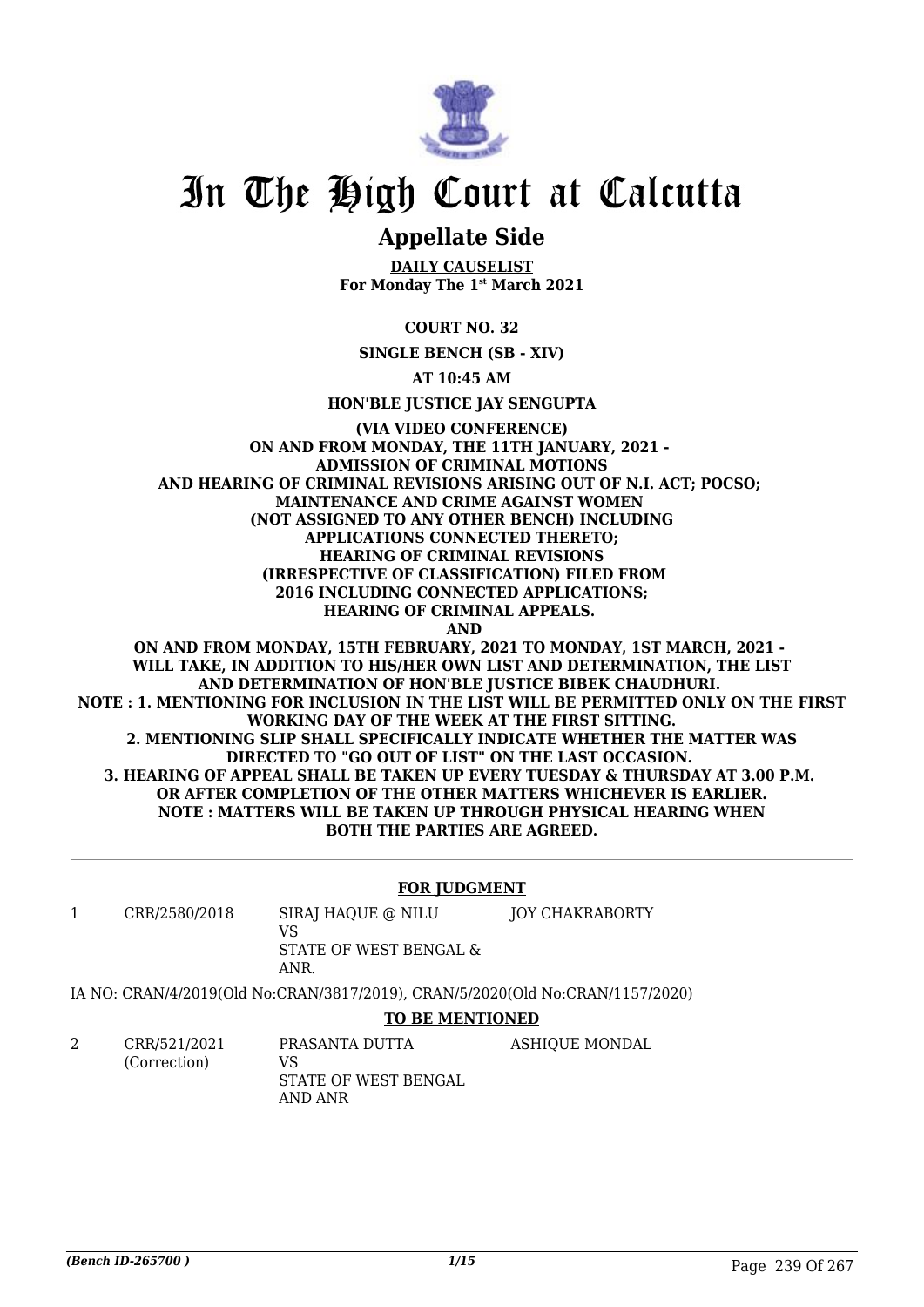| 3  | CRR/1817/2020<br>(Non-Prosecution)        | PRIYA RANJAN SINHA<br><b>VS</b>                                                                      | <b>ARNAB MUKHERJEE</b>              |
|----|-------------------------------------------|------------------------------------------------------------------------------------------------------|-------------------------------------|
|    |                                           | State of West Bengal                                                                                 |                                     |
|    | IA NO: CRAN/1/2020                        |                                                                                                      |                                     |
| 4  | CRR/959/2019<br>(Non-Prosecution)         | TRF LIMITED<br><b>VS</b>                                                                             | <b>IRAM HASSAN</b>                  |
|    |                                           | STATE OF WEST BENGAL                                                                                 |                                     |
| 5  | CRR/705/2018                              | MILAN KUMAR DATTA<br><b>VS</b><br>STATE OF WEST BENGAL                                               | DEBAKI NANDAN<br><b>MAITY</b>       |
|    |                                           | &ANR                                                                                                 |                                     |
|    | IA NO: CRAN/1/2020(Old No:CRAN/547/2020)  |                                                                                                      |                                     |
|    |                                           | <b>APPLICATION FOR BAIL</b>                                                                          |                                     |
| 6  | CRM/1875/2021                             | MD TOUHID ALAM @<br>TOUHID ALAM @ GUDDU @<br><b>TAHIDA ALAM</b><br><b>VS</b><br>STATE OF WEST BENGAL | <b>MOUNICK GHOSH</b>                |
|    |                                           | <b>BAIL IN CONNECTION WITH APPEAL</b>                                                                |                                     |
| 7  | CRA/38/2019                               | <b>BABU PAL &amp; ORS</b>                                                                            | <b>KAZI M RAHMAN</b>                |
|    | (02.03.2021)                              | <b>VS</b><br>STATE OF WEST BENGAL                                                                    |                                     |
|    | IA NO: CRAN/2/2020(Old No:CRAN/1290/2020) |                                                                                                      |                                     |
| 8  | CRA/279/2020                              | <b>SUNIR MUKHERJEE</b>                                                                               | PRATIP KUMAR                        |
|    |                                           | <b>VS</b><br><b>CENTRAL BUREAU OF</b><br><b>INVESTIGATION</b>                                        | <b>CHATTERJEE</b>                   |
|    | IA NO: CRAN/1/2020                        |                                                                                                      |                                     |
| 9  | CRA/502/2019                              | KIRAN MIR @ MIR HERO<br>ALI @ MIR KIRON ALI<br><b>VS</b><br>STATE OF WEST BENGAL &                   | DIPTENDU NARAYAN<br><b>BANERJEE</b> |
|    |                                           | ANR                                                                                                  |                                     |
|    | IA NO: CRAN/1/2019(Old No:CRAN/3852/2019) |                                                                                                      |                                     |
|    |                                           | <b>MODIFICATION/RELAXATION OF BAIL</b>                                                               |                                     |
| 10 | CRM/7582/2019                             | VINOD @ BINOD KUMAR<br>JAJODIA<br>VS<br>UNION OF INDIA & ANR                                         | MD. SABIR AHMED                     |
|    | IA NO: CRAN/1/2021                        |                                                                                                      |                                     |
|    |                                           | <b>LISTED MOTION 1</b>                                                                               |                                     |
| 11 | CRR/554/2021                              | SANJAY BISWAS                                                                                        | SUBRATA                             |
|    |                                           | VS<br>STATE OF WEST BENGAL<br>AND ANR                                                                | BHATTACHARJYA                       |
| 12 | CRR/1732/2020<br>(S)                      | SHEKHAR SATYANARAYAN<br>HALDER @ SEKHAR<br>HALDER<br>VS<br><b>SUMA GUHA</b>                          | <b>SHRAMAN SARKAR</b>               |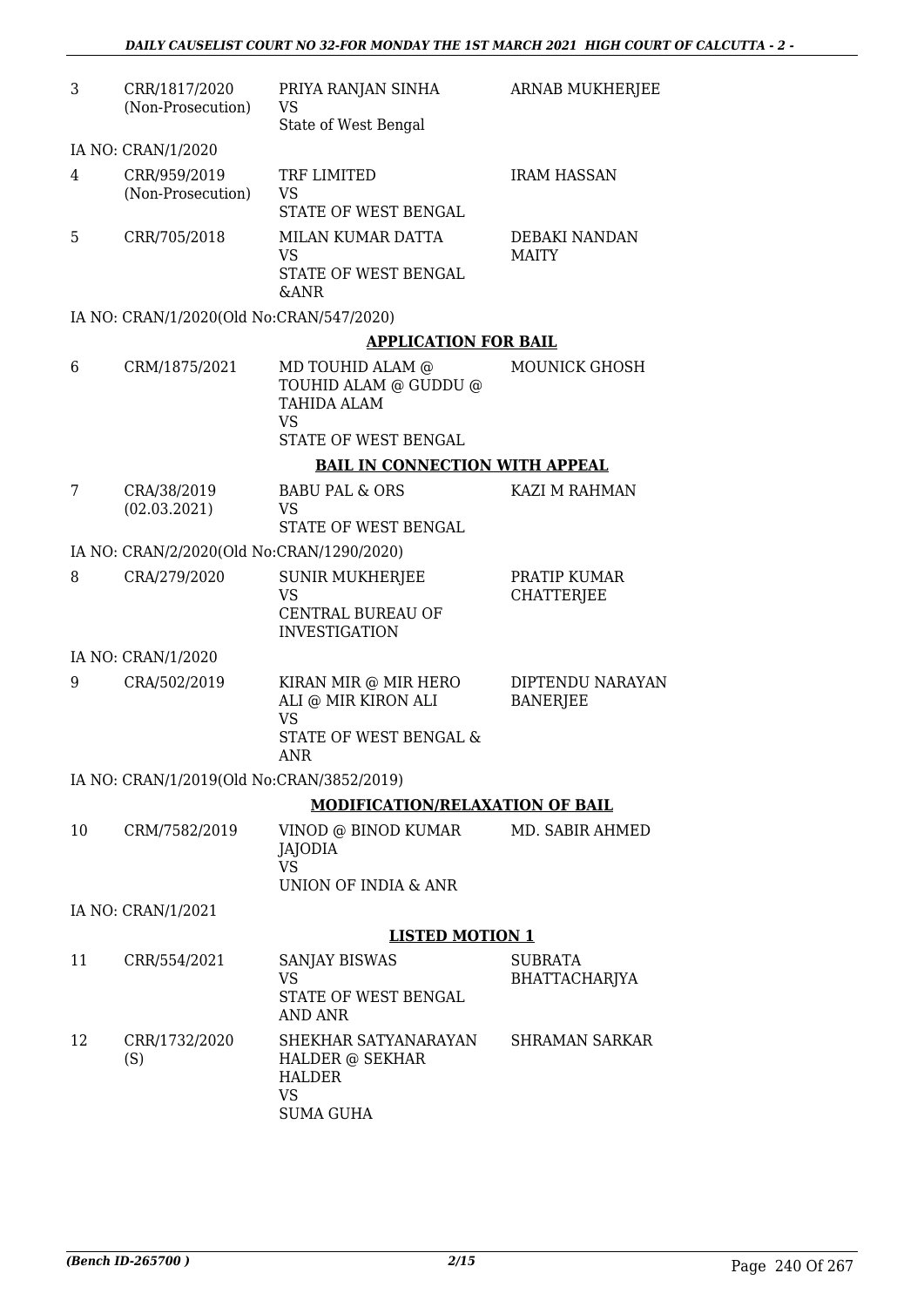#### *DAILY CAUSELIST COURT NO 32-FOR MONDAY THE 1ST MARCH 2021 HIGH COURT OF CALCUTTA - 3 -*

| <b>JAHIRA SARDAR</b><br>VS                                                          | <b>MOUNIK GHOSH</b>                                                                                                 |
|-------------------------------------------------------------------------------------|---------------------------------------------------------------------------------------------------------------------|
|                                                                                     |                                                                                                                     |
| <b>ANOTHER</b>                                                                      |                                                                                                                     |
| <b>VIVEK GUPTA</b><br><b>VS</b><br>State of West Bengal AND                         | <b>BISWAJIT MANNA</b>                                                                                               |
| DINESH KUMAR PATEL<br>VS<br>State of West Bengal AND                                | MD RAHIM WARSI                                                                                                      |
|                                                                                     |                                                                                                                     |
| ATANU PRAMANIK AND ORS<br>VS<br>STATE OF WEST BENGAL                                | RAHUL GANGULY                                                                                                       |
| RATAN KARMAKAR AND<br><b>ORS</b><br><b>VS</b><br>STATE OF WEST BENGAL               | KAMALESH CHANDRA<br><b>SAHA</b>                                                                                     |
| JOHN JOSEPH<br><b>VS</b><br>STATE OF WEST BENGAL<br>AND ANR                         | PAROMITA MALAKAR<br><b>DUTTA</b>                                                                                    |
|                                                                                     |                                                                                                                     |
| <b>HARTEJ SINGH</b><br><b>VS</b><br>M/S. BUDGE BUDGE<br>SERVICE STATION AND<br>ANR. | <b>ALOKESH DALAI</b>                                                                                                |
| RAKHI SAHA<br>VS<br>STATE OF WEST BENGAL<br><b>AND ANR</b>                          | <b>RANAJIT RAY</b>                                                                                                  |
| SK REAJUL HOQUE<br><b>VS</b><br>STATE OF WEST BENGAL                                | <b>SYED NURUL AREFIN</b>                                                                                            |
| <b>INDRANI BASU</b><br><b>VS</b><br>STATE OF WEST BENGAL<br><b>AND ANR</b>          | MD JANNAT UL<br><b>FIRDOUS</b>                                                                                      |
| TIRTHANKAR SARKAR<br><b>VS</b><br>STATE OF WEST BENGAL&<br><b>ANR</b>               | USHNISH DATTA                                                                                                       |
| MAHEJABIN BIBI<br><b>VS</b><br>STATE OF WEST BENGAL                                 | <b>SURAJIT BASU</b>                                                                                                 |
|                                                                                     |                                                                                                                     |
|                                                                                     | State of West Bengal AND<br><b>ANOTHER</b><br>ANR<br><b>AND ANR</b><br><b>AND ANR</b><br><b>AND ANR</b><br>AND ORS. |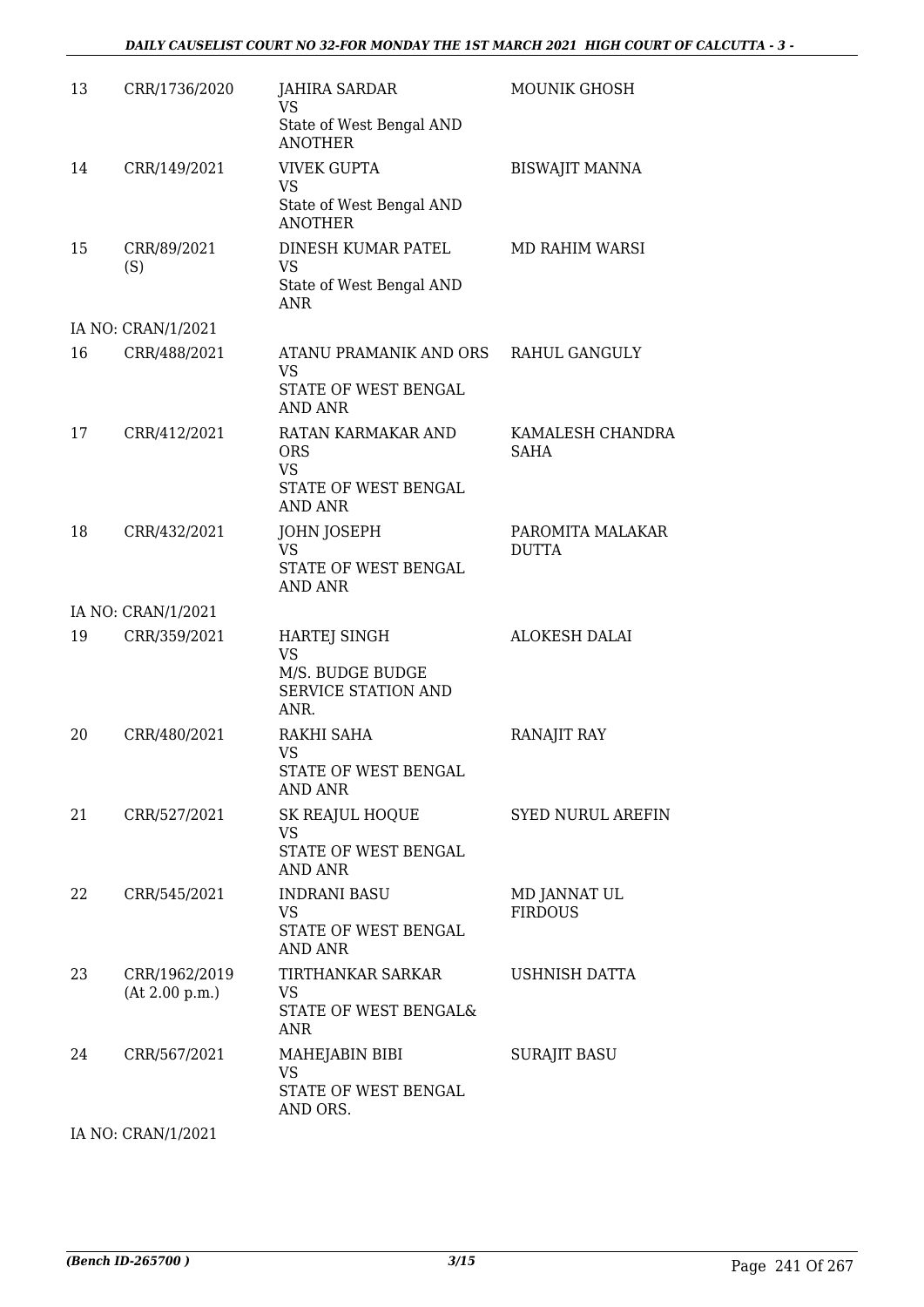| 25 | CRR/566/2021                              | ABDUL MANNAN @ ABDUL<br>MANNAN MONDAL<br><b>VS</b><br>STATE OF WEST BENGAL                                        | MD YOUNUSH<br><b>MONDAL</b>               |
|----|-------------------------------------------|-------------------------------------------------------------------------------------------------------------------|-------------------------------------------|
| 26 | CRR/976/2020                              | SUBHAS BHUNIA @<br>SUBHAS CHANDRA BHUNIA<br>$&$ ORS<br><b>VS</b><br>STATE OF WEST BENGAL &<br><b>ANR</b>          | ADITYA RATAN<br><b>TIWARY</b>             |
|    | IA NO: CRAN/1/2020(Old No:CRAN/1283/2020) |                                                                                                                   |                                           |
| 27 | CRR/246/2021                              | SOLAR DESIGNS PVT.LTD.<br><b>AND ORS</b><br><b>VS</b><br>STATE OF WEST BENGAL<br>AND ORS.                         | RAJLAKSHMI GHATAK                         |
| 28 | CRR/1317/2020                             | <b>ANIMESH DUBE</b><br><b>VS</b><br>State of West Bengal                                                          | <b>ANIL KUMAR</b><br><b>CHATTOPADHYAY</b> |
|    | IA NO: CRAN/1/2020, CRAN/2/2020           |                                                                                                                   |                                           |
| 29 | CRR/3249/2019                             | BIHU BANDYOPADHYAY @<br>BIHU BANDOPADHYAY @<br><b>BIHU BANERJEE</b><br><b>VS</b><br>STATE OF WEST BENGAL &<br>ANR | <b>APALAK BASU</b>                        |
| 30 | CRR/3184/2019                             | <b>SK ABDUL HASEM</b><br>VS<br><b>GOPAL KR AGARWAL &amp; ANR</b>                                                  | AMARENDRA<br><b>CHAKRABORTY</b>           |
|    |                                           | <b>LISTED MOTION 2</b>                                                                                            |                                           |
| 31 | CRR/558/2021                              | AIMUDDIN SK. @ SEKH<br>VS<br>STATE OF WEST BENGAL<br>AND ANR.                                                     | Baidurya Ghosal                           |
| 32 | CRR/561/2021                              | PURNA CHANDRA GHOSH<br><b>VS</b><br>STATE OF WEST BENGAL<br><b>AND ANR</b>                                        | <b>SUPRIYOM</b><br><b>CHATTOPADHYAY</b>   |
| 33 | CRR/183/2021                              | DITESH CH. ROY<br><b>VS</b><br>NANDITA KARMAKAR ROY<br>AND ANR.                                                   | <b>ASIS</b><br>BHATTACHARYYA              |
|    | IA NO: CRAN/1/2021                        |                                                                                                                   |                                           |
| 34 | CRR/901/2020                              | GIASUDDIN @ HAFIJUL<br>MONDAL<br><b>VS</b><br><b>MASURA BIBI</b>                                                  | <b>AVIPSA SARKAR</b>                      |
| 35 | CRR/3267/2019                             | <b>SUNIL KUMAR</b><br><b>VS</b><br>STATE OF WEST BENGAL&<br><b>ORS</b>                                            | <b>NIRMAL</b><br>MUKLHERJEE               |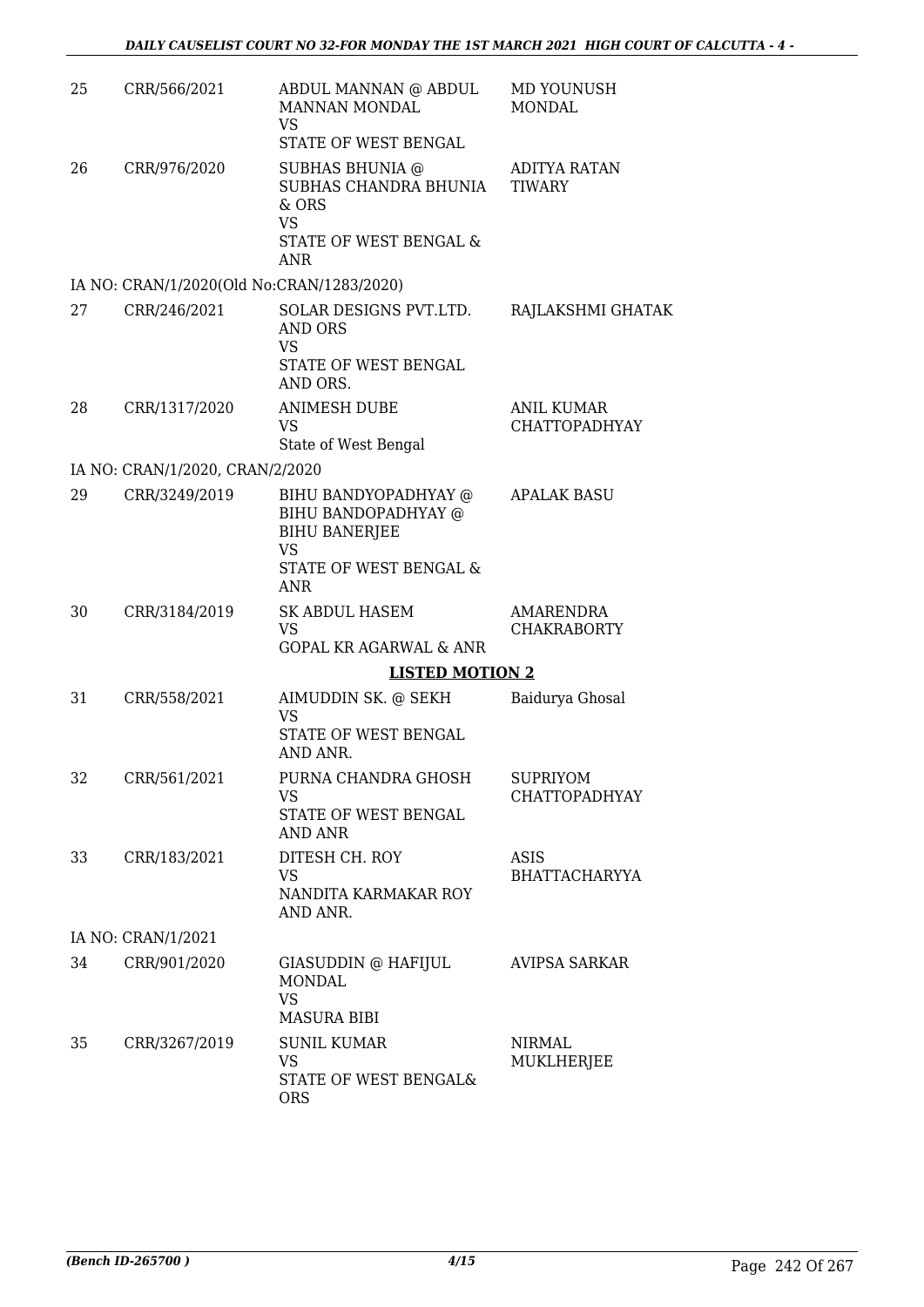| 36 | CRR/93/2020                              | PRIYABRATA MISHRA<br><b>VS</b><br>STATE OF WEST BENGAL &<br>ANR                                 | <b>MADAN MOHAN ROY</b>               |
|----|------------------------------------------|-------------------------------------------------------------------------------------------------|--------------------------------------|
|    | IA NO: CRAN/1/2020(Old No:CRAN/162/2020) |                                                                                                 |                                      |
| 37 | CRR/94/2020                              | PRIYABRATA MISHRA<br><b>VS</b><br>STATE OF WEST BENGAL &<br><b>ANR</b>                          | <b>MADAN MOHAN ROY</b>               |
|    | IA NO: CRAN/1/2020(Old No:CRAN/163/2020) |                                                                                                 |                                      |
| 38 | CRR/233/2021<br>(At 2.00 p.m.)           | <b>SURESH AGARWAL</b><br>VS<br>STATE OF WEST BENGAL<br><b>AND ANR</b>                           | <b>SHILADITYA</b><br><b>BANERJEE</b> |
| 39 | CRR/993/2020                             | <b>SIKHA PAUL</b><br>VS<br>STATE OF WEST BENGAL &<br><b>ORS</b>                                 | SAMARJIT GHOSAL                      |
| 40 | CRR/574/2021                             | PRADIP SINHA<br><b>VS</b><br>STATE OF WEST BENGAL<br><b>AND ANR</b>                             | SARBARI DATTA                        |
| 41 | CRR/573/2021                             | NOOMAN SHAMIM AND<br>ANR<br><b>VS</b><br>STATE OF WEST BENGAL                                   | <b>SUVENI BANERJEE</b>               |
| 42 | CRR/572/2021                             | <b>HEMA GADODIA</b><br><b>VS</b><br>STATE OF WEST BENGAL<br><b>AND ANR</b>                      |                                      |
| 43 | CRR/570/2021                             | KUNAL JIWARAJKA AND ORS<br><b>VS</b><br>STATE OF WEST BENGAL<br>AND ANR                         | <b>SUBHASISH</b><br><b>PACHHAL</b>   |
| 44 | CRR/575/2021                             | <b>SUBHAS GOMES @</b><br>SUBHASH GOMEZ @ RAJU<br>@ SUBHASH GAMES<br><b>VS</b><br>PRIYANKA GOMEZ | PARASHAR BAIDYA                      |
| 45 | CRR/646/2018                             | SHESHARDI GOSWAMI<br>VS<br>STATE OF WEST BENGAL &<br><b>ANR</b>                                 | M KARMAKAR                           |
|    | IA NO: CRAN/1/2018(Old No:CRAN/913/2018) |                                                                                                 |                                      |
| 46 | CRR/2621/2019                            | INDRANI CHATTERJEE<br><b>VS</b>                                                                 | PINAKI RANJAN<br><b>MITRA</b>        |
|    |                                          | RUPA KARPAS & ANR<br><b>EXTENSION OF INTERIM ORDER</b>                                          |                                      |
| 47 | CRR/351/2018                             | ANSHUL HIMATSINGKA                                                                              | A CHOUDHURY                          |
|    |                                          | VS<br>STATE OF WEST BENGAL &<br>ANR                                                             |                                      |
|    |                                          | IA NO: CRAN/1/2018(Old No:CRAN/1198/2018), CRAN/2/2019(Old No:CRAN/1069/2019)                   |                                      |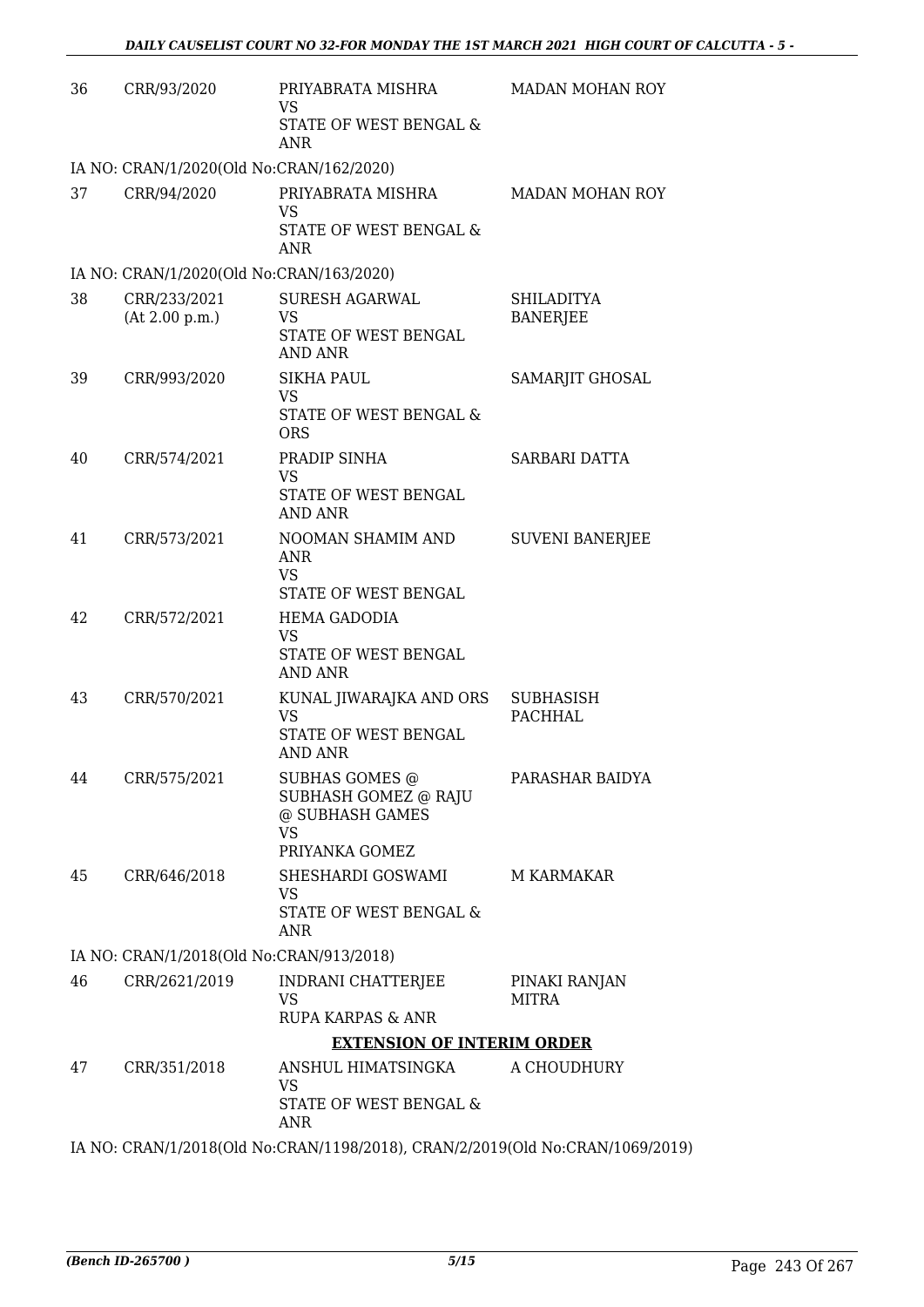| 48 | CRR/1404/2019                                | PONTY ROY & ANR.<br>VS<br>STATE OF WEST BENGAL &                              | PRIYANJIT KUNDU                                                                                |
|----|----------------------------------------------|-------------------------------------------------------------------------------|------------------------------------------------------------------------------------------------|
|    |                                              | ANR.                                                                          |                                                                                                |
|    | IA NO: CRAN/2/2020(Old No:CRAN/325/2020)     |                                                                               |                                                                                                |
| 49 | CRR/2764/2017                                | TAPAS KR BAKULI<br><b>VS</b>                                                  | SYED JULFIKAR ALI                                                                              |
|    |                                              | STATE OF WEST BENGAL                                                          |                                                                                                |
|    | No:CRAN/4468/2019), CRAN/8/2021              |                                                                               | IA NO: CRAN/1/2017(Old No:CRAN/4434/2017), CRAN/4/2018(Old No:CRAN/2603/2018), CRAN/6/2019(Old |
|    |                                              | <b>RESTORATION APPLICATION</b>                                                |                                                                                                |
| 50 | CRR/1795/1993<br>(05.03.2021)                | DAITYARAJ DHARA<br><b>VS</b>                                                  |                                                                                                |
|    |                                              | STATE OF WEST BENGAL                                                          |                                                                                                |
|    | IA NO: CRAN/1/2021, CRAN/2/2021              |                                                                               |                                                                                                |
| 51 | CRR/581/2017                                 | DR UMA MAJHI<br><b>VS</b>                                                     | MS R GHOSH                                                                                     |
|    |                                              | DR DEB KR MUKHERJEE &<br><b>ANR</b>                                           |                                                                                                |
|    |                                              | IA NO: CRAN/2/2020(Old No:CRAN/792/2020), CRAN/3/2021                         |                                                                                                |
| 52 | CRR/24/2019                                  | FAMIDA SHIRAJI<br><b>VS</b><br>AFJAL AHMED & ORS                              | <b>SNEHANSU</b><br>MAJUMDER                                                                    |
|    |                                              | IA NO: CRAN/1/2019(Old No:CRAN/1108/2019), CRAN/2/2019(Old No:CRAN/2526/2019) |                                                                                                |
|    |                                              | <b>ASSIGNED MATTERS</b>                                                       |                                                                                                |
| 53 | CRR/209/2006                                 | <b>ASHOK PRASAD</b>                                                           | KOUSHIK KUNDU                                                                                  |
|    |                                              | VS<br><b>STATE</b>                                                            |                                                                                                |
|    | IA NO: CRAN/3/2019(Old No:CRAN/4977/2019)    |                                                                               |                                                                                                |
| 54 | CRR/3198/2018                                | DY. COM. I.T                                                                  | <b>ANIRBAN MITRA</b>                                                                           |
|    |                                              | <b>VS</b><br>KALI PRADIP CHAUDHURI &<br>ORS.                                  |                                                                                                |
|    | IA NO: CRAN/1/2018(Old No:CRAN/3116/2018)    |                                                                               |                                                                                                |
| 55 | CRR/3199/2018                                | DY. COM. OF IT<br><b>VS</b>                                                   | <b>ANIRBAN MITRA</b>                                                                           |
|    |                                              | KPC MED. COLLEGE &<br>HOSPITAL & ORS.                                         |                                                                                                |
|    | IA NO: CRAN/1/2018(Old No:CRAN/3117/2018)    |                                                                               |                                                                                                |
|    |                                              | <b>APPLICATION</b>                                                            |                                                                                                |
| 56 | CRR/1925/2020<br>(S)                         | UTTAM DAS AND OTHERS<br><b>VS</b>                                             | KOEL MUKHERJEE                                                                                 |
|    |                                              | State of West Bengal AND<br><b>ANOTHER</b>                                    |                                                                                                |
|    | IA NO: CRAN/1/2021                           |                                                                               |                                                                                                |
| 57 | CRR/1777/2020<br>(S)                         | SHEIKH HASNABUL HAQUE<br><b>AND ANR</b><br><b>VS</b>                          | <b>GAGANJYOT SINGH</b>                                                                         |
|    |                                              | THE STATE OF WEST<br><b>BENGAL AND ANR</b>                                    |                                                                                                |
|    | IA NO: CRAN/1/2021, CRAN/2/2021, CRAN/4/2021 |                                                                               |                                                                                                |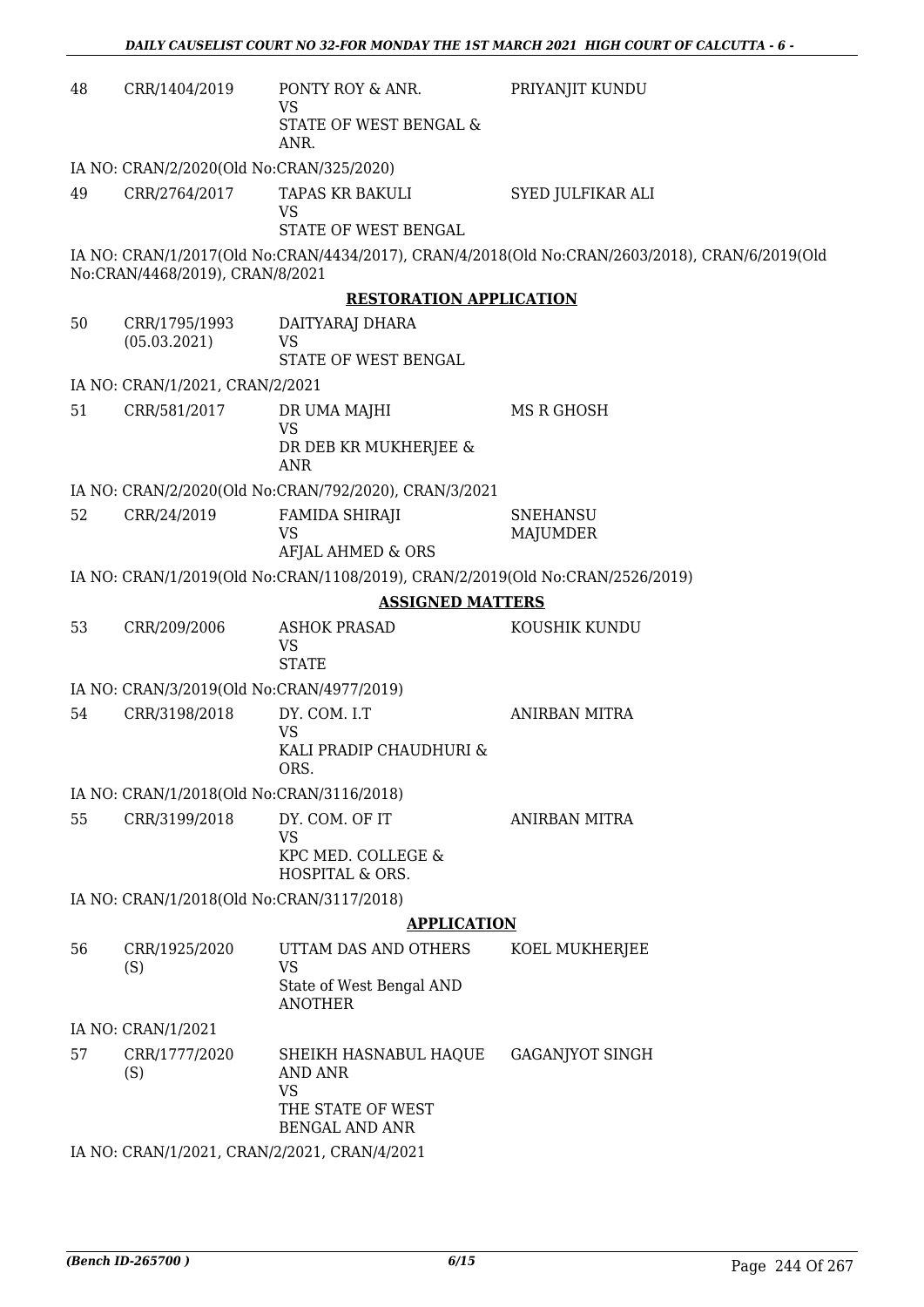| 58 | CRR/925/2020<br>(S)                                       | BISWAJIT DAS & ANR<br><b>VS</b><br>TUSHAR KANTI BHOWMICK                     | <b>SUVENI BANERJEE</b>       |
|----|-----------------------------------------------------------|------------------------------------------------------------------------------|------------------------------|
|    | IA NO: CRAN/1/2020(Old No:CRAN/1199/2020)                 |                                                                              |                              |
| 59 | CRR/1005/2020<br>(S)                                      | <b>MOUMITA SAHA</b><br>VS                                                    | KRISHNENDU BERA              |
|    |                                                           | STATE OF WEST BENGAL &<br><b>ANR</b>                                         |                              |
|    | IA NO: CRAN/1/2021                                        |                                                                              |                              |
| 60 | CRR/3582/2019<br>(S)                                      | SHYAM SUNDAR PADHI &<br><b>ORS</b><br><b>VS</b><br>STATE OF WEST BENGAL &    | TUTUL DAS (SINGH)            |
|    |                                                           | <b>ANR</b>                                                                   |                              |
| 61 | IA NO: CRAN/1/2020(Old No:CRAN/892/2020)<br>CRR/1386/2014 | PRABIR DHIBAR                                                                | <b>S GANGULI</b>             |
|    |                                                           | <b>VS</b>                                                                    |                              |
|    |                                                           | STATE OF WEST BENGAL &<br><b>ANR</b>                                         |                              |
|    | IA NO: CRAN/1/2019(Old No:CRAN/1621/2019)                 |                                                                              |                              |
| 62 | CRR/119/2019                                              | KAKOLI SHAW@MANDAL<br><b>VS</b>                                              | SOFIA NESAR                  |
|    |                                                           | AKHILESH SHAW@AKLESH<br><b>KUMAR SHAW &amp; ANR</b>                          |                              |
|    | IA NO: CRAN/2/2021                                        |                                                                              |                              |
|    |                                                           | <b>CONTESTED APPLICATION 1</b>                                               |                              |
| 63 | CRR/3448/2017                                             | RAJA CHANDRA GARG<br><b>VS</b><br>STATE OF WEST BENGAL &<br>ANR.             | <b>SACHETAN GHOSH</b>        |
| 64 | CRR/4001/2016                                             | NARESH KHATAU PAREKH<br><b>VS</b>                                            | AYAN CHAKRABORTY             |
|    |                                                           | STATE OF WEST BENGAL &<br>ANR                                                |                              |
|    | IA NO: CRAN/3/2019(Old No:CRAN/2392/2019)                 |                                                                              |                              |
| 65 | CRR/812/2017                                              | MD MOBARAK HOSSAIN<br>VS                                                     | I NANDI                      |
|    |                                                           | STATE OF WEST BENGAL &<br><b>ORS</b>                                         |                              |
| 66 | CRR/1053/2017                                             | SMT SADHANA SINGH<br>VS                                                      | MD SABIR AHMED               |
|    |                                                           | STATE OF WEST BENGAL &<br><b>ORS</b>                                         |                              |
|    | IA NO: CRAN/4/2018(Old No:CRAN/1717/2018)                 |                                                                              |                              |
| 67 | CRR/1671/2017                                             | BALAI CHANDRA MONDAL<br>VS<br>LAXMIPRIYA DEY & ANR                           | PRASANTA KUMAR<br><b>DAS</b> |
|    |                                                           | IA NO. CRANI212017(OId No.CRANI2846/2017) CRANI312017(OId No.CRANI3524/2017) |                              |

IA NO: CRAN/2/2017(Old No:CRAN/2846/2017), CRAN/3/2017(Old No:CRAN/3524/2017), CRAN/4/2018(Old No:CRAN/3752/2018)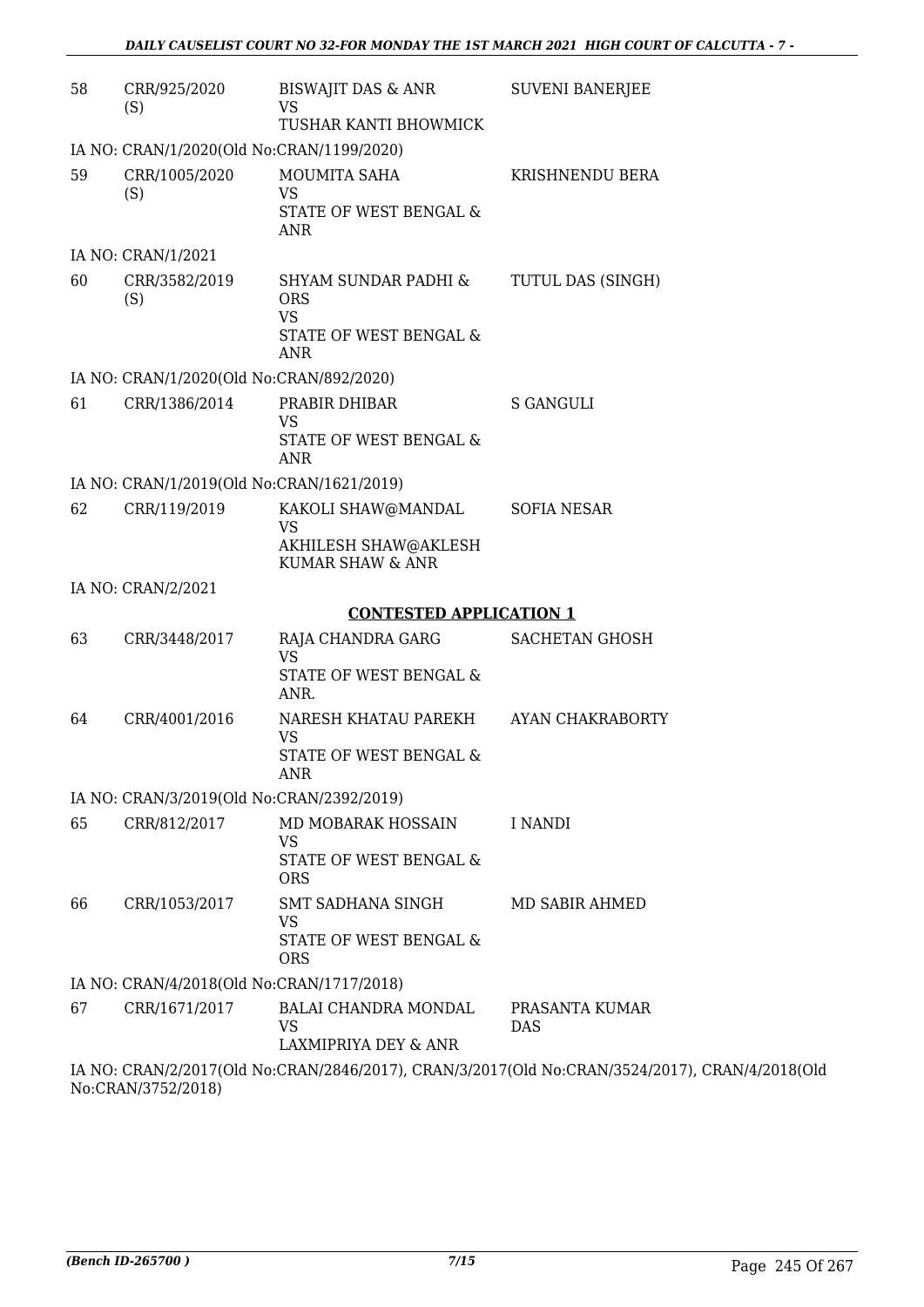| 68 | CRR/1956/2017                             | DR PRADIP KR BARMA &<br><b>ORS</b><br><b>VS</b><br>STATE OF WEST BENGAL &<br>ANR                  | M H CHOWDHURY                                                                                                                                                                                |
|----|-------------------------------------------|---------------------------------------------------------------------------------------------------|----------------------------------------------------------------------------------------------------------------------------------------------------------------------------------------------|
|    | CRAN/12/2019(Old No:CRAN/4113/2019)       |                                                                                                   | IA NO: CRAN/1/2017(Old No:CRAN/3596/2017), CRAN/3/2017(Old No:CRAN/4951/2017), CRAN/5/2018(Old<br>No:CRAN/771/2018), CRAN/9/2019(Old No:CRAN/681/2019), CRAN/10/2019(Old No:CRAN/1875/2019), |
| 69 | CRR/2468/2017                             | TARUN KR. MITRA<br>VS<br><b>SUBIR ROY CHOWDHURY &amp;</b><br>ANR.                                 | PAMPA DEY (DHABAL)                                                                                                                                                                           |
|    | IA NO: CRAN/2/2017(Old No:CRAN/5536/2017) |                                                                                                   |                                                                                                                                                                                              |
| 70 | CRR/2886/2017                             | <b>RAINY GHOSH</b><br><b>VS</b><br>STATE OF WEST BENGAL &<br>ORS.                                 | <b>AVISHEK PRASAD</b>                                                                                                                                                                        |
| 71 | CRR/2984/2017                             | KEDAR NATH SEN<br><b>VS</b><br>PRABIR KUMAR SEN & ORS                                             | MOBAKSHAR ISLAM                                                                                                                                                                              |
|    | IA NO: CRAN/3/2018(Old No:CRAN/3433/2018) |                                                                                                   |                                                                                                                                                                                              |
| 72 | CRR/3028/2017                             | MANJURA BEGUM<br>VS<br><b>MASHIAR RAHAMAN</b>                                                     | <b>BISWAJIT MANNA</b>                                                                                                                                                                        |
| 73 | CRR/3120/2017                             | MA KREENG<br>CONSTRUCTION P LTD &<br><b>ORS</b><br><b>VS</b>                                      | MS A TIWARI                                                                                                                                                                                  |
| 74 | CRR/3797/2017<br>(LCR)                    | DIPAK SAHA & ANR<br>M/S MASHA ENTERPRISE &<br>ORS.<br><b>VS</b><br>STATE OF WEST BENGAL &<br>ANR. | SANJIDA SULTANA                                                                                                                                                                              |
|    | IA NO: CRAN/2/2018(Old No:CRAN/2411/2018) |                                                                                                   |                                                                                                                                                                                              |
| 75 | CRR/3978/2017                             | <b>SUBHENDU BISWAS</b><br><b>VS</b><br>CBI, SP, ACB, KOL                                          | <b>B BISWAS</b>                                                                                                                                                                              |
|    |                                           | IA NO: CRAN/7/2020(Old No:CRAN/679/2020), CRAN/8/2021                                             |                                                                                                                                                                                              |
| 76 | CRR/552/2018                              | <b>SAKINA BANU</b><br><b>VS</b><br>STATE OF WEST BENGAL                                           | S. NANDY                                                                                                                                                                                     |
| 77 | CRR/985/2018                              | SOVA SINGH @ SINHA &<br><b>ANR</b><br><b>VS</b><br>LATA SINHA & ANR                               | <b>HILLOL SAHA</b><br><b>PODDAR</b>                                                                                                                                                          |
| 78 | CRR/1097/2018                             | NIRA SHARMA<br>VS<br>STATE OF WEST BENGAL                                                         | K MEHROTRA                                                                                                                                                                                   |
| 79 | CRR/1264/2018                             | <b>SOUMITRA PAUL &amp; ANR</b><br><b>VS</b><br>STATE OF WEST BENGAL &<br>ANR                      | A AGARWAL                                                                                                                                                                                    |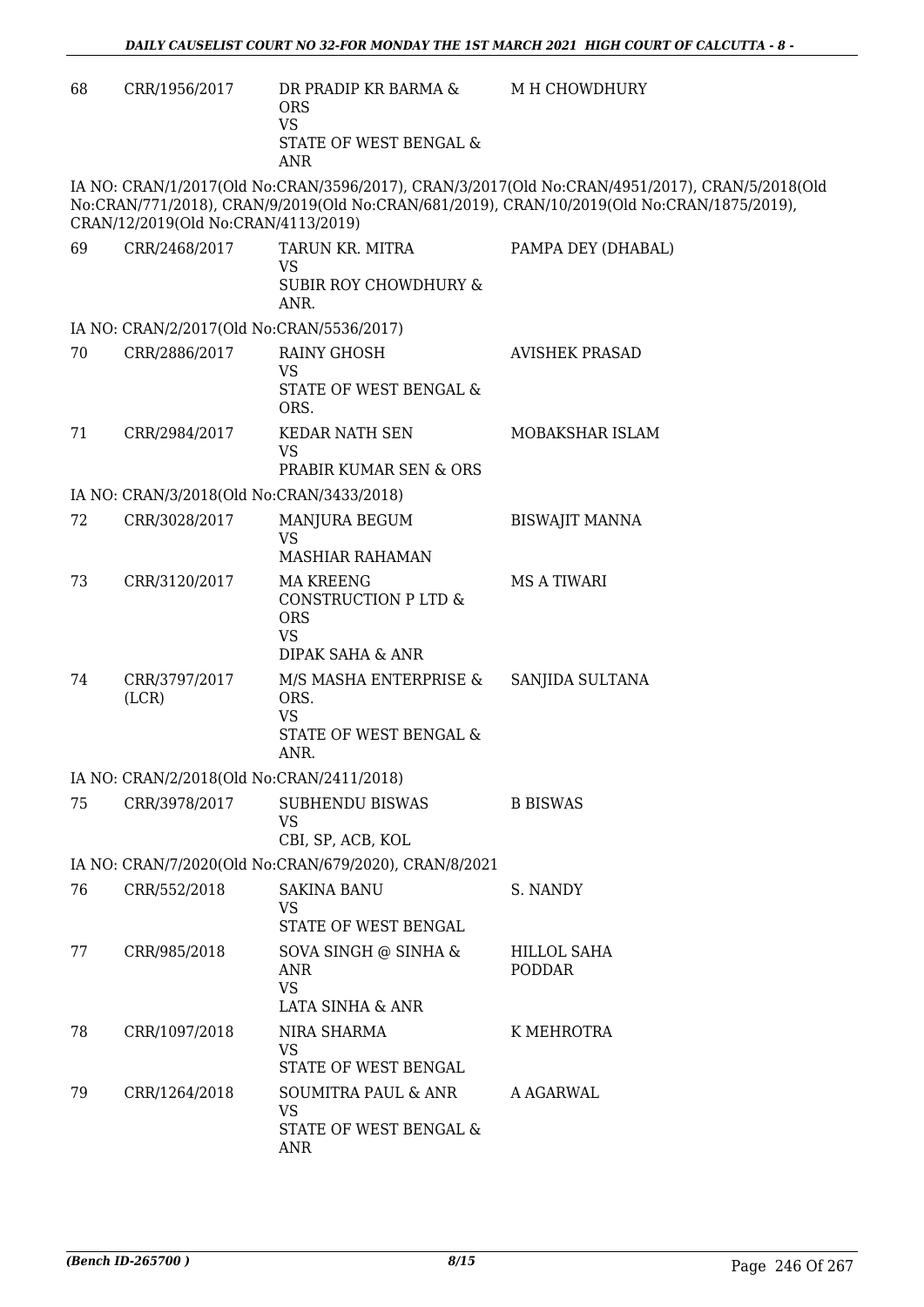| 80 | CRR/1947/2018          | <b>GOPAL JHA &amp; ANR</b><br><b>VS</b><br>CBI, BANK SECURITES &<br>FRAUD CELL, CGO COMP,<br>KOL  | <b>S DUTTA</b>                                                                             |
|----|------------------------|---------------------------------------------------------------------------------------------------|--------------------------------------------------------------------------------------------|
| 81 | CRR/2222/2018          | BALAGERIA CENTRAL CO-<br>OPERATIVE BANK LTD.<br><b>VS</b><br>STATE OF WEST BENGAL &<br><b>ANR</b> | <b>MADAN MOHAN ROY</b>                                                                     |
| 82 | CRR/2224/2018          | BALAGERIA CENTRAL CO-<br>OPERATIVE BANK LTD.<br>VS<br>STATE OF WEST BENGAL &<br>ANR.              | <b>MADAN MOHAN ROY</b>                                                                     |
| 83 | CRR/2382/2018<br>(LCR) | <b>DHIRAJ THARD</b><br><b>VS</b><br>M/S CAR CHASSIS PVT.LTD                                       | S. AGARWAL                                                                                 |
| 84 | CRR/2540/2018          | <b>SMT SUTAPA GHOSH</b><br>VS<br>STATE OF WEST BENGAL &<br><b>ORS</b>                             | UTTIYA ROY                                                                                 |
| 85 | CRR/2764/2018          | CENTRAL BUREAU OF<br><b>INVESTIGATION</b><br><b>VS</b><br><b>GOPAL JHA &amp; ANR</b>              | <b>CHANDREYI</b><br>ALAM(GUPTA)                                                            |
| 86 | CRR/657/2019           | <b>ASHRUKANA DAS</b><br><b>VS</b><br>RAJ KUMAR DAS                                                | <b>RAKESH PODDAR</b>                                                                       |
| 87 | CRR/1515/2019          | SOMESH DASGUPTA<br><b>VS</b><br>STATE OF WEST BENGAL &<br><b>ANR</b>                              | <b>BRATIN KUMAR DEY</b>                                                                    |
|    |                        | IA NO: CRAN/1/2019(Old No:CRAN/3776/2019), CRAN/3/2020(Old No:CRAN/300/2020)                      |                                                                                            |
| 88 |                        | CRR/1711/2019 SMT LAXMI DAS<br>VS<br>MADHUSUDAN DAS & ANR                                         | D K ADHIKARY                                                                               |
| 89 | CRR/2015/2019          | MAHENDRA KR AGARWAL<br>VS<br>STATE OF WEST BENGAL &<br><b>ANR</b>                                 | <b>ABHIJIT SARKAR</b>                                                                      |
|    |                        | IA NO: CRAN/2/2019(Old No:CRAN/4454/2019), CRAN/3/2020(Old No:CRAN/1050/2020)                     |                                                                                            |
| 90 | CRR/2199/2019          | <b>MD ALAMGIR</b><br><b>VS</b><br><b>BISWAJIT DAS &amp; ANR</b>                                   | <b>AMAL KUMAR</b><br><b>BANERJEE</b>                                                       |
| 91 | CRR/2752/2019<br>(LCR) | TAPAN KUMAR GHOSH<br><b>VS</b><br><b>GOPAL CHANDRA MAITY &amp;</b><br><b>ANR</b>                  | <b>MUKTESWAR MAITY</b>                                                                     |
|    |                        |                                                                                                   | IA NO: CRAN/2/2020(Old No:CRAN/3409/2020), CRAN/3/2020(Old No:CRAN/3410/2020), CRAN/4/2020 |
| 92 | CRR/2903/2019          | SOUMIK BHATTACHARYYA<br>VS<br><b>TANUMITA</b><br>BHATTACHARYYA                                    | APURBA KR. DATTA                                                                           |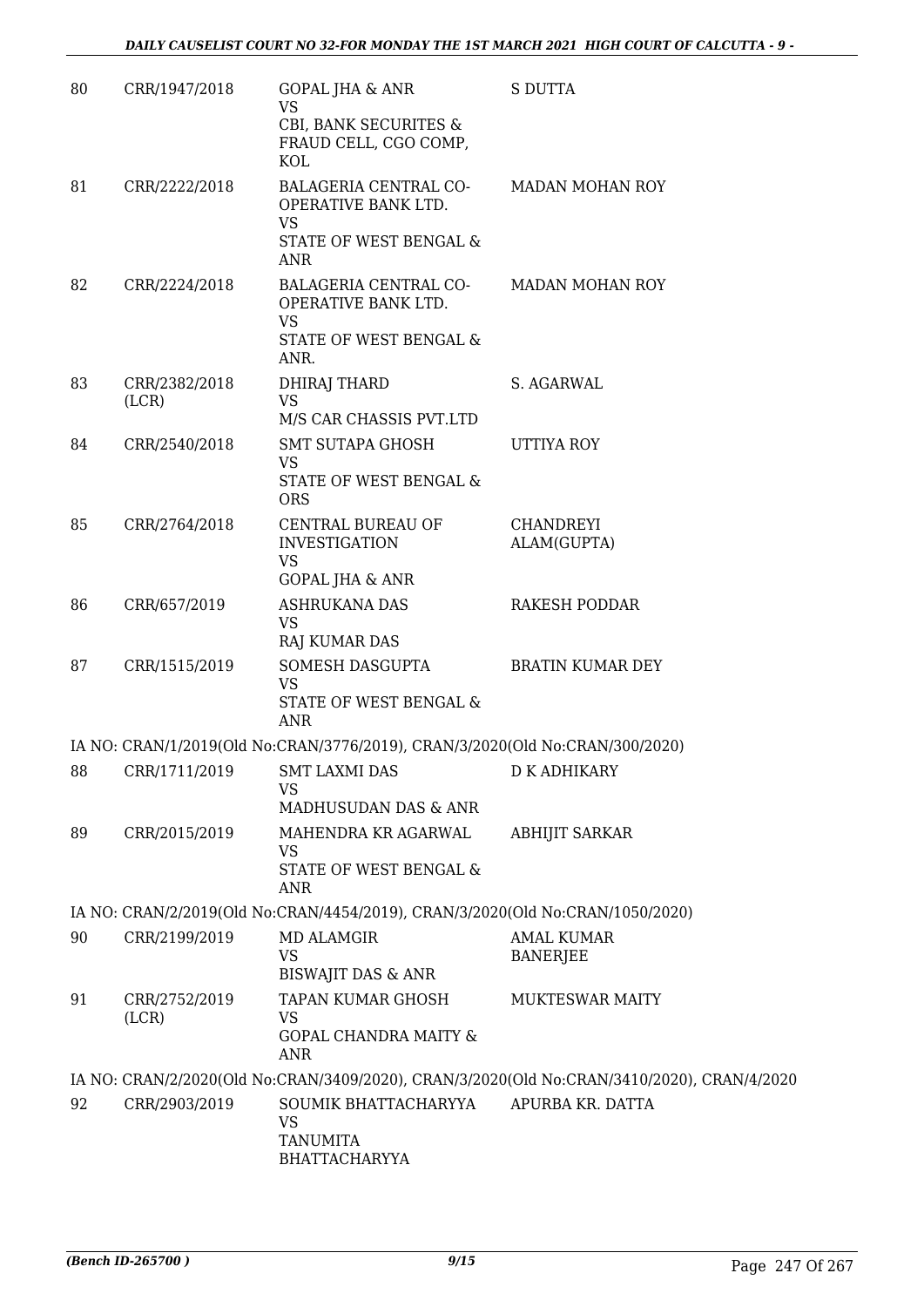| 93  | CRR/3125/2019                            | AMIT KR CHAKRABORTY<br>VS<br><b>SMT PRATYUSHA</b><br><b>CHAKRABORTY &amp; ANR</b>                                                 | APURBA KR DATTA                                                                               |
|-----|------------------------------------------|-----------------------------------------------------------------------------------------------------------------------------------|-----------------------------------------------------------------------------------------------|
| 94  | CRR/3436/2019                            | <b>SAMIR SARDAR</b><br>VS<br>STATE OF WEST BENGAL &                                                                               | PRIYANJIT KUNDU                                                                               |
| 95  | CRR/3525/2019                            | ANR<br><b>VIVEK BHASKARAN</b><br><b>VS</b><br>STATE OF WEST BENGAL &<br><b>ANR</b>                                                | ABHIRUP<br><b>CHAKRABORTY</b>                                                                 |
|     |                                          | IA NO: CRAN/2/2020(Old No:CRAN/488/2020), CRAN/3/2020(Old No:CRAN/855/2020)                                                       |                                                                                               |
| 96  | CRR/3623/2019                            | <b>SAIKAT ROY</b><br><b>VS</b><br>STATE OF WEST BENGAL &<br><b>ANR</b>                                                            | SIRSENDU SINHA<br><b>ROY</b>                                                                  |
| 97  | CRR/3832/2019                            | <b>CHANDAN ARORA</b><br><b>VS</b><br>AMBIKA ARORA & ANR                                                                           | SHIBAJI KUMAR DAS                                                                             |
|     | No:CRAN/638/2020)                        |                                                                                                                                   | IA NO: CRAN/1/2019(Old No:CRAN/4999/2019), CRAN/2/2020(Old No:CRAN/565/2020), CRAN/3/2020(Old |
| 98  | CRR/107/2020                             | MIHIR CHAKRABORTY &<br><b>ANR</b><br><b>VS</b><br>STATE OF WEST BENGAL                                                            | MD. IDRISH                                                                                    |
| 99  | CRR/115/2020                             | <b>IVAN ROJARIO @ IVAN</b><br>ROJRIO @ IVAN ROZARIO @<br><b>IVAN RAJORIA</b><br><b>VS</b><br>STATE OF WEST BENGAL &<br><b>ANR</b> | <b>SHAREQUL HAQUE</b>                                                                         |
|     | IA NO: CRAN/1/2020(Old No:CRAN/384/2020) |                                                                                                                                   |                                                                                               |
| 100 | CRR/185/2020                             | <b>CHANDAN ARIRA</b><br><b>VS</b><br>AMBIKA ARORA& ANR                                                                            | SHIBAJI KUMAR DAS                                                                             |
|     | wt101 CRR/3829/2019                      | <b>CHANDAN ARORA</b><br>VS<br>AMBIKA ARORA & ANR                                                                                  | SHIBAJI KR DAS                                                                                |
|     |                                          | IA NO: CRAN/1/2019(Old No:CRAN/4996/2019), CRAN/2/2020(Old No:CRAN/680/2020)                                                      |                                                                                               |
| 102 | CRR/435/2020                             | SANDIP MUKHERJEE<br><b>VS</b><br><b>VIVEK AGARWAL</b>                                                                             | MAHFUZ MURSHED                                                                                |
|     |                                          | IA NO: CRAN/1/2020(Old No:CRAN/1108/2020), CRAN/2/2020                                                                            |                                                                                               |
| 103 | CRR/577/2020                             | PARNAB BASU ROY<br>CHOWDHURY<br><b>VS</b><br>SAMAPTI BASU ROY<br><b>CHOWDHURY &amp; ANR</b>                                       | JAYANTA KUUMAR<br>MUKHOPADHYAY                                                                |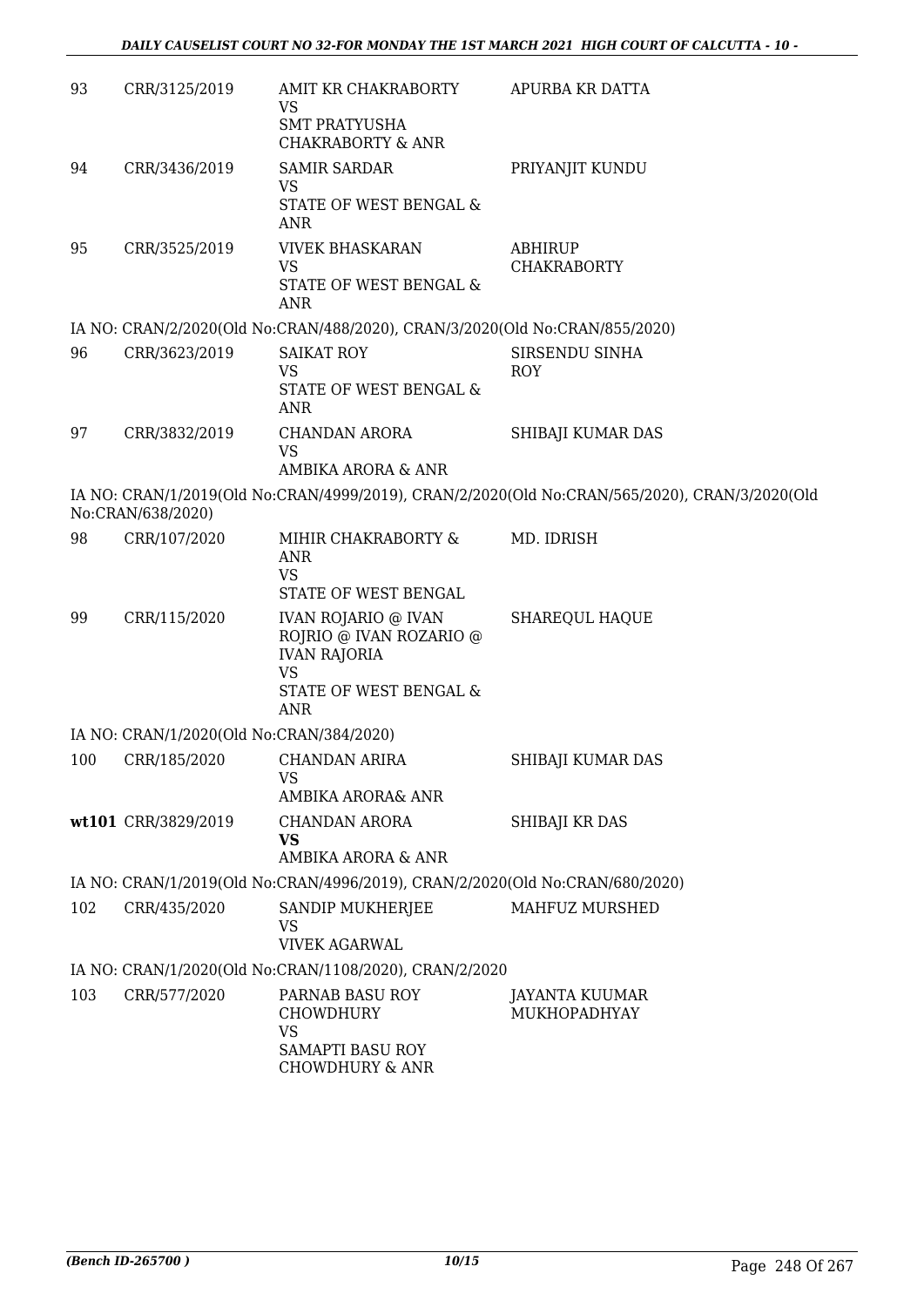|     | wt104 CRR/303/2020                       | SAMAPTI BASU ROY<br><b>CHOWDHURY NEE</b><br>MUKHERJEE @ MOUSUMI<br><b>BASU ROY</b><br><b>VS</b><br>STATE OF WEST BENGAL &<br>ANR | ANAMITRA BANERJEE              |
|-----|------------------------------------------|----------------------------------------------------------------------------------------------------------------------------------|--------------------------------|
| 105 | CRR/665/2020                             | ANJALI BHATTACHARJEE &<br><b>ORS</b><br><b>VS</b><br>STATE OF WEST BENGAL &<br><b>ANR</b>                                        | PINAKI<br><b>BHATTACHARYYA</b> |
| 106 | CRR/1098/2020                            | SOUMOJIT PATRA<br><b>VS</b><br>STATE OF WEST BENGAL &<br>ANR                                                                     | <b>RAJIV KUMAR</b>             |
|     |                                          | IA NO: CRAN/1/2020(Old No:CRAN/3524/2020), CRAN/2/2020, CRAN/3/2021                                                              |                                |
| 107 | CRR/1763/2020                            | <b>SWAPAN BERA</b><br>VS<br>State of West Bengal AND<br>ANR                                                                      | LIPIKA NATH                    |
| 108 | CRR/1903/2020                            | DEBASISH BRATA<br>BHATTACHARJEE<br><b>VS</b><br><b>SHARMISTHA</b><br>BHATTACHARJEE                                               | PINAKI<br><b>BHATTACHARYYA</b> |
|     | IA NO: CRAN/1/2021                       |                                                                                                                                  |                                |
| 109 | CRR/1716/2019                            | <b>ANURUPA ROY</b><br>VS.<br>DR ANINDA SUNDAR DAS &<br>ANR                                                                       | DEBASISH DAS                   |
| 110 | CRR/469/2018                             | ACHEWAR NATH SHUKLA<br><b>VS</b><br>STATE OF WEST BENGAL &<br>ANR                                                                | K GANGULY                      |
|     | IA NO: CRAN/1/2020(Old No:CRAN/796/2020) |                                                                                                                                  |                                |
|     | wt111 CRR/470/2018                       | ACHEWAR NATH SHUKLA<br>VS.<br>STATE OF WEST BENGAL &<br><b>ANR</b>                                                               | K GANGULY                      |
|     | IA NO: CRAN/1/2020(Old No:CRAN/799/2020) |                                                                                                                                  |                                |
|     | wt112 CRR/471/2018                       | ACHEWAR NATH SHUKLA<br>VS.<br>STATE OF WEST BENGAL &<br>ANR                                                                      | K GANGULY                      |
|     | IA NO: CRAN/1/2020(Old No:CRAN/797/2020) |                                                                                                                                  |                                |
|     | wt113 CRR/472/2018                       | ACHEWAR NATH SHUKLA<br>VS.<br>STATE OF WEST BENGAL &<br>ANR                                                                      | K GANGULY                      |
|     | IA NO: CRAN/1/2020(Old No:CRAN/798/2020) |                                                                                                                                  |                                |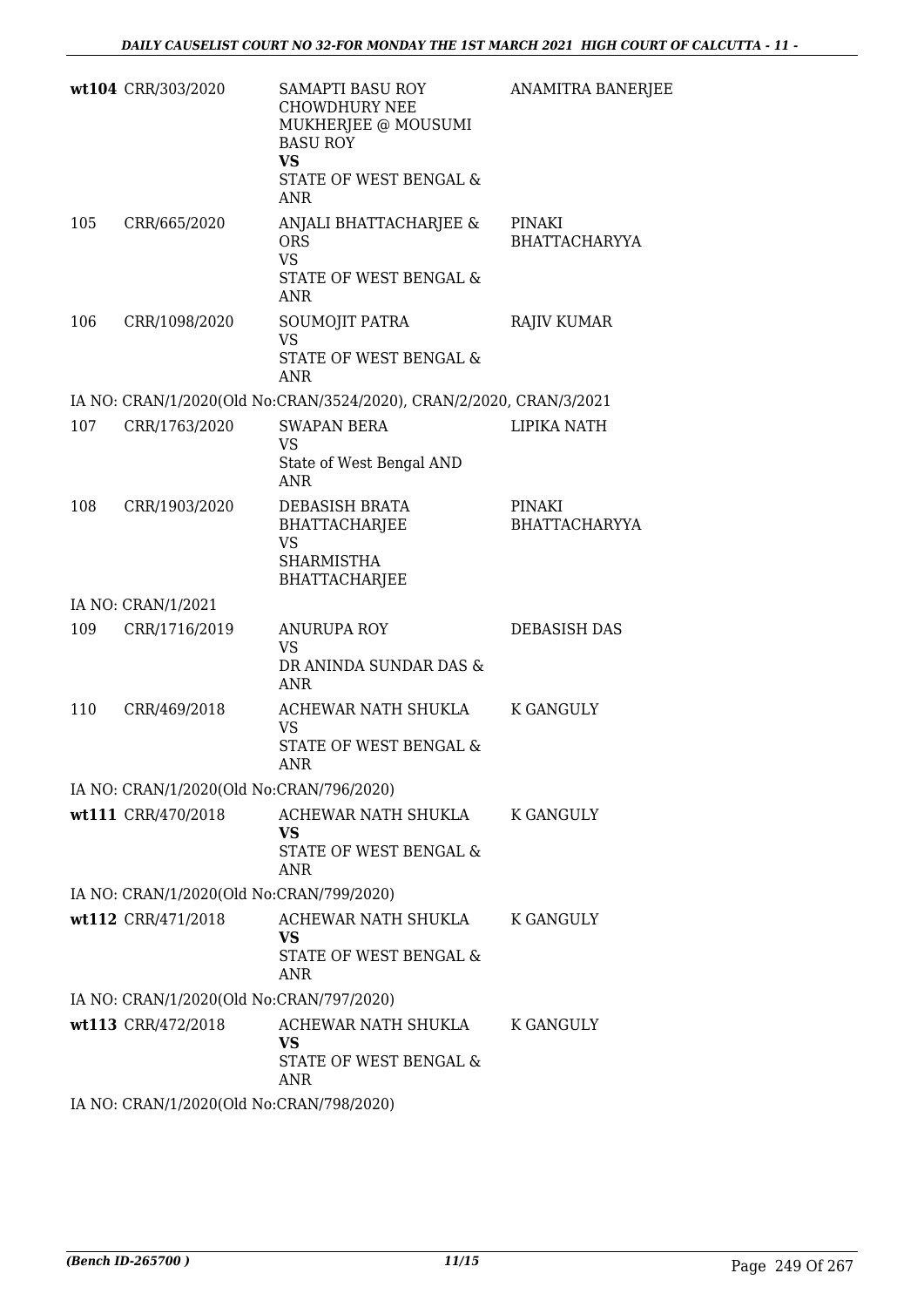| 114 | CRR/2261/2018                                | AMIT KR GHOSH & ORS<br><b>VS</b>                                                                                                                         | S BHATTACHARYYA                          |       |  |
|-----|----------------------------------------------|----------------------------------------------------------------------------------------------------------------------------------------------------------|------------------------------------------|-------|--|
|     |                                              | STATE OF WEST BENGAL &<br><b>ORS</b>                                                                                                                     |                                          |       |  |
|     | IA NO: CRAN/1/2019(Old No:CRAN/3355/2019)    |                                                                                                                                                          |                                          |       |  |
| 115 | CRR/1128/2018                                | DINESH PODDAR<br><b>VS</b><br>STATE OF WEST BENGAL &                                                                                                     | A.GHATAK                                 |       |  |
|     |                                              | <b>ORS</b>                                                                                                                                               |                                          |       |  |
|     | wt116 CRR/3496/2018                          | <b>DINESH PODDAR</b><br><b>VS</b><br>STATE OF WEST BENGAL &<br><b>ORS</b>                                                                                | <b>APZAL ANSARI</b>                      |       |  |
|     | IA NO: CRAN/1/2020(Old No:CRAN/736/2020)     |                                                                                                                                                          |                                          |       |  |
| 117 | CRR/914/2020                                 | JALADHAR PAL<br><b>VS</b><br>STATE OF WEST BENGAL                                                                                                        | <b>MADHUMITA ROY</b><br><b>CHOWDHURY</b> |       |  |
|     | IA NO: CRAN/1/2021                           |                                                                                                                                                          |                                          |       |  |
|     | wt118 CRR/1731/1995                          | <b>JALADHAR PAL</b>                                                                                                                                      | MR S.ROY                                 | N.Y.A |  |
|     |                                              | <b>VS</b><br>THE STATE OF WEST<br><b>BENGAL</b>                                                                                                          |                                          |       |  |
|     |                                              | IA NO: CRAN/1/2019(Old No:CRAN/4681/2019), CRAN/2/2019(Old No:CRAN/4683/2019), CRAN/3/2020                                                               |                                          |       |  |
| 119 | CRR/3769/2019                                | RUPASHREE MUKHERJEE<br><b>VS</b><br>STATE OF WEST BENGAL &<br>ANR                                                                                        | AMITABHA GHOSH                           |       |  |
| 120 | CRR/2851/2018                                | NIRANJAN ROY<br><b>VS</b><br>STATE OF WEST BENGAL &<br>ANR                                                                                               | MALAY<br><b>BHATTACHARYYA</b>            |       |  |
| 121 | CRR/690/2017                                 | RAHUL TANTIA<br><b>VS</b><br>STATE OF WEST BENGAL                                                                                                        | S. PAUL                                  |       |  |
|     |                                              | IA NO: CRAN/2/2017(Old No:CRAN/4081/2017), CRAN/3/2017(Old No:CRAN/4127/2017), CRAN/4/2017(Old<br>No:CRAN/4881/2017), CRAN/7/2020(Old No:CRAN/1064/2020) |                                          |       |  |
| 122 | CRR/1953/2019                                | AMIT KUMAR MOHTA @<br><b>AMIT MOHTA</b><br><b>VS</b><br>STATE OF WEST BENGAL &<br><b>ANR</b>                                                             | <b>MD ZOHAIB RAUF</b>                    |       |  |
|     | wt123 CRR/2881/2019                          | <b>INDRA MOHTA</b><br><b>VS</b><br>STATE OF WEST BENGAL &<br>ANR                                                                                         | RATANLAL JOSHI                           |       |  |
|     | IA NO: CRAN/1/2019(Old No:CRAN/3922/2019)    |                                                                                                                                                          |                                          |       |  |
| 124 | CRR/1384/2020                                | <b>BABITA SIMON</b><br><b>VS</b><br>State of West Bengal                                                                                                 | <b>RAJARSHI BASU</b>                     |       |  |
|     | IA NO: CRAN/1/2020, CRAN/2/2020, CRAN/4/2021 |                                                                                                                                                          |                                          |       |  |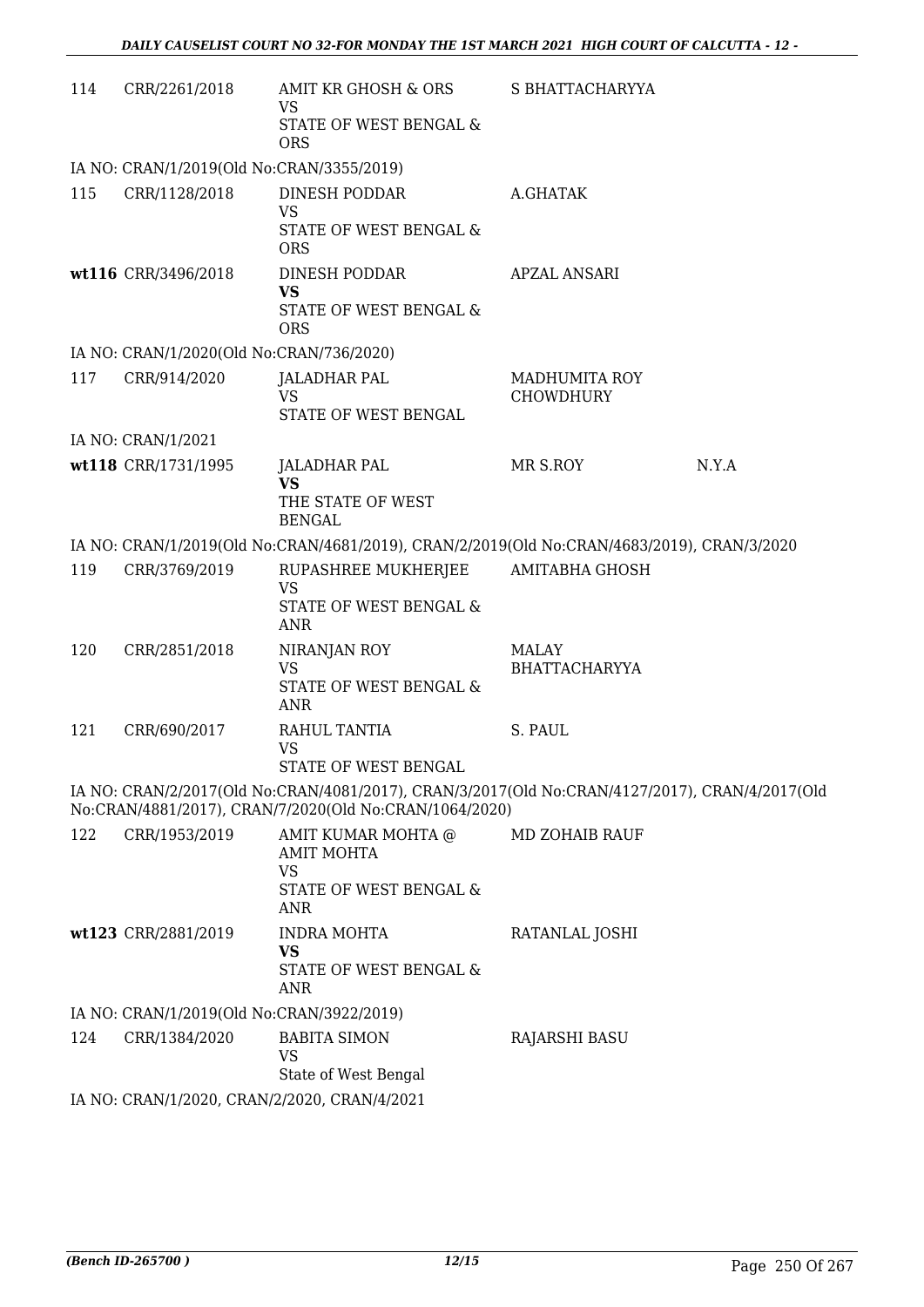| 125 | CRR/2848/2017                             | ASIT MAITY@ASHIT MAITY<br><b>VS</b>                                          | AMITABHA GHOSH         |
|-----|-------------------------------------------|------------------------------------------------------------------------------|------------------------|
|     |                                           | STATE OF WEST BENGAL &<br><b>ANR</b>                                         |                        |
|     |                                           | IA NO: CRAN/3/2018(Old No:CRAN/1313/2018), CRAN/7/2020(Old No:CRAN/584/2020) |                        |
| 126 | CRR/3176/2019                             | SMT BAISHALI DUTTA                                                           | <b>ANTARIKHYA BASU</b> |
|     |                                           | <b>VS</b><br>STATE OF WEST BENGAL &                                          |                        |
|     |                                           | <b>ORS</b>                                                                   |                        |
| 127 | CRR/1553/2017                             | ORIJIT CHATTERJEE & ANR                                                      | <b>SATADRU LAHIRI</b>  |
|     |                                           | <b>VS</b><br>STATE OF WEST BENGAL &                                          |                        |
|     |                                           | <b>ORS</b>                                                                   |                        |
|     | IA NO: CRAN/3/2018(Old No:CRAN/2198/2018) |                                                                              |                        |
| 128 | CRR/3497/2018                             | M/S ALISHA                                                                   | <b>AVINABA PATRA</b>   |
|     |                                           | <b>CONSTRUCTION &amp; ANR</b><br><b>VS</b>                                   |                        |
|     |                                           | <b>STATE OF WEST BENGAL &amp;</b>                                            |                        |
|     |                                           | ANR                                                                          |                        |
| 129 | CRR/898/2018                              | <b>MUKUL BHASIN</b><br><b>VS</b>                                             | S P CHATTOPADHYAY      |
|     |                                           | STATE OF WEST BENGAL &                                                       |                        |
|     |                                           | <b>ANR</b>                                                                   |                        |
|     | wt130 CRR/893/2018                        | HARSHITA BHASIN (NEE<br>MALIK)                                               | A. BHATTACHARYYA       |
|     |                                           | <b>VS</b>                                                                    |                        |
|     |                                           | STATE OF WEST BENGAL &<br><b>ORS</b>                                         |                        |
| 131 | CRR/153/2020                              | MD SAFIQUE MALLLICK                                                          | TARUNJYOTI TEWARI      |
|     |                                           | <b>VS</b>                                                                    |                        |
|     |                                           | STATE OF WEST BENGAL &<br><b>ANR</b>                                         |                        |
|     | wt132 CRR/596/2019                        | MD SAFIQUE MALLICK                                                           | PARTHA SENGUPTA        |
|     |                                           | <b>VS</b>                                                                    |                        |
|     |                                           | STATE OF WEST BENGAL &<br>ANR                                                |                        |
| 133 | CRR/1597/2020                             | SMT GANGA SINGH PARSI                                                        | <b>TAPAN PAL</b>       |
|     |                                           | <b>VS</b>                                                                    |                        |
|     |                                           | <b>ASHOK DUTTA AND ORS</b>                                                   |                        |
| 134 | CRR/1747/2020                             | MOTILAL@MATILAL SHAW<br><b>AND ORS</b>                                       | RUPSA SREEMANI         |
|     |                                           | <b>VS</b>                                                                    |                        |
|     |                                           | State of West Bengal AND<br><b>ANR</b>                                       |                        |
|     | IA NO: CRAN/1/2021                        |                                                                              |                        |
|     | wt135 CRR/1587/2019                       | MOTILAL @ MATILAL SHAW                                                       | PRITHA BASU            |
|     |                                           | & ORS.<br><b>VS</b>                                                          |                        |
|     |                                           | STATE OF WEST BENGAL &                                                       |                        |
|     |                                           | ANR                                                                          |                        |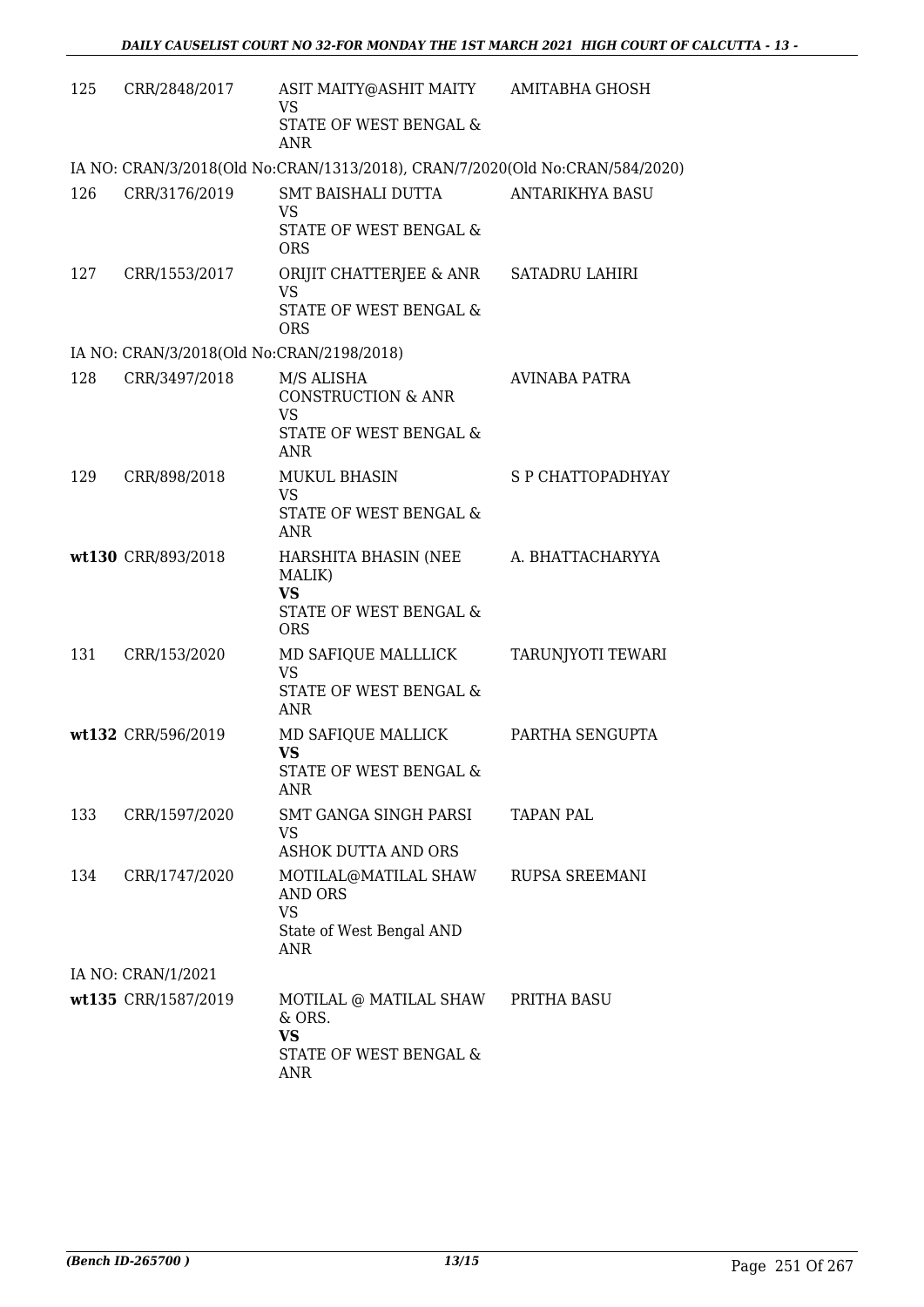|     | wt136 CRR/9/2021   | MOTILAL @ MATILAL SHAW<br>AND OTHERS<br><b>VS</b><br>STATE OF WEST BENGAL<br><b>AND ANOTHER</b>                    | <b>RUPSA SREEMANI</b>                                                                          |
|-----|--------------------|--------------------------------------------------------------------------------------------------------------------|------------------------------------------------------------------------------------------------|
| 137 | CRR/479/2020       | <b>RAJU KHAN</b><br>VS<br>STATE OF WEST BENGAL &<br>ANR                                                            | <b>ARIF MAHAMMAD</b><br><b>KHAN</b>                                                            |
| 138 | CRR/480/2020       | RAJU KHAN & ORS<br><b>VS</b><br><b>SOMA MONDAL</b>                                                                 | ARIF MAHAMMAD<br><b>KHAN</b>                                                                   |
| 139 | CRR/1944/2020      | AJAY KUMAR SINGHANIA<br>AND ORS<br><b>VS</b>                                                                       | PRITAM ROY                                                                                     |
| 140 | CRR/1945/2020      | State of West Bengal and Anr<br>SHYAM KUMAR AGARWAL<br><b>AND ORS</b><br><b>VS</b><br>State of West Bengal and Anr | PRITAM ROY                                                                                     |
| 141 | CRR/2930/2019      | THE SECRETARY OF<br>LABOUR GOVERNMENT OF<br>W.B.<br><b>VS</b><br>STATE OF WEST BENGAL &<br><b>ORS</b>              | <b>SHRAMAN SARKAR</b>                                                                          |
| 142 | CRR/1735/2018      | ARINDOM MODAK & ANR.<br><b>VS</b><br>STATE OF WEST BENGAL &<br>ANR.                                                | SAYAK RANJAN<br><b>GANGULY</b>                                                                 |
| 143 | CRR/3755/2018      | SUJIT KABIRAJ & ORS<br><b>VS</b><br>STATE OF WEST BENGAL                                                           | SHAKTI<br><b>CHAKRABORTI</b>                                                                   |
| 144 | CRR/1405/2018      | TUSAR KANTI KAR & ANR<br><b>VS</b><br>STATE OF WEST BENGAL &<br>ANR                                                | TIRTHANKAR DEY                                                                                 |
| 145 | CRR/3245/2018      | MANURA BEGUM & ORS<br>VS<br>STATE OF WEST BENGAL &<br><b>ANR</b>                                                   | <b>S NANDY</b>                                                                                 |
|     | No:CRAN/1953/2019) |                                                                                                                    | IA NO: CRAN/1/2018(Old No:CRAN/3619/2018), CRAN/3/2019(Old No:CRAN/1867/2019), CRAN/4/2019(Old |
| 146 | CRR/3498/2018      | KALIACHAK NURSING<br>HOME REP BY<br><b>ASHADULLAH BISWAS</b><br>@ASADULLA &A                                       | <b>AVINABA PATRA</b>                                                                           |

STATE OF WEST BENGAL & ANR 147 CRR/3476/2016 (At 2.00 p.m.) ARSHI ARA AHMED VS STATE OF WEST BENGAL & MD. ARIF MD. MOJNU SK

VS

IA NO: CRAN/1/2018(Old No:CRAN/1863/2018)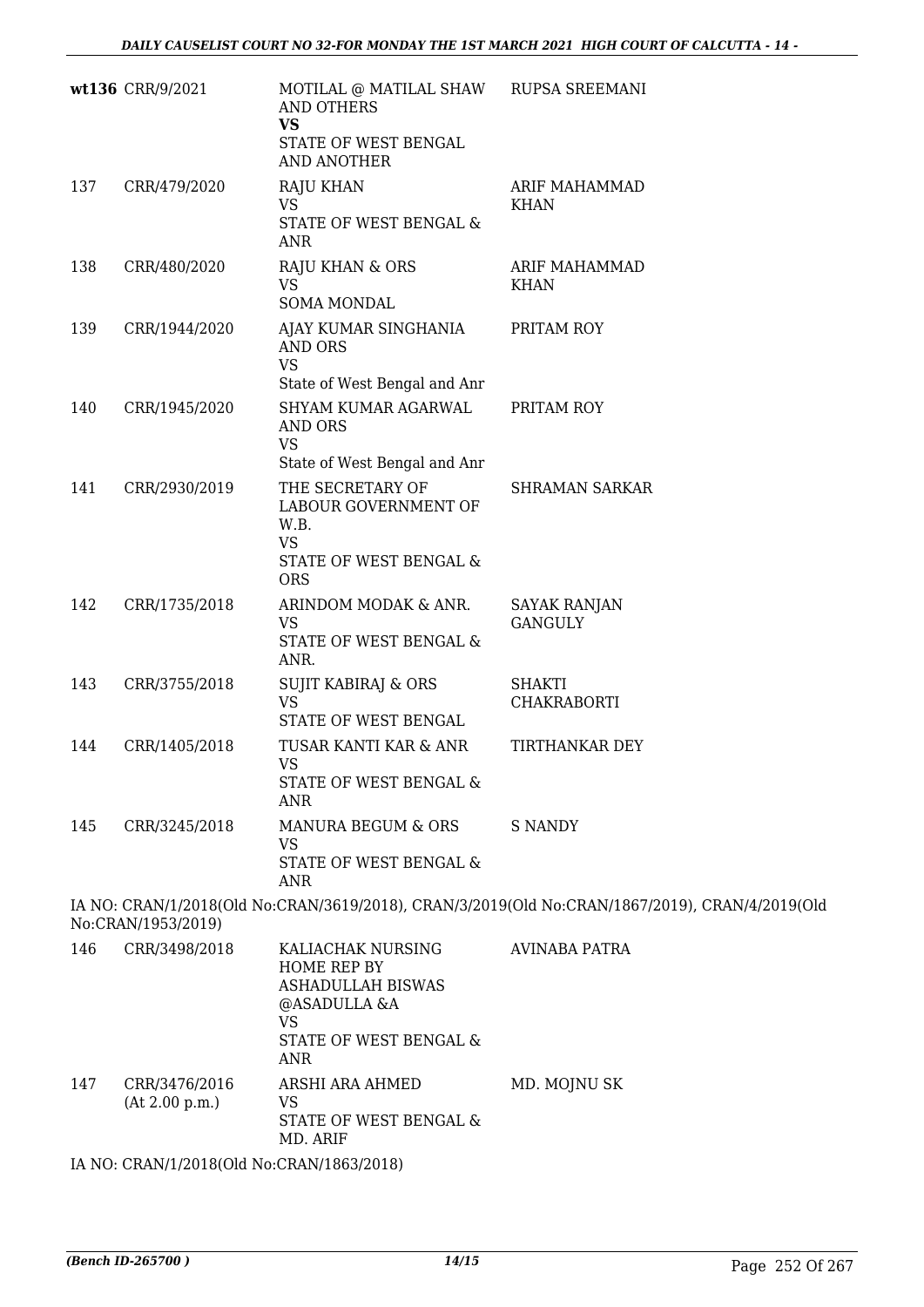|     | wt148 CRR/470/2017  | MD ARIF<br>VS<br>MRS ARSHI ARA AHMED                     | D P MITRA        |
|-----|---------------------|----------------------------------------------------------|------------------|
| 149 | CRR/8/2021          | DEBASISH MAITRA<br>VS<br>State of West Bengal AND<br>ANR | SANTANU TALUKDER |
|     | IA NO: CRAN/1/2021  |                                                          |                  |
|     |                     | <b>APPEAL FOR HEARING</b>                                |                  |
| 150 | CRA/162/2018<br>(S) | ABU BAKKAR @ BOKO &<br>ANR                               | AINDRILA DE      |

STATE OF WEST BENGAL

VS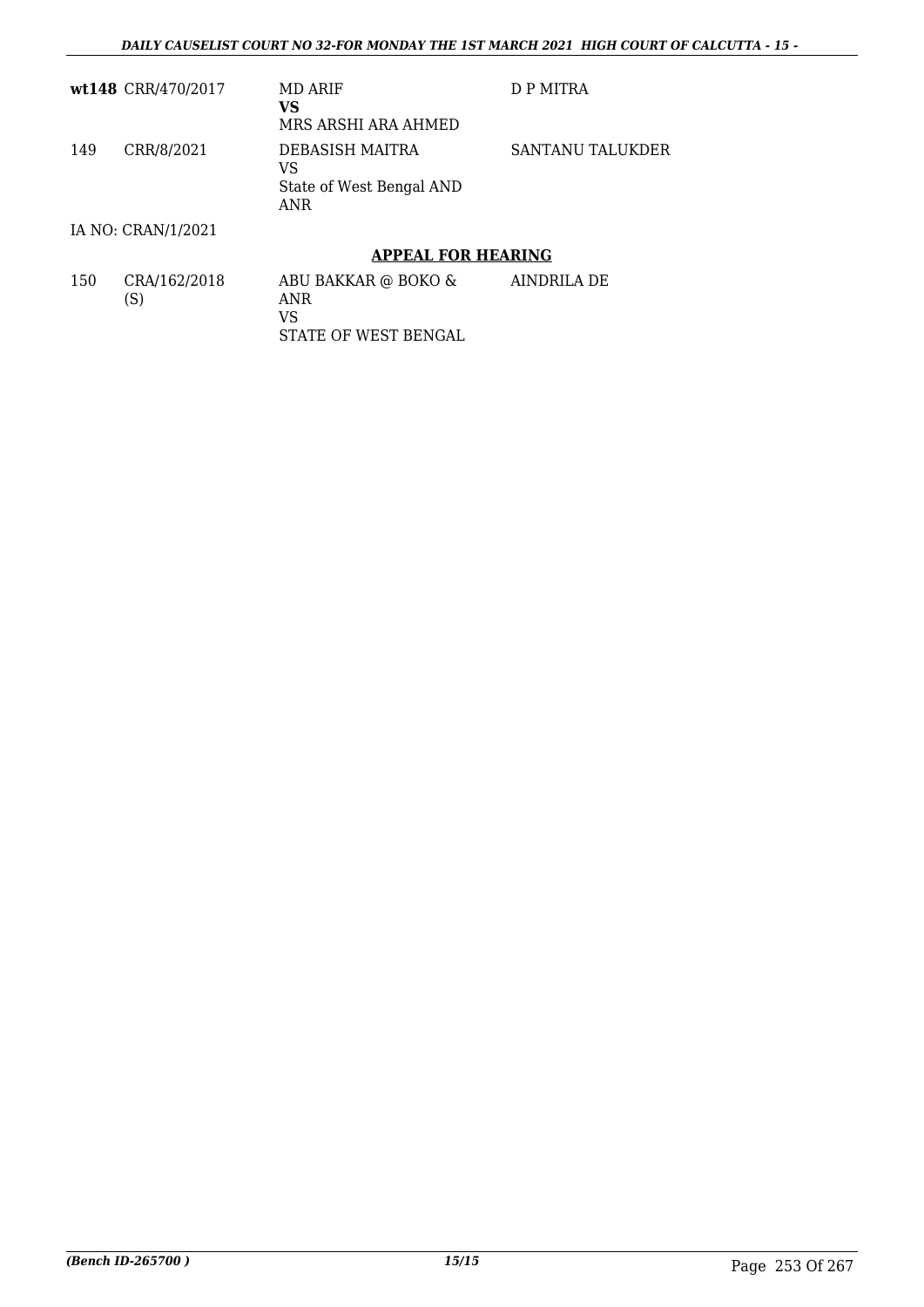

# In The High Court at Calcutta

# **Appellate Side**

**DAILY CAUSELIST For Monday The 1st March 2021**

**COURT NO. 42**

## **SINGLE BENCH (SB - XVI)**

**AT 10:45 AM**

**HON'BLE JUSTICE SUBHASIS DASGUPTA**

## **(VIA VIDEO CONFERENCE)**

### **ON AND FROM MONDAY, THE 11TH JANUARY, 2021 - ADMISSION OF CRIMINAL MOTIONS AND HEARING OF CRIMINAL REVISIONS WHICH ARE NOT ASSIGNED TO ANY OTHER BENCH INCLUDING APPLICATIONS CONNECTED THERETO; HEARING OF CRIMINAL REVISIONS (IRRESPECTIVE OF CLASSIFICATION) FILED UPTO 2015 INCLUDING CONNECTED APPLICATIONS;**

### **HEARING OF CRIMINAL APPEALS.**

**(A) MENTIONING FOR INCLUSION ON THE FIRST WORKING DAY OF THE WEEK.**

**(B) MENTIONING FOR INCLUSION OF "CRIMINAL REVISION HEARING" IRRESPECTIVE OF CLASSIFICATION FILED ( UPTO 2015) ON THURSDAY OF THE WEEK. NOTE : MATTERS WILL BE TAKEN UP THROUGH PHYSICAL HEARING ONLY WHEN BOTH PARTIES ARE AGREED.**

### **FOR JUDGMENT**

| 1 | CRR/354/2021  | ASOKE SHARMA@ASHOKE<br>SHARMA<br>VS<br>STATE OF WEST BENGAL                                        | AYAN CHAKRABORTY |
|---|---------------|----------------------------------------------------------------------------------------------------|------------------|
|   |               | <b>TO BE MENTIONED</b>                                                                             |                  |
| 2 | CRR/1761/2020 | HARIKESANALLUR RAMANI<br>SRINIVASAN AND OTHERS<br>VS<br>State of West Bengal AND<br><b>ANOTHER</b> | KISHWAR RAHAMAN  |
| 3 | CRR/1764/2020 | HARIKESANALLUR RAMANI<br>SRINIVASAN AND OTHERS<br>VS<br>State of West Bengal AND<br><b>ANOTHER</b> | KISHWAR RAHAMAN  |
|   |               | <b>EXTENSION OF INTERIM ORDER</b>                                                                  |                  |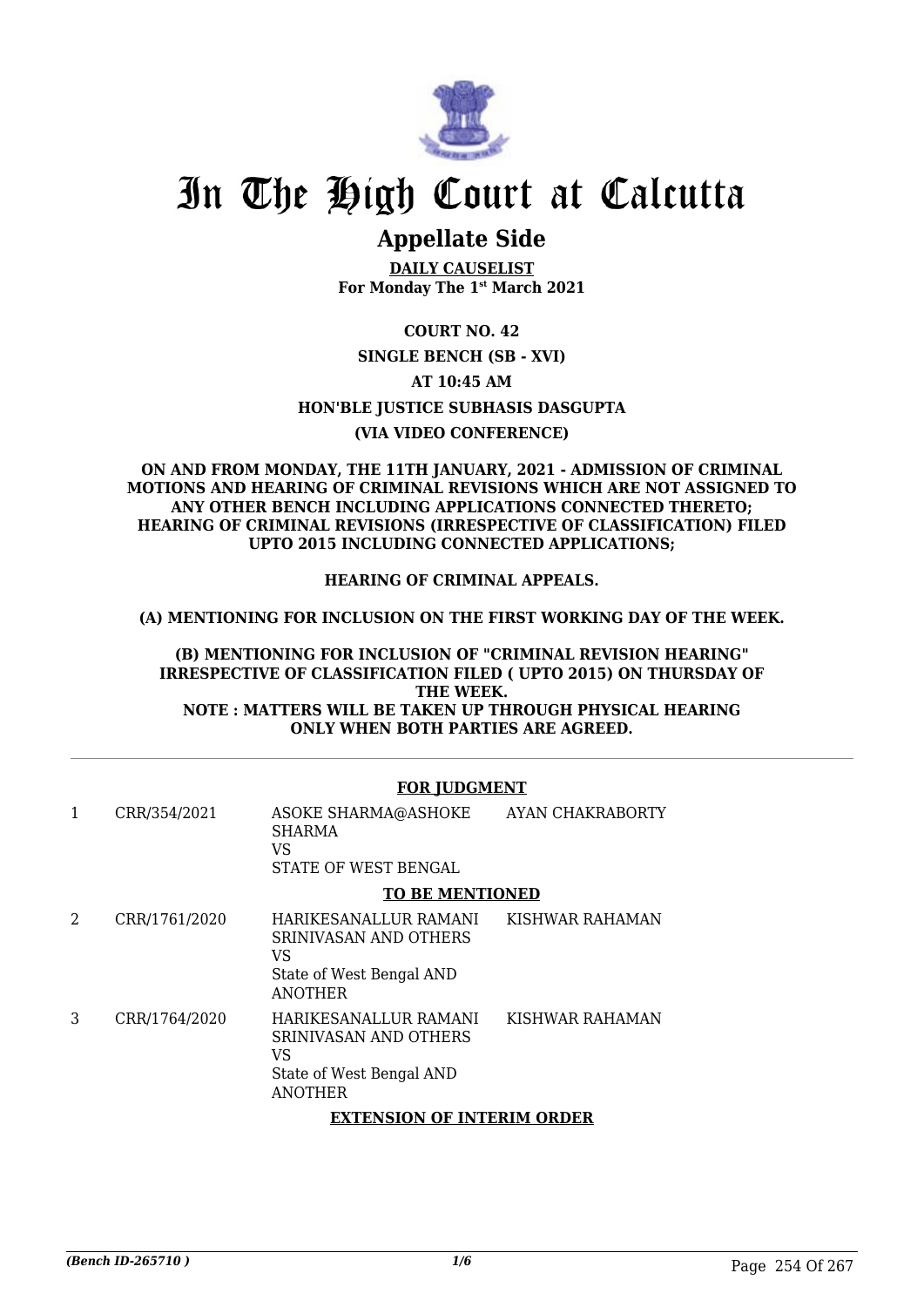SACHIT TALUKDAR

4 CRR/3163/2019 LAKSHMAN PRASAD AGARWAL @ LAXHMAN PRASAD AGARWALA & ANR VS STATE OF WEST BENGAL & ANR

IA NO: CRAN/1/2020, CRAN/2/2021

## **LISTED MOTION**

| 5  | CRR/565/2019       | DEEPA PUJARI @ MISTRY @<br>HALDER @ REXANA<br><b>HALDER</b><br><b>VS</b><br>STATE OF WEST BENGAL                       | <b>TAPAN ROY</b>                    |
|----|--------------------|------------------------------------------------------------------------------------------------------------------------|-------------------------------------|
| 6  | CRR/191/2021       | ASHOK SAHA<br><b>VS</b><br>State of West Bengal AND<br><b>ANR</b>                                                      | <b>ARUNIMA DAS</b><br><b>SHARMA</b> |
| 7  | CRR/231/2021       | <b>KEDAR</b><br>SARDAR@MONORANJAN<br><b>AND ORS</b><br><b>VS</b><br>STATE OF WEST BENGAL                               | MD JANNAT UL<br><b>FIRDOUS</b>      |
| 8  | CRR/283/2021       | M/S GTPL KOLKATA CABLE<br>AN DBROADBAND<br>PARISEVA LTD AND ORS<br>VS<br>STATE OF WEST BENGAL<br>AND ANR               | KOUSTAV BAGCHI                      |
|    | IA NO: CRAN/1/2021 |                                                                                                                        |                                     |
| 9  | CRR/284/2021       | M/S GTPL KILKATA CABLE<br>AND BROADBAND<br>PARISEVA LTD AND ORS<br><b>VS</b><br>STATE OF WEST BENGAL<br><b>AND ANR</b> | KOUSTAV BAGCHI                      |
|    | IA NO: CRAN/1/2021 |                                                                                                                        |                                     |
| 10 | CRR/285/2021       | BIJAY KUMAR AGARWAL @<br><b>BIJOY KUMAR AGARWAL</b><br><b>AND ORS</b><br>VS<br>STATE OF WEST BENGAL<br><b>AND ANR</b>  | KOUSTAV BAGCHI                      |
|    | IA NO: CRAN/1/2021 |                                                                                                                        |                                     |
| 11 | CRR/468/2021       | MIRA DUTTA AND ORS.<br><b>VS</b><br>STATE OF WEST BENGAL<br>AND ANR.                                                   | <b>SOURAV SARDAR</b>                |
| 12 | CRR/530/2021       | SMRITI BAJAJ<br><b>VS</b><br>STATE OF WEST BENGAL<br>AND ANR                                                           | PRIYANKA TIBREWAL                   |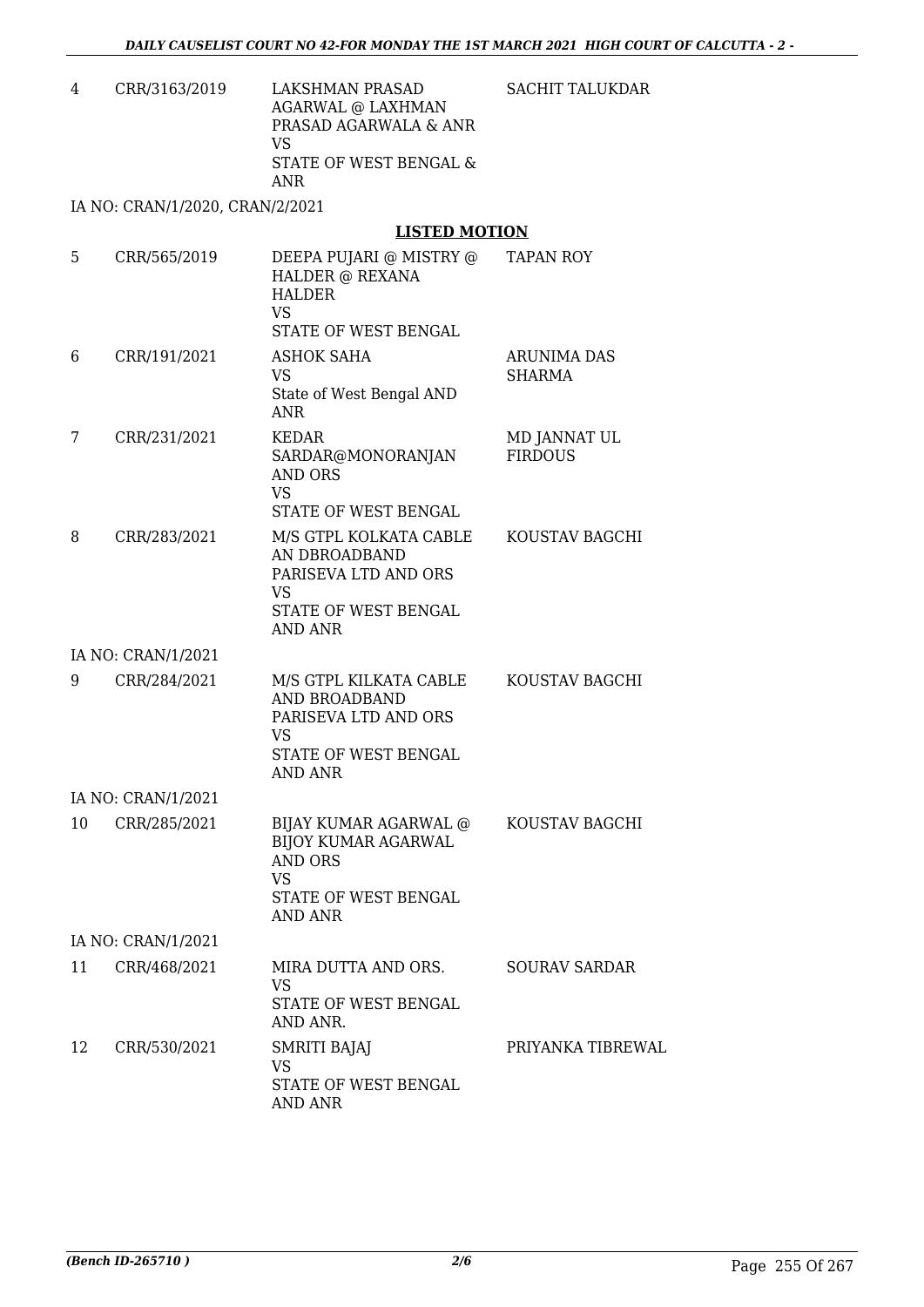| 13 | CRR/532/2021 | RANJIT SINGH@SAHEB<br><b>VS</b><br><b>STATE OF WEST BENGAL</b><br><b>AND ANR</b>                            | <b>TANMAY</b><br><b>CHOWDHURY</b> |
|----|--------------|-------------------------------------------------------------------------------------------------------------|-----------------------------------|
| 14 | CRR/533/2021 | TAPAS KUMAR SINHA<br><b>VS</b><br>THE STATE OF WEST<br><b>BENGAL AND ANR</b>                                | SANJIDA SULTANA                   |
| 15 | CRR/540/2021 | <b>ASHOK DAS</b><br>VS<br>STATE OF WEST BENGAL<br>AND ANR                                                   | <b>MANIKA SARKAR</b>              |
| 16 | CRR/542/2021 | <b>BIKASH BHAGAT</b><br><b>VS</b><br>STATE OF WEST BENGAL<br><b>AND ANOTHER</b>                             | PRONOY BASAK                      |
| 17 | CRR/543/2021 | MD. JAHANGIR MIA @ MIA<br><b>VS</b><br>STATE OF WEST BENGAL<br><b>AND ANR</b>                               | PARVEJ ANAM                       |
| 18 | CRR/544/2021 | M/S KAYA BLENNDERS AND<br>DISTILLERS AND ANOTHER<br><b>VS</b><br>STATE OF WEST BENGAL<br><b>AND ANOTHER</b> | MD MUSHARRAF<br><b>HOSSAIN</b>    |
| 19 | CRR/546/2021 | M/S. KAYA BLENDERS AND<br>DISTILLERS AND ANR<br><b>VS</b><br>STATE OF WEST BENGAL<br><b>AND ANR</b>         | MD MUSHARROF<br><b>HOSSAIN</b>    |
| 20 | CRR/547/2021 | <b>GOBINDA GHOSH</b><br><b>VS</b><br>SUKUMAR GHOSH AND ORS                                                  | <b>SNEHANSU</b><br>MAJUMDER       |
| 21 | CRR/550/2021 | HABIBUR RAHAMAN @<br><b>BABU AND ANR</b><br><b>VS</b><br>STATE OF WEST BENGAL                               | <b>SHASHANKA</b><br>SHEKHAR SAHA  |
| 22 | CRR/551/2021 | KABIRUL ISLAM<br><b>VS</b><br>STATE OF WEST BENGAL                                                          | SHASHANKA<br>SHEKHAR SAHA         |
| 23 | CRR/552/2021 | ASHOK MEHRA AND ANR.<br>VS<br>STATE OF WEST BENGAL<br>AND ORS.                                              | <b>SYED NURUL AREFIN</b>          |
| 24 | CRR/553/2021 | M/S CELEBRITY<br>BIOPHARMA LTD. AND ORS<br><b>VS</b><br>UNION OF INDIA                                      | <b>SUMIT BISWAS</b>               |
| 25 | CRR/555/2021 | RAJEEV MOHTA<br><b>VS</b><br>STATE OF WEST BENGAL<br>AND ANR                                                | ANIRUDDHA<br><b>BHATTACHARYYA</b> |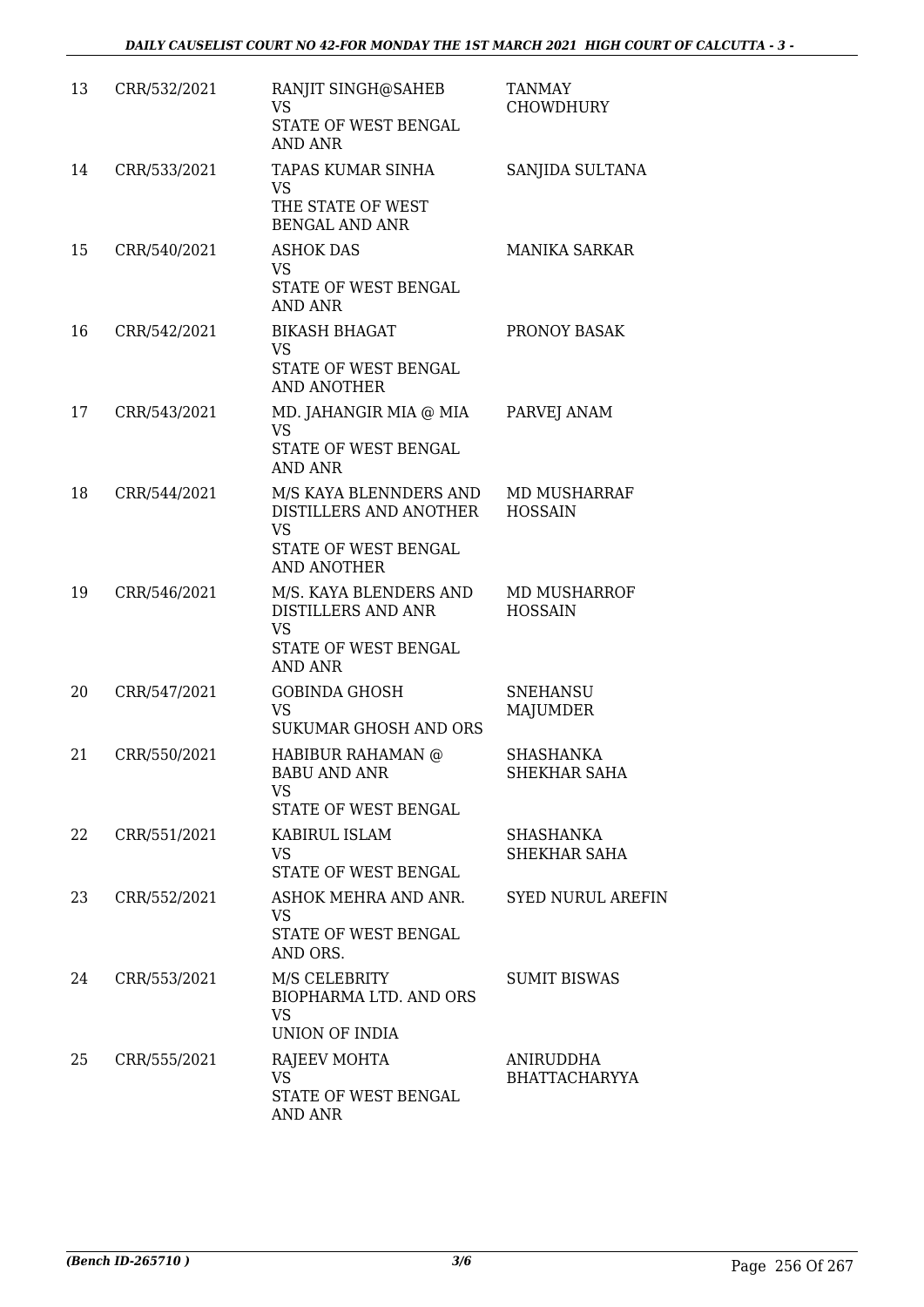| 26 | CRR/560/2021                              | NASIRUDDIN @RAJU@LAMA<br><b>VS</b><br>STATE OF WEST BENGAL<br><b>AND ANR</b>           | KAMAL KRISHNA<br><b>GUHA</b>          |
|----|-------------------------------------------|----------------------------------------------------------------------------------------|---------------------------------------|
| 27 | CRR/562/2021                              | BIJAY KUMAR AGARWALA<br><b>AND ORS</b><br><b>VS</b><br>ASHOK KUNDU AND ANR             | RAJDEEP BANERJEE                      |
| 28 | CRR/564/2021                              | MINA ROY AND ANR<br><b>VS</b><br>STATE OF WEST BENGAL<br><b>AND ANR</b>                | <b>SYED NURUL AREFIN</b>              |
| 29 | CRR/565/2021                              | ASHOK MEHRA AND ANR<br>VS<br>STATE OF WEST BENGAL<br>AND ANR                           | <b>SYED NURUL AREFIN</b>              |
| 30 | CRR/568/2021                              | PRITI MUKHERJEE AND<br>ORS.<br><b>VS</b><br>STATE OF WEST BENGAL<br>AND ANR.           | PRIYANKA SAHA                         |
| 31 | CRR/569/2021                              | PRABIR MURMU<br><b>VS</b><br>STATE OF WEST BENGAL                                      | <b>SAMIR KUMAR</b><br><b>ADHIKARI</b> |
| 32 | CRR/571/2021                              | <b>SUSHIL SARKAR</b><br><b>VS</b><br>SUMITA SARKAR AND ANR.                            | <b>SHEKHAR BARMAN</b>                 |
| 33 | CRR/578/2021                              | <b>NUR ALI FARAJI</b><br><b>VS</b><br>STATE OF WEST BENGAL<br>AND ORS.                 | <b>MANALI BISWAS</b>                  |
|    |                                           | <b>ADJOURNED MOTIONS</b>                                                               |                                       |
| 34 | CRR/1812/2018                             | <b>ANIL SONI</b><br><b>VS</b><br>STATE OF WEST BENGAL &<br><b>ORS</b>                  | J. BHATTACHARJEE                      |
|    | IA NO: CRAN/1/2018(Old No:CRAN/1814/2018) |                                                                                        |                                       |
| 35 | CRR/324/2021                              | RANGALAL MAVAI<br><b>VS</b><br>STATE OF WEST BENGAL                                    | <b>SUMIT ROUTH</b>                    |
| 36 | CRR/435/2021                              | AAFASAR ALI SEK @ SK<br>AND ANR<br><b>VS</b><br>STATE OF WEST BENGAL<br><b>AND ANR</b> | RAJESWAR<br><b>CHAKRABORTY</b>        |
|    | IA NO: CRAN/1/2021                        |                                                                                        |                                       |
| 37 | CRR/441/2021                              | NEKBAR MALLICK AND ORS<br><b>VS</b><br>STATE OF WEST BENGAL<br>AND ANR                 | PARVEJ ANAM                           |
|    | IA NO: CRAN/1/2021                        |                                                                                        |                                       |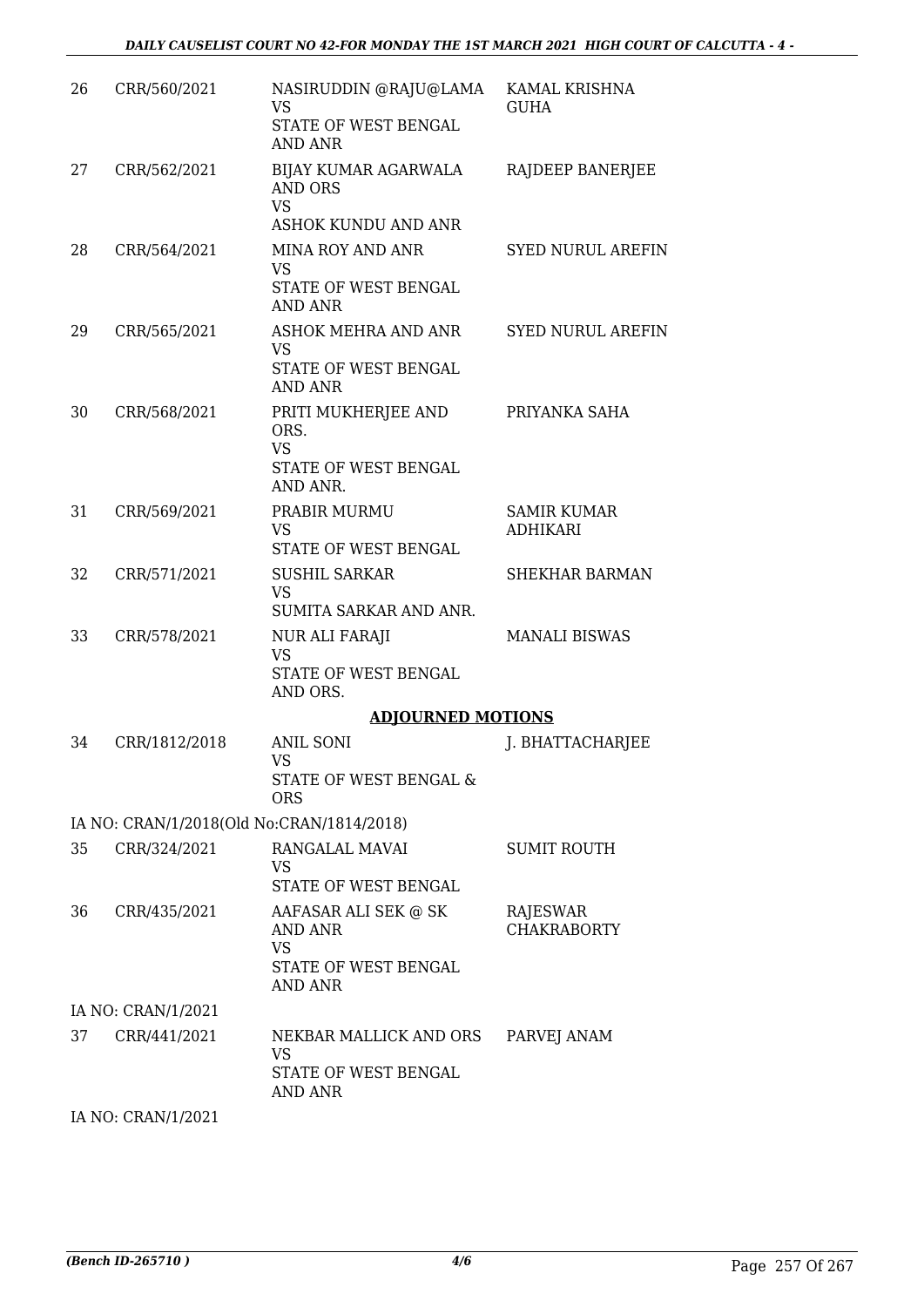| 38 | CRR/457/2021       | ABHISEKH SIL@AVISEK SIL RAJNANDINI DAS<br><b>AND ORS</b><br><b>VS</b><br>STATE OF WEST BENGAL<br><b>AND ANR</b>                         |                                      |
|----|--------------------|-----------------------------------------------------------------------------------------------------------------------------------------|--------------------------------------|
|    | IA NO: CRAN/1/2021 |                                                                                                                                         |                                      |
| 39 | CRR/502/2021       | ABUL HOSSAIN MONDAL<br><b>VS</b><br>STATE OF WEST BENGAL                                                                                | <b>SUBHAJIT</b><br><b>CHOWDHURY</b>  |
|    |                    | <b>CONTESTED APPLICATION</b>                                                                                                            |                                      |
| 40 | CRR/2325/2018      | CHINMOY PANDA<br><b>VS</b><br>STATE OF WEST BENGAL &<br><b>ORS</b>                                                                      | <b>BISWAJIT MANNA</b>                |
|    |                    | IA NO: CRAN/1/2018(Old No:CRAN/2792/2018)                                                                                               |                                      |
| 41 | CRR/361/2019       | <b>SMT SASWATI DEY</b><br><b>VS</b><br>STATE OF WEST BENGAL                                                                             | <b>ARNAB SAHA</b>                    |
| 42 | CRR/2136/2019      | SATISH CHANDRA DUBEY<br><b>VS</b><br>STATE OF WEST BENGAL &<br><b>ANR</b>                                                               | PRAN GOPAL DAS                       |
|    | IA NO: CRAN/1/2021 |                                                                                                                                         |                                      |
| 43 | CRR/962/2020       | <b>ASMAT SK</b><br><b>VS</b><br>STATE OF WEST BENGAL &<br><b>ANR</b>                                                                    | <b>SHIBASIS</b><br><b>CHATTERJEE</b> |
| 44 | CRR/1104/2020      | <b>JITEN SARKAR</b><br><b>VS</b><br>STATE OF WEST BENGAL &<br><b>ANR</b>                                                                | PARTHA SARATHI<br><b>DAS</b>         |
|    |                    | IA NO: CRAN/1/2020(Old No:CRAN/3618/2020)                                                                                               |                                      |
| 45 | CRR/1657/2020      | <b>UJJAL PROSAD</b><br>CHATTOPADHYAY AND<br><b>ANOTHER</b><br>VS<br><b>STATE OF WEST AND</b>                                            | MOUMITA GHOSH                        |
| 46 | CRR/1658/2020      | <b>ANOTHER</b><br><b>UJJAL PROSAD</b><br>CHATTOPADHYAY AND<br><b>ANOTHER</b><br><b>VS</b><br>State of West Bengal AND<br><b>ANOTHER</b> | <b>MOUMITA GHOSH</b>                 |
| 47 | CRR/1659/2020      | <b>UJJAL PROSAD</b><br>CHATTOPADHYAY AND<br><b>ANOTHER</b><br><b>VS</b><br>State of West Bengal AND<br><b>ANOTHER</b>                   | <b>MOUMITA GHOSH</b>                 |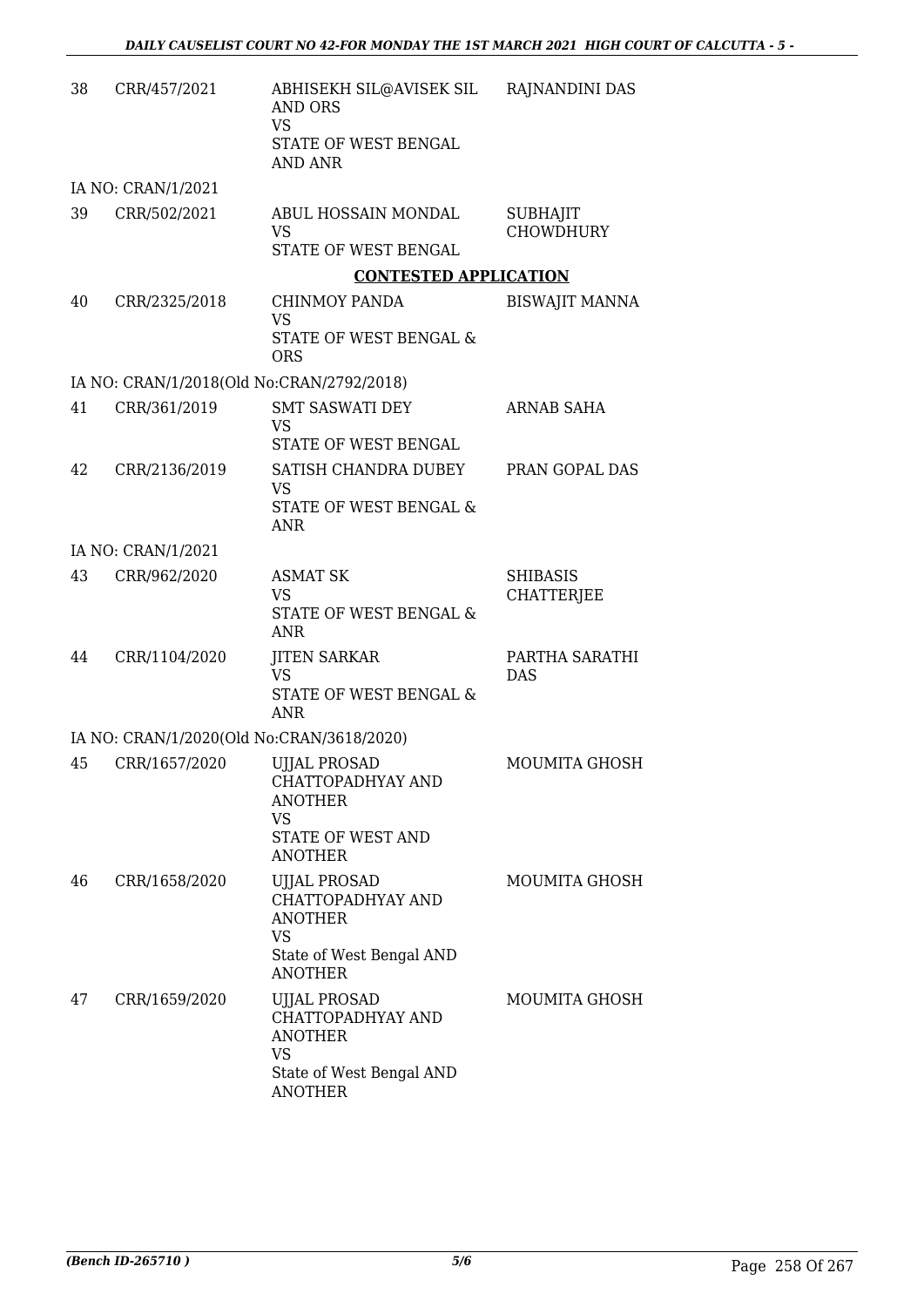| 48 | CRR/1938/2020      | PRITISH DAS<br>VS<br>STATE OF WEST BENGAL<br>AND ORS.                      | <b>ARUP KUMAR</b><br><b>BHOWMICK</b> |
|----|--------------------|----------------------------------------------------------------------------|--------------------------------------|
| 49 | CRR/83/2021        | KAKALI SAHA AND ORS<br>VS<br>State of West Bengal                          | <b>SK PODDAR</b>                     |
|    | wt50 CRR/1863/2020 | PIJUSH CHANDRA<br>SAHA@PIJUS SAHA<br>VS<br>STATE OF WEST BENGAL<br>AND ANR | S K PODDAR                           |
| 51 | CRR/156/2021       | MD SAHID ALIAS SAHIDUL<br>VS<br>State of West Bengal                       | <b>ARUSHI RATHORE</b>                |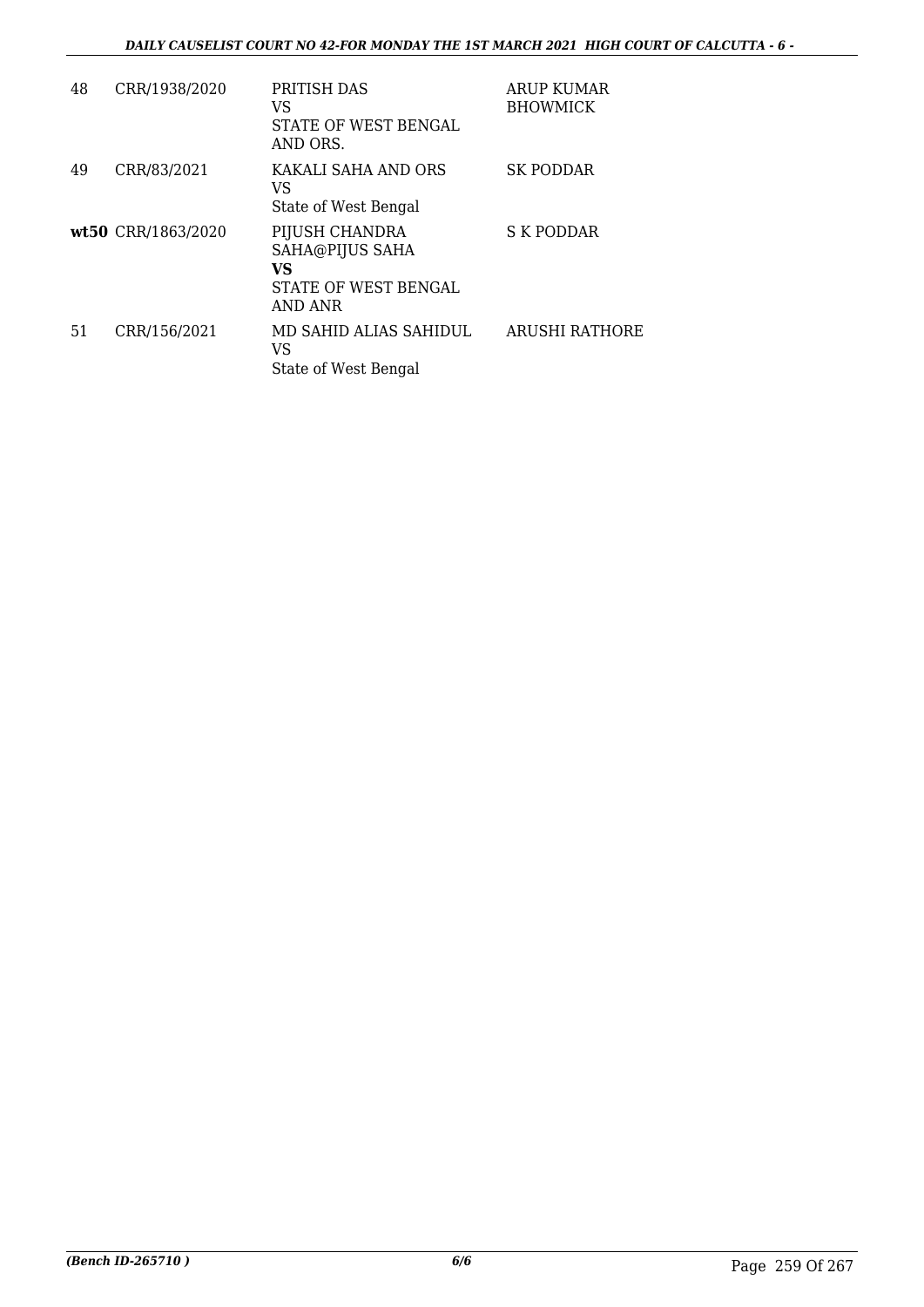

# In The High Court at Calcutta

# **Appellate Side**

**DAILY CAUSELIST For Monday The 1st March 2021**

## **COURT NO. 12**

**SINGLE BENCH (SB)**

### **AT 10:45 AM**

**HON'BLE JUSTICE SAUGATA BHATTACHARYYA**

### **(VIDEO CONFERENCE)**

#### **ON MONDAY, 1ST MARCH 2021 - WILL SIT SINGLY AND TAKE UP THE MATTERS LISTED BEFORE HIM ON 19TH FEBRUARY, 2021 (EXCEPT THE MATTERS WHICH ARE DISPOSED OF OR ORDERED OTHERWISE).**

#### **NOTE: MATTERS WILL BE TAKEN UP THROUGH PHYSICAL HEARING ONLY WHEN BOTH THE PARTIES ARE AGREED**

### **TO BE MENTIONED**

| 1   | WPA/21223/2011<br>[Office Report] | SK. APSARUL HOSSAIN<br>VS<br>STATE OF WEST BENGAL &<br><b>ORS</b> | TANUJA BASAK          |
|-----|-----------------------------------|-------------------------------------------------------------------|-----------------------|
|     |                                   | <b>APPLICATION</b>                                                |                       |
| 2   | CPAN/234/2020<br>(2nd Time)       | JHARNA DUTTA MAITY<br>VS<br>NAZRUL HAQUE SEPAI                    | ARIJIT PRADHAN        |
| wt3 | WPA/6352/2018                     | JHARNA DUTTA MAITY<br>VS<br>STATE OF WEST BENGAL &<br><b>ORS</b>  | <b>ARIJIT PRADHAN</b> |
|     |                                   | <b>EDUCATION (GR - II)</b>                                        |                       |

| 4 | WPA/23867/2017<br>(2nd Time) | KANCHIRAM SARKAR &<br>ORS<br>VS<br>STATE OF WEST BENGAL &<br>ORS       | S S MONDAL          |
|---|------------------------------|------------------------------------------------------------------------|---------------------|
| 5 | WPA/11002/2018<br>(2nd Time) | <b>SUBHADIP PATRA &amp; ORS</b><br>VS<br>STATE OF WEST BENGAL &<br>ORS | <b>TANUJA BASAK</b> |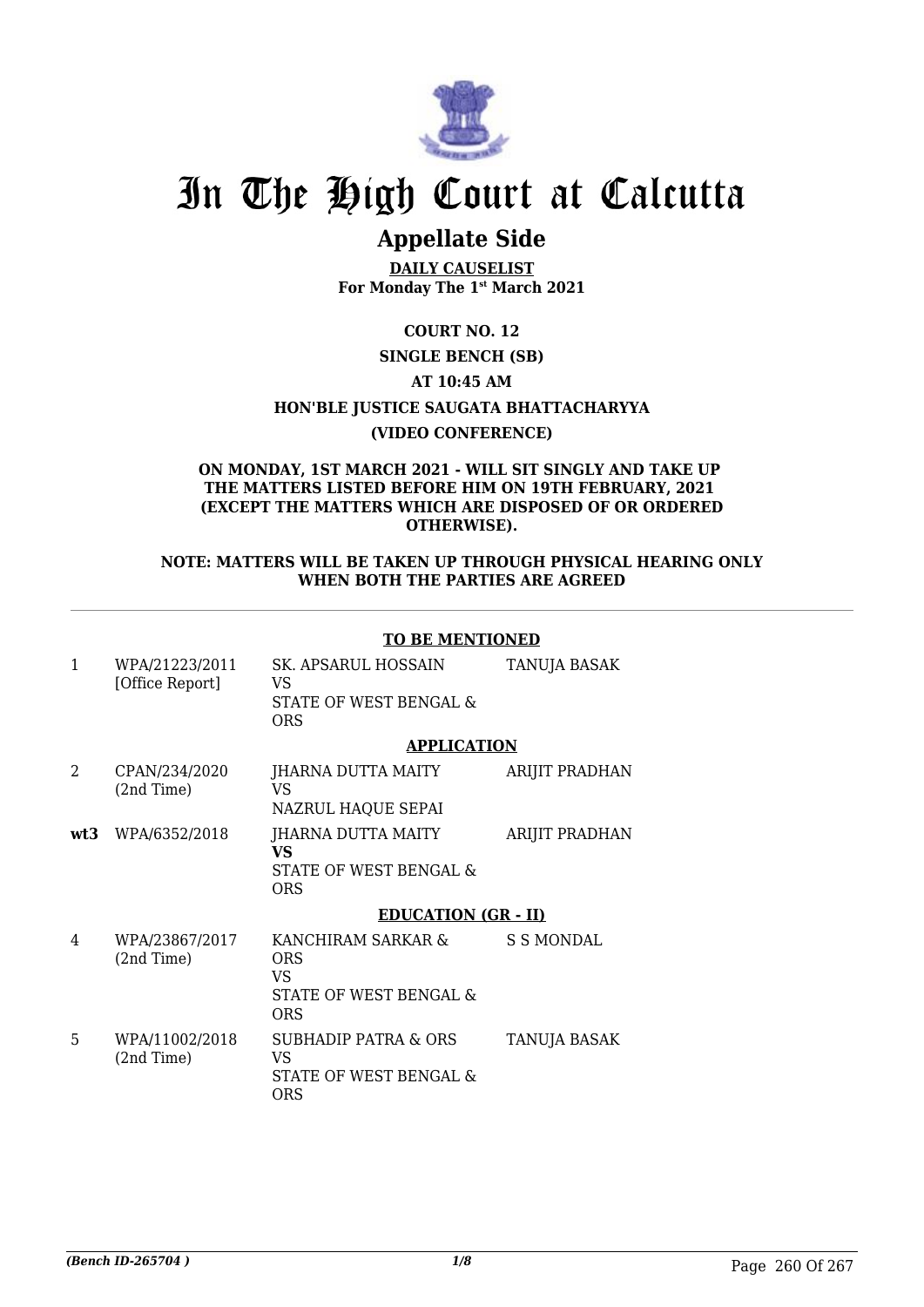| 6  | WPA/19544/2018<br>(2nd Time) | SARFARAJ HASAN KAZIM &<br><b>ORS</b><br><b>VS</b><br>STATE OF WEST BENGAL &<br><b>ORS</b>                    | <b>MOUSUMI MITRA</b>                     |
|----|------------------------------|--------------------------------------------------------------------------------------------------------------|------------------------------------------|
| 7  | WPA/24373/2018<br>(2nd Time) | NIMAI CHANDRA BHUINA &<br><b>ORS</b><br><b>VS</b><br>STATE OF WEST BENGAL &<br><b>ORS</b>                    | K.M. HOSSAIN                             |
| 8  | WPA/24618/2018<br>(2nd Time) | PRADIP KUMAR<br>MUKHERJEE<br><b>VS</b><br>STATE OF WEST BENGAL &<br><b>ORS</b>                               | SABITA KHUTIA<br><b>BHUNYA</b>           |
| 9  | WPA/25464/2018<br>(2nd Time) | KSHITISH KUMAR MISRA<br><b>VS</b><br>STATE OF WEST BENGAL&<br><b>ORS</b>                                     | <b>SIDDHARTHA</b><br><b>BHATTACHARYA</b> |
| 10 | WPA/5007/2019<br>(2nd Time)  | ANANDA MOHAN SARKAR<br><b>VS</b><br>STATE OF WEST BENGAL &<br><b>ORS</b>                                     | PRITIKANA GANTAIT                        |
| 11 | WPA/6492/2019<br>(2nd Time)  | DIPANKAR KUMAR SINHA<br><b>VS</b><br>STATE OF WEST BENGAL &<br><b>ORS</b>                                    | KUMARESH DALAL                           |
| 12 | WPA/10710/2019<br>(2nd Time) | DEBASMITA BHOWMIK<br><b>VS</b><br>STATE OF WEST BENGAL &<br><b>ORS</b>                                       | <b>SSABNAM SULTANA</b>                   |
| 13 | WPA/11825/2019<br>(2nd Time) | DEBAPRIYA DAS & ORS<br><b>VS</b><br>THE WEST BENGAL<br>CENTRAL SCHOOL SERVICE<br><b>COMMISSION &amp; ORS</b> | <b>GOLAM MOHIUDDIN</b>                   |
| 14 | WPA/13072/2019<br>(2nd Time) | <b>AQUIB ISLAM</b><br><b>VS</b><br>STATE OF WEST BENGAL &<br><b>ORS</b>                                      | <b>SALIL KUMAR</b><br><b>SARKAR</b>      |
| 15 | WPA/13484/2019<br>(2nd Time) | <b>CHANDRANI DAS</b><br><b>VS</b><br>STATE OF WEST BENGAL &<br><b>ORS</b>                                    | <b>BHARAT BHUSHAN</b>                    |
| 16 | WPA/13493/2019<br>(2nd Time) | PARAMITA GUHA<br>VS.<br>STATE OF WEST BENGAL &<br><b>ORS</b>                                                 | <b>SAIKAT MONDAL</b>                     |
| 17 | WPA/14109/2019<br>(2nd Time) | BISWANATH GHOSH<br><b>VS</b><br>STATE OF WEST BENGAL &<br><b>ORS</b>                                         | <b>ABHIJIT SARKAR</b>                    |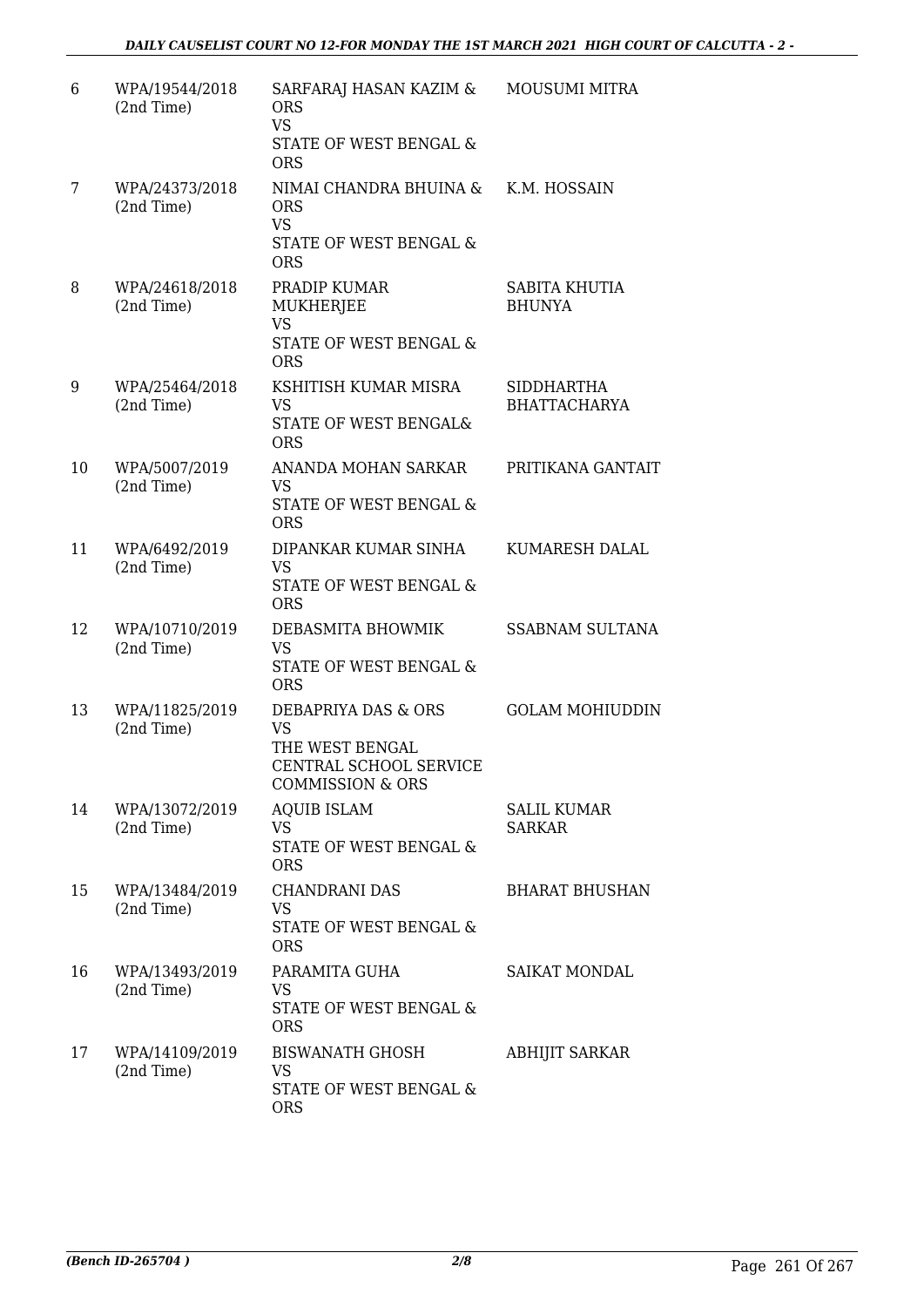| 18 | WPA/14133/2019<br>(2nd Time) | KANAILAL JANA<br><b>VS</b><br><b>STATE OF WEST BENGAL &amp;</b><br><b>ORS</b>                      | SAKTI PADA JANA                      |
|----|------------------------------|----------------------------------------------------------------------------------------------------|--------------------------------------|
| 19 | WPA/14141/2019<br>(2nd Time) | <b>SUKDEB PAUL</b><br><b>VS</b><br>STATE OF WEST BENGAL &<br><b>ORS</b>                            | <b>INDRANI PATRA</b>                 |
| 20 | WPA/14758/2019<br>(2nd Time) | JATINDRA NATH MAHATA<br><b>VS</b><br>STATE OF WEST BENGAL &<br><b>ORS</b>                          | <b>ARUNAVA PATI</b>                  |
| 21 | WPA/14790/2019<br>(2nd Time) | <b>SWAPAN DAS</b><br>VS<br>STATE OF WEST BENGAL &<br><b>ORS</b>                                    | SAMARESH<br>CHANDRA DHARA            |
| 22 | WPA/14844/2019<br>(2nd Time) | <b>TANUSREE BHUKTA</b><br>(SANTRA) & ORS<br>VS.<br><b>STATE OF WEST BENGAL &amp;</b><br><b>ORS</b> | <b>VISHAK</b><br><b>BHATTACHARYA</b> |
| 23 | WPA/14845/2019<br>(2nd Time) | <b>RAKESH BHAKTA &amp; ORS</b><br><b>VS</b><br>STATE OF WEST BENGAL &<br><b>ORS</b>                | <b>VISHAK</b><br><b>BHATTACHARYA</b> |
| 24 | WPA/14847/2019<br>(2nd Time) | ANAMIKA BHAKTA & ORS<br><b>VS</b><br>STATE OF WEST BENGAL &<br><b>ORS</b>                          | <b>VISHAK</b><br><b>BHATTACHARYA</b> |
| 25 | WPA/14849/2019<br>(2nd Time) | DEBOJYOTI BANERJEE &<br><b>ORS</b><br>VS.<br>STATE OF WEST BENGAL &<br><b>ORS</b>                  | <b>VISHAK</b><br><b>BHATTACHARYA</b> |
| 26 | WPA/15306/2019<br>(2nd Time) | SONALI SINGHA<br>VS<br>STATE OF WEST BENGAL &<br><b>ORS</b>                                        | <b>SUJOY SARKAR</b>                  |
| 27 | WPA/15446/2019<br>(2nd Time) | SUBRATA KR BERA & ANR<br><b>VS</b><br>STATE OF WEST BENGAL &<br><b>ORS</b>                         | <b>ALI AHSAN ALAMGIR</b>             |
| 28 | WPA/15447/2019<br>(2nd Time) | MD ASIKUL ISLAM & ORS<br>VS<br>STATE OF WEST BENGAL &<br><b>ORS</b>                                | <b>ALI AHSAN ALAMGIR</b>             |
| 29 | WPA/15448/2019<br>(2nd Time) | <b>BABU BHATTACHARJEE &amp;</b><br><b>ORS</b><br><b>VS</b><br>STATE OF WEST BENGAL &<br><b>ROS</b> | SOMESH KUMAR<br><b>GHOSH</b>         |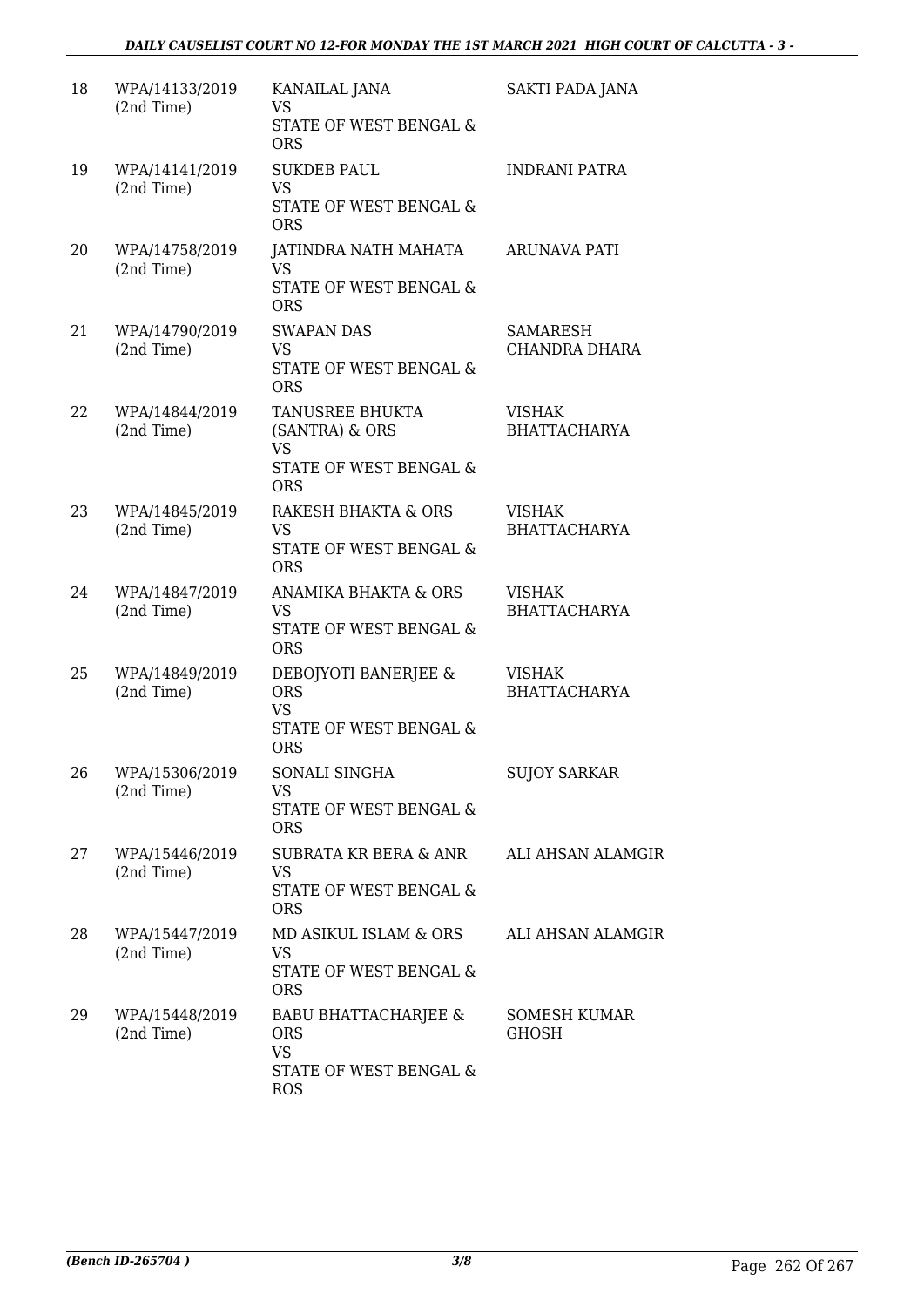| 30 | WPA/15450/2019<br>(2nd Time) | SANGITA BHATTACHARJEE<br>& ORS<br><b>VS</b><br>STATE OF WEST BENGAL &<br><b>ORS</b>    | ALI AHSAN ALAMGIR                   |
|----|------------------------------|----------------------------------------------------------------------------------------|-------------------------------------|
| 31 | WPA/15457/2019<br>(2nd Time) | <b>BISWAJIT MAJHI &amp; ORS</b><br>VS<br>STATE OF WEST BENGAL &<br><b>ORS</b>          | <b>RUCHIRA</b><br>CHATTERJEE        |
| 32 | WPA/15458/2019<br>(2nd Time) | MITHUN GHOSH & ORS<br><b>VS</b><br>STATE OF WEST BENGAL<br>&ORS                        | <b>RUCHIRA</b><br><b>CHATTERJEE</b> |
| 33 | WPA/15463/2019<br>(2nd Time) | KUMARJIT PAN & ORS<br><b>VS</b><br>STATE OF WEST BENGAL &<br><b>ORS</b>                | <b>RUCHIRA</b><br><b>CHATTERJEE</b> |
| 34 | WPA/15464/2019<br>(2nd Time) | MOUSUMI GHOSH<br><b>CHOWDHURY &amp; ORS</b><br>VS<br>STATE OF WEST BENGAL &            | <b>RUCHIRA</b><br><b>CHATTERJEE</b> |
| 35 | WPA/15465/2019<br>(2nd Time) | <b>ORS</b><br>ANUSUYA DHARA & ORS<br><b>VS</b><br>STATE OF WEST BENGAL &<br><b>ORS</b> | <b>RUCHIRA</b><br>CHATTERJEE        |
| 36 | WPA/15489/2019<br>(2nd Time) | SHANTI CHAKRABORTY<br><b>VS</b><br>STATE OF WEST BENGAL &<br><b>ORS</b>                | SHREYA<br><b>BHATTACHARJEE</b>      |
| 37 | WPA/15523/2019<br>(2nd Time) | MD. KABIR & ORS<br>VS<br><b>STATE OF WEST BENGAL &amp;</b><br><b>ORS</b>               | TANUJA BASAK                        |
|    |                              | <b>CIVIL REVISION 2</b>                                                                |                                     |
| 38 | CO/3728/2011<br>(2nd Time)   | PAMELI MUKHERJEE<br><b>VS</b><br><b>AVIJIT MUKHERJEE</b>                               | <b>SUHRID SUR</b>                   |
| 39 | CO/3762/2011<br>(2nd Time)   | <b>JOY KRISHNA JAISWAL</b><br><b>VS</b><br><b>SRIKUMAR DAS &amp; ORS</b>               | <b>SWARUP KARMAKAR</b>              |
| 40 | CO/3770/2011<br>(2nd Time)   | <b>LILY GHOSE</b><br>VS<br>PARITOSH KARMAKAR &<br><b>ORS</b>                           | <b>SHILA SARKAR</b>                 |
| 41 | CO/3899/2011<br>(2nd Time)   | ANIL CH. DAS<br>VS<br>NANI GOPAL KHATUA &<br><b>ORS</b>                                | MANORANJAN JANA                     |
| 42 | CO/3914/2011<br>(2nd Time)   | SUMANTO CHATTERJEE<br>VS<br>PIYALI CHATTERJEE                                          | AMITABHA GHOSH                      |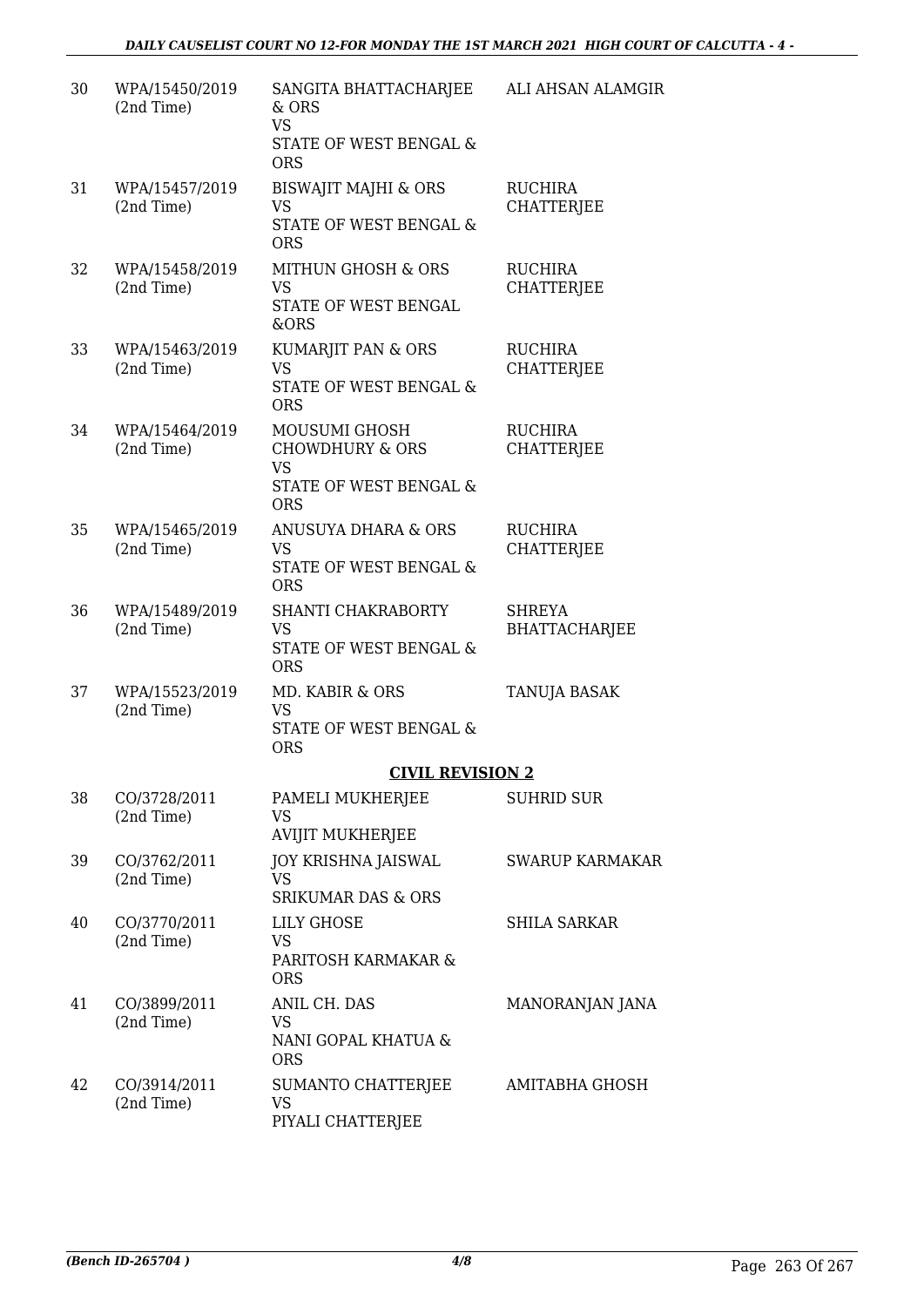| 43 | CO/3928/2011<br>(2nd Time)                      | REBA DUTTA & ANR<br>VS<br>THE MUNICIPAL<br>COMMISSINER, THE KMC &<br>ORS                        | <b>ABHIJIT RAY</b>                   |
|----|-------------------------------------------------|-------------------------------------------------------------------------------------------------|--------------------------------------|
| 44 | CO/3930/2011<br>(2nd Time)                      | MUNSHI GOLAM MORTUJA<br><b>VS</b><br>MUNSHI SAFAT MOLLA &<br><b>ORS</b>                         | SABYASACHI<br>MUKHOPADHYAY           |
| 45 | CO/3948/2011<br>(2nd Time)                      | KESHAB HEMBRAM & ORS<br><b>VS</b><br><b>NETAI MURMU</b>                                         | <b>KESHAB CHANDRA</b><br><b>DAS</b>  |
| 46 | CO/4091/2011<br>(2nd Time)                      | SUDIPA BANERJEE<br>VS<br>SANDIP BANERJEE                                                        | <b>DEBAPRATIM</b><br><b>BANERJEE</b> |
|    |                                                 | <b>LISTED MOTION</b>                                                                            |                                      |
| 47 | CO/1245/2018<br>(2nd Time)                      | <b>TAPAS DAS</b><br><b>VS</b><br>JOYDEV DAS & ANR                                               | <b>SRABANI BISWAS</b>                |
| 48 | CO/770/2019<br>(2nd Time)                       | JAHAR JATHI @ JAHAR JATI<br><b>VS</b><br>SANDHYA BHAKTA & ORS                                   | UTTAM KUMAR<br><b>KAMILA</b>         |
| 49 | CO/2876/2019<br>[3rd Time]                      | SHRI SHRI MA LAKSHMI<br>JAGABANDHU SEBAYAN<br><b>TRUST</b><br><b>VS</b><br>UNION OF INDIA & ANR | RAHUL KARMAKAR                       |
|    |                                                 | <b>TO BE MENTIONED 1</b>                                                                        |                                      |
| 50 | CO/2695/2019<br>[File not here]                 | M/S S. DASGUPTA &<br><b>ASSOCIATES</b><br><b>VS</b><br><b>ASISH GUHA</b>                        | <b>DIPANWITA</b><br><b>DASGUPTA</b>  |
|    |                                                 | <b>CIVIL REVISION</b>                                                                           |                                      |
| 51 | CO/3415/2014<br>(2nd Time)                      | SK. SOHARAB ALI<br><b>VS</b><br><b>ABDUL RAHIM &amp; ANR</b>                                    | <b>MRINAL KANTI</b><br><b>BISWAS</b> |
| 52 | CO/1612/2017<br>[3rd Time]                      | PRADIP BHATTACHARJEE<br>VS<br><b>BALAI CHANDRA PATRA &amp;</b><br><b>ANR</b>                    | S.S.<br>BANDHYAYPADHYAY              |
| 53 | CO/837/2019<br>[3rd Time]                       | VIJAY PRAKASH GOEL<br>VS.<br>DAYANANDA GUPTA & ORS                                              | ATREYEE DE<br>(GANGULY)              |
| 54 | CO/2214/2019<br>[S][File not<br>here][2nd Time] | TIRTHANKAR DAS<br><b>VS</b><br><b>SARBANI DAS</b>                                               | <b>SOUVIK MAJI</b>                   |
|    | IA NO: CAN/1/2019(Old No:CAN/8596/2019)         |                                                                                                 |                                      |
| 55 | CO/2575/2019<br>[3rd Time]                      | <b>AJOY SINGHA</b><br>VS                                                                        | <b>JASOBANTA RAKSHIT</b>             |

APPI SINGHA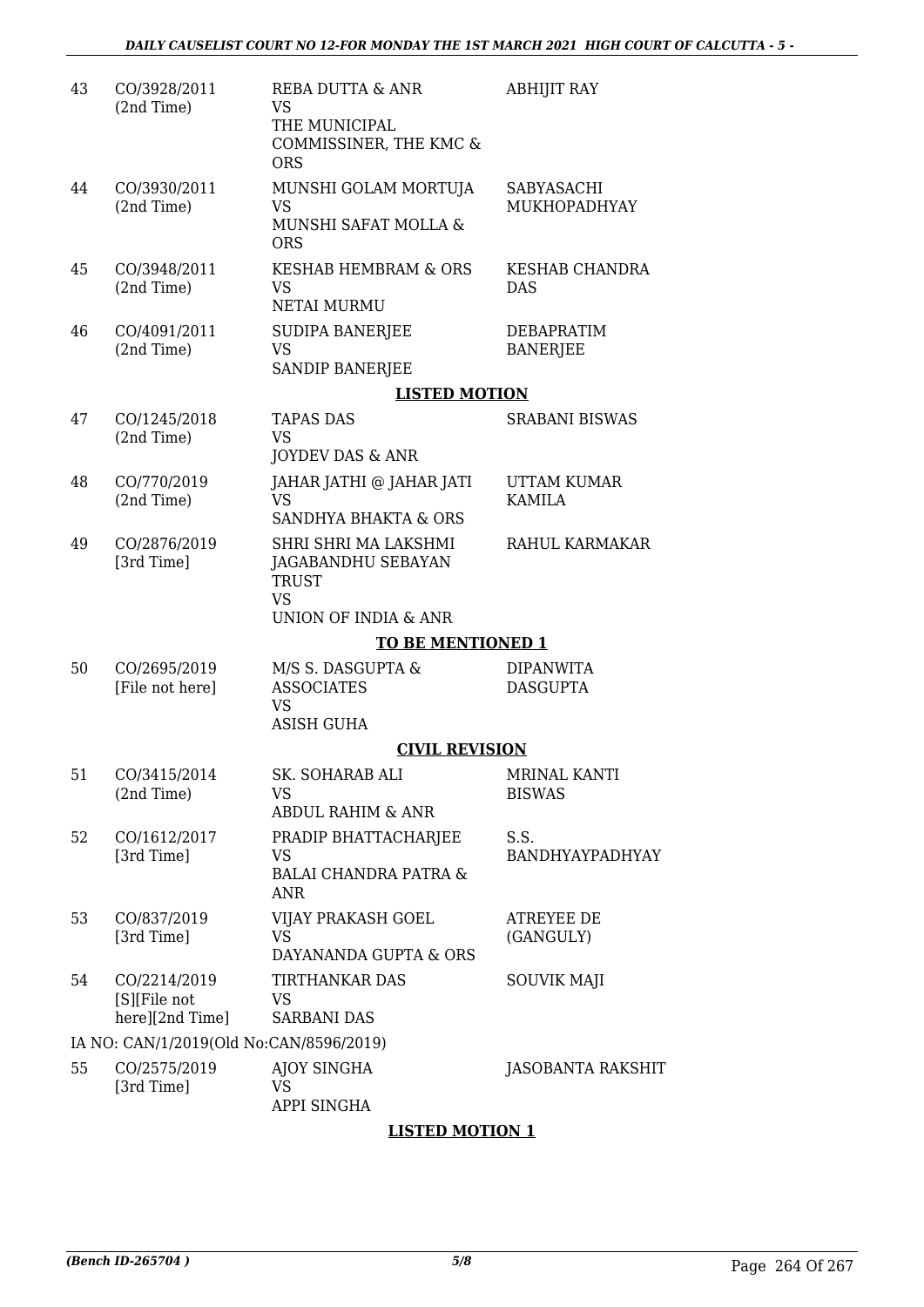| 56 | CO/1886/2017<br>[3rd Time]              | <b>SHYAMAL MONDAL &amp; ORS</b><br><b>VS</b><br>NILKANTA MONDAL                                          | SRIKUMAR SINHA                       |
|----|-----------------------------------------|----------------------------------------------------------------------------------------------------------|--------------------------------------|
| 57 | CO/1311/2019<br>[3rd Time]              | DELIGHT INVESTMENT<br>ADVISORY PVT. LTD.<br><b>VS</b><br>PALASH MAITY                                    | <b>KARUNAMOYEE</b><br><b>SAMANTA</b> |
| 58 | CO/2199/2019<br>[3rd Time]              | <b>ATAUR RAHAMAN</b><br><b>VS</b><br>THE ORIENTAL INS CO LTD<br>$&$ ANR                                  | <b>ASHIQUE MONDAL</b>                |
| 59 | CO/2517/2019<br>[3rd Time]              | DEBASHIS CHAKRABORTI<br><b>VS</b><br>SHAMPA CHAKRABARTY                                                  | PRADYUT KUMAR<br><b>DAS</b>          |
| 60 | CO/2550/2019<br>[3rd Time]              | <b>BISWAJIT DAS</b><br><b>VS</b><br>ANKITA DAS @ MONDAL                                                  | <b>BHASKAR HUTAIT</b>                |
| 61 | CO/2678/2019<br>[3rd Time]              | HARDYAL MOCHI @<br><b>HARDYAL GOEL</b><br><b>VS</b>                                                      | MD. FARHADUDDIN                      |
|    |                                         | PRABIR KUMAR MISRA                                                                                       |                                      |
|    | IA NO: CAN/1/2019(Old No:CAN/9352/2019) |                                                                                                          |                                      |
|    |                                         | <b>CIVIL REVISION 1</b>                                                                                  |                                      |
| 62 | CO/182/2013<br>(2nd time)               | <b>CHINMAY DUTTA &amp; ORS</b><br><b>VS</b><br>DILIP HALDER & ORS                                        | SARBANANDA<br><b>SANNYAL</b>         |
|    | IA NO: CAN/1/2013(Old No:CAN/9491/2013) |                                                                                                          |                                      |
| 63 | CO/202/2013<br>[3rd Time]               | <b>NARAYAN HARI</b><br><b>VS</b><br>CHANDRA DEO HARIJAN                                                  | SHEBATEE DATTA                       |
| 64 | CO/228/2013<br>[3rd Time]               | SMT LABANYA PROVA SAHA<br><b>VS</b><br><b>SMT KALPANA GHOSH &amp;</b><br><b>ORS</b>                      | <b>TARAK NATH HALDER</b>             |
| 65 | CO/318/2013<br>[3rd Time]               | BAIDUR RAHAMAN & ORS<br>VS<br><b>BIKRAM SINGHA &amp; ORS</b>                                             | PARTHA PRATIM ROY                    |
| 66 | CO/464/2013<br>[3rd Time]               | <b>AVIJIT DEB ROY</b><br><b>VS</b><br><b>ASHIS KUMAR NATH</b>                                            | RAHUL KARMAKAR                       |
| 67 | CO/498/2013<br>[3rd Time]               | AMIT KUMAR SHAW & ANR<br><b>VS</b><br>NAMITA GANGULY                                                     | <b>TARAK NATH HALDER</b>             |
| 68 | CO/734/2013<br>[3rd Time]               | SHYAM KANHAIYA SINGH &<br><b>ORS</b><br><b>VS</b><br>SK. DAMAN & OTHERS<br><b>WAKF EASTATE &amp; ORS</b> | PRAMOD KUMAR<br><b>KEDIA</b>         |
| 69 | CO/906/2013<br>[3rd Time]               | <b>BARUN KUMAR DEY</b><br>VS<br>MALOBIKA DEY (ROY)                                                       | <b>UJJAL ROY</b>                     |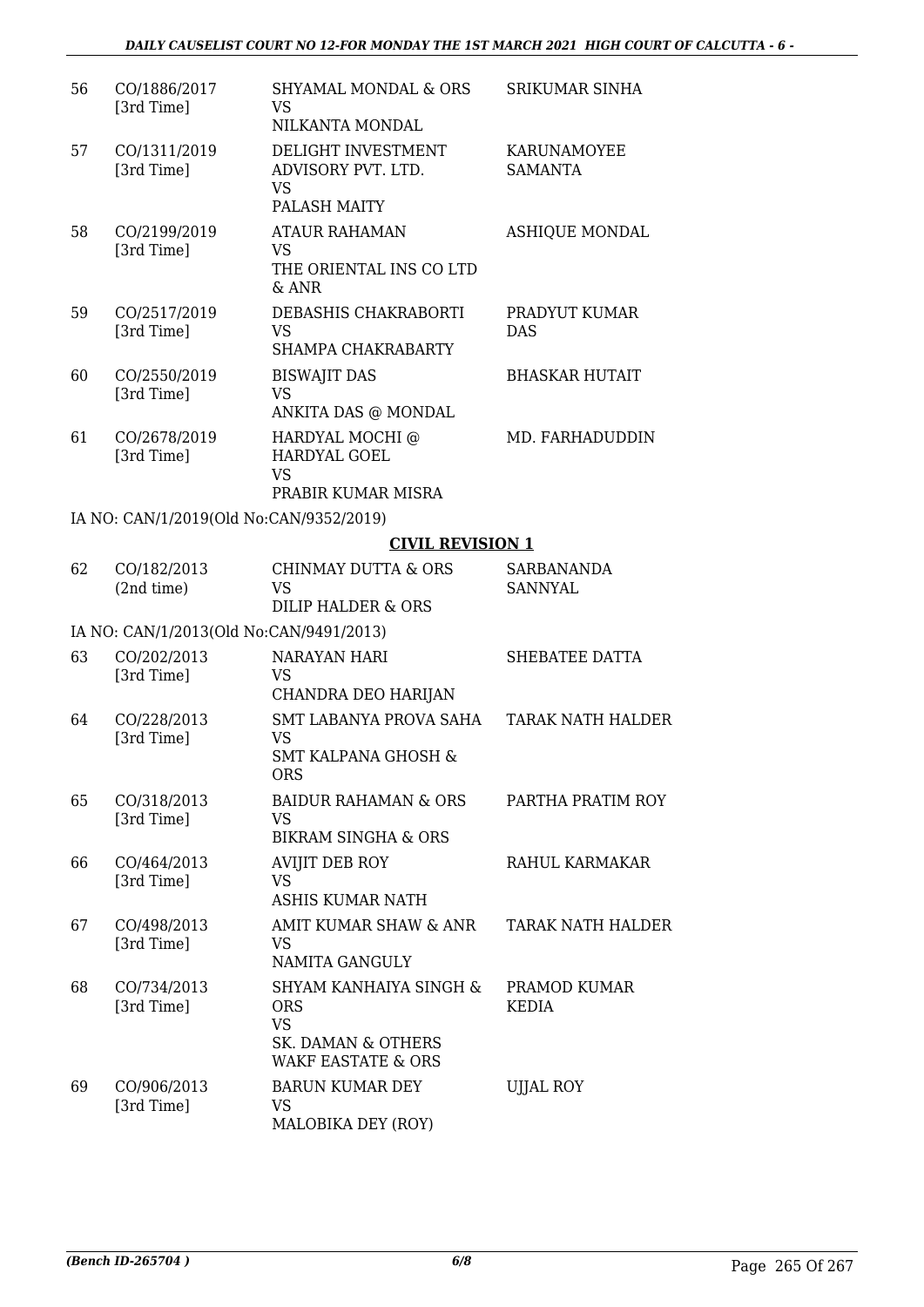| CO/1008/2013<br>70<br>[3rd Time] | JAMIL AHMED (ON THE<br>DEATH OF DEFND<br>HAMIDUNNESSA BIBI )&<br><b>ORS</b><br>VS<br>TANVEER AHMED(ON THE<br>DEATH OF S. AHMED) &<br>ORS |
|----------------------------------|------------------------------------------------------------------------------------------------------------------------------------------|
|----------------------------------|------------------------------------------------------------------------------------------------------------------------------------------|

SYED NASIRUL HOSSAIN

IA NO: CAN/1/2014(Old No:CAN/4293/2014), CAN/2/2015(Old No:CAN/9433/2015), CAN/3/2015(Old No:CAN/9434/2015), CAN/4/2015(Old No:CAN/9437/2015), CAN/5/2015(Old No:CAN/9454/2015)

| 71 | CO/1019/2013<br>[2nd Time] | <b>SACHINDRA NATH DAS</b><br><b>VS</b><br><b>SMT NILIMA DAS &amp; ORS</b>                                    | <b>SHARMISTHA GHOSH</b><br><b>SHARMA</b> |
|----|----------------------------|--------------------------------------------------------------------------------------------------------------|------------------------------------------|
| 72 | CO/1020/2013<br>[3rd Time] | <b>SOUMITRA</b><br><b>BHATTACHARYYA</b><br><b>VS</b><br><b>SMT POULAMI</b><br><b>BHATTACHARYYA</b>           | VIVEKANANDA BOSE                         |
| 73 | CO/1036/2013<br>[3rd Time] | <b>GURUDAS GHOSH &amp; ORS</b><br><b>VS</b><br><b>GANESH CHANDRA BASAK</b><br>REPT BY PALLAB BASAK<br>&ORS   | <b>TANMAY MUKHERJEE</b>                  |
| 74 | CO/1046/2013<br>[3rd Time] | SMT KUSUM RANI KILLA<br><b>VS</b><br>THE CALCUTTA STOCK<br><b>EXCHANGE ASSOCIATION</b><br>LTD. & ORS         | <b>GOPAL MUSKARA</b>                     |
| 75 | CO/1058/2013<br>[3rd Time] | MST HUSENARA MUFTI &<br><b>ORS</b><br><b>VS</b><br>M/S. METROPOLITAN REAL<br><b>ESTATE PVT LTD &amp; ORS</b> | <b>BAISALI BASU</b>                      |
| 76 | CO/1084/2013<br>[3rd Time] | <b>ASHOKE KUMAR</b><br>MONDAL@ASHOKE<br><b>MONDAL</b><br><b>VS</b><br>SANTOSH MONDAL & ANR                   | <b>ASRAF MONDAL</b>                      |
| 77 | CO/1146/2013<br>[3rd Time] | KUMAR BHATTACHARJEE<br><b>VS</b><br>AJAY BHATTACHARJEE &<br><b>ORS</b>                                       | <b>BASUDEB GAYEN</b>                     |
| 78 | CO/1273/2013<br>[2nd Time] | TULSI RANI MONDAL & ORS<br><b>VS</b><br>DUKHARAM MONDAL                                                      | DIPENDRA NATH<br><b>BOSE</b>             |
| 79 | CO/1313/2013<br>[3rd Time] | CHITRA MONDAL<br><b>VS</b><br>RISHIKESH MONDOL & ORS                                                         | <b>SOUGATA MITRA</b>                     |
| 80 | CO/1368/2013<br>[3rd Time] | <b>SWAPAN KARMAKAR</b><br>VS<br>RINA GHOSH & ORS                                                             | SARBANANDA<br><b>SANNYAL</b>             |